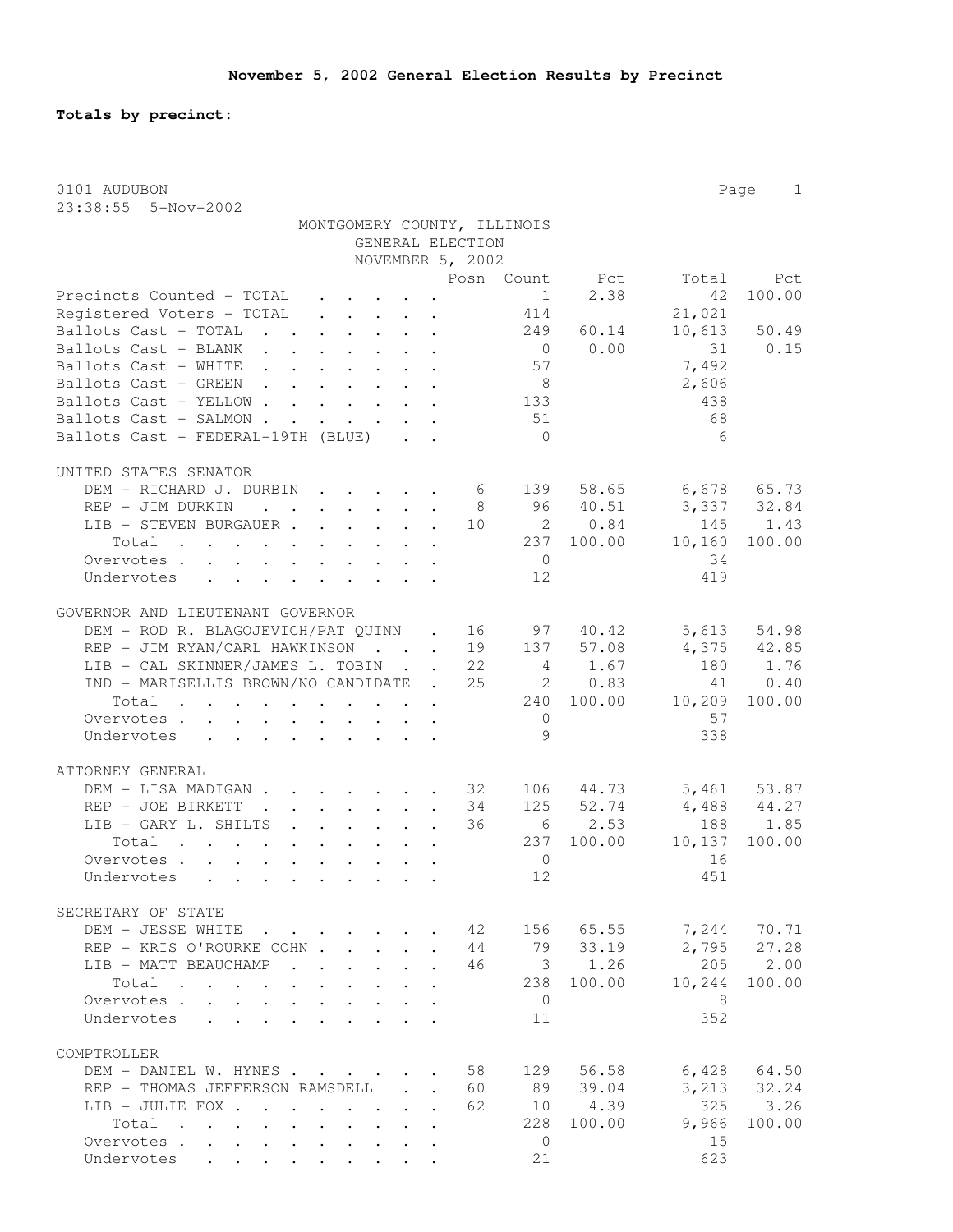0101 AUDUBON Page 2 23:38:55 5-Nov-2002

| Posn Count Pct<br>Total Pct<br>TREASURER<br>DEM - THOMAS J. DART 68 81 35.06 4,736 46.81<br>REP - JUDY BAAR TOPINKA 70 145 62.77 5,235 51.74<br>LIB - RHYS READ 72 5 2.16<br>147 1.45<br>$\cdot$ 231 100.00 10,118 100.00<br>Total<br>$\overline{0}$<br>10<br>Overvotes.<br>476<br>Undervotes 18<br>REPRESENTATIVE IN CONGRESS<br>19TH CONGRESSIONAL DISTRICT<br>DEM - DAVID D. PHELPS 84 88 36.51 2,016 39.39<br>REP - JOHN M. SHIMKUS 86 153 63.49<br>3,102 60.61<br>Total 241 100.00 5,118 100.00<br>$\overline{7}$<br>Overvotes.<br>$\sim$ 1<br>$\overline{7}$<br>149<br>Undervotes<br>STATE SENATOR<br>49TH LEGISLATIVE DISTRICT<br>$\cdot$ 92 174 100.00 8,356 100.00<br>DEM - VINCE DEMUZIO<br>REP - NO CANDIDATE FILED<br>8,356<br>Total 174 100.00<br>100.00<br>$\overline{0}$<br>$\overline{0}$<br>Overvotes<br>2,248<br>75<br>Undervotes<br>REPRESENTATIVE IN THE GENERAL ASSEMBLY<br>98TH REPRESENTATIVE DISTRICT<br>DEM - GARY HANNIG 100 173 100.00<br>8,354 100.00<br>REP - NO CANDIDATE FILED<br>8,354 100.00<br>173 100.00<br>Total $\cdot$<br>$\overline{0}$<br>$\overline{0}$<br>Overvotes.<br>76<br>2,250<br>Undervotes<br>DEM - NO CANDIDATE FILED<br>REP - SANDY LEITHEISER 112 212 100.00 8,768 100.00<br>212 100.00 8,768 100.00<br>Total<br>$\overline{0}$<br>$\Omega$<br>Overvotes<br>37<br>1,836<br>Undervotes .<br>COUNTY TREASURER<br>DEM - NO CANDIDATE FILED<br>8,566<br>REP - RON JENKINS<br>213 100.00<br>100.00<br>119<br>213 100.00<br>8,566<br>Total<br>100.00<br>$\overline{0}$<br>$\overline{0}$<br>Overvotes<br>2,038<br>Undervotes<br>36<br>$\mathbf{A}$<br>COUNTY SHERIFF<br>DEM - NO CANDIDATE FILED<br>REP - JIM VAZZI .<br>100.00<br>8,735<br>100.00<br>126<br>219<br>$\cdot$ $\cdot$ $\cdot$ $\cdot$ $\cdot$ $\cdot$ $\cdot$ |              |  |  | GENERAL ELECTION<br>NOVEMBER 5, 2002 | MONTGOMERY COUNTY, ILLINOIS |  |  |
|---------------------------------------------------------------------------------------------------------------------------------------------------------------------------------------------------------------------------------------------------------------------------------------------------------------------------------------------------------------------------------------------------------------------------------------------------------------------------------------------------------------------------------------------------------------------------------------------------------------------------------------------------------------------------------------------------------------------------------------------------------------------------------------------------------------------------------------------------------------------------------------------------------------------------------------------------------------------------------------------------------------------------------------------------------------------------------------------------------------------------------------------------------------------------------------------------------------------------------------------------------------------------------------------------------------------------------------------------------------------------------------------------------------------------------------------------------------------------------------------------------------------------------------------------------------------------------------------------------------------------------------------------------------------------------------------------------------------------------------------------------------------------|--------------|--|--|--------------------------------------|-----------------------------|--|--|
|                                                                                                                                                                                                                                                                                                                                                                                                                                                                                                                                                                                                                                                                                                                                                                                                                                                                                                                                                                                                                                                                                                                                                                                                                                                                                                                                                                                                                                                                                                                                                                                                                                                                                                                                                                           |              |  |  |                                      |                             |  |  |
|                                                                                                                                                                                                                                                                                                                                                                                                                                                                                                                                                                                                                                                                                                                                                                                                                                                                                                                                                                                                                                                                                                                                                                                                                                                                                                                                                                                                                                                                                                                                                                                                                                                                                                                                                                           |              |  |  |                                      |                             |  |  |
|                                                                                                                                                                                                                                                                                                                                                                                                                                                                                                                                                                                                                                                                                                                                                                                                                                                                                                                                                                                                                                                                                                                                                                                                                                                                                                                                                                                                                                                                                                                                                                                                                                                                                                                                                                           |              |  |  |                                      |                             |  |  |
|                                                                                                                                                                                                                                                                                                                                                                                                                                                                                                                                                                                                                                                                                                                                                                                                                                                                                                                                                                                                                                                                                                                                                                                                                                                                                                                                                                                                                                                                                                                                                                                                                                                                                                                                                                           |              |  |  |                                      |                             |  |  |
|                                                                                                                                                                                                                                                                                                                                                                                                                                                                                                                                                                                                                                                                                                                                                                                                                                                                                                                                                                                                                                                                                                                                                                                                                                                                                                                                                                                                                                                                                                                                                                                                                                                                                                                                                                           |              |  |  |                                      |                             |  |  |
|                                                                                                                                                                                                                                                                                                                                                                                                                                                                                                                                                                                                                                                                                                                                                                                                                                                                                                                                                                                                                                                                                                                                                                                                                                                                                                                                                                                                                                                                                                                                                                                                                                                                                                                                                                           |              |  |  |                                      |                             |  |  |
|                                                                                                                                                                                                                                                                                                                                                                                                                                                                                                                                                                                                                                                                                                                                                                                                                                                                                                                                                                                                                                                                                                                                                                                                                                                                                                                                                                                                                                                                                                                                                                                                                                                                                                                                                                           |              |  |  |                                      |                             |  |  |
|                                                                                                                                                                                                                                                                                                                                                                                                                                                                                                                                                                                                                                                                                                                                                                                                                                                                                                                                                                                                                                                                                                                                                                                                                                                                                                                                                                                                                                                                                                                                                                                                                                                                                                                                                                           |              |  |  |                                      |                             |  |  |
|                                                                                                                                                                                                                                                                                                                                                                                                                                                                                                                                                                                                                                                                                                                                                                                                                                                                                                                                                                                                                                                                                                                                                                                                                                                                                                                                                                                                                                                                                                                                                                                                                                                                                                                                                                           |              |  |  |                                      |                             |  |  |
|                                                                                                                                                                                                                                                                                                                                                                                                                                                                                                                                                                                                                                                                                                                                                                                                                                                                                                                                                                                                                                                                                                                                                                                                                                                                                                                                                                                                                                                                                                                                                                                                                                                                                                                                                                           |              |  |  |                                      |                             |  |  |
|                                                                                                                                                                                                                                                                                                                                                                                                                                                                                                                                                                                                                                                                                                                                                                                                                                                                                                                                                                                                                                                                                                                                                                                                                                                                                                                                                                                                                                                                                                                                                                                                                                                                                                                                                                           |              |  |  |                                      |                             |  |  |
|                                                                                                                                                                                                                                                                                                                                                                                                                                                                                                                                                                                                                                                                                                                                                                                                                                                                                                                                                                                                                                                                                                                                                                                                                                                                                                                                                                                                                                                                                                                                                                                                                                                                                                                                                                           |              |  |  |                                      |                             |  |  |
|                                                                                                                                                                                                                                                                                                                                                                                                                                                                                                                                                                                                                                                                                                                                                                                                                                                                                                                                                                                                                                                                                                                                                                                                                                                                                                                                                                                                                                                                                                                                                                                                                                                                                                                                                                           |              |  |  |                                      |                             |  |  |
|                                                                                                                                                                                                                                                                                                                                                                                                                                                                                                                                                                                                                                                                                                                                                                                                                                                                                                                                                                                                                                                                                                                                                                                                                                                                                                                                                                                                                                                                                                                                                                                                                                                                                                                                                                           |              |  |  |                                      |                             |  |  |
|                                                                                                                                                                                                                                                                                                                                                                                                                                                                                                                                                                                                                                                                                                                                                                                                                                                                                                                                                                                                                                                                                                                                                                                                                                                                                                                                                                                                                                                                                                                                                                                                                                                                                                                                                                           |              |  |  |                                      |                             |  |  |
|                                                                                                                                                                                                                                                                                                                                                                                                                                                                                                                                                                                                                                                                                                                                                                                                                                                                                                                                                                                                                                                                                                                                                                                                                                                                                                                                                                                                                                                                                                                                                                                                                                                                                                                                                                           |              |  |  |                                      |                             |  |  |
|                                                                                                                                                                                                                                                                                                                                                                                                                                                                                                                                                                                                                                                                                                                                                                                                                                                                                                                                                                                                                                                                                                                                                                                                                                                                                                                                                                                                                                                                                                                                                                                                                                                                                                                                                                           |              |  |  |                                      |                             |  |  |
|                                                                                                                                                                                                                                                                                                                                                                                                                                                                                                                                                                                                                                                                                                                                                                                                                                                                                                                                                                                                                                                                                                                                                                                                                                                                                                                                                                                                                                                                                                                                                                                                                                                                                                                                                                           |              |  |  |                                      |                             |  |  |
|                                                                                                                                                                                                                                                                                                                                                                                                                                                                                                                                                                                                                                                                                                                                                                                                                                                                                                                                                                                                                                                                                                                                                                                                                                                                                                                                                                                                                                                                                                                                                                                                                                                                                                                                                                           |              |  |  |                                      |                             |  |  |
|                                                                                                                                                                                                                                                                                                                                                                                                                                                                                                                                                                                                                                                                                                                                                                                                                                                                                                                                                                                                                                                                                                                                                                                                                                                                                                                                                                                                                                                                                                                                                                                                                                                                                                                                                                           |              |  |  |                                      |                             |  |  |
|                                                                                                                                                                                                                                                                                                                                                                                                                                                                                                                                                                                                                                                                                                                                                                                                                                                                                                                                                                                                                                                                                                                                                                                                                                                                                                                                                                                                                                                                                                                                                                                                                                                                                                                                                                           |              |  |  |                                      |                             |  |  |
|                                                                                                                                                                                                                                                                                                                                                                                                                                                                                                                                                                                                                                                                                                                                                                                                                                                                                                                                                                                                                                                                                                                                                                                                                                                                                                                                                                                                                                                                                                                                                                                                                                                                                                                                                                           |              |  |  |                                      |                             |  |  |
|                                                                                                                                                                                                                                                                                                                                                                                                                                                                                                                                                                                                                                                                                                                                                                                                                                                                                                                                                                                                                                                                                                                                                                                                                                                                                                                                                                                                                                                                                                                                                                                                                                                                                                                                                                           |              |  |  |                                      |                             |  |  |
|                                                                                                                                                                                                                                                                                                                                                                                                                                                                                                                                                                                                                                                                                                                                                                                                                                                                                                                                                                                                                                                                                                                                                                                                                                                                                                                                                                                                                                                                                                                                                                                                                                                                                                                                                                           |              |  |  |                                      |                             |  |  |
|                                                                                                                                                                                                                                                                                                                                                                                                                                                                                                                                                                                                                                                                                                                                                                                                                                                                                                                                                                                                                                                                                                                                                                                                                                                                                                                                                                                                                                                                                                                                                                                                                                                                                                                                                                           |              |  |  |                                      |                             |  |  |
|                                                                                                                                                                                                                                                                                                                                                                                                                                                                                                                                                                                                                                                                                                                                                                                                                                                                                                                                                                                                                                                                                                                                                                                                                                                                                                                                                                                                                                                                                                                                                                                                                                                                                                                                                                           |              |  |  |                                      |                             |  |  |
|                                                                                                                                                                                                                                                                                                                                                                                                                                                                                                                                                                                                                                                                                                                                                                                                                                                                                                                                                                                                                                                                                                                                                                                                                                                                                                                                                                                                                                                                                                                                                                                                                                                                                                                                                                           |              |  |  |                                      |                             |  |  |
|                                                                                                                                                                                                                                                                                                                                                                                                                                                                                                                                                                                                                                                                                                                                                                                                                                                                                                                                                                                                                                                                                                                                                                                                                                                                                                                                                                                                                                                                                                                                                                                                                                                                                                                                                                           |              |  |  |                                      |                             |  |  |
|                                                                                                                                                                                                                                                                                                                                                                                                                                                                                                                                                                                                                                                                                                                                                                                                                                                                                                                                                                                                                                                                                                                                                                                                                                                                                                                                                                                                                                                                                                                                                                                                                                                                                                                                                                           | COUNTY CLERK |  |  |                                      |                             |  |  |
|                                                                                                                                                                                                                                                                                                                                                                                                                                                                                                                                                                                                                                                                                                                                                                                                                                                                                                                                                                                                                                                                                                                                                                                                                                                                                                                                                                                                                                                                                                                                                                                                                                                                                                                                                                           |              |  |  |                                      |                             |  |  |
|                                                                                                                                                                                                                                                                                                                                                                                                                                                                                                                                                                                                                                                                                                                                                                                                                                                                                                                                                                                                                                                                                                                                                                                                                                                                                                                                                                                                                                                                                                                                                                                                                                                                                                                                                                           |              |  |  |                                      |                             |  |  |
|                                                                                                                                                                                                                                                                                                                                                                                                                                                                                                                                                                                                                                                                                                                                                                                                                                                                                                                                                                                                                                                                                                                                                                                                                                                                                                                                                                                                                                                                                                                                                                                                                                                                                                                                                                           |              |  |  |                                      |                             |  |  |
|                                                                                                                                                                                                                                                                                                                                                                                                                                                                                                                                                                                                                                                                                                                                                                                                                                                                                                                                                                                                                                                                                                                                                                                                                                                                                                                                                                                                                                                                                                                                                                                                                                                                                                                                                                           |              |  |  |                                      |                             |  |  |
|                                                                                                                                                                                                                                                                                                                                                                                                                                                                                                                                                                                                                                                                                                                                                                                                                                                                                                                                                                                                                                                                                                                                                                                                                                                                                                                                                                                                                                                                                                                                                                                                                                                                                                                                                                           |              |  |  |                                      |                             |  |  |
|                                                                                                                                                                                                                                                                                                                                                                                                                                                                                                                                                                                                                                                                                                                                                                                                                                                                                                                                                                                                                                                                                                                                                                                                                                                                                                                                                                                                                                                                                                                                                                                                                                                                                                                                                                           |              |  |  |                                      |                             |  |  |
|                                                                                                                                                                                                                                                                                                                                                                                                                                                                                                                                                                                                                                                                                                                                                                                                                                                                                                                                                                                                                                                                                                                                                                                                                                                                                                                                                                                                                                                                                                                                                                                                                                                                                                                                                                           |              |  |  |                                      |                             |  |  |
|                                                                                                                                                                                                                                                                                                                                                                                                                                                                                                                                                                                                                                                                                                                                                                                                                                                                                                                                                                                                                                                                                                                                                                                                                                                                                                                                                                                                                                                                                                                                                                                                                                                                                                                                                                           |              |  |  |                                      |                             |  |  |
|                                                                                                                                                                                                                                                                                                                                                                                                                                                                                                                                                                                                                                                                                                                                                                                                                                                                                                                                                                                                                                                                                                                                                                                                                                                                                                                                                                                                                                                                                                                                                                                                                                                                                                                                                                           |              |  |  |                                      |                             |  |  |
|                                                                                                                                                                                                                                                                                                                                                                                                                                                                                                                                                                                                                                                                                                                                                                                                                                                                                                                                                                                                                                                                                                                                                                                                                                                                                                                                                                                                                                                                                                                                                                                                                                                                                                                                                                           |              |  |  |                                      |                             |  |  |
|                                                                                                                                                                                                                                                                                                                                                                                                                                                                                                                                                                                                                                                                                                                                                                                                                                                                                                                                                                                                                                                                                                                                                                                                                                                                                                                                                                                                                                                                                                                                                                                                                                                                                                                                                                           |              |  |  |                                      |                             |  |  |
|                                                                                                                                                                                                                                                                                                                                                                                                                                                                                                                                                                                                                                                                                                                                                                                                                                                                                                                                                                                                                                                                                                                                                                                                                                                                                                                                                                                                                                                                                                                                                                                                                                                                                                                                                                           |              |  |  |                                      |                             |  |  |
|                                                                                                                                                                                                                                                                                                                                                                                                                                                                                                                                                                                                                                                                                                                                                                                                                                                                                                                                                                                                                                                                                                                                                                                                                                                                                                                                                                                                                                                                                                                                                                                                                                                                                                                                                                           |              |  |  |                                      |                             |  |  |
|                                                                                                                                                                                                                                                                                                                                                                                                                                                                                                                                                                                                                                                                                                                                                                                                                                                                                                                                                                                                                                                                                                                                                                                                                                                                                                                                                                                                                                                                                                                                                                                                                                                                                                                                                                           |              |  |  |                                      |                             |  |  |
| 8,735<br>219<br>100.00<br>100.00<br>Total<br>$\mathbf{r}$ , $\mathbf{r}$ , $\mathbf{r}$ , $\mathbf{r}$                                                                                                                                                                                                                                                                                                                                                                                                                                                                                                                                                                                                                                                                                                                                                                                                                                                                                                                                                                                                                                                                                                                                                                                                                                                                                                                                                                                                                                                                                                                                                                                                                                                                    |              |  |  |                                      |                             |  |  |
| $\overline{0}$<br>$\mathbf{0}$<br>Overvotes.<br>$\ddot{\phantom{0}}$                                                                                                                                                                                                                                                                                                                                                                                                                                                                                                                                                                                                                                                                                                                                                                                                                                                                                                                                                                                                                                                                                                                                                                                                                                                                                                                                                                                                                                                                                                                                                                                                                                                                                                      |              |  |  |                                      |                             |  |  |
| 1,869<br>30<br>Undervotes                                                                                                                                                                                                                                                                                                                                                                                                                                                                                                                                                                                                                                                                                                                                                                                                                                                                                                                                                                                                                                                                                                                                                                                                                                                                                                                                                                                                                                                                                                                                                                                                                                                                                                                                                 |              |  |  |                                      |                             |  |  |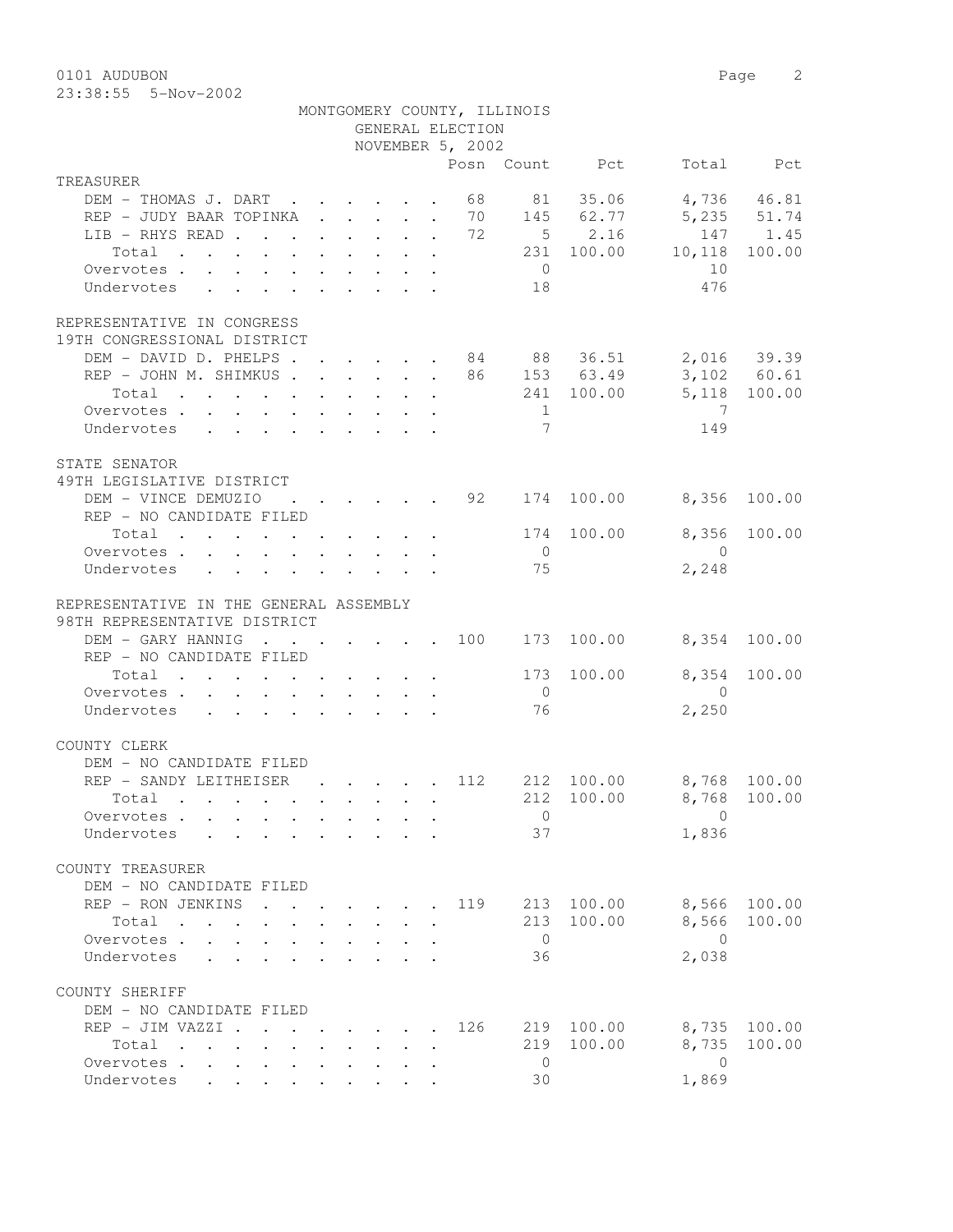0101 AUDUBON Page 3 23:38:55 5-Nov-2002

|                                                                                                            |                      | MONTGOMERY COUNTY, ILLINOIS |                |                         |                            |                        |
|------------------------------------------------------------------------------------------------------------|----------------------|-----------------------------|----------------|-------------------------|----------------------------|------------------------|
|                                                                                                            |                      | GENERAL ELECTION            |                |                         |                            |                        |
|                                                                                                            |                      | NOVEMBER 5, 2002            |                |                         |                            |                        |
|                                                                                                            |                      |                             |                |                         | Posn Count Pct Total Pct   |                        |
| REGIONAL SUPERINTENDENT OF SCHOOLS<br>(BOND, EFFINGHAM & FAYETTE COUNTIES)                                 |                      |                             |                |                         |                            |                        |
| DEM - DELBERT L. MAROON 137 5 100.00<br>REP - NO CANDIDATE FILED                                           |                      |                             |                |                         |                            | 66 100.00              |
| Total                                                                                                      |                      |                             |                | 5 100.00                | 66                         | 100.00                 |
| Overvotes                                                                                                  |                      |                             | $\circ$        |                         | $\bigcap$                  |                        |
| Undervotes                                                                                                 |                      |                             | 3              |                         | 10                         |                        |
| REGIONAL SUPERINTENDENT OF SCHOOLS<br>(CHRISTIAN & MONTGOMERY COUNTIES)                                    |                      |                             |                |                         |                            |                        |
| DEM - GREG SPRINGER                                                                                        |                      |                             |                | $\cdots$ 137 166 100.00 |                            | 7,984 100.00           |
| REP - NO CANDIDATE FILED                                                                                   |                      |                             |                |                         |                            |                        |
| Total                                                                                                      |                      |                             | $\bigcirc$     | 166 100.00              | $\overline{0}$             | 7,984 100.00           |
| Overvotes<br>Undervotes                                                                                    |                      |                             | 75             |                         | 2,430                      |                        |
|                                                                                                            |                      |                             |                |                         |                            |                        |
| COUNTY BOARD MEMBER<br>COUNTY BOARD DISTRICT 2<br>VOTE FOR 3                                               |                      |                             |                |                         |                            |                        |
| DEM - MIKE A. HAVERA 146                                                                                   |                      |                             |                | 128 23.44               |                            | 1,039 27.31            |
| DEM - DONALD H. PETTY 148                                                                                  |                      |                             |                | 134 24.54               |                            | 958 25.18<br>994 26.13 |
| REP - NELSON AUMANN 150                                                                                    |                      |                             |                | 135 24.73               |                            |                        |
| REP - EUGENE E. JOHNSON                                                                                    |                      | 152                         |                | 149 27.29               |                            | 813 21.37              |
| Total                                                                                                      |                      |                             |                |                         | 546 100.00 3,804 100.00    |                        |
| Overvotes.                                                                                                 |                      |                             | $\overline{0}$ |                         | $\overline{\phantom{a}}$   |                        |
| Undervotes                                                                                                 |                      |                             | 201            |                         | 1,044                      |                        |
| JUDGE OF THE APPELLATE COURT<br>5TH JUDICIAL DISTRICT (VACANCY-HON. CHAPMAN)                               |                      |                             |                |                         |                            |                        |
|                                                                                                            |                      |                             |                |                         |                            | 5,510 57.64            |
|                                                                                                            |                      |                             |                |                         |                            | 4,049 42.36            |
| Total                                                                                                      |                      |                             |                | 223 100.00              |                            | 9,559 100.00           |
| Overvotes                                                                                                  |                      |                             | $\overline{0}$ |                         | $\overline{\phantom{1}}$ 8 |                        |
| Undervotes                                                                                                 |                      |                             | 26             |                         | 1,037                      |                        |
| JUDGE OF THE CIRCUIT COURT FOURTH JUDICIAL CIRCUIT                                                         |                      |                             |                |                         |                            |                        |
| SHALL MICHAEL ROSS WEBER BE RETAINED IN OFFICE?                                                            |                      |                             |                |                         |                            |                        |
| YES .<br>$\mathbf{r}$ , $\mathbf{r}$ , $\mathbf{r}$<br>$\ddot{\phantom{a}}$                                |                      | 191                         |                | 113 67.26               | 5,582                      | 72.97                  |
| NO.                                                                                                        |                      | 192                         |                | 55 32.74                | 2,068                      | 27.03                  |
| Total<br>$\sim 100$<br>$\ddot{\phantom{0}}$<br>$\mathbf{L}$<br>$\mathbf{L}$                                |                      |                             | 168            | 100.00                  | 7,650                      | 100.00                 |
| Overvotes<br>$\mathbf{L}$<br>$\mathcal{L}^{\text{max}}$                                                    |                      |                             | $\overline{0}$ |                         | 24                         |                        |
| Undervotes<br>$\sim$<br>$\overline{a}$                                                                     |                      |                             | 81             |                         | 2,930                      |                        |
| JUDGE OF THE CIRCUIT COURT FOURTH JUDICIAL CIRCUIT<br>SHALL STEVEN P. SEYMOUR BE RETAINED IN OFFICE?       |                      |                             |                |                         |                            |                        |
| YES .<br>$\sim$<br>$\sim$ $\sim$                                                                           | $\ddot{\phantom{a}}$ | 194                         |                | 101 63.52               | 5,155                      | 70.04                  |
| NO.<br>$\sim$                                                                                              |                      | 195                         | 58             | 36.48                   | 2,205                      | 29.96                  |
| Total<br>$\sim$                                                                                            |                      |                             | 159            | 100.00                  | 7,360                      | 100.00                 |
| Overvotes .                                                                                                |                      |                             | $\mathbf{1}$   |                         | 14                         |                        |
| Undervotes<br>L.<br>$\mathcal{L}^{\text{max}}$<br>$\mathcal{L}^{\text{max}}$<br>$\mathcal{L}^{\text{max}}$ |                      |                             | 89             |                         | 3,230                      |                        |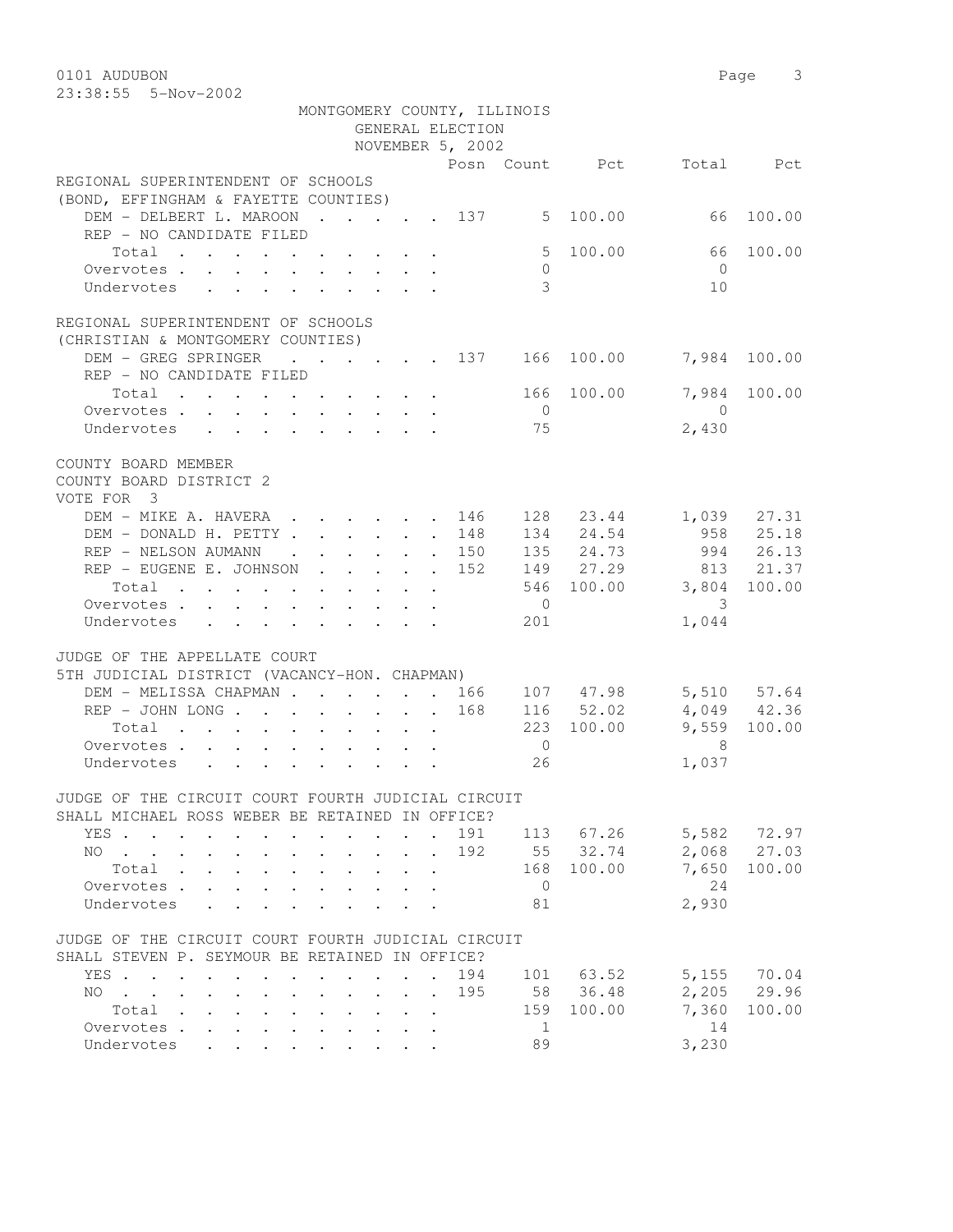23:38:55 5-Nov-2002

| MONTGOMERY COUNTY, ILLINOIS                                                                                                                                                                                                                 | GENERAL ELECTION                                          |     |                |              |                   |               |
|---------------------------------------------------------------------------------------------------------------------------------------------------------------------------------------------------------------------------------------------|-----------------------------------------------------------|-----|----------------|--------------|-------------------|---------------|
|                                                                                                                                                                                                                                             | NOVEMBER 5, 2002                                          |     |                |              |                   |               |
|                                                                                                                                                                                                                                             |                                                           |     | Posn Count     | Pct          | Total             | Pct           |
| JUDGE OF THE CIRCUIT COURT FOURTH JUDICIAL CIRCUIT                                                                                                                                                                                          |                                                           |     |                |              |                   |               |
| SHALL S. GENE SCHWARM BE RETAINED IN OFFICE?                                                                                                                                                                                                |                                                           |     |                |              |                   |               |
| YES 197 121 67.98                                                                                                                                                                                                                           |                                                           |     |                |              |                   | 5,308 71.34   |
| NO 198                                                                                                                                                                                                                                      |                                                           |     |                | 57 32.02     |                   | 2,132 28.66   |
| Total                                                                                                                                                                                                                                       |                                                           |     |                | 178 100.00   |                   | 7,440 100.00  |
| Overvotes                                                                                                                                                                                                                                   |                                                           |     | $\overline{0}$ |              | 17                |               |
| Undervotes<br>$\mathbf{L}$<br>$\sim$<br>$\mathbf{L} = \mathbf{L} \mathbf{L}$                                                                                                                                                                | $\mathbf{r}$ , $\mathbf{r}$ , $\mathbf{r}$ , $\mathbf{r}$ |     | 71             |              | 3,147             |               |
| JUDGE OF THE CIRCUIT COURT FOURTH JUDICIAL CIRCUIT                                                                                                                                                                                          |                                                           |     |                |              |                   |               |
| SHALL PATRICK L. DUKE BE RETAINED IN OFFICE?                                                                                                                                                                                                |                                                           |     |                |              |                   |               |
| YES 200                                                                                                                                                                                                                                     |                                                           |     |                | 98 62.03     |                   | 5,178 70.18   |
| NO 201                                                                                                                                                                                                                                      |                                                           |     |                | 60 37.97     |                   | $2,200$ 29.82 |
| Total                                                                                                                                                                                                                                       |                                                           |     |                | 158 100.00   | 7,378             | 100.00        |
| Overvotes                                                                                                                                                                                                                                   |                                                           |     | $\overline{0}$ |              | $12 \overline{ }$ |               |
| Undervotes                                                                                                                                                                                                                                  |                                                           |     | 91             |              | 3,214             |               |
| COUNTY-SENIOR SERVICES REFERENDUM                                                                                                                                                                                                           |                                                           |     |                |              |                   |               |
| YES 220                                                                                                                                                                                                                                     |                                                           |     |                | 113 50.67    |                   | 4,784 50.42   |
| NO.<br><u>no provincialmente de la característica de la característica de la característica de la característica de la c</u>                                                                                                                |                                                           | 221 |                | 110 49.33    |                   | 4,704 49.58   |
| Total                                                                                                                                                                                                                                       |                                                           |     |                | 223 100.00   | 9,488             | 100.00        |
| Overvotes.                                                                                                                                                                                                                                  |                                                           |     | $\overline{0}$ |              | 10                |               |
| Undervotes                                                                                                                                                                                                                                  |                                                           |     | 26             |              | 1,106             |               |
| PROPOSED CREATION OF NOKOMIS AREA                                                                                                                                                                                                           |                                                           |     |                |              |                   |               |
| FIRE PROTECTION DISTRICT (UNINCORPORATED)                                                                                                                                                                                                   |                                                           |     |                |              |                   |               |
| FOR FIRE PROTECTION DISTRICT                                                                                                                                                                                                                | $\mathbf{r}$ , $\mathbf{r}$ , $\mathbf{r}$ , $\mathbf{r}$ |     |                | 246 69 51.49 |                   | 208 63.03     |
| AGAINST FIRE PROTECTION DISTRICT                                                                                                                                                                                                            |                                                           | 247 |                | 65 48.51     |                   | 122 36.97     |
| Total                                                                                                                                                                                                                                       |                                                           |     |                | 134 100.00   | 330               | 100.00        |
| Overvotes                                                                                                                                                                                                                                   |                                                           |     | $\overline{0}$ |              | $\overline{0}$    |               |
| Undervotes<br>$\mathbf{r}$ , and $\mathbf{r}$ , and $\mathbf{r}$ , and $\mathbf{r}$                                                                                                                                                         |                                                           |     | 7              |              | 17                |               |
| PROPOSED CREATION OF NOKOMIS AREA                                                                                                                                                                                                           |                                                           |     |                |              |                   |               |
| FIRE PROTECTION DISTRICT (OHLMAN)                                                                                                                                                                                                           |                                                           |     |                |              |                   |               |
| FOR FIRE PROTECTION DISTRICT                                                                                                                                                                                                                | $\mathbf{r}$ , $\mathbf{r}$ , $\mathbf{r}$ , $\mathbf{r}$ |     |                | 246 32 68.09 |                   | 32 68.09      |
| AGAINST FIRE PROTECTION DISTRICT 247                                                                                                                                                                                                        |                                                           |     |                | 15 31.91     | 15                | 31.91         |
| Total                                                                                                                                                                                                                                       |                                                           |     | 47             | 100.00       | 47                | 100.00        |
| Overvotes.                                                                                                                                                                                                                                  |                                                           |     | $\Omega$       |              | $\bigcap$         |               |
| Undervotes<br>. The contribution of the contribution of the contribution of the contribution of the contribution of the contribution of the contribution of the contribution of the contribution of the contribution of the contribution of |                                                           |     | $\overline{4}$ |              | 4                 |               |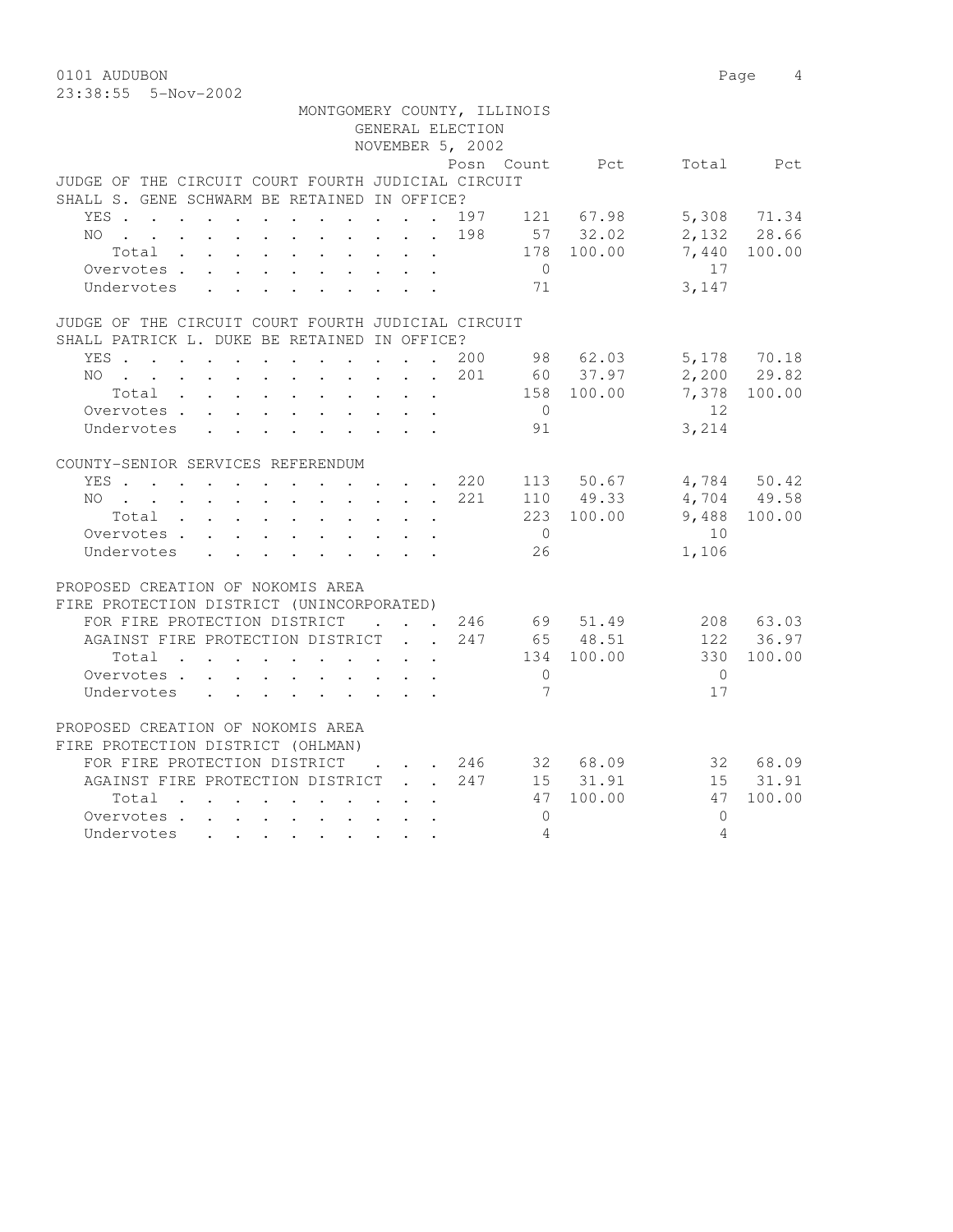0201 BOIS D'ARC Page 1 23:38:55 5-Nov-2002

|                                                                              |                      |                      |                   |              |                      | NOVEMBER 5, 2002 |                 |                |                   |             |
|------------------------------------------------------------------------------|----------------------|----------------------|-------------------|--------------|----------------------|------------------|-----------------|----------------|-------------------|-------------|
|                                                                              |                      |                      |                   |              |                      |                  |                 | Posn Count Pct | Total             | Pct         |
| Precincts Counted - TOTAL                                                    |                      |                      |                   |              |                      |                  |                 | 1 2.38         | 42                | 100.00      |
| Registered Voters - TOTAL 789                                                |                      |                      |                   |              |                      |                  |                 |                | 21,021            |             |
| Ballots Cast - TOTAL 450                                                     |                      |                      |                   |              |                      |                  |                 | 57.03          | 10,613            | 50.49       |
| Ballots Cast - BLANK                                                         |                      |                      |                   |              |                      |                  |                 | $1 \t 0.13$    |                   | 31 0.15     |
| Ballots Cast - WHITE                                                         |                      |                      |                   |              |                      |                  | 409             |                | 7,492             |             |
| Ballots Cast - GREEN                                                         |                      |                      |                   |              |                      |                  | 9               |                | 2,606             |             |
| Ballots Cast - YELLOW                                                        |                      |                      |                   |              |                      |                  | 32              |                | 438               |             |
| Ballots Cast - FEDERAL-19TH (BLUE)                                           |                      |                      |                   |              |                      |                  | $\bigcirc$      |                | 6                 |             |
|                                                                              |                      |                      |                   |              |                      |                  |                 |                |                   |             |
| UNITED STATES SENATOR                                                        |                      |                      |                   |              |                      |                  |                 |                |                   |             |
| DEM - RICHARD J. DURBIN 6 303 69.18                                          |                      |                      |                   |              |                      |                  |                 |                | $6,678$ $65.73$   |             |
| REP - JIM DURKIN                                                             |                      |                      |                   |              |                      | 8 <sup>8</sup>   |                 | 131 29.91      | 3,337 32.84       |             |
| LIB - STEVEN BURGAUER 10 4 0.91                                              |                      |                      |                   |              |                      |                  |                 |                | 145               | 1.43        |
| Total                                                                        |                      |                      |                   |              |                      |                  |                 | 438 100.00     | 10,160            | 100.00      |
|                                                                              |                      |                      |                   |              |                      |                  | 1               |                | 34                |             |
| Overvotes                                                                    |                      |                      |                   |              |                      |                  |                 |                | 419               |             |
| Undervotes                                                                   |                      |                      |                   |              |                      |                  | 11              |                |                   |             |
| GOVERNOR AND LIEUTENANT GOVERNOR                                             |                      |                      |                   |              |                      |                  |                 |                |                   |             |
| DEM - ROD R. BLAGOJEVICH/PAT QUINN . 16 241                                  |                      |                      |                   |              |                      |                  |                 | 55.02          |                   | 5,613 54.98 |
| REP - JIM RYAN/CARL HAWKINSON 19 190 43.38                                   |                      |                      |                   |              |                      |                  |                 |                | $4,375$ $42.85$   |             |
| LIB - CAL SKINNER/JAMES L. TOBIN 22                                          |                      |                      |                   |              |                      |                  |                 | $5 \t 1.14$    | 180               | 1.76        |
| IND - MARISELLIS BROWN/NO CANDIDATE . 25 20.46                               |                      |                      |                   |              |                      |                  |                 |                | 41                | 0.40        |
|                                                                              |                      |                      |                   |              |                      |                  |                 |                |                   |             |
| Total                                                                        |                      |                      |                   |              |                      |                  |                 |                | 438 100.00 10,209 | 100.00      |
| Overvotes                                                                    |                      |                      |                   |              |                      |                  | $5^{\circ}$     |                | 57                |             |
| Undervotes                                                                   |                      |                      |                   |              |                      |                  | $7\overline{ }$ |                | 338               |             |
| ATTORNEY GENERAL                                                             |                      |                      |                   |              |                      |                  |                 |                |                   |             |
| DEM - LISA MADIGAN 32 241 54.40                                              |                      |                      |                   |              |                      |                  |                 |                | $5,461$ $53.87$   |             |
| REP - JOE BIRKETT 34                                                         |                      |                      |                   |              |                      |                  |                 | 198 44.70      | $4,488$ $44.27$   |             |
| LIB - GARY L. SHILTS 36 4 0.90                                               |                      |                      |                   |              |                      |                  |                 |                | 188               | 1.85        |
|                                                                              |                      |                      |                   |              |                      |                  |                 |                |                   |             |
| Total                                                                        |                      |                      |                   |              |                      |                  |                 | 443 100.00     | 10,137            | 100.00      |
| Overvotes                                                                    |                      |                      |                   |              |                      |                  | $\overline{1}$  |                | 16                |             |
| Undervotes                                                                   |                      |                      |                   |              |                      |                  | 6               |                | 451               |             |
| SECRETARY OF STATE                                                           |                      |                      |                   |              |                      |                  |                 |                |                   |             |
| DEM - JESSE WHITE 42 320                                                     |                      |                      |                   |              |                      |                  |                 |                | 72.40 7,244 70.71 |             |
|                                                                              |                      |                      |                   |              |                      |                  |                 |                | 2,795             | 27.28       |
| REP - KRIS O'ROURKE COHN 44 115                                              |                      |                      |                   |              |                      |                  |                 | 26.02          |                   |             |
| LIB - MATT BEAUCHAMP                                                         |                      |                      |                   |              |                      | 46               |                 |                | 7 1.58 205 2.00   |             |
| Total                                                                        |                      |                      |                   |              |                      |                  | 442             | 100.00         | 10,244            | 100.00      |
| Overvotes .                                                                  |                      |                      |                   |              |                      |                  | $\mathbf 0$     |                | 8                 |             |
| Undervotes                                                                   |                      |                      |                   |              |                      |                  | 8               |                | 352               |             |
| COMPTROLLER                                                                  |                      |                      |                   |              |                      |                  |                 |                |                   |             |
|                                                                              |                      |                      |                   |              |                      |                  |                 |                |                   |             |
| DEM - DANIEL W. HYNES                                                        |                      |                      |                   |              |                      | 58               | 301             | 69.04          | 6,428             | 64.50       |
| REP - THOMAS JEFFERSON RAMSDELL                                              |                      |                      |                   | $\mathbf{L}$ | $\ddot{\phantom{a}}$ | 60               | 128             | 29.36          | 3,213             | 32.24       |
| LIB - JULIE FOX .<br>$\sim$ $\sim$<br>$\ddot{\phantom{a}}$                   |                      |                      | $\sim$ 100 $\sim$ |              |                      | 62               | 7               | 1.61           | 325               | 3.26        |
| Total<br>$\sim$<br>$\mathbf{r}$ , $\mathbf{r}$ , $\mathbf{r}$ , $\mathbf{r}$ | $\sim$               | $\ddot{\phantom{0}}$ |                   |              |                      |                  | 436             | 100.00         | 9,966             | 100.00      |
| Overvotes                                                                    | $\ddot{\phantom{a}}$ | $\ddot{\phantom{0}}$ |                   |              |                      |                  | $\mathbf{0}$    |                | 15                |             |
| Undervotes                                                                   |                      |                      |                   |              |                      |                  | 14              |                | 623               |             |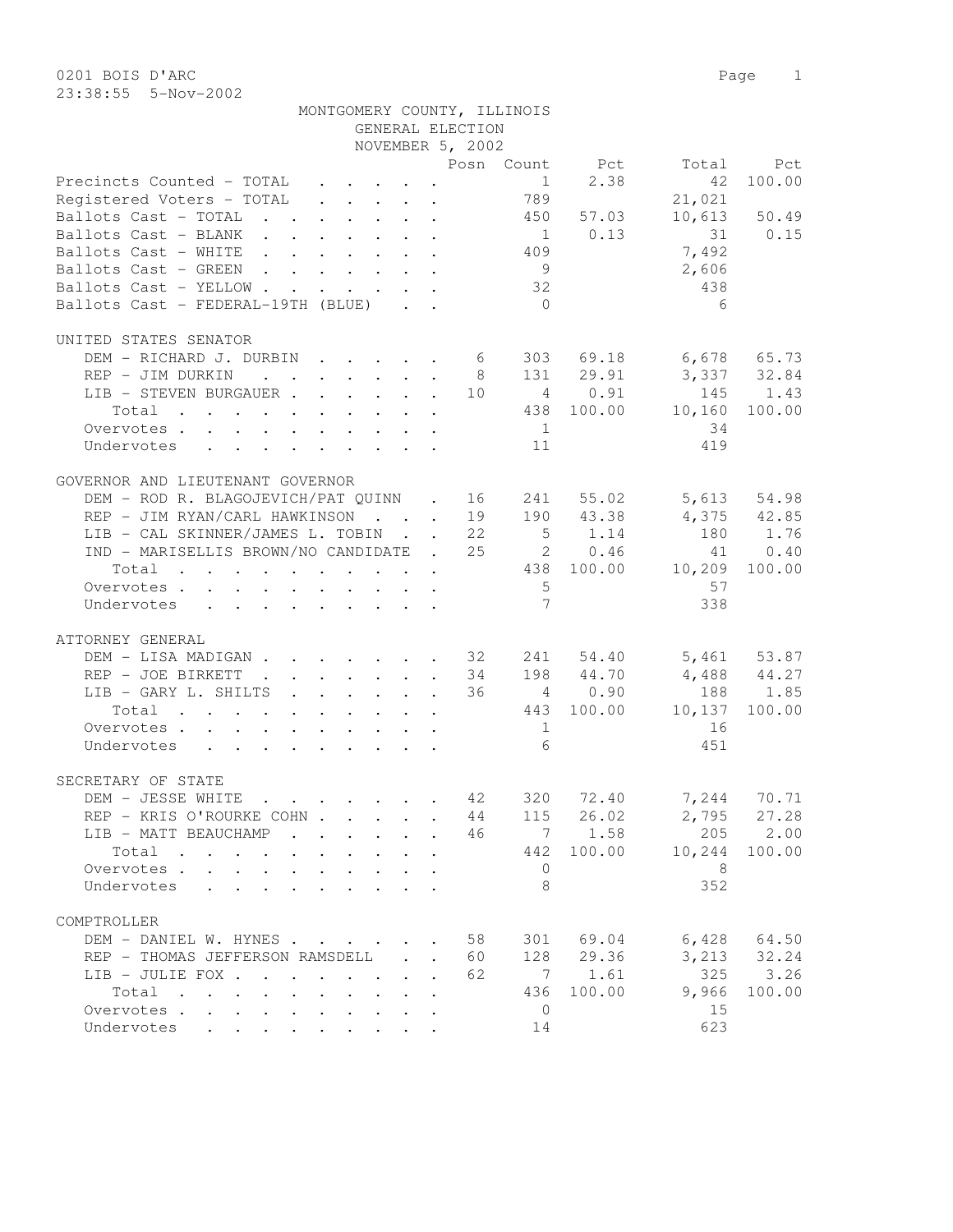0201 BOIS D'ARC 2 23:38:55 5-Nov-2002

|                                                                                                                          |                                                                                         | MONTGOMERY COUNTY, ILLINOIS<br>GENERAL ELECTION    |                |                        |                         |              |
|--------------------------------------------------------------------------------------------------------------------------|-----------------------------------------------------------------------------------------|----------------------------------------------------|----------------|------------------------|-------------------------|--------------|
|                                                                                                                          |                                                                                         | NOVEMBER 5, 2002                                   |                |                        |                         |              |
| TREASURER                                                                                                                |                                                                                         |                                                    |                | Posn Count Pct         |                         | Total Pct    |
| DEM - THOMAS J. DART 68                                                                                                  |                                                                                         |                                                    |                | 202 45.91              |                         | 4,736 46.81  |
| REP - JUDY BAAR TOPINKA 70                                                                                               |                                                                                         |                                                    |                | 236 53.64              | 5,235 51.74             |              |
| LIB - RHYS READ 72                                                                                                       |                                                                                         |                                                    |                | 2 0.45                 |                         | 147 1.45     |
| Total                                                                                                                    |                                                                                         |                                                    |                | 440 100.00             | 10,118                  | 100.00       |
| Overvotes.                                                                                                               |                                                                                         |                                                    | $\overline{0}$ |                        | 10                      |              |
| $\mathbf{r}$ , $\mathbf{r}$ , $\mathbf{r}$ , $\mathbf{r}$ , $\mathbf{r}$ , $\mathbf{r}$<br>Undervotes                    |                                                                                         |                                                    | 10             |                        | 476                     |              |
| REPRESENTATIVE IN CONGRESS                                                                                               |                                                                                         |                                                    |                |                        |                         |              |
| 19TH CONGRESSIONAL DISTRICT                                                                                              |                                                                                         |                                                    |                |                        |                         |              |
| DEM - DAVID D. PHELPS 84 220 49.89 2,016 39.39                                                                           |                                                                                         |                                                    |                |                        |                         |              |
| REP - JOHN M. SHIMKUS 86 221 50.11 3,102 60.61                                                                           |                                                                                         |                                                    |                |                        |                         |              |
| Total<br>the contract of the contract of the contract of the contract of the contract of the contract of the contract of |                                                                                         |                                                    |                | 441 100.00             | 5,118 100.00            |              |
| Overvotes                                                                                                                |                                                                                         |                                                    | $\overline{0}$ |                        | $\overline{7}$          |              |
| Undervotes                                                                                                               |                                                                                         |                                                    | - 9            |                        | 149                     |              |
| STATE SENATOR                                                                                                            |                                                                                         |                                                    |                |                        |                         |              |
| 49TH LEGISLATIVE DISTRICT                                                                                                |                                                                                         |                                                    |                |                        |                         |              |
| DEM - VINCE DEMUZIO                                                                                                      |                                                                                         | $\cdot$ $\cdot$ $\cdot$ $\cdot$ $\cdot$ $\cdot$ 92 | 371            | 100.00                 | 8,356                   | 100.00       |
| REP - NO CANDIDATE FILED                                                                                                 |                                                                                         |                                                    |                |                        |                         |              |
| Total $\cdot$                                                                                                            |                                                                                         |                                                    |                | 371 100.00             | 8,356                   | 100.00       |
| Overvotes $\cdots$ $\cdots$ $\cdots$ $\cdots$                                                                            |                                                                                         |                                                    | $\bigcirc$     |                        | $\bigcirc$              |              |
| Undervotes                                                                                                               |                                                                                         |                                                    | 79             |                        | 2,248                   |              |
| REPRESENTATIVE IN THE GENERAL ASSEMBLY                                                                                   |                                                                                         |                                                    |                |                        |                         |              |
| 98TH REPRESENTATIVE DISTRICT                                                                                             |                                                                                         |                                                    |                |                        |                         |              |
| DEM - GARY HANNIG                                                                                                        |                                                                                         |                                                    |                | $\cdot$ 100 360 100.00 | 8,354 100.00            |              |
| REP - NO CANDIDATE FILED                                                                                                 |                                                                                         |                                                    |                |                        |                         |              |
| Total $\cdot$                                                                                                            |                                                                                         |                                                    |                | 360 100.00             | 8,354                   | 100.00       |
| Overvotes                                                                                                                |                                                                                         |                                                    | $\overline{0}$ |                        | $\overline{0}$          |              |
| Undervotes                                                                                                               |                                                                                         |                                                    | 90             |                        | 2,250                   |              |
| COUNTY CLERK                                                                                                             |                                                                                         |                                                    |                |                        |                         |              |
| DEM - NO CANDIDATE FILED                                                                                                 |                                                                                         |                                                    |                |                        |                         |              |
| REP - SANDY LEITHEISER                                                                                                   |                                                                                         | . 112                                              |                | 366 100.00             | 8,768 100.00            |              |
| Total .                                                                                                                  |                                                                                         |                                                    |                |                        | 366 100.00 8,768 100.00 |              |
| Overvotes.                                                                                                               |                                                                                         |                                                    | $\overline{0}$ |                        | $\Omega$                |              |
| Undervotes                                                                                                               |                                                                                         |                                                    | 84             |                        | 1,836                   |              |
| COUNTY TREASURER                                                                                                         |                                                                                         |                                                    |                |                        |                         |              |
| DEM - NO CANDIDATE FILED                                                                                                 |                                                                                         |                                                    |                |                        |                         |              |
| REP - RON JENKINS                                                                                                        | $\mathbf{r}$ , $\mathbf{r}$ , $\mathbf{r}$ , $\mathbf{r}$                               |                                                    |                | 119 365 100.00         |                         | 8,566 100.00 |
| Total                                                                                                                    |                                                                                         |                                                    |                | 365 100.00             |                         | 8,566 100.00 |
| Overvotes                                                                                                                | $\mathbf{r}$ , $\mathbf{r}$ , $\mathbf{r}$ , $\mathbf{r}$ , $\mathbf{r}$ , $\mathbf{r}$ |                                                    | $\overline{0}$ |                        | $\overline{0}$          |              |
| Undervotes<br>$\mathbf{r}$ , $\mathbf{r}$ , $\mathbf{r}$                                                                 | $\mathbf{r}$ and $\mathbf{r}$ and $\mathbf{r}$                                          |                                                    | 85             |                        | 2,038                   |              |
| COUNTY SHERIFF                                                                                                           |                                                                                         |                                                    |                |                        |                         |              |
| DEM - NO CANDIDATE FILED                                                                                                 |                                                                                         |                                                    |                |                        |                         |              |
| REP - JIM VAZZI .                                                                                                        | $\cdot$ $\cdot$ $\cdot$ $\cdot$ $\cdot$ $\cdot$ $\cdot$                                 | 126                                                |                | 362 100.00             |                         | 8,735 100.00 |
| Total                                                                                                                    |                                                                                         |                                                    |                | 362 100.00             | 8,735                   | 100.00       |
| Overvotes.                                                                                                               |                                                                                         |                                                    | $\overline{0}$ |                        | $\overline{0}$          |              |
| Undervotes<br>$\mathbf{L}$<br>$\mathbf{L}$                                                                               |                                                                                         |                                                    | 88             |                        | 1,869                   |              |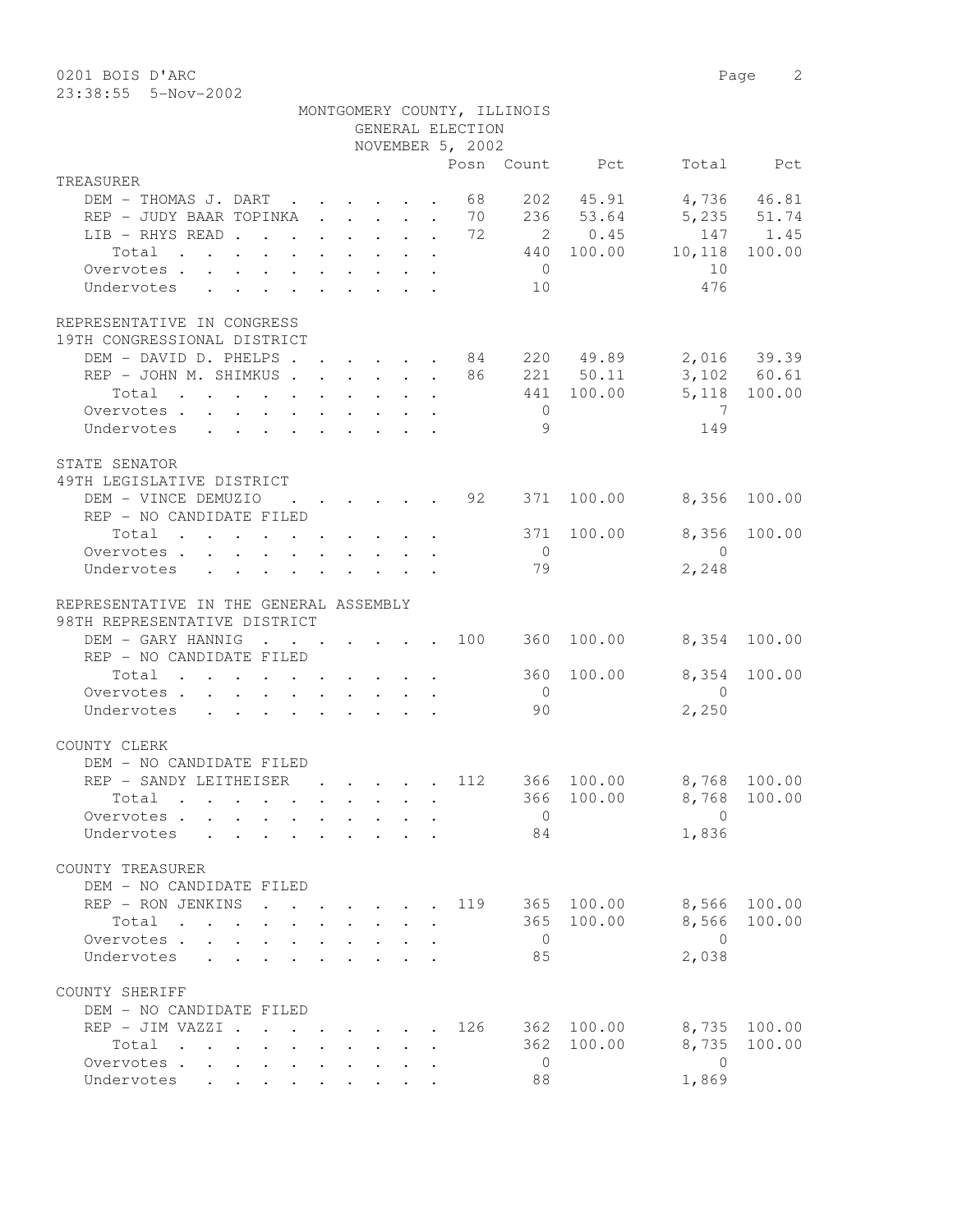0201 BOIS D'ARC 2001 Page 3 23:38:55 5-Nov-2002

|                                                                                                                                                                                                                                        |  | MONTGOMERY COUNTY, ILLINOIS<br>GENERAL ELECTION |                                 |                |                                                                                     |                 |
|----------------------------------------------------------------------------------------------------------------------------------------------------------------------------------------------------------------------------------------|--|-------------------------------------------------|---------------------------------|----------------|-------------------------------------------------------------------------------------|-----------------|
|                                                                                                                                                                                                                                        |  | NOVEMBER 5, 2002                                |                                 |                |                                                                                     |                 |
|                                                                                                                                                                                                                                        |  |                                                 |                                 | Posn Count Pct |                                                                                     | Total Pct       |
| REGIONAL SUPERINTENDENT OF SCHOOLS                                                                                                                                                                                                     |  |                                                 |                                 |                |                                                                                     |                 |
| (CALHOUN, GREENE, JERSEY & MACOUPIN COUNTIES)                                                                                                                                                                                          |  |                                                 |                                 |                |                                                                                     |                 |
| DEM - LARRY PFEIFFER 137 1 11.11 31 41.89                                                                                                                                                                                              |  |                                                 |                                 |                |                                                                                     |                 |
| REP - BILL BISHOP 139 8 88.89 43 58.11                                                                                                                                                                                                 |  |                                                 |                                 |                |                                                                                     |                 |
|                                                                                                                                                                                                                                        |  |                                                 |                                 | 9 100.00       | 74 100.00                                                                           |                 |
| Overvotes                                                                                                                                                                                                                              |  |                                                 | $\overline{0}$                  |                | $\bigcirc$                                                                          |                 |
| Undervotes                                                                                                                                                                                                                             |  |                                                 | $\Omega$                        |                | 8                                                                                   |                 |
| REGIONAL SUPERINTENDENT OF SCHOOLS                                                                                                                                                                                                     |  |                                                 |                                 |                |                                                                                     |                 |
| (CHRISTIAN & MONTGOMERY COUNTIES)                                                                                                                                                                                                      |  |                                                 |                                 |                |                                                                                     |                 |
| DEM - GREG SPRINGER                                                                                                                                                                                                                    |  |                                                 |                                 |                | $\cdot$ $\cdot$ $\cdot$ $\cdot$ $\cdot$ $\cdot$ $\cdot$ 137 318 100.00 7,984 100.00 |                 |
| REP - NO CANDIDATE FILED                                                                                                                                                                                                               |  |                                                 |                                 |                |                                                                                     |                 |
| Total $\cdots$ $\cdots$ $\cdots$ $\cdots$ $\cdots$ 318                                                                                                                                                                                 |  |                                                 |                                 | 100.00         |                                                                                     | 7,984 100.00    |
| Overvotes.                                                                                                                                                                                                                             |  |                                                 | $\overline{0}$                  |                | $\overline{0}$                                                                      |                 |
| Undervotes                                                                                                                                                                                                                             |  |                                                 | 91                              |                | 2,430                                                                               |                 |
| REGIONAL SUPERINTENDENT OF SCHOOLS<br>(SANGAMON COUNTY)                                                                                                                                                                                |  |                                                 |                                 |                |                                                                                     |                 |
| DEM - JEFF VOSE 137 6 20.69 6 20.69                                                                                                                                                                                                    |  |                                                 |                                 |                |                                                                                     |                 |
| REP - HELEN TOLAN 139 23 79.31 23 79.31                                                                                                                                                                                                |  |                                                 |                                 |                |                                                                                     |                 |
|                                                                                                                                                                                                                                        |  |                                                 |                                 |                | 29 100.00                                                                           |                 |
| Total 29 100.00                                                                                                                                                                                                                        |  |                                                 |                                 |                |                                                                                     |                 |
| Overvotes                                                                                                                                                                                                                              |  |                                                 | $\overline{0}$<br>$\mathcal{E}$ |                | $\bigcirc$<br>3                                                                     |                 |
| Undervotes                                                                                                                                                                                                                             |  |                                                 |                                 |                |                                                                                     |                 |
| COUNTY BOARD MEMBER                                                                                                                                                                                                                    |  |                                                 |                                 |                |                                                                                     |                 |
| COUNTY BOARD DISTRICT 1                                                                                                                                                                                                                |  |                                                 |                                 |                |                                                                                     |                 |
| VOTE FOR 3                                                                                                                                                                                                                             |  |                                                 |                                 |                |                                                                                     |                 |
| DEM - DALE OGDEN 146 289 33.22 1,215 33.83                                                                                                                                                                                             |  |                                                 |                                 |                |                                                                                     |                 |
| DEM - DAVID L. WEBB 148                                                                                                                                                                                                                |  |                                                 |                                 | 272 31.26      |                                                                                     | 1,100 30.62     |
| REP - CHARLES A. HAMPTON 150                                                                                                                                                                                                           |  |                                                 |                                 | 309 35.52      | 1,277 35.55                                                                         |                 |
| Total $\cdot$                                                                                                                                                                                                                          |  |                                                 |                                 | 870 100.00     |                                                                                     | 3,592 100.00    |
| Overvotes.                                                                                                                                                                                                                             |  |                                                 | $\overline{0}$                  |                | $\overline{0}$                                                                      |                 |
| Undervotes                                                                                                                                                                                                                             |  |                                                 | 480                             |                | 1,874                                                                               |                 |
| JUDGE OF THE APPELLATE COURT                                                                                                                                                                                                           |  |                                                 |                                 |                |                                                                                     |                 |
| 5TH JUDICIAL DISTRICT (VACANCY-HON. CHAPMAN)                                                                                                                                                                                           |  |                                                 |                                 |                |                                                                                     |                 |
| DEM - MELISSA CHAPMAN 166                                                                                                                                                                                                              |  |                                                 |                                 | 250 58.00      |                                                                                     | 5,510 57.64     |
| REP - JOHN LONG 168                                                                                                                                                                                                                    |  |                                                 |                                 | 181 42.00      |                                                                                     | $4,049$ $42.36$ |
| Total<br>. The contract of the contract of the contract of the contract of the contract of the contract of the contract of the contract of the contract of the contract of the contract of the contract of the contract of the contrac |  |                                                 | 431                             | 100.00         | 9,559                                                                               | 100.00          |
| Overvotes                                                                                                                                                                                                                              |  |                                                 | $\overline{0}$                  |                | 8 <sup>8</sup>                                                                      |                 |
| Undervotes                                                                                                                                                                                                                             |  |                                                 | 19                              |                | 1,037                                                                               |                 |
|                                                                                                                                                                                                                                        |  |                                                 |                                 |                |                                                                                     |                 |
| JUDGE OF THE CIRCUIT COURT FOURTH JUDICIAL CIRCUIT                                                                                                                                                                                     |  |                                                 |                                 |                |                                                                                     |                 |
| SHALL MICHAEL ROSS WEBER BE RETAINED IN OFFICE?                                                                                                                                                                                        |  |                                                 |                                 |                |                                                                                     |                 |
| YES                                                                                                                                                                                                                                    |  | 191                                             |                                 | 258 77.48      |                                                                                     | 5,582 72.97     |
| NO.                                                                                                                                                                                                                                    |  | 192                                             | 75                              | 22.52          |                                                                                     | 2,068 27.03     |
| Total                                                                                                                                                                                                                                  |  |                                                 | 333                             | 100.00         | 7,650                                                                               | 100.00          |
| Overvotes.                                                                                                                                                                                                                             |  |                                                 | 2                               |                | 24                                                                                  |                 |
| Undervotes                                                                                                                                                                                                                             |  |                                                 | 115                             |                | 2,930                                                                               |                 |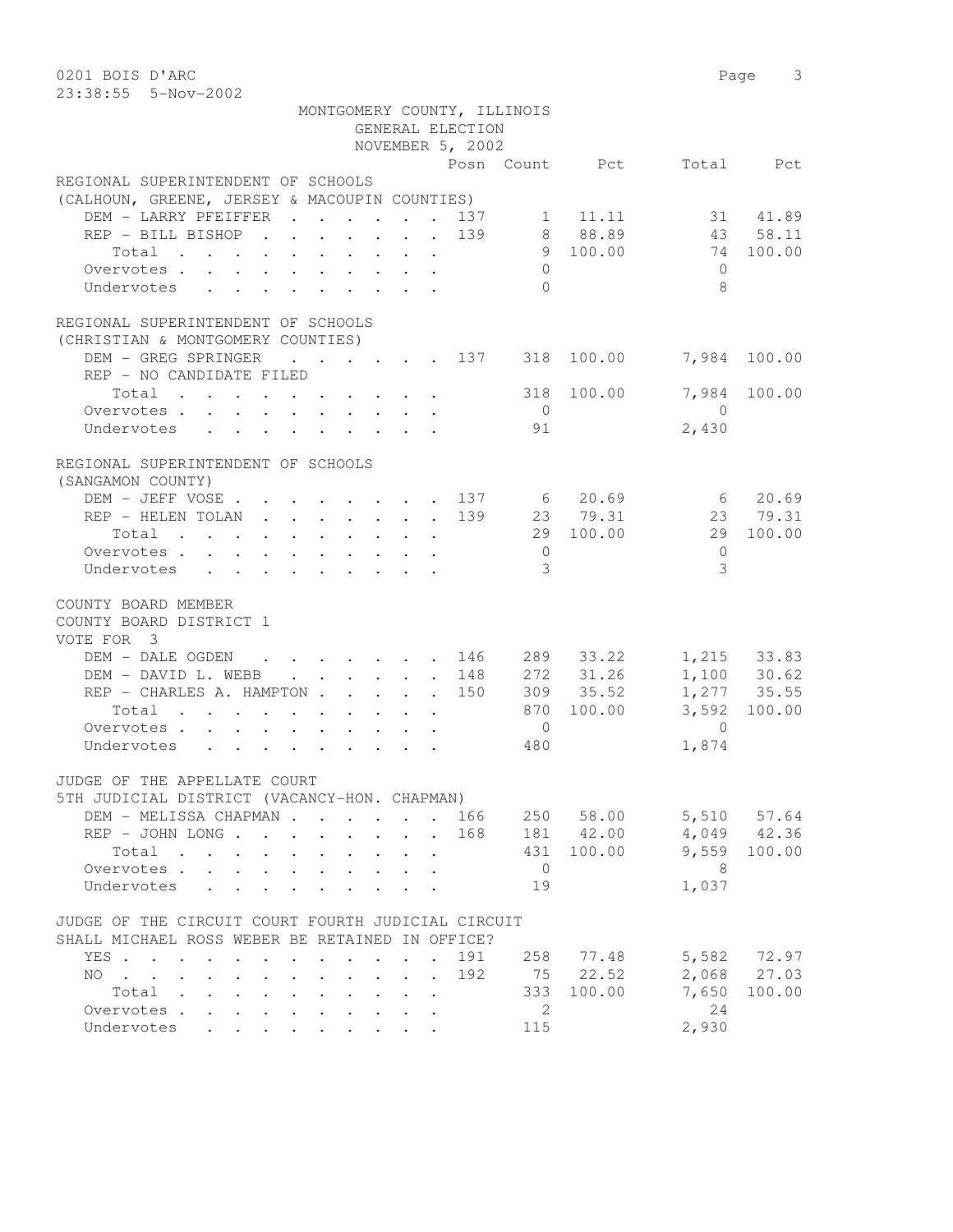0201 BOIS D'ARC 2001 Page 4 23:38:55 5-Nov-2002

|                                                    |  | MONTGOMERY COUNTY, ILLINOIS |                |       |              |
|----------------------------------------------------|--|-----------------------------|----------------|-------|--------------|
|                                                    |  | GENERAL ELECTION            |                |       |              |
|                                                    |  | NOVEMBER 5, 2002            |                |       |              |
|                                                    |  | Posn Count Pct              |                |       | Total Pct    |
| JUDGE OF THE CIRCUIT COURT FOURTH JUDICIAL CIRCUIT |  |                             |                |       |              |
| SHALL STEVEN P. SEYMOUR BE RETAINED IN OFFICE?     |  |                             |                |       |              |
| YES                                                |  | 194                         | 246 75.23      |       | 5,155 70.04  |
| . 195<br>NO.                                       |  |                             | 81 24.77       |       | 2,205 29.96  |
| Total 327 100.00                                   |  |                             |                |       | 7,360 100.00 |
| Overvotes.                                         |  |                             | $\overline{0}$ | 14    |              |
| Undervotes                                         |  |                             | 123            | 3,230 |              |
| JUDGE OF THE CIRCUIT COURT FOURTH JUDICIAL CIRCUIT |  |                             |                |       |              |
| SHALL S. GENE SCHWARM BE RETAINED IN OFFICE?       |  |                             |                |       |              |
| YES 197 247 76.23                                  |  |                             |                |       | 5,308 71.34  |
| NO 198                                             |  |                             | 77 23.77       |       | 2,132 28.66  |
| Total                                              |  |                             | 324 100.00     |       | 7,440 100.00 |
| Overvotes.                                         |  |                             | $\bigcirc$     | 17    |              |
| Undervotes                                         |  |                             | 126            | 3,147 |              |
| JUDGE OF THE CIRCUIT COURT FOURTH JUDICIAL CIRCUIT |  |                             |                |       |              |
| SHALL PATRICK L. DUKE BE RETAINED IN OFFICE?       |  |                             |                |       |              |
| YES .<br>. 200                                     |  |                             | 252 78.50      |       | 5,178 70.18  |
| NO 201                                             |  |                             | 69 21.50       |       | 2,200 29.82  |
| Total                                              |  |                             | 321 100.00     | 7,378 | 100.00       |
| Overvotes                                          |  |                             | $\sim$ 1       | 12    |              |
| Undervotes                                         |  |                             | 128            | 3,214 |              |
|                                                    |  |                             |                |       |              |
| COUNTY-SENIOR SERVICES REFERENDUM                  |  |                             |                |       |              |
| YES 220                                            |  |                             | 184 44.66      |       | 4,784 50.42  |
| NO 221                                             |  |                             | 228 55.34      |       | 4,704 49.58  |
| Total $\cdot$                                      |  |                             | 412 100.00     | 9,488 | 100.00       |
| Overvotes                                          |  |                             | $\Omega$       | 10    |              |
| Undervotes                                         |  |                             | 38             | 1,106 |              |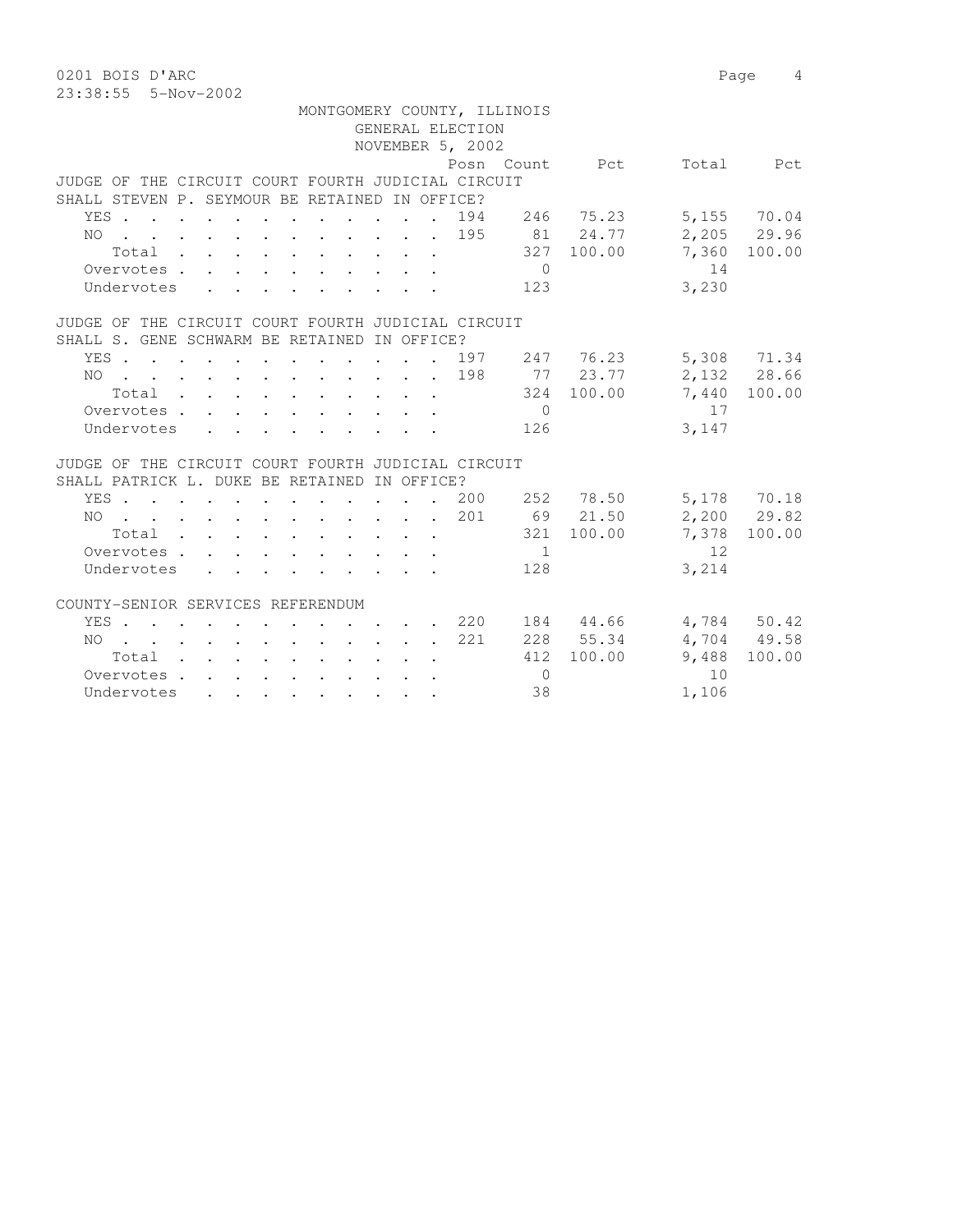|                                                        |  |                                                           |                  | MONTGOMERY COUNTY, ILLINOIS                 |             |                                                                         |              |
|--------------------------------------------------------|--|-----------------------------------------------------------|------------------|---------------------------------------------|-------------|-------------------------------------------------------------------------|--------------|
|                                                        |  |                                                           | GENERAL ELECTION |                                             |             |                                                                         |              |
|                                                        |  |                                                           | NOVEMBER 5, 2002 |                                             |             |                                                                         |              |
|                                                        |  |                                                           |                  |                                             |             | Posn Count Pct Total Pct                                                |              |
| Precincts Counted - TOTAL                              |  |                                                           |                  |                                             | $1 \t 2.38$ | 42                                                                      | 100.00       |
| Registered Voters - TOTAL                              |  |                                                           |                  | $\cdot$ $\cdot$ $\cdot$ $\cdot$ $\cdot$ 550 |             | 21,021                                                                  |              |
| Ballots Cast - TOTAL 336 61.09                         |  |                                                           |                  |                                             |             |                                                                         | 10,613 50.49 |
| Ballots Cast - BLANK                                   |  |                                                           |                  | $\bigcirc$                                  | 0.00        |                                                                         | 31 0.15      |
| Ballots Cast - WHITE                                   |  |                                                           |                  | 203                                         |             | 7,492                                                                   |              |
| Ballots Cast - GREEN                                   |  | $\mathbf{r}$ , $\mathbf{r}$ , $\mathbf{r}$ , $\mathbf{r}$ |                  | 133                                         |             | 2,606                                                                   |              |
| Ballots Cast - FEDERAL-19TH (BLUE)                     |  |                                                           |                  | $\overline{0}$                              |             | 6                                                                       |              |
| UNITED STATES SENATOR                                  |  |                                                           |                  |                                             |             |                                                                         |              |
| DEM - RICHARD J. DURBIN                                |  |                                                           | 6 —              |                                             |             | 209 63.33 6,678 65.73                                                   |              |
| REP - JIM DURKIN                                       |  |                                                           | . 8              |                                             |             | 115 34.85 3,337 32.84                                                   |              |
| LIB - STEVEN BURGAUER 10                               |  |                                                           |                  |                                             | 6 1.82      |                                                                         | 145 1.43     |
| Total $\cdot$                                          |  |                                                           |                  |                                             |             | 330 100.00 10,160 100.00                                                |              |
| Overvotes                                              |  |                                                           |                  | $\frac{1}{2}$                               |             | -34                                                                     |              |
| Undervotes                                             |  |                                                           |                  | 5                                           |             | 419                                                                     |              |
| GOVERNOR AND LIEUTENANT GOVERNOR                       |  |                                                           |                  |                                             |             |                                                                         |              |
| DEM - ROD R. BLAGOJEVICH/PAT QUINN . 16                |  |                                                           |                  |                                             |             | 181 55.18 5,613 54.98                                                   |              |
| REP - JIM RYAN/CARL HAWKINSON 19 141 42.99 4,375 42.85 |  |                                                           |                  |                                             |             |                                                                         |              |
| LIB - CAL SKINNER/JAMES L. TOBIN 22                    |  |                                                           |                  |                                             | $5 \t 1.52$ |                                                                         | 180 1.76     |
| IND - MARISELLIS BROWN/NO CANDIDATE . 25               |  |                                                           |                  |                                             |             | 1 0.30 41 0.40                                                          |              |
| Total                                                  |  |                                                           |                  |                                             |             | 328 100.00 10,209 100.00                                                |              |
| Overvotes                                              |  |                                                           |                  | 1                                           |             | 57                                                                      |              |
| Undervotes                                             |  |                                                           |                  | 7                                           |             | 338                                                                     |              |
| ATTORNEY GENERAL                                       |  |                                                           |                  |                                             |             |                                                                         |              |
| DOM TTON MADICANT                                      |  |                                                           |                  |                                             |             | $22.07 \times 10^{-10}$ $22.07 \times 10^{-10}$ $22.07 \times 10^{-10}$ |              |

| ATTORNEY GENERAL                                                                                                                                                                                                                                       |                                                                                   |                                      |    |                |        |        |              |
|--------------------------------------------------------------------------------------------------------------------------------------------------------------------------------------------------------------------------------------------------------|-----------------------------------------------------------------------------------|--------------------------------------|----|----------------|--------|--------|--------------|
| DEM - LISA MADIGAN                                                                                                                                                                                                                                     |                                                                                   |                                      | 32 | 163            | 50.78  |        | 5,461 53.87  |
| REP - JOE BIRKETT<br>$\sim$<br>$\mathbf{r}$ , $\mathbf{r}$ , $\mathbf{r}$ , $\mathbf{r}$ , $\mathbf{r}$                                                                                                                                                |                                                                                   |                                      | 34 | 149            | 46.42  |        | 4,488 44.27  |
| LIB - GARY L. SHILTS                                                                                                                                                                                                                                   |                                                                                   |                                      | 36 | $\mathcal{Q}$  | 2.80   | 188    | 1.85         |
| Total<br>. The simple state is a set of the state of the state $\alpha$                                                                                                                                                                                |                                                                                   |                                      |    | 321            | 100.00 | 10,137 | 100.00       |
| Overvotes                                                                                                                                                                                                                                              |                                                                                   |                                      |    | 1              |        | 16     |              |
| Undervotes<br>the contract of the contract of the contract of the contract of the contract of the contract of the contract of                                                                                                                          |                                                                                   |                                      |    | 14             |        | 451    |              |
| SECRETARY OF STATE                                                                                                                                                                                                                                     |                                                                                   |                                      |    |                |        |        |              |
| DEM - JESSE WHITE<br>$\mathbf{r}$ . The contract of the contract of the contract of the contract of the contract of the contract of the contract of the contract of the contract of the contract of the contract of the contract of the contract of th |                                                                                   |                                      | 42 | 246            | 75.00  | 7,244  | 70.71        |
| REP - KRIS O'ROURKE COHN                                                                                                                                                                                                                               |                                                                                   |                                      | 44 | 78             | 23.78  | 2,795  | 27.28        |
| LIB - MATT BEAUCHAMP<br>$\mathbf{r}$ , $\mathbf{r}$ , $\mathbf{r}$ , $\mathbf{r}$ , $\mathbf{r}$ , $\mathbf{r}$                                                                                                                                        |                                                                                   |                                      | 46 | $\overline{4}$ | 1.22   |        | 205 2.00     |
| Total<br>. The contract of the contract of the contract of the contract of $\mathcal{O}(1)$                                                                                                                                                            |                                                                                   |                                      |    | 328            | 100.00 | 10,244 | 100.00       |
| Overvotes                                                                                                                                                                                                                                              |                                                                                   |                                      |    | $\mathbf{1}$   |        | 8      |              |
| Undervotes                                                                                                                                                                                                                                             |                                                                                   |                                      |    |                |        | 352    |              |
| COMPTROLLER                                                                                                                                                                                                                                            |                                                                                   |                                      |    |                |        |        |              |
| DEM - DANIEL W. HYNES                                                                                                                                                                                                                                  |                                                                                   |                                      | 58 | 202            | 63.13  | 6,428  | 64.50        |
| REP - THOMAS JEFFERSON RAMSDELL                                                                                                                                                                                                                        |                                                                                   | $\mathbf{L} = \mathbf{L} \mathbf{L}$ | 60 | 98             | 30.63  |        | 3, 213 32.24 |
| LIB - JULIE FOX .<br>$\sim$ $\sim$ $\sim$<br><b>Contract</b>                                                                                                                                                                                           | $\mathbf{r} = \mathbf{r}$ , $\mathbf{r} = \mathbf{r}$ , $\mathbf{r} = \mathbf{r}$ |                                      | 62 | 20             | 6.25   |        | 325 3.26     |
| Total<br>the contract of the contract of the contract of                                                                                                                                                                                               |                                                                                   |                                      |    | 320            | 100.00 | 9,966  | 100.00       |
| Overvotes .<br>$\mathbf{r}$ and $\mathbf{r}$<br>$\ddot{\phantom{a}}$<br>$\bullet$<br>$\ddot{\phantom{a}}$<br>$\ddot{\phantom{a}}$                                                                                                                      | $\cdot$ $\cdot$                                                                   | $\sim$                               |    | $\Omega$       |        | 15     |              |
| Undervotes<br>$\mathbf{a}^{\prime}$ , and $\mathbf{a}^{\prime}$ , and $\mathbf{a}^{\prime}$ , and $\mathbf{a}^{\prime}$ , and $\mathbf{a}^{\prime}$<br>$\cdot$ $\cdot$ $\cdot$                                                                         |                                                                                   |                                      |    | 16             |        | 623    |              |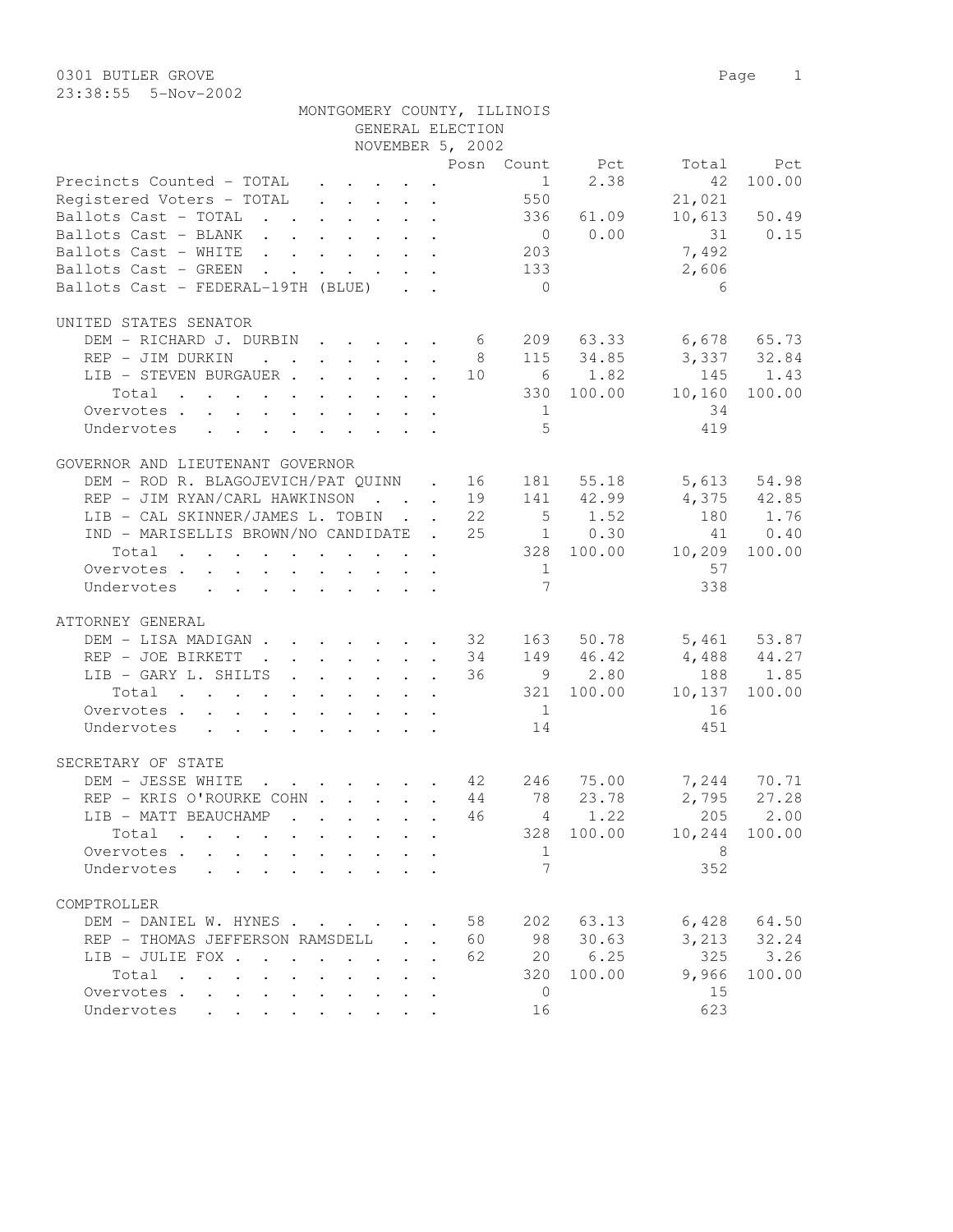0301 BUTLER GROVE 2 23:38:55 5-Nov-2002

|                                                                                   |                                                         |  |  | GENERAL ELECTION                            | MONTGOMERY COUNTY, ILLINOIS |                        |                         |              |
|-----------------------------------------------------------------------------------|---------------------------------------------------------|--|--|---------------------------------------------|-----------------------------|------------------------|-------------------------|--------------|
|                                                                                   |                                                         |  |  | NOVEMBER 5, 2002                            |                             |                        |                         |              |
|                                                                                   |                                                         |  |  |                                             |                             | Posn Count Pct         |                         | Total Pct    |
| TREASURER<br>DEM - THOMAS J. DART                                                 |                                                         |  |  | 68                                          |                             | 129 39.69              |                         | 4,736 46.81  |
| REP - JUDY BAAR TOPINKA 70 186 57.23                                              |                                                         |  |  |                                             |                             |                        |                         | 5,235 51.74  |
| LIB - RHYS READ 72                                                                |                                                         |  |  |                                             |                             | 10 3.08                |                         | 147 1.45     |
| Total                                                                             |                                                         |  |  |                                             |                             | 325 100.00             | 10,118                  | 100.00       |
| Overvotes $\cdots$ $\cdots$ $\cdots$ $\cdots$                                     |                                                         |  |  |                                             | $\overline{0}$              |                        | 10                      |              |
| Undervotes                                                                        |                                                         |  |  |                                             | 11                          |                        | 476                     |              |
|                                                                                   |                                                         |  |  |                                             |                             |                        |                         |              |
| REPRESENTATIVE IN CONGRESS<br>19TH CONGRESSIONAL DISTRICT                         |                                                         |  |  |                                             |                             |                        |                         |              |
| DEM - DAVID D. PHELPS 84 138 41.69 2,016 39.39                                    |                                                         |  |  |                                             |                             |                        |                         |              |
| REP - JOHN M. SHIMKUS 86 193 58.31 3,102 60.61                                    |                                                         |  |  |                                             |                             |                        |                         |              |
| Total                                                                             |                                                         |  |  |                                             |                             |                        | 331 100.00 5,118 100.00 |              |
| Overvotes.                                                                        |                                                         |  |  |                                             | $\overline{1}$              |                        | $\overline{7}$          |              |
| Undervotes                                                                        |                                                         |  |  |                                             | $\overline{4}$              |                        | 149                     |              |
| STATE SENATOR                                                                     |                                                         |  |  |                                             |                             |                        |                         |              |
| 49TH LEGISLATIVE DISTRICT                                                         |                                                         |  |  |                                             |                             |                        |                         |              |
| DEM - VINCE DEMUZIO                                                               |                                                         |  |  |                                             |                             | $\cdots$ 92 264 100.00 | 8,356                   | 100.00       |
| REP - NO CANDIDATE FILED                                                          |                                                         |  |  |                                             |                             |                        |                         |              |
| Total 264 100.00                                                                  |                                                         |  |  |                                             |                             |                        | 8,356                   | 100.00       |
| Overvotes.                                                                        |                                                         |  |  |                                             | $\overline{0}$              |                        | $\overline{0}$          |              |
| Undervotes                                                                        |                                                         |  |  |                                             | 72                          |                        | 2,248                   |              |
| REPRESENTATIVE IN THE GENERAL ASSEMBLY<br>98TH REPRESENTATIVE DISTRICT            |                                                         |  |  |                                             |                             |                        |                         |              |
| DEM - GARY HANNIG 100                                                             |                                                         |  |  |                                             | 265                         | 100.00                 |                         | 8,354 100.00 |
| REP - NO CANDIDATE FILED                                                          |                                                         |  |  |                                             |                             |                        |                         |              |
| Total $\cdot$                                                                     |                                                         |  |  |                                             | 265                         | 100.00                 | 8,354                   | 100.00       |
| Overvotes.                                                                        |                                                         |  |  |                                             | $\overline{0}$              |                        | $\overline{0}$          |              |
| Undervotes                                                                        |                                                         |  |  |                                             | 71                          |                        | 2,250                   |              |
|                                                                                   |                                                         |  |  |                                             |                             |                        |                         |              |
| COUNTY CLERK                                                                      |                                                         |  |  |                                             |                             |                        |                         |              |
| DEM - NO CANDIDATE FILED                                                          |                                                         |  |  |                                             |                             |                        |                         |              |
| REP - SANDY LEITHEISER                                                            |                                                         |  |  | $\cdot$ $\cdot$ $\cdot$ $\cdot$ $\cdot$ 112 |                             | 275 100.00             | 8,768 100.00            |              |
| Total .                                                                           |                                                         |  |  |                                             |                             |                        | 275 100.00 8,768 100.00 |              |
| Overvotes                                                                         |                                                         |  |  |                                             | $\overline{0}$              |                        | $\Omega$                |              |
| Undervotes                                                                        |                                                         |  |  |                                             | 61                          |                        | 1,836                   |              |
| COUNTY TREASURER                                                                  |                                                         |  |  |                                             |                             |                        |                         |              |
| DEM - NO CANDIDATE FILED                                                          |                                                         |  |  |                                             |                             |                        |                         |              |
| REP - RON JENKINS                                                                 |                                                         |  |  | 119                                         | 258                         | 100.00                 | 8,566                   | 100.00       |
| Total                                                                             |                                                         |  |  |                                             |                             | 258 100.00             | 8,566                   | 100.00       |
| Overvotes.<br>$\sim$                                                              |                                                         |  |  |                                             | $\overline{0}$              |                        | $\bigcirc$              |              |
| Undervotes                                                                        |                                                         |  |  |                                             | 78                          |                        | 2,038                   |              |
| COUNTY SHERIFF                                                                    |                                                         |  |  |                                             |                             |                        |                         |              |
| DEM - NO CANDIDATE FILED                                                          |                                                         |  |  |                                             |                             |                        |                         |              |
| REP - JIM VAZZI .                                                                 | $\cdot$ $\cdot$ $\cdot$ $\cdot$ $\cdot$ $\cdot$ $\cdot$ |  |  | 126                                         |                             | 262 100.00             | 8,735                   | 100.00       |
| Total<br>$\mathbf{r}$ , $\mathbf{r}$ , $\mathbf{r}$ , $\mathbf{r}$ , $\mathbf{r}$ |                                                         |  |  |                                             | 262                         | 100.00                 | 8,735                   | 100.00       |
| Overvotes                                                                         |                                                         |  |  |                                             | $\overline{0}$              |                        | $\overline{0}$          |              |
| Undervotes                                                                        |                                                         |  |  |                                             | 74                          |                        | 1,869                   |              |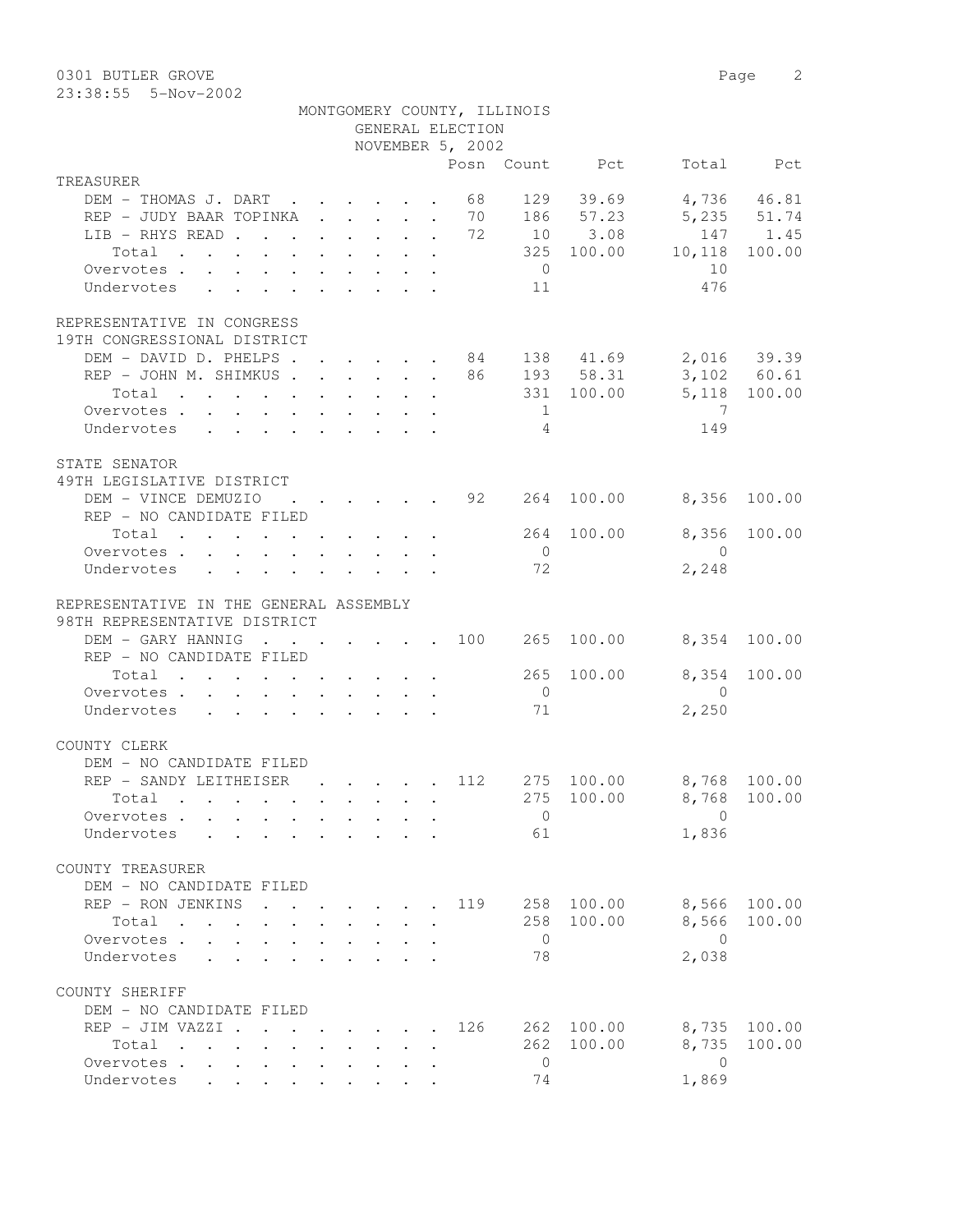| 0301 BUTLER GROVE                                                                                     |                                            |                      |                      |                             |                                  |                | Page 3                     |
|-------------------------------------------------------------------------------------------------------|--------------------------------------------|----------------------|----------------------|-----------------------------|----------------------------------|----------------|----------------------------|
| 23:38:55  5-Nov-2002                                                                                  |                                            |                      |                      |                             |                                  |                |                            |
|                                                                                                       |                                            |                      | GENERAL ELECTION     | MONTGOMERY COUNTY, ILLINOIS |                                  |                |                            |
|                                                                                                       |                                            |                      | NOVEMBER 5, 2002     |                             |                                  |                |                            |
|                                                                                                       |                                            |                      |                      |                             | Posn Count Pct                   |                | Total Pct                  |
| REGIONAL SUPERINTENDENT OF SCHOOLS                                                                    |                                            |                      |                      |                             |                                  |                |                            |
| (CHRISTIAN & MONTGOMERY COUNTIES)                                                                     |                                            |                      |                      |                             |                                  |                |                            |
| DEM - GREG SPRINGER<br>$\cdot$ $\cdot$ $\cdot$ $\cdot$ $\cdot$ $\cdot$ 137 263                        |                                            |                      |                      |                             | 100.00                           |                | 7,984 100.00               |
| REP - NO CANDIDATE FILED                                                                              |                                            |                      |                      |                             |                                  |                |                            |
| Total                                                                                                 |                                            |                      |                      |                             | 263 100.00                       |                | 7,984 100.00               |
| Overvotes.                                                                                            |                                            |                      |                      | $\overline{0}$              |                                  | $\overline{0}$ |                            |
| Undervotes                                                                                            |                                            |                      |                      | 73                          |                                  | 2,430          |                            |
| COUNTY BOARD MEMBER<br>COUNTY BOARD DISTRICT 1<br>VOTE FOR 3                                          |                                            |                      |                      |                             |                                  |                |                            |
| DEM - DALE OGDEN 146                                                                                  |                                            |                      |                      |                             | 141 38.84 1,215 33.83            |                |                            |
| DEM - DAVID L. WEBB 148                                                                               |                                            |                      |                      |                             | 110 30.30                        |                | 1,100 30.62<br>1,277 35.55 |
| REP - CHARLES A. HAMPTON 150                                                                          |                                            |                      |                      |                             | 112 30.85                        |                | 3,592 100.00               |
| Total $\cdot$<br>Overvotes.                                                                           |                                            |                      |                      | $\overline{0}$              | 363 100.00                       | $\overline{0}$ |                            |
| Undervotes                                                                                            |                                            |                      |                      | 246                         |                                  | 1,874          |                            |
|                                                                                                       |                                            |                      |                      |                             |                                  |                |                            |
| COUNTY BOARD MEMBER<br>COUNTY BOARD DISTRICT 6<br>VOTE FOR 3                                          |                                            |                      |                      |                             |                                  |                |                            |
| DEM - JOHN A. DOWNS 146 82 26.54                                                                      |                                            |                      |                      |                             |                                  |                | 889 27.15                  |
| DEM - RONALD E. DEABENDERFER                                                                          |                                            |                      | 148                  |                             | 82 26.54                         |                | 923 28.18                  |
| DEM - TIMOTHY L. FOGLE 150                                                                            |                                            |                      |                      |                             | 61 19.74<br>84 27.18             |                | 720 21.98<br>743 22.69     |
| REP - ROGER L. MYERS 152<br>Total 309 100.00 3,275 100.00                                             |                                            |                      |                      |                             |                                  |                |                            |
| Overvotes.                                                                                            |                                            |                      |                      | $\overline{1}$              |                                  | $\overline{4}$ |                            |
| Undervotes                                                                                            |                                            |                      |                      | 87                          |                                  | 841            |                            |
|                                                                                                       |                                            |                      |                      |                             |                                  |                |                            |
| JUDGE OF THE APPELLATE COURT                                                                          |                                            |                      |                      |                             |                                  |                |                            |
| 5TH JUDICIAL DISTRICT (VACANCY-HON. CHAPMAN)                                                          |                                            |                      |                      |                             |                                  |                |                            |
| DEM - MELISSA CHAPMAN 166 186 59.81 5,510 57.64                                                       |                                            |                      |                      |                             |                                  |                |                            |
| REP - JOHN LONG 168                                                                                   |                                            |                      |                      |                             | $125 \t 40.19 \t 4,049 \t 42.36$ |                |                            |
| Total<br>Overvotes.                                                                                   |                                            |                      |                      | $\overline{0}$              | 311 100.00 9,559 100.00          | 8              |                            |
| Undervotes                                                                                            |                                            |                      |                      | 25                          |                                  | 1,037          |                            |
|                                                                                                       |                                            |                      |                      |                             |                                  |                |                            |
| JUDGE OF THE CIRCUIT COURT FOURTH JUDICIAL CIRCUIT<br>SHALL MICHAEL ROSS WEBER BE RETAINED IN OFFICE? |                                            |                      |                      |                             |                                  |                |                            |
| YES                                                                                                   |                                            |                      | 191                  |                             | 178 71.20                        |                | 5,582 72.97<br>2,068 27.03 |
| NO.<br><b>Contract Contract Contract Contract</b>                                                     | $\mathbf{r} = \mathbf{r} \cdot \mathbf{r}$ |                      | 192                  |                             | 72 28.80                         |                | 7,650 100.00               |
| Total<br>Overvotes                                                                                    | $\mathbf{r}$ , $\mathbf{r}$ , $\mathbf{r}$ |                      | $\ddot{\phantom{0}}$ | 250<br>$\overline{0}$       | 100.00                           | 24             |                            |
| Undervotes                                                                                            |                                            |                      |                      | 86                          |                                  | 2,930          |                            |
|                                                                                                       |                                            |                      |                      |                             |                                  |                |                            |
| JUDGE OF THE CIRCUIT COURT FOURTH JUDICIAL CIRCUIT<br>SHALL STEVEN P. SEYMOUR BE RETAINED IN OFFICE?  |                                            |                      |                      |                             |                                  |                |                            |
| YES<br>$\sim$                                                                                         |                                            |                      | 194                  |                             | 167 69.29                        |                | 5,155 70.04                |
| $NO$                                                                                                  |                                            |                      | 195                  |                             | 74 30.71                         |                | 2,205 29.96                |
| Total                                                                                                 |                                            |                      |                      |                             | 241 100.00                       | 7,360          | 100.00                     |
| Overvotes                                                                                             |                                            | $\ddot{\phantom{a}}$ |                      | $\overline{1}$              |                                  | 14             |                            |
| Undervotes                                                                                            |                                            |                      |                      | 94                          |                                  | 3,230          |                            |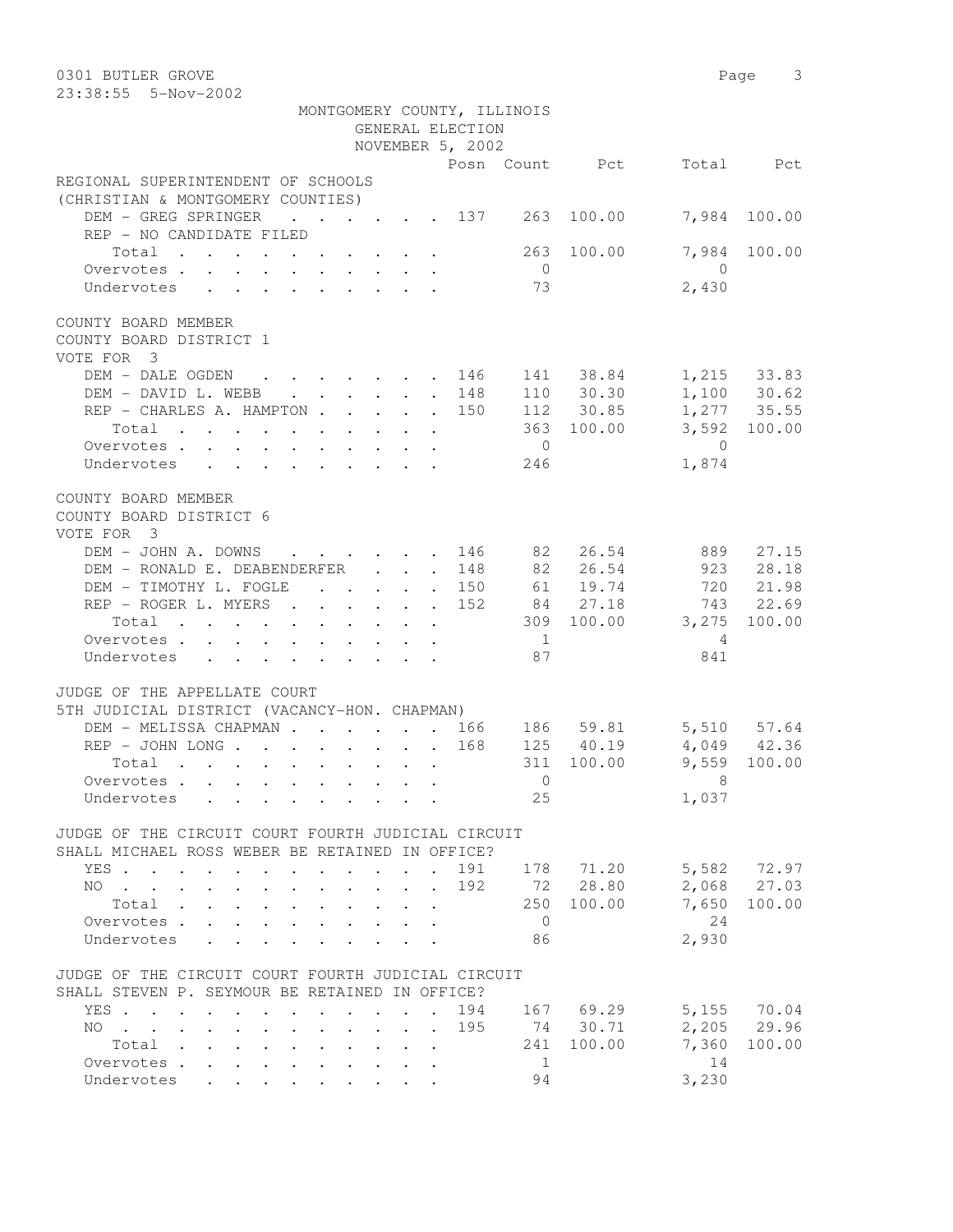0301 BUTLER GROVE 2008 Page 4 23:38:55 5-Nov-2002

|                                                    |                                                                                                                 |  |  |                                        |                          |            |                     | MONTGOMERY COUNTY, ILLINOIS |                |       |               |
|----------------------------------------------------|-----------------------------------------------------------------------------------------------------------------|--|--|----------------------------------------|--------------------------|------------|---------------------|-----------------------------|----------------|-------|---------------|
|                                                    |                                                                                                                 |  |  |                                        |                          |            | GENERAL ELECTION    |                             |                |       |               |
|                                                    |                                                                                                                 |  |  |                                        |                          |            | NOVEMBER 5, 2002    |                             |                |       |               |
|                                                    |                                                                                                                 |  |  |                                        |                          |            |                     |                             | Posn Count Pct | Total | Pct           |
| JUDGE OF THE CIRCUIT COURT FOURTH JUDICIAL CIRCUIT |                                                                                                                 |  |  |                                        |                          |            |                     |                             |                |       |               |
| SHALL S. GENE SCHWARM BE RETAINED                  |                                                                                                                 |  |  |                                        |                          | IN OFFICE? |                     |                             |                |       |               |
| YES                                                |                                                                                                                 |  |  | $\mathbf{r}$ . The set of $\mathbf{r}$ |                          |            | 197                 |                             | 172 70.49      |       | 5,308 71.34   |
| NO 198                                             |                                                                                                                 |  |  |                                        |                          |            |                     |                             | 72 29.51       |       | 2,132 28.66   |
|                                                    | Total                                                                                                           |  |  |                                        |                          |            |                     |                             | 244 100.00     |       | 7,440 100.00  |
| Overvotes                                          |                                                                                                                 |  |  |                                        |                          |            |                     | $\Omega$                    |                | 17    |               |
| Undervotes                                         |                                                                                                                 |  |  |                                        |                          |            |                     | 92                          |                | 3,147 |               |
|                                                    |                                                                                                                 |  |  |                                        |                          |            |                     |                             |                |       |               |
| JUDGE OF THE CIRCUIT COURT FOURTH JUDICIAL CIRCUIT |                                                                                                                 |  |  |                                        |                          |            |                     |                             |                |       |               |
| SHALL PATRICK L. DUKE BE RETAINED                  |                                                                                                                 |  |  |                                        |                          | IN OFFICE? |                     |                             |                |       |               |
| YES. 200                                           |                                                                                                                 |  |  |                                        |                          |            |                     |                             | 165 67.90      |       | 5,178 70.18   |
| NO.                                                |                                                                                                                 |  |  |                                        |                          |            | . 201               |                             | 78 32.10       |       | $2,200$ 29.82 |
|                                                    |                                                                                                                 |  |  |                                        |                          |            |                     |                             | 243 100.00     | 7,378 | 100.00        |
|                                                    | Total                                                                                                           |  |  |                                        |                          |            |                     | $\Omega$                    |                | 12    |               |
| Overvotes                                          |                                                                                                                 |  |  |                                        |                          |            |                     | 93                          |                |       |               |
| Undervotes                                         |                                                                                                                 |  |  |                                        |                          |            |                     |                             |                | 3,214 |               |
|                                                    |                                                                                                                 |  |  |                                        |                          |            |                     |                             |                |       |               |
| COUNTY-SENIOR SERVICES REFERENDUM                  |                                                                                                                 |  |  |                                        |                          |            |                     |                             |                |       |               |
| YES.                                               |                                                                                                                 |  |  |                                        | <b>Contract Contract</b> |            | $\cdot$ $\cdot$ 220 |                             | 154 49.20      |       | 4,784 50.42   |
| NO.                                                | the contract of the contract of the contract of the contract of the contract of the contract of the contract of |  |  |                                        |                          |            | 221                 |                             | 159 50.80      |       | 4,704 49.58   |
|                                                    | Total                                                                                                           |  |  |                                        |                          |            |                     | 313                         | 100.00         | 9,488 | 100.00        |
| Overvotes.                                         |                                                                                                                 |  |  |                                        |                          |            |                     | $\overline{0}$              |                | 10    |               |
| Undervotes                                         |                                                                                                                 |  |  |                                        |                          |            |                     | 23                          |                | 1,106 |               |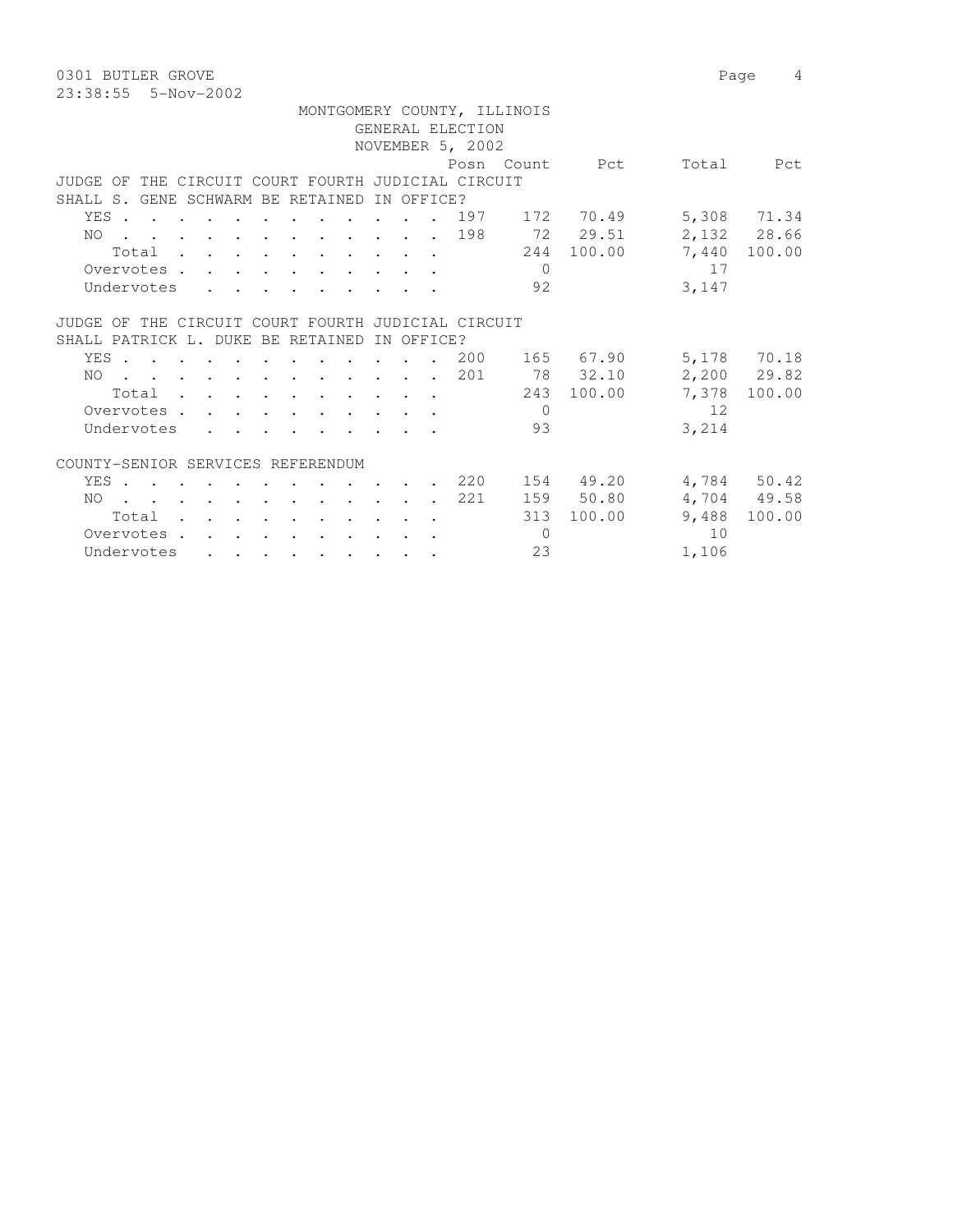|                                                                                                                      | MONTGOMERY COUNTY, ILLINOIS                                           |                            |                    |                |                |                       |              |
|----------------------------------------------------------------------------------------------------------------------|-----------------------------------------------------------------------|----------------------------|--------------------|----------------|----------------|-----------------------|--------------|
|                                                                                                                      |                                                                       |                            | GENERAL ELECTION   |                |                |                       |              |
|                                                                                                                      |                                                                       |                            | NOVEMBER 5, 2002   |                |                |                       |              |
|                                                                                                                      |                                                                       |                            |                    |                | Posn Count Pct | Total                 | Pct          |
| Precincts Counted - TOTAL                                                                                            |                                                                       |                            |                    | 1              | 2.38           | 42                    | 100.00       |
| Registered Voters - TOTAL                                                                                            |                                                                       |                            |                    | 523            |                | 21,021                |              |
| Ballots Cast - TOTAL                                                                                                 |                                                                       |                            |                    |                | 273 52.20      |                       | 10,613 50.49 |
| Ballots Cast - BLANK                                                                                                 |                                                                       |                            |                    |                | 0 0.00         |                       | 31 0.15      |
| Ballots Cast - WHITE                                                                                                 | $\mathbf{r}$ , and $\mathbf{r}$ , and $\mathbf{r}$ , and $\mathbf{r}$ |                            |                    | 273            |                | 7,492                 |              |
| Ballots Cast - FEDERAL-17TH (CREAM)                                                                                  |                                                                       |                            |                    | $\bigcirc$     |                | 3                     |              |
|                                                                                                                      |                                                                       |                            |                    |                |                |                       |              |
| UNITED STATES SENATOR                                                                                                |                                                                       |                            |                    |                |                |                       |              |
| DEM - RICHARD J. DURBIN 6                                                                                            |                                                                       |                            |                    |                |                | 177 69.41 6,678 65.73 |              |
| REP - JIM DURKIN                                                                                                     |                                                                       |                            | 8 <sup>8</sup>     |                | 73 28.63       | 3,337 32.84           |              |
| LIB - STEVEN BURGAUER 10                                                                                             |                                                                       |                            |                    |                | $5 \t 1.96$    | 145                   | 1.43         |
|                                                                                                                      |                                                                       |                            |                    |                |                |                       |              |
| Total                                                                                                                |                                                                       |                            |                    |                | 255 100.00     | 10,160                | 100.00       |
| Overvotes                                                                                                            |                                                                       |                            |                    | $\overline{2}$ |                | 34                    |              |
| Undervotes<br>$\mathbf{r}$ , $\mathbf{r}$ , $\mathbf{r}$ , $\mathbf{r}$ , $\mathbf{r}$ , $\mathbf{r}$ , $\mathbf{r}$ |                                                                       |                            |                    | 16             |                | 419                   |              |
|                                                                                                                      |                                                                       |                            |                    |                |                |                       |              |
| GOVERNOR AND LIEUTENANT GOVERNOR                                                                                     |                                                                       |                            |                    |                |                |                       |              |
| DEM - ROD R. BLAGOJEVICH/PAT QUINN . 16 166 64.34                                                                    |                                                                       |                            |                    |                |                |                       | 5,613 54.98  |
| REP - JIM RYAN/CARL HAWKINSON 19                                                                                     |                                                                       |                            |                    |                | 81 31.40       | $4,375$ $42.85$       |              |
| LIB - CAL SKINNER/JAMES L. TOBIN 22                                                                                  |                                                                       |                            |                    |                | 11 4.26        | 180                   | 1.76         |
| IND - MARISELLIS BROWN/NO CANDIDATE . 25                                                                             |                                                                       |                            |                    |                | $0 \t 0.00$    | 41                    | 0.40         |
| Total                                                                                                                |                                                                       |                            |                    |                |                | 258 100.00 10,209     | 100.00       |
| Overvotes                                                                                                            |                                                                       |                            |                    | $\overline{7}$ |                | 57                    |              |
| Undervotes                                                                                                           |                                                                       |                            |                    | 8              |                | 338                   |              |
|                                                                                                                      |                                                                       |                            |                    |                |                |                       |              |
|                                                                                                                      |                                                                       |                            |                    |                |                |                       |              |
| ATTORNEY GENERAL                                                                                                     |                                                                       |                            |                    |                |                |                       |              |
| DEM - LISA MADIGAN 32 161 62.89 5,461 53.87                                                                          |                                                                       |                            |                    |                |                |                       |              |
| REP - JOE BIRKETT                                                                                                    |                                                                       |                            |                    |                | 93 36.33       | 4,488 44.27           |              |
| LIB - GARY L. SHILTS                                                                                                 |                                                                       |                            | - 36               |                | 2 0.78         | 188                   | 1.85         |
| Total                                                                                                                |                                                                       |                            |                    |                | 256 100.00     | 10,137                | 100.00       |
| Overvotes                                                                                                            |                                                                       |                            |                    | $\overline{0}$ |                | 16                    |              |
| Undervotes                                                                                                           |                                                                       |                            |                    | 17             |                | 451                   |              |
|                                                                                                                      |                                                                       |                            |                    |                |                |                       |              |
| SECRETARY OF STATE                                                                                                   |                                                                       |                            |                    |                |                |                       |              |
| DEM - JESSE WHITE                                                                                                    | . 42 194                                                              |                            |                    |                | 73.76          |                       | 7,244 70.71  |
| REP - KRIS O'ROURKE COHN 44                                                                                          |                                                                       |                            |                    | 63             | 23.95          |                       | 2,795 27.28  |
| LIB - MATT BEAUCHAMP                                                                                                 |                                                                       |                            | 46                 | 6              | 2.28           | 205                   | 2.00         |
|                                                                                                                      |                                                                       |                            |                    |                |                |                       |              |
| Total                                                                                                                |                                                                       |                            |                    | 263            | 100.00         | 10,244                | 100.00       |
| Overvotes .<br>$\ddot{\phantom{0}}$                                                                                  |                                                                       |                            |                    | $\mathbf 0$    |                | 8                     |              |
| Undervotes<br>$\ddot{\phantom{a}}$                                                                                   |                                                                       |                            |                    | 10             |                | 352                   |              |
|                                                                                                                      |                                                                       |                            |                    |                |                |                       |              |
| COMPTROLLER                                                                                                          |                                                                       |                            |                    |                |                |                       |              |
| DEM - DANIEL W. HYNES                                                                                                |                                                                       |                            | 58                 | 176            | 70.12          | 6,428                 | 64.50        |
| REP - THOMAS JEFFERSON RAMSDELL                                                                                      |                                                                       | $\mathcal{L}^{\text{max}}$ | 60<br>$\mathbf{r}$ | 66             | 26.29          | 3,213                 | 32.24        |
| LIB - JULIE FOX .<br>$\mathbf{r}$ , $\mathbf{r}$ , $\mathbf{r}$ , $\mathbf{r}$                                       | $\ddot{\phantom{a}}$                                                  | $\sim$ $\sim$              | 62                 | 9              | 3.59           | 325                   | 3.26         |
| Total<br>$\sim$<br>$\mathbf{r}$ , $\mathbf{r}$ , $\mathbf{r}$ , $\mathbf{r}$                                         | $\sim$                                                                |                            |                    | 251            | 100.00         | 9,966                 | 100.00       |
| Overvotes                                                                                                            | $\bullet$                                                             |                            |                    | 0              |                | 15                    |              |
| Undervotes                                                                                                           |                                                                       |                            |                    | 22             |                | 623                   |              |
|                                                                                                                      |                                                                       |                            |                    |                |                |                       |              |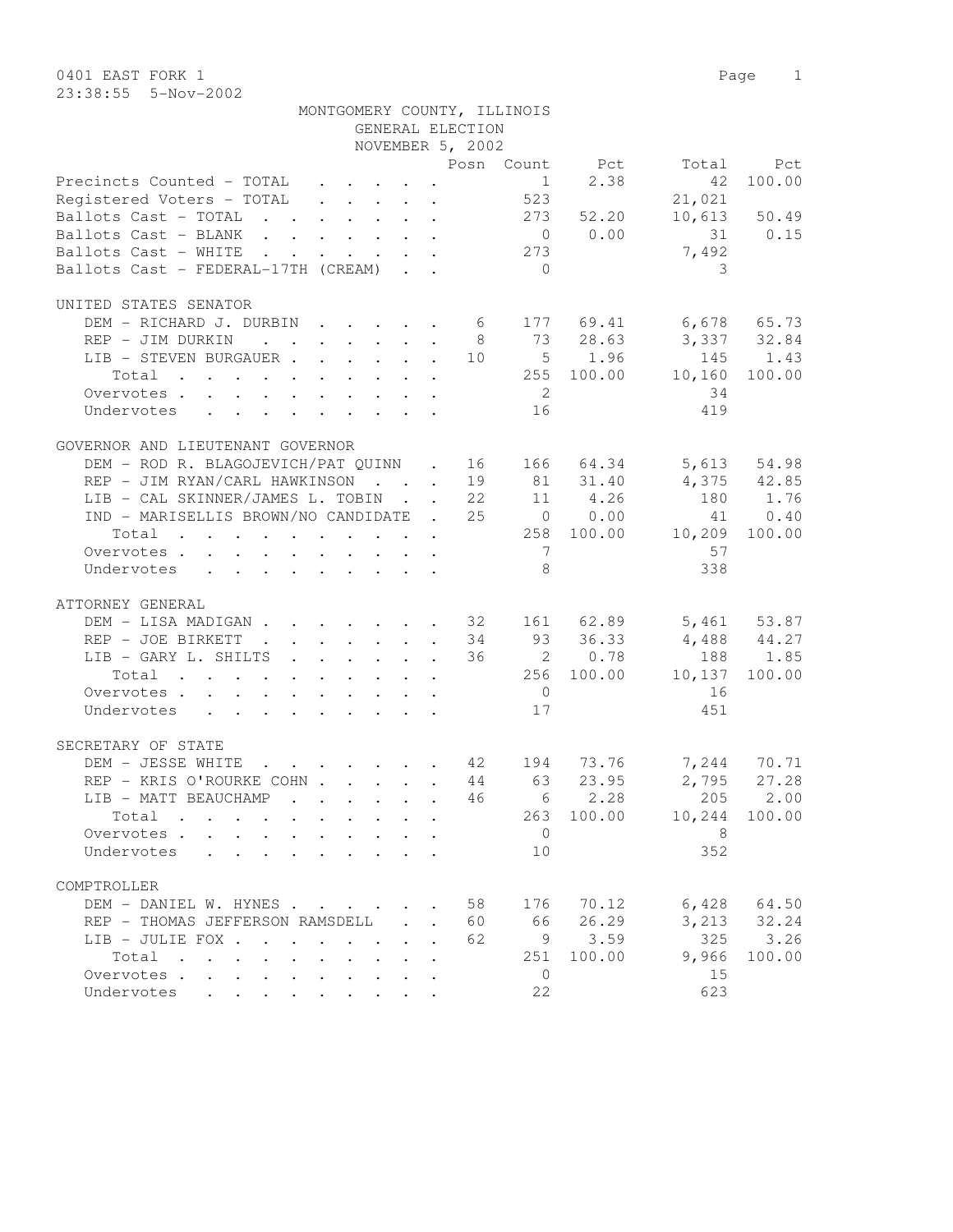| 0401 EAST FORK 1 |                         |                             |  | Page 2 |  |
|------------------|-------------------------|-----------------------------|--|--------|--|
|                  | $23:38:55$ $5-Nov-2002$ |                             |  |        |  |
|                  |                         | MONTGOMERY COUNTY, ILLINOIS |  |        |  |

|                                                                                                                                                 |                      |                                                                  | GENERAL ELECTION |                |                 |                |              |
|-------------------------------------------------------------------------------------------------------------------------------------------------|----------------------|------------------------------------------------------------------|------------------|----------------|-----------------|----------------|--------------|
|                                                                                                                                                 |                      |                                                                  | NOVEMBER 5, 2002 |                |                 |                |              |
|                                                                                                                                                 |                      |                                                                  |                  |                | Posn Count Pct  |                | Total Pct    |
| TREASURER                                                                                                                                       |                      |                                                                  |                  |                |                 |                |              |
| DEM - THOMAS J. DART                                                                                                                            |                      |                                                                  | 68               |                | 142 55.25       |                | 4,736 46.81  |
| REP - JUDY BAAR TOPINKA                                                                                                                         |                      |                                                                  | 70               |                | 110 42.80       |                | 5,235 51.74  |
| LIB - RHYS READ 72                                                                                                                              |                      |                                                                  |                  |                | $5 \qquad 1.95$ |                | 147 1.45     |
| Total                                                                                                                                           |                      |                                                                  |                  |                | 257 100.00      | 10,118         | 100.00       |
| Overvotes.                                                                                                                                      |                      |                                                                  |                  | $\overline{0}$ |                 | 10             |              |
| Undervotes                                                                                                                                      |                      |                                                                  |                  | 16             |                 | 476            |              |
|                                                                                                                                                 |                      |                                                                  |                  |                |                 |                |              |
| REPRESENTATIVE IN CONGRESS                                                                                                                      |                      |                                                                  |                  |                |                 |                |              |
| 17TH CONGRESSIONAL DISTRICT                                                                                                                     |                      |                                                                  |                  |                |                 |                |              |
| DEM - LANE EVANS<br>$\cdot$ 84 166 68.03                                                                                                        |                      |                                                                  |                  |                |                 |                | 3,209 65.66  |
| REP - PETER CALDERONE 86 78 31.97                                                                                                               |                      |                                                                  |                  |                |                 |                | 1,678 34.34  |
| Total                                                                                                                                           |                      |                                                                  |                  |                | 244 100.00      |                | 4,887 100.00 |
| Overvotes                                                                                                                                       |                      |                                                                  |                  | $\overline{0}$ |                 | $\overline{7}$ |              |
| Undervotes                                                                                                                                      |                      |                                                                  |                  | 29             |                 | 445            |              |
|                                                                                                                                                 |                      |                                                                  |                  |                |                 |                |              |
|                                                                                                                                                 |                      |                                                                  |                  |                |                 |                |              |
| STATE SENATOR                                                                                                                                   |                      |                                                                  |                  |                |                 |                |              |
| 49TH LEGISLATIVE DISTRICT                                                                                                                       |                      |                                                                  |                  |                |                 |                |              |
| DEM - VINCE DEMUZIO<br>$\cdot$ 92                                                                                                               |                      |                                                                  |                  | 216            | 100.00          | 8,356          | 100.00       |
| REP - NO CANDIDATE FILED                                                                                                                        |                      |                                                                  |                  |                |                 |                |              |
| Total                                                                                                                                           |                      |                                                                  |                  |                | 216 100.00      | 8,356          | 100.00       |
| Overvotes.                                                                                                                                      |                      |                                                                  |                  | $\overline{0}$ |                 | $\bigcirc$     |              |
| Undervotes<br>$\mathbf{r} = \mathbf{r} + \mathbf{r} + \mathbf{r} + \mathbf{r} + \mathbf{r} + \mathbf{r} + \mathbf{r} + \mathbf{r} + \mathbf{r}$ |                      |                                                                  |                  | 57             |                 | 2,248          |              |
|                                                                                                                                                 |                      |                                                                  |                  |                |                 |                |              |
| REPRESENTATIVE IN THE GENERAL ASSEMBLY                                                                                                          |                      |                                                                  |                  |                |                 |                |              |
| 98TH REPRESENTATIVE DISTRICT                                                                                                                    |                      |                                                                  |                  |                |                 |                |              |
| DEM - GARY HANNIG<br>$\cdot$ 100 217 100.00                                                                                                     |                      |                                                                  |                  |                |                 |                | 8,354 100.00 |
| REP - NO CANDIDATE FILED                                                                                                                        |                      |                                                                  |                  |                |                 |                |              |
| Total<br>. The simple state is a set of the state of the state $\alpha$                                                                         |                      |                                                                  |                  |                | 217 100.00      | 8,354          | 100.00       |
| Overvotes                                                                                                                                       |                      |                                                                  |                  | $\overline{0}$ |                 | $\overline{0}$ |              |
| Undervotes                                                                                                                                      |                      |                                                                  |                  | 56             |                 | 2,250          |              |
|                                                                                                                                                 |                      |                                                                  |                  |                |                 |                |              |
| COUNTY CLERK                                                                                                                                    |                      |                                                                  |                  |                |                 |                |              |
| DEM - NO CANDIDATE FILED                                                                                                                        |                      |                                                                  |                  |                |                 |                |              |
| REP - SANDY LEITHEISER 112 207 100.00                                                                                                           |                      |                                                                  |                  |                |                 | 8,768 100.00   |              |
| $\mathbf{r}$ , and $\mathbf{r}$ , and $\mathbf{r}$ , and $\mathbf{r}$ , and $\mathbf{r}$ , and $\mathbf{r}$<br>Total                            |                      |                                                                  |                  |                | 207 100.00      |                | 8,768 100.00 |
| Overvotes                                                                                                                                       |                      |                                                                  |                  | $\overline{0}$ |                 | $\sim$ 0       |              |
| Undervotes                                                                                                                                      |                      |                                                                  |                  | 66             |                 | 1,836          |              |
|                                                                                                                                                 |                      |                                                                  |                  |                |                 |                |              |
| COUNTY TREASURER                                                                                                                                |                      |                                                                  |                  |                |                 |                |              |
| DEM - NO CANDIDATE FILED                                                                                                                        |                      |                                                                  |                  |                |                 |                |              |
| REP - RON JENKINS<br><b>Contract Contract Contract</b>                                                                                          |                      | $\mathbf{r} = \mathbf{r} + \mathbf{r} + \mathbf{r} + \mathbf{r}$ | 119              | 201            | 100.00          | 8,566          | 100.00       |
| Total<br>$\mathbf{r}$ . The set of $\mathbf{r}$<br>$\mathbf{L}$<br>$\mathbf{L}$<br>$\sim$                                                       |                      | $\mathbf{r} = \mathbf{r} \cdot \mathbf{r}$                       | $\sim$           | 201            | 100.00          | 8,566          | 100.00       |
| Overvotes.                                                                                                                                      |                      |                                                                  |                  | $\overline{0}$ |                 | $\Omega$       |              |
|                                                                                                                                                 |                      |                                                                  |                  | 72             |                 | 2,038          |              |
| Undervotes<br>$\cdot$ $\cdot$ $\cdot$ $\cdot$ $\cdot$ $\cdot$ $\cdot$                                                                           |                      | $\cdot$ $\cdot$ $\cdot$ $\cdot$ $\cdot$                          |                  |                |                 |                |              |
|                                                                                                                                                 |                      |                                                                  |                  |                |                 |                |              |
| COUNTY SHERIFF                                                                                                                                  |                      |                                                                  |                  |                |                 |                |              |
| DEM - NO CANDIDATE FILED                                                                                                                        |                      |                                                                  |                  |                |                 |                |              |
| REP - JIM VAZZI .                                                                                                                               |                      |                                                                  | 126              |                | 202 100.00      | 8,735          | 100.00       |
| Total<br>$\cdots$ $\cdots$<br>$\cdot$ $\cdot$ $\cdot$<br>$\mathbf{L}$                                                                           | $\mathbf{L}$         |                                                                  |                  | 202            | 100.00          | 8,735          | 100.00       |
| Overvotes<br>$\cdot$ $\cdot$<br>$\sim$                                                                                                          | $\ddot{\phantom{0}}$ |                                                                  |                  | $\overline{0}$ |                 | $\bigcirc$     |              |
| Undervotes                                                                                                                                      |                      |                                                                  |                  | 71             |                 | 1,869          |              |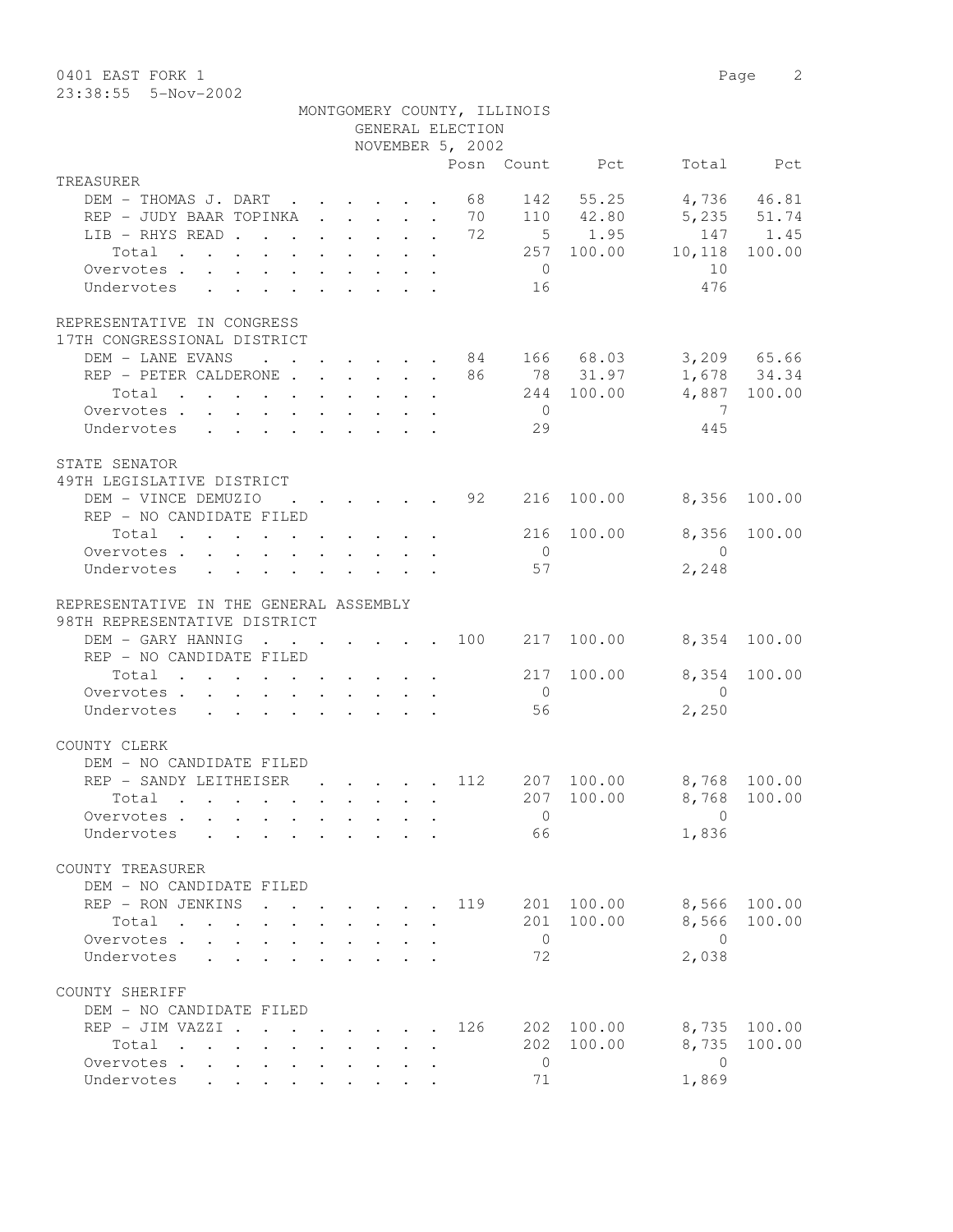| 0401 EAST FORK 1                                                                                               |                                                     |                             |                       |                | Page 3                                       |
|----------------------------------------------------------------------------------------------------------------|-----------------------------------------------------|-----------------------------|-----------------------|----------------|----------------------------------------------|
| 23:38:55  5-Nov-2002                                                                                           |                                                     |                             |                       |                |                                              |
|                                                                                                                |                                                     | MONTGOMERY COUNTY, ILLINOIS |                       |                |                                              |
|                                                                                                                | GENERAL ELECTION                                    |                             |                       |                |                                              |
|                                                                                                                | NOVEMBER 5, 2002                                    |                             |                       |                |                                              |
|                                                                                                                |                                                     | Posn Count Pct              |                       | Total          | Pct                                          |
| REGIONAL SUPERINTENDENT OF SCHOOLS                                                                             |                                                     |                             |                       |                |                                              |
| (CHRISTIAN & MONTGOMERY COUNTIES)                                                                              |                                                     |                             |                       |                |                                              |
| DEM - GREG SPRINGER                                                                                            | $\cdot$ $\cdot$ $\cdot$ $\cdot$ $\cdot$ $\cdot$ 137 | 223                         | 100.00                | 7,984          | 100.00                                       |
| REP - NO CANDIDATE FILED                                                                                       |                                                     |                             |                       |                |                                              |
| Total                                                                                                          |                                                     | 223                         | 100.00                | 7,984          | 100.00                                       |
| Overvotes                                                                                                      |                                                     | $\overline{0}$              |                       | $\overline{0}$ |                                              |
| Undervotes                                                                                                     |                                                     | 50                          |                       | 2,430          |                                              |
|                                                                                                                |                                                     |                             |                       |                |                                              |
| COUNTY BOARD MEMBER                                                                                            |                                                     |                             |                       |                |                                              |
| COUNTY BOARD DISTRICT 4                                                                                        |                                                     |                             |                       |                |                                              |
| VOTE FOR 3                                                                                                     |                                                     |                             |                       |                |                                              |
| DEM - TERRY E. BONE                                                                                            | . 146                                               |                             | 229 40.11             |                | 1, 256 36.74<br>1, 114 32.58<br>1, 049 30.68 |
| DEM - MIKE PLUNKETT<br>$\sim$                                                                                  | . 148                                               |                             | 187 32.75             |                |                                              |
| DEM - DENNIS L. JAGODZINSKI 150                                                                                |                                                     |                             | $155$ 27.15           |                |                                              |
| REP - NO CANDIDATE FILED                                                                                       |                                                     |                             |                       |                |                                              |
| Total                                                                                                          |                                                     | 571                         | 100.00                | 3,419          | 100.00                                       |
| Overvotes.                                                                                                     |                                                     | $\overline{0}$              |                       | $\overline{0}$ |                                              |
| Undervotes                                                                                                     |                                                     | 248                         |                       | 1,570          |                                              |
| JUDGE OF THE APPELLATE COURT                                                                                   |                                                     |                             |                       |                |                                              |
|                                                                                                                |                                                     |                             |                       |                |                                              |
| 5TH JUDICIAL DISTRICT (VACANCY-HON. CHAPMAN)                                                                   |                                                     |                             |                       |                |                                              |
| DEM - MELISSA CHAPMAN 166                                                                                      |                                                     |                             | 156 63.16<br>91 36.84 |                | 5,510 57.64<br>$4,049$ $42.36$               |
| REP - JOHN LONG 168                                                                                            |                                                     |                             |                       |                |                                              |
| Total                                                                                                          |                                                     |                             | 247 100.00            |                | 9,559 100.00                                 |
| Overvotes.                                                                                                     |                                                     | $\overline{0}$              |                       | - 8            |                                              |
| Undervotes                                                                                                     |                                                     | 26                          |                       | 1,037          |                                              |
| JUDGE OF THE CIRCUIT COURT FOURTH JUDICIAL CIRCUIT                                                             |                                                     |                             |                       |                |                                              |
| SHALL MICHAEL ROSS WEBER BE RETAINED IN OFFICE?                                                                |                                                     |                             |                       |                |                                              |
| YES                                                                                                            |                                                     | 191                         |                       |                |                                              |
| NO 192                                                                                                         |                                                     |                             | 140 70.71<br>58 29.29 |                | 5,582 72.97<br>2,068 27.03                   |
| Total $\cdot$                                                                                                  |                                                     |                             | 198 100.00            | 7,650          | 100.00                                       |
| Overvotes.                                                                                                     |                                                     | $\mathbf{1}$                |                       | 24             |                                              |
| Undervotes de la contrata de la contrata de la contrata de la contrata de la contrata de la contrata de la con |                                                     | 74                          |                       | 2,930          |                                              |
|                                                                                                                |                                                     |                             |                       |                |                                              |
| JUDGE OF THE CIRCUIT COURT FOURTH JUDICIAL CIRCUIT                                                             |                                                     |                             |                       |                |                                              |
| SHALL STEVEN P. SEYMOUR BE RETAINED IN OFFICE?                                                                 |                                                     |                             |                       |                |                                              |
| YES                                                                                                            |                                                     | 194 127 66.49               |                       | 5,155 70.04    |                                              |
| NO.                                                                                                            |                                                     | 195                         | 64 33.51              |                | 2,205 29.96                                  |
| Total<br>$\mathbf{L}$                                                                                          | $\mathbf{L}^{\text{max}}$<br>$\ddot{\phantom{0}}$   |                             | 191 100.00            | 7,360          | 100.00                                       |
| Overvotes.                                                                                                     |                                                     | $\overline{0}$              |                       | 14             |                                              |
| Undervotes                                                                                                     |                                                     | 82                          |                       | 3,230          |                                              |
|                                                                                                                |                                                     |                             |                       |                |                                              |
| JUDGE OF THE CIRCUIT COURT FOURTH JUDICIAL CIRCUIT                                                             |                                                     |                             |                       |                |                                              |
| SHALL S. GENE SCHWARM BE RETAINED IN OFFICE?                                                                   |                                                     |                             |                       |                |                                              |
| YES                                                                                                            | $\sim$                                              | 197                         | 129 67.54             |                | 5,308 71.34                                  |
| $NO$<br>$\sim$                                                                                                 | $\cdot$ $\cdot$ $\cdot$ $\cdot$                     | 198                         | 62 32.46              |                | 2,132 28.66                                  |
| Total                                                                                                          |                                                     |                             | 191 100.00            | 7,440          | 100.00                                       |
| Overvotes<br>$\sim 10^{-11}$<br>$\ddot{\phantom{0}}$                                                           |                                                     | $\mathbf{1}$                |                       | 17             |                                              |
| Undervotes                                                                                                     |                                                     | 81                          |                       | 3,147          |                                              |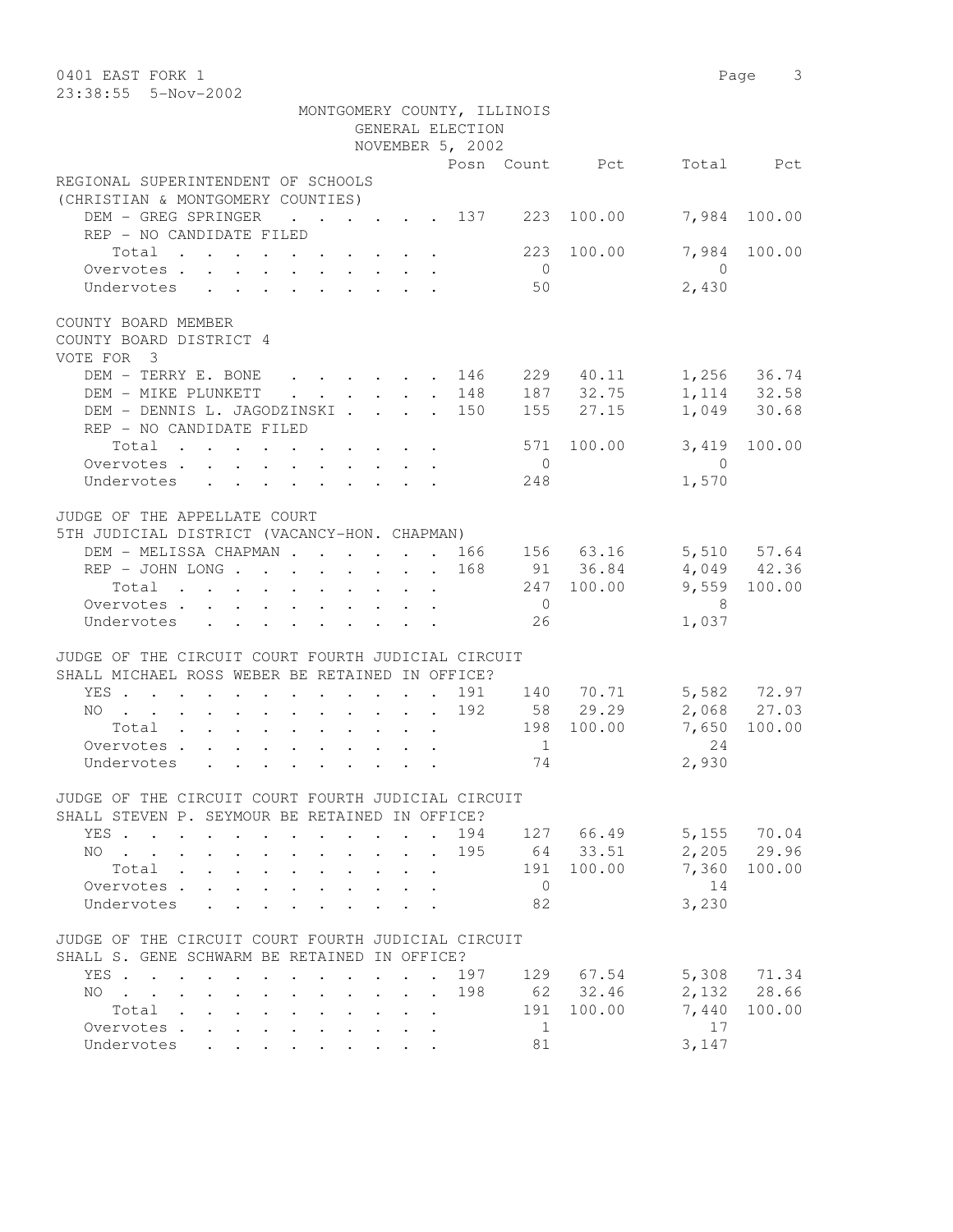0401 EAST FORK 1 Page 4 23:38:55 5-Nov-2002

|                                   |     |       |                                                                                                                 |  |                             |                                 |                                                                          |               |            | GENERAL ELECTION                                   | MONTGOMERY COUNTY, ILLINOIS |                 |       |             |
|-----------------------------------|-----|-------|-----------------------------------------------------------------------------------------------------------------|--|-----------------------------|---------------------------------|--------------------------------------------------------------------------|---------------|------------|----------------------------------------------------|-----------------------------|-----------------|-------|-------------|
|                                   |     |       |                                                                                                                 |  |                             |                                 |                                                                          |               |            |                                                    |                             |                 |       |             |
|                                   |     |       |                                                                                                                 |  |                             |                                 |                                                                          |               |            | NOVEMBER 5, 2002                                   |                             |                 |       |             |
|                                   |     |       |                                                                                                                 |  |                             |                                 |                                                                          |               |            |                                                    | Posn Count                  | <b>Property</b> | Total | Pct         |
|                                   |     |       |                                                                                                                 |  |                             |                                 |                                                                          |               |            | JUDGE OF THE CIRCUIT COURT FOURTH JUDICIAL CIRCUIT |                             |                 |       |             |
| SHALL PATRICK L. DUKE BE RETAINED |     |       |                                                                                                                 |  |                             |                                 |                                                                          |               | IN OFFICE? |                                                    |                             |                 |       |             |
|                                   |     | YES . |                                                                                                                 |  |                             |                                 |                                                                          |               |            | 200                                                | 128                         | 66.67           |       | 5,178 70.18 |
|                                   | NO. |       | the contract of the contract of the contract of the contract of the contract of the contract of the contract of |  |                             |                                 |                                                                          |               |            | 201                                                |                             | 64 33.33        |       | 2,200 29.82 |
|                                   |     |       | Total                                                                                                           |  |                             |                                 |                                                                          |               |            |                                                    |                             | 192 100.00      | 7,378 | 100.00      |
|                                   |     |       | Overvotes.                                                                                                      |  |                             |                                 |                                                                          |               |            |                                                    | $\Omega$                    |                 | 12    |             |
|                                   |     |       | Undervotes                                                                                                      |  |                             |                                 | $\mathbf{r}$ , $\mathbf{r}$ , $\mathbf{r}$ , $\mathbf{r}$ , $\mathbf{r}$ |               |            |                                                    | 81                          |                 | 3,214 |             |
| COUNTY-SENIOR SERVICES REFERENDUM |     |       |                                                                                                                 |  |                             |                                 |                                                                          |               |            |                                                    |                             |                 |       |             |
|                                   |     |       | YES.                                                                                                            |  |                             |                                 |                                                                          | $\sim$ $\sim$ |            | 220                                                |                             | 119 51.52       |       | 4,784 50.42 |
|                                   | NO. |       | the contract of the contract of the contract of the contract of the contract of the contract of the contract of |  |                             |                                 |                                                                          |               |            | 221                                                |                             | 112 48.48       |       | 4,704 49.58 |
|                                   |     |       | Total                                                                                                           |  | $\mathbf{r}$ , $\mathbf{r}$ | <b>Contract Contract Street</b> | and the contract of the contract of                                      | $\sim$ $\sim$ | $\sim$     |                                                    | 231                         | 100.00          | 9,488 | 100.00      |
|                                   |     |       | Overvotes.                                                                                                      |  |                             |                                 |                                                                          |               |            |                                                    | $\Omega$                    |                 | 10    |             |
|                                   |     |       | Undervotes                                                                                                      |  |                             |                                 | $\mathbf{r}$ , and $\mathbf{r}$ , and $\mathbf{r}$ , and $\mathbf{r}$    |               |            |                                                    | 42                          |                 | 1,106 |             |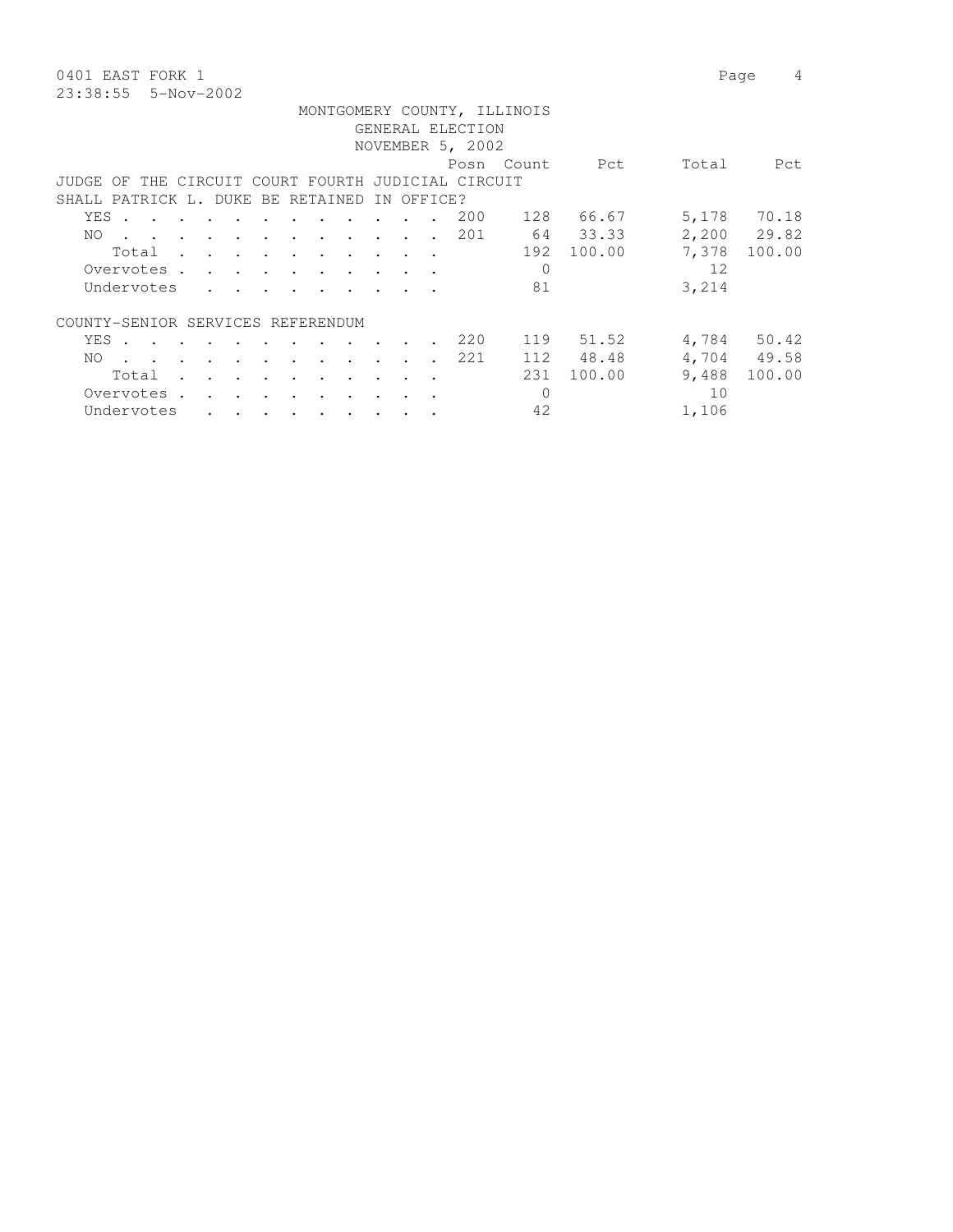|                                                                                                                                         | GENERAL ELECTION                                                                                                                                                                                                                                                                                                                                                                                                             |                |                |                         |               |
|-----------------------------------------------------------------------------------------------------------------------------------------|------------------------------------------------------------------------------------------------------------------------------------------------------------------------------------------------------------------------------------------------------------------------------------------------------------------------------------------------------------------------------------------------------------------------------|----------------|----------------|-------------------------|---------------|
|                                                                                                                                         | NOVEMBER 5, 2002                                                                                                                                                                                                                                                                                                                                                                                                             |                |                |                         |               |
|                                                                                                                                         |                                                                                                                                                                                                                                                                                                                                                                                                                              |                | Posn Count Pct | Total                   | Pct           |
| Precincts Counted - TOTAL                                                                                                               |                                                                                                                                                                                                                                                                                                                                                                                                                              |                | 1 2.38         | 42                      | 100.00        |
| Registered Voters - TOTAL                                                                                                               | $\mathbf{r} = \mathbf{r} + \mathbf{r} + \mathbf{r} + \mathbf{r} + \mathbf{r} + \mathbf{r} + \mathbf{r} + \mathbf{r} + \mathbf{r} + \mathbf{r} + \mathbf{r} + \mathbf{r} + \mathbf{r} + \mathbf{r} + \mathbf{r} + \mathbf{r} + \mathbf{r} + \mathbf{r} + \mathbf{r} + \mathbf{r} + \mathbf{r} + \mathbf{r} + \mathbf{r} + \mathbf{r} + \mathbf{r} + \mathbf{r} + \mathbf{r} + \mathbf{r} + \mathbf{r} + \mathbf{r} + \mathbf$ | 156            |                | 21,021                  |               |
| Ballots Cast - TOTAL 71 45.51                                                                                                           |                                                                                                                                                                                                                                                                                                                                                                                                                              |                |                |                         | 10,613 50.49  |
| Ballots Cast - BLANK                                                                                                                    |                                                                                                                                                                                                                                                                                                                                                                                                                              |                | $1 \t 0.64$    |                         | 31 0.15       |
| Ballots Cast - WHITE<br>the contract of the contract of the contract of the contract of the contract of the contract of the contract of |                                                                                                                                                                                                                                                                                                                                                                                                                              | 71             |                | 7,492                   |               |
| Ballots Cast - FEDERAL-17TH (CREAM)                                                                                                     |                                                                                                                                                                                                                                                                                                                                                                                                                              | $\bigcirc$     |                | 3                       |               |
| UNITED STATES SENATOR                                                                                                                   |                                                                                                                                                                                                                                                                                                                                                                                                                              |                |                |                         |               |
| DEM - RICHARD J. DURBIN 6 42 61.76 6,678 65.73                                                                                          |                                                                                                                                                                                                                                                                                                                                                                                                                              |                |                |                         |               |
| REP - JIM DURKIN                                                                                                                        | 8                                                                                                                                                                                                                                                                                                                                                                                                                            |                | 24 35.29       | 3,337 32.84             |               |
| LIB - STEVEN BURGAUER                                                                                                                   |                                                                                                                                                                                                                                                                                                                                                                                                                              |                | 10 2 2.94      |                         | 145 1.43      |
| Total                                                                                                                                   |                                                                                                                                                                                                                                                                                                                                                                                                                              |                | 68 100.00      | 10, 160                 | 100.00        |
| Overvotes                                                                                                                               |                                                                                                                                                                                                                                                                                                                                                                                                                              | $\overline{0}$ |                | 34                      |               |
| Undervotes                                                                                                                              |                                                                                                                                                                                                                                                                                                                                                                                                                              | 3              |                | 419                     |               |
|                                                                                                                                         |                                                                                                                                                                                                                                                                                                                                                                                                                              |                |                |                         |               |
| GOVERNOR AND LIEUTENANT GOVERNOR                                                                                                        |                                                                                                                                                                                                                                                                                                                                                                                                                              |                |                |                         |               |
| DEM - ROD R. BLAGOJEVICH/PAT QUINN . 16 42 61.76                                                                                        |                                                                                                                                                                                                                                                                                                                                                                                                                              |                |                |                         | 5,613 54.98   |
| REP - JIM RYAN/CARL HAWKINSON 19                                                                                                        |                                                                                                                                                                                                                                                                                                                                                                                                                              |                | 24 35.29       | $4,375$ $42.85$         |               |
| LIB - CAL SKINNER/JAMES L. TOBIN 22                                                                                                     |                                                                                                                                                                                                                                                                                                                                                                                                                              |                | 1 1.47         |                         | 180 1.76      |
| IND - MARISELLIS BROWN/NO CANDIDATE . 25 1 1.47                                                                                         |                                                                                                                                                                                                                                                                                                                                                                                                                              |                |                | 41                      | 0.40          |
| Total<br>. The simple state is a set of the simple state of $\mathcal{O}(10^6)$                                                         |                                                                                                                                                                                                                                                                                                                                                                                                                              |                |                | 68 100.00 10,209 100.00 |               |
| Overvotes                                                                                                                               |                                                                                                                                                                                                                                                                                                                                                                                                                              | 1              |                | 57                      |               |
| Undervotes                                                                                                                              |                                                                                                                                                                                                                                                                                                                                                                                                                              | 2              |                | 338                     |               |
| ATTORNEY GENERAL                                                                                                                        |                                                                                                                                                                                                                                                                                                                                                                                                                              |                |                |                         |               |
| DEM - LISA MADIGAN 32 36 53.73                                                                                                          |                                                                                                                                                                                                                                                                                                                                                                                                                              |                |                |                         | 5,461 53.87   |
| $\cdot$ 34 30 44.78<br>REP - JOE BIRKETT                                                                                                |                                                                                                                                                                                                                                                                                                                                                                                                                              |                |                | $4,488$ $44.27$         |               |
| LIB - GARY L. SHILTS                                                                                                                    | 36                                                                                                                                                                                                                                                                                                                                                                                                                           |                | $1 \t 1.49$    |                         | 188 1.85      |
| Total                                                                                                                                   |                                                                                                                                                                                                                                                                                                                                                                                                                              |                | 67 100.00      | 10,137                  | 100.00        |
| Overvotes                                                                                                                               |                                                                                                                                                                                                                                                                                                                                                                                                                              | $\overline{0}$ |                | 16                      |               |
|                                                                                                                                         |                                                                                                                                                                                                                                                                                                                                                                                                                              | 4              |                | 451                     |               |
| Undervotes                                                                                                                              |                                                                                                                                                                                                                                                                                                                                                                                                                              |                |                |                         |               |
| SECRETARY OF STATE                                                                                                                      |                                                                                                                                                                                                                                                                                                                                                                                                                              |                |                |                         |               |
| DEM - JESSE WHITE                                                                                                                       |                                                                                                                                                                                                                                                                                                                                                                                                                              |                |                |                         | 7,244 70.71   |
| REP - KRIS O'ROURKE COHN 44 14 20.90                                                                                                    |                                                                                                                                                                                                                                                                                                                                                                                                                              |                |                |                         | $2,795$ 27.28 |
| LIB - MATT BEAUCHAMP<br>$\mathbf{r}$ , $\mathbf{r}$ , $\mathbf{r}$ , $\mathbf{r}$ , $\mathbf{r}$                                        | 46                                                                                                                                                                                                                                                                                                                                                                                                                           |                | $3 \t 4.48$    | 205                     | 2.00          |
| Total                                                                                                                                   |                                                                                                                                                                                                                                                                                                                                                                                                                              |                |                | 67 100.00 10,244 100.00 |               |
| Overvotes.                                                                                                                              |                                                                                                                                                                                                                                                                                                                                                                                                                              | $\mathbf{0}$   |                | 8                       |               |
| Undervotes<br>$\cdot$ $\cdot$ $\cdot$ $\cdot$                                                                                           |                                                                                                                                                                                                                                                                                                                                                                                                                              | 4              |                | 352                     |               |
| COMPTROLLER                                                                                                                             |                                                                                                                                                                                                                                                                                                                                                                                                                              |                |                |                         |               |
| DEM - DANIEL W. HYNES                                                                                                                   | 58                                                                                                                                                                                                                                                                                                                                                                                                                           | 36             | 56.25          | 6,428                   | 64.50         |
| REP - THOMAS JEFFERSON RAMSDELL                                                                                                         | 60                                                                                                                                                                                                                                                                                                                                                                                                                           | 22             | 34.38          | 3,213                   | 32.24         |
| LIB - JULIE FOX                                                                                                                         | 62                                                                                                                                                                                                                                                                                                                                                                                                                           | 6              | 9.38           | 325                     | 3.26          |
|                                                                                                                                         |                                                                                                                                                                                                                                                                                                                                                                                                                              |                |                |                         |               |

Total . . . . . . . . . . 64 100.00 9,966 100.00

Overvotes . . . . . . . . . . . 0 15 Undervotes . . . . . . . . . . 7 623

MONTGOMERY COUNTY, ILLINOIS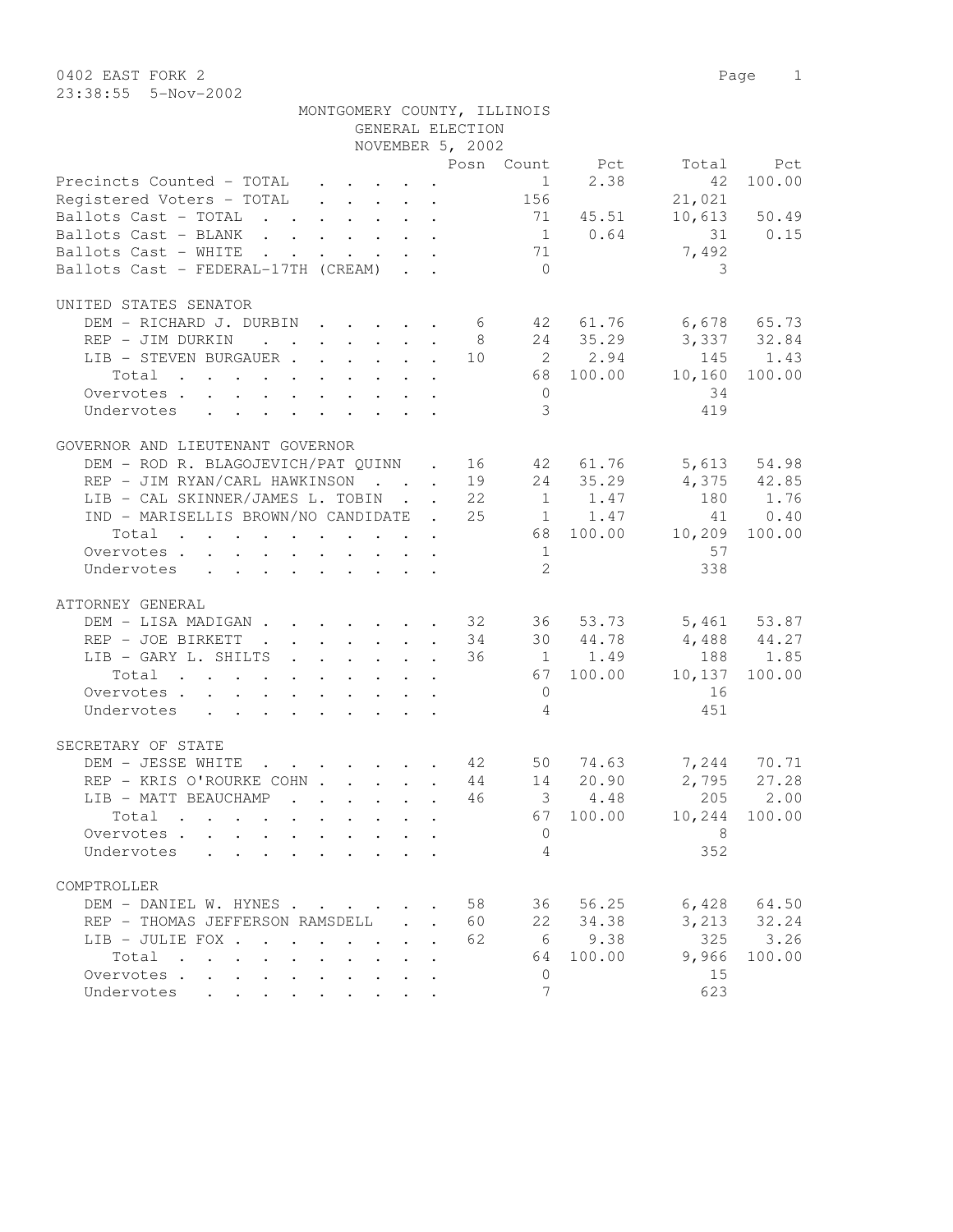0402 EAST FORK 2 Page 2 23:38:55 5-Nov-2002

|                                                                                |         |                                                                       | GENERAL ELECTION | MONTGOMERY COUNTY, ILLINOIS |                |                         |              |
|--------------------------------------------------------------------------------|---------|-----------------------------------------------------------------------|------------------|-----------------------------|----------------|-------------------------|--------------|
|                                                                                |         |                                                                       | NOVEMBER 5, 2002 |                             |                |                         |              |
| TREASURER                                                                      |         |                                                                       |                  |                             | Posn Count Pct |                         | Total Pct    |
| DEM - THOMAS J. DART 68                                                        |         |                                                                       |                  |                             | 31 47.69       |                         | 4,736 46.81  |
| REP - JUDY BAAR TOPINKA 70 33 50.77                                            |         |                                                                       |                  |                             |                |                         | 5,235 51.74  |
| LIB - RHYS READ 72                                                             |         |                                                                       |                  |                             | 1 1.54         |                         | 147 1.45     |
| Total                                                                          |         |                                                                       |                  |                             | 65 100.00      | 10,118                  | 100.00       |
| Overvotes.                                                                     |         |                                                                       |                  | $\overline{0}$              |                | 10                      |              |
| Undervotes                                                                     |         |                                                                       |                  | 6                           |                | 476                     |              |
| REPRESENTATIVE IN CONGRESS                                                     |         |                                                                       |                  |                             |                |                         |              |
| 17TH CONGRESSIONAL DISTRICT<br>DEM - LANE EVANS 84 37 56.92 3,209 65.66        |         |                                                                       |                  |                             |                |                         |              |
| REP - PETER CALDERONE 86 28 43.08                                              |         |                                                                       |                  |                             |                |                         | 1,678 34.34  |
| Total                                                                          |         |                                                                       |                  |                             | 65 100.00      |                         | 4,887 100.00 |
| Overvotes                                                                      |         |                                                                       |                  | $\bigcirc$                  |                | $\overline{7}$          |              |
| Undervotes                                                                     |         |                                                                       |                  | - 6                         |                | 445                     |              |
|                                                                                |         |                                                                       |                  |                             |                |                         |              |
| STATE SENATOR                                                                  |         |                                                                       |                  |                             |                |                         |              |
| 49TH LEGISLATIVE DISTRICT<br>DEM - VINCE DEMUZIO                               |         | $\cdot$ $\cdot$ $\cdot$ $\cdot$ $\cdot$ $\cdot$ 92                    |                  |                             | 58 100.00      | 8,356                   | 100.00       |
| REP - NO CANDIDATE FILED                                                       |         |                                                                       |                  |                             |                |                         |              |
| $\texttt{Total}$                                                               |         |                                                                       |                  |                             | 58 100.00      | 8,356                   | 100.00       |
| Overvotes.                                                                     |         |                                                                       |                  | $\overline{0}$              |                | $\overline{0}$          |              |
| Undervotes                                                                     |         |                                                                       |                  | 13                          |                | 2,248                   |              |
|                                                                                |         |                                                                       |                  |                             |                |                         |              |
| REPRESENTATIVE IN THE GENERAL ASSEMBLY                                         |         |                                                                       |                  |                             |                |                         |              |
| 98TH REPRESENTATIVE DISTRICT                                                   |         |                                                                       |                  |                             |                |                         |              |
| DEM - GARY HANNIG                                                              |         |                                                                       |                  |                             | 57 100.00      |                         | 8,354 100.00 |
| REP - NO CANDIDATE FILED                                                       |         |                                                                       |                  |                             |                |                         |              |
| Total                                                                          |         |                                                                       |                  |                             | 57 100.00      | 8,354                   | 100.00       |
| Overvotes.                                                                     |         |                                                                       |                  | $\overline{0}$<br>14        |                | $\overline{0}$<br>2,250 |              |
| Undervotes                                                                     |         |                                                                       |                  |                             |                |                         |              |
| COUNTY CLERK                                                                   |         |                                                                       |                  |                             |                |                         |              |
| DEM - NO CANDIDATE FILED                                                       |         |                                                                       |                  |                             |                |                         |              |
| REP - SANDY LEITHEISER                                                         |         | 112                                                                   |                  |                             | 59 100.00      | 8,768 100.00            |              |
| Total .                                                                        |         |                                                                       |                  |                             |                | 59 100.00 8,768 100.00  |              |
| Overvotes                                                                      |         |                                                                       |                  | $\overline{0}$              |                | $\Omega$                |              |
| Undervotes                                                                     |         | $\mathbf{r} = \mathbf{r} \cdot \mathbf{r}$                            |                  | 12                          |                | 1,836                   |              |
| COUNTY TREASURER                                                               |         |                                                                       |                  |                             |                |                         |              |
| DEM - NO CANDIDATE FILED                                                       |         |                                                                       |                  |                             |                |                         |              |
| REP - RON JENKINS                                                              | $\cdot$ |                                                                       |                  |                             | 119 58 100.00  | 8,566                   | 100.00       |
| Total                                                                          |         |                                                                       |                  |                             | 58 100.00      | 8,566                   | 100.00       |
| Overvotes                                                                      |         |                                                                       |                  | $\overline{0}$              |                | $\bigcirc$              |              |
| Undervotes                                                                     |         |                                                                       |                  | 13                          |                | 2,038                   |              |
| COUNTY SHERIFF                                                                 |         |                                                                       |                  |                             |                |                         |              |
| DEM - NO CANDIDATE FILED                                                       |         |                                                                       |                  |                             |                |                         |              |
| REP - JIM VAZZI .                                                              |         | $\mathbf{r}$ , and $\mathbf{r}$ , and $\mathbf{r}$ , and $\mathbf{r}$ | 126              |                             | 55 100.00      | 8,735                   | 100.00       |
| Total<br>$\mathbf{r}$ , and $\mathbf{r}$ , and $\mathbf{r}$ , and $\mathbf{r}$ |         |                                                                       |                  | 55                          | 100.00         | 8,735                   | 100.00       |
| Overvotes                                                                      |         |                                                                       |                  | $\overline{0}$              |                | $\overline{0}$          |              |
| Undervotes<br>$\ddot{\phantom{0}}$                                             |         |                                                                       |                  | 16                          |                | 1,869                   |              |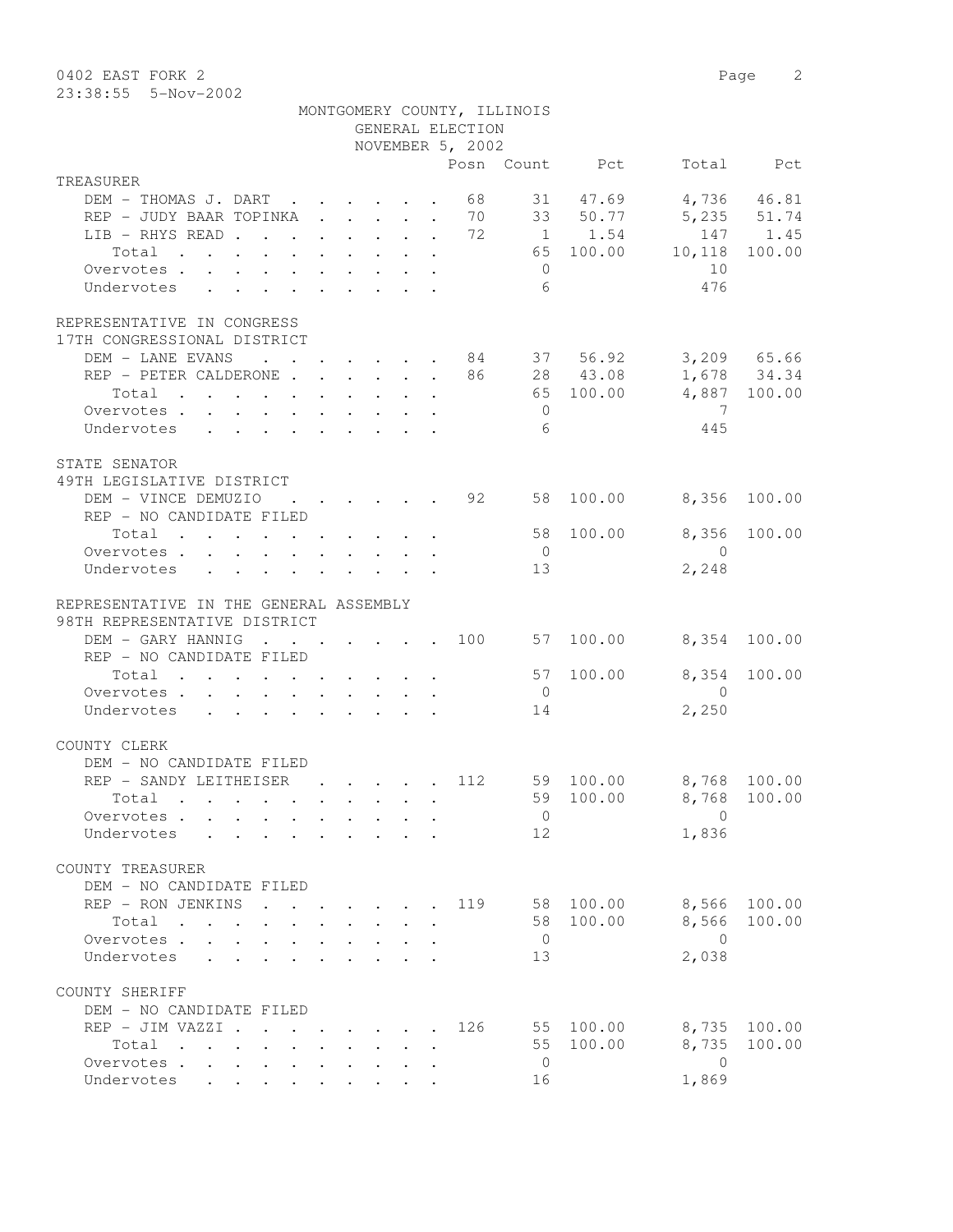| 0402 EAST FORK 2                                                                            |                                                       |                                 |                             |                |                      |            | Page 3                       |
|---------------------------------------------------------------------------------------------|-------------------------------------------------------|---------------------------------|-----------------------------|----------------|----------------------|------------|------------------------------|
| 23:38:55 5-Nov-2002                                                                         |                                                       |                                 |                             |                |                      |            |                              |
|                                                                                             |                                                       |                                 | MONTGOMERY COUNTY, ILLINOIS |                |                      |            |                              |
|                                                                                             |                                                       |                                 | GENERAL ELECTION            |                |                      |            |                              |
|                                                                                             |                                                       |                                 | NOVEMBER 5, 2002            |                |                      |            |                              |
|                                                                                             |                                                       |                                 |                             |                | Posn Count Pct       |            | Total Pct                    |
| REGIONAL SUPERINTENDENT OF SCHOOLS                                                          |                                                       |                                 |                             |                |                      |            |                              |
| (CHRISTIAN & MONTGOMERY COUNTIES)                                                           |                                                       |                                 |                             |                |                      |            |                              |
| DEM - GREG SPRINGER<br>$\cdot$ 137                                                          |                                                       |                                 |                             |                | 57 100.00            | 7,984      | 100.00                       |
| REP - NO CANDIDATE FILED                                                                    |                                                       |                                 |                             |                |                      |            |                              |
| Total                                                                                       |                                                       |                                 |                             |                | 57 100.00            | 7,984      | 100.00                       |
| Overvotes.                                                                                  |                                                       |                                 |                             | $\overline{0}$ |                      | $\bigcirc$ |                              |
| Undervotes                                                                                  |                                                       |                                 |                             | 14             |                      | 2,430      |                              |
| COUNTY BOARD MEMBER                                                                         |                                                       |                                 |                             |                |                      |            |                              |
| COUNTY BOARD DISTRICT 4                                                                     |                                                       |                                 |                             |                |                      |            |                              |
| VOTE FOR 3                                                                                  |                                                       |                                 |                             |                |                      |            |                              |
| DEM - TERRY E. BONE                                                                         |                                                       |                                 |                             |                | $\cdot$ 146 57 39.04 |            | $1,256$ 36.74                |
| DEM - MIKE PLUNKETT<br>$\sim$                                                               | $\mathbf{r} = \mathbf{r} + \mathbf{r} + \mathbf{r}$ . |                                 | . 148                       |                | 45 30.82             |            | 1, 114 32.58<br>1, 049 30.68 |
| DEM - DENNIS L. JAGODZINSKI                                                                 |                                                       |                                 | . 150                       | 44             | 30.14                |            |                              |
| REP - NO CANDIDATE FILED                                                                    |                                                       |                                 |                             |                |                      |            |                              |
| Total                                                                                       |                                                       |                                 |                             | 146            | 100.00               | 3,419      | 100.00                       |
| Overvotes                                                                                   |                                                       |                                 |                             | $\overline{0}$ |                      | $\bigcirc$ |                              |
| Undervotes                                                                                  |                                                       |                                 |                             | 67             |                      | 1,570      |                              |
|                                                                                             |                                                       |                                 |                             |                |                      |            |                              |
| JUDGE OF THE APPELLATE COURT                                                                |                                                       |                                 |                             |                |                      |            |                              |
| 5TH JUDICIAL DISTRICT (VACANCY-HON. CHAPMAN)                                                |                                                       |                                 |                             |                |                      |            |                              |
| DEM - MELISSA CHAPMAN 166                                                                   |                                                       |                                 |                             |                | 34 55.74             |            | 5,510 57.64                  |
| REP - JOHN LONG                                                                             |                                                       |                                 | 168                         |                | 27 44.26             |            | $4,049$ $42.36$              |
| Total                                                                                       |                                                       |                                 |                             |                | 61 100.00            |            | 9,559 100.00                 |
| Overvotes.                                                                                  |                                                       |                                 |                             | $\overline{0}$ |                      | - 8        |                              |
| Undervotes                                                                                  |                                                       |                                 |                             | 10             |                      | 1,037      |                              |
| JUDGE OF THE CIRCUIT COURT FOURTH JUDICIAL CIRCUIT                                          |                                                       |                                 |                             |                |                      |            |                              |
| SHALL MICHAEL ROSS WEBER BE RETAINED IN OFFICE?                                             |                                                       |                                 |                             |                |                      |            |                              |
| YES                                                                                         |                                                       |                                 | 191                         |                | 36 72.00             |            | 5,582 72.97                  |
| NO                                                                                          |                                                       |                                 | 192                         |                | 14 28.00             |            | 2,068 27.03                  |
| Total                                                                                       |                                                       |                                 |                             |                | 50 100.00            | 7,650      | 100.00                       |
| Overvotes                                                                                   |                                                       |                                 |                             | $\overline{0}$ |                      | 2.4        |                              |
| Undervotes                                                                                  |                                                       |                                 |                             | 21             |                      | 2,930      |                              |
| JUDGE OF THE CIRCUIT COURT FOURTH JUDICIAL CIRCUIT                                          |                                                       |                                 |                             |                |                      |            |                              |
| SHALL STEVEN P. SEYMOUR BE RETAINED IN OFFICE?                                              |                                                       |                                 |                             |                |                      |            |                              |
| YES                                                                                         |                                                       |                                 |                             |                | 194 33 67.35         |            | 5,155 70.04                  |
| NO                                                                                          |                                                       |                                 | 195                         |                | 16 32.65             |            | 2,205 29.96                  |
| Total<br>$\mathbf{L}^{\text{max}}$<br>$\ddot{\phantom{0}}$                                  |                                                       |                                 |                             |                | 49 100.00            |            | 7,360 100.00                 |
| Overvotes<br>$\mathbf{A}$                                                                   |                                                       |                                 |                             | $\overline{0}$ |                      | 14         |                              |
| Undervotes<br>$\mathcal{L}^{\text{max}}$ and $\mathcal{L}^{\text{max}}$<br>$\sim$           |                                                       |                                 |                             | 22             |                      | 3,230      |                              |
|                                                                                             |                                                       |                                 |                             |                |                      |            |                              |
| JUDGE OF THE CIRCUIT COURT FOURTH JUDICIAL CIRCUIT                                          |                                                       |                                 |                             |                |                      |            |                              |
| SHALL S. GENE SCHWARM BE RETAINED IN OFFICE?                                                |                                                       |                                 |                             |                |                      |            |                              |
| YES.                                                                                        |                                                       |                                 | 197                         |                | 33 66.00             |            | 5,308 71.34                  |
| $NO \t . \t . \t . \t .$<br>$\ddot{\phantom{a}}$<br>$\mathbf{L}^{\text{max}}$<br>$\sim$ $-$ |                                                       | $\cdot$ $\cdot$ $\cdot$ $\cdot$ | 198                         |                | 17 34.00             |            | 2,132 28.66                  |
| Total<br><b>Contract Contract Contract</b>                                                  |                                                       |                                 |                             | 50             | 100.00               | 7,440      | 100.00                       |
| Overvotes<br>$\mathbf{L}^{\text{max}}$<br>$\ddot{\phantom{a}}$                              |                                                       |                                 |                             | $\overline{0}$ |                      | 17         |                              |
| Undervotes                                                                                  |                                                       |                                 |                             | 21             |                      | 3,147      |                              |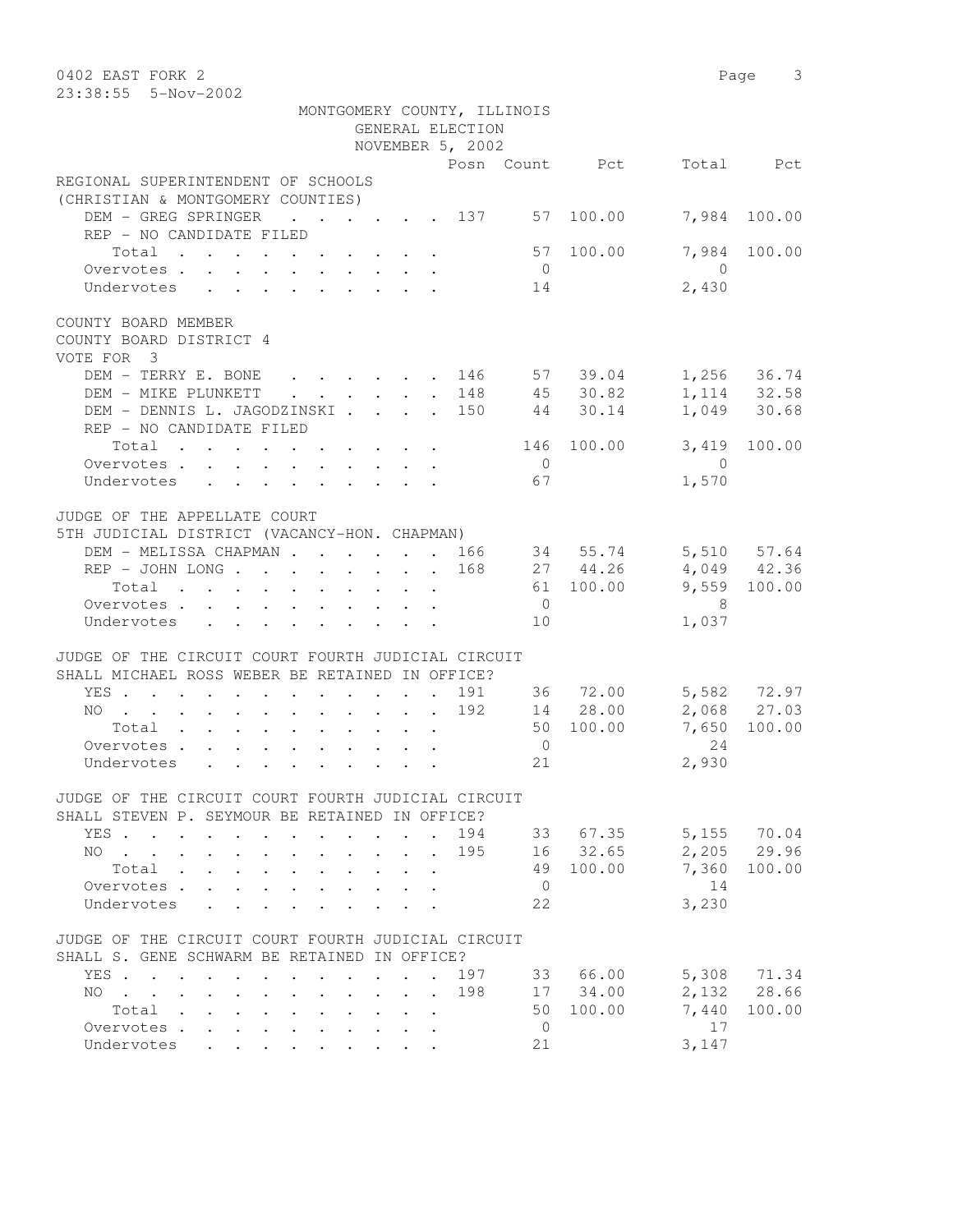0402 EAST FORK 2 Page 4 23:38:55 5-Nov-2002

|                                                          |                      |                 |                                       |                                   |               |                      |           |                  | MONTGOMERY COUNTY, ILLINOIS |        |       |             |
|----------------------------------------------------------|----------------------|-----------------|---------------------------------------|-----------------------------------|---------------|----------------------|-----------|------------------|-----------------------------|--------|-------|-------------|
|                                                          |                      |                 |                                       |                                   |               |                      |           | GENERAL ELECTION |                             |        |       |             |
|                                                          |                      |                 |                                       |                                   |               |                      |           | NOVEMBER 5, 2002 |                             |        |       |             |
|                                                          |                      |                 |                                       |                                   |               |                      |           |                  | Posn Count                  | Pct    | Total | Pct         |
| THE CIRCUIT COURT FOURTH JUDICIAL CIRCUIT<br>JUDGE<br>OF |                      |                 |                                       |                                   |               |                      |           |                  |                             |        |       |             |
| SHALL PATRICK L. DUKE BE RETAINED IN OFFICE?             |                      |                 |                                       |                                   |               |                      |           |                  |                             |        |       |             |
| YES .<br>$\cdots$                                        |                      | $\sim$ $\sim$   |                                       | and the state of the state of the |               | $\sim$               |           | 200              | 34                          | 69.39  | 5,178 | 70.18       |
| NO.<br>$\cdots$                                          |                      |                 |                                       |                                   |               |                      |           | . 201            | 15                          | 30.61  |       | 2,200 29.82 |
|                                                          |                      |                 |                                       |                                   |               |                      |           |                  |                             |        |       |             |
| Total                                                    | $\sim$ $\sim$ $\sim$ | $\sim$          | $\sim$                                |                                   |               | $\sim$ $\sim$        |           |                  | 49                          | 100.00 | 7,378 | 100.00      |
| Overvotes.                                               | $\cdots$             |                 |                                       |                                   |               |                      |           |                  |                             |        | 12    |             |
| Undervotes                                               |                      |                 |                                       |                                   |               |                      |           |                  | 22                          |        | 3,214 |             |
| COUNTY-SENIOR SERVICES REFERENDUM                        |                      |                 |                                       |                                   |               |                      |           |                  |                             |        |       |             |
| YES .                                                    |                      |                 |                                       |                                   | $\sim$ $\sim$ | $\sim$               |           | 220              | 32                          | 50.79  |       | 4,784 50.42 |
| NO.<br>$\mathbf{r}$ . The set of $\mathbf{r}$            |                      |                 |                                       |                                   |               | $\ddot{\phantom{a}}$ | $\sim$    | 221              | 31                          | 49.21  |       | 4,704 49.58 |
| Total                                                    |                      | $\cdot$ $\cdot$ |                                       | $\ddot{\phantom{a}}$              | $\cdot$       | $\cdot$              | $\sim$    |                  | 63                          | 100.00 | 9,488 | 100.00      |
| Overvotes.                                               |                      | $\sim$ $\sim$   | $\cdot$                               |                                   |               |                      |           |                  | $\Omega$                    |        | 10    |             |
| Undervotes                                               | $\cdot$ $\cdot$      |                 | $\bullet$ and $\bullet$ and $\bullet$ |                                   |               | $\bullet$            |           |                  | 8                           |        | 1,106 |             |
|                                                          |                      |                 |                                       | $\bullet$                         | $\bullet$     |                      | $\bullet$ |                  |                             |        |       |             |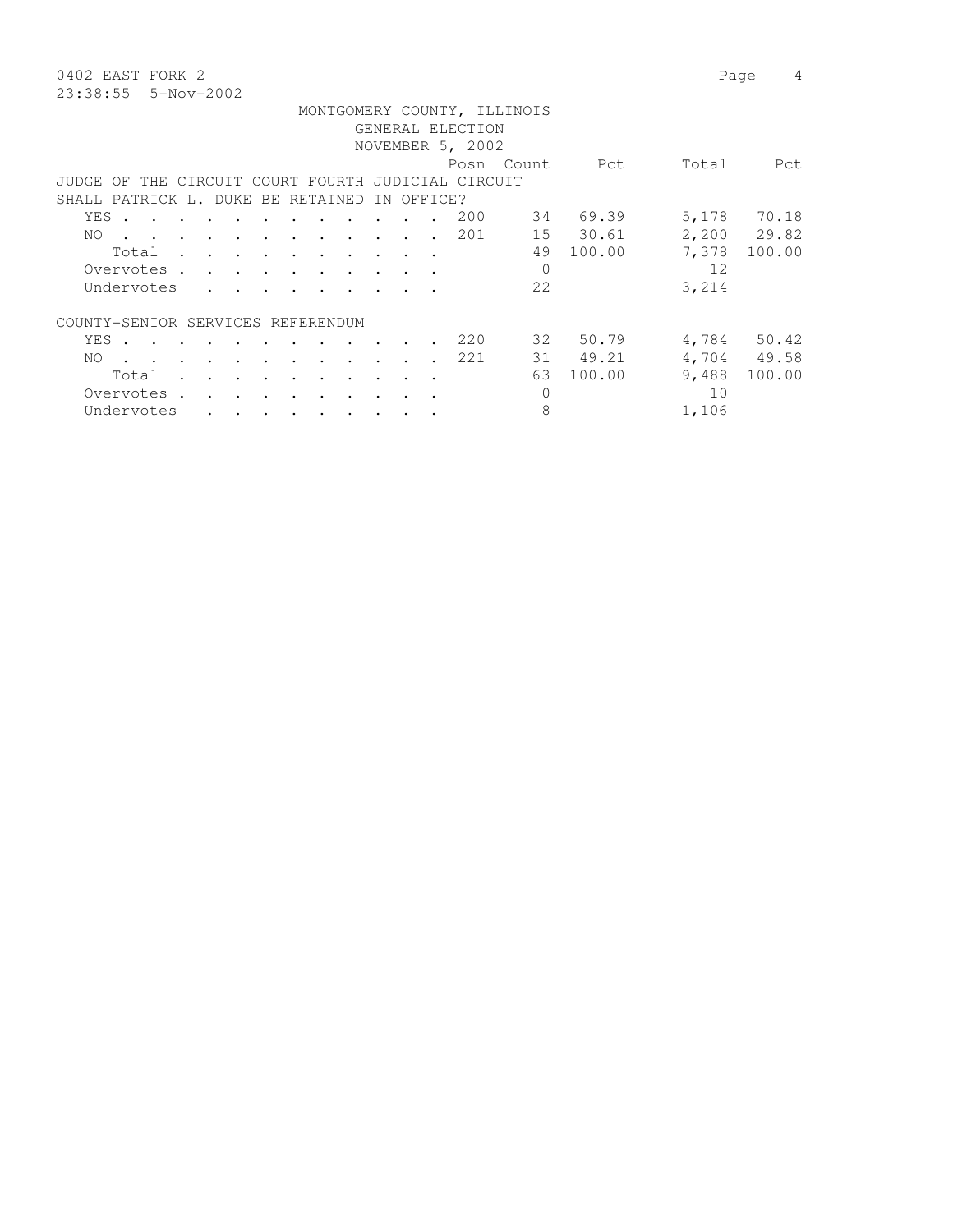|                                                                                                                                                                                                                                                         |  |              | NOVEMBER 5, 2002 |                         |                |                             |                |
|---------------------------------------------------------------------------------------------------------------------------------------------------------------------------------------------------------------------------------------------------------|--|--------------|------------------|-------------------------|----------------|-----------------------------|----------------|
|                                                                                                                                                                                                                                                         |  |              |                  |                         |                |                             | Total Pct      |
| Posn Count Pct<br>Precincts Counted - TOTAL 1 2.38<br>Registered Voters - TOTAL 684                                                                                                                                                                     |  |              |                  |                         |                |                             | 42 100.00      |
|                                                                                                                                                                                                                                                         |  |              |                  |                         |                | 21,021                      |                |
| Ballots Cast - TOTAL 370 54.09                                                                                                                                                                                                                          |  |              |                  |                         |                |                             | $10,613$ 50.49 |
| Ballots Cast - BLANK 0 0.00                                                                                                                                                                                                                             |  |              |                  |                         |                | 31 0.15                     |                |
| Ballots Cast - WHITE 370                                                                                                                                                                                                                                |  |              |                  |                         |                | 7,492                       |                |
| Ballots Cast - FEDERAL-17TH (CREAM)                                                                                                                                                                                                                     |  |              |                  | $\overline{0}$          |                | 3                           |                |
|                                                                                                                                                                                                                                                         |  |              |                  |                         |                |                             |                |
| UNITED STATES SENATOR                                                                                                                                                                                                                                   |  |              |                  |                         |                |                             |                |
|                                                                                                                                                                                                                                                         |  |              |                  |                         |                |                             |                |
|                                                                                                                                                                                                                                                         |  |              |                  |                         |                |                             |                |
| DEM – RICHARD J. DURBIN 6 252 70.59 6,678 65.73<br>REP – JIM DURKIN 8 98 27.45 3,337 32.84<br>LIB – STEVEN BURGAUER 10 7 1.96 145 1.43<br>Total 357 100.00 10,160 100.00                                                                                |  |              |                  |                         |                |                             |                |
|                                                                                                                                                                                                                                                         |  |              |                  |                         |                |                             |                |
|                                                                                                                                                                                                                                                         |  |              |                  |                         |                |                             |                |
| Overvotes                                                                                                                                                                                                                                               |  |              |                  | $\overline{\mathbf{c}}$ |                | 34                          |                |
| Undervotes 11                                                                                                                                                                                                                                           |  |              |                  |                         |                | 419                         |                |
|                                                                                                                                                                                                                                                         |  |              |                  |                         |                |                             |                |
| GOVERNOR AND LIEUTENANT GOVERNOR                                                                                                                                                                                                                        |  |              |                  |                         |                |                             |                |
| DEM – ROD R. BLAGOJEVICH/PAT QUINN . 16 241 66.57 5,613 54.98<br>REP – JIM RYAN/CARL HAWKINSON 19 110 30.39 4,375 42.85                                                                                                                                 |  |              |                  |                         |                |                             |                |
|                                                                                                                                                                                                                                                         |  |              |                  |                         |                | $4,375$ $42.85$<br>180 1.76 |                |
| LIB - CAL SKINNER/JAMES L. TOBIN 22                                                                                                                                                                                                                     |  |              |                  |                         | 7 1.93         |                             |                |
| IND - MARISELLIS BROWN/NO CANDIDATE . 25 4 1.10                                                                                                                                                                                                         |  |              |                  |                         |                |                             | 41 0.40        |
| Total 362 100.00 10,209 100.00                                                                                                                                                                                                                          |  |              |                  |                         |                |                             |                |
| Overvotes.                                                                                                                                                                                                                                              |  |              |                  |                         | $\overline{0}$ | 57                          |                |
| Undervotes                                                                                                                                                                                                                                              |  |              |                  | 8 <sup>1</sup>          |                | 338                         |                |
|                                                                                                                                                                                                                                                         |  |              |                  |                         |                |                             |                |
| ATTORNEY GENERAL                                                                                                                                                                                                                                        |  |              |                  |                         |                |                             |                |
| DEM – LISA MADIGAN 32 221 62.43 5,461 53.87<br>REP – JOE BIRKETT 34 123 34.75 4,488 44.27<br>LIB – GARY L. SHILTS 36 10 2.82 188 1.85                                                                                                                   |  |              |                  |                         |                |                             |                |
|                                                                                                                                                                                                                                                         |  |              |                  |                         |                |                             |                |
|                                                                                                                                                                                                                                                         |  |              |                  |                         |                |                             |                |
| Total                                                                                                                                                                                                                                                   |  |              |                  |                         |                | $354$ 100.00 10,137 100.00  |                |
| Overvotes                                                                                                                                                                                                                                               |  |              |                  |                         | $\overline{0}$ | 16                          |                |
| Undervotes                                                                                                                                                                                                                                              |  |              |                  | 16                      |                | 451                         |                |
|                                                                                                                                                                                                                                                         |  |              |                  |                         |                |                             |                |
| SECRETARY OF STATE                                                                                                                                                                                                                                      |  |              |                  |                         |                |                             |                |
| DEM - JESSE WHITE 42 269 75.35 7,244 70.71                                                                                                                                                                                                              |  |              |                  |                         |                |                             |                |
|                                                                                                                                                                                                                                                         |  |              |                  |                         |                |                             |                |
|                                                                                                                                                                                                                                                         |  |              |                  |                         |                | 2,795 27.28<br>205 2.00     |                |
| REP - KRIS O'ROURKE COHN 44 74 20.73<br>LIB - MATT BEAUCHAMP 46 14 3.92<br>Total 357 100.00                                                                                                                                                             |  |              |                  |                         |                | 357 100.00 10,244 100.00    |                |
| Total                                                                                                                                                                                                                                                   |  |              |                  |                         |                |                             |                |
| Overvotes $\cdots$ $\cdots$ $\cdots$ $\cdots$ $\cdots$ $\cdots$ $\cdots$ $\cdots$ $\cdots$ 8                                                                                                                                                            |  |              |                  |                         |                |                             |                |
| Undervotes<br>$\mathcal{L}^{\mathcal{A}}$ . The contribution of the contribution of the contribution of the contribution of the contribution of the contribution of the contribution of the contribution of the contribution of the contribution of the |  |              |                  | 13                      |                | 352                         |                |
|                                                                                                                                                                                                                                                         |  |              |                  |                         |                |                             |                |
| COMPTROLLER                                                                                                                                                                                                                                             |  |              |                  |                         |                |                             |                |
| DEM - DANIEL W. HYNES                                                                                                                                                                                                                                   |  |              | 58               |                         | 239 68.68      | 6,428                       | 64.50          |
| REP - THOMAS JEFFERSON RAMSDELL                                                                                                                                                                                                                         |  | $\mathbf{L}$ | 60               | 98                      | 28.16          | 3,213                       | 32.24          |
| LIB - JULIE FOX                                                                                                                                                                                                                                         |  |              | 62               | 11                      | 3.16           | 325                         | 3.26           |
| Total                                                                                                                                                                                                                                                   |  |              |                  | 348                     | 100.00         | 9,966                       | 100.00         |
| Overvotes<br>$\sim$ $-$<br>$\sim$                                                                                                                                                                                                                       |  |              |                  | $\overline{0}$          |                | 15                          |                |
| Undervotes<br>$\mathbf{r}$ , $\mathbf{r}$ , $\mathbf{r}$                                                                                                                                                                                                |  |              |                  | 22                      |                | 623                         |                |

GENERAL ELECTION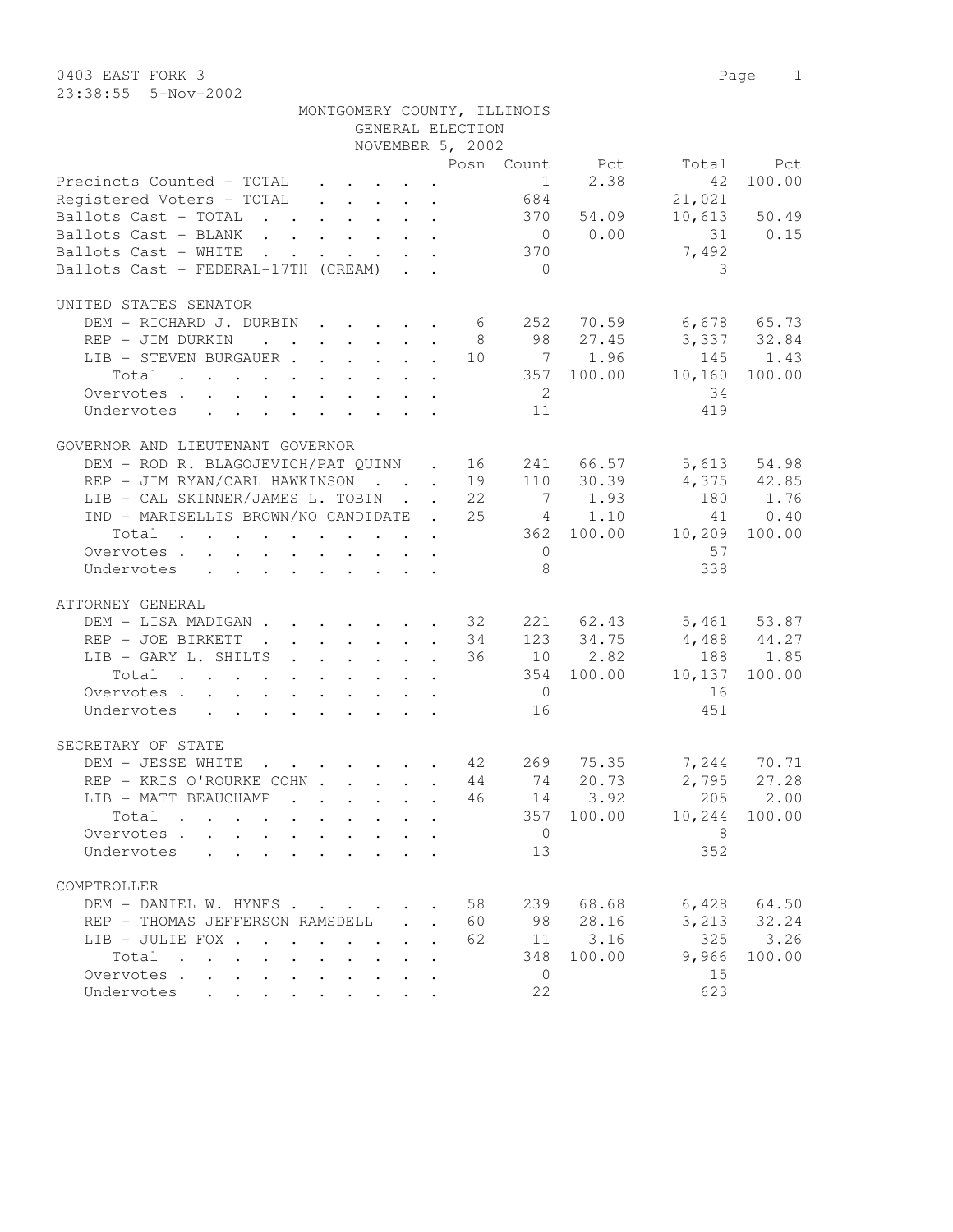0403 EAST FORK 3 Page 2 23:38:55 5-Nov-2002

|                                                                                   |                                                                          |               | GENERAL ELECTION | MONTGOMERY COUNTY, ILLINOIS |                |                         |              |
|-----------------------------------------------------------------------------------|--------------------------------------------------------------------------|---------------|------------------|-----------------------------|----------------|-------------------------|--------------|
|                                                                                   |                                                                          |               | NOVEMBER 5, 2002 |                             |                |                         |              |
| TREASURER                                                                         |                                                                          |               |                  |                             | Posn Count Pct |                         | Total Pct    |
| DEM - THOMAS J. DART                                                              |                                                                          |               | 68               |                             | 192 53.78      |                         | 4,736 46.81  |
| REP - JUDY BAAR TOPINKA 70 157 43.98                                              |                                                                          |               |                  |                             |                |                         | 5,235 51.74  |
| LIB - RHYS READ 72                                                                |                                                                          |               |                  |                             | 8 2.24         |                         | 147 1.45     |
| Total                                                                             |                                                                          |               |                  |                             | 357 100.00     | 10,118                  | 100.00       |
| Overvotes.                                                                        |                                                                          |               |                  | $\overline{0}$              |                | 10                      |              |
| Undervotes                                                                        |                                                                          |               |                  | 13                          |                | 476                     |              |
| REPRESENTATIVE IN CONGRESS                                                        |                                                                          |               |                  |                             |                |                         |              |
| 17TH CONGRESSIONAL DISTRICT                                                       |                                                                          |               |                  |                             |                |                         |              |
| DEM - LANE EVANS 84 237 68.90 3,209 65.66                                         |                                                                          |               |                  |                             |                |                         |              |
| REP - PETER CALDERONE 86 107 31.10                                                |                                                                          |               |                  |                             |                |                         | 1,678 34.34  |
| Total                                                                             |                                                                          |               |                  |                             | 344 100.00     |                         | 4,887 100.00 |
| Overvotes.                                                                        |                                                                          |               |                  | $\overline{0}$              |                | $\overline{7}$          |              |
| Undervotes                                                                        |                                                                          |               |                  | 26                          |                | 445                     |              |
| STATE SENATOR                                                                     |                                                                          |               |                  |                             |                |                         |              |
| 49TH LEGISLATIVE DISTRICT                                                         |                                                                          |               |                  |                             |                |                         |              |
| DEM - VINCE DEMUZIO                                                               | $\cdot$ $\cdot$ $\cdot$ $\cdot$ $\cdot$ $\cdot$ 92                       |               |                  |                             | 295 100.00     | 8,356                   | 100.00       |
| REP - NO CANDIDATE FILED                                                          |                                                                          |               |                  |                             |                |                         |              |
| Total 295                                                                         |                                                                          |               |                  |                             | 100.00         | 8,356                   | 100.00       |
| Overvotes.                                                                        |                                                                          |               |                  | $\overline{0}$              |                | $\sim$ 0                |              |
| Undervotes                                                                        |                                                                          |               |                  | 75                          |                | 2,248                   |              |
| REPRESENTATIVE IN THE GENERAL ASSEMBLY                                            |                                                                          |               |                  |                             |                |                         |              |
| 98TH REPRESENTATIVE DISTRICT                                                      |                                                                          |               |                  |                             |                |                         |              |
| DEM - GARY HANNIG                                                                 |                                                                          |               |                  |                             | 302 100.00     |                         | 8,354 100.00 |
| REP - NO CANDIDATE FILED                                                          |                                                                          |               |                  |                             |                |                         |              |
| Total                                                                             |                                                                          |               |                  | 302                         | 100.00         | 8,354                   | 100.00       |
| Overvotes.                                                                        |                                                                          |               |                  | $\overline{0}$              |                | $\overline{0}$          |              |
| Undervotes                                                                        |                                                                          |               |                  | 68                          |                | 2,250                   |              |
| COUNTY CLERK                                                                      |                                                                          |               |                  |                             |                |                         |              |
| DEM - NO CANDIDATE FILED                                                          |                                                                          |               |                  |                             |                |                         |              |
| REP - SANDY LEITHEISER                                                            | $\mathbf{r}$ , $\mathbf{r}$ , $\mathbf{r}$ , $\mathbf{r}$ , $\mathbf{r}$ |               | 112              |                             | 310 100.00     | 8,768 100.00            |              |
| Total .                                                                           |                                                                          |               |                  |                             |                | 310 100.00 8,768 100.00 |              |
| Overvotes                                                                         |                                                                          |               |                  | $\overline{0}$              |                | $\Omega$                |              |
| Undervotes                                                                        |                                                                          |               |                  | 60                          |                | 1,836                   |              |
| COUNTY TREASURER                                                                  |                                                                          |               |                  |                             |                |                         |              |
| DEM - NO CANDIDATE FILED                                                          |                                                                          |               |                  |                             |                |                         |              |
| REP - RON JENKINS                                                                 |                                                                          |               | 119              |                             | 295 100.00     | 8,566                   | 100.00       |
| Total                                                                             |                                                                          |               |                  |                             | 295 100.00     | 8,566                   | 100.00       |
| Overvotes                                                                         |                                                                          |               |                  | $\overline{0}$              |                | $\bigcirc$              |              |
| Undervotes                                                                        |                                                                          |               |                  | 75                          |                | 2,038                   |              |
| COUNTY SHERIFF                                                                    |                                                                          |               |                  |                             |                |                         |              |
| DEM - NO CANDIDATE FILED                                                          |                                                                          |               |                  |                             |                |                         |              |
| REP - JIM VAZZI .                                                                 | $\cdot$ $\cdot$ $\cdot$ $\cdot$ $\cdot$ $\cdot$                          | $\sim$ $\sim$ | 126              |                             | 305 100.00     | 8,735                   | 100.00       |
| Total<br>$\mathbf{r}$ , $\mathbf{r}$ , $\mathbf{r}$ , $\mathbf{r}$ , $\mathbf{r}$ |                                                                          |               |                  | 305                         | 100.00         | 8,735                   | 100.00       |
| Overvotes                                                                         |                                                                          |               |                  | $\overline{0}$              |                | $\overline{0}$          |              |
| Undervotes                                                                        |                                                                          |               |                  | 65                          |                | 1,869                   |              |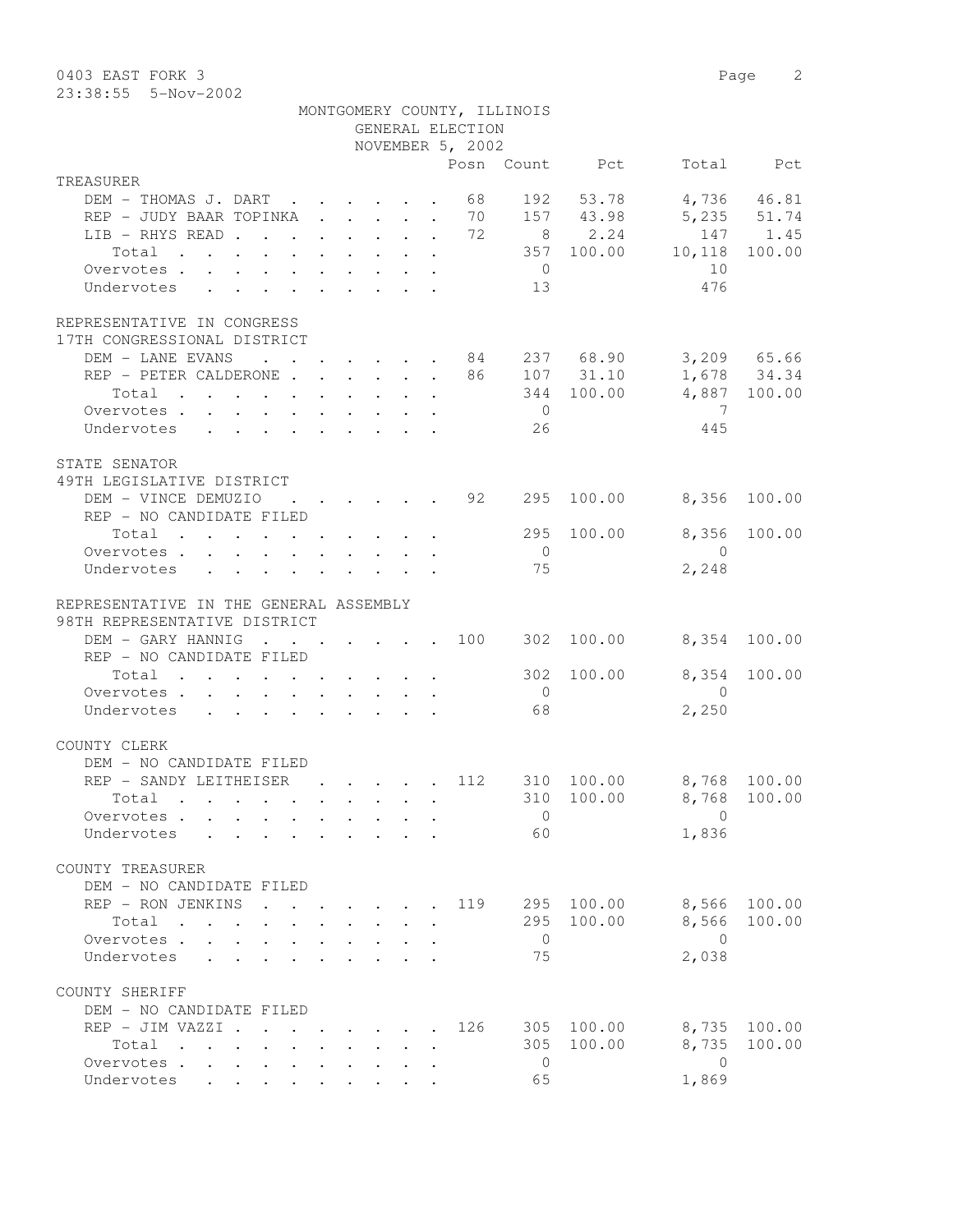| 0403 EAST FORK 3                                                           |                                         |                                 |                             |                |                       |                | Page 3                     |
|----------------------------------------------------------------------------|-----------------------------------------|---------------------------------|-----------------------------|----------------|-----------------------|----------------|----------------------------|
| 23:38:55  5-Nov-2002                                                       |                                         |                                 |                             |                |                       |                |                            |
|                                                                            |                                         |                                 | MONTGOMERY COUNTY, ILLINOIS |                |                       |                |                            |
|                                                                            |                                         |                                 | GENERAL ELECTION            |                |                       |                |                            |
|                                                                            |                                         |                                 | NOVEMBER 5, 2002            |                |                       |                |                            |
|                                                                            |                                         |                                 |                             |                | Posn Count Pct        |                | Total Pct                  |
| REGIONAL SUPERINTENDENT OF SCHOOLS                                         |                                         |                                 |                             |                |                       |                |                            |
| (CHRISTIAN & MONTGOMERY COUNTIES)                                          |                                         |                                 |                             |                |                       |                |                            |
| DEM - GREG SPRINGER<br>$\cdot$ $\cdot$ $\cdot$ $\cdot$ $\cdot$ $\cdot$ 137 |                                         |                                 |                             | 309            | 100.00                | 7,984          | 100.00                     |
| REP - NO CANDIDATE FILED                                                   |                                         |                                 |                             |                |                       |                |                            |
| Total                                                                      |                                         |                                 |                             | 309            | 100.00                | 7,984          | 100.00                     |
| Overvotes.                                                                 |                                         |                                 |                             | $\overline{0}$ |                       | $\overline{0}$ |                            |
| Undervotes                                                                 |                                         |                                 |                             | 61             |                       | 2,430          |                            |
| COUNTY BOARD MEMBER                                                        |                                         |                                 |                             |                |                       |                |                            |
| COUNTY BOARD DISTRICT 3                                                    |                                         |                                 |                             |                |                       |                |                            |
| VOTE FOR 3                                                                 |                                         |                                 |                             |                |                       |                |                            |
| DEM - ROBERT L. DURBIN                                                     |                                         | $\cdot$ 146                     |                             |                | 258 33.33 1,146 35.20 |                |                            |
| DEM - BONNIE L. BRANUM                                                     | $\cdot$ $\cdot$ $\cdot$ $\cdot$ $\cdot$ |                                 | . 148                       |                | $253$ $32.69$         |                | 1,077 33.08<br>1,033 31.73 |
| DEM - GEORGE L. BLANKENSHIP                                                |                                         |                                 | . 150                       |                | 263 33.98             |                |                            |
| REP - NO CANDIDATE FILED                                                   |                                         |                                 |                             |                |                       |                |                            |
| Total                                                                      |                                         |                                 |                             |                | 774 100.00            | 3,256          | 100.00                     |
| Overvotes.                                                                 |                                         |                                 |                             | $\overline{0}$ |                       | $\overline{0}$ |                            |
| Undervotes                                                                 |                                         |                                 |                             | 336            |                       | 1,457          |                            |
|                                                                            |                                         |                                 |                             |                |                       |                |                            |
| JUDGE OF THE APPELLATE COURT                                               |                                         |                                 |                             |                |                       |                |                            |
| 5TH JUDICIAL DISTRICT (VACANCY-HON. CHAPMAN)                               |                                         |                                 |                             |                |                       |                |                            |
| DEM - MELISSA CHAPMAN 166                                                  |                                         |                                 |                             |                | 223 66.57             |                | 5,510 57.64                |
| REP - JOHN LONG                                                            |                                         |                                 | 168                         |                | 112 33.43             |                | $4,049$ 42.36              |
| Total                                                                      |                                         |                                 |                             |                | 335 100.00            |                | 9,559 100.00               |
| Overvotes                                                                  |                                         |                                 |                             | $\overline{0}$ |                       | - 8            |                            |
| Undervotes                                                                 |                                         |                                 |                             | 35             |                       | 1,037          |                            |
| JUDGE OF THE CIRCUIT COURT FOURTH JUDICIAL CIRCUIT                         |                                         |                                 |                             |                |                       |                |                            |
| SHALL MICHAEL ROSS WEBER BE RETAINED IN OFFICE?                            |                                         |                                 |                             |                |                       |                |                            |
| YES                                                                        |                                         |                                 |                             |                | 191 177 65.80         |                |                            |
| NO                                                                         |                                         |                                 | 192                         |                | 92 34.20              |                | 5,582 72.97<br>2,068 27.03 |
| Total                                                                      |                                         |                                 |                             |                | 269 100.00            | 7,650          | 100.00                     |
| Overvotes                                                                  |                                         |                                 |                             | $\mathbf{0}$   |                       | 24             |                            |
| Undervotes                                                                 |                                         |                                 |                             | 101            |                       | 2,930          |                            |
| JUDGE OF THE CIRCUIT COURT FOURTH JUDICIAL CIRCUIT                         |                                         |                                 |                             |                |                       |                |                            |
| SHALL STEVEN P. SEYMOUR BE RETAINED IN OFFICE?                             |                                         |                                 |                             |                |                       |                |                            |
| YES                                                                        |                                         |                                 |                             |                | 194 170 63.43         |                | 5,155 70.04                |
| NO                                                                         |                                         |                                 | 195                         |                | 98 36.57              |                | 2,205 29.96                |
| Total                                                                      |                                         |                                 |                             |                | 268 100.00            |                | 7,360 100.00               |
| Overvotes.                                                                 |                                         |                                 |                             | $\overline{0}$ |                       | 14             |                            |
| Undervotes<br>$\mathbf{A}$                                                 |                                         |                                 |                             | 102            |                       | 3,230          |                            |
| JUDGE OF THE CIRCUIT COURT FOURTH JUDICIAL CIRCUIT                         |                                         |                                 |                             |                |                       |                |                            |
| SHALL S. GENE SCHWARM BE RETAINED IN OFFICE?                               |                                         |                                 |                             |                |                       |                |                            |
| YES                                                                        |                                         |                                 | 197                         |                | 173 63.60             |                | 5,308 71.34                |
| $NO$<br>$\mathbf{r}$ , $\mathbf{r}$ , $\mathbf{r}$ , $\mathbf{r}$          |                                         | $\cdot$ $\cdot$ $\cdot$ $\cdot$ | 198                         |                | 99 36.40              |                | 2,132 28.66                |
| Total                                                                      |                                         |                                 |                             |                | 272 100.00            | 7,440          | 100.00                     |
| Overvotes<br>$\mathbf{L}^{\text{max}}$ , and $\mathbf{L}^{\text{max}}$     |                                         |                                 |                             | $\overline{0}$ |                       | 17             |                            |
| Undervotes<br>$\mathbf{r}$ , $\mathbf{r}$ , $\mathbf{r}$                   |                                         |                                 |                             | 98             |                       | 3,147          |                            |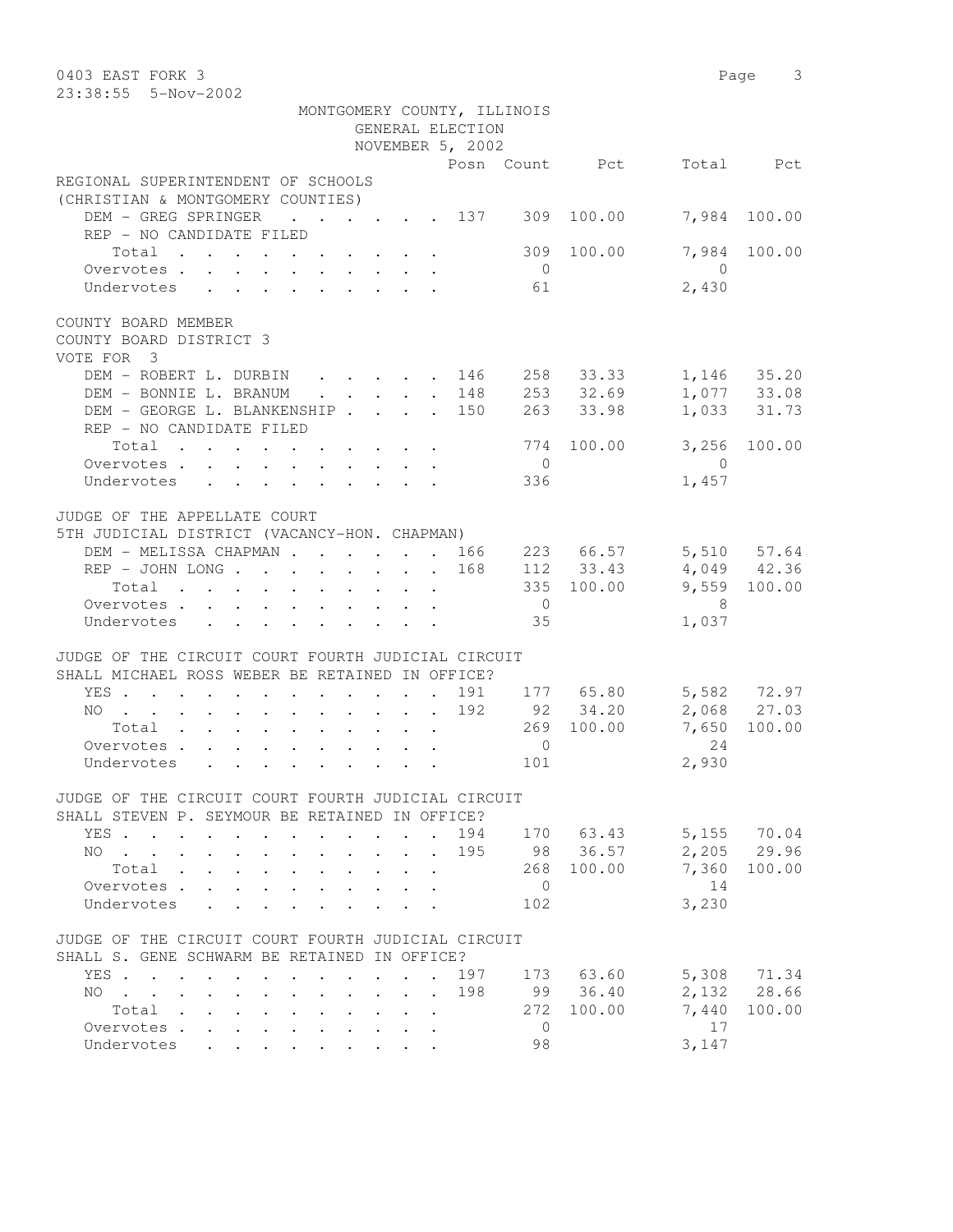0403 EAST FORK 3 Page 4 23:38:55 5-Nov-2002

|          |       |            |                      |                                   |        |                                 |               |                                                                 |                                                                                                                                                                                                                               |         |            | GENERAL ELECTION                          | MONTGOMERY COUNTY, ILLINOIS |            |       |             |
|----------|-------|------------|----------------------|-----------------------------------|--------|---------------------------------|---------------|-----------------------------------------------------------------|-------------------------------------------------------------------------------------------------------------------------------------------------------------------------------------------------------------------------------|---------|------------|-------------------------------------------|-----------------------------|------------|-------|-------------|
|          |       |            |                      |                                   |        |                                 |               |                                                                 |                                                                                                                                                                                                                               |         |            | NOVEMBER 5, 2002                          |                             |            |       |             |
|          |       |            |                      |                                   |        |                                 |               |                                                                 |                                                                                                                                                                                                                               |         |            |                                           |                             |            |       |             |
|          |       |            |                      |                                   |        |                                 |               |                                                                 |                                                                                                                                                                                                                               |         |            |                                           | Posn Count                  | Pct        | Total | Pct         |
| JUDGE OF |       |            |                      |                                   |        |                                 |               |                                                                 |                                                                                                                                                                                                                               |         |            | THE CIRCUIT COURT FOURTH JUDICIAL CIRCUIT |                             |            |       |             |
|          |       |            |                      |                                   |        |                                 |               |                                                                 | SHALL PATRICK L. DUKE BE RETAINED                                                                                                                                                                                             |         | IN OFFICE? |                                           |                             |            |       |             |
|          | YES . |            |                      |                                   |        | $\sim$ $\sim$ $\sim$            |               |                                                                 |                                                                                                                                                                                                                               |         |            | 200                                       |                             | 176 64.94  |       | 5,178 70.18 |
|          | NO.   |            |                      |                                   |        |                                 |               |                                                                 | the contract of the contract of the contract of the contract of the contract of the contract of the contract of                                                                                                               |         |            | 201                                       |                             | 95 35.06   |       | 2,200 29.82 |
|          |       |            |                      |                                   |        |                                 |               |                                                                 | Total                                                                                                                                                                                                                         |         |            |                                           |                             | 271 100.00 | 7,378 | 100.00      |
|          |       |            |                      |                                   |        |                                 |               |                                                                 | Overvotes.                                                                                                                                                                                                                    |         |            |                                           | $\Omega$                    |            | 12    |             |
|          |       | Undervotes |                      | <b><i>Contract State</i></b>      |        | <b><i>Contract Contract</i></b> |               |                                                                 |                                                                                                                                                                                                                               |         |            |                                           | 99                          |            | 3,214 |             |
|          |       |            |                      |                                   |        |                                 |               |                                                                 |                                                                                                                                                                                                                               |         |            |                                           |                             |            |       |             |
|          |       |            |                      |                                   |        |                                 |               | COUNTY-SENIOR SERVICES REFERENDUM                               |                                                                                                                                                                                                                               |         |            |                                           |                             |            |       |             |
|          |       |            |                      |                                   |        |                                 |               | YES                                                             |                                                                                                                                                                                                                               |         |            | 220                                       |                             | 187 57.19  |       | 4,784 50.42 |
|          | NO.   |            |                      |                                   |        |                                 |               |                                                                 | . The contract of the contract of the contract of the contract of the contract of the contract of the contract of the contract of the contract of the contract of the contract of the contract of the contract of the contrac |         |            | 221                                       | 140                         | 42.81      |       | 4,704 49.58 |
|          |       | Total      | $\sim$ $\sim$ $\sim$ |                                   | $\sim$ | $\sim$ $\sim$ $\sim$ $\sim$     |               | $\sim$ $\sim$ $\sim$                                            |                                                                                                                                                                                                                               | $\cdot$ |            |                                           | 327                         | 100.00     | 9,488 | 100.00      |
|          |       | Overvotes. |                      | and the state of the state of the |        |                                 | $\sim$ $\sim$ |                                                                 |                                                                                                                                                                                                                               |         |            |                                           | $\Omega$                    |            | 10    |             |
|          |       | Undervotes |                      |                                   |        |                                 |               | $\cdot$ $\cdot$ $\cdot$ $\cdot$ $\cdot$ $\cdot$ $\cdot$ $\cdot$ |                                                                                                                                                                                                                               |         |            |                                           | 43                          |            | 1,106 |             |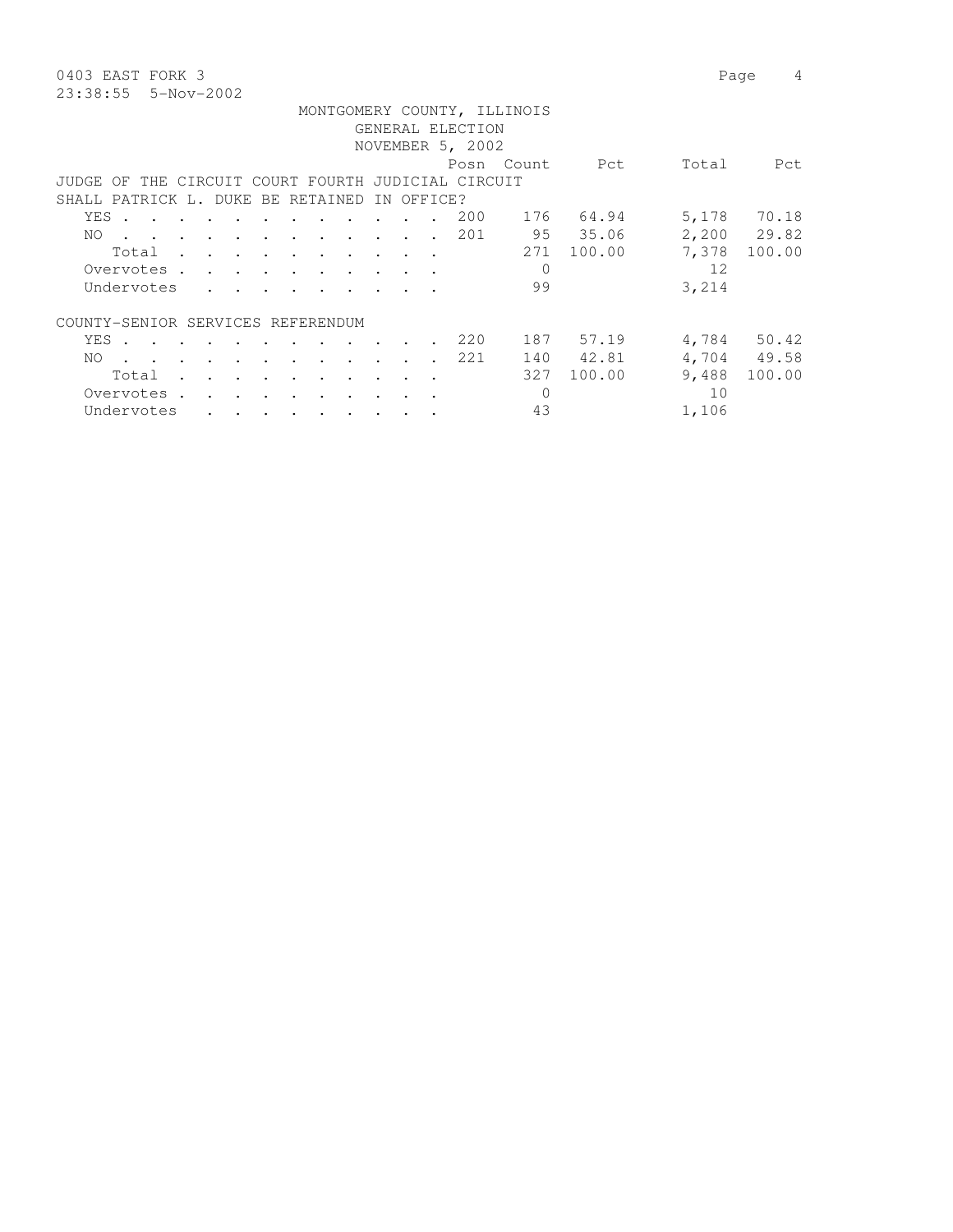| MONTGOMERY COUNTY, ILLINOIS                                                                     |                                            | GENERAL ELECTION |                         |             |                          |                 |
|-------------------------------------------------------------------------------------------------|--------------------------------------------|------------------|-------------------------|-------------|--------------------------|-----------------|
|                                                                                                 |                                            | NOVEMBER 5, 2002 |                         |             |                          |                 |
|                                                                                                 |                                            |                  |                         |             | Posn Count Pct Total Pct |                 |
| Precincts Counted - TOTAL $\ldots$ 1 2.38                                                       |                                            |                  |                         |             | 42                       | 100.00          |
| Registered Voters - TOTAL 282                                                                   |                                            |                  |                         |             | 21,021                   |                 |
| Ballots Cast - TOTAL 174 61.70                                                                  |                                            |                  |                         |             |                          | 10,613 50.49    |
| Ballots Cast - BLANK 1 0.35 31 0.15                                                             |                                            |                  |                         |             |                          |                 |
| Ballots Cast - WHITE 174                                                                        |                                            |                  |                         |             | 7,492                    |                 |
| Ballots Cast - FEDERAL-17TH (CREAM)                                                             |                                            |                  | $\bigcirc$              |             | 3                        |                 |
|                                                                                                 |                                            |                  |                         |             |                          |                 |
| UNITED STATES SENATOR                                                                           |                                            |                  |                         |             |                          |                 |
| DEM - RICHARD J. DURBIN 6 108 65.06 6,678 65.73                                                 |                                            |                  |                         |             |                          |                 |
|                                                                                                 |                                            |                  |                         |             | 8 57 34.34 3,337 32.84   |                 |
| REP - JIM DURKIN<br>LIB - STEVEN BURGAUER 10 1 0.60 145 1.43                                    |                                            |                  |                         |             |                          |                 |
|                                                                                                 |                                            |                  |                         |             |                          |                 |
| Total 166 100.00 10,160 100.00                                                                  |                                            |                  |                         |             |                          |                 |
| Overvotes.                                                                                      |                                            |                  | 1                       |             | 34                       |                 |
| Undervotes                                                                                      |                                            |                  | 7                       |             | 419                      |                 |
|                                                                                                 |                                            |                  |                         |             |                          |                 |
| GOVERNOR AND LIEUTENANT GOVERNOR                                                                |                                            |                  |                         |             |                          |                 |
| DEM - ROD R. BLAGOJEVICH/PAT QUINN . 16 98 59.04 5,613 54.98                                    |                                            |                  |                         |             |                          |                 |
| REP - JIM RYAN/CARL HAWKINSON 19 65 39.16 4,375 42.85                                           |                                            |                  |                         |             |                          |                 |
| LIB - CAL SKINNER/JAMES L. TOBIN 22 3 1.81 180 1.76                                             |                                            |                  |                         |             |                          |                 |
| IND - MARISELLIS BROWN/NO CANDIDATE . 25 0 0.00                                                 |                                            |                  |                         |             |                          | 41 0.40         |
| $\cdot$ 166 100.00 10,209 100.00<br>Total                                                       |                                            |                  |                         |             |                          |                 |
| Overvotes.                                                                                      |                                            |                  | $\overline{\mathbf{3}}$ |             | 57                       |                 |
| Undervotes                                                                                      |                                            |                  | $5^{\circ}$             |             | 338                      |                 |
|                                                                                                 |                                            |                  |                         |             |                          |                 |
| ATTORNEY GENERAL                                                                                |                                            |                  |                         |             |                          |                 |
| DEM - LISA MADIGAN 32 100 60.98 5,461 53.87                                                     |                                            |                  |                         |             |                          |                 |
| REP - JOE BIRKETT                                                                               |                                            |                  |                         | 34 64 39.02 | $4,488$ $44.27$          |                 |
| LIB - GARY L. SHILTS 36 0 0.00                                                                  |                                            |                  |                         |             | 188 1.85                 |                 |
| Total 164 100.00 10,137 100.00                                                                  |                                            |                  |                         |             |                          |                 |
| Overvotes                                                                                       |                                            |                  | $\overline{0}$          |             | 16                       |                 |
| Undervotes                                                                                      |                                            |                  | 10                      |             | 451                      |                 |
|                                                                                                 |                                            |                  |                         |             |                          |                 |
| SECRETARY OF STATE                                                                              |                                            |                  |                         |             |                          |                 |
| DEM - JESSE WHITE                                                                               |                                            |                  |                         |             |                          |                 |
| . 42 130 77.38 7,244 70.71<br>EXECOHN 44 37 22.02 2,795 27.28<br>REP - KRIS O'ROURKE COHN 44 37 |                                            |                  |                         |             |                          |                 |
|                                                                                                 |                                            |                  |                         |             |                          |                 |
| LIB - MATT BEAUCHAMP 46   1   0.60   205   2.00                                                 |                                            |                  |                         |             |                          |                 |
| Total                                                                                           |                                            |                  |                         | 168 100.00  |                          | 10,244 100.00   |
| Overvotes.                                                                                      |                                            |                  | $\overline{0}$          |             | 8                        |                 |
| Undervotes                                                                                      |                                            |                  | 6                       |             | 352                      |                 |
|                                                                                                 |                                            |                  |                         |             |                          |                 |
| COMPTROLLER                                                                                     |                                            |                  |                         |             |                          |                 |
| DEM - DANIEL W. HYNES                                                                           |                                            | 58               | 114                     | 68.67       |                          | $6,428$ $64.50$ |
| REP - THOMAS JEFFERSON RAMSDELL .                                                               |                                            | 60               |                         | 46 27.71    |                          | 3, 213 32.24    |
| LIB - JULIE FOX                                                                                 |                                            | 62               |                         | 6 3.61      | 325                      | 3.26            |
| Total<br>$\mathbf{L}$                                                                           | $\mathbf{L}$<br>$\mathcal{L}^{\text{max}}$ | $\mathbf{r}$     | 166                     | 100.00      | 9,966                    | 100.00          |
| Overvotes.                                                                                      |                                            |                  | $\mathbf{0}$            |             | 15                       |                 |
| Undervotes                                                                                      |                                            |                  | 8                       |             | 623                      |                 |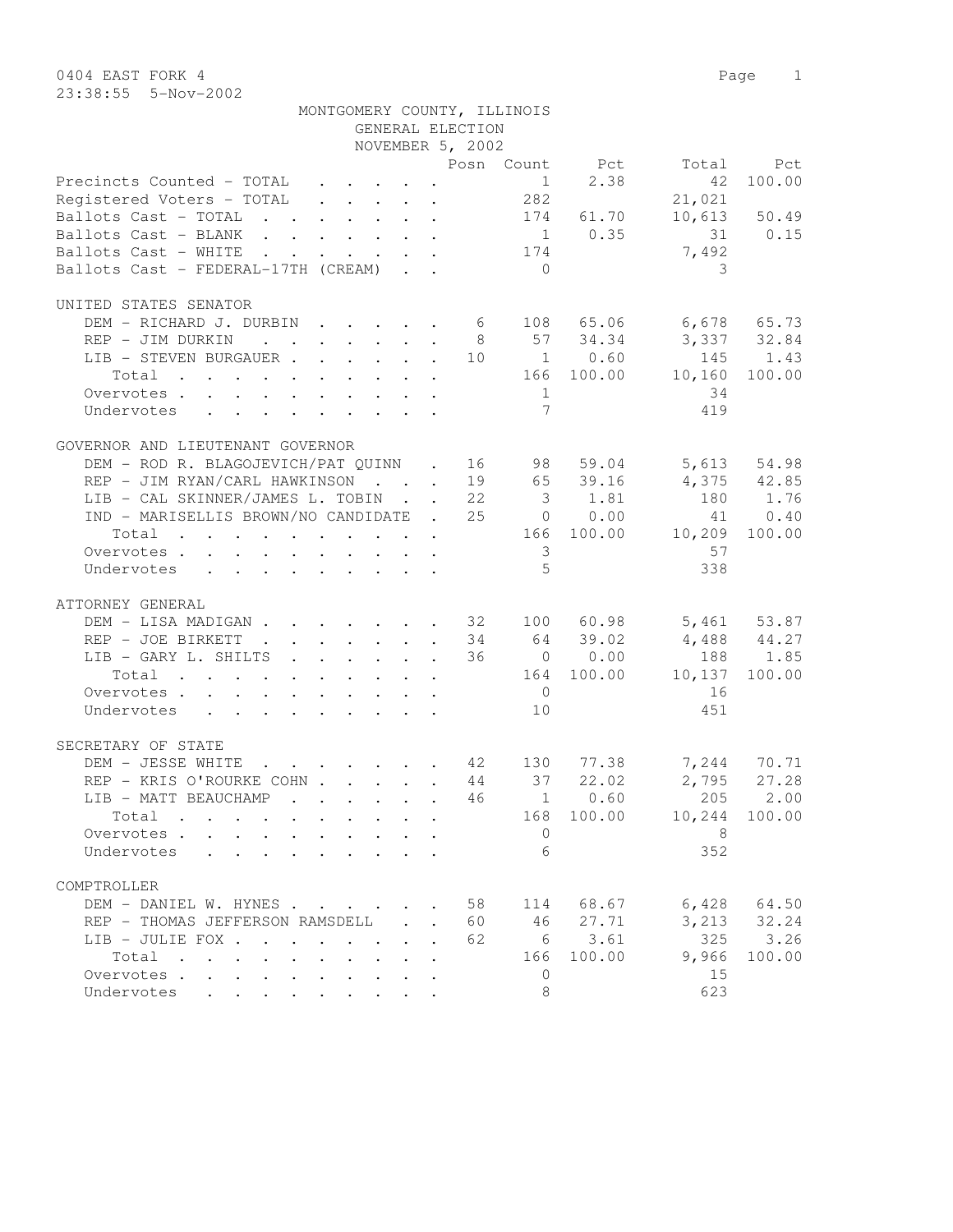0404 EAST FORK 4 Page 2 23:38:55 5-Nov-2002

|                                                                                                   |                                                                                         |                                        | GENERAL ELECTION | MONTGOMERY COUNTY, ILLINOIS                    |                 |                         |              |
|---------------------------------------------------------------------------------------------------|-----------------------------------------------------------------------------------------|----------------------------------------|------------------|------------------------------------------------|-----------------|-------------------------|--------------|
|                                                                                                   |                                                                                         |                                        | NOVEMBER 5, 2002 |                                                | Posn Count Pct  |                         | Total Pct    |
| TREASURER                                                                                         |                                                                                         |                                        |                  |                                                |                 |                         |              |
| DEM - THOMAS J. DART                                                                              |                                                                                         |                                        |                  |                                                | 68 93 55.69     |                         | 4,736 46.81  |
| REP - JUDY BAAR TOPINKA 70 74 44.31                                                               |                                                                                         |                                        |                  |                                                |                 |                         | 5,235 51.74  |
| LIB - RHYS READ 72 0 0.00                                                                         |                                                                                         |                                        |                  |                                                |                 |                         | 147 1.45     |
| Total                                                                                             |                                                                                         |                                        |                  |                                                | 167 100.00      | 10,118                  | 100.00       |
| Overvotes.                                                                                        |                                                                                         |                                        |                  | $\overline{0}$<br>$7\phantom{.0}\phantom{.0}7$ |                 | 10<br>476               |              |
| Undervotes                                                                                        |                                                                                         |                                        |                  |                                                |                 |                         |              |
| REPRESENTATIVE IN CONGRESS<br>17TH CONGRESSIONAL DISTRICT                                         |                                                                                         |                                        |                  |                                                |                 |                         |              |
| DEM - LANE EVANS 84 101 63.52 3,209 65.66                                                         |                                                                                         |                                        |                  |                                                |                 |                         |              |
| REP - PETER CALDERONE 86 58 36.48                                                                 |                                                                                         |                                        |                  |                                                |                 |                         | 1,678 34.34  |
| Total<br>$\mathbf{r}$ , and $\mathbf{r}$ , and $\mathbf{r}$ , and $\mathbf{r}$ , and $\mathbf{r}$ |                                                                                         |                                        |                  |                                                |                 | 159 100.00 4,887 100.00 |              |
| Overvotes                                                                                         |                                                                                         |                                        |                  | $\overline{0}$                                 |                 | $\overline{7}$          |              |
| Undervotes                                                                                        |                                                                                         |                                        |                  | 15                                             |                 | 445                     |              |
| STATE SENATOR<br>49TH LEGISLATIVE DISTRICT                                                        |                                                                                         |                                        |                  |                                                |                 |                         |              |
| DEM - VINCE DEMUZIO                                                                               | $\mathbf{r}$ , $\mathbf{r}$ , $\mathbf{r}$ , $\mathbf{r}$ , $\mathbf{r}$ , $\mathbf{r}$ |                                        |                  |                                                | . 92 142 100.00 | 8,356                   | 100.00       |
| REP - NO CANDIDATE FILED                                                                          |                                                                                         |                                        |                  |                                                |                 |                         |              |
| Total $\cdot$                                                                                     |                                                                                         |                                        |                  | 142                                            | 100.00          | 8,356                   | 100.00       |
| Overvotes                                                                                         |                                                                                         |                                        |                  | $\overline{0}$                                 |                 | $\overline{0}$          |              |
| Undervotes                                                                                        |                                                                                         |                                        |                  | 32                                             |                 | 2,248                   |              |
| REPRESENTATIVE IN THE GENERAL ASSEMBLY<br>98TH REPRESENTATIVE DISTRICT                            |                                                                                         |                                        |                  |                                                |                 |                         |              |
| DEM - GARY HANNIG                                                                                 |                                                                                         |                                        |                  |                                                | 147 100.00      |                         | 8,354 100.00 |
| REP - NO CANDIDATE FILED                                                                          |                                                                                         |                                        |                  |                                                |                 |                         |              |
| Total $\cdot$                                                                                     |                                                                                         |                                        |                  |                                                | 147 100.00      | 8,354                   | 100.00       |
| Overvotes                                                                                         |                                                                                         |                                        |                  | $\overline{0}$                                 |                 | $\overline{0}$          |              |
| Undervotes                                                                                        |                                                                                         |                                        |                  | 27                                             |                 | 2,250                   |              |
| COUNTY CLERK                                                                                      |                                                                                         |                                        |                  |                                                |                 |                         |              |
| DEM - NO CANDIDATE FILED                                                                          |                                                                                         |                                        |                  |                                                |                 |                         |              |
| REP - SANDY LEITHEISER                                                                            |                                                                                         |                                        | . 112            |                                                | 128 100.00      | 8,768 100.00            |              |
| Total .                                                                                           |                                                                                         |                                        |                  |                                                |                 | 128 100.00 8,768 100.00 |              |
| Overvotes                                                                                         |                                                                                         |                                        |                  | $\overline{0}$                                 |                 | $\Omega$                |              |
| Undervotes                                                                                        |                                                                                         | $\mathbf{r}$ $\mathbf{r}$ $\mathbf{r}$ |                  | 46                                             |                 | 1,836                   |              |
| COUNTY TREASURER<br>DEM - NO CANDIDATE FILED                                                      |                                                                                         |                                        |                  |                                                |                 |                         |              |
| REP - RON JENKINS<br>$\ddot{\phantom{0}}$                                                         |                                                                                         |                                        | 119              |                                                | 123 100.00      | 8,566                   | 100.00       |
| Total                                                                                             |                                                                                         |                                        |                  |                                                | 123 100.00      | 8,566                   | 100.00       |
| Overvotes<br>$\mathbf{L}^{\text{max}}$                                                            |                                                                                         |                                        |                  | $\overline{0}$                                 |                 | $\bigcirc$              |              |
| Undervotes<br>$\mathcal{L}^{\text{max}}$                                                          |                                                                                         |                                        |                  | 51                                             |                 | 2,038                   |              |
| COUNTY SHERIFF<br>DEM - NO CANDIDATE FILED                                                        |                                                                                         |                                        |                  |                                                |                 |                         |              |
| REP - JIM VAZZI .                                                                                 | $\cdot$ $\cdot$ $\cdot$ $\cdot$ $\cdot$                                                 |                                        | 126              |                                                | 127 100.00      | 8,735                   | 100.00       |
| Total<br>$\mathbf{r}$ , $\mathbf{r}$ , $\mathbf{r}$ , $\mathbf{r}$                                |                                                                                         |                                        |                  | 127                                            | 100.00          | 8,735                   | 100.00       |
| Overvotes                                                                                         |                                                                                         |                                        |                  | $\overline{0}$                                 |                 | $\overline{0}$          |              |
| Undervotes                                                                                        |                                                                                         |                                        |                  | 47                                             |                 | 1,869                   |              |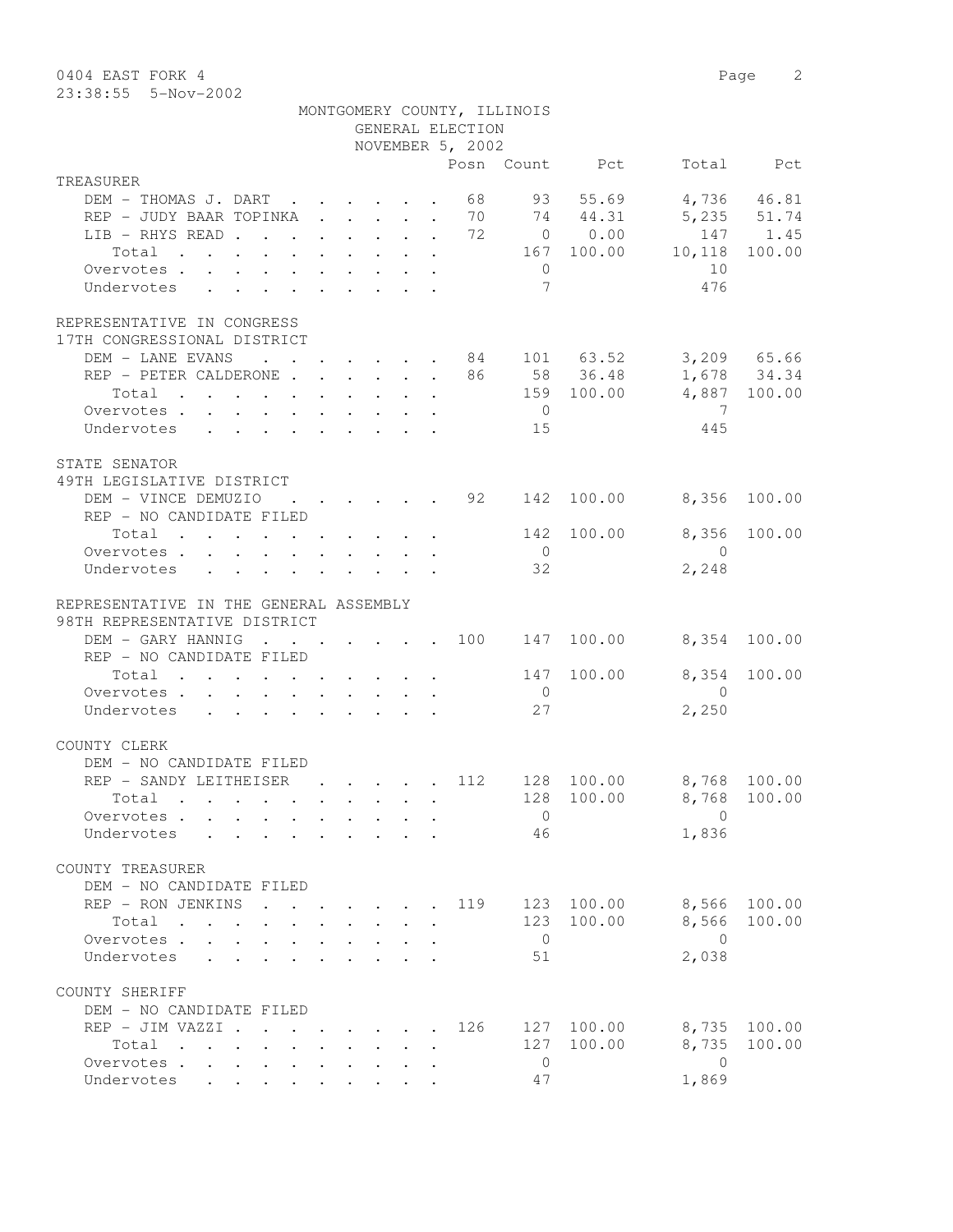| 0404 EAST FORK 4                                                                                                                                                                                                                                                                                                                                                                                                                   |                                             |                                 |                             |                |                |            | Page 3                       |
|------------------------------------------------------------------------------------------------------------------------------------------------------------------------------------------------------------------------------------------------------------------------------------------------------------------------------------------------------------------------------------------------------------------------------------|---------------------------------------------|---------------------------------|-----------------------------|----------------|----------------|------------|------------------------------|
| 23:38:55 5-Nov-2002                                                                                                                                                                                                                                                                                                                                                                                                                |                                             |                                 |                             |                |                |            |                              |
|                                                                                                                                                                                                                                                                                                                                                                                                                                    |                                             |                                 | MONTGOMERY COUNTY, ILLINOIS |                |                |            |                              |
|                                                                                                                                                                                                                                                                                                                                                                                                                                    |                                             |                                 | GENERAL ELECTION            |                |                |            |                              |
|                                                                                                                                                                                                                                                                                                                                                                                                                                    |                                             |                                 | NOVEMBER 5, 2002            |                |                |            |                              |
|                                                                                                                                                                                                                                                                                                                                                                                                                                    |                                             |                                 |                             |                | Posn Count Pct |            | Total Pct                    |
| REGIONAL SUPERINTENDENT OF SCHOOLS                                                                                                                                                                                                                                                                                                                                                                                                 |                                             |                                 |                             |                |                |            |                              |
| (CHRISTIAN & MONTGOMERY COUNTIES)                                                                                                                                                                                                                                                                                                                                                                                                  |                                             |                                 |                             |                |                |            |                              |
| DEM - GREG SPRINGER<br>$\cdot$ $\cdot$ $\cdot$ $\cdot$ $\cdot$ $\cdot$ 137                                                                                                                                                                                                                                                                                                                                                         |                                             |                                 |                             |                | 138 100.00     | 7,984      | 100.00                       |
| REP - NO CANDIDATE FILED                                                                                                                                                                                                                                                                                                                                                                                                           |                                             |                                 |                             |                |                |            |                              |
| Total                                                                                                                                                                                                                                                                                                                                                                                                                              |                                             |                                 |                             | 138            | 100.00         | 7,984      | 100.00                       |
| Overvotes.                                                                                                                                                                                                                                                                                                                                                                                                                         |                                             |                                 |                             | $\overline{0}$ |                | $\bigcirc$ |                              |
| Undervotes                                                                                                                                                                                                                                                                                                                                                                                                                         |                                             |                                 |                             | 36             |                | 2,430      |                              |
|                                                                                                                                                                                                                                                                                                                                                                                                                                    |                                             |                                 |                             |                |                |            |                              |
| COUNTY BOARD MEMBER                                                                                                                                                                                                                                                                                                                                                                                                                |                                             |                                 |                             |                |                |            |                              |
| COUNTY BOARD DISTRICT 4                                                                                                                                                                                                                                                                                                                                                                                                            |                                             |                                 |                             |                |                |            |                              |
| VOTE FOR 3                                                                                                                                                                                                                                                                                                                                                                                                                         |                                             |                                 |                             |                |                |            |                              |
| DEM - TERRY E. BONE<br>$\cdot$ 146                                                                                                                                                                                                                                                                                                                                                                                                 |                                             |                                 |                             |                | 148 40.00      |            | $1,256$ 36.74                |
| DEM - MIKE PLUNKETT                                                                                                                                                                                                                                                                                                                                                                                                                | $\mathbf{r} = \mathbf{r} \times \mathbf{r}$ |                                 | 148                         |                | $112$ $30.27$  |            |                              |
| DEM - DENNIS L. JAGODZINSKI                                                                                                                                                                                                                                                                                                                                                                                                        |                                             |                                 | . 150                       |                | 110 29.73      |            | 1, 114 32.58<br>1, 049 30.68 |
| REP - NO CANDIDATE FILED                                                                                                                                                                                                                                                                                                                                                                                                           |                                             |                                 |                             |                |                |            |                              |
| Total                                                                                                                                                                                                                                                                                                                                                                                                                              |                                             |                                 |                             | 370            | 100.00         | 3,419      | 100.00                       |
| Overvotes.                                                                                                                                                                                                                                                                                                                                                                                                                         |                                             |                                 |                             | $\overline{0}$ |                | $\bigcirc$ |                              |
| Undervotes                                                                                                                                                                                                                                                                                                                                                                                                                         |                                             |                                 |                             | 152            |                | 1,570      |                              |
|                                                                                                                                                                                                                                                                                                                                                                                                                                    |                                             |                                 |                             |                |                |            |                              |
| JUDGE OF THE APPELLATE COURT                                                                                                                                                                                                                                                                                                                                                                                                       |                                             |                                 |                             |                |                |            |                              |
| 5TH JUDICIAL DISTRICT (VACANCY-HON. CHAPMAN)                                                                                                                                                                                                                                                                                                                                                                                       |                                             |                                 |                             |                |                |            |                              |
| DEM - MELISSA CHAPMAN 166                                                                                                                                                                                                                                                                                                                                                                                                          |                                             |                                 |                             |                | 98 62.03       |            | 5,510 57.64                  |
| REP - JOHN LONG                                                                                                                                                                                                                                                                                                                                                                                                                    |                                             |                                 | 168                         |                | 60 37.97       |            | $4,049$ $42.36$              |
| Total                                                                                                                                                                                                                                                                                                                                                                                                                              |                                             |                                 |                             |                | 158 100.00     |            | 9,559 100.00                 |
| Overvotes.                                                                                                                                                                                                                                                                                                                                                                                                                         |                                             |                                 |                             | $\overline{0}$ |                | - 8        |                              |
|                                                                                                                                                                                                                                                                                                                                                                                                                                    |                                             |                                 |                             |                |                |            |                              |
| Undervotes                                                                                                                                                                                                                                                                                                                                                                                                                         |                                             |                                 |                             | 16             |                | 1,037      |                              |
| JUDGE OF THE CIRCUIT COURT FOURTH JUDICIAL CIRCUIT                                                                                                                                                                                                                                                                                                                                                                                 |                                             |                                 |                             |                |                |            |                              |
| SHALL MICHAEL ROSS WEBER BE RETAINED IN OFFICE?                                                                                                                                                                                                                                                                                                                                                                                    |                                             |                                 |                             |                |                |            |                              |
|                                                                                                                                                                                                                                                                                                                                                                                                                                    |                                             |                                 | 191                         |                |                |            |                              |
| YES                                                                                                                                                                                                                                                                                                                                                                                                                                |                                             |                                 |                             |                | 72 64.29       |            | 5,582 72.97                  |
| NO<br>$\mathbf{u} = \mathbf{u} + \mathbf{u} + \mathbf{u} + \mathbf{u} + \mathbf{u} + \mathbf{u} + \mathbf{u} + \mathbf{u} + \mathbf{u} + \mathbf{u} + \mathbf{u} + \mathbf{u} + \mathbf{u} + \mathbf{u} + \mathbf{u} + \mathbf{u} + \mathbf{u} + \mathbf{u} + \mathbf{u} + \mathbf{u} + \mathbf{u} + \mathbf{u} + \mathbf{u} + \mathbf{u} + \mathbf{u} + \mathbf{u} + \mathbf{u} + \mathbf{u} + \mathbf{u} + \mathbf{u} + \mathbf$ |                                             |                                 | 192                         |                | 40 35.71       |            | 2,068 27.03                  |
| Total                                                                                                                                                                                                                                                                                                                                                                                                                              |                                             |                                 |                             |                | 112 100.00     | 7,650      | 100.00                       |
| Overvotes.                                                                                                                                                                                                                                                                                                                                                                                                                         |                                             |                                 |                             | $\overline{0}$ |                | 24         |                              |
| Undervotes                                                                                                                                                                                                                                                                                                                                                                                                                         |                                             |                                 |                             | 62             |                | 2,930      |                              |
|                                                                                                                                                                                                                                                                                                                                                                                                                                    |                                             |                                 |                             |                |                |            |                              |
| JUDGE OF THE CIRCUIT COURT FOURTH JUDICIAL CIRCUIT                                                                                                                                                                                                                                                                                                                                                                                 |                                             |                                 |                             |                |                |            |                              |
| SHALL STEVEN P. SEYMOUR BE RETAINED IN OFFICE?                                                                                                                                                                                                                                                                                                                                                                                     |                                             |                                 |                             |                |                |            |                              |
| YES                                                                                                                                                                                                                                                                                                                                                                                                                                |                                             | $\ddot{\phantom{a}}$            |                             |                | 194 62 59.62   |            | 5,155 70.04                  |
| $NO \cdot \cdot \cdot$                                                                                                                                                                                                                                                                                                                                                                                                             |                                             |                                 | 195                         |                | 42 40.38       |            | 2,205 29.96                  |
| Total .<br>$\sim$<br>$\mathbf{L}^{\text{max}}$<br>$\mathbf{L}$                                                                                                                                                                                                                                                                                                                                                                     |                                             |                                 |                             |                | 104 100.00     |            | 7,360 100.00                 |
| Overvotes<br>$\mathbf{L}^{\text{max}}$                                                                                                                                                                                                                                                                                                                                                                                             |                                             |                                 |                             | $\overline{0}$ |                | 14         |                              |
| Undervotes<br>$\mathbf{L}^{\text{max}}$<br>$\ddot{\phantom{0}}$<br>$\mathbf{r}$                                                                                                                                                                                                                                                                                                                                                    |                                             |                                 |                             | 70             |                | 3,230      |                              |
|                                                                                                                                                                                                                                                                                                                                                                                                                                    |                                             |                                 |                             |                |                |            |                              |
| JUDGE OF THE CIRCUIT COURT FOURTH JUDICIAL CIRCUIT                                                                                                                                                                                                                                                                                                                                                                                 |                                             |                                 |                             |                |                |            |                              |
| SHALL S. GENE SCHWARM BE RETAINED IN OFFICE?                                                                                                                                                                                                                                                                                                                                                                                       |                                             |                                 |                             |                |                |            |                              |
| YES                                                                                                                                                                                                                                                                                                                                                                                                                                |                                             |                                 | 197                         |                | 66 61.11       |            | 5,308 71.34                  |
| $NO \t . \t . \t . \t .$<br>$\mathbf{L}$<br>$\ddot{\phantom{a}}$<br>$\ddot{\phantom{0}}$<br>$\ddot{\phantom{0}}$                                                                                                                                                                                                                                                                                                                   |                                             | $\cdot$ $\cdot$ $\cdot$ $\cdot$ | 198                         |                | 42 38.89       |            | 2,132 28.66                  |
| Total                                                                                                                                                                                                                                                                                                                                                                                                                              |                                             | $\cdot$ $\cdot$ $\cdot$ $\cdot$ |                             |                | 108 100.00     | 7,440      | 100.00                       |
| Overvotes<br>$\ddot{\phantom{0}}$<br>$\mathbf{L}^{\text{max}}$<br>$\mathbf{r}$                                                                                                                                                                                                                                                                                                                                                     |                                             |                                 |                             | $\mathbf{1}$   |                | 17         |                              |
| Undervotes                                                                                                                                                                                                                                                                                                                                                                                                                         |                                             |                                 |                             | 65             |                | 3,147      |                              |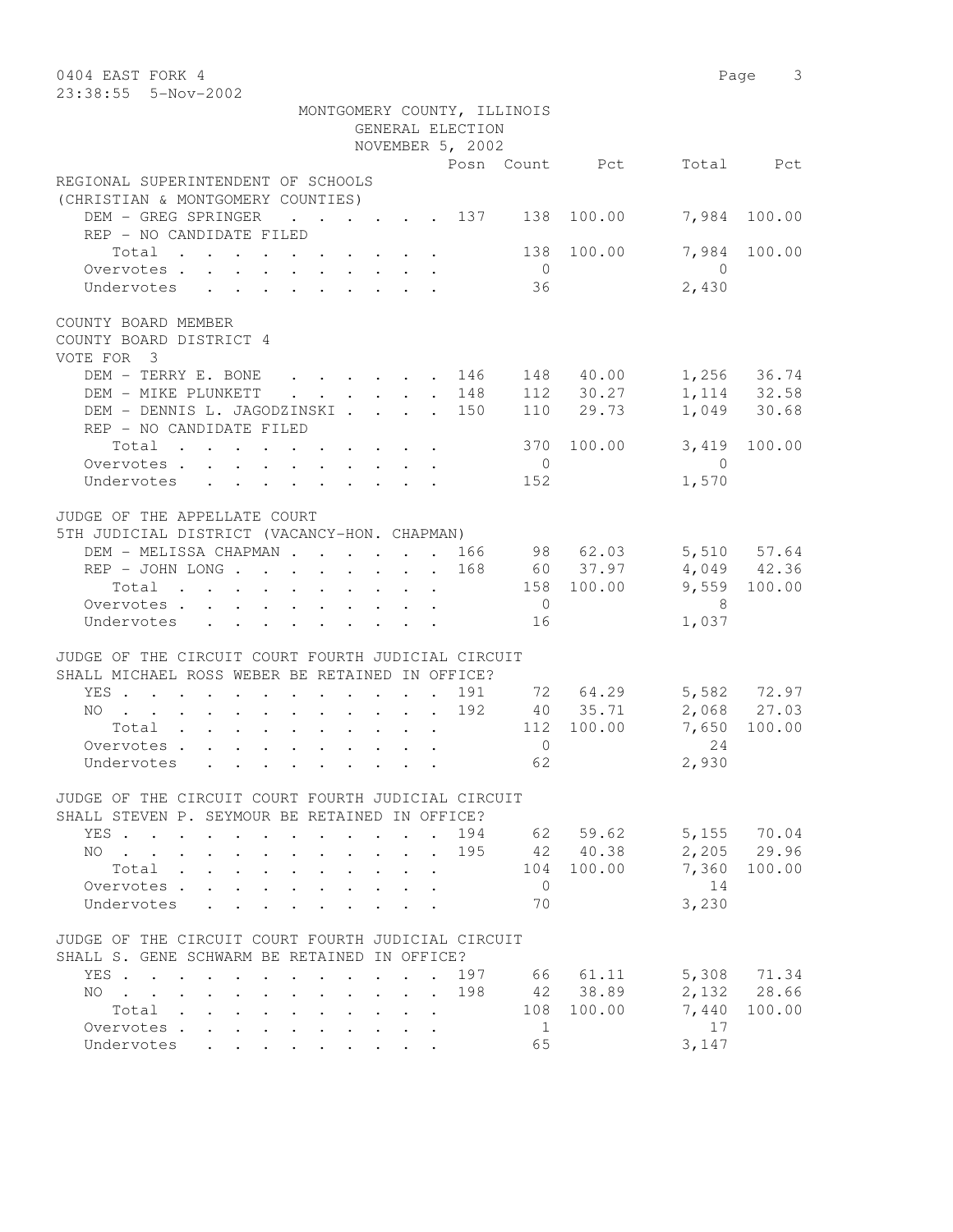0404 EAST FORK 4 Page 4 23:38:55 5-Nov-2002

|                                                                                                                                                                                                 |                                              | MONTGOMERY COUNTY, ILLINOIS |                 |             |
|-------------------------------------------------------------------------------------------------------------------------------------------------------------------------------------------------|----------------------------------------------|-----------------------------|-----------------|-------------|
|                                                                                                                                                                                                 | GENERAL ELECTION                             |                             |                 |             |
|                                                                                                                                                                                                 | NOVEMBER 5, 2002                             |                             |                 |             |
|                                                                                                                                                                                                 |                                              | Posn Count                  | Total<br>Pct    | Pct         |
| JUDGE OF THE CIRCUIT COURT FOURTH JUDICIAL CIRCUIT                                                                                                                                              |                                              |                             |                 |             |
| SHALL PATRICK L. DUKE BE RETAINED IN OFFICE?                                                                                                                                                    |                                              |                             |                 |             |
|                                                                                                                                                                                                 |                                              |                             |                 |             |
| YES .                                                                                                                                                                                           | $\mathbf{r}$ , $\mathbf{r}$ , $\mathbf{r}$   | 200<br>60 —                 | 5,178<br>57.14  | 70.18       |
| . 201<br>NO.                                                                                                                                                                                    |                                              | 45                          | 42.86           | 2,200 29.82 |
| Total                                                                                                                                                                                           |                                              | 105                         | 7,378<br>100.00 | 100.00      |
| Overvotes.<br>the contract of the contract of the contract of the contract of the contract of the contract of the contract of                                                                   |                                              | $\Omega$                    |                 | 12          |
| Undervotes                                                                                                                                                                                      |                                              | 69                          | 3,214           |             |
|                                                                                                                                                                                                 |                                              |                             |                 |             |
| COUNTY-SENIOR SERVICES REFERENDUM                                                                                                                                                               |                                              |                             |                 |             |
| YES.                                                                                                                                                                                            |                                              | 75<br>220                   | 55.56           | 4,784 50.42 |
| NO.<br>$\sim$<br>$\sim$ $\sim$                                                                                                                                                                  | $\sim$ $\sim$ $\sim$<br>$\ddot{\phantom{a}}$ | 60<br>221                   | 44.44           | 4,704 49.58 |
|                                                                                                                                                                                                 |                                              |                             |                 |             |
| Total<br>$\cdot$<br>$\ddot{\phantom{a}}$                                                                                                                                                        | $\ddot{\phantom{a}}$                         | 135                         | 9,488<br>100.00 | 100.00      |
| Overvotes.<br>$\ddot{\phantom{0}}$<br><b>Contract Contract Contract Contract</b><br>$\bullet$ . In the case of the $\bullet$<br>$\bullet$ .<br><br><br><br><br><br><br><br><br><br><br><br><br> | $\bullet$                                    | $\mathbf{0}$                |                 | 10          |

Undervotes . . . . . . . . . 39 1,106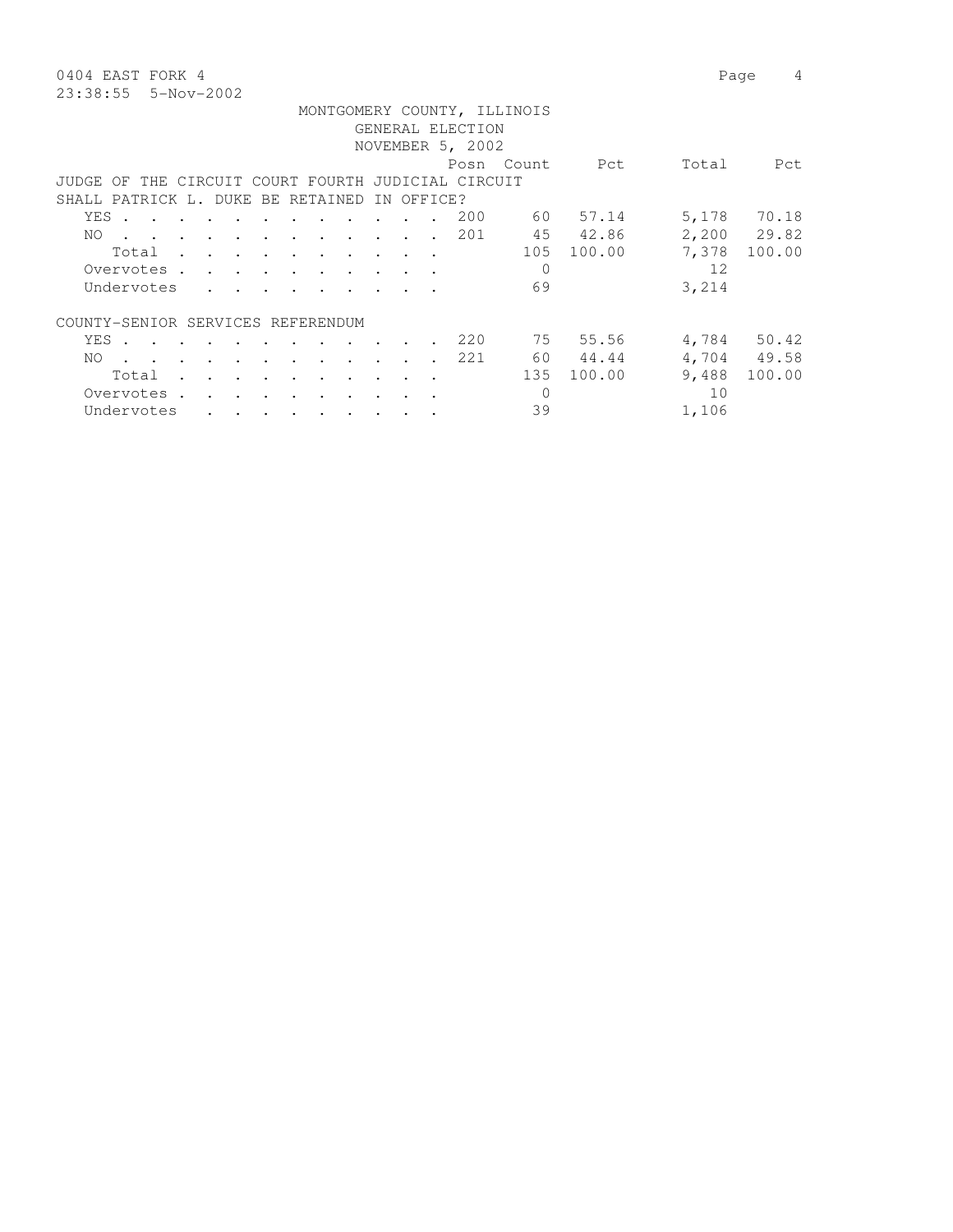0501 FILLMORE Page 1 23:38:55 5-Nov-2002

|                                                                      |  |  | GENERAL ELECTION | MONTGOMERY COUNTY, ILLINOIS |                |                          |              |
|----------------------------------------------------------------------|--|--|------------------|-----------------------------|----------------|--------------------------|--------------|
|                                                                      |  |  | NOVEMBER 5, 2002 |                             |                |                          |              |
|                                                                      |  |  |                  |                             |                | Posn Count Pct Total Pct |              |
| Precincts Counted - TOTAL $\quad \cdot \quad \cdot \quad \cdot$      |  |  |                  |                             | 1 2.38         | 42                       | 100.00       |
| Registered Voters - TOTAL 485                                        |  |  |                  |                             |                | 21,021                   |              |
| Ballots Cast - TOTAL $\cdot \cdot \cdot \cdot \cdot \cdot$ 285 58.76 |  |  |                  |                             |                |                          | 10,613 50.49 |
| Bailots Cast - BLANK 1 0.21<br>Ballots Cast - BLANK 280              |  |  |                  |                             |                | $31$ 0.15<br>7,492       |              |
|                                                                      |  |  |                  |                             |                |                          |              |
| Ballots Cast - GREEN $\cdots$                                        |  |  |                  |                             |                | 2,606                    |              |
| Ballots Cast - FEDERAL-17TH (CREAM)                                  |  |  |                  | $\frac{3}{2}$               |                | 3                        |              |
| UNITED STATES SENATOR                                                |  |  |                  |                             |                |                          |              |
| DEM - RICHARD J. DURBIN 6 181 66.79 6,678 65.73                      |  |  |                  |                             |                |                          |              |
| REP - JIM DURKIN 8 86 31.73 3,337 32.84                              |  |  |                  |                             |                |                          |              |
| $LIB - STEVEN$ BURGAUER 10 4 1.48                                    |  |  |                  |                             |                |                          | 145 1.43     |
| Total 271 100.00 10,160                                              |  |  |                  |                             |                |                          | 100.00       |
| Overvotes                                                            |  |  |                  | $\overline{2}$              |                | 34                       |              |
| Undervotes                                                           |  |  |                  | 12                          |                | 419                      |              |
|                                                                      |  |  |                  |                             |                |                          |              |
| GOVERNOR AND LIEUTENANT GOVERNOR                                     |  |  |                  |                             |                |                          |              |
| DEM - ROD R. BLAGOJEVICH/PAT QUINN . 16 165 59.35 5,613 54.98        |  |  |                  |                             |                |                          |              |
| REP - JIM RYAN/CARL HAWKINSON 19 107 38.49 4,375 42.85               |  |  |                  |                             |                |                          |              |
| LIB - CAL SKINNER/JAMES L. TOBIN 22 4 1.44 180 1.76                  |  |  |                  |                             |                |                          |              |
| IND - MARISELLIS BROWN/NO CANDIDATE . 25 20.72                       |  |  |                  |                             |                |                          | 41 0.40      |
| Total 278 100.00 10,209                                              |  |  |                  |                             |                |                          | 100.00       |
| Overvotes                                                            |  |  |                  | $\overline{2}$              |                | 57                       |              |
| Undervotes                                                           |  |  |                  | 3 <sup>3</sup>              |                | 338                      |              |
| ATTORNEY GENERAL                                                     |  |  |                  |                             |                |                          |              |
| DEM - LISA MADIGAN 32 164 60.74 5,461 53.87                          |  |  |                  |                             |                |                          |              |
| REP - JOE BIRKETT 34 99 36.67 4,488 44.27                            |  |  |                  |                             |                |                          |              |
| LIB - GARY L. SHILTS 36 7 2.59                                       |  |  |                  |                             |                |                          | 188 1.85     |
| Total 270 100.00 10,137                                              |  |  |                  |                             |                |                          | 100.00       |
| Overvotes.                                                           |  |  |                  | $\overline{0}$              |                | 16                       |              |
|                                                                      |  |  |                  | 13                          |                | 451                      |              |
| Undervotes                                                           |  |  |                  |                             |                |                          |              |
| SECRETARY OF STATE                                                   |  |  |                  |                             |                |                          |              |
| DEM - JESSE WHITE 42 196 71.53 7,244 70.71                           |  |  |                  |                             |                |                          |              |
| REP - KRIS O'ROURKE COHN                                             |  |  |                  | 44 71                       |                | 25.91 2,795 27.28        |              |
| LIB - MATT BEAUCHAMP                                                 |  |  | 46               |                             | $7 \quad 2.55$ | 205                      | 2.00         |
| Total                                                                |  |  |                  |                             | 274 100.00     | 10,244                   | 100.00       |
| Overvotes                                                            |  |  |                  | $\circ$                     |                | - 8                      |              |
| Undervotes                                                           |  |  |                  | 9                           |                | 352                      |              |
| COMPTROLLER                                                          |  |  |                  |                             |                |                          |              |
| DEM - DANIEL W. HYNES                                                |  |  | 58               | 187                         | 70.30          | 6,428                    | 64.50        |
|                                                                      |  |  |                  |                             |                |                          |              |

 REP - THOMAS JEFFERSON RAMSDELL . . 60 72 27.07 3,213 32.24 LIB - JULIE FOX . . . . . . . . 62 7 2.63 325 3.26<br>Total . . . . . . . . . 266 100.00 9,966 100.00

Total . . . . . . . . . . 266 100.00 9,966<br>ervotes . . . . . . . . . . 0 15 Overvotes . . . . . . . . . . . 0 15 Undervotes . . . . . . . . . 17 623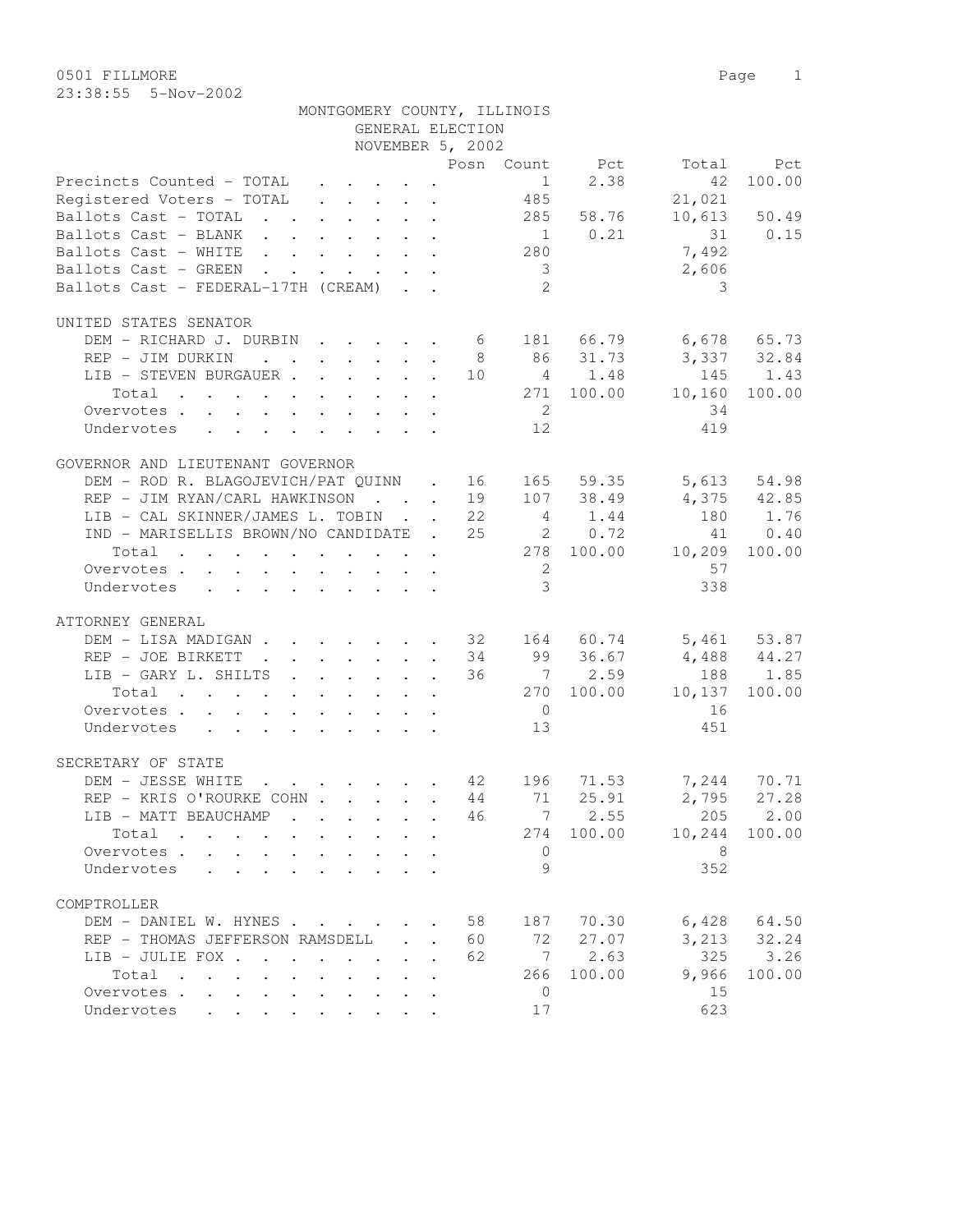0501 FILLMORE 2

|                                               |  |  | GENERAL ELECTION<br>NOVEMBER 5, 2002        | MONTGOMERY COUNTY, ILLINOIS |                |                                   |                         |
|-----------------------------------------------|--|--|---------------------------------------------|-----------------------------|----------------|-----------------------------------|-------------------------|
|                                               |  |  |                                             |                             | Posn Count Pct |                                   | Total Pct               |
| TREASURER                                     |  |  |                                             |                             |                |                                   |                         |
| DEM - THOMAS J. DART 68                       |  |  |                                             |                             | 147 54.24      | 4,736 46.81                       |                         |
| REP - JUDY BAAR TOPINKA 70                    |  |  |                                             |                             |                | 121 44.65 5,235 51.74             |                         |
| LIB - RHYS READ 72                            |  |  |                                             |                             | 3 1.11         |                                   | 147 1.45                |
| Total 271 100.00 10,118                       |  |  |                                             |                             |                |                                   | 100.00                  |
| Overvotes                                     |  |  |                                             | $\overline{0}$              |                | 10                                |                         |
| Undervotes                                    |  |  |                                             | 12                          |                | 476                               |                         |
| REPRESENTATIVE IN CONGRESS                    |  |  |                                             |                             |                |                                   |                         |
| 17TH CONGRESSIONAL DISTRICT                   |  |  |                                             |                             |                |                                   |                         |
| DEM - LANE EVANS                              |  |  |                                             |                             |                | $\cdots$ 84 174 66.92 3,209 65.66 |                         |
| REP - PETER CALDERONE 86 86 33.08 1,678 34.34 |  |  |                                             |                             |                |                                   |                         |
|                                               |  |  |                                             |                             |                | 260 100.00 4,887 100.00           |                         |
| Total                                         |  |  |                                             | $\overline{0}$              |                | $\overline{7}$                    |                         |
| Overvotes                                     |  |  |                                             |                             |                |                                   |                         |
| Undervotes                                    |  |  |                                             | 25                          |                | 445                               |                         |
| STATE SENATOR                                 |  |  |                                             |                             |                |                                   |                         |
| 49TH LEGISLATIVE DISTRICT                     |  |  |                                             |                             |                |                                   |                         |
| DEM - VINCE DEMUZIO : 92                      |  |  |                                             | 215                         |                | 100.00 8,356                      | 100.00                  |
| REP - NO CANDIDATE FILED                      |  |  |                                             |                             |                |                                   |                         |
| Total 215                                     |  |  |                                             |                             | 100.00         | 8,356                             | 100.00                  |
| Overvotes                                     |  |  |                                             | $\overline{0}$              |                | $\overline{0}$                    |                         |
| Undervotes                                    |  |  |                                             | 68                          |                | 2,248                             |                         |
| REPRESENTATIVE IN THE GENERAL ASSEMBLY        |  |  |                                             |                             |                |                                   |                         |
| 98TH REPRESENTATIVE DISTRICT                  |  |  |                                             |                             |                |                                   |                         |
| DEM - GARY HANNIG 100                         |  |  |                                             |                             | 219 100.00     | 8,354 100.00                      |                         |
| REP - NO CANDIDATE FILED                      |  |  |                                             |                             |                |                                   |                         |
| Total $\cdot$                                 |  |  |                                             | 219                         | 100.00         | 8,354                             | 100.00                  |
| Overvotes.                                    |  |  |                                             | $\overline{0}$              |                | $\overline{0}$                    |                         |
| Undervotes                                    |  |  |                                             | 64                          |                | 2,250                             |                         |
| COUNTY CLERK                                  |  |  |                                             |                             |                |                                   |                         |
| DEM - NO CANDIDATE FILED                      |  |  |                                             |                             |                |                                   |                         |
| REP - SANDY LEITHEISER                        |  |  | $\cdot$ $\cdot$ $\cdot$ $\cdot$ $\cdot$ 112 |                             | 221 100.00     | 8,768 100.00                      |                         |
| Total .                                       |  |  |                                             |                             |                |                                   |                         |
| Overvotes                                     |  |  |                                             |                             |                |                                   | 221 100.00 8,768 100.00 |
|                                               |  |  |                                             | $\overline{0}$              |                | $\Omega$                          |                         |
| Undervotes                                    |  |  |                                             | 62                          |                | 1,836                             |                         |
|                                               |  |  |                                             |                             |                |                                   |                         |
| COUNTY TREASURER                              |  |  |                                             |                             |                |                                   |                         |
| DEM - NO CANDIDATE FILED                      |  |  |                                             |                             |                |                                   |                         |
| REP - RON JENKINS                             |  |  | 119                                         |                             | 216 100.00     | 8,566                             | 100.00                  |
| Total                                         |  |  |                                             |                             | 216 100.00     | 8,566                             | 100.00                  |
| Overvotes.<br>$\mathbf{L}$<br>$\sim$          |  |  |                                             | $\overline{0}$              |                | $\bigcirc$                        |                         |
| Undervotes                                    |  |  |                                             | 67                          |                | 2,038                             |                         |
| COUNTY SHERIFF                                |  |  |                                             |                             |                |                                   |                         |
| DEM - NO CANDIDATE FILED                      |  |  |                                             |                             |                |                                   |                         |
| REP - JIM VAZZI                               |  |  | 126                                         |                             | 221 100.00     | 8,735                             | 100.00                  |
| Total                                         |  |  |                                             |                             | 221 100.00     | 8,735                             | 100.00                  |

Undervotes . . . . . . . . . . 62 1,869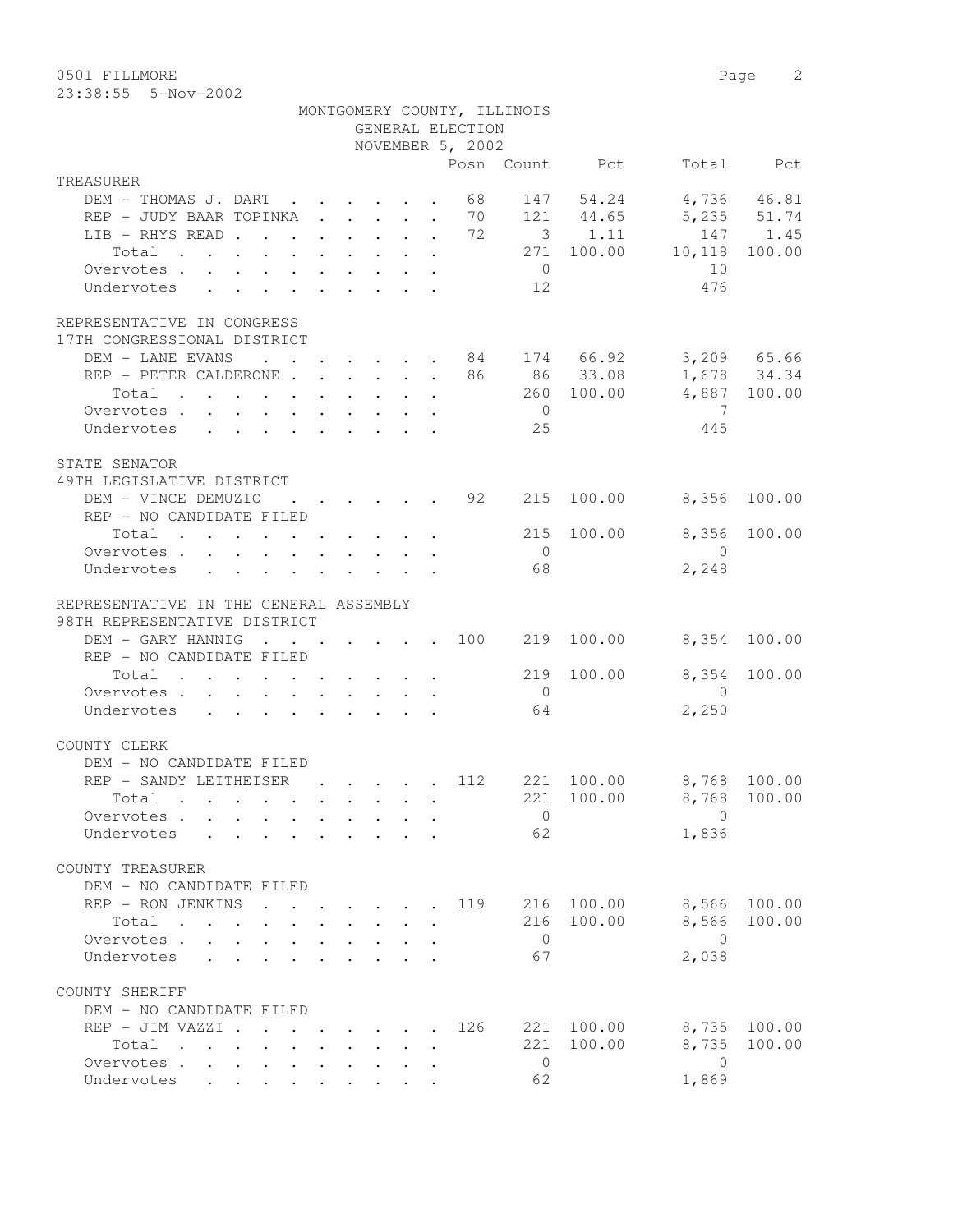0501 FILLMORE Page 3

| 23:38:55   5-Nov-2002                                                               |  |                             |                |                                                                                       |                |                            |
|-------------------------------------------------------------------------------------|--|-----------------------------|----------------|---------------------------------------------------------------------------------------|----------------|----------------------------|
|                                                                                     |  | MONTGOMERY COUNTY, ILLINOIS |                |                                                                                       |                |                            |
|                                                                                     |  | GENERAL ELECTION            |                |                                                                                       |                |                            |
|                                                                                     |  | NOVEMBER 5, 2002            |                |                                                                                       |                |                            |
|                                                                                     |  |                             |                | Posn Count Pct                                                                        |                | Total Pct                  |
| REGIONAL SUPERINTENDENT OF SCHOOLS                                                  |  |                             |                |                                                                                       |                |                            |
| (BOND, EFFINGHAM & FAYETTE COUNTIES)                                                |  |                             |                |                                                                                       |                |                            |
| DEM - DELBERT L. MAROON 137 2 100.00                                                |  |                             |                |                                                                                       |                | 66 100.00                  |
| REP - NO CANDIDATE FILED                                                            |  |                             |                |                                                                                       |                |                            |
| Total                                                                               |  |                             | 2              | 100.00                                                                                | 66             | 100.00                     |
| Overvotes.                                                                          |  |                             | $\overline{0}$ |                                                                                       | $\bigcirc$     |                            |
| Undervotes                                                                          |  |                             | 1              |                                                                                       | 10             |                            |
|                                                                                     |  |                             |                |                                                                                       |                |                            |
| REGIONAL SUPERINTENDENT OF SCHOOLS                                                  |  |                             |                |                                                                                       |                |                            |
| (CHRISTIAN & MONTGOMERY COUNTIES)                                                   |  |                             |                |                                                                                       |                |                            |
| DEM - GREG SPRINGER 137 208 100.00                                                  |  |                             |                |                                                                                       |                | 7,984 100.00               |
| REP - NO CANDIDATE FILED                                                            |  |                             |                |                                                                                       |                |                            |
| Total                                                                               |  |                             |                | 208 100.00                                                                            |                | 7,984 100.00               |
| Overvotes.                                                                          |  |                             | $\overline{0}$ |                                                                                       | $\bigcap$      |                            |
| Undervotes                                                                          |  |                             | 72             |                                                                                       | 2,430          |                            |
|                                                                                     |  |                             |                |                                                                                       |                |                            |
| COUNTY BOARD MEMBER                                                                 |  |                             |                |                                                                                       |                |                            |
| COUNTY BOARD DISTRICT 3                                                             |  |                             |                |                                                                                       |                |                            |
| VOTE FOR 3                                                                          |  |                             |                |                                                                                       |                |                            |
| DEM - ROBERT L. DURBIN                                                              |  |                             |                |                                                                                       |                | 1,146 35.20                |
| DEM - BONNIE L. BRANUM                                                              |  | $\cdot$ 148                 |                | $\cdot$ 146 200 35.09                                                                 |                |                            |
| DEM - GEORGE L. BLANKENSHIP 150                                                     |  |                             |                | $\begin{array}{cc}\n 195 & 34.21 \\  \hline\n 175 & 30.70\n \end{array}$<br>175 30.70 |                | 1,077 33.08<br>1,033 31.73 |
| REP - NO CANDIDATE FILED                                                            |  |                             |                |                                                                                       |                |                            |
|                                                                                     |  |                             |                | 570 100.00                                                                            |                | 3,256 100.00               |
| Total                                                                               |  |                             | $\overline{0}$ |                                                                                       | $\overline{0}$ |                            |
| Overvotes                                                                           |  |                             | 279            |                                                                                       |                |                            |
| Undervotes                                                                          |  |                             |                |                                                                                       | 1,457          |                            |
|                                                                                     |  |                             |                |                                                                                       |                |                            |
| JUDGE OF THE APPELLATE COURT                                                        |  |                             |                |                                                                                       |                |                            |
| 5TH JUDICIAL DISTRICT (VACANCY-HON. CHAPMAN)<br>DEM - MELISSA CHAPMAN 166 175 67.05 |  |                             |                |                                                                                       |                |                            |
| REP - JOHN LONG 168 86 32.95                                                        |  |                             |                |                                                                                       |                | 5,510 57.64                |
|                                                                                     |  |                             |                |                                                                                       |                | 4,049 42.36                |
| Total                                                                               |  |                             |                | 261 100.00                                                                            |                | 9,559 100.00               |
| Overvotes                                                                           |  |                             | 1              |                                                                                       | 8              |                            |
| Undervotes                                                                          |  |                             | 21             |                                                                                       | 1,037          |                            |
|                                                                                     |  |                             |                |                                                                                       |                |                            |
| JUDGE OF THE CIRCUIT COURT FOURTH JUDICIAL CIRCUIT                                  |  |                             |                |                                                                                       |                |                            |
| SHALL MICHAEL ROSS WEBER BE RETAINED IN OFFICE?                                     |  |                             |                |                                                                                       |                |                            |
| YES.,                                                                               |  | 191                         | 143            | 71.14                                                                                 |                | 5,582 72.97                |
| NO.                                                                                 |  | 192                         |                | 58 28.86                                                                              | 2,068          | 27.03                      |
| Total                                                                               |  |                             | 201            | 100.00                                                                                | 7,650          | 100.00                     |
| Overvotes .<br>$\mathbf{L}$<br>$\sim$                                               |  |                             | $\Omega$       |                                                                                       | 24             |                            |
| Undervotes                                                                          |  |                             | 82             |                                                                                       | 2,930          |                            |
|                                                                                     |  |                             |                |                                                                                       |                |                            |
| JUDGE OF THE CIRCUIT COURT FOURTH JUDICIAL CIRCUIT                                  |  |                             |                |                                                                                       |                |                            |
| SHALL STEVEN P. SEYMOUR BE RETAINED IN OFFICE?                                      |  |                             |                |                                                                                       |                |                            |
| YES                                                                                 |  | 194                         | 125            | 66.14                                                                                 | 5,155          | 70.04                      |
| $NO$                                                                                |  | 195                         | 64             | 33.86                                                                                 | 2,205          | 29.96                      |

Total . . . . . . . . . . 189 100.00 7,360 100.00

Overvotes . . . . . . . . . . . 0 14 0 vervotes . . . . . . . . . . . 0 14<br>
Undervotes . . . . . . . . . 94 3,230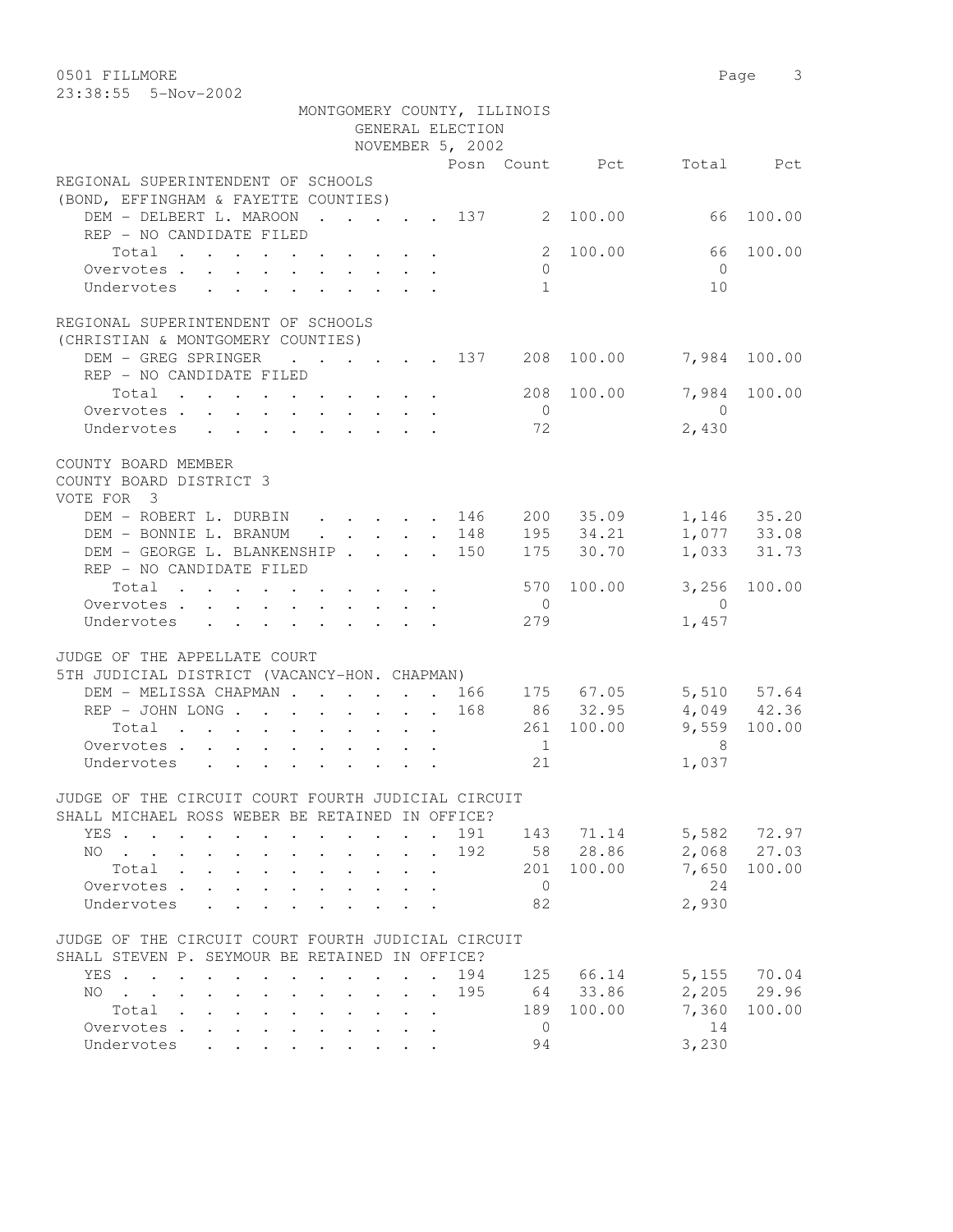0501 FILLMORE 2012 2022 12:30 Page 4 23:38:55 5-Nov-2002

|                                                                                                                                                                                                               |                  | MONTGOMERY COUNTY, ILLINOIS |               |                 |
|---------------------------------------------------------------------------------------------------------------------------------------------------------------------------------------------------------------|------------------|-----------------------------|---------------|-----------------|
|                                                                                                                                                                                                               | GENERAL ELECTION |                             |               |                 |
|                                                                                                                                                                                                               | NOVEMBER 5, 2002 |                             |               |                 |
|                                                                                                                                                                                                               |                  | Posn Count Pct              |               | Total Pct       |
| JUDGE OF THE CIRCUIT COURT FOURTH JUDICIAL CIRCUIT                                                                                                                                                            |                  |                             |               |                 |
| SHALL S. GENE SCHWARM BE RETAINED                                                                                                                                                                             | IN OFFICE?       |                             |               |                 |
| YES                                                                                                                                                                                                           |                  | . 197 143 72.96             |               | 5,308 71.34     |
| NO.<br>$\mathbf{r}$ , and $\mathbf{r}$ , and $\mathbf{r}$ , and $\mathbf{r}$ , and $\mathbf{r}$                                                                                                               |                  |                             | 198 53 27.04  | 2,132 28.66     |
| Total                                                                                                                                                                                                         |                  |                             | 196 100.00    | 7,440 100.00    |
| Overvotes.                                                                                                                                                                                                    |                  | $\overline{1}$              |               | 17              |
| Undervotes                                                                                                                                                                                                    |                  | 86                          |               | 3,147           |
| JUDGE OF THE CIRCUIT COURT FOURTH JUDICIAL CIRCUIT                                                                                                                                                            |                  |                             |               |                 |
| SHALL PATRICK L. DUKE BE RETAINED                                                                                                                                                                             | IN OFFICE?       |                             |               |                 |
| YES                                                                                                                                                                                                           |                  |                             | 200 128 68.45 | 5,178 70.18     |
| NO                                                                                                                                                                                                            |                  |                             | 59 31.55      | $2,200$ 29.82   |
| . 201                                                                                                                                                                                                         |                  |                             | 187 100.00    | 7,378 100.00    |
| Total<br>Overvotes                                                                                                                                                                                            |                  | -1                          |               | 12              |
| Undervotes                                                                                                                                                                                                    |                  | 95                          |               | 3,214           |
|                                                                                                                                                                                                               |                  |                             |               |                 |
| COUNTY-SENIOR SERVICES REFERENDUM                                                                                                                                                                             |                  |                             |               |                 |
| YES.                                                                                                                                                                                                          |                  | $220$ 139 57.20             |               | 4,784 50.42     |
| NO<br>. The contribution of the contribution of the contribution of the contribution of $\mathcal{A}$                                                                                                         |                  | 221                         | 104 42.80     | 4,704 49.58     |
| Total                                                                                                                                                                                                         |                  | 243                         | 100.00        | 9,488<br>100.00 |
| Overvotes.<br>$\mathbf{r} = \left\{ \mathbf{r} \in \mathbb{R}^d \mid \mathbf{r} \in \mathbb{R}^d \mid \mathbf{r} \in \mathbb{R}^d \mid \mathbf{r} \in \mathbb{R}^d \mid \mathbf{r} \in \mathbb{R}^d \right\}$ |                  | $\Omega$                    |               | 10              |
| Undervotes<br>the contract of the contract of the contract of the contract of the contract of the contract of the contract of                                                                                 |                  | 40                          |               | 1,106           |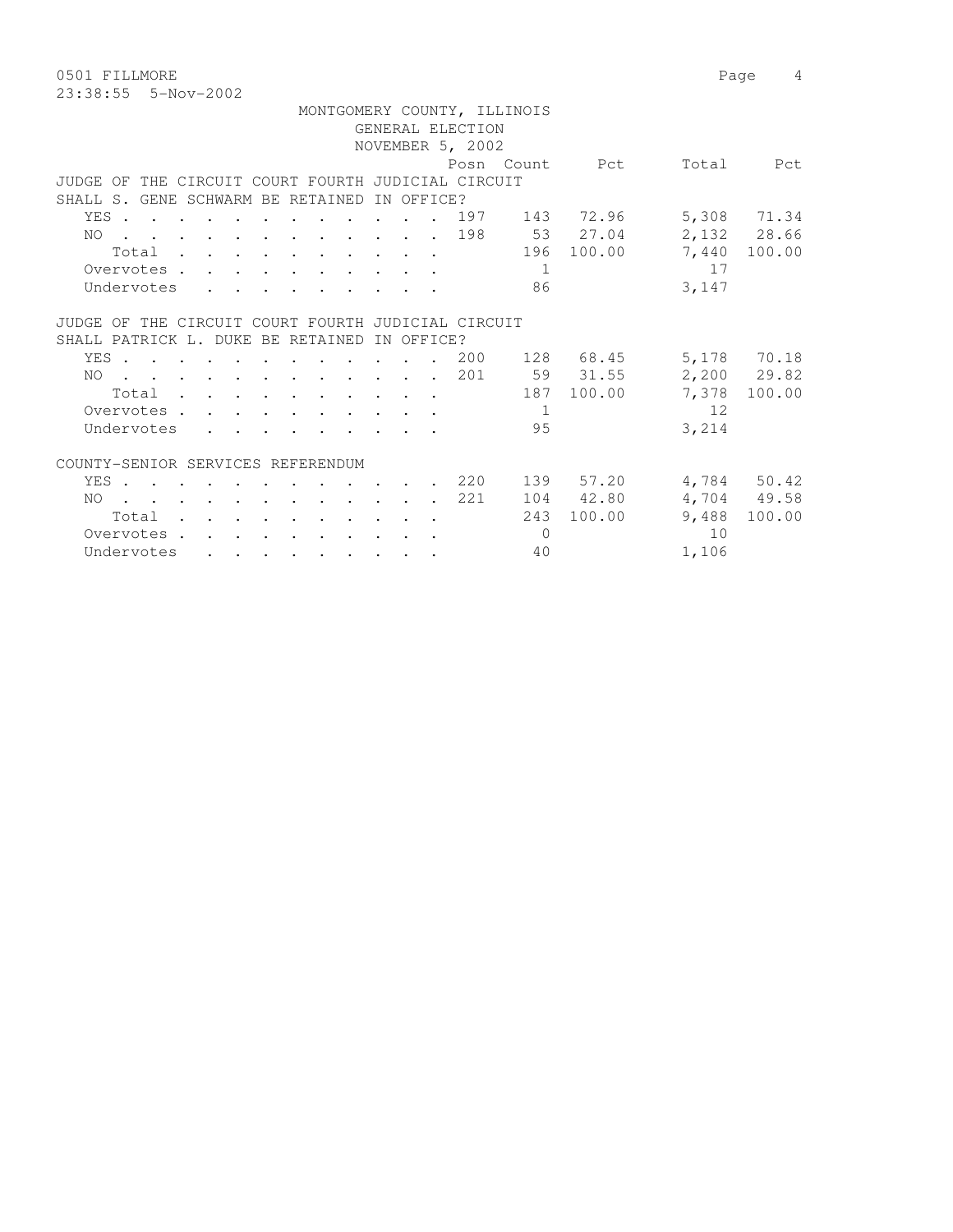0601 GRISHAM 1 Page 1 23:38:55 5-Nov-2002

|                                                               |  | GENERAL ELECTION     |                |                |                            |                 |
|---------------------------------------------------------------|--|----------------------|----------------|----------------|----------------------------|-----------------|
|                                                               |  | NOVEMBER 5, 2002     |                |                |                            |                 |
|                                                               |  |                      |                | Posn Count Pct | Total                      | Pct             |
| Precincts Counted - TOTAL                                     |  |                      |                | $1 \t 2.38$    | 42                         | 100.00          |
| Registered Voters - TOTAL 283                                 |  |                      |                |                | 21,021                     |                 |
| Ballots Cast - TOTAL                                          |  |                      |                | 159 56.18      |                            | $10,613$ 50.49  |
| Ballots Cast - BLANK                                          |  |                      |                | $0 \t 0.00$    |                            | 31 0.15         |
| Ballots Cast - WHITE                                          |  |                      | 159            |                | 7,492                      |                 |
|                                                               |  |                      |                |                | 2,606                      |                 |
| Ballots Cast - GREEN                                          |  |                      | $\overline{0}$ |                |                            |                 |
| Ballots Cast - FEDERAL-17TH (CREAM)                           |  |                      | $\Omega$       |                | 3                          |                 |
| UNITED STATES SENATOR                                         |  |                      |                |                |                            |                 |
| DEM - RICHARD J. DURBIN 6 103 68.21 6,678 65.73               |  |                      |                |                |                            |                 |
|                                                               |  |                      |                |                | 47 31.13 3,337 32.84       |                 |
| REP - JIM DURKIN                                              |  | 8 <sup>8</sup>       |                |                |                            |                 |
| LIB - STEVEN BURGAUER                                         |  |                      |                | 10 1 0.66      | 145 1.43                   |                 |
| Total 151 100.00 10,160                                       |  |                      |                |                |                            | 100.00          |
| Overvotes                                                     |  |                      | 2              |                | 34                         |                 |
| Undervotes                                                    |  |                      | 6              |                | 419                        |                 |
|                                                               |  |                      |                |                |                            |                 |
| GOVERNOR AND LIEUTENANT GOVERNOR                              |  |                      |                |                |                            |                 |
| DEM - ROD R. BLAGOJEVICH/PAT QUINN . 16 100 65.36 5,613 54.98 |  |                      |                |                |                            |                 |
| REP - JIM RYAN/CARL HAWKINSON 19 53 34.64                     |  |                      |                |                | 4,375 42.85                |                 |
| LIB - CAL SKINNER/JAMES L. TOBIN 22                           |  |                      |                | $0 \t 0.00$    | 180 1.76                   |                 |
| IND - MARISELLIS BROWN/NO CANDIDATE . 25 0 0.00               |  |                      |                |                |                            | 41 0.40         |
| Total 153 100.00 10,209 100.00                                |  |                      |                |                |                            |                 |
| Overvotes                                                     |  |                      | $\overline{2}$ |                | 57                         |                 |
| Undervotes                                                    |  |                      | $\overline{4}$ |                | 338                        |                 |
|                                                               |  |                      |                |                |                            |                 |
| ATTORNEY GENERAL                                              |  |                      |                |                |                            |                 |
| DEM - LISA MADIGAN 32 97 62.99 5,461 53.87                    |  |                      |                |                |                            |                 |
| REP - JOE BIRKETT 34 56 36.36                                 |  |                      |                |                | $4,488$ $44.27$            |                 |
| LIB - GARY L. SHILTS 36 1 0.65                                |  |                      |                |                |                            | 188 1.85        |
| Total                                                         |  |                      |                |                | 154 100.00 10,137          | 100.00          |
| Overvotes.                                                    |  |                      | 2              |                | 16                         |                 |
| Undervotes                                                    |  |                      | $\mathcal{S}$  |                | 451                        |                 |
|                                                               |  |                      |                |                |                            |                 |
| SECRETARY OF STATE                                            |  |                      |                |                |                            |                 |
| DEM - JESSE WHITE                                             |  |                      |                |                |                            |                 |
| REP - KRIS O'ROURKE COHN 44                                   |  |                      |                | 39 25.32       |                            | $2,795$ 27.28   |
| LIB - MATT BEAUCHAMP                                          |  |                      |                |                | $\cdot$ 46 2 1.30 205 2.00 |                 |
| Total                                                         |  |                      |                |                | 154 100.00 10,244          | 100.00          |
| Overvotes                                                     |  |                      | 2              |                | 8                          |                 |
| Undervotes                                                    |  |                      | 3              |                | 352                        |                 |
|                                                               |  |                      |                |                |                            |                 |
| COMPTROLLER                                                   |  |                      |                |                |                            |                 |
| DEM - DANIEL W. HYNES                                         |  | 58                   |                | 101 66.89      |                            | $6,428$ $64.50$ |
| REP - THOMAS JEFFERSON RAMSDELL                               |  | 60                   |                | 47 31.13       |                            | $3,213$ $32.24$ |
| LIB - JULIE FOX                                               |  | 62                   |                | 3 1.99         | 325                        | 3.26            |
| Total                                                         |  | $\ddot{\phantom{a}}$ | 151            | 100.00         | 9,966                      | 100.00          |
| Overvotes                                                     |  |                      | $\overline{2}$ |                | 15                         |                 |
|                                                               |  |                      |                |                |                            |                 |

Undervotes . . . . . . . . . . 6 623

MONTGOMERY COUNTY, ILLINOIS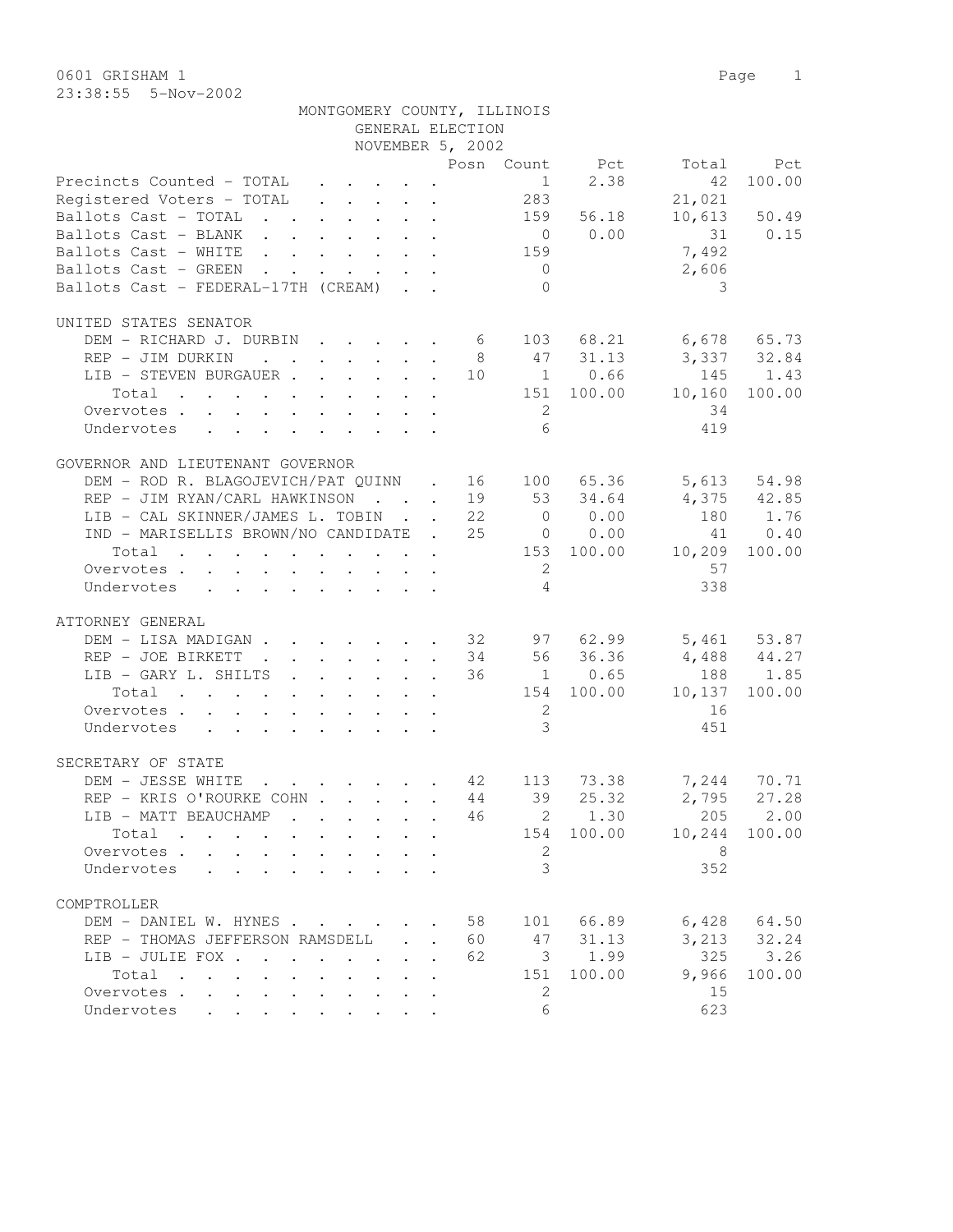0601 GRISHAM 1 Page 2

23:38:55 5-Nov-2002

|                                                                                                       |                           |                                                           |                                                                          | GENERAL ELECTION | MONTGOMERY COUNTY, ILLINOIS |                        |                                  |              |
|-------------------------------------------------------------------------------------------------------|---------------------------|-----------------------------------------------------------|--------------------------------------------------------------------------|------------------|-----------------------------|------------------------|----------------------------------|--------------|
|                                                                                                       |                           |                                                           |                                                                          | NOVEMBER 5, 2002 |                             |                        |                                  |              |
| TREASURER                                                                                             |                           |                                                           |                                                                          |                  |                             | Posn Count Pct         |                                  | Total Pct    |
| DEM - THOMAS J. DART 68                                                                               |                           |                                                           |                                                                          |                  |                             | 89 59.33               |                                  | 4,736 46.81  |
| REP - JUDY BAAR TOPINKA 70                                                                            |                           |                                                           |                                                                          |                  |                             | 59 39.33               | 5,235 51.74                      |              |
| LIB - RHYS READ 72                                                                                    |                           |                                                           |                                                                          |                  |                             | 2 1.33                 |                                  | 147 1.45     |
| Total                                                                                                 |                           |                                                           |                                                                          |                  |                             |                        | 150 100.00 10,118                | 100.00       |
| Overvotes.                                                                                            |                           |                                                           |                                                                          |                  | $\overline{\mathbf{3}}$     |                        | 10                               |              |
| Undervotes<br>$\mathbf{r}$ , $\mathbf{r}$ , $\mathbf{r}$ , $\mathbf{r}$ , $\mathbf{r}$ , $\mathbf{r}$ |                           |                                                           |                                                                          |                  | 6                           |                        | 476                              |              |
|                                                                                                       |                           |                                                           |                                                                          |                  |                             |                        |                                  |              |
| REPRESENTATIVE IN CONGRESS                                                                            |                           |                                                           |                                                                          |                  |                             |                        |                                  |              |
| 17TH CONGRESSIONAL DISTRICT                                                                           |                           |                                                           |                                                                          |                  |                             |                        |                                  |              |
| DEM - LANE EVANS                                                                                      |                           |                                                           |                                                                          |                  |                             |                        | $\cdot$ 84 103 68.21 3,209 65.66 |              |
| REP - PETER CALDERONE 86 48 31.79 1,678 34.34                                                         |                           |                                                           |                                                                          |                  |                             |                        |                                  |              |
| Total 151 100.00                                                                                      |                           |                                                           |                                                                          |                  |                             |                        | 4,887 100.00                     |              |
| Overvotes                                                                                             |                           |                                                           |                                                                          |                  | $\overline{1}$              |                        | $\overline{7}$                   |              |
| Undervotes                                                                                            |                           |                                                           |                                                                          |                  | $7\phantom{.0}$             |                        | 445                              |              |
|                                                                                                       |                           |                                                           |                                                                          |                  |                             |                        |                                  |              |
| STATE SENATOR<br>49TH LEGISLATIVE DISTRICT                                                            |                           |                                                           |                                                                          |                  |                             |                        |                                  |              |
| DEM - VINCE DEMUZIO                                                                                   |                           |                                                           |                                                                          | 92               | 135                         | 100.00                 | 8,356                            | 100.00       |
| REP - NO CANDIDATE FILED                                                                              |                           |                                                           |                                                                          |                  |                             |                        |                                  |              |
| Total $\cdot$                                                                                         |                           |                                                           |                                                                          |                  | 135                         | 100.00                 | 8,356                            | 100.00       |
| Overvotes $\cdots$ $\cdots$ $\cdots$ $\cdots$                                                         |                           |                                                           |                                                                          |                  | $\overline{0}$              |                        | $\bigcirc$                       |              |
| Undervotes                                                                                            |                           |                                                           |                                                                          |                  | 24                          |                        | 2,248                            |              |
|                                                                                                       |                           |                                                           |                                                                          |                  |                             |                        |                                  |              |
| REPRESENTATIVE IN THE GENERAL ASSEMBLY                                                                |                           |                                                           |                                                                          |                  |                             |                        |                                  |              |
| 98TH REPRESENTATIVE DISTRICT                                                                          |                           |                                                           |                                                                          |                  |                             |                        |                                  |              |
| DEM - GARY HANNIG                                                                                     |                           |                                                           |                                                                          |                  |                             | $\cdot$ 100 134 100.00 | 8,354 100.00                     |              |
| REP - NO CANDIDATE FILED                                                                              |                           |                                                           |                                                                          |                  |                             |                        |                                  |              |
| Total                                                                                                 |                           |                                                           |                                                                          |                  | 134                         | 100.00                 | 8,354                            | 100.00       |
| Overvotes                                                                                             |                           |                                                           |                                                                          |                  | $\overline{0}$              |                        | $\overline{0}$                   |              |
| Undervotes                                                                                            |                           |                                                           |                                                                          |                  | 25                          |                        | 2,250                            |              |
|                                                                                                       |                           |                                                           |                                                                          |                  |                             |                        |                                  |              |
| COUNTY CLERK<br>DEM - NO CANDIDATE FILED                                                              |                           |                                                           |                                                                          |                  |                             |                        |                                  |              |
| REP - SANDY LEITHEISER                                                                                |                           |                                                           | $\mathbf{r}$ , $\mathbf{r}$ , $\mathbf{r}$ , $\mathbf{r}$                | 112              |                             |                        | 118 100.00 8,768 100.00          |              |
| Total .                                                                                               |                           |                                                           |                                                                          |                  |                             |                        | 118 100.00 8,768 100.00          |              |
| Overvotes.                                                                                            |                           |                                                           |                                                                          |                  | $\circ$                     |                        | $\Omega$                         |              |
| Undervotes                                                                                            |                           |                                                           |                                                                          |                  | 41                          |                        | 1,836                            |              |
|                                                                                                       |                           |                                                           |                                                                          |                  |                             |                        |                                  |              |
| COUNTY TREASURER                                                                                      |                           |                                                           |                                                                          |                  |                             |                        |                                  |              |
| DEM - NO CANDIDATE FILED                                                                              |                           |                                                           |                                                                          |                  |                             |                        |                                  |              |
| REP - RON JENKINS<br>$\sim$ $\sim$                                                                    |                           |                                                           | $\mathbf{r}$ , $\mathbf{r}$ , $\mathbf{r}$ , $\mathbf{r}$ , $\mathbf{r}$ | 119              |                             | 115 100.00             |                                  | 8,566 100.00 |
| Total                                                                                                 |                           |                                                           |                                                                          |                  |                             | 115 100.00             |                                  | 8,566 100.00 |
| Overvotes                                                                                             |                           | $\mathbf{r}$ , $\mathbf{r}$ , $\mathbf{r}$ , $\mathbf{r}$ |                                                                          |                  | $\overline{0}$              |                        | $\overline{0}$                   |              |
| $\mathbf{r} = \mathbf{r} \cdot \mathbf{r}$<br>Undervotes                                              | $\mathbf{L}^{\text{max}}$ | and a straight                                            |                                                                          |                  | -44                         |                        | 2,038                            |              |
|                                                                                                       |                           |                                                           |                                                                          |                  |                             |                        |                                  |              |
| COUNTY SHERIFF<br>DEM - NO CANDIDATE FILED                                                            |                           |                                                           |                                                                          |                  |                             |                        |                                  |              |
| REP - JIM VAZZI                                                                                       |                           |                                                           |                                                                          | 126              |                             | 118 100.00             |                                  | 8,735 100.00 |
| Total                                                                                                 |                           |                                                           |                                                                          |                  |                             | 118 100.00             | 8,735                            | 100.00       |
| Overvotes                                                                                             |                           |                                                           |                                                                          |                  | $\overline{0}$              |                        | $\overline{0}$                   |              |
| Undervotes                                                                                            |                           |                                                           |                                                                          |                  | 41                          |                        | 1,869                            |              |
|                                                                                                       |                           |                                                           |                                                                          |                  |                             |                        |                                  |              |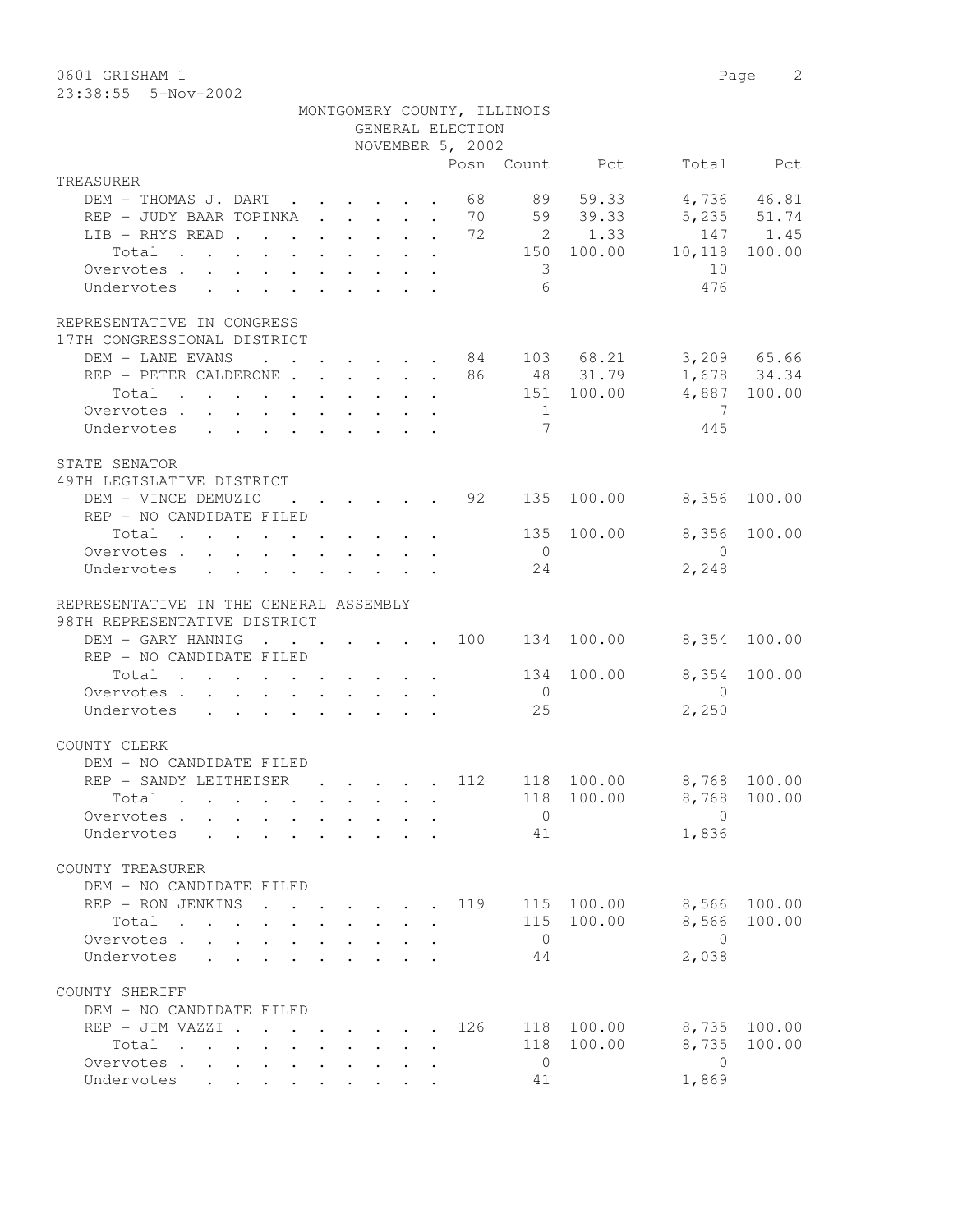0601 GRISHAM 1 Page 3 23:38:55 5-Nov-2002 MONTGOMERY COUNTY, ILLINOIS GENERAL ELECTION NOVEMBER 5, 2002 Posn Count Pct Total Pct REGIONAL SUPERINTENDENT OF SCHOOLS (BOND, EFFINGHAM & FAYETTE COUNTIES) DEM - DELBERT L. MAROON . . . . 137 0 66 100.00 REP - NO CANDIDATE FILED Total . . . . . . . . . . 0 66 100.00 Overvotes . . . . . . . . . . 0 0 Undervotes . . . . . . . . . 0 0 10 REGIONAL SUPERINTENDENT OF SCHOOLS (CHRISTIAN & MONTGOMERY COUNTIES) DEM - GREG SPRINGER . . . . . 137 134 100.00 7,984 100.00 REP - NO CANDIDATE FILED Total . . . . . . . . . 134 100.00 7,984 100.00<br>  $\frac{134}{2}$ Overvotes . . . . . . . . . . 0<br>Undervotes . . . . . . . . . . . 25 Undervotes . . . . . . . . . 25 2,430 COUNTY BOARD MEMBER COUNTY BOARD DISTRICT 4 VOTE FOR 3 DEM - TERRY E. BONE . . . . . 146 106 35.81 1,256 36.74 DEM - MIKE PLUNKETT . . . . . 148 100 33.78 1,114 32.58 DEM - DENNIS L. JAGODZINSKI . . . . 150 90 30.41 1,049 30.68 REP - NO CANDIDATE FILED Total . . . . . . . . . . 296 100.00 3,419 100.00 Overvotes . . . . . . . . . . 0 0 Undervotes . . . . . . . . . 181 1,570 JUDGE OF THE APPELLATE COURT 5TH JUDICIAL DISTRICT (VACANCY-HON. CHAPMAN) DEM - MELISSA CHAPMAN . . . . . . 166 100 66.67 5,510 57.64 REP - JOHN LONG . . . . . . . 168 50 33.33 4,049 42.36 Total . . . . . . . . . . 150 100.00 9,559 100.00 Overvotes . . . . . . . . . . . 0 8<br>Undervotes . . . . . . . . . . 9 9 1,037 Undervotes . . . . . . . . . . 9 1,037 JUDGE OF THE CIRCUIT COURT FOURTH JUDICIAL CIRCUIT SHALL MICHAEL ROSS WEBER BE RETAINED IN OFFICE? YES . . . . . . . . . . . . 191 84 71.79 5,582 72.97 NO . . . . . . . . . . . . . 192 33 28.21<br>Total . . . . . . . . . . 117 100.00 Total . . . . . . . . . . 117 100.00 7,650 100.00 Overvotes . . . . . . . . . . . 1 24 Undervotes . . . . . . . . . 41 2,930 JUDGE OF THE CIRCUIT COURT FOURTH JUDICIAL CIRCUIT SHALL STEVEN P. SEYMOUR BE RETAINED IN OFFICE? YES . . . . . . . . . . . . 194 77 66.38 5,155 70.04 NO . . . . . . . . . . . . 195 39 33.62 2,205 29.96 Total . . . . . . . . . . 116 100.00 7,360 100.00 Overvotes . . . . . . . . . . . 1 14 Undervotes . . . . . . . . . 42 3,230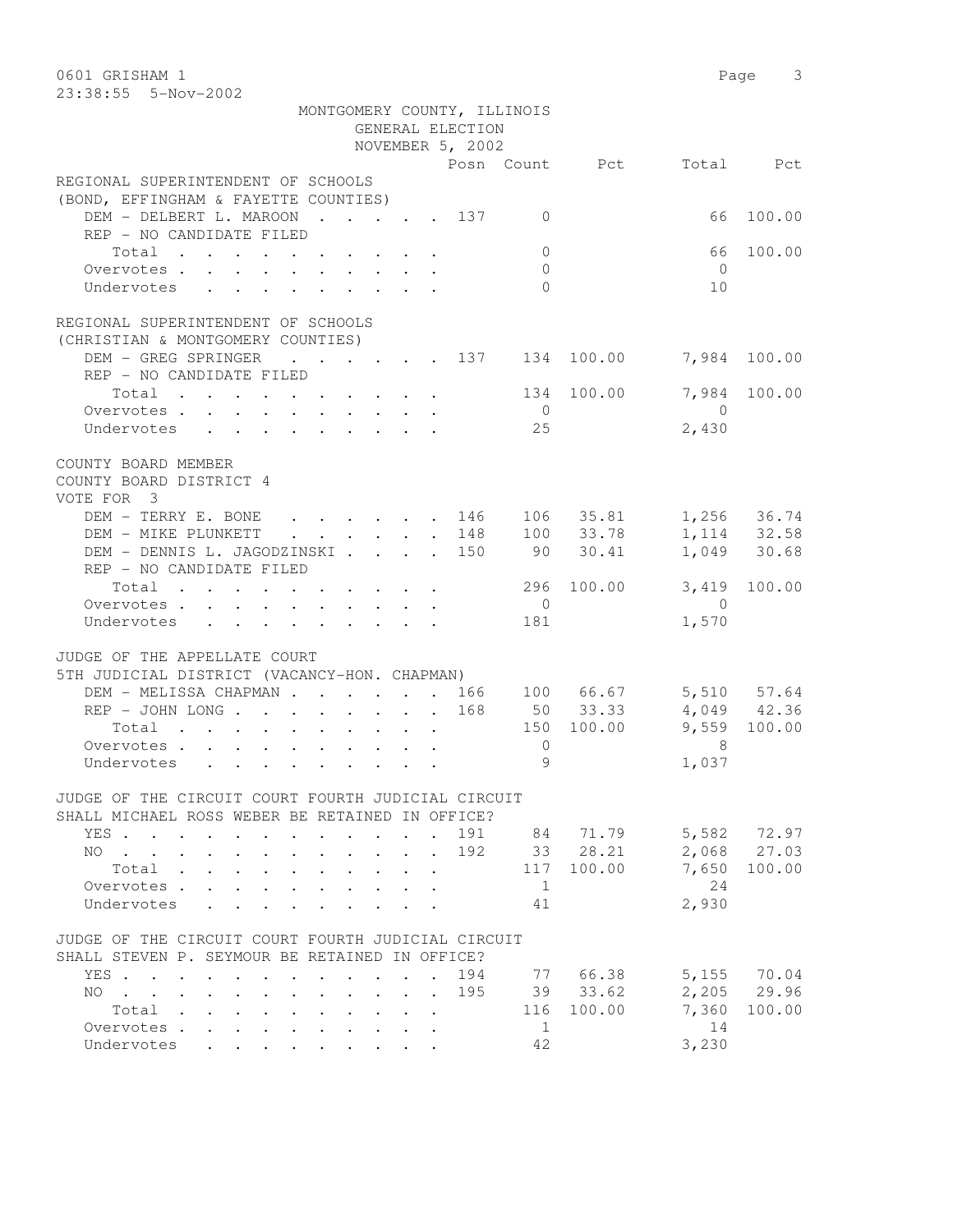0601 GRISHAM 1 Page 4 23:38:55 5-Nov-2002

| MONTGOMERY COUNTY, ILLINOIS                        |            |                  |          |                |       |              |
|----------------------------------------------------|------------|------------------|----------|----------------|-------|--------------|
|                                                    |            | GENERAL ELECTION |          |                |       |              |
|                                                    |            | NOVEMBER 5, 2002 |          |                |       |              |
|                                                    |            |                  |          | Posn Count Pct | Total | Pct          |
| JUDGE OF THE CIRCUIT COURT FOURTH JUDICIAL CIRCUIT |            |                  |          |                |       |              |
| SHALL S. GENE SCHWARM BE RETAINED                  | IN OFFICE? |                  |          |                |       |              |
| YES 197 82 70.69                                   |            |                  |          |                |       | 5,308 71.34  |
| $\cdots$ 198 34 29.31<br>NO.                       |            |                  |          |                |       | 2,132 28.66  |
| Total                                              |            |                  |          | 116 100.00     |       | 7,440 100.00 |
| Overvotes.                                         |            |                  | $\sim$ 1 |                | 17    |              |
| Undervotes                                         |            |                  | 42       |                | 3,147 |              |
|                                                    |            |                  |          |                |       |              |
| JUDGE OF THE CIRCUIT COURT FOURTH JUDICIAL CIRCUIT |            |                  |          |                |       |              |
| SHALL PATRICK L. DUKE BE RETAINED                  | IN OFFICE? |                  |          |                |       |              |
| YES 200 84 73.04                                   |            |                  |          |                |       | 5,178 70.18  |
| . 201<br>NO                                        |            |                  |          | 31 26.96       |       | 2,200 29.82  |
| Total                                              |            |                  |          | 115 100.00     |       | 7,378 100.00 |
| Overvotes                                          |            |                  | 1        |                | 12    |              |
| Undervotes                                         |            |                  | 43       |                | 3,214 |              |
|                                                    |            |                  |          |                |       |              |
| COUNTY-SENIOR SERVICES REFERENDUM                  |            |                  |          |                |       |              |
| YES                                                |            |                  |          | . 220 80 57.55 |       | 4,784 50.42  |
| . 221<br>NO                                        |            |                  |          | 59 42.45       |       | 4,704 49.58  |
| Total                                              |            |                  | 139      | 100.00         | 9,488 | 100.00       |
| Overvotes.<br>and a series of the contract of the  |            |                  | 1        |                | 10    |              |
| Undervotes                                         |            |                  | 19       |                | 1,106 |              |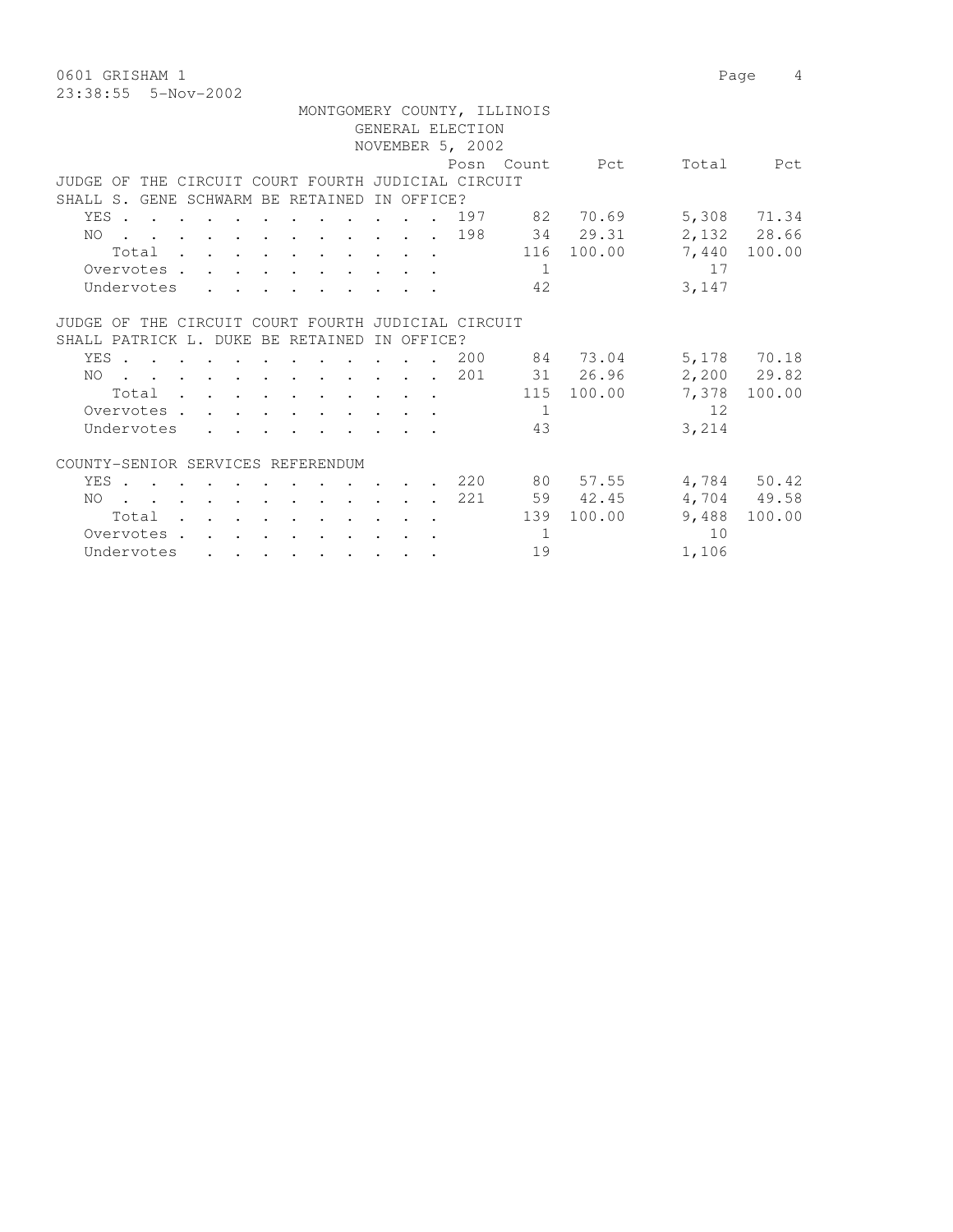0602 GRISHAM 2 Page 1 23:38:55 5-Nov-2002

|                                                                                                                           | NOVEMBER 5, 2002 |  |    |                |                                     |                         |                            |
|---------------------------------------------------------------------------------------------------------------------------|------------------|--|----|----------------|-------------------------------------|-------------------------|----------------------------|
|                                                                                                                           |                  |  |    |                | Posn Count Pct                      |                         | Total Pct                  |
| Precincts Counted - TOTAL                                                                                                 |                  |  |    |                | $1 \t 2.38$                         | 42                      | 100.00                     |
| Registered Voters - TOTAL 230                                                                                             |                  |  |    |                |                                     | 21,021                  |                            |
| Ballots Cast - TOTAL 100 43.48                                                                                            |                  |  |    |                |                                     |                         | 10,613 50.49               |
| Ballots Cast - BLANK                                                                                                      |                  |  |    |                | $1 \t 0.43$                         | 31 0.15                 |                            |
| Ballots Cast - WHITE                                                                                                      |                  |  |    | 100            |                                     | 7,492                   |                            |
|                                                                                                                           |                  |  |    |                |                                     |                         |                            |
| Ballots Cast - FEDERAL-17TH (CREAM)                                                                                       |                  |  |    | $\bigcirc$     |                                     | 3                       |                            |
| UNITED STATES SENATOR                                                                                                     |                  |  |    |                |                                     |                         |                            |
| DEM - RICHARD J. DURBIN 6                                                                                                 |                  |  |    |                |                                     | 53 54.64 6,678 65.73    |                            |
|                                                                                                                           |                  |  |    |                | 8 39 40.21                          | 3,337 32.84             |                            |
| REP - JIM DURKIN                                                                                                          |                  |  |    |                |                                     | 10 5 5.15 145 1.43      |                            |
| LIB - STEVEN BURGAUER                                                                                                     |                  |  |    |                |                                     |                         |                            |
| Total                                                                                                                     |                  |  |    |                |                                     | 97 100.00 10,160 100.00 |                            |
| Overvotes                                                                                                                 |                  |  |    | $\overline{0}$ |                                     | 34                      |                            |
| Undervotes                                                                                                                |                  |  |    | $\mathcal{E}$  |                                     | 419                     |                            |
|                                                                                                                           |                  |  |    |                |                                     |                         |                            |
| GOVERNOR AND LIEUTENANT GOVERNOR                                                                                          |                  |  |    |                |                                     |                         |                            |
| DEM - ROD R. BLAGOJEVICH/PAT QUINN . 16 47 47.96 5,613 54.98                                                              |                  |  |    |                |                                     |                         |                            |
| REP - JIM RYAN/CARL HAWKINSON 19 46 46.94                                                                                 |                  |  |    |                |                                     | $4,375$ $42.85$         |                            |
| LIB - CAL SKINNER/JAMES L. TOBIN 22                                                                                       |                  |  |    |                | 4 4.08                              | 180 1.76                |                            |
| IND - MARISELLIS BROWN/NO CANDIDATE . 25 1 1.02                                                                           |                  |  |    |                |                                     |                         | 41 0.40                    |
| Total<br>the contract of the contract of the contract of the contract of the contract of the contract of the contract of  |                  |  |    |                |                                     | 98 100.00 10,209 100.00 |                            |
| Overvotes                                                                                                                 |                  |  |    | $\overline{0}$ |                                     | 57                      |                            |
| Undervotes                                                                                                                |                  |  |    | $2^{\circ}$    |                                     | 338                     |                            |
|                                                                                                                           |                  |  |    |                |                                     |                         |                            |
| ATTORNEY GENERAL                                                                                                          |                  |  |    |                |                                     |                         |                            |
| DEM - LISA MADIGAN 32 50 52.63 5,461 53.87                                                                                |                  |  |    |                |                                     |                         |                            |
| REP - JOE BIRKETT<br>$\mathbf{r}$ , $\mathbf{r}$ , $\mathbf{r}$ , $\mathbf{r}$ , $\mathbf{r}$ , $\mathbf{r}$              |                  |  |    |                | 34 43 45.26                         | $4,488$ $44.27$         |                            |
| LIB - GARY L. SHILTS                                                                                                      |                  |  |    |                | 36 2 2.11                           |                         | 188 1.85                   |
| Total                                                                                                                     |                  |  |    |                |                                     | 95 100.00 10,137        | 100.00                     |
|                                                                                                                           |                  |  |    | $\overline{0}$ |                                     | 16                      |                            |
| Overvotes.                                                                                                                |                  |  |    | $\overline{5}$ |                                     |                         |                            |
| Undervotes                                                                                                                |                  |  |    |                |                                     | 451                     |                            |
| SECRETARY OF STATE                                                                                                        |                  |  |    |                |                                     |                         |                            |
| DEM - JESSE WHITE                                                                                                         |                  |  |    |                |                                     |                         |                            |
| REP - KRIS O'ROURKE COHN                                                                                                  |                  |  |    |                | . 42 64 65.98<br>KECOHN 44 30 30.93 |                         | 7,244 70.71<br>2,795 27.28 |
|                                                                                                                           |                  |  | 46 |                | $3 \t 3.09$                         |                         | 205 2.00                   |
| LIB - MATT BEAUCHAMP                                                                                                      |                  |  |    |                |                                     |                         |                            |
| Total                                                                                                                     |                  |  |    |                | 97 100.00                           |                         | 10,244 100.00              |
|                                                                                                                           |                  |  |    |                |                                     | $\Omega$ and $\Omega$   |                            |
| Undervotes<br>$\mathbf{r}$ , and $\mathbf{r}$ , and $\mathbf{r}$ , and $\mathbf{r}$ , and $\mathbf{r}$ , and $\mathbf{r}$ |                  |  |    | 3              |                                     | 352                     |                            |
|                                                                                                                           |                  |  |    |                |                                     |                         |                            |
| COMPTROLLER                                                                                                               |                  |  |    |                |                                     |                         |                            |
| DEM - DANIEL W. HYNES                                                                                                     |                  |  | 58 |                | 56 58.95                            | 6,428                   | 64.50                      |
| REP - THOMAS JEFFERSON RAMSDELL                                                                                           |                  |  | 60 |                | 33 34.74                            | 3,213                   | 32.24                      |
| LIB - JULIE FOX                                                                                                           |                  |  | 62 |                | 6 6.32                              | 325                     | 3.26                       |
| Total<br>$\cdot$ $\cdot$                                                                                                  |                  |  |    | 95             | 100.00                              | 9,966                   | 100.00                     |
| Overvotes                                                                                                                 |                  |  |    | $\mathbf{0}$   |                                     | 15                      |                            |
| Undervotes                                                                                                                |                  |  |    | 5              |                                     | 623                     |                            |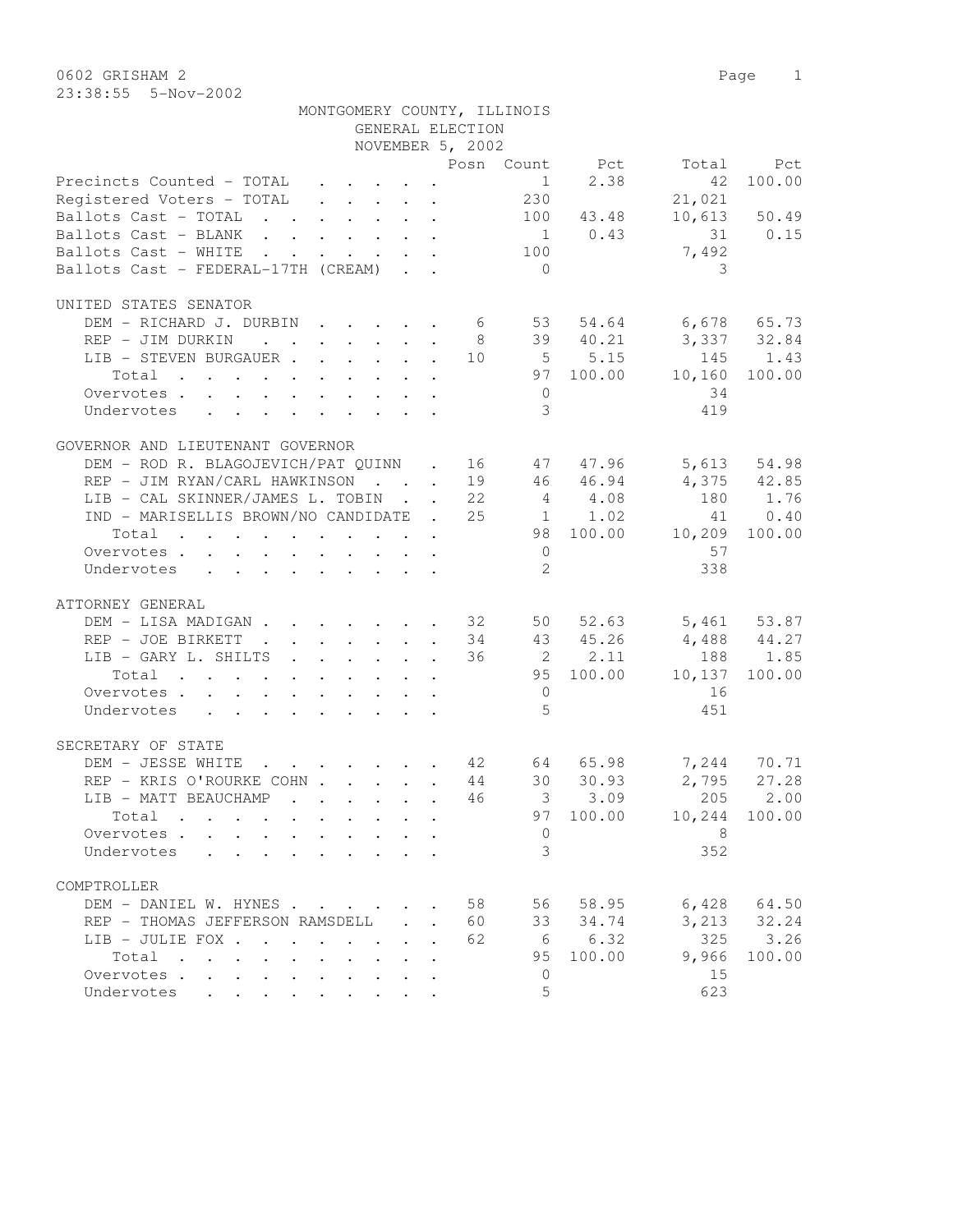0602 GRISHAM 2 Page 2

|           | 23:38:55 5-Nov-2002                 |  |  |  |                  |                             |                |       |             |
|-----------|-------------------------------------|--|--|--|------------------|-----------------------------|----------------|-------|-------------|
|           |                                     |  |  |  |                  | MONTGOMERY COUNTY, ILLINOIS |                |       |             |
|           |                                     |  |  |  | GENERAL ELECTION |                             |                |       |             |
|           |                                     |  |  |  | NOVEMBER 5, 2002 |                             |                |       |             |
|           |                                     |  |  |  |                  |                             | Posn Count Pct | Total | Pct         |
| TREASURER |                                     |  |  |  |                  |                             |                |       |             |
|           | DEM - THOMAS J. DART 68 44 46.32    |  |  |  |                  |                             |                |       | 4,736 46.81 |
|           | REP - JUDY BAAR TOPINKA 70 45 47.37 |  |  |  |                  |                             |                |       | 5,235 51.74 |

| REP - JUDY BAAR TOPINKA 70                                                    |  |  |     |                 |                                                                      | 45 47.37 5,235 51.74                       |              |
|-------------------------------------------------------------------------------|--|--|-----|-----------------|----------------------------------------------------------------------|--------------------------------------------|--------------|
| LIB – RHYS READ 72 6 6.32 147 1.45<br>Total 95 100.00 10,118 100.00           |  |  |     |                 |                                                                      |                                            |              |
|                                                                               |  |  |     |                 |                                                                      |                                            |              |
| Overvotes                                                                     |  |  |     | $\overline{0}$  |                                                                      | 10                                         |              |
| Undervotes                                                                    |  |  |     | $5\phantom{.0}$ |                                                                      | 476                                        |              |
|                                                                               |  |  |     |                 |                                                                      |                                            |              |
| REPRESENTATIVE IN CONGRESS<br>17TH CONGRESSIONAL DISTRICT                     |  |  |     |                 |                                                                      |                                            |              |
| DEM - LANE EVANS 84 51 56.04 3,209 65.66                                      |  |  |     |                 |                                                                      |                                            |              |
| REP - PETER CALDERONE 86 40 43.96 1,678 34.34                                 |  |  |     |                 |                                                                      |                                            |              |
| Total                                                                         |  |  |     |                 |                                                                      | 91 100.00 4,887 100.00                     |              |
| Overvotes                                                                     |  |  |     | $\overline{0}$  |                                                                      | $\overline{7}$                             |              |
| Undervotes                                                                    |  |  |     | 9               |                                                                      | 445                                        |              |
|                                                                               |  |  |     |                 |                                                                      |                                            |              |
| STATE SENATOR                                                                 |  |  |     |                 |                                                                      |                                            |              |
| 49TH LEGISLATIVE DISTRICT                                                     |  |  |     |                 |                                                                      |                                            |              |
| DEM - VINCE DEMUZIO                                                           |  |  |     |                 | $\cdot$ $\cdot$ $\cdot$ $\cdot$ $\cdot$ $\cdot$ $\cdot$ 92 80 100.00 | 8,356 100.00                               |              |
| REP - NO CANDIDATE FILED                                                      |  |  |     |                 |                                                                      |                                            |              |
| Total $\cdot$                                                                 |  |  |     |                 | 80 100.00                                                            | 8,356                                      | 100.00       |
| Overvotes                                                                     |  |  |     | $\overline{0}$  |                                                                      | $\overline{0}$                             |              |
| Undervotes                                                                    |  |  |     | 20              |                                                                      | 2,248                                      |              |
|                                                                               |  |  |     |                 |                                                                      |                                            |              |
| REPRESENTATIVE IN THE GENERAL ASSEMBLY                                        |  |  |     |                 |                                                                      |                                            |              |
| 98TH REPRESENTATIVE DISTRICT                                                  |  |  |     |                 |                                                                      |                                            |              |
| DEM - GARY HANNIG                                                             |  |  |     |                 |                                                                      | $\cdot$ 100 80 100.00 8,354 100.00         |              |
| REP - NO CANDIDATE FILED                                                      |  |  |     |                 |                                                                      |                                            |              |
| Total                                                                         |  |  |     |                 | 80 100.00                                                            |                                            | 8,354 100.00 |
| Overvotes                                                                     |  |  |     | $\overline{0}$  |                                                                      | $\overline{0}$                             |              |
| Undervotes                                                                    |  |  |     | 20              |                                                                      | 2,250                                      |              |
|                                                                               |  |  |     |                 |                                                                      |                                            |              |
| COUNTY CLERK                                                                  |  |  |     |                 |                                                                      |                                            |              |
| DEM - NO CANDIDATE FILED<br>REP - SANDY LEITHEISER 112 76 100.00 8,768 100.00 |  |  |     |                 |                                                                      |                                            |              |
| Total                                                                         |  |  |     |                 | 76 100.00                                                            | 8,768 100.00                               |              |
| Overvotes.                                                                    |  |  |     | $\overline{0}$  |                                                                      | $\overline{0}$                             |              |
|                                                                               |  |  |     |                 |                                                                      | 1,836                                      |              |
| Undervotes 24                                                                 |  |  |     |                 |                                                                      |                                            |              |
| COUNTY TREASURER                                                              |  |  |     |                 |                                                                      |                                            |              |
| DEM - NO CANDIDATE FILED                                                      |  |  |     |                 |                                                                      |                                            |              |
| REP - RON JENKINS .                                                           |  |  |     |                 |                                                                      | $\cdot$ $\cdot$ 119 74 100.00 8,566 100.00 |              |
| Total                                                                         |  |  |     | 74              | 100.00                                                               | 8,566                                      | 100.00       |
| Overvotes                                                                     |  |  |     | $\overline{0}$  |                                                                      | $\bigcirc$                                 |              |
| Undervotes                                                                    |  |  |     | 26              |                                                                      | 2,038                                      |              |
|                                                                               |  |  |     |                 |                                                                      |                                            |              |
| COUNTY SHERIFF                                                                |  |  |     |                 |                                                                      |                                            |              |
| DEM - NO CANDIDATE FILED                                                      |  |  |     |                 |                                                                      |                                            |              |
| REP - JIM VAZZI .                                                             |  |  | 126 |                 | 82 100.00                                                            | 8,735                                      | 100.00       |
| Total                                                                         |  |  |     | 82              | 100.00                                                               | 8,735                                      | 100.00       |
| Overvotes .                                                                   |  |  |     | $\circ$         |                                                                      | $\overline{0}$                             |              |
| Undervotes                                                                    |  |  |     | 18              |                                                                      | 1,869                                      |              |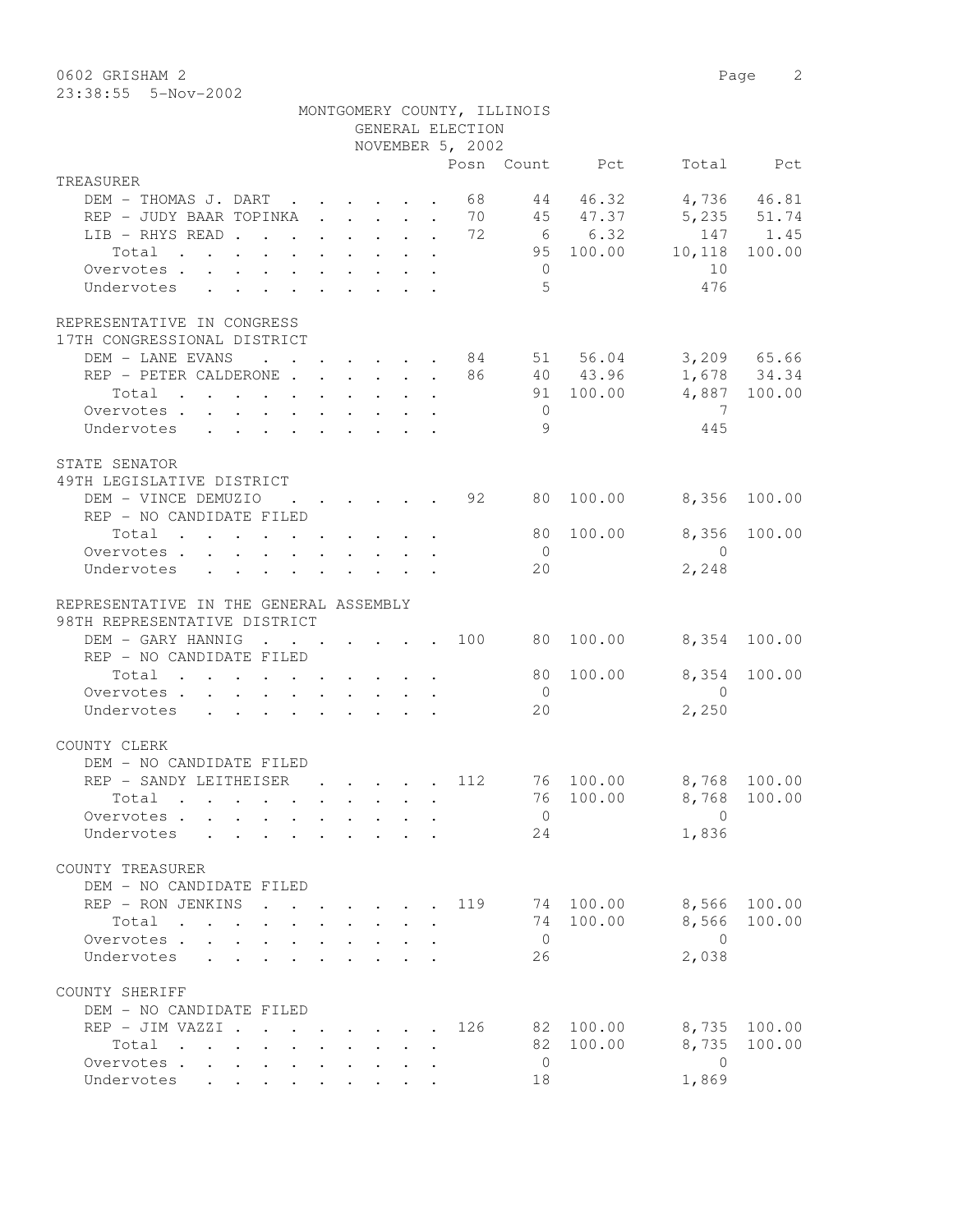0602 GRISHAM 2 Page 3 23:38:55 5-Nov-2002 MONTGOMERY COUNTY, ILLINOIS GENERAL ELECTION NOVEMBER 5, 2002 Posn Count Pct Total Pct REGIONAL SUPERINTENDENT OF SCHOOLS (CHRISTIAN & MONTGOMERY COUNTIES) DEM - GREG SPRINGER . . . . . 137 79 100.00 7,984 100.00 REP - NO CANDIDATE FILED Total . . . . . . . . . . 79 100.00 7,984 100.00 Overvotes . . . . . . . . . . . 0<br>
Undervotes . . . . . . . . . . 21 2,430 Undervotes . . . . . . . . . 21  $2,430$ COUNTY BOARD MEMBER COUNTY BOARD DISTRICT 4 VOTE FOR 3 DEM - TERRY E. BONE . . . . . 146 70 36.27 1,256 36.74 DEM - MIKE PLUNKETT . . . . . 148 63 32.64 1,114 32.58 DEM - DENNIS L. JAGODZINSKI . . . . 150 60 31.09 1,049 30.68 REP - NO CANDIDATE FILED Total . . . . . . . . . . 193 100.00 3,419 100.00 Overvotes . . . . . . . . . . 0 0 Undervotes . . . . . . . . . 107 1,570 JUDGE OF THE APPELLATE COURT 5TH JUDICIAL DISTRICT (VACANCY-HON. CHAPMAN) DEM - MELISSA CHAPMAN . . . . . 166 48 52.17 5,510 57.64 REP - JOHN LONG . . . . . . . 168 44 47.83 4,049 42.36 Total . . . . . . . . . . 92 100.00 9,559 100.00 Overvotes . . . . . . . . . . . 0 8 Undervotes . . . . . . . . . 8 1,037 JUDGE OF THE CIRCUIT COURT FOURTH JUDICIAL CIRCUIT SHALL MICHAEL ROSS WEBER BE RETAINED IN OFFICE? YES . . . . . . . . . . . . 191 45 61.64 5,582 72.97 NO . . . . . . . . . . . . 192 28 38.36 2,068 27.03 Total . . . . . . . . . . 73 100.00 7,650 100.00 Overvotes . . . . . . . . . . . 0 24<br>
Undervotes . . . . . . . . . . 27 2,930 Undervotes . . . . . . . . . 27 2,930 JUDGE OF THE CIRCUIT COURT FOURTH JUDICIAL CIRCUIT SHALL STEVEN P. SEYMOUR BE RETAINED IN OFFICE? YES . . . . . . . . . . . . 194 41 56.94 5,155 70.04 NO . . . . . . . . . . . . 195 31 43.06 2,205 29.96 Total . . . . . . . . . . 72 100.00 7,360 100.00 Overvotes . . . . . . . . . . . 0 14 Undervotes . . . . . . . . . 28 3,230 JUDGE OF THE CIRCUIT COURT FOURTH JUDICIAL CIRCUIT SHALL S. GENE SCHWARM BE RETAINED IN OFFICE? YES . . . . . . . . . . . . 197 37 53.62 5,308 71.34 NO . . . . . . . . . . . . 198 32 46.38 2,132 28.66 Total . . . . . . . . . . 69 100.00 7,440 100.00 Overvotes . . . . . . . . . . . 0 17 Undervotes . . . . . . . . . 31 3,147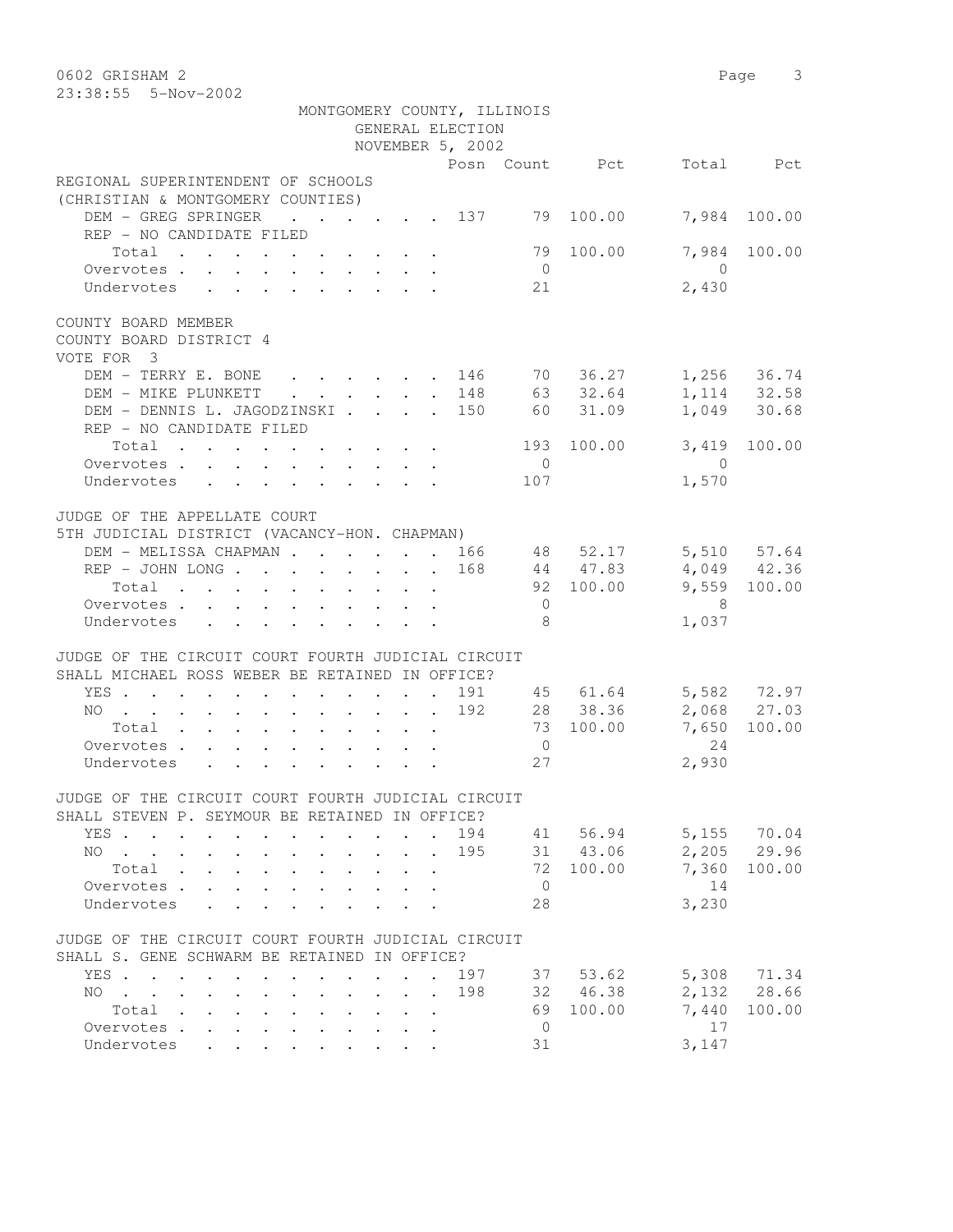0602 GRISHAM 2 Page 4 23:38:55 5-Nov-2002

|                                                                                                                               |         | MONTGOMERY COUNTY, ILLINOIS |                 |             |
|-------------------------------------------------------------------------------------------------------------------------------|---------|-----------------------------|-----------------|-------------|
|                                                                                                                               |         | GENERAL ELECTION            |                 |             |
|                                                                                                                               |         | NOVEMBER 5, 2002            |                 |             |
|                                                                                                                               |         | Posn Count                  | Pct<br>Total    | Pct         |
| JUDGE OF THE CIRCUIT COURT FOURTH JUDICIAL CIRCUIT                                                                            |         |                             |                 |             |
| SHALL PATRICK L. DUKE BE RETAINED IN OFFICE?                                                                                  |         |                             |                 |             |
| YES .<br>the contract of the contract of the contract of the contract of the contract of the contract of the contract of      |         | 42<br>200                   | 5,178<br>58.33  | 70.18       |
| . 201<br>NO.                                                                                                                  |         | 30                          | 41.67           | 2,200 29.82 |
| Total<br>$\sim$<br>$\sim$ $\sim$ $\sim$                                                                                       |         | 72                          | 7,378<br>100.00 | 100.00      |
| Overvotes.                                                                                                                    |         |                             | 12              |             |
| Undervotes<br>the contract of the contract of the contract of the contract of the contract of the contract of the contract of |         | 28                          | 3,214           |             |
|                                                                                                                               |         |                             |                 |             |
| COUNTY-SENIOR SERVICES REFERENDUM                                                                                             |         |                             |                 |             |
| YES.                                                                                                                          |         | 38<br>220                   | 40.43<br>4,784  | 50.42       |
| NO.<br>$\sim$ $\sim$ $\sim$ $\sim$ $\sim$ $\sim$                                                                              |         | 221                         | 56 59.57        | 4,704 49.58 |
| Total<br>$\cdot$<br>$\ddot{\phantom{a}}$                                                                                      |         | 94                          | 9,488<br>100.00 | 100.00      |
| Overvotes .<br>$\sim$ $\sim$<br>$\sim$                                                                                        | $\cdot$ |                             | 10              |             |

Undervotes . . . . . . . . . . 6 1,106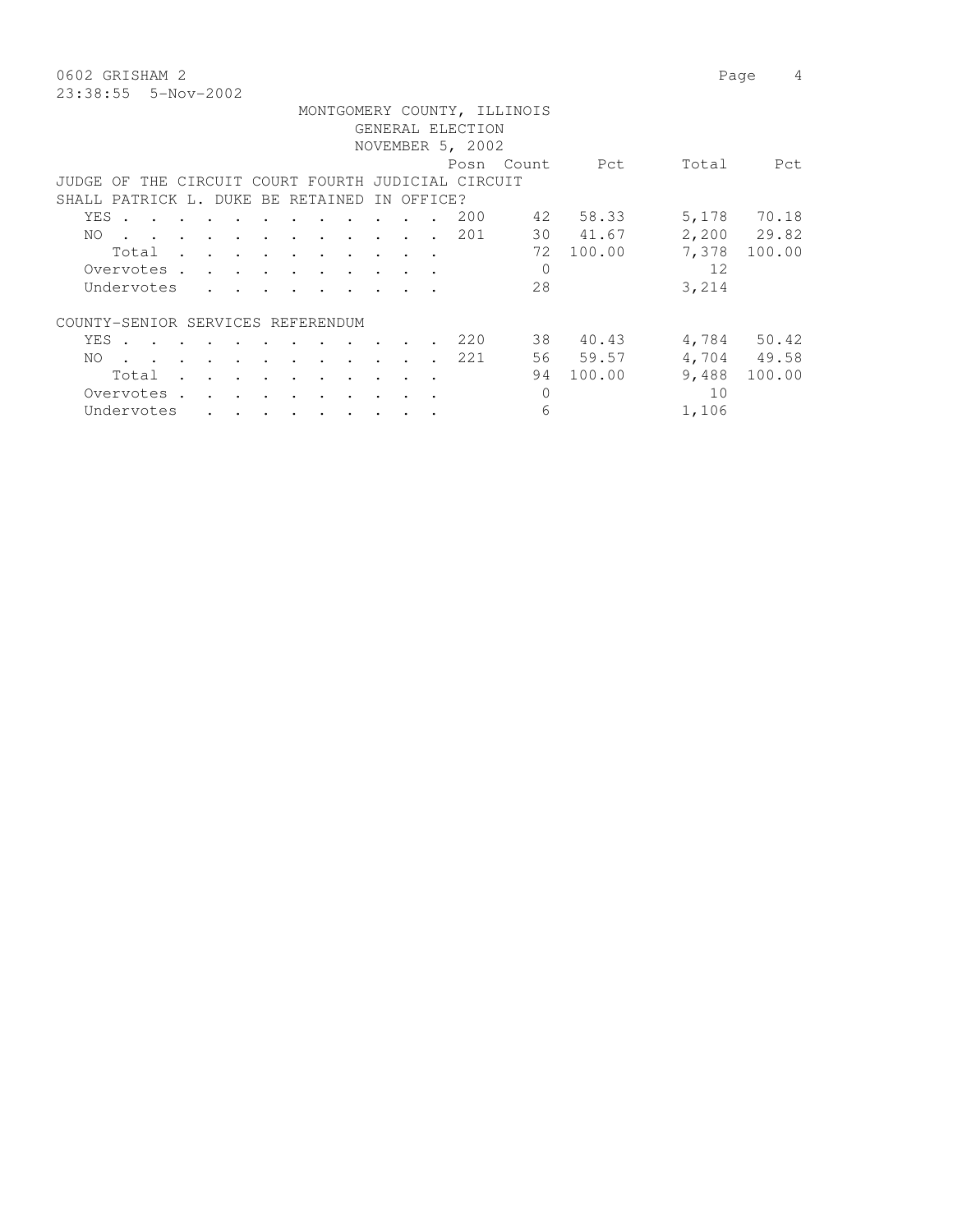0701 HARVEL 2008 Page 2012 23:38:55 5-Nov-2002

| MONTGOMERY COUNTY, ILLINOIS                                                                                                                                                                                                                                                                                                                                                                                                  |                                                           |                  |                |           |                      |              |
|------------------------------------------------------------------------------------------------------------------------------------------------------------------------------------------------------------------------------------------------------------------------------------------------------------------------------------------------------------------------------------------------------------------------------|-----------------------------------------------------------|------------------|----------------|-----------|----------------------|--------------|
|                                                                                                                                                                                                                                                                                                                                                                                                                              |                                                           | GENERAL ELECTION |                |           |                      |              |
|                                                                                                                                                                                                                                                                                                                                                                                                                              |                                                           | NOVEMBER 5, 2002 |                |           |                      |              |
|                                                                                                                                                                                                                                                                                                                                                                                                                              |                                                           |                  |                |           | Posn Count Pct Total | Pct          |
| Precincts Counted - TOTAL<br>$\mathbf{r} = \mathbf{r} + \mathbf{r} + \mathbf{r} + \mathbf{r} + \mathbf{r}$                                                                                                                                                                                                                                                                                                                   |                                                           |                  | 1              | 2.38      | 42                   | 100.00       |
| Registered Voters - TOTAL                                                                                                                                                                                                                                                                                                                                                                                                    |                                                           |                  | 172            |           | 21,021               |              |
| Ballots Cast - TOTAL                                                                                                                                                                                                                                                                                                                                                                                                         |                                                           |                  |                | 92 53.49  |                      | 10,613 50.49 |
| Ballots Cast - BLANK                                                                                                                                                                                                                                                                                                                                                                                                         |                                                           |                  |                | 0 0.00    |                      | 31 0.15      |
| Ballots Cast - WHITE<br>$\mathbf{r}$ , $\mathbf{r}$ , $\mathbf{r}$ , $\mathbf{r}$                                                                                                                                                                                                                                                                                                                                            | $\mathbf{r}$ , $\mathbf{r}$ , $\mathbf{r}$ , $\mathbf{r}$ |                  | 92             |           | 7,492                |              |
| Ballots Cast - FEDERAL-19TH (BLUE)                                                                                                                                                                                                                                                                                                                                                                                           |                                                           |                  | $\bigcirc$     |           | 6                    |              |
|                                                                                                                                                                                                                                                                                                                                                                                                                              |                                                           |                  |                |           |                      |              |
| UNITED STATES SENATOR                                                                                                                                                                                                                                                                                                                                                                                                        |                                                           |                  |                |           |                      |              |
| DEM - RICHARD J. DURBIN 6                                                                                                                                                                                                                                                                                                                                                                                                    |                                                           |                  |                | 62 69.66  | $6,678$ $65.73$      |              |
| REP - JIM DURKIN                                                                                                                                                                                                                                                                                                                                                                                                             |                                                           |                  | $8 - 8$        | 26 29.21  | 3,337 32.84          |              |
| $\mathtt{LIB} \hspace{0.1cm} {\small \texttt{ -} \hspace{0.1cm} \texttt{STEVEN} \hspace{0.1cm} \texttt{BURGAUER} \hspace{0.1cm} \texttt{.} \hspace{0.1cm} \ldots \hspace{0.1cm} \ldots \hspace{0.1cm} \ldots \hspace{0.1cm} \ldots \hspace{0.1cm} \ldots \hspace{0.1cm} \ldots \hspace{0.1cm} \ldots \hspace{0.1cm} \ldots \hspace{0.1cm} \ldots \hspace{0.1cm} \ldots \hspace{0.1cm} \ldots \hspace{0.1cm} \ldots \hspace{$ |                                                           |                  |                |           | 145                  | 1.43         |
| Total                                                                                                                                                                                                                                                                                                                                                                                                                        |                                                           |                  |                | 89 100.00 | 10, 160              | 100.00       |
| Overvotes                                                                                                                                                                                                                                                                                                                                                                                                                    |                                                           |                  | $\overline{0}$ |           | 34                   |              |
| Undervotes<br>$\mathbf{r}$ , $\mathbf{r}$ , $\mathbf{r}$ , $\mathbf{r}$ , $\mathbf{r}$ , $\mathbf{r}$                                                                                                                                                                                                                                                                                                                        |                                                           |                  | 3              |           | 419                  |              |
|                                                                                                                                                                                                                                                                                                                                                                                                                              |                                                           |                  |                |           |                      |              |
| GOVERNOR AND LIEUTENANT GOVERNOR                                                                                                                                                                                                                                                                                                                                                                                             |                                                           |                  |                |           |                      |              |
|                                                                                                                                                                                                                                                                                                                                                                                                                              |                                                           |                  |                |           | 5,613                |              |
| DEM - ROD R. BLAGOJEVICH/PAT QUINN . 16                                                                                                                                                                                                                                                                                                                                                                                      |                                                           |                  |                | 50 57.47  |                      | 54.98        |
| REP - JIM RYAN/CARL HAWKINSON 19 36 41.38                                                                                                                                                                                                                                                                                                                                                                                    |                                                           |                  |                |           |                      | 4,375 42.85  |
| LIB - CAL SKINNER/JAMES L. TOBIN 22                                                                                                                                                                                                                                                                                                                                                                                          |                                                           |                  |                | 1 1.15    | 180                  | 1.76         |
| IND - MARISELLIS BROWN/NO CANDIDATE . 25 0 0.00                                                                                                                                                                                                                                                                                                                                                                              |                                                           |                  |                |           | 41                   | 0.40         |
| Total                                                                                                                                                                                                                                                                                                                                                                                                                        |                                                           |                  |                |           | 87 100.00 10,209     | 100.00       |
| Overvotes                                                                                                                                                                                                                                                                                                                                                                                                                    |                                                           |                  | 1              |           | 57                   |              |
| Undervotes<br>$\mathbf{r} = \mathbf{r} + \mathbf{r} + \mathbf{r} + \mathbf{r} + \mathbf{r} + \mathbf{r} + \mathbf{r} + \mathbf{r} + \mathbf{r}$                                                                                                                                                                                                                                                                              |                                                           |                  | $\overline{4}$ |           | 338                  |              |
|                                                                                                                                                                                                                                                                                                                                                                                                                              |                                                           |                  |                |           |                      |              |
| ATTORNEY GENERAL                                                                                                                                                                                                                                                                                                                                                                                                             |                                                           |                  |                |           |                      |              |
| DEM - LISA MADIGAN 32 42 46.15 5,461 53.87                                                                                                                                                                                                                                                                                                                                                                                   |                                                           |                  |                |           |                      |              |
| REP - JOE BIRKETT<br>$\cdot \cdot \cdot \cdot \cdot \cdot \cdot \cdot \cdot 34$ 45 49.45                                                                                                                                                                                                                                                                                                                                     |                                                           |                  |                |           | $4,488$ $44.27$      |              |
| LIB - GARY L. SHILTS 36 4 4.40                                                                                                                                                                                                                                                                                                                                                                                               |                                                           |                  |                |           | 188                  | 1.85         |
| Total                                                                                                                                                                                                                                                                                                                                                                                                                        |                                                           |                  |                | 91 100.00 | 10,137               | 100.00       |
| Overvotes                                                                                                                                                                                                                                                                                                                                                                                                                    |                                                           |                  | $\overline{0}$ |           | 16                   |              |
| Undervotes                                                                                                                                                                                                                                                                                                                                                                                                                   |                                                           |                  | 1              |           | 451                  |              |
|                                                                                                                                                                                                                                                                                                                                                                                                                              |                                                           |                  |                |           |                      |              |
| SECRETARY OF STATE                                                                                                                                                                                                                                                                                                                                                                                                           |                                                           |                  |                |           |                      |              |
| $\cdot$ 42 60 67.42<br>DEM - JESSE WHITE                                                                                                                                                                                                                                                                                                                                                                                     |                                                           |                  |                |           |                      | 7,244 70.71  |
| REP - KRIS O'ROURKE COHN 44                                                                                                                                                                                                                                                                                                                                                                                                  |                                                           |                  |                | 27 30.34  | 2,795                | 27.28        |
| LIB - MATT BEAUCHAMP                                                                                                                                                                                                                                                                                                                                                                                                         |                                                           | 46               |                | 2, 2.25   | 205                  | 2.00         |
| Total                                                                                                                                                                                                                                                                                                                                                                                                                        |                                                           |                  | 89             | 100.00    | 10,244               | 100.00       |
| Overvotes .                                                                                                                                                                                                                                                                                                                                                                                                                  |                                                           |                  | 0              |           | 8                    |              |
| Undervotes                                                                                                                                                                                                                                                                                                                                                                                                                   |                                                           |                  | 3              |           | 352                  |              |
|                                                                                                                                                                                                                                                                                                                                                                                                                              |                                                           |                  |                |           |                      |              |
| COMPTROLLER                                                                                                                                                                                                                                                                                                                                                                                                                  |                                                           |                  |                |           |                      |              |
|                                                                                                                                                                                                                                                                                                                                                                                                                              |                                                           |                  |                |           |                      |              |
| DEM - DANIEL W. HYNES                                                                                                                                                                                                                                                                                                                                                                                                        |                                                           | 58               | 61             | 67.78     | 6,428                | 64.50        |
| REP - THOMAS JEFFERSON RAMSDELL                                                                                                                                                                                                                                                                                                                                                                                              | $\mathcal{L}^{\text{max}}$                                | 60               | 25             | 27.78     | 3,213                | 32.24        |
| LIB - JULIE FOX .<br>$\mathbf{r}$ , $\mathbf{r}$ , $\mathbf{r}$                                                                                                                                                                                                                                                                                                                                                              | $\sim$                                                    | 62               | 4              | 4.44      | 325                  | 3.26         |
| Total<br>$\sim$<br>$\cdot$ $\cdot$ $\cdot$ $\cdot$ $\cdot$<br>$\mathbf{r}$                                                                                                                                                                                                                                                                                                                                                   |                                                           |                  | 90             | 100.00    | 9,966                | 100.00       |
| Overvotes                                                                                                                                                                                                                                                                                                                                                                                                                    |                                                           |                  | 0              |           | 15                   |              |
| Undervotes<br>$\cdot$ $\cdot$ $\cdot$ $\cdot$                                                                                                                                                                                                                                                                                                                                                                                |                                                           |                  | 2              |           | 623                  |              |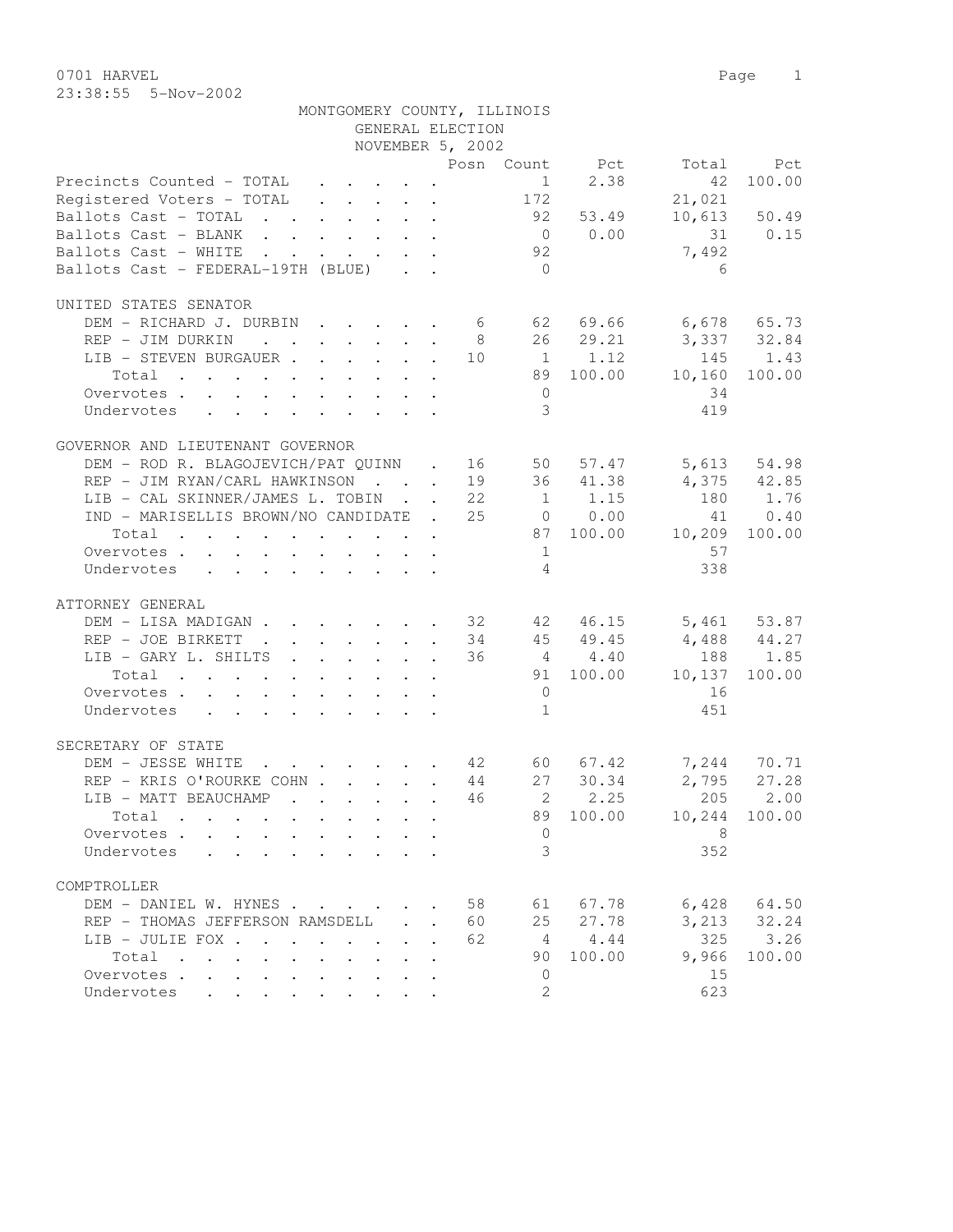23:38:55 5-Nov-2002

|                                                                                                                          |                                                                          |  | GENERAL ELECTION | MONTGOMERY COUNTY, ILLINOIS |                |                         |              |
|--------------------------------------------------------------------------------------------------------------------------|--------------------------------------------------------------------------|--|------------------|-----------------------------|----------------|-------------------------|--------------|
|                                                                                                                          |                                                                          |  | NOVEMBER 5, 2002 |                             |                |                         |              |
|                                                                                                                          |                                                                          |  |                  |                             | Posn Count Pct |                         | Total Pct    |
| TREASURER                                                                                                                |                                                                          |  |                  |                             |                |                         |              |
| DEM - THOMAS J. DART                                                                                                     |                                                                          |  | 68               |                             | 38 41.76       |                         | 4,736 46.81  |
| REP - JUDY BAAR TOPINKA 70 52 57.14                                                                                      |                                                                          |  |                  |                             |                |                         | 5,235 51.74  |
| LIB - RHYS READ                                                                                                          |                                                                          |  |                  |                             | 72 1 1.10      |                         | 147 1.45     |
| Total<br>the contract of the contract of the contract of the contract of the contract of the contract of the contract of |                                                                          |  |                  |                             | 91 100.00      | 10,118                  | 100.00       |
| Overvotes                                                                                                                |                                                                          |  |                  | $\overline{0}$              |                | 10                      |              |
| Undervotes                                                                                                               |                                                                          |  |                  | 1                           |                | 476                     |              |
| REPRESENTATIVE IN CONGRESS                                                                                               |                                                                          |  |                  |                             |                |                         |              |
| 19TH CONGRESSIONAL DISTRICT<br>DEM - DAVID D. PHELPS 84                                                                  |                                                                          |  |                  |                             |                |                         |              |
| REP - JOHN M. SHIMKUS                                                                                                    |                                                                          |  | 86               |                             | 49 53.85       | 42 46.15 2,016 39.39    | 3,102 60.61  |
| Total<br>$\mathbf{r}$ , and $\mathbf{r}$ , and $\mathbf{r}$ , and $\mathbf{r}$ , and $\mathbf{r}$                        |                                                                          |  |                  |                             | 91 100.00      | 5,118 100.00            |              |
| Overvotes                                                                                                                |                                                                          |  |                  | $\overline{0}$              |                | $\overline{7}$          |              |
| Undervotes                                                                                                               |                                                                          |  |                  | $\overline{1}$              |                | 149                     |              |
|                                                                                                                          |                                                                          |  |                  |                             |                |                         |              |
| STATE SENATOR<br>49TH LEGISLATIVE DISTRICT                                                                               |                                                                          |  |                  |                             |                |                         |              |
| DEM - VINCE DEMUZIO                                                                                                      | $\mathbf{r}$ , $\mathbf{r}$ , $\mathbf{r}$ , $\mathbf{r}$ , $\mathbf{r}$ |  | .92              | 72                          | 100.00         | 8,356                   | 100.00       |
| REP - NO CANDIDATE FILED                                                                                                 |                                                                          |  |                  |                             |                |                         |              |
| Total                                                                                                                    |                                                                          |  |                  |                             | 72 100.00      | 8,356                   | 100.00       |
| Overvotes.                                                                                                               |                                                                          |  |                  | $\overline{0}$              |                | $\overline{0}$          |              |
| Undervotes                                                                                                               |                                                                          |  |                  | 20                          |                | 2,248                   |              |
|                                                                                                                          |                                                                          |  |                  |                             |                |                         |              |
| REPRESENTATIVE IN THE GENERAL ASSEMBLY                                                                                   |                                                                          |  |                  |                             |                |                         |              |
| 98TH REPRESENTATIVE DISTRICT                                                                                             |                                                                          |  |                  |                             |                |                         |              |
| DEM - GARY HANNIG<br>$\cdot$ 100                                                                                         |                                                                          |  |                  |                             | 71 100.00      |                         | 8,354 100.00 |
| REP - NO CANDIDATE FILED                                                                                                 |                                                                          |  |                  |                             |                |                         |              |
| . The second contract of the second contract $\mathcal{L}^{\mathcal{A}}$<br>Total                                        |                                                                          |  |                  |                             | 71 100.00      | 8,354                   | 100.00       |
| Overvotes                                                                                                                |                                                                          |  |                  | $\overline{0}$              |                | $\overline{0}$          |              |
| Undervotes                                                                                                               |                                                                          |  |                  | 21                          |                | 2,250                   |              |
| COUNTY CLERK                                                                                                             |                                                                          |  |                  |                             |                |                         |              |
| DEM - NO CANDIDATE FILED                                                                                                 |                                                                          |  |                  |                             |                |                         |              |
| REP - SANDY LEITHEISER                                                                                                   | $\mathbf{r}$ , $\mathbf{r}$ , $\mathbf{r}$ , $\mathbf{r}$ , $\mathbf{r}$ |  | 112              |                             | 82 100.00      | 8,768 100.00            |              |
| Total .                                                                                                                  |                                                                          |  |                  |                             |                | 82 100.00 8,768 100.00  |              |
| Overvotes                                                                                                                |                                                                          |  |                  | $\overline{0}$              |                | $\Omega$<br>1,836       |              |
| Undervotes                                                                                                               |                                                                          |  |                  | 10                          |                |                         |              |
| COUNTY TREASURER                                                                                                         |                                                                          |  |                  |                             |                |                         |              |
| DEM - NO CANDIDATE FILED                                                                                                 |                                                                          |  |                  |                             |                |                         |              |
| REP - RON JENKINS<br>$\mathbf{r}$                                                                                        |                                                                          |  | 119              |                             | 81 100.00      | 8,566                   | 100.00       |
| Total                                                                                                                    |                                                                          |  |                  |                             | 81 100.00      | 8,566                   | 100.00       |
| Overvotes.                                                                                                               |                                                                          |  |                  | $\overline{0}$              |                | $\bigcirc$              |              |
| Undervotes                                                                                                               |                                                                          |  |                  | 11                          |                | 2,038                   |              |
| COUNTY SHERIFF                                                                                                           |                                                                          |  |                  |                             |                |                         |              |
| DEM - NO CANDIDATE FILED                                                                                                 |                                                                          |  |                  |                             |                |                         |              |
| REP - JIM VAZZI .<br>$\mathbf{r}$ , and $\mathbf{r}$ , and $\mathbf{r}$ , and $\mathbf{r}$                               |                                                                          |  | 126              |                             | 83 100.00      | 8,735                   | 100.00       |
| Total<br>the contract of the contract of the contract of the contract of the contract of the contract of the contract of |                                                                          |  |                  | 83                          | 100.00         | 8,735                   | 100.00       |
| Overvotes<br>Undervotes                                                                                                  |                                                                          |  |                  | $\circ$<br>9                |                | $\overline{0}$<br>1,869 |              |
|                                                                                                                          |                                                                          |  |                  |                             |                |                         |              |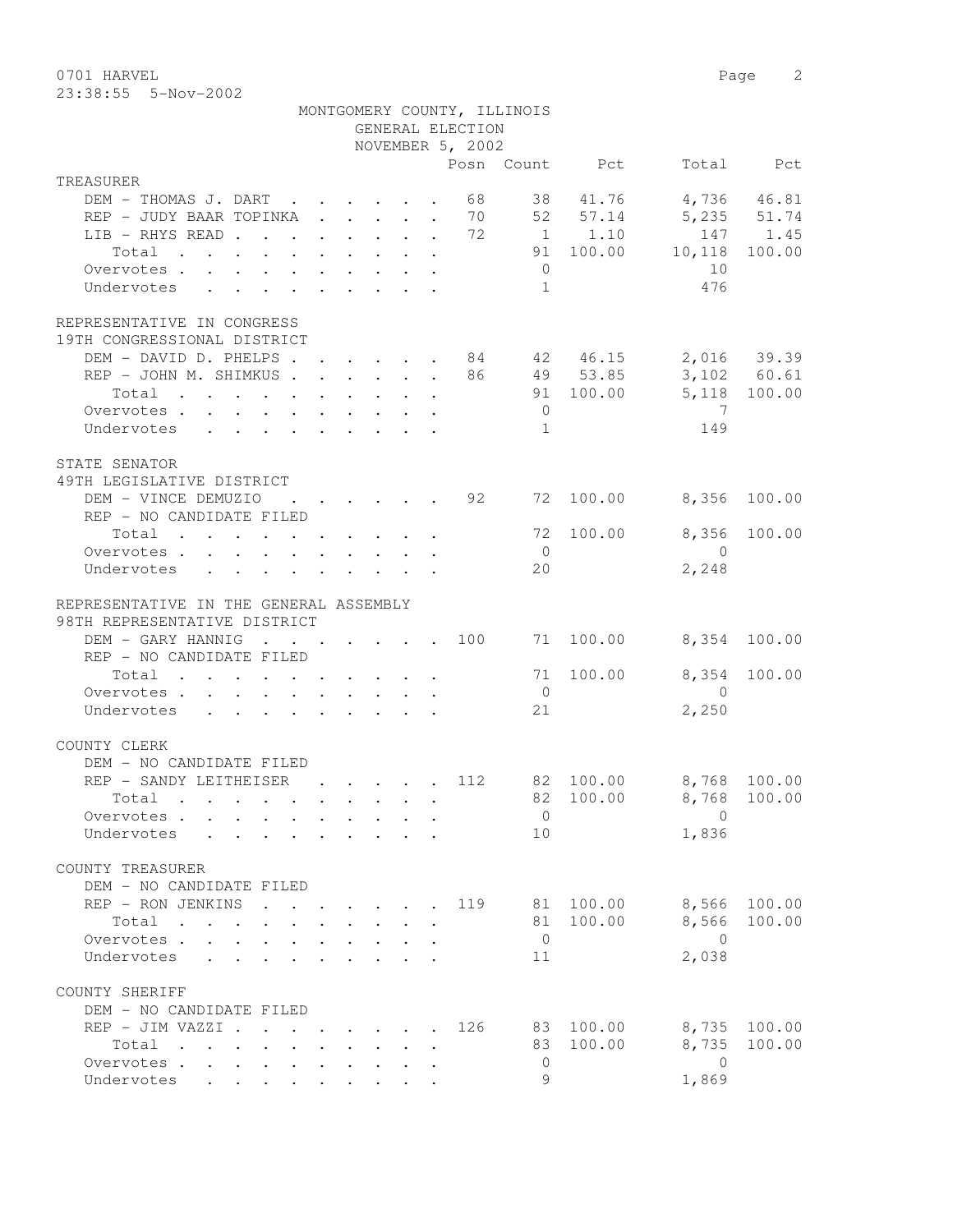0701 HARVEL 2008 Page 3 23:38:55 5-Nov-2002

|                                                                                                    | MONTGOMERY COUNTY, ILLINOIS |                |                 |                            |
|----------------------------------------------------------------------------------------------------|-----------------------------|----------------|-----------------|----------------------------|
|                                                                                                    | GENERAL ELECTION            |                |                 |                            |
|                                                                                                    | NOVEMBER 5, 2002            |                |                 |                            |
|                                                                                                    |                             | Posn Count Pct |                 | Total Pct                  |
| REGIONAL SUPERINTENDENT OF SCHOOLS                                                                 |                             |                |                 |                            |
| (CHRISTIAN & MONTGOMERY COUNTIES)                                                                  |                             |                |                 |                            |
| DEM - GREG SPRINGER 137                                                                            |                             | 72 100.00      |                 | 7,984 100.00               |
| REP - NO CANDIDATE FILED                                                                           |                             |                |                 |                            |
| Total                                                                                              |                             | 72 100.00      | $\overline{0}$  | 7,984 100.00               |
| Overvotes                                                                                          |                             | $\overline{0}$ |                 |                            |
| Undervotes                                                                                         |                             | 20             | 2,430           |                            |
| COUNTY BOARD MEMBER                                                                                |                             |                |                 |                            |
| COUNTY BOARD DISTRICT 1                                                                            |                             |                |                 |                            |
| VOTE FOR 3                                                                                         |                             |                |                 |                            |
|                                                                                                    |                             |                |                 |                            |
| DEM – DALE OGDEN 146 66 35.11<br>DEM - DAVID L. WEBB 148                                           |                             | 56 29.79       |                 | 1,215 33.83<br>1,100 30.62 |
| REP - CHARLES A. HAMPTON 150 66 35.11                                                              |                             |                |                 | $1,277$ 35.55              |
|                                                                                                    |                             | 188 100.00     |                 | 3,592 100.00               |
| Total $\cdot$<br>Overvotes.                                                                        |                             | $\overline{0}$ | $\overline{0}$  |                            |
|                                                                                                    |                             |                |                 |                            |
| Undervotes                                                                                         |                             | 88             | 1,874           |                            |
| JUDGE OF THE APPELLATE COURT                                                                       |                             |                |                 |                            |
|                                                                                                    |                             |                |                 |                            |
| 5TH JUDICIAL DISTRICT (VACANCY-HON. CHAPMAN)<br>DEM - MELISSA CHAPMAN 166 55 62.50                 |                             |                |                 |                            |
|                                                                                                    |                             |                |                 | 5,510 57.64                |
| REP - JOHN LONG 168                                                                                |                             | 33 37.50       |                 | 4,049 42.36                |
| Total                                                                                              |                             | 88 100.00      |                 | 9,559 100.00               |
| Overvotes.                                                                                         |                             | 1              | 8 <sup>8</sup>  |                            |
| Undervotes                                                                                         |                             | $\overline{3}$ | 1,037           |                            |
|                                                                                                    |                             |                |                 |                            |
| JUDGE OF THE CIRCUIT COURT FOURTH JUDICIAL CIRCUIT                                                 |                             |                |                 |                            |
| SHALL MICHAEL ROSS WEBER BE RETAINED IN OFFICE?                                                    |                             |                |                 |                            |
| YES 191 54 81.82                                                                                   |                             |                |                 | 5,582 72.97                |
| NO 192 12 18.18                                                                                    |                             |                |                 | 2,068 27.03                |
| Total                                                                                              |                             | 66 100.00      | 7,650           | 100.00                     |
| Overvotes.                                                                                         |                             | $\overline{1}$ | 24              |                            |
| Undervotes                                                                                         |                             | 25             | 2,930           |                            |
|                                                                                                    |                             |                |                 |                            |
| JUDGE OF THE CIRCUIT COURT FOURTH JUDICIAL CIRCUIT                                                 |                             |                |                 |                            |
| SHALL STEVEN P. SEYMOUR BE RETAINED IN OFFICE?                                                     |                             |                |                 |                            |
| YES .                                                                                              | 194                         | 48             | 76.19<br>5,155  | 70.04                      |
| NO.                                                                                                | 195                         | 15             | 23.81<br>2,205  | 29.96                      |
| Total                                                                                              |                             | 63             | 100.00<br>7,360 | 100.00                     |
| Overvotes.<br>$\mathbf{r}$                                                                         |                             | $\mathbf{0}$   | 14              |                            |
| Undervotes                                                                                         |                             | 29             | 3,230           |                            |
|                                                                                                    |                             |                |                 |                            |
| JUDGE OF THE CIRCUIT COURT FOURTH JUDICIAL CIRCUIT                                                 |                             |                |                 |                            |
| SHALL S. GENE SCHWARM BE RETAINED IN OFFICE?                                                       |                             |                |                 |                            |
| YES                                                                                                | 197                         | 48             | 5,308<br>75.00  | 71.34                      |
| NO.<br>$\ddot{\phantom{a}}$<br>$\ddot{\phantom{a}}$                                                | 198                         | 16             | 25.00<br>2,132  | 28.66                      |
| Total<br>$\mathbf{r}$ . The set of $\mathbf{r}$<br>$\sim$ $\sim$<br>$\ddot{\phantom{0}}$<br>$\sim$ |                             | 64             | 100.00<br>7,440 | 100.00                     |
| Overvotes.<br>$\ddot{\phantom{a}}$<br>$\ddot{\phantom{a}}$                                         |                             | $\overline{0}$ | 17              |                            |
| Undervotes<br>$\sim$                                                                               |                             | 28             | 3,147           |                            |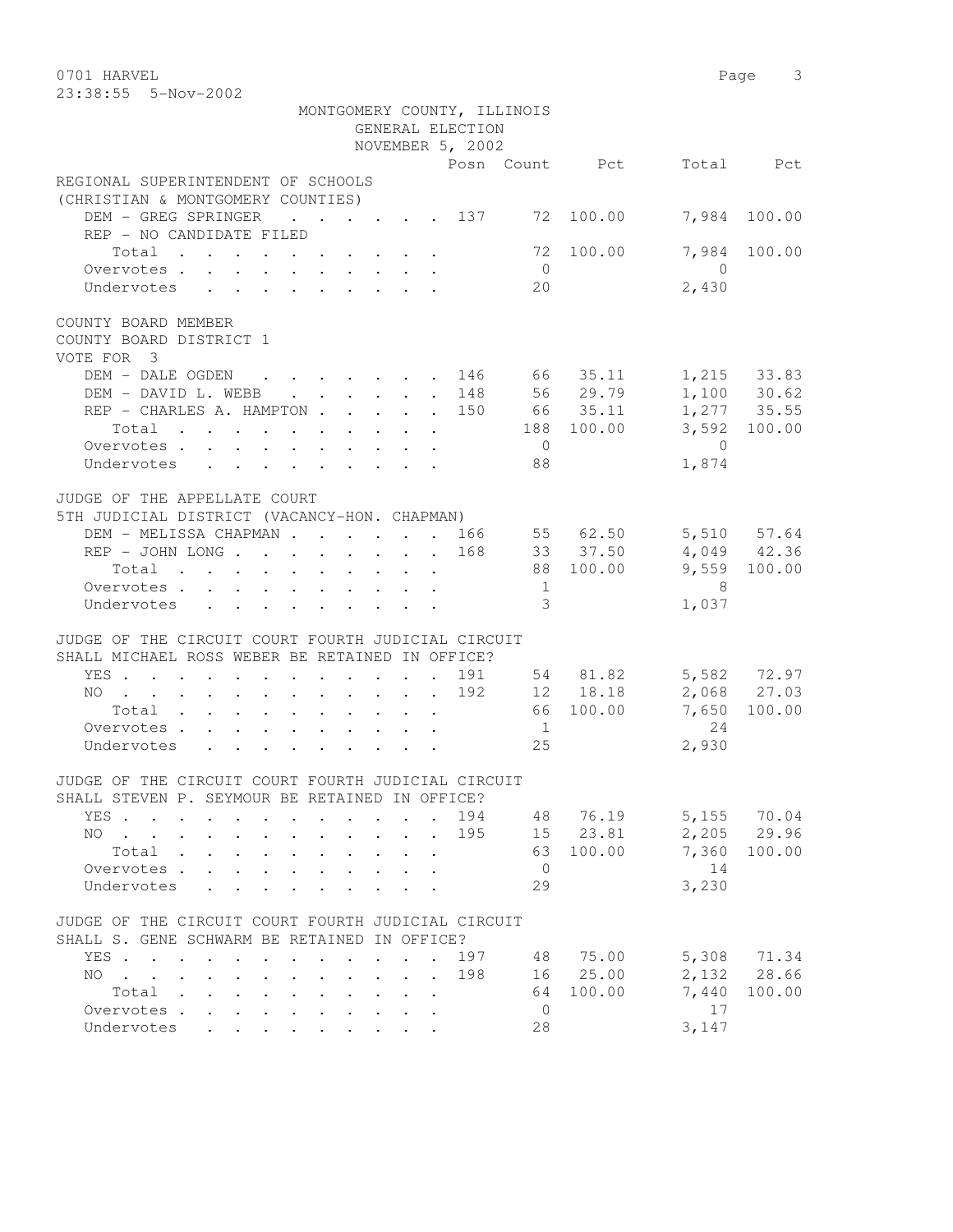0701 HARVEL 2008 Page 4 23:38:55 5-Nov-2002

|  |  | rag |
|--|--|-----|
|  |  |     |
|  |  |     |
|  |  |     |

|                                                    |                                                                                                                                                                                                                               |  |                      |                                                                                                                                                                                                                                    |  |           |                          |                   | GENERAL ELECTION<br>NOVEMBER 5, 2002 | MONTGOMERY COUNTY, ILLINOIS |          |       |             |
|----------------------------------------------------|-------------------------------------------------------------------------------------------------------------------------------------------------------------------------------------------------------------------------------|--|----------------------|------------------------------------------------------------------------------------------------------------------------------------------------------------------------------------------------------------------------------------|--|-----------|--------------------------|-------------------|--------------------------------------|-----------------------------|----------|-------|-------------|
|                                                    |                                                                                                                                                                                                                               |  |                      |                                                                                                                                                                                                                                    |  |           |                          |                   |                                      | Posn Count                  | Pct      | Total | Pct         |
|                                                    |                                                                                                                                                                                                                               |  |                      |                                                                                                                                                                                                                                    |  |           |                          |                   |                                      |                             |          |       |             |
| JUDGE OF THE CIRCUIT COURT FOURTH JUDICIAL CIRCUIT |                                                                                                                                                                                                                               |  |                      |                                                                                                                                                                                                                                    |  |           |                          |                   |                                      |                             |          |       |             |
| SHALL PATRICK L. DUKE BE RETAINED                  |                                                                                                                                                                                                                               |  |                      |                                                                                                                                                                                                                                    |  |           |                          | IN OFFICE?        |                                      |                             |          |       |             |
| YES .                                              | $\mathbf{r}$ , and $\mathbf{r}$ , and $\mathbf{r}$ , and $\mathbf{r}$ , and $\mathbf{r}$                                                                                                                                      |  |                      |                                                                                                                                                                                                                                    |  |           | <b>Contract Contract</b> | $\sim$ 100 $\sim$ | 200                                  | 47                          | 74.60    | 5,178 | 70.18       |
| NO.                                                | the contract of the contract of the contract of the contract of the contract of the contract of the contract of                                                                                                               |  |                      |                                                                                                                                                                                                                                    |  |           |                          |                   | 201                                  |                             | 16 25.40 |       | 2,200 29.82 |
|                                                    | Total                                                                                                                                                                                                                         |  |                      |                                                                                                                                                                                                                                    |  |           |                          |                   |                                      | 63                          | 100.00   | 7,378 | 100.00      |
|                                                    | Overvotes.                                                                                                                                                                                                                    |  |                      |                                                                                                                                                                                                                                    |  |           |                          |                   |                                      | $\mathbf 0$                 |          | 12    |             |
|                                                    | Undervotes                                                                                                                                                                                                                    |  |                      |                                                                                                                                                                                                                                    |  |           |                          |                   |                                      | 29                          |          | 3,214 |             |
|                                                    |                                                                                                                                                                                                                               |  |                      |                                                                                                                                                                                                                                    |  |           |                          |                   |                                      |                             |          |       |             |
| COUNTY-SENIOR SERVICES REFERENDUM                  |                                                                                                                                                                                                                               |  |                      |                                                                                                                                                                                                                                    |  |           |                          |                   |                                      |                             |          |       |             |
| YES                                                | $\sim$                                                                                                                                                                                                                        |  |                      |                                                                                                                                                                                                                                    |  |           |                          |                   | 220                                  | 42                          | 50.60    | 4,784 | 50.42       |
| NO.                                                | . The contract of the contract of the contract of the contract of the contract of the contract of the contract of the contract of the contract of the contract of the contract of the contract of the contract of the contrac |  |                      |                                                                                                                                                                                                                                    |  |           |                          | $\sim$            | 221                                  | 41                          | 49.40    |       | 4,704 49.58 |
|                                                    | Total                                                                                                                                                                                                                         |  |                      | $\mathbf{r}$ , and $\mathbf{r}$ , and $\mathbf{r}$ , and $\mathbf{r}$                                                                                                                                                              |  |           |                          |                   |                                      | 83                          | 100.00   | 9,488 | 100.00      |
|                                                    | Overvotes.                                                                                                                                                                                                                    |  | $\sim$ $\sim$ $\sim$ |                                                                                                                                                                                                                                    |  |           |                          |                   |                                      |                             |          | 10    |             |
|                                                    |                                                                                                                                                                                                                               |  |                      |                                                                                                                                                                                                                                    |  |           |                          |                   |                                      |                             |          |       |             |
|                                                    | Undervotes                                                                                                                                                                                                                    |  |                      | $\bullet$ . In the contract of the contract of the contract of the contract of the contract of the contract of the contract of the contract of the contract of the contract of the contract of the contract of the contract of the |  | $\bullet$ | $\bullet$                |                   |                                      | 8                           |          | 1,106 |             |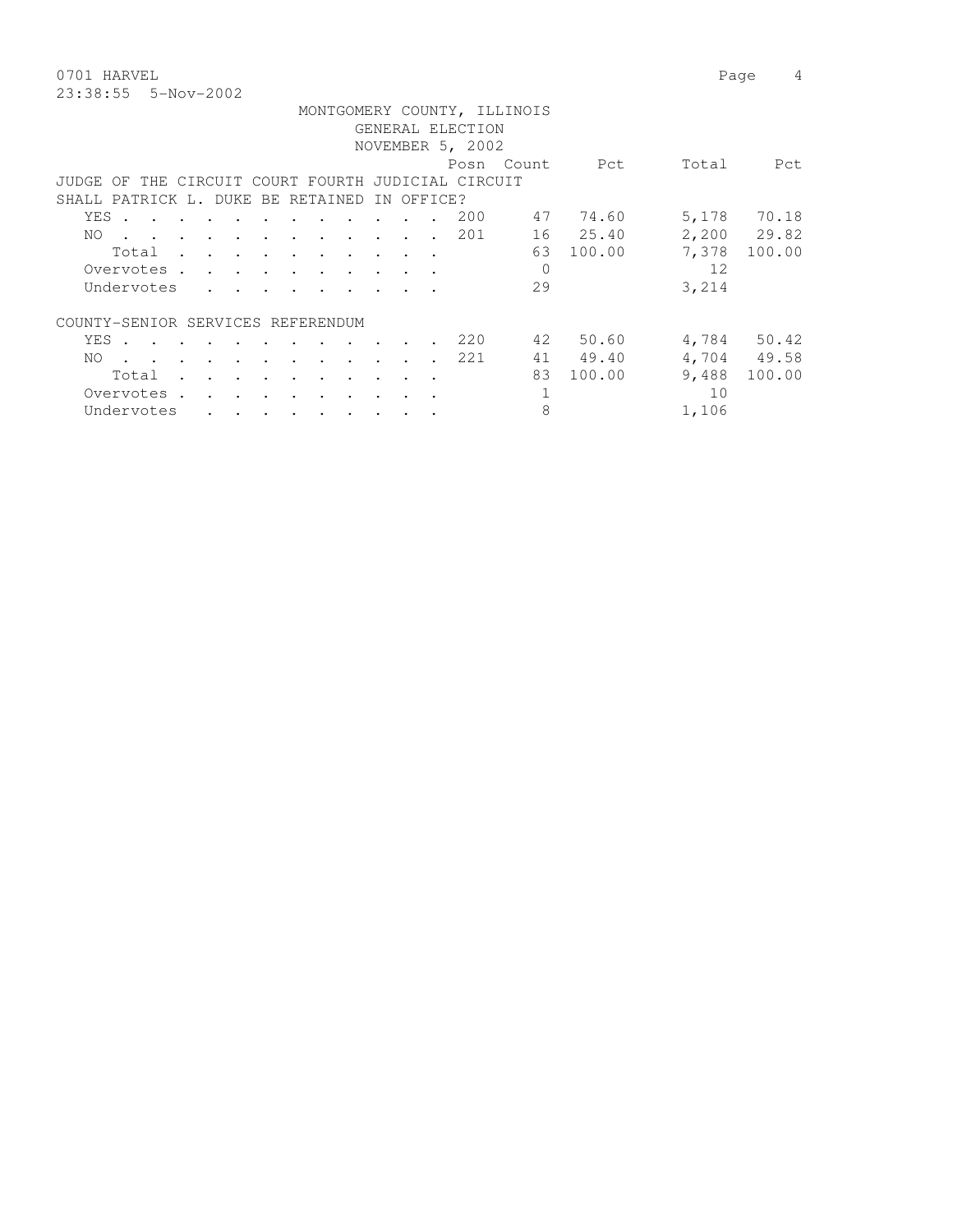| NOVEMBER 5, 2002<br>Posn Count Pct Total Pct<br>$1 \t 2.38$<br>Precincts Counted - TOTAL 1<br>Registered Voters - TOTAL 631<br>42<br>100.00<br>21,021<br>Ballots Cast - TOTAL 245 38.83<br>10,613 50.49<br>Ballots Cast - BLANK 1 0.16 31 0.15<br>Ballots Cast - WHITE 245<br>7,492<br>Ballots Cast - FEDERAL-17TH (CREAM)<br>$\bigcirc$<br>3<br>UNITED STATES SENATOR<br>DEM - RICHARD J. DURBIN 6 175 73.84 6,678 65.73<br>8 57 24.05 3,337 32.84<br>REP - JIM DURKIN<br>LIB - STEVEN BURGAUER 10 5 2.11 145 1.43<br>Total 237 100.00 10,160 100.00<br>34<br>Overvotes.<br>1<br>7<br>419<br>Undervotes<br>GOVERNOR AND LIEUTENANT GOVERNOR<br>DEM – ROD R. BLAGOJEVICH/PAT QUINN . 16 138 57.98 5,613 54.98<br>REP – JIM RYAN/CARL HAWKINSON 19 93 39.08 4,375 42.85<br>LIB – CAL SKINNER/JAMES L. TOBIN 22 7 2.94 180 1.76<br>LIB - CAL SKINNER/JAMES L. TOBIN 22 7 2.94<br>IND - MARISELLIS BROWN/NO CANDIDATE . 25 0 0.00<br>41 0.40<br>Total 238 100.00 10,209 100.00<br>57<br>$1 \qquad \qquad$<br>Overvotes.<br>6<br>338<br>Undervotes<br>ATTORNEY GENERAL<br>DEM - LISA MADIGAN 32 136 57.63 5,461 53.87<br>$34$ $92$ $38.98$ $4,488$ $44.27$<br>REP - JOE BIRKETT<br>36 8 3.39 188 1.85<br>LIB - GARY L. SHILTS<br>236 100.00 10,137 100.00<br>Total<br>Overvotes.<br>16<br>$\sim$ 1<br>8 <sup>8</sup><br>451<br>Undervotes<br>SECRETARY OF STATE<br>DEM - JESSE WHITE 42 169 72.22 7,244 70.71<br>REP - KRIS O'ROURKE COHN 44 56 23.93 2,795 27.28<br>LIB - MATT BEAUCHAMP 46 9 3.85 205 2.00<br>234 100.00<br>10,244 100.00<br>$Total \cdot \cdot \cdot \cdot \cdot$<br>$\cdot$ $\cdot$ $\cdot$ $\cdot$ $\cdot$ $\cdot$<br>8<br>Overvotes<br>$\overline{0}$<br>$\mathbf{r}$ , $\mathbf{r}$ , $\mathbf{r}$<br>$\mathbf{r}$<br>352<br>Undervotes<br>$\mathbf{r}$ , and $\mathbf{r}$ , and $\mathbf{r}$ , and $\mathbf{r}$ , and $\mathbf{r}$<br>11<br>COMPTROLLER<br>162 71.05<br>6,428<br>64.50<br>DEM - DANIEL W. HYNES<br>58<br>$\ddot{\phantom{a}}$<br>60<br>26.32<br>3, 213 32.24<br>REP - THOMAS JEFFERSON RAMSDELL .<br>60<br>2.63<br>325<br>6<br>3.26<br>LIB - JULIE FOX<br>62<br>9,966<br>228<br>100.00<br>100.00<br>Total<br>2<br>Overvotes<br>15<br>623<br>Undervotes<br>15 | MONTGOMERY COUNTY, ILLINOIS | GENERAL ELECTION |  |  |
|--------------------------------------------------------------------------------------------------------------------------------------------------------------------------------------------------------------------------------------------------------------------------------------------------------------------------------------------------------------------------------------------------------------------------------------------------------------------------------------------------------------------------------------------------------------------------------------------------------------------------------------------------------------------------------------------------------------------------------------------------------------------------------------------------------------------------------------------------------------------------------------------------------------------------------------------------------------------------------------------------------------------------------------------------------------------------------------------------------------------------------------------------------------------------------------------------------------------------------------------------------------------------------------------------------------------------------------------------------------------------------------------------------------------------------------------------------------------------------------------------------------------------------------------------------------------------------------------------------------------------------------------------------------------------------------------------------------------------------------------------------------------------------------------------------------------------------------------------------------------------------------------------------------------------------------------------------------------------------------------------------------------------------------------------------------------------------------------------------------------------------------------------------------------------------------------------|-----------------------------|------------------|--|--|
|                                                                                                                                                                                                                                                                                                                                                                                                                                                                                                                                                                                                                                                                                                                                                                                                                                                                                                                                                                                                                                                                                                                                                                                                                                                                                                                                                                                                                                                                                                                                                                                                                                                                                                                                                                                                                                                                                                                                                                                                                                                                                                                                                                                                  |                             |                  |  |  |
|                                                                                                                                                                                                                                                                                                                                                                                                                                                                                                                                                                                                                                                                                                                                                                                                                                                                                                                                                                                                                                                                                                                                                                                                                                                                                                                                                                                                                                                                                                                                                                                                                                                                                                                                                                                                                                                                                                                                                                                                                                                                                                                                                                                                  |                             |                  |  |  |
|                                                                                                                                                                                                                                                                                                                                                                                                                                                                                                                                                                                                                                                                                                                                                                                                                                                                                                                                                                                                                                                                                                                                                                                                                                                                                                                                                                                                                                                                                                                                                                                                                                                                                                                                                                                                                                                                                                                                                                                                                                                                                                                                                                                                  |                             |                  |  |  |
|                                                                                                                                                                                                                                                                                                                                                                                                                                                                                                                                                                                                                                                                                                                                                                                                                                                                                                                                                                                                                                                                                                                                                                                                                                                                                                                                                                                                                                                                                                                                                                                                                                                                                                                                                                                                                                                                                                                                                                                                                                                                                                                                                                                                  |                             |                  |  |  |
|                                                                                                                                                                                                                                                                                                                                                                                                                                                                                                                                                                                                                                                                                                                                                                                                                                                                                                                                                                                                                                                                                                                                                                                                                                                                                                                                                                                                                                                                                                                                                                                                                                                                                                                                                                                                                                                                                                                                                                                                                                                                                                                                                                                                  |                             |                  |  |  |
|                                                                                                                                                                                                                                                                                                                                                                                                                                                                                                                                                                                                                                                                                                                                                                                                                                                                                                                                                                                                                                                                                                                                                                                                                                                                                                                                                                                                                                                                                                                                                                                                                                                                                                                                                                                                                                                                                                                                                                                                                                                                                                                                                                                                  |                             |                  |  |  |
|                                                                                                                                                                                                                                                                                                                                                                                                                                                                                                                                                                                                                                                                                                                                                                                                                                                                                                                                                                                                                                                                                                                                                                                                                                                                                                                                                                                                                                                                                                                                                                                                                                                                                                                                                                                                                                                                                                                                                                                                                                                                                                                                                                                                  |                             |                  |  |  |
|                                                                                                                                                                                                                                                                                                                                                                                                                                                                                                                                                                                                                                                                                                                                                                                                                                                                                                                                                                                                                                                                                                                                                                                                                                                                                                                                                                                                                                                                                                                                                                                                                                                                                                                                                                                                                                                                                                                                                                                                                                                                                                                                                                                                  |                             |                  |  |  |
|                                                                                                                                                                                                                                                                                                                                                                                                                                                                                                                                                                                                                                                                                                                                                                                                                                                                                                                                                                                                                                                                                                                                                                                                                                                                                                                                                                                                                                                                                                                                                                                                                                                                                                                                                                                                                                                                                                                                                                                                                                                                                                                                                                                                  |                             |                  |  |  |
|                                                                                                                                                                                                                                                                                                                                                                                                                                                                                                                                                                                                                                                                                                                                                                                                                                                                                                                                                                                                                                                                                                                                                                                                                                                                                                                                                                                                                                                                                                                                                                                                                                                                                                                                                                                                                                                                                                                                                                                                                                                                                                                                                                                                  |                             |                  |  |  |
|                                                                                                                                                                                                                                                                                                                                                                                                                                                                                                                                                                                                                                                                                                                                                                                                                                                                                                                                                                                                                                                                                                                                                                                                                                                                                                                                                                                                                                                                                                                                                                                                                                                                                                                                                                                                                                                                                                                                                                                                                                                                                                                                                                                                  |                             |                  |  |  |
|                                                                                                                                                                                                                                                                                                                                                                                                                                                                                                                                                                                                                                                                                                                                                                                                                                                                                                                                                                                                                                                                                                                                                                                                                                                                                                                                                                                                                                                                                                                                                                                                                                                                                                                                                                                                                                                                                                                                                                                                                                                                                                                                                                                                  |                             |                  |  |  |
|                                                                                                                                                                                                                                                                                                                                                                                                                                                                                                                                                                                                                                                                                                                                                                                                                                                                                                                                                                                                                                                                                                                                                                                                                                                                                                                                                                                                                                                                                                                                                                                                                                                                                                                                                                                                                                                                                                                                                                                                                                                                                                                                                                                                  |                             |                  |  |  |
|                                                                                                                                                                                                                                                                                                                                                                                                                                                                                                                                                                                                                                                                                                                                                                                                                                                                                                                                                                                                                                                                                                                                                                                                                                                                                                                                                                                                                                                                                                                                                                                                                                                                                                                                                                                                                                                                                                                                                                                                                                                                                                                                                                                                  |                             |                  |  |  |
|                                                                                                                                                                                                                                                                                                                                                                                                                                                                                                                                                                                                                                                                                                                                                                                                                                                                                                                                                                                                                                                                                                                                                                                                                                                                                                                                                                                                                                                                                                                                                                                                                                                                                                                                                                                                                                                                                                                                                                                                                                                                                                                                                                                                  |                             |                  |  |  |
|                                                                                                                                                                                                                                                                                                                                                                                                                                                                                                                                                                                                                                                                                                                                                                                                                                                                                                                                                                                                                                                                                                                                                                                                                                                                                                                                                                                                                                                                                                                                                                                                                                                                                                                                                                                                                                                                                                                                                                                                                                                                                                                                                                                                  |                             |                  |  |  |
|                                                                                                                                                                                                                                                                                                                                                                                                                                                                                                                                                                                                                                                                                                                                                                                                                                                                                                                                                                                                                                                                                                                                                                                                                                                                                                                                                                                                                                                                                                                                                                                                                                                                                                                                                                                                                                                                                                                                                                                                                                                                                                                                                                                                  |                             |                  |  |  |
|                                                                                                                                                                                                                                                                                                                                                                                                                                                                                                                                                                                                                                                                                                                                                                                                                                                                                                                                                                                                                                                                                                                                                                                                                                                                                                                                                                                                                                                                                                                                                                                                                                                                                                                                                                                                                                                                                                                                                                                                                                                                                                                                                                                                  |                             |                  |  |  |
|                                                                                                                                                                                                                                                                                                                                                                                                                                                                                                                                                                                                                                                                                                                                                                                                                                                                                                                                                                                                                                                                                                                                                                                                                                                                                                                                                                                                                                                                                                                                                                                                                                                                                                                                                                                                                                                                                                                                                                                                                                                                                                                                                                                                  |                             |                  |  |  |
|                                                                                                                                                                                                                                                                                                                                                                                                                                                                                                                                                                                                                                                                                                                                                                                                                                                                                                                                                                                                                                                                                                                                                                                                                                                                                                                                                                                                                                                                                                                                                                                                                                                                                                                                                                                                                                                                                                                                                                                                                                                                                                                                                                                                  |                             |                  |  |  |
|                                                                                                                                                                                                                                                                                                                                                                                                                                                                                                                                                                                                                                                                                                                                                                                                                                                                                                                                                                                                                                                                                                                                                                                                                                                                                                                                                                                                                                                                                                                                                                                                                                                                                                                                                                                                                                                                                                                                                                                                                                                                                                                                                                                                  |                             |                  |  |  |
|                                                                                                                                                                                                                                                                                                                                                                                                                                                                                                                                                                                                                                                                                                                                                                                                                                                                                                                                                                                                                                                                                                                                                                                                                                                                                                                                                                                                                                                                                                                                                                                                                                                                                                                                                                                                                                                                                                                                                                                                                                                                                                                                                                                                  |                             |                  |  |  |
|                                                                                                                                                                                                                                                                                                                                                                                                                                                                                                                                                                                                                                                                                                                                                                                                                                                                                                                                                                                                                                                                                                                                                                                                                                                                                                                                                                                                                                                                                                                                                                                                                                                                                                                                                                                                                                                                                                                                                                                                                                                                                                                                                                                                  |                             |                  |  |  |
|                                                                                                                                                                                                                                                                                                                                                                                                                                                                                                                                                                                                                                                                                                                                                                                                                                                                                                                                                                                                                                                                                                                                                                                                                                                                                                                                                                                                                                                                                                                                                                                                                                                                                                                                                                                                                                                                                                                                                                                                                                                                                                                                                                                                  |                             |                  |  |  |
|                                                                                                                                                                                                                                                                                                                                                                                                                                                                                                                                                                                                                                                                                                                                                                                                                                                                                                                                                                                                                                                                                                                                                                                                                                                                                                                                                                                                                                                                                                                                                                                                                                                                                                                                                                                                                                                                                                                                                                                                                                                                                                                                                                                                  |                             |                  |  |  |
|                                                                                                                                                                                                                                                                                                                                                                                                                                                                                                                                                                                                                                                                                                                                                                                                                                                                                                                                                                                                                                                                                                                                                                                                                                                                                                                                                                                                                                                                                                                                                                                                                                                                                                                                                                                                                                                                                                                                                                                                                                                                                                                                                                                                  |                             |                  |  |  |
|                                                                                                                                                                                                                                                                                                                                                                                                                                                                                                                                                                                                                                                                                                                                                                                                                                                                                                                                                                                                                                                                                                                                                                                                                                                                                                                                                                                                                                                                                                                                                                                                                                                                                                                                                                                                                                                                                                                                                                                                                                                                                                                                                                                                  |                             |                  |  |  |
|                                                                                                                                                                                                                                                                                                                                                                                                                                                                                                                                                                                                                                                                                                                                                                                                                                                                                                                                                                                                                                                                                                                                                                                                                                                                                                                                                                                                                                                                                                                                                                                                                                                                                                                                                                                                                                                                                                                                                                                                                                                                                                                                                                                                  |                             |                  |  |  |
|                                                                                                                                                                                                                                                                                                                                                                                                                                                                                                                                                                                                                                                                                                                                                                                                                                                                                                                                                                                                                                                                                                                                                                                                                                                                                                                                                                                                                                                                                                                                                                                                                                                                                                                                                                                                                                                                                                                                                                                                                                                                                                                                                                                                  |                             |                  |  |  |
|                                                                                                                                                                                                                                                                                                                                                                                                                                                                                                                                                                                                                                                                                                                                                                                                                                                                                                                                                                                                                                                                                                                                                                                                                                                                                                                                                                                                                                                                                                                                                                                                                                                                                                                                                                                                                                                                                                                                                                                                                                                                                                                                                                                                  |                             |                  |  |  |
|                                                                                                                                                                                                                                                                                                                                                                                                                                                                                                                                                                                                                                                                                                                                                                                                                                                                                                                                                                                                                                                                                                                                                                                                                                                                                                                                                                                                                                                                                                                                                                                                                                                                                                                                                                                                                                                                                                                                                                                                                                                                                                                                                                                                  |                             |                  |  |  |
|                                                                                                                                                                                                                                                                                                                                                                                                                                                                                                                                                                                                                                                                                                                                                                                                                                                                                                                                                                                                                                                                                                                                                                                                                                                                                                                                                                                                                                                                                                                                                                                                                                                                                                                                                                                                                                                                                                                                                                                                                                                                                                                                                                                                  |                             |                  |  |  |
|                                                                                                                                                                                                                                                                                                                                                                                                                                                                                                                                                                                                                                                                                                                                                                                                                                                                                                                                                                                                                                                                                                                                                                                                                                                                                                                                                                                                                                                                                                                                                                                                                                                                                                                                                                                                                                                                                                                                                                                                                                                                                                                                                                                                  |                             |                  |  |  |
|                                                                                                                                                                                                                                                                                                                                                                                                                                                                                                                                                                                                                                                                                                                                                                                                                                                                                                                                                                                                                                                                                                                                                                                                                                                                                                                                                                                                                                                                                                                                                                                                                                                                                                                                                                                                                                                                                                                                                                                                                                                                                                                                                                                                  |                             |                  |  |  |
|                                                                                                                                                                                                                                                                                                                                                                                                                                                                                                                                                                                                                                                                                                                                                                                                                                                                                                                                                                                                                                                                                                                                                                                                                                                                                                                                                                                                                                                                                                                                                                                                                                                                                                                                                                                                                                                                                                                                                                                                                                                                                                                                                                                                  |                             |                  |  |  |
|                                                                                                                                                                                                                                                                                                                                                                                                                                                                                                                                                                                                                                                                                                                                                                                                                                                                                                                                                                                                                                                                                                                                                                                                                                                                                                                                                                                                                                                                                                                                                                                                                                                                                                                                                                                                                                                                                                                                                                                                                                                                                                                                                                                                  |                             |                  |  |  |
|                                                                                                                                                                                                                                                                                                                                                                                                                                                                                                                                                                                                                                                                                                                                                                                                                                                                                                                                                                                                                                                                                                                                                                                                                                                                                                                                                                                                                                                                                                                                                                                                                                                                                                                                                                                                                                                                                                                                                                                                                                                                                                                                                                                                  |                             |                  |  |  |
|                                                                                                                                                                                                                                                                                                                                                                                                                                                                                                                                                                                                                                                                                                                                                                                                                                                                                                                                                                                                                                                                                                                                                                                                                                                                                                                                                                                                                                                                                                                                                                                                                                                                                                                                                                                                                                                                                                                                                                                                                                                                                                                                                                                                  |                             |                  |  |  |
|                                                                                                                                                                                                                                                                                                                                                                                                                                                                                                                                                                                                                                                                                                                                                                                                                                                                                                                                                                                                                                                                                                                                                                                                                                                                                                                                                                                                                                                                                                                                                                                                                                                                                                                                                                                                                                                                                                                                                                                                                                                                                                                                                                                                  |                             |                  |  |  |
|                                                                                                                                                                                                                                                                                                                                                                                                                                                                                                                                                                                                                                                                                                                                                                                                                                                                                                                                                                                                                                                                                                                                                                                                                                                                                                                                                                                                                                                                                                                                                                                                                                                                                                                                                                                                                                                                                                                                                                                                                                                                                                                                                                                                  |                             |                  |  |  |
|                                                                                                                                                                                                                                                                                                                                                                                                                                                                                                                                                                                                                                                                                                                                                                                                                                                                                                                                                                                                                                                                                                                                                                                                                                                                                                                                                                                                                                                                                                                                                                                                                                                                                                                                                                                                                                                                                                                                                                                                                                                                                                                                                                                                  |                             |                  |  |  |
|                                                                                                                                                                                                                                                                                                                                                                                                                                                                                                                                                                                                                                                                                                                                                                                                                                                                                                                                                                                                                                                                                                                                                                                                                                                                                                                                                                                                                                                                                                                                                                                                                                                                                                                                                                                                                                                                                                                                                                                                                                                                                                                                                                                                  |                             |                  |  |  |
|                                                                                                                                                                                                                                                                                                                                                                                                                                                                                                                                                                                                                                                                                                                                                                                                                                                                                                                                                                                                                                                                                                                                                                                                                                                                                                                                                                                                                                                                                                                                                                                                                                                                                                                                                                                                                                                                                                                                                                                                                                                                                                                                                                                                  |                             |                  |  |  |
|                                                                                                                                                                                                                                                                                                                                                                                                                                                                                                                                                                                                                                                                                                                                                                                                                                                                                                                                                                                                                                                                                                                                                                                                                                                                                                                                                                                                                                                                                                                                                                                                                                                                                                                                                                                                                                                                                                                                                                                                                                                                                                                                                                                                  |                             |                  |  |  |
|                                                                                                                                                                                                                                                                                                                                                                                                                                                                                                                                                                                                                                                                                                                                                                                                                                                                                                                                                                                                                                                                                                                                                                                                                                                                                                                                                                                                                                                                                                                                                                                                                                                                                                                                                                                                                                                                                                                                                                                                                                                                                                                                                                                                  |                             |                  |  |  |
|                                                                                                                                                                                                                                                                                                                                                                                                                                                                                                                                                                                                                                                                                                                                                                                                                                                                                                                                                                                                                                                                                                                                                                                                                                                                                                                                                                                                                                                                                                                                                                                                                                                                                                                                                                                                                                                                                                                                                                                                                                                                                                                                                                                                  |                             |                  |  |  |
|                                                                                                                                                                                                                                                                                                                                                                                                                                                                                                                                                                                                                                                                                                                                                                                                                                                                                                                                                                                                                                                                                                                                                                                                                                                                                                                                                                                                                                                                                                                                                                                                                                                                                                                                                                                                                                                                                                                                                                                                                                                                                                                                                                                                  |                             |                  |  |  |
|                                                                                                                                                                                                                                                                                                                                                                                                                                                                                                                                                                                                                                                                                                                                                                                                                                                                                                                                                                                                                                                                                                                                                                                                                                                                                                                                                                                                                                                                                                                                                                                                                                                                                                                                                                                                                                                                                                                                                                                                                                                                                                                                                                                                  |                             |                  |  |  |
|                                                                                                                                                                                                                                                                                                                                                                                                                                                                                                                                                                                                                                                                                                                                                                                                                                                                                                                                                                                                                                                                                                                                                                                                                                                                                                                                                                                                                                                                                                                                                                                                                                                                                                                                                                                                                                                                                                                                                                                                                                                                                                                                                                                                  |                             |                  |  |  |
|                                                                                                                                                                                                                                                                                                                                                                                                                                                                                                                                                                                                                                                                                                                                                                                                                                                                                                                                                                                                                                                                                                                                                                                                                                                                                                                                                                                                                                                                                                                                                                                                                                                                                                                                                                                                                                                                                                                                                                                                                                                                                                                                                                                                  |                             |                  |  |  |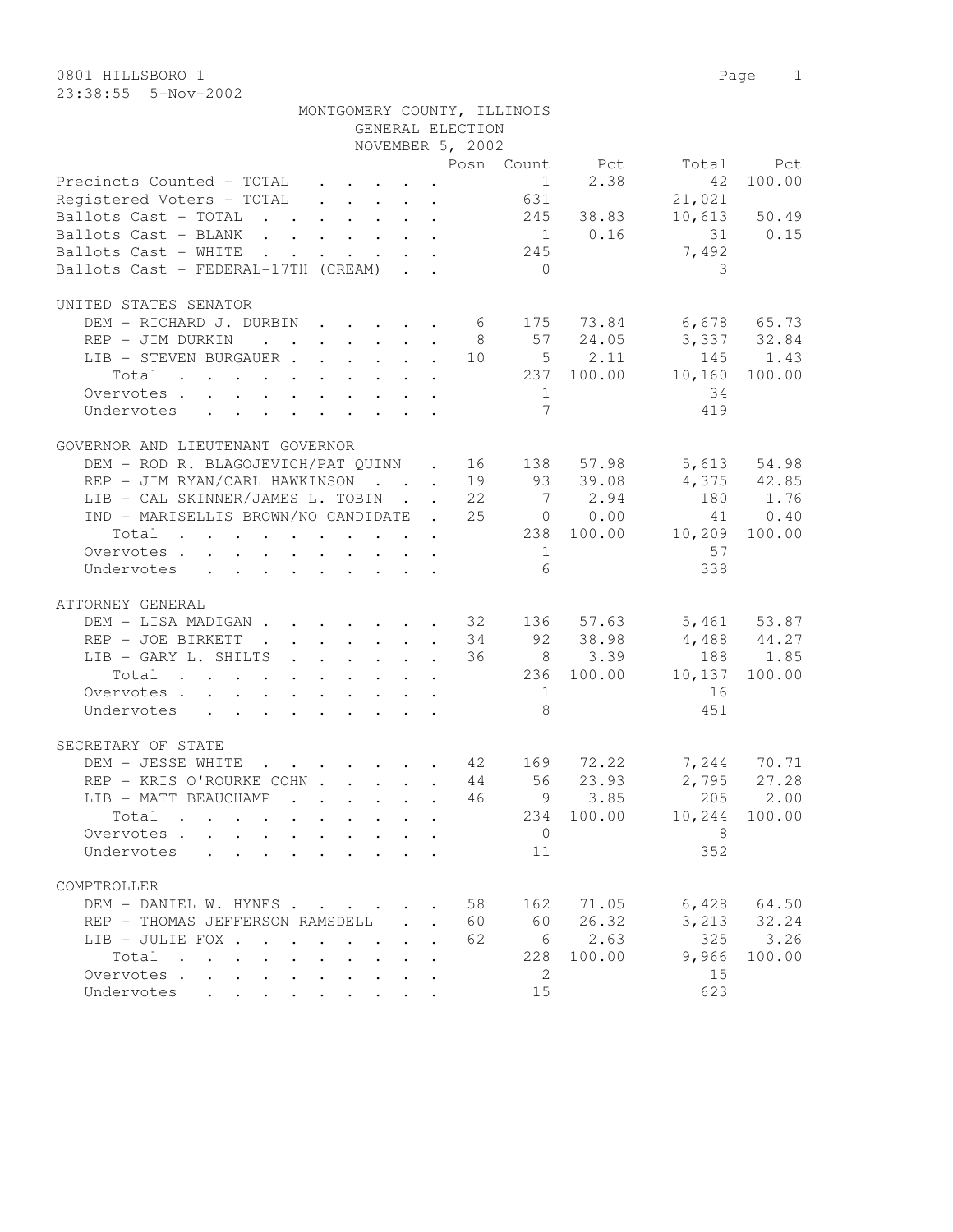0801 HILLSBORO 1 Page 2 23:38:55 5-Nov-2002

|                                                                                                                                                                                                                                        |  | MONTGOMERY COUNTY, ILLINOIS                 |                |                         |                               |              |
|----------------------------------------------------------------------------------------------------------------------------------------------------------------------------------------------------------------------------------------|--|---------------------------------------------|----------------|-------------------------|-------------------------------|--------------|
|                                                                                                                                                                                                                                        |  | GENERAL ELECTION                            |                |                         |                               |              |
|                                                                                                                                                                                                                                        |  | NOVEMBER 5, 2002                            |                |                         |                               |              |
|                                                                                                                                                                                                                                        |  |                                             |                | Posn Count Pct          |                               | Total Pct    |
| TREASURER                                                                                                                                                                                                                              |  |                                             |                |                         |                               |              |
| DEM - THOMAS J. DART 68                                                                                                                                                                                                                |  |                                             |                | 134 57.02               |                               | 4,736 46.81  |
| REP - JUDY BAAR TOPINKA<br>LIB - RHYS READ                                                                                                                                                                                             |  | 70<br>72                                    |                | 96 40.85<br>$5 \t 2.13$ | 5, 235 51.74                  | 147 1.45     |
| Total                                                                                                                                                                                                                                  |  |                                             |                |                         | $235\quad 100.00\quad 10,118$ | 100.00       |
| Overvotes.                                                                                                                                                                                                                             |  |                                             | $\overline{0}$ |                         | 10                            |              |
| Undervotes                                                                                                                                                                                                                             |  |                                             | 10             |                         | 476                           |              |
|                                                                                                                                                                                                                                        |  |                                             |                |                         |                               |              |
| REPRESENTATIVE IN CONGRESS                                                                                                                                                                                                             |  |                                             |                |                         |                               |              |
| 17TH CONGRESSIONAL DISTRICT                                                                                                                                                                                                            |  |                                             |                |                         |                               |              |
| DEM - LANE EVANS 84 150 67.26 3,209 65.66                                                                                                                                                                                              |  |                                             |                |                         |                               |              |
| REP - PETER CALDERONE 86 73 32.74                                                                                                                                                                                                      |  |                                             |                |                         |                               | 1,678 34.34  |
| Total                                                                                                                                                                                                                                  |  |                                             |                | 223 100.00              |                               | 4,887 100.00 |
| Overvotes.                                                                                                                                                                                                                             |  |                                             | 1              |                         | $\overline{7}$                |              |
| Undervotes                                                                                                                                                                                                                             |  |                                             | 21             |                         | 445                           |              |
|                                                                                                                                                                                                                                        |  |                                             |                |                         |                               |              |
| STATE SENATOR                                                                                                                                                                                                                          |  |                                             |                |                         |                               |              |
| 49TH LEGISLATIVE DISTRICT                                                                                                                                                                                                              |  |                                             |                |                         |                               |              |
| DEM - VINCE DEMUZIO 92                                                                                                                                                                                                                 |  |                                             | 201            | 100.00                  | 8,356                         | 100.00       |
| REP - NO CANDIDATE FILED                                                                                                                                                                                                               |  |                                             |                |                         |                               |              |
| Total                                                                                                                                                                                                                                  |  |                                             |                | 201 100.00              |                               | 8,356 100.00 |
| Overvotes.                                                                                                                                                                                                                             |  |                                             | $\overline{0}$ |                         | $\overline{0}$                |              |
| Undervotes<br>$\mathbf{r}$ , and $\mathbf{r}$ , and $\mathbf{r}$ , and $\mathbf{r}$ , and $\mathbf{r}$                                                                                                                                 |  |                                             | 44             |                         | 2,248                         |              |
|                                                                                                                                                                                                                                        |  |                                             |                |                         |                               |              |
| REPRESENTATIVE IN THE GENERAL ASSEMBLY                                                                                                                                                                                                 |  |                                             |                |                         |                               |              |
| 98TH REPRESENTATIVE DISTRICT                                                                                                                                                                                                           |  |                                             |                |                         |                               |              |
| DEM - GARY HANNIG 100 203 100.00                                                                                                                                                                                                       |  |                                             |                |                         | 8,354 100.00                  |              |
| REP - NO CANDIDATE FILED                                                                                                                                                                                                               |  |                                             |                |                         |                               |              |
| Total                                                                                                                                                                                                                                  |  |                                             | 203            | 100.00                  | 8,354                         | 100.00       |
| Overvotes                                                                                                                                                                                                                              |  |                                             | $\overline{0}$ |                         | $\overline{0}$                |              |
| Undervotes                                                                                                                                                                                                                             |  |                                             | 42             |                         | 2,250                         |              |
|                                                                                                                                                                                                                                        |  |                                             |                |                         |                               |              |
| COUNTY CLERK                                                                                                                                                                                                                           |  |                                             |                |                         |                               |              |
| DEM - NO CANDIDATE FILED                                                                                                                                                                                                               |  |                                             |                |                         |                               |              |
| REP - SANDY LEITHEISER                                                                                                                                                                                                                 |  | $\cdot$ $\cdot$ $\cdot$ $\cdot$ $\cdot$ 112 |                |                         | 208 100.00 8,768 100.00       |              |
| Total<br>. The contract of the contract of the contract of the contract of the contract of the contract of the contract of the contract of the contract of the contract of the contract of the contract of the contract of the contrac |  |                                             |                | 208 100.00              | 8,768 100.00                  |              |
| Overvotes                                                                                                                                                                                                                              |  |                                             | 0              |                         | $\mathbf 0$                   |              |
| Undervotes                                                                                                                                                                                                                             |  |                                             | 37             |                         | 1,836                         |              |
|                                                                                                                                                                                                                                        |  |                                             |                |                         |                               |              |
| COUNTY TREASURER                                                                                                                                                                                                                       |  |                                             |                |                         |                               |              |
| DEM - NO CANDIDATE FILED                                                                                                                                                                                                               |  |                                             |                |                         |                               |              |
| REP - RON JENKINS 119                                                                                                                                                                                                                  |  |                                             |                | 199 100.00              | 8,566                         | 100.00       |
| Total $\cdots$                                                                                                                                                                                                                         |  |                                             | 199            | 100.00                  | 8,566                         | 100.00       |
| Overvotes.                                                                                                                                                                                                                             |  |                                             | $\overline{0}$ |                         | $\overline{0}$                |              |
| Undervotes                                                                                                                                                                                                                             |  |                                             | 46             |                         | 2,038                         |              |
| COUNTY SHERIFF                                                                                                                                                                                                                         |  |                                             |                |                         |                               |              |
| DEM - NO CANDIDATE FILED                                                                                                                                                                                                               |  |                                             |                |                         |                               |              |
| $REP - JIM VAZZI$                                                                                                                                                                                                                      |  | 126                                         |                | 203 100.00              | 8,735                         | 100.00       |
| Total                                                                                                                                                                                                                                  |  |                                             | 203            | 100.00                  | 8,735                         | 100.00       |
| Overvotes.                                                                                                                                                                                                                             |  |                                             | $\overline{0}$ |                         | $\bigcirc$                    |              |
| Undervotes                                                                                                                                                                                                                             |  |                                             | 42             |                         | 1,869                         |              |
|                                                                                                                                                                                                                                        |  |                                             |                |                         |                               |              |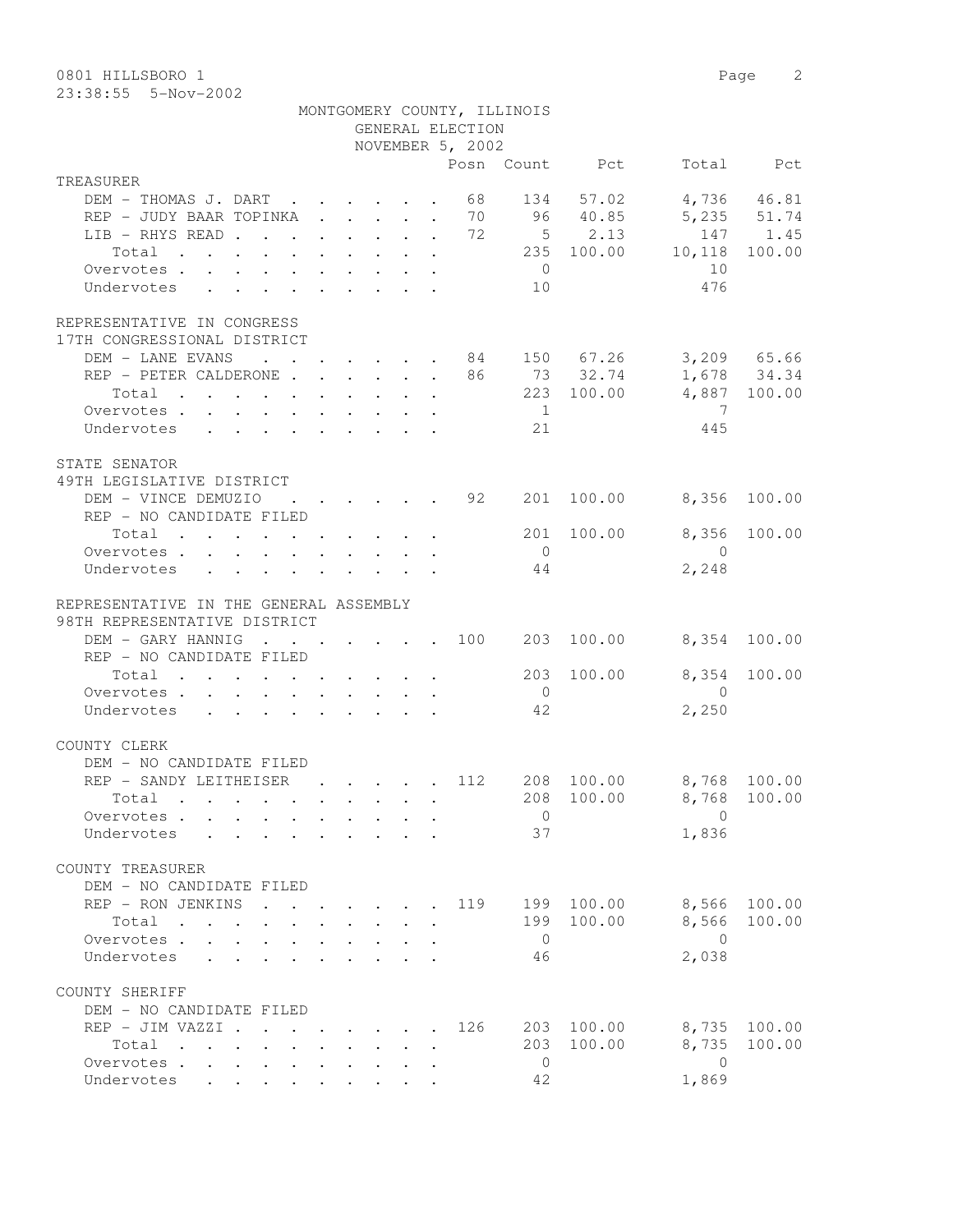| 0801 HILLSBORO 1<br>23:38:55 5-Nov-2002                                                                                                                          |                                                   |                      |                  |                |                |                     | Page 3       |
|------------------------------------------------------------------------------------------------------------------------------------------------------------------|---------------------------------------------------|----------------------|------------------|----------------|----------------|---------------------|--------------|
| MONTGOMERY COUNTY, ILLINOIS                                                                                                                                      |                                                   |                      | GENERAL ELECTION |                |                |                     |              |
|                                                                                                                                                                  |                                                   |                      | NOVEMBER 5, 2002 |                |                |                     |              |
|                                                                                                                                                                  |                                                   |                      |                  |                | Posn Count Pct |                     | Total Pct    |
| REGIONAL SUPERINTENDENT OF SCHOOLS<br>(CHRISTIAN & MONTGOMERY COUNTIES)                                                                                          |                                                   |                      |                  |                |                |                     |              |
| DEM - GREG SPRINGER<br>$\cdot$ $\cdot$ $\cdot$ $\cdot$ $\cdot$ $\cdot$ 137 202<br>REP - NO CANDIDATE FILED                                                       |                                                   |                      |                  |                | 100.00         |                     | 7,984 100.00 |
| Total<br>Overvotes                                                                                                                                               |                                                   |                      |                  | $\overline{0}$ | 202 100.00     | 7,984<br>$\bigcirc$ | 100.00       |
| Undervotes                                                                                                                                                       |                                                   |                      |                  | 43             |                | 2,430               |              |
| COUNTY BOARD MEMBER<br>COUNTY BOARD DISTRICT 6<br>VOTE FOR 3                                                                                                     |                                                   |                      |                  |                |                |                     |              |
| DEM - JOHN A. DOWNS                                                                                                                                              |                                                   |                      | 146              |                | 158 27.34      | 889                 | 27.15        |
| DEM - RONALD E. DEABENDERFER                                                                                                                                     |                                                   | $\ddot{\phantom{0}}$ | 148              |                | 176 30.45      | 923                 | 28.18        |
| DEM - TIMOTHY L. FOGLE<br>$\cdot \cdot \cdot \cdot \cdot 150$                                                                                                    |                                                   |                      |                  |                | 132 22.84      |                     | 720 21.98    |
| REP - ROGER L. MYERS                                                                                                                                             |                                                   |                      | 152              |                | 112 19.38      | 743                 | 22.69        |
| Total                                                                                                                                                            |                                                   |                      |                  |                | 578 100.00     | 3,275               | 100.00       |
| Overvotes                                                                                                                                                        |                                                   |                      |                  | $\overline{1}$ |                | $\overline{4}$      |              |
| Undervotes                                                                                                                                                       |                                                   |                      |                  | 154            |                | 841                 |              |
| JUDGE OF THE APPELLATE COURT<br>5TH JUDICIAL DISTRICT (VACANCY-HON. CHAPMAN)                                                                                     |                                                   |                      |                  |                |                |                     |              |
| DEM - MELISSA CHAPMAN 166                                                                                                                                        |                                                   |                      |                  |                | 138 62.73      |                     | 5,510 57.64  |
|                                                                                                                                                                  |                                                   |                      | 168              |                | 82 37.27       |                     | 4,049 42.36  |
| Total                                                                                                                                                            |                                                   |                      |                  |                | 220 100.00     |                     | 9,559 100.00 |
| Overvotes                                                                                                                                                        |                                                   |                      |                  | 1              |                | 8                   |              |
| Undervotes                                                                                                                                                       |                                                   |                      |                  | 24             |                | 1,037               |              |
| JUDGE OF THE CIRCUIT COURT FOURTH JUDICIAL CIRCUIT<br>SHALL MICHAEL ROSS WEBER BE RETAINED IN OFFICE?                                                            |                                                   |                      |                  |                |                |                     |              |
| YES                                                                                                                                                              |                                                   | $\sim$               |                  |                | 191 136 73.91  |                     | 5,582 72.97  |
| NO                                                                                                                                                               |                                                   |                      | 192              |                | 48 26.09       |                     | 2,068 27.03  |
| Total                                                                                                                                                            |                                                   |                      |                  |                | 184 100.00     | 7,650               | 100.00       |
| Overvotes                                                                                                                                                        |                                                   |                      |                  | $\overline{0}$ |                | 24                  |              |
| Undervotes                                                                                                                                                       |                                                   |                      |                  | 61             |                | 2,930               |              |
| JUDGE OF THE CIRCUIT COURT FOURTH JUDICIAL CIRCUIT<br>SHALL STEVEN P. SEYMOUR BE RETAINED IN OFFICE?                                                             |                                                   |                      |                  |                |                |                     |              |
| YES<br>$\ddot{\phantom{0}}$                                                                                                                                      |                                                   |                      | 194              | 124            | 71.26          |                     | 5,155 70.04  |
| NO.<br>$\mathcal{L}(\mathbf{z})$ , and $\mathcal{L}(\mathbf{z})$ , and                                                                                           | $\sim$                                            |                      | 195              |                | 50 28.74       | 2,205               | 29.96        |
| Total                                                                                                                                                            |                                                   |                      |                  | 174            | 100.00         | 7,360               | 100.00       |
| Overvotes .                                                                                                                                                      |                                                   |                      |                  | 1              |                | 14                  |              |
| Undervotes                                                                                                                                                       |                                                   |                      |                  | 70             |                | 3,230               |              |
| JUDGE OF THE CIRCUIT COURT FOURTH JUDICIAL CIRCUIT<br>SHALL S. GENE SCHWARM BE RETAINED IN OFFICE?                                                               |                                                   |                      |                  |                |                |                     |              |
| YES                                                                                                                                                              | $\cdot$ $\cdot$ $\cdot$                           |                      | 197              | 129            | 71.27          |                     | 5,308 71.34  |
| NO.<br>$\mathbf{r}$ , $\mathbf{r}$ , $\mathbf{r}$ , $\mathbf{r}$<br>$\ddot{\phantom{0}}$<br>$\ddot{\phantom{0}}$<br>$\ddot{\phantom{0}}$<br>$\ddot{\phantom{0}}$ | $\cdot$ $\cdot$ $\cdot$ $\cdot$                   |                      | 198              | 52             | 28.73          |                     | 2,132 28.66  |
| Total<br>$\ddot{\phantom{0}}$<br>$\mathbf{L}^{\text{max}}$                                                                                                       | $\ddot{\phantom{0}}$<br>$\mathbf{L}^{\text{max}}$ | $\ddot{\phantom{0}}$ |                  | 181            | 100.00         | 7,440               | 100.00       |
| Overvotes<br>$\mathbf{L}$<br>$\ddot{\phantom{a}}$<br>$\bullet$                                                                                                   |                                                   |                      |                  | $\mathbf 0$    |                | 17                  |              |
| Undervotes                                                                                                                                                       |                                                   |                      |                  | 64             |                | 3,147               |              |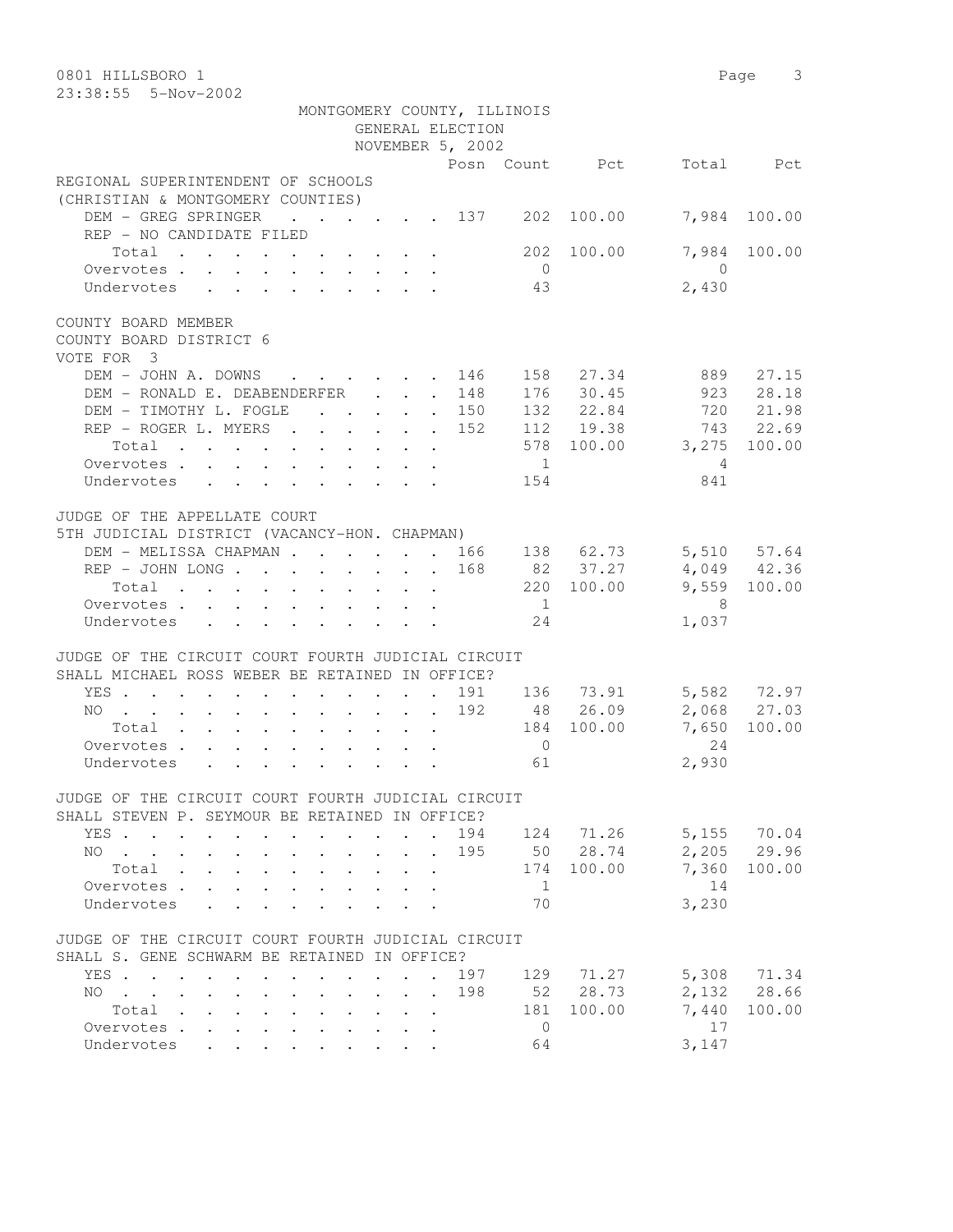0801 HILLSBORO 1 Page 4 23:38:55 5-Nov-2002

|                                   |       |                                                                                                                 |  |                                            |                                                           |                                                                                                                                                                                                                                      |               |            | GENERAL ELECTION                                   | MONTGOMERY COUNTY, ILLINOIS |                 |       |             |
|-----------------------------------|-------|-----------------------------------------------------------------------------------------------------------------|--|--------------------------------------------|-----------------------------------------------------------|--------------------------------------------------------------------------------------------------------------------------------------------------------------------------------------------------------------------------------------|---------------|------------|----------------------------------------------------|-----------------------------|-----------------|-------|-------------|
|                                   |       |                                                                                                                 |  |                                            |                                                           |                                                                                                                                                                                                                                      |               |            | NOVEMBER 5, 2002                                   |                             |                 |       |             |
|                                   |       |                                                                                                                 |  |                                            |                                                           |                                                                                                                                                                                                                                      |               |            |                                                    | Posn Count                  | <b>Property</b> | Total | Pct         |
|                                   |       |                                                                                                                 |  |                                            |                                                           |                                                                                                                                                                                                                                      |               |            | JUDGE OF THE CIRCUIT COURT FOURTH JUDICIAL CIRCUIT |                             |                 |       |             |
| SHALL PATRICK L. DUKE BE RETAINED |       |                                                                                                                 |  |                                            |                                                           |                                                                                                                                                                                                                                      |               | IN OFFICE? |                                                    |                             |                 |       |             |
|                                   | YES . |                                                                                                                 |  |                                            |                                                           |                                                                                                                                                                                                                                      |               |            | 200                                                |                             | 126 71.19       |       | 5,178 70.18 |
| NO.                               |       | the contract of the contract of the contract of the contract of the contract of the contract of the contract of |  |                                            |                                                           |                                                                                                                                                                                                                                      |               |            | 201                                                |                             | 51 28.81        |       | 2,200 29.82 |
|                                   |       | Total                                                                                                           |  |                                            |                                                           |                                                                                                                                                                                                                                      |               |            |                                                    |                             | 177 100.00      | 7,378 | 100.00      |
|                                   |       | Overvotes.                                                                                                      |  |                                            |                                                           |                                                                                                                                                                                                                                      |               |            |                                                    | $\Omega$                    |                 | 12    |             |
|                                   |       | Undervotes                                                                                                      |  |                                            |                                                           | <u>in a community of the set of the set of the set of the set of the set of the set of the set of the set of the set of the set of the set of the set of the set of the set of the set of the set of the set of the set of the s</u> |               |            |                                                    | 68                          |                 | 3,214 |             |
| COUNTY-SENIOR SERVICES REFERENDUM |       |                                                                                                                 |  |                                            |                                                           |                                                                                                                                                                                                                                      |               |            |                                                    |                             |                 |       |             |
|                                   |       | YES                                                                                                             |  |                                            |                                                           |                                                                                                                                                                                                                                      | $\sim$ $\sim$ |            | 220                                                |                             | 142 62.28       |       | 4,784 50.42 |
| NO.                               |       | the contract of the contract of the contract of the contract of the contract of the contract of the contract of |  |                                            |                                                           |                                                                                                                                                                                                                                      |               |            | 221                                                |                             | 86 37.72        |       | 4,704 49.58 |
|                                   |       | Total                                                                                                           |  | $\mathbf{r}$ , $\mathbf{r}$ , $\mathbf{r}$ | <b>Contract Contract Street</b>                           | and the contract of the contract of                                                                                                                                                                                                  | $\sim$ $\sim$ | $\sim$     |                                                    | 228                         | 100.00          | 9,488 | 100.00      |
|                                   |       | Overvotes.                                                                                                      |  |                                            | $\mathbf{r}$ , $\mathbf{r}$ , $\mathbf{r}$ , $\mathbf{r}$ |                                                                                                                                                                                                                                      |               |            |                                                    | $\Omega$                    |                 | 10    |             |
|                                   |       | Undervotes                                                                                                      |  |                                            |                                                           | $\mathbf{r}$ , and $\mathbf{r}$ , and $\mathbf{r}$ , and $\mathbf{r}$                                                                                                                                                                |               |            |                                                    | 17                          |                 | 1,106 |             |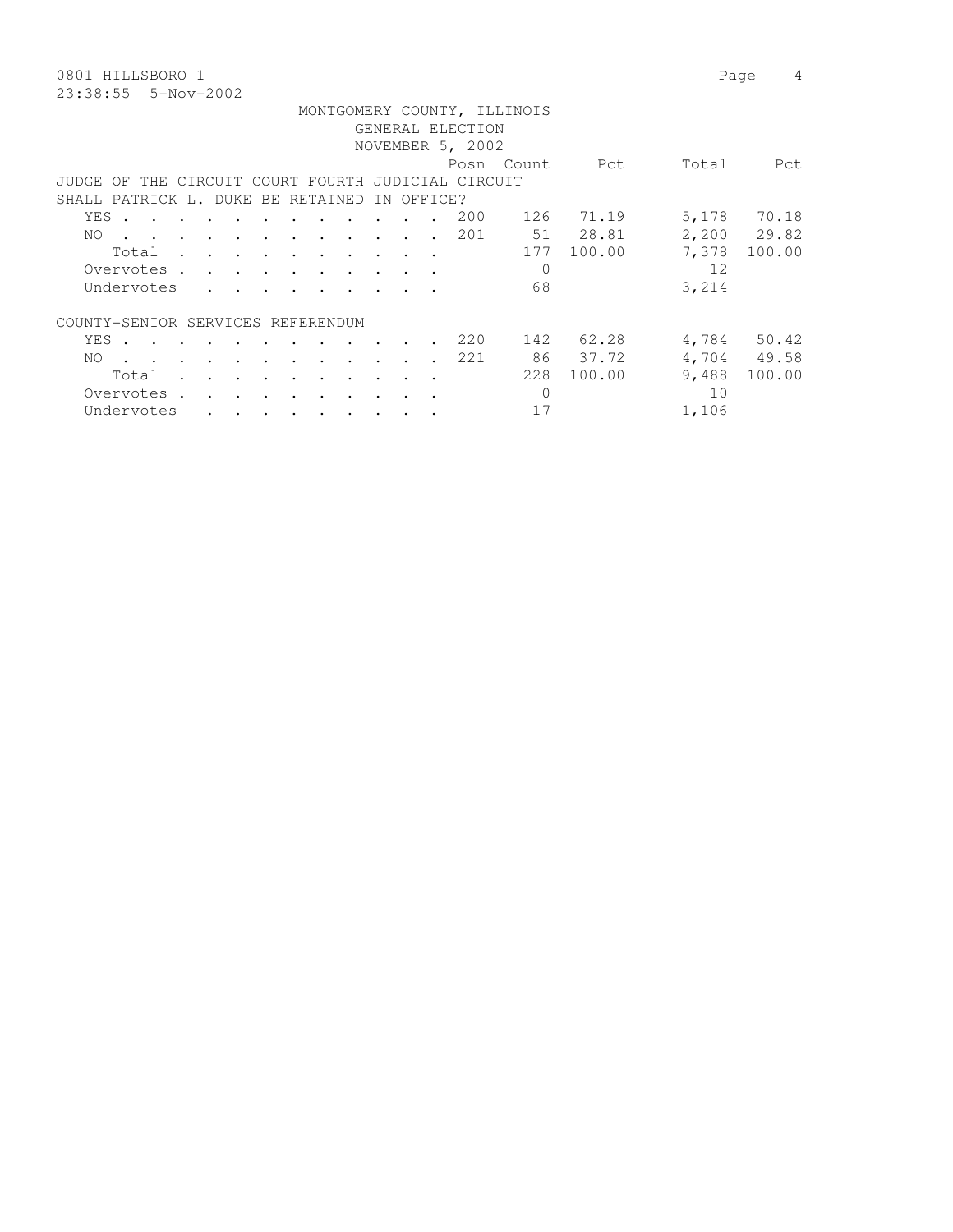| MONTGOMERY COUNTY, ILLINOIS                                                                                     |                  |                |                                                      |                          |               |
|-----------------------------------------------------------------------------------------------------------------|------------------|----------------|------------------------------------------------------|--------------------------|---------------|
|                                                                                                                 | GENERAL ELECTION |                |                                                      |                          |               |
|                                                                                                                 | NOVEMBER 5, 2002 |                |                                                      |                          |               |
|                                                                                                                 |                  |                |                                                      | Posn Count Pct Total     | Pct           |
| Precincts Counted - TOTAL 1 2.38                                                                                |                  |                |                                                      | 42                       | 100.00        |
| Registered Voters - TOTAL 456                                                                                   |                  |                |                                                      | 21,021                   |               |
| Ballots Cast - TOTAL 221 48.46 10,613 50.49                                                                     |                  |                |                                                      |                          |               |
| Ballots Cast - BLANK                                                                                            |                  |                |                                                      |                          | 31 0.15       |
| Ballots Cast - GREEN                                                                                            |                  |                | $\begin{array}{ccc} 0 & 0.00 \\ 220 & & \end{array}$ | 2,606                    |               |
| Ballots Cast - FEDERAL-17TH (CREAM)                                                                             |                  | $\overline{1}$ |                                                      | 3                        |               |
| UNITED STATES SENATOR                                                                                           |                  |                |                                                      |                          |               |
| DEM - RICHARD J. DURBIN 6 130 61.61 6,678 65.73                                                                 |                  |                |                                                      |                          |               |
| REP - JIM DURKIN                                                                                                |                  |                |                                                      | 8 80 37.91 3,337 32.84   |               |
| LIB - STEVEN BURGAUER 10 1 0.47 145 1.43                                                                        |                  |                |                                                      |                          |               |
| Total 211 100.00 10,160 100.00                                                                                  |                  |                |                                                      |                          |               |
| Overvotes                                                                                                       |                  | 1              |                                                      | 34                       |               |
| Undervotes                                                                                                      |                  | 9              |                                                      | 419                      |               |
|                                                                                                                 |                  |                |                                                      |                          |               |
| GOVERNOR AND LIEUTENANT GOVERNOR                                                                                |                  |                |                                                      |                          |               |
| DEM - ROD R. BLAGOJEVICH/PAT QUINN . 16 106 50.72 5,613 54.98                                                   |                  |                |                                                      |                          |               |
| REP - JIM RYAN/CARL HAWKINSON 19 98 46.89 4,375 42.85                                                           |                  |                |                                                      |                          |               |
| LIB - CAL SKINNER/JAMES L. TOBIN 22 2 0.96 180 1.76                                                             |                  |                |                                                      |                          |               |
| IND - MARISELLIS BROWN/NO CANDIDATE . 25 3 1.44                                                                 |                  |                |                                                      |                          | 41 0.40       |
| Total                                                                                                           |                  |                |                                                      | 209 100.00 10,209 100.00 |               |
| Overvotes                                                                                                       |                  | 1              |                                                      | 57                       |               |
| Undervotes                                                                                                      |                  | 10             |                                                      | 338                      |               |
| ATTORNEY GENERAL                                                                                                |                  |                |                                                      |                          |               |
| DEM - LISA MADIGAN 32 109 53.17 5,461 53.87                                                                     |                  |                |                                                      |                          |               |
| REP - JOE BIRKETT 34 90 43.90                                                                                   |                  |                |                                                      | $4,488$ $44.27$          |               |
| LIB - GARY L. SHILTS 36 6 2.93 188 1.85                                                                         |                  |                |                                                      |                          |               |
| Total 205 100.00 10,137 100.00                                                                                  |                  |                |                                                      |                          |               |
|                                                                                                                 |                  | $\overline{0}$ |                                                      | 16                       |               |
| Overvotes                                                                                                       |                  |                |                                                      |                          |               |
| Undervotes                                                                                                      |                  | 15             |                                                      | 451                      |               |
| SECRETARY OF STATE                                                                                              |                  |                |                                                      |                          |               |
| DEM - JESSE WHITE<br><b>Contract Contract</b>                                                                   |                  |                |                                                      |                          |               |
| REP - KRIS O'ROURKE COHN 44 66 31.43                                                                            |                  |                |                                                      |                          | $2,795$ 27.28 |
| LIB - MATT BEAUCHAMP<br>$\mathbf{r}$ , $\mathbf{r}$ , $\mathbf{r}$ , $\mathbf{r}$ , $\mathbf{r}$ , $\mathbf{r}$ |                  |                |                                                      | 46 5 2.38 205 2.00       |               |
| Total<br>$\cdot$ $\cdot$ $\cdot$ $\cdot$ $\cdot$ $\cdot$                                                        |                  | 210            | 100.00                                               | 10,244                   | 100.00        |
| Overvotes<br>$\cdot$ $\cdot$ $\cdot$ $\cdot$ $\cdot$                                                            |                  | $\overline{0}$ |                                                      | 8                        |               |
| Undervotes<br>$\cdot$ $\cdot$ $\cdot$ $\cdot$ $\cdot$ $\cdot$                                                   |                  | 10             |                                                      | 352                      |               |
| COMPTROLLER                                                                                                     |                  |                |                                                      |                          |               |
| DEM - DANIEL W. HYNES                                                                                           | 58               | 119            | 59.20                                                | 6,428                    | 64.50         |
| REP - THOMAS JEFFERSON RAMSDELL                                                                                 | 60               | 76             | 37.81                                                | 3,213                    | 32.24         |
| LIB - JULIE FOX                                                                                                 | 62               | 6              | 2.99                                                 | 325                      | 3.26          |
|                                                                                                                 |                  |                |                                                      |                          |               |

Total . . . . . . . . . . 201 100.00 9,966 100.00

Overvotes . . . . . . . . . . . . 1 15 Undervotes . . . . . . . . . 18 623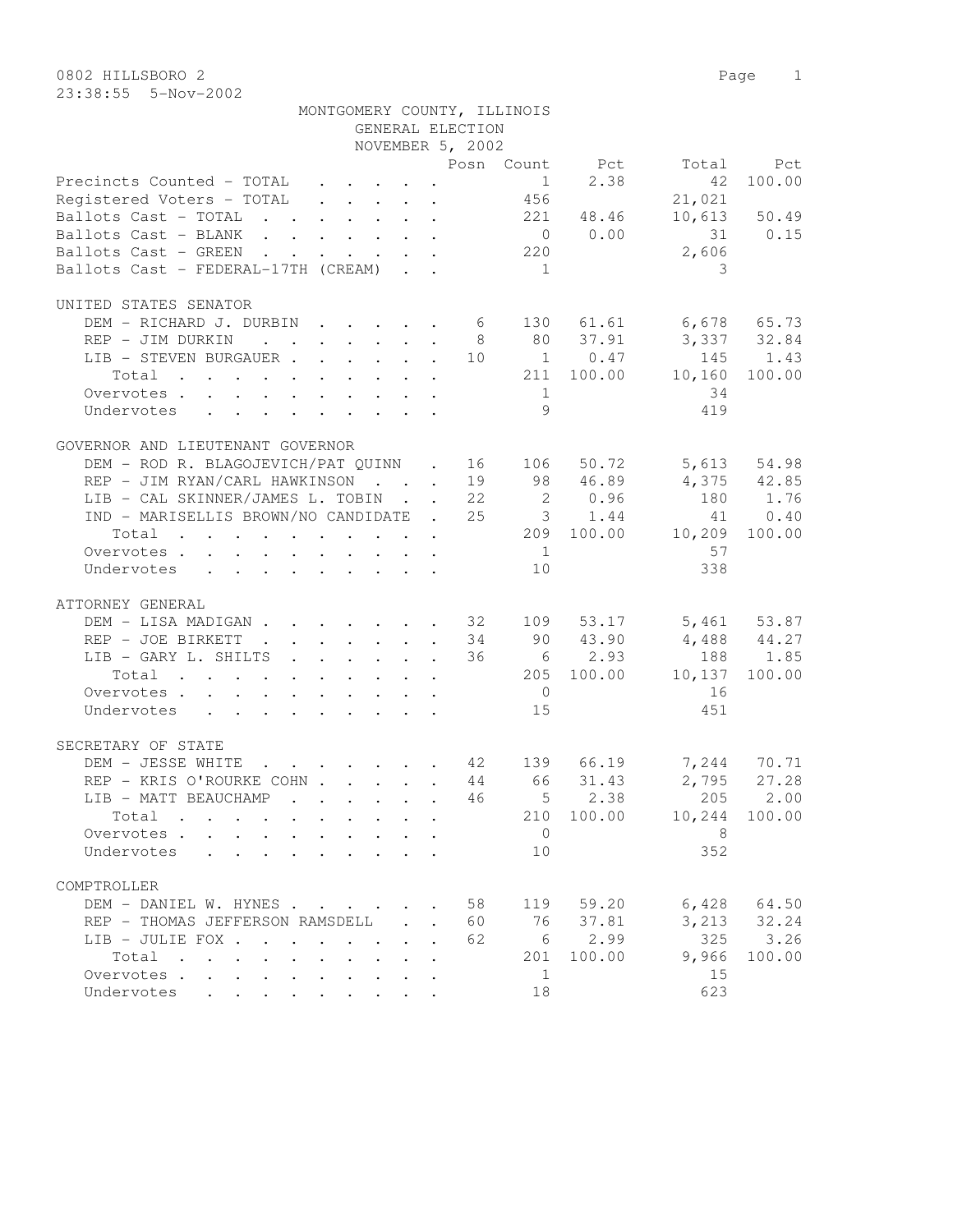0802 HILLSBORO 2 Page 2 23:38:55 5-Nov-2002

|                                                                                |                                                                          |  |  | GENERAL ELECTION                                   | MONTGOMERY COUNTY, ILLINOIS |                |                         |                            |
|--------------------------------------------------------------------------------|--------------------------------------------------------------------------|--|--|----------------------------------------------------|-----------------------------|----------------|-------------------------|----------------------------|
|                                                                                |                                                                          |  |  | NOVEMBER 5, 2002                                   |                             |                |                         |                            |
|                                                                                |                                                                          |  |  |                                                    |                             | Posn Count Pct |                         | Total Pct                  |
| TREASURER                                                                      |                                                                          |  |  |                                                    |                             |                |                         |                            |
| DEM - THOMAS J. DART<br>REP - JUDY BAAR TOPINKA 70 109 53.69                   |                                                                          |  |  | 68                                                 |                             | 92 45.32       |                         | 4,736 46.81<br>5,235 51.74 |
|                                                                                |                                                                          |  |  |                                                    |                             |                |                         |                            |
| LIB - RHYS READ 72                                                             |                                                                          |  |  |                                                    |                             | 2 0.99         |                         | 147 1.45                   |
| Total                                                                          |                                                                          |  |  |                                                    |                             | 203 100.00     | 10,118                  | 100.00                     |
| Overvotes.                                                                     |                                                                          |  |  |                                                    | 1                           |                | 10                      |                            |
| Undervotes                                                                     |                                                                          |  |  |                                                    | 16                          |                | 476                     |                            |
| REPRESENTATIVE IN CONGRESS<br>17TH CONGRESSIONAL DISTRICT                      |                                                                          |  |  |                                                    |                             |                |                         |                            |
| DEM - LANE EVANS 84 113 56.22                                                  |                                                                          |  |  |                                                    |                             |                |                         | 3,209 65.66                |
| REP - PETER CALDERONE 86 88 43.78                                              |                                                                          |  |  |                                                    |                             |                |                         | 1,678 34.34                |
| Total                                                                          |                                                                          |  |  |                                                    |                             | 201 100.00     |                         | 4,887 100.00               |
| Overvotes                                                                      |                                                                          |  |  |                                                    | $\overline{0}$              |                | $\overline{7}$          |                            |
| Undervotes                                                                     |                                                                          |  |  |                                                    | 20                          |                | 445                     |                            |
|                                                                                |                                                                          |  |  |                                                    |                             |                |                         |                            |
| STATE SENATOR                                                                  |                                                                          |  |  |                                                    |                             |                |                         |                            |
| 49TH LEGISLATIVE DISTRICT                                                      |                                                                          |  |  |                                                    |                             |                |                         |                            |
| DEM - VINCE DEMUZIO                                                            |                                                                          |  |  | $\cdot$ $\cdot$ $\cdot$ $\cdot$ $\cdot$ $\cdot$ 92 |                             | 166 100.00     | 8,356                   | 100.00                     |
| REP - NO CANDIDATE FILED                                                       |                                                                          |  |  |                                                    |                             |                |                         |                            |
| Total                                                                          |                                                                          |  |  |                                                    | 166                         | 100.00         | 8,356                   | 100.00                     |
| Overvotes.                                                                     |                                                                          |  |  |                                                    | $\overline{0}$              |                | $\sim$ 0                |                            |
| Undervotes                                                                     |                                                                          |  |  |                                                    | 54                          |                | 2,248                   |                            |
| REPRESENTATIVE IN THE GENERAL ASSEMBLY<br>98TH REPRESENTATIVE DISTRICT         |                                                                          |  |  |                                                    |                             |                |                         |                            |
| DEM - GARY HANNIG                                                              |                                                                          |  |  |                                                    |                             | 160 100.00     |                         | 8,354 100.00               |
| REP - NO CANDIDATE FILED                                                       |                                                                          |  |  |                                                    |                             |                |                         |                            |
| Total                                                                          |                                                                          |  |  |                                                    | 160                         | 100.00         | 8,354                   | 100.00                     |
| Overvotes.                                                                     |                                                                          |  |  |                                                    | $\overline{0}$              |                | $\overline{0}$          |                            |
| Undervotes                                                                     |                                                                          |  |  |                                                    | 60                          |                | 2,250                   |                            |
| COUNTY CLERK                                                                   |                                                                          |  |  |                                                    |                             |                |                         |                            |
| DEM - NO CANDIDATE FILED<br>REP - SANDY LEITHEISER                             | $\mathbf{r}$ , $\mathbf{r}$ , $\mathbf{r}$ , $\mathbf{r}$ , $\mathbf{r}$ |  |  |                                                    |                             |                |                         |                            |
|                                                                                |                                                                          |  |  | 112                                                |                             | 180 100.00     | 8,768 100.00            |                            |
| Total .                                                                        |                                                                          |  |  |                                                    |                             |                | 180 100.00 8,768 100.00 |                            |
| Overvotes                                                                      |                                                                          |  |  |                                                    | $\overline{0}$              |                | $\Omega$                |                            |
| Undervotes                                                                     |                                                                          |  |  |                                                    | 40                          |                | 1,836                   |                            |
| COUNTY TREASURER<br>DEM - NO CANDIDATE FILED                                   |                                                                          |  |  |                                                    |                             |                |                         |                            |
| REP - RON JENKINS                                                              |                                                                          |  |  | 119                                                |                             | 179 100.00     | 8,566                   | 100.00                     |
| Total                                                                          |                                                                          |  |  |                                                    |                             | 179 100.00     | 8,566                   | 100.00                     |
| Overvotes .<br>$\sim$                                                          |                                                                          |  |  |                                                    | $\overline{0}$              |                | $\bigcirc$              |                            |
| Undervotes                                                                     |                                                                          |  |  |                                                    | 41                          |                | 2,038                   |                            |
|                                                                                |                                                                          |  |  |                                                    |                             |                |                         |                            |
| COUNTY SHERIFF                                                                 |                                                                          |  |  |                                                    |                             |                |                         |                            |
| DEM - NO CANDIDATE FILED                                                       |                                                                          |  |  |                                                    |                             |                |                         |                            |
| REP - JIM VAZZI .                                                              | $\cdot$ $\cdot$ $\cdot$ $\cdot$ $\cdot$ $\cdot$ $\cdot$ $\cdot$          |  |  | 126                                                |                             | 181 100.00     | 8,735                   | 100.00                     |
| Total<br>$\mathbf{r}$ , and $\mathbf{r}$ , and $\mathbf{r}$ , and $\mathbf{r}$ |                                                                          |  |  |                                                    | 181                         | 100.00         | 8,735                   | 100.00                     |
| Overvotes                                                                      |                                                                          |  |  |                                                    | $\overline{0}$              |                | $\overline{0}$          |                            |
| Undervotes                                                                     |                                                                          |  |  |                                                    | 39                          |                | 1,869                   |                            |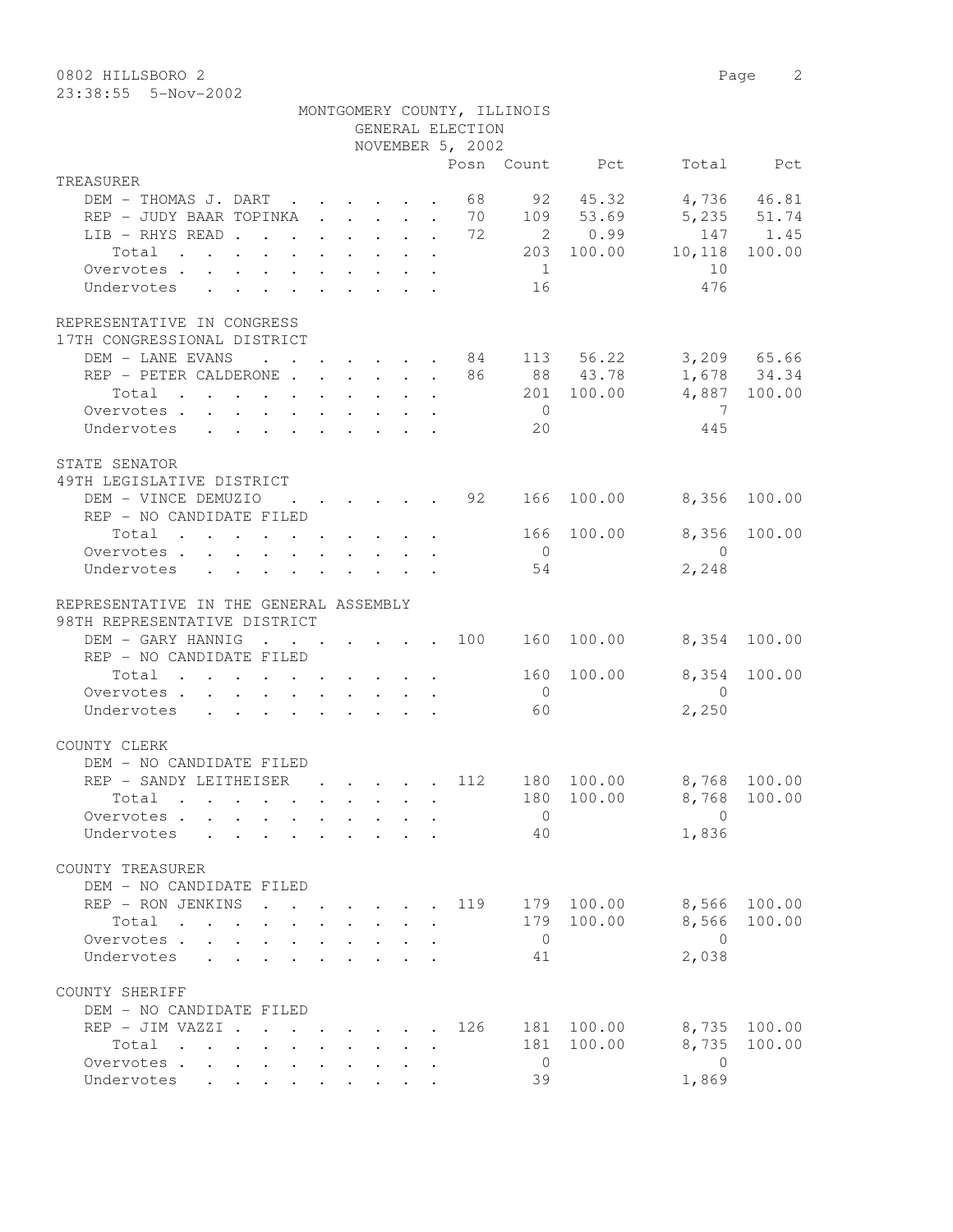| 0802 HILLSBORO 2<br>23:38:55 5-Nov-2002                                                                                                                                                                      |                             |                                   | Page 3               |
|--------------------------------------------------------------------------------------------------------------------------------------------------------------------------------------------------------------|-----------------------------|-----------------------------------|----------------------|
|                                                                                                                                                                                                              | MONTGOMERY COUNTY, ILLINOIS |                                   |                      |
|                                                                                                                                                                                                              | GENERAL ELECTION            |                                   |                      |
|                                                                                                                                                                                                              | NOVEMBER 5, 2002            |                                   |                      |
|                                                                                                                                                                                                              | Posn Count Pct              |                                   | Total Pct            |
| REGIONAL SUPERINTENDENT OF SCHOOLS<br>(CHRISTIAN & MONTGOMERY COUNTIES)                                                                                                                                      |                             |                                   |                      |
| DEM - GREG SPRINGER<br>REP - NO CANDIDATE FILED                                                                                                                                                              | $\cdot$ 137 172             | 100.00                            | 7,984 100.00         |
| Total<br>Overvotes                                                                                                                                                                                           | $\overline{0}$              | 7,984<br>172 100.00<br>$\bigcirc$ | 100.00               |
| Undervotes                                                                                                                                                                                                   | 48                          | 2,430                             |                      |
| COUNTY BOARD MEMBER<br>COUNTY BOARD DISTRICT 6<br>VOTE FOR 3                                                                                                                                                 |                             |                                   |                      |
| DEM - JOHN A. DOWNS                                                                                                                                                                                          | 146                         | 136 26.82<br>889                  | 27.15                |
| DEM - RONALD E. DEABENDERFER                                                                                                                                                                                 | 148<br>$\ddot{\phantom{0}}$ | 140 27.61<br>923                  | 28.18                |
| DEM - TIMOTHY L. FOGLE<br>$\mathbf{r}$ , $\mathbf{r}$ , $\mathbf{r}$ , $\mathbf{r}$ , $\mathbf{r}$                                                                                                           | . 150                       | 115 22.68<br>720                  | 21.98                |
| REP - ROGER L. MYERS                                                                                                                                                                                         | 152                         | 116 22.88<br>743                  | 22.69                |
| Total                                                                                                                                                                                                        |                             | 507 100.00<br>3,275               | 100.00               |
| Overvotes                                                                                                                                                                                                    | $\overline{1}$              | $\overline{4}$                    |                      |
| Undervotes                                                                                                                                                                                                   | 150                         | 841                               |                      |
| JUDGE OF THE APPELLATE COURT<br>5TH JUDICIAL DISTRICT (VACANCY-HON. CHAPMAN)                                                                                                                                 |                             |                                   |                      |
| DEM - MELISSA CHAPMAN 166                                                                                                                                                                                    |                             | 106 53.27                         | 5,510 57.64          |
|                                                                                                                                                                                                              | 168                         | 93 46.73                          | 4,049 42.36          |
| Total                                                                                                                                                                                                        |                             | 199 100.00                        | 9,559 100.00         |
| Overvotes                                                                                                                                                                                                    | $\overline{0}$              | 8                                 |                      |
| Undervotes                                                                                                                                                                                                   | 21                          | 1,037                             |                      |
| JUDGE OF THE CIRCUIT COURT FOURTH JUDICIAL CIRCUIT<br>SHALL MICHAEL ROSS WEBER BE RETAINED IN OFFICE?                                                                                                        |                             |                                   |                      |
| YES                                                                                                                                                                                                          | $\ddot{\phantom{0}}$        | 191 115 68.45                     | 5,582 72.97          |
| NO                                                                                                                                                                                                           | 192                         | 53 31.55                          | 2,068 27.03          |
| Total                                                                                                                                                                                                        |                             | 168 100.00<br>7,650               | 100.00               |
| Overvotes                                                                                                                                                                                                    | $\overline{2}$              | 24                                |                      |
| Undervotes                                                                                                                                                                                                   | 50                          | 2,930                             |                      |
| JUDGE OF THE CIRCUIT COURT FOURTH JUDICIAL CIRCUIT                                                                                                                                                           |                             |                                   |                      |
| SHALL STEVEN P. SEYMOUR BE RETAINED IN OFFICE?                                                                                                                                                               |                             |                                   |                      |
| YES<br>$\ddot{\phantom{0}}$                                                                                                                                                                                  | 194<br>195<br>51            | 109 68.13<br>31.88<br>2,205       | 5,155 70.04<br>29.96 |
| NO.<br>$\mathcal{L}(\mathbf{z})$ , and $\mathcal{L}(\mathbf{z})$ , and<br>$\sim$                                                                                                                             | 160                         | 100.00<br>7,360                   |                      |
| Total<br>Overvotes .                                                                                                                                                                                         | 1                           | 14                                | 100.00               |
| Undervotes                                                                                                                                                                                                   | 59                          | 3,230                             |                      |
|                                                                                                                                                                                                              |                             |                                   |                      |
| JUDGE OF THE CIRCUIT COURT FOURTH JUDICIAL CIRCUIT                                                                                                                                                           |                             |                                   |                      |
| SHALL S. GENE SCHWARM BE RETAINED IN OFFICE?                                                                                                                                                                 |                             |                                   |                      |
| YES<br>$\cdot$ $\cdot$ $\cdot$                                                                                                                                                                               | 197                         | 113 68.07                         | 5,308 71.34          |
| NO.<br>$\mathbf{r}$ , $\mathbf{r}$ , $\mathbf{r}$ , $\mathbf{r}$ , $\mathbf{r}$<br>$\cdot$ $\cdot$<br>$\sim$<br>$\ddot{\phantom{0}}$<br>$\ddot{\phantom{0}}$<br>$\ddot{\phantom{0}}$<br>$\ddot{\phantom{0}}$ | 198                         | 53 31.93                          | 2,132 28.66          |
| Total<br>$\bullet$ .<br>$\mathbf{L}^{\text{max}}$<br>$\ddot{\phantom{0}}$<br>$\mathbf{L}^{\text{max}}$                                                                                                       | 166<br>$\ddot{\phantom{0}}$ | 100.00<br>7,440<br>17             | 100.00               |
| Overvotes<br>$\ddot{\phantom{0}}$<br>$\ddot{\phantom{a}}$<br>$\bullet$<br>Undervotes                                                                                                                         | 1<br>53                     | 3,147                             |                      |
|                                                                                                                                                                                                              |                             |                                   |                      |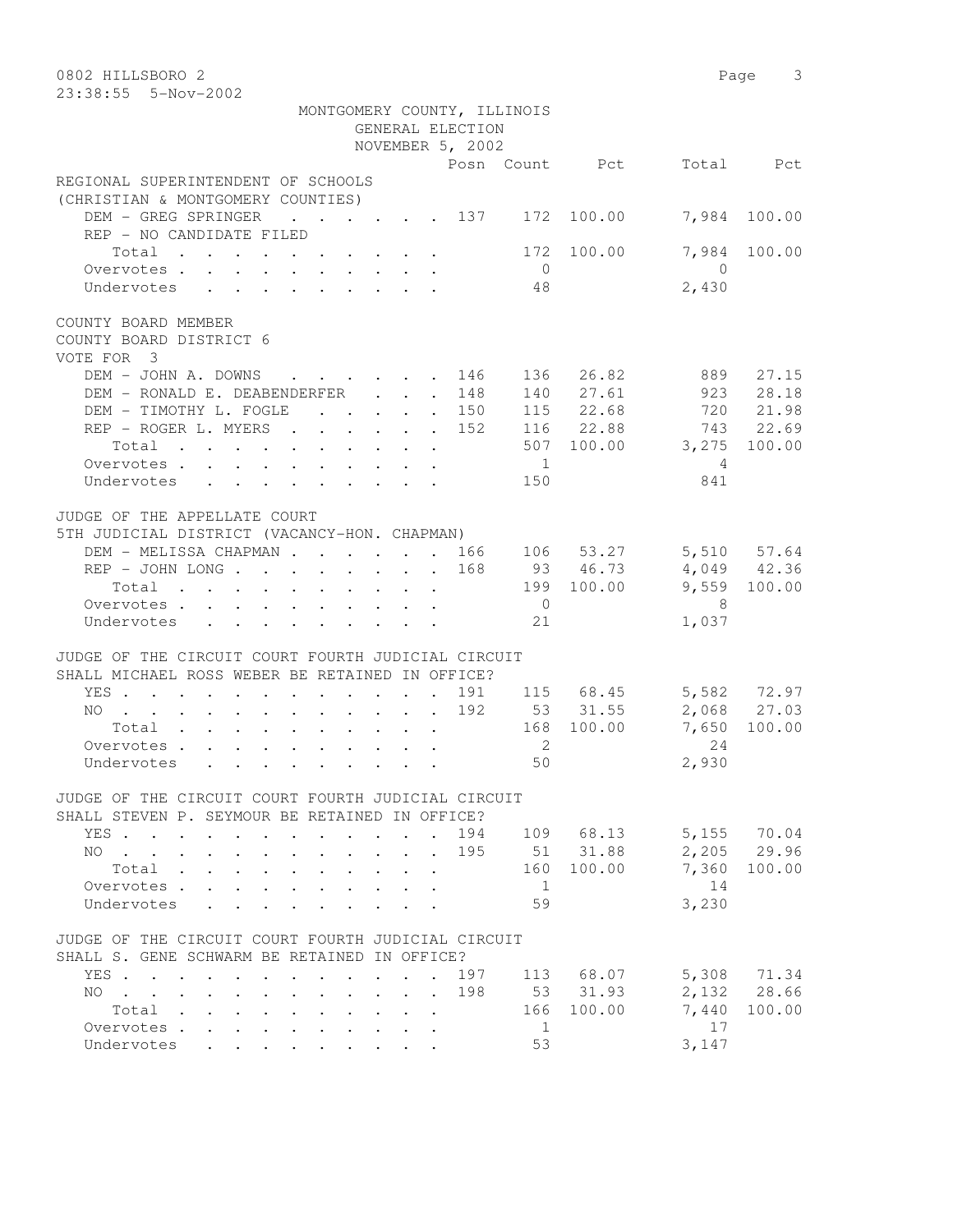0802 HILLSBORO 2 Page 4 23:38:55 5-Nov-2002

|          |            |                      |                   |               |                      |               |                                                                                                                                                                       |                                                                                                                                                                                                                               |                          | GENERAL ELECTION                          | MONTGOMERY COUNTY, ILLINOIS |            |       |             |
|----------|------------|----------------------|-------------------|---------------|----------------------|---------------|-----------------------------------------------------------------------------------------------------------------------------------------------------------------------|-------------------------------------------------------------------------------------------------------------------------------------------------------------------------------------------------------------------------------|--------------------------|-------------------------------------------|-----------------------------|------------|-------|-------------|
|          |            |                      |                   |               |                      |               |                                                                                                                                                                       |                                                                                                                                                                                                                               |                          | NOVEMBER 5, 2002                          |                             |            |       |             |
|          |            |                      |                   |               |                      |               |                                                                                                                                                                       |                                                                                                                                                                                                                               |                          |                                           |                             |            |       |             |
|          |            |                      |                   |               |                      |               |                                                                                                                                                                       |                                                                                                                                                                                                                               |                          |                                           | Posn Count                  | Pct        | Total | Pct         |
| JUDGE OF |            |                      |                   |               |                      |               |                                                                                                                                                                       |                                                                                                                                                                                                                               |                          | THE CIRCUIT COURT FOURTH JUDICIAL CIRCUIT |                             |            |       |             |
|          |            |                      |                   |               |                      |               |                                                                                                                                                                       | SHALL PATRICK L. DUKE BE RETAINED                                                                                                                                                                                             | IN OFFICE?               |                                           |                             |            |       |             |
| YES .    |            |                      |                   |               |                      |               |                                                                                                                                                                       |                                                                                                                                                                                                                               |                          | 200                                       |                             | 113 69.33  |       | 5,178 70.18 |
| NO.      |            |                      |                   |               |                      |               |                                                                                                                                                                       | the contract of the contract of the contract of the contract of the contract of the contract of the contract of                                                                                                               |                          | 201                                       |                             | 50 30.67   |       | 2,200 29.82 |
|          |            |                      |                   |               |                      |               |                                                                                                                                                                       | Total                                                                                                                                                                                                                         |                          |                                           |                             | 163 100.00 | 7,378 | 100.00      |
|          |            |                      |                   |               |                      |               |                                                                                                                                                                       | Overvotes.                                                                                                                                                                                                                    |                          |                                           | 2                           |            | 12    |             |
|          | Undervotes |                      |                   |               |                      |               | $\mathbf{r}$ , $\mathbf{r}$ , $\mathbf{r}$ , $\mathbf{r}$ , $\mathbf{r}$ , $\mathbf{r}$                                                                               |                                                                                                                                                                                                                               |                          |                                           | 55                          |            | 3,214 |             |
|          |            |                      |                   |               |                      |               |                                                                                                                                                                       |                                                                                                                                                                                                                               |                          |                                           |                             |            |       |             |
|          |            |                      |                   |               |                      |               |                                                                                                                                                                       | COUNTY-SENIOR SERVICES REFERENDUM                                                                                                                                                                                             |                          |                                           |                             |            |       |             |
|          |            |                      |                   |               |                      |               | YES                                                                                                                                                                   |                                                                                                                                                                                                                               |                          | 220                                       |                             | 106 51.71  |       | 4,784 50.42 |
| NO.      |            |                      |                   |               |                      |               |                                                                                                                                                                       | . The contract of the contract of the contract of the contract of the contract of the contract of the contract of the contract of the contract of the contract of the contract of the contract of the contract of the contrac |                          | 221                                       |                             | 99 48.29   |       | 4,704 49.58 |
|          | Total      | $\sim$ $\sim$ $\sim$ |                   | $\sim$ $\sim$ | $\sim$ $\sim$ $\sim$ |               | $\sim$ $\sim$ $\sim$ $\sim$                                                                                                                                           |                                                                                                                                                                                                                               | $\overline{\phantom{a}}$ |                                           | 205                         | 100.00     | 9,488 | 100.00      |
|          | Overvotes. |                      | $\cdots$ $\cdots$ |               |                      | $\sim$ $\sim$ |                                                                                                                                                                       |                                                                                                                                                                                                                               |                          |                                           | $\circ$                     |            | 10    |             |
|          | Undervotes |                      |                   |               |                      |               |                                                                                                                                                                       |                                                                                                                                                                                                                               |                          |                                           | 15                          |            | 1,106 |             |
|          |            |                      |                   |               |                      |               | $\begin{array}{cccccccccccccccccc} \bullet & \bullet & \bullet & \bullet & \bullet & \bullet & \bullet & \bullet & \bullet & \bullet & \bullet & \bullet \end{array}$ |                                                                                                                                                                                                                               |                          |                                           |                             |            |       |             |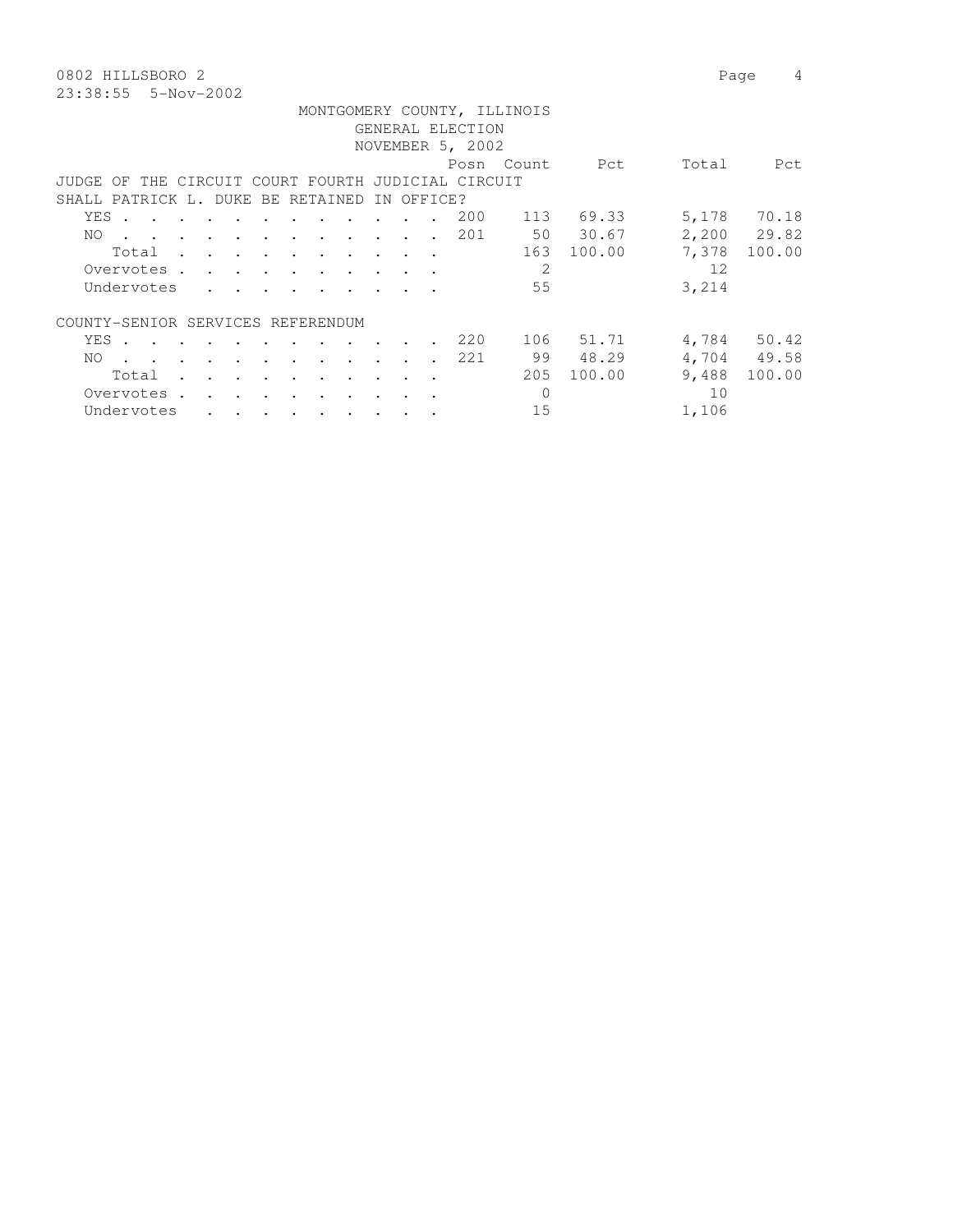|                                                               |                  |    | MONTGOMERY COUNTY, ILLINOIS |           |                          |                 |
|---------------------------------------------------------------|------------------|----|-----------------------------|-----------|--------------------------|-----------------|
|                                                               | GENERAL ELECTION |    |                             |           |                          |                 |
|                                                               | NOVEMBER 5, 2002 |    |                             |           |                          |                 |
|                                                               |                  |    |                             |           | Posn Count Pct Total Pct |                 |
| Precincts Counted - TOTAL $\ldots$ 1 2.38                     |                  |    |                             |           | 42                       | 100.00          |
| Registered Voters - TOTAL 784                                 |                  |    |                             |           | 21,021                   |                 |
| Ballots Cast - TOTAL 446 56.89 10,613 50.49                   |                  |    |                             |           |                          |                 |
| Ballots Cast - BLANK 0 0.00                                   |                  |    |                             |           |                          |                 |
| Ballots Cast - GREEN                                          |                  |    | 446                         |           | $31$ 0.15<br>2,606       |                 |
| Ballots Cast - FEDERAL-17TH (CREAM)                           |                  |    | $\overline{0}$              |           | 3                        |                 |
| UNITED STATES SENATOR                                         |                  |    |                             |           |                          |                 |
| DEM - RICHARD J. DURBIN 6 276 64.34 6,678 65.73               |                  |    |                             |           |                          |                 |
| REP - JIM DURKIN 8 147 34.27 3,337 32.84                      |                  |    |                             |           |                          |                 |
| LIB - STEVEN BURGAUER 10 6 1.40 145 1.43                      |                  |    |                             |           |                          |                 |
| Total 429 100.00 10,160                                       |                  |    |                             |           |                          | 100.00          |
|                                                               |                  |    |                             |           | 34                       |                 |
| Overvotes.                                                    |                  |    | 1                           |           |                          |                 |
| Undervotes                                                    |                  |    | 16                          |           | 419                      |                 |
| GOVERNOR AND LIEUTENANT GOVERNOR                              |                  |    |                             |           |                          |                 |
| DEM - ROD R. BLAGOJEVICH/PAT QUINN . 16 230 52.87 5,613 54.98 |                  |    |                             |           |                          |                 |
| REP - JIM RYAN/CARL HAWKINSON 19 198 45.52 4,375 42.85        |                  |    |                             |           |                          |                 |
| LIB - CAL SKINNER/JAMES L. TOBIN 22 5 1.15 180 1.76           |                  |    |                             |           |                          |                 |
| IND - MARISELLIS BROWN/NO CANDIDATE . 25 2 0.46               |                  |    |                             |           |                          | 41 0.40         |
| Total 435 100.00 10,209 100.00                                |                  |    |                             |           |                          |                 |
| Overvotes $\cdots$ $\cdots$ $\cdots$ $\cdots$                 |                  |    | $\overline{0}$              |           | 57                       |                 |
| Undervotes                                                    |                  |    | 11                          |           | 338                      |                 |
| ATTORNEY GENERAL                                              |                  |    |                             |           |                          |                 |
| DEM - LISA MADIGAN 32 214 49.42 5,461 53.87                   |                  |    |                             |           |                          |                 |
| REP - JOE BIRKETT 34 210 48.50 4,488 44.27                    |                  |    |                             |           |                          |                 |
| LIB - GARY L. SHILTS 36 9 2.08 188 1.85                       |                  |    |                             |           |                          |                 |
| Total 433 100.00 10,137 100.00                                |                  |    |                             |           |                          |                 |
| Overvotes                                                     |                  |    | 1                           |           | 16                       |                 |
| Undervotes                                                    |                  |    | 12                          |           | 451                      |                 |
|                                                               |                  |    |                             |           |                          |                 |
| SECRETARY OF STATE                                            |                  |    |                             |           |                          |                 |
| DEM - JESSE WHITE 42 305 70.11 7,244 70.71                    |                  |    |                             |           |                          |                 |
| REP - KRIS O'ROURKE COHN 44 124 28.51 2,795 27.28             |                  |    |                             |           |                          |                 |
| LIB - MATT BEAUCHAMP                                          |                  |    |                             |           |                          |                 |
| Total                                                         |                  |    |                             |           | 435 100.00 10,244        | 100.00          |
| Overvotes.                                                    |                  |    | $\overline{0}$              |           | 8                        |                 |
| Undervotes                                                    |                  |    | 11                          |           | 352                      |                 |
| COMPTROLLER                                                   |                  |    |                             |           |                          |                 |
| DEM - DANIEL W. HYNES                                         |                  | 58 |                             | 260 62.35 |                          | $6,428$ $64.50$ |
| REP - THOMAS JEFFERSON RAMSDELL                               |                  | 60 |                             | 141 33.81 |                          | $3,213$ $32.24$ |
| LIB - JULIE FOX                                               |                  | 62 |                             | 16 3.84   |                          | 325 3.26        |
| Total                                                         |                  |    | 417                         | 100.00    | 9,966                    | 100.00          |
| Overvotes.                                                    |                  |    | $\mathbf{1}$                |           | 15                       |                 |

Undervotes . . . . . . . . . 28 623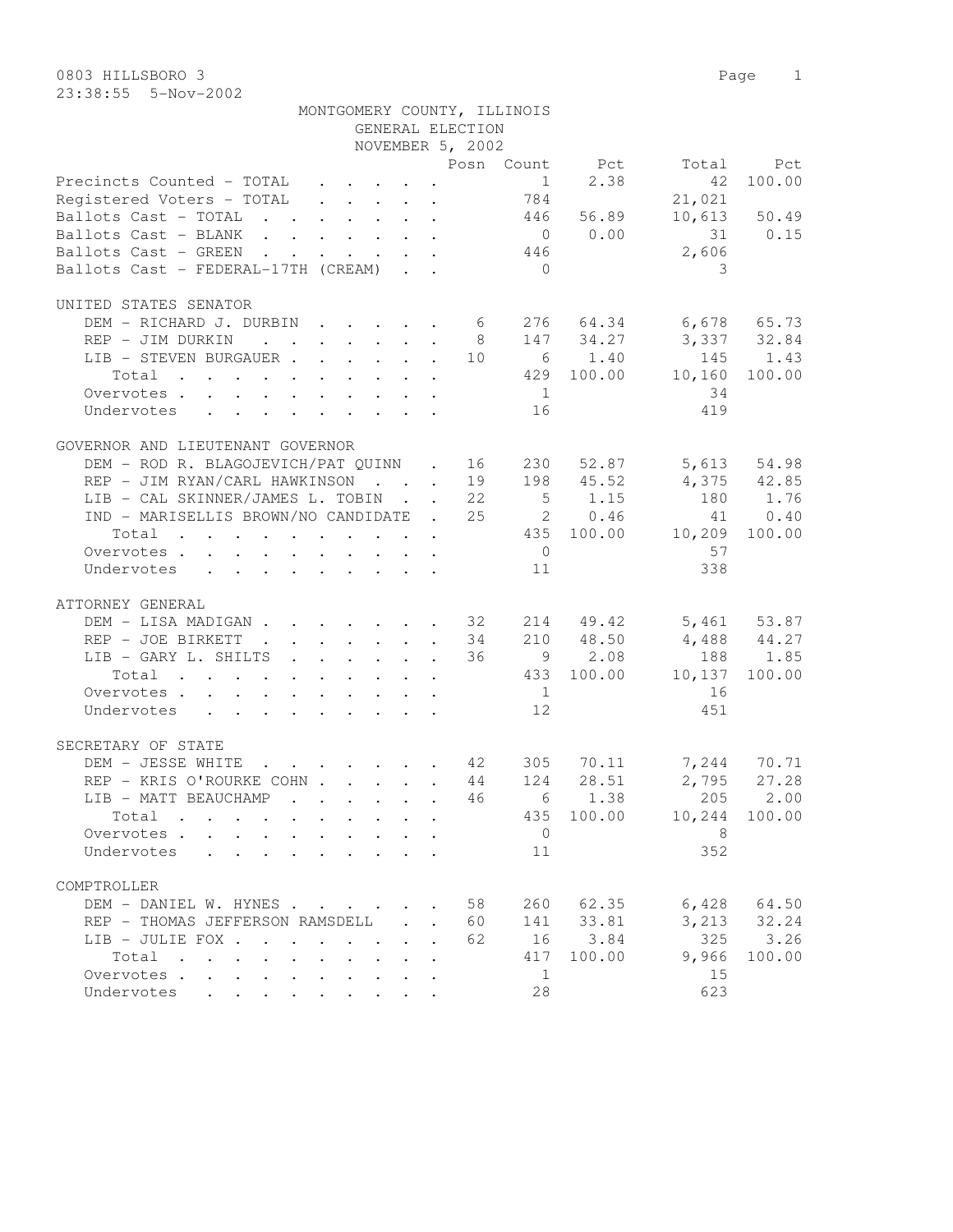0803 HILLSBORO 3 Page 2

| 23:38:55    5-Nov-2002 |                            |  |  |  |                  |                             |                |                                               |     |
|------------------------|----------------------------|--|--|--|------------------|-----------------------------|----------------|-----------------------------------------------|-----|
|                        |                            |  |  |  |                  | MONTGOMERY COUNTY, ILLINOIS |                |                                               |     |
|                        |                            |  |  |  | GENERAL ELECTION |                             |                |                                               |     |
|                        |                            |  |  |  | NOVEMBER 5, 2002 |                             |                |                                               |     |
|                        |                            |  |  |  |                  |                             | Posn Count Pct | Total                                         | Pct |
| TREASURER              |                            |  |  |  |                  |                             |                |                                               |     |
|                        |                            |  |  |  |                  |                             |                | DEM - THOMAS J. DART 68 179 41.53 4,736 46.81 |     |
|                        | REP - JUDY BAAR TOPINKA 70 |  |  |  |                  |                             |                | 247 57.31 5,235 51.74                         |     |
|                        | LIR — RHYS RFAD            |  |  |  |                  |                             |                | $72$ 5 1 1 6 1 4 7 1 4 5                      |     |

| LIB - RHYS READ 72 5 1.16<br>Total 431 100.00 10,118 100.00            |  |  |  |     |                                        |            |                                          | 147 1.45     |
|------------------------------------------------------------------------|--|--|--|-----|----------------------------------------|------------|------------------------------------------|--------------|
| Overvotes                                                              |  |  |  |     |                                        |            | $\begin{array}{c} 10 \\ 476 \end{array}$ |              |
| Undervotes                                                             |  |  |  |     | $\begin{array}{c} 0 \\ 15 \end{array}$ |            | 476                                      |              |
| REPRESENTATIVE IN CONGRESS                                             |  |  |  |     |                                        |            |                                          |              |
| 17TH CONGRESSIONAL DISTRICT                                            |  |  |  |     |                                        |            |                                          |              |
| DEM - LANE EVANS 84 236 57.99 3,209 65.66                              |  |  |  |     |                                        |            |                                          |              |
| REP - PETER CALDERONE 86 171 42.01 1,678 34.34                         |  |  |  |     |                                        |            |                                          |              |
| Total 407 100.00 4,887 100.00                                          |  |  |  |     |                                        |            |                                          |              |
| Overvotes.                                                             |  |  |  |     | 1                                      |            | $\overline{7}$<br>445                    |              |
| Undervotes                                                             |  |  |  |     | 38                                     |            |                                          |              |
| STATE SENATOR                                                          |  |  |  |     |                                        |            |                                          |              |
| 49TH LEGISLATIVE DISTRICT                                              |  |  |  |     |                                        |            |                                          |              |
| DEM - VINCE DEMUZIO<br>REP - NO CANDIDATE FILED                        |  |  |  |     |                                        |            | $\cdot$ 92 327 100.00 8,356 100.00       |              |
| Total $\cdot$                                                          |  |  |  |     |                                        |            | 327 100.00 8,356 100.00                  |              |
| Overvotes                                                              |  |  |  |     | $\overline{0}$                         |            | $\overline{0}$                           |              |
| Undervotes                                                             |  |  |  |     | 119                                    |            | 2,248                                    |              |
| REPRESENTATIVE IN THE GENERAL ASSEMBLY<br>98TH REPRESENTATIVE DISTRICT |  |  |  |     |                                        |            |                                          |              |
| DEM - GARY HANNIG 100 337 100.00 8,354 100.00                          |  |  |  |     |                                        |            |                                          |              |
| REP - NO CANDIDATE FILED                                               |  |  |  |     |                                        |            |                                          |              |
| Total 337 100.00                                                       |  |  |  |     |                                        |            |                                          | 8,354 100.00 |
| Overvotes.                                                             |  |  |  |     | $\overline{0}$                         |            | $\overline{0}$                           |              |
| Undervotes                                                             |  |  |  |     | 109                                    |            | 2,250                                    |              |
| COUNTY CLERK                                                           |  |  |  |     |                                        |            |                                          |              |
| DEM - NO CANDIDATE FILED                                               |  |  |  |     |                                        |            |                                          |              |
| REP - SANDY LEITHEISER 112 391 100.00 8,768 100.00                     |  |  |  |     |                                        |            |                                          |              |
| Total 391 100.00 8,768 100.00                                          |  |  |  |     |                                        |            |                                          |              |
| Overvotes.                                                             |  |  |  |     | $\overline{0}$                         |            | $\overline{0}$                           |              |
| Undervotes 55                                                          |  |  |  |     |                                        |            | 1,836                                    |              |
| COUNTY TREASURER                                                       |  |  |  |     |                                        |            |                                          |              |
| DEM - NO CANDIDATE FILED                                               |  |  |  |     |                                        |            |                                          |              |
| REP - RON JENKINS                                                      |  |  |  |     |                                        |            | $\cdot$ 119 369 100.00 8,566 100.00      |              |
| Total .                                                                |  |  |  |     |                                        |            | 369 100.00 8,566 100.00                  |              |
| Overvotes                                                              |  |  |  |     | $\mathbf{0}$                           |            | $\Omega$                                 |              |
| Undervotes<br>and a strategic control.                                 |  |  |  |     | 77                                     |            | 2,038                                    |              |
| COUNTY SHERIFF                                                         |  |  |  |     |                                        |            |                                          |              |
| DEM - NO CANDIDATE FILED                                               |  |  |  |     |                                        |            |                                          |              |
| REP - JIM VAZZI .                                                      |  |  |  | 126 |                                        | 387 100.00 | 8,735                                    | 100.00       |
| Total                                                                  |  |  |  |     |                                        | 387 100.00 | 8,735                                    | 100.00       |
| Overvotes .<br>$\mathbf{L}^{\text{max}}$                               |  |  |  |     | $\overline{0}$                         |            | $\overline{0}$                           |              |
| Undervotes                                                             |  |  |  |     | 59                                     |            | 1,869                                    |              |
|                                                                        |  |  |  |     |                                        |            |                                          |              |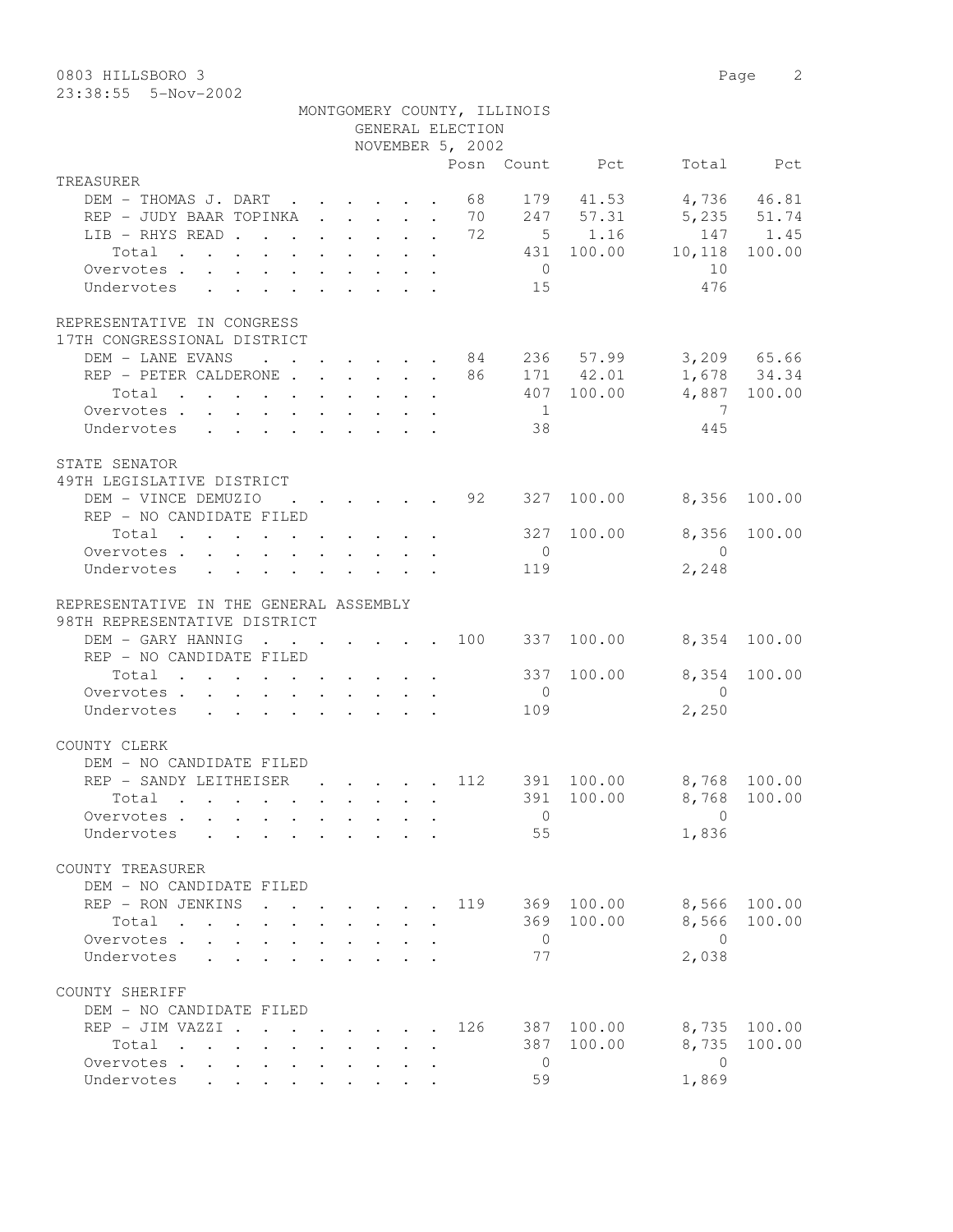| 0803 HILLSBORO 3<br>23:38:55 5-Nov-2002                                                                                                                                                       |                              |                     | Page 3       |
|-----------------------------------------------------------------------------------------------------------------------------------------------------------------------------------------------|------------------------------|---------------------|--------------|
| MONTGOMERY COUNTY, ILLINOIS                                                                                                                                                                   |                              |                     |              |
| GENERAL ELECTION                                                                                                                                                                              |                              |                     |              |
| NOVEMBER 5, 2002                                                                                                                                                                              |                              |                     |              |
|                                                                                                                                                                                               | Posn Count Pct               |                     | Total Pct    |
| REGIONAL SUPERINTENDENT OF SCHOOLS<br>(CHRISTIAN & MONTGOMERY COUNTIES)                                                                                                                       |                              |                     |              |
| DEM - GREG SPRINGER<br>$\cdot$ 137 347<br>REP - NO CANDIDATE FILED                                                                                                                            | 100.00                       | 7,984               | 100.00       |
| Total<br>Overvotes                                                                                                                                                                            | 347 100.00<br>$\overline{0}$ | 7,984<br>$\bigcirc$ | 100.00       |
| Undervotes                                                                                                                                                                                    | 99                           | 2,430               |              |
| COUNTY BOARD MEMBER<br>COUNTY BOARD DISTRICT 6<br>VOTE FOR 3                                                                                                                                  |                              |                     |              |
| DEM - JOHN A. DOWNS<br>146                                                                                                                                                                    | 300 27.25                    | 889                 | 27.15        |
| DEM - RONALD E. DEABENDERFER<br>148<br>$\ddot{\phantom{0}}$                                                                                                                                   | 311 28.25                    | 923                 | 28.18        |
| DEM - TIMOTHY L. FOGLE<br>$\cdot$ $\cdot$ $\cdot$ $\cdot$ $\cdot$ $\cdot$ 150                                                                                                                 | 232 21.07                    | 720                 | 21.98        |
| REP - ROGER L. MYERS<br>152                                                                                                                                                                   | 258 23.43                    | 743                 | 22.69        |
| Total $\cdot$                                                                                                                                                                                 | 1,101 100.00 3,275           |                     | 100.00       |
| 1<br>Overvotes.                                                                                                                                                                               |                              | $\overline{4}$      |              |
| Undervotes                                                                                                                                                                                    | 234                          | 841                 |              |
| JUDGE OF THE APPELLATE COURT<br>5TH JUDICIAL DISTRICT (VACANCY-HON. CHAPMAN)                                                                                                                  |                              |                     |              |
| DEM - MELISSA CHAPMAN 166                                                                                                                                                                     | 228 58.76                    |                     | 5,510 57.64  |
| 168                                                                                                                                                                                           | 160 41.24                    |                     | 4,049 42.36  |
| Total                                                                                                                                                                                         | 388 100.00                   |                     | 9,559 100.00 |
| Overvotes.                                                                                                                                                                                    | $\overline{0}$               | - 8                 |              |
| Undervotes                                                                                                                                                                                    | 58                           | 1,037               |              |
| JUDGE OF THE CIRCUIT COURT FOURTH JUDICIAL CIRCUIT<br>SHALL MICHAEL ROSS WEBER BE RETAINED IN OFFICE?                                                                                         |                              |                     |              |
| YES<br>191<br>$\ddot{\phantom{0}}$                                                                                                                                                            | 229 69.39                    |                     | 5,582 72.97  |
| 192<br>NO                                                                                                                                                                                     | 101 30.61                    |                     | 2,068 27.03  |
| Total $\cdot$                                                                                                                                                                                 | 330 100.00                   | 7,650               | 100.00       |
| Overvotes.                                                                                                                                                                                    | $\mathbf{1}$                 | 24                  |              |
| Undervotes                                                                                                                                                                                    | 115                          | 2,930               |              |
| JUDGE OF THE CIRCUIT COURT FOURTH JUDICIAL CIRCUIT                                                                                                                                            |                              |                     |              |
| SHALL STEVEN P. SEYMOUR BE RETAINED IN OFFICE?<br>194                                                                                                                                         | 208 66.03                    |                     | 5,155 70.04  |
| YES<br>$\sim$<br>195                                                                                                                                                                          | 107 33.97                    | 2,205               | 29.96        |
| NO.<br>and the contract of the con-<br>$\mathbf{L}^{\text{max}}$<br>Total                                                                                                                     | 315<br>100.00                | 7,360               | 100.00       |
| Overvotes .<br>$\mathbf{L}$                                                                                                                                                                   | 1                            | 14                  |              |
| Undervotes                                                                                                                                                                                    | 130                          | 3,230               |              |
| JUDGE OF THE CIRCUIT COURT FOURTH JUDICIAL CIRCUIT                                                                                                                                            |                              |                     |              |
| SHALL S. GENE SCHWARM BE RETAINED IN OFFICE?                                                                                                                                                  |                              |                     |              |
| 197<br>YES<br>$\cdot$ $\cdot$ $\cdot$                                                                                                                                                         | 221 69.06                    |                     | 5,308 71.34  |
| 198<br>NO.<br>$\mathbf{r}$ , and $\mathbf{r}$ , and $\mathbf{r}$ , and $\mathbf{r}$<br>$\mathbf{L}^{\text{max}}$<br>$\cdot$ $\cdot$<br>$\sim$<br>$\ddot{\phantom{0}}$<br>$\ddot{\phantom{0}}$ | 99 30.94                     |                     | 2,132 28.66  |
| Total<br>$\ddot{\phantom{0}}$<br>$\sim$ 100 $\pm$<br>$\sim$ $\sim$<br>$\mathbf{L} = \mathbf{L}$                                                                                               | 320<br>100.00                | 7,440               | 100.00       |
| Overvotes<br>$\mathbf{L}$<br>$\ddot{\phantom{a}}$<br>$\bullet$                                                                                                                                | 1                            | 17                  |              |
| Undervotes                                                                                                                                                                                    | 125                          | 3,147               |              |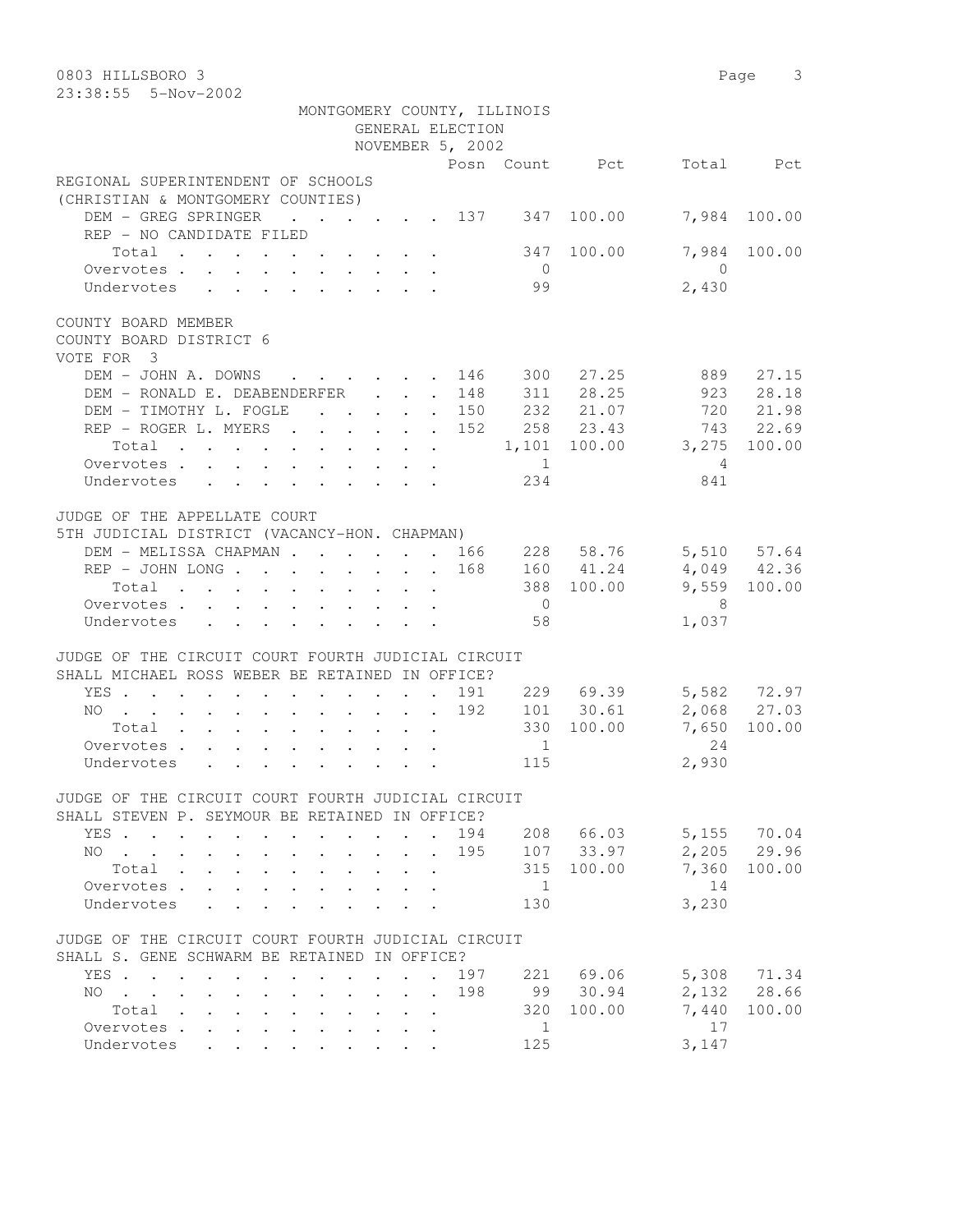0803 HILLSBORO 3 Page 4 23:38:55 5-Nov-2002

|       |       |            |                             |                                                                          |                             |                                                                                                                 |               |            | GENERAL ELECTION                                   | MONTGOMERY COUNTY, ILLINOIS |                 |       |             |
|-------|-------|------------|-----------------------------|--------------------------------------------------------------------------|-----------------------------|-----------------------------------------------------------------------------------------------------------------|---------------|------------|----------------------------------------------------|-----------------------------|-----------------|-------|-------------|
|       |       |            |                             |                                                                          |                             |                                                                                                                 |               |            |                                                    |                             |                 |       |             |
|       |       |            |                             |                                                                          |                             |                                                                                                                 |               |            | NOVEMBER 5, 2002                                   |                             |                 |       |             |
|       |       |            |                             |                                                                          |                             |                                                                                                                 |               |            |                                                    | Posn Count                  | <b>Property</b> | Total | Pct         |
|       |       |            |                             |                                                                          |                             |                                                                                                                 |               |            | JUDGE OF THE CIRCUIT COURT FOURTH JUDICIAL CIRCUIT |                             |                 |       |             |
|       |       |            |                             |                                                                          |                             | SHALL PATRICK L. DUKE BE RETAINED                                                                               |               | IN OFFICE? |                                                    |                             |                 |       |             |
| YES . |       |            |                             |                                                                          |                             |                                                                                                                 |               |            | 200                                                |                             | 214 67.08       |       | 5,178 70.18 |
| NO.   |       |            |                             |                                                                          |                             | the contract of the contract of the contract of the contract of the contract of the contract of the contract of |               |            | 201                                                |                             | 105 32.92       |       | 2,200 29.82 |
|       |       |            |                             |                                                                          |                             | Total                                                                                                           |               |            |                                                    |                             | 319 100.00      | 7,378 | 100.00      |
|       |       |            |                             |                                                                          |                             | Overvotes.                                                                                                      |               |            |                                                    | 1                           |                 | 12    |             |
|       |       | Undervotes |                             | $\mathbf{r}$ , $\mathbf{r}$ , $\mathbf{r}$ , $\mathbf{r}$ , $\mathbf{r}$ |                             |                                                                                                                 |               |            |                                                    | 126                         |                 | 3,214 |             |
|       |       |            |                             | COUNTY-SENIOR SERVICES REFERENDUM                                        |                             |                                                                                                                 |               |            |                                                    |                             |                 |       |             |
|       |       |            |                             | YES                                                                      |                             |                                                                                                                 | $\sim$ $\sim$ |            | 220                                                |                             | 225 56.68       |       | 4,784 50.42 |
| NO.   |       |            |                             |                                                                          |                             | the contract of the contract of the contract of the contract of the contract of the contract of the contract of |               |            | 221                                                |                             | 172 43.32       |       | 4,704 49.58 |
|       | Total |            | $\mathbf{r}$ , $\mathbf{r}$ | $\sim$ $\sim$ $\sim$                                                     | $\sim$ $\sim$ $\sim$ $\sim$ |                                                                                                                 |               | $\sim$     |                                                    | 397                         | 100.00          | 9,488 | 100.00      |
|       |       | Overvotes. |                             |                                                                          |                             |                                                                                                                 |               |            |                                                    | $\Omega$                    |                 | 10    |             |
|       |       | Undervotes |                             | $\mathbf{r}$ , and $\mathbf{r}$ , and $\mathbf{r}$ , and $\mathbf{r}$    |                             |                                                                                                                 |               |            |                                                    | 49                          |                 | 1,106 |             |
|       |       |            |                             |                                                                          |                             |                                                                                                                 |               |            |                                                    |                             |                 |       |             |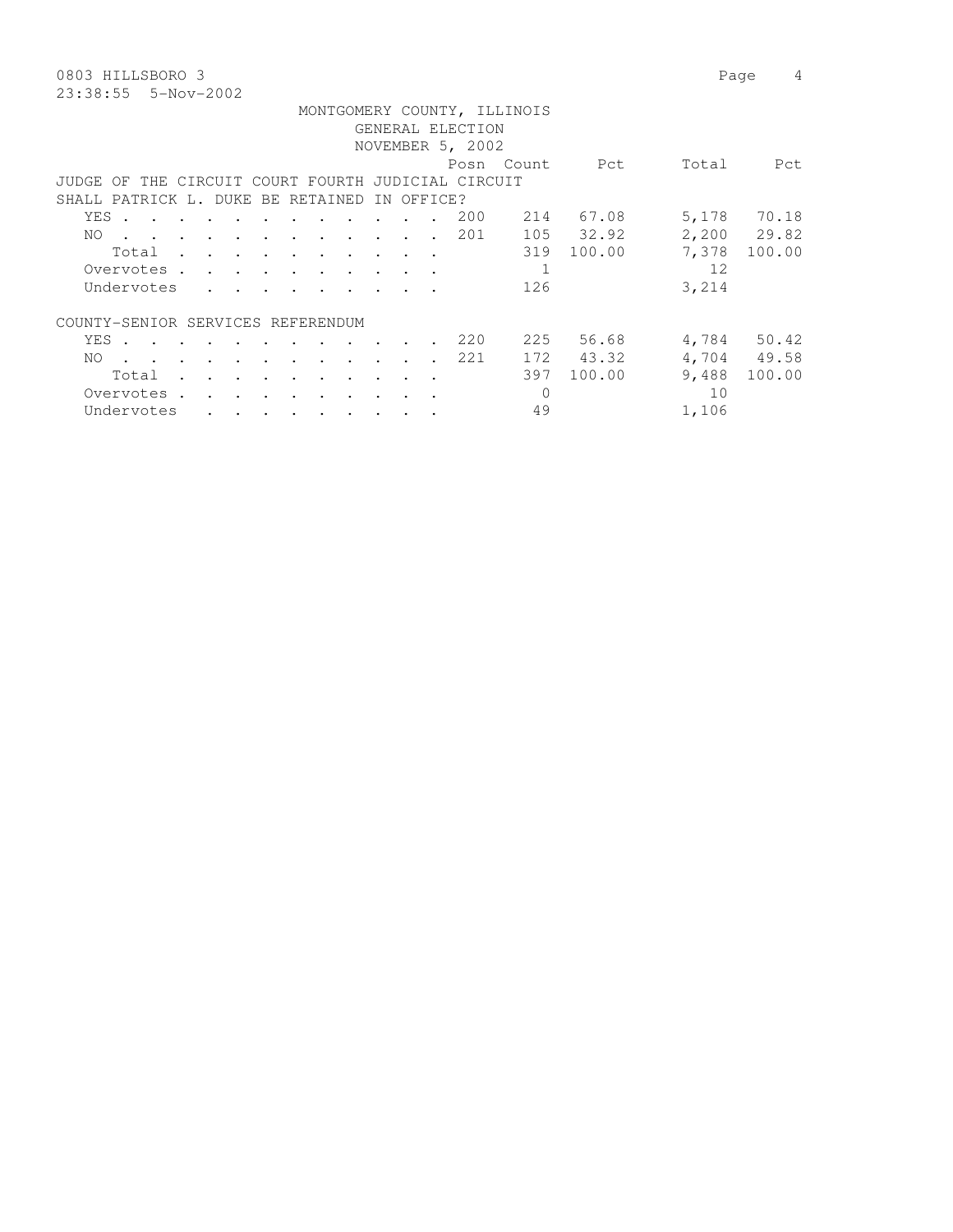| NOVEMBER 5, 2002<br>Posn Count Pct Total Pct<br>$1 2.38$<br>499<br>42<br>100.00<br>Precincts Counted - TOTAL<br>21,021<br>Registered Voters - TOTAL<br>$10,613$ 50.49<br>197 39.48<br>Ballots Cast - TOTAL<br>Ballots Cast - BLANK 0 0.00<br>31 0.15<br>2,606<br>Ballots Cast - GREEN 197<br>Ballots Cast - FEDERAL-17TH (CREAM)<br>$\bigcirc$<br>-3<br>UNITED STATES SENATOR<br>DEM – RICHARD J. DURBIN 6 133 68.91 6,678 65.73<br>REP – JIM DURKIN 8 57 29.53 3,337 32.84<br>LIB – STEVEN BURGAUER 10 3 1.55 145 1.43<br>193 100.00 10,160 100.00<br>Total<br>34<br>Overvotes.<br>$\overline{0}$<br>$\overline{4}$<br>419<br>Undervotes<br>GOVERNOR AND LIEUTENANT GOVERNOR<br>DEM – ROD R. BLAGOJEVICH/PAT QUINN . 16 106 56.68 5,613 54.98<br>REP – JIM RYAN/CARL HAWKINSON 19 78 41.71 4,375 42.85<br>LIB – CAL SKINNER/JAMES L. TOBIN 22 3 1.60 180 1.76<br>LIB - CAL SKINNER/JAMES L. TOBIN 22<br>IND - MARISELLIS BROWN/NO CANDIDATE . 25 0 0.00<br>41 0.40<br>Total 187 100.00 10,209 100.00<br>57<br>$\overline{1}$<br>Overvotes.<br>9<br>338<br>Undervotes<br>ATTORNEY GENERAL<br>DEM - LISA MADIGAN 32 113 59.16 5,461 53.87<br>72 37.70<br>6 3.14<br>$4,488$ $44.27$<br>188 1.85<br>REP - JOE BIRKETT<br>34<br>LIB - GARY L. SHILTS<br>36    6    3.14    100.00<br>191    100.00    10,137    100.00<br>Total<br>Overvotes.<br>$6\overline{6}$<br>451<br>Undervotes<br>SECRETARY OF STATE<br>DEM - JESSE WHITE 42 140 72.92 7,244 70.71<br>46 23.96 2,795 27.28<br>REP - KRIS O'ROURKE COHN 44<br>$\cdot$ 46 6 3.13 205 2.00<br>LIB - MATT BEAUCHAMP<br>10,244 100.00<br>192 100.00<br>$Total \cdot \cdot \cdot \cdot \cdot$<br>Overvotes<br>- 8<br>$\mathbf{0}$<br>$\cdot$ $\cdot$ $\cdot$ $\cdot$<br>$\overline{5}$<br>352<br>Undervotes<br>and the company of the company<br>COMPTROLLER<br>$6,428$ $64.50$<br>DEM - DANIEL W. HYNES<br>58<br>126 68.48<br>49 26.63<br>3, 213 32.24<br>REP - THOMAS JEFFERSON RAMSDELL<br>60<br>$\sim 10^{-10}$<br>$\mathbf{r}$<br>325<br>62<br>$9 \t 4.89$<br>3.26<br>LIB - JULIE FOX<br>100.00<br>9,966<br>100.00<br>Total<br>184<br>15<br>Overvotes<br>$\overline{0}$<br>623<br>13<br>Undervotes | MONTGOMERY COUNTY, ILLINOIS | GENERAL ELECTION |  |  |
|------------------------------------------------------------------------------------------------------------------------------------------------------------------------------------------------------------------------------------------------------------------------------------------------------------------------------------------------------------------------------------------------------------------------------------------------------------------------------------------------------------------------------------------------------------------------------------------------------------------------------------------------------------------------------------------------------------------------------------------------------------------------------------------------------------------------------------------------------------------------------------------------------------------------------------------------------------------------------------------------------------------------------------------------------------------------------------------------------------------------------------------------------------------------------------------------------------------------------------------------------------------------------------------------------------------------------------------------------------------------------------------------------------------------------------------------------------------------------------------------------------------------------------------------------------------------------------------------------------------------------------------------------------------------------------------------------------------------------------------------------------------------------------------------------------------------------------------------------------------------------------------------------------------------------------------------------------------------------------------------------------------------------------------------------------------------------------------------------------------------------------------------------|-----------------------------|------------------|--|--|
|                                                                                                                                                                                                                                                                                                                                                                                                                                                                                                                                                                                                                                                                                                                                                                                                                                                                                                                                                                                                                                                                                                                                                                                                                                                                                                                                                                                                                                                                                                                                                                                                                                                                                                                                                                                                                                                                                                                                                                                                                                                                                                                                                      |                             |                  |  |  |
|                                                                                                                                                                                                                                                                                                                                                                                                                                                                                                                                                                                                                                                                                                                                                                                                                                                                                                                                                                                                                                                                                                                                                                                                                                                                                                                                                                                                                                                                                                                                                                                                                                                                                                                                                                                                                                                                                                                                                                                                                                                                                                                                                      |                             |                  |  |  |
|                                                                                                                                                                                                                                                                                                                                                                                                                                                                                                                                                                                                                                                                                                                                                                                                                                                                                                                                                                                                                                                                                                                                                                                                                                                                                                                                                                                                                                                                                                                                                                                                                                                                                                                                                                                                                                                                                                                                                                                                                                                                                                                                                      |                             |                  |  |  |
|                                                                                                                                                                                                                                                                                                                                                                                                                                                                                                                                                                                                                                                                                                                                                                                                                                                                                                                                                                                                                                                                                                                                                                                                                                                                                                                                                                                                                                                                                                                                                                                                                                                                                                                                                                                                                                                                                                                                                                                                                                                                                                                                                      |                             |                  |  |  |
|                                                                                                                                                                                                                                                                                                                                                                                                                                                                                                                                                                                                                                                                                                                                                                                                                                                                                                                                                                                                                                                                                                                                                                                                                                                                                                                                                                                                                                                                                                                                                                                                                                                                                                                                                                                                                                                                                                                                                                                                                                                                                                                                                      |                             |                  |  |  |
|                                                                                                                                                                                                                                                                                                                                                                                                                                                                                                                                                                                                                                                                                                                                                                                                                                                                                                                                                                                                                                                                                                                                                                                                                                                                                                                                                                                                                                                                                                                                                                                                                                                                                                                                                                                                                                                                                                                                                                                                                                                                                                                                                      |                             |                  |  |  |
|                                                                                                                                                                                                                                                                                                                                                                                                                                                                                                                                                                                                                                                                                                                                                                                                                                                                                                                                                                                                                                                                                                                                                                                                                                                                                                                                                                                                                                                                                                                                                                                                                                                                                                                                                                                                                                                                                                                                                                                                                                                                                                                                                      |                             |                  |  |  |
|                                                                                                                                                                                                                                                                                                                                                                                                                                                                                                                                                                                                                                                                                                                                                                                                                                                                                                                                                                                                                                                                                                                                                                                                                                                                                                                                                                                                                                                                                                                                                                                                                                                                                                                                                                                                                                                                                                                                                                                                                                                                                                                                                      |                             |                  |  |  |
|                                                                                                                                                                                                                                                                                                                                                                                                                                                                                                                                                                                                                                                                                                                                                                                                                                                                                                                                                                                                                                                                                                                                                                                                                                                                                                                                                                                                                                                                                                                                                                                                                                                                                                                                                                                                                                                                                                                                                                                                                                                                                                                                                      |                             |                  |  |  |
|                                                                                                                                                                                                                                                                                                                                                                                                                                                                                                                                                                                                                                                                                                                                                                                                                                                                                                                                                                                                                                                                                                                                                                                                                                                                                                                                                                                                                                                                                                                                                                                                                                                                                                                                                                                                                                                                                                                                                                                                                                                                                                                                                      |                             |                  |  |  |
|                                                                                                                                                                                                                                                                                                                                                                                                                                                                                                                                                                                                                                                                                                                                                                                                                                                                                                                                                                                                                                                                                                                                                                                                                                                                                                                                                                                                                                                                                                                                                                                                                                                                                                                                                                                                                                                                                                                                                                                                                                                                                                                                                      |                             |                  |  |  |
|                                                                                                                                                                                                                                                                                                                                                                                                                                                                                                                                                                                                                                                                                                                                                                                                                                                                                                                                                                                                                                                                                                                                                                                                                                                                                                                                                                                                                                                                                                                                                                                                                                                                                                                                                                                                                                                                                                                                                                                                                                                                                                                                                      |                             |                  |  |  |
|                                                                                                                                                                                                                                                                                                                                                                                                                                                                                                                                                                                                                                                                                                                                                                                                                                                                                                                                                                                                                                                                                                                                                                                                                                                                                                                                                                                                                                                                                                                                                                                                                                                                                                                                                                                                                                                                                                                                                                                                                                                                                                                                                      |                             |                  |  |  |
|                                                                                                                                                                                                                                                                                                                                                                                                                                                                                                                                                                                                                                                                                                                                                                                                                                                                                                                                                                                                                                                                                                                                                                                                                                                                                                                                                                                                                                                                                                                                                                                                                                                                                                                                                                                                                                                                                                                                                                                                                                                                                                                                                      |                             |                  |  |  |
|                                                                                                                                                                                                                                                                                                                                                                                                                                                                                                                                                                                                                                                                                                                                                                                                                                                                                                                                                                                                                                                                                                                                                                                                                                                                                                                                                                                                                                                                                                                                                                                                                                                                                                                                                                                                                                                                                                                                                                                                                                                                                                                                                      |                             |                  |  |  |
|                                                                                                                                                                                                                                                                                                                                                                                                                                                                                                                                                                                                                                                                                                                                                                                                                                                                                                                                                                                                                                                                                                                                                                                                                                                                                                                                                                                                                                                                                                                                                                                                                                                                                                                                                                                                                                                                                                                                                                                                                                                                                                                                                      |                             |                  |  |  |
|                                                                                                                                                                                                                                                                                                                                                                                                                                                                                                                                                                                                                                                                                                                                                                                                                                                                                                                                                                                                                                                                                                                                                                                                                                                                                                                                                                                                                                                                                                                                                                                                                                                                                                                                                                                                                                                                                                                                                                                                                                                                                                                                                      |                             |                  |  |  |
|                                                                                                                                                                                                                                                                                                                                                                                                                                                                                                                                                                                                                                                                                                                                                                                                                                                                                                                                                                                                                                                                                                                                                                                                                                                                                                                                                                                                                                                                                                                                                                                                                                                                                                                                                                                                                                                                                                                                                                                                                                                                                                                                                      |                             |                  |  |  |
|                                                                                                                                                                                                                                                                                                                                                                                                                                                                                                                                                                                                                                                                                                                                                                                                                                                                                                                                                                                                                                                                                                                                                                                                                                                                                                                                                                                                                                                                                                                                                                                                                                                                                                                                                                                                                                                                                                                                                                                                                                                                                                                                                      |                             |                  |  |  |
|                                                                                                                                                                                                                                                                                                                                                                                                                                                                                                                                                                                                                                                                                                                                                                                                                                                                                                                                                                                                                                                                                                                                                                                                                                                                                                                                                                                                                                                                                                                                                                                                                                                                                                                                                                                                                                                                                                                                                                                                                                                                                                                                                      |                             |                  |  |  |
|                                                                                                                                                                                                                                                                                                                                                                                                                                                                                                                                                                                                                                                                                                                                                                                                                                                                                                                                                                                                                                                                                                                                                                                                                                                                                                                                                                                                                                                                                                                                                                                                                                                                                                                                                                                                                                                                                                                                                                                                                                                                                                                                                      |                             |                  |  |  |
|                                                                                                                                                                                                                                                                                                                                                                                                                                                                                                                                                                                                                                                                                                                                                                                                                                                                                                                                                                                                                                                                                                                                                                                                                                                                                                                                                                                                                                                                                                                                                                                                                                                                                                                                                                                                                                                                                                                                                                                                                                                                                                                                                      |                             |                  |  |  |
|                                                                                                                                                                                                                                                                                                                                                                                                                                                                                                                                                                                                                                                                                                                                                                                                                                                                                                                                                                                                                                                                                                                                                                                                                                                                                                                                                                                                                                                                                                                                                                                                                                                                                                                                                                                                                                                                                                                                                                                                                                                                                                                                                      |                             |                  |  |  |
|                                                                                                                                                                                                                                                                                                                                                                                                                                                                                                                                                                                                                                                                                                                                                                                                                                                                                                                                                                                                                                                                                                                                                                                                                                                                                                                                                                                                                                                                                                                                                                                                                                                                                                                                                                                                                                                                                                                                                                                                                                                                                                                                                      |                             |                  |  |  |
|                                                                                                                                                                                                                                                                                                                                                                                                                                                                                                                                                                                                                                                                                                                                                                                                                                                                                                                                                                                                                                                                                                                                                                                                                                                                                                                                                                                                                                                                                                                                                                                                                                                                                                                                                                                                                                                                                                                                                                                                                                                                                                                                                      |                             |                  |  |  |
|                                                                                                                                                                                                                                                                                                                                                                                                                                                                                                                                                                                                                                                                                                                                                                                                                                                                                                                                                                                                                                                                                                                                                                                                                                                                                                                                                                                                                                                                                                                                                                                                                                                                                                                                                                                                                                                                                                                                                                                                                                                                                                                                                      |                             |                  |  |  |
|                                                                                                                                                                                                                                                                                                                                                                                                                                                                                                                                                                                                                                                                                                                                                                                                                                                                                                                                                                                                                                                                                                                                                                                                                                                                                                                                                                                                                                                                                                                                                                                                                                                                                                                                                                                                                                                                                                                                                                                                                                                                                                                                                      |                             |                  |  |  |
|                                                                                                                                                                                                                                                                                                                                                                                                                                                                                                                                                                                                                                                                                                                                                                                                                                                                                                                                                                                                                                                                                                                                                                                                                                                                                                                                                                                                                                                                                                                                                                                                                                                                                                                                                                                                                                                                                                                                                                                                                                                                                                                                                      |                             |                  |  |  |
|                                                                                                                                                                                                                                                                                                                                                                                                                                                                                                                                                                                                                                                                                                                                                                                                                                                                                                                                                                                                                                                                                                                                                                                                                                                                                                                                                                                                                                                                                                                                                                                                                                                                                                                                                                                                                                                                                                                                                                                                                                                                                                                                                      |                             |                  |  |  |
|                                                                                                                                                                                                                                                                                                                                                                                                                                                                                                                                                                                                                                                                                                                                                                                                                                                                                                                                                                                                                                                                                                                                                                                                                                                                                                                                                                                                                                                                                                                                                                                                                                                                                                                                                                                                                                                                                                                                                                                                                                                                                                                                                      |                             |                  |  |  |
|                                                                                                                                                                                                                                                                                                                                                                                                                                                                                                                                                                                                                                                                                                                                                                                                                                                                                                                                                                                                                                                                                                                                                                                                                                                                                                                                                                                                                                                                                                                                                                                                                                                                                                                                                                                                                                                                                                                                                                                                                                                                                                                                                      |                             |                  |  |  |
|                                                                                                                                                                                                                                                                                                                                                                                                                                                                                                                                                                                                                                                                                                                                                                                                                                                                                                                                                                                                                                                                                                                                                                                                                                                                                                                                                                                                                                                                                                                                                                                                                                                                                                                                                                                                                                                                                                                                                                                                                                                                                                                                                      |                             |                  |  |  |
|                                                                                                                                                                                                                                                                                                                                                                                                                                                                                                                                                                                                                                                                                                                                                                                                                                                                                                                                                                                                                                                                                                                                                                                                                                                                                                                                                                                                                                                                                                                                                                                                                                                                                                                                                                                                                                                                                                                                                                                                                                                                                                                                                      |                             |                  |  |  |
|                                                                                                                                                                                                                                                                                                                                                                                                                                                                                                                                                                                                                                                                                                                                                                                                                                                                                                                                                                                                                                                                                                                                                                                                                                                                                                                                                                                                                                                                                                                                                                                                                                                                                                                                                                                                                                                                                                                                                                                                                                                                                                                                                      |                             |                  |  |  |
|                                                                                                                                                                                                                                                                                                                                                                                                                                                                                                                                                                                                                                                                                                                                                                                                                                                                                                                                                                                                                                                                                                                                                                                                                                                                                                                                                                                                                                                                                                                                                                                                                                                                                                                                                                                                                                                                                                                                                                                                                                                                                                                                                      |                             |                  |  |  |
|                                                                                                                                                                                                                                                                                                                                                                                                                                                                                                                                                                                                                                                                                                                                                                                                                                                                                                                                                                                                                                                                                                                                                                                                                                                                                                                                                                                                                                                                                                                                                                                                                                                                                                                                                                                                                                                                                                                                                                                                                                                                                                                                                      |                             |                  |  |  |
|                                                                                                                                                                                                                                                                                                                                                                                                                                                                                                                                                                                                                                                                                                                                                                                                                                                                                                                                                                                                                                                                                                                                                                                                                                                                                                                                                                                                                                                                                                                                                                                                                                                                                                                                                                                                                                                                                                                                                                                                                                                                                                                                                      |                             |                  |  |  |
|                                                                                                                                                                                                                                                                                                                                                                                                                                                                                                                                                                                                                                                                                                                                                                                                                                                                                                                                                                                                                                                                                                                                                                                                                                                                                                                                                                                                                                                                                                                                                                                                                                                                                                                                                                                                                                                                                                                                                                                                                                                                                                                                                      |                             |                  |  |  |
|                                                                                                                                                                                                                                                                                                                                                                                                                                                                                                                                                                                                                                                                                                                                                                                                                                                                                                                                                                                                                                                                                                                                                                                                                                                                                                                                                                                                                                                                                                                                                                                                                                                                                                                                                                                                                                                                                                                                                                                                                                                                                                                                                      |                             |                  |  |  |
|                                                                                                                                                                                                                                                                                                                                                                                                                                                                                                                                                                                                                                                                                                                                                                                                                                                                                                                                                                                                                                                                                                                                                                                                                                                                                                                                                                                                                                                                                                                                                                                                                                                                                                                                                                                                                                                                                                                                                                                                                                                                                                                                                      |                             |                  |  |  |
|                                                                                                                                                                                                                                                                                                                                                                                                                                                                                                                                                                                                                                                                                                                                                                                                                                                                                                                                                                                                                                                                                                                                                                                                                                                                                                                                                                                                                                                                                                                                                                                                                                                                                                                                                                                                                                                                                                                                                                                                                                                                                                                                                      |                             |                  |  |  |
|                                                                                                                                                                                                                                                                                                                                                                                                                                                                                                                                                                                                                                                                                                                                                                                                                                                                                                                                                                                                                                                                                                                                                                                                                                                                                                                                                                                                                                                                                                                                                                                                                                                                                                                                                                                                                                                                                                                                                                                                                                                                                                                                                      |                             |                  |  |  |
|                                                                                                                                                                                                                                                                                                                                                                                                                                                                                                                                                                                                                                                                                                                                                                                                                                                                                                                                                                                                                                                                                                                                                                                                                                                                                                                                                                                                                                                                                                                                                                                                                                                                                                                                                                                                                                                                                                                                                                                                                                                                                                                                                      |                             |                  |  |  |
|                                                                                                                                                                                                                                                                                                                                                                                                                                                                                                                                                                                                                                                                                                                                                                                                                                                                                                                                                                                                                                                                                                                                                                                                                                                                                                                                                                                                                                                                                                                                                                                                                                                                                                                                                                                                                                                                                                                                                                                                                                                                                                                                                      |                             |                  |  |  |
|                                                                                                                                                                                                                                                                                                                                                                                                                                                                                                                                                                                                                                                                                                                                                                                                                                                                                                                                                                                                                                                                                                                                                                                                                                                                                                                                                                                                                                                                                                                                                                                                                                                                                                                                                                                                                                                                                                                                                                                                                                                                                                                                                      |                             |                  |  |  |
|                                                                                                                                                                                                                                                                                                                                                                                                                                                                                                                                                                                                                                                                                                                                                                                                                                                                                                                                                                                                                                                                                                                                                                                                                                                                                                                                                                                                                                                                                                                                                                                                                                                                                                                                                                                                                                                                                                                                                                                                                                                                                                                                                      |                             |                  |  |  |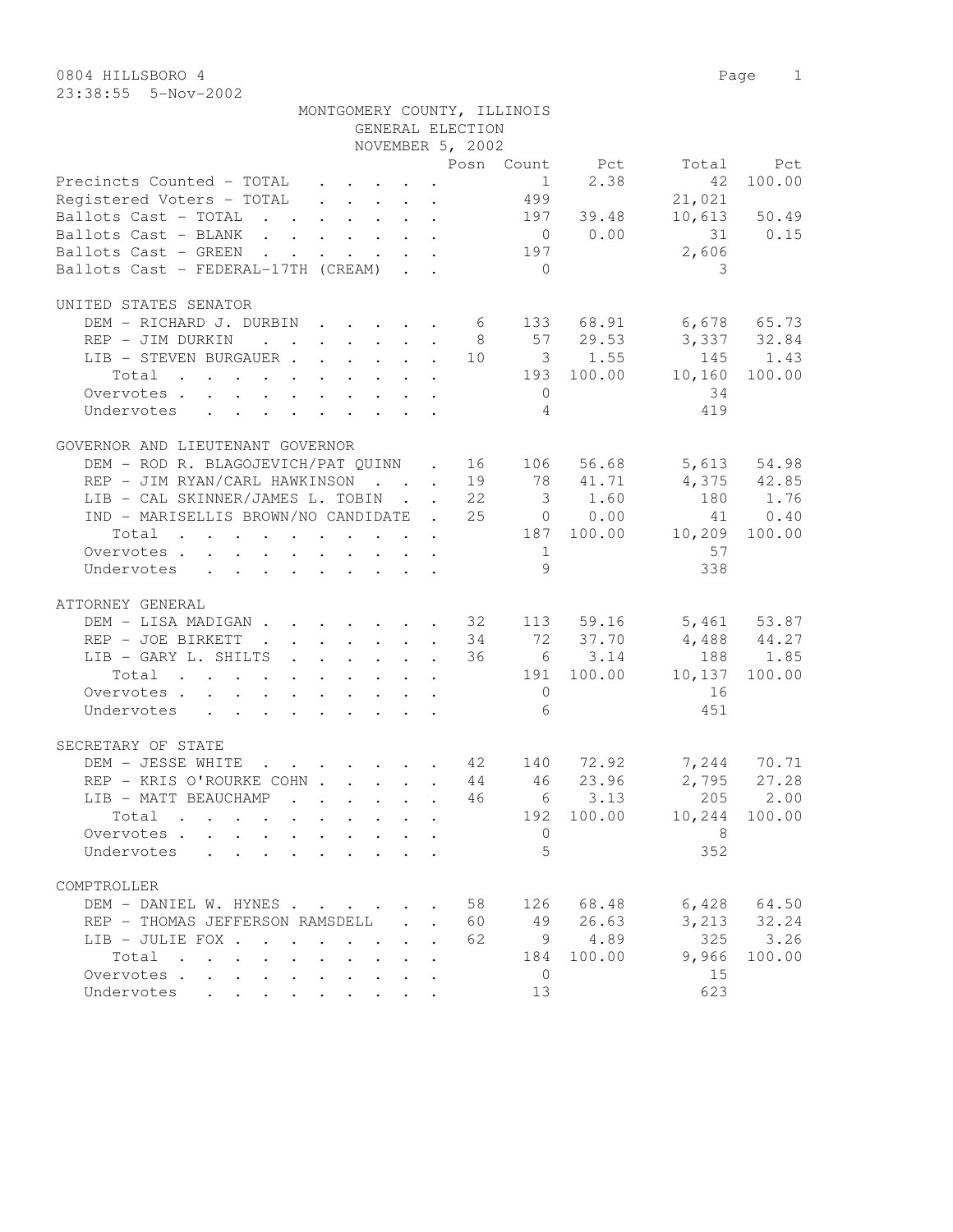0804 HILLSBORO 4 Page 2

23:38:55 5-Nov-2002

|                                                                                                                              |                                                                                                                                                                                                                                   |  |                                                     |              |                  | MONTGOMERY COUNTY, ILLINOIS |                 |                                                                             |              |
|------------------------------------------------------------------------------------------------------------------------------|-----------------------------------------------------------------------------------------------------------------------------------------------------------------------------------------------------------------------------------|--|-----------------------------------------------------|--------------|------------------|-----------------------------|-----------------|-----------------------------------------------------------------------------|--------------|
|                                                                                                                              |                                                                                                                                                                                                                                   |  |                                                     |              | GENERAL ELECTION |                             |                 |                                                                             |              |
|                                                                                                                              |                                                                                                                                                                                                                                   |  |                                                     |              | NOVEMBER 5, 2002 |                             | Posn Count Pct  |                                                                             | Total Pct    |
| TREASURER                                                                                                                    |                                                                                                                                                                                                                                   |  |                                                     |              |                  |                             |                 |                                                                             |              |
| DEM - THOMAS J. DART 68                                                                                                      |                                                                                                                                                                                                                                   |  |                                                     |              |                  |                             | 97 50.52        |                                                                             | 4,736 46.81  |
| REP - JUDY BAAR TOPINKA 70                                                                                                   |                                                                                                                                                                                                                                   |  |                                                     |              |                  |                             | 94 48.96        | 5, 235 51.74                                                                |              |
| LIB - RHYS READ 72                                                                                                           |                                                                                                                                                                                                                                   |  |                                                     |              |                  |                             | $1 \qquad 0.52$ |                                                                             | 147 1.45     |
| Total                                                                                                                        |                                                                                                                                                                                                                                   |  |                                                     |              |                  |                             |                 | $192 \t100.00 \t10,118$                                                     | 100.00       |
| Overvotes                                                                                                                    |                                                                                                                                                                                                                                   |  |                                                     |              |                  | $\overline{0}$              |                 | 10                                                                          |              |
| Undervotes                                                                                                                   |                                                                                                                                                                                                                                   |  |                                                     |              |                  | 5                           |                 | 476                                                                         |              |
|                                                                                                                              |                                                                                                                                                                                                                                   |  |                                                     |              |                  |                             |                 |                                                                             |              |
| REPRESENTATIVE IN CONGRESS                                                                                                   |                                                                                                                                                                                                                                   |  |                                                     |              |                  |                             |                 |                                                                             |              |
| 17TH CONGRESSIONAL DISTRICT                                                                                                  |                                                                                                                                                                                                                                   |  |                                                     |              |                  |                             |                 |                                                                             |              |
| DEM - LANE EVANS                                                                                                             |                                                                                                                                                                                                                                   |  |                                                     |              |                  |                             |                 | $\cdot$ 84 120 65.57 3,209 65.66                                            |              |
| REP - PETER CALDERONE 86 63 34.43 1,678 34.34                                                                                |                                                                                                                                                                                                                                   |  |                                                     |              |                  |                             |                 |                                                                             |              |
| Total $\cdot$                                                                                                                |                                                                                                                                                                                                                                   |  |                                                     |              |                  |                             |                 | 183 100.00 4,887 100.00                                                     |              |
| Overvotes                                                                                                                    |                                                                                                                                                                                                                                   |  |                                                     |              |                  | $\overline{0}$              |                 | $\overline{7}$                                                              |              |
| Undervotes<br>$\mathbf{r}$ , and $\mathbf{r}$ , and $\mathbf{r}$ , and $\mathbf{r}$ , and $\mathbf{r}$                       |                                                                                                                                                                                                                                   |  |                                                     |              |                  | 14                          |                 | 445                                                                         |              |
|                                                                                                                              |                                                                                                                                                                                                                                   |  |                                                     |              |                  |                             |                 |                                                                             |              |
| STATE SENATOR                                                                                                                |                                                                                                                                                                                                                                   |  |                                                     |              |                  |                             |                 |                                                                             |              |
| 49TH LEGISLATIVE DISTRICT                                                                                                    |                                                                                                                                                                                                                                   |  |                                                     |              |                  |                             |                 |                                                                             |              |
| DEM - VINCE DEMUZIO : 92                                                                                                     |                                                                                                                                                                                                                                   |  |                                                     |              |                  | 158                         | 100.00          | 8,356                                                                       | 100.00       |
| REP - NO CANDIDATE FILED                                                                                                     |                                                                                                                                                                                                                                   |  |                                                     |              |                  |                             |                 |                                                                             |              |
| Total $\cdot$                                                                                                                |                                                                                                                                                                                                                                   |  |                                                     |              |                  |                             | 158 100.00      | 8,356                                                                       | 100.00       |
| Overvotes                                                                                                                    |                                                                                                                                                                                                                                   |  |                                                     |              |                  | $\overline{0}$              |                 | $\bigcirc$                                                                  |              |
| Undervotes<br>$\mathbf{r}$ , $\mathbf{r}$ , $\mathbf{r}$ , $\mathbf{r}$ , $\mathbf{r}$ , $\mathbf{r}$                        |                                                                                                                                                                                                                                   |  |                                                     |              |                  | 39                          |                 | 2,248                                                                       |              |
|                                                                                                                              |                                                                                                                                                                                                                                   |  |                                                     |              |                  |                             |                 |                                                                             |              |
| REPRESENTATIVE IN THE GENERAL ASSEMBLY                                                                                       |                                                                                                                                                                                                                                   |  |                                                     |              |                  |                             |                 |                                                                             |              |
| 98TH REPRESENTATIVE DISTRICT                                                                                                 |                                                                                                                                                                                                                                   |  |                                                     |              |                  |                             |                 |                                                                             |              |
| DEM - GARY HANNIG 100 160 100.00                                                                                             |                                                                                                                                                                                                                                   |  |                                                     |              |                  |                             |                 | 8,354 100.00                                                                |              |
| REP - NO CANDIDATE FILED                                                                                                     |                                                                                                                                                                                                                                   |  |                                                     |              |                  |                             |                 |                                                                             |              |
| Total $\cdot$                                                                                                                |                                                                                                                                                                                                                                   |  |                                                     |              |                  | 160                         | 100.00          | 8,354                                                                       | 100.00       |
| Overvotes                                                                                                                    |                                                                                                                                                                                                                                   |  |                                                     |              |                  | $\overline{0}$              |                 | $\overline{0}$                                                              |              |
| Undervotes                                                                                                                   |                                                                                                                                                                                                                                   |  |                                                     |              |                  | 37                          |                 | 2,250                                                                       |              |
| COUNTY CLERK                                                                                                                 |                                                                                                                                                                                                                                   |  |                                                     |              |                  |                             |                 |                                                                             |              |
| DEM - NO CANDIDATE FILED                                                                                                     |                                                                                                                                                                                                                                   |  |                                                     |              |                  |                             |                 |                                                                             |              |
| REP - SANDY LEITHEISER                                                                                                       |                                                                                                                                                                                                                                   |  |                                                     |              |                  |                             |                 | $\cdot$ $\cdot$ $\cdot$ $\cdot$ $\cdot$ $\cdot$ 112 168 100.00 8,768 100.00 |              |
|                                                                                                                              |                                                                                                                                                                                                                                   |  |                                                     |              |                  |                             |                 | 168 100.00 8,768 100.00                                                     |              |
| Overvotes                                                                                                                    |                                                                                                                                                                                                                                   |  |                                                     |              |                  | 0                           |                 | 0                                                                           |              |
|                                                                                                                              |                                                                                                                                                                                                                                   |  |                                                     |              |                  | 29                          |                 | 1,836                                                                       |              |
| Undervotes                                                                                                                   |                                                                                                                                                                                                                                   |  |                                                     |              |                  |                             |                 |                                                                             |              |
| COUNTY TREASURER                                                                                                             |                                                                                                                                                                                                                                   |  |                                                     |              |                  |                             |                 |                                                                             |              |
| DEM - NO CANDIDATE FILED                                                                                                     |                                                                                                                                                                                                                                   |  |                                                     |              |                  |                             |                 |                                                                             |              |
| REP - RON JENKINS                                                                                                            | $\mathbf{r}$ . The set of the set of the set of the set of the set of the set of the set of the set of the set of the set of the set of the set of the set of the set of the set of the set of the set of the set of the set of t |  |                                                     |              | 119              |                             | 161 100.00      | 8,566                                                                       | 100.00       |
| Total                                                                                                                        |                                                                                                                                                                                                                                   |  | $\mathbf{r} = \mathbf{r} + \mathbf{r} + \mathbf{r}$ |              |                  |                             | 161 100.00      | 8,566                                                                       | 100.00       |
| Overvotes.                                                                                                                   |                                                                                                                                                                                                                                   |  |                                                     | $\mathbf{r}$ |                  | $\overline{0}$              |                 | $\overline{0}$                                                              |              |
| Undervotes                                                                                                                   |                                                                                                                                                                                                                                   |  |                                                     |              |                  | 36                          |                 | 2,038                                                                       |              |
|                                                                                                                              |                                                                                                                                                                                                                                   |  |                                                     |              |                  |                             |                 |                                                                             |              |
| COUNTY SHERIFF<br>DEM - NO CANDIDATE FILED                                                                                   |                                                                                                                                                                                                                                   |  |                                                     |              |                  |                             |                 |                                                                             |              |
| REP - JIM VAZZI                                                                                                              |                                                                                                                                                                                                                                   |  |                                                     |              | 126              |                             | 173 100.00      |                                                                             | 8,735 100.00 |
| Total                                                                                                                        |                                                                                                                                                                                                                                   |  |                                                     |              |                  |                             | 173 100.00      | 8,735                                                                       | 100.00       |
| the contract of the contract of the contract of the contract of the contract of the contract of the contract of<br>Overvotes |                                                                                                                                                                                                                                   |  |                                                     |              |                  | $\overline{0}$              |                 | $\overline{0}$                                                              |              |
| Undervotes                                                                                                                   |                                                                                                                                                                                                                                   |  | $\sim$                                              |              |                  | 24                          |                 | 1,869                                                                       |              |
|                                                                                                                              |                                                                                                                                                                                                                                   |  |                                                     |              |                  |                             |                 |                                                                             |              |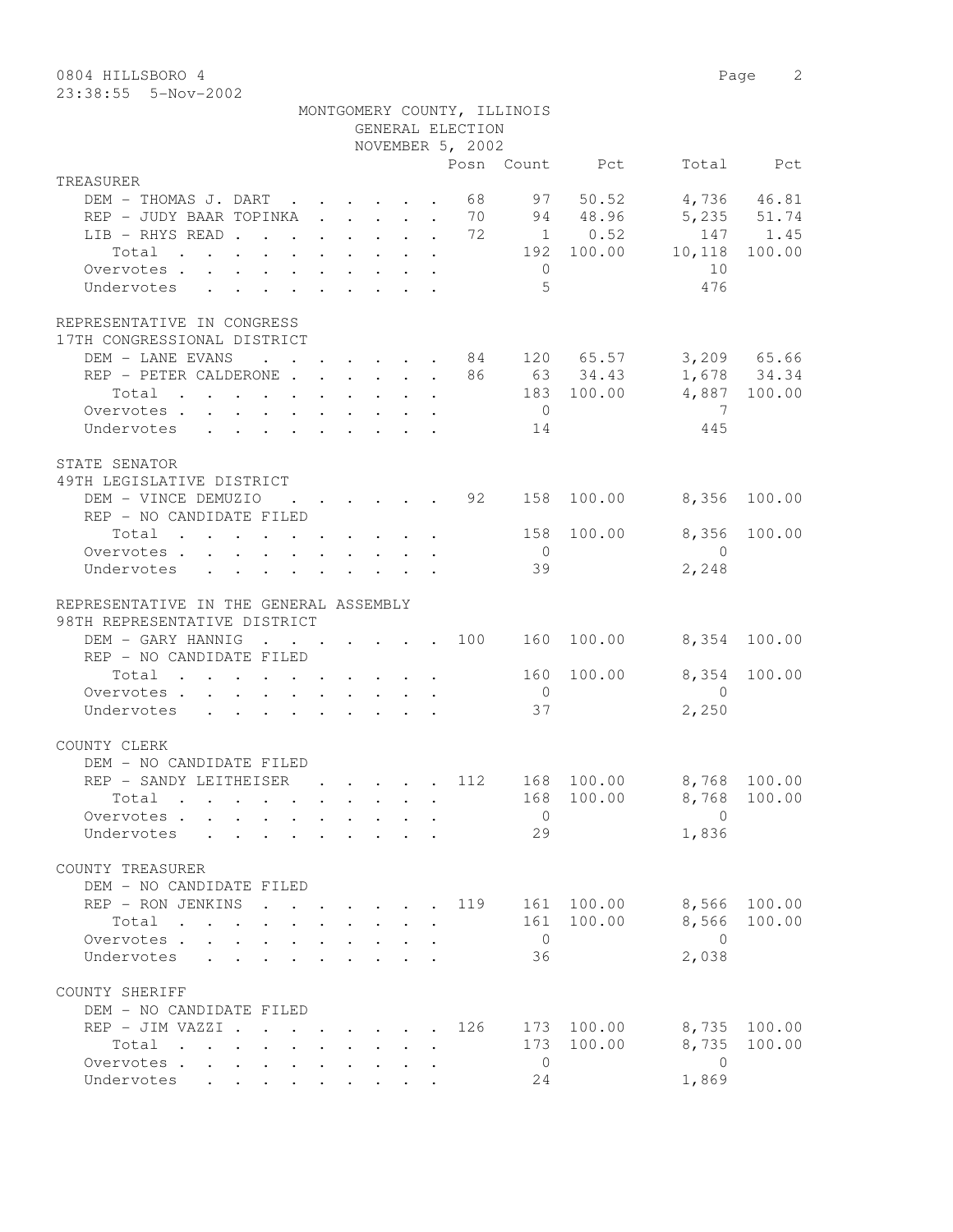| 0804 HILLSBORO 4<br>23:38:55  5-Nov-2002                                                                                                                        |                     | Page 3      |
|-----------------------------------------------------------------------------------------------------------------------------------------------------------------|---------------------|-------------|
| MONTGOMERY COUNTY, ILLINOIS<br>GENERAL ELECTION                                                                                                                 |                     |             |
| NOVEMBER 5, 2002                                                                                                                                                |                     |             |
| Posn Count Pct                                                                                                                                                  |                     | Total Pct   |
| REGIONAL SUPERINTENDENT OF SCHOOLS<br>(CHRISTIAN & MONTGOMERY COUNTIES)                                                                                         |                     |             |
| DEM - GREG SPRINGER<br>$\cdot$ $\cdot$ $\cdot$ $\cdot$ $\cdot$ $\cdot$ 137<br>166<br>100.00<br>REP - NO CANDIDATE FILED                                         | 7,984               | 100.00      |
| 166 100.00<br>Total<br>$\overline{0}$<br>Overvotes                                                                                                              | 7,984<br>$\bigcirc$ | 100.00      |
| 31<br>Undervotes<br>$\mathbf{r}$ , $\mathbf{r}$ , $\mathbf{r}$ , $\mathbf{r}$ , $\mathbf{r}$ , $\mathbf{r}$                                                     | 2,430               |             |
| COUNTY BOARD MEMBER<br>COUNTY BOARD DISTRICT 6<br>VOTE FOR 3                                                                                                    |                     |             |
| DEM - JOHN A. DOWNS<br>129 28.48<br>146                                                                                                                         | 889                 | 27.15       |
| 119 26.27<br>DEM - RONALD E. DEABENDERFER<br>148<br>$\ddot{\phantom{0}}$                                                                                        | 923                 | 28.18       |
| 103 22.74<br>DEM - TIMOTHY L. FOGLE<br>$\mathbf{r}$ , $\mathbf{r}$ , $\mathbf{r}$ , $\mathbf{r}$<br>. 150                                                       | 720                 | 21.98       |
| 102 22.52<br>REP - ROGER L. MYERS<br>152                                                                                                                        | 743                 | 22.69       |
| 453 100.00 3,275<br>Total                                                                                                                                       |                     | 100.00      |
| Overvotes<br>$\overline{0}$                                                                                                                                     | $\overline{4}$      |             |
| Undervotes<br>138                                                                                                                                               | 841                 |             |
| JUDGE OF THE APPELLATE COURT                                                                                                                                    |                     |             |
| 5TH JUDICIAL DISTRICT (VACANCY-HON. CHAPMAN)                                                                                                                    |                     |             |
| 118 64.84 5,510 57.64<br>DEM - MELISSA CHAPMAN<br>166<br>$\mathbf{r}$                                                                                           |                     |             |
| 168<br>64 35.16                                                                                                                                                 | 4,049 42.36         |             |
| 182 100.00<br>Total                                                                                                                                             | 9,559               | 100.00      |
| $\overline{0}$<br>Overvotes                                                                                                                                     | - 8                 |             |
| Undervotes<br>15                                                                                                                                                | 1,037               |             |
| JUDGE OF THE CIRCUIT COURT FOURTH JUDICIAL CIRCUIT<br>SHALL MICHAEL ROSS WEBER BE RETAINED IN OFFICE?                                                           |                     |             |
| 191 108 76.06<br>YES<br>$\sim$                                                                                                                                  |                     | 5,582 72.97 |
| 192<br>34 23.94<br>NO                                                                                                                                           |                     | 2,068 27.03 |
| 142 100.00<br>Total $\cdot$                                                                                                                                     | 7,650               | 100.00      |
| $\overline{0}$<br>Overvotes.                                                                                                                                    | 24                  |             |
| 55<br>Undervotes                                                                                                                                                | 2,930               |             |
| JUDGE OF THE CIRCUIT COURT FOURTH JUDICIAL CIRCUIT                                                                                                              |                     |             |
| SHALL STEVEN P. SEYMOUR BE RETAINED IN OFFICE?                                                                                                                  |                     |             |
| 194<br>101 74.26<br>YES.<br>$\mathbf{r}$ , $\mathbf{r}$ , $\mathbf{r}$ , $\mathbf{r}$                                                                           |                     | 5,155 70.04 |
| 195<br>35 25.74<br>NO.<br>$\mathbf{r}$ , $\mathbf{r}$ , $\mathbf{r}$ , $\mathbf{r}$<br>$\sim$<br>$\bullet$ .<br>$\ddot{\phantom{0}}$<br>$\ddot{\phantom{0}}$    | 2,205               | 29.96       |
| 100.00<br>136<br>Total .<br>$\mathbf{L}^{\text{max}}$<br>$\ddot{\phantom{a}}$<br>$\ddot{\phantom{a}}$<br>$\ddot{\phantom{a}}$<br>$\ddot{\phantom{0}}$           | 7,360               | 100.00      |
| $\overline{0}$<br>Overvotes                                                                                                                                     | 14                  |             |
| Undervotes<br>61                                                                                                                                                | 3,230               |             |
| JUDGE OF THE CIRCUIT COURT FOURTH JUDICIAL CIRCUIT                                                                                                              |                     |             |
| SHALL S. GENE SCHWARM BE RETAINED IN OFFICE?                                                                                                                    |                     |             |
| 197<br>101<br>73.72<br>YES<br>$\mathbf{r}$ , $\mathbf{r}$ , $\mathbf{r}$ , $\mathbf{r}$<br>$\ddot{\phantom{a}}$<br>$\ddot{\phantom{a}}$<br>$\ddot{\phantom{a}}$ |                     | 5,308 71.34 |
| 26.28<br>198<br>36<br>NO.<br>$\cdot$ $\cdot$ $\cdot$ $\cdot$ $\cdot$ $\cdot$ $\cdot$<br>$\mathbf{r}$ , $\mathbf{r}$ , $\mathbf{r}$ , $\mathbf{r}$<br>$\sim$     |                     | 2,132 28.66 |
| 137<br>100.00<br>Total<br>$\cdot$ $\cdot$<br>$\sim$<br>$\mathbf{z} = \mathbf{z}$ .                                                                              | 7,440               | 100.00      |
| Overvotes.<br>0<br>$\cdot$ $\cdot$ $\cdot$<br>$\sim$                                                                                                            | 17                  |             |
| Undervotes<br>60                                                                                                                                                | 3,147               |             |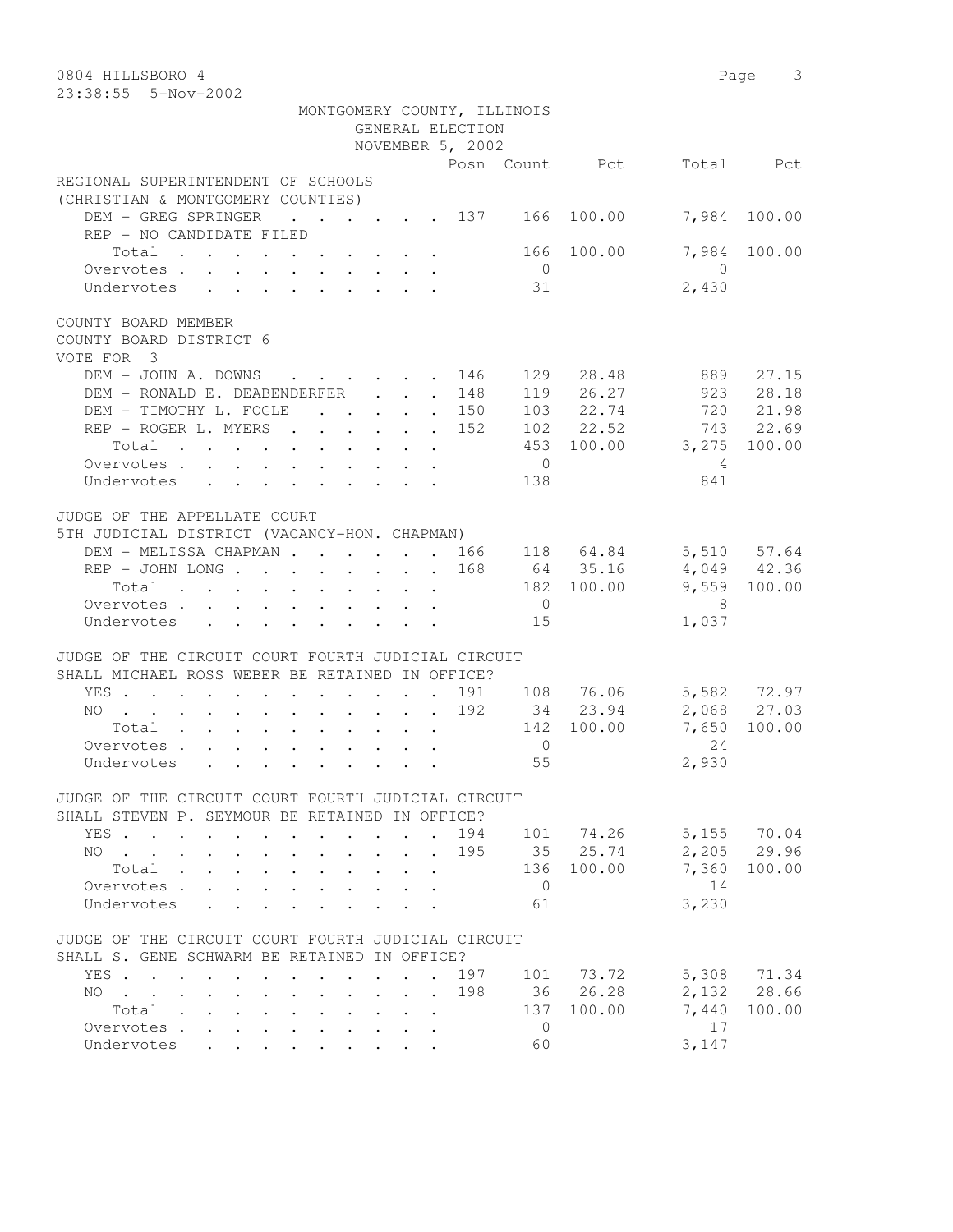0804 HILLSBORO 4 Page 4 23:38:55 5-Nov-2002

|       |            |  |                                            |                                 |                                                                                                                                                             |                                                                                                                 |                          |               |            |                                                    | MONTGOMERY COUNTY, ILLINOIS |                 |       |             |
|-------|------------|--|--------------------------------------------|---------------------------------|-------------------------------------------------------------------------------------------------------------------------------------------------------------|-----------------------------------------------------------------------------------------------------------------|--------------------------|---------------|------------|----------------------------------------------------|-----------------------------|-----------------|-------|-------------|
|       |            |  |                                            |                                 |                                                                                                                                                             |                                                                                                                 |                          |               |            | GENERAL ELECTION                                   |                             |                 |       |             |
|       |            |  |                                            |                                 |                                                                                                                                                             |                                                                                                                 |                          |               |            | NOVEMBER 5, 2002                                   |                             |                 |       |             |
|       |            |  |                                            |                                 |                                                                                                                                                             |                                                                                                                 |                          |               |            |                                                    | Posn Count                  | <b>Property</b> | Total | Pct         |
|       |            |  |                                            |                                 |                                                                                                                                                             |                                                                                                                 |                          |               |            | JUDGE OF THE CIRCUIT COURT FOURTH JUDICIAL CIRCUIT |                             |                 |       |             |
|       |            |  |                                            |                                 |                                                                                                                                                             | SHALL PATRICK L. DUKE BE RETAINED                                                                               |                          |               | IN OFFICE? |                                                    |                             |                 |       |             |
| YES . |            |  |                                            |                                 |                                                                                                                                                             |                                                                                                                 |                          |               |            | 200                                                | 100                         | 74.07           |       | 5,178 70.18 |
| NO.   |            |  |                                            |                                 |                                                                                                                                                             | the contract of the contract of the contract of the contract of the contract of the contract of the contract of |                          |               |            | 201                                                |                             | 35 25.93        |       | 2,200 29.82 |
|       |            |  |                                            |                                 |                                                                                                                                                             | Total                                                                                                           |                          |               |            |                                                    |                             | 135 100.00      | 7,378 | 100.00      |
|       |            |  |                                            |                                 |                                                                                                                                                             | Overvotes.                                                                                                      |                          |               |            |                                                    | $\Omega$                    |                 | 12    |             |
|       | Undervotes |  |                                            |                                 | $\mathbf{r}$ , $\mathbf{r}$ , $\mathbf{r}$ , $\mathbf{r}$ , $\mathbf{r}$                                                                                    |                                                                                                                 |                          |               |            |                                                    | 62                          |                 | 3,214 |             |
|       |            |  |                                            |                                 |                                                                                                                                                             | COUNTY-SENIOR SERVICES REFERENDUM                                                                               |                          |               |            |                                                    |                             |                 |       |             |
|       |            |  |                                            |                                 | YES                                                                                                                                                         |                                                                                                                 | <b>Contract Contract</b> |               |            | 220                                                |                             | 114 64.04       |       | 4,784 50.42 |
| NO.   |            |  |                                            |                                 |                                                                                                                                                             | the contract of the contract of the contract of the contract of the contract of the contract of the contract of |                          |               |            | 221                                                |                             | 64 35.96        |       | 4,704 49.58 |
|       | Total      |  | $\mathbf{r}$ , $\mathbf{r}$ , $\mathbf{r}$ | <b>Contract Contract Street</b> | and the contract of the contract of                                                                                                                         |                                                                                                                 | $\sim$ $\sim$            | $\sim$ $\sim$ |            |                                                    | 178                         | 100.00          | 9,488 | 100.00      |
|       | Overvotes. |  |                                            |                                 |                                                                                                                                                             |                                                                                                                 |                          |               |            |                                                    | 1                           |                 | 10    |             |
|       | Undervotes |  |                                            |                                 | $\begin{array}{cccccccccccccccccc} \bullet & \bullet & \bullet & \bullet & \bullet & \bullet & \bullet & \bullet & \bullet & \bullet & \bullet \end{array}$ |                                                                                                                 |                          |               |            |                                                    | 18                          |                 | 1,106 |             |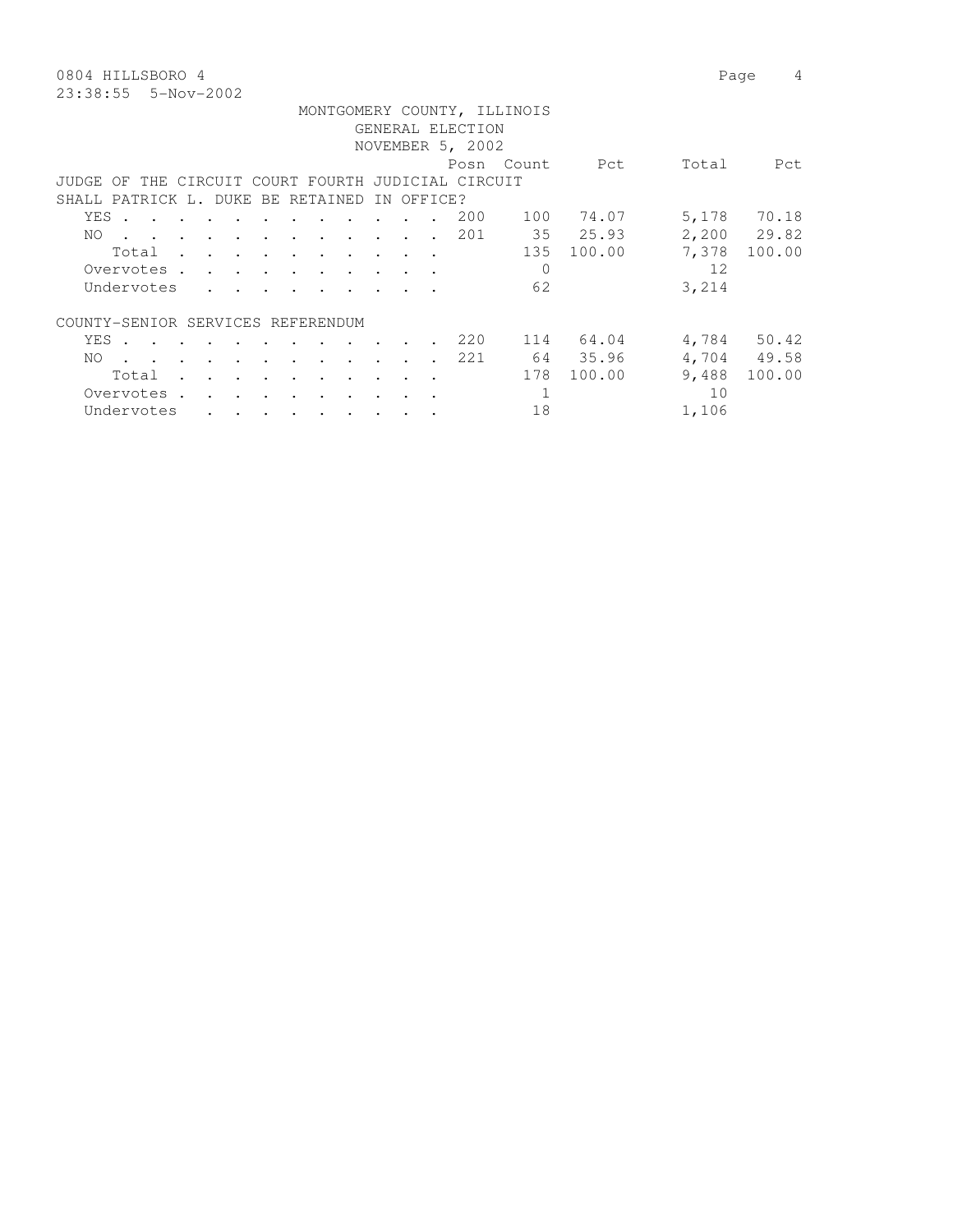| ZJ.JO.JJ JTNUVTZUUZ            |  |  |  |  |                  |                             |                |                                                                                            |              |
|--------------------------------|--|--|--|--|------------------|-----------------------------|----------------|--------------------------------------------------------------------------------------------|--------------|
|                                |  |  |  |  |                  | MONTGOMERY COUNTY, ILLINOIS |                |                                                                                            |              |
|                                |  |  |  |  | GENERAL ELECTION |                             |                |                                                                                            |              |
|                                |  |  |  |  | NOVEMBER 5, 2002 |                             |                |                                                                                            |              |
|                                |  |  |  |  |                  |                             | Posn Count Pct | Total                                                                                      | Pct          |
|                                |  |  |  |  |                  |                             |                | Precincts Counted - TOTAL $\cdot \cdot \cdot \cdot$ . $\cdot \cdot \cdot$ 1 2.38 42 100.00 |              |
| Registered Voters - TOTAL      |  |  |  |  |                  |                             |                | 21,021                                                                                     |              |
| Ballots Cast - TOTAL 473 56.11 |  |  |  |  |                  |                             |                |                                                                                            | 10,613 50.49 |
| Ballots Cast - BLANK           |  |  |  |  |                  |                             |                | 2 0.24 31 0.15                                                                             |              |
| Rallots Cast - WHITE           |  |  |  |  |                  | ろろと                         |                | 7492                                                                                       |              |

| UNITED STATES SENATOR<br>DEM - RICHARD J. DURBIN 6 296 65.92 6,678 65.73<br>8 147 32.74 3,337 32.84<br>REP - JIM DURKIN<br>$\begin{array}{cccccc} 10 & & 6 & & 1.34 & & 145 & & 1.43 \\ & & 449 & 100.00 & & 10,160 & 100.00 \end{array}$<br>LIB - STEVEN BURGAUER<br>Total<br>$4\overline{4}$<br>34<br>Overvotes<br>20<br>419<br>Undervotes<br>GOVERNOR AND LIEUTENANT GOVERNOR<br>DEM - ROD R. BLAGOJEVICH/PAT QUINN . 16 276 60.26 5,613 54.98<br>REP - JIM RYAN/CARL HAWKINSON 19 173 37.77 4,375 42.85<br>LIB - CAL SKINNER/JAMES L. TOBIN 22 7 1.53<br>180 1.76<br>IND - MARISELLIS BROWN/NO CANDIDATE . 25<br>$\begin{array}{cccccc} 25 & \hspace{1.5mm} 2 & \hspace{1.5mm} 0.44 & \hspace{1.5mm} 41 & \hspace{1.5mm} 0.40 \\ 458 & \hspace{1.5mm} 100.00 & \hspace{1.5mm} 10,209 & \hspace{1.5mm} 100.00 \end{array}$<br>Total<br>$\overline{0}$<br>57<br>Overvotes<br>15<br>338<br>Undervotes<br>ATTORNEY GENERAL<br>DEM - LISA MADIGAN 32   254   56.07   5,461   53.87<br>REP - JOE BIRKETT 34   191   42.16   4,488   44.27<br>LIB - GARY L. SHILTS 36 8 1.77 188 1.85<br>Total 453 100.00 10,137 100.00<br>$\overline{0}$<br>16<br>Overvotes.<br>20<br>451<br>Undervotes<br>SECRETARY OF STATE<br>42 332 72.81 7,244 70.71<br>44 115 25.22 2,795 27.28<br>DEM - JESSE WHITE 42<br>REP - KRIS O'ROURKE COHN<br>LIB - MATT BEAUCHAMP 46 9 1.97<br>205 2.00<br>456 100.00 10,244 100.00<br>Total<br>$\overline{0}$<br>8 <sup>8</sup><br>Overvotes<br>352<br>17<br>Undervotes<br>COMPTROLLER<br>DEM - DANIEL W. HYNES 58 298 67.12 6,428 64.50<br>REP - THOMAS JEFFERSON RAMSDELL 60 133 29.95<br>3, 213 32.24<br>325<br>3.26<br>LIB - JULIE FOX<br>62<br>13 2.93<br>444<br>100.00 9,966<br>100.00<br>Total<br>$\overline{0}$<br>15<br>Overvotes.<br>29<br>623<br>Undervotes | Ballots Cast - BLANK 2 0.24 31<br>Ballots Cast - WHITE<br>Ballots Cast - GREEN<br>Ballots Cast - FEDERAL-17TH (CREAM) |  | $\begin{array}{c} 135 \\ 0 \end{array}$ | 338 | 7,492<br>2,606<br>$\overline{\phantom{a}}$ | 0.15 |
|---------------------------------------------------------------------------------------------------------------------------------------------------------------------------------------------------------------------------------------------------------------------------------------------------------------------------------------------------------------------------------------------------------------------------------------------------------------------------------------------------------------------------------------------------------------------------------------------------------------------------------------------------------------------------------------------------------------------------------------------------------------------------------------------------------------------------------------------------------------------------------------------------------------------------------------------------------------------------------------------------------------------------------------------------------------------------------------------------------------------------------------------------------------------------------------------------------------------------------------------------------------------------------------------------------------------------------------------------------------------------------------------------------------------------------------------------------------------------------------------------------------------------------------------------------------------------------------------------------------------------------------------------------------------------------------------------------------------------------------------------------------------------------------|-----------------------------------------------------------------------------------------------------------------------|--|-----------------------------------------|-----|--------------------------------------------|------|
|                                                                                                                                                                                                                                                                                                                                                                                                                                                                                                                                                                                                                                                                                                                                                                                                                                                                                                                                                                                                                                                                                                                                                                                                                                                                                                                                                                                                                                                                                                                                                                                                                                                                                                                                                                                       |                                                                                                                       |  |                                         |     |                                            |      |
|                                                                                                                                                                                                                                                                                                                                                                                                                                                                                                                                                                                                                                                                                                                                                                                                                                                                                                                                                                                                                                                                                                                                                                                                                                                                                                                                                                                                                                                                                                                                                                                                                                                                                                                                                                                       |                                                                                                                       |  |                                         |     |                                            |      |
|                                                                                                                                                                                                                                                                                                                                                                                                                                                                                                                                                                                                                                                                                                                                                                                                                                                                                                                                                                                                                                                                                                                                                                                                                                                                                                                                                                                                                                                                                                                                                                                                                                                                                                                                                                                       |                                                                                                                       |  |                                         |     |                                            |      |
|                                                                                                                                                                                                                                                                                                                                                                                                                                                                                                                                                                                                                                                                                                                                                                                                                                                                                                                                                                                                                                                                                                                                                                                                                                                                                                                                                                                                                                                                                                                                                                                                                                                                                                                                                                                       |                                                                                                                       |  |                                         |     |                                            |      |
|                                                                                                                                                                                                                                                                                                                                                                                                                                                                                                                                                                                                                                                                                                                                                                                                                                                                                                                                                                                                                                                                                                                                                                                                                                                                                                                                                                                                                                                                                                                                                                                                                                                                                                                                                                                       |                                                                                                                       |  |                                         |     |                                            |      |
|                                                                                                                                                                                                                                                                                                                                                                                                                                                                                                                                                                                                                                                                                                                                                                                                                                                                                                                                                                                                                                                                                                                                                                                                                                                                                                                                                                                                                                                                                                                                                                                                                                                                                                                                                                                       |                                                                                                                       |  |                                         |     |                                            |      |
|                                                                                                                                                                                                                                                                                                                                                                                                                                                                                                                                                                                                                                                                                                                                                                                                                                                                                                                                                                                                                                                                                                                                                                                                                                                                                                                                                                                                                                                                                                                                                                                                                                                                                                                                                                                       |                                                                                                                       |  |                                         |     |                                            |      |
|                                                                                                                                                                                                                                                                                                                                                                                                                                                                                                                                                                                                                                                                                                                                                                                                                                                                                                                                                                                                                                                                                                                                                                                                                                                                                                                                                                                                                                                                                                                                                                                                                                                                                                                                                                                       |                                                                                                                       |  |                                         |     |                                            |      |
|                                                                                                                                                                                                                                                                                                                                                                                                                                                                                                                                                                                                                                                                                                                                                                                                                                                                                                                                                                                                                                                                                                                                                                                                                                                                                                                                                                                                                                                                                                                                                                                                                                                                                                                                                                                       |                                                                                                                       |  |                                         |     |                                            |      |
|                                                                                                                                                                                                                                                                                                                                                                                                                                                                                                                                                                                                                                                                                                                                                                                                                                                                                                                                                                                                                                                                                                                                                                                                                                                                                                                                                                                                                                                                                                                                                                                                                                                                                                                                                                                       |                                                                                                                       |  |                                         |     |                                            |      |
|                                                                                                                                                                                                                                                                                                                                                                                                                                                                                                                                                                                                                                                                                                                                                                                                                                                                                                                                                                                                                                                                                                                                                                                                                                                                                                                                                                                                                                                                                                                                                                                                                                                                                                                                                                                       |                                                                                                                       |  |                                         |     |                                            |      |
|                                                                                                                                                                                                                                                                                                                                                                                                                                                                                                                                                                                                                                                                                                                                                                                                                                                                                                                                                                                                                                                                                                                                                                                                                                                                                                                                                                                                                                                                                                                                                                                                                                                                                                                                                                                       |                                                                                                                       |  |                                         |     |                                            |      |
|                                                                                                                                                                                                                                                                                                                                                                                                                                                                                                                                                                                                                                                                                                                                                                                                                                                                                                                                                                                                                                                                                                                                                                                                                                                                                                                                                                                                                                                                                                                                                                                                                                                                                                                                                                                       |                                                                                                                       |  |                                         |     |                                            |      |
|                                                                                                                                                                                                                                                                                                                                                                                                                                                                                                                                                                                                                                                                                                                                                                                                                                                                                                                                                                                                                                                                                                                                                                                                                                                                                                                                                                                                                                                                                                                                                                                                                                                                                                                                                                                       |                                                                                                                       |  |                                         |     |                                            |      |
|                                                                                                                                                                                                                                                                                                                                                                                                                                                                                                                                                                                                                                                                                                                                                                                                                                                                                                                                                                                                                                                                                                                                                                                                                                                                                                                                                                                                                                                                                                                                                                                                                                                                                                                                                                                       |                                                                                                                       |  |                                         |     |                                            |      |
|                                                                                                                                                                                                                                                                                                                                                                                                                                                                                                                                                                                                                                                                                                                                                                                                                                                                                                                                                                                                                                                                                                                                                                                                                                                                                                                                                                                                                                                                                                                                                                                                                                                                                                                                                                                       |                                                                                                                       |  |                                         |     |                                            |      |
|                                                                                                                                                                                                                                                                                                                                                                                                                                                                                                                                                                                                                                                                                                                                                                                                                                                                                                                                                                                                                                                                                                                                                                                                                                                                                                                                                                                                                                                                                                                                                                                                                                                                                                                                                                                       |                                                                                                                       |  |                                         |     |                                            |      |
|                                                                                                                                                                                                                                                                                                                                                                                                                                                                                                                                                                                                                                                                                                                                                                                                                                                                                                                                                                                                                                                                                                                                                                                                                                                                                                                                                                                                                                                                                                                                                                                                                                                                                                                                                                                       |                                                                                                                       |  |                                         |     |                                            |      |
|                                                                                                                                                                                                                                                                                                                                                                                                                                                                                                                                                                                                                                                                                                                                                                                                                                                                                                                                                                                                                                                                                                                                                                                                                                                                                                                                                                                                                                                                                                                                                                                                                                                                                                                                                                                       |                                                                                                                       |  |                                         |     |                                            |      |
|                                                                                                                                                                                                                                                                                                                                                                                                                                                                                                                                                                                                                                                                                                                                                                                                                                                                                                                                                                                                                                                                                                                                                                                                                                                                                                                                                                                                                                                                                                                                                                                                                                                                                                                                                                                       |                                                                                                                       |  |                                         |     |                                            |      |
|                                                                                                                                                                                                                                                                                                                                                                                                                                                                                                                                                                                                                                                                                                                                                                                                                                                                                                                                                                                                                                                                                                                                                                                                                                                                                                                                                                                                                                                                                                                                                                                                                                                                                                                                                                                       |                                                                                                                       |  |                                         |     |                                            |      |
|                                                                                                                                                                                                                                                                                                                                                                                                                                                                                                                                                                                                                                                                                                                                                                                                                                                                                                                                                                                                                                                                                                                                                                                                                                                                                                                                                                                                                                                                                                                                                                                                                                                                                                                                                                                       |                                                                                                                       |  |                                         |     |                                            |      |
|                                                                                                                                                                                                                                                                                                                                                                                                                                                                                                                                                                                                                                                                                                                                                                                                                                                                                                                                                                                                                                                                                                                                                                                                                                                                                                                                                                                                                                                                                                                                                                                                                                                                                                                                                                                       |                                                                                                                       |  |                                         |     |                                            |      |
|                                                                                                                                                                                                                                                                                                                                                                                                                                                                                                                                                                                                                                                                                                                                                                                                                                                                                                                                                                                                                                                                                                                                                                                                                                                                                                                                                                                                                                                                                                                                                                                                                                                                                                                                                                                       |                                                                                                                       |  |                                         |     |                                            |      |
|                                                                                                                                                                                                                                                                                                                                                                                                                                                                                                                                                                                                                                                                                                                                                                                                                                                                                                                                                                                                                                                                                                                                                                                                                                                                                                                                                                                                                                                                                                                                                                                                                                                                                                                                                                                       |                                                                                                                       |  |                                         |     |                                            |      |
|                                                                                                                                                                                                                                                                                                                                                                                                                                                                                                                                                                                                                                                                                                                                                                                                                                                                                                                                                                                                                                                                                                                                                                                                                                                                                                                                                                                                                                                                                                                                                                                                                                                                                                                                                                                       |                                                                                                                       |  |                                         |     |                                            |      |
|                                                                                                                                                                                                                                                                                                                                                                                                                                                                                                                                                                                                                                                                                                                                                                                                                                                                                                                                                                                                                                                                                                                                                                                                                                                                                                                                                                                                                                                                                                                                                                                                                                                                                                                                                                                       |                                                                                                                       |  |                                         |     |                                            |      |
|                                                                                                                                                                                                                                                                                                                                                                                                                                                                                                                                                                                                                                                                                                                                                                                                                                                                                                                                                                                                                                                                                                                                                                                                                                                                                                                                                                                                                                                                                                                                                                                                                                                                                                                                                                                       |                                                                                                                       |  |                                         |     |                                            |      |
|                                                                                                                                                                                                                                                                                                                                                                                                                                                                                                                                                                                                                                                                                                                                                                                                                                                                                                                                                                                                                                                                                                                                                                                                                                                                                                                                                                                                                                                                                                                                                                                                                                                                                                                                                                                       |                                                                                                                       |  |                                         |     |                                            |      |
|                                                                                                                                                                                                                                                                                                                                                                                                                                                                                                                                                                                                                                                                                                                                                                                                                                                                                                                                                                                                                                                                                                                                                                                                                                                                                                                                                                                                                                                                                                                                                                                                                                                                                                                                                                                       |                                                                                                                       |  |                                         |     |                                            |      |
|                                                                                                                                                                                                                                                                                                                                                                                                                                                                                                                                                                                                                                                                                                                                                                                                                                                                                                                                                                                                                                                                                                                                                                                                                                                                                                                                                                                                                                                                                                                                                                                                                                                                                                                                                                                       |                                                                                                                       |  |                                         |     |                                            |      |
|                                                                                                                                                                                                                                                                                                                                                                                                                                                                                                                                                                                                                                                                                                                                                                                                                                                                                                                                                                                                                                                                                                                                                                                                                                                                                                                                                                                                                                                                                                                                                                                                                                                                                                                                                                                       |                                                                                                                       |  |                                         |     |                                            |      |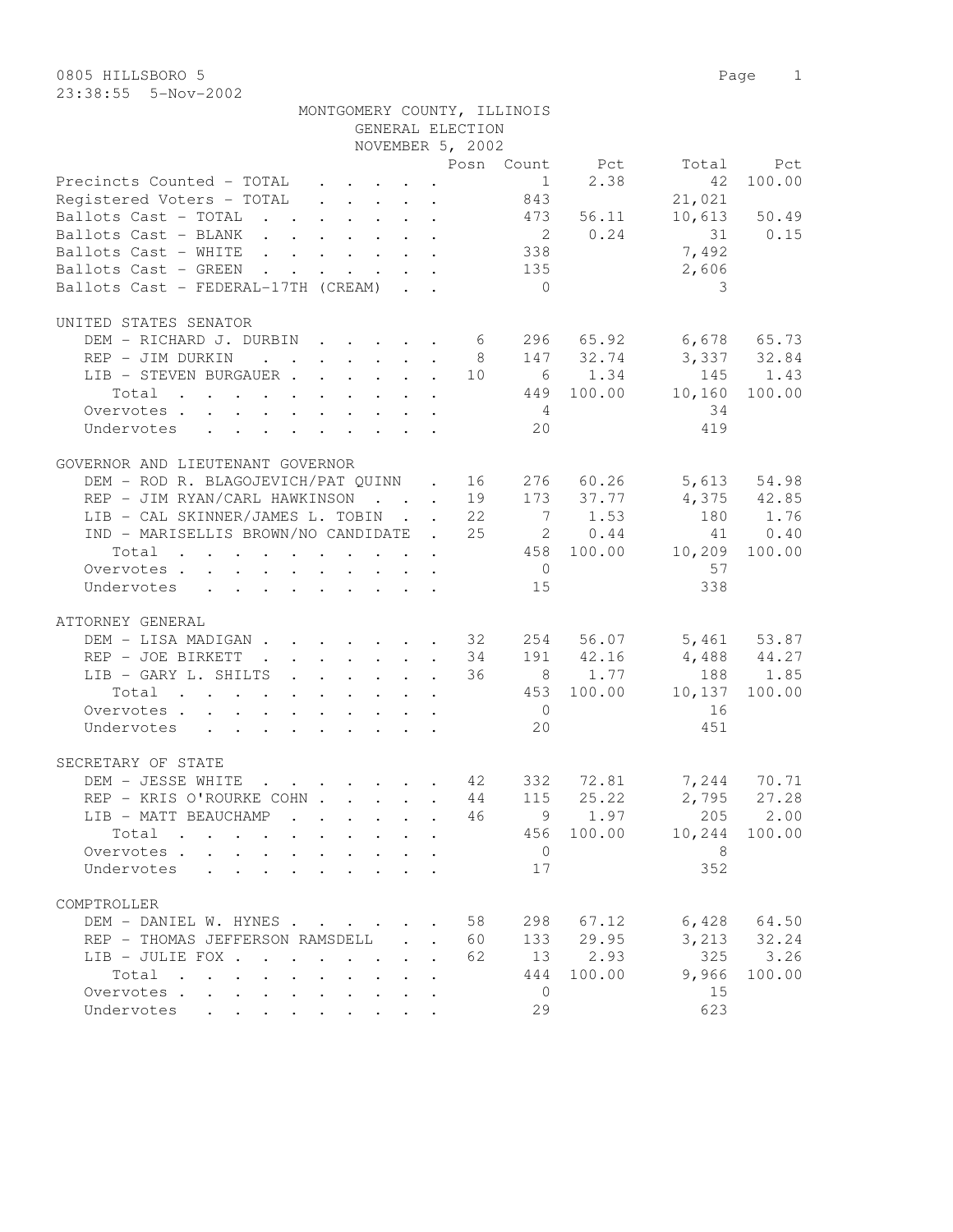0805 HILLSBORO 5 Page 2

23:38:55 5-Nov-2002

|                                                                    |  |  |  |                                                                                                                                                                                                                                      |                      |                  | MONTGOMERY COUNTY, ILLINOIS |                |                                     |              |
|--------------------------------------------------------------------|--|--|--|--------------------------------------------------------------------------------------------------------------------------------------------------------------------------------------------------------------------------------------|----------------------|------------------|-----------------------------|----------------|-------------------------------------|--------------|
|                                                                    |  |  |  |                                                                                                                                                                                                                                      |                      | GENERAL ELECTION |                             |                |                                     |              |
|                                                                    |  |  |  |                                                                                                                                                                                                                                      |                      | NOVEMBER 5, 2002 |                             | Posn Count Pct |                                     | Total Pct    |
| TREASURER                                                          |  |  |  |                                                                                                                                                                                                                                      |                      |                  |                             |                |                                     |              |
| DEM - THOMAS J. DART 68                                            |  |  |  |                                                                                                                                                                                                                                      |                      |                  |                             | 221 49.33      | 4,736 46.81                         |              |
| REP - JUDY BAAR TOPINKA 70                                         |  |  |  |                                                                                                                                                                                                                                      |                      |                  |                             | 220 49.11      | 5, 235 51.74                        |              |
| LIB - RHYS READ 72                                                 |  |  |  |                                                                                                                                                                                                                                      |                      |                  |                             | 7 1.56         |                                     | 147 1.45     |
| Total                                                              |  |  |  |                                                                                                                                                                                                                                      |                      |                  |                             |                | $448$ 100.00 10,118                 | 100.00       |
| Overvotes                                                          |  |  |  |                                                                                                                                                                                                                                      |                      |                  | $\overline{1}$              |                | 10                                  |              |
| Undervotes                                                         |  |  |  |                                                                                                                                                                                                                                      |                      |                  | 24                          |                | 476                                 |              |
| REPRESENTATIVE IN CONGRESS                                         |  |  |  |                                                                                                                                                                                                                                      |                      |                  |                             |                |                                     |              |
| 17TH CONGRESSIONAL DISTRICT                                        |  |  |  |                                                                                                                                                                                                                                      |                      |                  |                             |                |                                     |              |
| DEM - LANE EVANS                                                   |  |  |  |                                                                                                                                                                                                                                      |                      |                  |                             |                | $\cdots$ 84 262 60.51 3,209 65.66   |              |
| REP - PETER CALDERONE 86                                           |  |  |  |                                                                                                                                                                                                                                      |                      |                  |                             |                | 171 39.49 1,678 34.34               |              |
| Total $\cdot$                                                      |  |  |  |                                                                                                                                                                                                                                      |                      |                  |                             |                | 433 100.00 4,887 100.00             |              |
| Overvotes                                                          |  |  |  |                                                                                                                                                                                                                                      |                      |                  | $\overline{0}$              |                | $\overline{7}$                      |              |
| Undervotes                                                         |  |  |  |                                                                                                                                                                                                                                      |                      |                  | -40                         |                | 445                                 |              |
|                                                                    |  |  |  |                                                                                                                                                                                                                                      |                      |                  |                             |                |                                     |              |
| STATE SENATOR<br>49TH LEGISLATIVE DISTRICT                         |  |  |  |                                                                                                                                                                                                                                      |                      |                  |                             |                |                                     |              |
| DEM - VINCE DEMUZIO : 92                                           |  |  |  |                                                                                                                                                                                                                                      |                      |                  | 370                         | 100.00         | 8,356                               | 100.00       |
| REP - NO CANDIDATE FILED                                           |  |  |  |                                                                                                                                                                                                                                      |                      |                  |                             |                |                                     |              |
| Total                                                              |  |  |  |                                                                                                                                                                                                                                      |                      |                  |                             | 370 100.00     | 8,356                               | 100.00       |
| Overvotes                                                          |  |  |  |                                                                                                                                                                                                                                      |                      |                  | $\overline{0}$              |                | $\bigcirc$                          |              |
| Undervotes                                                         |  |  |  | $\mathbf{r}$ , $\mathbf{r}$ , $\mathbf{r}$ , $\mathbf{r}$ , $\mathbf{r}$ , $\mathbf{r}$                                                                                                                                              |                      |                  | 103                         |                | 2,248                               |              |
| REPRESENTATIVE IN THE GENERAL ASSEMBLY                             |  |  |  |                                                                                                                                                                                                                                      |                      |                  |                             |                |                                     |              |
| 98TH REPRESENTATIVE DISTRICT                                       |  |  |  |                                                                                                                                                                                                                                      |                      |                  |                             |                |                                     |              |
| DEM - GARY HANNIG 100 359                                          |  |  |  |                                                                                                                                                                                                                                      |                      |                  |                             | 100.00         | 8,354 100.00                        |              |
| REP - NO CANDIDATE FILED                                           |  |  |  |                                                                                                                                                                                                                                      |                      |                  |                             |                |                                     |              |
| Total                                                              |  |  |  |                                                                                                                                                                                                                                      |                      |                  | 359                         | 100.00         | 8,354                               | 100.00       |
| Overvotes                                                          |  |  |  |                                                                                                                                                                                                                                      |                      |                  | $\overline{0}$              |                | $\overline{0}$                      |              |
| Undervotes                                                         |  |  |  |                                                                                                                                                                                                                                      |                      |                  | 114                         |                | 2,250                               |              |
| COUNTY CLERK                                                       |  |  |  |                                                                                                                                                                                                                                      |                      |                  |                             |                |                                     |              |
| DEM - NO CANDIDATE FILED                                           |  |  |  |                                                                                                                                                                                                                                      |                      |                  |                             |                |                                     |              |
| REP - SANDY LEITHEISER                                             |  |  |  |                                                                                                                                                                                                                                      |                      |                  |                             |                | $\cdot$ 112 388 100.00 8,768 100.00 |              |
| $Total \cdot \cdot \cdot \cdot \cdot \cdot \cdot \cdot \cdot$      |  |  |  |                                                                                                                                                                                                                                      |                      |                  |                             |                | 388 100.00 8,768 100.00             |              |
| Overvotes                                                          |  |  |  |                                                                                                                                                                                                                                      |                      |                  | 0                           |                | 0                                   |              |
| Undervotes                                                         |  |  |  |                                                                                                                                                                                                                                      |                      |                  | 85                          |                | 1,836                               |              |
| COUNTY TREASURER                                                   |  |  |  |                                                                                                                                                                                                                                      |                      |                  |                             |                |                                     |              |
| DEM - NO CANDIDATE FILED                                           |  |  |  |                                                                                                                                                                                                                                      |                      |                  |                             |                |                                     |              |
| REP - RON JENKINS                                                  |  |  |  | <u>na na manang mga sangayon ng mga sangayon ng mga sangayon ng mga sangayon ng mga sangayon ng mga sangayon ng mga sangayon ng mga sangayon ng mga sangayon ng mga sangayon ng mga sangayon ng mga sangayon ng mga sangayon ng </u> |                      | 119              |                             | 378 100.00     | 8,566                               | 100.00       |
| Total                                                              |  |  |  | $\mathbf{r}$ . The set of $\mathbf{r}$                                                                                                                                                                                               |                      |                  |                             | 378 100.00     | 8,566                               | 100.00       |
| Overvotes.                                                         |  |  |  |                                                                                                                                                                                                                                      | $\ddot{\phantom{a}}$ |                  | $\overline{0}$              |                | $\overline{0}$                      |              |
| Undervotes                                                         |  |  |  |                                                                                                                                                                                                                                      |                      |                  | 95                          |                | 2,038                               |              |
| COUNTY SHERIFF                                                     |  |  |  |                                                                                                                                                                                                                                      |                      |                  |                             |                |                                     |              |
| DEM - NO CANDIDATE FILED                                           |  |  |  |                                                                                                                                                                                                                                      |                      |                  |                             |                |                                     |              |
| REP - JIM VAZZI                                                    |  |  |  |                                                                                                                                                                                                                                      |                      | 126              |                             | 391 100.00     |                                     | 8,735 100.00 |
| Total<br>$\mathbf{r}$ , $\mathbf{r}$ , $\mathbf{r}$ , $\mathbf{r}$ |  |  |  |                                                                                                                                                                                                                                      |                      |                  |                             | 391 100.00     | 8,735                               | 100.00       |
| Overvotes                                                          |  |  |  |                                                                                                                                                                                                                                      |                      |                  | $\overline{0}$              |                | $\overline{0}$                      |              |
| Undervotes                                                         |  |  |  |                                                                                                                                                                                                                                      |                      |                  | 82                          |                | 1,869                               |              |
|                                                                    |  |  |  |                                                                                                                                                                                                                                      |                      |                  |                             |                |                                     |              |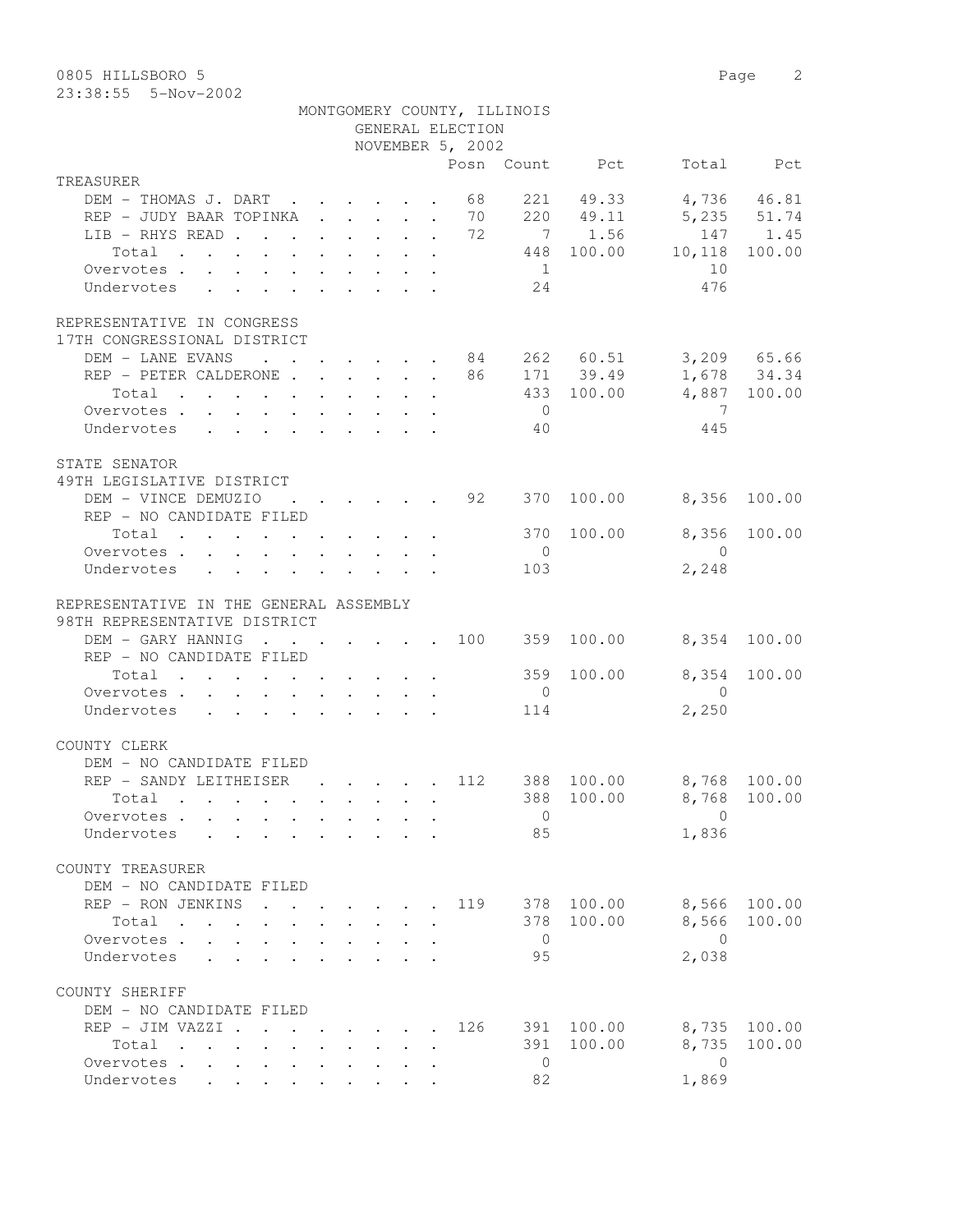| 0805 HILLSBORO 5                                                                          |                |                       | Page 3                       |
|-------------------------------------------------------------------------------------------|----------------|-----------------------|------------------------------|
| 23:38:55  5-Nov-2002                                                                      |                |                       |                              |
| MONTGOMERY COUNTY, ILLINOIS                                                               |                |                       |                              |
| GENERAL ELECTION                                                                          |                |                       |                              |
| NOVEMBER 5, 2002                                                                          |                |                       |                              |
|                                                                                           |                | Posn Count Pct        | Total Pct                    |
| REGIONAL SUPERINTENDENT OF SCHOOLS                                                        |                |                       |                              |
| (CHRISTIAN & MONTGOMERY COUNTIES)                                                         |                |                       |                              |
| DEM - GREG SPRINGER<br>$\cdots$ $\cdots$ $\cdots$ $\cdots$ 137                            |                | 368 100.00            | 7,984<br>100.00              |
| REP - NO CANDIDATE FILED                                                                  |                |                       |                              |
| Total                                                                                     | 368            | 100.00                | 7,984<br>100.00              |
| Overvotes.                                                                                | $\overline{0}$ |                       | $\overline{0}$               |
| Undervotes                                                                                | 105            |                       | 2,430                        |
|                                                                                           |                |                       |                              |
| COUNTY BOARD MEMBER                                                                       |                |                       |                              |
| COUNTY BOARD DISTRICT 4                                                                   |                |                       |                              |
| VOTE FOR 3                                                                                |                |                       |                              |
| DEM - TERRY E. BONE<br>$\cdot$ $\cdot$ $\cdot$ $\cdot$ $\cdot$ $\cdot$ 146                |                | 242 35.07 1,256 36.74 |                              |
| DEM - MIKE PLUNKETT<br>. 148<br>$\mathbf{r}$ , $\mathbf{r}$ , $\mathbf{r}$ , $\mathbf{r}$ |                | 234 33.91             |                              |
| DEM - DENNIS L. JAGODZINSKI 150                                                           |                | 214 31.01             | 1, 114 32.58<br>1, 049 30.68 |
| REP - NO CANDIDATE FILED                                                                  |                |                       |                              |
| Total                                                                                     | 690            | 100.00                | 3,419<br>100.00              |
| Overvotes.                                                                                | $\overline{0}$ |                       | $\overline{0}$               |
| Undervotes                                                                                | 324            |                       | 1,570                        |
|                                                                                           |                |                       |                              |
| COUNTY BOARD MEMBER                                                                       |                |                       |                              |
| COUNTY BOARD DISTRICT 6                                                                   |                |                       |                              |
| VOTE FOR 3                                                                                |                |                       |                              |
| DEM - JOHN A. DOWNS<br>and the contract of the contract of the                            | 84<br>146      | 25.69                 | 889<br>27.15                 |
| DEM - RONALD E. DEABENDERFER                                                              | 148            | 95 29.05              | 923 28.18                    |
| DEM - TIMOTHY L. FOGLE 150                                                                |                | 77 23.55              | 720 21.98                    |
| REP - ROGER L. MYERS                                                                      | 152            | 71 21.71              | 743 22.69                    |
| Total $\cdot$                                                                             |                | 327 100.00 3,275      | 100.00                       |
| Overvotes                                                                                 | $\overline{0}$ |                       | $\overline{4}$               |
| Undervotes                                                                                | 78             |                       | 841                          |
|                                                                                           |                |                       |                              |
| JUDGE OF THE APPELLATE COURT                                                              |                |                       |                              |
| 5TH JUDICIAL DISTRICT (VACANCY-HON. CHAPMAN)                                              |                |                       |                              |
| DEM - MELISSA CHAPMAN 166                                                                 | 254            | 59.91 5,510 57.64     |                              |
| $\cdots$ 168 170 40.09 4,049 42.36<br>REP – JOHN LONG                                     |                |                       |                              |
| Total                                                                                     |                | 424 100.00 9,559      | 100.00                       |
| Overvotes.                                                                                | $\overline{0}$ |                       | $\overline{\phantom{1}}$ 8   |
| Undervotes                                                                                | 49             |                       | 1,037                        |
|                                                                                           |                |                       |                              |
| JUDGE OF THE CIRCUIT COURT FOURTH JUDICIAL CIRCUIT                                        |                |                       |                              |
| SHALL MICHAEL ROSS WEBER BE RETAINED IN OFFICE?                                           |                |                       |                              |
| YES 191 220 63.04                                                                         |                |                       | 5,582 72.97                  |
| . 192<br>NO.                                                                              |                | 129 36.96             | 2,068 27.03                  |
| Total                                                                                     |                | 349 100.00            | 100.00<br>7,650              |
| Overvotes.                                                                                | $\overline{1}$ |                       | 24                           |
| Undervotes                                                                                | 123            |                       | 2,930                        |
|                                                                                           |                |                       |                              |
| JUDGE OF THE CIRCUIT COURT FOURTH JUDICIAL CIRCUIT                                        |                |                       |                              |
| SHALL STEVEN P. SEYMOUR BE RETAINED IN OFFICE?                                            |                |                       |                              |
| YES                                                                                       | 194            | 207 60.88             | 5,155 70.04                  |
| NO 195                                                                                    |                | 133 39.12             | $2,205$ 29.96                |
| Total                                                                                     |                | 340 100.00            | 100.00<br>7,360              |
| Overvotes.                                                                                | $\overline{1}$ |                       | 14                           |
| Undervotes                                                                                | 132            |                       | 3,230                        |
|                                                                                           |                |                       |                              |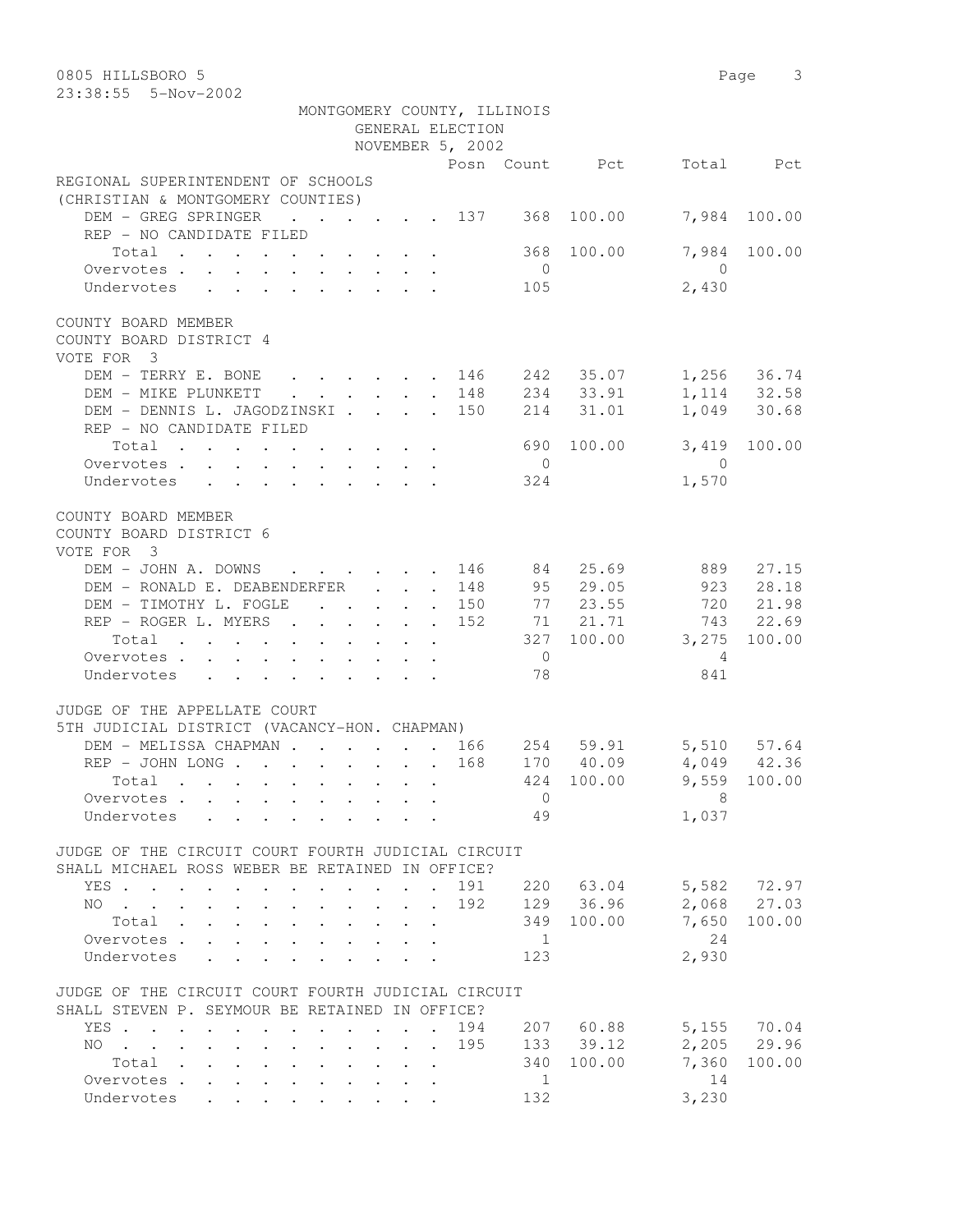0805 HILLSBORO 5 Page 4 23:38:55 5-Nov-2002

| MONTGOMERY COUNTY, ILLINOIS |                                                    |                                                                                          |  |  |  |  |                                            |  |  |            |  |  |                  |            |                |       |               |
|-----------------------------|----------------------------------------------------|------------------------------------------------------------------------------------------|--|--|--|--|--------------------------------------------|--|--|------------|--|--|------------------|------------|----------------|-------|---------------|
| GENERAL ELECTION            |                                                    |                                                                                          |  |  |  |  |                                            |  |  |            |  |  |                  |            |                |       |               |
|                             |                                                    |                                                                                          |  |  |  |  |                                            |  |  |            |  |  | NOVEMBER 5, 2002 |            |                |       |               |
|                             |                                                    |                                                                                          |  |  |  |  |                                            |  |  |            |  |  |                  |            | Posn Count Pct | Total | Pct           |
|                             | JUDGE OF THE CIRCUIT COURT FOURTH JUDICIAL CIRCUIT |                                                                                          |  |  |  |  |                                            |  |  |            |  |  |                  |            |                |       |               |
|                             | SHALL S. GENE SCHWARM BE RETAINED                  |                                                                                          |  |  |  |  |                                            |  |  | IN OFFICE? |  |  |                  |            |                |       |               |
|                             | YES.                                               |                                                                                          |  |  |  |  | $\mathbf{r}$ , $\mathbf{r}$ , $\mathbf{r}$ |  |  |            |  |  | 197              |            | 220 63.40      |       | 5,308 71.34   |
|                             | NO 198                                             |                                                                                          |  |  |  |  |                                            |  |  |            |  |  |                  |            | 127 36.60      |       | 2,132 28.66   |
|                             |                                                    | Total                                                                                    |  |  |  |  |                                            |  |  |            |  |  |                  |            | 347 100.00     |       | 7,440 100.00  |
|                             |                                                    |                                                                                          |  |  |  |  |                                            |  |  |            |  |  |                  | 2          |                | 17    |               |
|                             | Overvotes                                          |                                                                                          |  |  |  |  |                                            |  |  |            |  |  |                  |            |                |       |               |
|                             | Undervotes                                         |                                                                                          |  |  |  |  |                                            |  |  |            |  |  |                  | 124        |                | 3,147 |               |
|                             |                                                    |                                                                                          |  |  |  |  |                                            |  |  |            |  |  |                  |            |                |       |               |
|                             | JUDGE OF THE CIRCUIT COURT FOURTH JUDICIAL CIRCUIT |                                                                                          |  |  |  |  |                                            |  |  |            |  |  |                  |            |                |       |               |
|                             | SHALL PATRICK L. DUKE BE RETAINED                  |                                                                                          |  |  |  |  |                                            |  |  | IN OFFICE? |  |  |                  |            |                |       |               |
|                             | YES                                                |                                                                                          |  |  |  |  |                                            |  |  |            |  |  | 200              |            | 202 59.41      |       | 5,178 70.18   |
|                             | NO.                                                |                                                                                          |  |  |  |  |                                            |  |  |            |  |  | . 201            |            | 138 40.59      |       | $2,200$ 29.82 |
|                             |                                                    | Total                                                                                    |  |  |  |  |                                            |  |  |            |  |  |                  | 340        | 100.00         | 7,378 | 100.00        |
|                             | Overvotes                                          |                                                                                          |  |  |  |  |                                            |  |  |            |  |  |                  | - 1        |                | 12    |               |
|                             | Undervotes                                         |                                                                                          |  |  |  |  |                                            |  |  |            |  |  |                  | 132        |                | 3,214 |               |
|                             |                                                    |                                                                                          |  |  |  |  |                                            |  |  |            |  |  |                  |            |                |       |               |
|                             | COUNTY-SENIOR SERVICES REFERENDUM                  |                                                                                          |  |  |  |  |                                            |  |  |            |  |  |                  |            |                |       |               |
|                             | YES.                                               |                                                                                          |  |  |  |  |                                            |  |  |            |  |  | . . 220          |            | 241 58.07      |       | 4,784 50.42   |
|                             | NO.                                                | $\mathbf{r}$ , and $\mathbf{r}$ , and $\mathbf{r}$ , and $\mathbf{r}$ , and $\mathbf{r}$ |  |  |  |  |                                            |  |  |            |  |  | 221              |            | 174 41.93      |       | 4,704 49.58   |
|                             |                                                    | Total                                                                                    |  |  |  |  |                                            |  |  |            |  |  |                  | 415        | 100.00         | 9,488 | 100.00        |
|                             | Overvotes.                                         |                                                                                          |  |  |  |  |                                            |  |  |            |  |  |                  | $\bigcirc$ |                | 10    |               |
|                             |                                                    |                                                                                          |  |  |  |  |                                            |  |  |            |  |  |                  |            |                |       |               |
|                             | Undervotes                                         |                                                                                          |  |  |  |  |                                            |  |  |            |  |  |                  | 58         |                | 1,106 |               |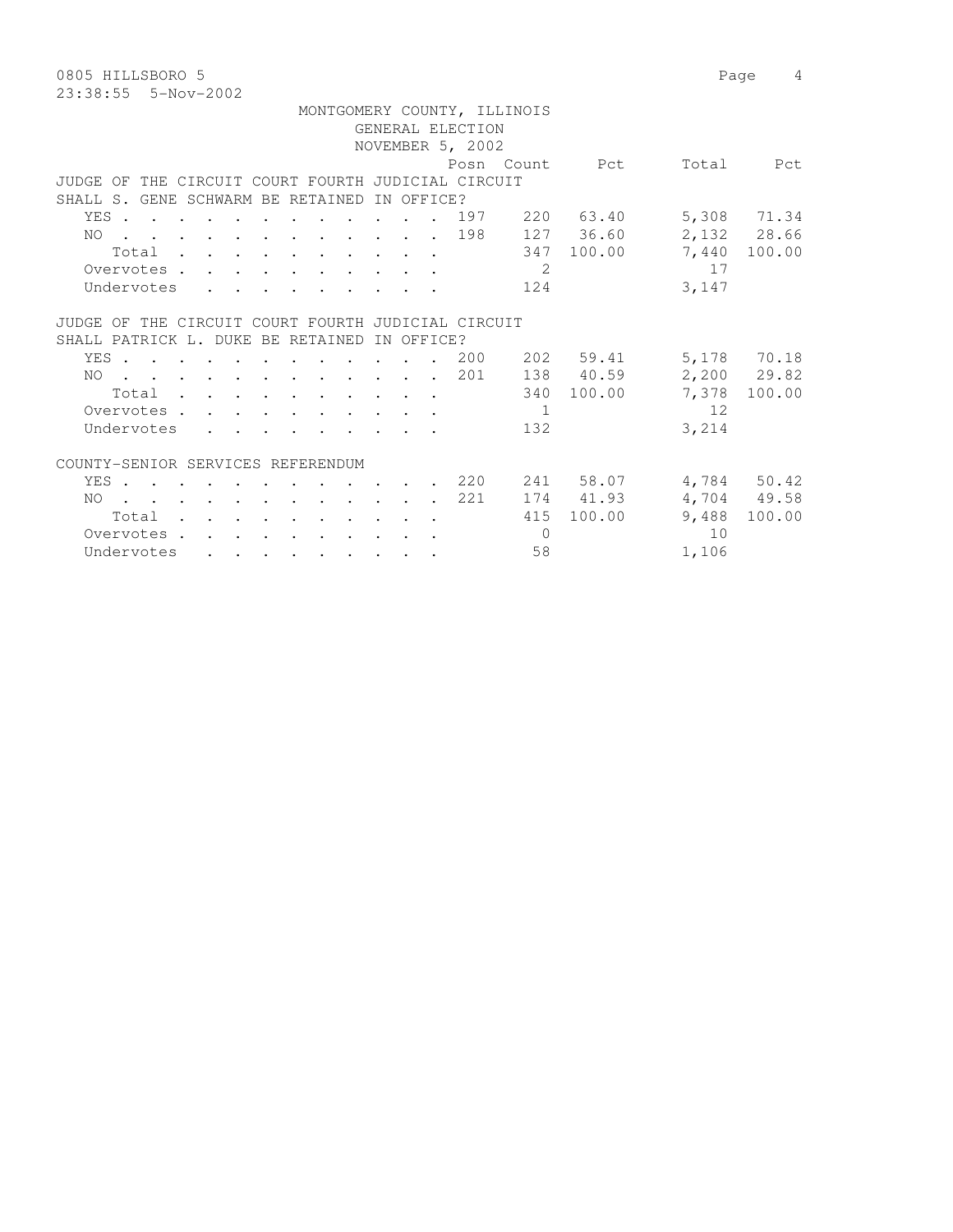|                                                                                                                                                                                |  |        | NOVEMBER 5, 2002 |                |                |                             |                |
|--------------------------------------------------------------------------------------------------------------------------------------------------------------------------------|--|--------|------------------|----------------|----------------|-----------------------------|----------------|
|                                                                                                                                                                                |  |        |                  |                |                |                             | Total Pct      |
|                                                                                                                                                                                |  |        |                  |                |                |                             | 42 100.00      |
| Posn Count Pct<br>Precincts Counted - TOTAL 1 2.38<br>Registered Voters - TOTAL 747<br>Registered Voters - TOTAL                                                               |  |        |                  |                |                | 21,021                      |                |
| Ballots Cast - TOTAL 409 54.75                                                                                                                                                 |  |        |                  |                |                |                             | $10,613$ 50.49 |
| Ballots Cast - BLANK 2 0.27 31 0.15                                                                                                                                            |  |        |                  |                |                |                             |                |
| Ballots Cast - WHITE 409                                                                                                                                                       |  |        |                  |                |                | 7,492                       |                |
| Ballots Cast - FEDERAL-17TH (CREAM)                                                                                                                                            |  |        |                  | $\overline{0}$ |                | 3                           |                |
|                                                                                                                                                                                |  |        |                  |                |                |                             |                |
| UNITED STATES SENATOR                                                                                                                                                          |  |        |                  |                |                |                             |                |
|                                                                                                                                                                                |  |        |                  |                |                |                             |                |
| DEM – RICHARD J. DURBIN 6 305 77.61 6,678 65.73<br>REP – JIM DURKIN 8 81 20.61 3,337 32.84<br>LIB – STEVEN BURGAUER 10 7 1.78 145 1.43                                         |  |        |                  |                |                |                             |                |
|                                                                                                                                                                                |  |        |                  |                |                |                             |                |
|                                                                                                                                                                                |  |        |                  |                |                | $393$ 100.00 10,160 100.00  |                |
| Total                                                                                                                                                                          |  |        |                  |                |                |                             |                |
| Overvotes.                                                                                                                                                                     |  |        |                  | $\overline{0}$ |                | 34                          |                |
| Undervotes 16                                                                                                                                                                  |  |        |                  |                |                | 419                         |                |
|                                                                                                                                                                                |  |        |                  |                |                |                             |                |
| GOVERNOR AND LIEUTENANT GOVERNOR                                                                                                                                               |  |        |                  |                |                |                             |                |
| DEM – ROD R. BLAGOJEVICH/PAT QUINN . 16 287 72.29 5,613 54.98<br>REP – JIM RYAN/CARL HAWKINSON 19 98 24.69 4,375 42.85<br>LIB – CAL SKINNER/JAMES L. TOBIN 22 10 2.52 180 1.76 |  |        |                  |                |                |                             |                |
|                                                                                                                                                                                |  |        |                  |                |                |                             |                |
|                                                                                                                                                                                |  |        |                  |                |                |                             |                |
| IND - MARISELLIS BROWN/NO CANDIDATE . 25 20.50                                                                                                                                 |  |        |                  |                |                |                             | 41 0.40        |
| Total 397 100.00 10,209 100.00                                                                                                                                                 |  |        |                  |                |                |                             |                |
| Overvotes.                                                                                                                                                                     |  |        |                  |                | $\overline{0}$ | 57                          |                |
| Undervotes                                                                                                                                                                     |  |        |                  | 12             |                | 338                         |                |
|                                                                                                                                                                                |  |        |                  |                |                |                             |                |
| ATTORNEY GENERAL                                                                                                                                                               |  |        |                  |                |                |                             |                |
|                                                                                                                                                                                |  |        |                  |                |                |                             |                |
| DEM – LISA MADIGAN 32 268 68.37 5,461 53.87<br>REP – JOE BIRKETT 34 115 29.34 4,488 44.27<br>LIP CAPY L SHILTS                                                                 |  |        |                  |                |                |                             |                |
| LIB - GARY L. SHILTS 36 9 2.30 188 1.85<br>Total 392 100.00 10,137 100.00                                                                                                      |  |        |                  |                |                | $4,488$ $44.27$<br>188 1.85 |                |
|                                                                                                                                                                                |  |        |                  |                |                |                             |                |
|                                                                                                                                                                                |  |        |                  |                |                |                             |                |
| Overvotes.                                                                                                                                                                     |  |        |                  |                | $\overline{0}$ | 16                          |                |
| Undervotes                                                                                                                                                                     |  |        |                  | 17             |                | 451                         |                |
|                                                                                                                                                                                |  |        |                  |                |                |                             |                |
| SECRETARY OF STATE                                                                                                                                                             |  |        |                  |                |                |                             |                |
| DEM - JESSE WHITE 42 326 82.95 7,244 70.71                                                                                                                                     |  |        |                  |                |                |                             |                |
|                                                                                                                                                                                |  |        |                  |                |                | 2,795 27.28                 |                |
| REP - KRIS O'ROURKE COHN 44 57 14.50<br>LIB - MATT BEAUCHAMP 46 10 2.54<br>Total 393 100.00                                                                                    |  |        |                  |                |                |                             | 205 2.00       |
| Total                                                                                                                                                                          |  |        |                  |                |                | 393 100.00 10,244 100.00    |                |
| Overvotes $\cdots$ $\cdots$ $\cdots$ $\cdots$ $\cdots$ $\cdots$ $\cdots$ $\cdots$ $\cdots$ 8                                                                                   |  |        |                  |                |                |                             |                |
| Undervotes<br>$\mathbf{r}$ , and $\mathbf{r}$ , and $\mathbf{r}$ , and $\mathbf{r}$ , and $\mathbf{r}$                                                                         |  |        |                  | 16             |                | 352                         |                |
|                                                                                                                                                                                |  |        |                  |                |                |                             |                |
| COMPTROLLER                                                                                                                                                                    |  |        |                  |                |                |                             |                |
| DEM - DANIEL W. HYNES                                                                                                                                                          |  |        | 58               |                | 308 78.97      | 6,428                       | 64.50          |
| REP - THOMAS JEFFERSON RAMSDELL                                                                                                                                                |  | $\sim$ | 60               | 72             | 18.46          | 3,213                       | 32.24          |
| LIB - JULIE FOX                                                                                                                                                                |  |        | 62               | 10             | 2.56           | 325                         | 3.26           |
| Total                                                                                                                                                                          |  |        |                  | 390            | 100.00         | 9,966                       | 100.00         |
| Overvotes<br>$\mathbf{L}$<br>$\mathbf{L}$                                                                                                                                      |  |        |                  | $\overline{0}$ |                | 15                          |                |
| Undervotes                                                                                                                                                                     |  |        |                  | 19             |                | 623                         |                |
|                                                                                                                                                                                |  |        |                  |                |                |                             |                |

GENERAL ELECTION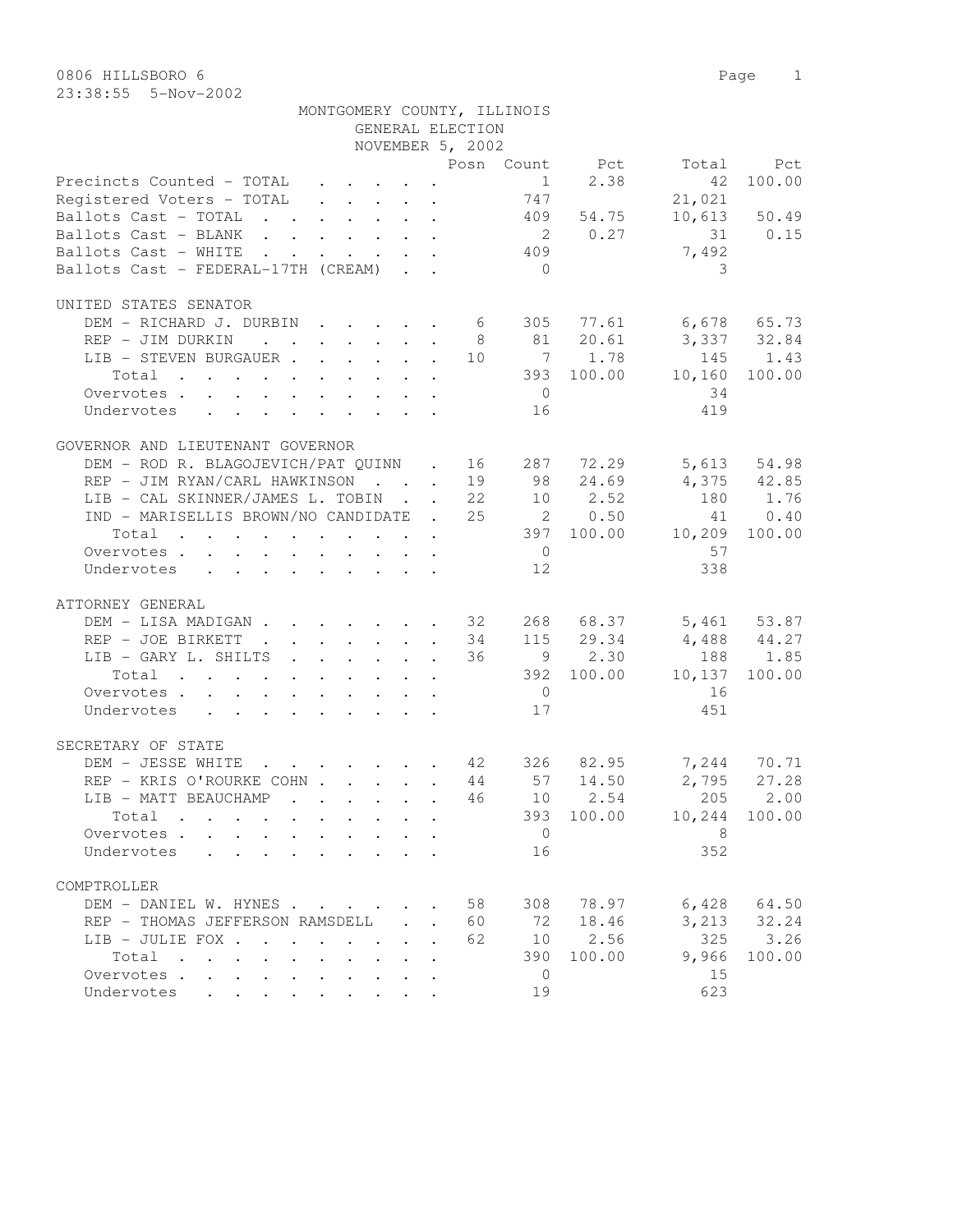0806 HILLSBORO 6 Page 2

|                                                                                                   |  |  | GENERAL ELECTION | MONTGOMERY COUNTY, ILLINOIS |                                                               |                         |              |
|---------------------------------------------------------------------------------------------------|--|--|------------------|-----------------------------|---------------------------------------------------------------|-------------------------|--------------|
|                                                                                                   |  |  | NOVEMBER 5, 2002 |                             |                                                               |                         |              |
|                                                                                                   |  |  |                  |                             | Posn Count Pct                                                |                         | Total Pct    |
| TREASURER                                                                                         |  |  |                  |                             |                                                               |                         | 4,736 46.81  |
| DEM - THOMAS J. DART 68<br>REP - JUDY BAAR TOPINKA 70 142 36.41                                   |  |  |                  |                             | 242 62.05                                                     | 5,235 51.74             |              |
| LIB - RHYS READ 72                                                                                |  |  |                  |                             | 6 1.54                                                        |                         | 147 1.45     |
| Total                                                                                             |  |  |                  |                             |                                                               | 390 100.00 10,118       | 100.00       |
| Overvotes.                                                                                        |  |  |                  | $\overline{0}$              |                                                               | 10                      |              |
| Undervotes                                                                                        |  |  |                  | 19                          |                                                               | 476                     |              |
|                                                                                                   |  |  |                  |                             |                                                               |                         |              |
| REPRESENTATIVE IN CONGRESS<br>17TH CONGRESSIONAL DISTRICT                                         |  |  |                  |                             |                                                               |                         |              |
| DEM - LANE EVANS 84 286 75.66 3,209 65.66                                                         |  |  |                  |                             |                                                               |                         |              |
| REP - PETER CALDERONE 86 92 24.34                                                                 |  |  |                  |                             |                                                               |                         | 1,678 34.34  |
| Total                                                                                             |  |  |                  |                             | 378 100.00                                                    |                         | 4,887 100.00 |
| Overvotes.                                                                                        |  |  |                  | $\overline{0}$              |                                                               | $\overline{7}$          |              |
| Undervotes                                                                                        |  |  |                  | 31                          |                                                               | 445                     |              |
|                                                                                                   |  |  |                  |                             |                                                               |                         |              |
| STATE SENATOR                                                                                     |  |  |                  |                             |                                                               |                         |              |
| 49TH LEGISLATIVE DISTRICT                                                                         |  |  |                  |                             |                                                               |                         |              |
| DEM - VINCE DEMUZIO                                                                               |  |  |                  |                             | $\cdot$ $\cdot$ $\cdot$ $\cdot$ $\cdot$ $\cdot$ 92 354 100.00 | 8,356                   | 100.00       |
| REP - NO CANDIDATE FILED                                                                          |  |  |                  |                             | 354 100.00                                                    | 8,356                   |              |
| Total                                                                                             |  |  |                  |                             |                                                               |                         | 100.00       |
| Overvotes.                                                                                        |  |  |                  | $\overline{0}$<br>55        |                                                               | $\overline{0}$<br>2,248 |              |
| Undervotes                                                                                        |  |  |                  |                             |                                                               |                         |              |
| REPRESENTATIVE IN THE GENERAL ASSEMBLY                                                            |  |  |                  |                             |                                                               |                         |              |
| 98TH REPRESENTATIVE DISTRICT                                                                      |  |  |                  |                             |                                                               |                         |              |
| DEM - GARY HANNIG                                                                                 |  |  |                  |                             | $\cdot$ 100 361 100.00                                        |                         | 8,354 100.00 |
| REP - NO CANDIDATE FILED                                                                          |  |  |                  |                             |                                                               |                         |              |
| Total                                                                                             |  |  |                  | 361                         | 100.00                                                        | 8,354                   | 100.00       |
| Overvotes.                                                                                        |  |  |                  | $\overline{0}$              |                                                               | $\overline{0}$          |              |
| Undervotes                                                                                        |  |  |                  | 48                          |                                                               | 2,250                   |              |
|                                                                                                   |  |  |                  |                             |                                                               |                         |              |
| COUNTY CLERK                                                                                      |  |  |                  |                             |                                                               |                         |              |
| DEM - NO CANDIDATE FILED                                                                          |  |  |                  |                             |                                                               |                         |              |
| REP - SANDY LEITHEISER                                                                            |  |  | . 112            |                             | 336 100.00                                                    | 8,768 100.00            |              |
| Total .                                                                                           |  |  |                  |                             |                                                               | 336 100.00 8,768 100.00 |              |
| Overvotes                                                                                         |  |  |                  | $\overline{0}$              |                                                               | $\Omega$                |              |
| Undervotes                                                                                        |  |  |                  | 73                          |                                                               | 1,836                   |              |
| COUNTY TREASURER                                                                                  |  |  |                  |                             |                                                               |                         |              |
| DEM - NO CANDIDATE FILED                                                                          |  |  |                  |                             |                                                               |                         |              |
| REP - RON JENKINS                                                                                 |  |  | 119              |                             | 313 100.00                                                    | 8,566                   | 100.00       |
| Total                                                                                             |  |  |                  |                             | 313 100.00                                                    | 8,566                   | 100.00       |
| Overvotes                                                                                         |  |  |                  | $\overline{0}$              |                                                               | $\bigcirc$              |              |
| Undervotes                                                                                        |  |  |                  | 96                          |                                                               | 2,038                   |              |
|                                                                                                   |  |  |                  |                             |                                                               |                         |              |
| COUNTY SHERIFF                                                                                    |  |  |                  |                             |                                                               |                         |              |
| DEM - NO CANDIDATE FILED                                                                          |  |  |                  |                             |                                                               |                         |              |
| REP - JIM VAZZI .<br>$\mathbf{r}$ , and $\mathbf{r}$ , and $\mathbf{r}$ , and $\mathbf{r}$        |  |  | 126              |                             | 330 100.00                                                    | 8,735                   | 100.00       |
| Total<br>$\mathbf{r}$ , and $\mathbf{r}$ , and $\mathbf{r}$ , and $\mathbf{r}$ , and $\mathbf{r}$ |  |  |                  | 330                         | 100.00                                                        | 8,735                   | 100.00       |
| Overvotes                                                                                         |  |  |                  | $\overline{0}$              |                                                               | $\overline{0}$          |              |
| Undervotes                                                                                        |  |  |                  | 79                          |                                                               | 1,869                   |              |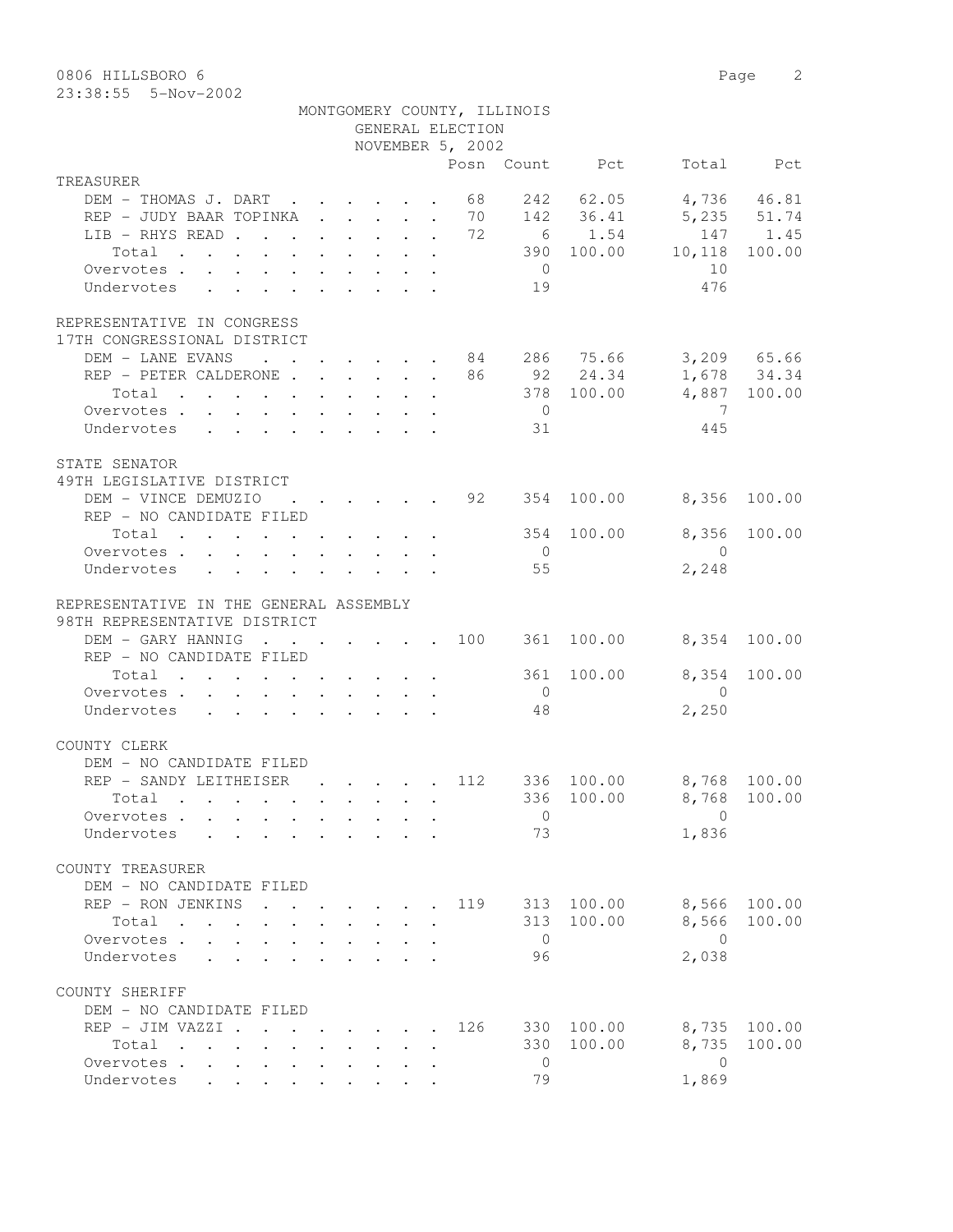| 0806 HILLSBORO 6<br>23:38:55  5-Nov-2002                                                                                                                                                                                                                                                                                                                                               |                       | Page 3                        |        |
|----------------------------------------------------------------------------------------------------------------------------------------------------------------------------------------------------------------------------------------------------------------------------------------------------------------------------------------------------------------------------------------|-----------------------|-------------------------------|--------|
| MONTGOMERY COUNTY, ILLINOIS<br>GENERAL ELECTION                                                                                                                                                                                                                                                                                                                                        |                       |                               |        |
| NOVEMBER 5, 2002                                                                                                                                                                                                                                                                                                                                                                       |                       |                               |        |
|                                                                                                                                                                                                                                                                                                                                                                                        | Posn Count Pct        | Total Pct                     |        |
| REGIONAL SUPERINTENDENT OF SCHOOLS                                                                                                                                                                                                                                                                                                                                                     |                       |                               |        |
| (CHRISTIAN & MONTGOMERY COUNTIES)                                                                                                                                                                                                                                                                                                                                                      |                       |                               |        |
| DEM - GREG SPRINGER<br>$\cdot$ 137 347<br>REP - NO CANDIDATE FILED                                                                                                                                                                                                                                                                                                                     | 100.00                | 7,984<br>100.00               |        |
| Total                                                                                                                                                                                                                                                                                                                                                                                  | 347 100.00            | 7,984<br>100.00               |        |
| Overvotes                                                                                                                                                                                                                                                                                                                                                                              | $\overline{0}$        | $\overline{0}$                |        |
| Undervotes                                                                                                                                                                                                                                                                                                                                                                             | 62                    | 2,430                         |        |
| COUNTY BOARD MEMBER<br>COUNTY BOARD DISTRICT 4<br>VOTE FOR 3                                                                                                                                                                                                                                                                                                                           |                       |                               |        |
| DEM - TERRY E. BONE<br>146<br>$\mathbf{r}$ , $\mathbf{r}$ , $\mathbf{r}$ , $\mathbf{r}$ , $\mathbf{r}$                                                                                                                                                                                                                                                                                 | 315 34.88             | 1,256 36.74                   |        |
| DEM - MIKE PLUNKETT<br>. 148<br>$\cdot$ $\cdot$ $\cdot$ $\cdot$ $\cdot$ $\cdot$ $\cdot$                                                                                                                                                                                                                                                                                                | 290 32.12             | 1, 114 32.58                  |        |
| DEM - DENNIS L. JAGODZINSKI 150                                                                                                                                                                                                                                                                                                                                                        | 298 33.00             | 1,049 30.68                   |        |
| REP - NO CANDIDATE FILED                                                                                                                                                                                                                                                                                                                                                               |                       |                               |        |
| Total                                                                                                                                                                                                                                                                                                                                                                                  | 903 100.00            | 3,419<br>100.00               |        |
| Overvotes                                                                                                                                                                                                                                                                                                                                                                              | $\overline{0}$        | $\overline{0}$                |        |
| $\mathcal{L}^{\mathcal{A}}$ . The set of the set of the set of the set of the set of the set of the set of the set of the set of the set of the set of the set of the set of the set of the set of the set of the set of the set of the s<br>Undervotes                                                                                                                                | 324                   | 1,570                         |        |
| JUDGE OF THE APPELLATE COURT                                                                                                                                                                                                                                                                                                                                                           |                       |                               |        |
| 5TH JUDICIAL DISTRICT (VACANCY-HON. CHAPMAN)                                                                                                                                                                                                                                                                                                                                           |                       |                               |        |
| DEM - MELISSA CHAPMAN<br>166                                                                                                                                                                                                                                                                                                                                                           | 278 76.16 5,510 57.64 |                               |        |
| 168                                                                                                                                                                                                                                                                                                                                                                                    | 87 23.84              | 4,049 42.36                   |        |
| Total                                                                                                                                                                                                                                                                                                                                                                                  | 365 100.00            | 9,559 100.00                  |        |
| Overvotes                                                                                                                                                                                                                                                                                                                                                                              | $\overline{0}$        | - 8                           |        |
| Undervotes                                                                                                                                                                                                                                                                                                                                                                             | 44                    | 1,037                         |        |
| JUDGE OF THE CIRCUIT COURT FOURTH JUDICIAL CIRCUIT                                                                                                                                                                                                                                                                                                                                     |                       |                               |        |
| SHALL MICHAEL ROSS WEBER BE RETAINED IN OFFICE?                                                                                                                                                                                                                                                                                                                                        |                       |                               |        |
| 191<br>YES                                                                                                                                                                                                                                                                                                                                                                             | 230 75.91             | 5,582 72.97                   |        |
| 192<br>NO                                                                                                                                                                                                                                                                                                                                                                              | 73 24.09              | 2,068 27.03                   |        |
| Total $\cdot$                                                                                                                                                                                                                                                                                                                                                                          | 303 100.00            | 100.00<br>7,650               |        |
| Overvotes                                                                                                                                                                                                                                                                                                                                                                              | 1                     | 24                            |        |
| Undervotes                                                                                                                                                                                                                                                                                                                                                                             | 105                   | 2,930                         |        |
| JUDGE OF THE CIRCUIT COURT FOURTH JUDICIAL CIRCUIT                                                                                                                                                                                                                                                                                                                                     |                       |                               |        |
| SHALL STEVEN P. SEYMOUR BE RETAINED IN OFFICE?                                                                                                                                                                                                                                                                                                                                         |                       |                               |        |
| 194<br>YES<br>$\mathbf{r}$ , $\mathbf{r}$ , $\mathbf{r}$<br>195<br>NO.<br>$\mathbf{L}$                                                                                                                                                                                                                                                                                                 | 212 73.61<br>76 26.39 | 5,155 70.04<br>2,205<br>29.96 |        |
| $\cdot$ $\cdot$ $\cdot$ $\cdot$ $\cdot$<br>$\mathbf{L}$<br>$\cdot$ $\cdot$ $\cdot$<br>$\ddot{\phantom{0}}$<br>$\ddot{\phantom{0}}$<br>$\ddot{\phantom{0}}$<br>Total                                                                                                                                                                                                                    | 100.00<br>288         | 7,360                         | 100.00 |
| $\sim$<br>$\mathbf{L}^{\text{max}}$<br>$\bullet$ .<br><br><br><br><br><br><br><br><br><br><br><br><br>Overvotes                                                                                                                                                                                                                                                                        | $\circ$               | 14                            |        |
| Undervotes<br>$\ddot{\phantom{a}}$                                                                                                                                                                                                                                                                                                                                                     | 121                   | 3,230                         |        |
|                                                                                                                                                                                                                                                                                                                                                                                        |                       |                               |        |
| JUDGE OF THE CIRCUIT COURT FOURTH JUDICIAL CIRCUIT                                                                                                                                                                                                                                                                                                                                     |                       |                               |        |
| SHALL S. GENE SCHWARM BE RETAINED IN OFFICE?                                                                                                                                                                                                                                                                                                                                           |                       |                               |        |
| 197<br>YES<br>$\cdot$ $\cdot$ $\cdot$ $\cdot$<br>$\ddot{\phantom{a}}$<br>$\ddot{\phantom{0}}$                                                                                                                                                                                                                                                                                          | 218<br>75.17          | 5,308 71.34                   |        |
| 198<br>NO.<br>$\cdot$<br>$\mathbf{L}$<br>$\cdot$ $\cdot$ $\cdot$ $\cdot$ $\cdot$ $\cdot$<br>$\ddot{\phantom{a}}$<br>$\ddot{\phantom{0}}$                                                                                                                                                                                                                                               | 72<br>24.83           | 2,132 28.66                   |        |
| Total<br>$\cdot$ $\cdot$ $\cdot$<br>$\cdot$ $\cdot$<br>Overvotes                                                                                                                                                                                                                                                                                                                       | 290<br>100.00<br>0    | 7,440<br>17                   | 100.00 |
| $\mathbf{1}$ , $\mathbf{1}$ , $\mathbf{1}$ , $\mathbf{1}$ , $\mathbf{1}$ , $\mathbf{1}$<br>$\ddot{\phantom{a}}$ . The set of the set of the set of the set of the set of the set of the set of the set of the set of the set of the set of the set of the set of the set of the set of the set of the set of the set of the set o<br>$\bullet$<br>Undervotes .<br>$\ddot{\phantom{0}}$ | 119                   | 3,147                         |        |
|                                                                                                                                                                                                                                                                                                                                                                                        |                       |                               |        |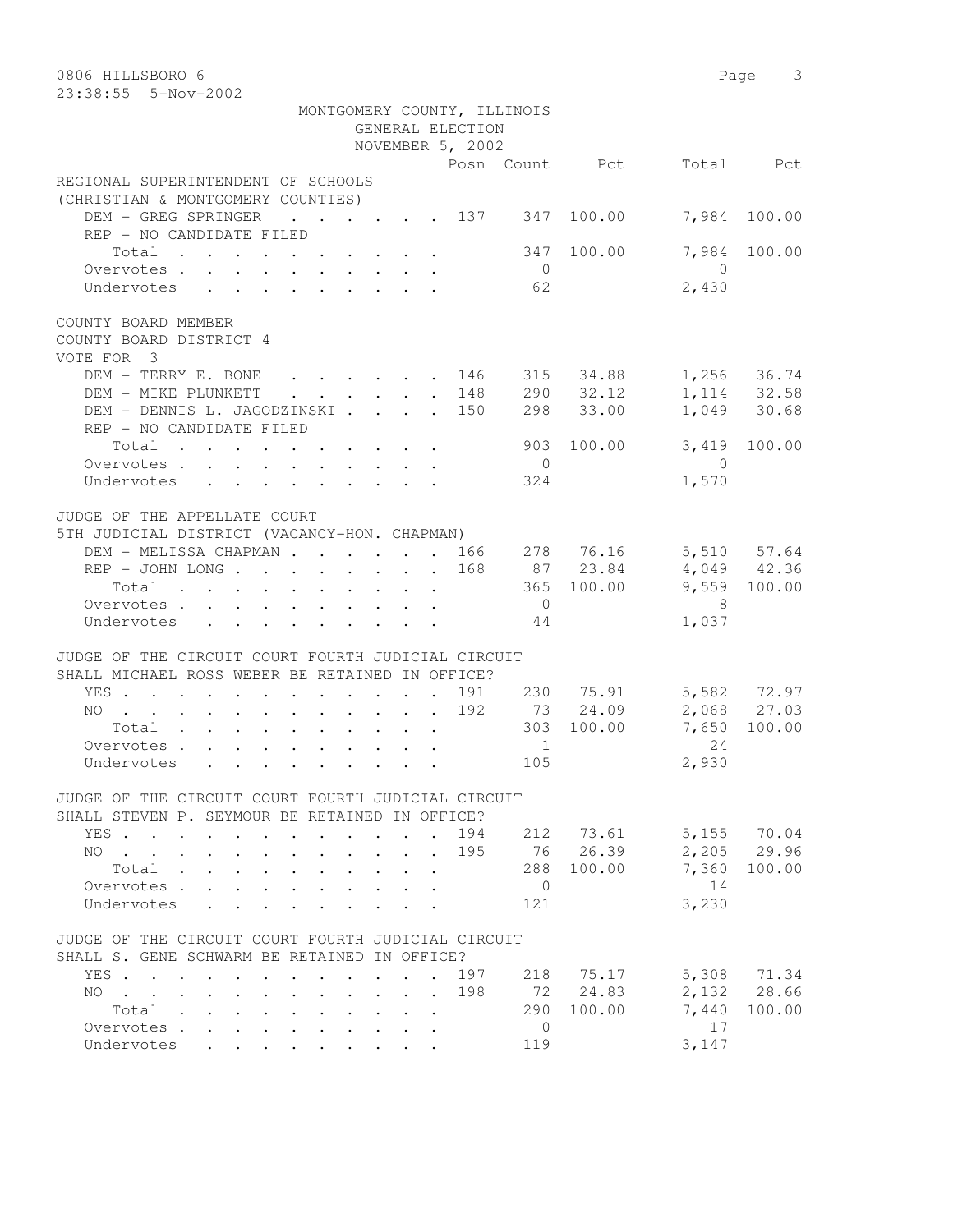0806 HILLSBORO 6 Page 4 23:38:55 5-Nov-2002

|                                   |       |                                                                                                                 |                                                                          |               |                      |                                                                       |               |            | GENERAL ELECTION                                   | MONTGOMERY COUNTY, ILLINOIS |                 |       |             |
|-----------------------------------|-------|-----------------------------------------------------------------------------------------------------------------|--------------------------------------------------------------------------|---------------|----------------------|-----------------------------------------------------------------------|---------------|------------|----------------------------------------------------|-----------------------------|-----------------|-------|-------------|
|                                   |       |                                                                                                                 |                                                                          |               |                      |                                                                       |               |            | NOVEMBER 5, 2002                                   |                             |                 |       |             |
|                                   |       |                                                                                                                 |                                                                          |               |                      |                                                                       |               |            |                                                    | Posn Count                  | <b>Property</b> | Total | Pct         |
|                                   |       |                                                                                                                 |                                                                          |               |                      |                                                                       |               |            | JUDGE OF THE CIRCUIT COURT FOURTH JUDICIAL CIRCUIT |                             |                 |       |             |
| SHALL PATRICK L. DUKE BE RETAINED |       |                                                                                                                 |                                                                          |               |                      |                                                                       |               | IN OFFICE? |                                                    |                             |                 |       |             |
|                                   | YES . |                                                                                                                 |                                                                          |               |                      |                                                                       |               |            | 200                                                |                             | 212 73.36       |       | 5,178 70.18 |
| NO.                               |       | the contract of the contract of the contract of the contract of the contract of the contract of the contract of |                                                                          |               |                      |                                                                       |               |            | 201                                                |                             | 77 26.64        |       | 2,200 29.82 |
|                                   |       | Total                                                                                                           |                                                                          |               |                      |                                                                       |               |            |                                                    |                             | 289 100.00      | 7,378 | 100.00      |
|                                   |       | Overvotes.                                                                                                      |                                                                          |               |                      |                                                                       |               |            |                                                    | $\Omega$                    |                 | 12    |             |
|                                   |       | Undervotes                                                                                                      | $\mathbf{r}$ , $\mathbf{r}$ , $\mathbf{r}$ , $\mathbf{r}$ , $\mathbf{r}$ |               |                      |                                                                       |               |            |                                                    | 120                         |                 | 3,214 |             |
| COUNTY-SENIOR SERVICES REFERENDUM |       |                                                                                                                 |                                                                          |               |                      |                                                                       |               |            |                                                    |                             |                 |       |             |
|                                   |       | YES.                                                                                                            |                                                                          |               |                      |                                                                       | $\sim$ $\sim$ |            | 220                                                |                             | 225 60.32       |       | 4,784 50.42 |
| NO.                               |       | the contract of the contract of the contract of the contract of the contract of the contract of the contract of |                                                                          |               |                      |                                                                       |               |            | 2.2.1                                              | 148                         | 39.68           |       | 4,704 49.58 |
|                                   |       | Total                                                                                                           | $\sim$ $\sim$ $\sim$                                                     | $\sim$ $\sim$ | $\sim$ $\sim$ $\sim$ | $\sim$ $\sim$ $\sim$                                                  |               | $\sim$     |                                                    | 373                         | 100.00          | 9,488 | 100.00      |
|                                   |       | Overvotes.                                                                                                      | $\sim$ $\sim$ $\sim$ $\sim$ $\sim$ $\sim$                                |               |                      |                                                                       |               |            |                                                    | 1                           |                 | 10    |             |
|                                   |       | Undervotes                                                                                                      |                                                                          |               |                      | $\mathbf{r}$ , and $\mathbf{r}$ , and $\mathbf{r}$ , and $\mathbf{r}$ |               |            |                                                    | 35                          |                 | 1,106 |             |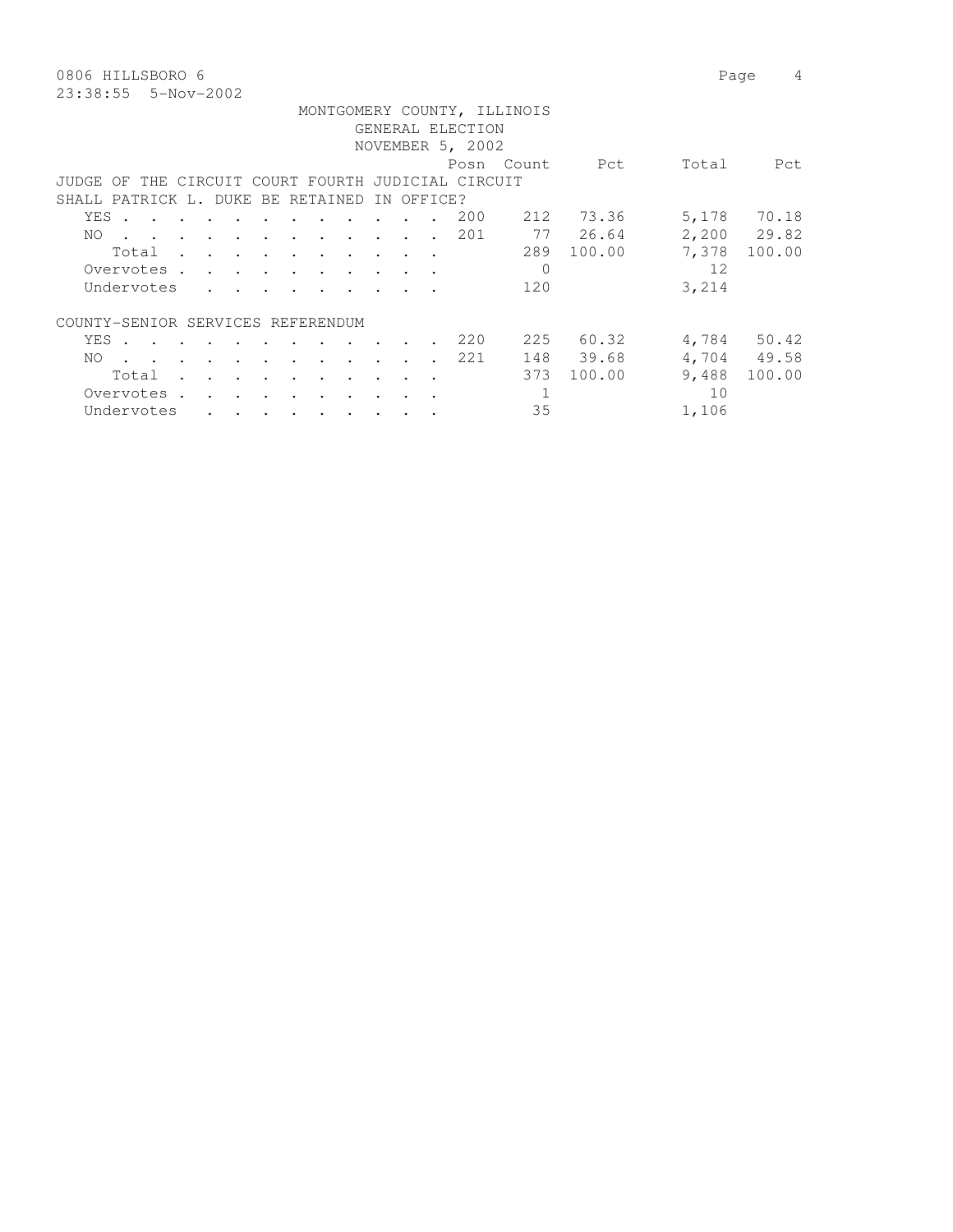0901 IRVING Page 1 23:38:55 5-Nov-2002

|                                                          |                                                                       |                      |                            |                                                                                              | MONTGOMERY COUNTY, ILLINOIS |             |                                  |              |
|----------------------------------------------------------|-----------------------------------------------------------------------|----------------------|----------------------------|----------------------------------------------------------------------------------------------|-----------------------------|-------------|----------------------------------|--------------|
|                                                          |                                                                       |                      |                            | GENERAL ELECTION                                                                             |                             |             |                                  |              |
|                                                          |                                                                       |                      |                            | NOVEMBER 5, 2002                                                                             |                             |             |                                  |              |
|                                                          |                                                                       |                      |                            |                                                                                              |                             |             | Posn Count Pct Total             | Pct          |
| Precincts Counted - TOTAL                                |                                                                       |                      |                            | $\mathbf{u} = \mathbf{u} + \mathbf{u} + \mathbf{u} + \mathbf{u} + \mathbf{u} + \mathbf{u}$ . |                             | $1 \t 2.38$ | 42                               | 100.00       |
| Registered Voters - TOTAL 656                            |                                                                       |                      |                            |                                                                                              |                             |             | 21,021                           |              |
| Ballots Cast - TOTAL 326 49.70                           |                                                                       |                      |                            |                                                                                              |                             |             |                                  | 10,613 50.49 |
| Ballots Cast - BLANK                                     |                                                                       |                      |                            |                                                                                              |                             | $1 \t 0.15$ |                                  | 31 0.15      |
| Ballots Cast - WHITE                                     | $\mathbf{r}$ , and $\mathbf{r}$ , and $\mathbf{r}$ , and $\mathbf{r}$ |                      |                            |                                                                                              | $326$                       |             | 7,492                            |              |
| Ballots Cast - FEDERAL-19TH (BLUE)                       |                                                                       |                      |                            |                                                                                              | $\bigcirc$                  |             | 6                                |              |
|                                                          |                                                                       |                      |                            |                                                                                              |                             |             |                                  |              |
| UNITED STATES SENATOR                                    |                                                                       |                      |                            |                                                                                              |                             |             |                                  |              |
| DEM - RICHARD J. DURBIN 6 218 68.34 6,678 65.73          |                                                                       |                      |                            |                                                                                              |                             |             |                                  |              |
| REP - JIM DURKIN                                         |                                                                       |                      |                            |                                                                                              | 8 <sup>8</sup>              | 92 28.84    | $3,337$ $32.84$                  |              |
| LIB - STEVEN BURGAUER 10 9 2.82                          |                                                                       |                      |                            |                                                                                              |                             |             | 145                              | 1.43         |
| Total $\cdot$                                            |                                                                       |                      |                            |                                                                                              |                             | 319 100.00  | 10,160                           | 100.00       |
| Overvotes                                                |                                                                       |                      |                            |                                                                                              | $\overline{0}$              |             | 34                               |              |
| Undervotes                                               |                                                                       |                      |                            |                                                                                              | $7\phantom{.0}$             |             | 419                              |              |
|                                                          |                                                                       |                      |                            |                                                                                              |                             |             |                                  |              |
| GOVERNOR AND LIEUTENANT GOVERNOR                         |                                                                       |                      |                            |                                                                                              |                             |             |                                  |              |
| DEM - ROD R. BLAGOJEVICH/PAT QUINN . 16 197 61.76        |                                                                       |                      |                            |                                                                                              |                             |             |                                  | 5,613 54.98  |
| REP - JIM RYAN/CARL HAWKINSON 19 116 36.36               |                                                                       |                      |                            |                                                                                              |                             |             | $4,375$ $42.85$                  |              |
| LIB - CAL SKINNER/JAMES L. TOBIN 22                      |                                                                       |                      |                            |                                                                                              |                             | 4 1.25      | 180                              | 1.76         |
| IND - MARISELLIS BROWN/NO CANDIDATE . 25                 |                                                                       |                      |                            |                                                                                              |                             | 2 0.63      |                                  | 41 0.40      |
| Total                                                    |                                                                       |                      |                            |                                                                                              |                             |             | 319 100.00 10,209                | 100.00       |
| Overvotes                                                |                                                                       |                      |                            |                                                                                              | $\overline{0}$              |             | 57                               |              |
| Undervotes                                               |                                                                       |                      |                            |                                                                                              | $7\phantom{.0}$             |             | 338                              |              |
|                                                          |                                                                       |                      |                            |                                                                                              |                             |             |                                  |              |
| ATTORNEY GENERAL                                         |                                                                       |                      |                            |                                                                                              |                             |             |                                  |              |
| DEM - LISA MADIGAN 32 182 56.88 5,461 53.87              |                                                                       |                      |                            |                                                                                              |                             |             |                                  |              |
| REP - JOE BIRKETT 34                                     |                                                                       |                      |                            |                                                                                              |                             | 133 41.56   | 4,488 44.27                      |              |
| LIB - GARY L. SHILTS 36                                  |                                                                       |                      |                            |                                                                                              |                             | $5 \t 1.56$ |                                  | 188 1.85     |
|                                                          |                                                                       |                      |                            |                                                                                              |                             |             |                                  |              |
| Total                                                    |                                                                       |                      |                            |                                                                                              |                             | 320 100.00  | 10,137                           | 100.00       |
| Overvotes                                                |                                                                       |                      |                            |                                                                                              | $\overline{0}$              |             | 16                               |              |
| Undervotes                                               |                                                                       |                      |                            |                                                                                              | 6                           |             | 451                              |              |
|                                                          |                                                                       |                      |                            |                                                                                              |                             |             |                                  |              |
| SECRETARY OF STATE                                       |                                                                       |                      |                            |                                                                                              |                             |             |                                  |              |
| DEM - JESSE WHITE                                        |                                                                       |                      |                            |                                                                                              |                             |             | $\cdot$ 42 226 70.85 7,244 70.71 | 2,795 27.28  |
| REP - KRIS O'ROURKE COHN 44 82 25.71                     |                                                                       |                      |                            |                                                                                              |                             |             |                                  |              |
| LIB - MATT BEAUCHAMP                                     |                                                                       |                      |                            |                                                                                              |                             | 46 11 3.45  | 205 2.00                         |              |
| Total                                                    |                                                                       |                      |                            |                                                                                              | 319                         | 100.00      | 10,244                           | 100.00       |
| Overvotes                                                |                                                                       |                      |                            |                                                                                              | 0                           |             | 8                                |              |
| Undervotes<br>$\sim$ $\sim$                              |                                                                       |                      |                            |                                                                                              | 7                           |             | 352                              |              |
|                                                          |                                                                       |                      |                            |                                                                                              |                             |             |                                  |              |
| COMPTROLLER                                              |                                                                       |                      |                            |                                                                                              |                             |             |                                  |              |
| DEM - DANIEL W. HYNES                                    |                                                                       |                      |                            |                                                                                              | 58<br>218                   | 69.43       | 6,428                            | 64.50        |
| REP - THOMAS JEFFERSON RAMSDELL                          |                                                                       |                      | $\mathcal{L}^{\text{max}}$ | 60                                                                                           | 84                          | 26.75       | 3,213                            | 32.24        |
| LIB - JULIE FOX                                          |                                                                       | $\cdot$ $\cdot$      |                            | 62                                                                                           | 12                          | 3.82        | 325                              | 3.26         |
| Total<br>$\ddot{\phantom{a}}$                            | $\sim$                                                                |                      |                            |                                                                                              | 314                         | 100.00      | 9,966                            | 100.00       |
| Overvotes                                                | $\ddot{\phantom{0}}$                                                  | $\ddot{\phantom{0}}$ |                            |                                                                                              | 0                           |             | 15                               |              |
| Undervotes<br><b>Contract Contract Contract Contract</b> | $\bullet$                                                             |                      |                            |                                                                                              | 12                          |             | 623                              |              |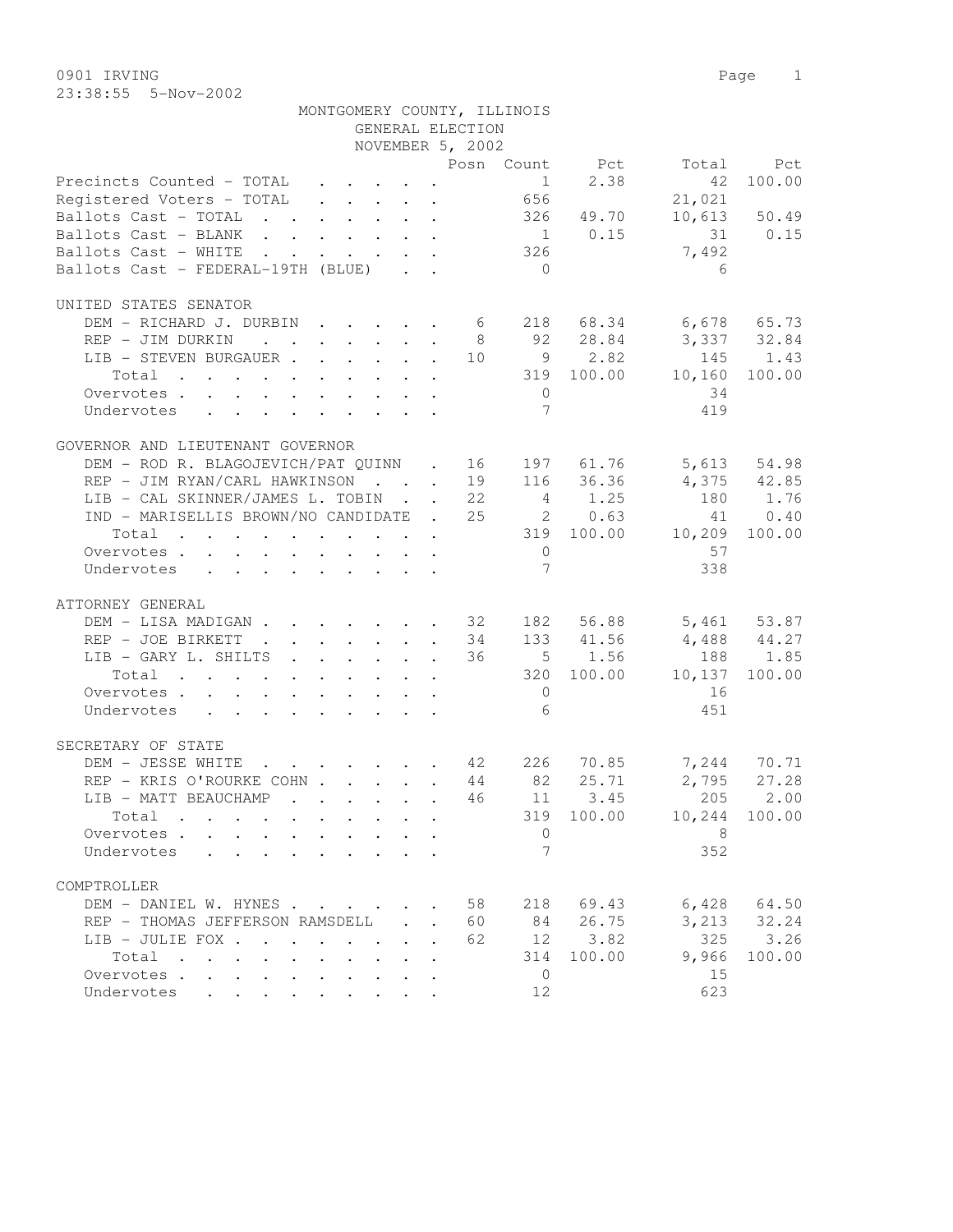23:38:55 5-Nov-2002

|                                                                                                                                                                                                                                        |                                         |  | GENERAL ELECTION                                   | MONTGOMERY COUNTY, ILLINOIS |                        |                                           |                    |
|----------------------------------------------------------------------------------------------------------------------------------------------------------------------------------------------------------------------------------------|-----------------------------------------|--|----------------------------------------------------|-----------------------------|------------------------|-------------------------------------------|--------------------|
|                                                                                                                                                                                                                                        |                                         |  | NOVEMBER 5, 2002                                   |                             |                        |                                           |                    |
|                                                                                                                                                                                                                                        |                                         |  |                                                    |                             | Posn Count Pct         |                                           | Total Pct          |
| TREASURER                                                                                                                                                                                                                              |                                         |  |                                                    |                             |                        |                                           |                    |
| DEM - THOMAS J. DART                                                                                                                                                                                                                   |                                         |  | 68                                                 |                             | 151 47.63              |                                           | 4,736 46.81        |
| REP - JUDY BAAR TOPINKA 70 159 50.16 5,235 51.74                                                                                                                                                                                       |                                         |  |                                                    |                             | 7 2.21                 |                                           |                    |
| LIB - RHYS READ 72                                                                                                                                                                                                                     |                                         |  |                                                    |                             |                        | 317 100.00 10,118                         | 147 1.45<br>100.00 |
| Total                                                                                                                                                                                                                                  |                                         |  |                                                    | $\overline{0}$              |                        | 10                                        |                    |
| Overvotes<br>Undervotes                                                                                                                                                                                                                |                                         |  |                                                    | 9                           |                        | 476                                       |                    |
|                                                                                                                                                                                                                                        |                                         |  |                                                    |                             |                        |                                           |                    |
| REPRESENTATIVE IN CONGRESS                                                                                                                                                                                                             |                                         |  |                                                    |                             |                        |                                           |                    |
| 19TH CONGRESSIONAL DISTRICT                                                                                                                                                                                                            |                                         |  |                                                    |                             |                        |                                           |                    |
| DEM - DAVID D. PHELPS 84 155 48.74 2,016 39.39                                                                                                                                                                                         |                                         |  |                                                    |                             |                        |                                           |                    |
| REP - JOHN M. SHIMKUS 86 163 51.26 3,102 60.61                                                                                                                                                                                         |                                         |  |                                                    |                             |                        |                                           |                    |
| Total<br>$\mathbf{r}$ , and $\mathbf{r}$ , and $\mathbf{r}$ , and $\mathbf{r}$ , and $\mathbf{r}$                                                                                                                                      |                                         |  |                                                    |                             |                        | 318 100.00 5,118 100.00<br>$\overline{7}$ |                    |
| Overvotes                                                                                                                                                                                                                              |                                         |  |                                                    | $\overline{0}$              |                        |                                           |                    |
| Undervotes                                                                                                                                                                                                                             |                                         |  |                                                    | - 8                         |                        | 149                                       |                    |
| STATE SENATOR                                                                                                                                                                                                                          |                                         |  |                                                    |                             |                        |                                           |                    |
| 49TH LEGISLATIVE DISTRICT                                                                                                                                                                                                              |                                         |  |                                                    |                             |                        |                                           |                    |
| DEM - VINCE DEMUZIO                                                                                                                                                                                                                    |                                         |  | $\cdot$ $\cdot$ $\cdot$ $\cdot$ $\cdot$ $\cdot$ 92 |                             | 262 100.00             | 8,356                                     | 100.00             |
| REP - NO CANDIDATE FILED                                                                                                                                                                                                               |                                         |  |                                                    |                             |                        |                                           |                    |
| Total 262 100.00                                                                                                                                                                                                                       |                                         |  |                                                    |                             |                        | 8,356                                     | 100.00             |
| Overvotes                                                                                                                                                                                                                              |                                         |  |                                                    | $\overline{0}$              |                        | $\overline{0}$                            |                    |
| Undervotes                                                                                                                                                                                                                             |                                         |  |                                                    | 64                          |                        | 2,248                                     |                    |
| REPRESENTATIVE IN THE GENERAL ASSEMBLY<br>98TH REPRESENTATIVE DISTRICT                                                                                                                                                                 |                                         |  |                                                    |                             |                        |                                           |                    |
| DEM - GARY HANNIG                                                                                                                                                                                                                      |                                         |  |                                                    |                             | $\cdot$ 100 265 100.00 | 8,354 100.00                              |                    |
| REP - NO CANDIDATE FILED                                                                                                                                                                                                               |                                         |  |                                                    |                             |                        |                                           |                    |
| Total $\cdot$                                                                                                                                                                                                                          |                                         |  |                                                    |                             | 265 100.00             | 8,354 100.00                              |                    |
| Overvotes.                                                                                                                                                                                                                             |                                         |  |                                                    | $\overline{0}$              |                        | $\overline{0}$                            |                    |
| Undervotes 61                                                                                                                                                                                                                          |                                         |  |                                                    |                             |                        | 2,250                                     |                    |
| COUNTY CLERK                                                                                                                                                                                                                           |                                         |  |                                                    |                             |                        |                                           |                    |
| DEM - NO CANDIDATE FILED                                                                                                                                                                                                               |                                         |  |                                                    |                             |                        |                                           |                    |
| REP - SANDY LEITHEISER                                                                                                                                                                                                                 |                                         |  | $\cdots$ $\cdots$ $\frac{112}{2}$                  |                             | 280 100.00             | 8,768 100.00                              |                    |
| Total .                                                                                                                                                                                                                                |                                         |  |                                                    |                             |                        | 280 100.00 8,768 100.00                   |                    |
| Overvotes                                                                                                                                                                                                                              |                                         |  |                                                    | $\overline{0}$              |                        | $\Omega$                                  |                    |
| Undervotes                                                                                                                                                                                                                             |                                         |  |                                                    | 46                          |                        | 1,836                                     |                    |
| COUNTY TREASURER                                                                                                                                                                                                                       |                                         |  |                                                    |                             |                        |                                           |                    |
| DEM - NO CANDIDATE FILED                                                                                                                                                                                                               |                                         |  |                                                    |                             |                        |                                           |                    |
| REP - RON JENKINS<br>$\sim$                                                                                                                                                                                                            |                                         |  | 119                                                |                             | 269 100.00             | 8,566                                     | 100.00             |
| Total                                                                                                                                                                                                                                  |                                         |  |                                                    |                             | 269 100.00             | 8,566                                     | 100.00             |
| Overvotes<br>$\mathbf{A}$                                                                                                                                                                                                              |                                         |  |                                                    | $\overline{0}$              |                        | $\bigcirc$                                |                    |
| Undervotes<br>$\mathbf{L}$                                                                                                                                                                                                             |                                         |  |                                                    | 57                          |                        | 2,038                                     |                    |
| COUNTY SHERIFF                                                                                                                                                                                                                         |                                         |  |                                                    |                             |                        |                                           |                    |
| DEM - NO CANDIDATE FILED                                                                                                                                                                                                               |                                         |  |                                                    |                             |                        |                                           |                    |
| REP - JIM VAZZI .                                                                                                                                                                                                                      | $\cdot$ $\cdot$ $\cdot$ $\cdot$ $\cdot$ |  | 126                                                |                             | 272 100.00             | 8,735                                     | 100.00             |
| Total<br>. The contract of the contract of the contract of the contract of the contract of the contract of the contract of the contract of the contract of the contract of the contract of the contract of the contract of the contrac |                                         |  |                                                    | 272                         | 100.00                 | 8,735                                     | 100.00             |
| Overvotes                                                                                                                                                                                                                              |                                         |  |                                                    | $\overline{0}$              |                        | $\overline{0}$                            |                    |
| Undervotes                                                                                                                                                                                                                             |                                         |  |                                                    | 54                          |                        | 1,869                                     |                    |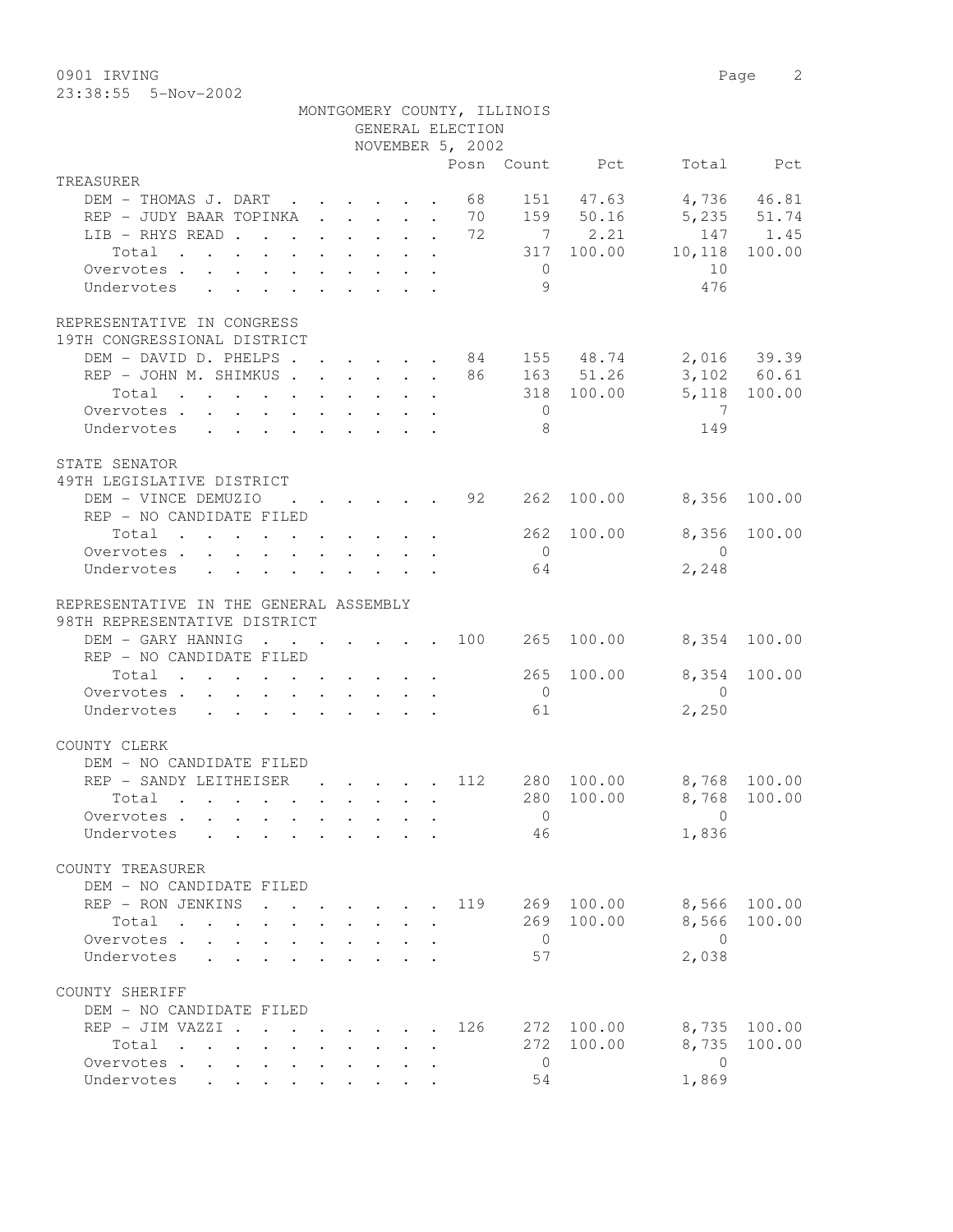0901 IRVING 23

| 23:38:55  5-Nov-2002                                                                                      |                                                         |                                               |                      |                 |              |
|-----------------------------------------------------------------------------------------------------------|---------------------------------------------------------|-----------------------------------------------|----------------------|-----------------|--------------|
|                                                                                                           |                                                         | MONTGOMERY COUNTY, ILLINOIS                   |                      |                 |              |
|                                                                                                           |                                                         | GENERAL ELECTION                              |                      |                 |              |
|                                                                                                           |                                                         | NOVEMBER 5, 2002                              |                      |                 |              |
|                                                                                                           |                                                         | Posn Count Pct                                |                      |                 | Total Pct    |
| REGIONAL SUPERINTENDENT OF SCHOOLS<br>(CHRISTIAN & MONTGOMERY COUNTIES)                                   |                                                         |                                               |                      |                 |              |
| DEM - GREG SPRINGER 137 269<br>REP - NO CANDIDATE FILED                                                   |                                                         |                                               |                      | 100.00<br>7,984 | 100.00       |
| Total 269 100.00                                                                                          |                                                         |                                               |                      |                 | 7,984 100.00 |
| Overvotes.                                                                                                |                                                         |                                               | $\overline{0}$       | $\bigcirc$      |              |
| Undervotes                                                                                                |                                                         |                                               | 57                   | 2,430           |              |
|                                                                                                           |                                                         |                                               |                      |                 |              |
| COUNTY BOARD MEMBER<br>COUNTY BOARD DISTRICT 3<br>VOTE FOR 3                                              |                                                         |                                               |                      |                 |              |
| DEM - ROBERT L. DURBIN 146 238 35.31 1,146 35.20                                                          |                                                         |                                               |                      |                 |              |
| DEM - BONNIE L. BRANUM                                                                                    |                                                         |                                               | 148 221 32.79        |                 | 1,077 33.08  |
| DEM - GEORGE L. BLANKENSHIP 150 215 31.90                                                                 |                                                         |                                               |                      |                 | 1,033 31.73  |
| REP - NO CANDIDATE FILED                                                                                  |                                                         |                                               |                      |                 |              |
| Total                                                                                                     |                                                         |                                               | 674 100.00           |                 | 3,256 100.00 |
| Overvotes                                                                                                 |                                                         |                                               | $\overline{0}$       | $\overline{0}$  |              |
| Undervotes                                                                                                |                                                         |                                               | 304                  | 1,457           |              |
| JUDGE OF THE APPELLATE COURT                                                                              |                                                         |                                               |                      |                 |              |
| 5TH JUDICIAL DISTRICT (VACANCY-HON. CHAPMAN)                                                              |                                                         |                                               |                      |                 |              |
| DEM - MELISSA CHAPMAN 166 198 65.35 5,510 57.64                                                           |                                                         |                                               |                      |                 |              |
| REP - JOHN LONG 168 105 34.65 4,049 42.36                                                                 |                                                         |                                               |                      |                 |              |
| Total $\cdot$                                                                                             |                                                         |                                               |                      | 303 100.00      | 9,559 100.00 |
| Overvotes                                                                                                 |                                                         |                                               | $\overline{0}$       | 8 <sup>8</sup>  |              |
| Undervotes                                                                                                |                                                         |                                               | 23                   | 1,037           |              |
|                                                                                                           |                                                         |                                               |                      |                 |              |
| JUDGE OF THE CIRCUIT COURT FOURTH JUDICIAL CIRCUIT                                                        |                                                         |                                               |                      |                 |              |
| SHALL MICHAEL ROSS WEBER BE RETAINED IN OFFICE?                                                           |                                                         |                                               |                      |                 |              |
| YES.                                                                                                      |                                                         |                                               | 191 186 76.23        |                 | 5,582 72.97  |
| NO 192 58 23.77                                                                                           |                                                         |                                               |                      |                 | 2,068 27.03  |
| Total 244 100.00                                                                                          |                                                         |                                               |                      | 7,650           | 100.00       |
| Overvotes                                                                                                 |                                                         |                                               | $\overline{0}$<br>82 | 24<br>2,930     |              |
| Undervotes                                                                                                |                                                         |                                               |                      |                 |              |
| JUDGE OF THE CIRCUIT COURT FOURTH JUDICIAL CIRCUIT<br>SHALL STEVEN P. SEYMOUR BE RETAINED IN OFFICE?      |                                                         |                                               |                      |                 |              |
| YES.<br>$\ddot{\phantom{a}}$<br>$\sim$<br>$\sim$                                                          | $\cdot$<br>$\ddot{\phantom{a}}$<br>$\ddot{\phantom{a}}$ | 194                                           | 159 69.43            |                 | 5,155 70.04  |
| NO.                                                                                                       | $\ddot{\phantom{0}}$                                    | 195                                           | 70 30.57             |                 | 2,205 29.96  |
| Total<br>$\sim$ $\sim$<br>$\cdot$ $\cdot$ $\cdot$ $\cdot$ $\cdot$<br>$\ddot{\phantom{0}}$                 | $\sim$<br>$\sim$                                        | $\ddot{\phantom{0}}$                          | 229                  | 7,360<br>100.00 | 100.00       |
| Overvotes.<br>$\sim$<br>$\ddot{\phantom{0}}$<br>$\sim$                                                    |                                                         |                                               | $\overline{0}$       | 14              |              |
| Undervotes<br>$\sim$                                                                                      | $\sim$ $\sim$ $\sim$ $\sim$ $\sim$ $\sim$               |                                               | 97                   | 3,230           |              |
|                                                                                                           |                                                         |                                               |                      |                 |              |
| JUDGE OF THE CIRCUIT COURT FOURTH JUDICIAL CIRCUIT<br>SHALL S. GENE SCHWARM BE RETAINED IN OFFICE?        |                                                         |                                               |                      |                 |              |
| YES                                                                                                       | $\mathbf{L}$ and $\mathbf{L}$<br>$\sim$ $\sim$          | 197<br>$\ddot{\phantom{a}}$                   | 171                  | 74.67           | 5,308 71.34  |
| NO.<br>$\mathbf{r}$ , $\mathbf{r}$ , $\mathbf{r}$<br>$\mathbf{L}$<br>$\mathbf{A}$<br>$\sim$               | $\ddot{\phantom{0}}$                                    | 198<br>$\mathbf{r} = \mathbf{r} + \mathbf{r}$ | 58                   | 25.33           | 2,132 28.66  |
| Total<br>$\mathbf{r}$ , $\mathbf{r}$ , $\mathbf{r}$ , $\mathbf{r}$ , $\mathbf{r}$<br>$\ddot{\phantom{0}}$ |                                                         |                                               | 229                  | 7,440<br>100.00 | 100.00       |
| Overvotes                                                                                                 |                                                         |                                               | $\circ$              | 17              |              |
| Undervotes                                                                                                |                                                         |                                               | 97                   | 3,147           |              |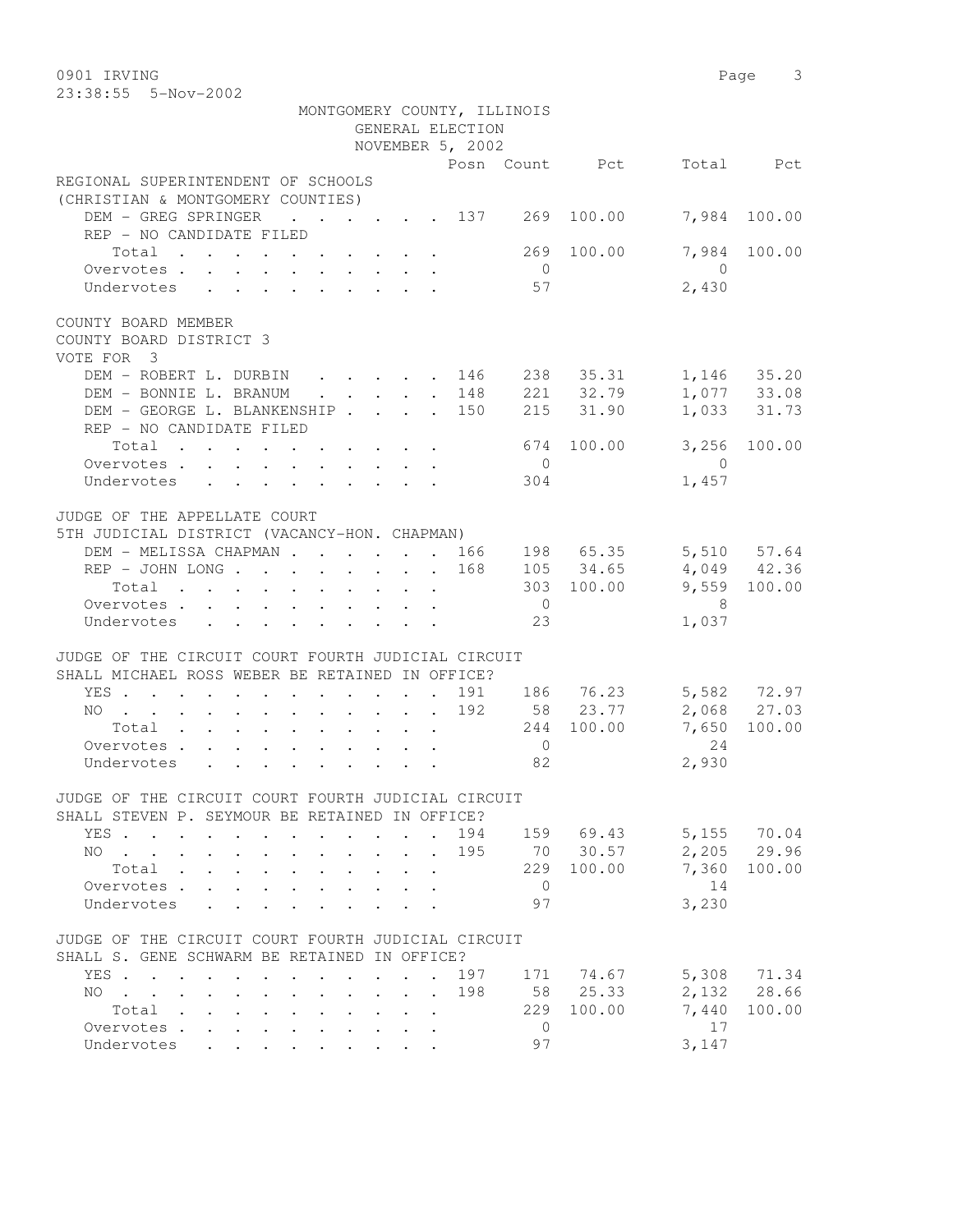| 0901 IRVING |                       |                             |  | Page 4 |  |
|-------------|-----------------------|-----------------------------|--|--------|--|
|             | $23:38:55$ 5-Nov-2002 |                             |  |        |  |
|             |                       | MONTGOMERY COUNTY, ILLINOIS |  |        |  |

|                                              |       |                                                                                                                 |  |                      |                                                                       |                      |                                     |           |                  |                      |                                                    | MONIGOMERI COONII, ILLINOIS |        |       |             |
|----------------------------------------------|-------|-----------------------------------------------------------------------------------------------------------------|--|----------------------|-----------------------------------------------------------------------|----------------------|-------------------------------------|-----------|------------------|----------------------|----------------------------------------------------|-----------------------------|--------|-------|-------------|
|                                              |       |                                                                                                                 |  |                      |                                                                       |                      |                                     |           |                  |                      | GENERAL ELECTION                                   |                             |        |       |             |
|                                              |       |                                                                                                                 |  |                      |                                                                       |                      |                                     |           |                  |                      | NOVEMBER 5, 2002                                   |                             |        |       |             |
|                                              |       |                                                                                                                 |  |                      |                                                                       |                      |                                     |           |                  |                      |                                                    | Posn Count                  | Pct    | Total | Pct         |
|                                              |       |                                                                                                                 |  |                      |                                                                       |                      |                                     |           |                  |                      | JUDGE OF THE CIRCUIT COURT FOURTH JUDICIAL CIRCUIT |                             |        |       |             |
| SHALL PATRICK L. DUKE BE RETAINED IN OFFICE? |       |                                                                                                                 |  |                      |                                                                       |                      |                                     |           |                  |                      |                                                    |                             |        |       |             |
|                                              | YES . | the contract of the contract of the contract of the contract of the contract of the contract of the contract of |  |                      |                                                                       |                      |                                     |           |                  |                      | 200                                                | 162                         | 70.13  | 5,178 | 70.18       |
| NO.                                          |       |                                                                                                                 |  |                      | $\cdots$                                                              |                      | $\cdots$                            |           |                  |                      | 201                                                | 69                          | 29.87  |       | 2,200 29.82 |
|                                              |       | Total                                                                                                           |  |                      |                                                                       |                      |                                     |           |                  |                      |                                                    | 231                         | 100.00 | 7,378 | 100.00      |
|                                              |       | Overvotes .                                                                                                     |  |                      | $\mathbf{r}$ , and $\mathbf{r}$ , and $\mathbf{r}$ , and $\mathbf{r}$ |                      |                                     |           |                  |                      |                                                    | $\Omega$                    |        | 12    |             |
|                                              |       | Undervotes                                                                                                      |  |                      | $\cdot$ $\cdot$ $\cdot$ $\cdot$ $\cdot$ $\cdot$ $\cdot$               |                      |                                     |           |                  |                      |                                                    | 95                          |        | 3,214 |             |
| COUNTY-SENIOR SERVICES REFERENDUM            |       |                                                                                                                 |  |                      |                                                                       |                      |                                     |           |                  |                      |                                                    |                             |        |       |             |
|                                              | YES . | the contract of the contract of the contract of the contract of the contract of the contract of the contract of |  |                      |                                                                       |                      |                                     |           |                  |                      | 220                                                | 151                         | 50.17  |       | 4,784 50.42 |
| NO.                                          |       | $\sim$                                                                                                          |  |                      | $\sim$                                                                | $\sim$               | and the contract of the contract of |           | $\sim$ 100 $\pm$ | $\sim$ $\sim$ $\sim$ | 221                                                | 150                         | 49.83  |       | 4,704 49.58 |
|                                              |       | Total                                                                                                           |  |                      |                                                                       |                      |                                     | $\sim$    |                  |                      |                                                    | 301                         | 100.00 | 9,488 | 100.00      |
|                                              |       | Overvotes.                                                                                                      |  |                      |                                                                       |                      |                                     |           |                  |                      |                                                    | $\Omega$                    |        | 10    |             |
|                                              |       | Undervotes                                                                                                      |  | $\ddot{\phantom{a}}$ | $\sim$ $\sim$ $\sim$                                                  | $\ddot{\phantom{0}}$ | <b>Contract Contract</b>            | $\bullet$ | $\cdot$ $\cdot$  |                      |                                                    | 25                          |        | 1,106 |             |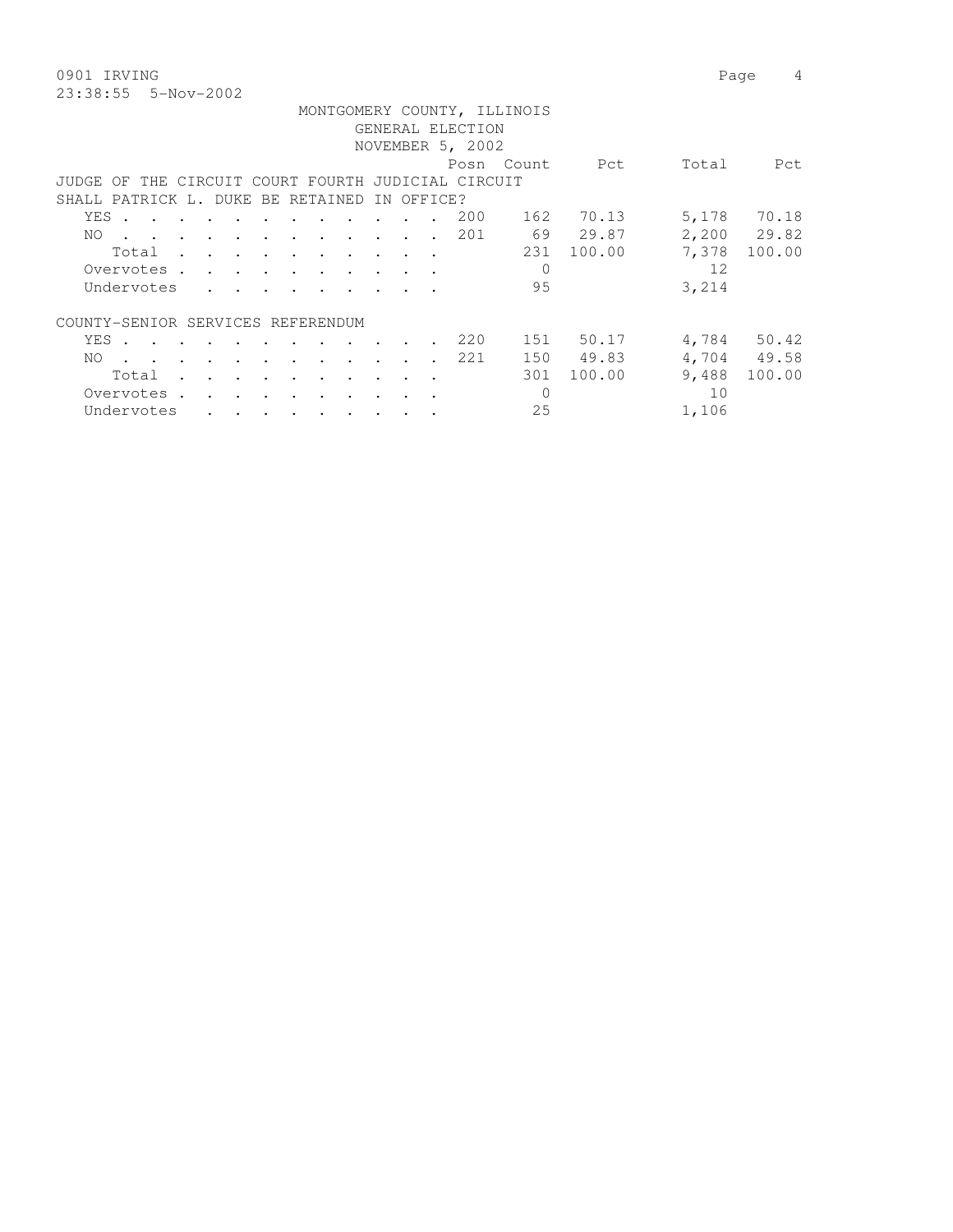1001 NOKOMIS 1 Page 1 23:38:55 5-Nov-2002

| 23:38:55 5-Nov-2002                                                                                                                                                                                                                                                                                                                                                                                                                                                                                                                                                                                                               |  |  |                  |                             |               |                |                                                                                                                                                                                                                                                                                                                                                                                      |
|-----------------------------------------------------------------------------------------------------------------------------------------------------------------------------------------------------------------------------------------------------------------------------------------------------------------------------------------------------------------------------------------------------------------------------------------------------------------------------------------------------------------------------------------------------------------------------------------------------------------------------------|--|--|------------------|-----------------------------|---------------|----------------|--------------------------------------------------------------------------------------------------------------------------------------------------------------------------------------------------------------------------------------------------------------------------------------------------------------------------------------------------------------------------------------|
|                                                                                                                                                                                                                                                                                                                                                                                                                                                                                                                                                                                                                                   |  |  |                  | MONTGOMERY COUNTY, ILLINOIS |               |                |                                                                                                                                                                                                                                                                                                                                                                                      |
|                                                                                                                                                                                                                                                                                                                                                                                                                                                                                                                                                                                                                                   |  |  | GENERAL ELECTION |                             |               |                |                                                                                                                                                                                                                                                                                                                                                                                      |
|                                                                                                                                                                                                                                                                                                                                                                                                                                                                                                                                                                                                                                   |  |  | NOVEMBER 5, 2002 |                             |               |                |                                                                                                                                                                                                                                                                                                                                                                                      |
|                                                                                                                                                                                                                                                                                                                                                                                                                                                                                                                                                                                                                                   |  |  |                  | Posn Count                  | Pct           | Total          | - Pet                                                                                                                                                                                                                                                                                                                                                                                |
| Precincts Counted - TOTAL $\qquad \qquad . \qquad . \qquad . \qquad 1$                                                                                                                                                                                                                                                                                                                                                                                                                                                                                                                                                            |  |  |                  |                             |               | 2.38 42 100.00 |                                                                                                                                                                                                                                                                                                                                                                                      |
| Registered Voters - TOTAL $\quad \cdot \quad \cdot \quad \cdot \quad \cdot \quad \quad \cdot \quad \quad \cdot \quad \quad \cdot \quad \quad \cdot \quad \quad \cdot \quad \quad \cdot \quad \quad \cdot \quad \quad \cdot \quad \quad \cdot \quad \quad \cdot \quad \quad \cdot \quad \quad \cdot \quad \quad \cdot \quad \quad \cdot \quad \cdot \quad \cdot \quad \cdot \quad \cdot \quad \cdot \quad \cdot \quad \cdot \quad \cdot \quad \cdot \quad \cdot \quad \cdot \quad \cdot \quad \cdot \quad \cdot \quad \cdot \quad \cdot \quad \cdot \quad \cdot \quad \cdot \quad \cdot \quad \cdot \quad \cdot \quad \cdot \quad$ |  |  |                  |                             |               | 21,021         |                                                                                                                                                                                                                                                                                                                                                                                      |
| - - - - - - -                                                                                                                                                                                                                                                                                                                                                                                                                                                                                                                                                                                                                     |  |  |                  | $\sim$ $\sim$               | $\sim$ $\sim$ |                | $\overline{a}$ $\overline{a}$ $\overline{a}$ $\overline{a}$ $\overline{a}$ $\overline{a}$ $\overline{a}$ $\overline{a}$ $\overline{a}$ $\overline{a}$ $\overline{a}$ $\overline{a}$ $\overline{a}$ $\overline{a}$ $\overline{a}$ $\overline{a}$ $\overline{a}$ $\overline{a}$ $\overline{a}$ $\overline{a}$ $\overline{a}$ $\overline{a}$ $\overline{a}$ $\overline{a}$ $\overline{$ |

| Registered Voters - TOTAL                                |                                 | 215                     |             | 21,021                  |                 |
|----------------------------------------------------------|---------------------------------|-------------------------|-------------|-------------------------|-----------------|
| Ballots Cast - TOTAL                                     |                                 |                         | 133 61.86   |                         | 10,613 50.49    |
| Ballots Cast - BLANK                                     |                                 |                         | $0 \t 0.00$ | 31 0.15                 |                 |
| Ballots Cast - WHITE 114                                 |                                 |                         |             | 7,492                   |                 |
| Ballots Cast - GREEN 11                                  |                                 |                         |             | 2,606                   |                 |
| Ballots Cast - YELLOW                                    |                                 | 8 <sup>1</sup>          |             | 438                     |                 |
| Ballots Cast - FEDERAL-19TH (BLUE)                       |                                 | $\bigcirc$              |             | - 6                     |                 |
|                                                          |                                 |                         |             |                         |                 |
| UNITED STATES SENATOR                                    |                                 |                         |             |                         |                 |
| DEM - RICHARD J. DURBIN 6 84 66.14 6,678 65.73           |                                 |                         |             |                         |                 |
| REP - JIM DURKIN                                         |                                 |                         | 8 41 32.28  | 3,337 32.84             |                 |
| LIB - STEVEN BURGAUER 10 2 1.57                          |                                 |                         |             |                         | 145 1.43        |
| $\cdot$ 127 100.00 10,160<br>Total                       |                                 |                         |             |                         | 100.00          |
| Overvotes                                                |                                 | $\mathbf{1}$            |             | 34                      |                 |
| Undervotes                                               |                                 | $\overline{5}$          |             | 419                     |                 |
|                                                          |                                 |                         |             |                         |                 |
| GOVERNOR AND LIEUTENANT GOVERNOR                         |                                 |                         |             |                         |                 |
| DEM - ROD R. BLAGOJEVICH/PAT QUINN . 16 78 62.90         |                                 |                         |             |                         | 5,613 54.98     |
| REP - JIM RYAN/CARL HAWKINSON 19 44 35.48                |                                 |                         |             |                         | $4,375$ $42.85$ |
| LIB - CAL SKINNER/JAMES L. TOBIN 22 2 1.61               |                                 |                         |             |                         | 180 1.76        |
| IND - MARISELLIS BROWN/NO CANDIDATE . 25 0 0.00          |                                 |                         |             |                         |                 |
|                                                          |                                 |                         |             |                         | 41 0.40         |
| $\cdot$ 124 100.00 10,209 100.00<br>Total                |                                 |                         |             |                         |                 |
| Overvotes.                                               |                                 | $\overline{1}$          |             | 57                      |                 |
| Undervotes                                               |                                 | 8                       |             | 338                     |                 |
| ATTORNEY GENERAL                                         |                                 |                         |             |                         |                 |
| DEM - LISA MADIGAN 32 78 60.94                           |                                 |                         |             |                         | 5,461 53.87     |
|                                                          |                                 |                         |             | 34 48 37.50 4,488 44.27 |                 |
| REP - JOE BIRKETT                                        |                                 |                         |             |                         | 188 1.85        |
| LIB - GARY L. SHILTS                                     |                                 |                         | 36 2 1.56   |                         |                 |
| Total 128 100.00 10,137                                  |                                 |                         |             |                         | 100.00          |
| Overvotes.                                               |                                 | 2                       |             | 16                      |                 |
| Undervotes                                               |                                 | $\mathcal{S}$           |             | 451                     |                 |
|                                                          |                                 |                         |             |                         |                 |
| SECRETARY OF STATE<br>DEM - JESSE WHITE                  |                                 |                         | 76.74       |                         | 7,244 70.71     |
|                                                          |                                 | 44 28                   |             |                         | $2,795$ 27.28   |
| REP - KRIS O'ROURKE COHN                                 |                                 |                         | 21.71       |                         |                 |
| LIB - MATT BEAUCHAMP                                     |                                 | 46                      | 2 1.55      | 205                     | 2.00            |
| Total 129                                                |                                 |                         | 100.00      | 10,244                  | 100.00          |
| Overvotes.                                               |                                 | $\mathbf{1}$            |             | 8                       |                 |
| Undervotes                                               |                                 | $\overline{\mathbf{3}}$ |             | 352                     |                 |
|                                                          |                                 |                         |             |                         |                 |
| COMPTROLLER                                              |                                 |                         |             |                         |                 |
| DEM - DANIEL W. HYNES                                    |                                 | 58<br>89                | 70.63       | 6,428                   | 64.50           |
| REP - THOMAS JEFFERSON RAMSDELL                          | 60                              | 35                      | 27.78       | 3,213                   | 32.24           |
| LIB - JULIE FOX<br>$\sim$ $\sim$<br>$\ddot{\phantom{a}}$ | 62<br>$\mathbf{r} = \mathbf{r}$ | 2                       | 1.59        | 325                     | 3.26            |
| Total<br>$\mathbf{A}$                                    | $\sim$                          | 126                     | 100.00      | 9,966                   | 100.00          |
| Overvotes<br>$\ddot{\phantom{0}}$<br>$\mathbf{A}$        |                                 | 1                       |             | 15                      |                 |
| Undervotes<br>$\mathbf{L}$                               |                                 | 6                       |             | 623                     |                 |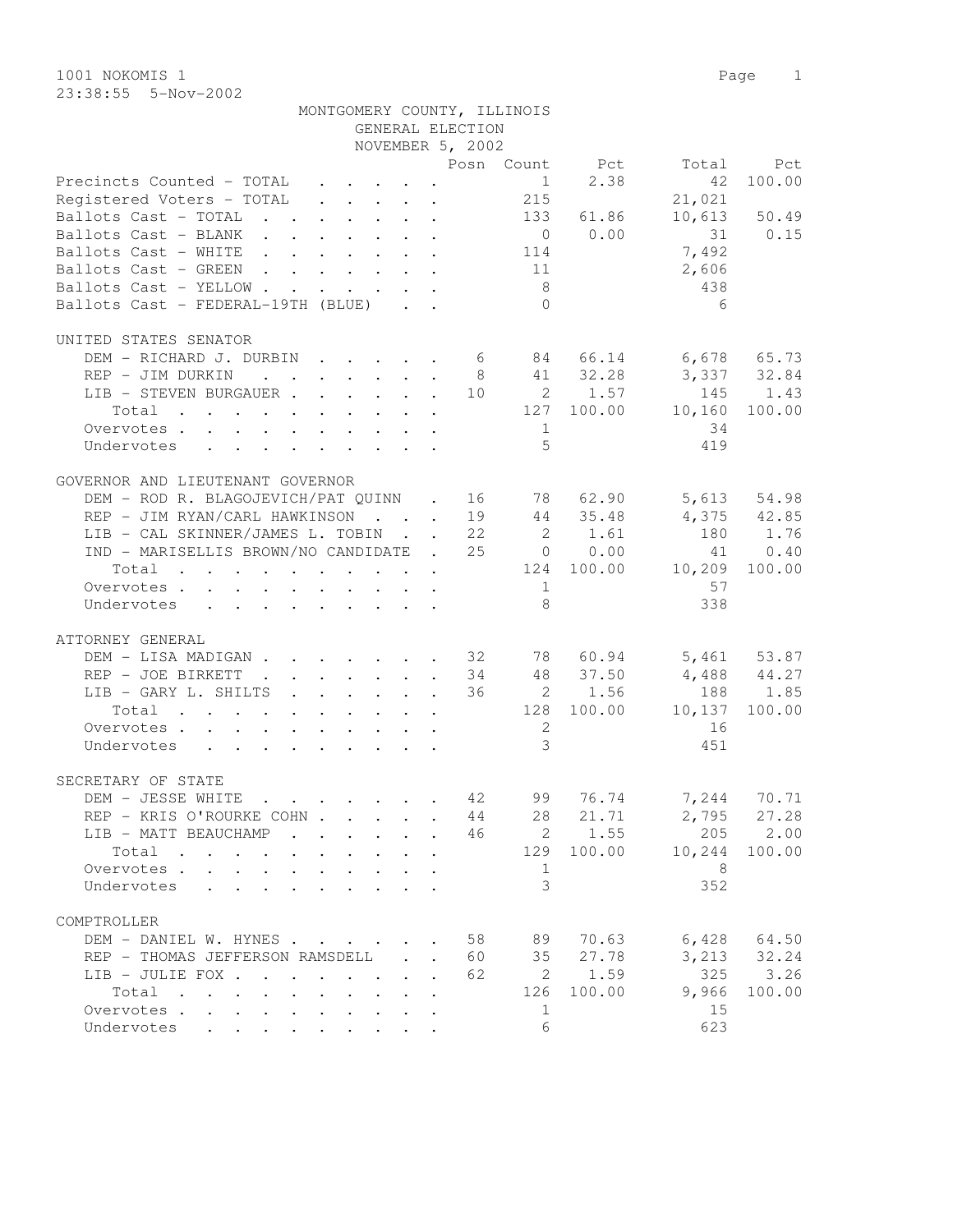1001 NOKOMIS 1 Page 2 23:38:55 5-Nov-2002

|                                                                                                   |                                                         |  | GENERAL ELECTION                                   | MONTGOMERY COUNTY, ILLINOIS          |                |                         |             |
|---------------------------------------------------------------------------------------------------|---------------------------------------------------------|--|----------------------------------------------------|--------------------------------------|----------------|-------------------------|-------------|
|                                                                                                   |                                                         |  | NOVEMBER 5, 2002                                   |                                      |                |                         |             |
|                                                                                                   |                                                         |  |                                                    |                                      | Posn Count Pct |                         | Total Pct   |
| TREASURER                                                                                         |                                                         |  |                                                    |                                      |                |                         |             |
| DEM - THOMAS J. DART 68                                                                           |                                                         |  |                                                    |                                      | 74 57.36       |                         | 4,736 46.81 |
| REP - JUDY BAAR TOPINKA 70 54 41.86                                                               |                                                         |  |                                                    |                                      |                |                         | 5,235 51.74 |
| LIB - RHYS READ 72                                                                                |                                                         |  |                                                    |                                      | 1 0.78         |                         | 147 1.45    |
| Total                                                                                             |                                                         |  |                                                    |                                      |                | 129 100.00 10,118       | 100.00      |
| Overvotes.                                                                                        |                                                         |  |                                                    | $\begin{array}{ccc} & 1 \end{array}$ |                | 10                      |             |
| Undervotes                                                                                        |                                                         |  |                                                    | $\mathcal{S}$                        |                | 476                     |             |
| REPRESENTATIVE IN CONGRESS<br>19TH CONGRESSIONAL DISTRICT                                         |                                                         |  |                                                    |                                      |                |                         |             |
| DEM - DAVID D. PHELPS 84 73 56.59 2,016 39.39                                                     |                                                         |  |                                                    |                                      |                |                         |             |
| REP - JOHN M. SHIMKUS 86 56 43.41 3,102 60.61                                                     |                                                         |  |                                                    |                                      |                |                         |             |
| Total                                                                                             |                                                         |  |                                                    |                                      |                | 129 100.00 5,118 100.00 |             |
| Overvotes                                                                                         |                                                         |  |                                                    | $\overline{1}$                       |                | $\overline{7}$          |             |
| Undervotes                                                                                        |                                                         |  |                                                    | $\mathcal{E}$                        |                | 149                     |             |
|                                                                                                   |                                                         |  |                                                    |                                      |                |                         |             |
| STATE SENATOR<br>49TH LEGISLATIVE DISTRICT                                                        |                                                         |  |                                                    |                                      |                |                         |             |
| DEM - VINCE DEMUZIO                                                                               |                                                         |  | $\cdot$ $\cdot$ $\cdot$ $\cdot$ $\cdot$ $\cdot$ 92 |                                      | 109 100.00     | 8,356                   | 100.00      |
| REP - NO CANDIDATE FILED                                                                          |                                                         |  |                                                    |                                      |                |                         |             |
| Total $\cdot$                                                                                     |                                                         |  |                                                    | 109                                  | 100.00         | 8,356                   | 100.00      |
| Overvotes                                                                                         |                                                         |  |                                                    | $\overline{0}$                       |                | $\overline{0}$          |             |
| Undervotes                                                                                        |                                                         |  |                                                    | 24                                   |                | 2,248                   |             |
| REPRESENTATIVE IN THE GENERAL ASSEMBLY<br>98TH REPRESENTATIVE DISTRICT                            |                                                         |  |                                                    |                                      |                |                         |             |
| DEM - GARY HANNIG 100                                                                             |                                                         |  |                                                    |                                      | 111 100.00     | 8,354 100.00            |             |
| REP - NO CANDIDATE FILED                                                                          |                                                         |  |                                                    |                                      |                |                         |             |
| Total $\cdot$                                                                                     |                                                         |  |                                                    | 111                                  | 100.00         | 8,354                   | 100.00      |
| Overvotes.                                                                                        |                                                         |  |                                                    | $\overline{0}$                       |                | $\overline{0}$          |             |
| Undervotes                                                                                        |                                                         |  |                                                    | 22                                   |                | 2,250                   |             |
| COUNTY CLERK                                                                                      |                                                         |  |                                                    |                                      |                |                         |             |
| DEM - NO CANDIDATE FILED                                                                          |                                                         |  |                                                    |                                      |                |                         |             |
| REP - SANDY LEITHEISER                                                                            |                                                         |  | . 112                                              |                                      | 113 100.00     | 8,768 100.00            |             |
| Total .                                                                                           |                                                         |  |                                                    |                                      |                | 113 100.00 8,768 100.00 |             |
| Overvotes                                                                                         |                                                         |  |                                                    | $\overline{0}$                       |                | $\Omega$                |             |
| Undervotes                                                                                        |                                                         |  |                                                    | 20                                   |                | 1,836                   |             |
| COUNTY TREASURER                                                                                  |                                                         |  |                                                    |                                      |                |                         |             |
| DEM - NO CANDIDATE FILED                                                                          |                                                         |  |                                                    |                                      |                |                         |             |
| REP - RON JENKINS                                                                                 |                                                         |  | 119                                                | 112                                  | 100.00         | 8,566                   | 100.00      |
| Total                                                                                             |                                                         |  |                                                    | 112                                  | 100.00         | 8,566                   | 100.00      |
| Overvotes .<br>$\mathbf{L}$                                                                       |                                                         |  |                                                    | $\overline{0}$                       |                | $\bigcirc$              |             |
| Undervotes                                                                                        |                                                         |  |                                                    | 21                                   |                | 2,038                   |             |
| COUNTY SHERIFF                                                                                    |                                                         |  |                                                    |                                      |                |                         |             |
| DEM - NO CANDIDATE FILED                                                                          |                                                         |  |                                                    |                                      |                |                         |             |
| REP - JIM VAZZI .                                                                                 | $\cdot$ $\cdot$ $\cdot$ $\cdot$ $\cdot$ $\cdot$ $\cdot$ |  | 126                                                | 117                                  | 100.00         | 8,735                   | 100.00      |
| Total<br>$\mathbf{r}$ , and $\mathbf{r}$ , and $\mathbf{r}$ , and $\mathbf{r}$ , and $\mathbf{r}$ |                                                         |  |                                                    | 117                                  | 100.00         | 8,735                   | 100.00      |
| Overvotes                                                                                         |                                                         |  |                                                    | $\overline{0}$                       |                | $\overline{0}$          |             |
| Undervotes                                                                                        |                                                         |  |                                                    | 16                                   |                | 1,869                   |             |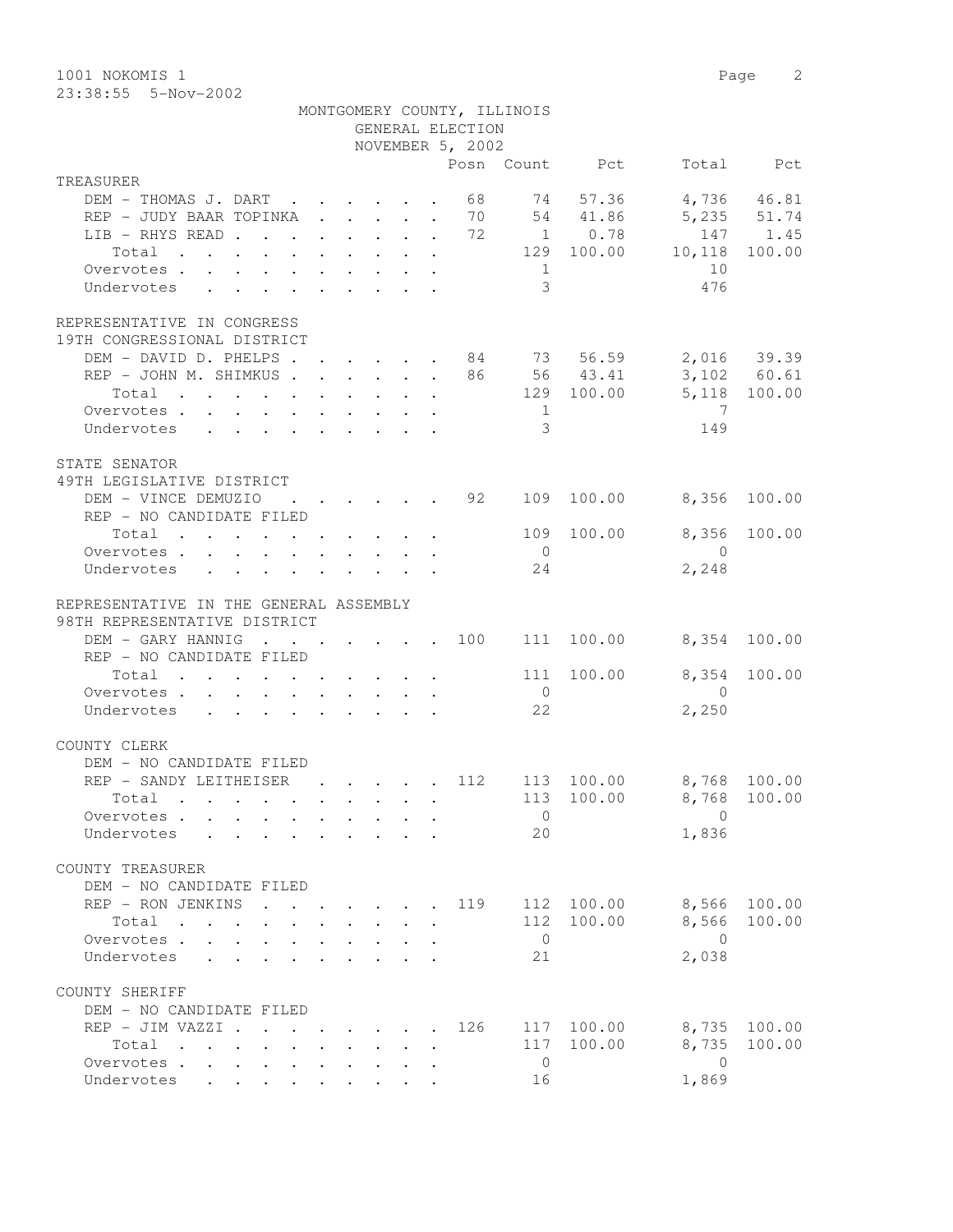| MONTGOMERY COUNTY, ILLINOIS<br>GENERAL ELECTION<br>NOVEMBER 5, 2002<br>Posn Count Pct<br>Total Pct<br>(CHRISTIAN & MONTGOMERY COUNTIES)<br>DEM - GREG SPRINGER<br>$\cdot$ 137<br>103<br>100.00<br>7,984 100.00<br>REP - NO CANDIDATE FILED<br>7,984<br>103 100.00<br>100.00<br>Total<br>Overvotes<br>$\overline{0}$<br>$\bigcirc$<br>2,430<br>Undervotes<br>30<br>$\mathbf{r}$ , $\mathbf{r}$ , $\mathbf{r}$ , $\mathbf{r}$ , $\mathbf{r}$ , $\mathbf{r}$<br>DEM - MIKE A. HAVERA.<br>102 31.19<br>1,039 27.31<br>146<br>$\cdot$ $\cdot$ $\cdot$ $\cdot$ $\cdot$ $\cdot$<br>94 28.75<br>958 25.18<br>DEM - DONALD H. PETTY<br>148<br>$\bullet$ .<br><br><br><br><br><br><br><br><br><br><br><br><br>87 26.61<br>994 26.13<br>REP - NELSON AUMANN<br>. 150<br>$\cdot$ $\cdot$ $\cdot$ $\cdot$ $\cdot$ $\cdot$<br>44 13.46<br>813 21.37<br>REP - EUGENE E. JOHNSON<br>152<br>327 100.00<br>3,804<br>Total<br>100.00<br>$\overline{1}$<br>3<br>Overvotes<br>1,044<br>Undervotes<br>69<br>5TH JUDICIAL DISTRICT (VACANCY-HON. CHAPMAN)<br>5,510 57.64<br>DEM - MELISSA CHAPMAN 166<br>79 64.23<br>4,049 42.36<br>REP - JOHN LONG<br>168<br>44 35.77<br>9,559 100.00<br>123 100.00<br>Total<br>8 <sup>8</sup><br>Overvotes<br>1<br>9<br>1,037<br>Undervotes<br>SHALL MICHAEL ROSS WEBER BE RETAINED IN OFFICE?<br>5,582 72.97<br>191<br>78 82.11<br>YES<br>$\sim$<br>2,068 27.03<br>192<br>17 17.89<br>NO<br>95 100.00<br>7,650<br>100.00<br>Total<br>24<br>$\overline{0}$<br>Overvotes<br>2,930<br>38<br>Undervotes<br>SHALL STEVEN P. SEYMOUR BE RETAINED IN OFFICE?<br>5,155 70.04<br>194<br>67 77.01<br>YES<br>$\sim$<br>$\ddot{\phantom{0}}$<br>20 22.99<br>2,205<br>29.96<br>195<br>NO.<br>and the company of the company<br>$\sim$ $\sim$<br>7,360<br>87<br>100.00<br>100.00<br>Total<br>14<br>Overvotes.<br>$\overline{0}$<br>$\mathbf{L}$<br>3,230<br>46<br>Undervotes<br>SHALL S. GENE SCHWARM BE RETAINED IN OFFICE?<br>76.14<br>5,308 71.34<br>197<br>67<br>YES<br>$\cdot$ $\cdot$ $\cdot$<br>2,132 28.66<br>21 23.86<br>198<br>NO.<br>$\mathbf{r}$ , $\mathbf{r}$ , $\mathbf{r}$ , $\mathbf{r}$ , $\mathbf{r}$<br>$\mathbf{r} = \mathbf{r} \mathbf{r}$ , where $\mathbf{r} = \mathbf{r} \mathbf{r}$<br>$\ddot{\phantom{0}}$<br>$\mathbf{L}$<br>$\sim$<br>88<br>100.00<br>7,440<br>Total<br>100.00<br>$\ddot{\phantom{a}}$ . The set of the set of the set of the set of the set of the set of the set of the set of the set of the set of the set of the set of the set of the set of the set of the set of the set of the set of the set o<br>$\mathbf{L} = \mathbf{L}$<br>1<br>17<br>Overvotes<br>$\mathbf{L} = \mathbf{L}$<br>$\mathbf{r} = \mathbf{r} + \mathbf{r}$ . | 1001 NOKOMIS 1<br>23:38:55 5-Nov-2002                        |       | Page 3 |
|-----------------------------------------------------------------------------------------------------------------------------------------------------------------------------------------------------------------------------------------------------------------------------------------------------------------------------------------------------------------------------------------------------------------------------------------------------------------------------------------------------------------------------------------------------------------------------------------------------------------------------------------------------------------------------------------------------------------------------------------------------------------------------------------------------------------------------------------------------------------------------------------------------------------------------------------------------------------------------------------------------------------------------------------------------------------------------------------------------------------------------------------------------------------------------------------------------------------------------------------------------------------------------------------------------------------------------------------------------------------------------------------------------------------------------------------------------------------------------------------------------------------------------------------------------------------------------------------------------------------------------------------------------------------------------------------------------------------------------------------------------------------------------------------------------------------------------------------------------------------------------------------------------------------------------------------------------------------------------------------------------------------------------------------------------------------------------------------------------------------------------------------------------------------------------------------------------------------------------------------------------------------------------------------------------------------------------------------------------------------------------------------------------------------------------------------------------------------------------------------------------------------------------------------------------------------------------------------------------------------------------------------------------------------------------------|--------------------------------------------------------------|-------|--------|
|                                                                                                                                                                                                                                                                                                                                                                                                                                                                                                                                                                                                                                                                                                                                                                                                                                                                                                                                                                                                                                                                                                                                                                                                                                                                                                                                                                                                                                                                                                                                                                                                                                                                                                                                                                                                                                                                                                                                                                                                                                                                                                                                                                                                                                                                                                                                                                                                                                                                                                                                                                                                                                                                                   |                                                              |       |        |
|                                                                                                                                                                                                                                                                                                                                                                                                                                                                                                                                                                                                                                                                                                                                                                                                                                                                                                                                                                                                                                                                                                                                                                                                                                                                                                                                                                                                                                                                                                                                                                                                                                                                                                                                                                                                                                                                                                                                                                                                                                                                                                                                                                                                                                                                                                                                                                                                                                                                                                                                                                                                                                                                                   |                                                              |       |        |
|                                                                                                                                                                                                                                                                                                                                                                                                                                                                                                                                                                                                                                                                                                                                                                                                                                                                                                                                                                                                                                                                                                                                                                                                                                                                                                                                                                                                                                                                                                                                                                                                                                                                                                                                                                                                                                                                                                                                                                                                                                                                                                                                                                                                                                                                                                                                                                                                                                                                                                                                                                                                                                                                                   |                                                              |       |        |
|                                                                                                                                                                                                                                                                                                                                                                                                                                                                                                                                                                                                                                                                                                                                                                                                                                                                                                                                                                                                                                                                                                                                                                                                                                                                                                                                                                                                                                                                                                                                                                                                                                                                                                                                                                                                                                                                                                                                                                                                                                                                                                                                                                                                                                                                                                                                                                                                                                                                                                                                                                                                                                                                                   |                                                              |       |        |
|                                                                                                                                                                                                                                                                                                                                                                                                                                                                                                                                                                                                                                                                                                                                                                                                                                                                                                                                                                                                                                                                                                                                                                                                                                                                                                                                                                                                                                                                                                                                                                                                                                                                                                                                                                                                                                                                                                                                                                                                                                                                                                                                                                                                                                                                                                                                                                                                                                                                                                                                                                                                                                                                                   | REGIONAL SUPERINTENDENT OF SCHOOLS                           |       |        |
|                                                                                                                                                                                                                                                                                                                                                                                                                                                                                                                                                                                                                                                                                                                                                                                                                                                                                                                                                                                                                                                                                                                                                                                                                                                                                                                                                                                                                                                                                                                                                                                                                                                                                                                                                                                                                                                                                                                                                                                                                                                                                                                                                                                                                                                                                                                                                                                                                                                                                                                                                                                                                                                                                   |                                                              |       |        |
|                                                                                                                                                                                                                                                                                                                                                                                                                                                                                                                                                                                                                                                                                                                                                                                                                                                                                                                                                                                                                                                                                                                                                                                                                                                                                                                                                                                                                                                                                                                                                                                                                                                                                                                                                                                                                                                                                                                                                                                                                                                                                                                                                                                                                                                                                                                                                                                                                                                                                                                                                                                                                                                                                   |                                                              |       |        |
|                                                                                                                                                                                                                                                                                                                                                                                                                                                                                                                                                                                                                                                                                                                                                                                                                                                                                                                                                                                                                                                                                                                                                                                                                                                                                                                                                                                                                                                                                                                                                                                                                                                                                                                                                                                                                                                                                                                                                                                                                                                                                                                                                                                                                                                                                                                                                                                                                                                                                                                                                                                                                                                                                   |                                                              |       |        |
|                                                                                                                                                                                                                                                                                                                                                                                                                                                                                                                                                                                                                                                                                                                                                                                                                                                                                                                                                                                                                                                                                                                                                                                                                                                                                                                                                                                                                                                                                                                                                                                                                                                                                                                                                                                                                                                                                                                                                                                                                                                                                                                                                                                                                                                                                                                                                                                                                                                                                                                                                                                                                                                                                   | COUNTY BOARD MEMBER<br>COUNTY BOARD DISTRICT 2<br>VOTE FOR 3 |       |        |
|                                                                                                                                                                                                                                                                                                                                                                                                                                                                                                                                                                                                                                                                                                                                                                                                                                                                                                                                                                                                                                                                                                                                                                                                                                                                                                                                                                                                                                                                                                                                                                                                                                                                                                                                                                                                                                                                                                                                                                                                                                                                                                                                                                                                                                                                                                                                                                                                                                                                                                                                                                                                                                                                                   |                                                              |       |        |
|                                                                                                                                                                                                                                                                                                                                                                                                                                                                                                                                                                                                                                                                                                                                                                                                                                                                                                                                                                                                                                                                                                                                                                                                                                                                                                                                                                                                                                                                                                                                                                                                                                                                                                                                                                                                                                                                                                                                                                                                                                                                                                                                                                                                                                                                                                                                                                                                                                                                                                                                                                                                                                                                                   |                                                              |       |        |
|                                                                                                                                                                                                                                                                                                                                                                                                                                                                                                                                                                                                                                                                                                                                                                                                                                                                                                                                                                                                                                                                                                                                                                                                                                                                                                                                                                                                                                                                                                                                                                                                                                                                                                                                                                                                                                                                                                                                                                                                                                                                                                                                                                                                                                                                                                                                                                                                                                                                                                                                                                                                                                                                                   |                                                              |       |        |
|                                                                                                                                                                                                                                                                                                                                                                                                                                                                                                                                                                                                                                                                                                                                                                                                                                                                                                                                                                                                                                                                                                                                                                                                                                                                                                                                                                                                                                                                                                                                                                                                                                                                                                                                                                                                                                                                                                                                                                                                                                                                                                                                                                                                                                                                                                                                                                                                                                                                                                                                                                                                                                                                                   |                                                              |       |        |
|                                                                                                                                                                                                                                                                                                                                                                                                                                                                                                                                                                                                                                                                                                                                                                                                                                                                                                                                                                                                                                                                                                                                                                                                                                                                                                                                                                                                                                                                                                                                                                                                                                                                                                                                                                                                                                                                                                                                                                                                                                                                                                                                                                                                                                                                                                                                                                                                                                                                                                                                                                                                                                                                                   |                                                              |       |        |
|                                                                                                                                                                                                                                                                                                                                                                                                                                                                                                                                                                                                                                                                                                                                                                                                                                                                                                                                                                                                                                                                                                                                                                                                                                                                                                                                                                                                                                                                                                                                                                                                                                                                                                                                                                                                                                                                                                                                                                                                                                                                                                                                                                                                                                                                                                                                                                                                                                                                                                                                                                                                                                                                                   |                                                              |       |        |
|                                                                                                                                                                                                                                                                                                                                                                                                                                                                                                                                                                                                                                                                                                                                                                                                                                                                                                                                                                                                                                                                                                                                                                                                                                                                                                                                                                                                                                                                                                                                                                                                                                                                                                                                                                                                                                                                                                                                                                                                                                                                                                                                                                                                                                                                                                                                                                                                                                                                                                                                                                                                                                                                                   |                                                              |       |        |
|                                                                                                                                                                                                                                                                                                                                                                                                                                                                                                                                                                                                                                                                                                                                                                                                                                                                                                                                                                                                                                                                                                                                                                                                                                                                                                                                                                                                                                                                                                                                                                                                                                                                                                                                                                                                                                                                                                                                                                                                                                                                                                                                                                                                                                                                                                                                                                                                                                                                                                                                                                                                                                                                                   | JUDGE OF THE APPELLATE COURT                                 |       |        |
|                                                                                                                                                                                                                                                                                                                                                                                                                                                                                                                                                                                                                                                                                                                                                                                                                                                                                                                                                                                                                                                                                                                                                                                                                                                                                                                                                                                                                                                                                                                                                                                                                                                                                                                                                                                                                                                                                                                                                                                                                                                                                                                                                                                                                                                                                                                                                                                                                                                                                                                                                                                                                                                                                   |                                                              |       |        |
|                                                                                                                                                                                                                                                                                                                                                                                                                                                                                                                                                                                                                                                                                                                                                                                                                                                                                                                                                                                                                                                                                                                                                                                                                                                                                                                                                                                                                                                                                                                                                                                                                                                                                                                                                                                                                                                                                                                                                                                                                                                                                                                                                                                                                                                                                                                                                                                                                                                                                                                                                                                                                                                                                   |                                                              |       |        |
|                                                                                                                                                                                                                                                                                                                                                                                                                                                                                                                                                                                                                                                                                                                                                                                                                                                                                                                                                                                                                                                                                                                                                                                                                                                                                                                                                                                                                                                                                                                                                                                                                                                                                                                                                                                                                                                                                                                                                                                                                                                                                                                                                                                                                                                                                                                                                                                                                                                                                                                                                                                                                                                                                   |                                                              |       |        |
|                                                                                                                                                                                                                                                                                                                                                                                                                                                                                                                                                                                                                                                                                                                                                                                                                                                                                                                                                                                                                                                                                                                                                                                                                                                                                                                                                                                                                                                                                                                                                                                                                                                                                                                                                                                                                                                                                                                                                                                                                                                                                                                                                                                                                                                                                                                                                                                                                                                                                                                                                                                                                                                                                   |                                                              |       |        |
|                                                                                                                                                                                                                                                                                                                                                                                                                                                                                                                                                                                                                                                                                                                                                                                                                                                                                                                                                                                                                                                                                                                                                                                                                                                                                                                                                                                                                                                                                                                                                                                                                                                                                                                                                                                                                                                                                                                                                                                                                                                                                                                                                                                                                                                                                                                                                                                                                                                                                                                                                                                                                                                                                   |                                                              |       |        |
|                                                                                                                                                                                                                                                                                                                                                                                                                                                                                                                                                                                                                                                                                                                                                                                                                                                                                                                                                                                                                                                                                                                                                                                                                                                                                                                                                                                                                                                                                                                                                                                                                                                                                                                                                                                                                                                                                                                                                                                                                                                                                                                                                                                                                                                                                                                                                                                                                                                                                                                                                                                                                                                                                   |                                                              |       |        |
|                                                                                                                                                                                                                                                                                                                                                                                                                                                                                                                                                                                                                                                                                                                                                                                                                                                                                                                                                                                                                                                                                                                                                                                                                                                                                                                                                                                                                                                                                                                                                                                                                                                                                                                                                                                                                                                                                                                                                                                                                                                                                                                                                                                                                                                                                                                                                                                                                                                                                                                                                                                                                                                                                   | JUDGE OF THE CIRCUIT COURT FOURTH JUDICIAL CIRCUIT           |       |        |
|                                                                                                                                                                                                                                                                                                                                                                                                                                                                                                                                                                                                                                                                                                                                                                                                                                                                                                                                                                                                                                                                                                                                                                                                                                                                                                                                                                                                                                                                                                                                                                                                                                                                                                                                                                                                                                                                                                                                                                                                                                                                                                                                                                                                                                                                                                                                                                                                                                                                                                                                                                                                                                                                                   |                                                              |       |        |
|                                                                                                                                                                                                                                                                                                                                                                                                                                                                                                                                                                                                                                                                                                                                                                                                                                                                                                                                                                                                                                                                                                                                                                                                                                                                                                                                                                                                                                                                                                                                                                                                                                                                                                                                                                                                                                                                                                                                                                                                                                                                                                                                                                                                                                                                                                                                                                                                                                                                                                                                                                                                                                                                                   |                                                              |       |        |
|                                                                                                                                                                                                                                                                                                                                                                                                                                                                                                                                                                                                                                                                                                                                                                                                                                                                                                                                                                                                                                                                                                                                                                                                                                                                                                                                                                                                                                                                                                                                                                                                                                                                                                                                                                                                                                                                                                                                                                                                                                                                                                                                                                                                                                                                                                                                                                                                                                                                                                                                                                                                                                                                                   |                                                              |       |        |
|                                                                                                                                                                                                                                                                                                                                                                                                                                                                                                                                                                                                                                                                                                                                                                                                                                                                                                                                                                                                                                                                                                                                                                                                                                                                                                                                                                                                                                                                                                                                                                                                                                                                                                                                                                                                                                                                                                                                                                                                                                                                                                                                                                                                                                                                                                                                                                                                                                                                                                                                                                                                                                                                                   |                                                              |       |        |
|                                                                                                                                                                                                                                                                                                                                                                                                                                                                                                                                                                                                                                                                                                                                                                                                                                                                                                                                                                                                                                                                                                                                                                                                                                                                                                                                                                                                                                                                                                                                                                                                                                                                                                                                                                                                                                                                                                                                                                                                                                                                                                                                                                                                                                                                                                                                                                                                                                                                                                                                                                                                                                                                                   |                                                              |       |        |
|                                                                                                                                                                                                                                                                                                                                                                                                                                                                                                                                                                                                                                                                                                                                                                                                                                                                                                                                                                                                                                                                                                                                                                                                                                                                                                                                                                                                                                                                                                                                                                                                                                                                                                                                                                                                                                                                                                                                                                                                                                                                                                                                                                                                                                                                                                                                                                                                                                                                                                                                                                                                                                                                                   | JUDGE OF THE CIRCUIT COURT FOURTH JUDICIAL CIRCUIT           |       |        |
|                                                                                                                                                                                                                                                                                                                                                                                                                                                                                                                                                                                                                                                                                                                                                                                                                                                                                                                                                                                                                                                                                                                                                                                                                                                                                                                                                                                                                                                                                                                                                                                                                                                                                                                                                                                                                                                                                                                                                                                                                                                                                                                                                                                                                                                                                                                                                                                                                                                                                                                                                                                                                                                                                   |                                                              |       |        |
|                                                                                                                                                                                                                                                                                                                                                                                                                                                                                                                                                                                                                                                                                                                                                                                                                                                                                                                                                                                                                                                                                                                                                                                                                                                                                                                                                                                                                                                                                                                                                                                                                                                                                                                                                                                                                                                                                                                                                                                                                                                                                                                                                                                                                                                                                                                                                                                                                                                                                                                                                                                                                                                                                   |                                                              |       |        |
|                                                                                                                                                                                                                                                                                                                                                                                                                                                                                                                                                                                                                                                                                                                                                                                                                                                                                                                                                                                                                                                                                                                                                                                                                                                                                                                                                                                                                                                                                                                                                                                                                                                                                                                                                                                                                                                                                                                                                                                                                                                                                                                                                                                                                                                                                                                                                                                                                                                                                                                                                                                                                                                                                   |                                                              |       |        |
|                                                                                                                                                                                                                                                                                                                                                                                                                                                                                                                                                                                                                                                                                                                                                                                                                                                                                                                                                                                                                                                                                                                                                                                                                                                                                                                                                                                                                                                                                                                                                                                                                                                                                                                                                                                                                                                                                                                                                                                                                                                                                                                                                                                                                                                                                                                                                                                                                                                                                                                                                                                                                                                                                   |                                                              |       |        |
|                                                                                                                                                                                                                                                                                                                                                                                                                                                                                                                                                                                                                                                                                                                                                                                                                                                                                                                                                                                                                                                                                                                                                                                                                                                                                                                                                                                                                                                                                                                                                                                                                                                                                                                                                                                                                                                                                                                                                                                                                                                                                                                                                                                                                                                                                                                                                                                                                                                                                                                                                                                                                                                                                   |                                                              |       |        |
|                                                                                                                                                                                                                                                                                                                                                                                                                                                                                                                                                                                                                                                                                                                                                                                                                                                                                                                                                                                                                                                                                                                                                                                                                                                                                                                                                                                                                                                                                                                                                                                                                                                                                                                                                                                                                                                                                                                                                                                                                                                                                                                                                                                                                                                                                                                                                                                                                                                                                                                                                                                                                                                                                   |                                                              |       |        |
|                                                                                                                                                                                                                                                                                                                                                                                                                                                                                                                                                                                                                                                                                                                                                                                                                                                                                                                                                                                                                                                                                                                                                                                                                                                                                                                                                                                                                                                                                                                                                                                                                                                                                                                                                                                                                                                                                                                                                                                                                                                                                                                                                                                                                                                                                                                                                                                                                                                                                                                                                                                                                                                                                   | JUDGE OF THE CIRCUIT COURT FOURTH JUDICIAL CIRCUIT           |       |        |
|                                                                                                                                                                                                                                                                                                                                                                                                                                                                                                                                                                                                                                                                                                                                                                                                                                                                                                                                                                                                                                                                                                                                                                                                                                                                                                                                                                                                                                                                                                                                                                                                                                                                                                                                                                                                                                                                                                                                                                                                                                                                                                                                                                                                                                                                                                                                                                                                                                                                                                                                                                                                                                                                                   |                                                              |       |        |
|                                                                                                                                                                                                                                                                                                                                                                                                                                                                                                                                                                                                                                                                                                                                                                                                                                                                                                                                                                                                                                                                                                                                                                                                                                                                                                                                                                                                                                                                                                                                                                                                                                                                                                                                                                                                                                                                                                                                                                                                                                                                                                                                                                                                                                                                                                                                                                                                                                                                                                                                                                                                                                                                                   |                                                              |       |        |
|                                                                                                                                                                                                                                                                                                                                                                                                                                                                                                                                                                                                                                                                                                                                                                                                                                                                                                                                                                                                                                                                                                                                                                                                                                                                                                                                                                                                                                                                                                                                                                                                                                                                                                                                                                                                                                                                                                                                                                                                                                                                                                                                                                                                                                                                                                                                                                                                                                                                                                                                                                                                                                                                                   |                                                              |       |        |
|                                                                                                                                                                                                                                                                                                                                                                                                                                                                                                                                                                                                                                                                                                                                                                                                                                                                                                                                                                                                                                                                                                                                                                                                                                                                                                                                                                                                                                                                                                                                                                                                                                                                                                                                                                                                                                                                                                                                                                                                                                                                                                                                                                                                                                                                                                                                                                                                                                                                                                                                                                                                                                                                                   |                                                              |       |        |
| $\sim$                                                                                                                                                                                                                                                                                                                                                                                                                                                                                                                                                                                                                                                                                                                                                                                                                                                                                                                                                                                                                                                                                                                                                                                                                                                                                                                                                                                                                                                                                                                                                                                                                                                                                                                                                                                                                                                                                                                                                                                                                                                                                                                                                                                                                                                                                                                                                                                                                                                                                                                                                                                                                                                                            | 44<br>Undervotes                                             | 3,147 |        |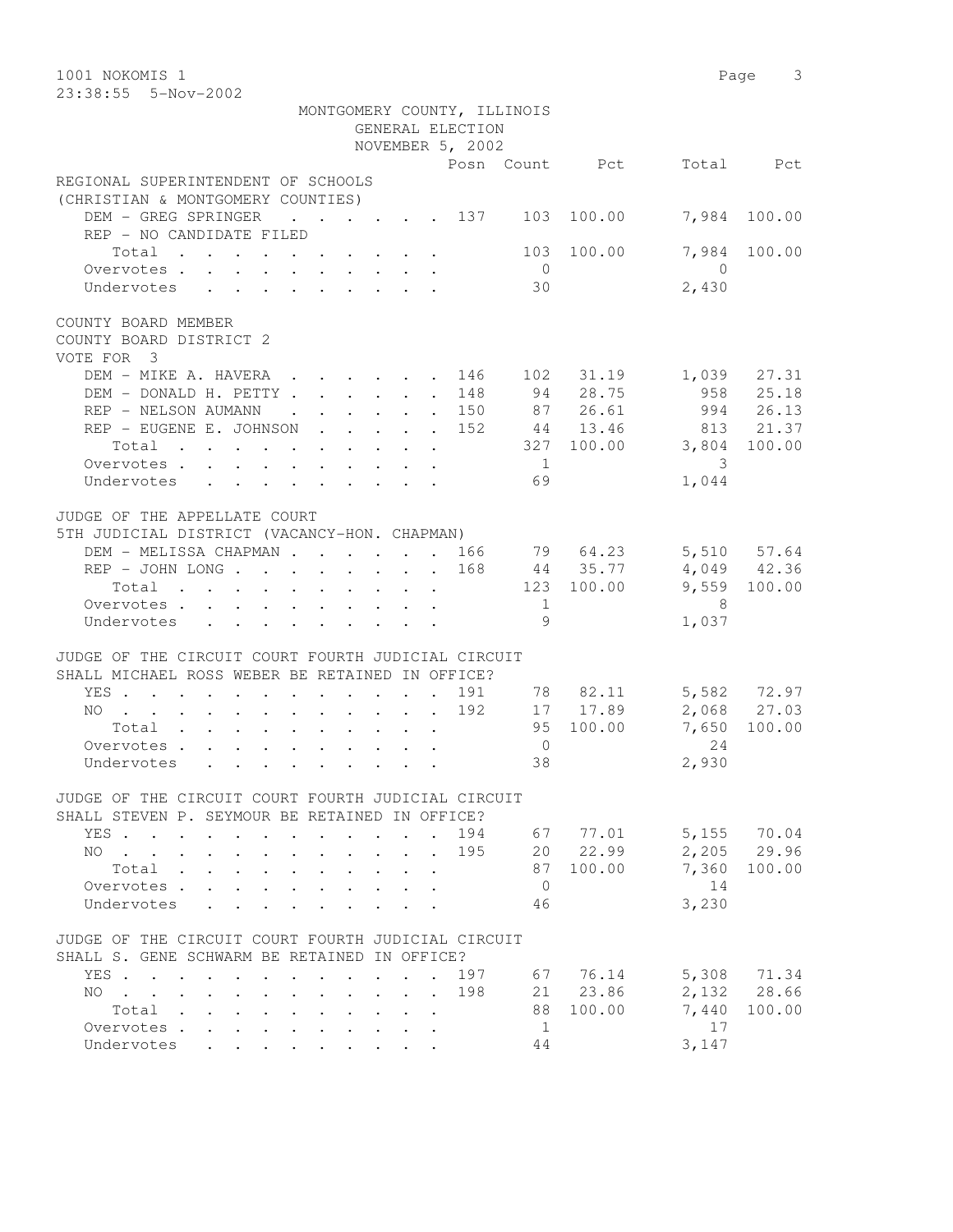1001 NOKOMIS 1 Page 4 23:38:55 5-Nov-2002

PROPOSED CREATION OF NOKOMIS AREA FIRE PROTECTION DISTRICT (COALTON)

Undervotes . . . . . . . . .

|                                                    |                                                                                          |  |  |  | GENERAL ELECTION | MONTGOMERY COUNTY, ILLINOIS |                         |           |               |
|----------------------------------------------------|------------------------------------------------------------------------------------------|--|--|--|------------------|-----------------------------|-------------------------|-----------|---------------|
|                                                    |                                                                                          |  |  |  | NOVEMBER 5, 2002 |                             |                         |           |               |
|                                                    |                                                                                          |  |  |  |                  |                             | Posn Count Pct          | Total     | Pct           |
| JUDGE OF THE CIRCUIT COURT FOURTH JUDICIAL CIRCUIT |                                                                                          |  |  |  |                  |                             |                         |           |               |
| SHALL PATRICK L. DUKE BE RETAINED IN OFFICE?       |                                                                                          |  |  |  |                  |                             |                         |           |               |
| YES 200 64 71.91                                   |                                                                                          |  |  |  |                  |                             |                         |           | 5,178 70.18   |
| NO 201 25 28.09                                    |                                                                                          |  |  |  |                  |                             |                         |           | $2,200$ 29.82 |
| Total                                              |                                                                                          |  |  |  |                  |                             | 89 100.00               |           | 7,378 100.00  |
| Overvotes                                          |                                                                                          |  |  |  |                  | $\bigcirc$                  |                         | 12        |               |
| Undervotes                                         | $\mathbf{r}$ , and $\mathbf{r}$ , and $\mathbf{r}$ , and $\mathbf{r}$ , and $\mathbf{r}$ |  |  |  |                  | 44                          |                         | 3,214     |               |
|                                                    |                                                                                          |  |  |  |                  |                             |                         |           |               |
| COUNTY-SENIOR SERVICES REFERENDUM                  |                                                                                          |  |  |  |                  |                             |                         |           |               |
| YES 220 71 57.72                                   |                                                                                          |  |  |  |                  |                             |                         |           | 4,784 50.42   |
| NO 221 52 42.28                                    |                                                                                          |  |  |  |                  |                             |                         |           | 4,704 49.58   |
| Total $\cdot$                                      |                                                                                          |  |  |  |                  |                             | 123 100.00              |           | 9,488 100.00  |
| Overvotes.                                         |                                                                                          |  |  |  |                  | $\bigcirc$                  |                         | 10        |               |
| Undervotes                                         |                                                                                          |  |  |  |                  | 10                          |                         | 1,106     |               |
|                                                    |                                                                                          |  |  |  |                  |                             |                         |           |               |
| PROPOSED CREATION OF NOKOMIS AREA                  |                                                                                          |  |  |  |                  |                             |                         |           |               |
| FIRE PROTECTION DISTRICT (UNINCORPORATED)          |                                                                                          |  |  |  |                  |                             |                         |           |               |
|                                                    |                                                                                          |  |  |  |                  |                             |                         |           |               |
| FOR FIRE PROTECTION DISTRICT                       |                                                                                          |  |  |  |                  |                             | $\cdot$ , , 246 6 85.71 |           | 208 63.03     |
| AGAINST FIRE PROTECTION DISTRICT 247               |                                                                                          |  |  |  |                  |                             | 1 14.29                 |           | 122 36.97     |
| Total                                              |                                                                                          |  |  |  |                  |                             | 7 100.00                | 330       | 100.00        |
| Overvotes                                          |                                                                                          |  |  |  |                  | $\Omega$                    |                         | $\bigcap$ |               |
| Undervotes                                         | . As a set of the set of the set of the set of the set of $\mathcal{A}$                  |  |  |  |                  | 1                           |                         | 17        |               |

FOR FIRE PROTECTION DISTRICT . . . 246 78 70.27 78 70.27 AGAINST FIRE PROTECTION DISTRICT . . 247 33 29.73 33 29.73 Total . . . . . . . . . . 111 100.00 111 100.00

Overvotes . . . . . . . . . . 0 0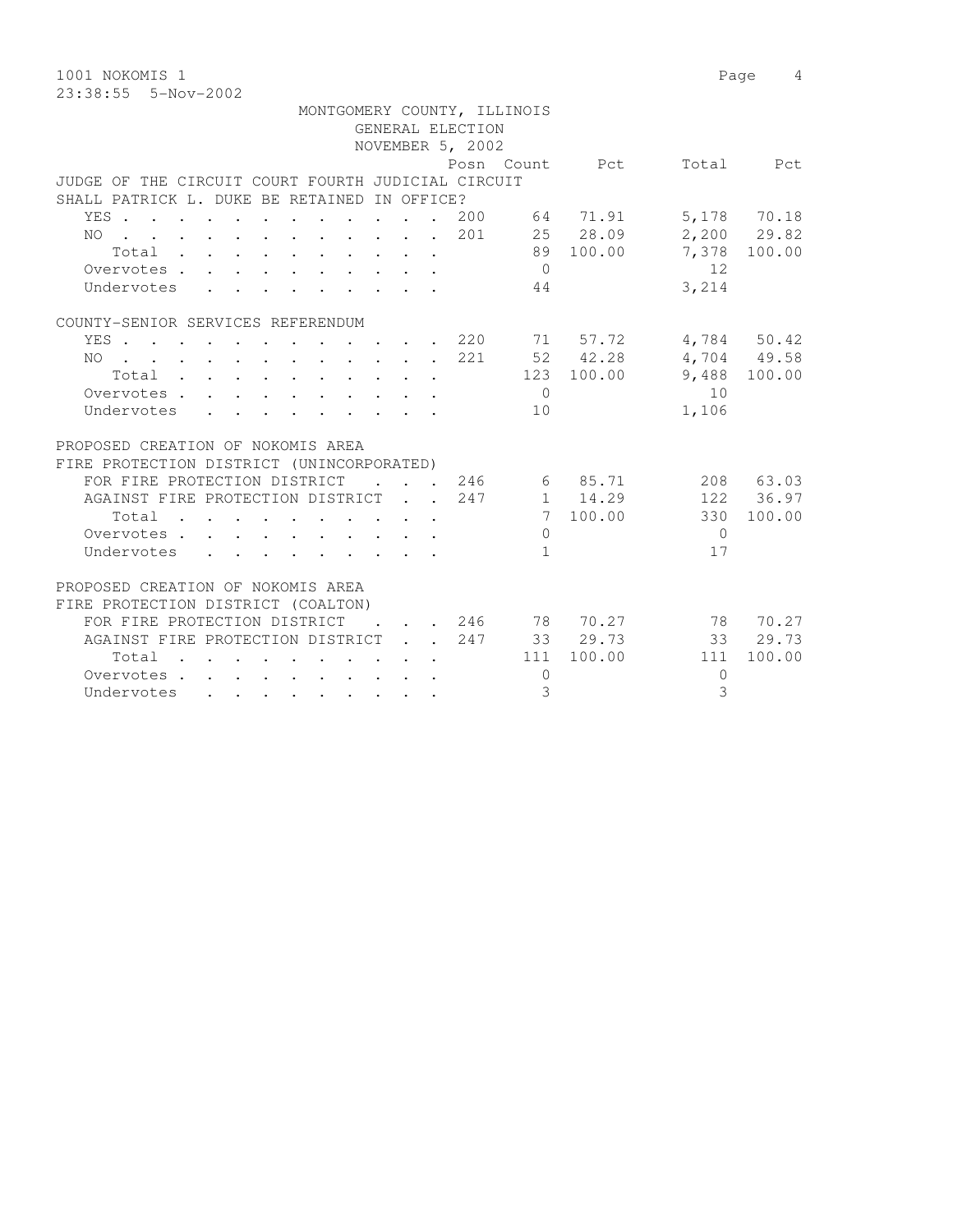| MONTGOMERY COUNTY, ILLINOIS |                  |  |
|-----------------------------|------------------|--|
|                             | GENERAL ELECTION |  |

|                                                 |  |  | NOVEMBER 5, 2002 |                 |                |             |                 |
|-------------------------------------------------|--|--|------------------|-----------------|----------------|-------------|-----------------|
|                                                 |  |  |                  |                 | Posn Count Pct | Total       | Pct             |
| Precincts Counted - TOTAL                       |  |  |                  | 1               | 2.38           | 42          | 100.00          |
| Registered Voters - TOTAL                       |  |  |                  | 495             |                | 21,021      |                 |
| Ballots Cast - TOTAL 263                        |  |  |                  |                 | 53.13          |             | 10,613 50.49    |
| Ballots Cast - BLANK                            |  |  |                  |                 | $0 \t 0.00$    | 31 0.15     |                 |
|                                                 |  |  |                  | 187             |                |             |                 |
| Ballots Cast - WHITE                            |  |  |                  |                 |                | 7,492       |                 |
| Ballots Cast - GREEN                            |  |  |                  | 5 <sup>5</sup>  |                | 2,606       |                 |
| Ballots Cast - YELLOW                           |  |  |                  | 67              |                | 438         |                 |
| Ballots Cast - SALMON                           |  |  |                  | $4\overline{4}$ |                | 68          |                 |
| Ballots Cast - FEDERAL-19TH (BLUE)              |  |  |                  | $\bigcirc$      |                | 6           |                 |
|                                                 |  |  |                  |                 |                |             |                 |
| UNITED STATES SENATOR                           |  |  |                  |                 |                |             |                 |
| DEM - RICHARD J. DURBIN 6 167 68.44 6,678 65.73 |  |  |                  |                 |                |             |                 |
| REP - JIM DURKIN                                |  |  |                  |                 | 8 74 30.33     | 3,337 32.84 |                 |
| LIB - STEVEN BURGAUER 10 3 1.23                 |  |  |                  |                 |                | 145         | 1.43            |
| Total                                           |  |  |                  |                 | 244 100.00     | 10,160      | 100.00          |
| Overvotes                                       |  |  |                  | 1               |                | 34          |                 |
| Undervotes                                      |  |  |                  | 18              |                | 419         |                 |
|                                                 |  |  |                  |                 |                |             |                 |
| GOVERNOR AND LIEUTENANT GOVERNOR                |  |  |                  |                 |                |             |                 |
| DEM - ROD R. BLAGOJEVICH/PAT QUINN . 16         |  |  |                  |                 | 123 49.40      |             | 5,613 54.98     |
| REP - JIM RYAN/CARL HAWKINSON 19 119 47.79      |  |  |                  |                 |                |             | 4,375 42.85     |
| LIB - CAL SKINNER/JAMES L. TOBIN 22             |  |  |                  |                 | $5 \t 2.01$    | 180         | 1.76            |
|                                                 |  |  |                  |                 |                |             |                 |
| IND - MARISELLIS BROWN/NO CANDIDATE . 25 2 0.80 |  |  |                  |                 |                |             | 41 0.40         |
| Total                                           |  |  |                  |                 | 249 100.00     | 10,209      | 100.00          |
| Overvotes                                       |  |  |                  | $\overline{0}$  |                | 57          |                 |
| Undervotes                                      |  |  |                  | 14              |                | 338         |                 |
|                                                 |  |  |                  |                 |                |             |                 |
| ATTORNEY GENERAL                                |  |  |                  |                 |                |             |                 |
| DEM - LISA MADIGAN 32                           |  |  |                  |                 | 133 53.20      |             | 5,461 53.87     |
| REP - JOE BIRKETT<br>. 34                       |  |  |                  |                 | 110 44.00      | 4,488 44.27 |                 |
| LIB - GARY L. SHILTS                            |  |  | 36               |                 | 7 2.80         |             | 188 1.85        |
| Total                                           |  |  |                  |                 | 250 100.00     | 10,137      | 100.00          |
| Overvotes                                       |  |  |                  | $\overline{0}$  |                | 16          |                 |
| Undervotes                                      |  |  |                  | 13              |                | 451         |                 |
|                                                 |  |  |                  |                 |                |             |                 |
| SECRETARY OF STATE                              |  |  |                  |                 |                |             |                 |
| $\cdot$ 42<br>DEM - JESSE WHITE                 |  |  |                  | 190             | 75.10          | 7,244       | 70.71           |
| REP - KRIS O'ROURKE COHN                        |  |  |                  | 44 58           | 22.92          | 2,795       | 27.28           |
| LIB - MATT BEAUCHAMP                            |  |  | 46               |                 | $5 \t 1.98$    | 205         | 2.00            |
|                                                 |  |  |                  |                 | 253 100.00     |             | 100.00          |
| Total                                           |  |  |                  |                 |                | 10,244      |                 |
| Overvotes                                       |  |  |                  | $\overline{0}$  |                | 8           |                 |
| Undervotes                                      |  |  |                  | 10              |                | 352         |                 |
|                                                 |  |  |                  |                 |                |             |                 |
| COMPTROLLER                                     |  |  |                  |                 |                |             |                 |
| DEM - DANIEL W. HYNES                           |  |  | 58               |                 | 164 66.67      |             | $6,428$ $64.50$ |
| REP - THOMAS JEFFERSON RAMSDELL                 |  |  | 60               |                 | 75 30.49       |             | 3, 213 32.24    |
| LIB - JULIE FOX                                 |  |  | 62               |                 | 7 2.85         | 325         | 3.26            |
| Total                                           |  |  |                  | 246             | 100.00         | 9,966       | 100.00          |
| Overvotes                                       |  |  |                  | - 2             |                | 15          |                 |
| Undervotes                                      |  |  |                  | 15              |                | 623         |                 |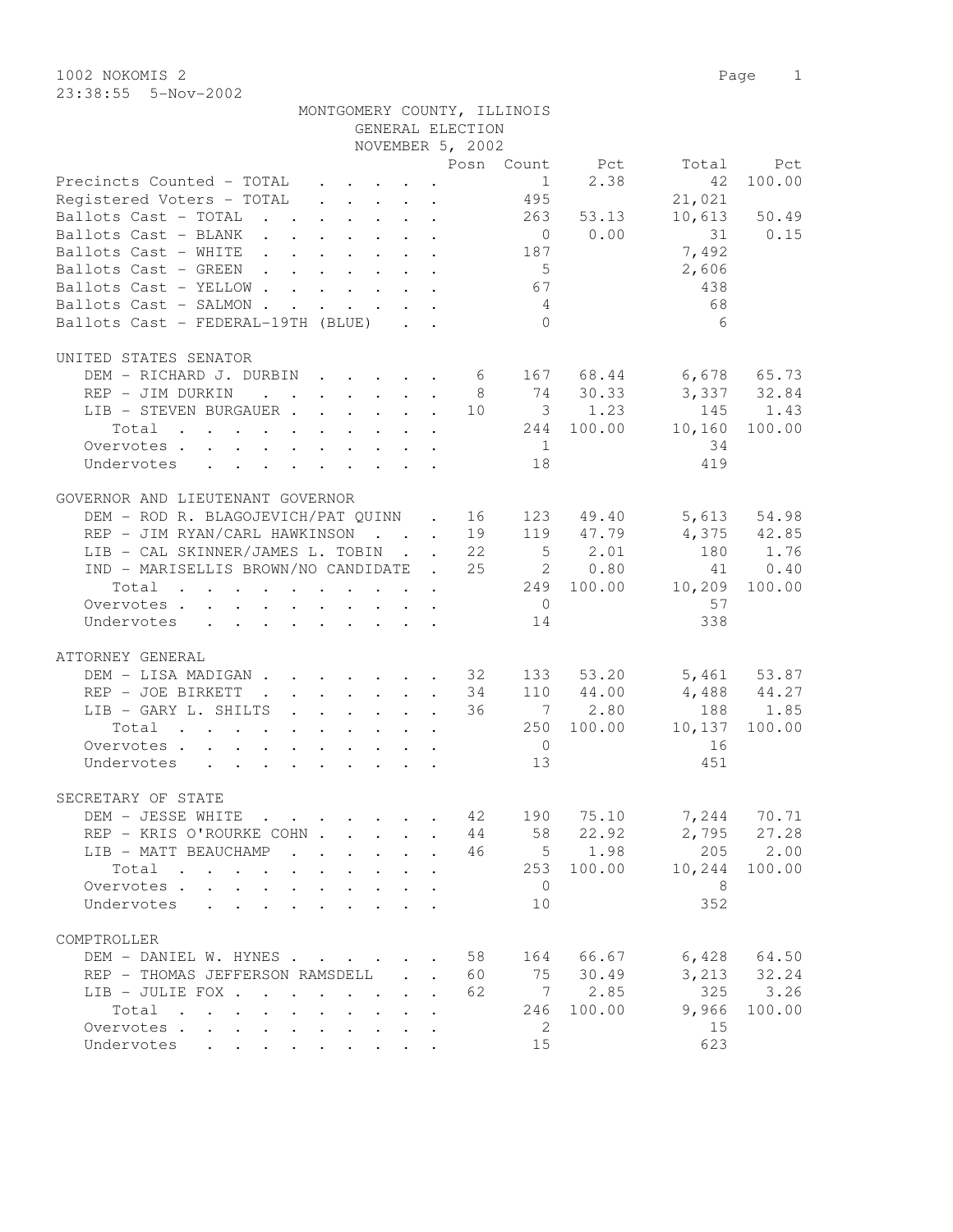1002 NOKOMIS 2 Page 2 23:38:55 5-Nov-2002

|                                                                                                   |                                                         |  |  | GENERAL ELECTION | MONTGOMERY COUNTY, ILLINOIS |                |                             |              |
|---------------------------------------------------------------------------------------------------|---------------------------------------------------------|--|--|------------------|-----------------------------|----------------|-----------------------------|--------------|
|                                                                                                   |                                                         |  |  | NOVEMBER 5, 2002 |                             |                |                             |              |
|                                                                                                   |                                                         |  |  |                  |                             | Posn Count Pct |                             | Total Pct    |
| TREASURER                                                                                         |                                                         |  |  |                  |                             |                |                             |              |
| DEM - THOMAS J. DART 68                                                                           |                                                         |  |  |                  |                             | 121 48.99      |                             | 4,736 46.81  |
| REP - JUDY BAAR TOPINKA 70                                                                        |                                                         |  |  |                  |                             | 124 50.20      |                             | 5,235 51.74  |
| LIB - RHYS READ 72                                                                                |                                                         |  |  |                  |                             | 2 0.81         |                             | 147 1.45     |
| Total                                                                                             |                                                         |  |  |                  |                             |                | 247 100.00 10,118           | 100.00       |
| Overvotes.                                                                                        |                                                         |  |  |                  | $\overline{0}$              |                | 10                          |              |
| Undervotes                                                                                        |                                                         |  |  |                  | 16                          |                | 476                         |              |
| REPRESENTATIVE IN CONGRESS<br>19TH CONGRESSIONAL DISTRICT                                         |                                                         |  |  |                  |                             |                |                             |              |
| DEM - DAVID D. PHELPS 84 112 43.92 2,016 39.39                                                    |                                                         |  |  |                  |                             |                |                             |              |
| REP - JOHN M. SHIMKUS 86 143 56.08 3,102 60.61                                                    |                                                         |  |  |                  |                             |                |                             |              |
| Total                                                                                             |                                                         |  |  |                  |                             |                | 255 100.00 5,118 100.00     |              |
| Overvotes.                                                                                        |                                                         |  |  |                  | $\overline{0}$              |                | $\overline{7}$              |              |
| Undervotes                                                                                        |                                                         |  |  |                  | - 8                         |                | 149                         |              |
|                                                                                                   |                                                         |  |  |                  |                             |                |                             |              |
| STATE SENATOR<br>49TH LEGISLATIVE DISTRICT                                                        |                                                         |  |  |                  |                             |                |                             |              |
| DEM - VINCE DEMUZIO                                                                               |                                                         |  |  |                  |                             |                | $\cdot$ 92 212 100.00 8,356 | 100.00       |
| REP - NO CANDIDATE FILED                                                                          |                                                         |  |  |                  |                             |                |                             |              |
| Total 212                                                                                         |                                                         |  |  |                  |                             | 100.00         |                             | 8,356 100.00 |
| Overvotes                                                                                         |                                                         |  |  |                  | $\overline{0}$              |                | $\overline{0}$              |              |
| Undervotes                                                                                        |                                                         |  |  |                  | 51                          |                | 2,248                       |              |
| REPRESENTATIVE IN THE GENERAL ASSEMBLY<br>98TH REPRESENTATIVE DISTRICT                            |                                                         |  |  |                  |                             |                |                             |              |
| DEM - GARY HANNIG 100                                                                             |                                                         |  |  |                  | 209                         | 100.00         | 8,354 100.00                |              |
| REP - NO CANDIDATE FILED                                                                          |                                                         |  |  |                  |                             |                |                             |              |
| Total                                                                                             |                                                         |  |  |                  | 209                         | 100.00         | 8,354                       | 100.00       |
| Overvotes.                                                                                        |                                                         |  |  |                  | $\overline{0}$              |                | $\overline{0}$              |              |
| Undervotes                                                                                        |                                                         |  |  |                  | 54                          |                | 2,250                       |              |
| COUNTY CLERK                                                                                      |                                                         |  |  |                  |                             |                |                             |              |
| DEM - NO CANDIDATE FILED<br>REP - SANDY LEITHEISER                                                |                                                         |  |  | . 112            |                             |                |                             |              |
|                                                                                                   |                                                         |  |  |                  |                             | 233 100.00     | 8,768 100.00                |              |
| Total .                                                                                           |                                                         |  |  |                  |                             |                | 233 100.00 8,768 100.00     |              |
| Overvotes                                                                                         |                                                         |  |  |                  | $\overline{0}$              |                | $\Omega$                    |              |
| Undervotes                                                                                        |                                                         |  |  |                  | 30                          |                | 1,836                       |              |
| COUNTY TREASURER<br>DEM - NO CANDIDATE FILED                                                      |                                                         |  |  |                  |                             |                |                             |              |
| REP - RON JENKINS                                                                                 |                                                         |  |  | 119              | 234                         | 100.00         | 8,566                       | 100.00       |
| Total                                                                                             |                                                         |  |  |                  | 234                         | 100.00         | 8,566                       | 100.00       |
| Overvotes .<br>$\mathbf{L}$                                                                       |                                                         |  |  |                  | $\overline{0}$              |                | $\bigcirc$                  |              |
| Undervotes                                                                                        |                                                         |  |  |                  | 29                          |                | 2,038                       |              |
|                                                                                                   |                                                         |  |  |                  |                             |                |                             |              |
| COUNTY SHERIFF<br>DEM - NO CANDIDATE FILED                                                        |                                                         |  |  |                  |                             |                |                             |              |
| REP - JIM VAZZI .                                                                                 |                                                         |  |  | 126              | 241                         | 100.00         | 8,735                       | 100.00       |
| Total<br>$\mathbf{r}$ , and $\mathbf{r}$ , and $\mathbf{r}$ , and $\mathbf{r}$ , and $\mathbf{r}$ | $\cdot$ $\cdot$ $\cdot$ $\cdot$ $\cdot$ $\cdot$ $\cdot$ |  |  |                  | 241                         | 100.00         | 8,735                       | 100.00       |
| Overvotes                                                                                         |                                                         |  |  |                  | $\overline{0}$              |                | $\overline{0}$              |              |
| Undervotes                                                                                        |                                                         |  |  |                  | 22                          |                | 1,869                       |              |
|                                                                                                   |                                                         |  |  |                  |                             |                |                             |              |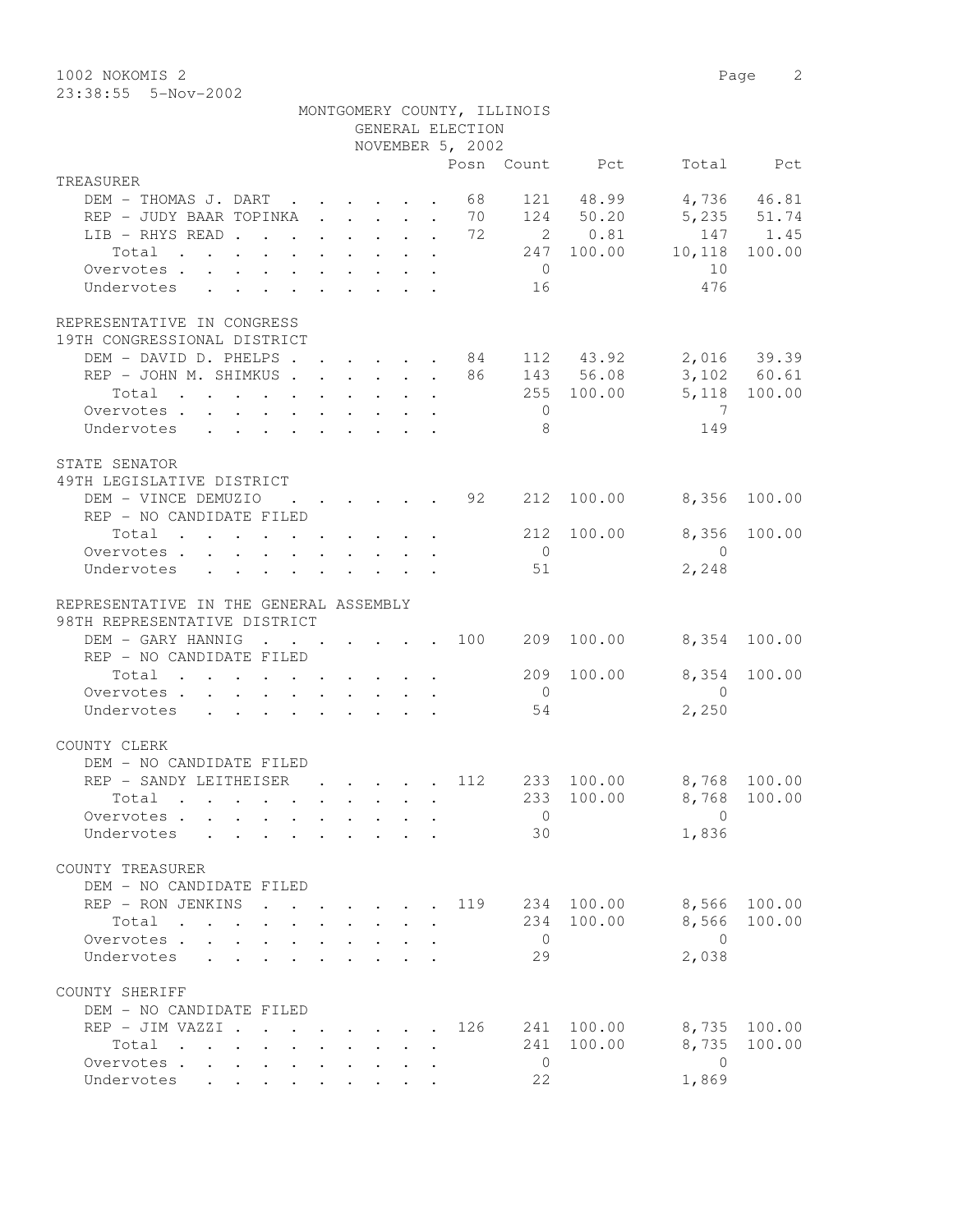| 1002 NOKOMIS 2                                                                                                                                        |            | Page 3                        |
|-------------------------------------------------------------------------------------------------------------------------------------------------------|------------|-------------------------------|
| 23:38:55 5-Nov-2002                                                                                                                                   |            |                               |
| MONTGOMERY COUNTY, ILLINOIS                                                                                                                           |            |                               |
| GENERAL ELECTION                                                                                                                                      |            |                               |
| NOVEMBER 5, 2002                                                                                                                                      |            |                               |
| Posn Count Pct                                                                                                                                        |            | Total Pct                     |
| REGIONAL SUPERINTENDENT OF SCHOOLS<br>(CHRISTIAN & MONTGOMERY COUNTIES)                                                                               |            |                               |
| DEM - GREG SPRINGER<br>$\cdot$ $\cdot$ $\cdot$ $\cdot$ $\cdot$ $\cdot$ 137<br>208<br>REP - NO CANDIDATE FILED                                         | 100.00     | 7,984<br>100.00               |
| Total<br>$\overline{0}$                                                                                                                               | 208 100.00 | 7,984<br>100.00<br>$\bigcirc$ |
| Overvotes<br>55<br>Undervotes                                                                                                                         |            | 2,430                         |
| COUNTY BOARD MEMBER<br>COUNTY BOARD DISTRICT 2<br>VOTE FOR 3                                                                                          |            |                               |
| DEM - MIKE A. HAVERA<br>146<br>$\cdot$ $\cdot$ $\cdot$ $\cdot$ $\cdot$ $\cdot$<br>$\sim 10^{-10}$                                                     | 165 25.46  | 1,039 27.31                   |
| DEM - DONALD H. PETTY.<br>. 148<br>$\mathbf{r}$ , $\mathbf{r}$<br>$\mathbf{r}$                                                                        | 172 26.54  | 958<br>25.18                  |
| REP - NELSON AUMANN<br>. 150<br>$\sim 100$ km s $^{-1}$                                                                                               | 169 26.08  | 994 26.13                     |
| REP - EUGENE E. JOHNSON<br>152                                                                                                                        | 142 21.91  | 813 21.37                     |
| 648<br>Total<br>$\sim$                                                                                                                                | 100.00     | 3,804<br>100.00               |
| Overvotes<br>$\overline{0}$                                                                                                                           |            | 3                             |
| Undervotes<br>141                                                                                                                                     |            | 1,044                         |
|                                                                                                                                                       |            |                               |
| JUDGE OF THE APPELLATE COURT                                                                                                                          |            |                               |
| 5TH JUDICIAL DISTRICT (VACANCY-HON. CHAPMAN)                                                                                                          |            |                               |
| DEM - MELISSA CHAPMAN 166                                                                                                                             | 136 57.63  | 5,510 57.64                   |
| REP - JOHN LONG<br>168                                                                                                                                | 100 42.37  | 4,049 42.36                   |
| Total                                                                                                                                                 | 236 100.00 | 9,559 100.00                  |
| $\overline{0}$<br>Overvotes                                                                                                                           |            | - 8                           |
| Undervotes<br>27                                                                                                                                      |            | 1,037                         |
|                                                                                                                                                       |            |                               |
| JUDGE OF THE CIRCUIT COURT FOURTH JUDICIAL CIRCUIT<br>SHALL MICHAEL ROSS WEBER BE RETAINED IN OFFICE?                                                 |            |                               |
| YES<br>191 151 76.26<br>$\ddot{\phantom{a}}$                                                                                                          |            | 5,582 72.97                   |
| 192<br>NO                                                                                                                                             | 47 23.74   | 2,068 27.03                   |
| Total                                                                                                                                                 | 198 100.00 | 7,650<br>100.00               |
| $\mathbf{1}$<br>Overvotes                                                                                                                             |            | 2.4                           |
| 64<br>Undervotes                                                                                                                                      |            | 2,930                         |
|                                                                                                                                                       |            |                               |
| JUDGE OF THE CIRCUIT COURT FOURTH JUDICIAL CIRCUIT<br>SHALL STEVEN P. SEYMOUR BE RETAINED IN OFFICE?                                                  |            |                               |
| 194<br>YES                                                                                                                                            | 139 72.77  | 5,155 70.04                   |
| 195<br>NO<br>$\ddot{\phantom{0}}$                                                                                                                     | 52 27.23   | 2,205 29.96                   |
| Total<br>191                                                                                                                                          | 100.00     | 7,360<br>100.00               |
| 1<br>Overvotes .<br>$\mathbf{L}$                                                                                                                      |            | 14                            |
|                                                                                                                                                       |            | 3,230                         |
| 71<br>Undervotes                                                                                                                                      |            |                               |
| JUDGE OF THE CIRCUIT COURT FOURTH JUDICIAL CIRCUIT<br>SHALL S. GENE SCHWARM BE RETAINED IN OFFICE?                                                    |            |                               |
| YES<br>197<br>$\cdot$ $\cdot$ $\cdot$                                                                                                                 | 141 75.40  | 5,308 71.34                   |
| 198<br>NO.<br>$\mathbf{r} = \mathbf{r} + \mathbf{r}$                                                                                                  | 46 24.60   | 2,132 28.66                   |
| $\mathbf{r}$ , and $\mathbf{r}$ , and $\mathbf{r}$ , and $\mathbf{r}$<br>$\ddot{\phantom{0}}$<br>$\mathbf{L} = \mathbf{L} \mathbf{L}$<br>Total<br>187 | 100.00     | 7,440<br>100.00               |
| $\cdot$ $\cdot$ $\cdot$ $\cdot$ $\cdot$<br>$\bullet$ . The set of $\bullet$<br>$\ddot{\phantom{0}}$<br>Overvotes<br>$\overline{0}$<br>$\mathbf{L}$    |            | 17                            |
| $\ddot{\phantom{a}}$<br>76<br>Undervotes                                                                                                              |            | 3,147                         |
|                                                                                                                                                       |            |                               |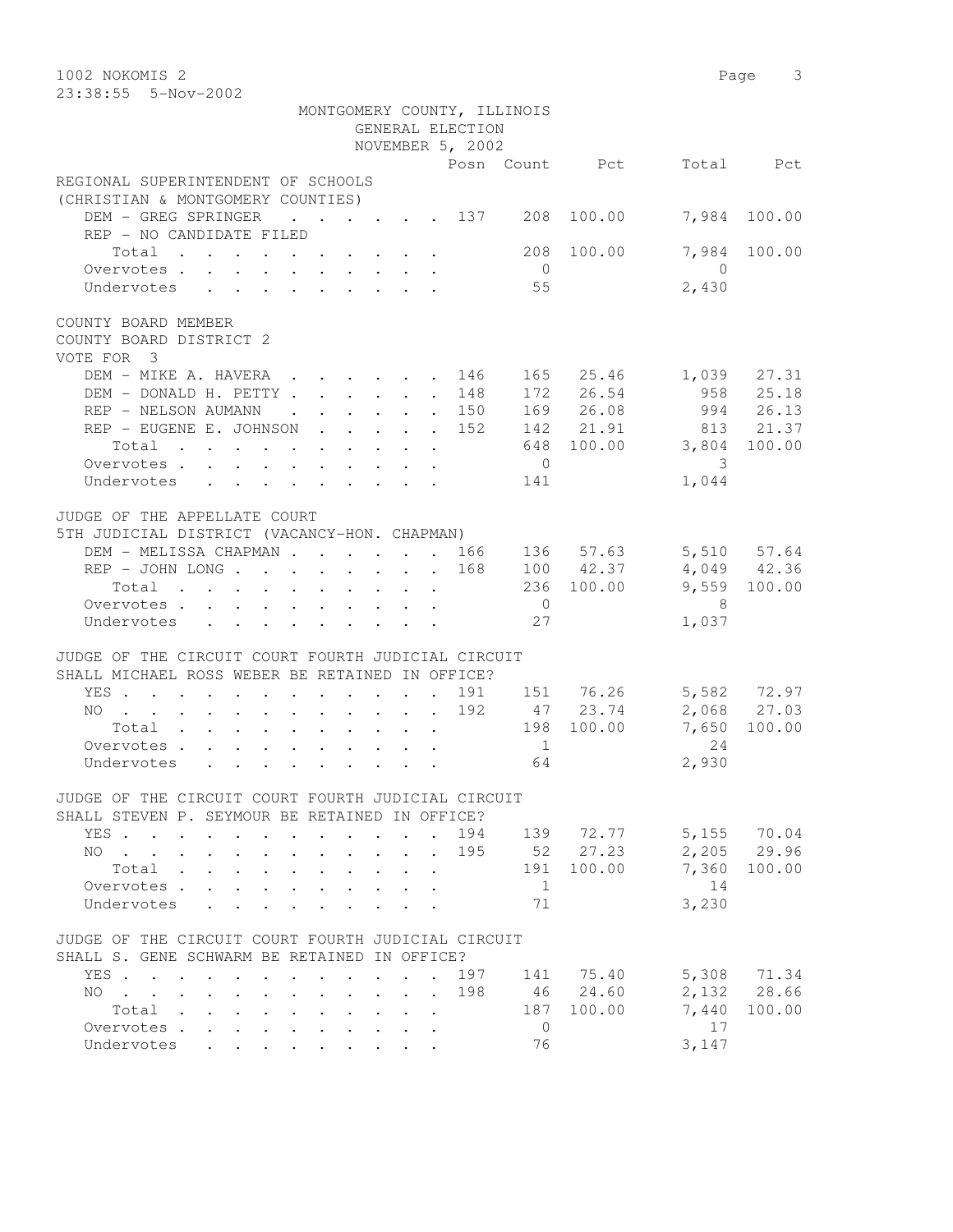1002 NOKOMIS 2 Page 4 23:38:55 5-Nov-2002

 MONTGOMERY COUNTY, ILLINOIS GENERAL ELECTION NOVEMBER 5, 2002 Pct Total Pct JUDGE OF THE CIRCUIT COURT FOURTH JUDICIAL CIRCUIT SHALL PATRICK L. DUKE BE RETAINED IN OFFICE? YES . . . . . . . . . . . . 200 139 73.54 5,178 70.18 NO . . . . . . . . . . . . 201 50 26.46 2,200 29.82 Total . . . . . . . . . . 189 100.00 7,378 100.00 Overvotes . . . . . . . . . . . 0 12<br>
Undervotes . . . . . . . . . . 74 3,214 Undervotes . . . . . . . . . 74 3,214 COUNTY-SENIOR SERVICES REFERENDUM YES . . . . . . . . . . . . 220 142 58.44 4,784 50.42 NO . . . . . . . . . . 221 101 41.56 4,704 49.58 Total . . . . . . . . . . 243 100.00 9,488 100.00 Overvotes . . . . . . . . . . . 0 10 Undervotes . . . . . . . . . 20 1,106 PROPOSED CREATION OF NOKOMIS AREA FIRE PROTECTION DISTRICT (UNINCORPORATED) FOR FIRE PROTECTION DISTRICT . . . 246 45 68.18 208 63.03 AGAINST FIRE PROTECTION DISTRICT . . 247 21 31.82 122 36.97 Total . . . . . . . . . . 66 100.00 330 100.00 Overvotes . . . . . . . . . . . 0<br>Undervotes . . . . . . . . . . . 1 17 Undervotes . . . . . . . . . . 1 17 PROPOSED CREATION OF NOKOMIS AREA FIRE PROTECTION DISTRICT (NOKOMIS) FOR FIRE PROTECTION DISTRICT . . . 246 131 74.86 652 74.94 AGAINST FIRE PROTECTION DISTRICT . . 247 44 25.14 218 25.06 Total . . . . . . . . . . 175 100.00 870 100.00 Overvotes . . . . . . . . . . . 0

| PROPOSED CREATION OF NOKOMIS AREA                                                                               |  |     |          |    |        |
|-----------------------------------------------------------------------------------------------------------------|--|-----|----------|----|--------|
| FIRE PROTECTION DISTRICT (WENONAH)                                                                              |  |     |          |    |        |
| FOR FIRE PROTECTION DISTRICT                                                                                    |  | 246 | 4 100.00 | 13 | 76.47  |
| AGAINST FIRE PROTECTION DISTRICT                                                                                |  | 247 | 0.00     |    | 23.53  |
| Total<br>$\mathbf{r}$ , $\mathbf{r}$ , $\mathbf{r}$ , $\mathbf{r}$ , $\mathbf{r}$ , $\mathbf{r}$ , $\mathbf{r}$ |  |     | 4 100.00 |    | 100.00 |
| Overvotes.<br>$\mathbf{r}$ , and $\mathbf{r}$ , and $\mathbf{r}$ , and $\mathbf{r}$ , and $\mathbf{r}$          |  |     |          |    |        |
| Undervotes<br>$\mathbf{r}$ , $\mathbf{r}$ , $\mathbf{r}$ , $\mathbf{r}$ , $\mathbf{r}$ , $\mathbf{r}$           |  |     |          |    |        |

Undervotes . . . . . . . . . 12 63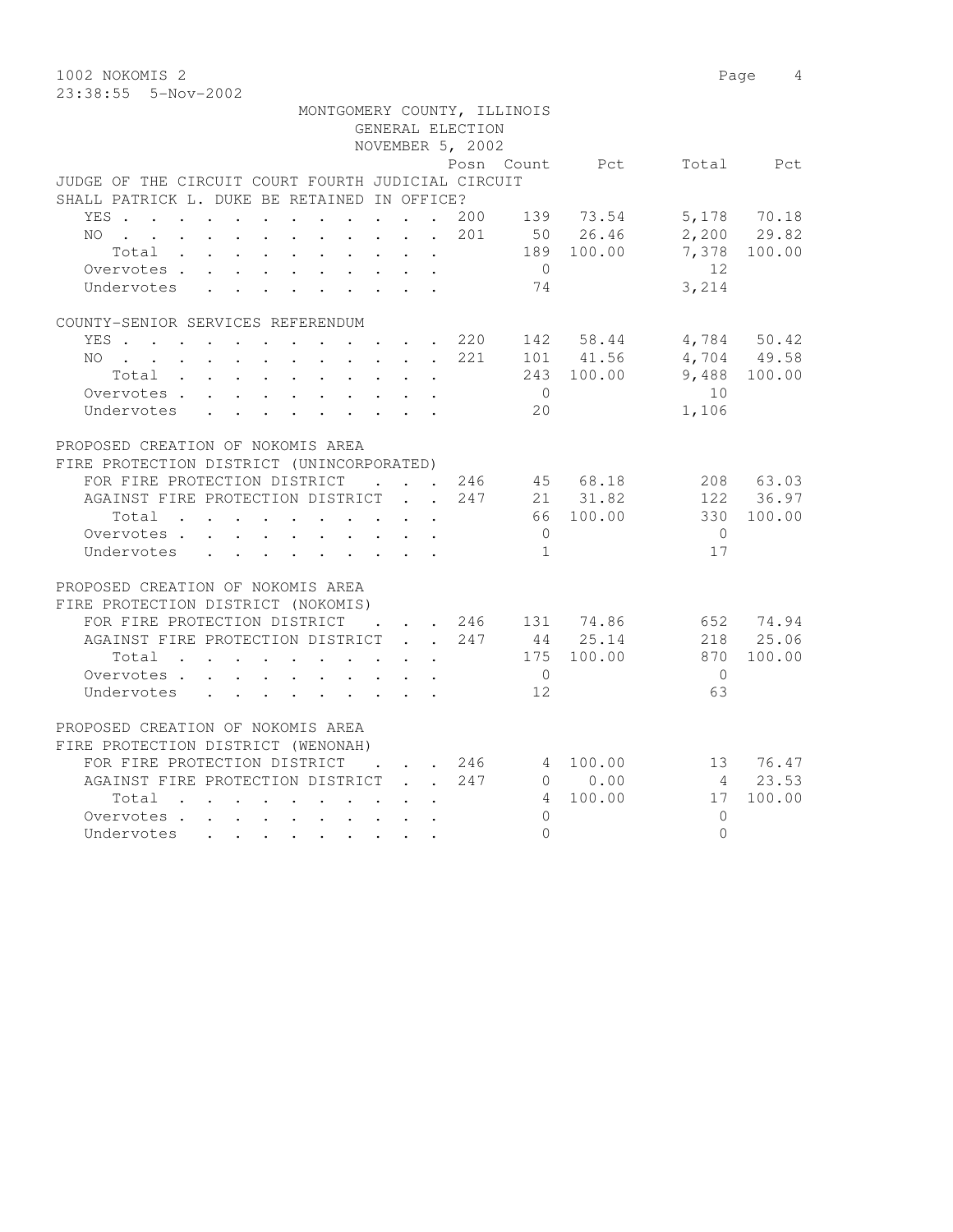1003 NOKOMIS 3 Page 1 23:38:55 5-Nov-2002

| NOVEMBER 5, 2002<br>Posn Count Pct Total Pct<br>Precincts Counted - TOTAL<br>Precincts Counted - TOTAL 1 2.38 42 100.00<br>Registered Voters - TOTAL 558 21,021<br>Ballots Cast - TOTAL 318 56.99 10,613 50.49<br>$\begin{array}{cccc} 1 & 0.18 & 31 & 0.15 \\ 275 & & 7,492 \\ 43 & & & 438 \end{array}$<br>Ballots Cast - BLANK<br>Ballots Cast - WHITE<br>Ballots Cast - YELLOW<br>Ballots Cast - FEDERAL-19TH (BLUE)<br>$\bigcirc$<br>6<br>UNITED STATES SENATOR<br>DEM - RICHARD J. DURBIN 6 191 63.88 6,678 65.73<br>REP - JIM DURKIN 8 102 34.11 3,337 32.84<br>REP - JIM DURKIN |  |
|-----------------------------------------------------------------------------------------------------------------------------------------------------------------------------------------------------------------------------------------------------------------------------------------------------------------------------------------------------------------------------------------------------------------------------------------------------------------------------------------------------------------------------------------------------------------------------------------|--|
|                                                                                                                                                                                                                                                                                                                                                                                                                                                                                                                                                                                         |  |
|                                                                                                                                                                                                                                                                                                                                                                                                                                                                                                                                                                                         |  |
|                                                                                                                                                                                                                                                                                                                                                                                                                                                                                                                                                                                         |  |
|                                                                                                                                                                                                                                                                                                                                                                                                                                                                                                                                                                                         |  |
|                                                                                                                                                                                                                                                                                                                                                                                                                                                                                                                                                                                         |  |
|                                                                                                                                                                                                                                                                                                                                                                                                                                                                                                                                                                                         |  |
|                                                                                                                                                                                                                                                                                                                                                                                                                                                                                                                                                                                         |  |
|                                                                                                                                                                                                                                                                                                                                                                                                                                                                                                                                                                                         |  |
|                                                                                                                                                                                                                                                                                                                                                                                                                                                                                                                                                                                         |  |
|                                                                                                                                                                                                                                                                                                                                                                                                                                                                                                                                                                                         |  |
|                                                                                                                                                                                                                                                                                                                                                                                                                                                                                                                                                                                         |  |
|                                                                                                                                                                                                                                                                                                                                                                                                                                                                                                                                                                                         |  |
|                                                                                                                                                                                                                                                                                                                                                                                                                                                                                                                                                                                         |  |
|                                                                                                                                                                                                                                                                                                                                                                                                                                                                                                                                                                                         |  |
|                                                                                                                                                                                                                                                                                                                                                                                                                                                                                                                                                                                         |  |
|                                                                                                                                                                                                                                                                                                                                                                                                                                                                                                                                                                                         |  |
| GOVERNOR AND LIEUTENANT GOVERNOR                                                                                                                                                                                                                                                                                                                                                                                                                                                                                                                                                        |  |
| DEM – ROD R. BLAGOJEVICH/PAT QUINN . 16 161 53.49 5,613 54.98<br>REP – JIM RYAN/CARL HAWKINSON 19 135 44.85 4,375 42.85                                                                                                                                                                                                                                                                                                                                                                                                                                                                 |  |
|                                                                                                                                                                                                                                                                                                                                                                                                                                                                                                                                                                                         |  |
| LIB - CAL SKINNER/JAMES L. TOBIN 22 5 1.66 180 1.76                                                                                                                                                                                                                                                                                                                                                                                                                                                                                                                                     |  |
| IND - MARISELLIS BROWN/NO CANDIDATE . 25 0 0.00 41 0.40<br>Total 301 100.00 10,209 100.00                                                                                                                                                                                                                                                                                                                                                                                                                                                                                               |  |
|                                                                                                                                                                                                                                                                                                                                                                                                                                                                                                                                                                                         |  |
| $\overline{\mathbf{3}}$<br>57<br>Overvotes                                                                                                                                                                                                                                                                                                                                                                                                                                                                                                                                              |  |
| 338<br>Undervotes<br>14                                                                                                                                                                                                                                                                                                                                                                                                                                                                                                                                                                 |  |
| ATTORNEY GENERAL                                                                                                                                                                                                                                                                                                                                                                                                                                                                                                                                                                        |  |
| DEM - LISA MADIGAN 32 159 53.00 5,461 53.87<br>REP - JOE BIRKETT 34 140 46.67 4,488 44.27                                                                                                                                                                                                                                                                                                                                                                                                                                                                                               |  |
|                                                                                                                                                                                                                                                                                                                                                                                                                                                                                                                                                                                         |  |
| $\begin{tabular}{cccccccccccc} \tt LIB & - \tt GARY & L & SHILTS & . & . & . & . & . & . & 36 & & 1 & 0.33 & & 188 & 1.85 \\ \tt Total & . & . & . & . & . & . & . & . & . & . & . & 300 & 100.00 & & 10,137 & 100.00 \\ \end{tabular}$                                                                                                                                                                                                                                                                                                                                                 |  |
|                                                                                                                                                                                                                                                                                                                                                                                                                                                                                                                                                                                         |  |
| $\overline{0}$<br>16<br>Overvotes.                                                                                                                                                                                                                                                                                                                                                                                                                                                                                                                                                      |  |
| 18<br>451<br>Undervotes                                                                                                                                                                                                                                                                                                                                                                                                                                                                                                                                                                 |  |
| SECRETARY OF STATE                                                                                                                                                                                                                                                                                                                                                                                                                                                                                                                                                                      |  |
| DEM - JESSE WHITE 42 214 71.10 7,244 70.71<br>REP - KRIS O'ROURKE COHN 44 83 27.57 2,795 27.28                                                                                                                                                                                                                                                                                                                                                                                                                                                                                          |  |
|                                                                                                                                                                                                                                                                                                                                                                                                                                                                                                                                                                                         |  |
| LIB - MATT BEAUCHAMP 46 4 1.33 205 2.00                                                                                                                                                                                                                                                                                                                                                                                                                                                                                                                                                 |  |
| 301 100.00 10,244 100.00<br>Total                                                                                                                                                                                                                                                                                                                                                                                                                                                                                                                                                       |  |
| 1<br>8 <sup>8</sup><br>Overvotes.                                                                                                                                                                                                                                                                                                                                                                                                                                                                                                                                                       |  |
| 16<br>352<br>Undervotes                                                                                                                                                                                                                                                                                                                                                                                                                                                                                                                                                                 |  |
| COMPTROLLER                                                                                                                                                                                                                                                                                                                                                                                                                                                                                                                                                                             |  |

| COMPTROLLER                                                             |  |  |  |  |  |     |      |        |       |              |
|-------------------------------------------------------------------------|--|--|--|--|--|-----|------|--------|-------|--------------|
| DEM - DANIEL W. HYNES 58                                                |  |  |  |  |  |     | 169  | 58.28  | 6,428 | 64.50        |
| REP - THOMAS JEFFERSON RAMSDELL                                         |  |  |  |  |  | 60  | 111  | 38.28  | 3,213 | 32.24        |
| LIB - JULIE FOX                                                         |  |  |  |  |  | 62. | 1 () | 3.45   | 325   | 3.26         |
| $Total \quad . \quad . \quad . \quad . \quad . \quad . \quad . \quad .$ |  |  |  |  |  |     | 290  | 100.00 |       | 9,966 100.00 |
| Overvotes                                                               |  |  |  |  |  |     |      |        | -15   |              |
| Undervotes                                                              |  |  |  |  |  |     | 28   |        | 623   |              |

MONTGOMERY COUNTY, ILLINOIS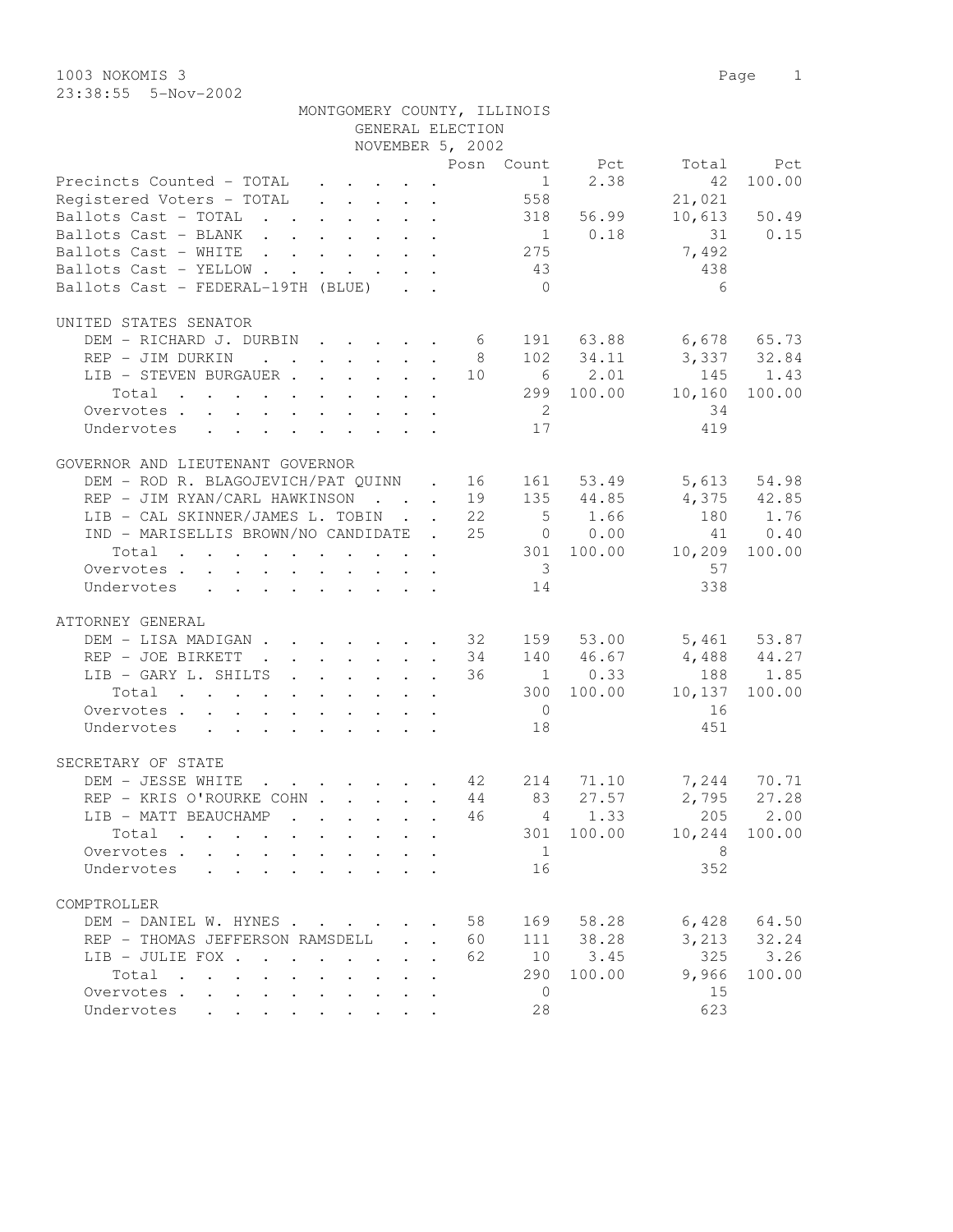1003 NOKOMIS 3 Page 2 23:38:55 5-Nov-2002

|                                                                                                       |                                                                       |  |  | GENERAL ELECTION                                   | MONTGOMERY COUNTY, ILLINOIS |                |                         |              |
|-------------------------------------------------------------------------------------------------------|-----------------------------------------------------------------------|--|--|----------------------------------------------------|-----------------------------|----------------|-------------------------|--------------|
|                                                                                                       |                                                                       |  |  | NOVEMBER 5, 2002                                   |                             |                |                         |              |
|                                                                                                       |                                                                       |  |  |                                                    |                             | Posn Count Pct |                         | Total Pct    |
| TREASURER                                                                                             |                                                                       |  |  |                                                    |                             |                |                         |              |
| DEM - THOMAS J. DART 68                                                                               |                                                                       |  |  |                                                    |                             | 130 44.67      |                         | 4,736 46.81  |
| REP - JUDY BAAR TOPINKA 70                                                                            |                                                                       |  |  |                                                    |                             | 159 54.64      |                         | 5,235 51.74  |
| LIB - RHYS READ 72                                                                                    |                                                                       |  |  |                                                    |                             | 2 0.69         |                         | 147 1.45     |
| Total                                                                                                 |                                                                       |  |  |                                                    |                             |                | 291 100.00 10,118       | 100.00       |
| Overvotes.                                                                                            |                                                                       |  |  |                                                    | $\sim$ 1                    |                | 10                      |              |
| Undervotes                                                                                            |                                                                       |  |  |                                                    | 26                          |                | 476                     |              |
| REPRESENTATIVE IN CONGRESS<br>19TH CONGRESSIONAL DISTRICT                                             |                                                                       |  |  |                                                    |                             |                |                         |              |
| DEM - DAVID D. PHELPS 84 113 37.54 2,016 39.39                                                        |                                                                       |  |  |                                                    |                             |                |                         |              |
| REP - JOHN M. SHIMKUS 86 188 62.46 3,102 60.61                                                        |                                                                       |  |  |                                                    |                             |                |                         |              |
| Total                                                                                                 |                                                                       |  |  |                                                    |                             |                | 301 100.00 5,118 100.00 |              |
| Overvotes                                                                                             |                                                                       |  |  |                                                    | 1                           |                | $\overline{7}$          |              |
| Undervotes 16                                                                                         |                                                                       |  |  |                                                    |                             |                | 149                     |              |
|                                                                                                       |                                                                       |  |  |                                                    |                             |                |                         |              |
| STATE SENATOR<br>49TH LEGISLATIVE DISTRICT                                                            |                                                                       |  |  |                                                    |                             |                |                         |              |
| DEM - VINCE DEMUZIO                                                                                   |                                                                       |  |  | $\cdot$ $\cdot$ $\cdot$ $\cdot$ $\cdot$ $\cdot$ 92 | 233                         |                | 100.00 8,356            | 100.00       |
| REP - NO CANDIDATE FILED                                                                              |                                                                       |  |  |                                                    |                             |                |                         |              |
| Total 233                                                                                             |                                                                       |  |  |                                                    |                             | 100.00         |                         | 8,356 100.00 |
| Overvotes                                                                                             |                                                                       |  |  |                                                    | $\overline{0}$              |                | $\overline{0}$          |              |
| Undervotes                                                                                            |                                                                       |  |  |                                                    | 85                          |                | 2,248                   |              |
| REPRESENTATIVE IN THE GENERAL ASSEMBLY<br>98TH REPRESENTATIVE DISTRICT                                |                                                                       |  |  |                                                    |                             |                |                         |              |
| DEM - GARY HANNIG 100                                                                                 |                                                                       |  |  |                                                    | 229                         | 100.00         | 8,354 100.00            |              |
| REP - NO CANDIDATE FILED                                                                              |                                                                       |  |  |                                                    |                             |                |                         |              |
| Total                                                                                                 |                                                                       |  |  |                                                    | 229                         | 100.00         | 8,354                   | 100.00       |
| Overvotes.                                                                                            |                                                                       |  |  |                                                    | $\overline{0}$              |                | $\overline{0}$          |              |
| Undervotes                                                                                            |                                                                       |  |  |                                                    | 89                          |                | 2,250                   |              |
| COUNTY CLERK<br>DEM - NO CANDIDATE FILED                                                              |                                                                       |  |  |                                                    |                             |                |                         |              |
| REP - SANDY LEITHEISER                                                                                |                                                                       |  |  | . 112                                              |                             | 273 100.00     | 8,768 100.00            |              |
|                                                                                                       |                                                                       |  |  |                                                    |                             |                | 273 100.00 8,768 100.00 |              |
| Total .                                                                                               |                                                                       |  |  |                                                    |                             |                |                         |              |
| Overvotes                                                                                             |                                                                       |  |  |                                                    | $\overline{0}$              |                | $\Omega$                |              |
| Undervotes                                                                                            |                                                                       |  |  |                                                    | 45                          |                | 1,836                   |              |
| COUNTY TREASURER<br>DEM - NO CANDIDATE FILED                                                          |                                                                       |  |  |                                                    |                             |                |                         |              |
| REP - RON JENKINS                                                                                     |                                                                       |  |  | 119                                                |                             | 274 100.00     | 8,566                   | 100.00       |
| Total                                                                                                 |                                                                       |  |  |                                                    | 274                         | 100.00         | 8,566                   | 100.00       |
|                                                                                                       |                                                                       |  |  |                                                    | $\overline{0}$              |                | $\bigcirc$              |              |
| Overvotes .<br>$\mathbf{L}$<br>Undervotes                                                             |                                                                       |  |  |                                                    | 44                          |                | 2,038                   |              |
|                                                                                                       |                                                                       |  |  |                                                    |                             |                |                         |              |
| COUNTY SHERIFF<br>DEM - NO CANDIDATE FILED                                                            |                                                                       |  |  |                                                    |                             |                |                         |              |
| REP - JIM VAZZI .                                                                                     |                                                                       |  |  | 126                                                | 278                         | 100.00         | 8,735                   | 100.00       |
| Total                                                                                                 | $\mathbf{r}$ , and $\mathbf{r}$ , and $\mathbf{r}$ , and $\mathbf{r}$ |  |  |                                                    | 278                         | 100.00         | 8,735                   | 100.00       |
| $\mathbf{r}$ , and $\mathbf{r}$ , and $\mathbf{r}$ , and $\mathbf{r}$ , and $\mathbf{r}$<br>Overvotes |                                                                       |  |  |                                                    | $\overline{0}$              |                | $\overline{0}$          |              |
| Undervotes                                                                                            |                                                                       |  |  |                                                    | 40                          |                | 1,869                   |              |
|                                                                                                       |                                                                       |  |  |                                                    |                             |                |                         |              |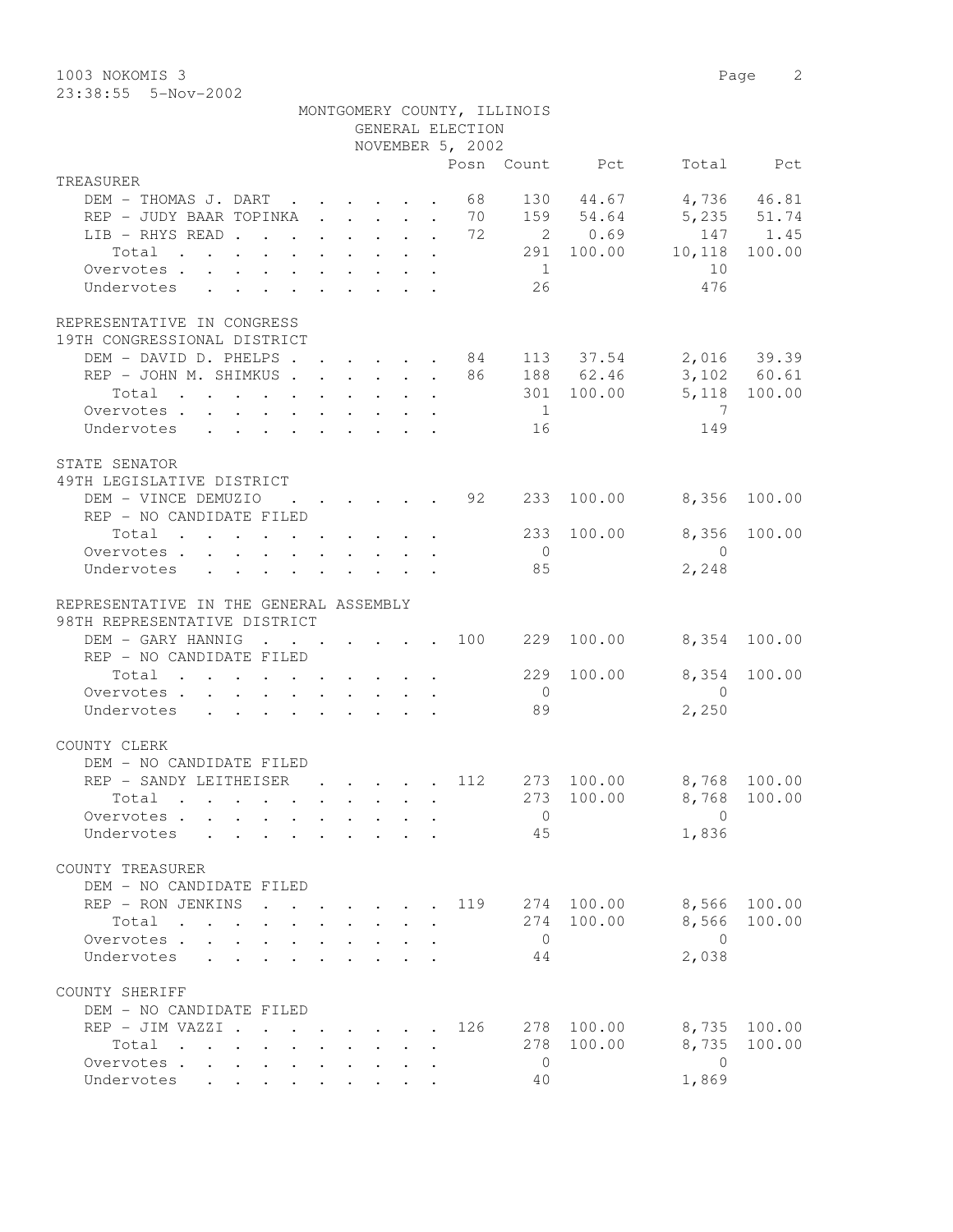| 1003 NOKOMIS 3<br>23:38:55 5-Nov-2002                                                                                                                           | Page 3                    |
|-----------------------------------------------------------------------------------------------------------------------------------------------------------------|---------------------------|
| MONTGOMERY COUNTY, ILLINOIS                                                                                                                                     |                           |
| GENERAL ELECTION                                                                                                                                                |                           |
| NOVEMBER 5, 2002                                                                                                                                                |                           |
| Posn Count Pct                                                                                                                                                  | Total Pct                 |
| REGIONAL SUPERINTENDENT OF SCHOOLS                                                                                                                              |                           |
| (CHRISTIAN & MONTGOMERY COUNTIES)                                                                                                                               |                           |
| DEM - GREG SPRINGER<br>$\cdot$ $\cdot$ $\cdot$ $\cdot$ $\cdot$ $\cdot$ 137<br>221<br>100.00<br>REP - NO CANDIDATE FILED                                         | 7,984<br>100.00           |
| 221 100.00<br>Total                                                                                                                                             | 7,984<br>100.00           |
| $\overline{0}$<br>Overvotes.                                                                                                                                    | $\bigcirc$                |
| 97<br>Undervotes<br>$\mathbf{r}$ , $\mathbf{r}$ , $\mathbf{r}$ , $\mathbf{r}$ , $\mathbf{r}$ , $\mathbf{r}$                                                     | 2,430                     |
| COUNTY BOARD MEMBER<br>COUNTY BOARD DISTRICT 2<br>VOTE FOR 3                                                                                                    |                           |
| DEM - MIKE A. HAVERA<br>225 30.61<br>146                                                                                                                        | 1,039 27.31               |
| 189 25.71<br>DEM - DONALD H. PETTY<br>148<br>$\bullet$ .<br><br><br><br><br><br><br><br><br><br><br><br>                                                        | 958 25.18                 |
| 184 25.03<br>REP - NELSON AUMANN<br>. 150<br>$\mathbf{r}$ , and $\mathbf{r}$ , and $\mathbf{r}$ , and $\mathbf{r}$                                              | 994 26.13                 |
| 137 18.64<br>REP - EUGENE E. JOHNSON<br>152                                                                                                                     | 813 21.37                 |
| 735 100.00<br>Total                                                                                                                                             | 3,804<br>100.00           |
| $\overline{\phantom{a}}$<br>Overvotes                                                                                                                           | 3                         |
| 213<br>Undervotes                                                                                                                                               | 1,044                     |
| JUDGE OF THE APPELLATE COURT                                                                                                                                    |                           |
| 5TH JUDICIAL DISTRICT (VACANCY-HON. CHAPMAN)                                                                                                                    |                           |
| DEM - MELISSA CHAPMAN 166<br>159 57.82                                                                                                                          | 5,510 57.64               |
| 168<br>116 42.18                                                                                                                                                | 4,049 42.36               |
| 275 100.00<br>Total                                                                                                                                             | 9,559 100.00              |
| $\overline{0}$<br>Overvotes                                                                                                                                     | - 8                       |
| Undervotes<br>43                                                                                                                                                | 1,037                     |
| JUDGE OF THE CIRCUIT COURT FOURTH JUDICIAL CIRCUIT<br>SHALL MICHAEL ROSS WEBER BE RETAINED IN OFFICE?                                                           |                           |
| YES<br>$\sim$                                                                                                                                                   | 191 148 71.84 5,582 72.97 |
| 58 28.16<br>192<br>NO                                                                                                                                           | 2,068 27.03               |
| 100.00<br>206<br>Total                                                                                                                                          | 7,650<br>100.00           |
| $\circ$<br>Overvotes                                                                                                                                            | 24                        |
| 112<br>Undervotes                                                                                                                                               | 2,930                     |
| JUDGE OF THE CIRCUIT COURT FOURTH JUDICIAL CIRCUIT                                                                                                              |                           |
| SHALL STEVEN P. SEYMOUR BE RETAINED IN OFFICE?                                                                                                                  |                           |
| 194<br>137 67.82<br>YES.<br>$\cdot$ $\cdot$ $\cdot$ $\cdot$ $\cdot$                                                                                             | 5,155 70.04               |
| 65 32.18<br>195<br>NO.<br>$\cdot$ $\cdot$ $\cdot$ $\cdot$ $\cdot$<br>$\mathbf{L} = \mathbf{L}$<br>$\ddot{\phantom{0}}$<br>$\ddot{\phantom{0}}$<br>100.00<br>202 | 2,205<br>29.96<br>7,360   |
| Total<br>$\mathbf{L}^{\text{max}}$<br>$\ddot{\phantom{a}}$<br>$\ddot{\phantom{0}}$<br>$\sim$<br>$\overline{0}$<br>Overvotes                                     | 100.00<br>14              |
| Undervotes<br>116                                                                                                                                               | 3,230                     |
|                                                                                                                                                                 |                           |
| JUDGE OF THE CIRCUIT COURT FOURTH JUDICIAL CIRCUIT                                                                                                              |                           |
| SHALL S. GENE SCHWARM BE RETAINED IN OFFICE?                                                                                                                    |                           |
| YES<br>197<br>148<br>$\mathbf{r}$ , $\mathbf{r}$ , $\mathbf{r}$<br>$\ddot{\phantom{0}}$<br>$\ddot{\phantom{a}}$<br>$\ddot{\phantom{0}}$                         | 5,308 71.34<br>71.15      |
| 198<br>60<br>NO.<br>$\mathbf{r}$ , $\mathbf{r}$ , $\mathbf{r}$ , $\mathbf{r}$ , $\mathbf{r}$<br>$\cdot$ $\cdot$ $\cdot$ $\cdot$ $\cdot$ $\cdot$ $\cdot$         | 28.85<br>2,132 28.66      |
| 208<br>100.00<br>Total<br>$\cdot$ $\cdot$ $\cdot$<br>$\mathbf{z} = \mathbf{z}$ .                                                                                | 7,440<br>100.00           |
| Overvotes.<br>0<br>$\mathbf{r} = \mathbf{r} + \mathbf{r}$ .<br>$\cdot$ $\cdot$                                                                                  | 17                        |
| Undervotes<br>110                                                                                                                                               | 3,147                     |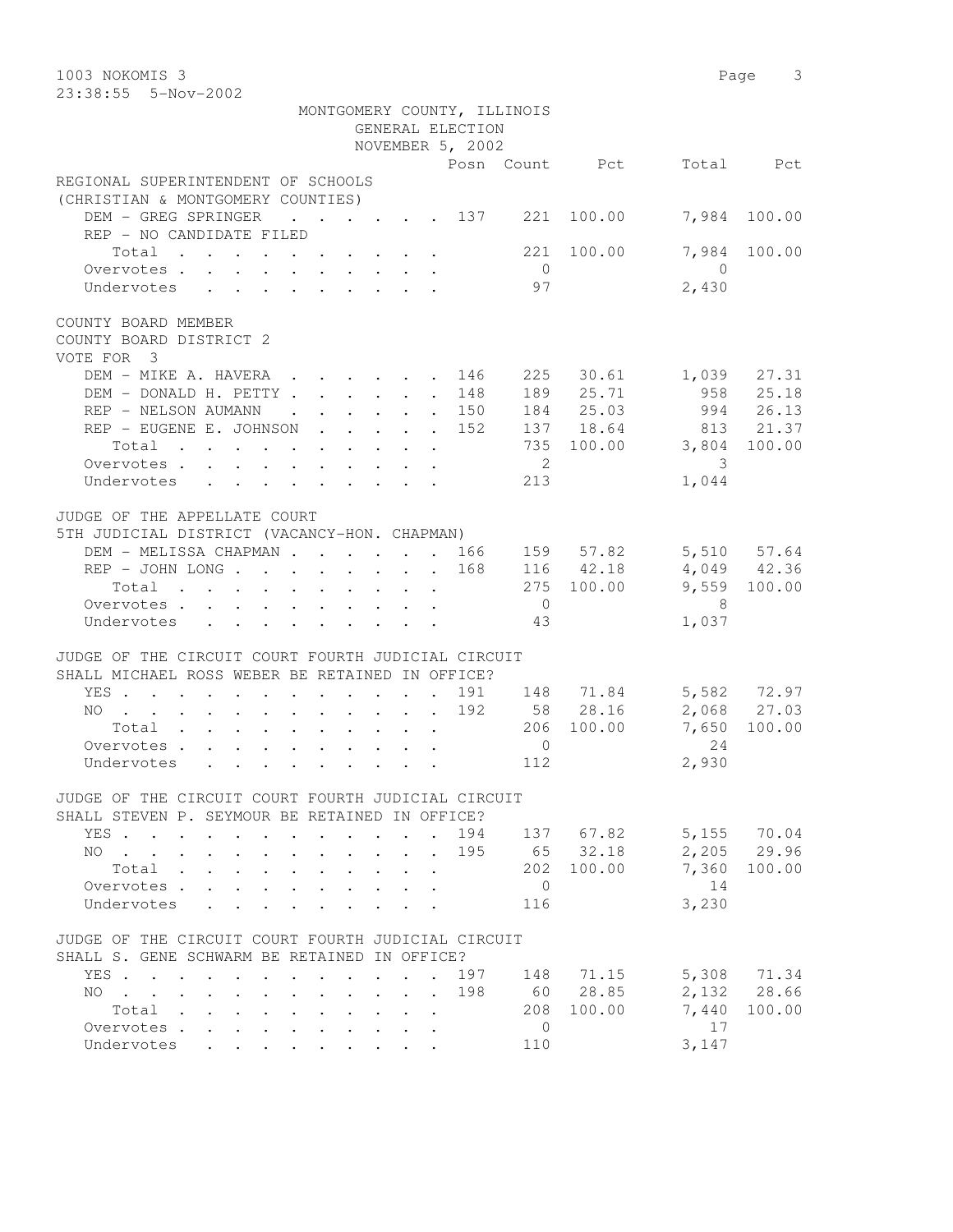1003 NOKOMIS 3 Page 4 23:38:55 5-Nov-2002

|     |                                                    |  |                                                                                                                                                                                                                                                                                                                                                                                                                          |  |  |  |                                                                                                        | MONTGOMERY COUNTY, ILLINOIS |                                      |          |              |
|-----|----------------------------------------------------|--|--------------------------------------------------------------------------------------------------------------------------------------------------------------------------------------------------------------------------------------------------------------------------------------------------------------------------------------------------------------------------------------------------------------------------|--|--|--|--------------------------------------------------------------------------------------------------------|-----------------------------|--------------------------------------|----------|--------------|
|     |                                                    |  |                                                                                                                                                                                                                                                                                                                                                                                                                          |  |  |  | GENERAL ELECTION                                                                                       |                             |                                      |          |              |
|     |                                                    |  |                                                                                                                                                                                                                                                                                                                                                                                                                          |  |  |  | NOVEMBER 5, 2002                                                                                       |                             |                                      |          |              |
|     |                                                    |  |                                                                                                                                                                                                                                                                                                                                                                                                                          |  |  |  |                                                                                                        |                             | Posn Count Pct                       |          | Total Pct    |
|     | JUDGE OF THE CIRCUIT COURT FOURTH JUDICIAL CIRCUIT |  |                                                                                                                                                                                                                                                                                                                                                                                                                          |  |  |  |                                                                                                        |                             |                                      |          |              |
|     | SHALL PATRICK L. DUKE BE RETAINED IN OFFICE?       |  |                                                                                                                                                                                                                                                                                                                                                                                                                          |  |  |  |                                                                                                        |                             |                                      |          |              |
|     | YES 200 132 65.67                                  |  |                                                                                                                                                                                                                                                                                                                                                                                                                          |  |  |  |                                                                                                        |                             |                                      |          | 5,178 70.18  |
| NO  | . 201                                              |  |                                                                                                                                                                                                                                                                                                                                                                                                                          |  |  |  |                                                                                                        |                             | 69 34.33                             |          | 2,200 29.82  |
|     | Total                                              |  |                                                                                                                                                                                                                                                                                                                                                                                                                          |  |  |  |                                                                                                        |                             | 201 100.00                           |          | 7,378 100.00 |
|     | Overvotes                                          |  |                                                                                                                                                                                                                                                                                                                                                                                                                          |  |  |  |                                                                                                        | $\overline{0}$              |                                      | 12       |              |
|     | Undervotes                                         |  |                                                                                                                                                                                                                                                                                                                                                                                                                          |  |  |  |                                                                                                        | 117                         |                                      | 3,214    |              |
|     |                                                    |  |                                                                                                                                                                                                                                                                                                                                                                                                                          |  |  |  |                                                                                                        |                             |                                      |          |              |
|     | COUNTY-SENIOR SERVICES REFERENDUM                  |  |                                                                                                                                                                                                                                                                                                                                                                                                                          |  |  |  |                                                                                                        |                             |                                      |          |              |
|     | YES 220                                            |  |                                                                                                                                                                                                                                                                                                                                                                                                                          |  |  |  |                                                                                                        |                             | 148 54.41                            |          | 4,784 50.42  |
| NO. | . 221                                              |  |                                                                                                                                                                                                                                                                                                                                                                                                                          |  |  |  |                                                                                                        |                             | 124 45.59                            |          | 4,704 49.58  |
|     | Total                                              |  |                                                                                                                                                                                                                                                                                                                                                                                                                          |  |  |  |                                                                                                        |                             | 272 100.00                           |          | 9,488 100.00 |
|     | Overvotes.                                         |  |                                                                                                                                                                                                                                                                                                                                                                                                                          |  |  |  |                                                                                                        | $\bigcirc$                  |                                      | 10       |              |
|     | Undervotes                                         |  |                                                                                                                                                                                                                                                                                                                                                                                                                          |  |  |  |                                                                                                        | 46                          |                                      | 1,106    |              |
|     |                                                    |  |                                                                                                                                                                                                                                                                                                                                                                                                                          |  |  |  |                                                                                                        |                             |                                      |          |              |
|     | PROPOSED CREATION OF NOKOMIS AREA                  |  |                                                                                                                                                                                                                                                                                                                                                                                                                          |  |  |  |                                                                                                        |                             |                                      |          |              |
|     | FIRE PROTECTION DISTRICT (UNINCORPORATED)          |  |                                                                                                                                                                                                                                                                                                                                                                                                                          |  |  |  |                                                                                                        |                             |                                      |          |              |
|     | FOR FIRE PROTECTION DISTRICT                       |  |                                                                                                                                                                                                                                                                                                                                                                                                                          |  |  |  |                                                                                                        |                             | $\cdot$ $\cdot$ $\cdot$ 246 32 82.05 |          | 208 63.03    |
|     | AGAINST FIRE PROTECTION DISTRICT 247               |  |                                                                                                                                                                                                                                                                                                                                                                                                                          |  |  |  |                                                                                                        |                             | 7 17.95                              |          | 122 36.97    |
|     | Total                                              |  |                                                                                                                                                                                                                                                                                                                                                                                                                          |  |  |  |                                                                                                        |                             | 39 100.00                            | 330      | 100.00       |
|     | Overvotes.                                         |  |                                                                                                                                                                                                                                                                                                                                                                                                                          |  |  |  |                                                                                                        | $\Omega$                    |                                      | $\Omega$ |              |
|     | Undervotes                                         |  |                                                                                                                                                                                                                                                                                                                                                                                                                          |  |  |  | $\mathbf{r}$ , $\mathbf{r}$ , $\mathbf{r}$ , $\mathbf{r}$ , $\mathbf{r}$ , $\mathbf{r}$ , $\mathbf{r}$ | 4                           |                                      | 17       |              |
|     | PROPOSED CREATION OF NOKOMIS AREA                  |  |                                                                                                                                                                                                                                                                                                                                                                                                                          |  |  |  |                                                                                                        |                             |                                      |          |              |
|     | FIRE PROTECTION DISTRICT (NOKOMIS)                 |  |                                                                                                                                                                                                                                                                                                                                                                                                                          |  |  |  |                                                                                                        |                             |                                      |          |              |
|     | FOR FIRE PROTECTION DISTRICT                       |  |                                                                                                                                                                                                                                                                                                                                                                                                                          |  |  |  |                                                                                                        |                             | . 246 192 74.71                      |          | 652 74.94    |
|     | AGAINST FIRE PROTECTION DISTRICT                   |  |                                                                                                                                                                                                                                                                                                                                                                                                                          |  |  |  | 247                                                                                                    |                             | 65 25.29                             |          | 218 25.06    |
|     | Total                                              |  |                                                                                                                                                                                                                                                                                                                                                                                                                          |  |  |  |                                                                                                        |                             | 257 100.00                           | 870      | 100.00       |
|     | Overvotes                                          |  |                                                                                                                                                                                                                                                                                                                                                                                                                          |  |  |  |                                                                                                        | $\Omega$                    |                                      | $\Omega$ |              |
|     | Undervotes                                         |  | $\mathbf{a} = \mathbf{a} \mathbf{a} + \mathbf{a} \mathbf{a} + \mathbf{a} \mathbf{a} + \mathbf{a} \mathbf{a} + \mathbf{a} \mathbf{a} + \mathbf{a} \mathbf{a} + \mathbf{a} \mathbf{a} + \mathbf{a} \mathbf{a} + \mathbf{a} \mathbf{a} + \mathbf{a} \mathbf{a} + \mathbf{a} \mathbf{a} + \mathbf{a} \mathbf{a} + \mathbf{a} \mathbf{a} + \mathbf{a} \mathbf{a} + \mathbf{a} \mathbf{a} + \mathbf{a} \mathbf{a} + \mathbf{a$ |  |  |  |                                                                                                        | 18                          |                                      | 63       |              |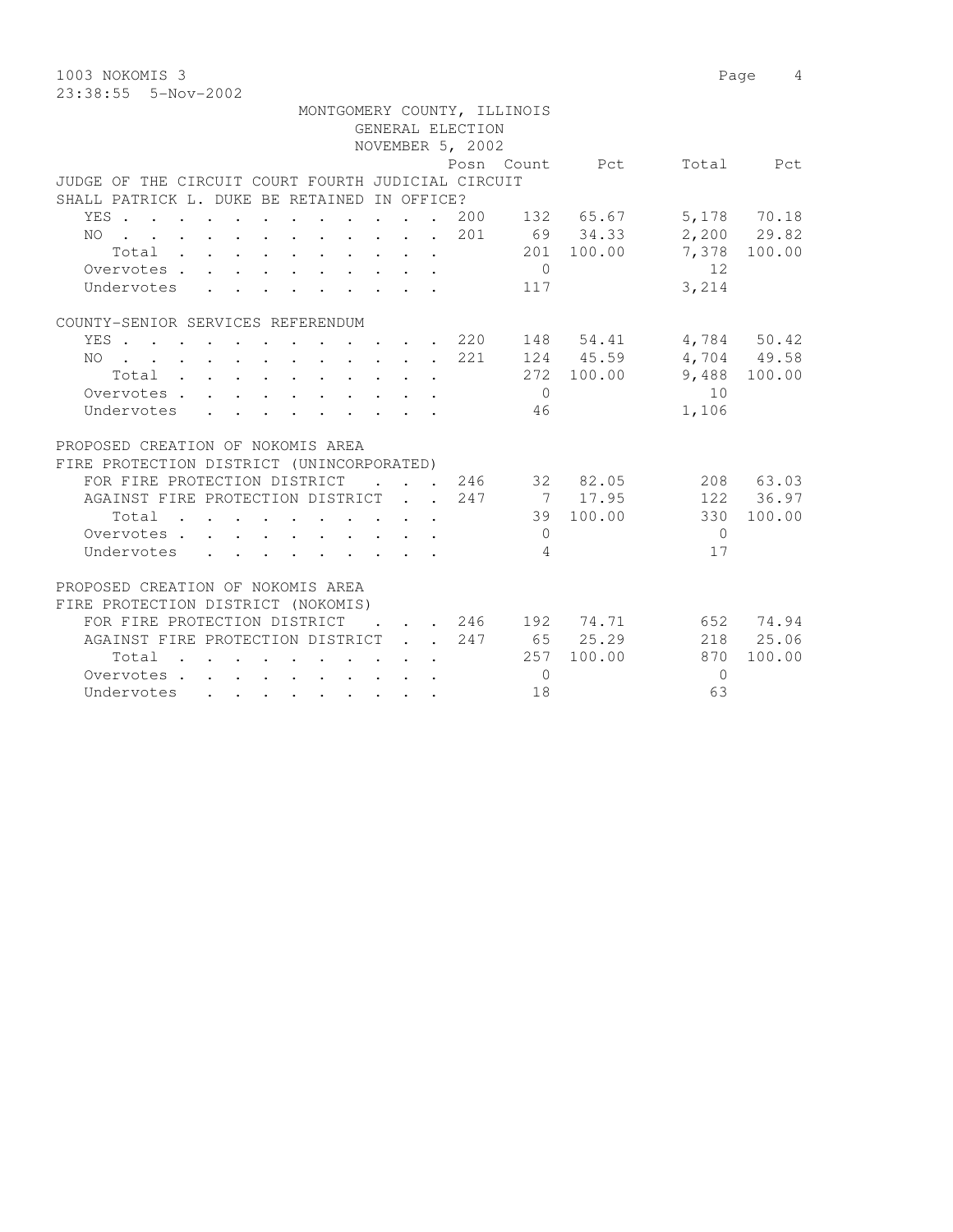1004 NOKOMIS 4 Page 1 23:38:55 5-Nov-2002

| Z3:38:55 5-NOV-ZUUZ                                                                                             |  |  |                  |                             |           |        |              |
|-----------------------------------------------------------------------------------------------------------------|--|--|------------------|-----------------------------|-----------|--------|--------------|
|                                                                                                                 |  |  |                  | MONTGOMERY COUNTY, ILLINOIS |           |        |              |
|                                                                                                                 |  |  | GENERAL ELECTION |                             |           |        |              |
|                                                                                                                 |  |  | NOVEMBER 5, 2002 |                             |           |        |              |
|                                                                                                                 |  |  | Posn             | Count                       | Pct       | Total  | Pct          |
| Precincts Counted - TOTAL                                                                                       |  |  |                  |                             | 1 2.38    | 42     | 100.00       |
| Registered Voters - TOTAL                                                                                       |  |  |                  | 292                         |           | 21,021 |              |
| Ballots Cast - TOTAL<br>$\mathbf{r}$ , $\mathbf{r}$ , $\mathbf{r}$ , $\mathbf{r}$ , $\mathbf{r}$ , $\mathbf{r}$ |  |  |                  | 192                         | 65.75     |        | 10,613 50.49 |
| Ballots Cast - BLANK                                                                                            |  |  |                  | $\overline{1}$              | 0.34      | 31     | 0.15         |
| Ballots Cast - WHITE                                                                                            |  |  |                  | 161                         |           | 7,492  |              |
| Ballots Cast - YELLOW 18                                                                                        |  |  |                  |                             |           | 438    |              |
| Ballots Cast - SALMON                                                                                           |  |  |                  | 13                          |           | 68     |              |
| Ballots Cast - FEDERAL-19TH (BLUE)                                                                              |  |  |                  | $\Omega$                    |           | 6      |              |
| UNITED STATES SENATOR                                                                                           |  |  |                  |                             |           |        |              |
| DEM - RICHARD J. DURBIN                                                                                         |  |  | 6                |                             | 113 62.43 |        | 6,678 65.73  |
|                                                                                                                 |  |  | 8                |                             | 66 36.46  |        | 3,337 32.84  |
| REP - JIM DURKIN                                                                                                |  |  |                  |                             |           |        |              |
| LIB - STEVEN BURGAUER                                                                                           |  |  | 10               |                             | 2 1.10    |        | 145 1.43     |
| Total                                                                                                           |  |  |                  | 181                         | 100.00    | 10,160 | 100.00       |
| Overvotes                                                                                                       |  |  |                  | $\mathbf 0$                 |           | 34     |              |

| Overvotes<br>Undervotes                                                              |    | $\bigcirc$<br>11 |                         | 34<br>419               |                    |
|--------------------------------------------------------------------------------------|----|------------------|-------------------------|-------------------------|--------------------|
| GOVERNOR AND LIEUTENANT GOVERNOR<br>DEM - ROD R. BLAGOJEVICH/PAT QUINN . 16 89 48.37 |    |                  |                         | 5,613                   | 54.98              |
| REP - JIM RYAN/CARL HAWKINSON 19 87 47.28                                            |    |                  |                         |                         | 4,375 42.85        |
| LIB - CAL SKINNER/JAMES L. TOBIN 22 7 3.80                                           |    |                  |                         | 180 1.76                |                    |
| IND - MARISELLIS BROWN/NO CANDIDATE . 25 1 0.54                                      |    |                  |                         |                         | 41 0.40            |
| Total                                                                                |    |                  |                         | 184 100.00 10,209       | 100.00             |
| Overvotes                                                                            |    | $\overline{2}$   |                         | 57                      |                    |
| Undervotes                                                                           |    | 6                |                         | 338                     |                    |
| ATTORNEY GENERAL                                                                     |    |                  |                         |                         |                    |
| DEM - LISA MADIGAN 32 88 49.16                                                       |    |                  |                         |                         | 5,461 53.87        |
| REP - JOE BIRKETT 34 86 48.04                                                        |    |                  |                         |                         | 4,488 44.27        |
| LIB - GARY L. SHILTS<br>Total                                                        |    |                  | 36 5 2.79<br>179 100.00 | 10,137                  | 188 1.85<br>100.00 |
| Overvotes.                                                                           |    | 1                |                         | 16                      |                    |
| Undervotes                                                                           |    | 12 <sup>°</sup>  |                         | 451                     |                    |
| SECRETARY OF STATE                                                                   |    |                  |                         |                         |                    |
| DEM - JESSE WHITE 42 127 69.02                                                       |    |                  |                         |                         | 7,244 70.71        |
| REP - KRIS O'ROURKE COHN 44 53 28.80                                                 |    |                  |                         | 2,795 27.28             |                    |
| LIB - MATT BEAUCHAMP 46 $4$ 2.17                                                     |    |                  |                         |                         | 205 2.00           |
| Total 184 100.00 10,244 100.00                                                       |    |                  |                         |                         |                    |
| Overvotes.                                                                           |    | $\bigcirc$       |                         | $\overline{\mathbf{8}}$ |                    |
| Undervotes                                                                           |    | $\mathcal{B}$    |                         | 352                     |                    |
| COMPTROLLER                                                                          |    |                  |                         |                         |                    |
| DEM - DANIEL W. HYNES 58 109 63.37                                                   |    |                  |                         |                         | 6,428 64.50        |
| REP - THOMAS JEFFERSON RAMSDELL                                                      | 60 |                  | 58 33.72                |                         | $3,213$ $32.24$    |
| LIB - JULIE FOX                                                                      | 62 |                  | $5 \t 2.91$             |                         | 325 3.26           |
| Total $\cdot$                                                                        |    |                  | 172 100.00              | 9,966                   | 100.00             |
| Overvotes.<br>Undervotes                                                             |    | $\Omega$<br>20   |                         | 15<br>623               |                    |
|                                                                                      |    |                  |                         |                         |                    |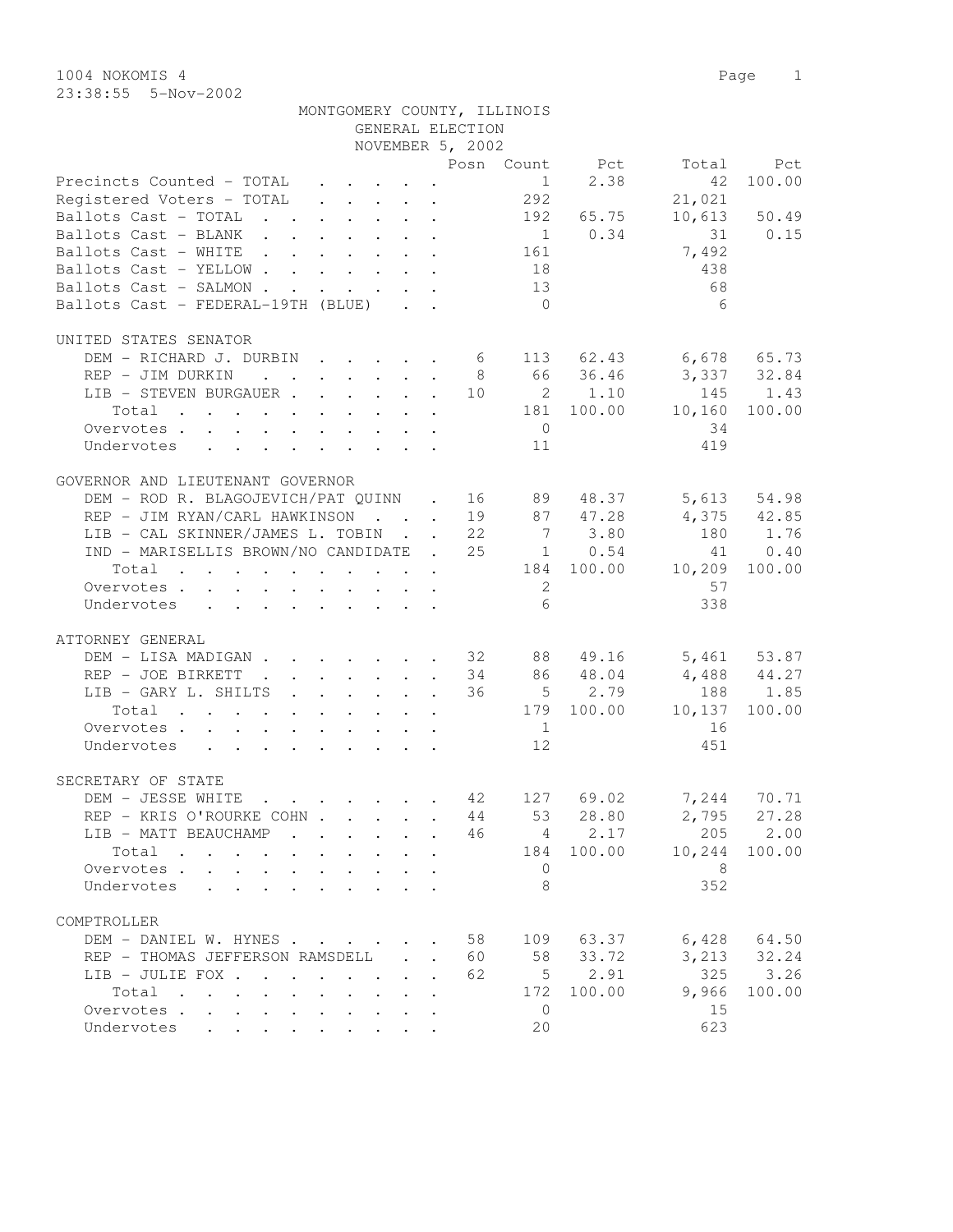1004 NOKOMIS 4 Page 2 23:38:55 5-Nov-2002

|                                                                                   |                                                         |  |  | GENERAL ELECTION | MONTGOMERY COUNTY, ILLINOIS |                |                                     |              |
|-----------------------------------------------------------------------------------|---------------------------------------------------------|--|--|------------------|-----------------------------|----------------|-------------------------------------|--------------|
|                                                                                   |                                                         |  |  | NOVEMBER 5, 2002 |                             |                |                                     |              |
|                                                                                   |                                                         |  |  |                  |                             | Posn Count Pct |                                     | Total Pct    |
| TREASURER                                                                         |                                                         |  |  |                  |                             |                |                                     |              |
| DEM - THOMAS J. DART 68                                                           |                                                         |  |  |                  |                             | 78 43.82       |                                     | 4,736 46.81  |
| REP - JUDY BAAR TOPINKA 70 98 55.06 5,235 51.74                                   |                                                         |  |  |                  |                             |                |                                     |              |
| LIB - RHYS READ 72 2 1.12                                                         |                                                         |  |  |                  |                             |                |                                     | 147 1.45     |
| Total                                                                             |                                                         |  |  |                  |                             |                | 178 100.00 10,118                   | 100.00       |
| Overvotes.                                                                        |                                                         |  |  |                  | $\overline{0}$              |                | 10                                  |              |
| Undervotes                                                                        |                                                         |  |  |                  | 14                          |                | 476                                 |              |
| REPRESENTATIVE IN CONGRESS<br>19TH CONGRESSIONAL DISTRICT                         |                                                         |  |  |                  |                             |                |                                     |              |
| DEM - DAVID D. PHELPS 84 75 40.11 2,016 39.39                                     |                                                         |  |  |                  |                             |                |                                     |              |
| REP - JOHN M. SHIMKUS 86 112 59.89                                                |                                                         |  |  |                  |                             |                |                                     | 3,102 60.61  |
| Total $\cdot$                                                                     |                                                         |  |  |                  |                             |                | 187 100.00 5,118 100.00             |              |
| Overvotes.                                                                        |                                                         |  |  |                  | $\overline{0}$              |                | $\overline{7}$                      |              |
| Undervotes                                                                        |                                                         |  |  |                  | 5                           |                | 149                                 |              |
|                                                                                   |                                                         |  |  |                  |                             |                |                                     |              |
| STATE SENATOR                                                                     |                                                         |  |  |                  |                             |                |                                     |              |
| 49TH LEGISLATIVE DISTRICT                                                         |                                                         |  |  |                  |                             |                |                                     |              |
| DEM - VINCE DEMUZIO                                                               |                                                         |  |  |                  |                             |                | $\cdot$ 92 146 100.00 8,356         | 100.00       |
| REP - NO CANDIDATE FILED                                                          |                                                         |  |  |                  |                             |                |                                     |              |
| Total $\cdot$                                                                     |                                                         |  |  |                  | 146                         | 100.00         |                                     | 8,356 100.00 |
| Overvotes                                                                         |                                                         |  |  |                  | $\overline{0}$              |                | $\overline{0}$                      |              |
| Undervotes                                                                        |                                                         |  |  |                  | 46                          |                | 2,248                               |              |
| REPRESENTATIVE IN THE GENERAL ASSEMBLY<br>98TH REPRESENTATIVE DISTRICT            |                                                         |  |  |                  |                             |                |                                     |              |
| DEM - GARY HANNIG 100 145                                                         |                                                         |  |  |                  |                             | 100.00         | 8,354 100.00                        |              |
| REP - NO CANDIDATE FILED                                                          |                                                         |  |  |                  |                             |                |                                     |              |
| Total $\cdot$                                                                     |                                                         |  |  |                  | 145                         | 100.00         | 8,354                               | 100.00       |
| Overvotes.                                                                        |                                                         |  |  |                  | $\overline{0}$              |                | $\overline{0}$                      |              |
| Undervotes                                                                        |                                                         |  |  |                  | 47                          |                | 2,250                               |              |
| COUNTY CLERK                                                                      |                                                         |  |  |                  |                             |                |                                     |              |
| DEM - NO CANDIDATE FILED                                                          |                                                         |  |  |                  |                             |                |                                     |              |
| REP - SANDY LEITHEISER                                                            |                                                         |  |  |                  |                             |                | $\cdot$ 112 167 100.00 8,768 100.00 |              |
| Total .                                                                           |                                                         |  |  |                  |                             |                | 167 100.00 8,768 100.00             |              |
| Overvotes                                                                         |                                                         |  |  |                  | $\overline{0}$              |                | $\Omega$                            |              |
| Undervotes                                                                        |                                                         |  |  |                  | 25                          |                | 1,836                               |              |
|                                                                                   |                                                         |  |  |                  |                             |                |                                     |              |
| COUNTY TREASURER                                                                  |                                                         |  |  |                  |                             |                |                                     |              |
| DEM - NO CANDIDATE FILED                                                          |                                                         |  |  |                  |                             |                |                                     |              |
| REP - RON JENKINS                                                                 |                                                         |  |  | 119              | 169                         | 100.00         | 8,566                               | 100.00       |
| Total                                                                             |                                                         |  |  |                  | 169                         | 100.00         | 8,566                               | 100.00       |
| Overvotes .<br>$\mathbf{L}$                                                       |                                                         |  |  |                  | $\overline{0}$              |                | $\bigcirc$                          |              |
| Undervotes                                                                        |                                                         |  |  |                  | 23                          |                | 2,038                               |              |
| COUNTY SHERIFF                                                                    |                                                         |  |  |                  |                             |                |                                     |              |
| DEM - NO CANDIDATE FILED                                                          |                                                         |  |  |                  |                             |                |                                     |              |
| REP - JIM VAZZI .                                                                 | $\cdot$ $\cdot$ $\cdot$ $\cdot$ $\cdot$ $\cdot$ $\cdot$ |  |  | 126              | 165                         | 100.00         | 8,735                               | 100.00       |
| Total<br>$\mathbf{r}$ , $\mathbf{r}$ , $\mathbf{r}$ , $\mathbf{r}$ , $\mathbf{r}$ |                                                         |  |  |                  | 165                         | 100.00         | 8,735                               | 100.00       |
| Overvotes                                                                         |                                                         |  |  |                  | $\overline{0}$              |                | $\overline{0}$                      |              |
| Undervotes                                                                        |                                                         |  |  |                  | 27                          |                | 1,869                               |              |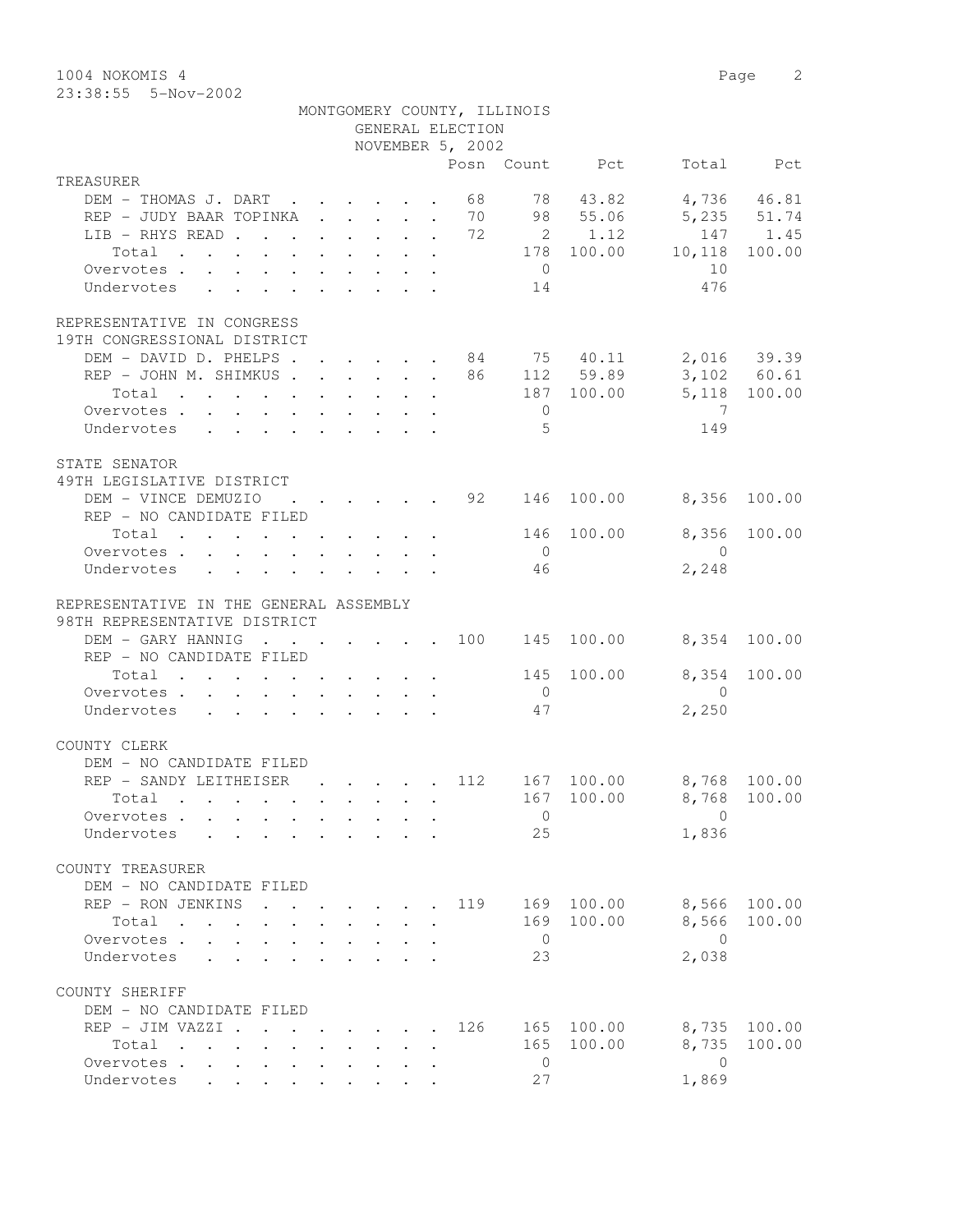| 1004 NOKOMIS 4<br>23:38:55 5-Nov-2002                                                                                                                                                                                                                                                                                                                           |            |                     | Page 3       |
|-----------------------------------------------------------------------------------------------------------------------------------------------------------------------------------------------------------------------------------------------------------------------------------------------------------------------------------------------------------------|------------|---------------------|--------------|
| MONTGOMERY COUNTY, ILLINOIS                                                                                                                                                                                                                                                                                                                                     |            |                     |              |
| GENERAL ELECTION                                                                                                                                                                                                                                                                                                                                                |            |                     |              |
| NOVEMBER 5, 2002                                                                                                                                                                                                                                                                                                                                                |            |                     |              |
| Posn Count Pct                                                                                                                                                                                                                                                                                                                                                  |            |                     | Total Pct    |
| REGIONAL SUPERINTENDENT OF SCHOOLS<br>(CHRISTIAN & MONTGOMERY COUNTIES)                                                                                                                                                                                                                                                                                         |            |                     |              |
| DEM - GREG SPRINGER<br>$\cdot$ $\cdot$ $\cdot$ $\cdot$ $\cdot$ $\cdot$ 137 139<br>REP - NO CANDIDATE FILED                                                                                                                                                                                                                                                      | 100.00     |                     | 7,984 100.00 |
| Total<br>Overvotes<br>$\overline{0}$                                                                                                                                                                                                                                                                                                                            | 139 100.00 | 7,984<br>$\bigcirc$ | 100.00       |
| 53<br>Undervotes                                                                                                                                                                                                                                                                                                                                                |            | 2,430               |              |
| COUNTY BOARD MEMBER<br>COUNTY BOARD DISTRICT 2<br>VOTE FOR 3                                                                                                                                                                                                                                                                                                    |            |                     |              |
| DEM - MIKE A. HAVERA .<br>146<br>$\cdot$ $\cdot$ $\cdot$ $\cdot$ $\cdot$ $\cdot$ $\cdot$                                                                                                                                                                                                                                                                        | 135 28.54  |                     | 1,039 27.31  |
| DEM - DONALD H. PETTY<br>148<br>$\ddot{\phantom{0}}$                                                                                                                                                                                                                                                                                                            | 117 24.74  |                     | 958 25.18    |
| REP - NELSON AUMANN<br>. 150<br>$\mathbf{r}$ , $\mathbf{r}$ , $\mathbf{r}$ , $\mathbf{r}$                                                                                                                                                                                                                                                                       | 122 25.79  |                     | 994 26.13    |
| REP - EUGENE E. JOHNSON<br>152                                                                                                                                                                                                                                                                                                                                  | 99 20.93   |                     | 813 21.37    |
| Total                                                                                                                                                                                                                                                                                                                                                           | 473 100.00 | 3,804               | 100.00       |
| Overvotes<br>$\overline{0}$                                                                                                                                                                                                                                                                                                                                     |            | 3                   |              |
| Undervotes<br>103                                                                                                                                                                                                                                                                                                                                               |            | 1,044               |              |
| JUDGE OF THE APPELLATE COURT                                                                                                                                                                                                                                                                                                                                    |            |                     |              |
| 5TH JUDICIAL DISTRICT (VACANCY-HON. CHAPMAN)                                                                                                                                                                                                                                                                                                                    |            |                     |              |
| DEM - MELISSA CHAPMAN 166                                                                                                                                                                                                                                                                                                                                       | 96 55.17   |                     | 5,510 57.64  |
| REP - JOHN LONG<br>168                                                                                                                                                                                                                                                                                                                                          | 78 44.83   |                     | 4,049 42.36  |
| Total                                                                                                                                                                                                                                                                                                                                                           | 174 100.00 |                     | 9,559 100.00 |
| Overvotes.<br>$\overline{0}$                                                                                                                                                                                                                                                                                                                                    |            | 8                   |              |
| Undervotes<br>18                                                                                                                                                                                                                                                                                                                                                |            | 1,037               |              |
| JUDGE OF THE CIRCUIT COURT FOURTH JUDICIAL CIRCUIT<br>SHALL MICHAEL ROSS WEBER BE RETAINED IN OFFICE?                                                                                                                                                                                                                                                           |            |                     |              |
| 191<br>YES<br>$\ddot{\phantom{0}}$                                                                                                                                                                                                                                                                                                                              | 88 69.84   |                     | 5,582 72.97  |
| 192<br>NO                                                                                                                                                                                                                                                                                                                                                       | 38 30.16   |                     | 2,068 27.03  |
| Total                                                                                                                                                                                                                                                                                                                                                           | 126 100.00 | 7,650               | 100.00       |
| $\overline{0}$<br>Overvotes                                                                                                                                                                                                                                                                                                                                     |            | 24                  |              |
| 66<br>Undervotes                                                                                                                                                                                                                                                                                                                                                |            | 2,930               |              |
| JUDGE OF THE CIRCUIT COURT FOURTH JUDICIAL CIRCUIT                                                                                                                                                                                                                                                                                                              |            |                     |              |
| SHALL STEVEN P. SEYMOUR BE RETAINED IN OFFICE?                                                                                                                                                                                                                                                                                                                  |            |                     |              |
| 194<br>YES<br>$\ddot{\phantom{0}}$<br>$\ddot{\phantom{a}}$                                                                                                                                                                                                                                                                                                      | 81 66.39   |                     | 5,155 70.04  |
| 195<br>NO.<br>and the company of the company<br>$\mathbf{L}^{\text{max}}$                                                                                                                                                                                                                                                                                       | 41 33.61   | 2,205               | 29.96        |
| 122<br>Total                                                                                                                                                                                                                                                                                                                                                    | 100.00     | 7,360               | 100.00       |
| $\overline{0}$<br>Overvotes .                                                                                                                                                                                                                                                                                                                                   |            | 14                  |              |
| 70<br>Undervotes                                                                                                                                                                                                                                                                                                                                                |            | 3,230               |              |
| JUDGE OF THE CIRCUIT COURT FOURTH JUDICIAL CIRCUIT                                                                                                                                                                                                                                                                                                              |            |                     |              |
| SHALL S. GENE SCHWARM BE RETAINED IN OFFICE?                                                                                                                                                                                                                                                                                                                    |            |                     |              |
| 197<br>YES<br>$\cdot$ $\cdot$ $\cdot$                                                                                                                                                                                                                                                                                                                           | 83 65.87   |                     | 5,308 71.34  |
| 198<br>NO.<br>$\mathbf{r}$ , $\mathbf{r}$ , $\mathbf{r}$ , $\mathbf{r}$ , $\mathbf{r}$<br>$\cdot$ $\cdot$<br>$\sim$<br>$\ddot{\phantom{0}}$<br>$\ddot{\phantom{0}}$<br>$\ddot{\phantom{0}}$<br>$\ddot{\phantom{0}}$                                                                                                                                             | 43 34.13   |                     | 2,132 28.66  |
| 126<br>Total<br>$\ddot{\phantom{0}}$<br>$\ddot{\phantom{0}}$<br>$\ddot{\phantom{a}}$ . The set of the set of the set of the set of the set of the set of the set of the set of the set of the set of the set of the set of the set of the set of the set of the set of the set of the set of the set o<br>$\mathbf{L} = \mathbf{L}$<br>Overvotes<br>$\mathbf 0$ | 100.00     | 7,440<br>17         | 100.00       |
| $\ddotsc$<br>$\sim$ 100 $\pm$<br>$\ddot{\phantom{0}}$<br>$\bullet$ . The set of $\bullet$<br>66<br>Undervotes                                                                                                                                                                                                                                                   |            | 3,147               |              |
|                                                                                                                                                                                                                                                                                                                                                                 |            |                     |              |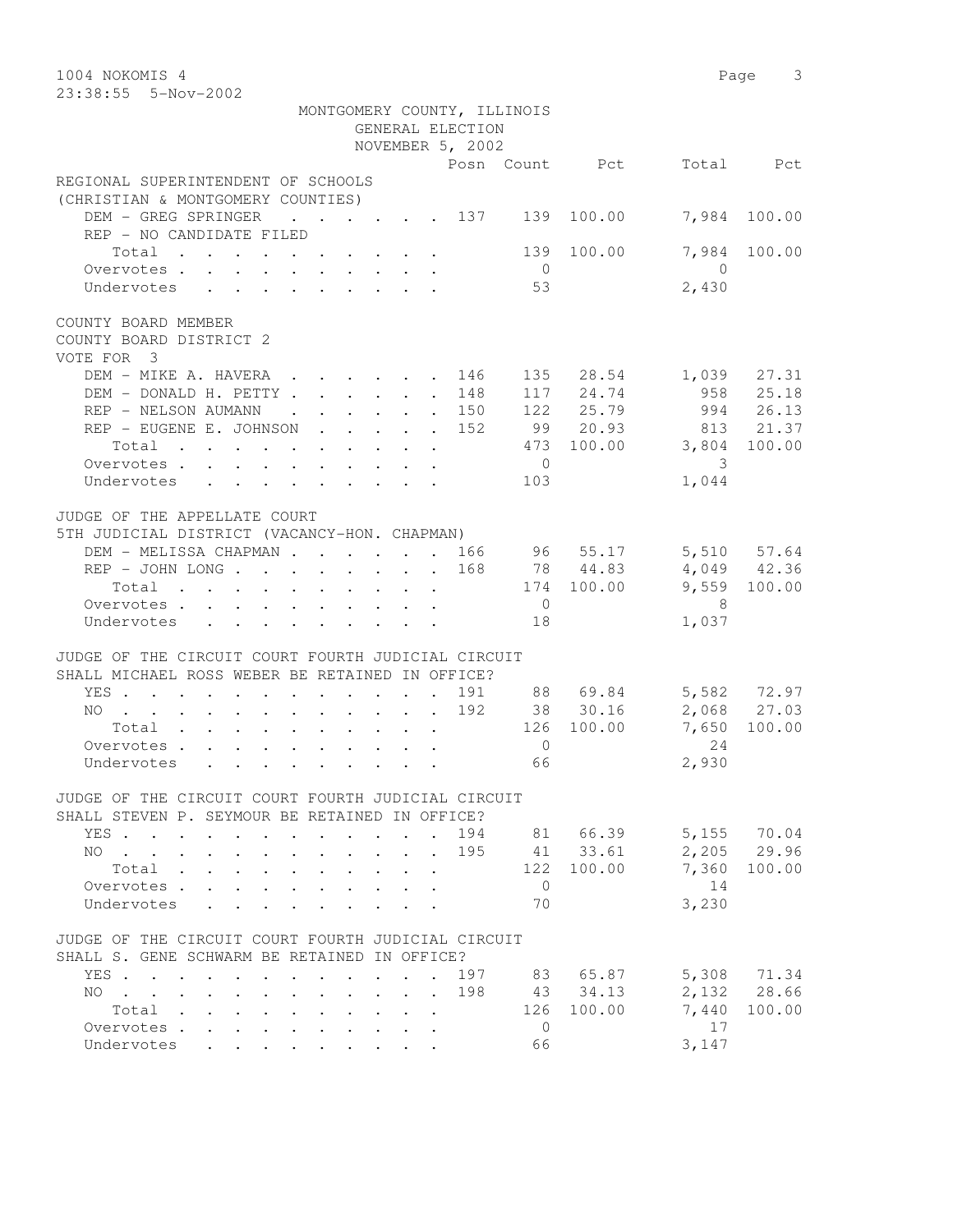23:38:55 5-Nov-2002

| MONTGOMERY COUNTY, ILLINOIS                                                                                                                                                                                                                 |                                            | GENERAL ELECTION<br>NOVEMBER 5, 2002 |                |                          |            |              |
|---------------------------------------------------------------------------------------------------------------------------------------------------------------------------------------------------------------------------------------------|--------------------------------------------|--------------------------------------|----------------|--------------------------|------------|--------------|
|                                                                                                                                                                                                                                             |                                            |                                      | Posn Count     | <b>Pot</b>               |            | Total Pct    |
| JUDGE OF THE CIRCUIT COURT FOURTH JUDICIAL CIRCUIT                                                                                                                                                                                          |                                            |                                      |                |                          |            |              |
| SHALL PATRICK L. DUKE BE RETAINED IN OFFICE?                                                                                                                                                                                                |                                            |                                      |                |                          |            |              |
| YES 200                                                                                                                                                                                                                                     |                                            |                                      |                | 80 64.52                 |            | 5,178 70.18  |
| NO 201                                                                                                                                                                                                                                      |                                            |                                      |                | 44 35.48                 |            | 2,200 29.82  |
| Total $\cdot$                                                                                                                                                                                                                               |                                            |                                      |                | 124 100.00               | 7,378      | 100.00       |
| Overvotes.                                                                                                                                                                                                                                  |                                            |                                      | $\overline{0}$ |                          | 12         |              |
| Undervotes<br>$\mathbf{L}$<br>$\mathbf{r}$ , $\mathbf{r}$ , $\mathbf{r}$ , $\mathbf{r}$ , $\mathbf{r}$<br>$\ddot{\phantom{0}}$<br>$\sim$                                                                                                    |                                            |                                      | 68             |                          | 3,214      |              |
| COUNTY-SENIOR SERVICES REFERENDUM                                                                                                                                                                                                           |                                            |                                      |                |                          |            |              |
| YES 220                                                                                                                                                                                                                                     |                                            |                                      |                | 85 50.00                 |            | 4,784 50.42  |
| NO 221                                                                                                                                                                                                                                      |                                            |                                      |                | 85 50.00                 |            | 4,704 49.58  |
| Total                                                                                                                                                                                                                                       | $\sim$                                     |                                      |                | 170 100.00               |            | 9,488 100.00 |
| Overvotes.                                                                                                                                                                                                                                  |                                            |                                      | $\overline{0}$ |                          | 10         |              |
| Undervotes                                                                                                                                                                                                                                  |                                            |                                      | 22             |                          | 1,106      |              |
| PROPOSED CREATION OF NOKOMIS AREA                                                                                                                                                                                                           |                                            |                                      |                |                          |            |              |
| FIRE PROTECTION DISTRICT (UNINCORPORATED)                                                                                                                                                                                                   |                                            |                                      |                |                          |            |              |
| FOR FIRE PROTECTION DISTRICT 246                                                                                                                                                                                                            |                                            |                                      |                | 7 41.18                  |            | 208 63.03    |
| AGAINST FIRE PROTECTION DISTRICT 247                                                                                                                                                                                                        |                                            |                                      |                | 10 58.82                 |            | 122 36.97    |
| Total                                                                                                                                                                                                                                       |                                            |                                      |                | 17 100.00                | 330        | 100.00       |
| Overvotes.                                                                                                                                                                                                                                  |                                            |                                      | $\bigcirc$     |                          | $\bigcirc$ |              |
| Undervotes                                                                                                                                                                                                                                  |                                            |                                      | $\overline{1}$ |                          | 17         |              |
| PROPOSED CREATION OF NOKOMIS AREA                                                                                                                                                                                                           |                                            |                                      |                |                          |            |              |
| FIRE PROTECTION DISTRICT (NOKOMIS)                                                                                                                                                                                                          |                                            |                                      |                |                          |            |              |
| FOR FIRE PROTECTION DISTRICT                                                                                                                                                                                                                |                                            |                                      |                | $\cdots$ $246$ 110 74.83 |            | 652 74.94    |
| AGAINST FIRE PROTECTION DISTRICT 247                                                                                                                                                                                                        |                                            |                                      |                | 37 25.17                 |            | 218 25.06    |
| Total                                                                                                                                                                                                                                       |                                            |                                      |                | 147 100.00               | 870        | 100.00       |
| Overvotes.                                                                                                                                                                                                                                  |                                            |                                      | $\overline{0}$ |                          | $\bigcirc$ |              |
| Undervotes<br>$\mathbf{r}$ , and $\mathbf{r}$ , and $\mathbf{r}$ , and $\mathbf{r}$ , and $\mathbf{r}$                                                                                                                                      |                                            |                                      | 14             |                          | 63         |              |
| PROPOSED CREATION OF NOKOMIS AREA                                                                                                                                                                                                           |                                            |                                      |                |                          |            |              |
| FIRE PROTECTION DISTRICT (WENONAH)                                                                                                                                                                                                          |                                            |                                      |                |                          |            |              |
| FOR FIRE PROTECTION DISTRICT                                                                                                                                                                                                                | $\mathbf{r}$ , $\mathbf{r}$ , $\mathbf{r}$ |                                      |                | 246 9 69.23              | 13 76.47   |              |
| AGAINST FIRE PROTECTION DISTRICT 247                                                                                                                                                                                                        |                                            |                                      |                | 4 30.77                  |            | 4 23.53      |
| Total                                                                                                                                                                                                                                       |                                            |                                      | 13             | 100.00                   | 17         | 100.00       |
| Overvotes.                                                                                                                                                                                                                                  |                                            |                                      | $\bigcap$      |                          | $\bigcap$  |              |
| Undervotes<br>. The contract of the contract of the contract of the contract of the contract of the contract of the contract of the contract of the contract of the contract of the contract of the contract of the contract of the contrac |                                            |                                      | $\Omega$       |                          | $\Omega$   |              |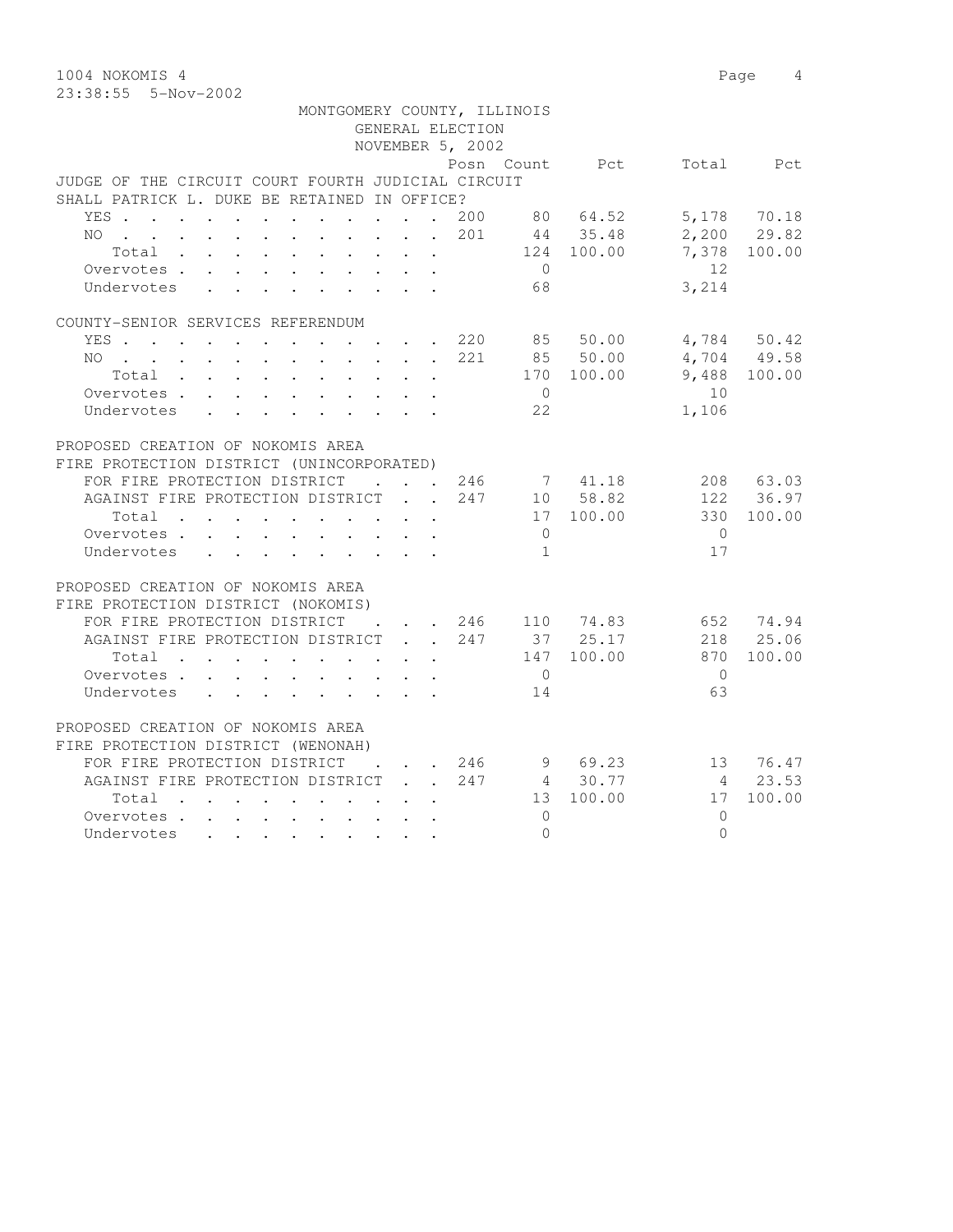1005 NOKOMIS 5 Page 1 23:38:55 5-Nov-2002

|                                                                 |  |                                                       |                      | GENERAL ELECTION | MONTGOMERY COUNTY, ILLINOIS |             |                                |              |
|-----------------------------------------------------------------|--|-------------------------------------------------------|----------------------|------------------|-----------------------------|-------------|--------------------------------|--------------|
|                                                                 |  |                                                       |                      | NOVEMBER 5, 2002 |                             |             |                                |              |
| Precincts Counted - TOTAL $\quad \cdot \quad \cdot \quad \cdot$ |  |                                                       |                      |                  |                             | $1 \t 2.38$ | Posn Count Pct Total Pct<br>42 | 100.00       |
| Registered Voters - TOTAL (a) 587                               |  |                                                       |                      |                  |                             |             | 21,021                         |              |
| Ballots Cast - TOTAL 339 57.75                                  |  |                                                       |                      |                  |                             |             |                                | 10,613 50.49 |
| Ballots Cast - BLANK 1 0.17 31 0.15                             |  |                                                       |                      |                  |                             |             |                                |              |
| Ballots Cast - WHITE                                            |  |                                                       |                      |                  | 310                         |             | 7,492                          |              |
| Ballots Cast - YELLOW                                           |  |                                                       |                      |                  | 29                          |             | 438                            |              |
| Ballots Cast - FEDERAL-19TH (BLUE)                              |  |                                                       |                      |                  | $\overline{0}$              |             | - 6                            |              |
|                                                                 |  |                                                       |                      |                  |                             |             |                                |              |
| UNITED STATES SENATOR                                           |  |                                                       |                      |                  |                             |             |                                |              |
| DEM - RICHARD J. DURBIN 6 194 59.88 6,678 65.73                 |  |                                                       |                      |                  |                             |             |                                |              |
| REP - JIM DURKIN 8 125 38.58 3,337 32.84                        |  |                                                       |                      |                  |                             |             |                                |              |
| LIB - STEVEN BURGAUER 10 5 1.54 145 1.43                        |  |                                                       |                      |                  |                             |             |                                |              |
| Total 324 100.00 10,160                                         |  |                                                       |                      |                  |                             |             |                                | 100.00       |
| Overvotes                                                       |  |                                                       |                      |                  | $\overline{0}$              |             | 34                             |              |
| Undervotes                                                      |  |                                                       |                      |                  | 15                          |             | 419                            |              |
| GOVERNOR AND LIEUTENANT GOVERNOR                                |  |                                                       |                      |                  |                             |             |                                |              |
| DEM - ROD R. BLAGOJEVICH/PAT QUINN . 16 135 41.41 5,613 54.98   |  |                                                       |                      |                  |                             |             |                                |              |
| REP - JIM RYAN/CARL HAWKINSON 19 183 56.13 4,375 42.85          |  |                                                       |                      |                  |                             |             |                                |              |
| LIB - CAL SKINNER/JAMES L. TOBIN 22 5 1.53 180 1.76             |  |                                                       |                      |                  |                             |             |                                |              |
| IND - MARISELLIS BROWN/NO CANDIDATE . 25 3 0.92                 |  |                                                       |                      |                  |                             |             |                                | 41 0.40      |
| Total 326 100.00 10,209                                         |  |                                                       |                      |                  |                             |             |                                | 100.00       |
| Overvotes.                                                      |  |                                                       |                      |                  | $\overline{2}$              |             | 57                             |              |
| Undervotes                                                      |  |                                                       |                      |                  | 11                          |             | 338                            |              |
|                                                                 |  |                                                       |                      |                  |                             |             |                                |              |
| ATTORNEY GENERAL                                                |  |                                                       |                      |                  |                             |             |                                |              |
| DEM - LISA MADIGAN 32 145 44.62 5,461 53.87                     |  |                                                       |                      |                  |                             |             |                                |              |
| REP - JOE BIRKETT 34 174 53.54 4,488 44.27                      |  |                                                       |                      |                  |                             |             |                                |              |
| LIB - GARY L. SHILTS 36 6 1.85 188 1.85                         |  |                                                       |                      |                  |                             |             |                                |              |
| Total 325 100.00 10,137                                         |  |                                                       |                      |                  |                             |             |                                | 100.00       |
| Overvotes                                                       |  |                                                       |                      |                  | $\overline{0}$              |             | 16                             |              |
| Undervotes 14                                                   |  |                                                       |                      |                  |                             |             | 451                            |              |
| SECRETARY OF STATE                                              |  |                                                       |                      |                  |                             |             |                                |              |
| $\cdot$ 42<br>DEM - JESSE WHITE                                 |  |                                                       |                      |                  |                             |             | 224 68.29 7,244 70.71          |              |
| REP - KRIS O'ROURKE COHN 44 98 29.88                            |  |                                                       |                      |                  |                             |             | 2,795                          | 27.28        |
| LIB - MATT BEAUCHAMP                                            |  |                                                       |                      | 46               |                             | 6 1.83      | 205                            | 2.00         |
| Total                                                           |  | $\mathbf{r} = \mathbf{r}$ , $\mathbf{r} = \mathbf{r}$ |                      |                  |                             | 328 100.00  | 10,244                         | 100.00       |
| Overvotes.                                                      |  | $\cdot$ $\cdot$ $\cdot$ $\cdot$ $\cdot$ $\cdot$       | $\ddot{\phantom{a}}$ |                  | $\overline{0}$              |             | - 8                            |              |
| Undervotes                                                      |  | $\cdot$ $\cdot$ $\cdot$ $\cdot$ $\cdot$               |                      |                  | 11                          |             | 352                            |              |
|                                                                 |  |                                                       |                      |                  |                             |             |                                |              |
| COMPTROLLER                                                     |  |                                                       |                      |                  |                             |             |                                |              |
| DEM - DANIEL W. HYNES                                           |  |                                                       |                      | 58               | 187                         | 58.81       | 6,428                          | 64.50        |
| REP - THOMAS JEFFERSON RAMSDELL                                 |  |                                                       |                      | 60               | 118                         | 37.11       | 3,213                          | 32.24        |
| LIB - JULIE FOX                                                 |  |                                                       |                      | 62               | 13                          | 4.09        | 325                            | 3.26         |

Total . . . . . . . . . . 318 100.00 9,966 100.00

Overvotes . . . . . . . . . . . 0 15 Undervotes . . . . . . . . . 21 623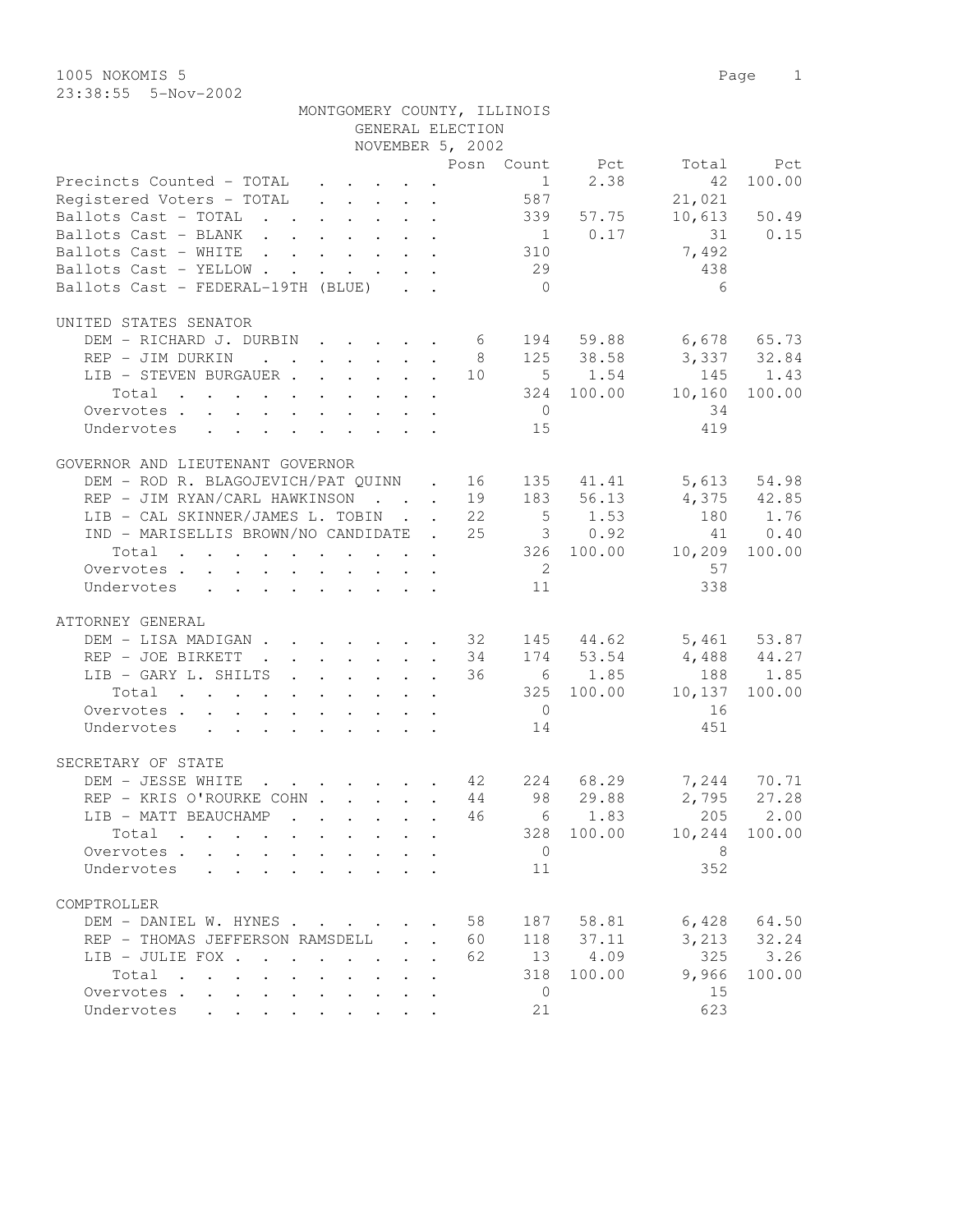1005 NOKOMIS 5 Page 2

|                                                                                                                         |                                                                       |                           |                                                                                           |  | GENERAL ELECTION | MONTGOMERY COUNTY, ILLINOIS |            |                          |        |
|-------------------------------------------------------------------------------------------------------------------------|-----------------------------------------------------------------------|---------------------------|-------------------------------------------------------------------------------------------|--|------------------|-----------------------------|------------|--------------------------|--------|
|                                                                                                                         |                                                                       |                           |                                                                                           |  | NOVEMBER 5, 2002 |                             |            |                          |        |
|                                                                                                                         |                                                                       |                           |                                                                                           |  |                  |                             |            | Posn Count Pct Total Pct |        |
| TREASURER<br>DEM - THOMAS J. DART 68 137 42.28 4,736 46.81                                                              |                                                                       |                           |                                                                                           |  |                  |                             |            |                          |        |
|                                                                                                                         |                                                                       |                           |                                                                                           |  |                  |                             |            |                          |        |
| REP - JUDY BAAR TOPINKA 70 182 56.17 5,235 51.74                                                                        |                                                                       |                           |                                                                                           |  |                  |                             |            |                          |        |
| LIB - RHYS READ 72 5 1.54 147 1.45                                                                                      |                                                                       |                           |                                                                                           |  |                  |                             |            |                          |        |
| Total 324 100.00 10,118                                                                                                 |                                                                       |                           |                                                                                           |  |                  |                             |            |                          | 100.00 |
| Overvotes.                                                                                                              |                                                                       |                           |                                                                                           |  |                  | 1                           |            | 10                       |        |
| Undervotes                                                                                                              |                                                                       |                           |                                                                                           |  |                  | 14                          |            | 476                      |        |
| REPRESENTATIVE IN CONGRESS<br>19TH CONGRESSIONAL DISTRICT                                                               |                                                                       |                           |                                                                                           |  |                  |                             |            |                          |        |
| DEM - DAVID D. PHELPS 84 125 38.34 2,016 39.39                                                                          |                                                                       |                           |                                                                                           |  |                  |                             |            |                          |        |
| REP - JOHN M. SHIMKUS 86 201 61.66 3,102 60.61                                                                          |                                                                       |                           |                                                                                           |  |                  |                             |            |                          |        |
| Total 326 100.00 5,118 100.00                                                                                           |                                                                       |                           |                                                                                           |  |                  |                             |            |                          |        |
| Overvotes                                                                                                               |                                                                       |                           |                                                                                           |  |                  | $\overline{1}$              |            | $\overline{7}$           |        |
| Undervotes 12                                                                                                           |                                                                       |                           |                                                                                           |  |                  |                             |            | 149                      |        |
|                                                                                                                         |                                                                       |                           |                                                                                           |  |                  |                             |            |                          |        |
| STATE SENATOR<br>49TH LEGISLATIVE DISTRICT                                                                              |                                                                       |                           |                                                                                           |  |                  |                             |            |                          |        |
| DEM - VINCE DEMUZIO : 92 248                                                                                            |                                                                       |                           |                                                                                           |  |                  |                             |            | 100.00 8,356             | 100.00 |
| REP - NO CANDIDATE FILED                                                                                                |                                                                       |                           |                                                                                           |  |                  |                             |            |                          |        |
| Total 248 100.00 8,356 100.00                                                                                           |                                                                       |                           |                                                                                           |  |                  |                             |            |                          |        |
| Overvotes.                                                                                                              |                                                                       |                           |                                                                                           |  |                  | $\overline{0}$              |            | $\overline{0}$           |        |
| Undervotes                                                                                                              |                                                                       |                           |                                                                                           |  |                  | 91                          |            | 2,248                    |        |
| REPRESENTATIVE IN THE GENERAL ASSEMBLY<br>98TH REPRESENTATIVE DISTRICT<br>DEM - GARY HANNIG 100 241 100.00 8,354 100.00 |                                                                       |                           |                                                                                           |  |                  |                             |            |                          |        |
| REP - NO CANDIDATE FILED                                                                                                |                                                                       |                           |                                                                                           |  |                  |                             |            |                          |        |
| Total 241 100.00 8,354                                                                                                  |                                                                       |                           |                                                                                           |  |                  |                             |            |                          | 100.00 |
| Overvotes.                                                                                                              |                                                                       |                           |                                                                                           |  |                  | $\overline{0}$              |            | $\overline{0}$           |        |
| Undervotes 98                                                                                                           |                                                                       |                           |                                                                                           |  |                  |                             |            | 2,250                    |        |
| COUNTY CLERK                                                                                                            |                                                                       |                           |                                                                                           |  |                  |                             |            |                          |        |
| DEM - NO CANDIDATE FILED                                                                                                |                                                                       |                           |                                                                                           |  |                  |                             |            |                          |        |
| REP - SANDY LEITHEISER 112 286 100.00 8,768 100.00                                                                      |                                                                       |                           |                                                                                           |  |                  |                             |            |                          |        |
| Total .                                                                                                                 |                                                                       |                           |                                                                                           |  |                  |                             |            | 286 100.00 8,768 100.00  |        |
| Overvotes                                                                                                               |                                                                       | $\mathbf{r} = \mathbf{r}$ |                                                                                           |  |                  | $\overline{0}$              |            | $\overline{0}$           |        |
| Undervotes                                                                                                              |                                                                       |                           | $\mathbf{r} = \mathbf{r} \cdot \mathbf{r}$                                                |  |                  | 53                          |            | 1,836                    |        |
| COUNTY TREASURER                                                                                                        |                                                                       |                           |                                                                                           |  |                  |                             |            |                          |        |
| DEM - NO CANDIDATE FILED                                                                                                |                                                                       |                           |                                                                                           |  |                  |                             |            |                          |        |
| REP - RON JENKINS                                                                                                       |                                                                       |                           |                                                                                           |  | 119              |                             | 284 100.00 | 8,566                    | 100.00 |
| Total                                                                                                                   |                                                                       |                           |                                                                                           |  |                  |                             | 284 100.00 | 8,566                    | 100.00 |
| Overvotes<br>$\mathbf{A}$                                                                                               |                                                                       |                           | $\mathbf{r} = \mathbf{r} \cdot \mathbf{r}$ and $\mathbf{r} = \mathbf{r} \cdot \mathbf{r}$ |  |                  | $\overline{0}$              |            | $\bigcirc$               |        |
| Undervotes<br>$\mathbf{r}$ and $\mathbf{r}$                                                                             |                                                                       |                           |                                                                                           |  |                  | 55                          |            | 2,038                    |        |
| COUNTY SHERIFF                                                                                                          |                                                                       |                           |                                                                                           |  |                  |                             |            |                          |        |
| DEM - NO CANDIDATE FILED                                                                                                |                                                                       |                           |                                                                                           |  |                  |                             |            |                          |        |
| REP - JIM VAZZI .                                                                                                       | $\mathbf{r}$ , and $\mathbf{r}$ , and $\mathbf{r}$ , and $\mathbf{r}$ |                           |                                                                                           |  | 126              | 290                         | 100.00     | 8,735                    | 100.00 |
| Total<br>the contract of the contract of the contract of                                                                |                                                                       |                           |                                                                                           |  |                  | 290                         | 100.00     | 8,735                    | 100.00 |
| Overvotes                                                                                                               |                                                                       |                           |                                                                                           |  |                  | $\overline{0}$              |            | $\overline{0}$           |        |
| Undervotes                                                                                                              |                                                                       |                           |                                                                                           |  |                  | 49                          |            | 1,869                    |        |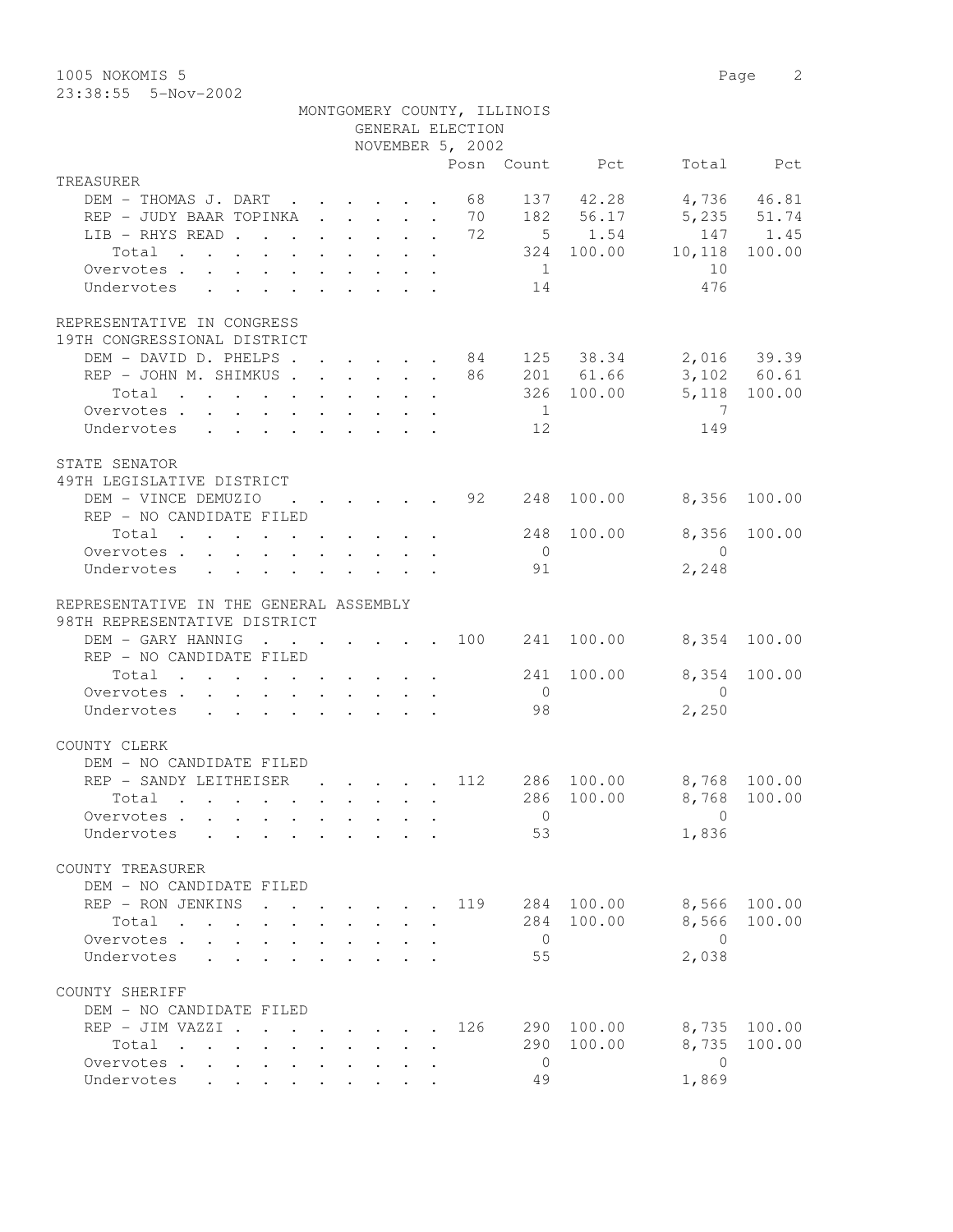1005 NOKOMIS 5 Page 3 23:38:55 5-Nov-2002 MONTGOMERY COUNTY, ILLINOIS GENERAL ELECTION NOVEMBER 5, 2002 Posn Count Pct Total Pct REGIONAL SUPERINTENDENT OF SCHOOLS (CHRISTIAN & MONTGOMERY COUNTIES) DEM - GREG SPRINGER . . . . . 137 236 100.00 7,984 100.00 REP - NO CANDIDATE FILED Total . . . . . . . . . . 236 100.00 7,984 100.00<br>ervotes . . . . . . . . . 0 Overvotes . . . . . . . . . . . 0 0<br>
Undervotes . . . . . . . . . . 103 2,430 Undervotes . . . . . . . . 103 2,430 COUNTY BOARD MEMBER COUNTY BOARD DISTRICT 2 VOTE FOR 3 DEM - MIKE A. HAVERA . . . . . 146 220 27.88 1,039 27.31 DEM - DONALD H. PETTY . . . . . . 148 203 25.73 958 25.18 REP - NELSON AUMANN . . . . . 150 207 26.24 994 26.13 REP - EUGENE E. JOHNSON . . . . 152 159 20.15 813 21.37 Total . . . . . . . . . . 789 100.00 3,804 100.00 Overvotes . . . . . . . . . . . 0 3 Undervotes . . . . . . . . 228 1,044 JUDGE OF THE APPELLATE COURT 5TH JUDICIAL DISTRICT (VACANCY-HON. CHAPMAN) DEM - MELISSA CHAPMAN . . . . . . 166 146 48.34 5,510 57.64 REP - JOHN LONG . . . . . . . 168 156 51.66 4,049 42.36 Total . . . . . . . . . . 302 100.00 9,559 100.00 Overvotes . . . . . . . . . . . 0 8 Undervotes . . . . . . . . . 37 1,037 JUDGE OF THE CIRCUIT COURT FOURTH JUDICIAL CIRCUIT SHALL MICHAEL ROSS WEBER BE RETAINED IN OFFICE? YES . . . . . . . . . . . . 191 161 70.93 5,582 72.97 NO . . . . . . . . . . . . 192 66 29.07 2,068 27.03 Total . . . . . . . . . . 227 100.00 7,650 100.00 Overvotes . . . . . . . . . . . 1 24 Undervotes . . . . . . . . 111 2,930 JUDGE OF THE CIRCUIT COURT FOURTH JUDICIAL CIRCUIT SHALL STEVEN P. SEYMOUR BE RETAINED IN OFFICE? YES . . . . . . . . . . . . 194 155 70.78 5,155 70.04 NO . . . . . . . . . . . . 195 Total . . . . . . . . . . 219 100.00 7,360 100.00 Overvotes . . . . . . . . . . 0 14 Undervotes . . . . . . . . . 120 3,230 JUDGE OF THE CIRCUIT COURT FOURTH JUDICIAL CIRCUIT SHALL S. GENE SCHWARM BE RETAINED IN OFFICE? YES . . . . . . . . . . . . 197 158 71.49 5,308 71.34 NO . . . . . . . . . . . . 198 63 28.51 2,132 28.66 Total . . . . . . . . . . 221 100.00 7,440 100.00 Overvotes . . . . . . . . . . 0 17 Undervotes . . . . . . . . 118 3,147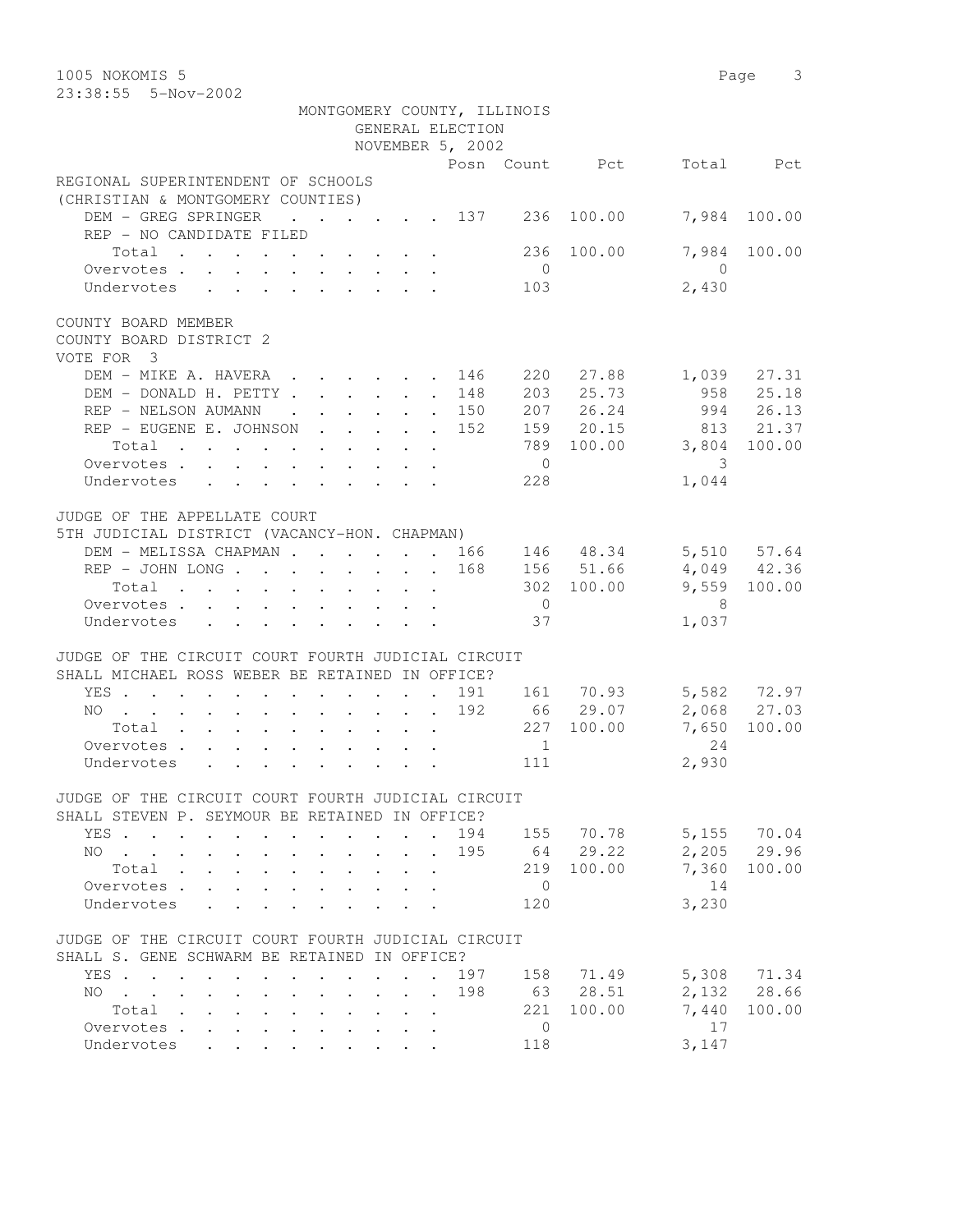1005 NOKOMIS 5 Page 4 23:38:55 5-Nov-2002

|                                                                                                                                                                                                                                                                                                                                                                                                                                                                                            |                                         | MONTGOMERY COUNTY, ILLINOIS |                |                           |            |              |
|--------------------------------------------------------------------------------------------------------------------------------------------------------------------------------------------------------------------------------------------------------------------------------------------------------------------------------------------------------------------------------------------------------------------------------------------------------------------------------------------|-----------------------------------------|-----------------------------|----------------|---------------------------|------------|--------------|
|                                                                                                                                                                                                                                                                                                                                                                                                                                                                                            |                                         | GENERAL ELECTION            |                |                           |            |              |
|                                                                                                                                                                                                                                                                                                                                                                                                                                                                                            |                                         | NOVEMBER 5, 2002            |                |                           |            |              |
|                                                                                                                                                                                                                                                                                                                                                                                                                                                                                            |                                         |                             |                | Posn Count Pct            |            | Total Pct    |
| JUDGE OF THE CIRCUIT COURT FOURTH JUDICIAL CIRCUIT                                                                                                                                                                                                                                                                                                                                                                                                                                         |                                         |                             |                |                           |            |              |
| SHALL PATRICK L. DUKE BE RETAINED IN OFFICE?                                                                                                                                                                                                                                                                                                                                                                                                                                               |                                         |                             |                |                           |            |              |
| YES                                                                                                                                                                                                                                                                                                                                                                                                                                                                                        |                                         | 200                         |                | 152 69.09                 |            | 5,178 70.18  |
| . 201<br>NO                                                                                                                                                                                                                                                                                                                                                                                                                                                                                |                                         |                             |                | 68 30.91                  |            | 2,200 29.82  |
| Total , , , , , , , , , , ,                                                                                                                                                                                                                                                                                                                                                                                                                                                                |                                         |                             |                | 220 100.00                |            | 7,378 100.00 |
| Overvotes.                                                                                                                                                                                                                                                                                                                                                                                                                                                                                 |                                         |                             | $\bigcirc$     |                           | 12         |              |
| Undervotes<br>$\mathbf{r}$ , $\mathbf{r}$ , $\mathbf{r}$ , $\mathbf{r}$ , $\mathbf{r}$ , $\mathbf{r}$                                                                                                                                                                                                                                                                                                                                                                                      |                                         |                             | 119            |                           | 3,214      |              |
| COUNTY-SENIOR SERVICES REFERENDUM                                                                                                                                                                                                                                                                                                                                                                                                                                                          |                                         |                             |                |                           |            |              |
| YES 220                                                                                                                                                                                                                                                                                                                                                                                                                                                                                    |                                         |                             |                | 171 56.07                 |            | 4,784 50.42  |
| NO 221                                                                                                                                                                                                                                                                                                                                                                                                                                                                                     |                                         |                             |                | 134 43.93                 |            | 4,704 49.58  |
| Total                                                                                                                                                                                                                                                                                                                                                                                                                                                                                      |                                         |                             |                | 305 100.00                |            | 9,488 100.00 |
| Overvotes.<br>$\mathbf{1} \qquad \qquad \mathbf{1} \qquad \qquad \mathbf{1} \qquad \qquad \mathbf{1} \qquad \qquad \mathbf{1} \qquad \qquad \mathbf{1} \qquad \qquad \mathbf{1} \qquad \qquad \mathbf{1} \qquad \qquad \mathbf{1} \qquad \qquad \mathbf{1} \qquad \qquad \mathbf{1} \qquad \qquad \mathbf{1} \qquad \qquad \mathbf{1} \qquad \qquad \mathbf{1} \qquad \qquad \mathbf{1} \qquad \qquad \mathbf{1} \qquad \qquad \mathbf{1} \qquad \qquad \mathbf{1} \qquad \qquad \mathbf{$ |                                         |                             | $\mathbf{1}$   |                           | 10         |              |
| Undervotes<br>$\mathbf{r}$ , $\mathbf{r}$ , $\mathbf{r}$ , $\mathbf{r}$ , $\mathbf{r}$ , $\mathbf{r}$                                                                                                                                                                                                                                                                                                                                                                                      |                                         |                             | 33             |                           | 1,106      |              |
| PROPOSED CREATION OF NOKOMIS AREA                                                                                                                                                                                                                                                                                                                                                                                                                                                          |                                         |                             |                |                           |            |              |
| FIRE PROTECTION DISTRICT (UNINCORPORATED)                                                                                                                                                                                                                                                                                                                                                                                                                                                  |                                         |                             |                |                           |            |              |
| FOR FIRE PROTECTION DISTRICT                                                                                                                                                                                                                                                                                                                                                                                                                                                               |                                         |                             |                | 246 20 74.07              |            | 208 63.03    |
| AGAINST FIRE PROTECTION DISTRICT 247                                                                                                                                                                                                                                                                                                                                                                                                                                                       |                                         |                             |                | 7 25.93                   |            | 122 36.97    |
| Total                                                                                                                                                                                                                                                                                                                                                                                                                                                                                      |                                         |                             |                | 27 100.00                 | 330        | 100.00       |
| Overvotes.                                                                                                                                                                                                                                                                                                                                                                                                                                                                                 |                                         |                             | $\overline{0}$ |                           | $\bigcirc$ |              |
| Undervotes                                                                                                                                                                                                                                                                                                                                                                                                                                                                                 |                                         |                             | $\mathfrak{L}$ |                           | 17         |              |
| PROPOSED CREATION OF NOKOMIS AREA                                                                                                                                                                                                                                                                                                                                                                                                                                                          |                                         |                             |                |                           |            |              |
| FIRE PROTECTION DISTRICT (NOKOMIS)                                                                                                                                                                                                                                                                                                                                                                                                                                                         |                                         |                             |                |                           |            |              |
| FOR FIRE PROTECTION DISTRICT                                                                                                                                                                                                                                                                                                                                                                                                                                                               |                                         |                             |                | $\cdot$ , , 246 219 75.26 |            | 652 74.94    |
| AGAINST FIRE PROTECTION DISTRICT 247                                                                                                                                                                                                                                                                                                                                                                                                                                                       |                                         |                             |                | 72 24.74                  |            | 218 25.06    |
| Total                                                                                                                                                                                                                                                                                                                                                                                                                                                                                      |                                         |                             |                | 291 100.00                | 870        | 100.00       |
| Overvotes.                                                                                                                                                                                                                                                                                                                                                                                                                                                                                 | $\cdot$ $\cdot$ $\cdot$ $\cdot$ $\cdot$ |                             | $\bigcirc$     |                           | $\Omega$   |              |
|                                                                                                                                                                                                                                                                                                                                                                                                                                                                                            |                                         |                             | 19             |                           | 63         |              |
| Undervotes                                                                                                                                                                                                                                                                                                                                                                                                                                                                                 |                                         |                             |                |                           |            |              |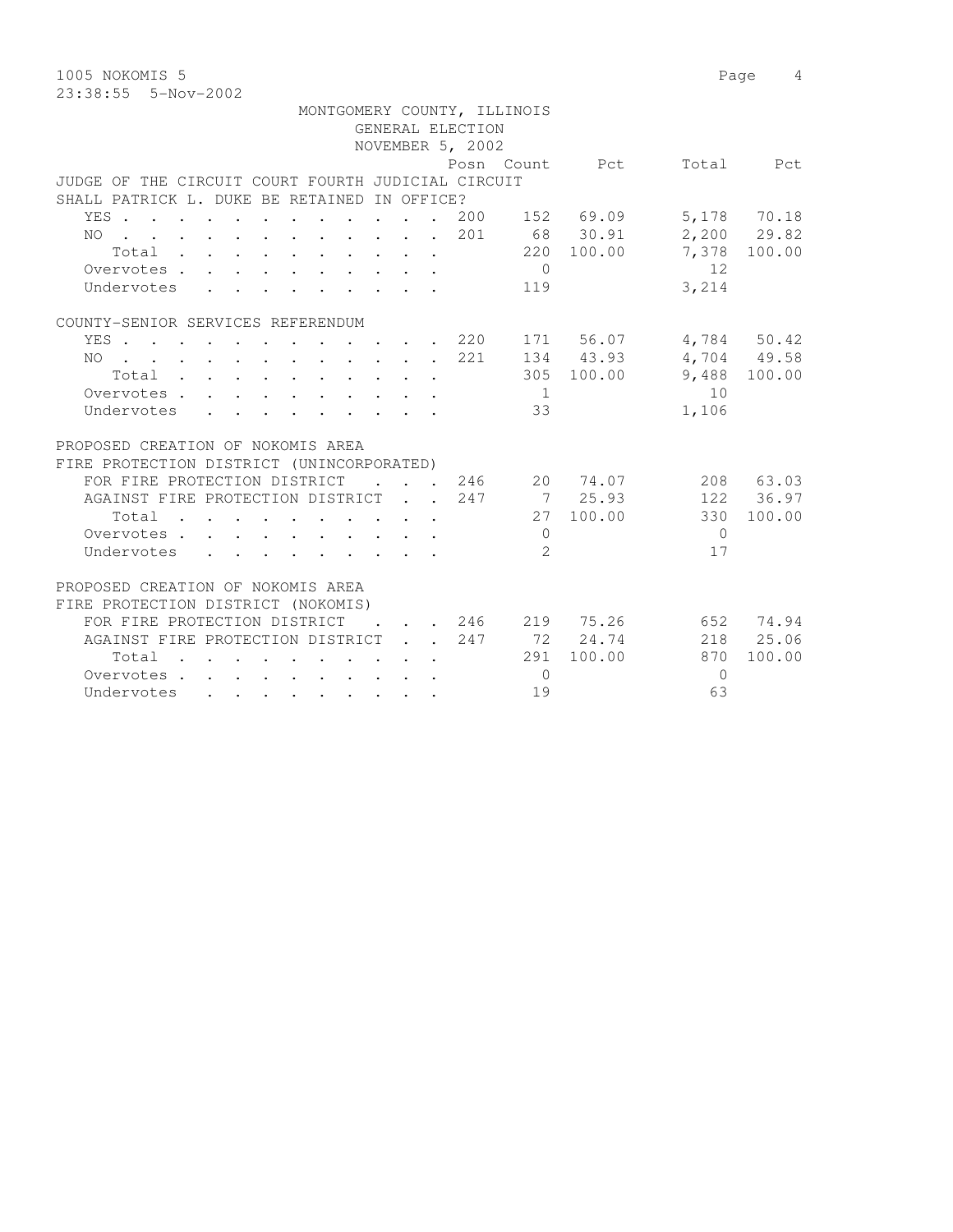COMPTROLLER

| 1101 NO. LITCHFIELD 1<br>23:38:55  5-Nov-2002                                                                                                                                                       |                                            |                                      |                               |                                                     |                                           | $\mathbf{1}$<br>Page                             |
|-----------------------------------------------------------------------------------------------------------------------------------------------------------------------------------------------------|--------------------------------------------|--------------------------------------|-------------------------------|-----------------------------------------------------|-------------------------------------------|--------------------------------------------------|
| MONTGOMERY COUNTY, ILLINOIS                                                                                                                                                                         |                                            | GENERAL ELECTION<br>NOVEMBER 5, 2002 |                               |                                                     |                                           |                                                  |
|                                                                                                                                                                                                     |                                            |                                      |                               | Posn Count Pct                                      | Total Pct                                 |                                                  |
| Precincts Counted - TOTAL<br>Registered Voters - TOTAL<br>Ballots Cast - TOTAL                                                                                                                      | $\ddot{\phantom{a}}$                       |                                      | $\sim$ 1<br>715<br>392        | 2.38<br>54.83                                       | 42<br>21,021<br>10,613                    | 100.00<br>50.49                                  |
| Ballots Cast - BLANK<br>Ballots Cast - WHITE<br>Ballots Cast - GREEN<br>Ballots Cast - FEDERAL-19TH (BLUE)                                                                                          | $\mathbf{r} = \mathbf{r} \cdot \mathbf{r}$ |                                      | 112<br>280<br>$\bigcap$       | 20.28                                               | 31<br>7,492<br>2,606<br>6                 | 0.15                                             |
| UNITED STATES SENATOR<br>DEM - RICHARD J. DURBIN<br>REP - JIM DURKIN<br>LIB - STEVEN BURGAUER<br>$\cdot$ $\cdot$ $\cdot$ $\cdot$ $\cdot$<br>Total                                                   |                                            | 6<br>- 8<br>10                       | 190                           | 50.00<br>188 49.47<br>20.53<br>380 100.00           | 145<br>10,160                             | $6,678$ $65.73$<br>3,337 32.84<br>1.43<br>100.00 |
| Overvotes.<br>Undervotes<br>GOVERNOR AND LIEUTENANT GOVERNOR                                                                                                                                        | $\ddot{\phantom{a}}$                       |                                      | $\bigcirc$<br>12              |                                                     | 34<br>419                                 |                                                  |
| DEM – ROD R. BLAGOJEVICH/PAT QUINN . 16                                                                                                                                                             |                                            |                                      |                               | 155 40.05                                           | 5,613 54.98                               |                                                  |
| REP - JIM RYAN/CARL HAWKINSON                                                                                                                                                                       |                                            | 19                                   |                               | 226 58.40                                           |                                           | 4,375 42.85                                      |
| LIB - CAL SKINNER/JAMES L. TOBIN                                                                                                                                                                    |                                            | 22                                   |                               | $5 \t 1.29$                                         | 180                                       | 1.76                                             |
| IND - MARISELLIS BROWN/NO CANDIDATE . 25                                                                                                                                                            |                                            |                                      |                               | $1 \t 0.26$                                         | 41                                        | 0.40                                             |
| Total<br>Overvotes<br>Undervotes                                                                                                                                                                    |                                            |                                      | $\overline{0}$<br>$5^{\circ}$ | 387 100.00                                          | 10,209<br>57<br>338                       | 100.00                                           |
| ATTORNEY GENERAL                                                                                                                                                                                    |                                            |                                      |                               |                                                     |                                           |                                                  |
| DEM - LISA MADIGAN<br>REP - JOE BIRKETT<br>LIB - GARY L. SHILTS<br>$\mathbf{r}$ , $\mathbf{r}$ , $\mathbf{r}$ , $\mathbf{r}$ , $\mathbf{r}$<br>Total<br>Overvotes.<br>Undervotes                    | $\ddot{\phantom{a}}$                       | 32<br>34<br>36                       | $\overline{0}$<br>11          | 151 39.63<br>225 59.06<br>$5 \t 1.31$<br>381 100.00 | 5,461 53.87<br>188<br>10,137<br>16<br>451 | $4,488$ $44.27$<br>1.85<br>100.00                |
| SECRETARY OF STATE                                                                                                                                                                                  |                                            |                                      |                               |                                                     |                                           |                                                  |
| DEM - JESSE WHITE<br>$\cdots$ 42 222 58.12<br>REP - KRIS O'ROURKE COHN<br>LIB - MATT BEAUCHAMP<br>Total<br>$\mathbf{r}$ , and $\mathbf{r}$ , and $\mathbf{r}$ , and $\mathbf{r}$ , and $\mathbf{r}$ |                                            | 44<br>46                             | 6<br>382                      | 154 40.31<br>1.57<br>100.00                         | 2,795<br>205<br>10,244                    | 7,244 70.71<br>27.28<br>2.00<br>100.00           |
| Overvotes                                                                                                                                                                                           |                                            |                                      | $\bigcap$                     |                                                     | 8                                         |                                                  |

Undervotes . . . . . . . . . 10 352

 DEM - DANIEL W. HYNES . . . . . . 58 179 48.38 6,428 64.50 REP - THOMAS JEFFERSON RAMSDELL . . 60 182 49.19 3,213 32.24 LIB - JULIE FOX . . . . . . . . 62 9 2.43 325 3.26<br>Total . . . . . . . . . 370 100.00 9,966 100.00 Total . . . . . . . . . . . 370 100.00 9,966<br>ervotes . . . . . . . . . . 0 15 Overvotes . . . . . . . . . . . 0 15 Undervotes . . . . . . . . . 22 623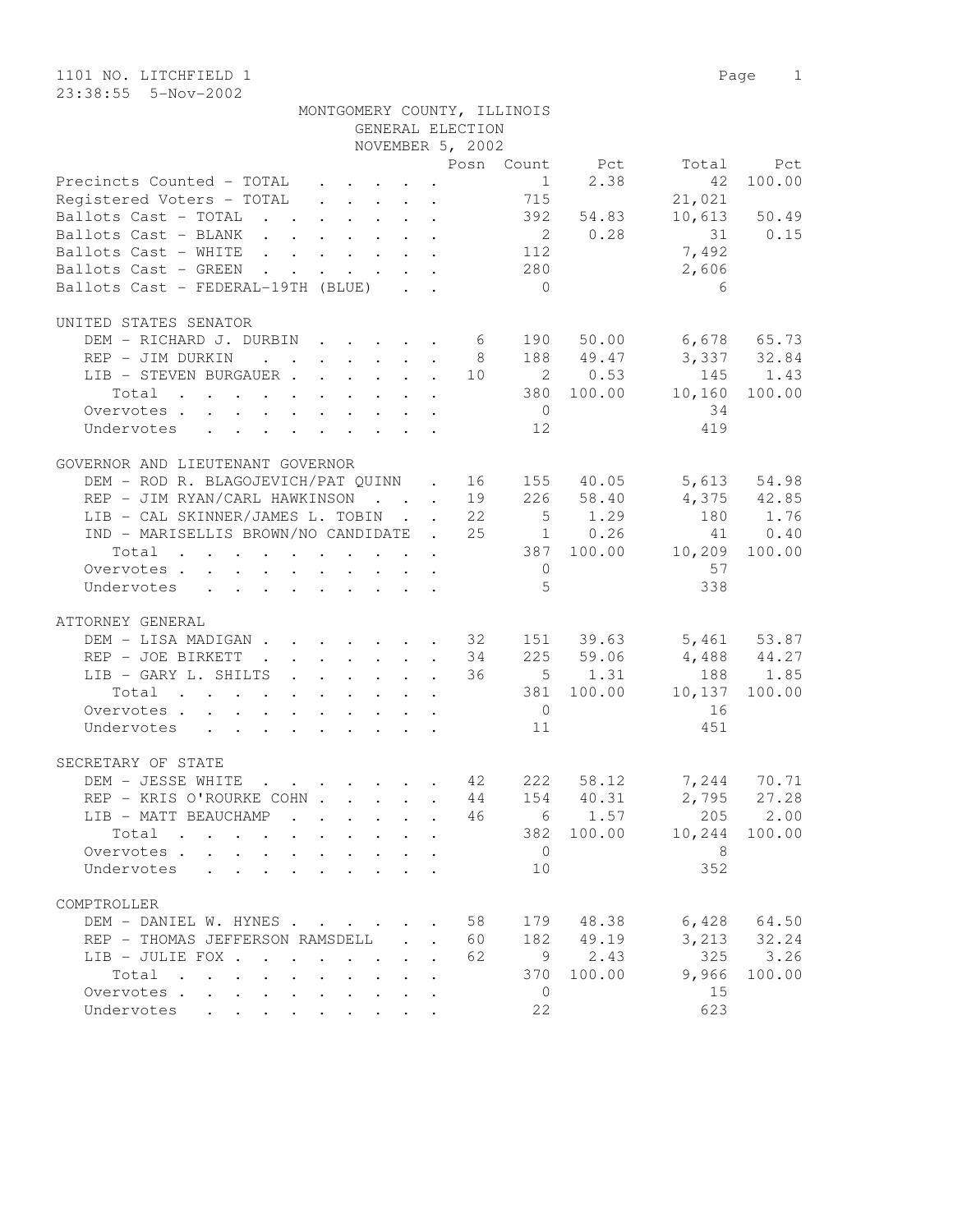| 1101 NO. LITCHFIELD 1<br>23:38:55 5-Nov-2002                                                                                                                                                                                               |                                                                                          |                                                                          |              |                  |                             |                |                         | Page 2       |
|--------------------------------------------------------------------------------------------------------------------------------------------------------------------------------------------------------------------------------------------|------------------------------------------------------------------------------------------|--------------------------------------------------------------------------|--------------|------------------|-----------------------------|----------------|-------------------------|--------------|
|                                                                                                                                                                                                                                            |                                                                                          |                                                                          |              | GENERAL ELECTION | MONTGOMERY COUNTY, ILLINOIS |                |                         |              |
|                                                                                                                                                                                                                                            |                                                                                          |                                                                          |              | NOVEMBER 5, 2002 |                             |                |                         |              |
|                                                                                                                                                                                                                                            |                                                                                          |                                                                          |              |                  |                             | Posn Count Pct |                         | Total Pct    |
| TREASURER                                                                                                                                                                                                                                  |                                                                                          |                                                                          |              |                  |                             |                |                         |              |
| DEM - THOMAS J. DART                                                                                                                                                                                                                       |                                                                                          |                                                                          |              | 68               | 105                         | 27.70          |                         | 4,736 46.81  |
| REP - JUDY BAAR TOPINKA                                                                                                                                                                                                                    |                                                                                          | $\mathbf{r}$ , $\mathbf{r}$ , $\mathbf{r}$ , $\mathbf{r}$ , $\mathbf{r}$ |              | 70               |                             | 273 72.03      |                         | 5,235 51.74  |
| LIB - RHYS READ                                                                                                                                                                                                                            |                                                                                          |                                                                          |              | 72               |                             | $1 \t 0.26$    |                         | 147 1.45     |
| Total<br>$\mathbf{r}$ . The set of the set of the set of the set of the set of the set of the set of the set of the set of the set of the set of the set of the set of the set of the set of the set of the set of the set of the set of t |                                                                                          |                                                                          |              |                  |                             | 379 100.00     | 10,118                  | 100.00       |
| Overvotes                                                                                                                                                                                                                                  |                                                                                          |                                                                          |              |                  | $\overline{0}$              |                | 10                      |              |
| Undervotes                                                                                                                                                                                                                                 |                                                                                          |                                                                          |              |                  | 13                          |                | 476                     |              |
| REPRESENTATIVE IN CONGRESS<br>19TH CONGRESSIONAL DISTRICT<br>DEM - DAVID D. PHELPS                                                                                                                                                         |                                                                                          |                                                                          |              |                  |                             | $84$ 113 29.50 |                         | 2,016 39.39  |
| REP - JOHN M. SHIMKUS                                                                                                                                                                                                                      |                                                                                          |                                                                          |              | 86               |                             | 270 70.50      |                         | 3,102 60.61  |
| Total                                                                                                                                                                                                                                      |                                                                                          |                                                                          |              |                  |                             | 383 100.00     |                         | 5,118 100.00 |
| Overvotes.                                                                                                                                                                                                                                 |                                                                                          |                                                                          |              |                  | 1                           |                | 7                       |              |
| Undervotes                                                                                                                                                                                                                                 |                                                                                          |                                                                          |              |                  | 8                           |                | 149                     |              |
| STATE SENATOR<br>49TH LEGISLATIVE DISTRICT                                                                                                                                                                                                 |                                                                                          |                                                                          |              |                  |                             |                |                         |              |
| DEM - VINCE DEMUZIO<br>REP - NO CANDIDATE FILED                                                                                                                                                                                            |                                                                                          |                                                                          |              | 92               | 301                         | 100.00         | 8,356                   | 100.00       |
| Total                                                                                                                                                                                                                                      |                                                                                          |                                                                          |              |                  | 301                         | 100.00         | 8,356                   | 100.00       |
| Overvotes.                                                                                                                                                                                                                                 |                                                                                          |                                                                          |              |                  | $\bigcirc$                  |                | $\bigcirc$              |              |
| Undervotes                                                                                                                                                                                                                                 |                                                                                          |                                                                          |              |                  | 91                          |                | 2,248                   |              |
|                                                                                                                                                                                                                                            |                                                                                          |                                                                          |              |                  |                             |                |                         |              |
| REPRESENTATIVE IN THE GENERAL ASSEMBLY                                                                                                                                                                                                     |                                                                                          |                                                                          |              |                  |                             |                |                         |              |
| 98TH REPRESENTATIVE DISTRICT                                                                                                                                                                                                               |                                                                                          |                                                                          |              |                  |                             |                |                         |              |
| DEM - GARY HANNIG                                                                                                                                                                                                                          | . 100                                                                                    |                                                                          |              |                  |                             | 301 100.00     |                         | 8,354 100.00 |
| REP - NO CANDIDATE FILED                                                                                                                                                                                                                   |                                                                                          |                                                                          |              |                  |                             |                |                         |              |
| Total                                                                                                                                                                                                                                      |                                                                                          |                                                                          |              |                  | 301                         | 100.00         | 8,354                   | 100.00       |
| Overvotes                                                                                                                                                                                                                                  |                                                                                          |                                                                          |              |                  | $\overline{0}$              |                | $\bigcirc$              |              |
| Undervotes                                                                                                                                                                                                                                 |                                                                                          |                                                                          |              |                  | 91                          |                | 2,250                   |              |
| COUNTY CLERK<br>DEM - NO CANDIDATE FILED                                                                                                                                                                                                   |                                                                                          |                                                                          |              |                  |                             |                |                         |              |
| REP - SANDY LEITHEISER                                                                                                                                                                                                                     |                                                                                          | $\mathbf{r}$ , $\mathbf{r}$ , $\mathbf{r}$ , $\mathbf{r}$                |              |                  |                             | 112 340 100.00 |                         | 8,768 100.00 |
| Total                                                                                                                                                                                                                                      |                                                                                          |                                                                          |              |                  |                             | 340 100.00     | 8,768                   | 100.00       |
| Overvotes                                                                                                                                                                                                                                  |                                                                                          |                                                                          | $\mathbf{L}$ |                  | $\overline{0}$              |                | $\overline{0}$          |              |
| Undervotes                                                                                                                                                                                                                                 |                                                                                          |                                                                          |              |                  | 52                          |                | 1,836                   |              |
|                                                                                                                                                                                                                                            |                                                                                          |                                                                          |              |                  |                             |                |                         |              |
| COUNTY TREASURER                                                                                                                                                                                                                           |                                                                                          |                                                                          |              |                  |                             |                |                         |              |
| DEM - NO CANDIDATE FILED                                                                                                                                                                                                                   |                                                                                          |                                                                          |              |                  |                             |                |                         |              |
| REP - RON JENKINS                                                                                                                                                                                                                          | $\mathbf{r}$ , and $\mathbf{r}$ , and $\mathbf{r}$ , and $\mathbf{r}$ , and $\mathbf{r}$ |                                                                          |              |                  |                             | 119 330 100.00 | 8,566                   | 100.00       |
| Total                                                                                                                                                                                                                                      |                                                                                          |                                                                          |              |                  |                             | 330 100.00     | 8,566                   | 100.00       |
| Overvotes.                                                                                                                                                                                                                                 |                                                                                          |                                                                          |              |                  | $\overline{0}$              |                | $\overline{0}$          |              |
| Undervotes<br>$\sim$ $\sim$                                                                                                                                                                                                                |                                                                                          |                                                                          |              |                  | 62                          |                | 2,038                   |              |
| COUNTY SHERIFF                                                                                                                                                                                                                             |                                                                                          |                                                                          |              |                  |                             |                |                         |              |
| DEM - NO CANDIDATE FILED                                                                                                                                                                                                                   |                                                                                          |                                                                          |              |                  |                             |                |                         |              |
| REP - JIM VAZZI 126                                                                                                                                                                                                                        |                                                                                          |                                                                          |              |                  |                             | 341 100.00     | 8,735                   | 100.00       |
| Total<br>$\mathbf{r}$ . The set of the set of the set of the set of the set of the set of the set of the set of the set of the set of the set of the set of the set of the set of the set of the set of the set of the set of the set of t |                                                                                          |                                                                          |              |                  | 341                         | 100.00         | 8,735                   | 100.00       |
| Overvotes                                                                                                                                                                                                                                  |                                                                                          |                                                                          |              |                  | $\overline{0}$<br>51        |                | $\overline{0}$<br>1,869 |              |
| Undervotes                                                                                                                                                                                                                                 | $\ddot{\phantom{0}}$                                                                     | $\cdot$ $\cdot$ $\cdot$                                                  |              |                  |                             |                |                         |              |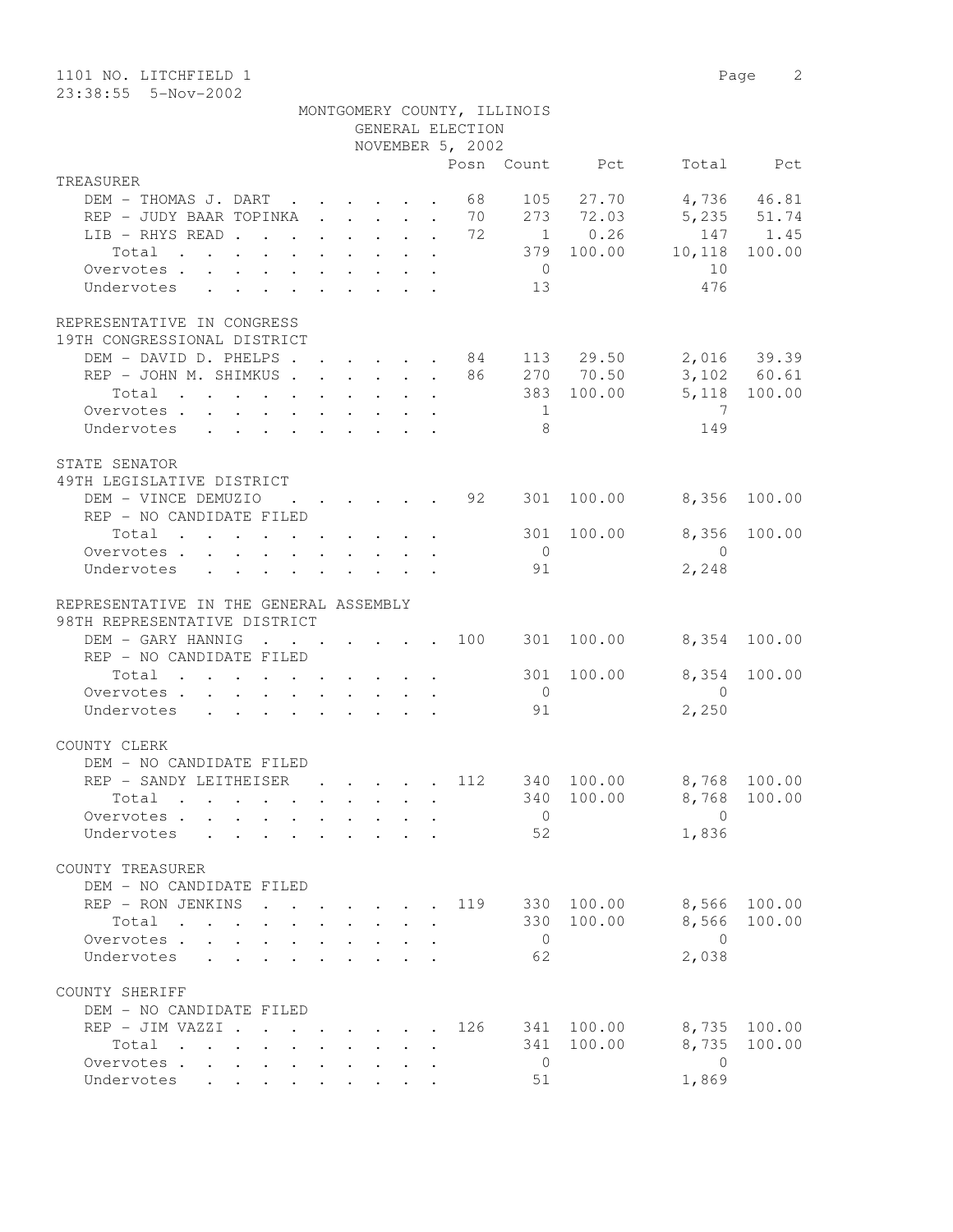| 1101 NO. LITCHFIELD 1                                                                                                                                        |                         | Page 3       |
|--------------------------------------------------------------------------------------------------------------------------------------------------------------|-------------------------|--------------|
| 23:38:55  5-Nov-2002                                                                                                                                         |                         |              |
| MONTGOMERY COUNTY, ILLINOIS                                                                                                                                  |                         |              |
| GENERAL ELECTION                                                                                                                                             |                         |              |
| NOVEMBER 5, 2002                                                                                                                                             |                         |              |
| Posn Count Pct<br>REGIONAL SUPERINTENDENT OF SCHOOLS                                                                                                         |                         | Total Pct    |
| (CHRISTIAN & MONTGOMERY COUNTIES)                                                                                                                            |                         |              |
| DEM - GREG SPRINGER<br>$\cdots$ 137 287 100.00                                                                                                               |                         | 7,984 100.00 |
| REP - NO CANDIDATE FILED                                                                                                                                     |                         |              |
| Total<br>287 100.00                                                                                                                                          |                         | 7,984 100.00 |
| $\overline{0}$<br>Overvotes                                                                                                                                  | $\overline{0}$          |              |
| Undervotes<br>105                                                                                                                                            | 2,430                   |              |
|                                                                                                                                                              |                         |              |
| COUNTY BOARD MEMBER                                                                                                                                          |                         |              |
| COUNTY BOARD DISTRICT 1<br>VOTE FOR 3                                                                                                                        |                         |              |
| DEM – DALE OGDEN 146 64 32.16 1,215 33.83<br>DEM – DAVID L.WEBB 148 57 28.64 1,100 30.62<br>REP – CHARLES A. HAMPTON 150 78 39.20 1,277 35.55                |                         |              |
| DEM - DAVID L. WEBB 148 57 28.64<br>REP - CHARLES A. HAMPTON 150 78 39.20<br>Total 199 100.00                                                                |                         |              |
|                                                                                                                                                              |                         |              |
|                                                                                                                                                              |                         | 3,592 100.00 |
| $\overline{0}$<br>Overvotes.                                                                                                                                 | $\bigcirc$              |              |
| Undervotes<br>137                                                                                                                                            | 1,874                   |              |
| COUNTY BOARD MEMBER                                                                                                                                          |                         |              |
| COUNTY BOARD DISTRICT 7                                                                                                                                      |                         |              |
| VOTE FOR 3                                                                                                                                                   |                         |              |
| DEM - BILL SIELSCHOTT 146 181 32.44 1,011 37.05<br>REP - EDWARD HELGEN 148 215 38.53 923 33.82                                                               |                         |              |
|                                                                                                                                                              |                         |              |
| REP - DAVID A. JACKSON 150                                                                                                                                   | 162 29.03               | 795 29.13    |
| Total                                                                                                                                                        | 558 100.00 2,729 100.00 |              |
| $\overline{0}$<br>Overvotes.                                                                                                                                 | $\overline{0}$          |              |
| 282<br>Undervotes                                                                                                                                            | 1,513                   |              |
| JUDGE OF THE APPELLATE COURT                                                                                                                                 |                         |              |
| 5TH JUDICIAL DISTRICT (VACANCY-HON. CHAPMAN)                                                                                                                 |                         |              |
| DEM - MELISSA CHAPMAN 166 130 36.41 5,510 57.64                                                                                                              |                         |              |
| $227$ 63.59<br>REP - JOHN LONG 168                                                                                                                           | $4,049$ $42.36$         |              |
| 357 100.00<br>Total                                                                                                                                          | $9,559$ 100.00          |              |
|                                                                                                                                                              | $\Omega$ and $\Omega$   |              |
| 35<br>Undervotes                                                                                                                                             | 1,037                   |              |
|                                                                                                                                                              |                         |              |
| JUDGE OF THE CIRCUIT COURT FOURTH JUDICIAL CIRCUIT<br>SHALL MICHAEL ROSS WEBER BE RETAINED IN OFFICE?                                                        |                         |              |
| 191<br>212 70.20<br>YES                                                                                                                                      |                         | 5,582 72.97  |
| 90 29.80<br>192<br>NO.<br>$\sim$ $\sim$ $\sim$ $\sim$                                                                                                        |                         | 2,068 27.03  |
| 302<br>Total<br>$\mathbf{L}$<br>$\mathbf{L}$<br>$\ddot{\phantom{0}}$                                                                                         | 7,650<br>100.00         | 100.00       |
| Overvotes.<br>$\overline{1}$<br>$\ddot{\phantom{a}}$                                                                                                         | 24                      |              |
| 89<br>Undervotes<br>$\mathbf{r}$ $\mathbf{r}$ $\mathbf{r}$                                                                                                   | 2,930                   |              |
|                                                                                                                                                              |                         |              |
| JUDGE OF THE CIRCUIT COURT FOURTH JUDICIAL CIRCUIT                                                                                                           |                         |              |
| SHALL STEVEN P. SEYMOUR BE RETAINED IN OFFICE?                                                                                                               |                         |              |
| 194<br>YES                                                                                                                                                   | 202 68.94               | 5,155 70.04  |
| 91 31.06<br>195<br>NO.<br>$\mathbf{r}$ , and $\mathbf{r}$ , and $\mathbf{r}$ , and $\mathbf{r}$ , and $\mathbf{r}$<br>$\mathbf{r} = \mathbf{r} + \mathbf{r}$ | 7,360                   | 2,205 29.96  |
| 293 100.00<br>Total<br>Overvotes<br>$\overline{0}$                                                                                                           | 14                      | 100.00       |
| $\ddot{\phantom{0}}$<br>$\sim$ $-$<br>99<br>Undervotes<br>$\cdot$ $\cdot$ $\cdot$ $\cdot$ $\cdot$ $\cdot$                                                    | 3,230                   |              |
| $\bullet$ .<br><br><br><br><br><br><br><br><br><br><br><br>                                                                                                  |                         |              |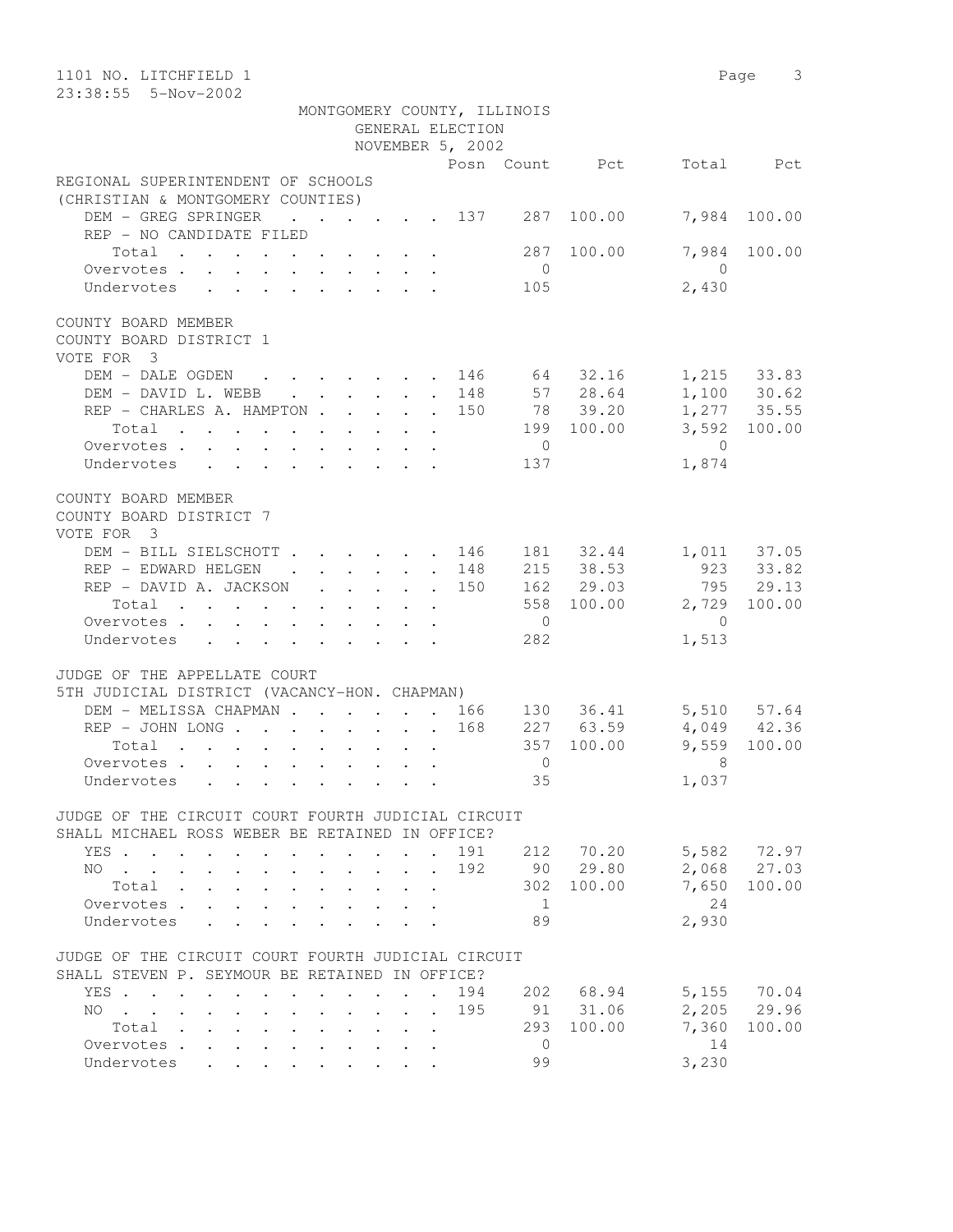1101 NO. LITCHFIELD 1 Page 4 23:38:55 5-Nov-2002

 MONTGOMERY COUNTY, ILLINOIS GENERAL ELECTION NOVEMBER 5, 2002 Posn Count Pct Total Pct JUDGE OF THE CIRCUIT COURT FOURTH JUDICIAL CIRCUIT SHALL S. GENE SCHWARM BE RETAINED IN OFFICE? YES . . . . . . . . . . . . 197 204 70.10 5,308 71.34 NO . . . . . . . . . . . . 198 87 29.90 2,132 28.66 Total . . . . . . . . . . 291 100.00 7,440 100.00 Overvotes . . . . . . . . . . . 1 17 Undervotes . . . . . . . . . 100 3,147 JUDGE OF THE CIRCUIT COURT FOURTH JUDICIAL CIRCUIT SHALL PATRICK L. DUKE BE RETAINED IN OFFICE? YES . . . . . . . . . . . 200 198 67.58 5,178 70.18 NO . . . . . . . . . . . . 201 95 32.42 2,200 29.82 Total . . . . . . . . . . 293 100.00 7,378 100.00 Overvotes . . . . . . . . . . 0 12 Undervotes . . . . . . . . . 99 3,214 COUNTY-SENIOR SERVICES REFERENDUM YES . . . . . . . . . . . . 220 137 38.06 4,784 50.42 NO . . . . . . . . . . . . 221 223 61.94 4,704 49.58 Total . . . . . . . . . . 360 100.00 9,488 100.00 Overvotes . . . . . . . . . . . 0 10 Undervotes . . . . . . . . . 32 1,106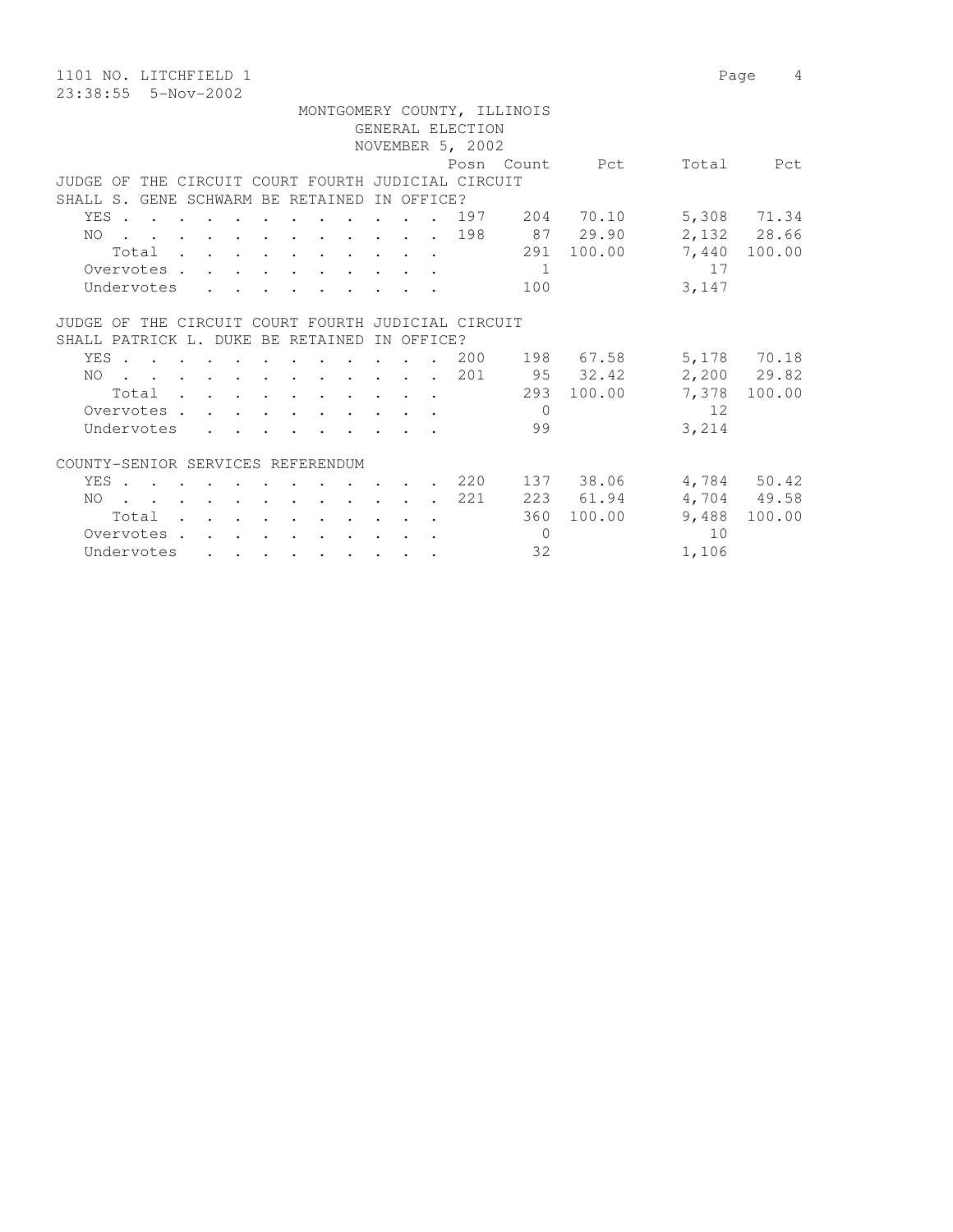|                                                                                                                                                                                |                                         | MONTGOMERY COUNTY, ILLINOIS<br>GENERAL ELECTION |                         |             |                                                               |                 |
|--------------------------------------------------------------------------------------------------------------------------------------------------------------------------------|-----------------------------------------|-------------------------------------------------|-------------------------|-------------|---------------------------------------------------------------|-----------------|
|                                                                                                                                                                                |                                         | NOVEMBER 5, 2002                                |                         |             |                                                               |                 |
|                                                                                                                                                                                |                                         |                                                 |                         |             | Posn Count Pct Total Pct                                      |                 |
| Precincts Counted - TOTAL 1<br>Registered Voters - TOTAL 697                                                                                                                   |                                         |                                                 |                         | $1 \t 2.38$ | 42                                                            | 100.00          |
|                                                                                                                                                                                |                                         |                                                 |                         |             | 21,021                                                        |                 |
| Ballots Cast - TOTAL 298 42.75                                                                                                                                                 |                                         |                                                 |                         |             |                                                               | $10,613$ 50.49  |
| Ballots Cast - BLANK 0 0.00 31 0.15                                                                                                                                            |                                         |                                                 |                         |             |                                                               |                 |
| Ballots Cast - GREEN 297                                                                                                                                                       |                                         |                                                 |                         |             | 2,606                                                         |                 |
| Ballots Cast - FEDERAL-19TH (BLUE)                                                                                                                                             |                                         |                                                 | 1                       |             | - 6                                                           |                 |
|                                                                                                                                                                                |                                         |                                                 |                         |             |                                                               |                 |
| UNITED STATES SENATOR                                                                                                                                                          |                                         |                                                 |                         |             |                                                               |                 |
| DEM - RICHARD J. DURBIN 6 167 58.39 6,678 65.73                                                                                                                                |                                         |                                                 |                         |             |                                                               |                 |
| REP - JIM DURKIN                                                                                                                                                               |                                         | 8 <sup>1</sup>                                  |                         |             | 114 39.86 3,337 32.84                                         |                 |
| LIB - STEVEN BURGAUER 10 5 1.75 145 1.43                                                                                                                                       |                                         |                                                 |                         |             |                                                               |                 |
| Total 286 100.00 10,160 100.00                                                                                                                                                 |                                         |                                                 |                         |             |                                                               |                 |
|                                                                                                                                                                                |                                         |                                                 | $\overline{1}$          |             | 34                                                            |                 |
| Overvotes.                                                                                                                                                                     |                                         |                                                 |                         |             |                                                               |                 |
| Undervotes 11                                                                                                                                                                  |                                         |                                                 |                         |             | 419                                                           |                 |
|                                                                                                                                                                                |                                         |                                                 |                         |             |                                                               |                 |
| GOVERNOR AND LIEUTENANT GOVERNOR                                                                                                                                               |                                         |                                                 |                         |             |                                                               |                 |
| DEM – ROD R. BLAGOJEVICH/PAT QUINN . 16 139 48.94 5,613 54.98<br>REP – JIM RYAN/CARL HAWKINSON 19 143 50.35 4,375 42.85<br>LIB – CAL SKINNER/JAMES L. TOBIN 22 2 0.70 180 1.76 |                                         |                                                 |                         |             |                                                               |                 |
|                                                                                                                                                                                |                                         |                                                 |                         |             |                                                               |                 |
| LIB - CAL SKINNER/JAMES L. TOBIN 22                                                                                                                                            |                                         |                                                 |                         | 2 0.70      |                                                               |                 |
| IND - MARISELLIS BROWN/NO CANDIDATE . 25 0 0.00                                                                                                                                |                                         |                                                 |                         |             |                                                               | 41 0.40         |
| Total 284 100.00 10,209 100.00                                                                                                                                                 |                                         |                                                 |                         |             |                                                               |                 |
| Overvotes.                                                                                                                                                                     |                                         |                                                 | $\overline{\mathbf{3}}$ |             | 57                                                            |                 |
| Undervotes                                                                                                                                                                     |                                         |                                                 | 10                      |             | 338                                                           |                 |
|                                                                                                                                                                                |                                         |                                                 |                         |             |                                                               |                 |
| ATTORNEY GENERAL                                                                                                                                                               |                                         |                                                 |                         |             |                                                               |                 |
| DEM - LISA MADIGAN 32 127 44.72 5,461 53.87                                                                                                                                    |                                         |                                                 |                         |             |                                                               |                 |
|                                                                                                                                                                                |                                         | 34                                              |                         |             | 153 53.87 4,488 44.27                                         |                 |
| REP - JOE BIRKETT<br>LIB - GARY L. SHILTS                                                                                                                                      |                                         | 36                                              |                         | 4 1.41      |                                                               | 188 1.85        |
|                                                                                                                                                                                |                                         |                                                 |                         |             | 284 100.00 10,137 100.00                                      |                 |
| Total                                                                                                                                                                          |                                         |                                                 |                         |             |                                                               |                 |
| Overvotes                                                                                                                                                                      |                                         |                                                 | $\overline{0}$          |             | 16                                                            |                 |
| Undervotes 13                                                                                                                                                                  |                                         |                                                 |                         |             | 451                                                           |                 |
|                                                                                                                                                                                |                                         |                                                 |                         |             |                                                               |                 |
| SECRETARY OF STATE                                                                                                                                                             |                                         |                                                 |                         |             |                                                               |                 |
| DEM - JESSE WHITE                                                                                                                                                              |                                         |                                                 |                         |             | . 42 173 59.66 7,244 70.71<br>XECOHN 44 111 38.28 2,795 27.28 |                 |
| REP - KRIS O'ROURKE COHN 44                                                                                                                                                    |                                         |                                                 |                         |             |                                                               |                 |
| LIB - MATT BEAUCHAMP 46 6 2.07 205 2.00                                                                                                                                        |                                         |                                                 |                         |             |                                                               |                 |
| $Total \cdot \cdot \cdot \cdot \cdot$                                                                                                                                          | $\cdot$ $\cdot$ $\cdot$ $\cdot$ $\cdot$ |                                                 |                         | 290 100.00  |                                                               | 10,244 100.00   |
| Overvotes.                                                                                                                                                                     |                                         | $\mathbf{r}$                                    | $\mathbf{0}$            |             | - 8                                                           |                 |
| Undervotes<br>$\mathbf{r}$ , $\mathbf{r}$ , $\mathbf{r}$ , $\mathbf{r}$ , $\mathbf{r}$ , $\mathbf{r}$ , $\mathbf{r}$                                                           |                                         |                                                 | $7\phantom{.0}$         |             | 352                                                           |                 |
|                                                                                                                                                                                |                                         |                                                 |                         |             |                                                               |                 |
| COMPTROLLER                                                                                                                                                                    |                                         |                                                 |                         |             |                                                               |                 |
| DEM - DANIEL W. HYNES                                                                                                                                                          |                                         | 58                                              |                         | 153 54.26   |                                                               | $6,428$ $64.50$ |
|                                                                                                                                                                                |                                         |                                                 |                         |             |                                                               |                 |
| REP - THOMAS JEFFERSON RAMSDELL.                                                                                                                                               |                                         | 60                                              |                         | 121 42.91   |                                                               | 3, 213 32.24    |
| LIB - JULIE FOX                                                                                                                                                                |                                         | 62                                              |                         | 8 2.84      | 325                                                           | 3.26            |
| Total                                                                                                                                                                          |                                         |                                                 | 282                     | 100.00      | 9,966                                                         | 100.00          |
| Overvotes.                                                                                                                                                                     |                                         |                                                 | $\overline{0}$          |             | 15                                                            |                 |
| Undervotes                                                                                                                                                                     |                                         |                                                 | 15                      |             | 623                                                           |                 |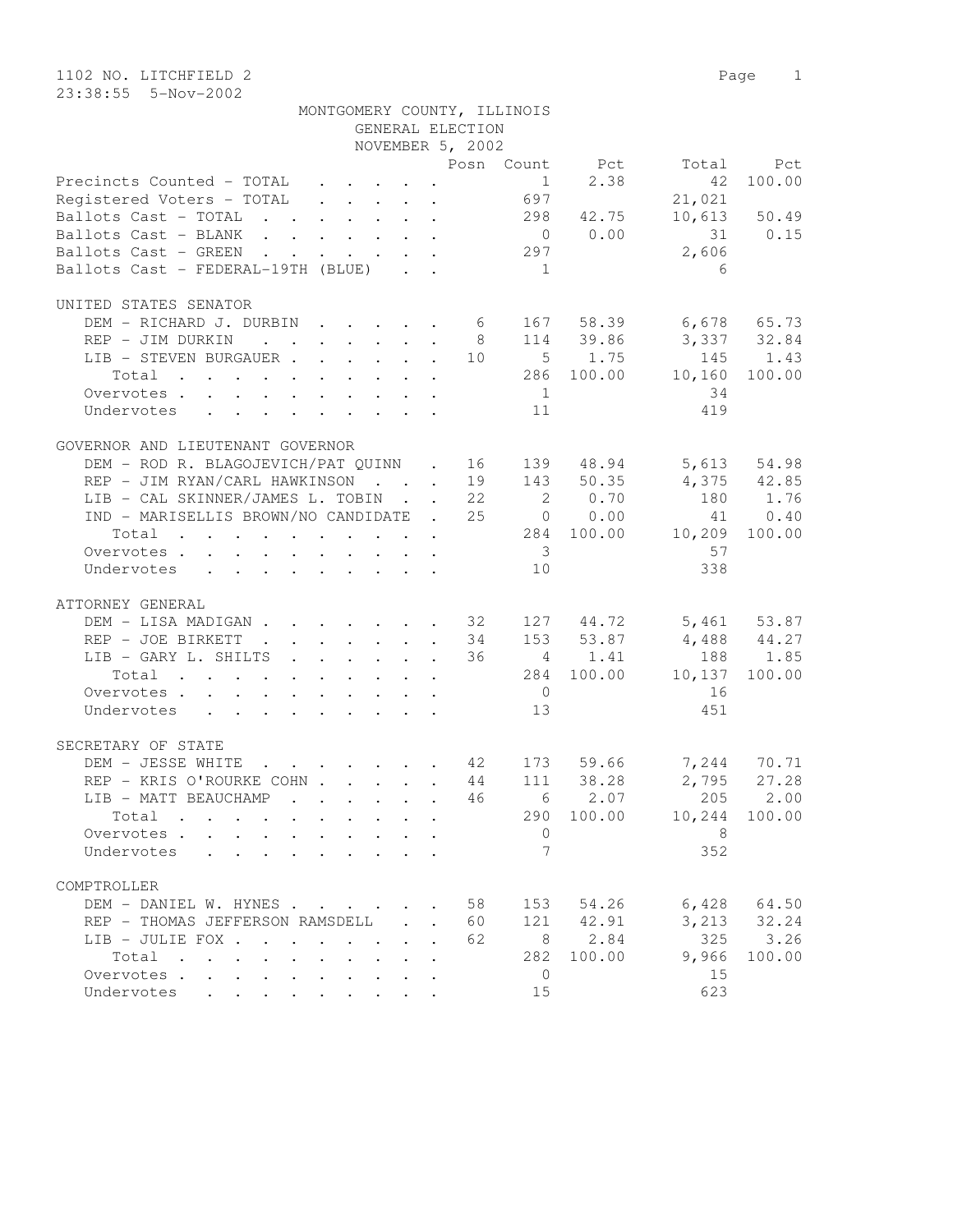| 1102 NO. LITCHFIELD 2<br>23:38:55  5-Nov-2002                                                                                         |                                                                                          |                                                                 |                           |                                                     |                       |                              |                         | Page 2                     |
|---------------------------------------------------------------------------------------------------------------------------------------|------------------------------------------------------------------------------------------|-----------------------------------------------------------------|---------------------------|-----------------------------------------------------|-----------------------|------------------------------|-------------------------|----------------------------|
|                                                                                                                                       |                                                                                          |                                                                 |                           | MONTGOMERY COUNTY, ILLINOIS<br>GENERAL ELECTION     |                       |                              |                         |                            |
|                                                                                                                                       |                                                                                          |                                                                 |                           | NOVEMBER 5, 2002                                    |                       |                              |                         |                            |
|                                                                                                                                       |                                                                                          |                                                                 |                           |                                                     |                       | Posn Count Pct               |                         | Total Pct                  |
| TREASURER                                                                                                                             |                                                                                          |                                                                 |                           |                                                     |                       |                              |                         |                            |
| DEM - THOMAS J. DART                                                                                                                  |                                                                                          |                                                                 |                           | 68                                                  |                       | 106 36.93                    |                         | 4,736 46.81                |
| REP - JUDY BAAR TOPINKA 70 177 61.67                                                                                                  |                                                                                          |                                                                 |                           |                                                     |                       |                              |                         | 5,235 51.74                |
| LIB - RHYS READ.                                                                                                                      | $\mathbf{r}$ , and $\mathbf{r}$ , and $\mathbf{r}$ , and $\mathbf{r}$                    |                                                                 |                           | 72<br>$\mathbf{r}$                                  |                       | 4 1.39<br>287 100.00         | 10,118                  | 147 1.45<br>100.00         |
| Total<br>the contract of the contract of the contract of the contract of the contract of the contract of the contract of<br>Overvotes |                                                                                          |                                                                 |                           |                                                     | $\overline{0}$        |                              | 10                      |                            |
| Undervotes                                                                                                                            |                                                                                          |                                                                 |                           |                                                     | 10                    |                              | 476                     |                            |
|                                                                                                                                       |                                                                                          |                                                                 |                           |                                                     |                       |                              |                         |                            |
| REPRESENTATIVE IN CONGRESS                                                                                                            |                                                                                          |                                                                 |                           |                                                     |                       |                              |                         |                            |
| 19TH CONGRESSIONAL DISTRICT                                                                                                           |                                                                                          |                                                                 |                           |                                                     |                       |                              |                         |                            |
| DEM - DAVID D. PHELPS.<br>REP - JOHN M. SHIMKUS                                                                                       |                                                                                          | $\mathbf{r}$ , $\mathbf{r}$ , $\mathbf{r}$ , $\mathbf{r}$       |                           |                                                     |                       | 84 102 35.29<br>86 187 64.71 |                         | 2,016 39.39<br>3,102 60.61 |
| Total<br>$\mathbf{r}$ , and $\mathbf{r}$ , and $\mathbf{r}$ , and $\mathbf{r}$ , and $\mathbf{r}$ , and $\mathbf{r}$                  |                                                                                          |                                                                 |                           |                                                     |                       | 289 100.00                   |                         | 5,118 100.00               |
| Overvotes                                                                                                                             |                                                                                          |                                                                 |                           |                                                     | 1                     |                              | 7                       |                            |
| Undervotes                                                                                                                            |                                                                                          |                                                                 |                           |                                                     | 8                     |                              | 149                     |                            |
|                                                                                                                                       |                                                                                          |                                                                 |                           |                                                     |                       |                              |                         |                            |
| STATE SENATOR                                                                                                                         |                                                                                          |                                                                 |                           |                                                     |                       |                              |                         |                            |
| 49TH LEGISLATIVE DISTRICT                                                                                                             |                                                                                          |                                                                 |                           |                                                     |                       |                              |                         |                            |
| DEM - VINCE DEMUZIO                                                                                                                   | $\mathbf{r}$ , $\mathbf{r}$ , $\mathbf{r}$ , $\mathbf{r}$ , $\mathbf{r}$                 |                                                                 |                           | 92                                                  | 228                   | 100.00                       | 8,356                   | 100.00                     |
| REP - NO CANDIDATE FILED                                                                                                              |                                                                                          |                                                                 |                           |                                                     |                       |                              |                         |                            |
| Total<br>$\mathcal{A}$ . The second contribution of the second contribution $\mathcal{A}$                                             |                                                                                          |                                                                 |                           |                                                     | 228<br>$\overline{0}$ | 100.00                       | 8,356<br>$\bigcirc$     | 100.00                     |
| Overvotes<br>Undervotes                                                                                                               |                                                                                          |                                                                 |                           |                                                     | 69                    |                              | 2,248                   |                            |
|                                                                                                                                       |                                                                                          |                                                                 |                           |                                                     |                       |                              |                         |                            |
| REPRESENTATIVE IN THE GENERAL ASSEMBLY                                                                                                |                                                                                          |                                                                 |                           |                                                     |                       |                              |                         |                            |
| 98TH REPRESENTATIVE DISTRICT                                                                                                          |                                                                                          |                                                                 |                           |                                                     |                       |                              |                         |                            |
| DEM - GARY HANNIG<br>$\sim$ $\sim$                                                                                                    |                                                                                          |                                                                 |                           | $\cdot$ $\cdot$ $\cdot$ $\cdot$ $\cdot$ $\cdot$ 100 | 238                   | 100.00                       |                         | 8,354 100.00               |
| REP - NO CANDIDATE FILED                                                                                                              |                                                                                          |                                                                 |                           |                                                     |                       |                              |                         |                            |
| Total<br>$\mathcal{A}$ . The second contribution of the second contribution $\mathcal{A}$                                             |                                                                                          |                                                                 |                           |                                                     | 238                   | 100.00                       | 8,354                   | 100.00                     |
| Overvotes.<br>Undervotes                                                                                                              |                                                                                          |                                                                 |                           |                                                     | $\overline{0}$<br>59  |                              | $\bigcirc$<br>2,250     |                            |
|                                                                                                                                       |                                                                                          |                                                                 |                           |                                                     |                       |                              |                         |                            |
| COUNTY CLERK                                                                                                                          |                                                                                          |                                                                 |                           |                                                     |                       |                              |                         |                            |
| DEM - NO CANDIDATE FILED                                                                                                              |                                                                                          |                                                                 |                           |                                                     |                       |                              |                         |                            |
| REP - SANDY LEITHEISER                                                                                                                |                                                                                          | $\mathbf{r} = \mathbf{r} \cdot \mathbf{r}$                      |                           | 112                                                 |                       | 257 100.00                   |                         | 8,768 100.00               |
| Total                                                                                                                                 |                                                                                          | $\mathbf{r}$ and $\mathbf{r}$ and $\mathbf{r}$ and $\mathbf{r}$ |                           |                                                     | 257                   | 100.00                       | 8,768                   | 100.00                     |
| Overvotes.                                                                                                                            |                                                                                          |                                                                 |                           | $\ddot{\phantom{a}}$                                | $\overline{0}$        |                              | $\overline{0}$          |                            |
| Undervotes                                                                                                                            |                                                                                          | and the state of the state                                      |                           |                                                     | 40                    |                              | 1,836                   |                            |
|                                                                                                                                       |                                                                                          |                                                                 |                           |                                                     |                       |                              |                         |                            |
| COUNTY TREASURER                                                                                                                      |                                                                                          |                                                                 |                           |                                                     |                       |                              |                         |                            |
| DEM - NO CANDIDATE FILED                                                                                                              |                                                                                          |                                                                 |                           |                                                     |                       |                              |                         |                            |
| REP - RON JENKINS<br>$\mathbf{r}$ , $\mathbf{r}$ , $\mathbf{r}$ , $\mathbf{r}$                                                        |                                                                                          | $\sim$ $\sim$ $\sim$ $\sim$                                     |                           | <b>Contract Contract Contract</b>                   |                       | 119 253 100.00<br>253 100.00 | 8,566                   | 100.00                     |
| Total<br>Overvotes<br>$\mathcal{L}^{\text{max}}$                                                                                      | $\mathbf{L}$                                                                             |                                                                 |                           |                                                     | $\overline{0}$        |                              | 8,566<br>$\overline{0}$ | 100.00                     |
| Undervotes<br>$\mathbf{L}$<br>$\sim$                                                                                                  |                                                                                          |                                                                 |                           |                                                     | 44                    |                              | 2,038                   |                            |
|                                                                                                                                       |                                                                                          |                                                                 |                           |                                                     |                       |                              |                         |                            |
| COUNTY SHERIFF                                                                                                                        |                                                                                          |                                                                 |                           |                                                     |                       |                              |                         |                            |
| DEM - NO CANDIDATE FILED                                                                                                              |                                                                                          |                                                                 |                           |                                                     |                       |                              |                         |                            |
| REP - JIM VAZZI .                                                                                                                     | $\mathbf{r}$ , and $\mathbf{r}$ , and $\mathbf{r}$ , and $\mathbf{r}$ , and $\mathbf{r}$ |                                                                 |                           | 126                                                 |                       | 256 100.00                   | 8,735                   | 100.00                     |
| Total<br>the contract of the contract of the contract of the contract of the contract of the contract of the contract of              |                                                                                          | $\sim$ $\sim$                                                   | $\mathbf{L} = \mathbf{L}$ |                                                     | 256                   | 100.00                       | 8,735                   | 100.00                     |
| Overvotes<br>Undervotes                                                                                                               |                                                                                          |                                                                 |                           |                                                     | $\overline{0}$<br>41  |                              | $\overline{0}$<br>1,869 |                            |
| $\cdot$ $\cdot$ $\cdot$ $\cdot$ $\cdot$ $\cdot$                                                                                       |                                                                                          |                                                                 |                           |                                                     |                       |                              |                         |                            |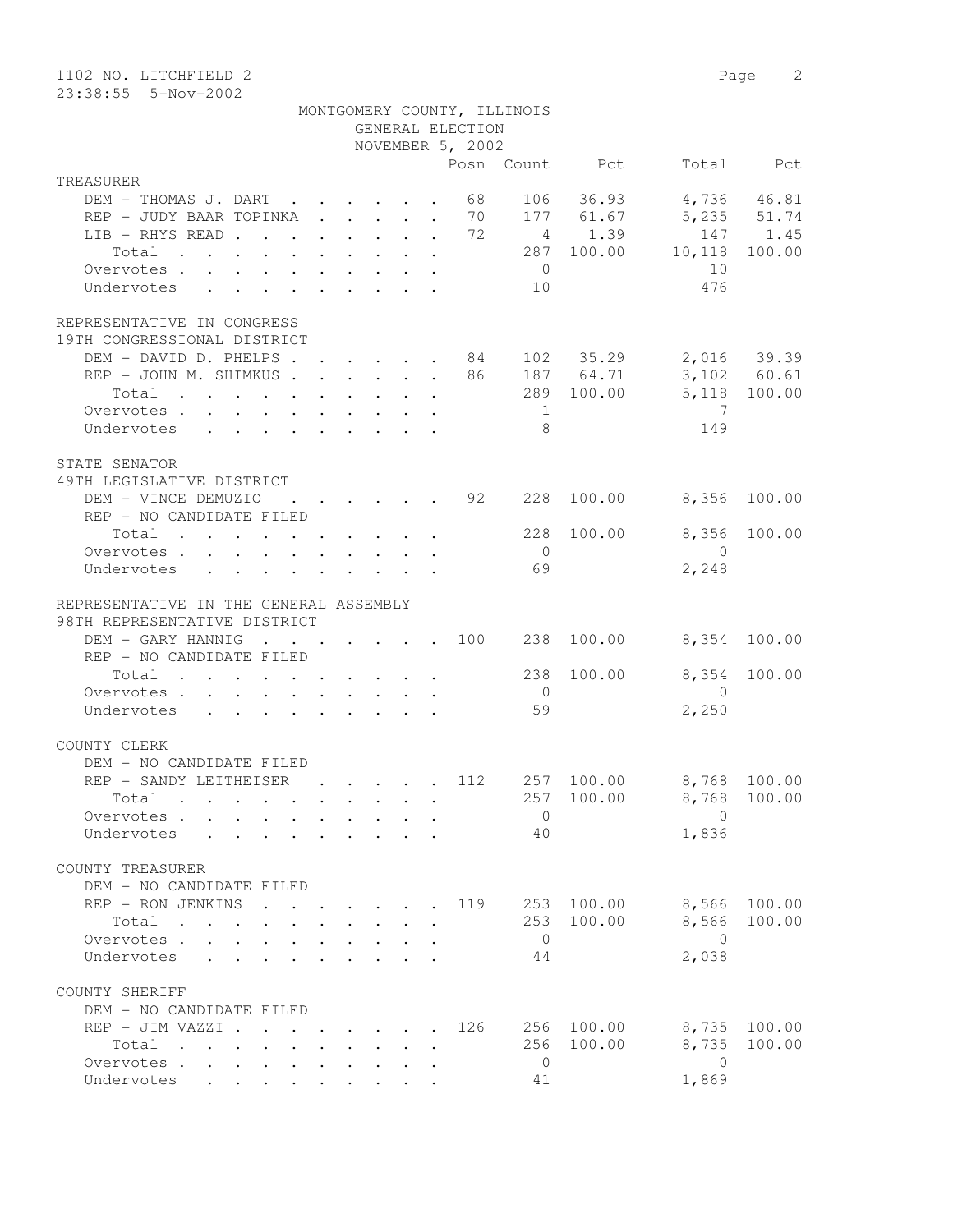| MONTGOMERY COUNTY, ILLINOIS<br>GENERAL ELECTION<br>NOVEMBER 5, 2002<br>Total Pct<br>Posn Count Pct<br>(CHRISTIAN & MONTGOMERY COUNTIES)<br>DEM - GREG SPRINGER<br>$\cdot$ $\cdot$ $\cdot$ $\cdot$ $\cdot$ $\cdot$ $\cdot$ 137 204 100.00<br>7,984<br>100.00<br>REP - NO CANDIDATE FILED<br>7,984<br>Total<br>100.00<br>100.00<br>204<br>Overvotes.<br>$\overline{0}$<br>$\bigcap$<br>93<br>2,430<br>Undervotes<br>DEM - BILL SIELSCHOTT<br>220 38.26<br>1,011 37.05<br>923 33.82<br>. 146<br>REP - EDWARD HELGEN<br>189<br>32.87<br>$\cdot$ $\cdot$ $\cdot$ $\cdot$<br>148<br>$\mathbf{L}$<br>166 28.87<br>795 29.13<br>REP - DAVID A. JACKSON<br>150<br>$\sim$<br>575 100.00<br>2,729<br>100.00<br>Total<br>Overvotes.<br>$\overline{0}$<br>$\overline{0}$<br>1,513<br>Undervotes<br>316<br>JUDGE OF THE APPELLATE COURT<br>5TH JUDICIAL DISTRICT (VACANCY-HON. CHAPMAN)<br>5,510 57.64<br>DEM - MELISSA CHAPMAN 166<br>130 47.79<br>$REF - JOHN$ LONG<br>168<br>142 52.21<br>4,049 42.36<br>9,559 100.00<br>272 100.00<br>Total<br>- 8<br>Overvotes.<br>$\overline{1}$<br>24<br>1,037<br>Undervotes<br>JUDGE OF THE CIRCUIT COURT FOURTH JUDICIAL CIRCUIT<br>SHALL MICHAEL ROSS WEBER BE RETAINED IN OFFICE?<br>5,582 72.97<br>152 74.51<br>YES<br>191<br>192<br>52 25.49<br>2,068 27.03<br>NO<br>100.00<br>204 100.00<br>7,650<br>Total<br>24<br>Overvotes.<br>$\overline{0}$<br>2,930<br>Undervotes<br>93<br>JUDGE OF THE CIRCUIT COURT FOURTH JUDICIAL CIRCUIT<br>SHALL STEVEN P. SEYMOUR BE RETAINED IN OFFICE?<br>5,155 70.04<br>194<br>135 69.95<br>YES<br>58 30.05<br>2,205 29.96<br>195<br>NO.<br>$\sim$ $\sim$<br>100.00<br>7,360<br>Total<br>193<br>100.00<br>14<br>Overvotes .<br>$\overline{0}$<br>3,230<br>Undervotes<br>104<br>JUDGE OF THE CIRCUIT COURT FOURTH JUDICIAL CIRCUIT<br>SHALL S. GENE SCHWARM BE RETAINED IN OFFICE?<br>135 69.59<br>5,308 71.34<br>YES<br>197<br>2,132<br>28.66<br>198<br>59 30.41<br>NO.<br>$\mathbf{r}$ , $\mathbf{r}$ , $\mathbf{r}$<br>7,440<br>Total .<br>194<br>100.00<br>100.00<br>$\overline{0}$<br>17<br>Overvotes .<br>103<br>3,147<br>Undervotes<br>$\mathbb{R}^{\mathbb{Z}}$ | 1102 NO. LITCHFIELD 2<br>23:38:55  5-Nov-2002                | Page 3 |
|----------------------------------------------------------------------------------------------------------------------------------------------------------------------------------------------------------------------------------------------------------------------------------------------------------------------------------------------------------------------------------------------------------------------------------------------------------------------------------------------------------------------------------------------------------------------------------------------------------------------------------------------------------------------------------------------------------------------------------------------------------------------------------------------------------------------------------------------------------------------------------------------------------------------------------------------------------------------------------------------------------------------------------------------------------------------------------------------------------------------------------------------------------------------------------------------------------------------------------------------------------------------------------------------------------------------------------------------------------------------------------------------------------------------------------------------------------------------------------------------------------------------------------------------------------------------------------------------------------------------------------------------------------------------------------------------------------------------------------------------------------------------------------------------------------------------------------------------------------------------------------------------------------------------------------------------------------------------------------------------------------------------------------------------------------------------------------------------------------------------------------------|--------------------------------------------------------------|--------|
|                                                                                                                                                                                                                                                                                                                                                                                                                                                                                                                                                                                                                                                                                                                                                                                                                                                                                                                                                                                                                                                                                                                                                                                                                                                                                                                                                                                                                                                                                                                                                                                                                                                                                                                                                                                                                                                                                                                                                                                                                                                                                                                                        |                                                              |        |
|                                                                                                                                                                                                                                                                                                                                                                                                                                                                                                                                                                                                                                                                                                                                                                                                                                                                                                                                                                                                                                                                                                                                                                                                                                                                                                                                                                                                                                                                                                                                                                                                                                                                                                                                                                                                                                                                                                                                                                                                                                                                                                                                        |                                                              |        |
|                                                                                                                                                                                                                                                                                                                                                                                                                                                                                                                                                                                                                                                                                                                                                                                                                                                                                                                                                                                                                                                                                                                                                                                                                                                                                                                                                                                                                                                                                                                                                                                                                                                                                                                                                                                                                                                                                                                                                                                                                                                                                                                                        |                                                              |        |
|                                                                                                                                                                                                                                                                                                                                                                                                                                                                                                                                                                                                                                                                                                                                                                                                                                                                                                                                                                                                                                                                                                                                                                                                                                                                                                                                                                                                                                                                                                                                                                                                                                                                                                                                                                                                                                                                                                                                                                                                                                                                                                                                        |                                                              |        |
|                                                                                                                                                                                                                                                                                                                                                                                                                                                                                                                                                                                                                                                                                                                                                                                                                                                                                                                                                                                                                                                                                                                                                                                                                                                                                                                                                                                                                                                                                                                                                                                                                                                                                                                                                                                                                                                                                                                                                                                                                                                                                                                                        | REGIONAL SUPERINTENDENT OF SCHOOLS                           |        |
|                                                                                                                                                                                                                                                                                                                                                                                                                                                                                                                                                                                                                                                                                                                                                                                                                                                                                                                                                                                                                                                                                                                                                                                                                                                                                                                                                                                                                                                                                                                                                                                                                                                                                                                                                                                                                                                                                                                                                                                                                                                                                                                                        |                                                              |        |
|                                                                                                                                                                                                                                                                                                                                                                                                                                                                                                                                                                                                                                                                                                                                                                                                                                                                                                                                                                                                                                                                                                                                                                                                                                                                                                                                                                                                                                                                                                                                                                                                                                                                                                                                                                                                                                                                                                                                                                                                                                                                                                                                        |                                                              |        |
|                                                                                                                                                                                                                                                                                                                                                                                                                                                                                                                                                                                                                                                                                                                                                                                                                                                                                                                                                                                                                                                                                                                                                                                                                                                                                                                                                                                                                                                                                                                                                                                                                                                                                                                                                                                                                                                                                                                                                                                                                                                                                                                                        |                                                              |        |
|                                                                                                                                                                                                                                                                                                                                                                                                                                                                                                                                                                                                                                                                                                                                                                                                                                                                                                                                                                                                                                                                                                                                                                                                                                                                                                                                                                                                                                                                                                                                                                                                                                                                                                                                                                                                                                                                                                                                                                                                                                                                                                                                        |                                                              |        |
|                                                                                                                                                                                                                                                                                                                                                                                                                                                                                                                                                                                                                                                                                                                                                                                                                                                                                                                                                                                                                                                                                                                                                                                                                                                                                                                                                                                                                                                                                                                                                                                                                                                                                                                                                                                                                                                                                                                                                                                                                                                                                                                                        | COUNTY BOARD MEMBER<br>COUNTY BOARD DISTRICT 7<br>VOTE FOR 3 |        |
|                                                                                                                                                                                                                                                                                                                                                                                                                                                                                                                                                                                                                                                                                                                                                                                                                                                                                                                                                                                                                                                                                                                                                                                                                                                                                                                                                                                                                                                                                                                                                                                                                                                                                                                                                                                                                                                                                                                                                                                                                                                                                                                                        |                                                              |        |
|                                                                                                                                                                                                                                                                                                                                                                                                                                                                                                                                                                                                                                                                                                                                                                                                                                                                                                                                                                                                                                                                                                                                                                                                                                                                                                                                                                                                                                                                                                                                                                                                                                                                                                                                                                                                                                                                                                                                                                                                                                                                                                                                        |                                                              |        |
|                                                                                                                                                                                                                                                                                                                                                                                                                                                                                                                                                                                                                                                                                                                                                                                                                                                                                                                                                                                                                                                                                                                                                                                                                                                                                                                                                                                                                                                                                                                                                                                                                                                                                                                                                                                                                                                                                                                                                                                                                                                                                                                                        |                                                              |        |
|                                                                                                                                                                                                                                                                                                                                                                                                                                                                                                                                                                                                                                                                                                                                                                                                                                                                                                                                                                                                                                                                                                                                                                                                                                                                                                                                                                                                                                                                                                                                                                                                                                                                                                                                                                                                                                                                                                                                                                                                                                                                                                                                        |                                                              |        |
|                                                                                                                                                                                                                                                                                                                                                                                                                                                                                                                                                                                                                                                                                                                                                                                                                                                                                                                                                                                                                                                                                                                                                                                                                                                                                                                                                                                                                                                                                                                                                                                                                                                                                                                                                                                                                                                                                                                                                                                                                                                                                                                                        |                                                              |        |
|                                                                                                                                                                                                                                                                                                                                                                                                                                                                                                                                                                                                                                                                                                                                                                                                                                                                                                                                                                                                                                                                                                                                                                                                                                                                                                                                                                                                                                                                                                                                                                                                                                                                                                                                                                                                                                                                                                                                                                                                                                                                                                                                        |                                                              |        |
|                                                                                                                                                                                                                                                                                                                                                                                                                                                                                                                                                                                                                                                                                                                                                                                                                                                                                                                                                                                                                                                                                                                                                                                                                                                                                                                                                                                                                                                                                                                                                                                                                                                                                                                                                                                                                                                                                                                                                                                                                                                                                                                                        |                                                              |        |
|                                                                                                                                                                                                                                                                                                                                                                                                                                                                                                                                                                                                                                                                                                                                                                                                                                                                                                                                                                                                                                                                                                                                                                                                                                                                                                                                                                                                                                                                                                                                                                                                                                                                                                                                                                                                                                                                                                                                                                                                                                                                                                                                        |                                                              |        |
|                                                                                                                                                                                                                                                                                                                                                                                                                                                                                                                                                                                                                                                                                                                                                                                                                                                                                                                                                                                                                                                                                                                                                                                                                                                                                                                                                                                                                                                                                                                                                                                                                                                                                                                                                                                                                                                                                                                                                                                                                                                                                                                                        |                                                              |        |
|                                                                                                                                                                                                                                                                                                                                                                                                                                                                                                                                                                                                                                                                                                                                                                                                                                                                                                                                                                                                                                                                                                                                                                                                                                                                                                                                                                                                                                                                                                                                                                                                                                                                                                                                                                                                                                                                                                                                                                                                                                                                                                                                        |                                                              |        |
|                                                                                                                                                                                                                                                                                                                                                                                                                                                                                                                                                                                                                                                                                                                                                                                                                                                                                                                                                                                                                                                                                                                                                                                                                                                                                                                                                                                                                                                                                                                                                                                                                                                                                                                                                                                                                                                                                                                                                                                                                                                                                                                                        |                                                              |        |
|                                                                                                                                                                                                                                                                                                                                                                                                                                                                                                                                                                                                                                                                                                                                                                                                                                                                                                                                                                                                                                                                                                                                                                                                                                                                                                                                                                                                                                                                                                                                                                                                                                                                                                                                                                                                                                                                                                                                                                                                                                                                                                                                        |                                                              |        |
|                                                                                                                                                                                                                                                                                                                                                                                                                                                                                                                                                                                                                                                                                                                                                                                                                                                                                                                                                                                                                                                                                                                                                                                                                                                                                                                                                                                                                                                                                                                                                                                                                                                                                                                                                                                                                                                                                                                                                                                                                                                                                                                                        |                                                              |        |
|                                                                                                                                                                                                                                                                                                                                                                                                                                                                                                                                                                                                                                                                                                                                                                                                                                                                                                                                                                                                                                                                                                                                                                                                                                                                                                                                                                                                                                                                                                                                                                                                                                                                                                                                                                                                                                                                                                                                                                                                                                                                                                                                        |                                                              |        |
|                                                                                                                                                                                                                                                                                                                                                                                                                                                                                                                                                                                                                                                                                                                                                                                                                                                                                                                                                                                                                                                                                                                                                                                                                                                                                                                                                                                                                                                                                                                                                                                                                                                                                                                                                                                                                                                                                                                                                                                                                                                                                                                                        |                                                              |        |
|                                                                                                                                                                                                                                                                                                                                                                                                                                                                                                                                                                                                                                                                                                                                                                                                                                                                                                                                                                                                                                                                                                                                                                                                                                                                                                                                                                                                                                                                                                                                                                                                                                                                                                                                                                                                                                                                                                                                                                                                                                                                                                                                        |                                                              |        |
|                                                                                                                                                                                                                                                                                                                                                                                                                                                                                                                                                                                                                                                                                                                                                                                                                                                                                                                                                                                                                                                                                                                                                                                                                                                                                                                                                                                                                                                                                                                                                                                                                                                                                                                                                                                                                                                                                                                                                                                                                                                                                                                                        |                                                              |        |
|                                                                                                                                                                                                                                                                                                                                                                                                                                                                                                                                                                                                                                                                                                                                                                                                                                                                                                                                                                                                                                                                                                                                                                                                                                                                                                                                                                                                                                                                                                                                                                                                                                                                                                                                                                                                                                                                                                                                                                                                                                                                                                                                        |                                                              |        |
|                                                                                                                                                                                                                                                                                                                                                                                                                                                                                                                                                                                                                                                                                                                                                                                                                                                                                                                                                                                                                                                                                                                                                                                                                                                                                                                                                                                                                                                                                                                                                                                                                                                                                                                                                                                                                                                                                                                                                                                                                                                                                                                                        |                                                              |        |
|                                                                                                                                                                                                                                                                                                                                                                                                                                                                                                                                                                                                                                                                                                                                                                                                                                                                                                                                                                                                                                                                                                                                                                                                                                                                                                                                                                                                                                                                                                                                                                                                                                                                                                                                                                                                                                                                                                                                                                                                                                                                                                                                        |                                                              |        |
|                                                                                                                                                                                                                                                                                                                                                                                                                                                                                                                                                                                                                                                                                                                                                                                                                                                                                                                                                                                                                                                                                                                                                                                                                                                                                                                                                                                                                                                                                                                                                                                                                                                                                                                                                                                                                                                                                                                                                                                                                                                                                                                                        |                                                              |        |
|                                                                                                                                                                                                                                                                                                                                                                                                                                                                                                                                                                                                                                                                                                                                                                                                                                                                                                                                                                                                                                                                                                                                                                                                                                                                                                                                                                                                                                                                                                                                                                                                                                                                                                                                                                                                                                                                                                                                                                                                                                                                                                                                        |                                                              |        |
|                                                                                                                                                                                                                                                                                                                                                                                                                                                                                                                                                                                                                                                                                                                                                                                                                                                                                                                                                                                                                                                                                                                                                                                                                                                                                                                                                                                                                                                                                                                                                                                                                                                                                                                                                                                                                                                                                                                                                                                                                                                                                                                                        |                                                              |        |
|                                                                                                                                                                                                                                                                                                                                                                                                                                                                                                                                                                                                                                                                                                                                                                                                                                                                                                                                                                                                                                                                                                                                                                                                                                                                                                                                                                                                                                                                                                                                                                                                                                                                                                                                                                                                                                                                                                                                                                                                                                                                                                                                        |                                                              |        |
|                                                                                                                                                                                                                                                                                                                                                                                                                                                                                                                                                                                                                                                                                                                                                                                                                                                                                                                                                                                                                                                                                                                                                                                                                                                                                                                                                                                                                                                                                                                                                                                                                                                                                                                                                                                                                                                                                                                                                                                                                                                                                                                                        |                                                              |        |
|                                                                                                                                                                                                                                                                                                                                                                                                                                                                                                                                                                                                                                                                                                                                                                                                                                                                                                                                                                                                                                                                                                                                                                                                                                                                                                                                                                                                                                                                                                                                                                                                                                                                                                                                                                                                                                                                                                                                                                                                                                                                                                                                        |                                                              |        |
|                                                                                                                                                                                                                                                                                                                                                                                                                                                                                                                                                                                                                                                                                                                                                                                                                                                                                                                                                                                                                                                                                                                                                                                                                                                                                                                                                                                                                                                                                                                                                                                                                                                                                                                                                                                                                                                                                                                                                                                                                                                                                                                                        |                                                              |        |
|                                                                                                                                                                                                                                                                                                                                                                                                                                                                                                                                                                                                                                                                                                                                                                                                                                                                                                                                                                                                                                                                                                                                                                                                                                                                                                                                                                                                                                                                                                                                                                                                                                                                                                                                                                                                                                                                                                                                                                                                                                                                                                                                        |                                                              |        |
|                                                                                                                                                                                                                                                                                                                                                                                                                                                                                                                                                                                                                                                                                                                                                                                                                                                                                                                                                                                                                                                                                                                                                                                                                                                                                                                                                                                                                                                                                                                                                                                                                                                                                                                                                                                                                                                                                                                                                                                                                                                                                                                                        |                                                              |        |
|                                                                                                                                                                                                                                                                                                                                                                                                                                                                                                                                                                                                                                                                                                                                                                                                                                                                                                                                                                                                                                                                                                                                                                                                                                                                                                                                                                                                                                                                                                                                                                                                                                                                                                                                                                                                                                                                                                                                                                                                                                                                                                                                        |                                                              |        |
|                                                                                                                                                                                                                                                                                                                                                                                                                                                                                                                                                                                                                                                                                                                                                                                                                                                                                                                                                                                                                                                                                                                                                                                                                                                                                                                                                                                                                                                                                                                                                                                                                                                                                                                                                                                                                                                                                                                                                                                                                                                                                                                                        |                                                              |        |
|                                                                                                                                                                                                                                                                                                                                                                                                                                                                                                                                                                                                                                                                                                                                                                                                                                                                                                                                                                                                                                                                                                                                                                                                                                                                                                                                                                                                                                                                                                                                                                                                                                                                                                                                                                                                                                                                                                                                                                                                                                                                                                                                        |                                                              |        |
|                                                                                                                                                                                                                                                                                                                                                                                                                                                                                                                                                                                                                                                                                                                                                                                                                                                                                                                                                                                                                                                                                                                                                                                                                                                                                                                                                                                                                                                                                                                                                                                                                                                                                                                                                                                                                                                                                                                                                                                                                                                                                                                                        |                                                              |        |
|                                                                                                                                                                                                                                                                                                                                                                                                                                                                                                                                                                                                                                                                                                                                                                                                                                                                                                                                                                                                                                                                                                                                                                                                                                                                                                                                                                                                                                                                                                                                                                                                                                                                                                                                                                                                                                                                                                                                                                                                                                                                                                                                        |                                                              |        |
|                                                                                                                                                                                                                                                                                                                                                                                                                                                                                                                                                                                                                                                                                                                                                                                                                                                                                                                                                                                                                                                                                                                                                                                                                                                                                                                                                                                                                                                                                                                                                                                                                                                                                                                                                                                                                                                                                                                                                                                                                                                                                                                                        |                                                              |        |
|                                                                                                                                                                                                                                                                                                                                                                                                                                                                                                                                                                                                                                                                                                                                                                                                                                                                                                                                                                                                                                                                                                                                                                                                                                                                                                                                                                                                                                                                                                                                                                                                                                                                                                                                                                                                                                                                                                                                                                                                                                                                                                                                        |                                                              |        |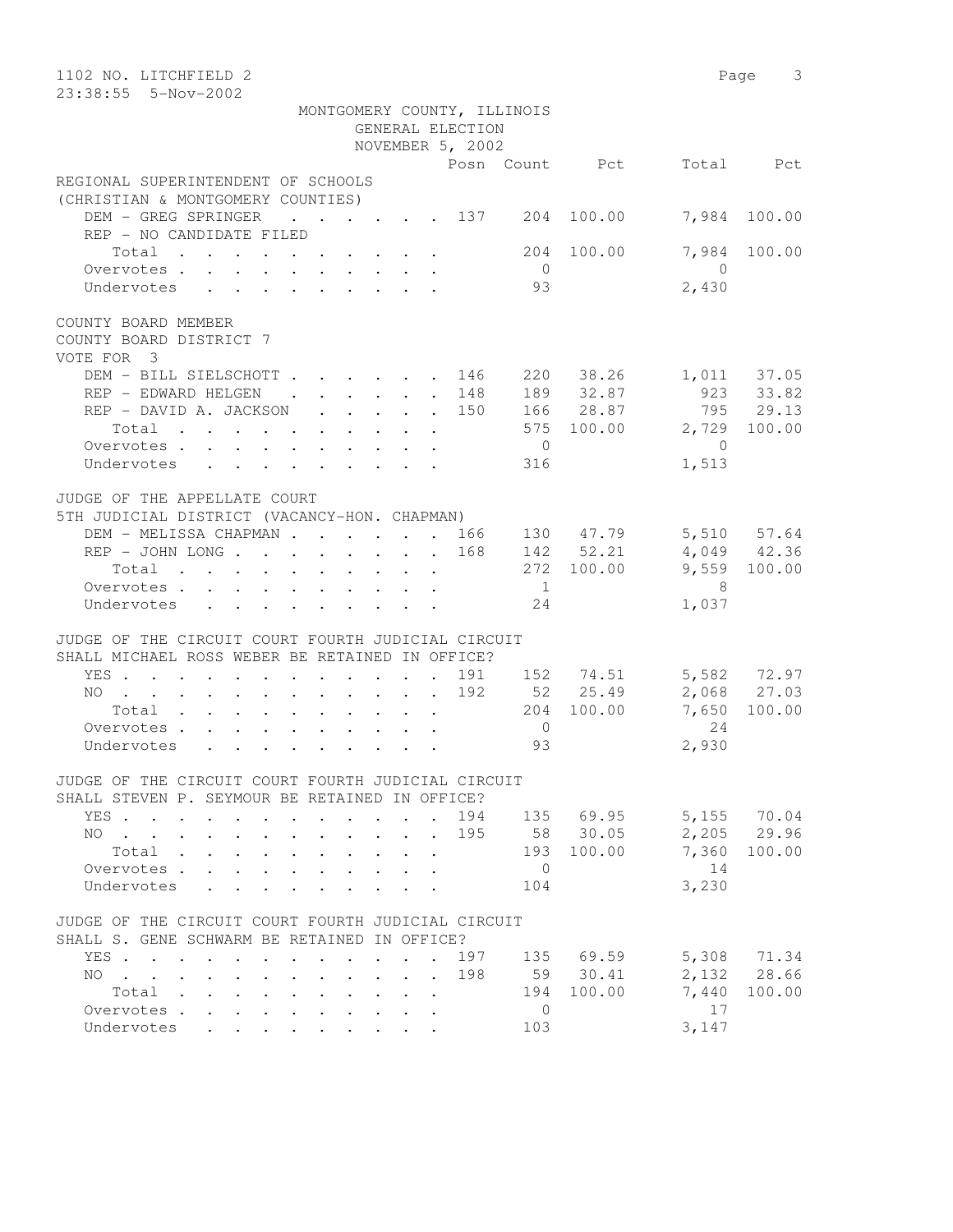23:38:55 5-Nov-2002

1102 NO. LITCHFIELD 2 Page 4 MONTGOMERY COUNTY, ILLINOIS

|                                                    |                                                                                                                                                                                                                                   |  |  |  |                                                                                                                 |                      |        |  |  |                                   |  |                  | MONIGOMERY COONTY, ILLINOIS |           |       |             |
|----------------------------------------------------|-----------------------------------------------------------------------------------------------------------------------------------------------------------------------------------------------------------------------------------|--|--|--|-----------------------------------------------------------------------------------------------------------------|----------------------|--------|--|--|-----------------------------------|--|------------------|-----------------------------|-----------|-------|-------------|
|                                                    |                                                                                                                                                                                                                                   |  |  |  |                                                                                                                 |                      |        |  |  |                                   |  | GENERAL ELECTION |                             |           |       |             |
| NOVEMBER 5, 2002                                   |                                                                                                                                                                                                                                   |  |  |  |                                                                                                                 |                      |        |  |  |                                   |  |                  |                             |           |       |             |
|                                                    |                                                                                                                                                                                                                                   |  |  |  |                                                                                                                 |                      |        |  |  |                                   |  |                  | Posn Count                  | Pct       | Total | Pct         |
| JUDGE OF THE CIRCUIT COURT FOURTH JUDICIAL CIRCUIT |                                                                                                                                                                                                                                   |  |  |  |                                                                                                                 |                      |        |  |  |                                   |  |                  |                             |           |       |             |
| SHALL PATRICK L. DUKE BE RETAINED IN OFFICE?       |                                                                                                                                                                                                                                   |  |  |  |                                                                                                                 |                      |        |  |  |                                   |  |                  |                             |           |       |             |
| YES .                                              | the contract of the contract of the contract of the contract of the contract of the contract of the contract of                                                                                                                   |  |  |  |                                                                                                                 |                      |        |  |  |                                   |  | 200              | 139                         | 71.65     | 5,178 | 70.18       |
| NO.                                                | $\mathbf{r}$ . The contract of the contract of the contract of the contract of the contract of the contract of the contract of the contract of the contract of the contract of the contract of the contract of the contract of th |  |  |  |                                                                                                                 |                      |        |  |  |                                   |  | 201              |                             | 55 28.35  |       | 2,200 29.82 |
|                                                    | Total                                                                                                                                                                                                                             |  |  |  |                                                                                                                 |                      |        |  |  |                                   |  |                  | 194                         | 100.00    | 7,378 | 100.00      |
| Overvotes .                                        |                                                                                                                                                                                                                                   |  |  |  | the contract of the contract of the contract of the contract of the contract of the contract of the contract of |                      |        |  |  |                                   |  |                  | $\mathbf 1$                 |           | 12    |             |
| Undervotes                                         |                                                                                                                                                                                                                                   |  |  |  |                                                                                                                 |                      |        |  |  |                                   |  |                  | 102                         |           | 3,214 |             |
| COUNTY-SENIOR SERVICES REFERENDUM                  |                                                                                                                                                                                                                                   |  |  |  |                                                                                                                 |                      |        |  |  |                                   |  |                  |                             |           |       |             |
| YES .                                              | the contract of the contract of the contract of the contract of the contract of the contract of the contract of                                                                                                                   |  |  |  |                                                                                                                 |                      |        |  |  | <b>Contract Contract Contract</b> |  | 220              | 159                         | 60.00     |       | 4,784 50.42 |
| NO.                                                | the contract of the contract of the contract of the contract of the contract of the contract of the contract of                                                                                                                   |  |  |  |                                                                                                                 |                      |        |  |  |                                   |  | 221              |                             | 106 40.00 |       | 4,704 49.58 |
|                                                    | Total                                                                                                                                                                                                                             |  |  |  |                                                                                                                 |                      |        |  |  |                                   |  |                  | 265                         | 100.00    | 9,488 | 100.00      |
| Overvotes.                                         |                                                                                                                                                                                                                                   |  |  |  |                                                                                                                 | $\ddot{\phantom{a}}$ | $\sim$ |  |  | $\sim$                            |  |                  | $\mathbf 0$                 |           | 10    |             |
| Undervotes                                         |                                                                                                                                                                                                                                   |  |  |  |                                                                                                                 |                      |        |  |  |                                   |  |                  | 32                          |           | 1,106 |             |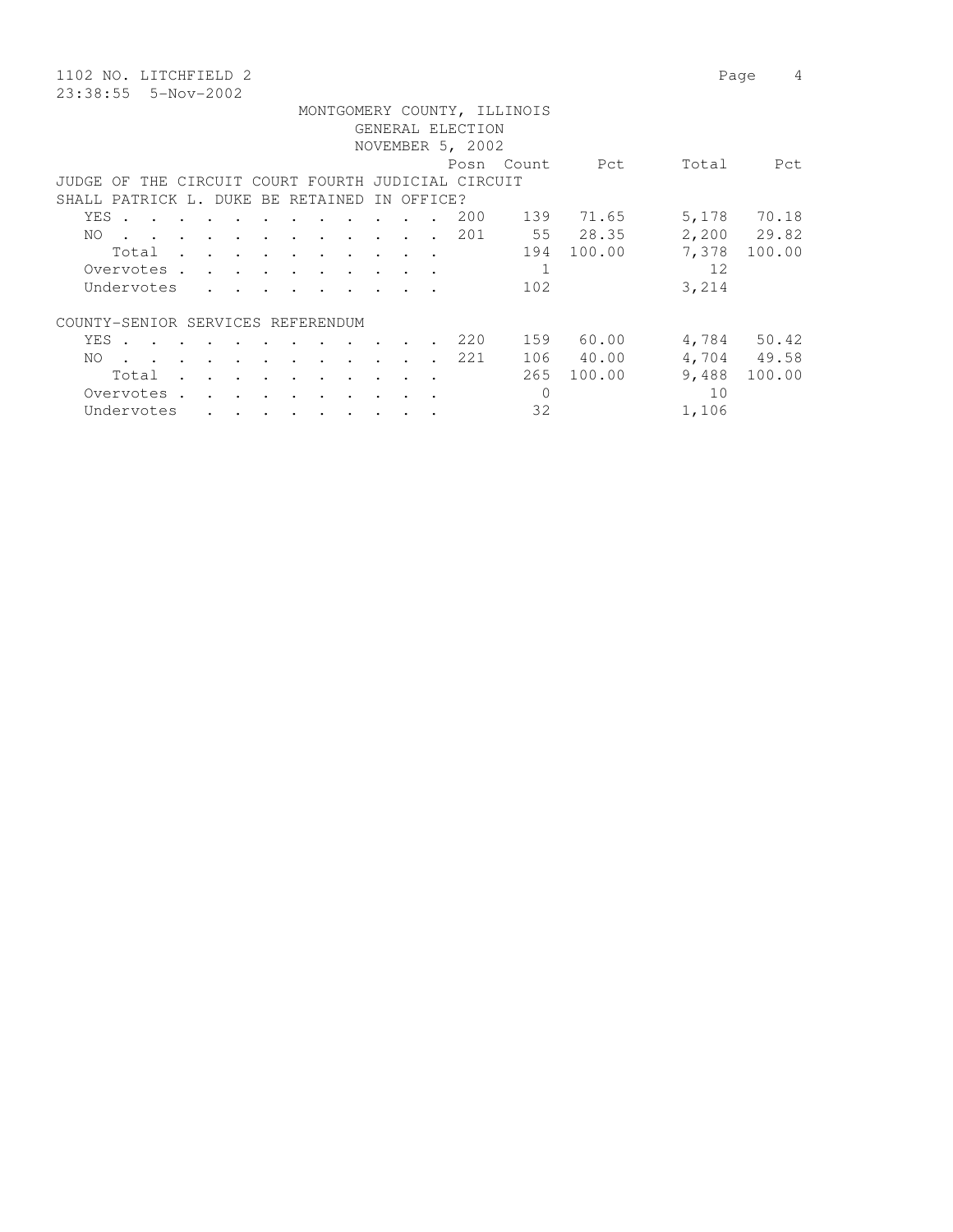| MONTGOMERY COUNTY, ILLINOIS                                                                                             |                                                          | GENERAL ELECTION |                         |            |                          |                 |
|-------------------------------------------------------------------------------------------------------------------------|----------------------------------------------------------|------------------|-------------------------|------------|--------------------------|-----------------|
|                                                                                                                         |                                                          | NOVEMBER 5, 2002 |                         |            |                          |                 |
|                                                                                                                         |                                                          |                  |                         |            | Posn Count Pct Total Pct |                 |
| Precincts Counted - TOTAL $\ldots$ 1 2.38                                                                               |                                                          |                  |                         |            | 42                       | 100.00          |
| Registered Voters - TOTAL 541                                                                                           |                                                          |                  |                         |            | 21,021                   |                 |
| Ballots Cast - TOTAL 250 46.21                                                                                          |                                                          |                  |                         |            |                          | 10,613 50.49    |
| Ballots Cast - BLANK 2 0.37 31 0.15                                                                                     |                                                          |                  |                         |            |                          |                 |
| Ballots Cast - GREEN 250                                                                                                |                                                          |                  |                         |            | 2,606                    |                 |
| Ballots Cast - FEDERAL-19TH (BLUE)                                                                                      |                                                          |                  | $\overline{0}$          |            | - 6                      |                 |
|                                                                                                                         |                                                          |                  |                         |            |                          |                 |
| UNITED STATES SENATOR                                                                                                   |                                                          |                  |                         |            |                          |                 |
| DEM - RICHARD J. DURBIN 6 149 62.87 6,678 65.73                                                                         |                                                          |                  |                         |            |                          |                 |
| REP - JIM DURKIN                                                                                                        |                                                          |                  |                         |            | 8 85 35.86 3,337 32.84   |                 |
| LIB - STEVEN BURGAUER 10 3 1.27 145 1.43                                                                                |                                                          |                  |                         |            |                          |                 |
| Total 237 100.00 10,160 100.00                                                                                          |                                                          |                  |                         |            |                          |                 |
|                                                                                                                         |                                                          |                  |                         |            |                          |                 |
| Overvotes.                                                                                                              |                                                          |                  | $\frac{1}{1}$           |            | 34                       |                 |
| Undervotes 12                                                                                                           |                                                          |                  |                         |            | 419                      |                 |
|                                                                                                                         |                                                          |                  |                         |            |                          |                 |
| GOVERNOR AND LIEUTENANT GOVERNOR                                                                                        |                                                          |                  |                         |            |                          |                 |
| DEM - ROD R. BLAGOJEVICH/PAT QUINN . 16 122 51.69 5,613 54.98<br>REP - JIM RYAN/CARL HAWKINSON 19 110 46.61 4,375 42.85 |                                                          |                  |                         |            |                          |                 |
|                                                                                                                         |                                                          |                  |                         |            |                          |                 |
| LIB - CAL SKINNER/JAMES L. TOBIN 22 3 1.27 180 1.76                                                                     |                                                          |                  |                         |            |                          |                 |
| IND - MARISELLIS BROWN/NO CANDIDATE . 25 1 0.42                                                                         |                                                          |                  |                         |            |                          | 41 0.40         |
| $\cdot$ 236 100.00 10,209 100.00<br>Total                                                                               |                                                          |                  |                         |            |                          |                 |
| Overvotes.                                                                                                              |                                                          |                  | $\overline{\mathbf{3}}$ |            | 57                       |                 |
| Undervotes                                                                                                              |                                                          |                  | 11                      |            | 338                      |                 |
|                                                                                                                         |                                                          |                  |                         |            |                          |                 |
| ATTORNEY GENERAL                                                                                                        |                                                          |                  |                         |            |                          |                 |
| DEM - LISA MADIGAN 32 118 50.64 5,461 53.87                                                                             |                                                          |                  |                         |            |                          |                 |
| REP - JOE BIRKETT                                                                                                       |                                                          |                  |                         |            | 34 113 48.50 4,488 44.27 |                 |
| LIB - GARY L. SHILTS 36 2 0.86 188 1.85                                                                                 |                                                          |                  |                         |            |                          |                 |
| Total 233 100.00 10,137 100.00                                                                                          |                                                          |                  |                         |            |                          |                 |
| Overvotes.                                                                                                              |                                                          |                  | $\overline{1}$          |            | 16                       |                 |
| Undervotes 16                                                                                                           |                                                          |                  |                         |            | 451                      |                 |
|                                                                                                                         |                                                          |                  |                         |            |                          |                 |
| SECRETARY OF STATE                                                                                                      |                                                          |                  |                         |            |                          |                 |
| . 42 153 65.11 7,244 70.71<br>EXECOHN 44 79 33.62 2,795 27.28<br>DEM - JESSE WHITE                                      |                                                          |                  |                         |            |                          |                 |
| REP - KRIS O'ROURKE COHN 44 79                                                                                          |                                                          |                  |                         |            |                          |                 |
| LIB - MATT BEAUCHAMP 46 3 1.28 205 2.00                                                                                 |                                                          |                  |                         |            |                          |                 |
| Total                                                                                                                   |                                                          |                  |                         | 235 100.00 |                          | 10,244 100.00   |
| Overvotes.                                                                                                              |                                                          |                  | $\overline{0}$          |            | 8                        |                 |
| Undervotes                                                                                                              |                                                          |                  | 15                      |            | 352                      |                 |
|                                                                                                                         |                                                          |                  |                         |            |                          |                 |
| COMPTROLLER                                                                                                             |                                                          |                  |                         |            |                          |                 |
| DEM - DANIEL W. HYNES                                                                                                   |                                                          | 58               |                         | 140 59.07  |                          | $6,428$ $64.50$ |
| REP - THOMAS JEFFERSON RAMSDELL .                                                                                       |                                                          | 60               |                         | 86 36.29   |                          | 3, 213 32.24    |
| LIB - JULIE FOX                                                                                                         |                                                          | 62               |                         | 11 4.64    | 325                      | 3.26            |
| Total<br>$\mathbf{L}$                                                                                                   | $\mathcal{L}^{\text{max}}$<br>$\mathcal{L}^{\text{max}}$ | $\mathbf{r}$     | 237                     | 100.00     | 9,966                    | 100.00          |
| Overvotes.                                                                                                              |                                                          |                  | $\overline{0}$          |            | 15                       |                 |
| Undervotes                                                                                                              |                                                          |                  | 13                      |            | 623                      |                 |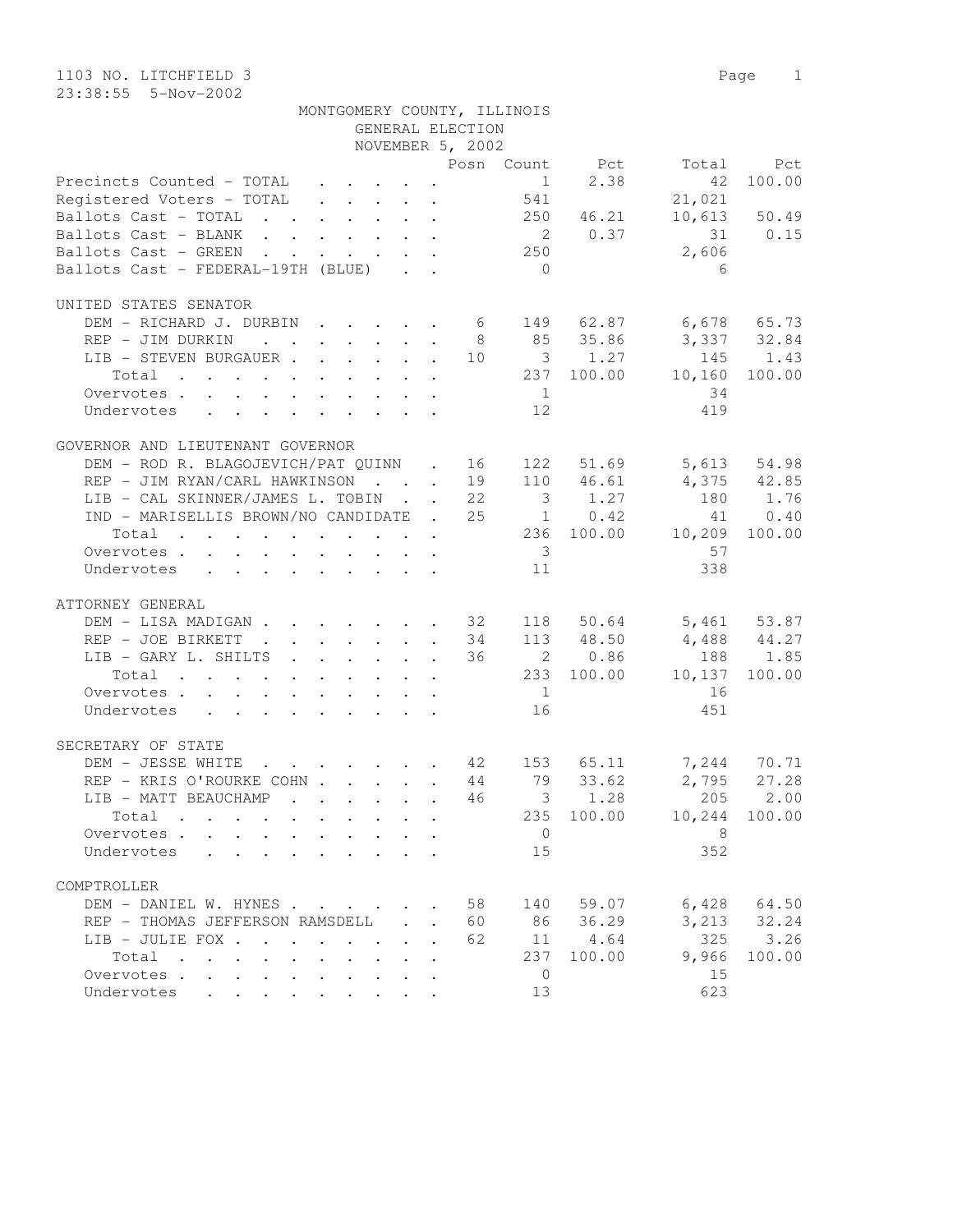| 1103 NO. LITCHFIELD 3                                                  |                                                    |  |                  |     |                             |                        |                         | Page 2       |
|------------------------------------------------------------------------|----------------------------------------------------|--|------------------|-----|-----------------------------|------------------------|-------------------------|--------------|
| 23:38:55  5-Nov-2002                                                   |                                                    |  |                  |     |                             |                        |                         |              |
|                                                                        |                                                    |  | GENERAL ELECTION |     | MONTGOMERY COUNTY, ILLINOIS |                        |                         |              |
|                                                                        |                                                    |  | NOVEMBER 5, 2002 |     |                             |                        |                         |              |
|                                                                        |                                                    |  |                  |     |                             | Posn Count Pct         |                         | Total Pct    |
| TREASURER                                                              |                                                    |  |                  |     |                             |                        |                         |              |
| DEM - THOMAS J. DART 68                                                |                                                    |  |                  |     |                             | 97 41.28               | 4,736 46.81             |              |
| REP - JUDY BAAR TOPINKA 70 133 56.60                                   |                                                    |  |                  |     |                             |                        | 5,235 51.74             |              |
| LIB - RHYS READ 72                                                     |                                                    |  |                  |     |                             | $5 \t 2.13$            |                         | 147 1.45     |
| Total                                                                  |                                                    |  |                  |     |                             |                        | $235$ 100.00 10,118     | 100.00       |
| Overvotes.                                                             |                                                    |  |                  |     | $\overline{0}$              |                        | 10                      |              |
| Undervotes                                                             |                                                    |  |                  |     | 15                          |                        | 476                     |              |
| REPRESENTATIVE IN CONGRESS<br>19TH CONGRESSIONAL DISTRICT              |                                                    |  |                  |     |                             |                        |                         |              |
| DEM - DAVID D. PHELPS 84 92 37.86 2,016 39.39                          |                                                    |  |                  |     |                             |                        |                         |              |
| REP - JOHN M. SHIMKUS 86 151 62.14 3,102 60.61                         |                                                    |  |                  |     |                             |                        |                         |              |
| Total $\cdot$                                                          |                                                    |  |                  |     |                             | 243 100.00             |                         | 5,118 100.00 |
| Overvotes                                                              |                                                    |  |                  |     | $\overline{0}$              |                        | $\overline{7}$          |              |
| Undervotes                                                             |                                                    |  |                  |     | $7\phantom{.0}$             |                        | 149                     |              |
| STATE SENATOR<br>49TH LEGISLATIVE DISTRICT                             |                                                    |  |                  |     |                             |                        |                         |              |
| DEM - VINCE DEMUZIO                                                    | $\cdot$ $\cdot$ $\cdot$ $\cdot$ $\cdot$ $\cdot$ 92 |  |                  |     |                             | 196 100.00             | 8,356 100.00            |              |
| REP - NO CANDIDATE FILED                                               |                                                    |  |                  |     |                             |                        |                         |              |
| Total $\cdot$                                                          |                                                    |  |                  |     |                             |                        | 196 100.00 8,356 100.00 |              |
| Overvotes                                                              |                                                    |  |                  |     | $\overline{0}$              |                        | $\overline{0}$          |              |
| Undervotes                                                             |                                                    |  |                  |     | 54                          |                        | 2,248                   |              |
|                                                                        |                                                    |  |                  |     |                             |                        |                         |              |
| REPRESENTATIVE IN THE GENERAL ASSEMBLY<br>98TH REPRESENTATIVE DISTRICT |                                                    |  |                  |     |                             |                        |                         |              |
| DEM - GARY HANNIG                                                      |                                                    |  |                  |     |                             | $\cdot$ 100 198 100.00 | 8,354 100.00            |              |
| REP - NO CANDIDATE FILED                                               |                                                    |  |                  |     |                             |                        |                         |              |
| Total $\cdot$                                                          |                                                    |  |                  |     | 198                         |                        | 100.00 8,354            | 100.00       |
| Overvotes.                                                             |                                                    |  |                  |     | $\overline{0}$              |                        | $\overline{0}$          |              |
| Undervotes                                                             |                                                    |  |                  |     | 52                          |                        | 2,250                   |              |
|                                                                        |                                                    |  |                  |     |                             |                        |                         |              |
| COUNTY CLERK                                                           |                                                    |  |                  |     |                             |                        |                         |              |
| DEM - NO CANDIDATE FILED                                               |                                                    |  |                  |     |                             |                        |                         |              |
| REP - SANDY LEITHEISER 112                                             |                                                    |  |                  |     | 198                         | 100.00                 |                         | 8,768 100.00 |
| Total $\cdot$                                                          |                                                    |  |                  |     |                             | 198 100.00             | 8,768                   | 100.00       |
| Overvotes                                                              |                                                    |  |                  |     | $\overline{0}$              |                        | $\overline{0}$          |              |
| Undervotes                                                             |                                                    |  |                  |     | 52                          |                        | 1,836                   |              |
|                                                                        |                                                    |  |                  |     |                             |                        |                         |              |
| COUNTY TREASURER                                                       |                                                    |  |                  |     |                             |                        |                         |              |
| DEM - NO CANDIDATE FILED                                               |                                                    |  |                  |     |                             |                        |                         |              |
| REP - RON JENKINS 119 203 100.00 8,566 100.00<br>Total                 |                                                    |  |                  |     |                             | 203 100.00             | 8,566                   | 100.00       |
| Overvotes.                                                             |                                                    |  |                  |     | $\overline{0}$              |                        | $\bigcirc$              |              |
| Undervotes                                                             |                                                    |  |                  |     | 47                          |                        | 2,038                   |              |
|                                                                        |                                                    |  |                  |     |                             |                        |                         |              |
| COUNTY SHERIFF<br>DEM - NO CANDIDATE FILED                             |                                                    |  |                  |     |                             |                        |                         |              |
| REP - JIM VAZZI                                                        |                                                    |  |                  | 126 |                             | 202 100.00             |                         | 8,735 100.00 |
| Total                                                                  |                                                    |  |                  |     |                             | 202 100.00             | 8,735                   | 100.00       |
| Overvotes                                                              |                                                    |  |                  |     | $\overline{0}$              |                        | $\overline{0}$          |              |
| Undervotes                                                             |                                                    |  |                  |     | 48                          |                        | 1,869                   |              |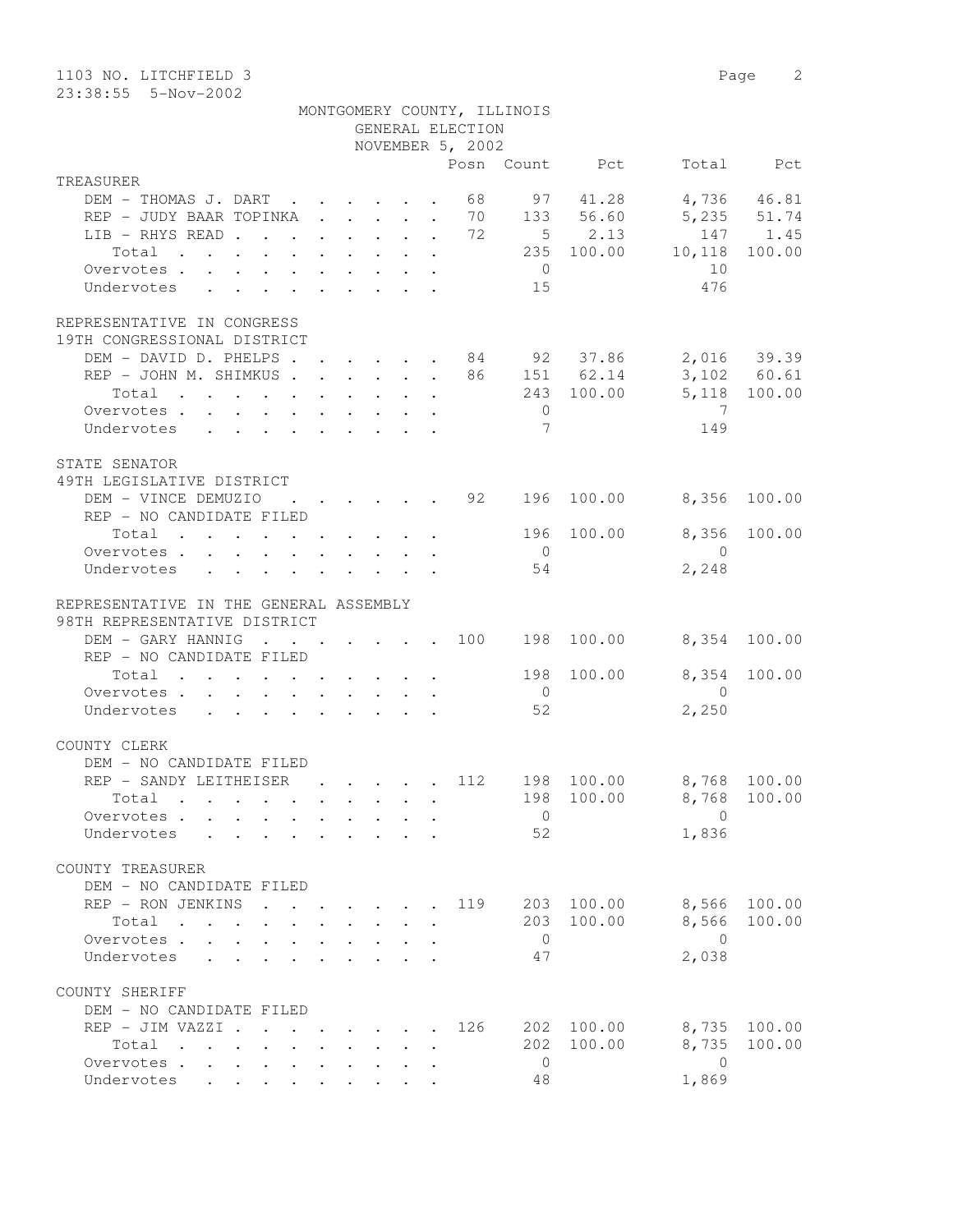| 1103 NO. LITCHFIELD 3<br>23:38:55  5-Nov-2002                                                         |                |                          | 3<br>Page   |
|-------------------------------------------------------------------------------------------------------|----------------|--------------------------|-------------|
| MONTGOMERY COUNTY, ILLINOIS                                                                           |                |                          |             |
| GENERAL ELECTION                                                                                      |                |                          |             |
| NOVEMBER 5, 2002                                                                                      |                |                          |             |
|                                                                                                       | Posn Count Pct |                          | Total Pct   |
| REGIONAL SUPERINTENDENT OF SCHOOLS<br>(CHRISTIAN & MONTGOMERY COUNTIES)                               |                |                          |             |
| DEM - GREG SPRINGER<br>. 137 179 100.00                                                               |                | 7,984                    | 100.00      |
| REP - NO CANDIDATE FILED                                                                              |                |                          |             |
| Total                                                                                                 | 100.00<br>179  | 7,984                    | 100.00      |
| Overvotes.                                                                                            | $\overline{0}$ | $\bigcap$                |             |
| Undervotes                                                                                            | 71             | 2,430                    |             |
| COUNTY BOARD MEMBER<br>COUNTY BOARD DISTRICT 7<br>VOTE FOR 3                                          |                |                          |             |
| DEM - BILL SIELSCHOTT<br>. 146                                                                        | 186 39.08      | 1,011 37.05<br>923 33.82 |             |
| REP - EDWARD HELGEN<br>$\mathbf{r}$ , $\mathbf{r}$ , $\mathbf{r}$<br>148<br>$\mathbf{L}$              | 145 30.46      |                          |             |
| REP - DAVID A. JACKSON<br>150<br>$\sim$                                                               | 145<br>30.46   |                          | 795 29.13   |
| Total                                                                                                 | 476 100.00     | 2,729                    | 100.00      |
| Overvotes.<br>$\overline{0}$                                                                          |                | $\overline{0}$           |             |
| Undervotes                                                                                            | 274            | 1,513                    |             |
| JUDGE OF THE APPELLATE COURT<br>5TH JUDICIAL DISTRICT (VACANCY-HON. CHAPMAN)                          |                |                          |             |
| DEM - MELISSA CHAPMAN 166                                                                             | 119 53.13      | 5,510 57.64              |             |
| $REF - JOHN$ LONG<br>168                                                                              | 105 46.88      | 4,049 42.36              |             |
| Total                                                                                                 | 224 100.00     | 9,559 100.00             |             |
| Overvotes.                                                                                            | $\overline{0}$ | - 8                      |             |
| Undervotes                                                                                            | 26             | 1,037                    |             |
| JUDGE OF THE CIRCUIT COURT FOURTH JUDICIAL CIRCUIT<br>SHALL MICHAEL ROSS WEBER BE RETAINED IN OFFICE? |                |                          |             |
| YES<br>191                                                                                            | 134 77.01      |                          | 5,582 72.97 |
| 192<br>NO                                                                                             | 40 22.99       |                          | 2,068 27.03 |
| Total                                                                                                 | 174 100.00     | 7,650                    | 100.00      |
| Overvotes.                                                                                            | $\overline{1}$ | 24                       |             |
| Undervotes                                                                                            | 75             | 2,930                    |             |
| JUDGE OF THE CIRCUIT COURT FOURTH JUDICIAL CIRCUIT                                                    |                |                          |             |
| SHALL STEVEN P. SEYMOUR BE RETAINED IN OFFICE?                                                        |                |                          |             |
| 194<br>YES                                                                                            | 130 76.92      | 5,155                    | 70.04       |
| 195<br>NO.<br>$\sim$ $\sim$                                                                           | 39 23.08       | 2,205                    | 29.96       |
| Total<br>169                                                                                          | 100.00         | 7,360                    | 100.00      |
| Overvotes.                                                                                            | 2              | 14                       |             |
| Undervotes                                                                                            | 79             | 3,230                    |             |
| JUDGE OF THE CIRCUIT COURT FOURTH JUDICIAL CIRCUIT<br>SHALL S. GENE SCHWARM BE RETAINED IN OFFICE?    |                |                          |             |
| YES<br>197                                                                                            | 132<br>77.19   | 5,308                    | 71.34       |
| 198<br>NO.<br>$\mathbf{r}$ , $\mathbf{r}$ , $\mathbf{r}$ , $\mathbf{r}$                               | 39<br>22.81    | 2,132                    | 28.66       |
| Total .<br>171                                                                                        | 100.00         | 7,440                    | 100.00      |
| Overvotes .                                                                                           | $\mathbf{1}$   | 17                       |             |
| Undervotes<br>$\mathbb{R}^{\mathbb{Z}}$                                                               | 78             | 3,147                    |             |
|                                                                                                       |                |                          |             |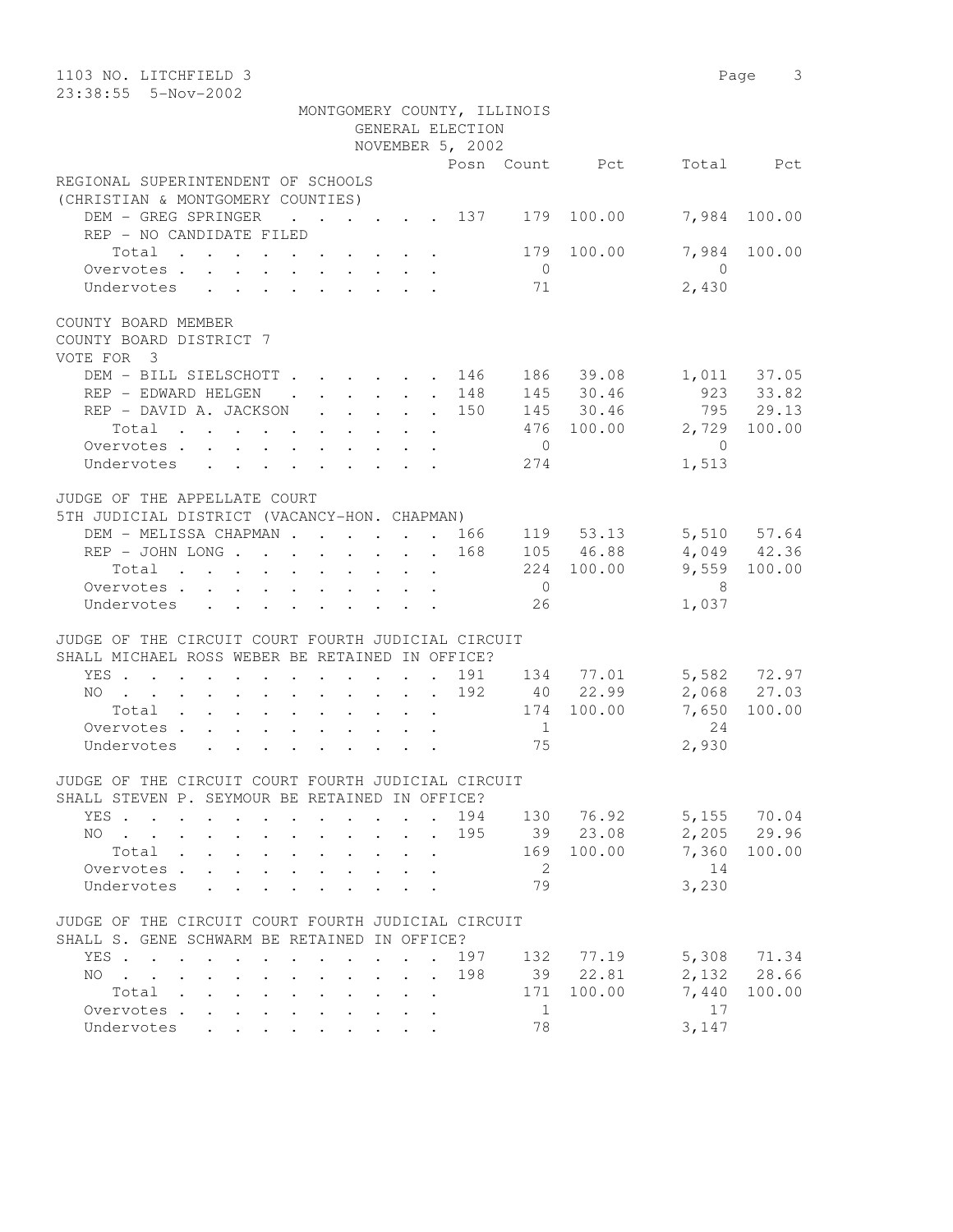23:38:55 5-Nov-2002

1103 NO. LITCHFIELD 3 Page 4

|       |            |  |        |          |                                                                                                                 |                      |                      |                                                                                                                 |        |                 |            |                                                    | MONTGOMERY COUNTY, ILLINOIS |                |       |             |
|-------|------------|--|--------|----------|-----------------------------------------------------------------------------------------------------------------|----------------------|----------------------|-----------------------------------------------------------------------------------------------------------------|--------|-----------------|------------|----------------------------------------------------|-----------------------------|----------------|-------|-------------|
|       |            |  |        |          |                                                                                                                 |                      |                      |                                                                                                                 |        |                 |            | GENERAL ELECTION                                   |                             |                |       |             |
|       |            |  |        |          |                                                                                                                 |                      |                      |                                                                                                                 |        |                 |            | NOVEMBER 5, 2002                                   |                             |                |       |             |
|       |            |  |        |          |                                                                                                                 |                      |                      |                                                                                                                 |        |                 |            |                                                    |                             | Posn Count Pct | Total | Pct         |
|       |            |  |        |          |                                                                                                                 |                      |                      |                                                                                                                 |        |                 |            | JUDGE OF THE CIRCUIT COURT FOURTH JUDICIAL CIRCUIT |                             |                |       |             |
|       |            |  |        |          | SHALL PATRICK L. DUKE BE RETAINED                                                                               |                      |                      |                                                                                                                 |        |                 | IN OFFICE? |                                                    |                             |                |       |             |
| YES . |            |  |        |          |                                                                                                                 |                      |                      |                                                                                                                 | $\sim$ |                 |            | 200                                                |                             | 130 75.58      |       | 5,178 70.18 |
| NO.   |            |  |        |          |                                                                                                                 |                      |                      | the contract of the contract of the contract of the contract of the contract of the contract of the contract of |        |                 |            | 201                                                |                             | 42 24.42       |       | 2,200 29.82 |
|       |            |  |        |          |                                                                                                                 |                      |                      | Total                                                                                                           |        |                 |            |                                                    | 172                         | 100.00         | 7,378 | 100.00      |
|       |            |  |        |          |                                                                                                                 |                      |                      | Overvotes.                                                                                                      |        |                 |            |                                                    | $\mathbf{1}$                |                | 12    |             |
|       |            |  |        |          |                                                                                                                 |                      |                      | Undervotes                                                                                                      |        |                 |            |                                                    | 77                          |                | 3,214 |             |
|       |            |  |        |          |                                                                                                                 |                      |                      |                                                                                                                 |        |                 |            |                                                    |                             |                |       |             |
|       |            |  |        |          | COUNTY-SENIOR SERVICES REFERENDUM                                                                               |                      |                      |                                                                                                                 |        |                 |            |                                                    |                             |                |       |             |
|       |            |  |        |          | YES                                                                                                             |                      |                      |                                                                                                                 |        | $\cdot$ $\cdot$ |            | 220                                                |                             | 105 46.88      |       | 4,784 50.42 |
| NO.   |            |  |        |          | the contract of the contract of the contract of the contract of the contract of the contract of the contract of |                      |                      |                                                                                                                 |        |                 |            | 221                                                |                             | 119 53.13      |       | 4,704 49.58 |
|       | Total      |  |        |          |                                                                                                                 |                      |                      |                                                                                                                 |        |                 |            |                                                    | 2.2.4                       | 100.00         | 9,488 | 100.00      |
|       |            |  |        |          |                                                                                                                 |                      |                      | the contract of the contract of the contract of the contract of the contract of the contract of the contract of |        |                 |            |                                                    |                             |                |       |             |
|       | Overvotes. |  | $\sim$ | $\cdots$ |                                                                                                                 | $\ddot{\phantom{a}}$ | $\ddot{\phantom{a}}$ |                                                                                                                 |        |                 |            |                                                    | 0                           |                | 10    |             |
|       | Undervotes |  |        |          |                                                                                                                 |                      |                      |                                                                                                                 |        |                 |            |                                                    | 26                          |                | 1,106 |             |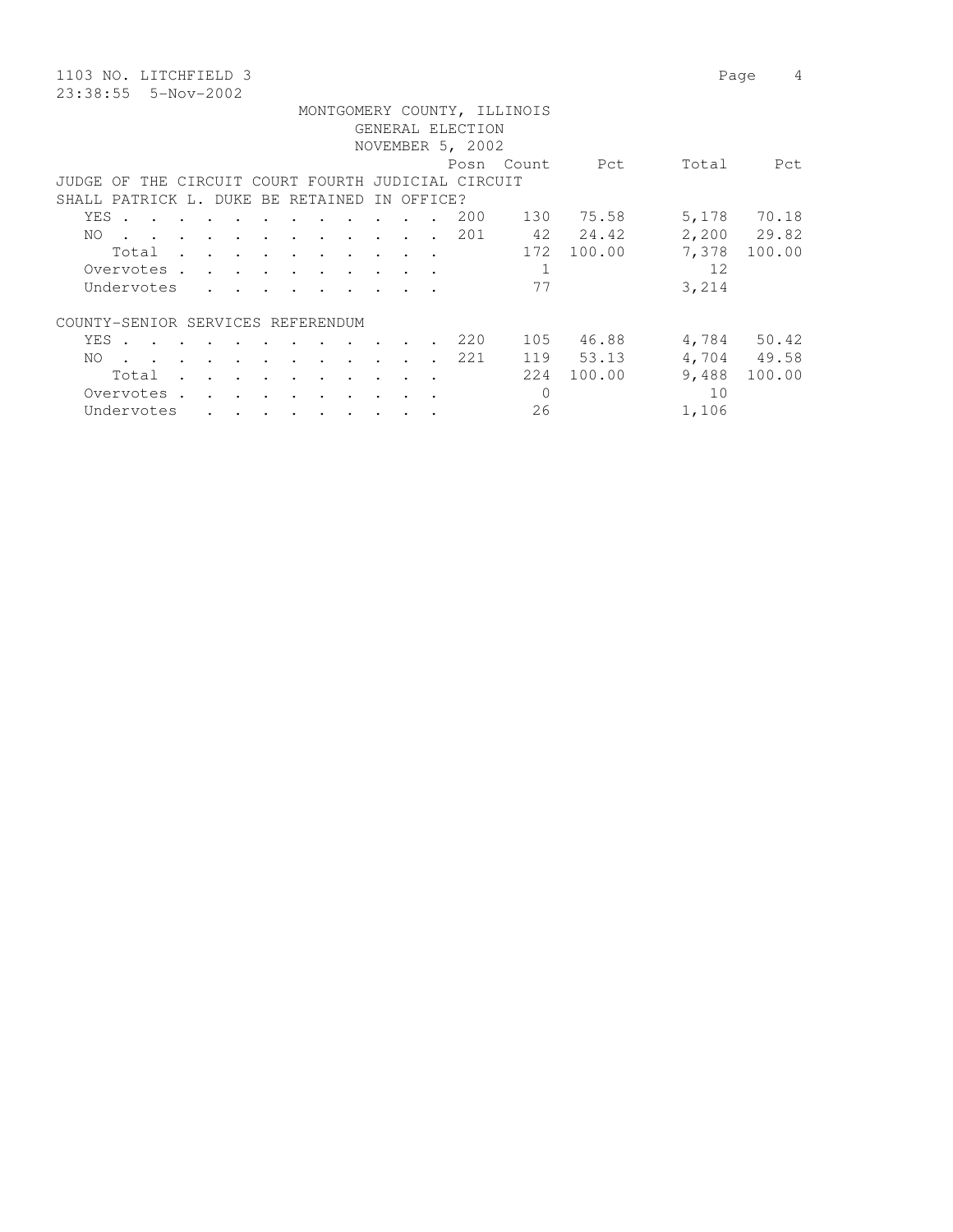| MONTGOMERY COUNTY, ILLINOIS |                  |  |
|-----------------------------|------------------|--|
|                             | GENERAL ELECTION |  |

| Posn Count Pct<br>Total Pct<br>Precincts Counted - TOTAL $\cdot \cdot \cdot \cdot$<br>$1 \t 2.38$<br>100.00<br>42<br>463<br>Registered Voters - TOTAL<br>21,021<br>$10,613$ 50.49<br>Ballots Cast - TOTAL 173 37.37<br>$0 \t 0.00 \t 31 \t 0.15$<br>Ballots Cast - BLANK<br>7,492<br>Ballots Cast - WHITE 35<br>Ballots Cast - GREEN 138<br>2,606<br>Ballots Cast - FEDERAL-19TH (BLUE)<br>$\overline{0}$<br>$\sim$ 6<br>3<br>Ballots Cast - FEDERAL-17TH (CREAM)<br>$\overline{0}$<br>UNITED STATES SENATOR<br>DEM - RICHARD J. DURBIN 6 94 57.67 6,678 65.73<br>3,337 32.84<br>8 67 41.10<br>REP - JIM DURKIN<br>LIB - STEVEN BURGAUER 10 2 1.23 145 1.43<br>$\cdot$ 163 100.00 10,160 100.00<br>Total<br>$\overline{2}$<br>34<br>Overvotes<br>8<br>419<br>Undervotes<br>GOVERNOR AND LIEUTENANT GOVERNOR<br>DEM - ROD R. BLAGOJEVICH/PAT QUINN . 16 82 48.81 5,613 54.98<br>REP - JIM RYAN/CARL HAWKINSON 19 82 48.81 4,375 42.85<br>180 1.76<br>LIB - CAL SKINNER/JAMES L. TOBIN 22 4 2.38<br>IND - MARISELLIS BROWN/NO CANDIDATE . 25 0 0.00<br>41 0.40<br>$\cdot$ 168 100.00 10,209 100.00<br>Total<br>$\mathbf 1$<br>57<br>Overvotes.<br>$\overline{4}$<br>338<br>Undervotes<br>ATTORNEY GENERAL<br>DEM - LISA MADIGAN 32 75 46.58 5,461 53.87<br>34 82 50.93 4,488 44.27<br>REP - JOE BIRKETT<br>188 1.85<br>36 4 2.48<br>LIB - GARY L. SHILTS<br>Total 161 100.00 10,137 100.00<br>$\overline{0}$<br>16<br>Overvotes.<br>451<br>Undervotes 12<br>SECRETARY OF STATE<br>$\cdot$ 42 106 62.35 7,244 70.71<br>DEM - JESSE WHITE<br>$2,795$ 27.28<br>REP - KRIS O'ROURKE COHN 44 58<br>34.12<br>LIB - MATT BEAUCHAMP 46 6 3.53 205 2.00<br>170 100.00<br>10,244 100.00<br>Total $\cdots$<br>8<br>Overvotes.<br>$\mathbf{0}$<br>3<br>352<br>Undervotes<br>COMPTROLLER<br>$6,428$ $64.50$<br>DEM - DANIEL W. HYNES<br>58<br>89<br>55.63<br>3, 213 32.24<br>41.25<br>REP - THOMAS JEFFERSON RAMSDELL<br>60<br>66<br>$\mathcal{L}^{\text{max}}$<br>$\mathbb{R}^{\mathbb{Z}}$<br>3.26<br>3.13<br>325<br>LIB - JULIE FOX<br>62<br>5 <sup>5</sup><br>100.00<br>9,966<br>100.00<br>Total<br>160<br><b>Service Control</b><br>$\mathbf{r}$<br>15<br>Overvotes.<br>$\mathbf{0}$<br>Undervotes |  | NOVEMBER 5, 2002 |  |    |     |  |
|------------------------------------------------------------------------------------------------------------------------------------------------------------------------------------------------------------------------------------------------------------------------------------------------------------------------------------------------------------------------------------------------------------------------------------------------------------------------------------------------------------------------------------------------------------------------------------------------------------------------------------------------------------------------------------------------------------------------------------------------------------------------------------------------------------------------------------------------------------------------------------------------------------------------------------------------------------------------------------------------------------------------------------------------------------------------------------------------------------------------------------------------------------------------------------------------------------------------------------------------------------------------------------------------------------------------------------------------------------------------------------------------------------------------------------------------------------------------------------------------------------------------------------------------------------------------------------------------------------------------------------------------------------------------------------------------------------------------------------------------------------------------------------------------------------------------------------------------------------------------------------------------------------------------------------------------------------------------------------------------------------------------------------------------------------------------------------------------------------------------------------------------------------------------------------------|--|------------------|--|----|-----|--|
|                                                                                                                                                                                                                                                                                                                                                                                                                                                                                                                                                                                                                                                                                                                                                                                                                                                                                                                                                                                                                                                                                                                                                                                                                                                                                                                                                                                                                                                                                                                                                                                                                                                                                                                                                                                                                                                                                                                                                                                                                                                                                                                                                                                          |  |                  |  |    |     |  |
|                                                                                                                                                                                                                                                                                                                                                                                                                                                                                                                                                                                                                                                                                                                                                                                                                                                                                                                                                                                                                                                                                                                                                                                                                                                                                                                                                                                                                                                                                                                                                                                                                                                                                                                                                                                                                                                                                                                                                                                                                                                                                                                                                                                          |  |                  |  |    |     |  |
|                                                                                                                                                                                                                                                                                                                                                                                                                                                                                                                                                                                                                                                                                                                                                                                                                                                                                                                                                                                                                                                                                                                                                                                                                                                                                                                                                                                                                                                                                                                                                                                                                                                                                                                                                                                                                                                                                                                                                                                                                                                                                                                                                                                          |  |                  |  |    |     |  |
|                                                                                                                                                                                                                                                                                                                                                                                                                                                                                                                                                                                                                                                                                                                                                                                                                                                                                                                                                                                                                                                                                                                                                                                                                                                                                                                                                                                                                                                                                                                                                                                                                                                                                                                                                                                                                                                                                                                                                                                                                                                                                                                                                                                          |  |                  |  |    |     |  |
|                                                                                                                                                                                                                                                                                                                                                                                                                                                                                                                                                                                                                                                                                                                                                                                                                                                                                                                                                                                                                                                                                                                                                                                                                                                                                                                                                                                                                                                                                                                                                                                                                                                                                                                                                                                                                                                                                                                                                                                                                                                                                                                                                                                          |  |                  |  |    |     |  |
|                                                                                                                                                                                                                                                                                                                                                                                                                                                                                                                                                                                                                                                                                                                                                                                                                                                                                                                                                                                                                                                                                                                                                                                                                                                                                                                                                                                                                                                                                                                                                                                                                                                                                                                                                                                                                                                                                                                                                                                                                                                                                                                                                                                          |  |                  |  |    |     |  |
|                                                                                                                                                                                                                                                                                                                                                                                                                                                                                                                                                                                                                                                                                                                                                                                                                                                                                                                                                                                                                                                                                                                                                                                                                                                                                                                                                                                                                                                                                                                                                                                                                                                                                                                                                                                                                                                                                                                                                                                                                                                                                                                                                                                          |  |                  |  |    |     |  |
|                                                                                                                                                                                                                                                                                                                                                                                                                                                                                                                                                                                                                                                                                                                                                                                                                                                                                                                                                                                                                                                                                                                                                                                                                                                                                                                                                                                                                                                                                                                                                                                                                                                                                                                                                                                                                                                                                                                                                                                                                                                                                                                                                                                          |  |                  |  |    |     |  |
|                                                                                                                                                                                                                                                                                                                                                                                                                                                                                                                                                                                                                                                                                                                                                                                                                                                                                                                                                                                                                                                                                                                                                                                                                                                                                                                                                                                                                                                                                                                                                                                                                                                                                                                                                                                                                                                                                                                                                                                                                                                                                                                                                                                          |  |                  |  |    |     |  |
|                                                                                                                                                                                                                                                                                                                                                                                                                                                                                                                                                                                                                                                                                                                                                                                                                                                                                                                                                                                                                                                                                                                                                                                                                                                                                                                                                                                                                                                                                                                                                                                                                                                                                                                                                                                                                                                                                                                                                                                                                                                                                                                                                                                          |  |                  |  |    |     |  |
|                                                                                                                                                                                                                                                                                                                                                                                                                                                                                                                                                                                                                                                                                                                                                                                                                                                                                                                                                                                                                                                                                                                                                                                                                                                                                                                                                                                                                                                                                                                                                                                                                                                                                                                                                                                                                                                                                                                                                                                                                                                                                                                                                                                          |  |                  |  |    |     |  |
|                                                                                                                                                                                                                                                                                                                                                                                                                                                                                                                                                                                                                                                                                                                                                                                                                                                                                                                                                                                                                                                                                                                                                                                                                                                                                                                                                                                                                                                                                                                                                                                                                                                                                                                                                                                                                                                                                                                                                                                                                                                                                                                                                                                          |  |                  |  |    |     |  |
|                                                                                                                                                                                                                                                                                                                                                                                                                                                                                                                                                                                                                                                                                                                                                                                                                                                                                                                                                                                                                                                                                                                                                                                                                                                                                                                                                                                                                                                                                                                                                                                                                                                                                                                                                                                                                                                                                                                                                                                                                                                                                                                                                                                          |  |                  |  |    |     |  |
|                                                                                                                                                                                                                                                                                                                                                                                                                                                                                                                                                                                                                                                                                                                                                                                                                                                                                                                                                                                                                                                                                                                                                                                                                                                                                                                                                                                                                                                                                                                                                                                                                                                                                                                                                                                                                                                                                                                                                                                                                                                                                                                                                                                          |  |                  |  |    |     |  |
|                                                                                                                                                                                                                                                                                                                                                                                                                                                                                                                                                                                                                                                                                                                                                                                                                                                                                                                                                                                                                                                                                                                                                                                                                                                                                                                                                                                                                                                                                                                                                                                                                                                                                                                                                                                                                                                                                                                                                                                                                                                                                                                                                                                          |  |                  |  |    |     |  |
|                                                                                                                                                                                                                                                                                                                                                                                                                                                                                                                                                                                                                                                                                                                                                                                                                                                                                                                                                                                                                                                                                                                                                                                                                                                                                                                                                                                                                                                                                                                                                                                                                                                                                                                                                                                                                                                                                                                                                                                                                                                                                                                                                                                          |  |                  |  |    |     |  |
|                                                                                                                                                                                                                                                                                                                                                                                                                                                                                                                                                                                                                                                                                                                                                                                                                                                                                                                                                                                                                                                                                                                                                                                                                                                                                                                                                                                                                                                                                                                                                                                                                                                                                                                                                                                                                                                                                                                                                                                                                                                                                                                                                                                          |  |                  |  |    |     |  |
|                                                                                                                                                                                                                                                                                                                                                                                                                                                                                                                                                                                                                                                                                                                                                                                                                                                                                                                                                                                                                                                                                                                                                                                                                                                                                                                                                                                                                                                                                                                                                                                                                                                                                                                                                                                                                                                                                                                                                                                                                                                                                                                                                                                          |  |                  |  |    |     |  |
|                                                                                                                                                                                                                                                                                                                                                                                                                                                                                                                                                                                                                                                                                                                                                                                                                                                                                                                                                                                                                                                                                                                                                                                                                                                                                                                                                                                                                                                                                                                                                                                                                                                                                                                                                                                                                                                                                                                                                                                                                                                                                                                                                                                          |  |                  |  |    |     |  |
|                                                                                                                                                                                                                                                                                                                                                                                                                                                                                                                                                                                                                                                                                                                                                                                                                                                                                                                                                                                                                                                                                                                                                                                                                                                                                                                                                                                                                                                                                                                                                                                                                                                                                                                                                                                                                                                                                                                                                                                                                                                                                                                                                                                          |  |                  |  |    |     |  |
|                                                                                                                                                                                                                                                                                                                                                                                                                                                                                                                                                                                                                                                                                                                                                                                                                                                                                                                                                                                                                                                                                                                                                                                                                                                                                                                                                                                                                                                                                                                                                                                                                                                                                                                                                                                                                                                                                                                                                                                                                                                                                                                                                                                          |  |                  |  |    |     |  |
|                                                                                                                                                                                                                                                                                                                                                                                                                                                                                                                                                                                                                                                                                                                                                                                                                                                                                                                                                                                                                                                                                                                                                                                                                                                                                                                                                                                                                                                                                                                                                                                                                                                                                                                                                                                                                                                                                                                                                                                                                                                                                                                                                                                          |  |                  |  |    |     |  |
|                                                                                                                                                                                                                                                                                                                                                                                                                                                                                                                                                                                                                                                                                                                                                                                                                                                                                                                                                                                                                                                                                                                                                                                                                                                                                                                                                                                                                                                                                                                                                                                                                                                                                                                                                                                                                                                                                                                                                                                                                                                                                                                                                                                          |  |                  |  |    |     |  |
|                                                                                                                                                                                                                                                                                                                                                                                                                                                                                                                                                                                                                                                                                                                                                                                                                                                                                                                                                                                                                                                                                                                                                                                                                                                                                                                                                                                                                                                                                                                                                                                                                                                                                                                                                                                                                                                                                                                                                                                                                                                                                                                                                                                          |  |                  |  |    |     |  |
|                                                                                                                                                                                                                                                                                                                                                                                                                                                                                                                                                                                                                                                                                                                                                                                                                                                                                                                                                                                                                                                                                                                                                                                                                                                                                                                                                                                                                                                                                                                                                                                                                                                                                                                                                                                                                                                                                                                                                                                                                                                                                                                                                                                          |  |                  |  |    |     |  |
|                                                                                                                                                                                                                                                                                                                                                                                                                                                                                                                                                                                                                                                                                                                                                                                                                                                                                                                                                                                                                                                                                                                                                                                                                                                                                                                                                                                                                                                                                                                                                                                                                                                                                                                                                                                                                                                                                                                                                                                                                                                                                                                                                                                          |  |                  |  |    |     |  |
|                                                                                                                                                                                                                                                                                                                                                                                                                                                                                                                                                                                                                                                                                                                                                                                                                                                                                                                                                                                                                                                                                                                                                                                                                                                                                                                                                                                                                                                                                                                                                                                                                                                                                                                                                                                                                                                                                                                                                                                                                                                                                                                                                                                          |  |                  |  |    |     |  |
|                                                                                                                                                                                                                                                                                                                                                                                                                                                                                                                                                                                                                                                                                                                                                                                                                                                                                                                                                                                                                                                                                                                                                                                                                                                                                                                                                                                                                                                                                                                                                                                                                                                                                                                                                                                                                                                                                                                                                                                                                                                                                                                                                                                          |  |                  |  |    |     |  |
|                                                                                                                                                                                                                                                                                                                                                                                                                                                                                                                                                                                                                                                                                                                                                                                                                                                                                                                                                                                                                                                                                                                                                                                                                                                                                                                                                                                                                                                                                                                                                                                                                                                                                                                                                                                                                                                                                                                                                                                                                                                                                                                                                                                          |  |                  |  |    |     |  |
|                                                                                                                                                                                                                                                                                                                                                                                                                                                                                                                                                                                                                                                                                                                                                                                                                                                                                                                                                                                                                                                                                                                                                                                                                                                                                                                                                                                                                                                                                                                                                                                                                                                                                                                                                                                                                                                                                                                                                                                                                                                                                                                                                                                          |  |                  |  |    |     |  |
|                                                                                                                                                                                                                                                                                                                                                                                                                                                                                                                                                                                                                                                                                                                                                                                                                                                                                                                                                                                                                                                                                                                                                                                                                                                                                                                                                                                                                                                                                                                                                                                                                                                                                                                                                                                                                                                                                                                                                                                                                                                                                                                                                                                          |  |                  |  |    |     |  |
|                                                                                                                                                                                                                                                                                                                                                                                                                                                                                                                                                                                                                                                                                                                                                                                                                                                                                                                                                                                                                                                                                                                                                                                                                                                                                                                                                                                                                                                                                                                                                                                                                                                                                                                                                                                                                                                                                                                                                                                                                                                                                                                                                                                          |  |                  |  |    |     |  |
|                                                                                                                                                                                                                                                                                                                                                                                                                                                                                                                                                                                                                                                                                                                                                                                                                                                                                                                                                                                                                                                                                                                                                                                                                                                                                                                                                                                                                                                                                                                                                                                                                                                                                                                                                                                                                                                                                                                                                                                                                                                                                                                                                                                          |  |                  |  |    |     |  |
|                                                                                                                                                                                                                                                                                                                                                                                                                                                                                                                                                                                                                                                                                                                                                                                                                                                                                                                                                                                                                                                                                                                                                                                                                                                                                                                                                                                                                                                                                                                                                                                                                                                                                                                                                                                                                                                                                                                                                                                                                                                                                                                                                                                          |  |                  |  |    |     |  |
|                                                                                                                                                                                                                                                                                                                                                                                                                                                                                                                                                                                                                                                                                                                                                                                                                                                                                                                                                                                                                                                                                                                                                                                                                                                                                                                                                                                                                                                                                                                                                                                                                                                                                                                                                                                                                                                                                                                                                                                                                                                                                                                                                                                          |  |                  |  |    |     |  |
|                                                                                                                                                                                                                                                                                                                                                                                                                                                                                                                                                                                                                                                                                                                                                                                                                                                                                                                                                                                                                                                                                                                                                                                                                                                                                                                                                                                                                                                                                                                                                                                                                                                                                                                                                                                                                                                                                                                                                                                                                                                                                                                                                                                          |  |                  |  |    |     |  |
|                                                                                                                                                                                                                                                                                                                                                                                                                                                                                                                                                                                                                                                                                                                                                                                                                                                                                                                                                                                                                                                                                                                                                                                                                                                                                                                                                                                                                                                                                                                                                                                                                                                                                                                                                                                                                                                                                                                                                                                                                                                                                                                                                                                          |  |                  |  |    |     |  |
|                                                                                                                                                                                                                                                                                                                                                                                                                                                                                                                                                                                                                                                                                                                                                                                                                                                                                                                                                                                                                                                                                                                                                                                                                                                                                                                                                                                                                                                                                                                                                                                                                                                                                                                                                                                                                                                                                                                                                                                                                                                                                                                                                                                          |  |                  |  |    |     |  |
|                                                                                                                                                                                                                                                                                                                                                                                                                                                                                                                                                                                                                                                                                                                                                                                                                                                                                                                                                                                                                                                                                                                                                                                                                                                                                                                                                                                                                                                                                                                                                                                                                                                                                                                                                                                                                                                                                                                                                                                                                                                                                                                                                                                          |  |                  |  |    |     |  |
|                                                                                                                                                                                                                                                                                                                                                                                                                                                                                                                                                                                                                                                                                                                                                                                                                                                                                                                                                                                                                                                                                                                                                                                                                                                                                                                                                                                                                                                                                                                                                                                                                                                                                                                                                                                                                                                                                                                                                                                                                                                                                                                                                                                          |  |                  |  |    |     |  |
|                                                                                                                                                                                                                                                                                                                                                                                                                                                                                                                                                                                                                                                                                                                                                                                                                                                                                                                                                                                                                                                                                                                                                                                                                                                                                                                                                                                                                                                                                                                                                                                                                                                                                                                                                                                                                                                                                                                                                                                                                                                                                                                                                                                          |  |                  |  |    |     |  |
|                                                                                                                                                                                                                                                                                                                                                                                                                                                                                                                                                                                                                                                                                                                                                                                                                                                                                                                                                                                                                                                                                                                                                                                                                                                                                                                                                                                                                                                                                                                                                                                                                                                                                                                                                                                                                                                                                                                                                                                                                                                                                                                                                                                          |  |                  |  |    |     |  |
|                                                                                                                                                                                                                                                                                                                                                                                                                                                                                                                                                                                                                                                                                                                                                                                                                                                                                                                                                                                                                                                                                                                                                                                                                                                                                                                                                                                                                                                                                                                                                                                                                                                                                                                                                                                                                                                                                                                                                                                                                                                                                                                                                                                          |  |                  |  |    |     |  |
|                                                                                                                                                                                                                                                                                                                                                                                                                                                                                                                                                                                                                                                                                                                                                                                                                                                                                                                                                                                                                                                                                                                                                                                                                                                                                                                                                                                                                                                                                                                                                                                                                                                                                                                                                                                                                                                                                                                                                                                                                                                                                                                                                                                          |  |                  |  |    |     |  |
|                                                                                                                                                                                                                                                                                                                                                                                                                                                                                                                                                                                                                                                                                                                                                                                                                                                                                                                                                                                                                                                                                                                                                                                                                                                                                                                                                                                                                                                                                                                                                                                                                                                                                                                                                                                                                                                                                                                                                                                                                                                                                                                                                                                          |  |                  |  |    |     |  |
|                                                                                                                                                                                                                                                                                                                                                                                                                                                                                                                                                                                                                                                                                                                                                                                                                                                                                                                                                                                                                                                                                                                                                                                                                                                                                                                                                                                                                                                                                                                                                                                                                                                                                                                                                                                                                                                                                                                                                                                                                                                                                                                                                                                          |  |                  |  |    |     |  |
|                                                                                                                                                                                                                                                                                                                                                                                                                                                                                                                                                                                                                                                                                                                                                                                                                                                                                                                                                                                                                                                                                                                                                                                                                                                                                                                                                                                                                                                                                                                                                                                                                                                                                                                                                                                                                                                                                                                                                                                                                                                                                                                                                                                          |  |                  |  |    |     |  |
|                                                                                                                                                                                                                                                                                                                                                                                                                                                                                                                                                                                                                                                                                                                                                                                                                                                                                                                                                                                                                                                                                                                                                                                                                                                                                                                                                                                                                                                                                                                                                                                                                                                                                                                                                                                                                                                                                                                                                                                                                                                                                                                                                                                          |  |                  |  |    |     |  |
|                                                                                                                                                                                                                                                                                                                                                                                                                                                                                                                                                                                                                                                                                                                                                                                                                                                                                                                                                                                                                                                                                                                                                                                                                                                                                                                                                                                                                                                                                                                                                                                                                                                                                                                                                                                                                                                                                                                                                                                                                                                                                                                                                                                          |  |                  |  |    |     |  |
|                                                                                                                                                                                                                                                                                                                                                                                                                                                                                                                                                                                                                                                                                                                                                                                                                                                                                                                                                                                                                                                                                                                                                                                                                                                                                                                                                                                                                                                                                                                                                                                                                                                                                                                                                                                                                                                                                                                                                                                                                                                                                                                                                                                          |  |                  |  | 13 | 623 |  |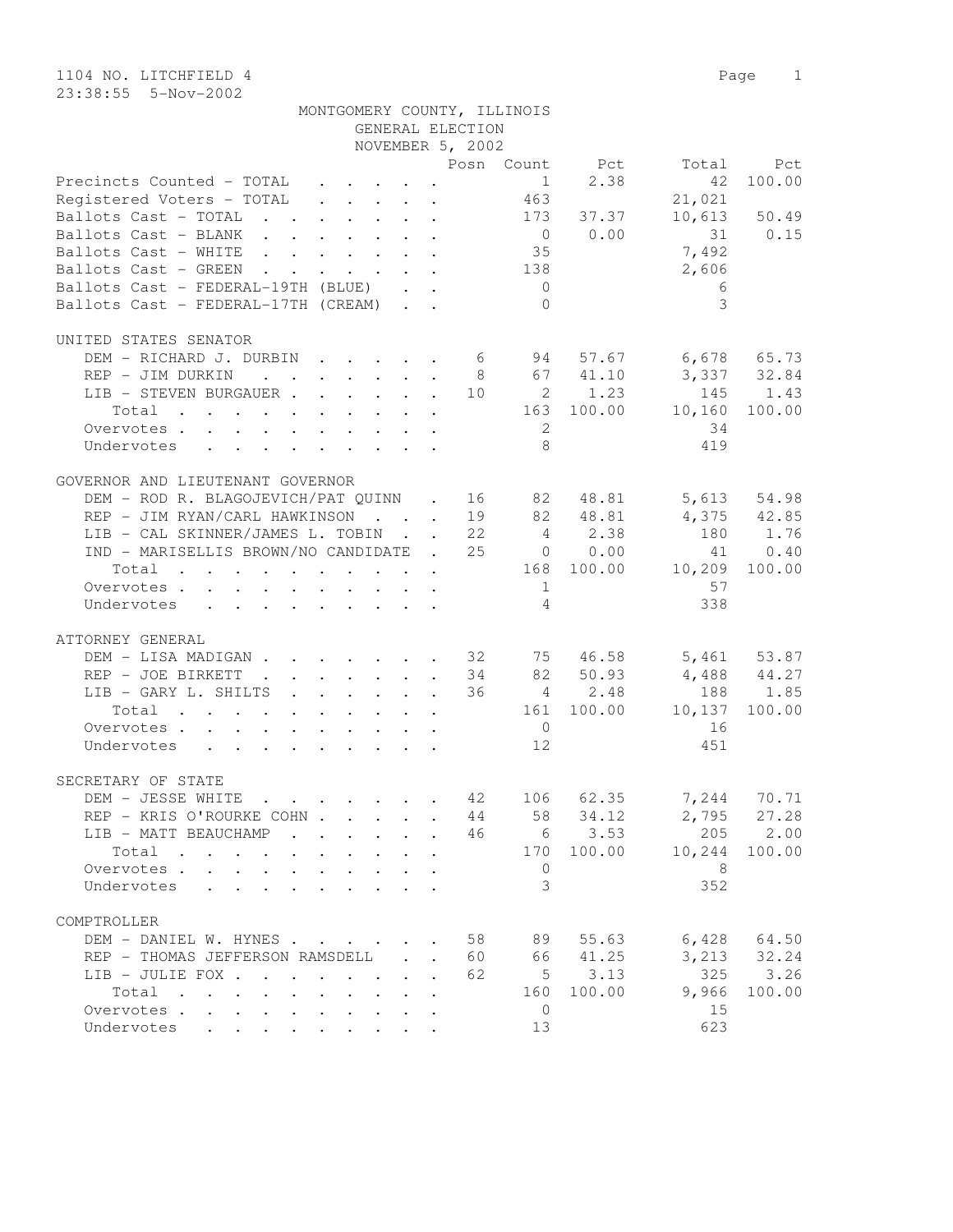| 1104 NO. LITCHFIELD 4                                                                      |                                                                                         |  |                      |                  |                                                        |                |                            | Page 2       |
|--------------------------------------------------------------------------------------------|-----------------------------------------------------------------------------------------|--|----------------------|------------------|--------------------------------------------------------|----------------|----------------------------|--------------|
| 23:38:55  5-Nov-2002                                                                       |                                                                                         |  |                      |                  |                                                        |                |                            |              |
|                                                                                            |                                                                                         |  |                      |                  | MONTGOMERY COUNTY, ILLINOIS                            |                |                            |              |
|                                                                                            |                                                                                         |  |                      | GENERAL ELECTION |                                                        |                |                            |              |
|                                                                                            |                                                                                         |  |                      | NOVEMBER 5, 2002 |                                                        |                |                            |              |
|                                                                                            |                                                                                         |  |                      |                  |                                                        | Posn Count Pct |                            | Total Pct    |
| TREASURER<br>DEM - THOMAS J. DART 68                                                       |                                                                                         |  |                      |                  |                                                        | 68 41.21       |                            | 4,736 46.81  |
|                                                                                            |                                                                                         |  |                      |                  |                                                        |                |                            |              |
| REP - JUDY BAAR TOPINKA 70 92 55.76                                                        |                                                                                         |  |                      |                  |                                                        | $5 \t 3.03$    | 5,235 51.74                | 147 1.45     |
| LIB - RHYS READ 72                                                                         |                                                                                         |  |                      |                  |                                                        |                | $147$<br>165 100.00 10,118 | 100.00       |
| Total<br>Overvotes.                                                                        |                                                                                         |  |                      |                  | $\overline{0}$                                         |                | 10                         |              |
| Undervotes                                                                                 |                                                                                         |  |                      |                  | - 8                                                    |                | 476                        |              |
|                                                                                            |                                                                                         |  |                      |                  |                                                        |                |                            |              |
| REPRESENTATIVE IN CONGRESS                                                                 |                                                                                         |  |                      |                  |                                                        |                |                            |              |
| 17TH CONGRESSIONAL DISTRICT                                                                |                                                                                         |  |                      |                  |                                                        |                |                            |              |
| DEM - LANE EVANS 84 19 65.52 3,209 65.66                                                   |                                                                                         |  |                      |                  |                                                        |                |                            |              |
| REP - PETER CALDERONE 86 10 34.48 1,678 34.34                                              |                                                                                         |  |                      |                  |                                                        |                |                            |              |
| Total                                                                                      |                                                                                         |  |                      |                  |                                                        |                | 29 100.00 4,887 100.00     |              |
| Overvotes                                                                                  |                                                                                         |  |                      |                  | $\overline{0}$                                         |                | $\overline{7}$             |              |
| Undervotes                                                                                 |                                                                                         |  |                      |                  | 6                                                      |                | 445                        |              |
|                                                                                            |                                                                                         |  |                      |                  |                                                        |                |                            |              |
| REPRESENTATIVE IN CONGRESS                                                                 |                                                                                         |  |                      |                  |                                                        |                |                            |              |
| 19TH CONGRESSIONAL DISTRICT                                                                |                                                                                         |  |                      |                  |                                                        |                |                            |              |
| DEM - DAVID D. PHELPS 84 49 38.58 2,016 39.39                                              |                                                                                         |  |                      |                  |                                                        |                |                            |              |
| REP - JOHN M. SHIMKUS 86 78 61.42 3,102 60.61                                              |                                                                                         |  |                      |                  |                                                        |                |                            |              |
| Total 127 100.00 5,118 100.00                                                              |                                                                                         |  |                      |                  |                                                        |                |                            |              |
| Overvotes                                                                                  |                                                                                         |  |                      |                  | $\overline{0}$                                         |                | $\overline{7}$             |              |
| Undervotes                                                                                 |                                                                                         |  |                      |                  | 11                                                     |                | 149                        |              |
| STATE SENATOR<br>49TH LEGISLATIVE DISTRICT                                                 |                                                                                         |  |                      |                  |                                                        |                |                            |              |
| DEM - VINCE DEMUZIO<br>REP - NO CANDIDATE FILED                                            |                                                                                         |  |                      |                  | $\cdot$ $\cdot$ $\cdot$ $\cdot$ $\cdot$ $\cdot$ 92 125 | 100.00         | 8,356 100.00               |              |
| Total $\cdot$                                                                              |                                                                                         |  |                      |                  | 125                                                    | 100.00         | 8,356                      | 100.00       |
| Overvotes.                                                                                 |                                                                                         |  |                      |                  | $\overline{0}$                                         |                | $\sim$ 0                   |              |
| Undervotes                                                                                 |                                                                                         |  |                      |                  | 48                                                     |                | 2,248                      |              |
| REPRESENTATIVE IN THE GENERAL ASSEMBLY                                                     |                                                                                         |  |                      |                  |                                                        |                |                            |              |
| 98TH REPRESENTATIVE DISTRICT                                                               |                                                                                         |  |                      |                  |                                                        |                |                            |              |
| DEM - GARY HANNIG 100 134                                                                  |                                                                                         |  |                      |                  |                                                        | 100.00         |                            | 8,354 100.00 |
| REP - NO CANDIDATE FILED                                                                   |                                                                                         |  |                      |                  |                                                        |                |                            |              |
| Total                                                                                      |                                                                                         |  |                      |                  | 134                                                    | 100.00         | 8,354                      | 100.00       |
| Overvotes.                                                                                 |                                                                                         |  |                      |                  | $\overline{0}$                                         |                | $\overline{0}$             |              |
| Undervotes                                                                                 |                                                                                         |  |                      |                  | 39                                                     |                | 2,250                      |              |
|                                                                                            |                                                                                         |  |                      |                  |                                                        |                |                            |              |
| COUNTY CLERK                                                                               |                                                                                         |  |                      |                  |                                                        |                |                            |              |
| DEM - NO CANDIDATE FILED<br>REP - SANDY LEITHEISER 112 143 100.00 8,768 100.00             |                                                                                         |  |                      |                  |                                                        |                |                            |              |
| Total                                                                                      |                                                                                         |  |                      |                  | 143                                                    | 100.00         | 8,768                      | 100.00       |
| Overvotes                                                                                  |                                                                                         |  |                      |                  | $\overline{0}$                                         |                | $\bigcirc$                 |              |
| Undervotes                                                                                 |                                                                                         |  |                      |                  | 30                                                     |                | 1,836                      |              |
|                                                                                            |                                                                                         |  |                      |                  |                                                        |                |                            |              |
| COUNTY TREASURER                                                                           |                                                                                         |  |                      |                  |                                                        |                |                            |              |
| DEM - NO CANDIDATE FILED                                                                   |                                                                                         |  |                      |                  |                                                        |                |                            |              |
| REP - RON JENKINS<br>$\mathbf{r}$ , and $\mathbf{r}$ , and $\mathbf{r}$ , and $\mathbf{r}$ |                                                                                         |  |                      | 119              |                                                        |                | 150 100.00 8,566 100.00    |              |
| Total                                                                                      | $\mathbf{r}$ , $\mathbf{r}$ , $\mathbf{r}$ , $\mathbf{r}$ , $\mathbf{r}$ , $\mathbf{r}$ |  | $\ddot{\phantom{a}}$ |                  |                                                        | 150 100.00     | 8,566                      | 100.00       |
| Overvotes.                                                                                 |                                                                                         |  |                      |                  | $\overline{0}$<br>23                                   |                | $\overline{0}$             |              |
| Undervotes                                                                                 |                                                                                         |  |                      |                  |                                                        |                | 2,038                      |              |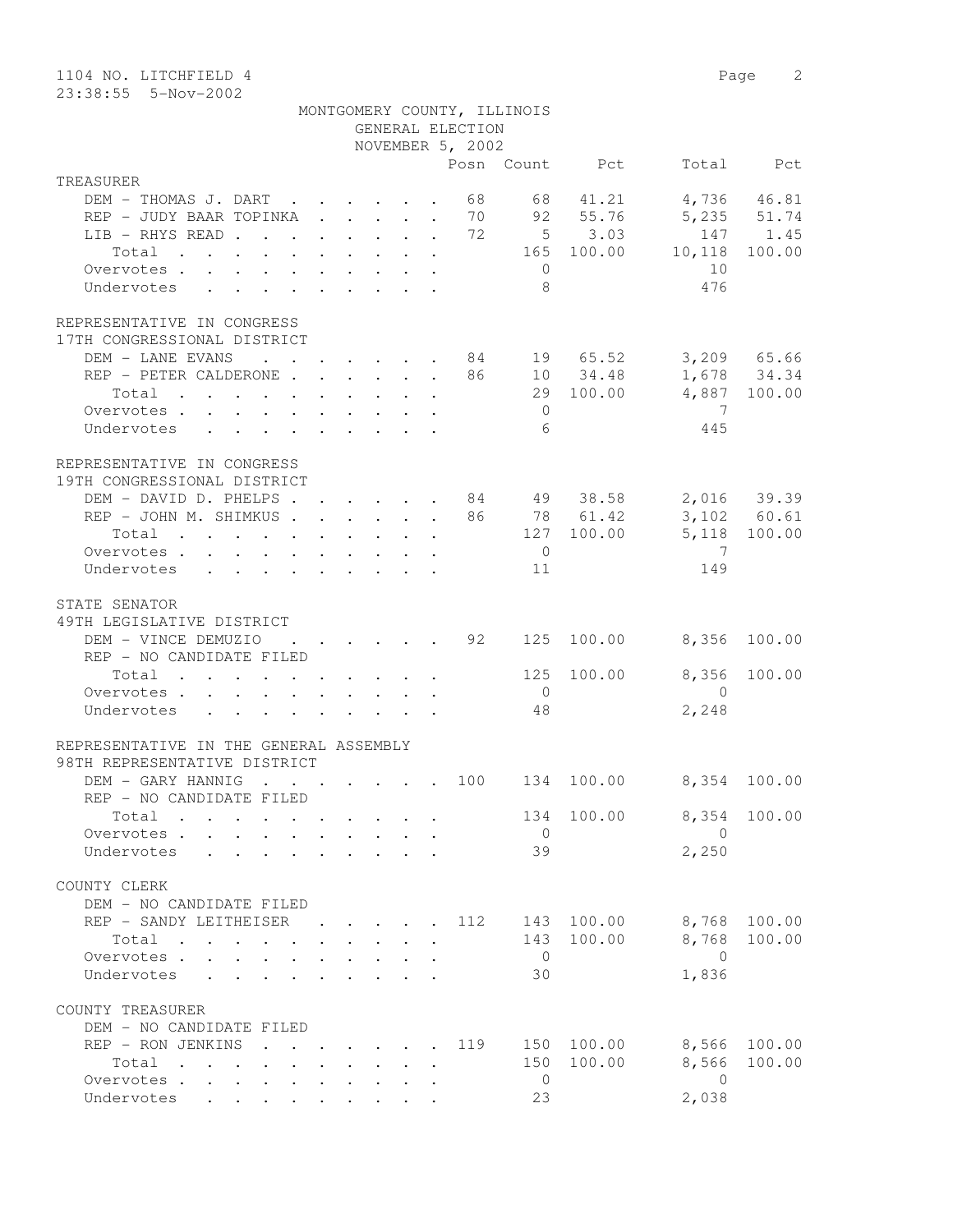| 23:38:55  5-Nov-2002                                                                                                                               |        |
|----------------------------------------------------------------------------------------------------------------------------------------------------|--------|
| MONTGOMERY COUNTY, ILLINOIS                                                                                                                        |        |
| GENERAL ELECTION                                                                                                                                   |        |
| NOVEMBER 5, 2002                                                                                                                                   |        |
| Total Pct<br>Posn Count Pct                                                                                                                        |        |
| COUNTY SHERIFF                                                                                                                                     |        |
| DEM - NO CANDIDATE FILED                                                                                                                           |        |
| REP - JIM VAZZI 126 147 100.00<br>8,735 100.00                                                                                                     |        |
| 8,735 100.00<br>147 100.00<br>Total                                                                                                                |        |
| $\overline{0}$<br>$\overline{0}$<br>Overvotes.                                                                                                     |        |
| 26<br>Undervotes<br>1,869                                                                                                                          |        |
|                                                                                                                                                    |        |
| REGIONAL SUPERINTENDENT OF SCHOOLS                                                                                                                 |        |
| (CHRISTIAN & MONTGOMERY COUNTIES)<br>$\cdot$ $\cdot$ $\cdot$ $\cdot$ $\cdot$ $\cdot$ $\cdot$ 137 121 100.00<br>DEM - GREG SPRINGER<br>7,984 100.00 |        |
| REP - NO CANDIDATE FILED                                                                                                                           |        |
| 121 100.00<br>7,984 100.00<br>Total                                                                                                                |        |
| $\overline{0}$<br>$\bigcirc$<br>Overvotes.                                                                                                         |        |
| 52<br>2,430<br>Undervotes<br>$\mathbf{r}$ , and $\mathbf{r}$ , and $\mathbf{r}$ , and $\mathbf{r}$ , and $\mathbf{r}$                              |        |
|                                                                                                                                                    |        |
| COUNTY BOARD MEMBER                                                                                                                                |        |
| COUNTY BOARD DISTRICT 5                                                                                                                            |        |
| VOTE FOR 3                                                                                                                                         |        |
| 802 35.60<br>DEM - GLENN W. PAINTER<br>103 34.45<br>$\cdot$ $\cdot$ $\cdot$ $\cdot$ $\cdot$ 146                                                    |        |
| 98 32.78<br>730 32.40<br>DEM - KEITH LEE HORN 148                                                                                                  |        |
| DEM - FRANK J. KOMOR, JR. 150<br>32.78<br>721<br>98                                                                                                | 32.00  |
| REP - NO CANDIDATE FILED                                                                                                                           |        |
| 299 100.00 2,253 100.00<br>Total                                                                                                                   |        |
| $\overline{0}$<br>$\overline{0}$<br>Overvotes.                                                                                                     |        |
| 220<br>1,164<br>Undervotes                                                                                                                         |        |
| JUDGE OF THE APPELLATE COURT                                                                                                                       |        |
| 5TH JUDICIAL DISTRICT (VACANCY-HON. CHAPMAN)                                                                                                       |        |
| DEM - MELISSA CHAPMAN 166 82 51.90<br>5,510 57.64                                                                                                  |        |
| 76 48.10<br>4,049 42.36<br>REP - JOHN LONG 168                                                                                                     |        |
| $9,559$ 100.00<br>158 100.00<br>Total                                                                                                              |        |
| - 8<br>Overvotes.<br>$\overline{0}$                                                                                                                |        |
| Undervotes<br>15<br>1,037                                                                                                                          |        |
|                                                                                                                                                    |        |
| JUDGE OF THE CIRCUIT COURT FOURTH JUDICIAL CIRCUIT                                                                                                 |        |
| SHALL MICHAEL ROSS WEBER BE RETAINED IN OFFICE?                                                                                                    |        |
| 191<br>5,582<br>72.97<br>87 70.73<br>YES .                                                                                                         |        |
| 36 29.27<br>2,068<br>27.03<br>192<br>NO.<br>$\ddot{\phantom{a}}$                                                                                   |        |
| 100.00<br>7,650<br>123<br>100.00<br>Total                                                                                                          |        |
| 24<br>Overvotes .<br>$\overline{0}$                                                                                                                |        |
| 2,930<br>50<br>Undervotes                                                                                                                          |        |
|                                                                                                                                                    |        |
| JUDGE OF THE CIRCUIT COURT FOURTH JUDICIAL CIRCUIT<br>SHALL STEVEN P. SEYMOUR BE RETAINED IN OFFICE?                                               |        |
| 72.22<br>5,155<br>70.04<br>YES .<br>194<br>91<br>$\overline{\phantom{a}}$                                                                          |        |
| 2,205<br>29.96<br>195<br>35 27.78<br>NO.<br>$\mathbf{r}$ , $\mathbf{r}$<br>$\ddot{\phantom{a}}$                                                    |        |
| 126<br>100.00<br>7,360<br>Total .                                                                                                                  | 100.00 |
| 14<br>Overvotes .<br>1                                                                                                                             |        |
| 3,230<br>46<br>Undervotes                                                                                                                          |        |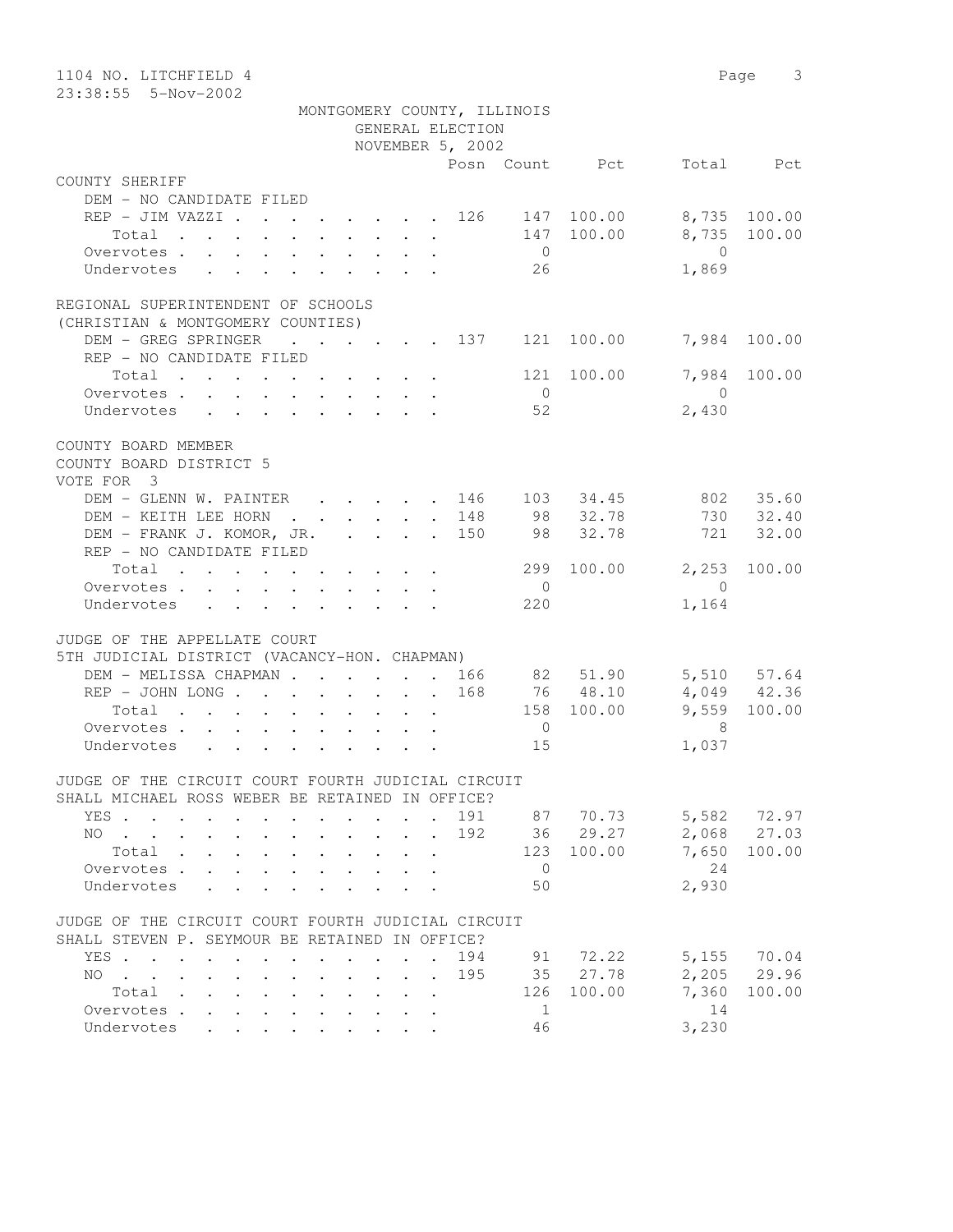1104 NO. LITCHFIELD 4 Page 4 23:38:55 5-Nov-2002

 MONTGOMERY COUNTY, ILLINOIS GENERAL ELECTION NOVEMBER 5, 2002 Posn Count Pct Total Pct JUDGE OF THE CIRCUIT COURT FOURTH JUDICIAL CIRCUIT SHALL S. GENE SCHWARM BE RETAINED IN OFFICE? YES . . . . . . . . . . . . 197 88 72.73 5,308 71.34 NO . . . . . . . . . . . . 198 33 27.27 2,132 28.66 Total . . . . . . . . . . 121 100.00 7,440 100.00 Overvotes . . . . . . . . . . . 0 17 Undervotes . . . . . . . . . . 52 3,147 JUDGE OF THE CIRCUIT COURT FOURTH JUDICIAL CIRCUIT SHALL PATRICK L. DUKE BE RETAINED IN OFFICE? YES . . . . . . . . . . . 200 87 70.73 5,178 70.18 NO . . . . . . . . . . . . 201 36 29.27 2,200 29.82 Total . . . . . . . . . . 123 100.00 7,378 100.00 Total . . . . . . . . . . . . . . . 123 100.00 7,378<br>Overvotes . . . . . . . . . . 0 12<br>Undervotes . . . . . . . . . . 50 3,214 Undervotes . . . . . . . . 50 3,214

## COUNTY-SENIOR SERVICES REFERENDUM

|            |  |  |  |  |  | YES 220 |     | 67 45.89   |       | 4,784 50.42  |
|------------|--|--|--|--|--|---------|-----|------------|-------|--------------|
|            |  |  |  |  |  | NO 221  |     | 79 54.11   |       | 4,704 49.58  |
| Total      |  |  |  |  |  |         |     | 146 100.00 |       | 9,488 100.00 |
| Overvotes. |  |  |  |  |  |         | ( ) |            | - 1 O |              |
| Undervotes |  |  |  |  |  |         | 2.7 |            | 1,106 |              |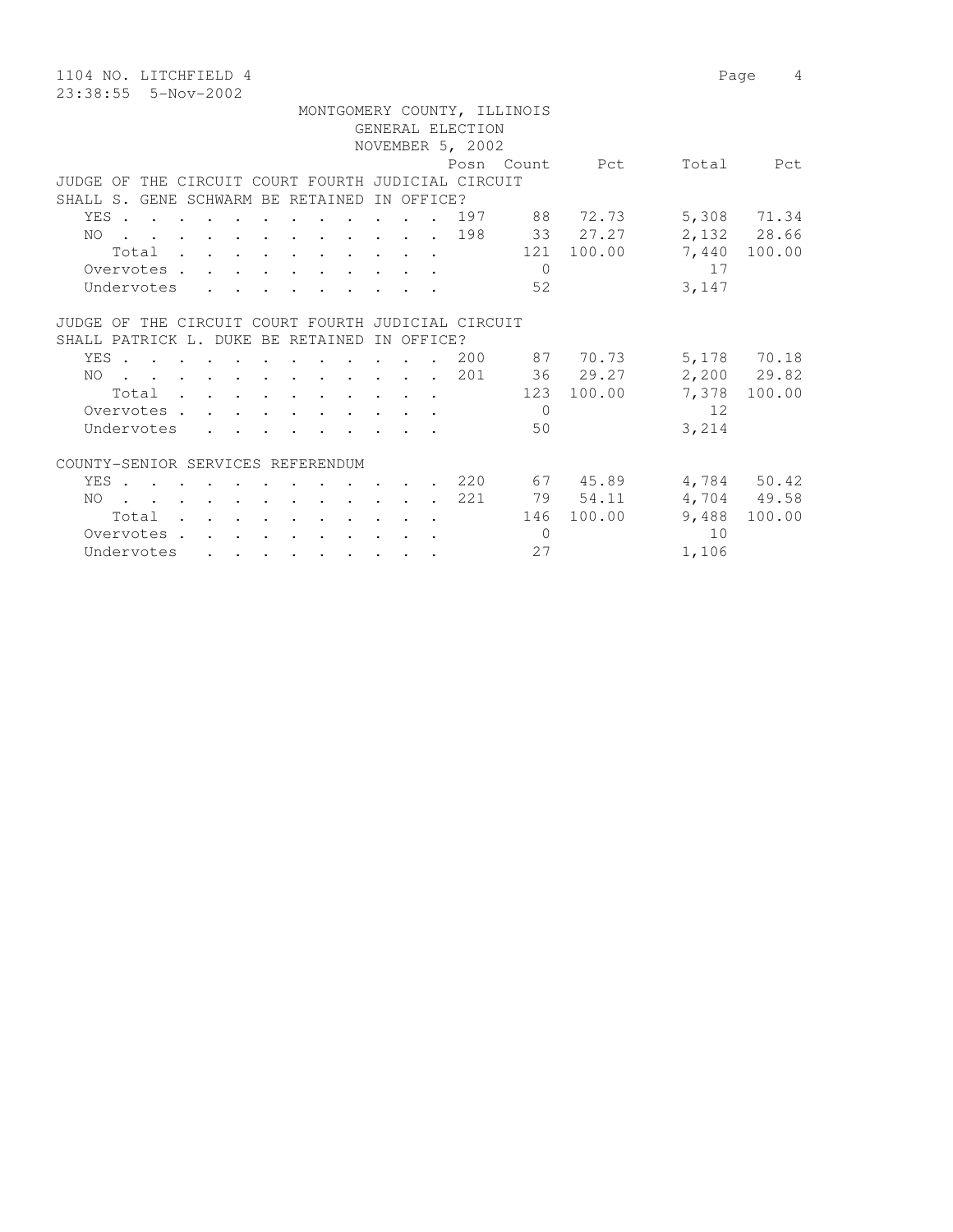1105 NO. LITCHFIELD 5 Page 1 23:38:55 5-Nov-2002

| MONTGOMERY COUNTY, ILLINOIS |                  |  |
|-----------------------------|------------------|--|
|                             | GENERAL ELECTION |  |

|                                                                                                                          |              |                           | NOVEMBER 5, 2002     |                |                |                                                                                        |               |
|--------------------------------------------------------------------------------------------------------------------------|--------------|---------------------------|----------------------|----------------|----------------|----------------------------------------------------------------------------------------|---------------|
|                                                                                                                          |              |                           |                      |                | Posn Count Pct |                                                                                        | Total Pct     |
| Precincts Counted - TOTAL<br>Registered Voters - TOTAL                                                                   |              |                           |                      |                | $1 \t 2.38$    | 42                                                                                     | 100.00        |
|                                                                                                                          |              |                           |                      | 549            |                | 21,021                                                                                 |               |
| Ballots Cast - TOTAL 214 38.98                                                                                           |              |                           |                      |                |                |                                                                                        | 10,613 50.49  |
| Ballots Cast - BLANK 2 0.36 31 0.15                                                                                      |              |                           |                      |                |                |                                                                                        |               |
| Ballots Cast - WHITE 184                                                                                                 |              |                           |                      |                |                | 7,492                                                                                  |               |
| Ballots Cast - GREEN                                                                                                     |              |                           |                      | 30             |                | 2,606                                                                                  |               |
| Ballots Cast - FEDERAL-19TH (BLUE)                                                                                       |              |                           |                      | $\overline{0}$ |                | 6                                                                                      |               |
|                                                                                                                          |              |                           |                      |                |                |                                                                                        |               |
| Ballots Cast - FEDERAL-17TH (CREAM)                                                                                      |              |                           |                      | $\overline{0}$ |                | 3                                                                                      |               |
| UNITED STATES SENATOR                                                                                                    |              |                           |                      |                |                |                                                                                        |               |
| DEM - RICHARD J. DURBIN 6 118 58.13                                                                                      |              |                           |                      |                |                | 6,678 65.73                                                                            |               |
| REP - JIM DURKIN                                                                                                         |              |                           |                      |                | 8 80 39.41     | 3,337 32.84                                                                            |               |
| LIB - STEVEN BURGAUER                                                                                                    |              |                           |                      |                |                | 10 5 2.46 145 1.43                                                                     |               |
|                                                                                                                          |              |                           |                      |                |                |                                                                                        | 100.00        |
| $\cdot$ 203 100.00 10,160<br>Total                                                                                       |              |                           |                      |                |                |                                                                                        |               |
| Overvotes                                                                                                                |              |                           |                      | $\overline{0}$ |                | 34                                                                                     |               |
| Undervotes                                                                                                               |              |                           |                      | 11             |                | 419                                                                                    |               |
| GOVERNOR AND LIEUTENANT GOVERNOR                                                                                         |              |                           |                      |                |                |                                                                                        |               |
| DEM - ROD R. BLAGOJEVICH/PAT QUINN . 16 105                                                                              |              |                           |                      |                | 51.47          |                                                                                        | 5,613 54.98   |
| REP - JIM RYAN/CARL HAWKINSON 19 94 46.08                                                                                |              |                           |                      |                |                | 4,375 42.85                                                                            |               |
| LIB - CAL SKINNER/JAMES L. TOBIN 22 4 1.96                                                                               |              |                           |                      |                |                | 180 1.76                                                                               |               |
|                                                                                                                          |              |                           |                      |                |                |                                                                                        |               |
| IND - MARISELLIS BROWN/NO CANDIDATE . 25 1 0.49                                                                          |              |                           |                      |                |                |                                                                                        | 41 0.40       |
| Total 204 100.00 10,209 100.00                                                                                           |              |                           |                      |                |                |                                                                                        |               |
| Overvotes                                                                                                                |              |                           |                      | $\overline{0}$ |                | 57                                                                                     |               |
| Undervotes                                                                                                               |              |                           |                      | 10             |                | 338                                                                                    |               |
| ATTORNEY GENERAL                                                                                                         |              |                           |                      |                |                |                                                                                        |               |
| DEM - LISA MADIGAN 32 108 52.43 5,461 53.87                                                                              |              |                           |                      |                |                |                                                                                        |               |
| REP - JOE BIRKETT 34 95 46.12                                                                                            |              |                           |                      |                |                | $4,488$ $44.27$                                                                        |               |
| LIB - GARY L. SHILTS                                                                                                     |              |                           |                      |                | 36 3 1.46      |                                                                                        | 188 1.85      |
|                                                                                                                          |              |                           |                      |                |                |                                                                                        |               |
| the contract of the contract of the contract of the contract of the contract of the contract of the contract of<br>Total |              |                           |                      |                |                | 206 100.00 10,137                                                                      | 100.00        |
| Overvotes                                                                                                                |              |                           |                      | $\overline{0}$ |                | 16                                                                                     |               |
| Undervotes                                                                                                               |              |                           |                      | 8              |                | 451                                                                                    |               |
| SECRETARY OF STATE                                                                                                       |              |                           |                      |                |                |                                                                                        |               |
| DEM - JESSE WHITE                                                                                                        |              |                           |                      |                |                | $\cdot \cdot \cdot \cdot \cdot \cdot \cdot \cdot \cdot \cdot 42$ 133 64.56 7,244 70.71 |               |
| REP - KRIS O'ROURKE COHN 44 68                                                                                           |              |                           |                      |                | 33.01          |                                                                                        | $2,795$ 27.28 |
|                                                                                                                          |              |                           |                      |                |                | $\cdot$ 46 5 2.43 205 2.00                                                             |               |
| LIB - MATT BEAUCHAMP                                                                                                     |              |                           |                      |                |                |                                                                                        |               |
| Total                                                                                                                    |              |                           |                      |                | 206 100.00     | 10,244                                                                                 | 100.00        |
| Overvotes.                                                                                                               |              |                           |                      | 1              |                | 8                                                                                      |               |
| Undervotes                                                                                                               |              |                           |                      | 7              |                | 352                                                                                    |               |
| COMPTROLLER                                                                                                              |              |                           |                      |                |                |                                                                                        |               |
|                                                                                                                          |              |                           |                      |                |                |                                                                                        |               |
| DEM - DANIEL W. HYNES                                                                                                    |              |                           | 58                   | 112            | 55.45          | 6,428                                                                                  | 64.50         |
| REP - THOMAS JEFFERSON RAMSDELL                                                                                          |              |                           | 60                   | 81             | 40.10          | 3,213                                                                                  | 32.24         |
| LIB - JULIE FOX                                                                                                          |              | $\mathbf{L}$              | 62<br>$\mathbf{r}$   |                | 9 4.46         | 325                                                                                    | 3.26          |
| Total                                                                                                                    | $\mathbf{L}$ | $\mathbf{r} = \mathbf{r}$ | $\cdot$              | 202            | 100.00         | 9,966                                                                                  | 100.00        |
| Overvotes.                                                                                                               |              |                           | $\ddot{\phantom{a}}$ | $\overline{0}$ |                | 15                                                                                     |               |
| Undervotes                                                                                                               |              |                           |                      | 12             |                | 623                                                                                    |               |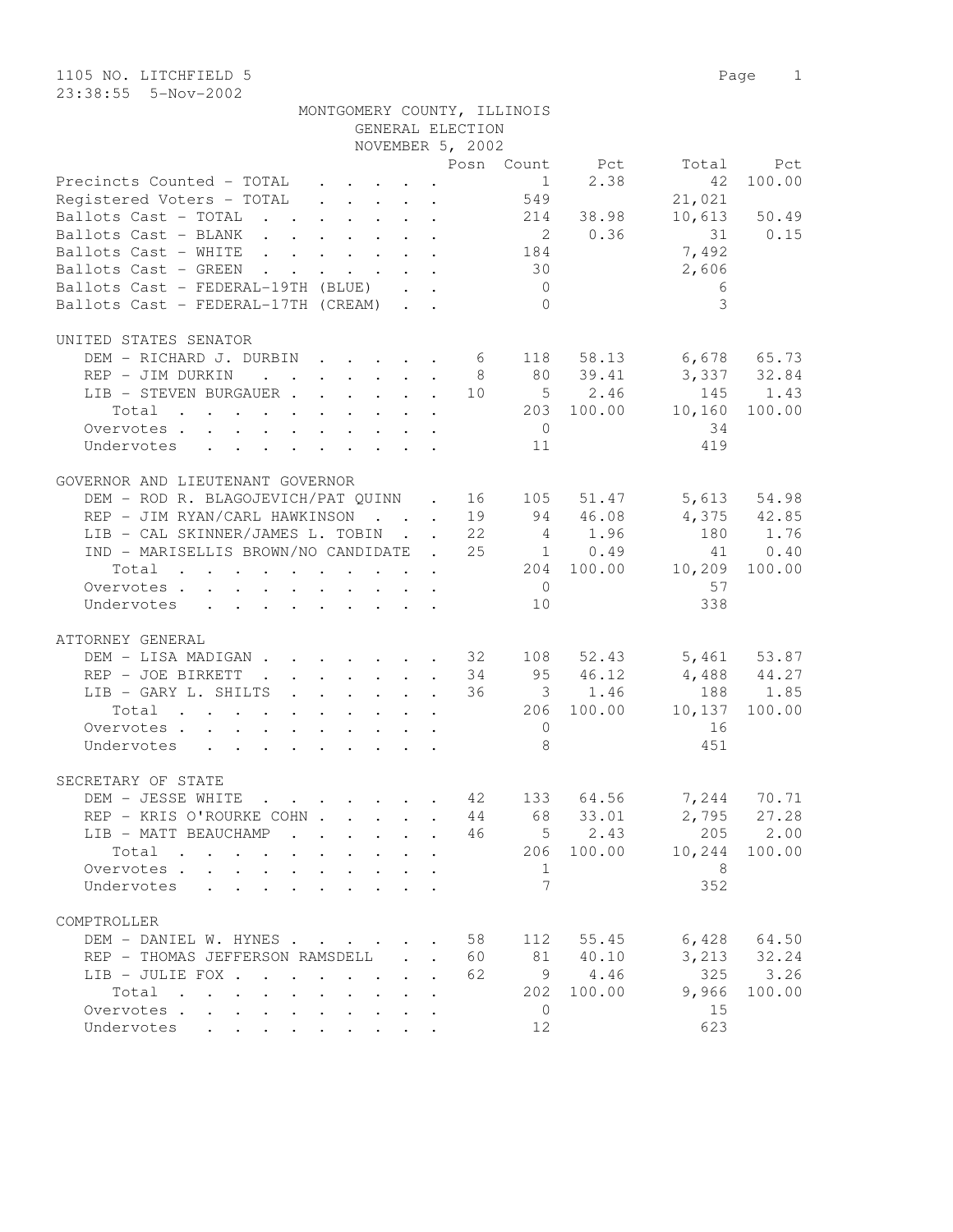| 1105 NO. LITCHFIELD 5<br>23:38:55 5-Nov-2002                                                      |                                                                 |                                            |                                            |              |                  |                             |                        |                | Page<br>2    |
|---------------------------------------------------------------------------------------------------|-----------------------------------------------------------------|--------------------------------------------|--------------------------------------------|--------------|------------------|-----------------------------|------------------------|----------------|--------------|
|                                                                                                   |                                                                 |                                            |                                            |              | GENERAL ELECTION | MONTGOMERY COUNTY, ILLINOIS |                        |                |              |
|                                                                                                   |                                                                 |                                            |                                            |              | NOVEMBER 5, 2002 |                             | Posn Count Pct         |                | Total Pct    |
| TREASURER                                                                                         |                                                                 |                                            |                                            |              |                  |                             |                        |                |              |
| DEM - THOMAS J. DART                                                                              |                                                                 |                                            |                                            |              | 68               |                             | 91 44.61               |                | 4,736 46.81  |
| REP - JUDY BAAR TOPINKA 70 110 53.92                                                              |                                                                 |                                            |                                            |              |                  |                             |                        |                | 5,235 51.74  |
| LIB - RHYS READ                                                                                   |                                                                 |                                            |                                            | $\mathbf{L}$ | 72               |                             | 3 1.47                 |                | 147 1.45     |
| Total<br>the contract of the contract of the contract of                                          |                                                                 |                                            |                                            |              |                  |                             | 204 100.00             | 10,118         | 100.00       |
| Overvotes                                                                                         |                                                                 |                                            |                                            |              |                  | $\overline{0}$              |                        | 10             |              |
| Undervotes                                                                                        |                                                                 |                                            |                                            |              |                  | 10                          |                        | 476            |              |
| REPRESENTATIVE IN CONGRESS                                                                        |                                                                 |                                            |                                            |              |                  |                             |                        |                |              |
| 17TH CONGRESSIONAL DISTRICT                                                                       |                                                                 |                                            |                                            |              |                  |                             |                        |                |              |
| DEM - LANE EVANS                                                                                  | $\cdot$ $\cdot$ $\cdot$ $\cdot$ $\cdot$ $\cdot$ $\cdot$ $\cdot$ |                                            |                                            |              |                  |                             | . 84 91 55.15          |                | 3,209 65.66  |
| REP - PETER CALDERONE                                                                             |                                                                 |                                            |                                            |              |                  |                             | 86 74 44.85            |                | 1,678 34.34  |
| Total<br>$\mathbf{r}$ , and $\mathbf{r}$ , and $\mathbf{r}$ , and $\mathbf{r}$ , and $\mathbf{r}$ |                                                                 |                                            |                                            |              |                  |                             | 165 100.00             |                | 4,887 100.00 |
| Overvotes                                                                                         |                                                                 |                                            |                                            |              |                  | $\overline{0}$              |                        | $\overline{7}$ |              |
| Undervotes                                                                                        |                                                                 |                                            |                                            |              |                  | 19                          |                        | 445            |              |
| REPRESENTATIVE IN CONGRESS                                                                        |                                                                 |                                            |                                            |              |                  |                             |                        |                |              |
| 19TH CONGRESSIONAL DISTRICT                                                                       |                                                                 |                                            |                                            |              |                  |                             |                        |                |              |
| DEM - DAVID D. PHELPS                                                                             |                                                                 |                                            |                                            |              |                  |                             | . 84 15 50.00          |                | 2,016 39.39  |
| REP - JOHN M. SHIMKUS                                                                             |                                                                 |                                            |                                            |              | 86               |                             | 15 50.00               |                | 3,102 60.61  |
| Total                                                                                             |                                                                 |                                            |                                            |              |                  |                             | 30 100.00              |                | 5,118 100.00 |
| Overvotes                                                                                         |                                                                 |                                            |                                            |              |                  | $\overline{0}$              |                        | 7              |              |
| Undervotes                                                                                        |                                                                 |                                            |                                            |              |                  | $\Omega$                    |                        | 149            |              |
| STATE SENATOR                                                                                     |                                                                 |                                            |                                            |              |                  |                             |                        |                |              |
| 49TH LEGISLATIVE DISTRICT                                                                         |                                                                 |                                            |                                            |              |                  |                             |                        |                |              |
| DEM - VINCE DEMUZIO                                                                               |                                                                 |                                            |                                            |              | 92               | 152                         | 100.00                 | 8,356          | 100.00       |
| REP - NO CANDIDATE FILED                                                                          |                                                                 |                                            |                                            |              |                  |                             |                        |                |              |
| Total<br>$\mathcal{A}$ . The second contribution of the second contribution $\mathcal{A}$         |                                                                 |                                            |                                            |              |                  | 152                         | 100.00                 | 8,356          | 100.00       |
| Overvotes.                                                                                        |                                                                 |                                            |                                            |              |                  | $\overline{0}$              |                        | $\bigcirc$     |              |
| Undervotes                                                                                        |                                                                 |                                            |                                            |              |                  | 62                          |                        | 2,248          |              |
| REPRESENTATIVE IN THE GENERAL ASSEMBLY                                                            |                                                                 |                                            |                                            |              |                  |                             |                        |                |              |
| 98TH REPRESENTATIVE DISTRICT                                                                      |                                                                 |                                            |                                            |              |                  |                             |                        |                |              |
| DEM - GARY HANNIG .                                                                               |                                                                 |                                            |                                            |              |                  |                             | $\cdot$ 100 158 100.00 |                | 8,354 100.00 |
| REP - NO CANDIDATE FILED                                                                          |                                                                 |                                            |                                            |              |                  |                             |                        |                |              |
| Total                                                                                             |                                                                 |                                            |                                            |              |                  | 158                         | 100.00                 |                | 8,354 100.00 |
| Overvotes                                                                                         |                                                                 |                                            |                                            |              |                  | $\overline{0}$              |                        | $\overline{0}$ |              |
| Undervotes                                                                                        |                                                                 |                                            |                                            |              |                  | 56                          |                        | 2,250          |              |
| COUNTY CLERK                                                                                      |                                                                 |                                            |                                            |              |                  |                             |                        |                |              |
| DEM - NO CANDIDATE FILED                                                                          |                                                                 |                                            |                                            |              |                  |                             |                        |                |              |
| REP - SANDY LEITHEISER 112 167 100.00                                                             |                                                                 |                                            |                                            |              |                  |                             |                        |                | 8,768 100.00 |
| Total                                                                                             |                                                                 |                                            | $\mathbf{r} = \mathbf{r} \cdot \mathbf{r}$ |              |                  |                             | 167 100.00             |                | 8,768 100.00 |
| Overvotes.                                                                                        |                                                                 | $\mathbf{r}$ , $\mathbf{r}$ , $\mathbf{r}$ |                                            |              |                  | $\overline{0}$              |                        | $\overline{0}$ |              |
| Undervotes                                                                                        |                                                                 |                                            |                                            |              |                  | 47                          |                        | 1,836          |              |
| COUNTY TREASURER                                                                                  |                                                                 |                                            |                                            |              |                  |                             |                        |                |              |
| DEM - NO CANDIDATE FILED                                                                          |                                                                 |                                            |                                            |              |                  |                             |                        |                |              |
| REP - RON JENKINS                                                                                 |                                                                 |                                            |                                            |              | . 119            |                             | 166 100.00             |                | 8,566 100.00 |
| Total                                                                                             |                                                                 |                                            |                                            |              |                  |                             | 166 100.00             | 8,566          | 100.00       |
| Overvotes                                                                                         |                                                                 |                                            |                                            |              |                  | $\overline{0}$              |                        | $\overline{0}$ |              |
| Undervotes                                                                                        |                                                                 |                                            |                                            |              |                  | 48                          |                        | 2,038          |              |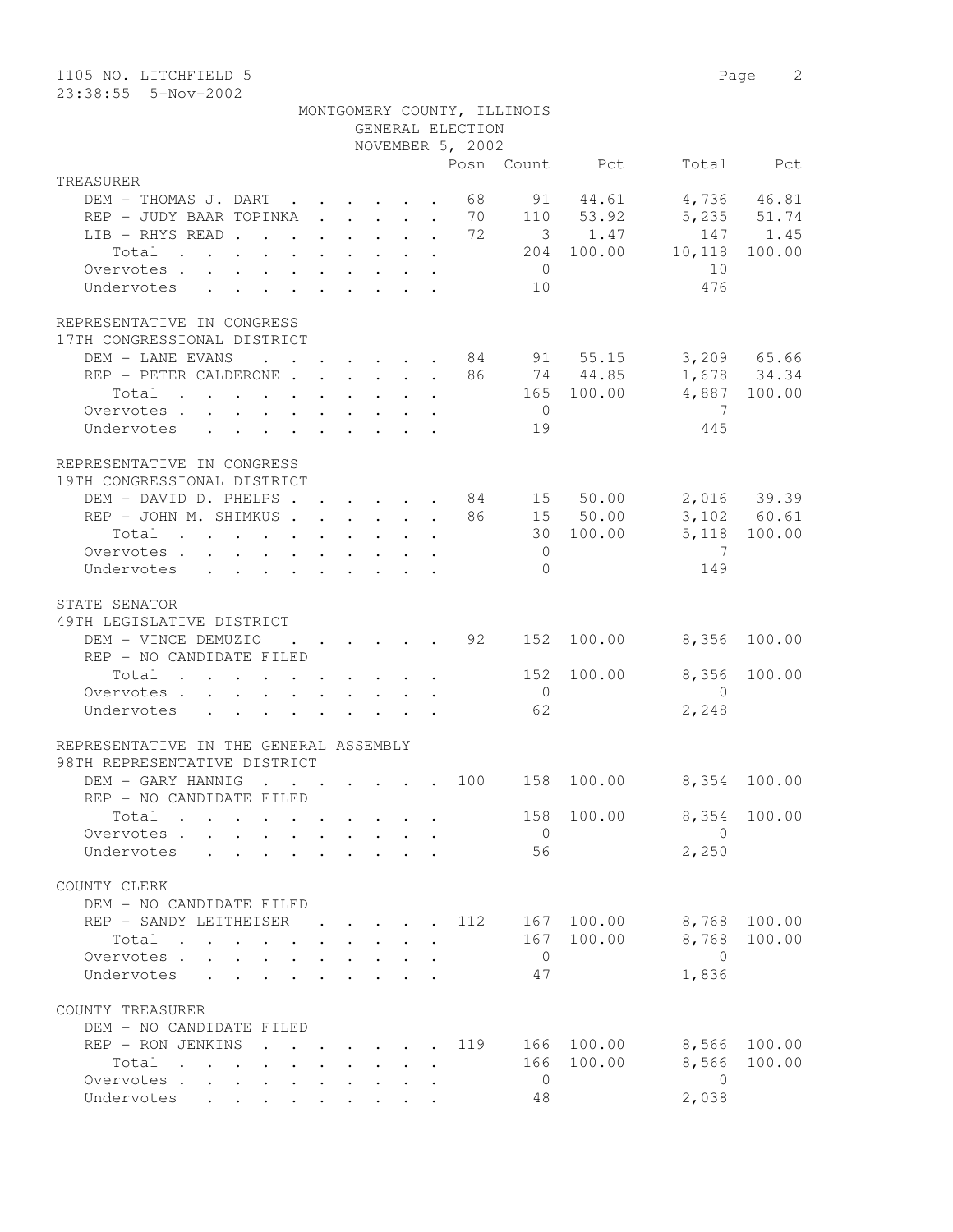| 1105 NO. LITCHFIELD 5<br>23:38:55  5-Nov-2002                                                                                                                                                                                                |                  |                            | Page 3       |
|----------------------------------------------------------------------------------------------------------------------------------------------------------------------------------------------------------------------------------------------|------------------|----------------------------|--------------|
| MONTGOMERY COUNTY, ILLINOIS                                                                                                                                                                                                                  |                  |                            |              |
| GENERAL ELECTION                                                                                                                                                                                                                             |                  |                            |              |
| NOVEMBER 5, 2002                                                                                                                                                                                                                             |                  |                            |              |
|                                                                                                                                                                                                                                              |                  | Posn Count Pct             | Total Pct    |
| COUNTY SHERIFF                                                                                                                                                                                                                               |                  |                            |              |
| DEM - NO CANDIDATE FILED                                                                                                                                                                                                                     |                  |                            |              |
| REP - JIM VAZZI 126 166 100.00                                                                                                                                                                                                               |                  |                            | 8,735 100.00 |
| Total                                                                                                                                                                                                                                        |                  | 166 100.00                 | 8,735 100.00 |
| Overvotes                                                                                                                                                                                                                                    | $\overline{0}$   | $\overline{0}$             |              |
| Undervotes                                                                                                                                                                                                                                   | 48               | 1,869                      |              |
|                                                                                                                                                                                                                                              |                  |                            |              |
| REGIONAL SUPERINTENDENT OF SCHOOLS                                                                                                                                                                                                           |                  |                            |              |
| (CHRISTIAN & MONTGOMERY COUNTIES)                                                                                                                                                                                                            |                  |                            |              |
| $\cdot$ 137 145 100.00 7,984 100.00<br>DEM - GREG SPRINGER                                                                                                                                                                                   |                  |                            |              |
| REP - NO CANDIDATE FILED                                                                                                                                                                                                                     |                  |                            |              |
| Total $\cdot$                                                                                                                                                                                                                                |                  | 145 100.00                 | 7,984 100.00 |
| Overvotes                                                                                                                                                                                                                                    | $\overline{0}$   | $\overline{0}$             |              |
| Undervotes                                                                                                                                                                                                                                   | 69               | 2,430                      |              |
| COUNTY BOARD MEMBER                                                                                                                                                                                                                          |                  |                            |              |
| COUNTY BOARD DISTRICT 7                                                                                                                                                                                                                      |                  |                            |              |
| VOTE FOR 3                                                                                                                                                                                                                                   |                  |                            |              |
| DEM - BILL SIELSCHOTT 146 138 37.60 1,011 37.05                                                                                                                                                                                              |                  |                            |              |
| REP - EDWARD HELGEN 148                                                                                                                                                                                                                      |                  | 123 33.51                  | 923 33.82    |
| REP - DAVID A. JACKSON 150                                                                                                                                                                                                                   |                  | 106 28.88                  | 795 29.13    |
|                                                                                                                                                                                                                                              |                  | 367 100.00                 | 2,729 100.00 |
| Total                                                                                                                                                                                                                                        | $\overline{0}$   |                            |              |
| Overvotes                                                                                                                                                                                                                                    |                  | $\overline{0}$             |              |
| Undervotes                                                                                                                                                                                                                                   | 275              | 1,513                      |              |
| JUDGE OF THE APPELLATE COURT                                                                                                                                                                                                                 |                  |                            |              |
| 5TH JUDICIAL DISTRICT (VACANCY-HON. CHAPMAN)                                                                                                                                                                                                 |                  |                            |              |
| DEM - MELISSA CHAPMAN 166 104 51.49 5,510 57.64                                                                                                                                                                                              |                  |                            |              |
| REP - JOHN LONG 168 98 48.51 4,049 42.36                                                                                                                                                                                                     |                  |                            |              |
| Total $\cdot$                                                                                                                                                                                                                                |                  | 202 100.00                 | 9,559 100.00 |
| Overvotes.                                                                                                                                                                                                                                   | $\overline{0}$   | $\overline{\phantom{1}}$ 8 |              |
| Undervotes                                                                                                                                                                                                                                   | 12               | 1,037                      |              |
|                                                                                                                                                                                                                                              |                  |                            |              |
| JUDGE OF THE CIRCUIT COURT FOURTH JUDICIAL CIRCUIT                                                                                                                                                                                           |                  |                            |              |
| SHALL MICHAEL ROSS WEBER BE RETAINED IN OFFICE?                                                                                                                                                                                              |                  |                            |              |
| YES<br>$\sim$                                                                                                                                                                                                                                | 191<br>111 67.68 |                            | 5,582 72.97  |
| NO.<br><u>in the contract of the contract of the contract of the contract of the contract of the contract of the contract of the contract of the contract of the contract of the contract of the contract of the contract of the contra</u>  | 53 32.32<br>192  |                            | 2,068 27.03  |
| Total                                                                                                                                                                                                                                        | 164              | 100.00<br>7,650            | 100.00       |
| Overvotes                                                                                                                                                                                                                                    | $\overline{0}$   |                            | 24           |
| Undervotes                                                                                                                                                                                                                                   | 50               | 2,930                      |              |
|                                                                                                                                                                                                                                              |                  |                            |              |
| JUDGE OF THE CIRCUIT COURT FOURTH JUDICIAL CIRCUIT                                                                                                                                                                                           |                  |                            |              |
| SHALL STEVEN P. SEYMOUR BE RETAINED IN OFFICE?                                                                                                                                                                                               |                  |                            |              |
| YES.                                                                                                                                                                                                                                         | 194              | 97 62.58                   | 5,155 70.04  |
| NO.<br>$\mathbf{a}$ and $\mathbf{a}$ are a set of the set of the set of the set of the set of the set of the set of the set of the set of the set of the set of the set of the set of the set of the set of the set of the set of the set of | 195<br>58 37.42  |                            | 2,205 29.96  |
| Total                                                                                                                                                                                                                                        | 155              | 7,360<br>100.00            | 100.00       |
| Overvotes                                                                                                                                                                                                                                    | $\overline{0}$   |                            | 14           |
| Undervotes                                                                                                                                                                                                                                   | 59               | 3,230                      |              |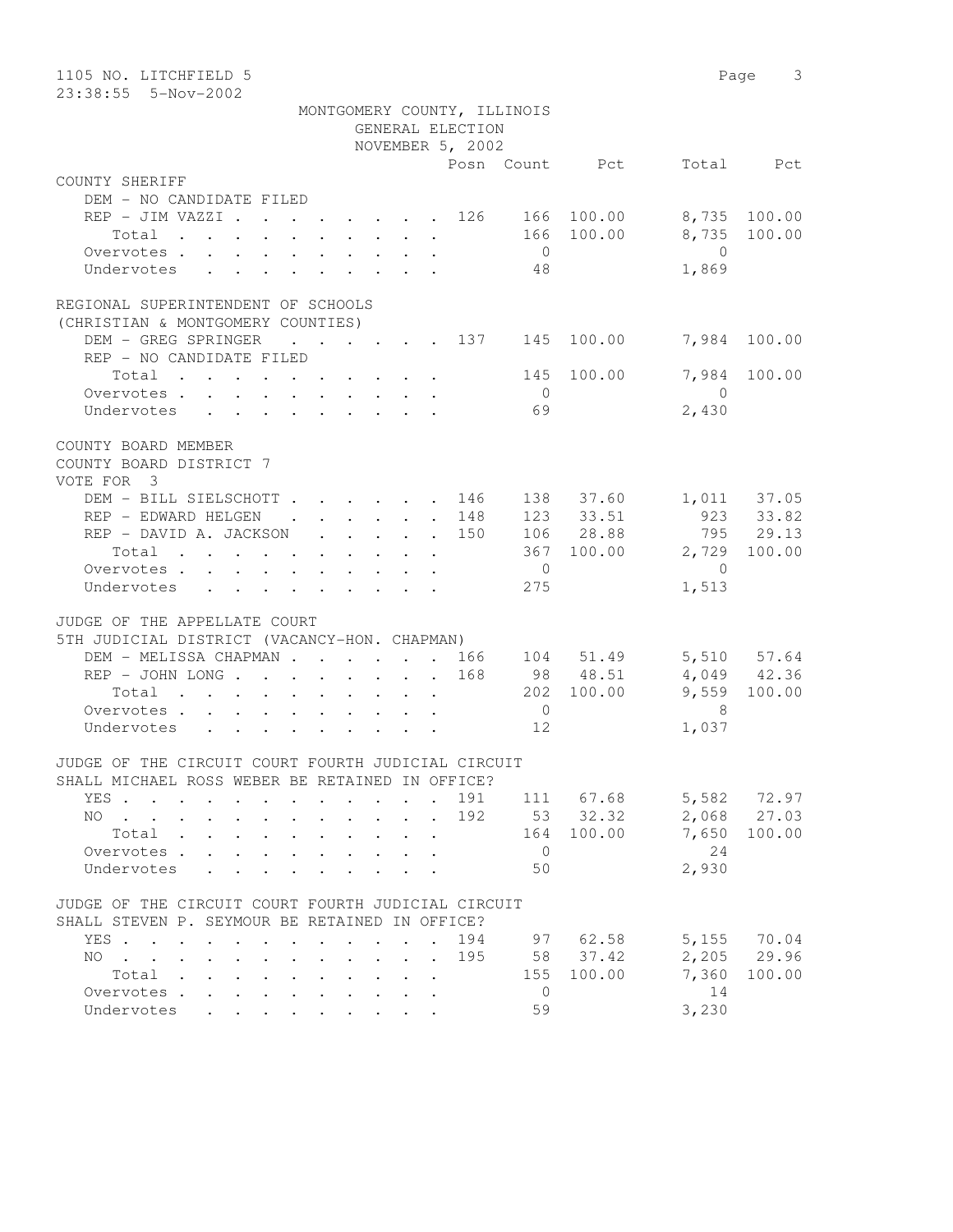1105 NO. LITCHFIELD 5 Page 4 23:38:55 5-Nov-2002

 MONTGOMERY COUNTY, ILLINOIS GENERAL ELECTION NOVEMBER 5, 2002 Posn Count Pct Total Pct JUDGE OF THE CIRCUIT COURT FOURTH JUDICIAL CIRCUIT SHALL S. GENE SCHWARM BE RETAINED IN OFFICE? YES . . . . . . . . . . . . 197 96 61.15 5,308 71.34 NO . . . . . . . . . . . . 198 61 38.85 2,132 28.66 Total . . . . . . . . . . 157 100.00 7,440 100.00 Overvotes . . . . . . . . . . . 0 17 Undervotes . . . . . . . . . 57 3,147 JUDGE OF THE CIRCUIT COURT FOURTH JUDICIAL CIRCUIT SHALL PATRICK L. DUKE BE RETAINED IN OFFICE? YES . . . . . . . . . . . . 200 99 62.66 5,178 70.18<br>NO . . . . . . . . . . . . 201 59 37.34 2,200 29.82<br>Total . . . . . . . . . 158 100.00 7,378 100.00 NO . . . . . . . . . . . . 201 59 37.34<br>Total . . . . . . . . . . 158 100.00  $\begin{tabular}{cccccccccccccc} Total & . & . & . & . & . & . & . & . & . & . & .\\ \end{tabular}$ Overvotes . . . . . . . . . . 0 12 Undervotes . . . . . . . . . 56 3,214 COUNTY-SENIOR SERVICES REFERENDUM YES . . . . . . . . . . . . 220 95 48.47 4,784 50.42 NO . . . . . . . . . . 221 101 51.53 4,704 49.58

Total . . . . . . . . . . 196 100.00 9,488 100.00

Overvotes . . . . . . . . . . . 1 10 Undervotes . . . . . . . . . . 17 1,106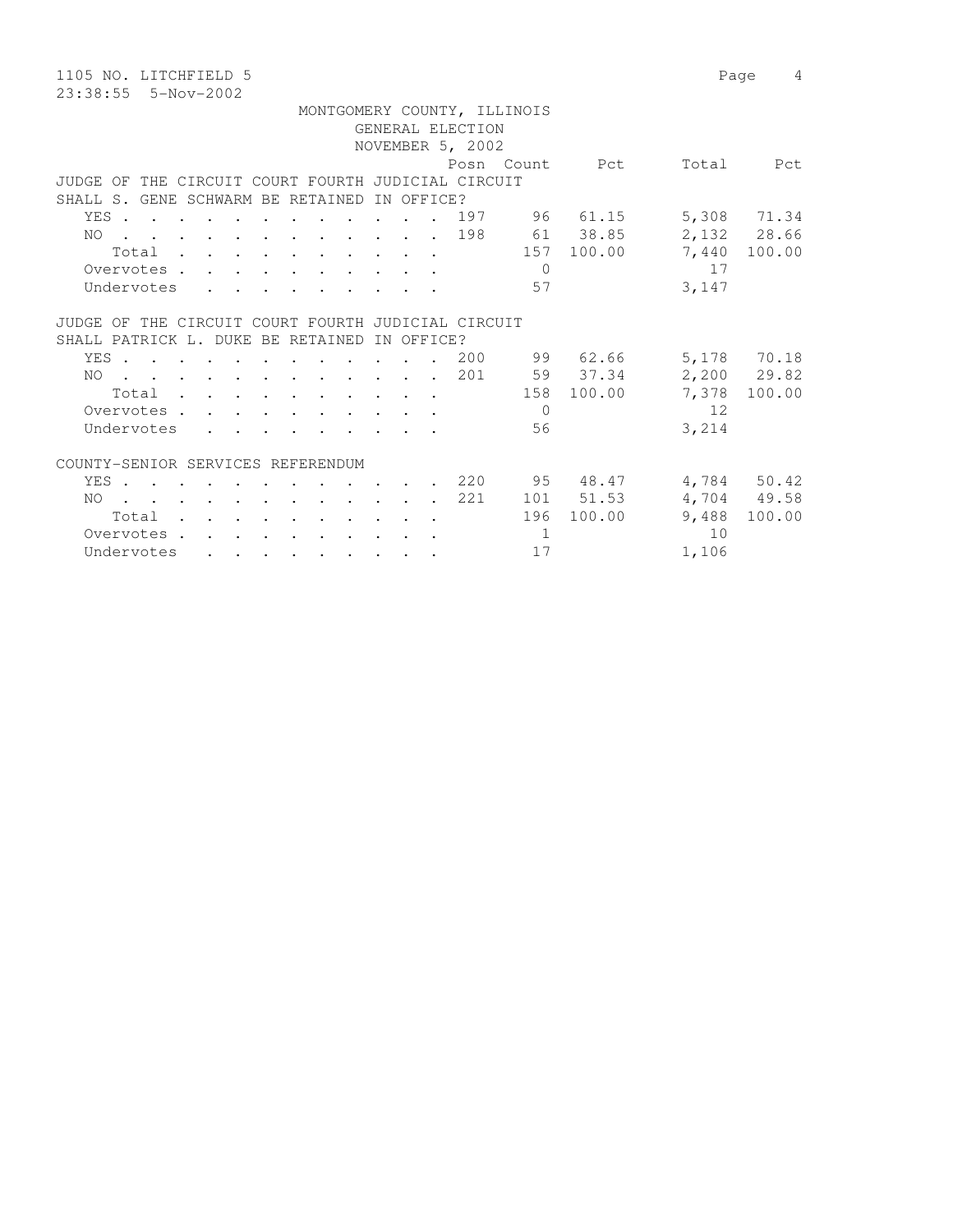|                                                                                                           | MONTGOMERY COUNTY, ILLINOIS                                                             |                  |                |                 |                                  |                 |
|-----------------------------------------------------------------------------------------------------------|-----------------------------------------------------------------------------------------|------------------|----------------|-----------------|----------------------------------|-----------------|
|                                                                                                           |                                                                                         | GENERAL ELECTION |                |                 |                                  |                 |
|                                                                                                           |                                                                                         | NOVEMBER 5, 2002 |                |                 |                                  |                 |
|                                                                                                           |                                                                                         |                  |                |                 | Posn Count Pct Total             | Pct             |
| Precincts Counted - TOTAL 1 2.38                                                                          |                                                                                         |                  |                |                 | 42                               | 100.00          |
| Registered Voters - TOTAL 871                                                                             |                                                                                         |                  |                |                 | 21,021                           |                 |
| Ballots Cast - TOTAL 373 42.82                                                                            |                                                                                         |                  |                |                 |                                  | $10,613$ 50.49  |
| Ballots Cast - BLANK                                                                                      |                                                                                         |                  |                |                 |                                  | 31 0.15         |
| Ballots Cast - GREEN                                                                                      |                                                                                         |                  |                | $0$ 0.00<br>373 | 2,606                            |                 |
| Ballots Cast - FEDERAL-19TH (BLUE)                                                                        |                                                                                         |                  | $\overline{0}$ |                 | 6                                |                 |
|                                                                                                           |                                                                                         |                  |                |                 |                                  |                 |
| UNITED STATES SENATOR                                                                                     |                                                                                         |                  |                |                 |                                  |                 |
| DEM - RICHARD J. DURBIN 6 216 61.89 6,678 65.73                                                           |                                                                                         |                  |                |                 |                                  |                 |
| REP - JIM DURKIN                                                                                          |                                                                                         | 8                |                | 129 36.96       | 3,337 32.84                      |                 |
| LIB - STEVEN BURGAUER                                                                                     |                                                                                         |                  |                | 10 4 1.15       | 145 1.43                         |                 |
| Total<br>. The second contract of the second contract $\mathcal{L}_\text{c}$ , and the second contract of |                                                                                         |                  |                | 349 100.00      | 10,160                           | 100.00          |
| Overvotes                                                                                                 |                                                                                         |                  | $\overline{2}$ |                 | 34                               |                 |
| Undervotes                                                                                                |                                                                                         |                  | 22             |                 | 419                              |                 |
|                                                                                                           |                                                                                         |                  |                |                 |                                  |                 |
| GOVERNOR AND LIEUTENANT GOVERNOR                                                                          |                                                                                         |                  |                |                 |                                  |                 |
| DEM - ROD R. BLAGOJEVICH/PAT QUINN . 16 180                                                               |                                                                                         |                  |                | 50.56           |                                  | 5,613 54.98     |
| REP - JIM RYAN/CARL HAWKINSON 19 170 47.75 4,375 42.85                                                    |                                                                                         |                  |                |                 |                                  |                 |
| LIB - CAL SKINNER/JAMES L. TOBIN 22 5 1.40                                                                |                                                                                         |                  |                |                 | 180 1.76                         |                 |
| IND - MARISELLIS BROWN/NO CANDIDATE . 25 1 0.28                                                           |                                                                                         |                  |                |                 |                                  | 41 0.40         |
| $\cdot$ 356 100.00 10,209 100.00<br>Total                                                                 |                                                                                         |                  |                |                 |                                  |                 |
|                                                                                                           |                                                                                         |                  | 1              |                 |                                  |                 |
| Overvotes.                                                                                                |                                                                                         |                  |                |                 | 57                               |                 |
| Undervotes                                                                                                |                                                                                         |                  | 16             |                 | 338                              |                 |
| ATTORNEY GENERAL                                                                                          |                                                                                         |                  |                |                 |                                  |                 |
| DEM - LISA MADIGAN 32 169 46.94 5,461 53.87                                                               |                                                                                         |                  |                |                 |                                  |                 |
|                                                                                                           |                                                                                         |                  |                |                 |                                  |                 |
| REP - JOE BIRKETT 34 183 50.83 4,488 44.27                                                                |                                                                                         |                  |                |                 |                                  |                 |
| LIB - GARY L. SHILTS                                                                                      |                                                                                         |                  |                | 36 8 2.22       |                                  | 188 1.85        |
| the contract of the contract of the contract of the<br>Total                                              |                                                                                         |                  |                |                 | 360 100.00 10,137                | 100.00          |
| Overvotes                                                                                                 |                                                                                         |                  | $\overline{0}$ |                 | 16                               |                 |
| Undervotes                                                                                                |                                                                                         |                  | 13             |                 | 451                              |                 |
|                                                                                                           |                                                                                         |                  |                |                 |                                  |                 |
| SECRETARY OF STATE                                                                                        |                                                                                         |                  |                |                 |                                  |                 |
| DEM - JESSE WHITE                                                                                         |                                                                                         |                  |                |                 | $\cdot$ 42 246 68.14 7,244 70.71 |                 |
| REP - KRIS O'ROURKE COHN 44 113 31.30                                                                     |                                                                                         |                  |                |                 |                                  | $2,795$ 27.28   |
| LIB - MATT BEAUCHAMP                                                                                      | $\mathbf{r}$ , $\mathbf{r}$ , $\mathbf{r}$ , $\mathbf{r}$ , $\mathbf{r}$ , $\mathbf{r}$ |                  |                |                 | 46 2 0.55 205 2.00               |                 |
| Total                                                                                                     |                                                                                         |                  |                |                 | 361 100.00 10,244                | 100.00          |
| Overvotes                                                                                                 |                                                                                         |                  | $\overline{0}$ |                 | - 8                              |                 |
| Undervotes                                                                                                |                                                                                         |                  | 12             |                 | 352                              |                 |
|                                                                                                           |                                                                                         |                  |                |                 |                                  |                 |
| COMPTROLLER                                                                                               |                                                                                         |                  |                |                 |                                  |                 |
| DEM - DANIEL W. HYNES                                                                                     |                                                                                         | 58               | 207            | 58.64           |                                  | $6,428$ $64.50$ |
| REP - THOMAS JEFFERSON RAMSDELL                                                                           |                                                                                         | 60               | 132            | 37.39           |                                  | $3,213$ $32.24$ |
| LIB - JULIE FOX                                                                                           |                                                                                         | 62               |                | 14 3.97         | 325                              | 3.26            |
| Total                                                                                                     |                                                                                         |                  | 353            | 100.00          | 9,966                            | 100.00          |
| Overvotes.                                                                                                |                                                                                         |                  | $\overline{0}$ |                 | 15                               |                 |
| Undervotes                                                                                                |                                                                                         |                  | 20             |                 | 623                              |                 |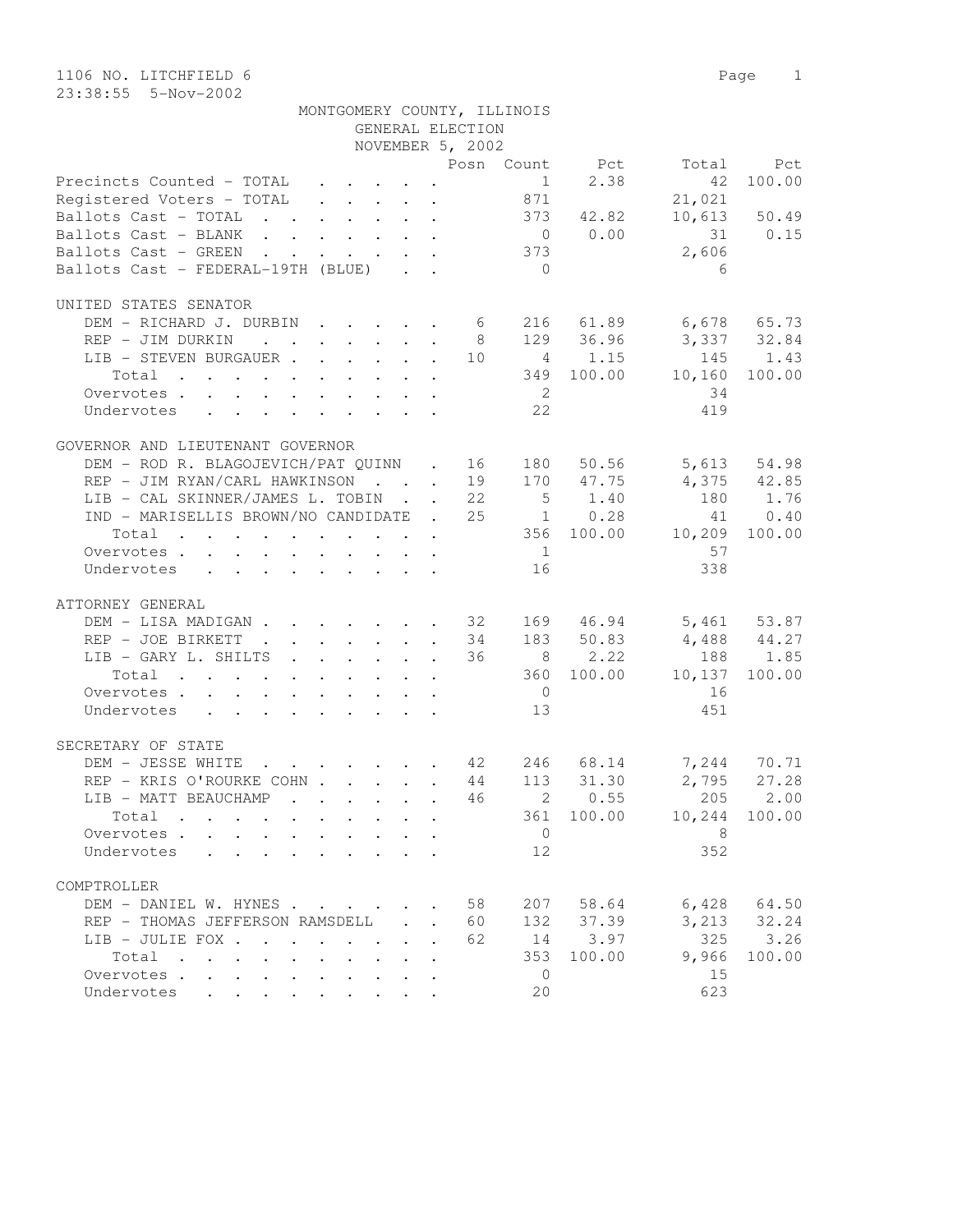| 1106 NO. LITCHFIELD 6                                                     |  |  |        |                                      |                             |                |                                                                           | Page 2       |
|---------------------------------------------------------------------------|--|--|--------|--------------------------------------|-----------------------------|----------------|---------------------------------------------------------------------------|--------------|
| 23:38:55  5-Nov-2002                                                      |  |  |        |                                      |                             |                |                                                                           |              |
|                                                                           |  |  |        |                                      | MONTGOMERY COUNTY, ILLINOIS |                |                                                                           |              |
|                                                                           |  |  |        | GENERAL ELECTION<br>NOVEMBER 5, 2002 |                             |                |                                                                           |              |
|                                                                           |  |  |        |                                      |                             | Posn Count Pct |                                                                           | Total Pct    |
| TREASURER                                                                 |  |  |        |                                      |                             |                |                                                                           |              |
| DEM - THOMAS J. DART 68                                                   |  |  |        |                                      |                             | 139 38.61      | 4,736 46.81                                                               |              |
| REP - JUDY BAAR TOPINKA 70                                                |  |  |        |                                      |                             |                |                                                                           |              |
| LIB - RHYS READ 72                                                        |  |  |        |                                      |                             |                | 217 60.28 5,235 51.74<br>4 1.11 147 1.45                                  |              |
| Total                                                                     |  |  |        |                                      |                             |                | $\begin{array}{cccc} 4 & 1.11 & 147 \\ 360 & 100.00 & 10,118 \end{array}$ | 100.00       |
| Overvotes                                                                 |  |  |        |                                      | $\overline{0}$              |                | 10                                                                        |              |
| Undervotes                                                                |  |  |        |                                      | 13                          |                | 476                                                                       |              |
|                                                                           |  |  |        |                                      |                             |                |                                                                           |              |
| REPRESENTATIVE IN CONGRESS                                                |  |  |        |                                      |                             |                |                                                                           |              |
| 19TH CONGRESSIONAL DISTRICT                                               |  |  |        |                                      |                             |                |                                                                           |              |
| DEM - DAVID D. PHELPS 84 159 43.80 2,016 39.39                            |  |  |        |                                      |                             |                |                                                                           |              |
| REP - JOHN M. SHIMKUS 86 204 56.20                                        |  |  |        |                                      |                             |                |                                                                           | 3,102 60.61  |
| Total                                                                     |  |  |        |                                      |                             | 363 100.00     | 5,118 100.00                                                              |              |
| Overvotes.                                                                |  |  |        |                                      | $\overline{0}$              |                | $\overline{7}$                                                            |              |
| Undervotes                                                                |  |  |        |                                      | 10                          |                | 149                                                                       |              |
|                                                                           |  |  |        |                                      |                             |                |                                                                           |              |
| STATE SENATOR                                                             |  |  |        |                                      |                             |                |                                                                           |              |
| 49TH LEGISLATIVE DISTRICT                                                 |  |  |        |                                      |                             |                |                                                                           |              |
| DEM - VINCE DEMUZIO 92                                                    |  |  |        |                                      |                             |                | 312 100.00 8,356 100.00                                                   |              |
| REP - NO CANDIDATE FILED                                                  |  |  |        |                                      |                             |                |                                                                           |              |
| Total                                                                     |  |  |        |                                      |                             | 312 100.00     |                                                                           | 8,356 100.00 |
| Overvotes.                                                                |  |  |        |                                      | $\overline{0}$              |                | $\overline{0}$                                                            |              |
| Undervotes                                                                |  |  |        |                                      | 61                          |                | 2,248                                                                     |              |
|                                                                           |  |  |        |                                      |                             |                |                                                                           |              |
| REPRESENTATIVE IN THE GENERAL ASSEMBLY                                    |  |  |        |                                      |                             |                |                                                                           |              |
| 98TH REPRESENTATIVE DISTRICT                                              |  |  |        |                                      |                             |                |                                                                           |              |
| DEM - GARY HANNIG 100 311 100.00 8,354 100.00<br>REP - NO CANDIDATE FILED |  |  |        |                                      |                             |                |                                                                           |              |
|                                                                           |  |  |        |                                      |                             |                | 311 100.00 8,354 100.00                                                   |              |
| Total $\cdot$<br>Overvotes                                                |  |  |        |                                      | $\overline{0}$              |                | $\overline{0}$                                                            |              |
| Undervotes                                                                |  |  |        |                                      | 62                          |                | 2,250                                                                     |              |
|                                                                           |  |  |        |                                      |                             |                |                                                                           |              |
| COUNTY CLERK                                                              |  |  |        |                                      |                             |                |                                                                           |              |
| DEM – NO CANDIDATE FILED                                                  |  |  |        |                                      |                             |                |                                                                           |              |
| REP - SANDY LEITHEISER 112 322                                            |  |  |        |                                      |                             | 100.00         |                                                                           | 8,768 100.00 |
| Total                                                                     |  |  |        |                                      |                             |                | 322 100.00 8,768                                                          | 100.00       |
| Overvotes                                                                 |  |  |        |                                      | $\overline{0}$              |                | $\overline{0}$                                                            |              |
| Undervotes                                                                |  |  |        |                                      | 51                          |                | 1,836                                                                     |              |
|                                                                           |  |  |        |                                      |                             |                |                                                                           |              |
| COUNTY TREASURER                                                          |  |  |        |                                      |                             |                |                                                                           |              |
| DEM - NO CANDIDATE FILED                                                  |  |  |        |                                      |                             |                |                                                                           |              |
| REP - RON JENKINS 119 309 100.00 8,566 100.00                             |  |  |        |                                      |                             |                |                                                                           |              |
| Total                                                                     |  |  |        |                                      |                             | 309 100.00     | 8,566                                                                     | 100.00       |
| Overvotes.                                                                |  |  |        |                                      | $\overline{0}$              |                | $\bigcirc$                                                                |              |
| Undervotes                                                                |  |  |        |                                      | 64                          |                | 2,038                                                                     |              |
|                                                                           |  |  |        |                                      |                             |                |                                                                           |              |
| COUNTY SHERIFF                                                            |  |  |        |                                      |                             |                |                                                                           |              |
| DEM - NO CANDIDATE FILED                                                  |  |  |        |                                      |                             |                |                                                                           |              |
| REP - JIM VAZZI 126                                                       |  |  |        |                                      |                             |                | 316 100.00 8,735 100.00                                                   |              |
| Total                                                                     |  |  | $\sim$ |                                      |                             | 316 100.00     | 8,735                                                                     | 100.00       |
| Overvotes                                                                 |  |  |        |                                      | $\overline{0}$              |                | $\overline{0}$                                                            |              |
| Undervotes                                                                |  |  |        |                                      | 57                          |                | 1,869                                                                     |              |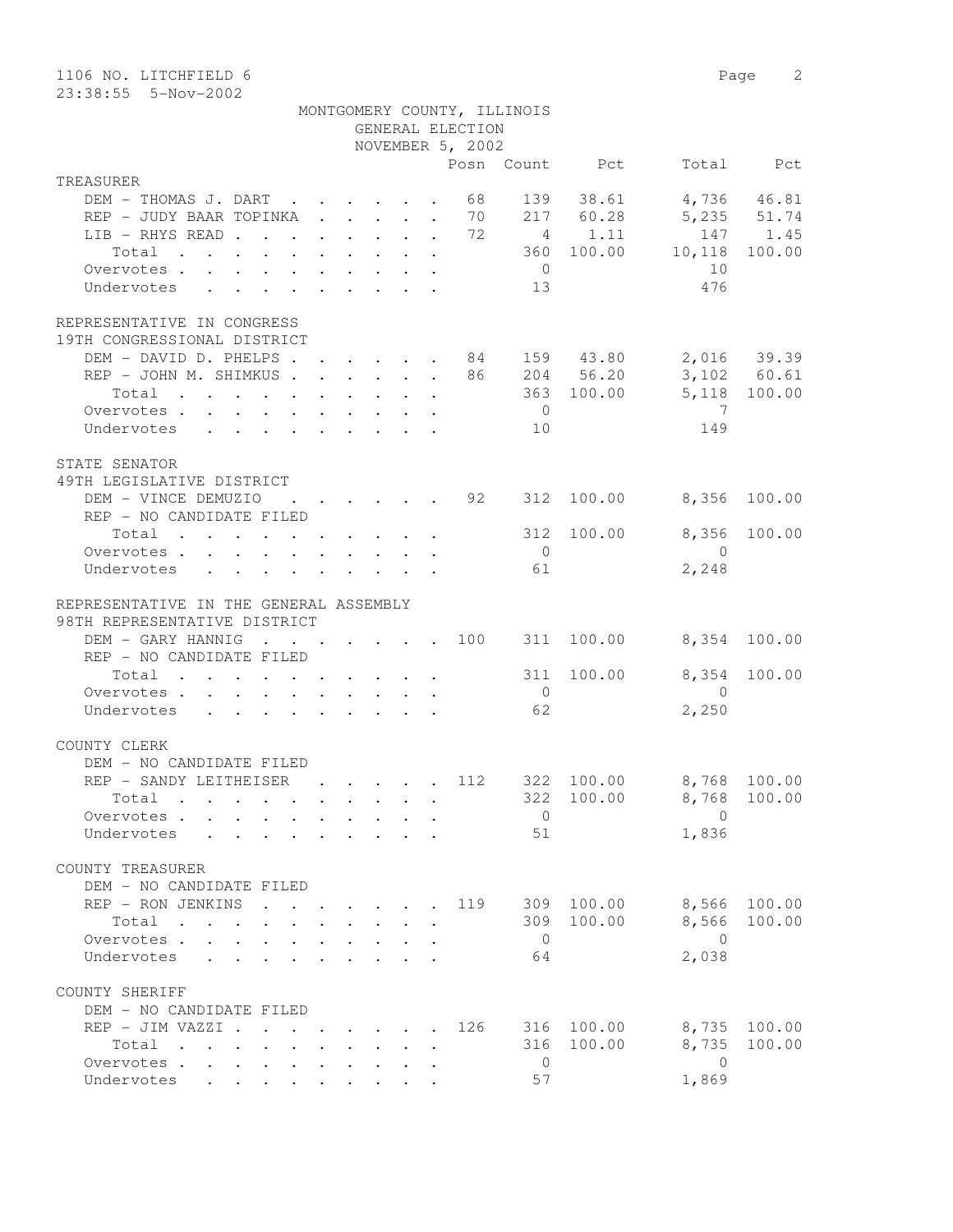| 1106 NO. LITCHFIELD 6<br>23:38:55  5-Nov-2002                                                                                                                                  |                                 | 3<br>Page                     |
|--------------------------------------------------------------------------------------------------------------------------------------------------------------------------------|---------------------------------|-------------------------------|
| MONTGOMERY COUNTY, ILLINOIS                                                                                                                                                    |                                 |                               |
| GENERAL ELECTION                                                                                                                                                               |                                 |                               |
| NOVEMBER 5, 2002                                                                                                                                                               |                                 |                               |
|                                                                                                                                                                                | Posn Count Pct                  | Total<br><b>Port</b>          |
|                                                                                                                                                                                |                                 |                               |
| REGIONAL SUPERINTENDENT OF SCHOOLS<br>(CHRISTIAN & MONTGOMERY COUNTIES)                                                                                                        |                                 |                               |
| DEM - GREG SPRINGER<br>$\cdot$ $\cdot$ $\cdot$ $\cdot$ $\cdot$ $\cdot$ 137<br>REP - NO CANDIDATE FILED                                                                         | 100.00<br>290                   | 7,984<br>100.00               |
| Total<br>Overvotes.                                                                                                                                                            | 290<br>100.00<br>$\overline{0}$ | 7,984<br>100.00<br>$\bigcirc$ |
| Undervotes                                                                                                                                                                     | 83                              | 2,430                         |
| COUNTY BOARD MEMBER<br>COUNTY BOARD DISTRICT 7<br>VOTE FOR 3                                                                                                                   |                                 |                               |
| DEM - BILL SIELSCHOTT<br>. 146                                                                                                                                                 | 286 37.98                       | 1,011 37.05                   |
| REP - EDWARD HELGEN<br>$\mathcal{L}^{\text{max}}$ , and $\mathcal{L}^{\text{max}}$<br>148<br>$\sim$<br>$\ddot{\phantom{a}}$                                                    | 251 33.33                       | $923$ $33.82$                 |
| REP - DAVID A. JACKSON<br>150<br>$\mathbf{L}$                                                                                                                                  | 216 28.69                       | 795 29.13                     |
| Total                                                                                                                                                                          | 753 100.00                      | 2,729<br>100.00               |
| Overvotes.                                                                                                                                                                     | $\overline{0}$                  | $\mathbf{0}$                  |
| Undervotes                                                                                                                                                                     | 366                             | 1,513                         |
|                                                                                                                                                                                |                                 |                               |
| JUDGE OF THE APPELLATE COURT<br>5TH JUDICIAL DISTRICT (VACANCY-HON. CHAPMAN)                                                                                                   |                                 |                               |
| DEM - MELISSA CHAPMAN 166                                                                                                                                                      | 172 52.12                       | 5,510 57.64                   |
| REP - JOHN LONG<br>168                                                                                                                                                         | 158 47.88                       | 4,049 42.36                   |
| $\mathbf{r}$ , $\mathbf{r}$ , $\mathbf{r}$ , $\mathbf{r}$                                                                                                                      |                                 |                               |
| Total<br>$\ddot{\phantom{a}}$                                                                                                                                                  | 330 100.00                      | 100.00<br>9,559               |
| Overvotes.                                                                                                                                                                     | $\overline{1}$                  | - 8                           |
| Undervotes                                                                                                                                                                     | 42                              | 1,037                         |
| JUDGE OF THE CIRCUIT COURT FOURTH JUDICIAL CIRCUIT                                                                                                                             |                                 |                               |
| SHALL MICHAEL ROSS WEBER BE RETAINED IN OFFICE?                                                                                                                                |                                 |                               |
| YES<br>191<br>$\mathbf{r}$ , and $\mathbf{r}$ , and $\mathbf{r}$ , and $\mathbf{r}$                                                                                            | 250 84.18                       | 5,582 72.97                   |
| 192<br>NO<br>$\mathbf{1}^{\prime}$ , and $\mathbf{1}^{\prime}$ , and $\mathbf{1}^{\prime}$ , and $\mathbf{1}^{\prime}$ , and $\mathbf{1}^{\prime}$ , and $\mathbf{1}^{\prime}$ | 47 15.82                        | 2,068 27.03                   |
| Total                                                                                                                                                                          | 100.00<br>297                   | 100.00<br>7,650               |
|                                                                                                                                                                                |                                 |                               |
| Overvotes.                                                                                                                                                                     | $\overline{0}$                  | 24                            |
| Undervotes                                                                                                                                                                     | 76                              | 2,930                         |
| JUDGE OF THE CIRCUIT COURT FOURTH JUDICIAL CIRCUIT<br>SHALL STEVEN P. SEYMOUR BE RETAINED IN OFFICE?                                                                           |                                 |                               |
| YES.<br>194                                                                                                                                                                    | 233 83.21                       | 5,155 70.04                   |
| 195<br>NO.                                                                                                                                                                     | 47 16.79                        | 2,205 29.96                   |
| Total                                                                                                                                                                          | 100.00<br>280                   | 7,360<br>100.00               |
| Overvotes.<br>$\mathbf{L}$<br>$\mathbf{L}$                                                                                                                                     | $\overline{0}$                  | 14                            |
|                                                                                                                                                                                | 93                              | 3,230                         |
| Undervotes<br>$\mathbf{r}$                                                                                                                                                     |                                 |                               |
| JUDGE OF THE CIRCUIT COURT FOURTH JUDICIAL CIRCUIT<br>SHALL S. GENE SCHWARM BE RETAINED IN OFFICE?                                                                             |                                 |                               |
|                                                                                                                                                                                |                                 |                               |
| YES<br>197                                                                                                                                                                     | 228<br>82.61                    | 5,308<br>71.34                |
| 198<br>NO.<br>$\mathbf{r}$ , $\mathbf{r}$ , $\mathbf{r}$                                                                                                                       | 48 17.39                        | 28.66<br>2,132                |
| Total .                                                                                                                                                                        | 276<br>100.00                   | 7,440<br>100.00               |
| Overvotes .<br>$\mathbf{A}$                                                                                                                                                    | $\circ$                         | 17                            |
| Undervotes<br>$\mathbb{R}^{\mathbb{Z}}$                                                                                                                                        | 97                              | 3,147                         |
|                                                                                                                                                                                |                                 |                               |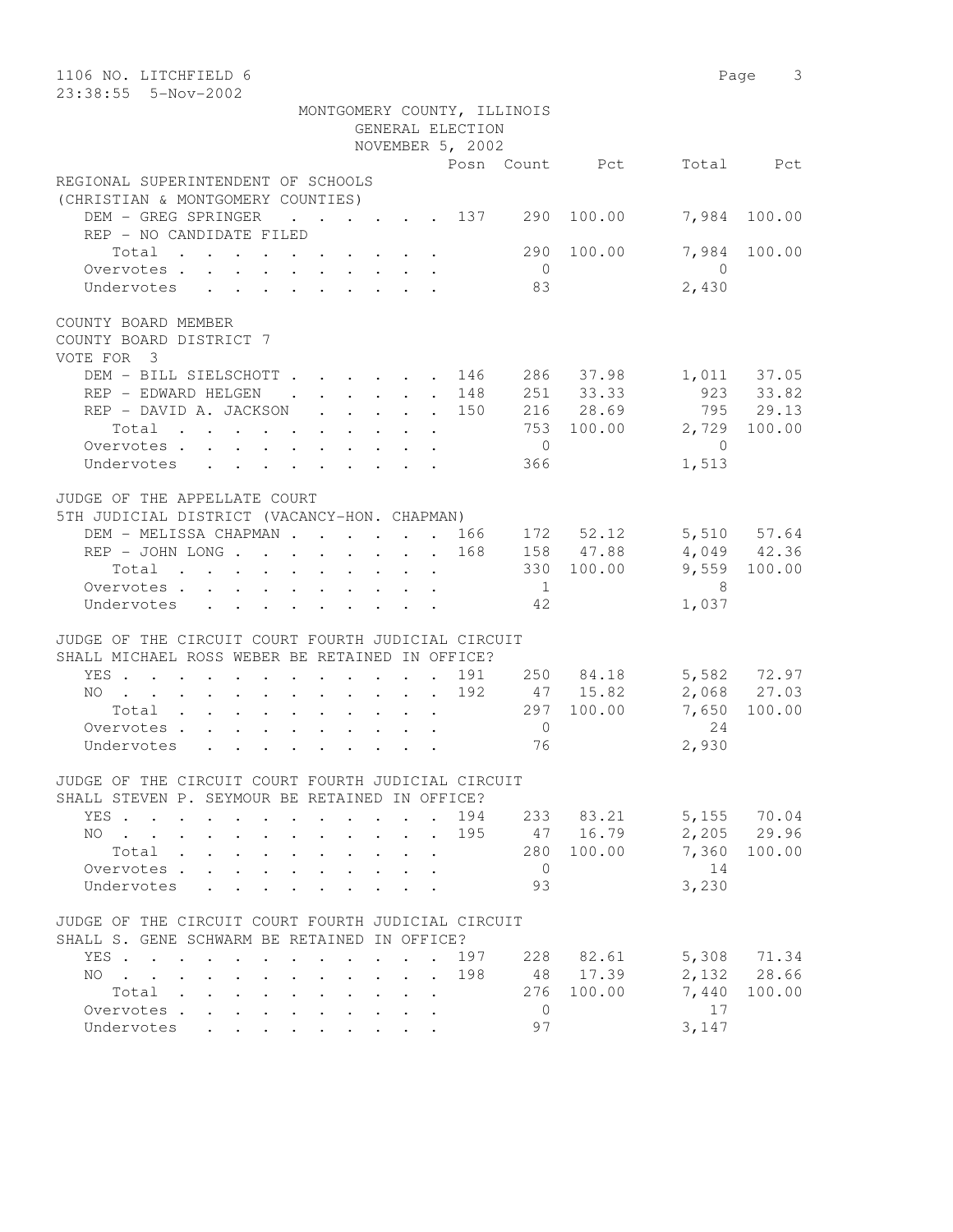1106 NO. LITCHFIELD 6 Page 4 23:38:55 5-Nov-2002

 MONTGOMERY COUNTY, ILLINOIS GENERAL ELECTION NOVEMBER 5, 2002 Posn Count Pct Total Pct JUDGE OF THE CIRCUIT COURT FOURTH JUDICIAL CIRCUIT SHALL PATRICK L. DUKE BE RETAINED IN OFFICE? YES . . . . . . . . . . . . 200 233 83.21 5,178 70.18 NO . . . . . . . . . . . . 201 47 16.79 2,200 29.82 Total . . . . . . . . . . 280 100.00 7,378 100.00 Overvotes . . . . . . . . . . . 0 12 Undervotes . . . . . . . . . 93  $3,214$ COUNTY-SENIOR SERVICES REFERENDUM YES . . . . . . . . . . . 220 163 48.51 4,784 50.42 NO . . . . . . . . . . . . 221 173 51.49 4,704 49.58 Total . . . . . . . . . . 336 100.00 9,488 100.00

Overvotes . . . . . . . . . . 0 10 Undervotes . . . . . . . . . 37 1,106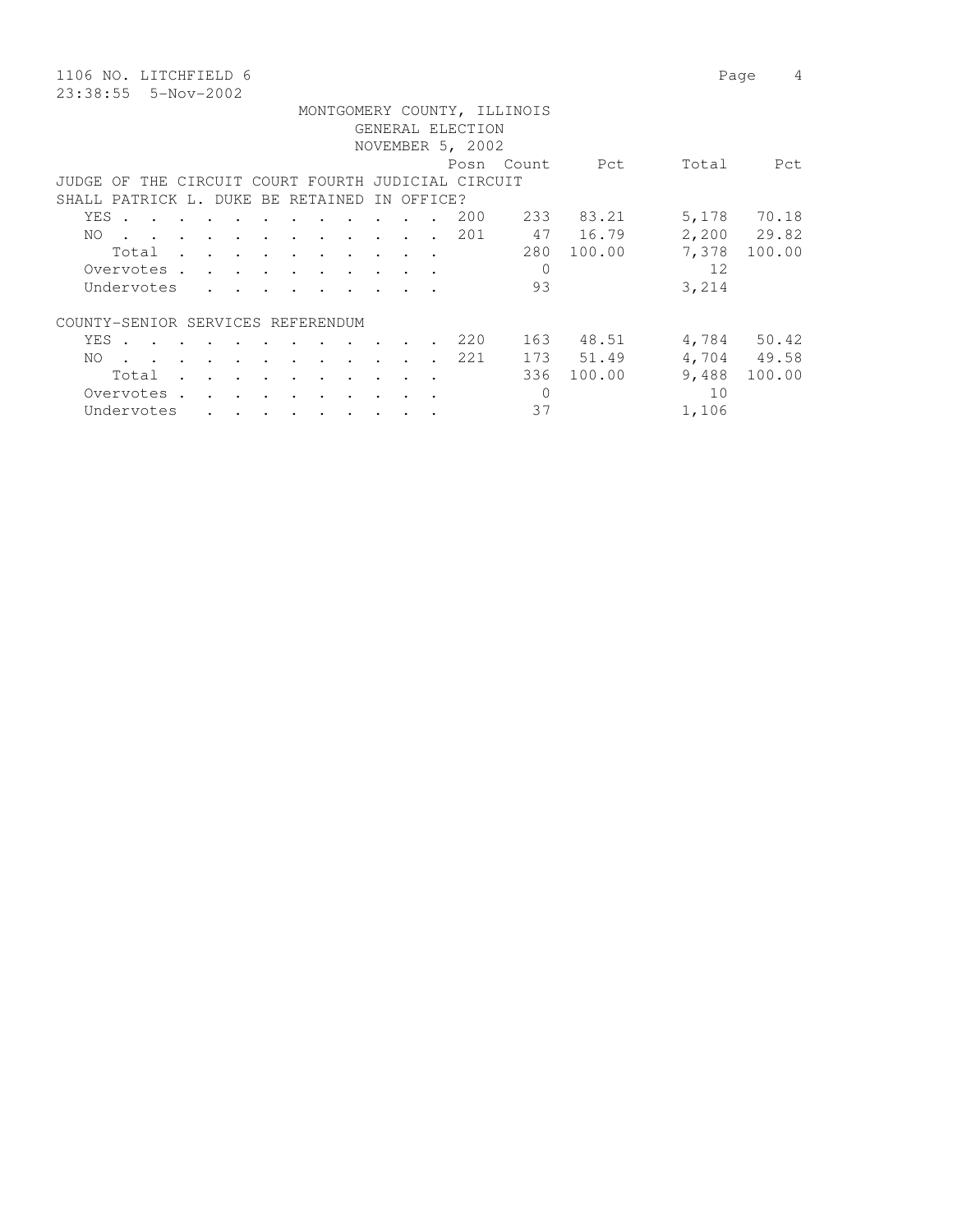1201 PITMAN Page 1 23:38:55 5-Nov-2002

|                                                        | MONTGOMERY COUNTY, ILLINOIS |  | GENERAL ELECTION |                 |                                                          |                                   |                 |
|--------------------------------------------------------|-----------------------------|--|------------------|-----------------|----------------------------------------------------------|-----------------------------------|-----------------|
|                                                        |                             |  | NOVEMBER 5, 2002 |                 |                                                          |                                   |                 |
|                                                        |                             |  |                  |                 |                                                          | Posn Count Pct Total              | Pct             |
| Precincts Counted - TOTAL 1 2.38                       |                             |  |                  |                 |                                                          | 42                                | 100.00          |
| Registered Voters - TOTAL 409                          |                             |  |                  |                 |                                                          | 21,021                            |                 |
|                                                        |                             |  |                  |                 |                                                          |                                   |                 |
| Ballots Cast - TOTAL 237 57.95                         |                             |  |                  |                 |                                                          |                                   | $10,613$ 50.49  |
| Ballots Cast - BLANK                                   |                             |  |                  |                 | $\begin{array}{ccc} & 0 & 0.00 \\ 237 & & & \end{array}$ |                                   | 31 0.15         |
| Ballots Cast - WHITE                                   |                             |  |                  |                 |                                                          | 7,492                             |                 |
| Ballots Cast - FEDERAL-19TH (BLUE)                     |                             |  |                  | $\overline{0}$  |                                                          | 6                                 |                 |
| UNITED STATES SENATOR                                  |                             |  |                  |                 |                                                          |                                   |                 |
| DEM - RICHARD J. DURBIN 6 149 66.82 6,678 65.73        |                             |  |                  |                 |                                                          |                                   |                 |
| REP - JIM DURKIN                                       |                             |  |                  |                 |                                                          | 8 71 31.84 3,337 32.84            |                 |
| LIB - STEVEN BURGAUER 10 3 1.35                        |                             |  |                  |                 |                                                          | 145 1.43                          |                 |
| Total 223 100.00 10,160                                |                             |  |                  |                 |                                                          |                                   | 100.00          |
| Overvotes.                                             |                             |  |                  | 1               |                                                          | 34                                |                 |
| Undervotes                                             |                             |  |                  | 13              |                                                          | 419                               |                 |
|                                                        |                             |  |                  |                 |                                                          |                                   |                 |
| GOVERNOR AND LIEUTENANT GOVERNOR                       |                             |  |                  |                 |                                                          |                                   |                 |
| DEM - ROD R. BLAGOJEVICH/PAT QUINN . 16                |                             |  |                  |                 |                                                          | 108 46.96 5,613 54.98             |                 |
| REP - JIM RYAN/CARL HAWKINSON 19 112 48.70 4,375 42.85 |                             |  |                  |                 |                                                          |                                   |                 |
| LIB - CAL SKINNER/JAMES L. TOBIN 22                    |                             |  |                  |                 |                                                          | 10 4.35 180 1.76                  |                 |
| IND - MARISELLIS BROWN/NO CANDIDATE . 25 0 0.00        |                             |  |                  |                 |                                                          |                                   | 41 0.40         |
| Total 230 100.00 10,209 100.00                         |                             |  |                  |                 |                                                          |                                   |                 |
| Overvotes.                                             |                             |  |                  | 1               |                                                          | 57                                |                 |
| Undervotes                                             |                             |  |                  | $6\overline{6}$ |                                                          | 338                               |                 |
|                                                        |                             |  |                  |                 |                                                          |                                   |                 |
| ATTORNEY GENERAL                                       |                             |  |                  |                 |                                                          |                                   |                 |
| DEM - LISA MADIGAN 32 113 49.56 5,461 53.87            |                             |  |                  |                 |                                                          |                                   |                 |
| REP - JOE BIRKETT 34                                   |                             |  |                  |                 |                                                          | 112 49.12 4,488 44.27             |                 |
| LIB - GARY L. SHILTS 36                                |                             |  |                  |                 | 3 1.32                                                   |                                   | 188 1.85        |
| Total 228 100.00 10,137                                |                             |  |                  |                 |                                                          |                                   | 100.00          |
| Overvotes.                                             |                             |  |                  | $\overline{0}$  |                                                          | 16                                |                 |
| Undervotes                                             |                             |  |                  | 9               |                                                          | 451                               |                 |
| SECRETARY OF STATE                                     |                             |  |                  |                 |                                                          |                                   |                 |
| DEM - JESSE WHITE                                      |                             |  |                  |                 |                                                          | $\cdots$ 42 151 65.37 7,244 70.71 |                 |
| REP - KRIS O'ROURKE COHN 44 72 31.17                   |                             |  |                  |                 |                                                          |                                   | $2,795$ 27.28   |
| LIB - MATT BEAUCHAMP                                   |                             |  |                  |                 |                                                          | 46 8 3.46 205 2.00                |                 |
| Total                                                  |                             |  |                  | 231             | 100.00                                                   | 10,244                            | 100.00          |
| Overvotes.                                             |                             |  |                  | $\circ$         |                                                          | 8                                 |                 |
| Undervotes                                             |                             |  |                  | 6               |                                                          | 352                               |                 |
|                                                        |                             |  |                  |                 |                                                          |                                   |                 |
| COMPTROLLER                                            |                             |  |                  |                 |                                                          |                                   |                 |
| DEM - DANIEL W. HYNES                                  |                             |  | 58               |                 | 143 63.27                                                |                                   | $6,428$ $64.50$ |
| REP - THOMAS JEFFERSON RAMSDELL                        |                             |  | 60               |                 | 76 33.63                                                 |                                   | 3, 213 32.24    |
| LIB - JULIE FOX                                        |                             |  | 62               |                 | 7 3.10                                                   | 325                               | 3.26            |
| Total                                                  |                             |  |                  | 226             | 100.00                                                   | 9,966                             | 100.00          |
| Overvotes                                              |                             |  |                  | $\overline{0}$  |                                                          | 15                                |                 |
| Undervotes                                             |                             |  |                  | 11              |                                                          | 623                               |                 |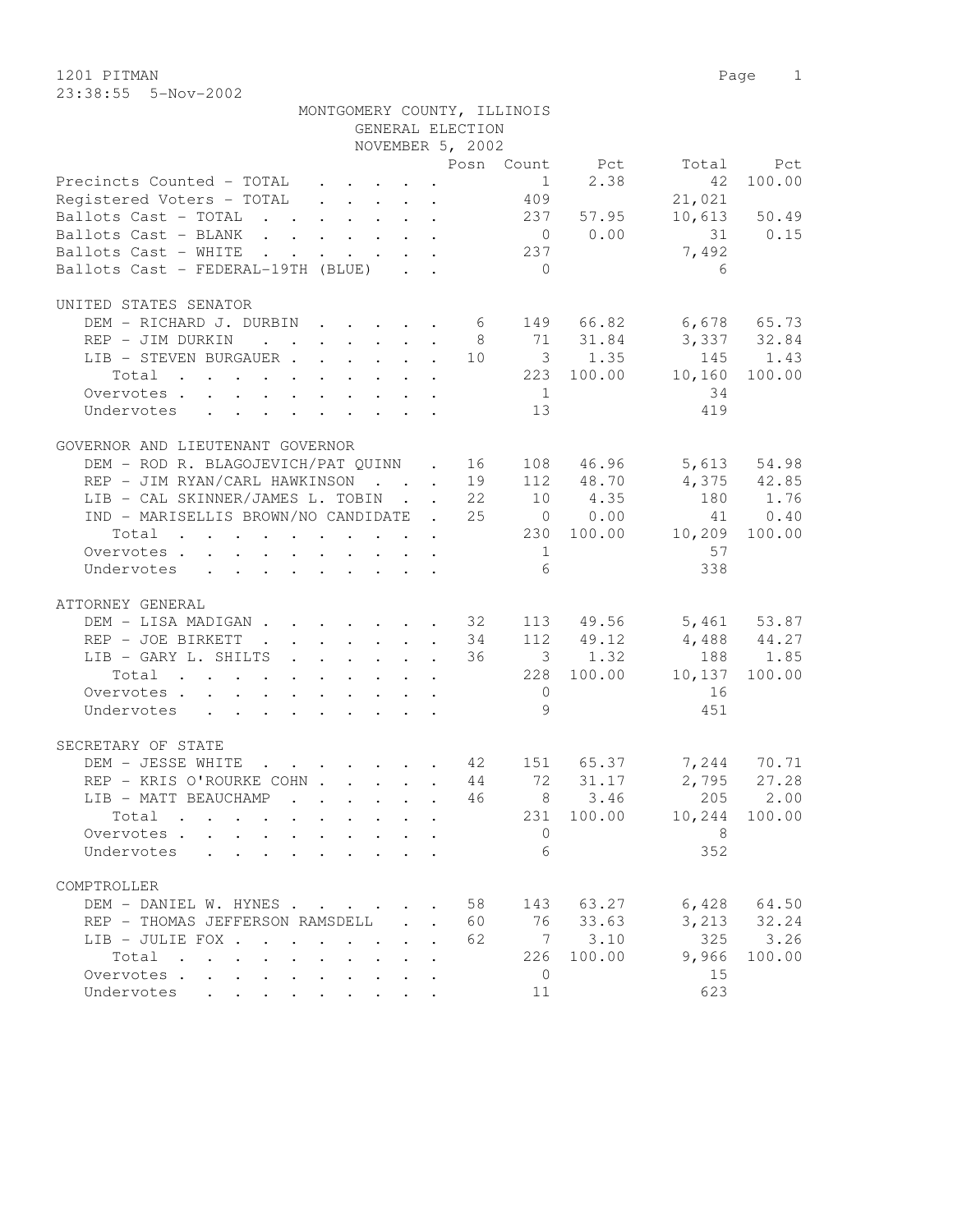23:38:55 5-Nov-2002

|                                                                        |                                                                                                                                     |                                                           | GENERAL ELECTION<br>NOVEMBER 5, 2002 | MONTGOMERY COUNTY, ILLINOIS |                |                                             |              |
|------------------------------------------------------------------------|-------------------------------------------------------------------------------------------------------------------------------------|-----------------------------------------------------------|--------------------------------------|-----------------------------|----------------|---------------------------------------------|--------------|
| TREASURER                                                              |                                                                                                                                     |                                                           |                                      |                             | Posn Count Pct |                                             | Total Pct    |
| DEM - THOMAS J. DART 68 86 38.05                                       |                                                                                                                                     |                                                           |                                      |                             |                |                                             | 4,736 46.81  |
| REP - JUDY BAAR TOPINKA 70 137 60.62                                   |                                                                                                                                     |                                                           |                                      |                             |                | 5,235 51.74                                 |              |
| LIB - RHYS READ 72                                                     |                                                                                                                                     |                                                           |                                      |                             | $3 \t 1.33$    |                                             | 147 1.45     |
| $\cdot$ 226 100.00 10,118 100.00<br>Total                              |                                                                                                                                     |                                                           |                                      |                             |                |                                             |              |
| Overvotes.                                                             |                                                                                                                                     |                                                           |                                      | $\bigcirc$                  |                | 10                                          |              |
| Undervotes                                                             |                                                                                                                                     |                                                           |                                      | 11                          |                | 476                                         |              |
| REPRESENTATIVE IN CONGRESS<br>19TH CONGRESSIONAL DISTRICT              |                                                                                                                                     |                                                           |                                      |                             |                |                                             |              |
| DEM - DAVID D. PHELPS 84 86 37.23                                      |                                                                                                                                     |                                                           |                                      |                             |                |                                             | 2,016 39.39  |
| REP - JOHN M. SHIMKUS 86 145 62.77                                     |                                                                                                                                     |                                                           |                                      |                             |                |                                             | 3,102 60.61  |
| Total                                                                  |                                                                                                                                     |                                                           |                                      |                             | 231 100.00     |                                             | 5,118 100.00 |
| Overvotes.                                                             |                                                                                                                                     |                                                           |                                      | $\overline{0}$              |                | $\overline{7}$                              |              |
| Undervotes                                                             |                                                                                                                                     |                                                           |                                      | 6                           |                | 149                                         |              |
| STATE SENATOR<br>49TH LEGISLATIVE DISTRICT                             |                                                                                                                                     |                                                           |                                      |                             |                |                                             |              |
| DEM - VINCE DEMUZIO                                                    |                                                                                                                                     |                                                           |                                      |                             |                | $\cdot$ 92 184 100.00 8,356 100.00          |              |
| REP - NO CANDIDATE FILED                                               |                                                                                                                                     |                                                           |                                      |                             |                |                                             |              |
| Total 184 100.00                                                       |                                                                                                                                     |                                                           |                                      |                             |                | 8,356                                       | 100.00       |
| Overvotes                                                              |                                                                                                                                     |                                                           |                                      | $\overline{0}$              |                | $\overline{0}$                              |              |
| Undervotes                                                             |                                                                                                                                     |                                                           |                                      | 53                          |                | 2,248                                       |              |
| REPRESENTATIVE IN THE GENERAL ASSEMBLY<br>98TH REPRESENTATIVE DISTRICT |                                                                                                                                     |                                                           |                                      |                             |                |                                             |              |
| DEM - GARY HANNIG 100 181 100.00                                       |                                                                                                                                     |                                                           |                                      |                             |                |                                             | 8,354 100.00 |
| REP - NO CANDIDATE FILED                                               |                                                                                                                                     |                                                           |                                      |                             |                |                                             |              |
| Total<br>Overvotes.                                                    |                                                                                                                                     |                                                           |                                      | $\overline{0}$              | 181 100.00     | $\overline{0}$                              | 8,354 100.00 |
| Undervotes                                                             |                                                                                                                                     |                                                           |                                      | 56                          |                | 2,250                                       |              |
|                                                                        |                                                                                                                                     |                                                           |                                      |                             |                |                                             |              |
| COUNTY CLERK                                                           |                                                                                                                                     |                                                           |                                      |                             |                |                                             |              |
| DEM - NO CANDIDATE FILED                                               |                                                                                                                                     |                                                           |                                      |                             |                |                                             |              |
| REP - SANDY LEITHEISER                                                 |                                                                                                                                     |                                                           |                                      |                             |                | $\cdot$ , , , , 112 211 100.00 8,768 100.00 |              |
| Total .                                                                |                                                                                                                                     |                                                           |                                      |                             |                | 211 100.00 8,768 100.00<br>$\mathbf{0}$     |              |
| Overvotes<br>Undervotes .<br>$\mathbf{L}$                              |                                                                                                                                     |                                                           |                                      | $\overline{0}$<br>26        |                | 1,836                                       |              |
|                                                                        |                                                                                                                                     |                                                           |                                      |                             |                |                                             |              |
| COUNTY TREASURER                                                       |                                                                                                                                     |                                                           |                                      |                             |                |                                             |              |
| DEM - NO CANDIDATE FILED                                               |                                                                                                                                     |                                                           |                                      |                             |                |                                             |              |
| REP - RON JENKINS                                                      |                                                                                                                                     |                                                           | 119                                  | 208                         | 100.00         | 8,566                                       | 100.00       |
| Total<br>$\mathbf{r}$ , $\mathbf{r}$ , $\mathbf{r}$                    |                                                                                                                                     |                                                           |                                      | 208                         | 100.00         | 8,566                                       | 100.00       |
| Overvotes<br>Undervotes                                                |                                                                                                                                     |                                                           |                                      | $\overline{0}$<br>29        |                | $\bigcirc$<br>2,038                         |              |
|                                                                        |                                                                                                                                     |                                                           |                                      |                             |                |                                             |              |
| COUNTY SHERIFF                                                         |                                                                                                                                     |                                                           |                                      |                             |                |                                             |              |
| DEM - NO CANDIDATE FILED                                               |                                                                                                                                     |                                                           |                                      |                             |                |                                             |              |
| REP - JIM VAZZI .                                                      | $\cdot$ $\cdot$ $\cdot$ $\cdot$ $\cdot$ $\cdot$ $\cdot$                                                                             |                                                           | 126                                  | 206                         | 100.00         | 8,735                                       | 100.00       |
| Total<br>$\mathbf{r}$ , $\mathbf{r}$ , $\mathbf{r}$ , $\mathbf{r}$     |                                                                                                                                     | $\mathbf{L}^{\text{max}}$ , and $\mathbf{L}^{\text{max}}$ |                                      | 206                         | 100.00         | 8,735                                       | 100.00       |
| Overvotes                                                              | $\begin{array}{cccccccccccccc} \bullet & \bullet & \bullet & \bullet & \bullet & \bullet & \bullet & \bullet & \bullet \end{array}$ |                                                           |                                      | $\overline{0}$              |                | $\mathbf{0}$                                |              |
| Undervotes                                                             |                                                                                                                                     |                                                           |                                      | 31                          |                | 1,869                                       |              |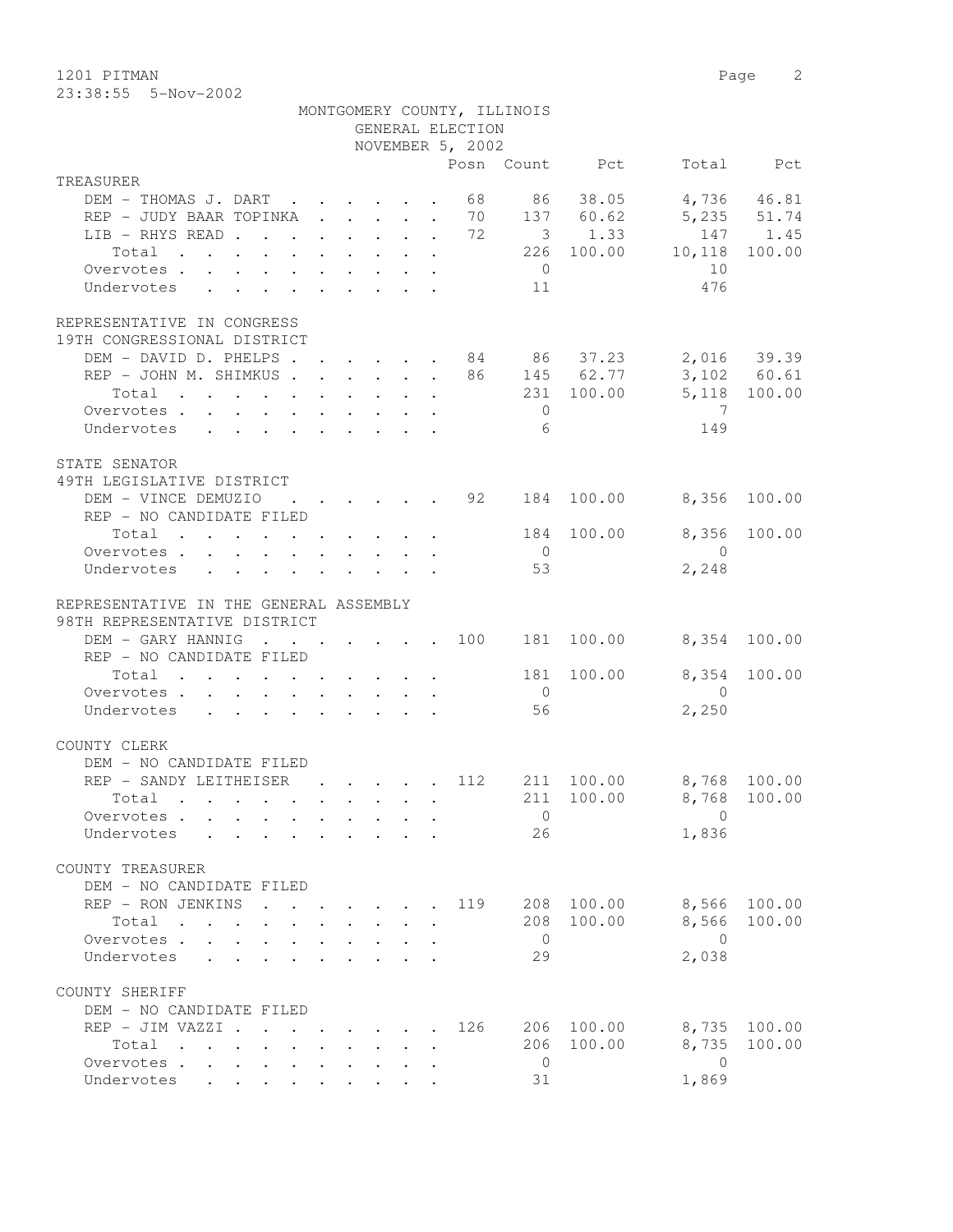1201 PITMAN Page 3 23:38:55 5-Nov-2002

| MONTGOMERY COUNTY, ILLINOIS                                                                          |                           |                                              |     |                |                        |                            |                            |
|------------------------------------------------------------------------------------------------------|---------------------------|----------------------------------------------|-----|----------------|------------------------|----------------------------|----------------------------|
|                                                                                                      |                           | GENERAL ELECTION                             |     |                |                        |                            |                            |
|                                                                                                      |                           | NOVEMBER 5, 2002                             |     |                |                        |                            |                            |
|                                                                                                      |                           |                                              |     |                | Posn Count Pct         |                            | Total Pct                  |
| REGIONAL SUPERINTENDENT OF SCHOOLS                                                                   |                           |                                              |     |                |                        |                            |                            |
| (CHRISTIAN & MONTGOMERY COUNTIES)                                                                    |                           |                                              |     |                |                        |                            | 7,984 100.00               |
| DEM - GREG SPRINGER 137 178 100.00                                                                   |                           |                                              |     |                |                        |                            |                            |
| REP - NO CANDIDATE FILED                                                                             |                           |                                              |     |                |                        |                            |                            |
| Total                                                                                                |                           |                                              |     | $\overline{0}$ | 178 100.00             | $\overline{0}$             | 7,984 100.00               |
| Overvotes.<br>Undervotes                                                                             |                           |                                              |     | 59             |                        |                            |                            |
|                                                                                                      |                           |                                              |     |                |                        | 2,430                      |                            |
| COUNTY BOARD MEMBER                                                                                  |                           |                                              |     |                |                        |                            |                            |
| COUNTY BOARD DISTRICT 1                                                                              |                           |                                              |     |                |                        |                            |                            |
| VOTE FOR 3                                                                                           |                           |                                              |     |                |                        |                            |                            |
|                                                                                                      |                           |                                              |     |                |                        |                            |                            |
| DEM - DALE OGDEN 146 147 30.43<br>DEM - DAVID L. WEBB 148                                            |                           |                                              |     |                |                        | 1,215 33.83                |                            |
| REP - CHARLES A. HAMPTON 150                                                                         |                           |                                              |     |                | 159 32.92<br>177 36.65 |                            | 1,100 30.62<br>1,277 35.55 |
| Total                                                                                                |                           |                                              |     |                | 483 100.00             |                            | 3,592 100.00               |
| Overvotes                                                                                            |                           |                                              |     | $\overline{0}$ |                        | $\bigcirc$                 |                            |
| Undervotes                                                                                           |                           |                                              |     | 228            |                        | 1,874                      |                            |
|                                                                                                      |                           |                                              |     |                |                        |                            |                            |
| JUDGE OF THE APPELLATE COURT                                                                         |                           |                                              |     |                |                        |                            |                            |
| 5TH JUDICIAL DISTRICT (VACANCY-HON. CHAPMAN)                                                         |                           |                                              |     |                |                        |                            |                            |
|                                                                                                      |                           |                                              |     |                |                        |                            |                            |
| DEM - MELISSA CHAPMAN 166 109 48.88                                                                  |                           |                                              |     |                |                        |                            | 5,510 57.64                |
| REP - JOHN LONG 168                                                                                  |                           |                                              |     |                | 114 51.12              |                            | 4,049 42.36                |
| Total                                                                                                |                           |                                              |     |                | 223 100.00             |                            | 9,559 100.00               |
| Overvotes.                                                                                           |                           |                                              |     | $\overline{0}$ |                        | $\overline{\phantom{1}}$ 8 |                            |
| Undervotes                                                                                           |                           |                                              |     | 14             |                        | 1,037                      |                            |
|                                                                                                      |                           |                                              |     |                |                        |                            |                            |
| JUDGE OF THE CIRCUIT COURT FOURTH JUDICIAL CIRCUIT                                                   |                           |                                              |     |                |                        |                            |                            |
| SHALL MICHAEL ROSS WEBER BE RETAINED IN OFFICE?                                                      |                           |                                              |     |                |                        |                            |                            |
| YES                                                                                                  |                           |                                              |     |                | 191 141 77.05          |                            | 5,582 72.97                |
| NO 192                                                                                               |                           |                                              |     |                | 42 22.95               |                            | 2,068 27.03                |
| Total                                                                                                |                           |                                              |     |                | 183 100.00             | 7,650                      | 100.00                     |
| Overvotes                                                                                            |                           |                                              |     | $\overline{0}$ |                        | 24                         |                            |
| Undervotes                                                                                           |                           |                                              |     | 54             |                        | 2,930                      |                            |
|                                                                                                      |                           |                                              |     |                |                        |                            |                            |
| JUDGE OF THE CIRCUIT COURT FOURTH JUDICIAL CIRCUIT                                                   |                           |                                              |     |                |                        |                            |                            |
| SHALL STEVEN P. SEYMOUR BE RETAINED IN OFFICE?                                                       |                           |                                              |     |                |                        |                            |                            |
| YES                                                                                                  |                           |                                              | 194 | 140            | 77.35                  | 5,155                      | 70.04                      |
| $\text{NO}$                                                                                          | $\mathbf{L}$              | $\ddot{\phantom{a}}$<br>$\ddot{\phantom{a}}$ | 195 | 41             | 22.65                  | 2,205                      | 29.96                      |
| Total .                                                                                              |                           |                                              |     | 181            | 100.00                 | 7,360                      | 100.00                     |
| Overvotes.<br>$\mathbf{L}$                                                                           |                           |                                              |     | $\overline{0}$ |                        | 14                         |                            |
| Undervotes                                                                                           |                           |                                              |     | 56             |                        | 3,230                      |                            |
|                                                                                                      |                           |                                              |     |                |                        |                            |                            |
| JUDGE OF THE CIRCUIT COURT FOURTH JUDICIAL CIRCUIT                                                   |                           |                                              |     |                |                        |                            |                            |
| SHALL S. GENE SCHWARM BE RETAINED IN OFFICE?                                                         |                           |                                              |     |                |                        |                            |                            |
| YES<br>$\cdot$                                                                                       | $\sim$ $\sim$             | $\ddot{\phantom{a}}$                         | 197 | 139            | 77.65                  | 5,308                      | 71.34                      |
| NO.<br>$\mathbf{r}$ , $\mathbf{r}$ , $\mathbf{r}$ , $\mathbf{r}$<br>$\bullet$ . The set of $\bullet$ | $\ddot{\phantom{0}}$      | $\ddot{\phantom{a}}$                         | 198 | 40             | 22.35                  | 2,132                      | 28.66                      |
| Total<br>$\ddot{\phantom{a}}$<br>$\sim$                                                              | $\mathbf{L} = \mathbf{L}$ | $\sim$                                       |     | 179            | 100.00                 | 7,440                      | 100.00                     |
| Overvotes<br>$\sim$<br>$\ddot{\phantom{a}}$                                                          |                           |                                              |     | $\mathbf 0$    |                        | 17                         |                            |
| Undervotes<br>$\sim$                                                                                 |                           |                                              |     | 58             |                        | 3,147                      |                            |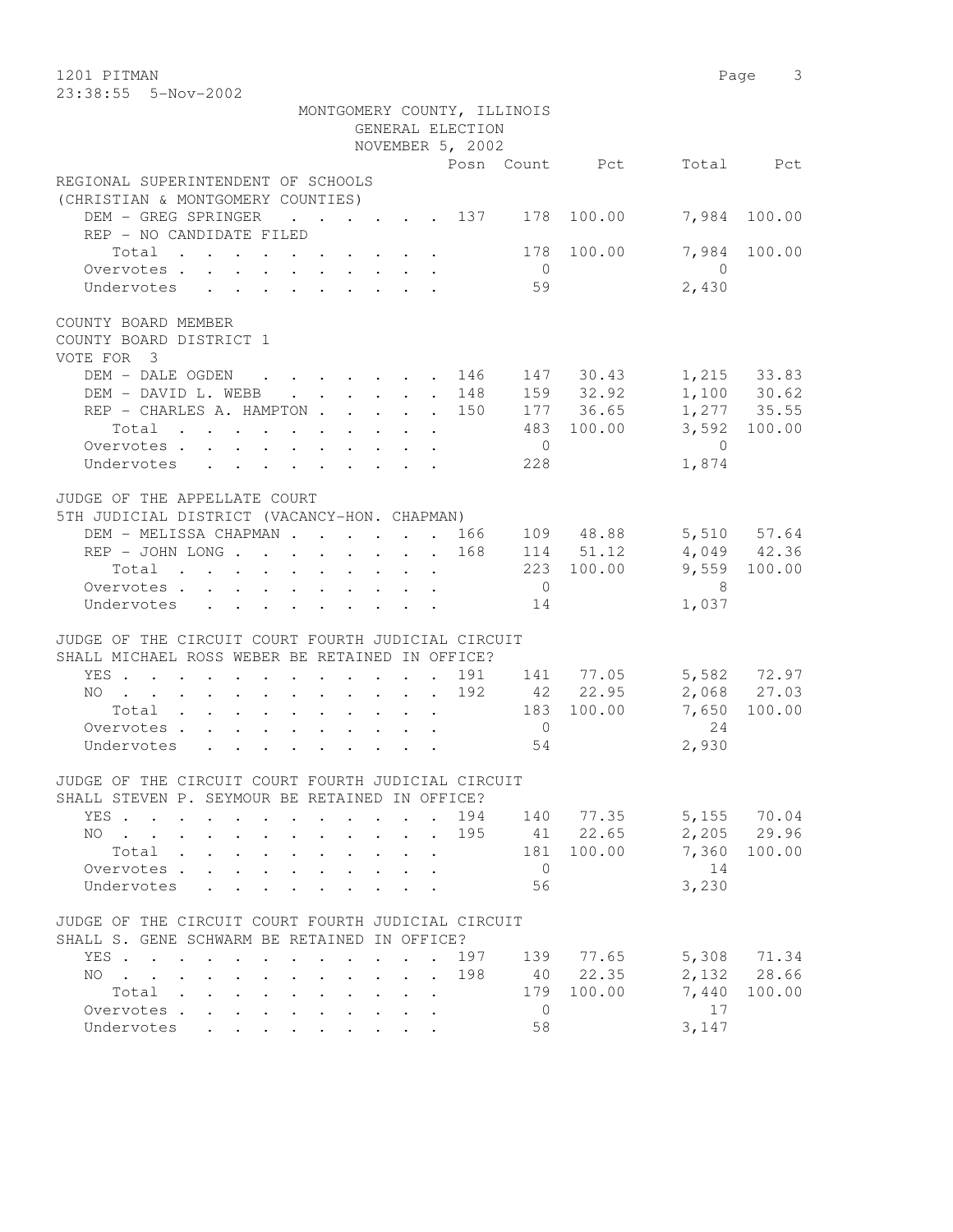1201 PITMAN Page 4 23:38:55 5-Nov-2002

|                                   |       |                                                                                                                 |  |        |                                                                                                                                                                                                                                    |               |                                                 |               |            | GENERAL ELECTION<br>NOVEMBER 5, 2002      | MONTGOMERY COUNTY, ILLINOIS |                |       |             |
|-----------------------------------|-------|-----------------------------------------------------------------------------------------------------------------|--|--------|------------------------------------------------------------------------------------------------------------------------------------------------------------------------------------------------------------------------------------|---------------|-------------------------------------------------|---------------|------------|-------------------------------------------|-----------------------------|----------------|-------|-------------|
|                                   |       |                                                                                                                 |  |        |                                                                                                                                                                                                                                    |               |                                                 |               |            |                                           |                             | Posn Count Pct | Total | Pct         |
| JUDGE.                            | OF.   |                                                                                                                 |  |        |                                                                                                                                                                                                                                    |               |                                                 |               |            | THE CIRCUIT COURT FOURTH JUDICIAL CIRCUIT |                             |                |       |             |
| SHALL PATRICK L. DUKE BE RETAINED |       |                                                                                                                 |  |        |                                                                                                                                                                                                                                    |               |                                                 |               | IN OFFICE? |                                           |                             |                |       |             |
|                                   | YES . |                                                                                                                 |  |        |                                                                                                                                                                                                                                    |               |                                                 |               |            | 200                                       | 139                         | 77.22          | 5,178 | 70.18       |
| NO.                               |       | the contract of the contract of the contract of the contract of the contract of the contract of the contract of |  |        |                                                                                                                                                                                                                                    |               |                                                 |               |            | 201                                       |                             | 41 22.78       |       | 2,200 29.82 |
|                                   |       | Total .                                                                                                         |  |        |                                                                                                                                                                                                                                    |               | the contract of the contract of the contract of |               |            |                                           | 180                         | 100.00         | 7,378 | 100.00      |
|                                   |       | Overvotes .                                                                                                     |  |        |                                                                                                                                                                                                                                    |               | and a series of the contract of the series of   |               |            |                                           | $\mathbf 0$                 |                | 12    |             |
|                                   |       | Undervotes                                                                                                      |  |        |                                                                                                                                                                                                                                    |               |                                                 |               |            |                                           | 57                          |                | 3,214 |             |
| COUNTY-SENIOR SERVICES REFERENDUM |       |                                                                                                                 |  |        |                                                                                                                                                                                                                                    |               |                                                 |               |            |                                           |                             |                |       |             |
|                                   | YES . | the contract of the contract of the contract of the contract of the contract of the contract of the contract of |  |        |                                                                                                                                                                                                                                    |               |                                                 |               |            | 220                                       | 106                         | 47.53          |       | 4,784 50.42 |
| NO.                               |       |                                                                                                                 |  |        | and the contract of the contract of                                                                                                                                                                                                | $\sim$ $\sim$ | $\sim$ $\sim$                                   | $\sim$ $\sim$ |            | 221                                       |                             | 117 52.47      |       | 4,704 49.58 |
|                                   | Total |                                                                                                                 |  | $\sim$ |                                                                                                                                                                                                                                    |               |                                                 |               |            |                                           | 223                         | 100.00         | 9,488 | 100.00      |
|                                   |       | Overvotes .                                                                                                     |  |        | $\bullet$ . In the case of the contract of the contract of the contract of the contract of the contract of the contract of the contract of the contract of the contract of the contract of the contract of the contract of the con |               | $\bullet$                                       | $\sim$ $\sim$ |            |                                           | 0                           |                | 10    |             |

Undervotes . . . . . . . . . 14 1,106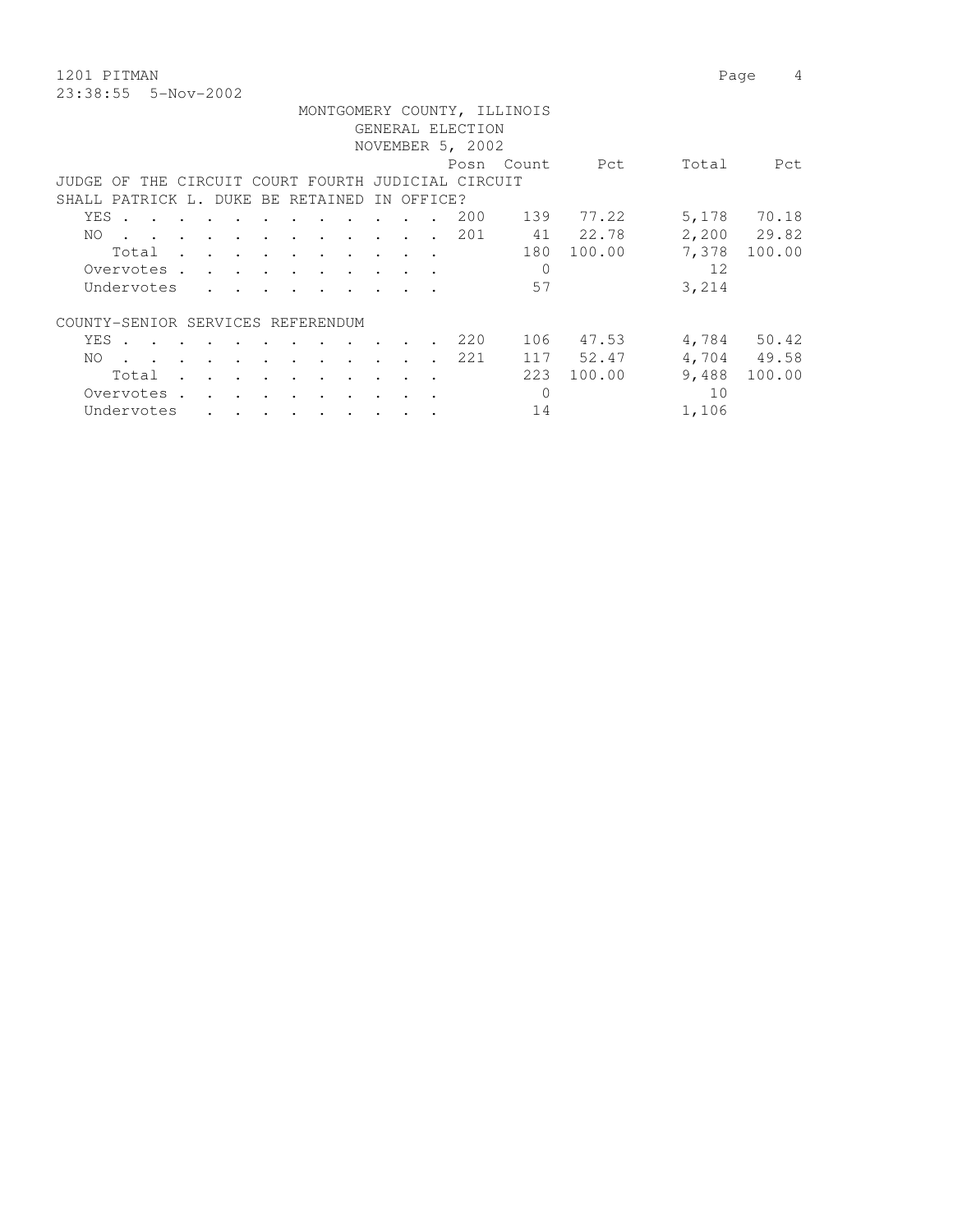1301 RAYMOND Page 1 23:38:55 5-Nov-2002

|                                                                                                                                         |              |              | MONTGOMERY COUNTY, ILLINOIS<br>GENERAL ELECTION<br>NOVEMBER 5, 2002 |                 |                           |                             |                 |
|-----------------------------------------------------------------------------------------------------------------------------------------|--------------|--------------|---------------------------------------------------------------------|-----------------|---------------------------|-----------------------------|-----------------|
|                                                                                                                                         |              |              |                                                                     |                 |                           | Posn Count Pct Total Pct    |                 |
| Precincts Counted - TOTAL                                                                                                               |              |              |                                                                     | 870             | $1 \t 2.38$               | 42                          | 100.00          |
| Registered Voters - TOTAL                                                                                                               |              |              |                                                                     |                 |                           | 21,021                      |                 |
| Ballots Cast - TOTAL                                                                                                                    |              |              |                                                                     |                 | 540 62.07                 |                             | $10,613$ 50.49  |
| Ballots Cast - BLANK 3 0.34                                                                                                             |              |              |                                                                     |                 |                           | 31 0.15                     |                 |
| Ballots Cast - WHITE 535                                                                                                                |              |              |                                                                     |                 |                           | 7,492                       |                 |
| Ballots Cast - FEDERAL-19TH (BLUE)                                                                                                      |              |              |                                                                     | $5^{\circ}$     |                           | 6                           |                 |
| UNITED STATES SENATOR                                                                                                                   |              |              |                                                                     |                 |                           |                             |                 |
| DEM – RICHARD J. DURBIN 6 334 64.11 6,678 65.73<br>REP – JIM DURKIN 8 182 34.93 3,337 32.84<br>LIB – STEVEN BURGAUER 10 5 0.96 145 1.43 |              |              |                                                                     |                 |                           |                             |                 |
|                                                                                                                                         |              |              |                                                                     |                 |                           |                             |                 |
|                                                                                                                                         |              |              |                                                                     |                 |                           |                             |                 |
| Total                                                                                                                                   |              |              |                                                                     |                 |                           | $521$ 100.00 10,160 100.00  |                 |
| Overvotes                                                                                                                               |              |              |                                                                     | 1               |                           | 34                          |                 |
| Undervotes 18                                                                                                                           |              |              |                                                                     |                 |                           | 419                         |                 |
|                                                                                                                                         |              |              |                                                                     |                 |                           |                             |                 |
| GOVERNOR AND LIEUTENANT GOVERNOR                                                                                                        |              |              |                                                                     |                 |                           |                             |                 |
| DEM - ROD R. BLAGOJEVICH/PAT QUINN . 16 199 39.17 5,613 54.98                                                                           |              |              |                                                                     |                 |                           |                             |                 |
| REP - JIM RYAN/CARL HAWKINSON                                                                                                           |              |              |                                                                     |                 | 19 299 58.86<br>22 8 1.57 | $4,375$ $42.85$<br>180 1.76 |                 |
| LIB - CAL SKINNER/JAMES L. TOBIN                                                                                                        |              |              |                                                                     |                 |                           |                             |                 |
| IND - MARISELLIS BROWN/NO CANDIDATE . 25 20.39                                                                                          |              |              |                                                                     |                 |                           |                             | 41 0.40         |
| Total 508 100.00 10,209 100.00                                                                                                          |              |              |                                                                     |                 |                           |                             |                 |
| Overvotes.                                                                                                                              |              |              |                                                                     | $4\overline{4}$ |                           | 57                          |                 |
| Undervotes                                                                                                                              |              |              |                                                                     | 23              |                           | 338                         |                 |
| ATTORNEY GENERAL                                                                                                                        |              |              |                                                                     |                 |                           |                             |                 |
| DEM - LISA MADIGAN 32 209 41.14 5,461 53.87                                                                                             |              |              |                                                                     |                 |                           |                             |                 |
| REP - JOE BIRKETT                                                                                                                       |              |              |                                                                     |                 | 34 292 57.48              |                             |                 |
| LIB - GARY L. SHILTS                                                                                                                    |              |              | 36                                                                  |                 | $7 \t1.38$                | $4,488$ $44.27$<br>188 1.85 |                 |
| Total                                                                                                                                   |              |              |                                                                     |                 |                           | 508 100.00 10,137 100.00    |                 |
| Overvotes.                                                                                                                              |              |              |                                                                     | 1               |                           | 16                          |                 |
| Undervotes                                                                                                                              |              |              |                                                                     | 26              |                           | 451                         |                 |
|                                                                                                                                         |              |              |                                                                     |                 |                           |                             |                 |
| SECRETARY OF STATE                                                                                                                      |              |              |                                                                     |                 |                           |                             |                 |
| DEM - JESSE WHITE 42 347 67.51 7,244 70.71                                                                                              |              |              |                                                                     |                 |                           |                             |                 |
| REP - KRIS O'ROURKE COHN 44 161 31.32                                                                                                   |              |              |                                                                     |                 |                           | 2,795 27.28                 |                 |
| LIB - MATT BEAUCHAMP                                                                                                                    |              |              |                                                                     |                 |                           | $\cdot$ 46 6 1.17 205 2.00  |                 |
| Total                                                                                                                                   |              |              |                                                                     |                 |                           | 514 100.00 10,244 100.00    |                 |
| Overvotes                                                                                                                               | $\mathbf{r}$ |              |                                                                     | $\overline{0}$  |                           | 8                           |                 |
| Undervotes<br>$\mathbf{r}$ , $\mathbf{r}$ , $\mathbf{r}$ , $\mathbf{r}$                                                                 | $1 - 1 - 1$  |              |                                                                     | 21              |                           | 352                         |                 |
| COMPTROLLER                                                                                                                             |              |              |                                                                     |                 |                           |                             |                 |
| DEM - DANIEL W. HYNES                                                                                                                   |              |              | 58<br>$\sim$                                                        |                 | 297 60.49                 |                             | $6,428$ $64.50$ |
| REP - THOMAS JEFFERSON RAMSDELL                                                                                                         |              | $\mathbf{A}$ | 60<br>$\ddot{\phantom{a}}$                                          |                 | 180 36.66                 |                             | 3, 213 32.24    |
| LIB - JULIE FOX                                                                                                                         |              |              | 62                                                                  |                 | 14 2.85                   | 325                         | 3.26            |
| Total                                                                                                                                   |              |              |                                                                     | 491             | 100.00                    | 9,966                       | 100.00          |
| Overvotes<br>$\sim$                                                                                                                     |              |              |                                                                     | 1               |                           | 15                          |                 |
| Undervotes                                                                                                                              |              |              |                                                                     | 43              |                           | 623                         |                 |
|                                                                                                                                         |              |              |                                                                     |                 |                           |                             |                 |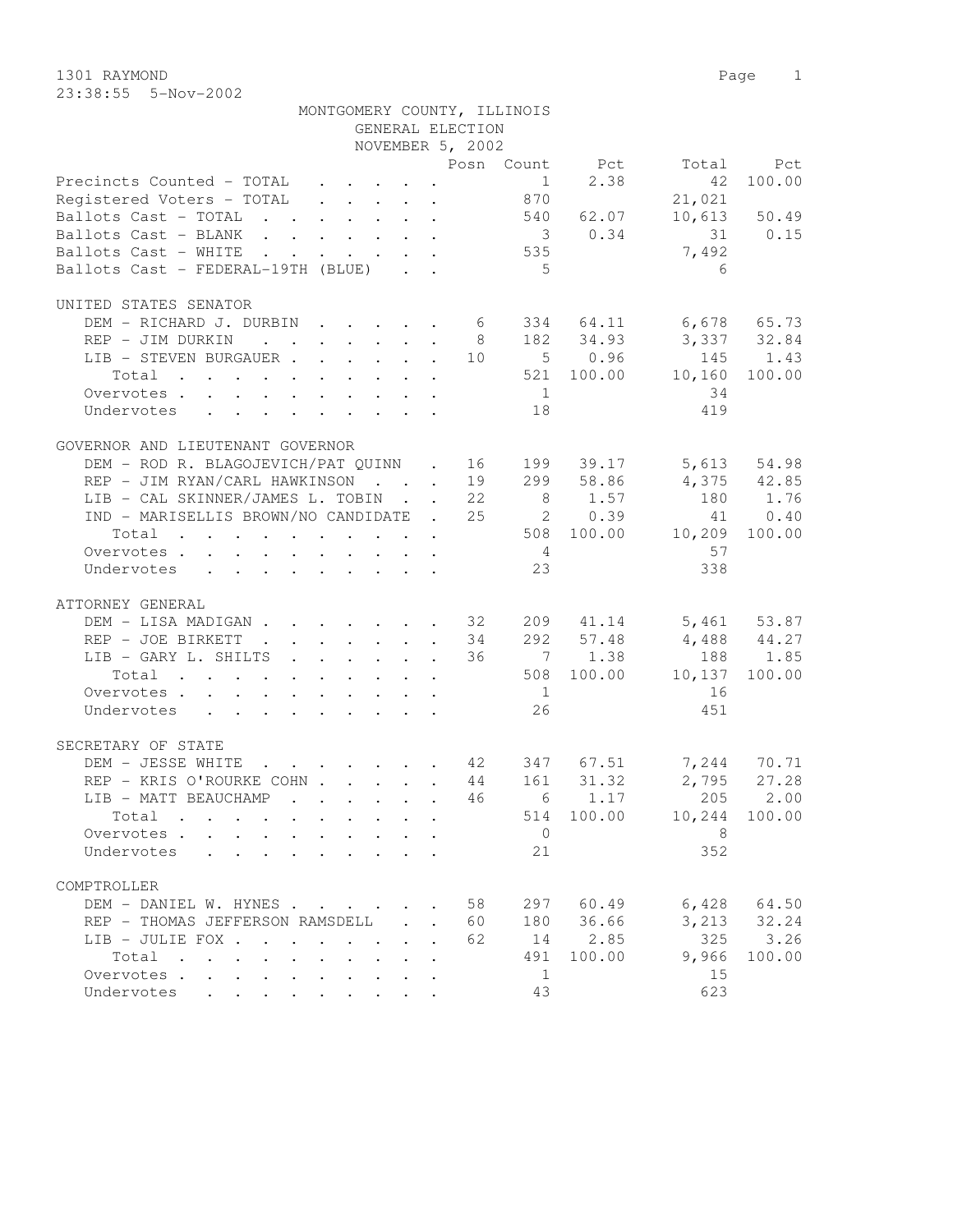1301 RAYMOND Page 2 23:38:55 5-Nov-2002

|                                                                                                                                                                                                                                        |  |  |  |  |  |                                                            | MONTGOMERY COUNTY, ILLINOIS |                                                                     |                                             |              |
|----------------------------------------------------------------------------------------------------------------------------------------------------------------------------------------------------------------------------------------|--|--|--|--|--|------------------------------------------------------------|-----------------------------|---------------------------------------------------------------------|---------------------------------------------|--------------|
| GENERAL ELECTION<br>NOVEMBER 5, 2002                                                                                                                                                                                                   |  |  |  |  |  |                                                            |                             |                                                                     |                                             |              |
|                                                                                                                                                                                                                                        |  |  |  |  |  |                                                            |                             |                                                                     |                                             |              |
| TREASURER                                                                                                                                                                                                                              |  |  |  |  |  |                                                            |                             | Posn Count Pct                                                      |                                             | Total Pct    |
| DEM - THOMAS J. DART                                                                                                                                                                                                                   |  |  |  |  |  | 68                                                         |                             | 171 33.46                                                           |                                             | 4,736 46.81  |
| REP - JUDY BAAR TOPINKA                                                                                                                                                                                                                |  |  |  |  |  | 70                                                         |                             | 336 65.75                                                           | 5, 235 51.74                                |              |
| LIB - RHYS READ                                                                                                                                                                                                                        |  |  |  |  |  | 72                                                         |                             | $\begin{array}{ccc} 2 & 03.75 \\ 4 & 0.78 \\ 511 & 100 \end{array}$ |                                             | 147 1.45     |
| Total                                                                                                                                                                                                                                  |  |  |  |  |  |                                                            |                             |                                                                     | 511 100.00 10,118                           | 100.00       |
| Overvotes.                                                                                                                                                                                                                             |  |  |  |  |  |                                                            | $\overline{0}$              |                                                                     | 10                                          |              |
| Undervotes                                                                                                                                                                                                                             |  |  |  |  |  |                                                            | 24                          |                                                                     | 476                                         |              |
|                                                                                                                                                                                                                                        |  |  |  |  |  |                                                            |                             |                                                                     |                                             |              |
| REPRESENTATIVE IN CONGRESS                                                                                                                                                                                                             |  |  |  |  |  |                                                            |                             |                                                                     |                                             |              |
| 19TH CONGRESSIONAL DISTRICT                                                                                                                                                                                                            |  |  |  |  |  |                                                            |                             |                                                                     |                                             |              |
| DEM - DAVID D. PHELPS 84 182 35.00 2,016 39.39                                                                                                                                                                                         |  |  |  |  |  |                                                            |                             |                                                                     |                                             |              |
| REP - JOHN M. SHIMKUS                                                                                                                                                                                                                  |  |  |  |  |  |                                                            |                             | 338 65.00                                                           |                                             | 3,102 60.61  |
| Total                                                                                                                                                                                                                                  |  |  |  |  |  |                                                            |                             | 520 100.00                                                          |                                             | 5,118 100.00 |
| Overvotes.                                                                                                                                                                                                                             |  |  |  |  |  |                                                            | $\overline{0}$              |                                                                     | $\overline{7}$                              |              |
| Undervotes                                                                                                                                                                                                                             |  |  |  |  |  |                                                            | 20                          |                                                                     | 149                                         |              |
|                                                                                                                                                                                                                                        |  |  |  |  |  |                                                            |                             |                                                                     |                                             |              |
| STATE SENATOR                                                                                                                                                                                                                          |  |  |  |  |  |                                                            |                             |                                                                     |                                             |              |
| 49TH LEGISLATIVE DISTRICT                                                                                                                                                                                                              |  |  |  |  |  |                                                            |                             |                                                                     |                                             |              |
| DEM - VINCE DEMUZIO                                                                                                                                                                                                                    |  |  |  |  |  | $\cdot$ $\cdot$ $\cdot$ $\cdot$ $\cdot$ $\cdot$ $\cdot$ 92 | 409                         | 100.00                                                              | 8,356                                       | 100.00       |
| REP - NO CANDIDATE FILED                                                                                                                                                                                                               |  |  |  |  |  |                                                            |                             |                                                                     |                                             |              |
| Total                                                                                                                                                                                                                                  |  |  |  |  |  |                                                            |                             | 409 100.00                                                          |                                             | 8,356 100.00 |
| Overvotes.                                                                                                                                                                                                                             |  |  |  |  |  |                                                            | $\overline{0}$              |                                                                     | $\bigcirc$                                  |              |
| Undervotes                                                                                                                                                                                                                             |  |  |  |  |  |                                                            | 126                         |                                                                     | 2,248                                       |              |
| REPRESENTATIVE IN THE GENERAL ASSEMBLY                                                                                                                                                                                                 |  |  |  |  |  |                                                            |                             |                                                                     |                                             |              |
| 98TH REPRESENTATIVE DISTRICT                                                                                                                                                                                                           |  |  |  |  |  |                                                            |                             |                                                                     |                                             |              |
| DEM - GARY HANNIG                                                                                                                                                                                                                      |  |  |  |  |  |                                                            |                             | $\cdot$ 100 399 100.00                                              |                                             | 8,354 100.00 |
| REP - NO CANDIDATE FILED                                                                                                                                                                                                               |  |  |  |  |  |                                                            |                             |                                                                     |                                             |              |
| Total                                                                                                                                                                                                                                  |  |  |  |  |  |                                                            |                             | 399 100.00                                                          | 8,354                                       | 100.00       |
| Overvotes                                                                                                                                                                                                                              |  |  |  |  |  |                                                            | $\overline{0}$              |                                                                     | $\overline{0}$                              |              |
| Undervotes                                                                                                                                                                                                                             |  |  |  |  |  |                                                            | 136                         |                                                                     | 2,250                                       |              |
|                                                                                                                                                                                                                                        |  |  |  |  |  |                                                            |                             |                                                                     |                                             |              |
| COUNTY CLERK                                                                                                                                                                                                                           |  |  |  |  |  |                                                            |                             |                                                                     |                                             |              |
| DEM - NO CANDIDATE FILED                                                                                                                                                                                                               |  |  |  |  |  |                                                            |                             |                                                                     |                                             |              |
| REP - SANDY LEITHEISER                                                                                                                                                                                                                 |  |  |  |  |  |                                                            |                             |                                                                     | $\cdot$ , , , , 112 454 100.00 8,768 100.00 |              |
| Total<br>. The contract of the contract of the contract of the contract of the contract of the contract of the contract of the contract of the contract of the contract of the contract of the contract of the contract of the contrac |  |  |  |  |  |                                                            |                             | 454 100.00                                                          | 8,768 100.00                                |              |
| Overvotes                                                                                                                                                                                                                              |  |  |  |  |  |                                                            | $\overline{0}$              |                                                                     | $\mathbf{0}$                                |              |
| Undervotes                                                                                                                                                                                                                             |  |  |  |  |  |                                                            | 81                          |                                                                     | 1,836                                       |              |
|                                                                                                                                                                                                                                        |  |  |  |  |  |                                                            |                             |                                                                     |                                             |              |
| COUNTY TREASURER                                                                                                                                                                                                                       |  |  |  |  |  |                                                            |                             |                                                                     |                                             |              |
| DEM - NO CANDIDATE FILED                                                                                                                                                                                                               |  |  |  |  |  |                                                            |                             |                                                                     |                                             |              |
| REP - RON JENKINS 119 451 100.00                                                                                                                                                                                                       |  |  |  |  |  |                                                            |                             |                                                                     | 8,566                                       | 100.00       |
|                                                                                                                                                                                                                                        |  |  |  |  |  |                                                            | 451                         | 100.00                                                              | 8,566                                       | 100.00       |
| Overvotes.                                                                                                                                                                                                                             |  |  |  |  |  |                                                            | $\overline{0}$              |                                                                     | $\overline{0}$                              |              |
| Undervotes                                                                                                                                                                                                                             |  |  |  |  |  |                                                            | 84                          |                                                                     | 2,038                                       |              |
|                                                                                                                                                                                                                                        |  |  |  |  |  |                                                            |                             |                                                                     |                                             |              |
| COUNTY SHERIFF                                                                                                                                                                                                                         |  |  |  |  |  |                                                            |                             |                                                                     |                                             |              |
| DEM - NO CANDIDATE FILED                                                                                                                                                                                                               |  |  |  |  |  |                                                            |                             |                                                                     |                                             |              |
| REP - JIM VAZZI                                                                                                                                                                                                                        |  |  |  |  |  | 126                                                        |                             | 462 100.00                                                          |                                             | 8,735 100.00 |
| Total , , , , , , , ,                                                                                                                                                                                                                  |  |  |  |  |  |                                                            | 462                         | 100.00                                                              | 8,735                                       | 100.00       |
| Overvotes.                                                                                                                                                                                                                             |  |  |  |  |  |                                                            | $\overline{0}$              |                                                                     | $\bigcirc$                                  |              |
| Undervotes                                                                                                                                                                                                                             |  |  |  |  |  |                                                            | 73                          |                                                                     | 1,869                                       |              |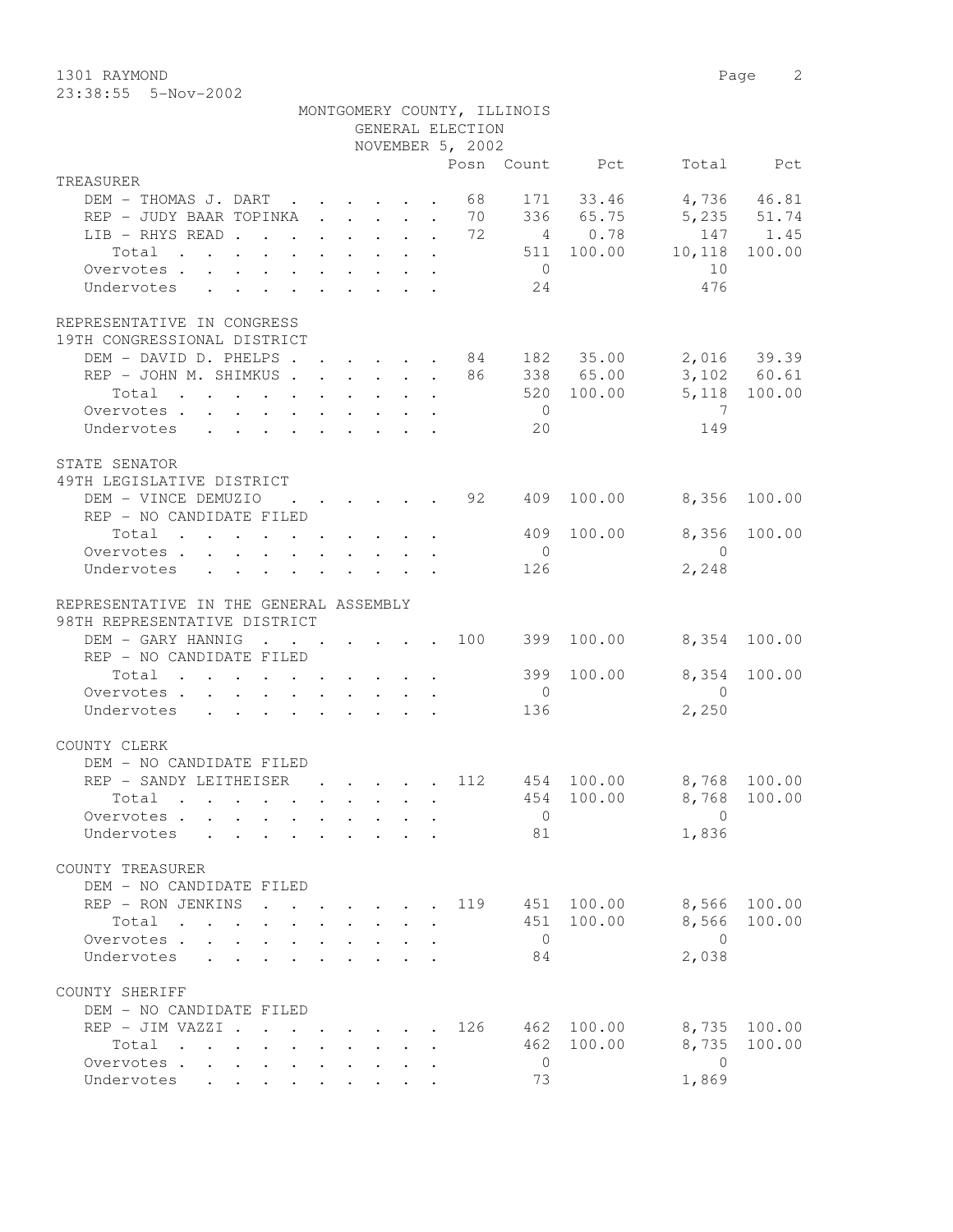1301 RAYMOND Page 3 23:38:55 5-Nov-2002

|                                                                                                                          |                      | MONTGOMERY COUNTY, ILLINOIS |                |                            |
|--------------------------------------------------------------------------------------------------------------------------|----------------------|-----------------------------|----------------|----------------------------|
|                                                                                                                          | GENERAL ELECTION     |                             |                |                            |
|                                                                                                                          | NOVEMBER 5, 2002     |                             |                |                            |
|                                                                                                                          |                      |                             | Posn Count Pct | Total Pct                  |
| REGIONAL SUPERINTENDENT OF SCHOOLS                                                                                       |                      |                             |                |                            |
| (CHRISTIAN & MONTGOMERY COUNTIES)                                                                                        |                      |                             |                |                            |
| DEM - GREG SPRINGER 137 393 100.00                                                                                       |                      |                             |                | 7,984 100.00               |
| REP - NO CANDIDATE FILED                                                                                                 |                      |                             |                |                            |
| Total                                                                                                                    |                      |                             | 393 100.00     | 7,984 100.00               |
| Overvotes.                                                                                                               |                      | $\overline{0}$              |                | $\overline{0}$             |
| Undervotes                                                                                                               |                      | 142                         |                | 2,430                      |
| COUNTY BOARD MEMBER                                                                                                      |                      |                             |                |                            |
| COUNTY BOARD DISTRICT 1                                                                                                  |                      |                             |                |                            |
| VOTE FOR 3                                                                                                               |                      |                             |                |                            |
| DEM - DALE OGDEN 146 379 33.93 1,215 33.83                                                                               |                      |                             |                |                            |
| DEM - DAVID L. WEBB 148 343 30.71                                                                                        |                      |                             |                | $1,100$ 30.62              |
| REP - CHARLES A. HAMPTON 150 395 35.36                                                                                   |                      |                             |                | 1,277 35.55                |
| Total 1,117 100.00                                                                                                       |                      |                             |                | 3,592 100.00               |
| Overvotes.                                                                                                               |                      | $\overline{0}$              |                | $\bigcirc$                 |
| Undervotes                                                                                                               |                      | 488                         |                | 1,874                      |
|                                                                                                                          |                      |                             |                |                            |
| JUDGE OF THE APPELLATE COURT                                                                                             |                      |                             |                |                            |
| 5TH JUDICIAL DISTRICT (VACANCY-HON. CHAPMAN)                                                                             |                      |                             |                |                            |
| DEM - MELISSA CHAPMAN 166 220 47.72                                                                                      |                      |                             |                | 5,510 57.64                |
| REP - JOHN LONG 168 241 52.28                                                                                            |                      |                             |                | 4,049 42.36                |
| Total                                                                                                                    |                      |                             | 461 100.00     | 9,559 100.00               |
| Overvotes.                                                                                                               |                      | $\overline{0}$              |                | $\overline{\phantom{1}}$ 8 |
| Undervotes                                                                                                               |                      | 74                          |                | 1,037                      |
|                                                                                                                          |                      |                             |                |                            |
| JUDGE OF THE CIRCUIT COURT FOURTH JUDICIAL CIRCUIT                                                                       |                      |                             |                |                            |
| SHALL MICHAEL ROSS WEBER BE RETAINED IN OFFICE?                                                                          |                      |                             |                |                            |
| YES 191 287 77.15                                                                                                        |                      |                             |                | 5,582 72.97                |
| NO 192 85 22.85                                                                                                          |                      |                             |                | 2,068 27.03                |
| Total $\cdot$                                                                                                            |                      |                             | 372 100.00     | 7,650<br>100.00            |
| Overvotes                                                                                                                |                      | $5^{\circ}$                 |                | 24                         |
| Undervotes                                                                                                               |                      | 158                         |                | 2,930                      |
|                                                                                                                          |                      |                             |                |                            |
| JUDGE OF THE CIRCUIT COURT FOURTH JUDICIAL CIRCUIT                                                                       |                      |                             |                |                            |
| SHALL STEVEN P. SEYMOUR BE RETAINED IN OFFICE?                                                                           |                      |                             |                |                            |
| YES                                                                                                                      |                      | 275<br>194                  | 75.76          | 70.04<br>5,155             |
| NO<br>$\ddot{\phantom{0}}$                                                                                               | $\sim$               | 88<br>195                   | 24.24          | 2,205<br>29.96             |
| Total .<br>$\mathbf{r}$ , $\mathbf{r}$ , $\mathbf{r}$<br>$\ddot{\phantom{0}}$<br>$\bullet$ .<br><br><br><br><br><br><br> |                      | 363                         | 100.00         | 7,360<br>100.00            |
| Overvotes .                                                                                                              |                      | 1                           |                | 14                         |
| Undervotes                                                                                                               |                      | 171                         |                | 3,230                      |
|                                                                                                                          |                      |                             |                |                            |
| JUDGE OF THE CIRCUIT COURT FOURTH JUDICIAL CIRCUIT                                                                       |                      |                             |                |                            |
| SHALL S. GENE SCHWARM BE RETAINED IN OFFICE?                                                                             |                      |                             |                |                            |
| YES.<br>$\mathbf{r}$ , $\mathbf{r}$ , $\mathbf{r}$ , $\mathbf{r}$                                                        | $\ddot{\phantom{a}}$ | 197<br>277                  | 76.31          | 5,308<br>71.34             |
| NO.<br>$\mathbf{r}$ , and $\mathbf{r}$ , and $\mathbf{r}$ , and $\mathbf{r}$ , and $\mathbf{r}$                          |                      | 198<br>86                   | 23.69          | 2,132<br>28.66             |
| Total                                                                                                                    |                      | 363                         | 100.00         | 7,440<br>100.00            |
| Overvotes                                                                                                                |                      | 2                           |                | 17                         |
| Undervotes                                                                                                               |                      | 170                         |                | 3,147                      |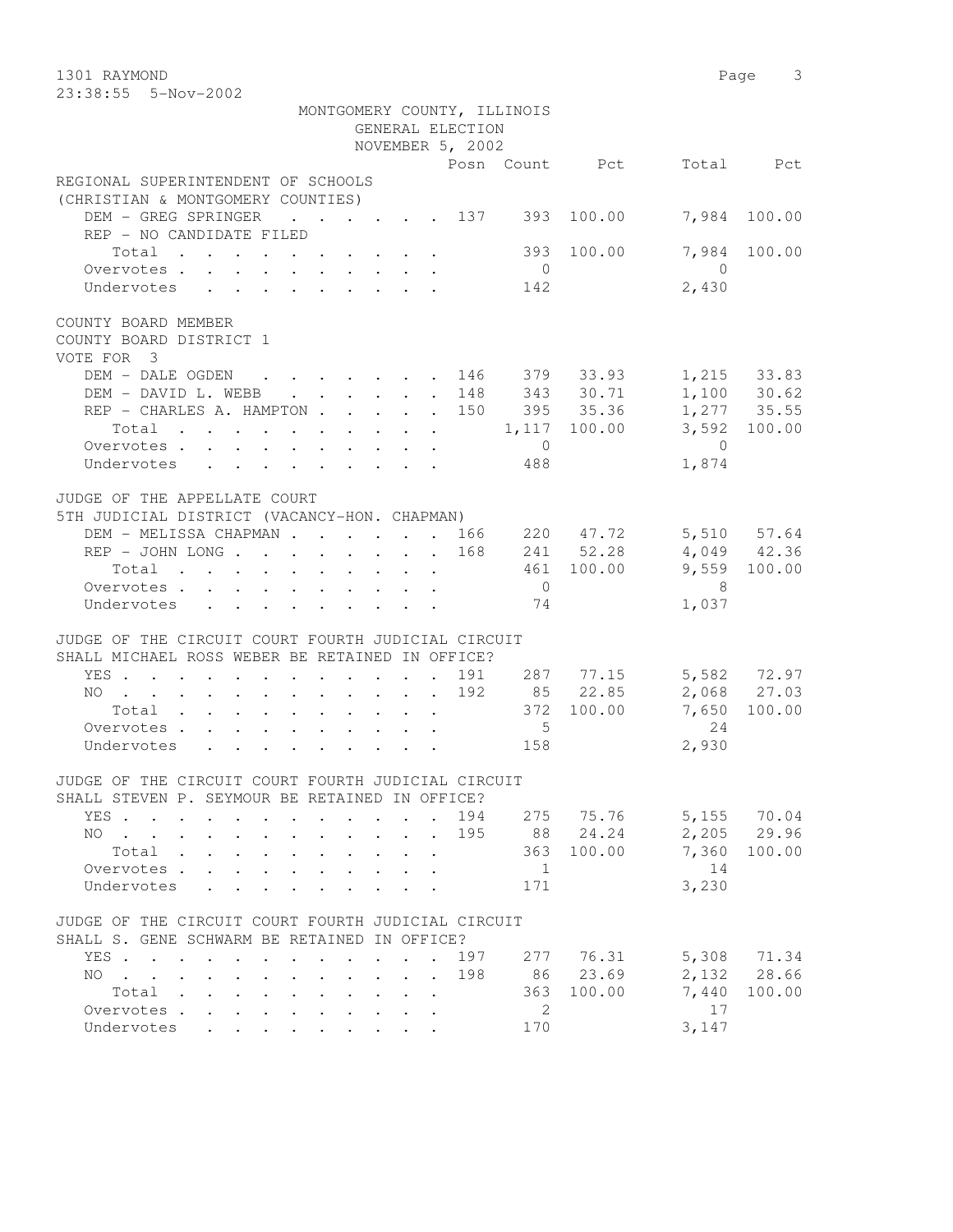1301 RAYMOND Page 4 23:38:55 5-Nov-2002

|                                                    |                                        |           |               |               |                      |                                                                                          |           |                      |  |                  | MONTGOMERY COUNTY, ILLINOIS |           |       |             |
|----------------------------------------------------|----------------------------------------|-----------|---------------|---------------|----------------------|------------------------------------------------------------------------------------------|-----------|----------------------|--|------------------|-----------------------------|-----------|-------|-------------|
|                                                    |                                        |           |               |               |                      |                                                                                          |           |                      |  | GENERAL ELECTION |                             |           |       |             |
|                                                    |                                        |           |               |               |                      |                                                                                          |           |                      |  | NOVEMBER 5, 2002 |                             |           |       |             |
|                                                    |                                        |           |               |               |                      |                                                                                          |           |                      |  |                  | Posn Count                  | Pct       | Total | Pct         |
| JUDGE OF THE CIRCUIT COURT FOURTH JUDICIAL CIRCUIT |                                        |           |               |               |                      |                                                                                          |           |                      |  |                  |                             |           |       |             |
| SHALL PATRICK L. DUKE BE RETAINED IN OFFICE?       |                                        |           |               |               |                      |                                                                                          |           |                      |  |                  |                             |           |       |             |
| YES .                                              |                                        |           |               | $\sim$ $\sim$ | $\ddot{\phantom{1}}$ |                                                                                          |           | $\sim$ 100 $\sim$    |  | 200              | 275                         | 76.39     | 5,178 | 70.18       |
| NO.<br>$\sim$ $\sim$ $\sim$                        |                                        |           |               |               |                      | $\mathbf{r}$ , and $\mathbf{r}$ , and $\mathbf{r}$ , and $\mathbf{r}$ , and $\mathbf{r}$ |           |                      |  | . 201            |                             | 85 23.61  |       | 2,200 29.82 |
| Total .                                            |                                        |           |               |               |                      | $\mathbf{r}$ , and $\mathbf{r}$ , and $\mathbf{r}$ , and $\mathbf{r}$                    |           |                      |  |                  | 360                         | 100.00    | 7,378 | 100.00      |
| Overvotes                                          |                                        |           |               |               |                      |                                                                                          |           |                      |  |                  |                             |           | 12    |             |
| Undervotes                                         |                                        |           |               |               |                      |                                                                                          |           |                      |  |                  | 174                         |           | 3,214 |             |
|                                                    |                                        |           |               |               |                      |                                                                                          |           |                      |  |                  |                             |           |       |             |
| COUNTY-SENIOR SERVICES REFERENDUM                  |                                        |           |               |               |                      |                                                                                          |           |                      |  |                  |                             |           |       |             |
| YES                                                |                                        |           |               |               |                      |                                                                                          |           |                      |  | 220              | 224                         | 46.86     | 4,784 | 50.42       |
| NO.                                                | $\mathbf{r}$ . The set of $\mathbf{r}$ |           | $\sim$        | $\sim$        |                      | $\cdot$ $\cdot$                                                                          | $\cdot$   | $\ddot{\phantom{a}}$ |  | 221              |                             | 254 53.14 |       | 4,704 49.58 |
| Total                                              |                                        |           |               |               | $\bullet$            |                                                                                          |           | $\cdot$              |  |                  | 478                         | 100.00    | 9,488 | 100.00      |
| Overvotes.                                         |                                        | $\bullet$ | $\sim$ $\sim$ | $\sim$ $\sim$ | $\sim$ $\sim$        |                                                                                          | $\bullet$ | $\ddot{\phantom{1}}$ |  |                  |                             |           | 10    |             |

Undervotes . . . . . . . . . 57 1,106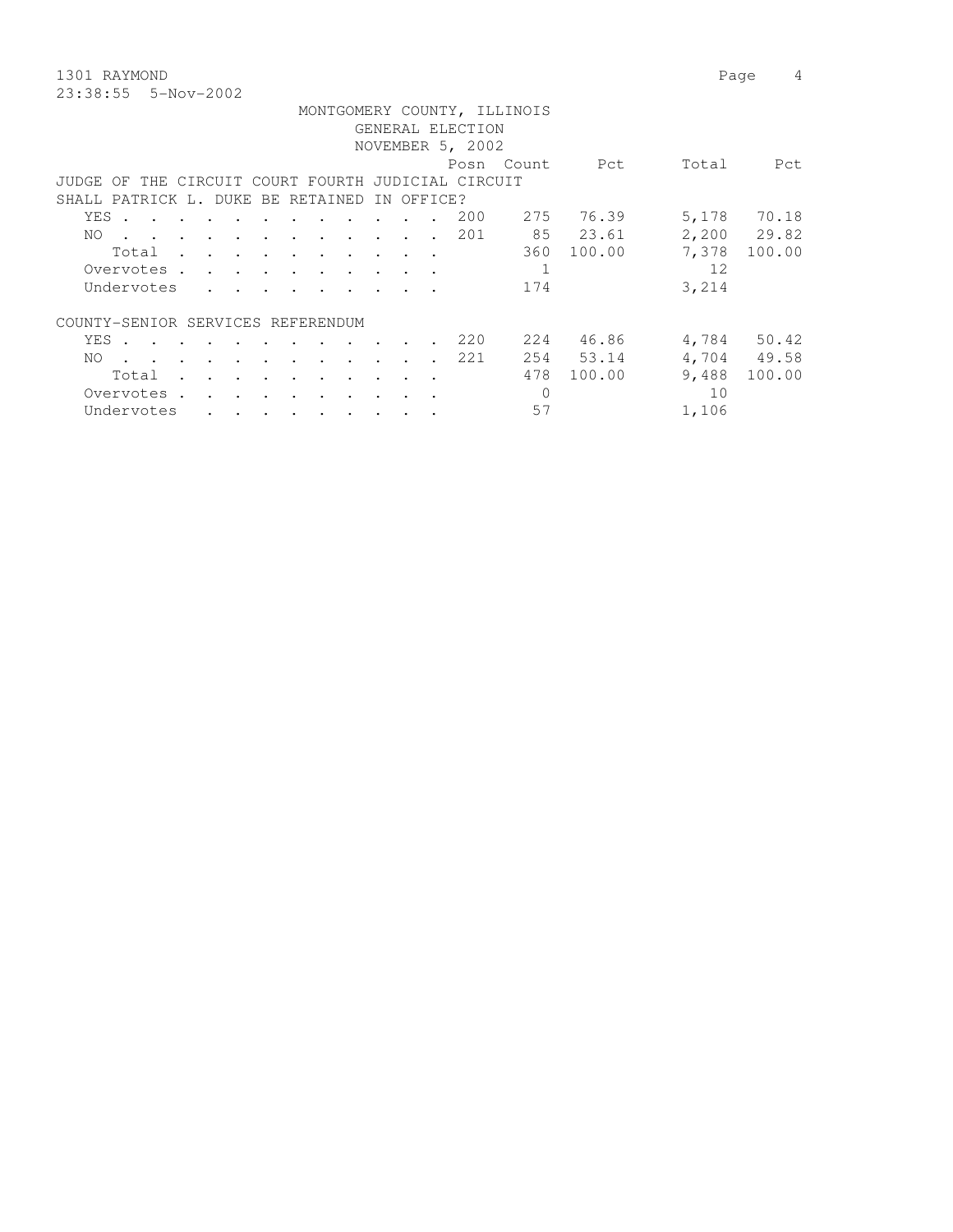23:38:55 5-Nov-2002

|                                                                                                                          | MONTGOMERY COUNTY, ILLINOIS |                  |                |             |                      |                 |
|--------------------------------------------------------------------------------------------------------------------------|-----------------------------|------------------|----------------|-------------|----------------------|-----------------|
|                                                                                                                          |                             | GENERAL ELECTION |                |             |                      |                 |
|                                                                                                                          |                             | NOVEMBER 5, 2002 |                |             |                      |                 |
|                                                                                                                          |                             |                  |                |             | Posn Count Pct Total | Pct             |
| Precincts Counted - TOTAL                                                                                                |                             |                  | 1              | 2.38        | 42                   | 100.00          |
| Registered Voters - TOTAL                                                                                                |                             |                  | 179            |             | 21,021               |                 |
| Ballots Cast - TOTAL 125                                                                                                 |                             |                  |                | 69.83       |                      | 10,613 50.49    |
| Ballots Cast - BLANK                                                                                                     |                             |                  |                | $0 \t 0.00$ |                      | 31 0.15         |
| Ballots Cast - WHITE                                                                                                     |                             |                  | 98             |             | 7,492                |                 |
| Ballots Cast - YELLOW                                                                                                    |                             |                  | 27             |             | 438                  |                 |
| Ballots Cast - FEDERAL-19TH (BLUE)                                                                                       |                             |                  | $\bigcirc$     |             | 6                    |                 |
| UNITED STATES SENATOR                                                                                                    |                             |                  |                |             |                      |                 |
| DEM - RICHARD J. DURBIN 6 58 49.15                                                                                       |                             |                  |                |             | $6,678$ $65.73$      |                 |
| REP - JIM DURKIN                                                                                                         |                             |                  |                | 8 59 50.00  | 3,337 32.84          |                 |
|                                                                                                                          |                             |                  |                |             |                      |                 |
| LIB - STEVEN BURGAUER 10 1 0.85                                                                                          |                             |                  |                |             |                      | 145 1.43        |
| Total                                                                                                                    |                             |                  |                | 118 100.00  | 10,160               | 100.00          |
| Overvotes                                                                                                                |                             |                  | $\overline{0}$ |             | 34                   |                 |
| Undervotes                                                                                                               |                             |                  | $\overline{7}$ |             | 419                  |                 |
| GOVERNOR AND LIEUTENANT GOVERNOR                                                                                         |                             |                  |                |             |                      |                 |
| DEM - ROD R. BLAGOJEVICH/PAT QUINN . 16 36 30.25                                                                         |                             |                  |                |             |                      | 5,613 54.98     |
| REP - JIM RYAN/CARL HAWKINSON 19 81 68.07                                                                                |                             |                  |                |             |                      | 4,375 42.85     |
| LIB - CAL SKINNER/JAMES L. TOBIN 22                                                                                      |                             |                  |                | 2 1.68      |                      | 180 1.76        |
| IND - MARISELLIS BROWN/NO CANDIDATE . 25 0 0.00                                                                          |                             |                  |                |             |                      | 41 0.40         |
|                                                                                                                          |                             |                  |                | 119 100.00  |                      | 100.00          |
| Total<br>. The simple state is a strong state of the state $\mathcal{A}$ is a strong state of the state $\mathcal{A}$    |                             |                  |                |             | 10,209               |                 |
| Overvotes                                                                                                                |                             |                  | $\overline{0}$ |             | 57                   |                 |
| Undervotes                                                                                                               |                             |                  | 6              |             | 338                  |                 |
| ATTORNEY GENERAL                                                                                                         |                             |                  |                |             |                      |                 |
| DEM - LISA MADIGAN 32 30 25.00                                                                                           |                             |                  |                |             |                      | 5,461 53.87     |
| REP - JOE BIRKETT 34 87 72.50                                                                                            |                             |                  |                |             | $4,488$ $44.27$      |                 |
| LIB - GARY L. SHILTS                                                                                                     |                             | 36               |                | $3 \t 2.50$ |                      | 188 1.85        |
| Total<br>. The contribution of the contribution of the contribution $\mathcal{L}_\mathcal{A}$                            |                             |                  |                | 120 100.00  | 10, 137              | 100.00          |
| Overvotes                                                                                                                |                             |                  | $\overline{0}$ |             | 16                   |                 |
|                                                                                                                          |                             |                  | 5              |             | 451                  |                 |
| Undervotes                                                                                                               |                             |                  |                |             |                      |                 |
| SECRETARY OF STATE                                                                                                       |                             |                  |                |             |                      |                 |
| DEM - JESSE WHITE                                                                                                        | $\cdot$ 42                  |                  | 70             | 58.82       | 7,244                | 70.71           |
| REP - KRIS O'ROURKE COHN                                                                                                 |                             | 44               |                | 47 39.50    | 2,795                | 27.28           |
| LIB - MATT BEAUCHAMP                                                                                                     |                             | 46               |                | 2 1.68      | 205                  | 2.00            |
| Total<br>the contract of the contract of the contract of the contract of the contract of the contract of the contract of |                             |                  |                | 119 100.00  | 10,244               | 100.00          |
| Overvotes                                                                                                                |                             | $\bullet$        | $\circ$        |             | 8                    |                 |
| Undervotes                                                                                                               |                             |                  | 6              |             | 352                  |                 |
|                                                                                                                          |                             |                  |                |             |                      |                 |
| COMPTROLLER                                                                                                              |                             |                  |                |             |                      |                 |
| DEM - DANIEL W. HYNES                                                                                                    |                             |                  | 58             | 55 45.83    |                      | $6,428$ $64.50$ |
| REP - THOMAS JEFFERSON RAMSDELL                                                                                          |                             | 60               |                | 61 50.83    |                      | 3, 213 32.24    |
| LIB - JULIE FOX                                                                                                          |                             | 62               |                | 4 3.33      | 325                  | 3.26            |
| Total                                                                                                                    |                             |                  | 120            | 100.00      | 9,966                | 100.00          |
| Overvotes                                                                                                                |                             |                  | 0              |             | 15                   |                 |
| Undervotes                                                                                                               |                             |                  | 5              |             | 623                  |                 |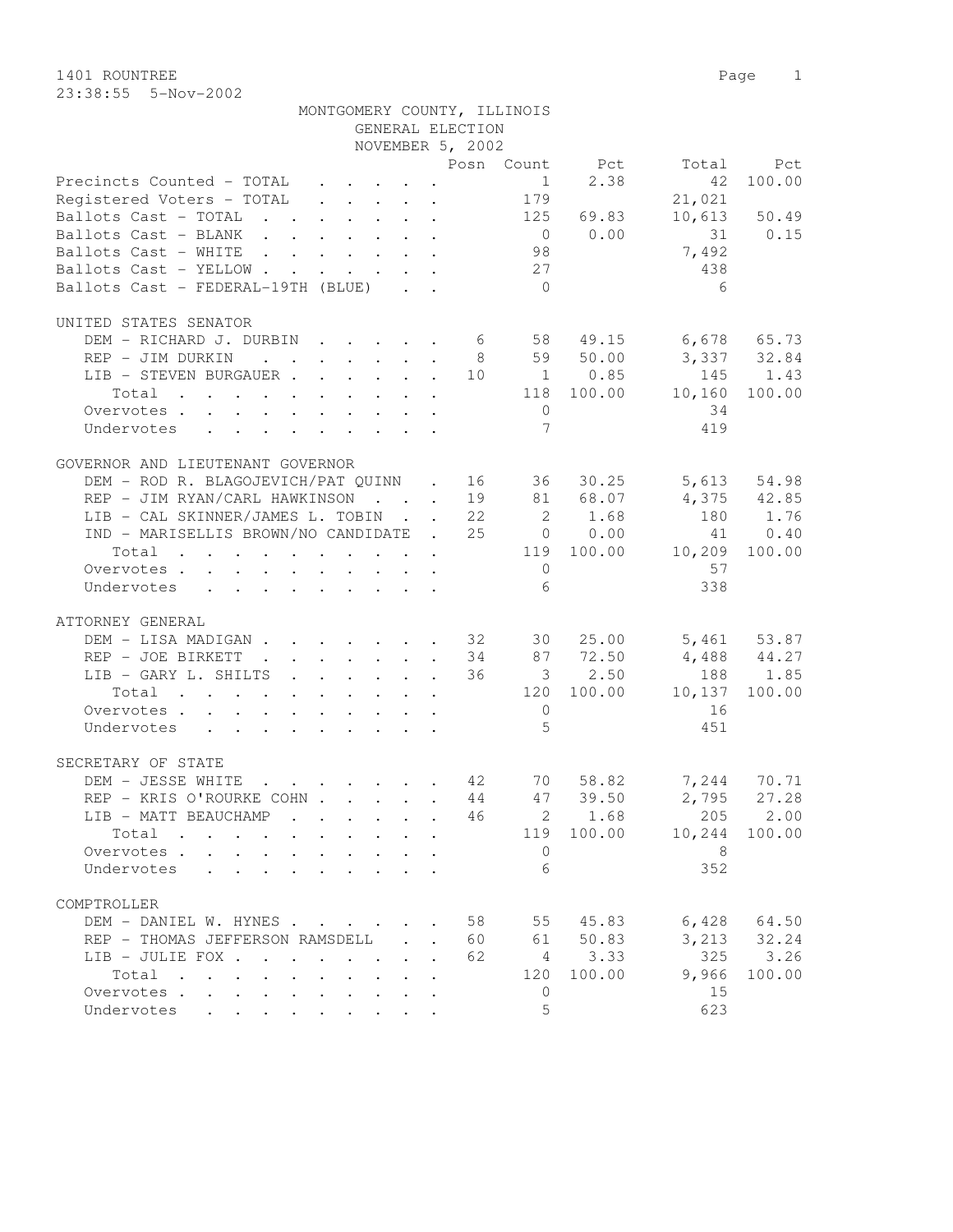1401 ROUNTREE Page 2 23:38:55 5-Nov-2002

|                                                                                                                      |              |                           |        |                                                    | MONTGOMERY COUNTY, ILLINOIS |                |                         |              |
|----------------------------------------------------------------------------------------------------------------------|--------------|---------------------------|--------|----------------------------------------------------|-----------------------------|----------------|-------------------------|--------------|
|                                                                                                                      |              |                           |        | GENERAL ELECTION<br>NOVEMBER 5, 2002               |                             |                |                         |              |
|                                                                                                                      |              |                           |        |                                                    |                             | Posn Count Pct |                         | Total Pct    |
| TREASURER                                                                                                            |              |                           |        |                                                    |                             |                |                         |              |
| DEM - THOMAS J. DART 68                                                                                              |              |                           |        |                                                    |                             | 35 28.93       |                         | 4,736 46.81  |
| REP - JUDY BAAR TOPINKA 70 84 69.42                                                                                  |              |                           |        |                                                    |                             |                | 5,235 51.74             |              |
| LIB - RHYS READ 72 2 1.65                                                                                            |              |                           |        |                                                    |                             |                |                         | 147 1.45     |
| Total $\cdots$                                                                                                       |              |                           |        |                                                    |                             | 121 100.00     | 10,118                  | 100.00       |
| Overvotes                                                                                                            |              |                           |        |                                                    | $\overline{0}$              |                | 10                      |              |
| Undervotes<br>$\mathbf{r}$ , $\mathbf{r}$ , $\mathbf{r}$ , $\mathbf{r}$ , $\mathbf{r}$ , $\mathbf{r}$ , $\mathbf{r}$ |              |                           |        |                                                    | $\overline{4}$              |                | 476                     |              |
| REPRESENTATIVE IN CONGRESS                                                                                           |              |                           |        |                                                    |                             |                |                         |              |
| 19TH CONGRESSIONAL DISTRICT                                                                                          |              |                           |        |                                                    |                             |                |                         |              |
| DEM - DAVID D. PHELPS 84 21 17.65 2,016 39.39                                                                        |              |                           |        |                                                    |                             |                |                         |              |
| REP - JOHN M. SHIMKUS 86 98 82.35                                                                                    |              |                           |        |                                                    |                             |                | $3,102$ 60.61           |              |
| Total 119 100.00                                                                                                     |              |                           |        |                                                    |                             |                |                         | 5,118 100.00 |
| Overvotes                                                                                                            |              |                           |        |                                                    | $\overline{0}$              |                | $\overline{7}$          |              |
| Undervotes                                                                                                           |              |                           |        |                                                    | 6                           |                | 149                     |              |
|                                                                                                                      |              |                           |        |                                                    |                             |                |                         |              |
| STATE SENATOR                                                                                                        |              |                           |        |                                                    |                             |                |                         |              |
| 49TH LEGISLATIVE DISTRICT                                                                                            |              |                           |        |                                                    |                             |                |                         |              |
| DEM - VINCE DEMUZIO                                                                                                  |              |                           |        | $\cdot$ $\cdot$ $\cdot$ $\cdot$ $\cdot$ $\cdot$ 92 | 91                          | 100.00         | 8,356                   | 100.00       |
| REP - NO CANDIDATE FILED                                                                                             |              |                           |        |                                                    |                             |                |                         |              |
| Total $\cdot$                                                                                                        |              |                           |        |                                                    |                             | 91 100.00      | 8,356                   | 100.00       |
| Overvotes<br>Undervotes                                                                                              |              |                           |        |                                                    | $\overline{0}$<br>34        |                | $\bigcirc$<br>2,248     |              |
|                                                                                                                      |              |                           |        |                                                    |                             |                |                         |              |
| REPRESENTATIVE IN THE GENERAL ASSEMBLY                                                                               |              |                           |        |                                                    |                             |                |                         |              |
| 98TH REPRESENTATIVE DISTRICT                                                                                         |              |                           |        |                                                    |                             |                |                         |              |
| DEM - GARY HANNIG 100 91 100.00                                                                                      |              |                           |        |                                                    |                             |                | 8,354 100.00            |              |
| REP - NO CANDIDATE FILED                                                                                             |              |                           |        |                                                    |                             |                |                         |              |
| Total                                                                                                                |              |                           |        |                                                    |                             | 91 100.00      | 8,354                   | 100.00       |
| Overvotes                                                                                                            |              |                           |        |                                                    | $\overline{0}$              |                | $\overline{0}$          |              |
| Undervotes                                                                                                           |              |                           |        |                                                    | 34                          |                | 2,250                   |              |
|                                                                                                                      |              |                           |        |                                                    |                             |                |                         |              |
| COUNTY CLERK                                                                                                         |              |                           |        |                                                    |                             |                |                         |              |
| DEM - NO CANDIDATE FILED                                                                                             |              |                           |        |                                                    |                             |                |                         |              |
| REP - SANDY LEITHEISER                                                                                               |              |                           |        | . 112                                              |                             |                | 119 100.00 8,768 100.00 |              |
| Total                                                                                                                |              |                           |        |                                                    |                             |                | 119 100.00 8,768 100.00 |              |
| Overvotes                                                                                                            |              |                           |        |                                                    | $\Omega$                    |                | $\Omega$                |              |
| Undervotes                                                                                                           |              |                           |        |                                                    | 6                           |                | 1,836                   |              |
| COUNTY TREASURER                                                                                                     |              |                           |        |                                                    |                             |                |                         |              |
| DEM - NO CANDIDATE FILED                                                                                             |              |                           |        |                                                    |                             |                |                         |              |
| REP - RON JENKINS 119 118 100.00                                                                                     |              |                           |        |                                                    |                             |                |                         | 8,566 100.00 |
| Total                                                                                                                | $\mathbf{L}$ | $\mathbf{r} = \mathbf{r}$ | $\sim$ |                                                    |                             | 118 100.00     |                         | 8,566 100.00 |
| Overvotes                                                                                                            |              |                           |        |                                                    | $\overline{0}$              |                | $\bigcirc$              |              |
| Undervotes                                                                                                           |              |                           |        |                                                    | $7\phantom{.0}$             |                | 2,038                   |              |
|                                                                                                                      |              |                           |        |                                                    |                             |                |                         |              |
| COUNTY SHERIFF                                                                                                       |              |                           |        |                                                    |                             |                |                         |              |
| DEM - NO CANDIDATE FILED                                                                                             |              |                           |        |                                                    |                             |                |                         |              |
| REP - JIM VAZZI                                                                                                      |              |                           |        | 126                                                |                             | 113 100.00     |                         | 8,735 100.00 |
| Total                                                                                                                |              |                           |        |                                                    |                             | 113 100.00     |                         | 8,735 100.00 |
| Overvotes.                                                                                                           |              |                           |        |                                                    | $\overline{0}$              |                | $\overline{0}$          |              |
| Undervotes                                                                                                           |              |                           |        |                                                    | 12                          |                | 1,869                   |              |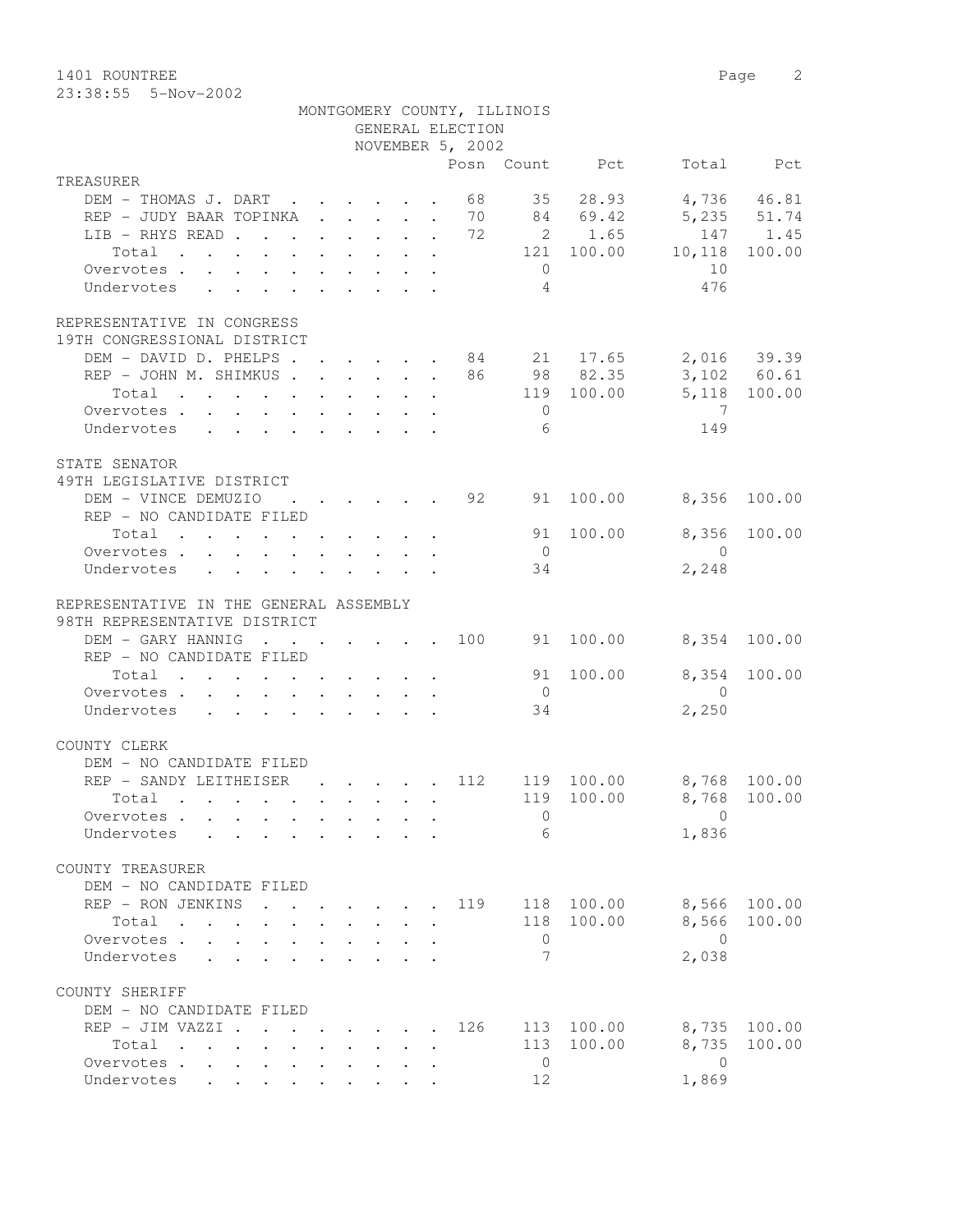1401 ROUNTREE Page 3 23:38:55 5-Nov-2002

|                                                                                                                                                                                                                                                                                                                                                                                                                                                                                                        |                  | MONTGOMERY COUNTY, ILLINOIS                              |                |                            |
|--------------------------------------------------------------------------------------------------------------------------------------------------------------------------------------------------------------------------------------------------------------------------------------------------------------------------------------------------------------------------------------------------------------------------------------------------------------------------------------------------------|------------------|----------------------------------------------------------|----------------|----------------------------|
|                                                                                                                                                                                                                                                                                                                                                                                                                                                                                                        | GENERAL ELECTION |                                                          |                |                            |
|                                                                                                                                                                                                                                                                                                                                                                                                                                                                                                        | NOVEMBER 5, 2002 |                                                          |                |                            |
|                                                                                                                                                                                                                                                                                                                                                                                                                                                                                                        |                  |                                                          | Posn Count Pct | Total Pct                  |
| REGIONAL SUPERINTENDENT OF SCHOOLS                                                                                                                                                                                                                                                                                                                                                                                                                                                                     |                  |                                                          |                |                            |
| (CHRISTIAN & MONTGOMERY COUNTIES)                                                                                                                                                                                                                                                                                                                                                                                                                                                                      |                  |                                                          |                |                            |
| DEM - GREG SPRINGER 137                                                                                                                                                                                                                                                                                                                                                                                                                                                                                |                  |                                                          | 89 100.00      | 7,984 100.00               |
| REP - NO CANDIDATE FILED                                                                                                                                                                                                                                                                                                                                                                                                                                                                               |                  |                                                          |                |                            |
| Total                                                                                                                                                                                                                                                                                                                                                                                                                                                                                                  |                  |                                                          | 89 100.00      | 7,984 100.00               |
| Overvotes                                                                                                                                                                                                                                                                                                                                                                                                                                                                                              |                  | $\overline{0}$                                           |                | $\overline{0}$             |
| Undervotes                                                                                                                                                                                                                                                                                                                                                                                                                                                                                             |                  | 36                                                       |                | 2,430                      |
| COUNTY BOARD MEMBER                                                                                                                                                                                                                                                                                                                                                                                                                                                                                    |                  |                                                          |                |                            |
| COUNTY BOARD DISTRICT 2                                                                                                                                                                                                                                                                                                                                                                                                                                                                                |                  |                                                          |                |                            |
| VOTE FOR 3                                                                                                                                                                                                                                                                                                                                                                                                                                                                                             |                  |                                                          |                |                            |
|                                                                                                                                                                                                                                                                                                                                                                                                                                                                                                        |                  |                                                          |                | 27.31                      |
| DEM – MIKE A. HAVERA 146 64 22.38                                                                                                                                                                                                                                                                                                                                                                                                                                                                      |                  |                                                          |                | 1,039                      |
| DEM - DONALD H. PETTY 148                                                                                                                                                                                                                                                                                                                                                                                                                                                                              |                  | 49<br>$\cdot \cdot \cdot \cdot \cdot \cdot 150$ 90 31.47 | 17.13          | 958 25.18<br>994 26.13     |
| REP - NELSON AUMANN                                                                                                                                                                                                                                                                                                                                                                                                                                                                                    |                  |                                                          |                |                            |
| REP - EUGENE E. JOHNSON 152 83 29.02                                                                                                                                                                                                                                                                                                                                                                                                                                                                   |                  |                                                          |                | 813 21.37                  |
| Total 286 100.00                                                                                                                                                                                                                                                                                                                                                                                                                                                                                       |                  |                                                          |                | 3,804 100.00               |
| Overvotes.                                                                                                                                                                                                                                                                                                                                                                                                                                                                                             |                  | $\overline{0}$                                           |                | 3                          |
| Undervotes                                                                                                                                                                                                                                                                                                                                                                                                                                                                                             |                  | 89                                                       |                | 1,044                      |
|                                                                                                                                                                                                                                                                                                                                                                                                                                                                                                        |                  |                                                          |                |                            |
| JUDGE OF THE APPELLATE COURT                                                                                                                                                                                                                                                                                                                                                                                                                                                                           |                  |                                                          |                |                            |
| 5TH JUDICIAL DISTRICT (VACANCY-HON. CHAPMAN)                                                                                                                                                                                                                                                                                                                                                                                                                                                           |                  |                                                          |                |                            |
| DEM - MELISSA CHAPMAN 166 35 31.53 5,510 57.64                                                                                                                                                                                                                                                                                                                                                                                                                                                         |                  |                                                          |                |                            |
| REP - JOHN LONG 168 76 68.47                                                                                                                                                                                                                                                                                                                                                                                                                                                                           |                  |                                                          |                | 4,049 42.36                |
| Total                                                                                                                                                                                                                                                                                                                                                                                                                                                                                                  |                  |                                                          | 111 100.00     | 9,559 100.00               |
| Overvotes.                                                                                                                                                                                                                                                                                                                                                                                                                                                                                             |                  | $\overline{0}$                                           |                | 8 <sup>8</sup>             |
| Undervotes                                                                                                                                                                                                                                                                                                                                                                                                                                                                                             |                  | 14                                                       |                | 1,037                      |
|                                                                                                                                                                                                                                                                                                                                                                                                                                                                                                        |                  |                                                          |                |                            |
| JUDGE OF THE CIRCUIT COURT FOURTH JUDICIAL CIRCUIT                                                                                                                                                                                                                                                                                                                                                                                                                                                     |                  |                                                          |                |                            |
| SHALL MICHAEL ROSS WEBER BE RETAINED IN OFFICE?                                                                                                                                                                                                                                                                                                                                                                                                                                                        |                  |                                                          |                |                            |
| YES 191 62 65.26                                                                                                                                                                                                                                                                                                                                                                                                                                                                                       |                  |                                                          |                |                            |
| $\therefore$ $\therefore$ $\therefore$ $\therefore$ $\therefore$ $\therefore$ $\therefore$ $\therefore$ $\therefore$ $\therefore$ $\therefore$ $\therefore$ $\therefore$ $\therefore$ $\therefore$ $\therefore$ $\therefore$ $\therefore$ $\therefore$ $\therefore$ $\therefore$ $\therefore$ $\therefore$ $\therefore$ $\therefore$ $\therefore$ $\therefore$ $\therefore$ $\therefore$ $\therefore$ $\therefore$ $\therefore$ $\therefore$ $\therefore$ $\therefore$ $\therefore$ $\therefore$<br>NO |                  |                                                          |                | 5,582 72.97<br>2,068 27.03 |
| Total                                                                                                                                                                                                                                                                                                                                                                                                                                                                                                  |                  |                                                          | 95 100.00      | 100.00<br>7,650            |
| Overvotes.                                                                                                                                                                                                                                                                                                                                                                                                                                                                                             |                  | $\overline{0}$                                           |                | 24                         |
|                                                                                                                                                                                                                                                                                                                                                                                                                                                                                                        |                  |                                                          |                |                            |
| Undervotes                                                                                                                                                                                                                                                                                                                                                                                                                                                                                             |                  | 30                                                       |                | 2,930                      |
|                                                                                                                                                                                                                                                                                                                                                                                                                                                                                                        |                  |                                                          |                |                            |
| JUDGE OF THE CIRCUIT COURT FOURTH JUDICIAL CIRCUIT                                                                                                                                                                                                                                                                                                                                                                                                                                                     |                  |                                                          |                |                            |
| SHALL STEVEN P. SEYMOUR BE RETAINED IN OFFICE?                                                                                                                                                                                                                                                                                                                                                                                                                                                         |                  |                                                          |                |                            |
| YES .<br>$\sim$ 100 $\mu$                                                                                                                                                                                                                                                                                                                                                                                                                                                                              |                  | 194                                                      | 61 66.30       | 5,155 70.04                |
| NO.                                                                                                                                                                                                                                                                                                                                                                                                                                                                                                    |                  | 195                                                      | 31 33.70       | 2,205<br>29.96             |
| Total<br>$\mathbf{A}$<br>$\mathbf{L}$                                                                                                                                                                                                                                                                                                                                                                                                                                                                  |                  | 92                                                       | 100.00         | 7,360<br>100.00            |
| Overvotes.<br>$\mathbf{L}$<br>$\mathbf{L}$<br>$\sim$                                                                                                                                                                                                                                                                                                                                                                                                                                                   |                  | $\overline{0}$                                           |                | 14                         |
| Undervotes<br>$\mathbf{r}$<br>$\mathbb{R}^2$                                                                                                                                                                                                                                                                                                                                                                                                                                                           |                  | 33                                                       |                | 3,230                      |
|                                                                                                                                                                                                                                                                                                                                                                                                                                                                                                        |                  |                                                          |                |                            |
| JUDGE OF THE CIRCUIT COURT FOURTH JUDICIAL CIRCUIT                                                                                                                                                                                                                                                                                                                                                                                                                                                     |                  |                                                          |                |                            |
| SHALL S. GENE SCHWARM BE RETAINED IN OFFICE?                                                                                                                                                                                                                                                                                                                                                                                                                                                           |                  |                                                          |                |                            |
| YES<br><b>Contract Contract</b><br>$\mathbf{r}$                                                                                                                                                                                                                                                                                                                                                                                                                                                        | $\sim$           | 68<br>197                                                | 70.83          | 5,308<br>71.34             |
| NO L<br>$\mathbf{r} = \mathbf{r}$                                                                                                                                                                                                                                                                                                                                                                                                                                                                      |                  | 198<br>28                                                | 29.17          | 28.66<br>2,132             |
| Total<br>$\sim$ $\sim$                                                                                                                                                                                                                                                                                                                                                                                                                                                                                 |                  | 96                                                       | 100.00         | 7,440<br>100.00            |
| Overvotes .<br>$\mathbf{L}$<br>$\mathbf{A}^{\mathbf{r}}$                                                                                                                                                                                                                                                                                                                                                                                                                                               |                  | $\overline{0}$                                           |                | 17                         |
| Undervotes                                                                                                                                                                                                                                                                                                                                                                                                                                                                                             |                  | 29                                                       |                | 3,147                      |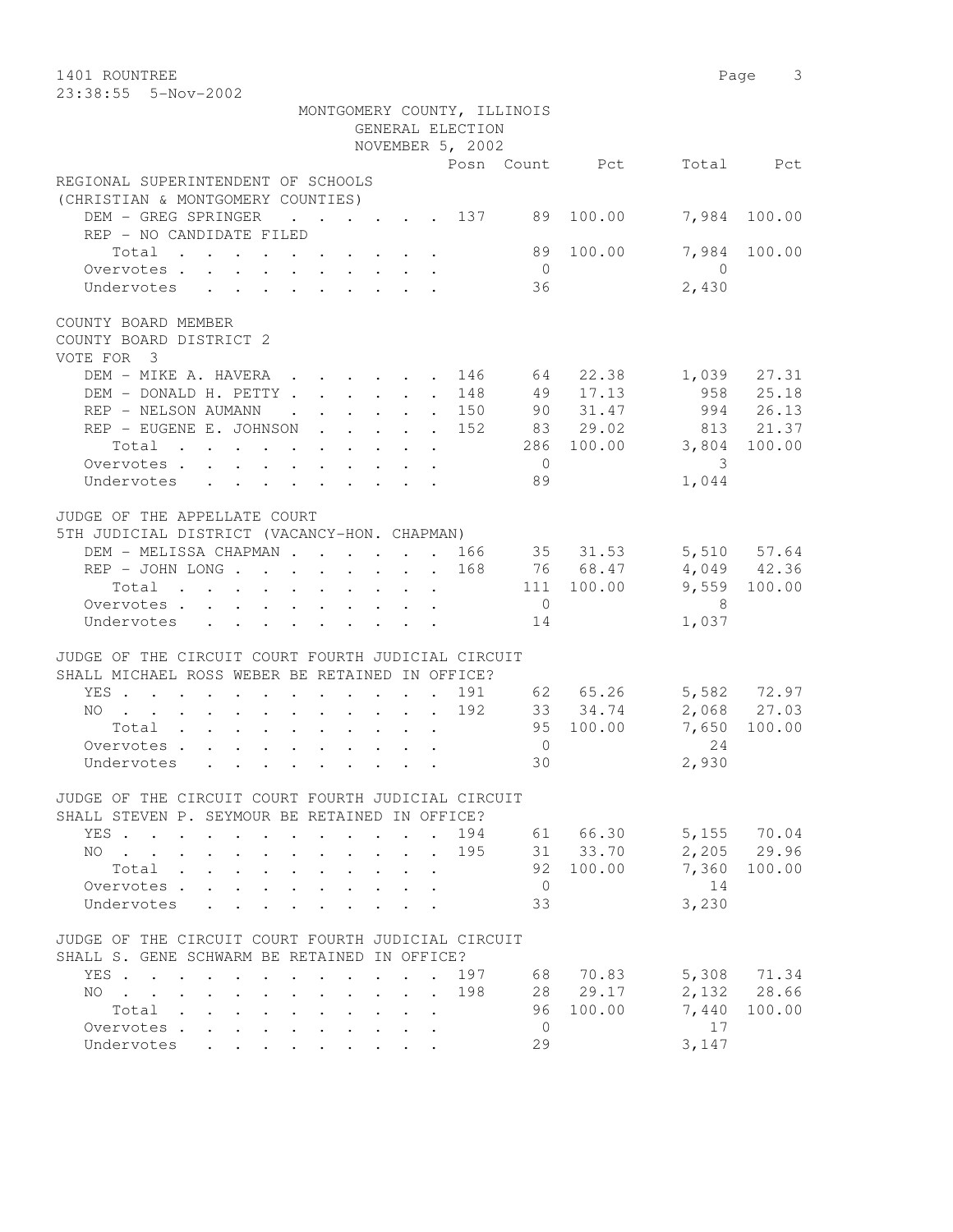1401 ROUNTREE Page 4 23:38:55 5-Nov-2002

|                                                    |  |                                                                                          |  |                  |            |                          |                  | MONTGOMERY COUNTY, ILLINOIS |                |          |               |
|----------------------------------------------------|--|------------------------------------------------------------------------------------------|--|------------------|------------|--------------------------|------------------|-----------------------------|----------------|----------|---------------|
|                                                    |  |                                                                                          |  |                  |            |                          | GENERAL ELECTION |                             |                |          |               |
|                                                    |  |                                                                                          |  |                  |            |                          | NOVEMBER 5, 2002 |                             |                |          |               |
|                                                    |  |                                                                                          |  |                  |            |                          |                  |                             | Posn Count Pct | Total    | Pct           |
| JUDGE OF THE CIRCUIT COURT FOURTH JUDICIAL CIRCUIT |  |                                                                                          |  |                  |            |                          |                  |                             |                |          |               |
| SHALL PATRICK L. DUKE BE RETAINED                  |  |                                                                                          |  |                  | IN OFFICE? |                          |                  |                             |                |          |               |
| YES.                                               |  |                                                                                          |  |                  |            |                          | 200              |                             | 61 65.59       |          | 5,178 70.18   |
| . 201<br>NO.                                       |  |                                                                                          |  |                  |            |                          |                  |                             | 32 34.41       |          | $2,200$ 29.82 |
| Total                                              |  |                                                                                          |  |                  |            |                          |                  |                             | 93 100.00      | 7,378    | 100.00        |
| Overvotes                                          |  |                                                                                          |  |                  |            |                          |                  | $\bigcirc$                  |                | 12       |               |
| Undervotes                                         |  |                                                                                          |  |                  |            |                          |                  | 32                          |                | 3,214    |               |
|                                                    |  |                                                                                          |  |                  |            |                          |                  |                             |                |          |               |
| COUNTY-SENIOR SERVICES REFERENDUM                  |  |                                                                                          |  |                  |            |                          |                  |                             |                |          |               |
| YES                                                |  |                                                                                          |  |                  |            |                          |                  |                             | 220 43 37.07   |          | 4,784 50.42   |
| . 221<br>NO.                                       |  |                                                                                          |  |                  |            |                          |                  |                             | 73 62.93       |          | 4,704 49.58   |
| Total                                              |  |                                                                                          |  |                  |            |                          |                  |                             | 116 100.00     | 9,488    | 100.00        |
| Overvotes.                                         |  |                                                                                          |  |                  |            |                          |                  | $\Omega$                    |                | 10       |               |
| Undervotes                                         |  | $\mathbf{r}$ , and $\mathbf{r}$ , and $\mathbf{r}$ , and $\mathbf{r}$                    |  |                  |            |                          |                  | 9                           |                | 1,106    |               |
|                                                    |  |                                                                                          |  |                  |            |                          |                  |                             |                |          |               |
| PROPOSED CREATION OF NOKOMIS AREA                  |  |                                                                                          |  |                  |            |                          |                  |                             |                |          |               |
| FIRE PROTECTION DISTRICT (UNINCORPORATED)          |  |                                                                                          |  |                  |            |                          |                  |                             |                |          |               |
| FOR FIRE PROTECTION DISTRICT                       |  |                                                                                          |  | $\sim$ 100 $\pm$ |            | <b>Contract Contract</b> |                  |                             | 246 17 62.96   |          | 208 63.03     |
| AGAINST FIRE PROTECTION DISTRICT 247               |  |                                                                                          |  |                  |            |                          |                  |                             | 10 37.04       |          | 122 36.97     |
| Total                                              |  | $\mathbf{r}$ , and $\mathbf{r}$ , and $\mathbf{r}$ , and $\mathbf{r}$ , and $\mathbf{r}$ |  |                  |            |                          |                  | 27                          | 100.00         | 330      | 100.00        |
| Overvotes.                                         |  |                                                                                          |  |                  |            |                          |                  | $\Omega$                    |                | $\Omega$ |               |
|                                                    |  |                                                                                          |  |                  |            |                          |                  | $\Omega$                    |                | 17       |               |
| Undervotes                                         |  |                                                                                          |  |                  |            |                          |                  |                             |                |          |               |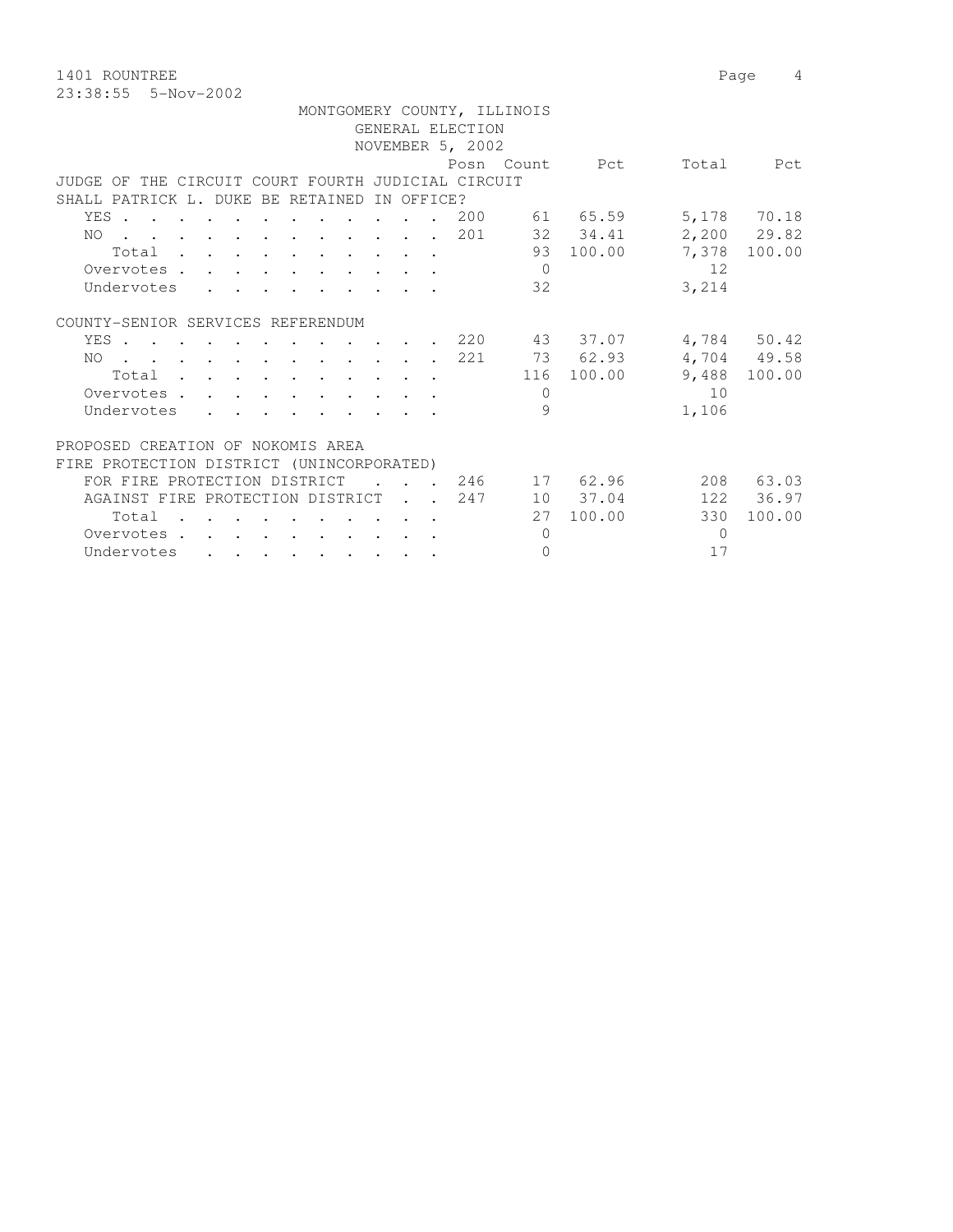| $23:38:55$ $5-Nov-2002$                                                                                                                 |  |  |                  |                             |                |                      |              |
|-----------------------------------------------------------------------------------------------------------------------------------------|--|--|------------------|-----------------------------|----------------|----------------------|--------------|
|                                                                                                                                         |  |  |                  | MONTGOMERY COUNTY, ILLINOIS |                |                      |              |
|                                                                                                                                         |  |  | GENERAL ELECTION |                             |                |                      |              |
|                                                                                                                                         |  |  | NOVEMBER 5, 2002 |                             |                |                      |              |
|                                                                                                                                         |  |  |                  | Posn Count                  | Pct            | Total                | Pct          |
| Precincts Counted - TOTAL                                                                                                               |  |  |                  |                             | $1 \quad 2.38$ | 42                   | 100.00       |
| Registered Voters - TOTAL                                                                                                               |  |  |                  | 164                         |                | 21,021               |              |
| Ballots Cast - TOTAL                                                                                                                    |  |  |                  | 94                          | 57.32          |                      | 10,613 50.49 |
| Ballots Cast - BLANK<br>the contract of the contract of the contract of the contract of the contract of the contract of the contract of |  |  |                  | $\bigcirc$                  |                | $0.00$ 31 $0.15$     |              |
| Ballots Cast - WHITE<br>$\mathbf{r}$ , and $\mathbf{r}$ , and $\mathbf{r}$ , and $\mathbf{r}$ , and $\mathbf{r}$                        |  |  |                  | 40                          |                | 7,492                |              |
| Ballots Cast - GREEN<br>$\mathbf{r}$ , and $\mathbf{r}$ , and $\mathbf{r}$ , and $\mathbf{r}$                                           |  |  |                  | 54                          |                | 2,606                |              |
| Ballots Cast - FEDERAL-17TH (CREAM)                                                                                                     |  |  |                  | $\Omega$                    |                | 3                    |              |
| UNITED STATES SENATOR                                                                                                                   |  |  |                  |                             |                |                      |              |
| DEM - RICHARD J. DURBIN                                                                                                                 |  |  | 6                |                             |                | 54 60.67 6,678 65.73 |              |
| REP - JIM DURKIN<br>the contract of the contract of the contract of the contract of the contract of                                     |  |  | - 8              |                             | 34 38.20       |                      | 3,337 32.84  |
| LIB - STEVEN BURGAUER                                                                                                                   |  |  | 10               |                             | 1 1.12         |                      | 145 1.43     |
| Total                                                                                                                                   |  |  |                  | 89                          | 100.00         | 10,160               | 100.00       |
| Overvotes                                                                                                                               |  |  |                  | $\mathbf{0}$                |                | 34                   |              |
| Undervotes                                                                                                                              |  |  |                  | 5                           |                | 419                  |              |
|                                                                                                                                         |  |  |                  |                             |                |                      |              |
|                                                                                                                                         |  |  |                  |                             |                |                      |              |

| GOVERNOR AND LIEUTENANT GOVERNOR                                                                                     |    |                |             |        |                 |
|----------------------------------------------------------------------------------------------------------------------|----|----------------|-------------|--------|-----------------|
| DEM - ROD R. BLAGOJEVICH/PAT QUINN . 16                                                                              |    | 49             | 55.06       |        | 5,613 54.98     |
| REP - JIM RYAN/CARL HAWKINSON 19                                                                                     |    |                | 40 44.94    |        | 4,375 42.85     |
| LIB - CAL SKINNER/JAMES L. TOBIN 22                                                                                  |    | $\Omega$       | 0.00        |        | 180 1.76        |
| IND - MARISELLIS BROWN/NO CANDIDATE . 25                                                                             |    |                | $0 \t 0.00$ |        | 41 0.40         |
| Total                                                                                                                |    |                | 89 100.00   | 10,209 | 100.00          |
| Overvotes                                                                                                            |    | 1              |             | 57     |                 |
| Undervotes                                                                                                           |    | $\overline{4}$ |             | 338    |                 |
|                                                                                                                      |    |                |             |        |                 |
| ATTORNEY GENERAL                                                                                                     |    |                |             |        |                 |
| DEM - LISA MADIGAN 32                                                                                                |    |                | 51 59.30    |        | 5,461 53.87     |
| REP - JOE BIRKETT<br>$\cdot$ $\cdot$ $\cdot$ $\cdot$ $\cdot$ $\cdot$ $\cdot$ 34<br><b>Contract</b>                   |    |                | 34 39.53    |        | 4,488 44.27     |
| LIB - GARY L. SHILTS 36                                                                                              |    |                | 1 1.16      |        | 188 1.85        |
| Total                                                                                                                |    |                | 86 100.00   | 10,137 | 100.00          |
| Overvotes.                                                                                                           |    | $\Omega$       |             | 16     |                 |
| Undervotes                                                                                                           |    | 8              |             | 451    |                 |
|                                                                                                                      |    |                |             |        |                 |
| SECRETARY OF STATE                                                                                                   |    |                |             |        |                 |
| DEM - JESSE WHITE<br>. 42                                                                                            |    |                | 59 64.84    |        | 7,244 70.71     |
| REP - KRIS O'ROURKE COHN 44                                                                                          |    |                | 29 31.87    |        | 2,795 27.28     |
| LIB - MATT BEAUCHAMP 46                                                                                              |    |                | $3 \t3.30$  |        | 205 2.00        |
| Total                                                                                                                |    |                | 91 100.00   | 10,244 | 100.00          |
| Overvotes.                                                                                                           |    | $\overline{0}$ |             | 8      |                 |
| Undervotes                                                                                                           |    | 3              |             | 352    |                 |
|                                                                                                                      |    |                |             |        |                 |
| COMPTROLLER                                                                                                          |    |                |             |        |                 |
| DEM - DANIEL W. HYNES 58                                                                                             |    |                | 56 62.22    |        | $6,428$ $64.50$ |
| REP - THOMAS JEFFERSON RAMSDELL 60                                                                                   |    |                | 33 36.67    |        | 3, 213 32.24    |
| LIB - JULIE FOX                                                                                                      | 62 |                | 1 1.11      |        | 325 3.26        |
| Total<br>$\mathbf{r}$ , and $\mathbf{r}$ , and $\mathbf{r}$ , and $\mathbf{r}$ , and $\mathbf{r}$ , and $\mathbf{r}$ |    |                | 90 100.00   | 9,966  | 100.00          |
| Overvotes                                                                                                            |    | $\bigcap$      |             | 15     |                 |

Undervotes . . . . . . . . . 4 623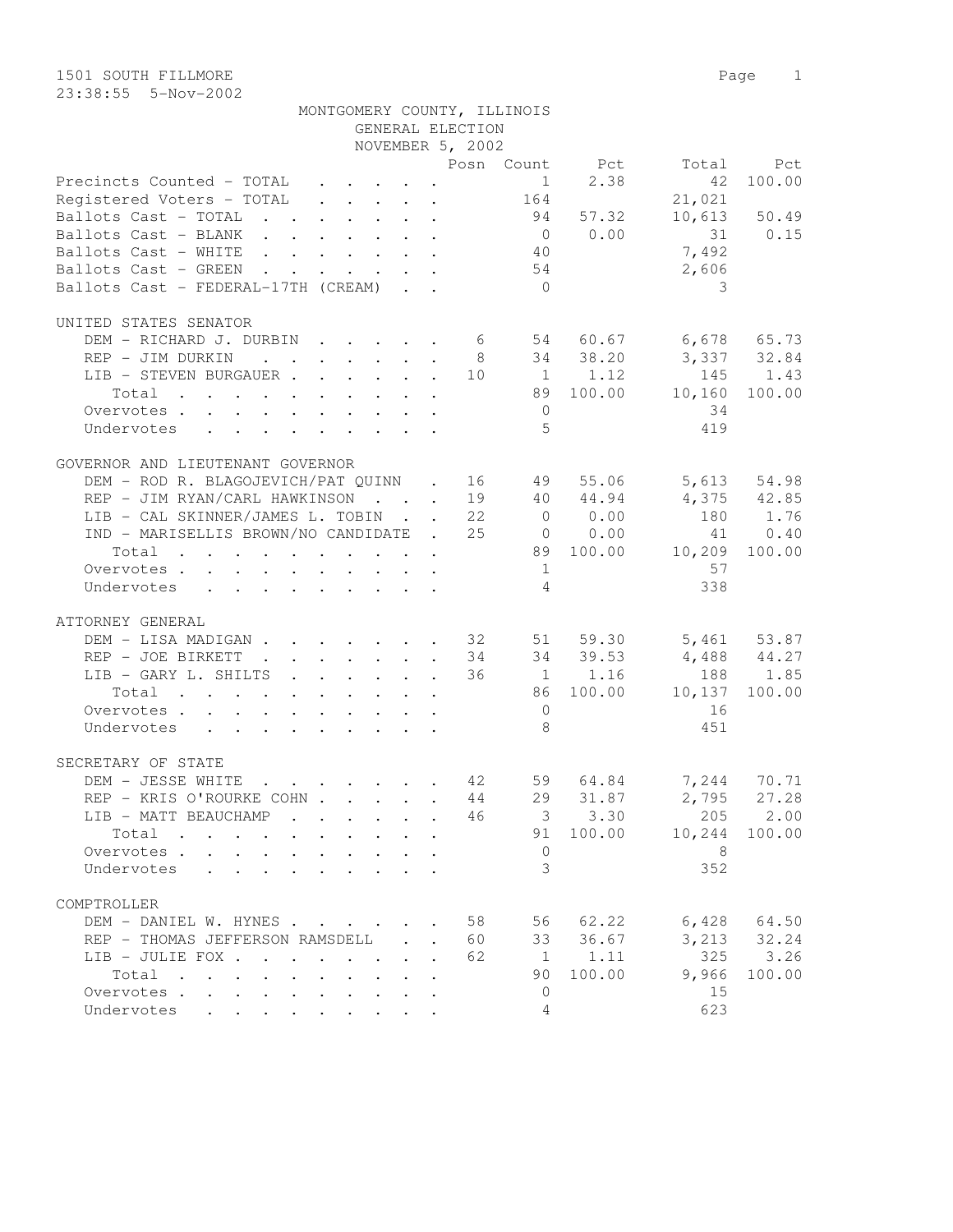1501 SOUTH FILLMORE 2

|                                                                                                                          |  |  | GENERAL ELECTION<br>NOVEMBER 5, 2002 | MONTGOMERY COUNTY, ILLINOIS |                |                                    |              |
|--------------------------------------------------------------------------------------------------------------------------|--|--|--------------------------------------|-----------------------------|----------------|------------------------------------|--------------|
|                                                                                                                          |  |  |                                      |                             | Posn Count Pct |                                    | Total Pct    |
| TREASURER                                                                                                                |  |  |                                      |                             |                |                                    |              |
| DEM - THOMAS J. DART 68 47 52.81                                                                                         |  |  |                                      |                             |                |                                    | 4,736 46.81  |
| REP - JUDY BAAR TOPINKA 70 42 47.19                                                                                      |  |  |                                      |                             |                | 5,235 51.74                        |              |
| LIB - RHYS READ 72                                                                                                       |  |  |                                      |                             | 0 0.00         |                                    | 147 1.45     |
| Total                                                                                                                    |  |  |                                      |                             |                | 89 100.00 10,118                   | 100.00       |
| Overvotes                                                                                                                |  |  |                                      | $\overline{0}$              |                | 10                                 |              |
| Undervotes                                                                                                               |  |  |                                      | $5^{\circ}$                 |                | 476                                |              |
| REPRESENTATIVE IN CONGRESS                                                                                               |  |  |                                      |                             |                |                                    |              |
| 17TH CONGRESSIONAL DISTRICT                                                                                              |  |  |                                      |                             |                |                                    |              |
| DEM - LANE EVANS                                                                                                         |  |  |                                      |                             |                | $\cdot$ 84 53 60.92 3,209 65.66    |              |
| REP - PETER CALDERONE 86 34 39.08 1,678 34.34                                                                            |  |  |                                      |                             |                |                                    |              |
| Total                                                                                                                    |  |  |                                      |                             | 87 100.00      | 4,887 100.00                       |              |
| Overvotes                                                                                                                |  |  |                                      | $\overline{0}$              |                | $\overline{7}$                     |              |
| Undervotes                                                                                                               |  |  |                                      | 7                           |                | 445                                |              |
| STATE SENATOR<br>49TH LEGISLATIVE DISTRICT                                                                               |  |  |                                      |                             |                |                                    |              |
| DEM - VINCE DEMUZIO                                                                                                      |  |  | $\cdot$ 92                           | 79                          | 100.00         | 8,356                              | 100.00       |
| REP - NO CANDIDATE FILED                                                                                                 |  |  |                                      |                             |                |                                    |              |
| Total                                                                                                                    |  |  |                                      |                             | 79 100.00      |                                    | 8,356 100.00 |
| Overvotes.                                                                                                               |  |  |                                      | $\overline{0}$              |                | $\bigcirc$                         |              |
| Undervotes<br>$\ddot{\phantom{0}}$                                                                                       |  |  |                                      | 15                          |                | 2,248                              |              |
| REPRESENTATIVE IN THE GENERAL ASSEMBLY<br>98TH REPRESENTATIVE DISTRICT                                                   |  |  |                                      |                             |                |                                    |              |
| DEM - GARY HANNIG                                                                                                        |  |  |                                      |                             |                | $\cdot$ 100 75 100.00 8,354 100.00 |              |
| REP - NO CANDIDATE FILED                                                                                                 |  |  |                                      |                             |                |                                    |              |
| Total                                                                                                                    |  |  |                                      | 75                          | 100.00         |                                    | 8,354 100.00 |
| Overvotes.                                                                                                               |  |  |                                      | $\overline{0}$              |                | $\overline{0}$                     |              |
| Undervotes                                                                                                               |  |  |                                      | 19                          |                | 2,250                              |              |
| COUNTY CLERK                                                                                                             |  |  |                                      |                             |                |                                    |              |
| DEM - NO CANDIDATE FILED                                                                                                 |  |  |                                      |                             |                |                                    |              |
| REP - SANDY LEITHEISER 112                                                                                               |  |  |                                      |                             |                | 74 100.00 8,768 100.00             |              |
| Total<br>the contract of the contract of the contract of the contract of the contract of the contract of the contract of |  |  |                                      | 74                          | 100.00         | 8,768                              | 100.00       |

| Undervotes                                 |                                               |                        |                                            |                      |     | 20 |        | 1,836 |        |
|--------------------------------------------|-----------------------------------------------|------------------------|--------------------------------------------|----------------------|-----|----|--------|-------|--------|
| COUNTY TREASURER                           |                                               |                        |                                            |                      |     |    |        |       |        |
| DEM - NO CANDIDATE FILED                   |                                               |                        |                                            |                      |     |    |        |       |        |
| REP - RON JENKINS                          | $\mathbf{L}$                                  |                        | and the state of the state of the state of |                      | 119 | 76 | 100.00 | 8,566 | 100.00 |
| Total<br>$\sim$<br>$\sim$<br>$\sim$ $\sim$ | $\sim$<br>$\cdot$                             | $\cdot$<br>$\cdot$     |                                            |                      |     | 76 | 100.00 | 8,566 | 100.00 |
| Overvotes<br>$\sim$                        | $\bullet$<br>$\bullet$                        | $\bullet$              |                                            |                      |     | 0  |        | 0     |        |
| Undervotes                                 |                                               |                        |                                            |                      |     | 18 |        | 2,038 |        |
| COUNTY SHERIFF                             |                                               |                        |                                            |                      |     |    |        |       |        |
| DEM - NO CANDIDATE FILED                   |                                               |                        |                                            |                      |     |    |        |       |        |
| REP - JIM VAZZI .                          | $\mathbf{r}$ . The set of $\mathbf{r}$        |                        |                                            | $\ddot{\phantom{a}}$ | 126 | 77 | 100.00 | 8,735 | 100.00 |
| Total<br>$\cdot$                           | $\cdot$<br>$\ddot{\phantom{a}}$               | $\bullet$              |                                            |                      |     | 77 | 100.00 | 8,735 | 100.00 |
| Overvotes.                                 | $\bullet$                                     |                        |                                            |                      |     |    |        |       |        |
| Undervotes<br>$\bullet$<br>$\bullet$       | $\bullet$ . The set of $\bullet$<br>$\bullet$ | $\bullet$<br>$\bullet$ |                                            |                      |     | 17 |        | 1,869 |        |

Overvotes . . . . . . . . . . 0 0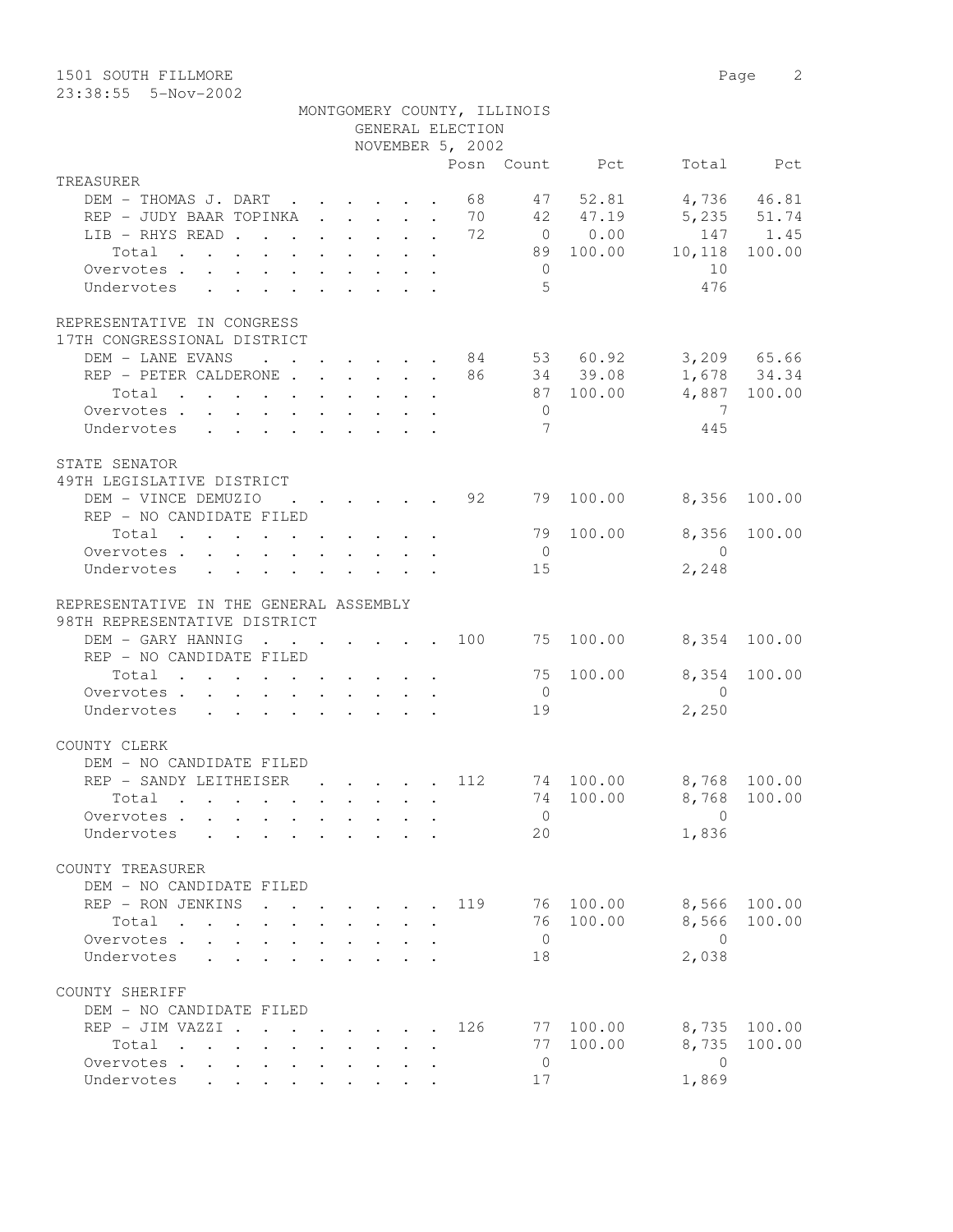| 1501 SOUTH FILLMORE                                                                                                       |                                     |         |                             |                 |                                    |                | Page 3       |
|---------------------------------------------------------------------------------------------------------------------------|-------------------------------------|---------|-----------------------------|-----------------|------------------------------------|----------------|--------------|
| 23:38:55  5-Nov-2002                                                                                                      |                                     |         |                             |                 |                                    |                |              |
|                                                                                                                           | GENERAL ELECTION                    |         | MONTGOMERY COUNTY, ILLINOIS |                 |                                    |                |              |
|                                                                                                                           | NOVEMBER 5, 2002                    |         |                             |                 |                                    |                |              |
|                                                                                                                           |                                     |         |                             |                 |                                    |                |              |
| REGIONAL SUPERINTENDENT OF SCHOOLS                                                                                        |                                     |         |                             |                 | Posn Count Pct                     |                | Total Pct    |
|                                                                                                                           |                                     |         |                             |                 |                                    |                |              |
| (BOND, EFFINGHAM & FAYETTE COUNTIES)                                                                                      |                                     |         |                             |                 |                                    |                | 100.00       |
| DEM - DELBERT L. MAROON 137 50 100.00                                                                                     |                                     |         |                             |                 |                                    | 66             |              |
| REP - NO CANDIDATE FILED                                                                                                  |                                     |         |                             |                 |                                    |                |              |
| Total                                                                                                                     |                                     |         |                             |                 | 50 100.00                          | 66             | 100.00       |
| Overvotes                                                                                                                 |                                     |         |                             | $\overline{0}$  |                                    | $\bigcirc$     |              |
| Undervotes                                                                                                                |                                     |         |                             | 4               |                                    | 10             |              |
| REGIONAL SUPERINTENDENT OF SCHOOLS                                                                                        |                                     |         |                             |                 |                                    |                |              |
| (CHRISTIAN & MONTGOMERY COUNTIES)                                                                                         |                                     |         |                             |                 |                                    |                |              |
| DEM - GREG SPRINGER                                                                                                       |                                     |         |                             |                 | $\cdot$ 137 29 100.00 7,984 100.00 |                |              |
| REP - NO CANDIDATE FILED                                                                                                  |                                     |         |                             |                 |                                    |                |              |
| Total                                                                                                                     |                                     |         |                             |                 | 29 100.00                          | 7,984          | 100.00       |
| Overvotes                                                                                                                 |                                     |         |                             | $\overline{0}$  |                                    | $\overline{0}$ |              |
| Undervotes                                                                                                                |                                     |         |                             | 11              |                                    | 2,430          |              |
| COUNTY BOARD MEMBER                                                                                                       |                                     |         |                             |                 |                                    |                |              |
| COUNTY BOARD DISTRICT 3                                                                                                   |                                     |         |                             |                 |                                    |                |              |
| VOTE FOR 3                                                                                                                |                                     |         |                             |                 |                                    |                |              |
| DEM - ROBERT L. DURBIN 146 62 33.51 1,146 35.20                                                                           |                                     |         |                             |                 |                                    |                |              |
|                                                                                                                           |                                     |         |                             |                 |                                    |                |              |
| DEM - BONNIE L. BRANUM                                                                                                    | $\cdot \cdot \cdot \cdot \cdot 148$ |         |                             |                 | 66 35.68                           |                | 1,077 33.08  |
| DEM - GEORGE L. BLANKENSHIP 150                                                                                           |                                     |         |                             | 57              | 30.81                              |                | 1,033 31.73  |
| REP - NO CANDIDATE FILED                                                                                                  |                                     |         |                             |                 |                                    |                |              |
| Total                                                                                                                     |                                     |         |                             |                 | 185 100.00                         |                | 3,256 100.00 |
| Overvotes                                                                                                                 |                                     |         |                             | $\overline{0}$  |                                    | $\overline{0}$ |              |
| Undervotes                                                                                                                |                                     |         |                             | 97              |                                    | 1,457          |              |
| JUDGE OF THE APPELLATE COURT                                                                                              |                                     |         |                             |                 |                                    |                |              |
| 5TH JUDICIAL DISTRICT (VACANCY-HON. CHAPMAN)                                                                              |                                     |         |                             |                 |                                    |                |              |
| DEM - MELISSA CHAPMAN 166 49 57.65 5,510 57.64                                                                            |                                     |         |                             |                 |                                    |                |              |
| REP - JOHN LONG 168                                                                                                       |                                     |         |                             |                 | 36 42.35                           | 4,049 42.36    |              |
| Total                                                                                                                     |                                     |         |                             |                 | 85 100.00                          | 9,559 100.00   |              |
| Overvotes                                                                                                                 |                                     |         |                             | $\mathbf{0}$    |                                    | 8              |              |
| Undervotes                                                                                                                |                                     |         |                             | $Q_{\parallel}$ |                                    | 1,037          |              |
|                                                                                                                           |                                     |         |                             |                 |                                    |                |              |
| JUDGE OF THE CIRCUIT COURT FOURTH JUDICIAL CIRCUIT                                                                        |                                     |         |                             |                 |                                    |                |              |
| SHALL MICHAEL ROSS WEBER BE RETAINED IN OFFICE?                                                                           |                                     |         |                             |                 |                                    |                |              |
| YES.                                                                                                                      |                                     |         | 191                         |                 | 59 79.73                           |                | 5,582 72.97  |
| NO                                                                                                                        |                                     | $\cdot$ | 192                         |                 | 15 20.27                           |                | 2,068 27.03  |
| Total .<br>$\mathbf{1}^{\prime}$ , $\mathbf{1}^{\prime}$ , $\mathbf{1}^{\prime}$ , $\mathbf{1}^{\prime}$                  |                                     |         |                             |                 | 74 100.00                          | 7,650          | 100.00       |
| Overvotes .<br>$\mathbf{L}$                                                                                               |                                     |         |                             | $\overline{0}$  |                                    | 24             |              |
| Undervotes                                                                                                                |                                     |         |                             | 20              |                                    | 2,930          |              |
|                                                                                                                           |                                     |         |                             |                 |                                    |                |              |
| JUDGE OF THE CIRCUIT COURT FOURTH JUDICIAL CIRCUIT                                                                        |                                     |         |                             |                 |                                    |                |              |
| SHALL STEVEN P. SEYMOUR BE RETAINED IN OFFICE?                                                                            |                                     |         |                             |                 |                                    |                |              |
| YES                                                                                                                       |                                     |         | 194                         |                 | 50 71.43                           |                | 5,155 70.04  |
| NO.<br>$\mathbf{r}$ , $\mathbf{r}$ , $\mathbf{r}$ , $\mathbf{r}$<br>$\mathbf{L}$ and $\mathbf{L}$<br>$\ddot{\phantom{0}}$ | $\cdot$ $\cdot$ $\cdot$ $\cdot$     |         | 195                         |                 | 20 28.57                           |                | 2,205 29.96  |
| Total                                                                                                                     |                                     |         |                             | 70              | 100.00                             | 7,360          | 100.00       |
| Overvotes                                                                                                                 |                                     |         |                             | $\overline{0}$  |                                    | 14             |              |
| Undervotes                                                                                                                |                                     |         |                             | 24              |                                    | 3,230          |              |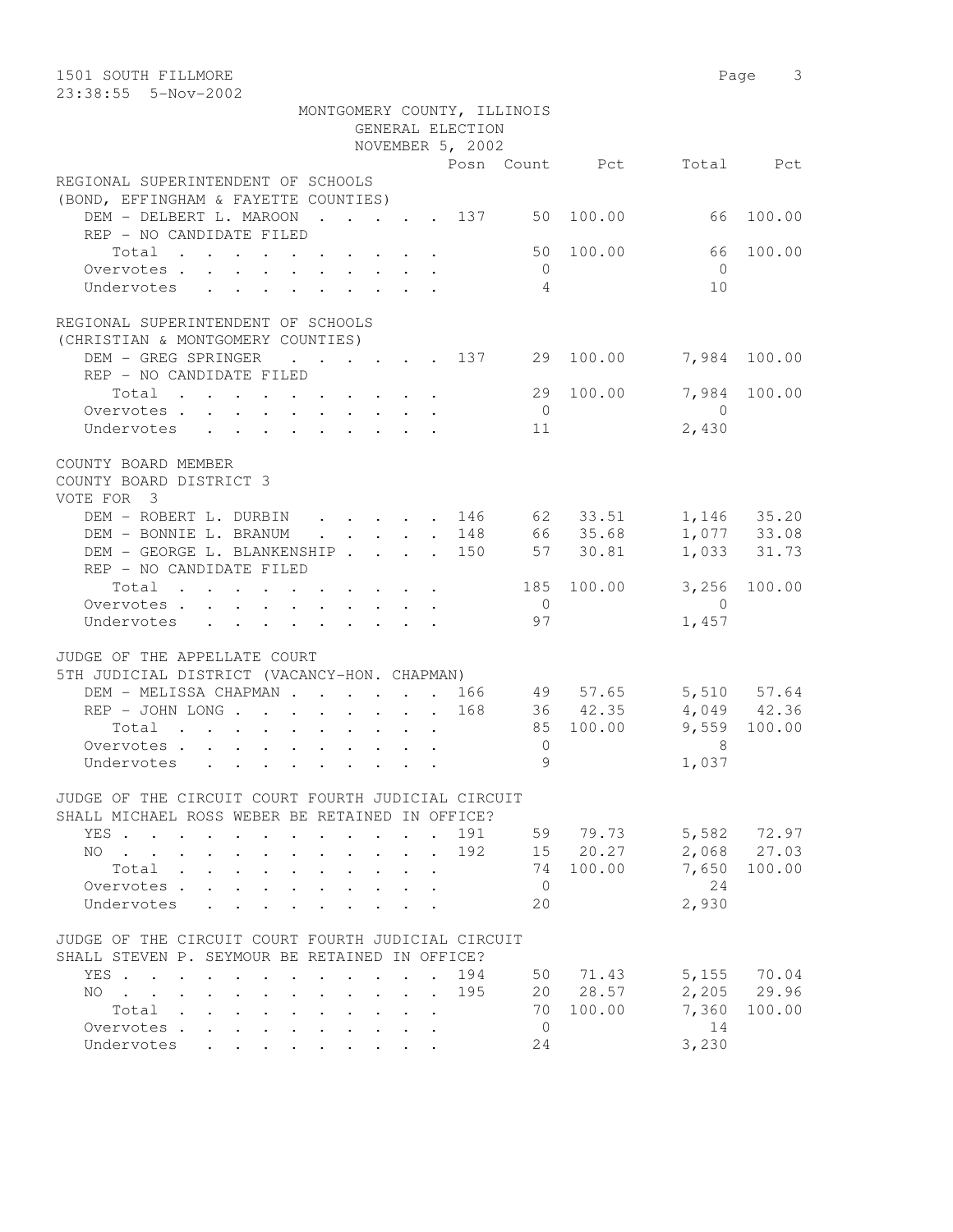1501 SOUTH FILLMORE 2008 2009 12:00 Page 4 23:38:55 5-Nov-2002

|                                                    |                                                                                                                 |  |  |  |  |            |                  | MONTGOMERY COUNTY, ILLINOIS |                              |       |              |
|----------------------------------------------------|-----------------------------------------------------------------------------------------------------------------|--|--|--|--|------------|------------------|-----------------------------|------------------------------|-------|--------------|
|                                                    |                                                                                                                 |  |  |  |  |            | GENERAL ELECTION |                             |                              |       |              |
|                                                    |                                                                                                                 |  |  |  |  |            | NOVEMBER 5, 2002 |                             |                              |       |              |
|                                                    |                                                                                                                 |  |  |  |  |            |                  |                             | Posn Count Pct               | Total | Pct          |
| JUDGE OF THE CIRCUIT COURT FOURTH JUDICIAL CIRCUIT |                                                                                                                 |  |  |  |  |            |                  |                             |                              |       |              |
| SHALL S. GENE SCHWARM BE RETAINED                  |                                                                                                                 |  |  |  |  | IN OFFICE? |                  |                             |                              |       |              |
| YES                                                |                                                                                                                 |  |  |  |  |            |                  |                             | 197 58 78.38                 |       | 5,308 71.34  |
| NO 198                                             |                                                                                                                 |  |  |  |  |            |                  |                             | 16 21.62                     |       | 2,132 28.66  |
|                                                    | Total                                                                                                           |  |  |  |  |            |                  |                             | 74 100.00                    |       | 7,440 100.00 |
| Overvotes                                          |                                                                                                                 |  |  |  |  |            |                  | $\overline{0}$              |                              | 17    |              |
| Undervotes                                         |                                                                                                                 |  |  |  |  |            |                  | 20                          |                              | 3,147 |              |
|                                                    |                                                                                                                 |  |  |  |  |            |                  |                             |                              |       |              |
| JUDGE OF THE CIRCUIT COURT FOURTH JUDICIAL CIRCUIT |                                                                                                                 |  |  |  |  |            |                  |                             |                              |       |              |
| SHALL PATRICK L. DUKE BE RETAINED                  |                                                                                                                 |  |  |  |  | IN OFFICE? |                  |                             |                              |       |              |
| YES 200                                            |                                                                                                                 |  |  |  |  |            |                  |                             | 54 77.14                     |       | 5,178 70.18  |
| NO.                                                |                                                                                                                 |  |  |  |  |            | . 201            |                             | 16 22.86                     |       | 2,200 29.82  |
|                                                    | Total                                                                                                           |  |  |  |  |            |                  |                             | 70 100.00                    | 7,378 | 100.00       |
| Overvotes                                          |                                                                                                                 |  |  |  |  |            |                  | $\Omega$                    |                              | 12    |              |
| Undervotes                                         |                                                                                                                 |  |  |  |  |            |                  | 24                          |                              | 3,214 |              |
|                                                    |                                                                                                                 |  |  |  |  |            |                  |                             |                              |       |              |
| COUNTY-SENIOR SERVICES REFERENDUM                  |                                                                                                                 |  |  |  |  |            |                  |                             |                              |       |              |
| YES                                                |                                                                                                                 |  |  |  |  |            |                  |                             | $\cdot$ $\cdot$ 220 36 45.00 |       | 4,784 50.42  |
| NO.                                                | the contract of the contract of the contract of the contract of the contract of the contract of the contract of |  |  |  |  |            | 221              |                             | 44 55.00                     |       | 4,704 49.58  |
|                                                    | Total                                                                                                           |  |  |  |  |            |                  |                             | 80 100.00                    | 9,488 | 100.00       |
| Overvotes.                                         |                                                                                                                 |  |  |  |  |            |                  | $\Omega$                    |                              | 10    |              |
| Undervotes                                         |                                                                                                                 |  |  |  |  |            |                  | 14                          |                              | 1,106 |              |
|                                                    |                                                                                                                 |  |  |  |  |            |                  |                             |                              |       |              |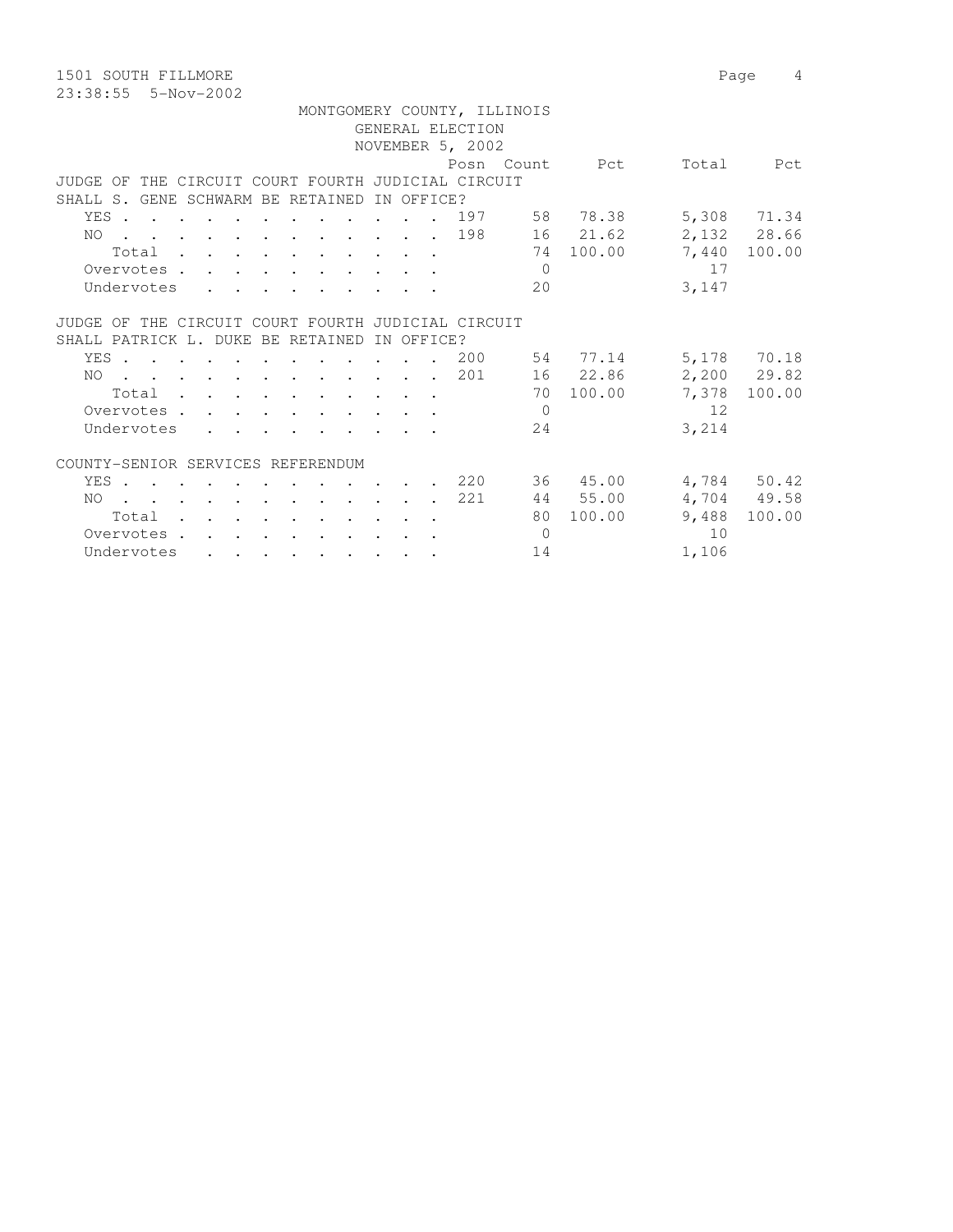1601 SO. LITCHFIELD 1 Page 1 23:38:55 5-Nov-2002

| MONTGOMERY COUNTY, ILLINOIS |  |  |
|-----------------------------|--|--|
|-----------------------------|--|--|

|                                                               |                                         |              |                            | GENERAL ELECTION                |                         |                |                                                                                                                                                                                                                                     |                 |
|---------------------------------------------------------------|-----------------------------------------|--------------|----------------------------|---------------------------------|-------------------------|----------------|-------------------------------------------------------------------------------------------------------------------------------------------------------------------------------------------------------------------------------------|-----------------|
|                                                               |                                         |              |                            | NOVEMBER 5, 2002                |                         |                |                                                                                                                                                                                                                                     |                 |
|                                                               |                                         |              |                            |                                 |                         | Posn Count Pct |                                                                                                                                                                                                                                     | Total Pct       |
| Precincts Counted - TOTAL<br>Registered Voters - TOTAL        |                                         |              |                            |                                 |                         | $1 \t 2.38$    | 42                                                                                                                                                                                                                                  | 100.00          |
|                                                               |                                         |              |                            |                                 | 695                     |                | 21,021                                                                                                                                                                                                                              |                 |
| Ballots Cast - TOTAL 268 38.56                                |                                         |              |                            |                                 |                         |                |                                                                                                                                                                                                                                     | $10,613$ 50.49  |
| Ballots Cast - BLANK                                          |                                         |              |                            |                                 |                         | $0 \t 0.00$    | 31 0.15                                                                                                                                                                                                                             |                 |
| Ballots Cast - WHITE 262                                      |                                         |              |                            |                                 |                         |                | 7,492                                                                                                                                                                                                                               |                 |
| Ballots Cast - GREEN                                          |                                         |              |                            |                                 | $6\overline{6}$         |                | 2,606                                                                                                                                                                                                                               |                 |
| Ballots Cast - FEDERAL-17TH (CREAM)                           |                                         |              |                            |                                 | $\bigcirc$              |                | 3                                                                                                                                                                                                                                   |                 |
|                                                               |                                         |              |                            |                                 |                         |                |                                                                                                                                                                                                                                     |                 |
| UNITED STATES SENATOR                                         |                                         |              |                            |                                 |                         |                |                                                                                                                                                                                                                                     |                 |
| DEM - RICHARD J. DURBIN 6 191 72.90 6,678 65.73               |                                         |              |                            |                                 |                         |                |                                                                                                                                                                                                                                     |                 |
| REP - JIM DURKIN                                              |                                         |              |                            |                                 |                         |                | 8 68 25.95 3,337 32.84                                                                                                                                                                                                              |                 |
| LIB - STEVEN BURGAUER 10 3 1.15 145 1.43                      |                                         |              |                            |                                 |                         |                |                                                                                                                                                                                                                                     |                 |
| Total 262 100.00 10,160 100.00                                |                                         |              |                            |                                 |                         |                |                                                                                                                                                                                                                                     |                 |
| Overvotes.                                                    |                                         |              |                            |                                 | $\frac{1}{2}$           |                | 34                                                                                                                                                                                                                                  |                 |
| Undervotes                                                    |                                         |              |                            |                                 | $5^{\circ}$             |                | 419                                                                                                                                                                                                                                 |                 |
|                                                               |                                         |              |                            |                                 |                         |                |                                                                                                                                                                                                                                     |                 |
| GOVERNOR AND LIEUTENANT GOVERNOR                              |                                         |              |                            |                                 |                         |                |                                                                                                                                                                                                                                     |                 |
| DEM - ROD R. BLAGOJEVICH/PAT QUINN . 16 161 62.16 5,613 54.98 |                                         |              |                            |                                 |                         |                |                                                                                                                                                                                                                                     |                 |
| REP - JIM RYAN/CARL HAWKINSON 19 92 35.52                     |                                         |              |                            |                                 |                         |                | $4,375$ $42.85$                                                                                                                                                                                                                     |                 |
| LIB - CAL SKINNER/JAMES L. TOBIN 22                           |                                         |              |                            |                                 |                         | $5 \t 1.93$    | 180 1.76                                                                                                                                                                                                                            |                 |
| IND - MARISELLIS BROWN/NO CANDIDATE . 25 1 0.39               |                                         |              |                            |                                 |                         |                |                                                                                                                                                                                                                                     | 41 0.40         |
| $\cdot$ 259 100.00<br>Total                                   |                                         |              |                            |                                 |                         |                |                                                                                                                                                                                                                                     | 10,209 100.00   |
| Overvotes.                                                    |                                         |              |                            |                                 | $\overline{\mathbf{3}}$ |                | 57                                                                                                                                                                                                                                  |                 |
| Undervotes                                                    |                                         |              |                            |                                 | $6\overline{6}$         |                | 338                                                                                                                                                                                                                                 |                 |
|                                                               |                                         |              |                            |                                 |                         |                |                                                                                                                                                                                                                                     |                 |
| ATTORNEY GENERAL                                              |                                         |              |                            |                                 |                         |                |                                                                                                                                                                                                                                     |                 |
| DEM - LISA MADIGAN 32 157 61.57 5,461 53.87                   |                                         |              |                            |                                 |                         |                |                                                                                                                                                                                                                                     |                 |
| REP - JOE BIRKETT                                             |                                         |              |                            |                                 |                         | 34 96 37.65    | $4,488$ $44.27$                                                                                                                                                                                                                     |                 |
| LIB - GARY L. SHILTS                                          |                                         |              |                            |                                 |                         | 36 2 0.78      | 188 1.85                                                                                                                                                                                                                            |                 |
| Total                                                         |                                         |              |                            |                                 |                         |                | 255 100.00 10,137 100.00                                                                                                                                                                                                            |                 |
|                                                               |                                         |              |                            |                                 | $\overline{\mathbf{3}}$ |                | 16                                                                                                                                                                                                                                  |                 |
| Overvotes                                                     |                                         |              |                            |                                 |                         |                |                                                                                                                                                                                                                                     |                 |
| Undervotes                                                    |                                         |              |                            |                                 | 10                      |                | 451                                                                                                                                                                                                                                 |                 |
| SECRETARY OF STATE                                            |                                         |              |                            |                                 |                         |                |                                                                                                                                                                                                                                     |                 |
| DEM - JESSE WHITE<br><b>Contract</b>                          |                                         |              |                            |                                 |                         |                |                                                                                                                                                                                                                                     |                 |
| REP - KRIS O'ROURKE COHN 44 64                                |                                         |              |                            |                                 |                         |                | The Correlation of the Correlation of the Correlation of the Correlation of the Correlation of the Correlation<br>Correlation of the Correlation of the Correlation of the Correlation of the Correlation of the Correlation of<br> |                 |
|                                                               |                                         |              |                            |                                 |                         |                |                                                                                                                                                                                                                                     |                 |
| LIB - MATT BEAUCHAMP 46 4 1.52 205 2.00                       |                                         |              |                            |                                 |                         |                |                                                                                                                                                                                                                                     |                 |
| Total                                                         | $\cdot$ $\cdot$ $\cdot$ $\cdot$ $\cdot$ |              |                            |                                 |                         | 263 100.00     |                                                                                                                                                                                                                                     | 10,244 100.00   |
| Overvotes.                                                    |                                         |              |                            |                                 | 1                       |                | 8                                                                                                                                                                                                                                   |                 |
| Undervotes                                                    |                                         |              |                            |                                 | 4                       |                | 352                                                                                                                                                                                                                                 |                 |
|                                                               |                                         |              |                            |                                 |                         |                |                                                                                                                                                                                                                                     |                 |
| COMPTROLLER                                                   |                                         |              |                            |                                 |                         |                |                                                                                                                                                                                                                                     |                 |
| DEM - DANIEL W. HYNES                                         |                                         |              |                            | 58                              |                         | 180 70.04      |                                                                                                                                                                                                                                     | $6,428$ $64.50$ |
| REP - THOMAS JEFFERSON RAMSDELL                               |                                         |              | $\mathcal{L}^{\text{max}}$ | 60<br>$\mathbb{R}^{\mathbb{Z}}$ | 73                      | 28.40          |                                                                                                                                                                                                                                     | 3, 213 32.24    |
| LIB - JULIE FOX                                               |                                         |              |                            | 62                              | $4\overline{4}$         | 1.56           | 325                                                                                                                                                                                                                                 | 3.26            |
| Total                                                         | $\mathbf{L}$                            | $\mathbf{L}$ | $\mathbf{L}$               | $\mathbf{r}$                    | 257                     | 100.00         | 9,966                                                                                                                                                                                                                               | 100.00          |
| Overvotes.                                                    |                                         |              |                            | $\mathbf{r}$                    | $\overline{1}$          |                | 15                                                                                                                                                                                                                                  |                 |
| Undervotes                                                    |                                         |              |                            |                                 | 10                      |                | 623                                                                                                                                                                                                                                 |                 |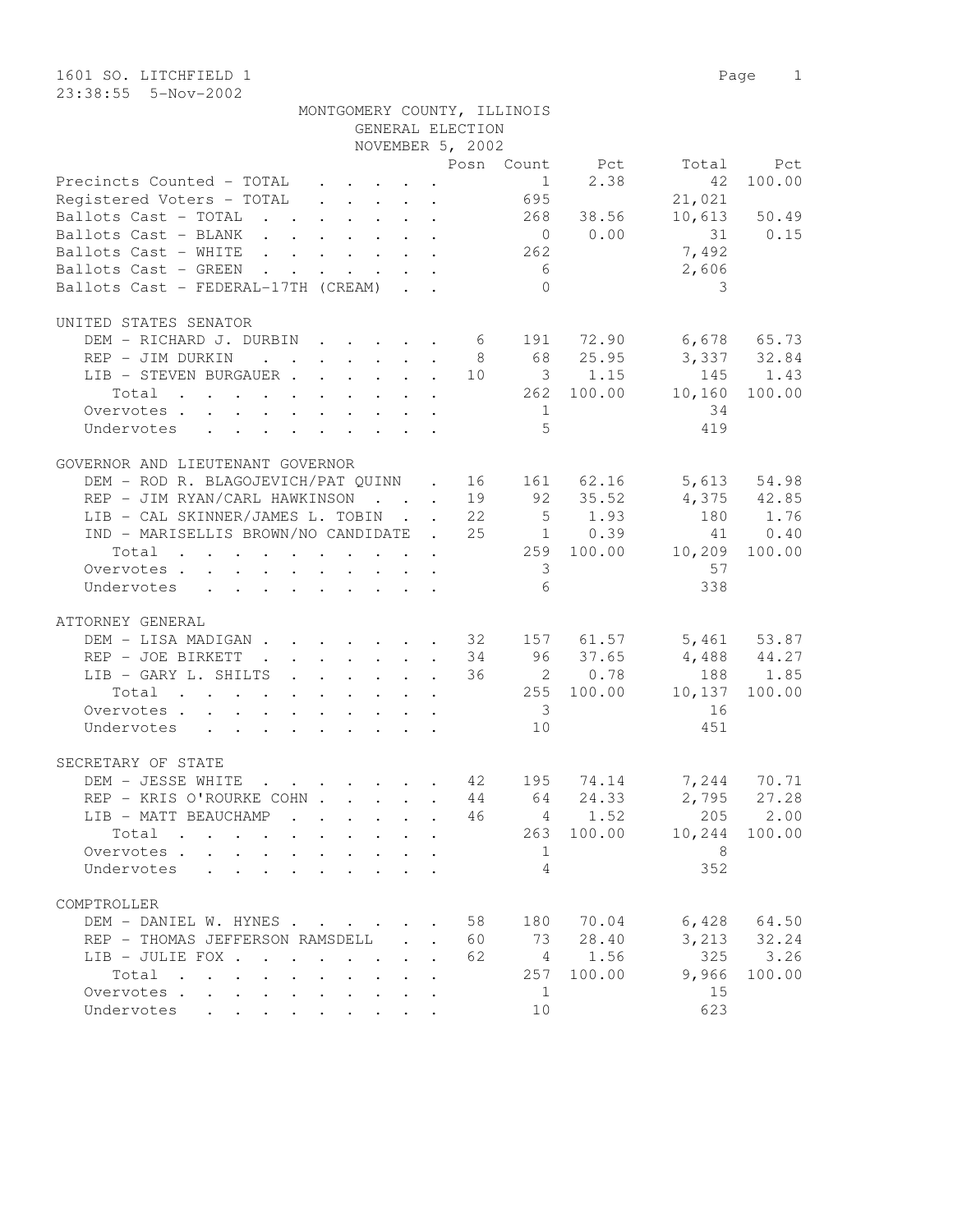| 1601 SO. LITCHFIELD 1<br>$23:38:55$ 5-Nov-2002                                                                       |                                                                                         |                                            |              |                      |                                                    |                |                | Page                       | 2            |
|----------------------------------------------------------------------------------------------------------------------|-----------------------------------------------------------------------------------------|--------------------------------------------|--------------|----------------------|----------------------------------------------------|----------------|----------------|----------------------------|--------------|
|                                                                                                                      |                                                                                         |                                            |              |                      | MONTGOMERY COUNTY, ILLINOIS<br>GENERAL ELECTION    |                |                |                            |              |
|                                                                                                                      |                                                                                         |                                            |              |                      | NOVEMBER 5, 2002                                   |                |                |                            |              |
|                                                                                                                      |                                                                                         |                                            |              |                      |                                                    |                | Posn Count Pct |                            | Total Pct    |
| TREASURER                                                                                                            |                                                                                         |                                            |              |                      |                                                    |                |                |                            |              |
| DEM - THOMAS J. DART 68                                                                                              |                                                                                         |                                            |              |                      |                                                    |                |                | 140 54.69 4,736 46.81      |              |
| REP - JUDY BAAR TOPINKA 70                                                                                           |                                                                                         |                                            |              |                      |                                                    |                |                | 115 44.92 5,235 51.74      |              |
| LIB - RHYS READ 72                                                                                                   |                                                                                         |                                            |              |                      |                                                    |                | $1 \t 0.39$    |                            | 147 1.45     |
| Total                                                                                                                |                                                                                         |                                            |              |                      |                                                    |                |                | 256 100.00 10,118 100.00   |              |
| Overvotes                                                                                                            |                                                                                         |                                            |              |                      |                                                    | $\overline{1}$ |                | 10                         |              |
| Undervotes<br>$\mathbf{r}$ , $\mathbf{r}$ , $\mathbf{r}$ , $\mathbf{r}$ , $\mathbf{r}$ , $\mathbf{r}$ , $\mathbf{r}$ |                                                                                         |                                            |              |                      |                                                    | 11             |                | 476                        |              |
|                                                                                                                      |                                                                                         |                                            |              |                      |                                                    |                |                |                            |              |
| REPRESENTATIVE IN CONGRESS<br>17TH CONGRESSIONAL DISTRICT                                                            |                                                                                         |                                            |              |                      |                                                    |                |                |                            |              |
| DEM - LANE EVANS                                                                                                     |                                                                                         |                                            |              |                      |                                                    |                |                | . 84 155 61.75 3,209 65.66 |              |
| REP - PETER CALDERONE 86 96 38.25 1,678 34.34                                                                        |                                                                                         |                                            |              |                      |                                                    |                |                |                            |              |
| Total                                                                                                                |                                                                                         |                                            |              |                      |                                                    |                |                | 251 100.00 4,887 100.00    |              |
| Overvotes                                                                                                            |                                                                                         |                                            |              |                      |                                                    | $\overline{1}$ |                | 7                          |              |
| Undervotes                                                                                                           |                                                                                         |                                            |              |                      |                                                    | 16             |                | 445                        |              |
| STATE SENATOR<br>49TH LEGISLATIVE DISTRICT                                                                           |                                                                                         |                                            |              |                      |                                                    |                |                |                            |              |
| DEM - VINCE DEMUZIO                                                                                                  |                                                                                         |                                            |              |                      | $\cdot$ $\cdot$ $\cdot$ $\cdot$ $\cdot$ $\cdot$ 92 | 229            |                | 100.00 8,356               | 100.00       |
| REP - NO CANDIDATE FILED                                                                                             |                                                                                         |                                            |              |                      |                                                    |                |                |                            |              |
| Total                                                                                                                |                                                                                         |                                            |              |                      |                                                    | 229            | 100.00         | 8,356                      | 100.00       |
| Overvotes                                                                                                            |                                                                                         |                                            |              |                      |                                                    | $\overline{0}$ |                | $\Omega$                   |              |
| Undervotes                                                                                                           |                                                                                         |                                            |              |                      |                                                    | 39             |                | 2,248                      |              |
|                                                                                                                      |                                                                                         |                                            |              |                      |                                                    |                |                |                            |              |
| REPRESENTATIVE IN THE GENERAL ASSEMBLY                                                                               |                                                                                         |                                            |              |                      |                                                    |                |                |                            |              |
| 98TH REPRESENTATIVE DISTRICT                                                                                         |                                                                                         |                                            |              |                      |                                                    |                |                |                            |              |
| DEM - GARY HANNIG                                                                                                    |                                                                                         |                                            |              |                      | . 100                                              | 226            |                | 100.00 8,354 100.00        |              |
| REP - NO CANDIDATE FILED                                                                                             |                                                                                         |                                            |              |                      |                                                    |                |                |                            |              |
| Total                                                                                                                |                                                                                         |                                            |              |                      |                                                    | 226            |                | 100.00 8,354               | 100.00       |
| Overvotes                                                                                                            |                                                                                         |                                            |              |                      |                                                    | $\overline{0}$ |                | $\Omega$                   |              |
| Undervotes                                                                                                           |                                                                                         |                                            |              |                      |                                                    | 42             |                | 2,250                      |              |
|                                                                                                                      |                                                                                         |                                            |              |                      |                                                    |                |                |                            |              |
| COUNTY CLERK                                                                                                         |                                                                                         |                                            |              |                      |                                                    |                |                |                            |              |
| DEM - NO CANDIDATE FILED                                                                                             |                                                                                         |                                            |              |                      |                                                    |                |                |                            |              |
| REP - SANDY LEITHEISER (COMP. 112)                                                                                   |                                                                                         |                                            |              |                      |                                                    |                |                | 210 100.00 8,768 100.00    |              |
| Total                                                                                                                |                                                                                         |                                            |              | $\ddot{\phantom{a}}$ |                                                    | 210            | 100.00         | 8,768                      | 100.00       |
| Overvotes.                                                                                                           |                                                                                         |                                            |              |                      |                                                    | $\overline{0}$ |                | $\bigcirc$                 |              |
| Undervotes                                                                                                           |                                                                                         |                                            |              |                      |                                                    | 58             |                | 1,836                      |              |
|                                                                                                                      |                                                                                         |                                            |              |                      |                                                    |                |                |                            |              |
| COUNTY TREASURER                                                                                                     |                                                                                         |                                            |              |                      |                                                    |                |                |                            |              |
| DEM - NO CANDIDATE FILED                                                                                             |                                                                                         |                                            |              |                      |                                                    |                |                |                            |              |
| REP - RON JENKINS                                                                                                    |                                                                                         | $\mathbf{r}$ , $\mathbf{r}$ , $\mathbf{r}$ |              |                      | 119                                                | 207            | 100.00         | 8,566 100.00               |              |
| Total                                                                                                                |                                                                                         |                                            | $\mathbf{L}$ | $\cdot$              |                                                    | 207            | 100.00         |                            | 8,566 100.00 |
| Overvotes.                                                                                                           |                                                                                         |                                            |              |                      |                                                    | $\overline{0}$ |                | $\bigcirc$                 |              |
| $\mathbf{r}$ , $\mathbf{r}$ , $\mathbf{r}$<br>Undervotes                                                             | $\mathbf{r} = \mathbf{r} \cdot \mathbf{r}$ , $\mathbf{r} = \mathbf{r} \cdot \mathbf{r}$ |                                            |              |                      |                                                    | 61             |                | 2,038                      |              |
|                                                                                                                      |                                                                                         |                                            |              |                      |                                                    |                |                |                            |              |
| COUNTY SHERIFF<br>DEM - NO CANDIDATE FILED                                                                           |                                                                                         |                                            |              |                      |                                                    |                |                |                            |              |
| REP - JIM VAZZI                                                                                                      |                                                                                         |                                            |              |                      | . 126                                              | 209            | 100.00         |                            | 8,735 100.00 |
| Total                                                                                                                |                                                                                         |                                            |              |                      |                                                    | 209            | 100.00         | 8,735                      | 100.00       |
| Overvotes                                                                                                            |                                                                                         |                                            |              |                      |                                                    | $\overline{0}$ |                | $\circ$                    |              |
| Undervotes                                                                                                           |                                                                                         |                                            |              |                      |                                                    | 59             |                | 1,869                      |              |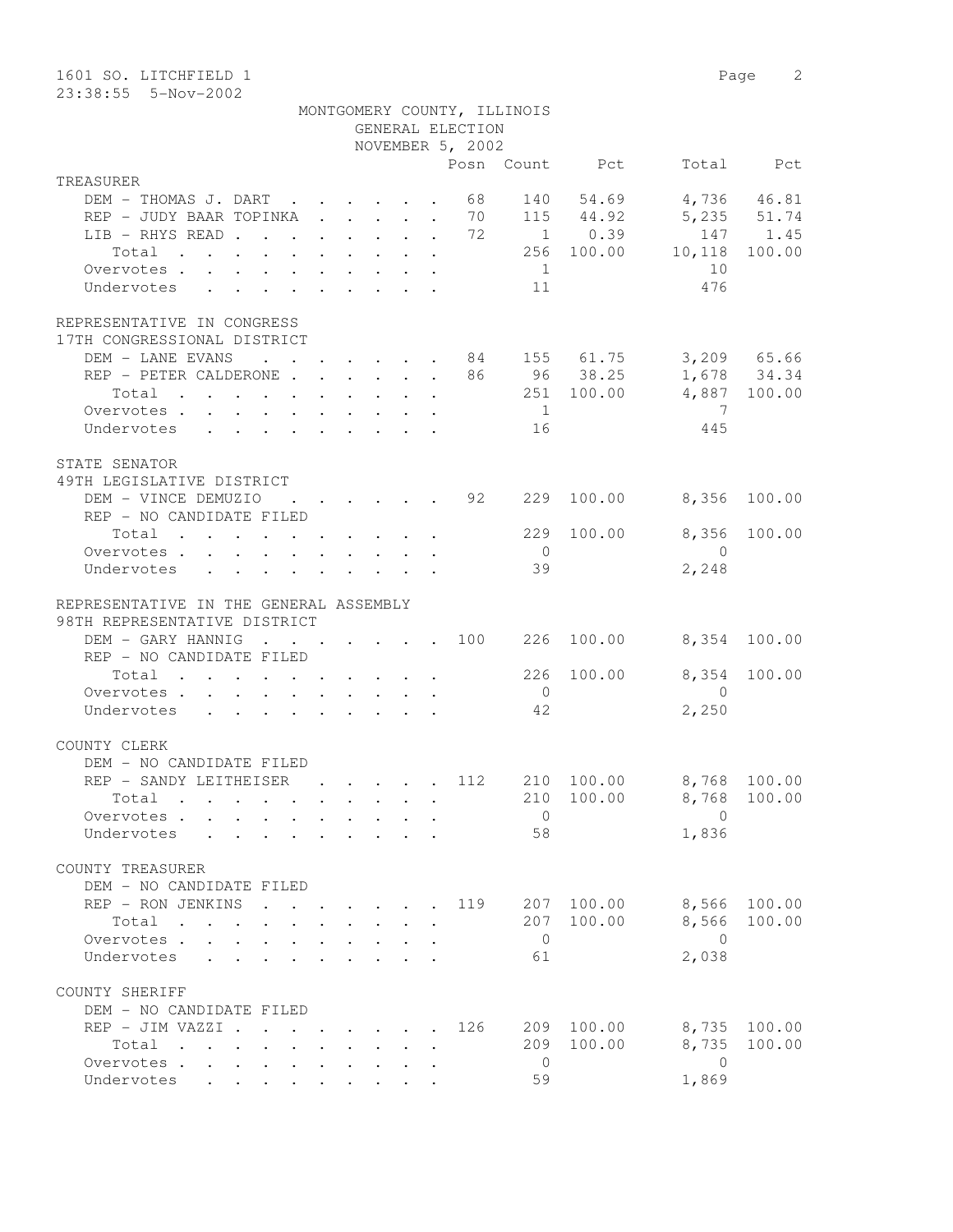| 1601 SO. LITCHFIELD 1<br>23:38:55  5-Nov-2002                                                                                      |                                 |                                      |                    |                    |                  | Page 3       |
|------------------------------------------------------------------------------------------------------------------------------------|---------------------------------|--------------------------------------|--------------------|--------------------|------------------|--------------|
| MONTGOMERY COUNTY, ILLINOIS                                                                                                        |                                 | GENERAL ELECTION<br>NOVEMBER 5, 2002 |                    |                    |                  |              |
|                                                                                                                                    |                                 |                                      |                    |                    |                  |              |
| REGIONAL SUPERINTENDENT OF SCHOOLS                                                                                                 |                                 |                                      |                    | Posn Count Pct     |                  | Total Pct    |
| (CALHOUN, GREENE, JERSEY & MACOUPIN COUNTIES)                                                                                      |                                 |                                      |                    |                    |                  |              |
| DEM - LARRY PFEIFFER 137                                                                                                           |                                 |                                      |                    |                    |                  | 31 41.89     |
| REP - BILL BISHOP 139                                                                                                              |                                 |                                      |                    | 3 60.00<br>2 40.00 |                  | 43 58.11     |
| Total                                                                                                                              |                                 |                                      |                    | 5 100.00           |                  | 74 100.00    |
| Overvotes                                                                                                                          |                                 |                                      | $\circ$            |                    | $\Omega$         |              |
| Undervotes                                                                                                                         |                                 |                                      | 1                  |                    | 8                |              |
|                                                                                                                                    |                                 |                                      |                    |                    |                  |              |
| REGIONAL SUPERINTENDENT OF SCHOOLS                                                                                                 |                                 |                                      |                    |                    |                  |              |
| (CHRISTIAN & MONTGOMERY COUNTIES)<br>DEM - GREG SPRINGER<br>$\cdot$ $\cdot$ $\cdot$ $\cdot$ $\cdot$ $\cdot$ $\cdot$ 137 210 100.00 |                                 |                                      |                    |                    |                  | 7,984 100.00 |
| REP - NO CANDIDATE FILED                                                                                                           |                                 |                                      |                    |                    |                  |              |
| Total                                                                                                                              |                                 |                                      |                    | 210 100.00         | 7,984            | 100.00       |
| Overvotes.                                                                                                                         |                                 |                                      | $\overline{0}$     |                    | $\overline{0}$   |              |
| Undervotes                                                                                                                         |                                 |                                      | 52                 |                    | 2,430            |              |
|                                                                                                                                    |                                 |                                      |                    |                    |                  |              |
| COUNTY BOARD MEMBER                                                                                                                |                                 |                                      |                    |                    |                  |              |
| COUNTY BOARD DISTRICT 5                                                                                                            |                                 |                                      |                    |                    |                  |              |
| VOTE FOR 3                                                                                                                         |                                 |                                      |                    |                    |                  |              |
| DEM - GLENN W. PAINTER                                                                                                             |                                 | 146                                  |                    | 190 33.93          |                  | 802 35.60    |
| DEM - KEITH LEE HORN 148                                                                                                           |                                 |                                      |                    | 186 33.21          |                  | 730 32.40    |
| DEM - FRANK J. KOMOR, JR. 150                                                                                                      |                                 |                                      |                    | 184 32.86          | 721              | 32.00        |
| REP - NO CANDIDATE FILED                                                                                                           |                                 |                                      |                    |                    |                  |              |
| Total                                                                                                                              |                                 |                                      |                    |                    | 560 100.00 2,253 | 100.00       |
| Overvotes                                                                                                                          |                                 |                                      | $\overline{0}$     |                    | $\overline{0}$   |              |
| Undervotes                                                                                                                         |                                 |                                      | 244                |                    | 1,164            |              |
|                                                                                                                                    |                                 |                                      |                    |                    |                  |              |
| JUDGE OF THE APPELLATE COURT                                                                                                       |                                 |                                      |                    |                    |                  |              |
| 5TH JUDICIAL DISTRICT (VACANCY-HON. CHAPMAN)                                                                                       |                                 |                                      |                    |                    |                  |              |
| DEM - MELISSA CHAPMAN 166                                                                                                          |                                 |                                      |                    | 141 57.32          |                  | 5,510 57.64  |
| REP - JOHN LONG 168                                                                                                                |                                 |                                      |                    | 105 42.68          |                  | 4,049 42.36  |
| Total                                                                                                                              |                                 |                                      |                    | 246 100.00         |                  | 9,559 100.00 |
| Overvotes.                                                                                                                         |                                 |                                      | $\mathbf{0}$<br>22 |                    | 8                |              |
| Undervotes                                                                                                                         |                                 |                                      |                    |                    | 1,037            |              |
| JUDGE OF THE CIRCUIT COURT FOURTH JUDICIAL CIRCUIT                                                                                 |                                 |                                      |                    |                    |                  |              |
| SHALL MICHAEL ROSS WEBER BE RETAINED IN OFFICE?                                                                                    |                                 |                                      |                    |                    |                  |              |
| YES                                                                                                                                |                                 | $\sim$                               |                    | 191 161 78.54      |                  | 5,582 72.97  |
| NO.                                                                                                                                |                                 | 192                                  |                    | 44 21.46           |                  | 2,068 27.03  |
| Total .<br>$\mathbf{L}$<br>$\mathbf{L}$                                                                                            | $\Delta \sim 10^4$              |                                      |                    | 205 100.00         |                  | 7,650 100.00 |
| Overvotes<br>$\mathbf{L}$<br>$\mathbf{L}^{\text{max}}$                                                                             |                                 |                                      | $\overline{0}$     |                    | 24               |              |
| Undervotes<br>$\mathbf{A}$                                                                                                         |                                 |                                      | 63                 |                    | 2,930            |              |
|                                                                                                                                    |                                 |                                      |                    |                    |                  |              |
| JUDGE OF THE CIRCUIT COURT FOURTH JUDICIAL CIRCUIT                                                                                 |                                 |                                      |                    |                    |                  |              |
| SHALL STEVEN P. SEYMOUR BE RETAINED IN OFFICE?                                                                                     |                                 |                                      |                    |                    |                  |              |
| YES.                                                                                                                               |                                 | 194                                  |                    | 142 73.20          |                  | 5,155 70.04  |
| $NO \t . \t . \t . \t .$<br>$\sim$<br>$\ddot{\phantom{0}}$<br>$\sim$                                                               | $\cdot$ $\cdot$ $\cdot$ $\cdot$ | 195                                  |                    | 52 26.80           |                  | 2,205 29.96  |
| Total                                                                                                                              |                                 |                                      |                    | 194 100.00         | 7,360            | 100.00       |
| Overvotes<br>$\sim$                                                                                                                |                                 |                                      | $\overline{0}$     |                    | 14               |              |
| Undervotes                                                                                                                         |                                 |                                      | 74                 |                    | 3,230            |              |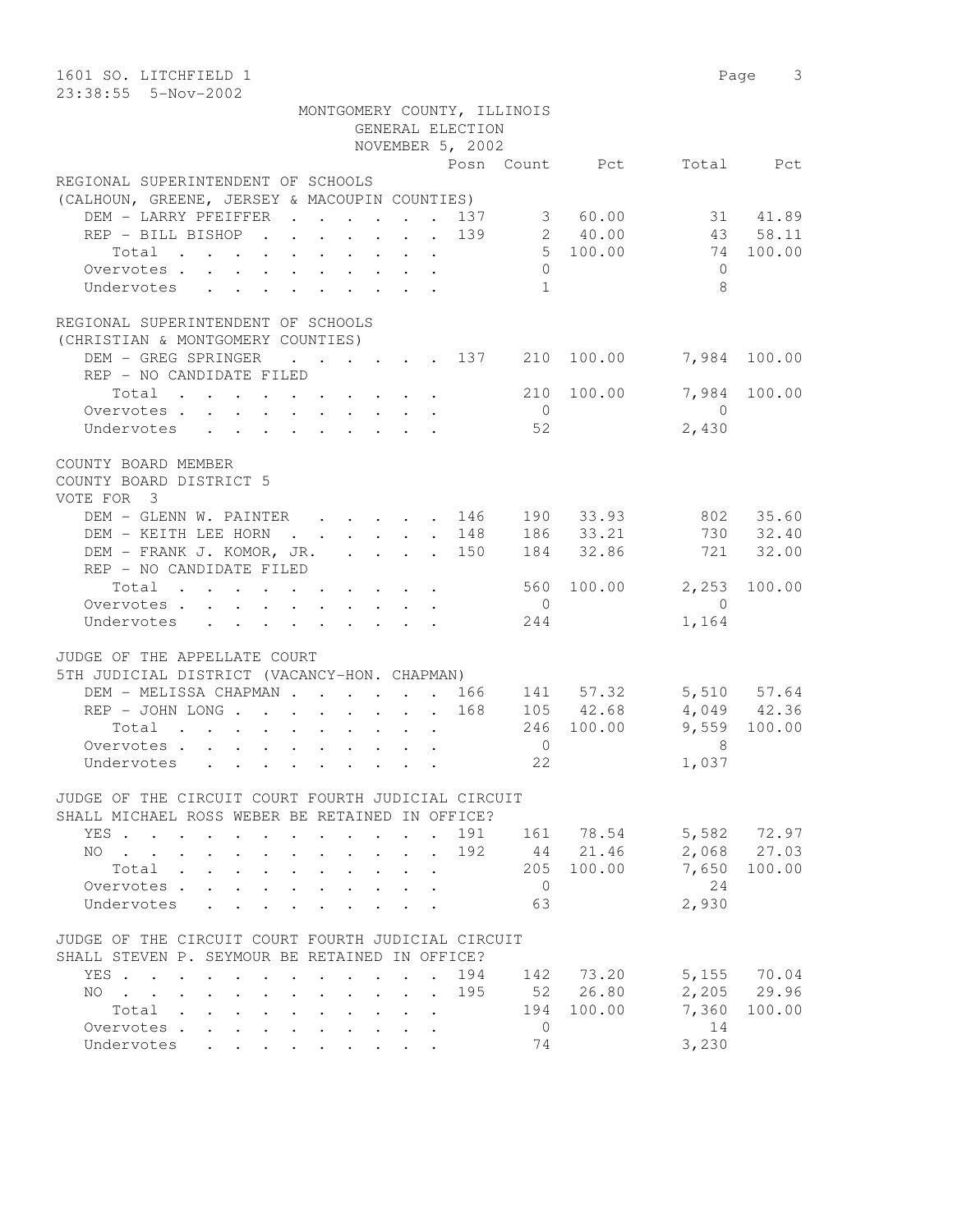1601 SO. LITCHFIELD 1 Page 4 23:38:55 5-Nov-2002

 MONTGOMERY COUNTY, ILLINOIS GENERAL ELECTION NOVEMBER 5, 2002 Posn Count Pct Total Pct JUDGE OF THE CIRCUIT COURT FOURTH JUDICIAL CIRCUIT SHALL S. GENE SCHWARM BE RETAINED IN OFFICE? YES . . . . . . . . . . . . 197 140 72.16 5,308 71.34 NO . . . . . . . . . . . . 198 54 27.84 2,132 28.66 Total . . . . . . . . . . 194 100.00 7,440 100.00 Overvotes . . . . . . . . . . . 0 17 Undervotes . . . . . . . . . 74 3,147 JUDGE OF THE CIRCUIT COURT FOURTH JUDICIAL CIRCUIT SHALL PATRICK L. DUKE BE RETAINED IN OFFICE? YES . . . . . . . . . . . 200 143 73.33 5,178 70.18 NO . . . . . . . . . . . . 201 52 26.67 2,200 29.82 Total . . . . . . . . . . 195 100.00 7,378 100.00 Overvotes . . . . . . . . . . 0 12 Undervotes . . . . . . . . . 73 3,214 COUNTY-SENIOR SERVICES REFERENDUM YES . . . . . . . . . . . . 220 82 33.61 4,784 50.42 NO . . . . . . . . . . . . 221 162 66.39 4,704 49.58 Total . . . . . . . . . . 244 100.00 9,488 100.00 Overvotes . . . . . . . . . . . 1 10<br>
Undervotes . . . . . . . . . 23 1,106 Undervotes . . . . . . . . . 23 1,106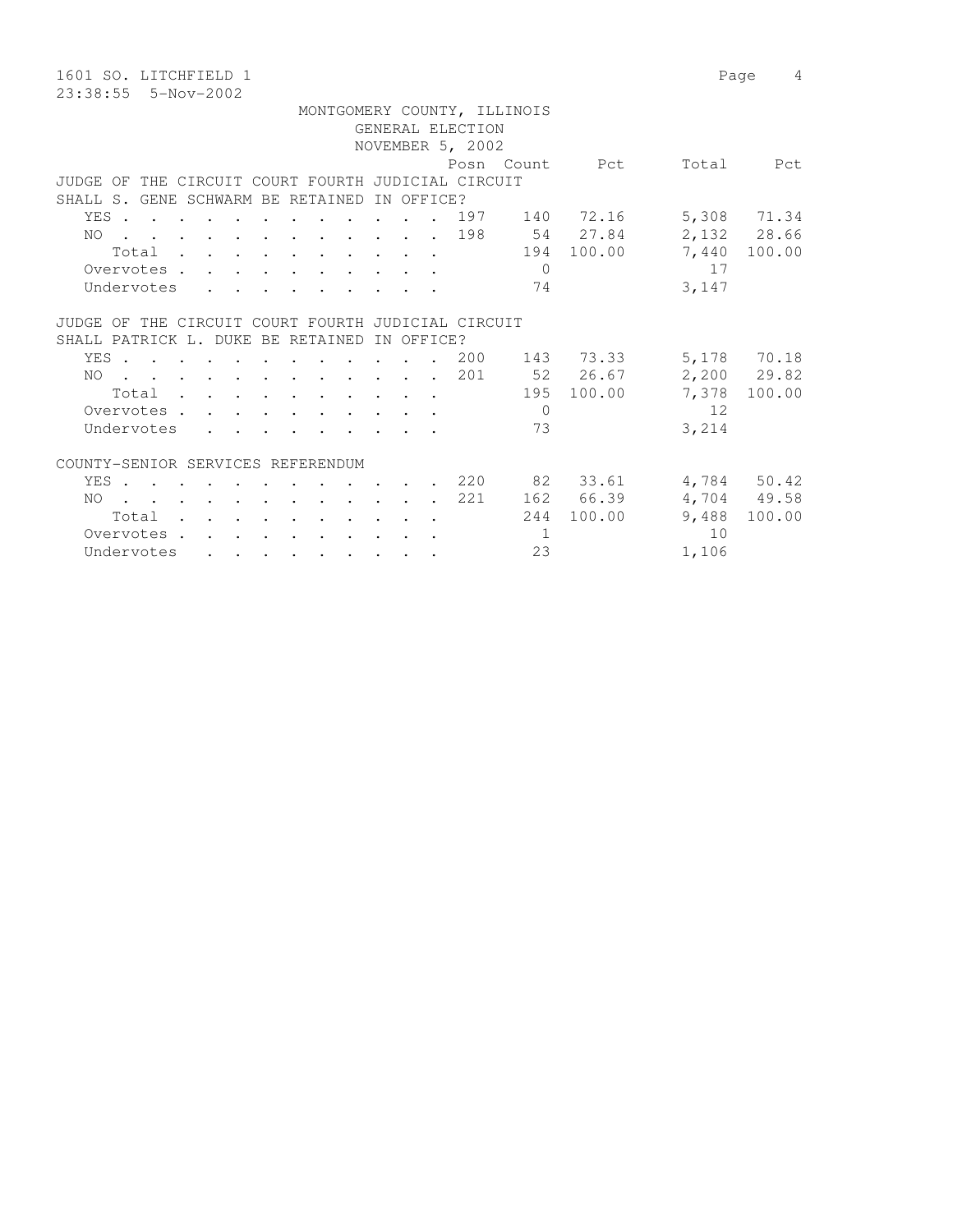1602 SOUTH LITCHFIELD 2 Page 1 23:38:55 5-Nov-2002

| MONTGOMERY COUNTY, ILLINOIS                                                                                     |                  |                |                      |                      |                 |
|-----------------------------------------------------------------------------------------------------------------|------------------|----------------|----------------------|----------------------|-----------------|
|                                                                                                                 | GENERAL ELECTION |                |                      |                      |                 |
|                                                                                                                 | NOVEMBER 5, 2002 |                |                      | Posn Count Pct Total |                 |
| Precincts Counted - TOTAL                                                                                       |                  |                | 1 2.38               | 42                   | Pct<br>100.00   |
| Registered Voters - TOTAL 868                                                                                   |                  |                |                      |                      |                 |
| Ballots Cast - TOTAL 312 35.94                                                                                  |                  |                |                      | 21,021               |                 |
|                                                                                                                 |                  |                |                      |                      | $10,613$ 50.49  |
| Ballots Cast - BLANK                                                                                            |                  |                | $\frac{1}{312}$ 0.12 | 31 0.15<br>7,492     |                 |
| Ballots Cast - WHITE<br>Ballots Cast - FEDERAL-17TH (CREAM)                                                     |                  | $\bigcirc$     |                      | 3                    |                 |
|                                                                                                                 |                  |                |                      |                      |                 |
| UNITED STATES SENATOR                                                                                           |                  |                |                      |                      |                 |
| DEM - RICHARD J. DURBIN 6 231 77.52 6,678 65.73                                                                 |                  |                |                      |                      |                 |
| REP - JIM DURKIN                                                                                                |                  |                | 8 62 20.81           | 3,337 32.84          |                 |
| LIB - STEVEN BURGAUER                                                                                           |                  |                | 10 5 1.68            | 145 1.43             |                 |
| $\cdot$ 298 100.00 10,160<br>Total                                                                              |                  |                |                      |                      | 100.00          |
| Overvotes                                                                                                       |                  | 1              |                      | 34                   |                 |
| Undervotes                                                                                                      |                  | 13             |                      | 419                  |                 |
|                                                                                                                 |                  |                |                      |                      |                 |
| GOVERNOR AND LIEUTENANT GOVERNOR                                                                                |                  |                |                      |                      |                 |
| DEM - ROD R. BLAGOJEVICH/PAT QUINN . 16 216 74.23                                                               |                  |                |                      |                      | 5,613 54.98     |
| REP - JIM RYAN/CARL HAWKINSON 19 71 24.40                                                                       |                  |                |                      | $4,375$ $42.85$      |                 |
| LIB - CAL SKINNER/JAMES L. TOBIN 22 3 1.03                                                                      |                  |                |                      | 180 1.76             |                 |
| IND - MARISELLIS BROWN/NO CANDIDATE . 25 1 0.34                                                                 |                  |                |                      |                      | 41 0.40         |
| $\cdot$ 291 100.00 10,209 100.00<br>Total                                                                       |                  |                |                      |                      |                 |
| Overvotes                                                                                                       |                  | 5 <sup>5</sup> |                      | 57                   |                 |
| Undervotes                                                                                                      |                  | 16             |                      | 338                  |                 |
|                                                                                                                 |                  |                |                      |                      |                 |
| ATTORNEY GENERAL                                                                                                |                  |                |                      |                      |                 |
| DEM - LISA MADIGAN 32 206 69.83 5,461 53.87                                                                     |                  |                |                      |                      |                 |
| REP - JOE BIRKETT 34 84 28.47                                                                                   |                  |                |                      | 4,488 44.27          |                 |
| LIB - GARY L. SHILTS                                                                                            |                  |                | 36 5 1.69            |                      | 188 1.85        |
| the contract of the contract of the contract of the<br>Total                                                    |                  |                |                      | 295 100.00 10,137    | 100.00          |
| Overvotes                                                                                                       |                  | $\overline{2}$ |                      | 16                   |                 |
| Undervotes                                                                                                      |                  | 15             |                      | 451                  |                 |
|                                                                                                                 |                  |                |                      |                      |                 |
| SECRETARY OF STATE                                                                                              |                  |                |                      |                      |                 |
| $\cdot$ 42 236 81.38<br>DEM - JESSE WHITE                                                                       |                  |                |                      |                      | 7,244 70.71     |
| REP - KRIS O'ROURKE COHN 44 49 16.90                                                                            |                  |                |                      |                      | $2,795$ 27.28   |
| LIB - MATT BEAUCHAMP<br>$\mathbf{r}$ , $\mathbf{r}$ , $\mathbf{r}$ , $\mathbf{r}$ , $\mathbf{r}$ , $\mathbf{r}$ |                  |                |                      | 46 5 1.72 205 2.00   |                 |
| Total                                                                                                           |                  |                |                      | 290 100.00 10,244    | 100.00          |
| Overvotes                                                                                                       |                  | $\overline{1}$ |                      | - 8                  |                 |
| Undervotes                                                                                                      |                  | 21             |                      | 352                  |                 |
|                                                                                                                 |                  |                |                      |                      |                 |
| COMPTROLLER                                                                                                     |                  |                |                      |                      |                 |
| DEM - DANIEL W. HYNES                                                                                           | 58               | 224            | 77.51                |                      | $6,428$ $64.50$ |
| REP - THOMAS JEFFERSON RAMSDELL                                                                                 | 60               | 56             | 19.38                |                      | $3,213$ $32.24$ |
| LIB - JULIE FOX                                                                                                 | 62               |                | 9 3.11               | 325                  | 3.26            |
| Total                                                                                                           |                  | 289            | 100.00               | 9,966                | 100.00          |
| Overvotes                                                                                                       |                  | - 3            |                      | 15                   |                 |
| Undervotes                                                                                                      |                  | 20             |                      | 623                  |                 |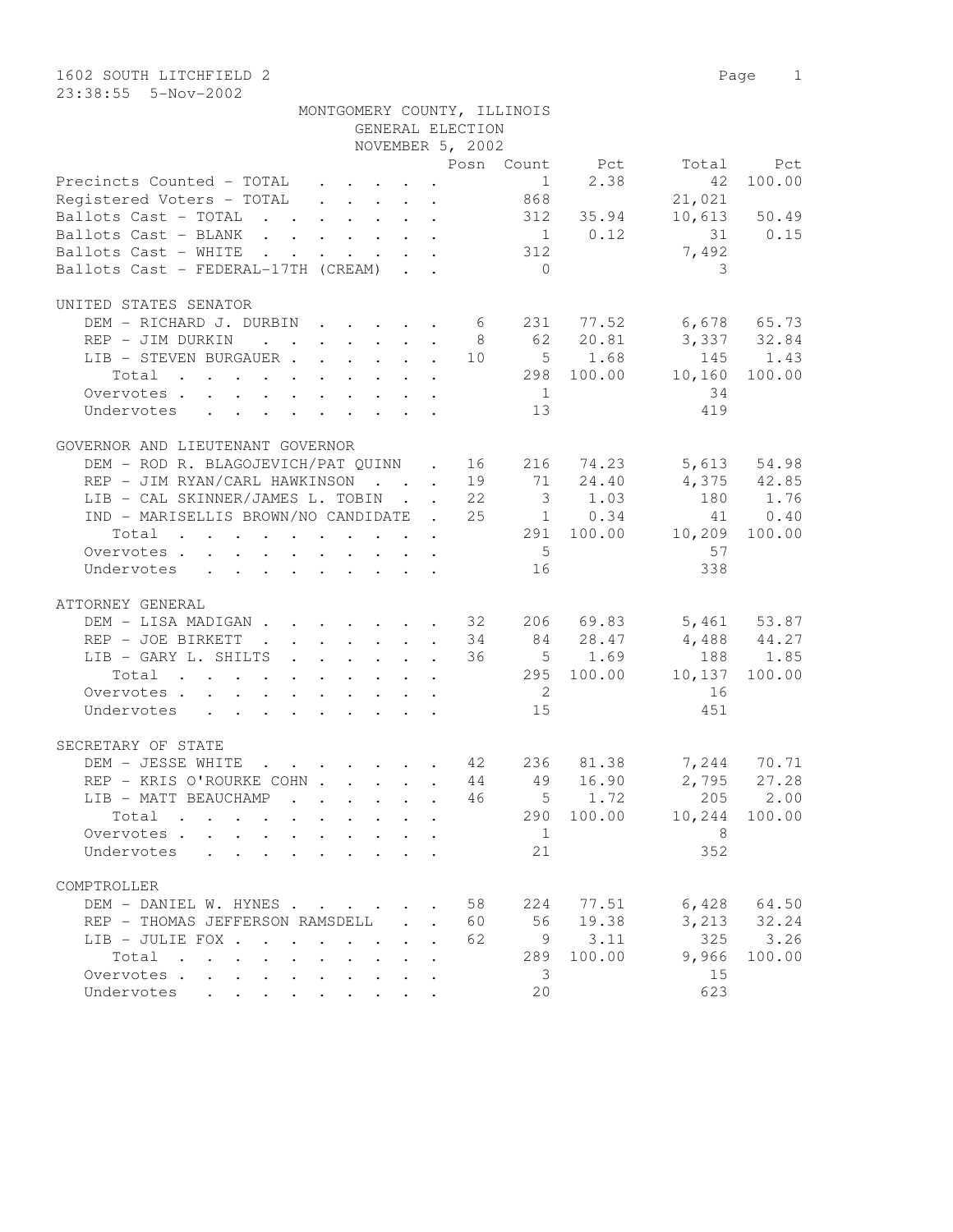1602 SOUTH LITCHFIELD 2 Page 2

23:38:55 5-Nov-2002

| MONTGOMERY COUNTY, ILLINOIS |                  |  |
|-----------------------------|------------------|--|
|                             | GENERAL ELECTION |  |

|                                                                                                        | GENERAL ELECITON<br>NOVEMBER 5, 2002                      |                                                               |                     |              |
|--------------------------------------------------------------------------------------------------------|-----------------------------------------------------------|---------------------------------------------------------------|---------------------|--------------|
|                                                                                                        |                                                           | Posn Count Pct                                                |                     | Total Pct    |
| TREASURER                                                                                              |                                                           |                                                               |                     |              |
| DEM - THOMAS J. DART 68 189 65.40                                                                      |                                                           |                                                               | 4,736 46.81         |              |
| REP - JUDY BAAR TOPINKA 70 94 32.53                                                                    |                                                           |                                                               | 5,235 51.74         |              |
| LIB - RHYS READ 72                                                                                     |                                                           |                                                               | 6 2.08              | 147 1.45     |
| Total                                                                                                  |                                                           | 289 100.00                                                    |                     |              |
|                                                                                                        |                                                           | 1                                                             | 10,118 100.00<br>10 |              |
| Overvotes.<br>Undervotes                                                                               |                                                           | 22                                                            | 476                 |              |
| $\mathbf{r}$ , $\mathbf{r}$ , $\mathbf{r}$ , $\mathbf{r}$ , $\mathbf{r}$ , $\mathbf{r}$ , $\mathbf{r}$ |                                                           |                                                               |                     |              |
|                                                                                                        |                                                           |                                                               |                     |              |
| REPRESENTATIVE IN CONGRESS                                                                             |                                                           |                                                               |                     |              |
| 17TH CONGRESSIONAL DISTRICT                                                                            |                                                           |                                                               |                     |              |
| DEM - LANE EVANS 84 219 77.39                                                                          |                                                           |                                                               |                     | 3,209 65.66  |
| REP - PETER CALDERONE 86 64 22.61                                                                      |                                                           |                                                               |                     | 1,678 34.34  |
| Total                                                                                                  |                                                           |                                                               | 283 100.00          | 4,887 100.00 |
| Overvotes                                                                                              |                                                           | $\overline{2}$                                                | $\overline{7}$      |              |
| Undervotes                                                                                             |                                                           | 27                                                            | 445                 |              |
|                                                                                                        |                                                           |                                                               |                     |              |
| STATE SENATOR                                                                                          |                                                           |                                                               |                     |              |
| 49TH LEGISLATIVE DISTRICT                                                                              |                                                           |                                                               |                     |              |
| DEM - VINCE DEMUZIO                                                                                    |                                                           | $\cdot$ $\cdot$ $\cdot$ $\cdot$ $\cdot$ $\cdot$ 92 263 100.00 | 8,356 100.00        |              |
| REP - NO CANDIDATE FILED                                                                               |                                                           |                                                               |                     |              |
| Total $\cdot$                                                                                          |                                                           |                                                               | 8,356<br>263 100.00 | 100.00       |
| Overvotes.                                                                                             |                                                           | $\overline{0}$                                                | $\overline{0}$      |              |
| Undervotes                                                                                             |                                                           | 49                                                            | 2,248               |              |
|                                                                                                        |                                                           |                                                               |                     |              |
| REPRESENTATIVE IN THE GENERAL ASSEMBLY                                                                 |                                                           |                                                               |                     |              |
| 98TH REPRESENTATIVE DISTRICT                                                                           |                                                           |                                                               |                     |              |
| DEM - GARY HANNIG                                                                                      |                                                           | $\cdot$ 100 264 100.00                                        | 8,354 100.00        |              |
| REP - NO CANDIDATE FILED                                                                               |                                                           |                                                               |                     |              |
| Total 264 100.00                                                                                       |                                                           |                                                               |                     | 8,354 100.00 |
| Overvotes.                                                                                             |                                                           | $\overline{0}$                                                | $\bigcirc$          |              |
| Undervotes                                                                                             |                                                           | 48                                                            | 2,250               |              |
|                                                                                                        |                                                           |                                                               |                     |              |
| COUNTY CLERK                                                                                           |                                                           |                                                               |                     |              |
| DEM - NO CANDIDATE FILED                                                                               |                                                           |                                                               |                     |              |
| REP - SANDY LEITHEISER 112 216 100.00 8,768 100.00                                                     |                                                           |                                                               |                     |              |
| Total $\cdot$                                                                                          |                                                           | 216                                                           | 8,768<br>100.00     | 100.00       |
| Overvotes                                                                                              |                                                           | $\mathbf{0}$                                                  | $\circ$             |              |
|                                                                                                        |                                                           | 96                                                            | 1,836               |              |
| Undervotes<br>$\cdot$                                                                                  |                                                           |                                                               |                     |              |
|                                                                                                        |                                                           |                                                               |                     |              |
| COUNTY TREASURER                                                                                       |                                                           |                                                               |                     |              |
| DEM - NO CANDIDATE FILED                                                                               |                                                           |                                                               |                     |              |
| REP - RON JENKINS<br>$\sim$ $\sim$                                                                     | $\mathbf{r}$ and $\mathbf{r}$ and $\mathbf{r}$            | 119                                                           | 215 100.00          | 8,566 100.00 |
| Total<br>$\mathbf{r} = \mathbf{r} + \mathbf{r}$                                                        |                                                           |                                                               | 8,566<br>215 100.00 | 100.00       |
| Overvotes                                                                                              | $\mathbf{r} = \mathbf{r}$<br>$\mathbf{L}$<br>$\mathbf{r}$ | $\overline{0}$                                                | $\bigcirc$          |              |
| Undervotes                                                                                             | $\cdot$ $\cdot$ $\cdot$ $\cdot$ $\cdot$                   | 97                                                            | 2,038               |              |
|                                                                                                        |                                                           |                                                               |                     |              |
| COUNTY SHERIFF                                                                                         |                                                           |                                                               |                     |              |
| DEM - NO CANDIDATE FILED                                                                               |                                                           |                                                               |                     |              |
| REP - JIM VAZZI                                                                                        |                                                           | 126                                                           | 221 100.00<br>8,735 | 100.00       |
| Total                                                                                                  |                                                           | 221                                                           | 100.00<br>8,735     | 100.00       |
| Overvotes<br>$\mathbf{L}$ and $\mathbf{L}$                                                             |                                                           | $\overline{0}$                                                | $\overline{0}$      |              |
| Undervotes<br>$\mathbf{r}$ $\mathbf{r}$ $\mathbf{r}$ $\mathbf{r}$                                      |                                                           | 91                                                            | 1,869               |              |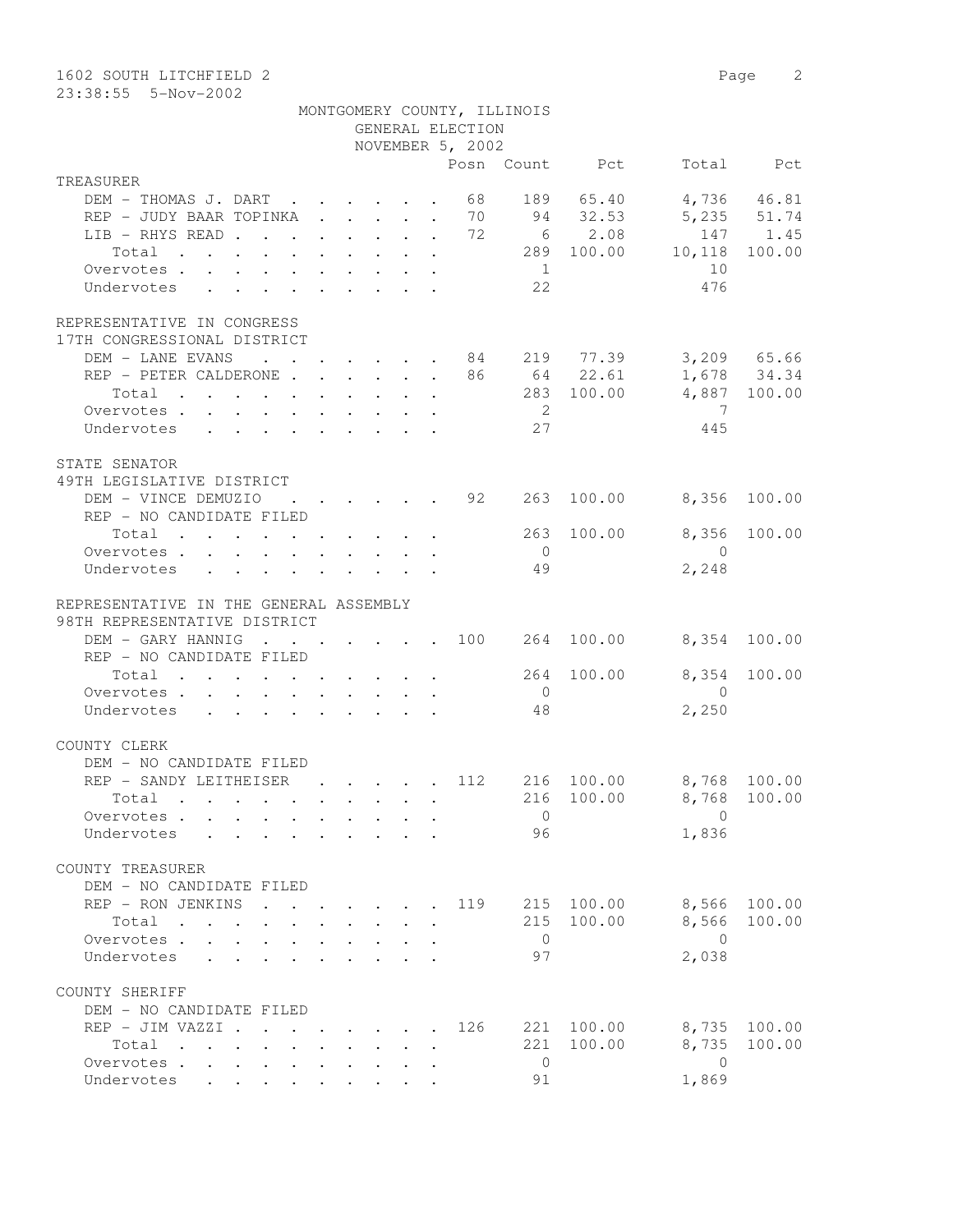| 1602 SOUTH LITCHFIELD 2<br>23:38:55  5-Nov-2002                                                       |                                            |                                 |                                                                     |                       |                |                            | Page 3       |
|-------------------------------------------------------------------------------------------------------|--------------------------------------------|---------------------------------|---------------------------------------------------------------------|-----------------------|----------------|----------------------------|--------------|
|                                                                                                       |                                            |                                 | MONTGOMERY COUNTY, ILLINOIS<br>GENERAL ELECTION<br>NOVEMBER 5, 2002 |                       |                |                            |              |
|                                                                                                       |                                            |                                 |                                                                     |                       | Posn Count Pct |                            | Total Pct    |
| REGIONAL SUPERINTENDENT OF SCHOOLS<br>(CHRISTIAN & MONTGOMERY COUNTIES)                               |                                            |                                 |                                                                     |                       |                |                            |              |
| DEM - GREG SPRINGER<br>REP - NO CANDIDATE FILED                                                       |                                            |                                 | $\cdot \cdot \cdot \cdot \cdot \cdot \cdot 137$ 243                 |                       | 100.00         | 7,984                      | 100.00       |
| Total<br>Overvotes.                                                                                   |                                            |                                 |                                                                     | 243<br>$\overline{0}$ | 100.00         | 7,984<br>$\bigcirc$        | 100.00       |
| Undervotes                                                                                            |                                            |                                 |                                                                     | 69                    |                | 2,430                      |              |
| COUNTY BOARD MEMBER<br>COUNTY BOARD DISTRICT 5<br>VOTE FOR 3                                          |                                            |                                 |                                                                     |                       |                |                            |              |
| DEM - GLENN W. PAINTER 146                                                                            |                                            |                                 |                                                                     |                       | 229 36.70      | 802                        | 35.60        |
| DEM - KEITH LEE HORN<br>. 148                                                                         |                                            |                                 |                                                                     | 201                   | 32.21          |                            | 730 32.40    |
| DEM - FRANK J. KOMOR, JR. 150<br>REP - NO CANDIDATE FILED                                             |                                            |                                 |                                                                     | 194                   | 31.09          |                            | 721 32.00    |
| Total                                                                                                 |                                            |                                 |                                                                     | 624                   | 100.00         | 2,253                      | 100.00       |
| Overvotes.                                                                                            |                                            |                                 |                                                                     | $\overline{0}$        |                | $\bigcirc$                 |              |
| Undervotes                                                                                            |                                            |                                 |                                                                     | 312                   |                | 1,164                      |              |
| JUDGE OF THE APPELLATE COURT<br>5TH JUDICIAL DISTRICT (VACANCY-HON. CHAPMAN)                          |                                            |                                 |                                                                     |                       |                |                            |              |
| DEM - MELISSA CHAPMAN 166                                                                             |                                            |                                 |                                                                     |                       | 200 73.80      |                            | 5,510 57.64  |
| REP - JOHN LONG                                                                                       |                                            |                                 | 168                                                                 |                       | 71 26.20       |                            | 4,049 42.36  |
| Total                                                                                                 |                                            |                                 |                                                                     |                       | 271 100.00     |                            | 9,559 100.00 |
| Overvotes.                                                                                            |                                            |                                 |                                                                     | $\overline{1}$        |                | $\overline{\phantom{1}}$ 8 |              |
| Undervotes                                                                                            |                                            |                                 |                                                                     | 40                    |                | 1,037                      |              |
| JUDGE OF THE CIRCUIT COURT FOURTH JUDICIAL CIRCUIT<br>SHALL MICHAEL ROSS WEBER BE RETAINED IN OFFICE? |                                            |                                 |                                                                     |                       |                |                            |              |
| YES                                                                                                   |                                            |                                 |                                                                     |                       | 191 150 72.46  |                            | 5,582 72.97  |
| NO                                                                                                    |                                            |                                 | 192                                                                 |                       | 57 27.54       |                            | 2,068 27.03  |
| Total                                                                                                 |                                            |                                 |                                                                     |                       | 207 100.00     |                            | 7,650 100.00 |
| Overvotes                                                                                             |                                            |                                 |                                                                     | $\mathbf{0}$          |                | 24                         |              |
| Undervotes                                                                                            |                                            |                                 |                                                                     | 105                   |                | 2,930                      |              |
| JUDGE OF THE CIRCUIT COURT FOURTH JUDICIAL CIRCUIT<br>SHALL STEVEN P. SEYMOUR BE RETAINED IN OFFICE?  |                                            |                                 |                                                                     |                       |                |                            |              |
| YES                                                                                                   |                                            |                                 |                                                                     |                       | 194 143 71.86  |                            | 5,155 70.04  |
| $NO \t . \t . \t .$                                                                                   |                                            |                                 | 195                                                                 |                       | 56 28.14       |                            | 2,205 29.96  |
| Total                                                                                                 |                                            |                                 |                                                                     |                       | 199 100.00     | 7,360                      | 100.00       |
| Overvotes                                                                                             |                                            |                                 |                                                                     | $\overline{0}$        |                | 14                         |              |
| Undervotes<br>$\mathbf{L} = \mathbf{L}$                                                               |                                            |                                 |                                                                     | 113                   |                | 3,230                      |              |
| JUDGE OF THE CIRCUIT COURT FOURTH JUDICIAL CIRCUIT<br>SHALL S. GENE SCHWARM BE RETAINED IN OFFICE?    |                                            |                                 |                                                                     |                       |                |                            |              |
| YES                                                                                                   |                                            |                                 | 197                                                                 |                       | 142 71.00      |                            | 5,308 71.34  |
| $NO$<br>$\ddot{\phantom{a}}$ . The set of $\ddot{\phantom{a}}$                                        | $\mathbf{r} = \mathbf{r} \cdot \mathbf{r}$ |                                 | 198                                                                 |                       | 58 29.00       |                            | 2,132 28.66  |
| Total                                                                                                 |                                            | $\cdot$ $\cdot$ $\cdot$ $\cdot$ |                                                                     |                       | 200 100.00     | 7,440                      | 100.00       |
| Overvotes.                                                                                            |                                            |                                 |                                                                     | $\overline{0}$        |                | 17                         |              |
| Undervotes<br>$\mathbf{L} = \mathbf{L} \mathbf{L}$                                                    |                                            |                                 |                                                                     | 112                   |                | 3,147                      |              |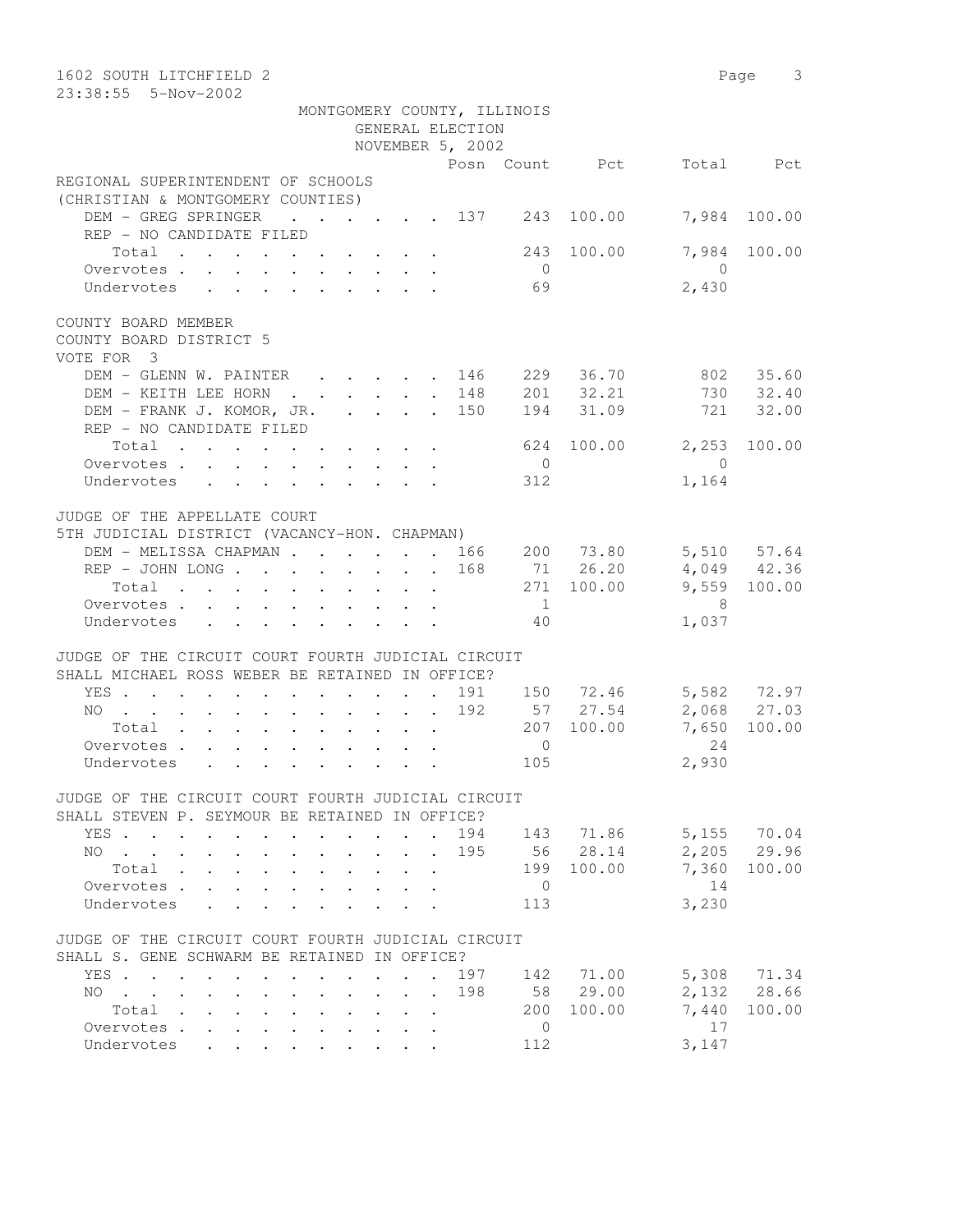1602 SOUTH LITCHFIELD 2 Page 4 23:38:55 5-Nov-2002

|       |       |                                                                                                                 |               |  |                                                                                                                                                                                                                                               |                      |                      |                                   |                          |            |                                           | MONTGOMERY COUNTY, ILLINOIS |          |       |             |
|-------|-------|-----------------------------------------------------------------------------------------------------------------|---------------|--|-----------------------------------------------------------------------------------------------------------------------------------------------------------------------------------------------------------------------------------------------|----------------------|----------------------|-----------------------------------|--------------------------|------------|-------------------------------------------|-----------------------------|----------|-------|-------------|
|       |       |                                                                                                                 |               |  |                                                                                                                                                                                                                                               |                      |                      |                                   |                          |            | GENERAL ELECTION                          |                             |          |       |             |
|       |       |                                                                                                                 |               |  |                                                                                                                                                                                                                                               |                      |                      |                                   |                          |            | NOVEMBER 5, 2002                          |                             |          |       |             |
|       |       |                                                                                                                 |               |  |                                                                                                                                                                                                                                               |                      |                      |                                   |                          |            |                                           | Posn Count                  | Pct      | Total | Pct         |
| JUDGE | OF    |                                                                                                                 |               |  |                                                                                                                                                                                                                                               |                      |                      |                                   |                          |            | THE CIRCUIT COURT FOURTH JUDICIAL CIRCUIT |                             |          |       |             |
|       |       | SHALL PATRICK L. DUKE BE RETAINED                                                                               |               |  |                                                                                                                                                                                                                                               |                      |                      |                                   |                          | IN OFFICE? |                                           |                             |          |       |             |
|       |       |                                                                                                                 |               |  |                                                                                                                                                                                                                                               |                      |                      |                                   |                          |            |                                           |                             |          |       |             |
|       | YES . | $\mathbf{r}$ , and $\mathbf{r}$ , and $\mathbf{r}$ , and $\mathbf{r}$                                           |               |  |                                                                                                                                                                                                                                               | $\ddot{\phantom{a}}$ | $\sim$ $\sim$ $\sim$ | $\cdot$                           |                          |            | 200                                       | 140                         | 69.65    | 5,178 | 70.18       |
| NO.   |       | $\mathbf{r}$ , and $\mathbf{r}$ , and $\mathbf{r}$ , and $\mathbf{r}$ , and $\mathbf{r}$                        |               |  |                                                                                                                                                                                                                                               |                      |                      |                                   | $\sim$                   |            | 201                                       |                             | 61 30.35 |       | 2,200 29.82 |
|       |       | Total                                                                                                           |               |  |                                                                                                                                                                                                                                               |                      |                      |                                   | $\overline{\phantom{a}}$ |            |                                           | 201                         | 100.00   | 7,378 | 100.00      |
|       |       | Overvotes                                                                                                       |               |  |                                                                                                                                                                                                                                               |                      |                      |                                   |                          |            |                                           | $\mathbf{0}$                |          | 12    |             |
|       |       | Undervotes                                                                                                      |               |  |                                                                                                                                                                                                                                               |                      |                      |                                   |                          |            |                                           | 111                         |          | 3,214 |             |
|       |       | COUNTY-SENIOR SERVICES REFERENDUM                                                                               |               |  |                                                                                                                                                                                                                                               |                      |                      |                                   |                          |            |                                           |                             |          |       |             |
|       |       |                                                                                                                 |               |  |                                                                                                                                                                                                                                               |                      |                      |                                   |                          |            |                                           |                             |          |       |             |
|       | YES . | $\cdots$                                                                                                        |               |  |                                                                                                                                                                                                                                               |                      |                      |                                   |                          |            | 220                                       | 110                         | 39.71    |       | 4,784 50.42 |
| NO.   |       | the contract of the contract of the contract of the contract of the contract of the contract of the contract of |               |  |                                                                                                                                                                                                                                               |                      |                      |                                   | $\ddot{\phantom{0}}$     |            | 221                                       | 167                         | 60.29    |       | 4,704 49.58 |
|       |       | Total                                                                                                           | $\sim$ $\sim$ |  |                                                                                                                                                                                                                                               |                      | $\ddot{\phantom{1}}$ | <b>Contract Contract Contract</b> |                          |            |                                           | 2.77                        | 100.00   | 9,488 | 100.00      |
|       |       | Overvotes.                                                                                                      |               |  | $\mathcal{L}(\mathbf{r},\mathbf{r})$ . The contract of the contract of the contract of the contract of the contract of the contract of the contract of the contract of the contract of the contract of the contract of the contract of the co | $\ddot{\phantom{a}}$ |                      |                                   |                          |            |                                           | $\Omega$                    |          | 10    |             |
|       |       | Undervotes                                                                                                      |               |  | $\bullet$ . In the case of the contract of the contract of the contract of the contract of the contract of the contract of the contract of the contract of the contract of the contract of the contract of the contract of the con            |                      |                      | $\sim$ $\sim$ $\sim$ $\sim$       |                          |            |                                           | 35                          |          | 1,106 |             |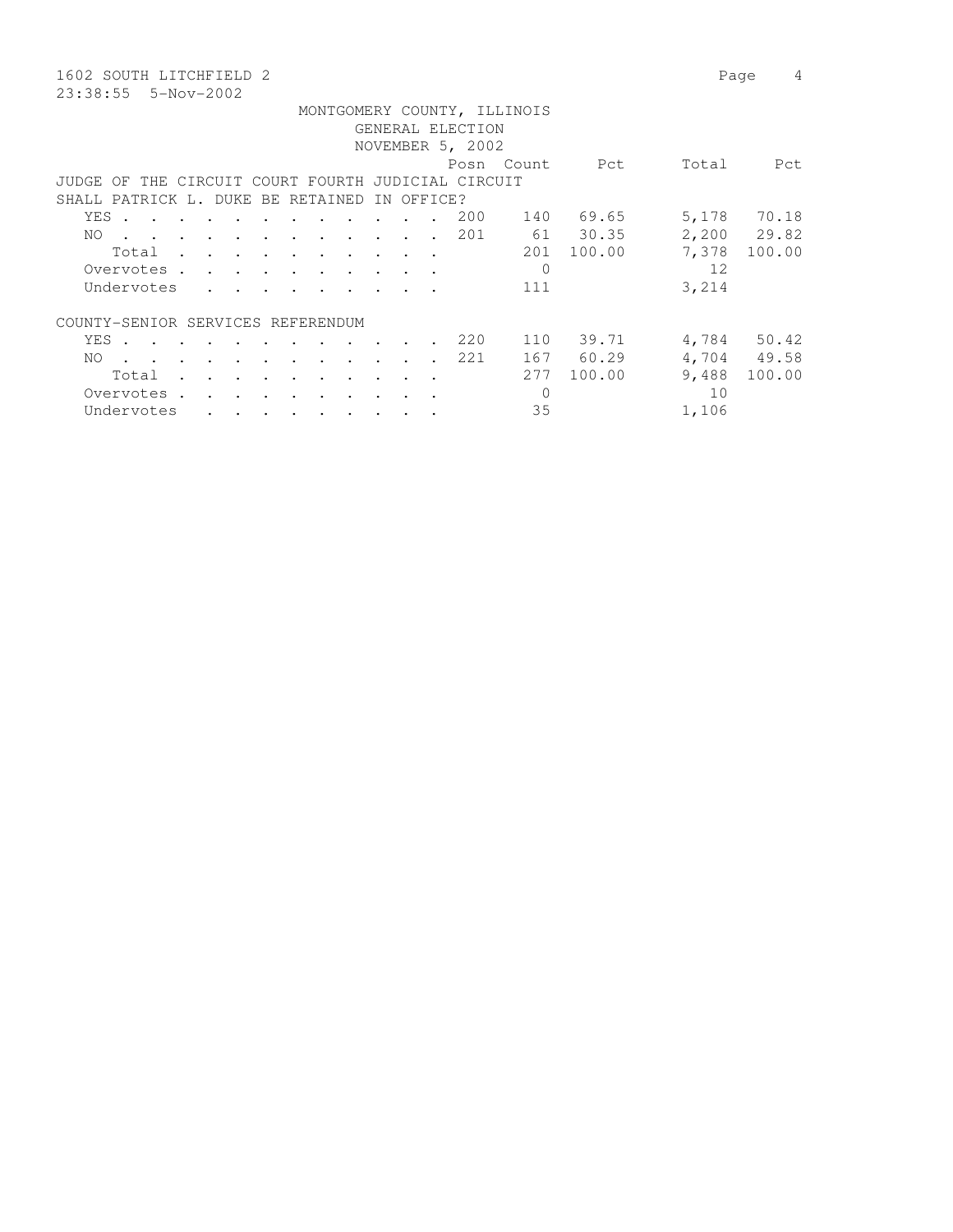|                                                                                                                                                                               |                                         | GENERAL ELECTION | MONTGOMERY COUNTY, ILLINOIS       |             |               |                 |
|-------------------------------------------------------------------------------------------------------------------------------------------------------------------------------|-----------------------------------------|------------------|-----------------------------------|-------------|---------------|-----------------|
|                                                                                                                                                                               |                                         | NOVEMBER 5, 2002 |                                   |             |               |                 |
|                                                                                                                                                                               |                                         |                  | Posn Count Pct Total Pct          |             |               |                 |
| Precincts Counted - TOTAL 1<br>Registered Voters - TOTAL 554                                                                                                                  |                                         |                  |                                   | $1 \t 2.38$ | 42            | 100.00          |
|                                                                                                                                                                               |                                         |                  |                                   |             | 21,021        |                 |
| Ballots Cast - TOTAL 157 28.34                                                                                                                                                |                                         |                  |                                   |             |               | $10,613$ 50.49  |
| Ballots Cast - BLANK 0 0.00 31 0.15                                                                                                                                           |                                         |                  |                                   |             |               |                 |
| Ballots Cast - WHITE 157                                                                                                                                                      |                                         |                  |                                   |             | 7,492         |                 |
| Ballots Cast - FEDERAL-17TH (CREAM)                                                                                                                                           |                                         |                  | $\overline{0}$                    |             | 3             |                 |
| UNITED STATES SENATOR                                                                                                                                                         |                                         |                  |                                   |             |               |                 |
| DEM - RICHARD J. DURBIN 6 116 78.91 6,678 65.73                                                                                                                               |                                         |                  |                                   |             |               |                 |
| REP - JIM DURKIN                                                                                                                                                              |                                         |                  | 8 29 19.73 3,337 32.84            |             |               |                 |
| LIB - STEVEN BURGAUER 10 2 1.36 145 1.43                                                                                                                                      |                                         |                  |                                   |             |               |                 |
| Total 147 100.00 10,160 100.00                                                                                                                                                |                                         |                  |                                   |             |               |                 |
| Overvotes.                                                                                                                                                                    |                                         |                  | 1                                 |             | 34            |                 |
| Undervotes                                                                                                                                                                    |                                         |                  | 9                                 |             | 419           |                 |
| GOVERNOR AND LIEUTENANT GOVERNOR                                                                                                                                              |                                         |                  |                                   |             |               |                 |
|                                                                                                                                                                               |                                         |                  |                                   |             |               |                 |
| DEM – ROD R. BLAGOJEVICH/PAT QUINN . 16 117 76.47 5,613 54.98<br>REP – JIM RYAN/CARL HAWKINSON 19 35 22.88 4,375 42.85<br>LIB – CAL SKINNER/JAMES L. TOBIN 22 1 0.65 180 1.76 |                                         |                  |                                   |             |               |                 |
|                                                                                                                                                                               |                                         |                  |                                   |             |               |                 |
| IND - MARISELLIS BROWN/NO CANDIDATE . 25 0 0.00                                                                                                                               |                                         |                  |                                   |             |               | 41 0.40         |
| Total 153 100.00 10,209 100.00                                                                                                                                                |                                         |                  |                                   |             |               |                 |
| Overvotes.                                                                                                                                                                    |                                         |                  | $\overline{0}$                    |             | 57            |                 |
| Undervotes                                                                                                                                                                    |                                         |                  | $\sim$ 4                          |             | 338           |                 |
|                                                                                                                                                                               |                                         |                  |                                   |             |               |                 |
| ATTORNEY GENERAL                                                                                                                                                              |                                         |                  |                                   |             |               |                 |
| DEM - LISA MADIGAN 32 115 76.67 5,461 53.87                                                                                                                                   |                                         |                  |                                   |             |               |                 |
| REP - JOE BIRKETT                                                                                                                                                             |                                         |                  | $34$ $34$ $22.67$ $4,488$ $44.27$ |             |               |                 |
| LIB - GARY L. SHILTS                                                                                                                                                          |                                         |                  | 36                                | 1 0.67      |               | 188 1.85        |
| Total                                                                                                                                                                         |                                         |                  | 150 100.00 10,137 100.00          |             |               |                 |
| Overvotes.                                                                                                                                                                    |                                         |                  | $\overline{0}$                    |             | 16            |                 |
| Undervotes                                                                                                                                                                    |                                         |                  | $\overline{7}$                    |             | 451           |                 |
| SECRETARY OF STATE                                                                                                                                                            |                                         |                  |                                   |             |               |                 |
| DEM - JESSE WHITE 42 121 79.61 7,244 70.71<br>REP - KRIS O'ROURKE COHN 44 30 19.74 2,795 27.28                                                                                |                                         |                  |                                   |             |               |                 |
|                                                                                                                                                                               |                                         |                  |                                   |             |               |                 |
| LIB - MATT BEAUCHAMP 46   1   0.66   205   2.00                                                                                                                               |                                         |                  |                                   |             |               |                 |
| $Total \cdot \cdot \cdot \cdot \cdot$                                                                                                                                         | $\cdot$ $\cdot$ $\cdot$ $\cdot$ $\cdot$ |                  |                                   | 152 100.00  | 10,244 100.00 |                 |
| Overvotes.                                                                                                                                                                    |                                         | $\mathbf{r}$     | $\mathbf{0}$                      |             | 8             |                 |
| Undervotes<br>$\mathbf{r}$ , and $\mathbf{r}$ , and $\mathbf{r}$ , and $\mathbf{r}$ , and $\mathbf{r}$                                                                        |                                         |                  | 5                                 |             | 352           |                 |
| COMPTROLLER                                                                                                                                                                   |                                         |                  |                                   |             |               |                 |
| DEM - DANIEL W. HYNES                                                                                                                                                         |                                         |                  | 58                                | 114 76.51   |               | $6,428$ $64.50$ |
| REP - THOMAS JEFFERSON RAMSDELL                                                                                                                                               |                                         | $\sim$           | 32<br>60                          | 21.48       | 3,213         | 32.24           |
| LIB - JULIE FOX                                                                                                                                                               |                                         |                  | 62                                | 3, 2.01     | 325           | 3.26            |
| Total                                                                                                                                                                         | $\mathbf{L}$                            |                  | 149                               | 100.00      | 9,966         | 100.00          |
| Overvotes.                                                                                                                                                                    |                                         |                  | $\mathbf{0}$                      |             | 15            |                 |
| Undervotes                                                                                                                                                                    |                                         |                  | 8                                 |             | 623           |                 |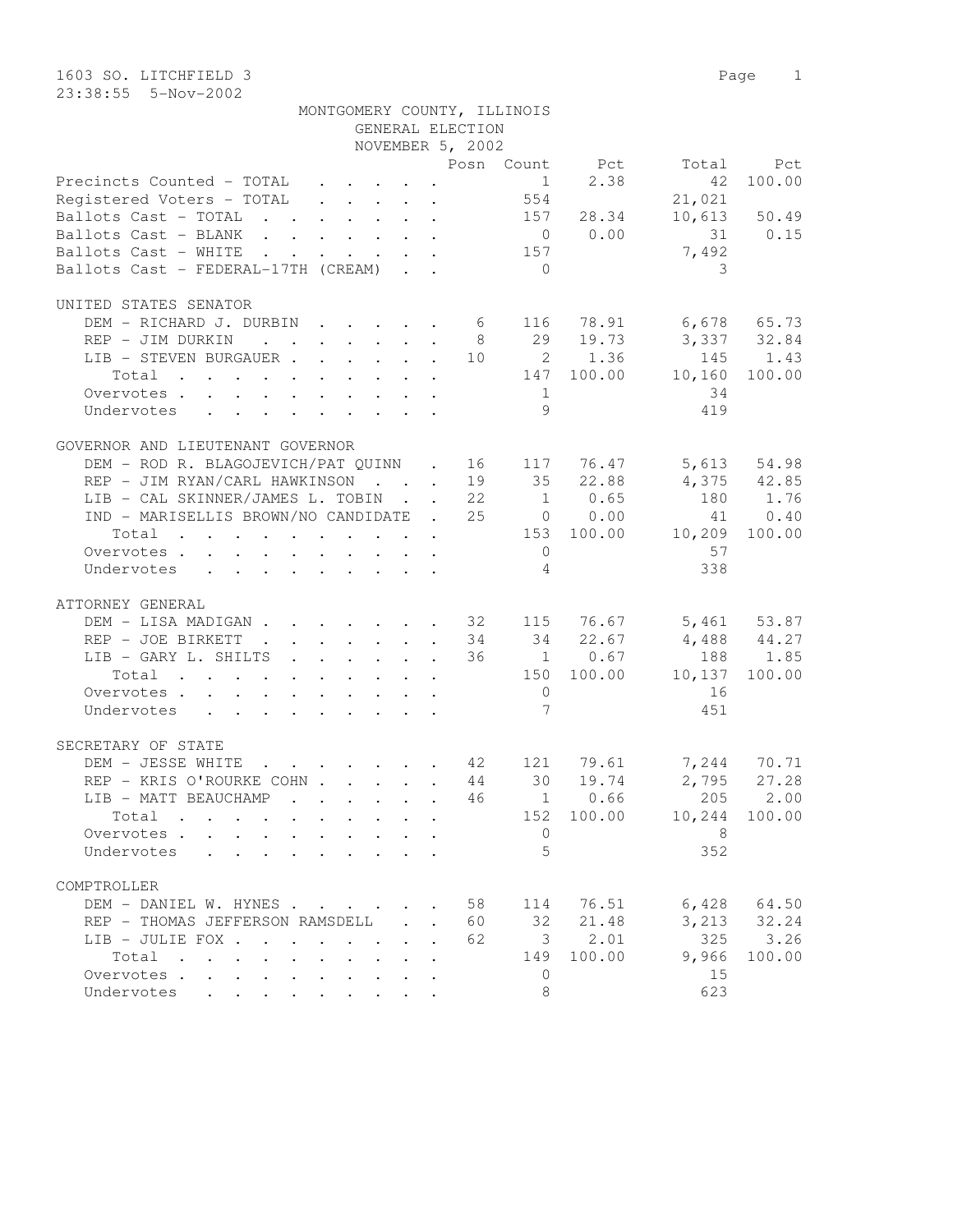| 1603 SO. LITCHFIELD 3<br>23:38:55  5-Nov-2002                                                                                                                                                                                               |                                                                                          |                                                           |                                                           |                                                 |                |                                                 |                         | 2<br>Page          |
|---------------------------------------------------------------------------------------------------------------------------------------------------------------------------------------------------------------------------------------------|------------------------------------------------------------------------------------------|-----------------------------------------------------------|-----------------------------------------------------------|-------------------------------------------------|----------------|-------------------------------------------------|-------------------------|--------------------|
|                                                                                                                                                                                                                                             |                                                                                          |                                                           |                                                           | MONTGOMERY COUNTY, ILLINOIS<br>GENERAL ELECTION |                |                                                 |                         |                    |
|                                                                                                                                                                                                                                             |                                                                                          |                                                           |                                                           | NOVEMBER 5, 2002                                |                |                                                 |                         |                    |
|                                                                                                                                                                                                                                             |                                                                                          |                                                           |                                                           |                                                 |                | Posn Count Pct                                  |                         | Total Pct          |
| TREASURER                                                                                                                                                                                                                                   |                                                                                          |                                                           |                                                           |                                                 |                |                                                 |                         |                    |
| DEM - THOMAS J. DART                                                                                                                                                                                                                        |                                                                                          |                                                           |                                                           | 68                                              |                | 98 65.33                                        |                         | 4,736 46.81        |
| REP - JUDY BAAR TOPINKA 70 52 34.67                                                                                                                                                                                                         |                                                                                          |                                                           |                                                           |                                                 |                |                                                 |                         | 5,235 51.74        |
| LIB - RHYS READ.                                                                                                                                                                                                                            | $\mathbf{r}$ , $\mathbf{r}$ , $\mathbf{r}$ , $\mathbf{r}$ , $\mathbf{r}$ , $\mathbf{r}$  |                                                           |                                                           | 72<br>$\ddot{\phantom{0}}$                      |                | $\begin{array}{ccc} & & 0 & & 0.00 \end{array}$ |                         | 147 1.45<br>100.00 |
| Total<br>the contract of the contract of the contract of the contract of the contract of the contract of the contract of                                                                                                                    |                                                                                          |                                                           |                                                           |                                                 | $\overline{0}$ | 150 100.00                                      | 10,118<br>10            |                    |
| Overvotes<br>Undervotes<br>$\mathbf{r}$ , $\mathbf{r}$ , $\mathbf{r}$ , $\mathbf{r}$ , $\mathbf{r}$ , $\mathbf{r}$                                                                                                                          |                                                                                          |                                                           |                                                           |                                                 | 7              |                                                 | 476                     |                    |
|                                                                                                                                                                                                                                             |                                                                                          |                                                           |                                                           |                                                 |                |                                                 |                         |                    |
| REPRESENTATIVE IN CONGRESS<br>17TH CONGRESSIONAL DISTRICT                                                                                                                                                                                   |                                                                                          |                                                           |                                                           |                                                 |                |                                                 |                         |                    |
| DEM - LANE EVANS                                                                                                                                                                                                                            | $\mathbf{r}$ , $\mathbf{r}$ , $\mathbf{r}$ , $\mathbf{r}$ , $\mathbf{r}$                 |                                                           |                                                           |                                                 |                | . 84 107 74.83                                  |                         | 3,209 65.66        |
| REP - PETER CALDERONE                                                                                                                                                                                                                       |                                                                                          |                                                           |                                                           |                                                 |                | 86 36 25.17                                     |                         | 1,678 34.34        |
| Total<br>$\mathbf{r}$ , and $\mathbf{r}$ , and $\mathbf{r}$ , and $\mathbf{r}$ , and $\mathbf{r}$ , and $\mathbf{r}$                                                                                                                        |                                                                                          |                                                           |                                                           |                                                 |                | 143 100.00                                      |                         | 4,887 100.00       |
| Overvotes                                                                                                                                                                                                                                   |                                                                                          |                                                           |                                                           |                                                 | $\overline{0}$ |                                                 | 7                       |                    |
| Undervotes                                                                                                                                                                                                                                  |                                                                                          |                                                           |                                                           |                                                 | 14             |                                                 | 445                     |                    |
| STATE SENATOR                                                                                                                                                                                                                               |                                                                                          |                                                           |                                                           |                                                 |                |                                                 |                         |                    |
| 49TH LEGISLATIVE DISTRICT                                                                                                                                                                                                                   |                                                                                          |                                                           |                                                           |                                                 |                |                                                 |                         |                    |
| DEM - VINCE DEMUZIO                                                                                                                                                                                                                         | $\cdots$                                                                                 |                                                           |                                                           | 92                                              | 132            | 100.00                                          | 8,356                   | 100.00             |
| REP - NO CANDIDATE FILED                                                                                                                                                                                                                    |                                                                                          |                                                           |                                                           |                                                 |                |                                                 |                         |                    |
| Total<br>the contract of the contract of the contract of                                                                                                                                                                                    |                                                                                          |                                                           |                                                           |                                                 | 132            | 100.00                                          | 8,356                   | 100.00             |
| Overvotes.                                                                                                                                                                                                                                  |                                                                                          |                                                           |                                                           |                                                 | $\overline{0}$ |                                                 | $\bigcirc$              |                    |
| Undervotes                                                                                                                                                                                                                                  |                                                                                          |                                                           |                                                           |                                                 | 25             |                                                 | 2,248                   |                    |
| REPRESENTATIVE IN THE GENERAL ASSEMBLY                                                                                                                                                                                                      |                                                                                          |                                                           |                                                           |                                                 |                |                                                 |                         |                    |
| 98TH REPRESENTATIVE DISTRICT                                                                                                                                                                                                                |                                                                                          |                                                           |                                                           |                                                 |                |                                                 |                         |                    |
| DEM - GARY HANNIG<br>$\sim$                                                                                                                                                                                                                 | $\mathbf{z} = \mathbf{z} + \mathbf{z}$                                                   |                                                           |                                                           | $\cdot$ $\cdot$ $\cdot$ $\cdot$ 100             |                | 134 100.00                                      |                         | 8,354 100.00       |
| REP - NO CANDIDATE FILED                                                                                                                                                                                                                    |                                                                                          |                                                           |                                                           |                                                 |                |                                                 |                         |                    |
| Total<br>$\mathcal{A}$ . The set of the set of the set of the set of the set of the set of the set of the set of the set of the set of the set of the set of the set of the set of the set of the set of the set of the set of the set of t |                                                                                          |                                                           |                                                           |                                                 | 134            | 100.00                                          | 8,354                   | 100.00             |
| Overvotes.                                                                                                                                                                                                                                  |                                                                                          |                                                           |                                                           |                                                 | $\overline{0}$ |                                                 | $\bigcirc$              |                    |
| Undervotes                                                                                                                                                                                                                                  |                                                                                          |                                                           |                                                           |                                                 | 23             |                                                 | 2,250                   |                    |
|                                                                                                                                                                                                                                             |                                                                                          |                                                           |                                                           |                                                 |                |                                                 |                         |                    |
| COUNTY CLERK                                                                                                                                                                                                                                |                                                                                          |                                                           |                                                           |                                                 |                |                                                 |                         |                    |
| DEM - NO CANDIDATE FILED                                                                                                                                                                                                                    |                                                                                          |                                                           |                                                           |                                                 |                |                                                 |                         |                    |
| REP - SANDY LEITHEISER                                                                                                                                                                                                                      |                                                                                          | $\cdot$ $\cdot$ $\cdot$ $\cdot$ $\cdot$                   |                                                           | 112                                             |                | 113 100.00<br>113 100.00                        |                         | 8,768 100.00       |
| Total<br>Overvotes                                                                                                                                                                                                                          |                                                                                          | $\mathbf{r}$ , $\mathbf{r}$ , $\mathbf{r}$ , $\mathbf{r}$ |                                                           |                                                 | $\overline{0}$ |                                                 | 8,768<br>$\overline{0}$ | 100.00             |
| Undervotes                                                                                                                                                                                                                                  |                                                                                          | and the state of the state of                             |                                                           | $\ddot{\phantom{a}}$                            | 44             |                                                 | 1,836                   |                    |
|                                                                                                                                                                                                                                             |                                                                                          |                                                           |                                                           |                                                 |                |                                                 |                         |                    |
| COUNTY TREASURER                                                                                                                                                                                                                            |                                                                                          |                                                           |                                                           |                                                 |                |                                                 |                         |                    |
| DEM - NO CANDIDATE FILED                                                                                                                                                                                                                    |                                                                                          |                                                           |                                                           |                                                 |                |                                                 |                         |                    |
| REP - RON JENKINS                                                                                                                                                                                                                           | $\mathbf{r}$ , and $\mathbf{r}$ , and $\mathbf{r}$ , and $\mathbf{r}$                    |                                                           |                                                           | 119                                             |                | 112 100.00                                      | 8,566                   | 100.00             |
| Total                                                                                                                                                                                                                                       |                                                                                          |                                                           |                                                           |                                                 |                | 112 100.00                                      | 8,566                   | 100.00             |
| Overvotes<br>$\mathbf{L}$                                                                                                                                                                                                                   | $\mathbf{L}$                                                                             |                                                           |                                                           |                                                 | $\overline{0}$ |                                                 | $\overline{0}$          |                    |
| Undervotes<br>$\mathbf{L}$<br>$\mathbf{r}$                                                                                                                                                                                                  |                                                                                          |                                                           |                                                           |                                                 | 45             |                                                 | 2,038                   |                    |
| COUNTY SHERIFF                                                                                                                                                                                                                              |                                                                                          |                                                           |                                                           |                                                 |                |                                                 |                         |                    |
| DEM - NO CANDIDATE FILED                                                                                                                                                                                                                    |                                                                                          |                                                           |                                                           |                                                 |                |                                                 |                         |                    |
| REP - JIM VAZZI .                                                                                                                                                                                                                           | $\mathbf{r}$ , and $\mathbf{r}$ , and $\mathbf{r}$ , and $\mathbf{r}$ , and $\mathbf{r}$ |                                                           |                                                           | 126                                             |                | 112 100.00                                      | 8,735                   | 100.00             |
| Total<br>the contract of the contract of the contract of the contract of the contract of the contract of the contract of                                                                                                                    |                                                                                          | $\sim$ $\sim$                                             | $\mathbf{L}^{\text{max}}$ , and $\mathbf{L}^{\text{max}}$ |                                                 | 112            | 100.00                                          | 8,735                   | 100.00             |
| Overvotes                                                                                                                                                                                                                                   |                                                                                          |                                                           |                                                           |                                                 | $\overline{0}$ |                                                 | $\overline{0}$          |                    |
| Undervotes<br>$\cdot$ $\cdot$ $\cdot$ $\cdot$ $\cdot$ $\cdot$                                                                                                                                                                               |                                                                                          |                                                           |                                                           |                                                 | 45             |                                                 | 1,869                   |                    |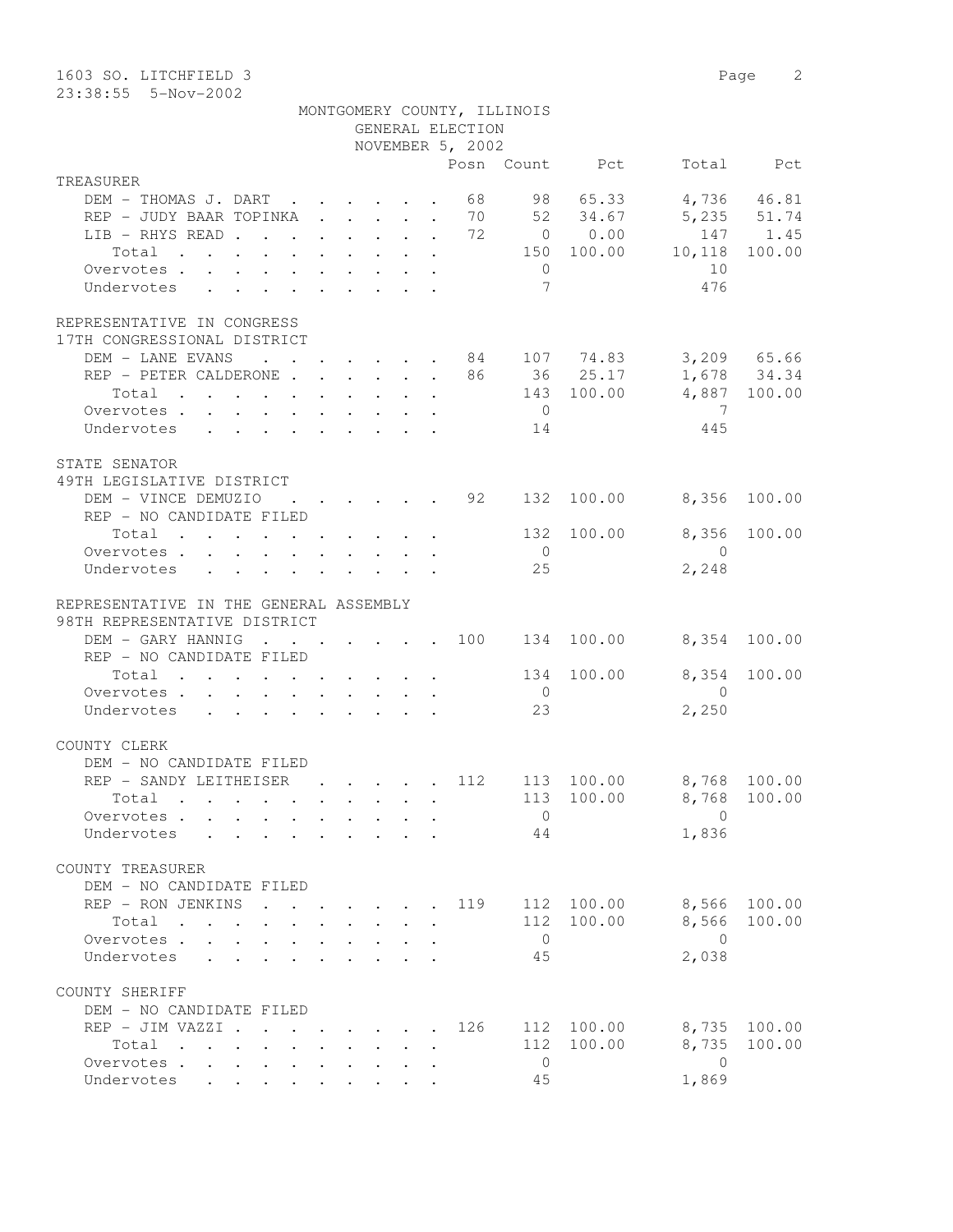| 1603 SO. LITCHFIELD 3<br>23:38:55  5-Nov-2002                                                         |                                                           |                                         |                  |                             |                |                            | Page 3                     |
|-------------------------------------------------------------------------------------------------------|-----------------------------------------------------------|-----------------------------------------|------------------|-----------------------------|----------------|----------------------------|----------------------------|
|                                                                                                       |                                                           |                                         | GENERAL ELECTION | MONTGOMERY COUNTY, ILLINOIS |                |                            |                            |
|                                                                                                       |                                                           |                                         | NOVEMBER 5, 2002 |                             |                |                            |                            |
| REGIONAL SUPERINTENDENT OF SCHOOLS                                                                    |                                                           |                                         |                  |                             | Posn Count Pct |                            | Total Pct                  |
| (CHRISTIAN & MONTGOMERY COUNTIES)                                                                     |                                                           |                                         |                  |                             |                |                            |                            |
| DEM - GREG SPRINGER<br>$\cdot$ 137 130 100.00<br>REP - NO CANDIDATE FILED                             |                                                           |                                         |                  |                             |                |                            | 7,984 100.00               |
| Total<br>Overvotes.                                                                                   |                                                           |                                         |                  | $\overline{0}$              | 130 100.00     | 7,984<br>$\overline{0}$    | 100.00                     |
| Undervotes                                                                                            |                                                           |                                         |                  | 27                          |                | 2,430                      |                            |
| COUNTY BOARD MEMBER<br>COUNTY BOARD DISTRICT 5<br>VOTE FOR 3                                          |                                                           |                                         |                  |                             |                |                            |                            |
| DEM - GLENN W. PAINTER 146                                                                            |                                                           |                                         |                  |                             | 123 38.20      |                            | 802 35.60                  |
| DEM - KEITH LEE HORN                                                                                  |                                                           |                                         | . 148            | 99                          | 30.75          |                            | 730 32.40                  |
| DEM - FRANK J. KOMOR, JR. 150<br>REP - NO CANDIDATE FILED                                             |                                                           |                                         |                  | 100                         | 31.06          |                            | 721 32.00                  |
| Total                                                                                                 |                                                           |                                         |                  | 322                         | 100.00         | 2,253                      | 100.00                     |
| Overvotes                                                                                             |                                                           |                                         |                  | $\overline{0}$              |                | $\bigcirc$                 |                            |
| Undervotes                                                                                            |                                                           |                                         |                  | 149                         |                | 1,164                      |                            |
| JUDGE OF THE APPELLATE COURT<br>5TH JUDICIAL DISTRICT (VACANCY-HON. CHAPMAN)                          |                                                           |                                         |                  |                             |                |                            |                            |
| DEM - MELISSA CHAPMAN 166 95 68.84                                                                    |                                                           |                                         |                  |                             |                |                            | 5,510 57.64                |
| REP - JOHN LONG 168                                                                                   |                                                           |                                         |                  |                             | 43 31.16       | $4,049$ $42.36$            |                            |
| Total                                                                                                 |                                                           |                                         |                  |                             | 138 100.00     |                            | 9,559 100.00               |
| Overvotes.                                                                                            |                                                           |                                         |                  | $\overline{0}$              |                | $\overline{\phantom{1}}^8$ |                            |
| Undervotes                                                                                            |                                                           |                                         |                  | 19                          |                | 1,037                      |                            |
| JUDGE OF THE CIRCUIT COURT FOURTH JUDICIAL CIRCUIT<br>SHALL MICHAEL ROSS WEBER BE RETAINED IN OFFICE? |                                                           |                                         |                  |                             |                |                            |                            |
| YES                                                                                                   |                                                           |                                         |                  |                             | 191 92 79.31   |                            |                            |
| NO                                                                                                    |                                                           |                                         | 192              |                             | 24 20.69       |                            | 5,582 72.97<br>2,068 27.03 |
| Total                                                                                                 |                                                           |                                         |                  |                             | 116 100.00     | 7,650                      | 100.00                     |
| Overvotes.                                                                                            |                                                           |                                         |                  | $\overline{0}$              |                | 2.4                        |                            |
| Undervotes                                                                                            |                                                           |                                         |                  | 41                          |                | 2,930                      |                            |
| JUDGE OF THE CIRCUIT COURT FOURTH JUDICIAL CIRCUIT<br>SHALL STEVEN P. SEYMOUR BE RETAINED IN OFFICE?  |                                                           |                                         |                  |                             |                |                            |                            |
| YES                                                                                                   |                                                           | $\sim$                                  |                  |                             | 194 80 74.77   |                            | 5,155 70.04                |
| NO                                                                                                    |                                                           |                                         | 195              |                             | 27 25.23       |                            | 2,205 29.96                |
| Total .<br>$\mathbf{r}$<br>$\mathbf{L}^{\text{max}}$<br>$\mathbf{L}^{\text{max}}$                     |                                                           |                                         |                  |                             | 107 100.00     |                            | 7,360 100.00               |
| Overvotes<br>$\mathcal{L}^{\text{max}}$                                                               |                                                           |                                         |                  | $\overline{0}$              |                | 14                         |                            |
| Undervotes<br>$\ddot{\phantom{a}}$                                                                    |                                                           |                                         |                  | 50                          |                | 3,230                      |                            |
| JUDGE OF THE CIRCUIT COURT FOURTH JUDICIAL CIRCUIT<br>SHALL S. GENE SCHWARM BE RETAINED IN OFFICE?    |                                                           |                                         |                  |                             |                |                            |                            |
| YES                                                                                                   |                                                           |                                         | 197              |                             | 81 76.42       |                            | 5,308 71.34                |
| $NO \t . \t . \t .$<br>$\sim$<br>$\ddot{\phantom{0}}$                                                 |                                                           | $\cdot$ $\cdot$ $\cdot$ $\cdot$ $\cdot$ | 198              |                             | 25 23.58       |                            | 2,132 28.66                |
| Total                                                                                                 |                                                           |                                         |                  |                             | 106 100.00     | 7,440                      | 100.00                     |
| Overvotes<br>$\ddot{\phantom{0}}$<br>$\mathbf{L}^{\text{max}}$<br>$\ddot{\phantom{0}}$<br>$\sim$      |                                                           |                                         |                  | $\overline{0}$              |                | 17                         |                            |
| Undervotes                                                                                            | $\mathbf{r}$ , $\mathbf{r}$ , $\mathbf{r}$ , $\mathbf{r}$ |                                         |                  | 51                          |                | 3,147                      |                            |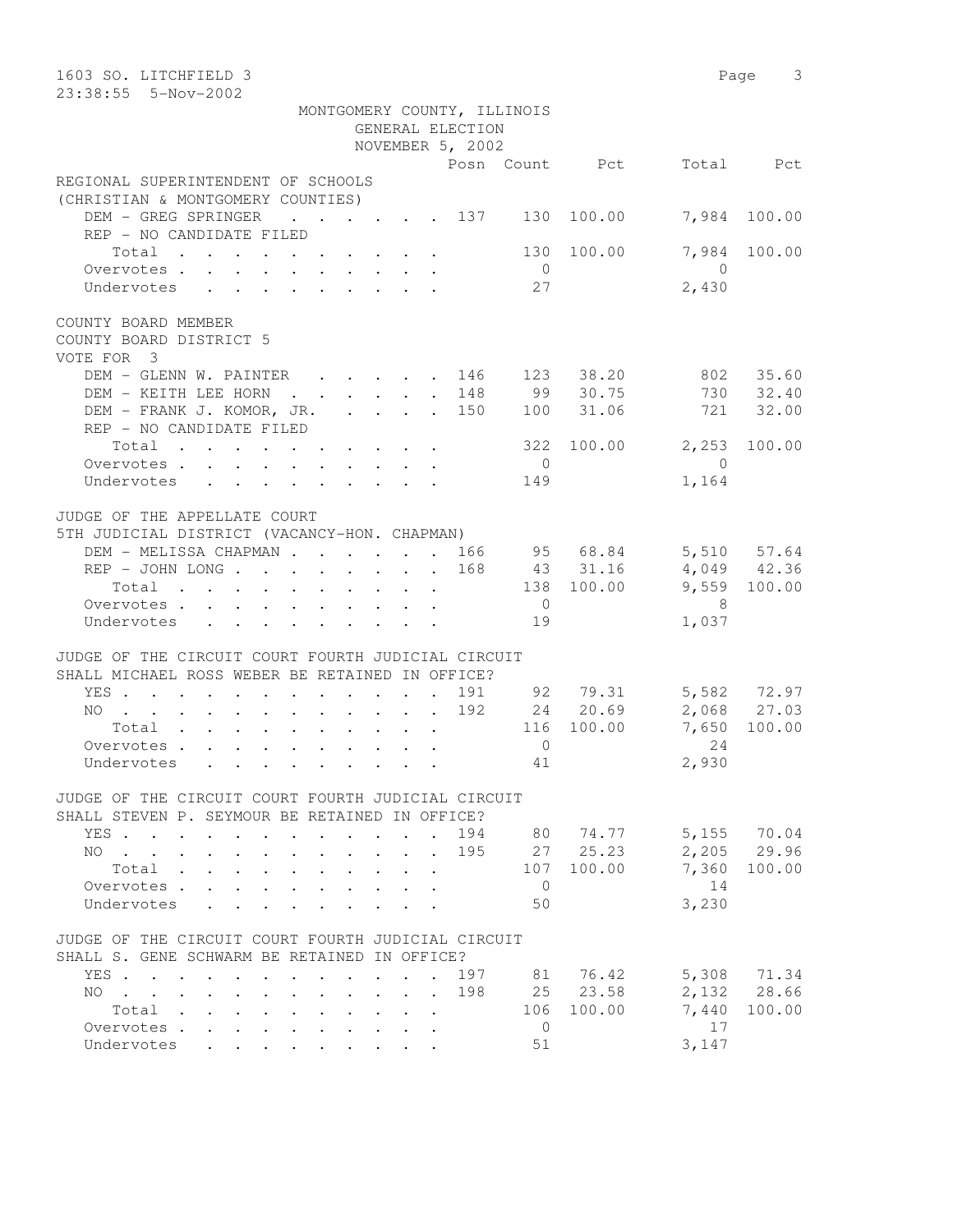1603 SO. LITCHFIELD 3 Page 4 23:38:55 5-Nov-2002

|     |                                                                                                                 |  |  |                                                                                                                                                                                                                                   |  |                                                                                                                 |  | GENERAL ELECTION<br>NOVEMBER 5, 2002 | MONTGOMERY COUNTY, ILLINOIS |            |       |             |
|-----|-----------------------------------------------------------------------------------------------------------------|--|--|-----------------------------------------------------------------------------------------------------------------------------------------------------------------------------------------------------------------------------------|--|-----------------------------------------------------------------------------------------------------------------|--|--------------------------------------|-----------------------------|------------|-------|-------------|
|     |                                                                                                                 |  |  |                                                                                                                                                                                                                                   |  |                                                                                                                 |  |                                      | Posn Count                  | Pct        | Total | Pct         |
|     | JUDGE OF THE CIRCUIT COURT FOURTH JUDICIAL CIRCUIT                                                              |  |  |                                                                                                                                                                                                                                   |  |                                                                                                                 |  |                                      |                             |            |       |             |
|     | SHALL PATRICK L. DUKE BE RETAINED IN OFFICE?                                                                    |  |  |                                                                                                                                                                                                                                   |  |                                                                                                                 |  |                                      |                             |            |       |             |
|     | YES .                                                                                                           |  |  | the contract of the contract of the contract of the contract of the contract of the contract of the contract of                                                                                                                   |  |                                                                                                                 |  | 200                                  |                             | 81 76.42   |       | 5,178 70.18 |
| NO. | the contract of the contract of the contract of the contract of the contract of the contract of the contract of |  |  |                                                                                                                                                                                                                                   |  |                                                                                                                 |  | 201                                  |                             | 25 23.58   |       | 2,200 29.82 |
|     | Total                                                                                                           |  |  |                                                                                                                                                                                                                                   |  |                                                                                                                 |  |                                      |                             | 106 100.00 | 7,378 | 100.00      |
|     | Overvotes                                                                                                       |  |  |                                                                                                                                                                                                                                   |  |                                                                                                                 |  |                                      | 0                           |            | 12    |             |
|     | Undervotes                                                                                                      |  |  |                                                                                                                                                                                                                                   |  |                                                                                                                 |  |                                      | 51                          |            | 3,214 |             |
|     | COUNTY-SENIOR SERVICES REFERENDUM                                                                               |  |  |                                                                                                                                                                                                                                   |  |                                                                                                                 |  |                                      |                             |            |       |             |
|     | YES .                                                                                                           |  |  | the contract of the contract of the con-                                                                                                                                                                                          |  |                                                                                                                 |  | 220                                  |                             | 52 39.10   |       | 4,784 50.42 |
| NO. | the contract of the contract of the contract of the contract of the contract of the contract of the contract of |  |  |                                                                                                                                                                                                                                   |  |                                                                                                                 |  | 221                                  |                             | 81 60.90   |       | 4,704 49.58 |
|     | Total                                                                                                           |  |  |                                                                                                                                                                                                                                   |  | the contract of the contract of the contract of the contract of the contract of the contract of the contract of |  |                                      | 133                         | 100.00     | 9,488 | 100.00      |
|     | Overvotes.                                                                                                      |  |  | $\mathbf{r}$ . The contract of the contract of the contract of the contract of the contract of the contract of the contract of the contract of the contract of the contract of the contract of the contract of the contract of th |  |                                                                                                                 |  |                                      | $\mathcal{L}$               |            | 10    |             |
|     | Undervotes                                                                                                      |  |  | $\cdot$ $\cdot$ $\cdot$ $\cdot$ $\cdot$ $\cdot$ $\cdot$                                                                                                                                                                           |  |                                                                                                                 |  |                                      | 22                          |            | 1,106 |             |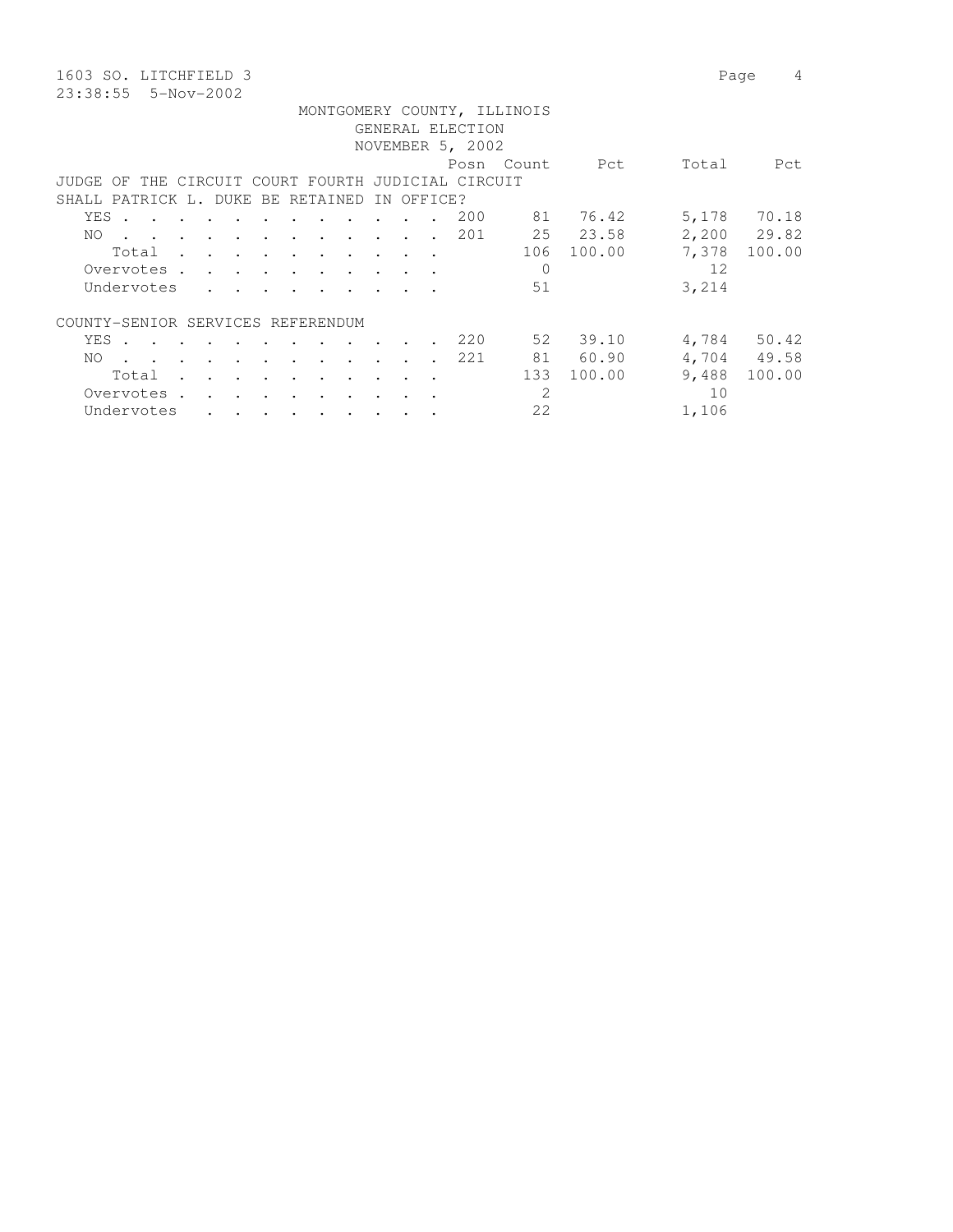|                                                                                                                                                                                                                                                       |                                            | MONTGOMERY COUNTY, ILLINOIS     |                 |            |                      |              |
|-------------------------------------------------------------------------------------------------------------------------------------------------------------------------------------------------------------------------------------------------------|--------------------------------------------|---------------------------------|-----------------|------------|----------------------|--------------|
|                                                                                                                                                                                                                                                       |                                            | GENERAL ELECTION                |                 |            |                      |              |
|                                                                                                                                                                                                                                                       |                                            | NOVEMBER 5, 2002                |                 |            |                      |              |
|                                                                                                                                                                                                                                                       |                                            |                                 |                 |            | Posn Count Pct Total | Pct          |
| Precincts Counted - TOTAL                                                                                                                                                                                                                             |                                            |                                 | 1               | 2.38       | 42                   | 100.00       |
| Registered Voters - TOTAL                                                                                                                                                                                                                             |                                            |                                 | 612             |            | 21,021               |              |
| Ballots Cast - TOTAL                                                                                                                                                                                                                                  |                                            |                                 | 229             | 37.42      |                      | 10,613 50.49 |
| Ballots Cast - BLANK                                                                                                                                                                                                                                  |                                            |                                 |                 | 2 0.33     |                      | 31 0.15      |
| Ballots Cast - WHITE<br>. The contract of the contract of the contract of the contract of the contract of the contract of the contract of the contract of the contract of the contract of the contract of the contract of the contract of the contrac |                                            |                                 | 229             |            | 7,492                |              |
| Ballots Cast - FEDERAL-17TH (CREAM)                                                                                                                                                                                                                   |                                            |                                 | $\bigcirc$      |            | 3                    |              |
|                                                                                                                                                                                                                                                       |                                            |                                 |                 |            |                      |              |
| UNITED STATES SENATOR                                                                                                                                                                                                                                 |                                            |                                 |                 |            |                      |              |
| DEM - RICHARD J. DURBIN 6 155 71.10                                                                                                                                                                                                                   |                                            |                                 |                 |            | 6,678 65.73          |              |
| REP - JIM DURKIN                                                                                                                                                                                                                                      |                                            | 8 <sup>8</sup>                  |                 | 59 27.06   | 3,337 32.84          |              |
| LIB - STEVEN BURGAUER 10                                                                                                                                                                                                                              |                                            |                                 |                 | 4 1.83     | 145                  | 1.43         |
| Total                                                                                                                                                                                                                                                 |                                            |                                 |                 | 218 100.00 | 10,160               | 100.00       |
| Overvotes.                                                                                                                                                                                                                                            |                                            |                                 | $\overline{0}$  |            | 34                   |              |
| Undervotes<br>$\mathbf{r}$ , and $\mathbf{r}$ , and $\mathbf{r}$ , and $\mathbf{r}$ , and $\mathbf{r}$                                                                                                                                                |                                            |                                 | 11              |            | 419                  |              |
|                                                                                                                                                                                                                                                       |                                            |                                 |                 |            |                      |              |
| GOVERNOR AND LIEUTENANT GOVERNOR                                                                                                                                                                                                                      |                                            |                                 |                 |            |                      |              |
| DEM - ROD R. BLAGOJEVICH/PAT QUINN . 16 139 62.90                                                                                                                                                                                                     |                                            |                                 |                 |            |                      | 5,613 54.98  |
| REP - JIM RYAN/CARL HAWKINSON 19                                                                                                                                                                                                                      |                                            |                                 |                 | 78 35.29   |                      | 4,375 42.85  |
| LIB - CAL SKINNER/JAMES L. TOBIN 22                                                                                                                                                                                                                   |                                            |                                 |                 | 3 1.36     | 180                  | 1.76         |
| IND - MARISELLIS BROWN/NO CANDIDATE . 25 1 0.45                                                                                                                                                                                                       |                                            |                                 |                 |            | 41                   | 0.40         |
| Total                                                                                                                                                                                                                                                 |                                            |                                 |                 | 221 100.00 | 10,209               | 100.00       |
| Overvotes                                                                                                                                                                                                                                             |                                            |                                 | 1               |            | 57                   |              |
| Undervotes<br>$\mathbf{r}$ , $\mathbf{r}$ , $\mathbf{r}$ , $\mathbf{r}$ , $\mathbf{r}$ , $\mathbf{r}$                                                                                                                                                 |                                            |                                 | $7\overline{ }$ |            | 338                  |              |
|                                                                                                                                                                                                                                                       |                                            |                                 |                 |            |                      |              |
| ATTORNEY GENERAL                                                                                                                                                                                                                                      |                                            |                                 |                 |            |                      |              |
| DEM - LISA MADIGAN 32 146 67.59 5,461 53.87                                                                                                                                                                                                           |                                            |                                 |                 |            |                      |              |
| REP - JOE BIRKETT<br>. 34                                                                                                                                                                                                                             |                                            |                                 |                 | 67 31.02   | $4,488$ $44.27$      |              |
| LIB - GARY L. SHILTS 36                                                                                                                                                                                                                               |                                            |                                 |                 | 3 1.39     | 188                  | 1.85         |
| Total                                                                                                                                                                                                                                                 |                                            |                                 |                 | 216 100.00 | 10,137               | 100.00       |
| Overvotes.                                                                                                                                                                                                                                            |                                            |                                 | $\overline{0}$  |            | 16                   |              |
| Undervotes                                                                                                                                                                                                                                            |                                            |                                 | 13              |            | 451                  |              |
|                                                                                                                                                                                                                                                       |                                            |                                 |                 |            |                      |              |
| SECRETARY OF STATE                                                                                                                                                                                                                                    |                                            |                                 |                 |            |                      |              |
| DEM - JESSE WHITE<br>. 42 178                                                                                                                                                                                                                         |                                            |                                 |                 | 79.82      |                      | 7,244 70.71  |
| REP - KRIS O'ROURKE COHN 44                                                                                                                                                                                                                           |                                            |                                 | 41              | 18.39      | 2,795                | 27.28        |
| LIB - MATT BEAUCHAMP                                                                                                                                                                                                                                  |                                            | 46                              | 4               | 1.79       | 205                  | 2.00         |
| Total                                                                                                                                                                                                                                                 |                                            |                                 |                 |            |                      |              |
|                                                                                                                                                                                                                                                       |                                            |                                 | 223             | 100.00     | 10,244               | 100.00       |
| Overvotes .                                                                                                                                                                                                                                           |                                            |                                 | 0               |            | 8                    |              |
| Undervotes                                                                                                                                                                                                                                            |                                            |                                 | 6               |            | 352                  |              |
| COMPTROLLER                                                                                                                                                                                                                                           |                                            |                                 |                 |            |                      |              |
|                                                                                                                                                                                                                                                       |                                            |                                 |                 |            |                      |              |
| DEM - DANIEL W. HYNES                                                                                                                                                                                                                                 |                                            | 58                              | 164             | 76.28      | 6,428                | 64.50        |
| REP - THOMAS JEFFERSON RAMSDELL                                                                                                                                                                                                                       |                                            | 60<br>$\mathbf{L} = \mathbf{L}$ | 46              | 21.40      | 3,213                | 32.24        |
| LIB - JULIE FOX .<br><b>Contract Contract Contract</b>                                                                                                                                                                                                | $\sim$ $\sim$<br>$\mathbf{L}^{\text{max}}$ | 62                              | 5               | 2.33       | 325                  | 3.26         |
| Total<br>$\sim$ $\sim$<br>$\mathbf{r}$ , $\mathbf{r}$ , $\mathbf{r}$ , $\mathbf{r}$<br>$\ddot{\phantom{a}}$                                                                                                                                           |                                            |                                 | 215             | 100.00     | 9,966                | 100.00       |
| Overvotes<br>$\ddot{\phantom{a}}$                                                                                                                                                                                                                     |                                            |                                 | 0               |            | 15                   |              |
| Undervotes<br>$\mathbf{r}$ , $\mathbf{r}$ , $\mathbf{r}$                                                                                                                                                                                              |                                            |                                 | 14              |            | 623                  |              |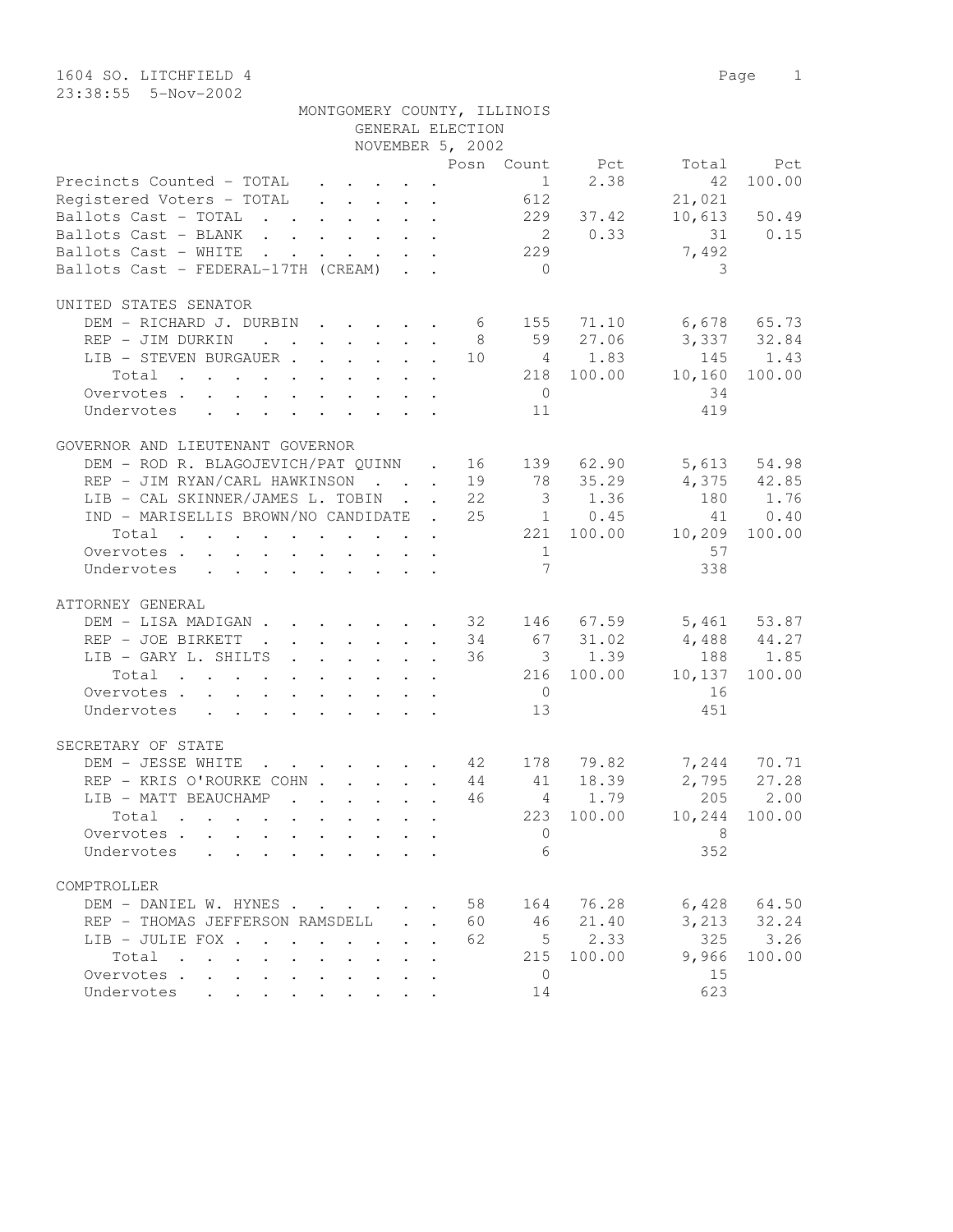| 1604 SO. LITCHFIELD 4<br>23:38:55 5-Nov-2002                                                      |                                                                          |                                                           |                                                           |  |                                                 |                |                |                | Page 2       |
|---------------------------------------------------------------------------------------------------|--------------------------------------------------------------------------|-----------------------------------------------------------|-----------------------------------------------------------|--|-------------------------------------------------|----------------|----------------|----------------|--------------|
|                                                                                                   |                                                                          |                                                           |                                                           |  | MONTGOMERY COUNTY, ILLINOIS<br>GENERAL ELECTION |                |                |                |              |
|                                                                                                   |                                                                          |                                                           |                                                           |  | NOVEMBER 5, 2002                                |                |                |                |              |
|                                                                                                   |                                                                          |                                                           |                                                           |  |                                                 |                | Posn Count Pct |                | Total Pct    |
| TREASURER                                                                                         |                                                                          |                                                           |                                                           |  |                                                 |                |                |                |              |
| DEM - THOMAS J. DART                                                                              | $\mathbf{r}$ , $\mathbf{r}$ , $\mathbf{r}$ , $\mathbf{r}$ , $\mathbf{r}$ |                                                           |                                                           |  | 68                                              | 131            | 59.01          |                | 4,736 46.81  |
| REP - JUDY BAAR TOPINKA                                                                           |                                                                          | $\mathbf{r}$ , $\mathbf{r}$ , $\mathbf{r}$ , $\mathbf{r}$ |                                                           |  | 70                                              |                | 85 38.29       |                | 5,235 51.74  |
| LIB - RHYS READ                                                                                   |                                                                          |                                                           |                                                           |  | 72                                              |                | 6 2.70         |                | 147 1.45     |
| Total<br>$\mathbf{r}$ , and $\mathbf{r}$ , and $\mathbf{r}$ , and $\mathbf{r}$ , and $\mathbf{r}$ |                                                                          |                                                           |                                                           |  |                                                 |                | 222 100.00     | 10,118         | 100.00       |
| Overvotes                                                                                         |                                                                          |                                                           |                                                           |  |                                                 | $\overline{0}$ |                | 10             |              |
| Undervotes                                                                                        |                                                                          |                                                           |                                                           |  |                                                 | 7              |                | 476            |              |
| REPRESENTATIVE IN CONGRESS<br>17TH CONGRESSIONAL DISTRICT<br>DEM - LANE EVANS                     | $\ddot{\phantom{a}}$                                                     |                                                           |                                                           |  |                                                 |                | 84 155 73.46   |                | 3,209 65.66  |
| REP - PETER CALDERONE                                                                             |                                                                          |                                                           |                                                           |  | 86                                              |                | 56 26.54       |                | 1,678 34.34  |
| Total                                                                                             |                                                                          |                                                           |                                                           |  |                                                 |                | 211 100.00     |                | 4,887 100.00 |
| Overvotes.                                                                                        |                                                                          |                                                           |                                                           |  |                                                 | $\overline{0}$ |                | 7              |              |
| Undervotes                                                                                        |                                                                          |                                                           |                                                           |  |                                                 | 18             |                | 445            |              |
|                                                                                                   |                                                                          |                                                           |                                                           |  |                                                 |                |                |                |              |
| STATE SENATOR                                                                                     |                                                                          |                                                           |                                                           |  |                                                 |                |                |                |              |
| 49TH LEGISLATIVE DISTRICT                                                                         |                                                                          |                                                           |                                                           |  |                                                 |                |                |                |              |
| DEM - VINCE DEMUZIO                                                                               |                                                                          | $\mathbf{r} = \mathbf{r}$ and $\mathbf{r} = \mathbf{r}$   |                                                           |  | 92                                              | 187            | 100.00         | 8,356          | 100.00       |
| REP - NO CANDIDATE FILED                                                                          |                                                                          |                                                           |                                                           |  |                                                 |                |                |                |              |
| Total                                                                                             |                                                                          |                                                           |                                                           |  |                                                 | 187            | 100.00         | 8,356          | 100.00       |
| Overvotes.                                                                                        |                                                                          |                                                           |                                                           |  |                                                 | $\overline{0}$ |                | $\bigcirc$     |              |
| Undervotes                                                                                        |                                                                          |                                                           |                                                           |  |                                                 | 42             |                | 2,248          |              |
| REPRESENTATIVE IN THE GENERAL ASSEMBLY                                                            |                                                                          |                                                           |                                                           |  |                                                 |                |                |                |              |
| 98TH REPRESENTATIVE DISTRICT                                                                      |                                                                          |                                                           |                                                           |  |                                                 |                |                |                |              |
| DEM - GARY HANNIG                                                                                 | $\cdot$ $\cdot$ $\cdot$ $\cdot$ $\cdot$ $\cdot$ $\cdot$ $\cdot$          |                                                           |                                                           |  | 100                                             |                | 188 100.00     |                | 8,354 100.00 |
| REP - NO CANDIDATE FILED                                                                          |                                                                          |                                                           |                                                           |  |                                                 |                |                |                |              |
| Total                                                                                             |                                                                          |                                                           |                                                           |  |                                                 |                | 188 100.00     | 8,354          | 100.00       |
| Overvotes.                                                                                        |                                                                          |                                                           |                                                           |  |                                                 | $\overline{0}$ |                | $\bigcirc$     |              |
| Undervotes                                                                                        |                                                                          |                                                           |                                                           |  |                                                 | 41             |                | 2,250          |              |
|                                                                                                   |                                                                          |                                                           |                                                           |  |                                                 |                |                |                |              |
| COUNTY CLERK                                                                                      |                                                                          |                                                           |                                                           |  |                                                 |                |                |                |              |
| DEM - NO CANDIDATE FILED                                                                          |                                                                          |                                                           |                                                           |  |                                                 |                |                |                |              |
| REP - SANDY LEITHEISER                                                                            |                                                                          |                                                           |                                                           |  | 112                                             |                | 160 100.00     |                | 8,768 100.00 |
| Total                                                                                             |                                                                          | $\ddot{\phantom{a}}$ . $\ddot{\phantom{a}}$               |                                                           |  |                                                 |                | 160 100.00     | 8,768          | 100.00       |
| Overvotes                                                                                         |                                                                          |                                                           | $\mathbf{L}$                                              |  |                                                 | $\overline{0}$ |                | $\overline{0}$ |              |
| Undervotes<br>$\sim$                                                                              |                                                                          |                                                           |                                                           |  |                                                 | 69             |                | 1,836          |              |
| COUNTY TREASURER                                                                                  |                                                                          |                                                           |                                                           |  |                                                 |                |                |                |              |
| DEM - NO CANDIDATE FILED                                                                          |                                                                          |                                                           |                                                           |  |                                                 |                |                |                |              |
| REP - RON JENKINS                                                                                 |                                                                          |                                                           |                                                           |  | 119                                             | 149            | 100.00         | 8,566          | 100.00       |
| $\sim$ $\sim$<br>Total                                                                            |                                                                          |                                                           |                                                           |  |                                                 | 149            | 100.00         | 8,566          | 100.00       |
| Overvotes                                                                                         |                                                                          |                                                           |                                                           |  |                                                 | $\overline{0}$ |                | $\overline{0}$ |              |
| Undervotes<br>$\sim$                                                                              |                                                                          |                                                           |                                                           |  |                                                 | 80             |                | 2,038          |              |
|                                                                                                   |                                                                          |                                                           |                                                           |  |                                                 |                |                |                |              |
| COUNTY SHERIFF                                                                                    |                                                                          |                                                           |                                                           |  |                                                 |                |                |                |              |
| DEM - NO CANDIDATE FILED                                                                          |                                                                          |                                                           |                                                           |  |                                                 |                |                |                |              |
| REP - JIM VAZZI                                                                                   |                                                                          |                                                           |                                                           |  | 126                                             |                | 150 100.00     | 8,735          | 100.00       |
| Total<br>$\mathbf{r}$ , $\mathbf{r}$ , $\mathbf{r}$ , $\mathbf{r}$ , $\mathbf{r}$                 |                                                                          | $\mathbf{L}^{\text{max}}$                                 | $\mathbf{r}$ , $\mathbf{r}$ , $\mathbf{r}$ , $\mathbf{r}$ |  |                                                 | 150            | 100.00         | 8,735          | 100.00       |
| Overvotes                                                                                         |                                                                          |                                                           |                                                           |  |                                                 | $\overline{0}$ |                | $\mathbf{0}$   |              |
| Undervotes<br>$\mathbf{L}$                                                                        | $\bullet$ .<br><br><br><br><br><br><br><br><br><br><br><br>              |                                                           |                                                           |  |                                                 | 79             |                | 1,869          |              |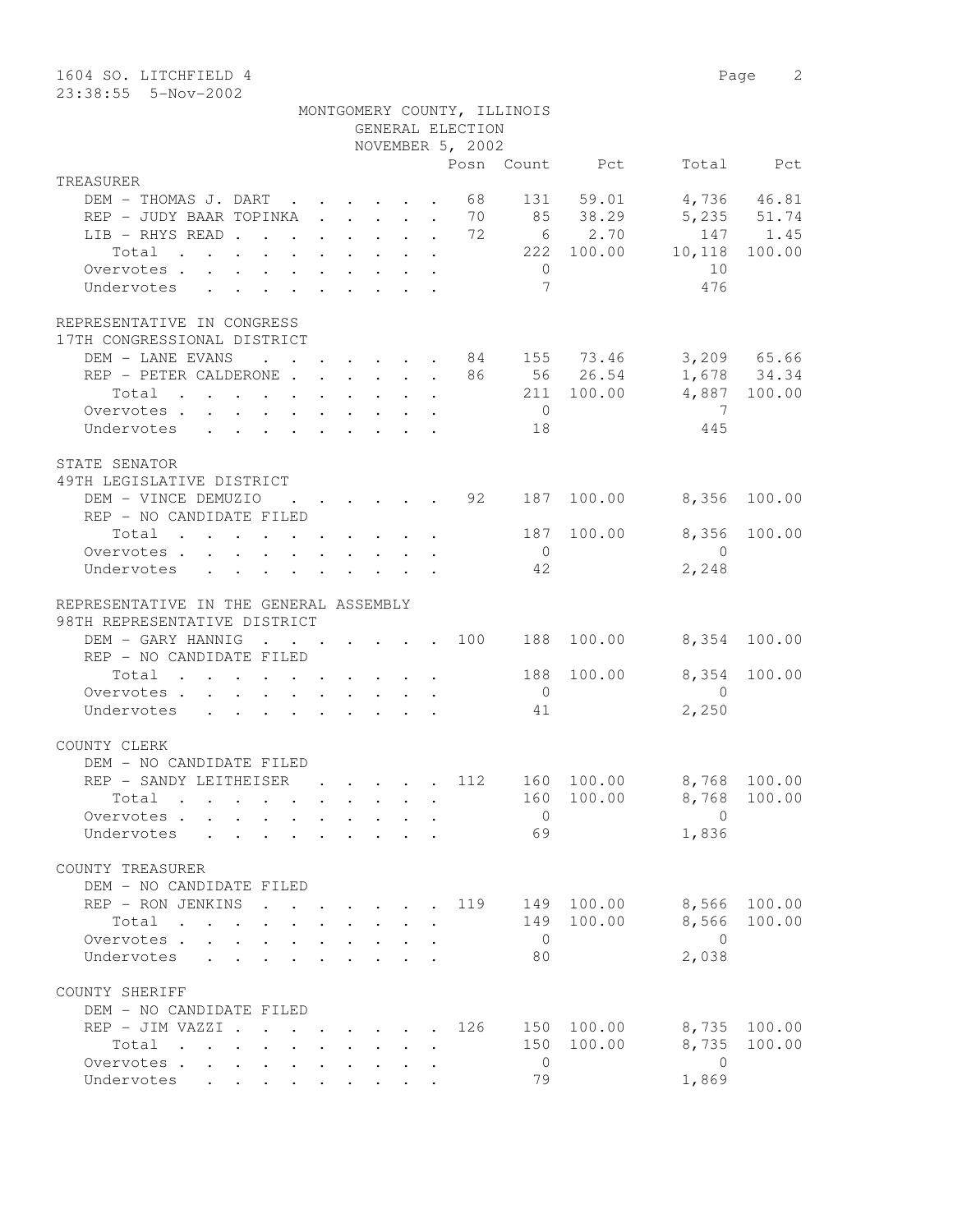| 1604 SO. LITCHFIELD 4<br>23:38:55  5-Nov-2002                                                                                                                                                                                                   |                                     |                                       | Page 3                     |
|-------------------------------------------------------------------------------------------------------------------------------------------------------------------------------------------------------------------------------------------------|-------------------------------------|---------------------------------------|----------------------------|
| MONTGOMERY COUNTY, ILLINOIS                                                                                                                                                                                                                     |                                     |                                       |                            |
|                                                                                                                                                                                                                                                 | GENERAL ELECTION                    |                                       |                            |
|                                                                                                                                                                                                                                                 | NOVEMBER 5, 2002                    |                                       |                            |
| REGIONAL SUPERINTENDENT OF SCHOOLS                                                                                                                                                                                                              | Posn Count Pct                      |                                       | Total Pct                  |
| (CHRISTIAN & MONTGOMERY COUNTIES)                                                                                                                                                                                                               |                                     |                                       |                            |
| DEM - GREG SPRINGER<br>$\cdot$ 137 177 100.00<br>REP - NO CANDIDATE FILED                                                                                                                                                                       |                                     |                                       | 7,984 100.00               |
| Total<br>Overvotes.                                                                                                                                                                                                                             | $\overline{0}$                      | 7,984<br>177 100.00<br>$\overline{0}$ | 100.00                     |
| Undervotes                                                                                                                                                                                                                                      | 52                                  | 2,430                                 |                            |
| COUNTY BOARD MEMBER<br>COUNTY BOARD DISTRICT 5<br>VOTE FOR 3                                                                                                                                                                                    |                                     |                                       |                            |
| DEM - GLENN W. PAINTER 146                                                                                                                                                                                                                      |                                     | 157 35.04                             | 802 35.60                  |
| DEM - KEITH LEE HORN                                                                                                                                                                                                                            | . 148                               | $146$ $32.59$                         | 730 32.40                  |
| DEM - FRANK J. KOMOR, JR. 150<br>REP - NO CANDIDATE FILED                                                                                                                                                                                       |                                     | 145 32.37                             | 721 32.00                  |
| Total                                                                                                                                                                                                                                           | 448                                 | 100.00<br>2,253                       | 100.00                     |
| Overvotes.                                                                                                                                                                                                                                      | $\overline{0}$                      | $\overline{0}$                        |                            |
| Undervotes                                                                                                                                                                                                                                      | 239                                 | 1,164                                 |                            |
|                                                                                                                                                                                                                                                 |                                     |                                       |                            |
| JUDGE OF THE APPELLATE COURT<br>5TH JUDICIAL DISTRICT (VACANCY-HON. CHAPMAN)                                                                                                                                                                    |                                     |                                       |                            |
| DEM - MELISSA CHAPMAN 166 120 64.52                                                                                                                                                                                                             |                                     |                                       | 5,510 57.64                |
| REP - JOHN LONG                                                                                                                                                                                                                                 | 168                                 | 66 35.48                              | $4,049$ $42.36$            |
| Total                                                                                                                                                                                                                                           |                                     | 186 100.00                            | 9,559 100.00               |
| Overvotes.                                                                                                                                                                                                                                      | $\overline{0}$                      | $\overline{\phantom{1}}$ 8            |                            |
| Undervotes                                                                                                                                                                                                                                      | 43                                  | 1,037                                 |                            |
|                                                                                                                                                                                                                                                 |                                     |                                       |                            |
| JUDGE OF THE CIRCUIT COURT FOURTH JUDICIAL CIRCUIT<br>SHALL MICHAEL ROSS WEBER BE RETAINED IN OFFICE?                                                                                                                                           |                                     |                                       |                            |
| YES                                                                                                                                                                                                                                             | 191 110 73.33                       |                                       | 5,582 72.97<br>2,068 27.03 |
| NO<br>$\mathcal{A}^{\mathcal{A}}$ . The contribution of the contribution of the contribution of the contribution of the contribution of the contribution of the contribution of the contribution of the contribution of the contribution of the | 192                                 | 40 26.67                              |                            |
| Total                                                                                                                                                                                                                                           |                                     | 150 100.00<br>7,650                   | 100.00                     |
| Overvotes.                                                                                                                                                                                                                                      | 2                                   | 24                                    |                            |
| Undervotes                                                                                                                                                                                                                                      |                                     | 2,930<br>77 — 20                      |                            |
| JUDGE OF THE CIRCUIT COURT FOURTH JUDICIAL CIRCUIT                                                                                                                                                                                              |                                     |                                       |                            |
| SHALL STEVEN P. SEYMOUR BE RETAINED IN OFFICE?                                                                                                                                                                                                  |                                     |                                       |                            |
| YES<br>NO                                                                                                                                                                                                                                       | 194 99 70.71<br>$\mathbf{r}$<br>195 | 41 29.29                              | 5,155 70.04<br>2,205 29.96 |
| Total .<br>$\sim$<br>$\mathbf{L}^{\text{max}}$<br>$\mathcal{L}^{\text{max}}$                                                                                                                                                                    |                                     | 140 100.00                            | 7,360 100.00               |
| Overvotes<br>$\mathcal{L}^{\text{max}}$                                                                                                                                                                                                         | 2                                   | 14                                    |                            |
| Undervotes<br>$\ddot{\phantom{a}}$                                                                                                                                                                                                              | 87                                  | 3,230                                 |                            |
| JUDGE OF THE CIRCUIT COURT FOURTH JUDICIAL CIRCUIT                                                                                                                                                                                              |                                     |                                       |                            |
| SHALL S. GENE SCHWARM BE RETAINED IN OFFICE?                                                                                                                                                                                                    |                                     |                                       |                            |
| YES                                                                                                                                                                                                                                             | 197                                 | 97 69.78                              | 5,308 71.34                |
| $NO \t . \t . \t .$<br>$\cdot$ $\cdot$ $\cdot$ $\cdot$ $\cdot$<br>$\bullet$ .<br>$\ddot{\phantom{0}}$                                                                                                                                           | 198                                 | 42 30.22                              | 2,132 28.66                |
| Total                                                                                                                                                                                                                                           |                                     | 139 100.00<br>7,440                   | 100.00                     |
| Overvotes<br>$\ddot{\phantom{0}}$<br>$\mathbf{L}^{\text{max}}$<br>$\ddot{\phantom{0}}$<br>Undervotes<br>$\mathbf{L} = \mathbf{L} \mathbf{L}$<br><b>Service</b> State                                                                            | 3<br>87                             | 17<br>3,147                           |                            |
|                                                                                                                                                                                                                                                 |                                     |                                       |                            |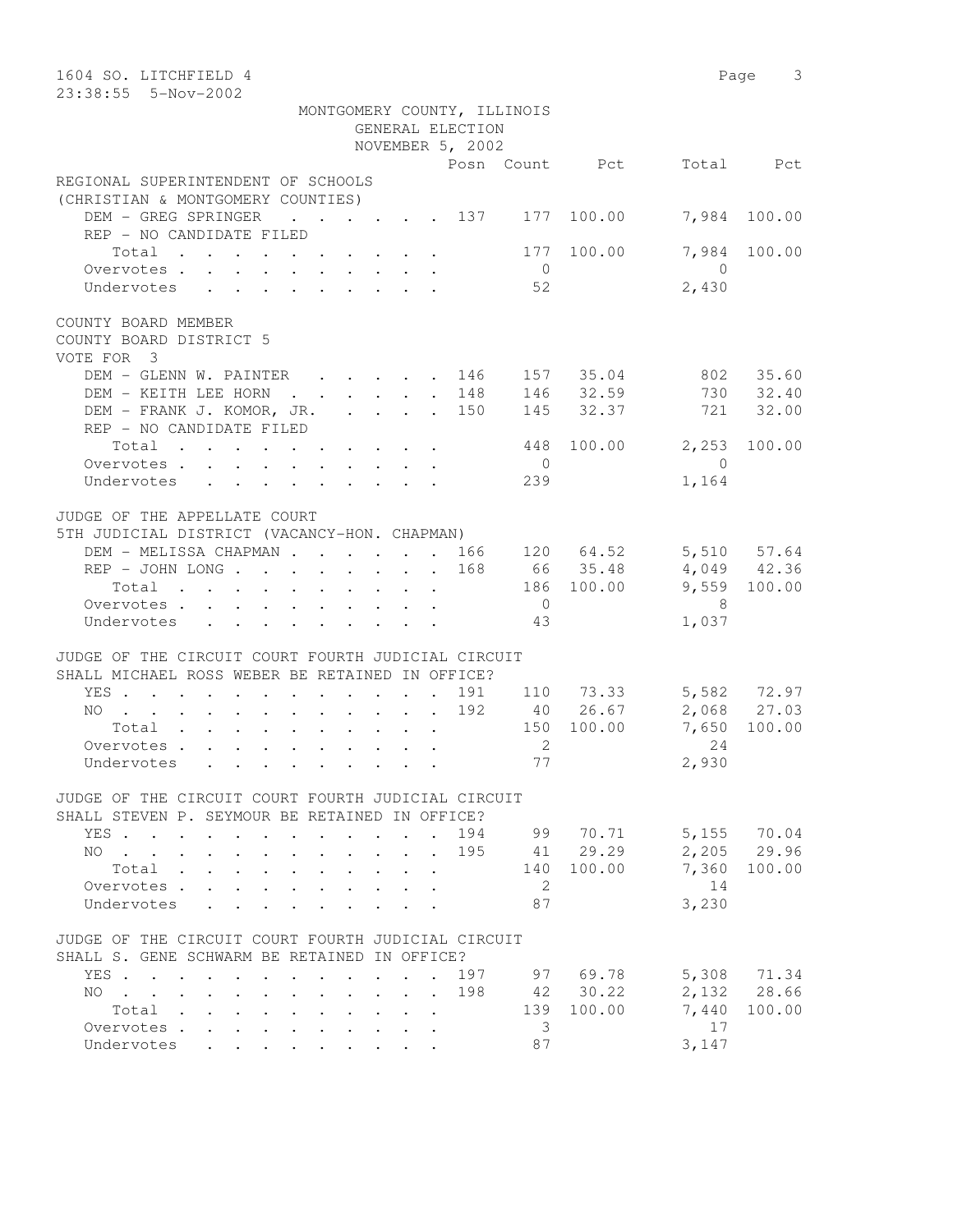1604 SO. LITCHFIELD 4 Page 4 23:38:55 5-Nov-2002

|       |                                                                                                                 |                                     |          |                                                                                 |                      |        |                                                                                                                                                                                                                                      |    |        |                          |                                                    | MONTGOMERY COUNTY, ILLINOIS |            |       |             |
|-------|-----------------------------------------------------------------------------------------------------------------|-------------------------------------|----------|---------------------------------------------------------------------------------|----------------------|--------|--------------------------------------------------------------------------------------------------------------------------------------------------------------------------------------------------------------------------------------|----|--------|--------------------------|----------------------------------------------------|-----------------------------|------------|-------|-------------|
|       |                                                                                                                 |                                     |          |                                                                                 |                      |        |                                                                                                                                                                                                                                      |    |        |                          | GENERAL ELECTION                                   |                             |            |       |             |
|       |                                                                                                                 |                                     |          |                                                                                 |                      |        |                                                                                                                                                                                                                                      |    |        |                          | NOVEMBER 5, 2002                                   |                             |            |       |             |
|       |                                                                                                                 |                                     |          |                                                                                 |                      |        |                                                                                                                                                                                                                                      |    |        |                          |                                                    | Posn Count                  | Pct        | Total | Pct         |
|       |                                                                                                                 |                                     |          |                                                                                 |                      |        |                                                                                                                                                                                                                                      |    |        |                          | JUDGE OF THE CIRCUIT COURT FOURTH JUDICIAL CIRCUIT |                             |            |       |             |
|       | SHALL PATRICK L. DUKE BE RETAINED                                                                               |                                     |          |                                                                                 |                      |        |                                                                                                                                                                                                                                      | ΙN |        | OFFICE?                  |                                                    |                             |            |       |             |
| YES . |                                                                                                                 | and the contract of the contract of |          | $\mathcal{L}(\mathbf{r},\mathbf{r})$ , and $\mathcal{L}(\mathbf{r},\mathbf{r})$ |                      |        |                                                                                                                                                                                                                                      |    |        |                          | 200                                                |                             | 103 72.54  |       | 5,178 70.18 |
| NO.   | the contract of the contract of the contract of the contract of the contract of the contract of the contract of |                                     |          |                                                                                 |                      |        |                                                                                                                                                                                                                                      |    |        |                          | 201                                                |                             | 39 27.46   |       | 2,200 29.82 |
|       | Total                                                                                                           |                                     |          |                                                                                 |                      |        |                                                                                                                                                                                                                                      |    |        |                          |                                                    |                             | 142 100.00 | 7,378 | 100.00      |
|       |                                                                                                                 |                                     |          |                                                                                 |                      |        | the contract of the contract of the contract of the contract of the contract of the contract of the contract of                                                                                                                      |    |        |                          |                                                    |                             |            |       |             |
|       | Overvotes.                                                                                                      |                                     |          |                                                                                 |                      |        |                                                                                                                                                                                                                                      |    |        |                          |                                                    |                             |            | 12    |             |
|       | Undervotes                                                                                                      |                                     |          |                                                                                 |                      |        | <u>in the contract of the contract of the contract of the contract of the contract of the contract of the contract of the contract of the contract of the contract of the contract of the contract of the contract of the contra</u> |    |        |                          |                                                    | 86                          |            | 3,214 |             |
|       | COUNTY-SENIOR SERVICES REFERENDUM                                                                               |                                     |          |                                                                                 |                      |        |                                                                                                                                                                                                                                      |    |        |                          |                                                    |                             |            |       |             |
|       | YES.                                                                                                            |                                     |          |                                                                                 |                      |        |                                                                                                                                                                                                                                      |    |        |                          | 220                                                |                             | 70 33.82   |       | 4,784 50.42 |
|       |                                                                                                                 |                                     |          |                                                                                 |                      |        | $\sim$                                                                                                                                                                                                                               |    |        | $\cdot$ $\cdot$          |                                                    |                             |            |       |             |
| NO.   | the contract of the contract of the contract of the contract of the contract of the contract of the contract of |                                     |          |                                                                                 |                      |        |                                                                                                                                                                                                                                      |    |        |                          | 221                                                |                             | 137 66.18  |       | 4,704 49.58 |
|       | Total                                                                                                           |                                     |          |                                                                                 |                      |        | the contract of the contract of the contract of the contract of the contract of the contract of the contract of                                                                                                                      |    |        |                          |                                                    | 207                         | 100.00     | 9,488 | 100.00      |
|       | Overvotes.                                                                                                      |                                     | $\cdots$ |                                                                                 | $\ddot{\phantom{a}}$ | $\sim$ |                                                                                                                                                                                                                                      |    | $\sim$ | $\overline{\phantom{a}}$ |                                                    | 0                           |            | 10    |             |
|       | Undervotes                                                                                                      |                                     |          |                                                                                 |                      |        |                                                                                                                                                                                                                                      |    |        |                          |                                                    | 22                          |            | 1,106 |             |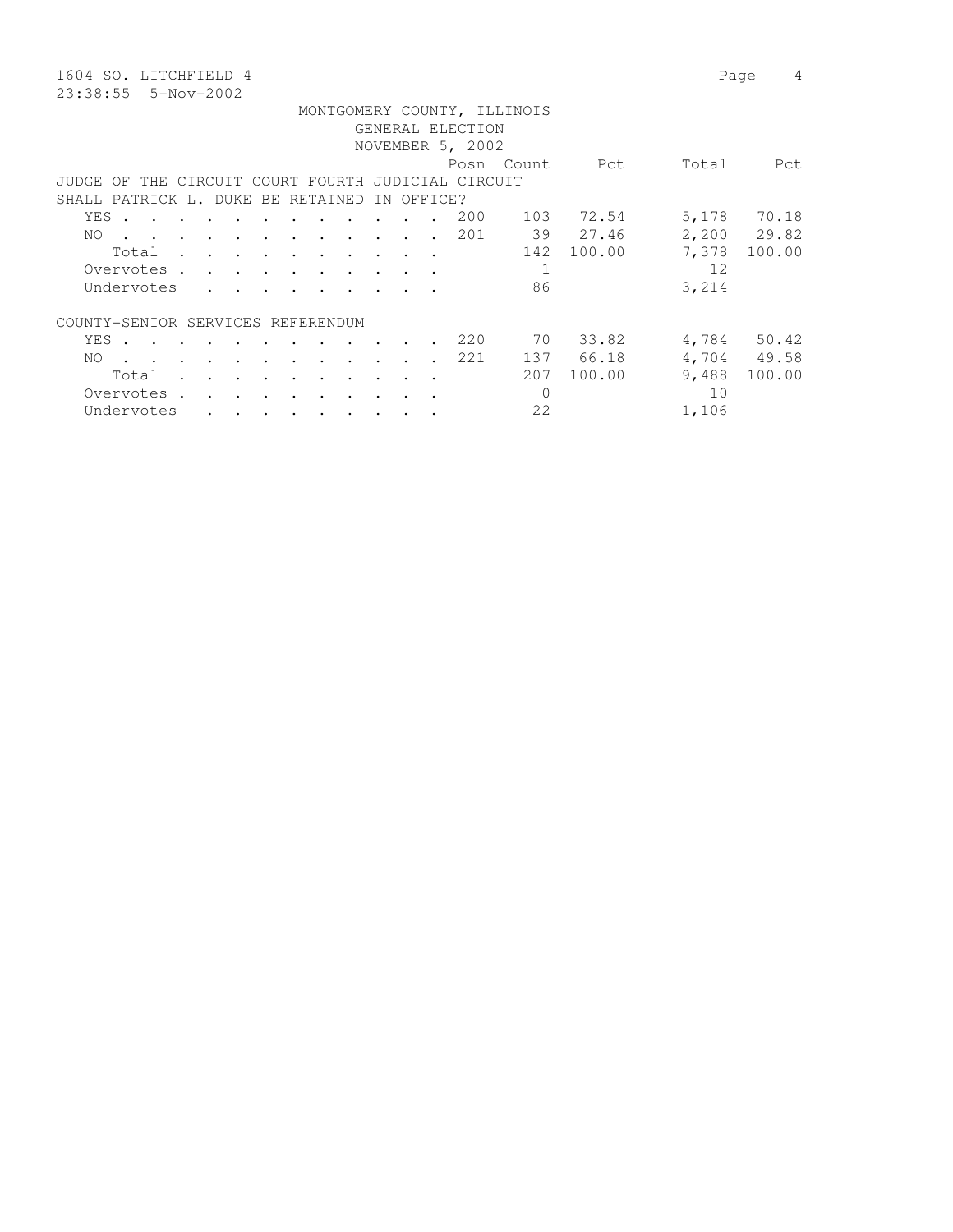| MONTGOMERY COUNTY, ILLINOIS                                                             |                                         |    |                         |                |                 |              |
|-----------------------------------------------------------------------------------------|-----------------------------------------|----|-------------------------|----------------|-----------------|--------------|
|                                                                                         | GENERAL ELECTION                        |    |                         |                |                 |              |
|                                                                                         | NOVEMBER 5, 2002                        |    |                         |                |                 |              |
|                                                                                         |                                         |    |                         | Posn Count Pct | Total           | Pct          |
| Precincts Counted - TOTAL                                                               |                                         |    | 1                       | 2.38           | 42              | 100.00       |
| Registered Voters - TOTAL                                                               |                                         |    | 285                     |                | 21,021          |              |
| Ballots Cast - TOTAL 139 48.77                                                          |                                         |    |                         |                |                 | 10,613 50.49 |
| Ballots Cast - BLANK                                                                    |                                         |    |                         | $1 \t 0.35$    | 31              | 0.15         |
| Ballots Cast - WHITE                                                                    |                                         |    | 61                      |                | 7,492           |              |
| Ballots Cast - GREEN                                                                    |                                         |    | 11                      |                | 2,606           |              |
| Ballots Cast - YELLOW                                                                   |                                         |    | 67                      |                | 438             |              |
| Ballots Cast - SALMON                                                                   | $\cdot$ $\cdot$ $\cdot$ $\cdot$ $\cdot$ |    | $\overline{0}$          |                | 68              |              |
| Ballots Cast - FEDERAL-17TH (CREAM)                                                     |                                         |    | $\bigcirc$              |                | 3               |              |
|                                                                                         |                                         |    |                         |                |                 |              |
| UNITED STATES SENATOR                                                                   |                                         |    |                         |                |                 |              |
| DEM - RICHARD J. DURBIN 6 84 64.12 6,678 65.73                                          |                                         |    |                         |                |                 |              |
| REP - JIM DURKIN                                                                        |                                         |    |                         | 8 46 35.11     | 3,337 32.84     |              |
| LIB - STEVEN BURGAUER 10 1 0.76                                                         |                                         |    |                         |                | 145             | 1.43         |
| Total                                                                                   |                                         |    |                         | 131 100.00     | 10,160          | 100.00       |
| Overvotes.                                                                              |                                         |    | $\overline{0}$          |                | 34              |              |
| Undervotes                                                                              |                                         |    | 8                       |                | 419             |              |
| $\mathbf{r}$ , $\mathbf{r}$ , $\mathbf{r}$ , $\mathbf{r}$ , $\mathbf{r}$ , $\mathbf{r}$ |                                         |    |                         |                |                 |              |
|                                                                                         |                                         |    |                         |                |                 |              |
| GOVERNOR AND LIEUTENANT GOVERNOR                                                        |                                         |    |                         |                |                 |              |
| DEM - ROD R. BLAGOJEVICH/PAT QUINN . 16 76 58.02                                        |                                         |    |                         |                |                 | 5,613 54.98  |
| REP - JIM RYAN/CARL HAWKINSON 19                                                        |                                         |    |                         | 53 40.46       |                 | 4,375 42.85  |
| LIB - CAL SKINNER/JAMES L. TOBIN 22                                                     |                                         |    |                         | $1 \t 0.76$    | 180             | 1.76         |
| IND - MARISELLIS BROWN/NO CANDIDATE . 25                                                |                                         |    |                         | 1 0.76         | 41              | 0.40         |
| Total                                                                                   |                                         |    |                         | 131 100.00     | 10,209          | 100.00       |
| Overvotes                                                                               |                                         |    | $\overline{0}$          |                | 57              |              |
| Undervotes                                                                              |                                         |    | 8                       |                | 338             |              |
|                                                                                         |                                         |    |                         |                |                 |              |
| ATTORNEY GENERAL                                                                        |                                         |    |                         |                |                 |              |
| DEM - LISA MADIGAN 32 77 59.69                                                          |                                         |    |                         |                |                 | 5,461 53.87  |
| REP - JOE BIRKETT<br>$\cdot$ 34                                                         |                                         |    |                         | 49 37.98       | $4,488$ $44.27$ |              |
| LIB - GARY L. SHILTS 36                                                                 |                                         |    |                         | $3 \t 2.33$    |                 | 188 1.85     |
| Total                                                                                   |                                         |    |                         | 129 100.00     | 10,137          | 100.00       |
| Overvotes                                                                               |                                         |    | $\overline{0}$          |                | 16              |              |
| Undervotes                                                                              |                                         |    | 10                      |                | 451             |              |
|                                                                                         |                                         |    |                         |                |                 |              |
| SECRETARY OF STATE                                                                      |                                         |    |                         |                |                 |              |
| DEM - JESSE WHITE                                                                       |                                         | 42 | 92                      | 69.70          | 7,244           | 70.71        |
| REP - KRIS O'ROURKE COHN                                                                |                                         | 44 |                         | 40 30.30       | 2,795           | 27.28        |
| LIB - MATT BEAUCHAMP                                                                    | $\ddot{\phantom{a}}$                    | 46 |                         | 0 0.00         | 205             | 2.00         |
| Total<br>the contract of the contract of the contract of                                |                                         |    | 132                     | 100.00         | 10,244          | 100.00       |
| Overvotes.                                                                              |                                         |    | $\circ$                 |                | - 8             |              |
|                                                                                         |                                         |    | 7                       |                |                 |              |
| Undervotes                                                                              |                                         |    |                         |                | 352             |              |
|                                                                                         |                                         |    |                         |                |                 |              |
| COMPTROLLER                                                                             |                                         |    |                         |                |                 |              |
| DEM - DANIEL W. HYNES                                                                   |                                         | 58 | 78                      | 62.40          | 6,428           | 64.50        |
| REP - THOMAS JEFFERSON RAMSDELL                                                         |                                         | 60 | 44                      | 35.20          | 3,213           | 32.24        |
| LIB - JULIE FOX                                                                         |                                         | 62 | $\overline{\mathbf{3}}$ | 2.40           | 325             | 3.26         |
| Total                                                                                   |                                         |    | 125                     | 100.00         | 9,966           | 100.00       |
| Overvotes                                                                               |                                         |    | $\overline{0}$          |                | 15              |              |
| Undervotes                                                                              |                                         |    | 14                      |                | 623             |              |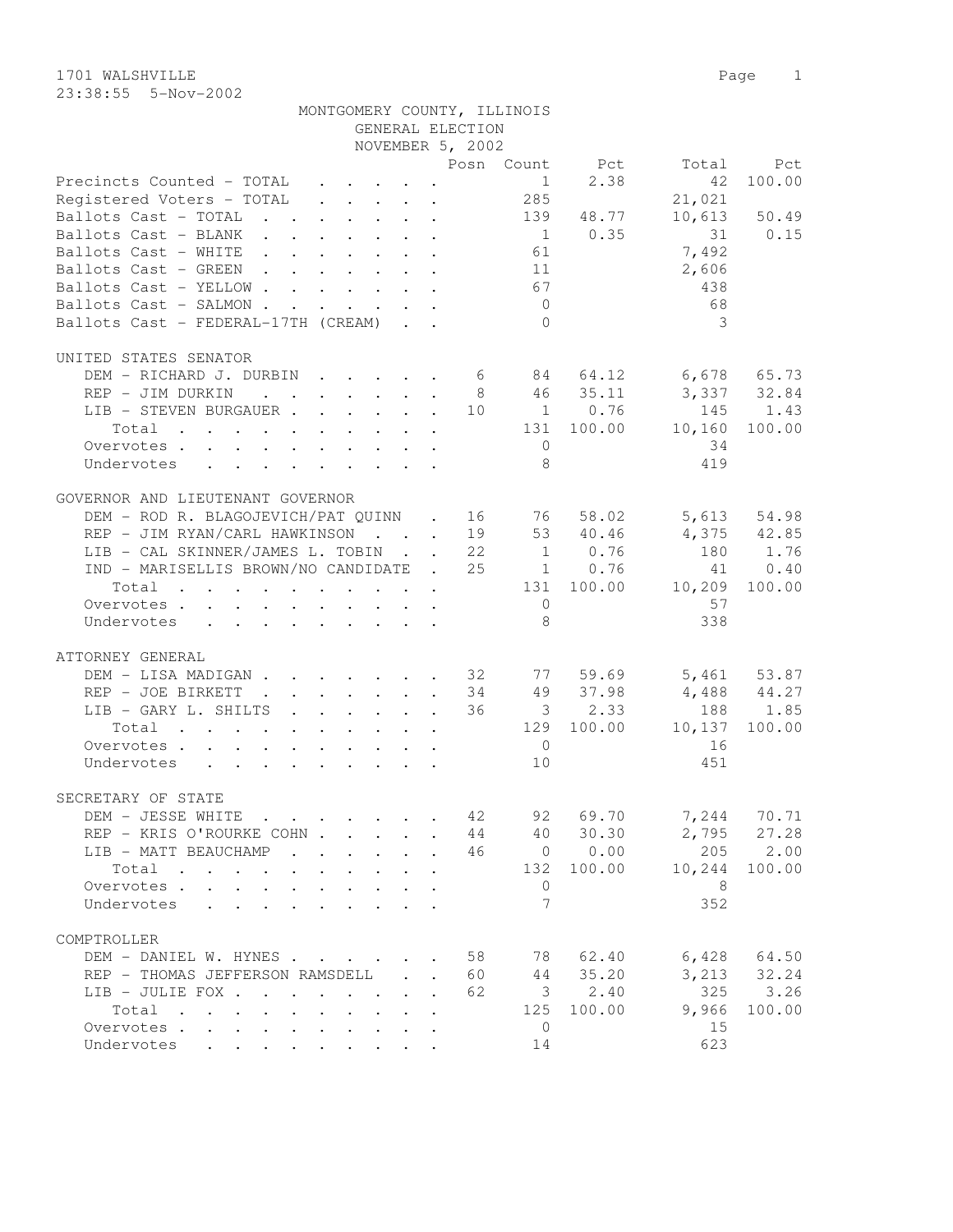1701 WALSHVILLE 2 23:38:55 5-Nov-2002

|                                                                                                               |                                                                          |  | GENERAL ELECTION                            | MONTGOMERY COUNTY, ILLINOIS |                      |                         |                  |
|---------------------------------------------------------------------------------------------------------------|--------------------------------------------------------------------------|--|---------------------------------------------|-----------------------------|----------------------|-------------------------|------------------|
|                                                                                                               |                                                                          |  | NOVEMBER 5, 2002                            |                             |                      |                         |                  |
| TREASURER                                                                                                     |                                                                          |  |                                             |                             | Posn Count Pct       |                         | Total Pct        |
| DEM - THOMAS J. DART                                                                                          |                                                                          |  | 68                                          |                             | 68 53.97             |                         | 4,736 46.81      |
| REP - JUDY BAAR TOPINKA 70 55 43.65                                                                           |                                                                          |  |                                             |                             |                      |                         | 5,235 51.74      |
| LIB - RHYS READ 72 3 2.38                                                                                     |                                                                          |  |                                             |                             |                      |                         | 147 1.45         |
| Total                                                                                                         |                                                                          |  |                                             |                             | 126 100.00           | 10,118                  | 100.00           |
| Overvotes.                                                                                                    |                                                                          |  |                                             | $\overline{0}$              |                      | 10                      |                  |
| Undervotes                                                                                                    |                                                                          |  |                                             | 13                          |                      | 476                     |                  |
| REPRESENTATIVE IN CONGRESS                                                                                    |                                                                          |  |                                             |                             |                      |                         |                  |
| 17TH CONGRESSIONAL DISTRICT                                                                                   |                                                                          |  |                                             |                             |                      |                         |                  |
| DEM - LANE EVANS 84 72 58.54 3,209 65.66                                                                      |                                                                          |  |                                             |                             |                      |                         |                  |
| REP - PETER CALDERONE 86 51 41.46                                                                             |                                                                          |  |                                             |                             |                      |                         | 1,678 34.34      |
| Total<br>$\mathbf{r}$ , and $\mathbf{r}$ , and $\mathbf{r}$ , and $\mathbf{r}$ , and $\mathbf{r}$             |                                                                          |  |                                             |                             | 123 100.00           |                         | 4,887 100.00     |
| Overvotes                                                                                                     |                                                                          |  |                                             | $\overline{0}$              |                      | $\overline{7}$          |                  |
| Undervotes                                                                                                    |                                                                          |  |                                             | 16                          |                      | 445                     |                  |
| STATE SENATOR                                                                                                 |                                                                          |  |                                             |                             |                      |                         |                  |
| 49TH LEGISLATIVE DISTRICT                                                                                     |                                                                          |  | .92                                         |                             |                      |                         |                  |
| DEM - VINCE DEMUZIO<br>REP - NO CANDIDATE FILED                                                               | $\mathbf{r}$ , $\mathbf{r}$ , $\mathbf{r}$ , $\mathbf{r}$ , $\mathbf{r}$ |  |                                             |                             | 117 100.00           | 8,356                   | 100.00           |
| Total $\cdot$                                                                                                 |                                                                          |  |                                             | 117                         | 100.00               | 8,356                   | 100.00           |
| Overvotes                                                                                                     |                                                                          |  |                                             | $\overline{0}$              |                      | $\overline{0}$          |                  |
| Undervotes                                                                                                    |                                                                          |  |                                             | 22                          |                      | 2,248                   |                  |
|                                                                                                               |                                                                          |  |                                             |                             |                      |                         |                  |
| REPRESENTATIVE IN THE GENERAL ASSEMBLY<br>98TH REPRESENTATIVE DISTRICT                                        |                                                                          |  |                                             |                             |                      |                         |                  |
| DEM - GARY HANNIG                                                                                             |                                                                          |  |                                             |                             | 115 100.00           |                         | 8,354 100.00     |
| REP - NO CANDIDATE FILED                                                                                      |                                                                          |  |                                             |                             |                      |                         |                  |
| Total $\cdot$                                                                                                 |                                                                          |  |                                             |                             | 115 100.00           | 8,354                   | 100.00           |
| Overvotes                                                                                                     |                                                                          |  |                                             | $\overline{0}$              |                      | $\overline{0}$          |                  |
| Undervotes                                                                                                    |                                                                          |  |                                             | 24                          |                      | 2,250                   |                  |
| COUNTY CLERK                                                                                                  |                                                                          |  |                                             |                             |                      |                         |                  |
| DEM - NO CANDIDATE FILED                                                                                      |                                                                          |  |                                             |                             |                      |                         |                  |
| REP - SANDY LEITHEISER                                                                                        |                                                                          |  | $\cdot$ $\cdot$ $\cdot$ $\cdot$ $\cdot$ 112 |                             | 110 100.00           | 8,768 100.00            |                  |
| Total .                                                                                                       |                                                                          |  |                                             |                             |                      | 110 100.00 8,768 100.00 |                  |
| Overvotes                                                                                                     |                                                                          |  |                                             | $\overline{0}$              |                      | $\Omega$                |                  |
| Undervotes<br>$\mathbf{r}$                                                                                    |                                                                          |  |                                             | 29                          |                      | 1,836                   |                  |
| COUNTY TREASURER                                                                                              |                                                                          |  |                                             |                             |                      |                         |                  |
| DEM - NO CANDIDATE FILED                                                                                      |                                                                          |  |                                             |                             |                      | 8,566                   |                  |
| REP - RON JENKINS<br>$\sim$<br>Total                                                                          |                                                                          |  | 119                                         | 101                         | 100.00<br>101 100.00 | 8,566                   | 100.00<br>100.00 |
|                                                                                                               |                                                                          |  |                                             | $\overline{0}$              |                      | $\bigcirc$              |                  |
|                                                                                                               |                                                                          |  |                                             |                             |                      |                         |                  |
| Overvotes<br>$\mathbf{L}$                                                                                     |                                                                          |  |                                             |                             |                      |                         |                  |
| Undervotes<br>$\mathbf{L}$                                                                                    |                                                                          |  |                                             | 38                          |                      | 2,038                   |                  |
| COUNTY SHERIFF                                                                                                |                                                                          |  |                                             |                             |                      |                         |                  |
| DEM - NO CANDIDATE FILED                                                                                      |                                                                          |  |                                             |                             |                      |                         |                  |
| REP - JIM VAZZI .                                                                                             | $\cdot$ $\cdot$ $\cdot$ $\cdot$ $\cdot$                                  |  | 126                                         |                             | 106 100.00           | 8,735                   | 100.00           |
| Total<br>$\mathbf{r}$ , $\mathbf{r}$ , $\mathbf{r}$ , $\mathbf{r}$ , $\mathbf{r}$ , $\mathbf{r}$<br>Overvotes |                                                                          |  |                                             | 106<br>$\overline{0}$       | 100.00               | 8,735<br>$\overline{0}$ | 100.00           |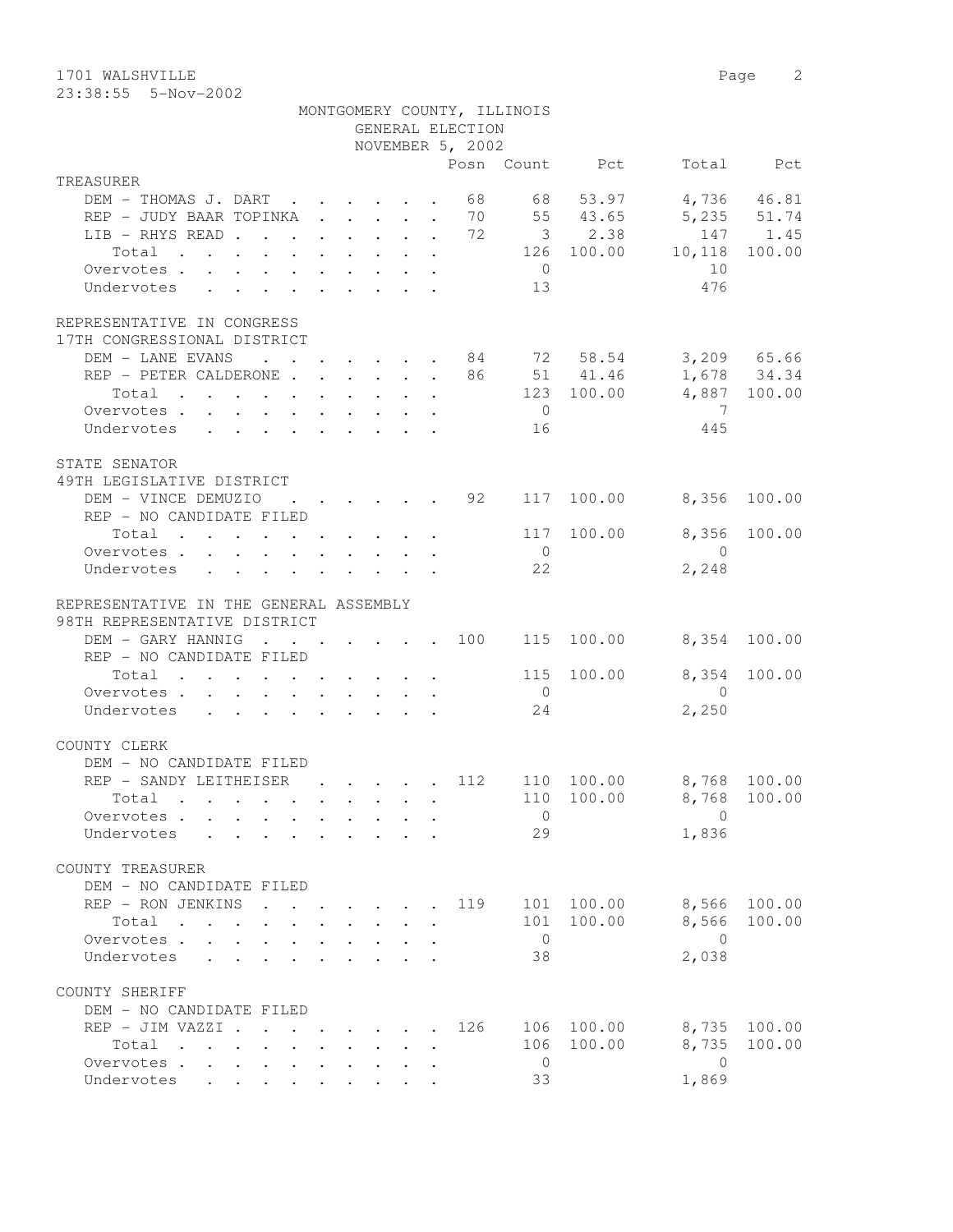1701 WALSHVILLE 2008 Page 3 23:38:55 5-Nov-2002

| MONTGOMERY COUNTY, ILLINOIS<br>GENERAL ELECTION                            |  |                 |              |                                                  |              |
|----------------------------------------------------------------------------|--|-----------------|--------------|--------------------------------------------------|--------------|
| NOVEMBER 5, 2002                                                           |  |                 |              |                                                  |              |
|                                                                            |  |                 |              | Posn Count Pct Total Pct                         |              |
| REGIONAL SUPERINTENDENT OF SCHOOLS<br>(BOND, EFFINGHAM & FAYETTE COUNTIES) |  |                 |              |                                                  |              |
| DEM - DELBERT L. MAROON 137 9                                              |  |                 | 100.00       | 66 100.00                                        |              |
| REP - NO CANDIDATE FILED                                                   |  |                 |              |                                                  |              |
| Total                                                                      |  | 9               | 100.00       | 66                                               | 100.00       |
| Overvotes.                                                                 |  | $\overline{0}$  |              | $\bigcirc$                                       |              |
| Undervotes                                                                 |  | 2               |              | 10                                               |              |
| REGIONAL SUPERINTENDENT OF SCHOOLS                                         |  |                 |              |                                                  |              |
| (CALHOUN, GREENE, JERSEY & MACOUPIN COUNTIES)                              |  |                 |              |                                                  |              |
| DEM - LARRY PFEIFFER 137 27 45.00 31 41.89                                 |  |                 |              |                                                  |              |
| REP - BILL BISHOP 139 33 55.00 43 58.11                                    |  |                 |              |                                                  |              |
| Total 60 100.00 74 100.00                                                  |  |                 |              |                                                  |              |
| Overvotes                                                                  |  | $\overline{0}$  |              | $\overline{0}$                                   |              |
| Undervotes                                                                 |  | $7\phantom{.0}$ |              | 8                                                |              |
| REGIONAL SUPERINTENDENT OF SCHOOLS                                         |  |                 |              |                                                  |              |
| (CHRISTIAN & MONTGOMERY COUNTIES)                                          |  |                 |              |                                                  |              |
| DEM - GREG SPRINGER 137 45 100.00                                          |  |                 |              |                                                  | 7,984 100.00 |
| REP - NO CANDIDATE FILED                                                   |  |                 |              |                                                  |              |
| Total $\cdot$                                                              |  |                 | 45 100.00    |                                                  | 7,984 100.00 |
| Overvotes.                                                                 |  | $\overline{0}$  |              | $\bigcirc$                                       |              |
| Undervotes                                                                 |  | 16              |              | 2,430                                            |              |
| REGIONAL SUPERINTENDENT OF SCHOOLS                                         |  |                 |              |                                                  |              |
| (MADISON COUNTY)                                                           |  |                 |              |                                                  |              |
| DEM - HARRY A. BRIGGS 137                                                  |  | $\overline{0}$  |              | $\mathbf{0}$                                     |              |
| REP - NO CANDIDATE FILED                                                   |  |                 |              |                                                  |              |
| Total $\cdot$                                                              |  | $\circ$         |              | $\mathbf{0}$                                     |              |
| Overvotes.                                                                 |  | $\mathbf{0}$    |              | $\mathbf{0}$                                     |              |
| Undervotes                                                                 |  | $\bigcap$       |              | $\Omega$                                         |              |
| COUNTY BOARD MEMBER                                                        |  |                 |              |                                                  |              |
| COUNTY BOARD DISTRICT 4<br>VOTE FOR 3                                      |  |                 |              |                                                  |              |
| DEM - TERRY E. BONE                                                        |  |                 |              | $\cdot$ $\cdot$ $\cdot$ 146 89 35.60 1,256 36.74 |              |
| DEM - MIKE PLUNKETT 148                                                    |  |                 | 83 33.20     |                                                  | 1, 114 32.58 |
| DEM - DENNIS L. JAGODZINSKI 150 78 31.20                                   |  |                 |              |                                                  | 1,049 30.68  |
| REP - NO CANDIDATE FILED                                                   |  |                 |              |                                                  |              |
| Total                                                                      |  |                 | 250 100.00   |                                                  | 3,419 100.00 |
| Overvotes                                                                  |  | $\overline{0}$  |              | $\overline{0}$                                   |              |
| Undervotes                                                                 |  | 167             |              | 1,570                                            |              |
|                                                                            |  |                 |              |                                                  |              |
| JUDGE OF THE APPELLATE COURT                                               |  |                 |              |                                                  |              |
| 5TH JUDICIAL DISTRICT (VACANCY-HON. CHAPMAN)                               |  |                 |              |                                                  |              |
| DEM - MELISSA CHAPMAN 166 68 55.74                                         |  |                 |              |                                                  | 5,510 57.64  |
| REP - JOHN LONG                                                            |  |                 | 168 54 44.26 |                                                  | 4,049 42.36  |
| Total $\cdot$                                                              |  |                 | 122 100.00   |                                                  | 9,559 100.00 |
| Overvotes                                                                  |  | $\overline{0}$  |              | 8 <sup>8</sup>                                   |              |
| Undervotes                                                                 |  | 17              |              | 1,037                                            |              |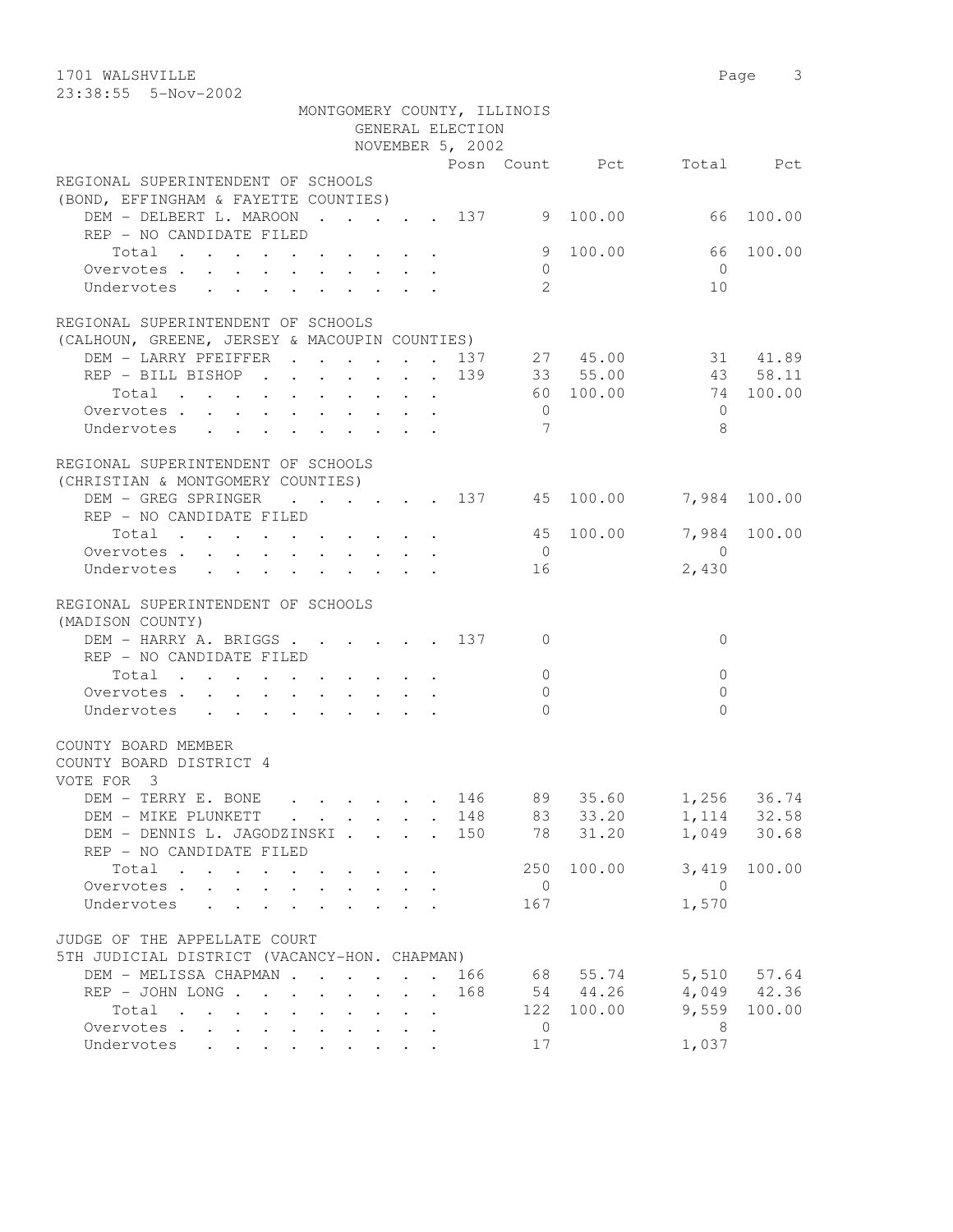1701 WALSHVILLE 2008 Page 4 23:38:55 5-Nov-2002

|                                                    |       |            |  |                                                                                                                 |  |  |  |                  | MONTGOMERY COUNTY, ILLINOIS |                |       |             |
|----------------------------------------------------|-------|------------|--|-----------------------------------------------------------------------------------------------------------------|--|--|--|------------------|-----------------------------|----------------|-------|-------------|
|                                                    |       |            |  |                                                                                                                 |  |  |  | GENERAL ELECTION |                             |                |       |             |
|                                                    |       |            |  |                                                                                                                 |  |  |  | NOVEMBER 5, 2002 |                             |                |       |             |
|                                                    |       |            |  |                                                                                                                 |  |  |  |                  |                             | Posn Count Pct | Total | Pct.        |
| JUDGE OF THE CIRCUIT COURT FOURTH JUDICIAL CIRCUIT |       |            |  |                                                                                                                 |  |  |  |                  |                             |                |       |             |
| SHALL MICHAEL ROSS WEBER BE RETAINED IN OFFICE?    |       |            |  |                                                                                                                 |  |  |  |                  |                             |                |       |             |
|                                                    | YES . |            |  |                                                                                                                 |  |  |  | . 191            | - 70                        | 70.71          |       | 5,582 72.97 |
| NO.                                                |       |            |  |                                                                                                                 |  |  |  | . 192            | 29                          | 29.29          |       | 2,068 27.03 |
|                                                    |       | Total .    |  | the contract of the contract of the contract of the contract of the contract of the contract of the contract of |  |  |  |                  | 99                          | 100.00         | 7,650 | 100.00      |
|                                                    |       | Overvotes. |  |                                                                                                                 |  |  |  |                  |                             |                | 2.4   |             |
|                                                    |       | Undervotes |  |                                                                                                                 |  |  |  |                  | 39                          |                | 2,930 |             |
|                                                    |       |            |  |                                                                                                                 |  |  |  |                  |                             |                |       |             |

|                                                |                                                                     |  |  |  |  |  | JUDGE OF THE CIRCUIT COURT FOURTH JUDICIAL CIRCUIT |                  |           |             |              |
|------------------------------------------------|---------------------------------------------------------------------|--|--|--|--|--|----------------------------------------------------|------------------|-----------|-------------|--------------|
| SHALL STEVEN P. SEYMOUR BE RETAINED IN OFFICE? |                                                                     |  |  |  |  |  |                                                    |                  |           |             |              |
|                                                |                                                                     |  |  |  |  |  | YES. 194                                           | 61 —             | 64.89     |             | 5,155 70.04  |
|                                                |                                                                     |  |  |  |  |  | NO. 195                                            |                  | 33 35.11  | 2,205 29.96 |              |
|                                                | $Total \cdot \cdot \cdot \cdot \cdot \cdot \cdot \cdot \cdot \cdot$ |  |  |  |  |  |                                                    |                  | 94 100.00 |             | 7,360 100.00 |
|                                                | Overvotes.                                                          |  |  |  |  |  |                                                    | $\left( \right)$ |           | 14          |              |
|                                                | Undervotes                                                          |  |  |  |  |  |                                                    | 45               |           | 3,230       |              |

## JUDGE OF THE CIRCUIT COURT FOURTH JUDICIAL CIRCUIT

| SHALL S. GENE SCHWARM BE RETAINED IN OFFICE? |       |                                                                                          |                                                                                                                 |  |  |                                                                                                                 |  |                                                    |    |        |       |             |
|----------------------------------------------|-------|------------------------------------------------------------------------------------------|-----------------------------------------------------------------------------------------------------------------|--|--|-----------------------------------------------------------------------------------------------------------------|--|----------------------------------------------------|----|--------|-------|-------------|
| YES .                                        |       |                                                                                          | $\mathbf{r}$ , and $\mathbf{r}$ , and $\mathbf{r}$ , and $\mathbf{r}$ , and $\mathbf{r}$                        |  |  |                                                                                                                 |  | 197                                                | 63 | 66.32  |       | 5,308 71.34 |
| NO.                                          |       |                                                                                          | the contract of the contract of the contract of the contract of the contract of the contract of the contract of |  |  |                                                                                                                 |  | 198                                                | 32 | 33.68  |       | 2,132 28.66 |
|                                              | Total |                                                                                          | the contract of the contract of the contract of the contract of the contract of the contract of the contract of |  |  |                                                                                                                 |  |                                                    | 95 | 100.00 | 7,440 | 100.00      |
|                                              |       | Overvotes.                                                                               | the contract of the contract of the contract of the contract of the contract of the contract of the contract of |  |  |                                                                                                                 |  |                                                    |    |        | 17    |             |
|                                              |       | Undervotes                                                                               |                                                                                                                 |  |  | $\mathbf{r}$ , and $\mathbf{r}$ , and $\mathbf{r}$ , and $\mathbf{r}$ , and $\mathbf{r}$                        |  |                                                    | 44 |        | 3,147 |             |
|                                              |       |                                                                                          |                                                                                                                 |  |  |                                                                                                                 |  |                                                    |    |        |       |             |
|                                              |       |                                                                                          |                                                                                                                 |  |  |                                                                                                                 |  | JUDGE OF THE CIRCUIT COURT FOURTH JUDICIAL CIRCUIT |    |        |       |             |
| SHALL PATRICK L. DUKE BE RETAINED IN OFFICE? |       |                                                                                          |                                                                                                                 |  |  |                                                                                                                 |  |                                                    |    |        |       |             |
| YES .                                        |       | $\mathbf{r}$ , and $\mathbf{r}$ , and $\mathbf{r}$ , and $\mathbf{r}$ , and $\mathbf{r}$ |                                                                                                                 |  |  |                                                                                                                 |  | 200                                                | 63 | 66.32  | 5,178 | 70.18       |
| NO.                                          |       | $\sim$                                                                                   | $\mathbf{r}$ , and $\mathbf{r}$ , and $\mathbf{r}$ , and $\mathbf{r}$ , and $\mathbf{r}$                        |  |  |                                                                                                                 |  | 201                                                | 32 | 33.68  |       | 2,200 29.82 |
|                                              | Total |                                                                                          | the contract of the contract of the contract of the contract of the contract of the contract of the contract of |  |  |                                                                                                                 |  |                                                    | 95 | 100.00 | 7,378 | 100.00      |
|                                              |       | Overvotes                                                                                | $\sim$                                                                                                          |  |  | the contract of the contract of the contract of the contract of the contract of the contract of the contract of |  |                                                    |    |        | 12    |             |

|                                   | Undervotes |  |       |  |  |  |  |        | 44  |        | 3,214 |        |
|-----------------------------------|------------|--|-------|--|--|--|--|--------|-----|--------|-------|--------|
| COUNTY-SENIOR SERVICES REFERENDUM |            |  |       |  |  |  |  |        |     |        |       |        |
|                                   | YES.       |  |       |  |  |  |  | 220    | 47  | 39.83  | 4,784 | 50.42  |
|                                   |            |  |       |  |  |  |  | NO 221 | 71  | 60.17  | 4,704 | 49.58  |
|                                   |            |  | Total |  |  |  |  |        | 118 | 100.00 | 9,488 | 100.00 |
|                                   | Overvotes. |  |       |  |  |  |  |        |     |        | 10    |        |
|                                   | Undervotes |  |       |  |  |  |  |        | 21  |        | 1,106 |        |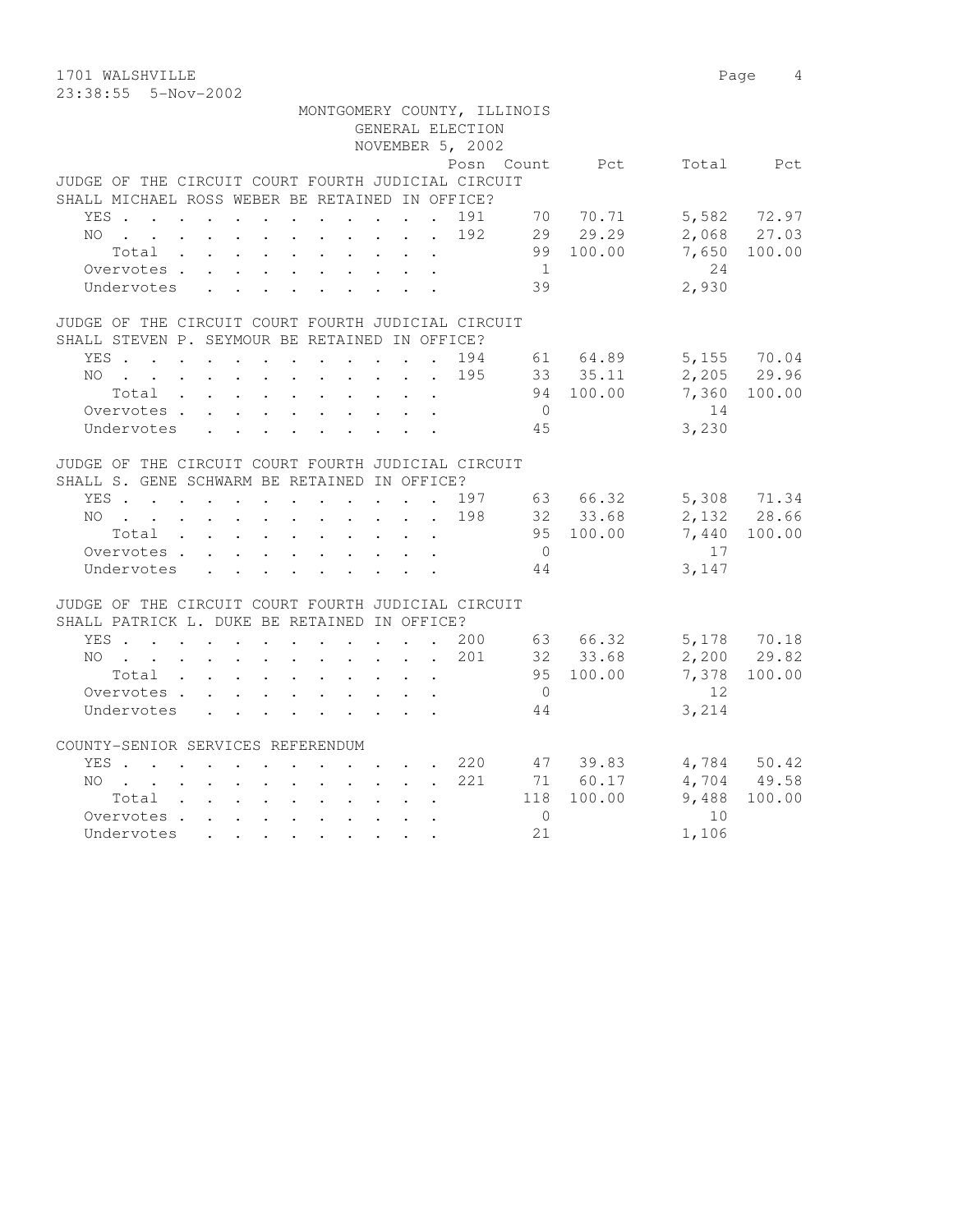1801 WITT 1 Page 1 23:38:55 5-Nov-2002

|                                                                              |              |                                                                                                                 |                           | NOVEMBER 5, 2002 |                |                |                          |                 |
|------------------------------------------------------------------------------|--------------|-----------------------------------------------------------------------------------------------------------------|---------------------------|------------------|----------------|----------------|--------------------------|-----------------|
|                                                                              |              |                                                                                                                 |                           |                  |                | Posn Count Pct | Total                    | Pct             |
| Precincts Counted - TOTAL                                                    |              |                                                                                                                 |                           |                  |                | $1 \t 2.38$    | 42                       | 100.00          |
| Registered Voters - TOTAL 157                                                |              |                                                                                                                 |                           |                  |                |                | 21,021                   |                 |
| Ballots Cast - TOTAL 106 67.52                                               |              |                                                                                                                 |                           |                  |                |                |                          | $10,613$ 50.49  |
| Ballots Cast - BLANK                                                         |              |                                                                                                                 |                           |                  |                | $1 \t 0.64$    | 31 0.15                  |                 |
| Ballots Cast - WHITE                                                         |              |                                                                                                                 |                           |                  | 92             |                | 7,492                    |                 |
| Ballots Cast - YELLOW                                                        |              |                                                                                                                 |                           |                  | 14             |                | 438                      |                 |
| Ballots Cast - FEDERAL-17TH (CREAM)                                          |              |                                                                                                                 |                           |                  | $\overline{0}$ |                | 3                        |                 |
|                                                                              |              |                                                                                                                 |                           |                  |                |                |                          |                 |
| UNITED STATES SENATOR                                                        |              |                                                                                                                 |                           |                  |                |                |                          |                 |
| DEM - RICHARD J. DURBIN 6                                                    |              |                                                                                                                 |                           |                  |                | 52 50.49       | $6,678$ $65.73$          |                 |
| REP - JIM DURKIN                                                             |              |                                                                                                                 |                           |                  |                | 8 51 49.51     | 3, 337 32.84             |                 |
|                                                                              |              |                                                                                                                 |                           |                  |                | 10 0 0.00      |                          |                 |
| LIB - STEVEN BURGAUER                                                        |              |                                                                                                                 |                           |                  |                |                | 145 1.43                 |                 |
| Total<br>. The simple state is a set of the state of the state $\mathcal{A}$ |              |                                                                                                                 |                           |                  |                | 103 100.00     | 10,160                   | 100.00          |
| Overvotes                                                                    |              |                                                                                                                 |                           |                  | $\overline{0}$ |                | 34                       |                 |
| Undervotes                                                                   |              |                                                                                                                 |                           |                  | 3              |                | 419                      |                 |
|                                                                              |              |                                                                                                                 |                           |                  |                |                |                          |                 |
| GOVERNOR AND LIEUTENANT GOVERNOR                                             |              |                                                                                                                 |                           |                  |                |                |                          |                 |
| DEM - ROD R. BLAGOJEVICH/PAT QUINN . 16 36 34.62 5,613 54.98                 |              |                                                                                                                 |                           |                  |                |                |                          |                 |
| REP - JIM RYAN/CARL HAWKINSON 19 67 64.42                                    |              |                                                                                                                 |                           |                  |                |                | 4,375 42.85              |                 |
| LIB - CAL SKINNER/JAMES L. TOBIN 22 1 0.96                                   |              |                                                                                                                 |                           |                  |                |                |                          | 180 1.76        |
| IND - MARISELLIS BROWN/NO CANDIDATE . 25 0 0.00                              |              |                                                                                                                 |                           |                  |                |                |                          | 41 0.40         |
| $\cdot$ 104 100.00<br>Total                                                  |              |                                                                                                                 |                           |                  |                |                | 10,209                   | 100.00          |
| Overvotes                                                                    |              |                                                                                                                 |                           |                  | $\overline{0}$ |                | 57                       |                 |
| Undervotes                                                                   |              |                                                                                                                 |                           |                  | $2^{\circ}$    |                | 338                      |                 |
|                                                                              |              |                                                                                                                 |                           |                  |                |                |                          |                 |
| ATTORNEY GENERAL                                                             |              |                                                                                                                 |                           |                  |                |                |                          |                 |
| DEM - LISA MADIGAN 32 31 30.10 5,461 53.87                                   |              |                                                                                                                 |                           |                  |                |                |                          |                 |
| REP - JOE BIRKETT                                                            |              |                                                                                                                 |                           |                  |                | 34 71 68.93    | $4,488$ $44.27$          |                 |
| LIB - GARY L. SHILTS                                                         |              |                                                                                                                 |                           |                  |                | 36 1 0.97      |                          | 188 1.85        |
| Total                                                                        |              |                                                                                                                 |                           |                  |                | 103 100.00     | 10,137                   | 100.00          |
| Overvotes                                                                    |              |                                                                                                                 |                           |                  | $\overline{0}$ |                | 16                       |                 |
| Undervotes                                                                   |              |                                                                                                                 |                           |                  | $\mathcal{E}$  |                | 451                      |                 |
|                                                                              |              |                                                                                                                 |                           |                  |                |                |                          |                 |
| SECRETARY OF STATE                                                           |              |                                                                                                                 |                           |                  |                |                |                          |                 |
| DEM - JESSE WHITE                                                            |              |                                                                                                                 |                           |                  |                |                | 54 51.43 7,244 70.71     |                 |
| REP - KRIS O'ROURKE COHN                                                     |              |                                                                                                                 |                           |                  |                | 44 49 46.67    |                          | $2,795$ 27.28   |
| LIB - MATT BEAUCHAMP                                                         |              | $\mathbf{r}$ , $\mathbf{r}$ , $\mathbf{r}$ , $\mathbf{r}$ , $\mathbf{r}$                                        |                           |                  |                | 46 2 1.90      | 205                      | 2.00            |
| Total                                                                        |              | the contract of the contract of the contract of the contract of the contract of the contract of the contract of |                           |                  |                |                | 105 100.00 10,244 100.00 |                 |
| Overvotes.                                                                   |              |                                                                                                                 |                           |                  | $\Omega$       |                | 8                        |                 |
| Undervotes                                                                   |              |                                                                                                                 |                           |                  | $\mathbf{1}$   |                | 352                      |                 |
|                                                                              |              |                                                                                                                 |                           |                  |                |                |                          |                 |
| COMPTROLLER                                                                  |              |                                                                                                                 |                           |                  |                |                |                          |                 |
| DEM - DANIEL W. HYNES                                                        |              |                                                                                                                 |                           | 58               |                | 45 44.55       |                          | $6,428$ $64.50$ |
| REP - THOMAS JEFFERSON RAMSDELL                                              |              | $\mathcal{L}^{\text{max}}$                                                                                      | $\sim$                    | 60               |                | 53 52.48       |                          | 3, 213 32.24    |
| LIB - JULIE FOX                                                              |              |                                                                                                                 | $\mathbf{L} = \mathbf{L}$ | 62               |                | 3, 2.97        | 325                      | 3.26            |
| Total                                                                        | $\mathbf{r}$ | $\sim$<br>$\sim$                                                                                                |                           |                  | 101            | 100.00         | 9,966                    | 100.00          |
|                                                                              |              |                                                                                                                 | $\mathbf{r}$              |                  |                |                |                          |                 |
| Overvotes.                                                                   |              |                                                                                                                 |                           |                  | $\overline{0}$ |                | 15                       |                 |
| Undervotes                                                                   |              |                                                                                                                 |                           |                  | 5              |                | 623                      |                 |

GENERAL ELECTION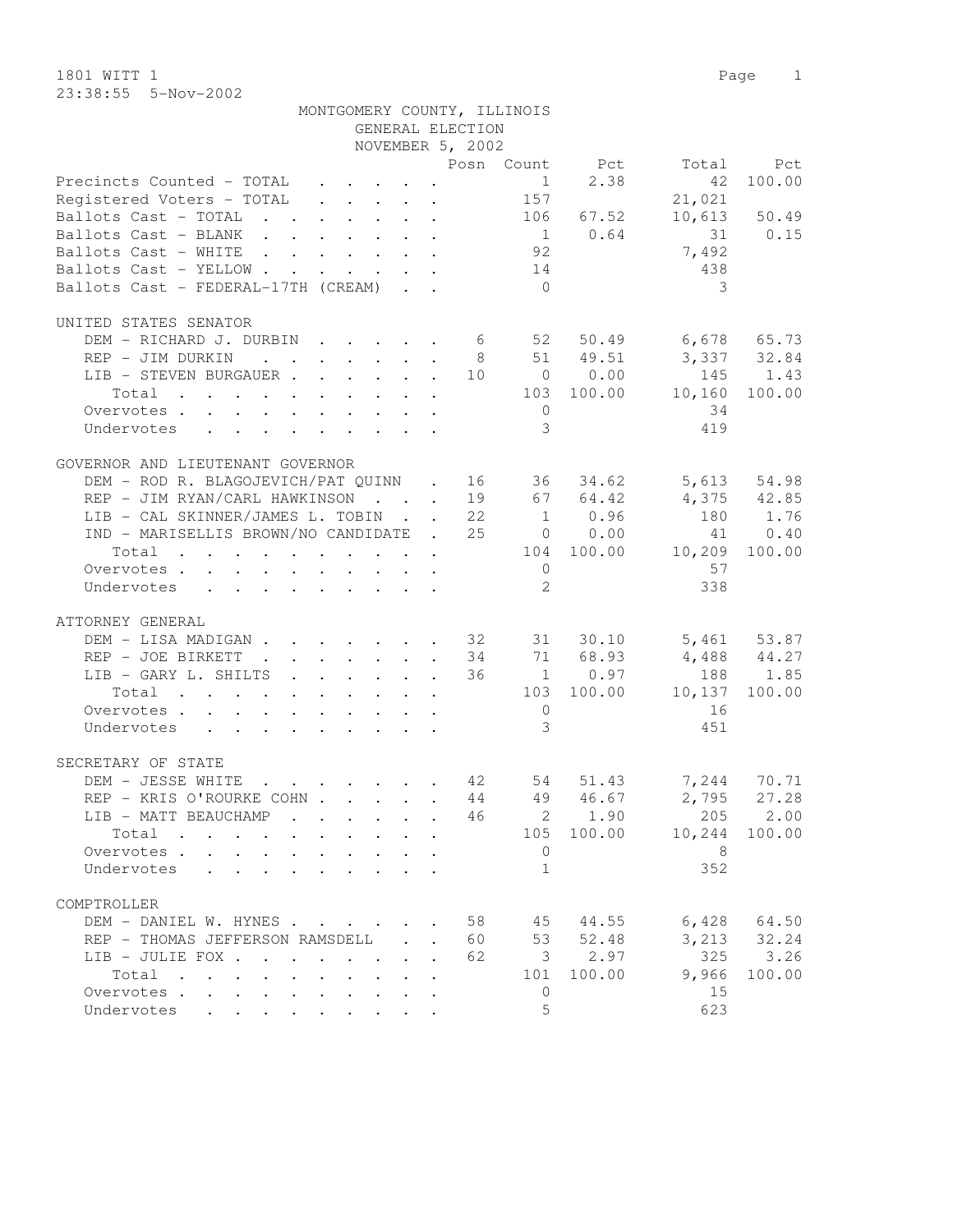1801 WITT 1 Page 2 23:38:55 5-Nov-2002

|                                                                                   |                                                                 |  | GENERAL ELECTION                                            | MONTGOMERY COUNTY, ILLINOIS |                |                                 |             |
|-----------------------------------------------------------------------------------|-----------------------------------------------------------------|--|-------------------------------------------------------------|-----------------------------|----------------|---------------------------------|-------------|
|                                                                                   |                                                                 |  | NOVEMBER 5, 2002                                            |                             |                |                                 |             |
|                                                                                   |                                                                 |  |                                                             |                             | Posn Count Pct |                                 | Total Pct   |
| TREASURER                                                                         |                                                                 |  |                                                             |                             |                |                                 |             |
| DEM - THOMAS J. DART 68                                                           |                                                                 |  |                                                             |                             | 32 30.77       |                                 | 4,736 46.81 |
| REP - JUDY BAAR TOPINKA 70 71 68.27                                               |                                                                 |  |                                                             |                             |                |                                 | 5,235 51.74 |
| LIB - RHYS READ 72                                                                |                                                                 |  |                                                             |                             | 1 0.96         |                                 | 147 1.45    |
| Total                                                                             |                                                                 |  |                                                             |                             | 104 100.00     | 10,118                          | 100.00      |
| Overvotes.                                                                        |                                                                 |  |                                                             | $\overline{0}$              |                | 10                              |             |
| Undervotes                                                                        |                                                                 |  |                                                             | 2                           |                | 476                             |             |
| REPRESENTATIVE IN CONGRESS<br>17TH CONGRESSIONAL DISTRICT                         |                                                                 |  |                                                             |                             |                |                                 |             |
| DEM - LANE EVANS                                                                  |                                                                 |  |                                                             |                             |                | $\cdot$ 84 37 36.27 3,209 65.66 |             |
| REP - PETER CALDERONE 86 65 63.73                                                 |                                                                 |  |                                                             |                             |                |                                 | 1,678 34.34 |
| Total                                                                             |                                                                 |  |                                                             |                             |                | 102 100.00 4,887 100.00         |             |
| Overvotes                                                                         |                                                                 |  |                                                             | $\overline{0}$              |                | $\overline{7}$                  |             |
| Undervotes                                                                        |                                                                 |  |                                                             | 4                           |                | 445                             |             |
|                                                                                   |                                                                 |  |                                                             |                             |                |                                 |             |
| STATE SENATOR<br>49TH LEGISLATIVE DISTRICT                                        |                                                                 |  |                                                             |                             |                |                                 |             |
| DEM - VINCE DEMUZIO                                                               |                                                                 |  | $\cdot$ $\cdot$ $\cdot$ $\cdot$ $\cdot$ $\cdot$ 92          |                             | 72 100.00      | 8,356                           | 100.00      |
| REP - NO CANDIDATE FILED                                                          |                                                                 |  |                                                             |                             |                |                                 |             |
| Total                                                                             |                                                                 |  |                                                             |                             | 72 100.00      | 8,356                           | 100.00      |
| Overvotes                                                                         |                                                                 |  |                                                             | $\overline{0}$              |                | $\overline{0}$                  |             |
| Undervotes                                                                        |                                                                 |  |                                                             | 34                          |                | 2,248                           |             |
|                                                                                   |                                                                 |  |                                                             |                             |                |                                 |             |
| REPRESENTATIVE IN THE GENERAL ASSEMBLY                                            |                                                                 |  |                                                             |                             |                |                                 |             |
| 98TH REPRESENTATIVE DISTRICT                                                      |                                                                 |  |                                                             |                             |                |                                 |             |
| DEM - GARY HANNIG<br>$\sim$ $\sim$                                                |                                                                 |  | $\cdot$ $\cdot$ $\cdot$ $\cdot$ $\cdot$ $\cdot$ $\cdot$ 100 | 68                          | 100.00         | 8,354 100.00                    |             |
| REP - NO CANDIDATE FILED                                                          |                                                                 |  |                                                             |                             |                |                                 |             |
| Total                                                                             |                                                                 |  |                                                             | 68                          | 100.00         | 8,354                           | 100.00      |
| Overvotes.                                                                        |                                                                 |  |                                                             | $\overline{0}$              |                | $\overline{0}$                  |             |
| Undervotes                                                                        |                                                                 |  |                                                             | 38                          |                | 2,250                           |             |
| COUNTY CLERK                                                                      |                                                                 |  |                                                             |                             |                |                                 |             |
| DEM - NO CANDIDATE FILED                                                          |                                                                 |  |                                                             |                             |                |                                 |             |
| REP - SANDY LEITHEISER                                                            |                                                                 |  | . 112                                                       |                             | 101 100.00     | 8,768 100.00                    |             |
| Total .                                                                           |                                                                 |  |                                                             |                             |                | 101 100.00 8,768 100.00         |             |
| Overvotes                                                                         |                                                                 |  |                                                             | $\mathbf{0}$                |                | $\Omega$                        |             |
| Undervotes                                                                        |                                                                 |  |                                                             | 5                           |                | 1,836                           |             |
| COUNTY TREASURER                                                                  |                                                                 |  |                                                             |                             |                |                                 |             |
| DEM - NO CANDIDATE FILED                                                          |                                                                 |  |                                                             |                             |                |                                 |             |
| REP - RON JENKINS                                                                 |                                                                 |  | 119                                                         |                             | 100 100.00     | 8,566                           | 100.00      |
| Total                                                                             |                                                                 |  |                                                             | 100                         | 100.00         | 8,566                           | 100.00      |
| Overvotes .<br>$\sim$                                                             |                                                                 |  |                                                             | $\overline{0}$              |                | $\bigcirc$                      |             |
| Undervotes                                                                        |                                                                 |  |                                                             | 6                           |                | 2,038                           |             |
| COUNTY SHERIFF                                                                    |                                                                 |  |                                                             |                             |                |                                 |             |
| DEM - NO CANDIDATE FILED                                                          |                                                                 |  |                                                             |                             |                |                                 |             |
| REP - JIM VAZZI .                                                                 | $\cdot$ $\cdot$ $\cdot$ $\cdot$ $\cdot$ $\cdot$ $\cdot$ $\cdot$ |  | 126                                                         | 94                          | 100.00         | 8,735                           | 100.00      |
| Total<br>$\mathbf{r}$ , $\mathbf{r}$ , $\mathbf{r}$ , $\mathbf{r}$ , $\mathbf{r}$ |                                                                 |  |                                                             | 94                          | 100.00         | 8,735                           | 100.00      |
| Overvotes                                                                         |                                                                 |  |                                                             | $\overline{0}$              |                | $\overline{0}$                  |             |
| Undervotes                                                                        |                                                                 |  |                                                             | 12                          |                | 1,869                           |             |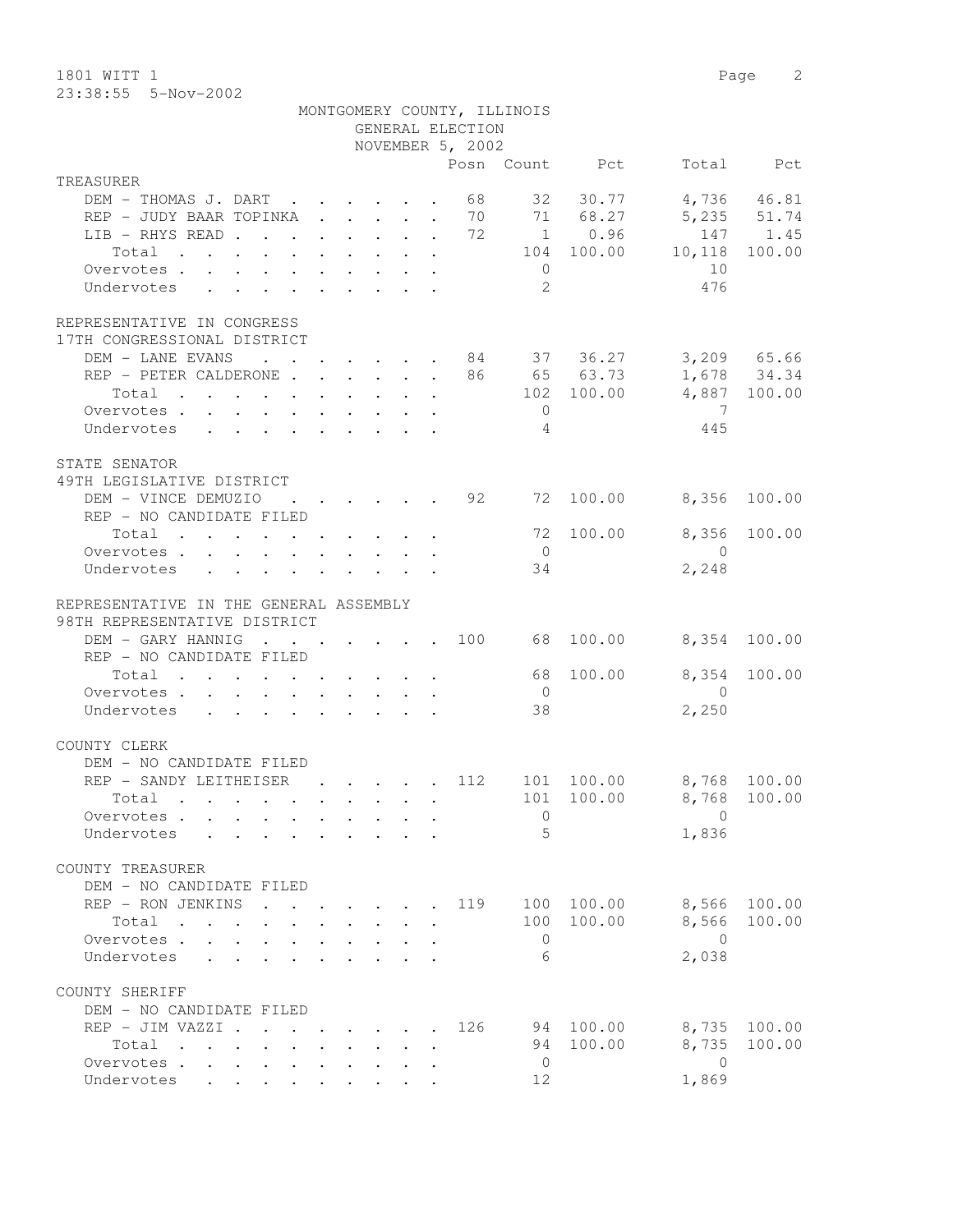| 1801 WITT 1<br>23:38:55  5-Nov-2002                                                                                                           |                       |                     | Page 3       |
|-----------------------------------------------------------------------------------------------------------------------------------------------|-----------------------|---------------------|--------------|
| MONTGOMERY COUNTY, ILLINOIS<br>GENERAL ELECTION                                                                                               |                       |                     |              |
| NOVEMBER 5, 2002                                                                                                                              |                       |                     |              |
|                                                                                                                                               | Posn Count Pct        |                     | Total Pct    |
| REGIONAL SUPERINTENDENT OF SCHOOLS<br>(CHRISTIAN & MONTGOMERY COUNTIES)                                                                       |                       |                     |              |
| DEM - GREG SPRINGER<br>$\cdots$ 137 71<br>REP - NO CANDIDATE FILED                                                                            | 100.00                | 7,984               | 100.00       |
| Total                                                                                                                                         | 71 100.00             | 7,984               | 100.00       |
| Overvotes.<br>Undervotes                                                                                                                      | $\overline{0}$<br>35  | $\bigcirc$<br>2,430 |              |
|                                                                                                                                               |                       |                     |              |
| COUNTY BOARD MEMBER<br>COUNTY BOARD DISTRICT 3<br>VOTE FOR 3                                                                                  |                       |                     |              |
| DEM - ROBERT L. DURBIN 146 70 33.65                                                                                                           |                       |                     | 1,146 35.20  |
| $\cdot$ 148 73 35.10<br>DEM - BONNIE L. BRANUM                                                                                                |                       |                     | 1,077 33.08  |
| DEM - GEORGE L. BLANKENSHIP 150<br>REP - NO CANDIDATE FILED                                                                                   | 65 31.25              |                     | 1,033 31.73  |
| Total                                                                                                                                         | 208 100.00            |                     | 3,256 100.00 |
| Overvotes                                                                                                                                     | $\overline{0}$        | $\overline{0}$      |              |
| Undervotes                                                                                                                                    | 110                   | 1,457               |              |
| JUDGE OF THE APPELLATE COURT<br>5TH JUDICIAL DISTRICT (VACANCY-HON. CHAPMAN)                                                                  |                       |                     |              |
| DEM - MELISSA CHAPMAN 166 39 39.39 5,510 57.64                                                                                                |                       |                     |              |
| 168                                                                                                                                           | 60 60.61<br>99 100.00 | 4,049 42.36         | 9,559 100.00 |
| Total $\cdot$<br>Overvotes                                                                                                                    | $\overline{0}$        | - 8                 |              |
| Undervotes                                                                                                                                    | 7                     | 1,037               |              |
|                                                                                                                                               |                       |                     |              |
| JUDGE OF THE CIRCUIT COURT FOURTH JUDICIAL CIRCUIT<br>SHALL MICHAEL ROSS WEBER BE RETAINED IN OFFICE?                                         |                       |                     |              |
| YES                                                                                                                                           | 191 56 76.71          |                     | 5,582 72.97  |
| . 192 17 23.29<br>NO.                                                                                                                         |                       | 2,068 27.03         |              |
| Total 73 100.00                                                                                                                               |                       | 7,650               | 100.00       |
| Overvotes                                                                                                                                     | 1                     | 24                  |              |
| Undervotes                                                                                                                                    | 32                    | 2,930               |              |
| JUDGE OF THE CIRCUIT COURT FOURTH JUDICIAL CIRCUIT<br>SHALL STEVEN P. SEYMOUR BE RETAINED IN OFFICE?                                          |                       |                     |              |
| YES<br>194                                                                                                                                    | 54 73.97              |                     | 5,155 70.04  |
| 195<br>NO<br>$\mathbf{r} = \mathbf{r}$ and $\mathbf{r} = \mathbf{r}$<br>$\mathbf{L}$                                                          | 19 26.03              |                     | 2,205 29.96  |
| Total                                                                                                                                         | 73 100.00             | 7,360               | 100.00       |
| Overvotes                                                                                                                                     | $\overline{0}$        | 14                  |              |
| Undervotes                                                                                                                                    | 33                    | 3,230               |              |
| JUDGE OF THE CIRCUIT COURT FOURTH JUDICIAL CIRCUIT<br>SHALL S. GENE SCHWARM BE RETAINED IN OFFICE?                                            |                       |                     |              |
| YES<br>197<br>$\mathbf{r}$ , and $\mathbf{r}$ , and $\mathbf{r}$ , and $\mathbf{r}$<br>$\sim$                                                 | 59                    | 77.63               | 5,308 71.34  |
| NO.<br>198<br><u>in the second contract of the second second</u><br>$\mathbf{r}$ , $\mathbf{r}$ , $\mathbf{r}$ , $\mathbf{r}$<br>$\mathbf{L}$ | 17 22.37              |                     | 2,132 28.66  |
| Total                                                                                                                                         | 76<br>100.00          | 7,440               | 100.00       |
| Overvotes.                                                                                                                                    | $\overline{0}$        | 17                  |              |
| Undervotes                                                                                                                                    | 30                    | 3,147               |              |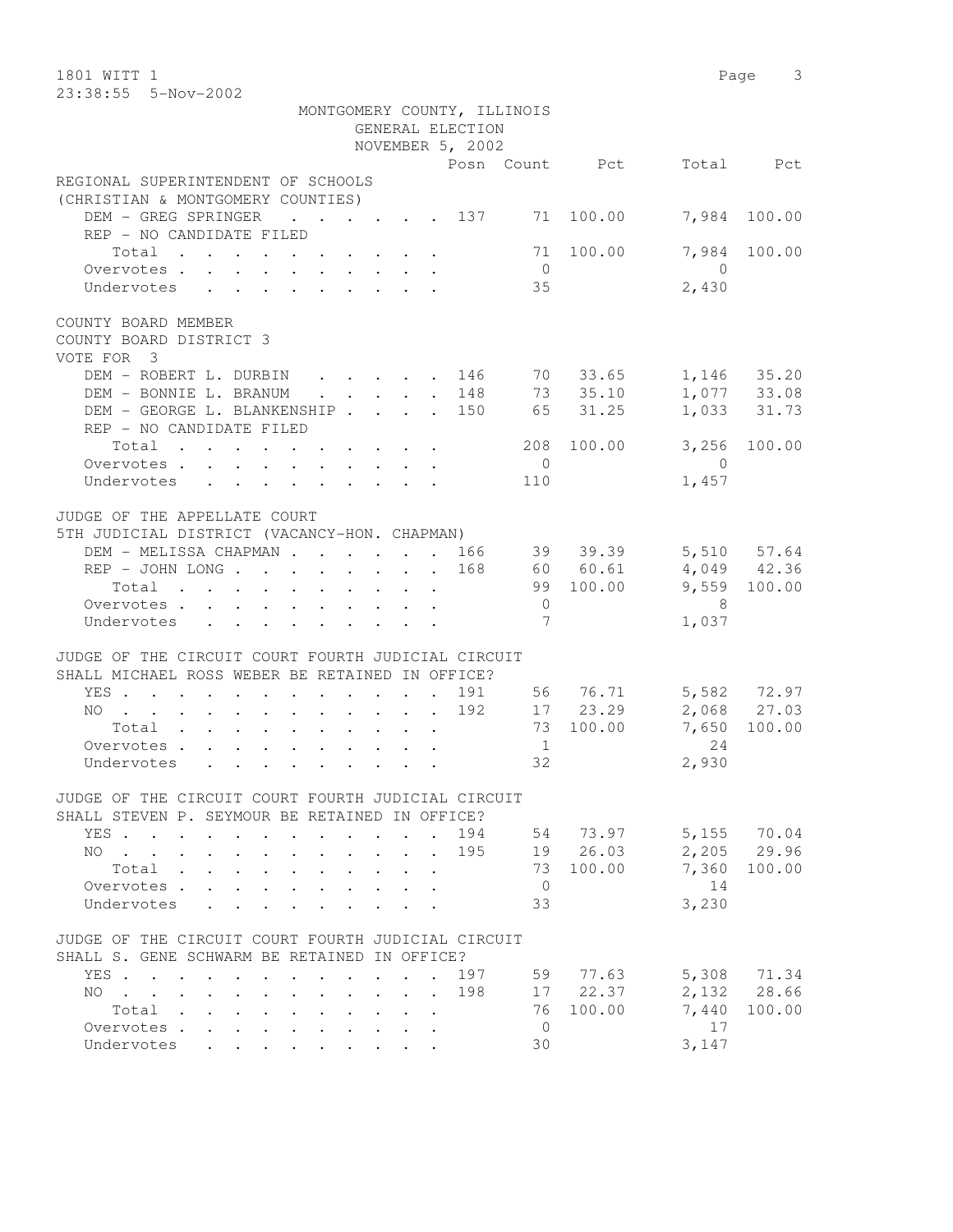1801 WITT 1 Page 4 23:38:55 5-Nov-2002

|                                                    |  |                             |                  | MONTGOMERY COUNTY, ILLINOIS |                              |          |               |
|----------------------------------------------------|--|-----------------------------|------------------|-----------------------------|------------------------------|----------|---------------|
|                                                    |  |                             | GENERAL ELECTION |                             |                              |          |               |
|                                                    |  |                             | NOVEMBER 5, 2002 |                             |                              |          |               |
|                                                    |  |                             |                  |                             | Posn Count Pct               |          | Total Pct     |
| JUDGE OF THE CIRCUIT COURT FOURTH JUDICIAL CIRCUIT |  |                             |                  |                             |                              |          |               |
| SHALL PATRICK L. DUKE BE RETAINED IN OFFICE?       |  |                             |                  |                             |                              |          |               |
| YES 200 55 75.34                                   |  |                             |                  |                             |                              |          | 5,178 70.18   |
| . 201 18 24.66<br>NO                               |  |                             |                  |                             |                              |          | $2,200$ 29.82 |
| Total                                              |  |                             |                  |                             | 73 100.00                    | 7,378    | 100.00        |
| Overvotes                                          |  |                             |                  | $\Omega$                    |                              | 12       |               |
| Undervotes                                         |  |                             |                  | 33                          |                              | 3,214    |               |
| COUNTY-SENIOR SERVICES REFERENDUM                  |  |                             |                  |                             |                              |          |               |
| YES .                                              |  |                             |                  |                             | $\cdot$ $\cdot$ 220 49 49.49 |          | 4,784 50.42   |
| NO 221                                             |  |                             |                  |                             | 50 50.51                     |          | 4,704 49.58   |
| Total                                              |  |                             |                  |                             | 99 100.00                    |          | 9,488 100.00  |
| Overvotes                                          |  |                             |                  | $\mathbf{1}$                |                              | 10       |               |
| Undervotes                                         |  |                             |                  | 6                           |                              | 1,106    |               |
| PROPOSED CREATION OF NOKOMIS AREA                  |  |                             |                  |                             |                              |          |               |
| FIRE PROTECTION DISTRICT (UNINCORPORATED)          |  |                             |                  |                             |                              |          |               |
| FOR FIRE PROTECTION DISTRICT                       |  |                             |                  |                             | . 246 12 92.31               |          | 208 63.03     |
| AGAINST FIRE PROTECTION DISTRICT 247               |  |                             |                  |                             | 1 7.69                       |          | 122 36.97     |
| Total                                              |  | $\sim$ $\sim$ $\sim$ $\sim$ |                  |                             | 13 100.00                    | 330      | 100.00        |
| Overvotes                                          |  |                             |                  | $\Omega$                    |                              | $\Omega$ |               |

Undervotes . . . . . . . . . . 1 17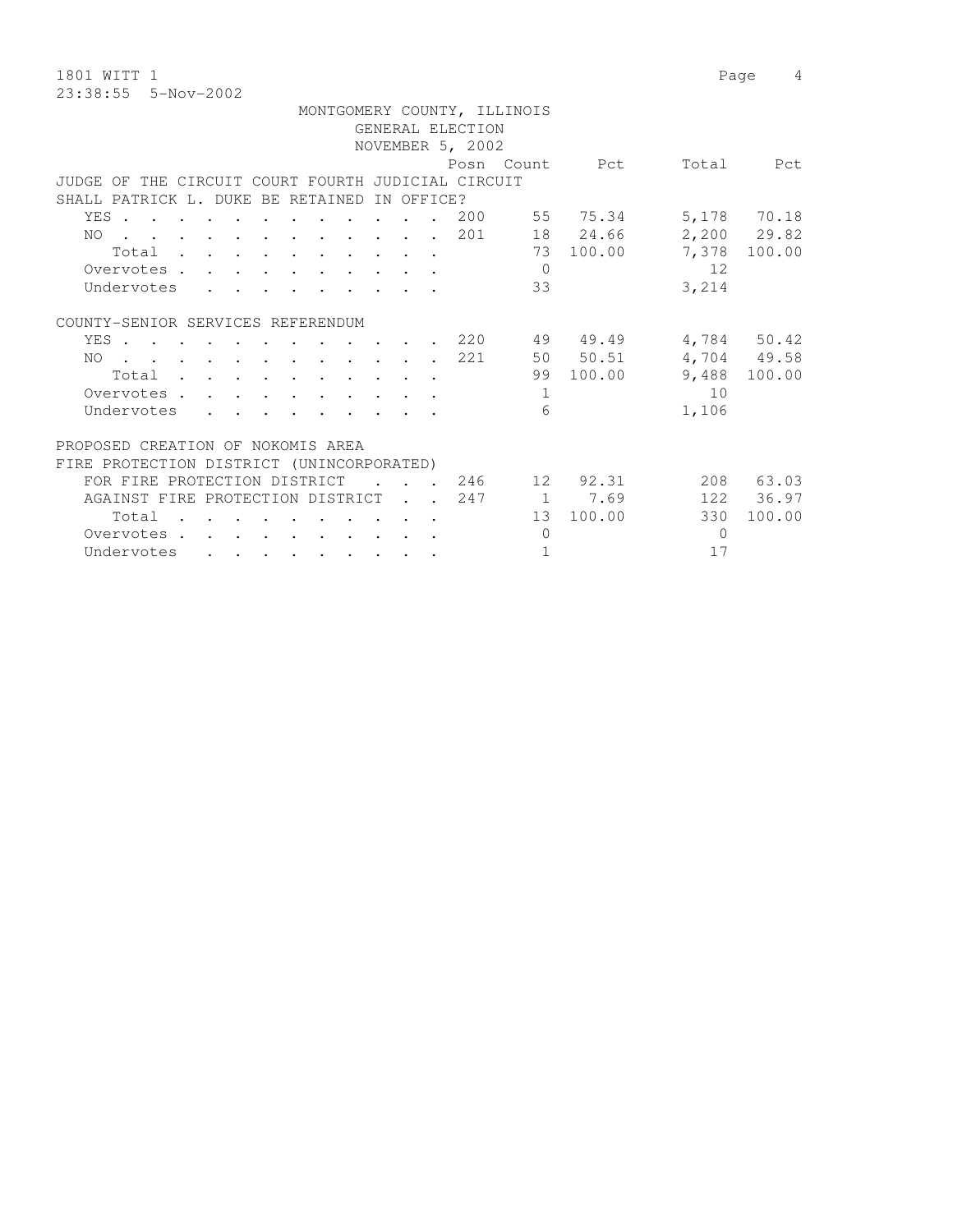1802 WITT 2 Page 1 23:38:55 5-Nov-2002

|                                                                                                         |                                                                                                                                                                                                                                                                                                                                                                                                                        |              | MONTGOMERY COUNTY, ILLINOIS |                 |             |                      |              |
|---------------------------------------------------------------------------------------------------------|------------------------------------------------------------------------------------------------------------------------------------------------------------------------------------------------------------------------------------------------------------------------------------------------------------------------------------------------------------------------------------------------------------------------|--------------|-----------------------------|-----------------|-------------|----------------------|--------------|
|                                                                                                         |                                                                                                                                                                                                                                                                                                                                                                                                                        |              | GENERAL ELECTION            |                 |             |                      |              |
|                                                                                                         |                                                                                                                                                                                                                                                                                                                                                                                                                        |              | NOVEMBER 5, 2002            |                 |             |                      |              |
|                                                                                                         |                                                                                                                                                                                                                                                                                                                                                                                                                        |              |                             |                 |             | Posn Count Pct Total | Pct          |
| Precincts Counted - TOTAL                                                                               | $\mathbf{1}=\mathbf{1}=\mathbf{1}=\mathbf{1}=\mathbf{1}=\mathbf{1}=\mathbf{1}=\mathbf{1}=\mathbf{1}=\mathbf{1}=\mathbf{1}=\mathbf{1}=\mathbf{1}=\mathbf{1}=\mathbf{1}=\mathbf{1}=\mathbf{1}=\mathbf{1}=\mathbf{1}=\mathbf{1}=\mathbf{1}=\mathbf{1}=\mathbf{1}=\mathbf{1}=\mathbf{1}=\mathbf{1}=\mathbf{1}=\mathbf{1}=\mathbf{1}=\mathbf{1}=\mathbf{1}=\mathbf{1}=\mathbf{1}=\mathbf{1}=\mathbf{1}=\mathbf{1}=\mathbf{$ |              |                             | 1               | 2.38        | 42                   | 100.00       |
| Registered Voters - TOTAL                                                                               |                                                                                                                                                                                                                                                                                                                                                                                                                        |              |                             | 324             |             | 21,021               |              |
| Ballots Cast - TOTAL                                                                                    |                                                                                                                                                                                                                                                                                                                                                                                                                        |              |                             |                 | 170 52.47   |                      | 10,613 50.49 |
| Ballots Cast - BLANK                                                                                    |                                                                                                                                                                                                                                                                                                                                                                                                                        |              |                             |                 | $1 \t 0.31$ |                      | 31 0.15      |
| Ballots Cast - WHITE<br>$\mathbf{r}$ , $\mathbf{r}$ , $\mathbf{r}$ , $\mathbf{r}$                       | $\mathbf{r} = \mathbf{r} + \mathbf{r} + \mathbf{r} + \mathbf{r}$                                                                                                                                                                                                                                                                                                                                                       |              |                             | 170             |             | 7,492                |              |
| Ballots Cast - FEDERAL-17TH (CREAM)                                                                     |                                                                                                                                                                                                                                                                                                                                                                                                                        |              |                             | $\bigcirc$      |             | 3                    |              |
|                                                                                                         |                                                                                                                                                                                                                                                                                                                                                                                                                        |              |                             |                 |             |                      |              |
| UNITED STATES SENATOR                                                                                   |                                                                                                                                                                                                                                                                                                                                                                                                                        |              |                             |                 |             |                      |              |
| DEM - RICHARD J. DURBIN 6 130 78.79 6,678 65.73                                                         |                                                                                                                                                                                                                                                                                                                                                                                                                        |              |                             |                 |             |                      |              |
| REP - JIM DURKIN                                                                                        |                                                                                                                                                                                                                                                                                                                                                                                                                        |              |                             |                 | 8 33 20.00  | 3,337 32.84          |              |
| $\hbox{LIB - STEVEN BURGAUER 10 \hskip 2.2cm 2 \hskip 2.2cm 1.21$                                       |                                                                                                                                                                                                                                                                                                                                                                                                                        |              |                             |                 |             | 145                  | 1.43         |
| Total                                                                                                   |                                                                                                                                                                                                                                                                                                                                                                                                                        |              |                             |                 | 165 100.00  | 10,160               | 100.00       |
| Overvotes                                                                                               |                                                                                                                                                                                                                                                                                                                                                                                                                        |              |                             | $\overline{0}$  |             | 34                   |              |
| Undervotes<br>$\mathbf{r}$ , $\mathbf{r}$ , $\mathbf{r}$ , $\mathbf{r}$ , $\mathbf{r}$ , $\mathbf{r}$   |                                                                                                                                                                                                                                                                                                                                                                                                                        |              |                             | $\overline{5}$  |             | 419                  |              |
|                                                                                                         |                                                                                                                                                                                                                                                                                                                                                                                                                        |              |                             |                 |             |                      |              |
| GOVERNOR AND LIEUTENANT GOVERNOR                                                                        |                                                                                                                                                                                                                                                                                                                                                                                                                        |              |                             |                 |             |                      |              |
| DEM - ROD R. BLAGOJEVICH/PAT QUINN . 16 111 67.68                                                       |                                                                                                                                                                                                                                                                                                                                                                                                                        |              |                             |                 |             | 5,613                | 54.98        |
|                                                                                                         |                                                                                                                                                                                                                                                                                                                                                                                                                        |              |                             |                 |             |                      |              |
| REP - JIM RYAN/CARL HAWKINSON 19 50 30.49                                                               |                                                                                                                                                                                                                                                                                                                                                                                                                        |              |                             |                 |             | $4,375$ $42.85$      |              |
| LIB - CAL SKINNER/JAMES L. TOBIN 22                                                                     |                                                                                                                                                                                                                                                                                                                                                                                                                        |              |                             |                 | 3 1.83      | 180                  | 1.76         |
| IND - MARISELLIS BROWN/NO CANDIDATE . 25 0 0.00                                                         |                                                                                                                                                                                                                                                                                                                                                                                                                        |              |                             |                 |             | 41                   | 0.40         |
| Total                                                                                                   |                                                                                                                                                                                                                                                                                                                                                                                                                        |              |                             |                 |             | 164 100.00 10,209    | 100.00       |
| Overvotes                                                                                               |                                                                                                                                                                                                                                                                                                                                                                                                                        |              |                             | $\overline{0}$  |             | 57                   |              |
| Undervotes<br>$\mathbf{r}$ , and $\mathbf{r}$ , and $\mathbf{r}$ , and $\mathbf{r}$ , and $\mathbf{r}$  |                                                                                                                                                                                                                                                                                                                                                                                                                        |              |                             | 6               |             | 338                  |              |
|                                                                                                         |                                                                                                                                                                                                                                                                                                                                                                                                                        |              |                             |                 |             |                      |              |
| ATTORNEY GENERAL                                                                                        |                                                                                                                                                                                                                                                                                                                                                                                                                        |              |                             |                 |             |                      |              |
| DEM - LISA MADIGAN 32 101 61.96 5,461 53.87                                                             |                                                                                                                                                                                                                                                                                                                                                                                                                        |              |                             |                 |             |                      |              |
| REP - JOE BIRKETT<br>$\cdot$ 34 55 33.74                                                                |                                                                                                                                                                                                                                                                                                                                                                                                                        |              |                             |                 |             | 4,488 44.27          |              |
| LIB - GARY L. SHILTS 36 7 4.29                                                                          |                                                                                                                                                                                                                                                                                                                                                                                                                        |              |                             |                 |             | 188                  | 1.85         |
| Total                                                                                                   |                                                                                                                                                                                                                                                                                                                                                                                                                        |              |                             |                 | 163 100.00  | 10,137               | 100.00       |
| Overvotes                                                                                               |                                                                                                                                                                                                                                                                                                                                                                                                                        |              |                             | $\overline{0}$  |             | 16                   |              |
| Undervotes                                                                                              |                                                                                                                                                                                                                                                                                                                                                                                                                        |              |                             | $7\phantom{.0}$ |             | 451                  |              |
|                                                                                                         |                                                                                                                                                                                                                                                                                                                                                                                                                        |              |                             |                 |             |                      |              |
| SECRETARY OF STATE                                                                                      |                                                                                                                                                                                                                                                                                                                                                                                                                        |              |                             |                 |             |                      |              |
| DEM - JESSE WHITE 42 134                                                                                |                                                                                                                                                                                                                                                                                                                                                                                                                        |              |                             |                 | 80.72       |                      | 7,244 70.71  |
| REP - KRIS O'ROURKE COHN 44 28                                                                          |                                                                                                                                                                                                                                                                                                                                                                                                                        |              |                             |                 | 16.87       | 2,795                | 27.28        |
| LIB - MATT BEAUCHAMP                                                                                    |                                                                                                                                                                                                                                                                                                                                                                                                                        |              | 46                          |                 | 4 2.41      | 205                  | 2.00         |
| Total                                                                                                   |                                                                                                                                                                                                                                                                                                                                                                                                                        |              |                             | 166             | 100.00      | 10,244               | 100.00       |
| Overvotes .                                                                                             |                                                                                                                                                                                                                                                                                                                                                                                                                        |              |                             | $\overline{0}$  |             | 8                    |              |
| Undervotes                                                                                              |                                                                                                                                                                                                                                                                                                                                                                                                                        |              |                             | 4               |             | 352                  |              |
|                                                                                                         |                                                                                                                                                                                                                                                                                                                                                                                                                        |              |                             |                 |             |                      |              |
| COMPTROLLER                                                                                             |                                                                                                                                                                                                                                                                                                                                                                                                                        |              |                             |                 |             |                      |              |
|                                                                                                         |                                                                                                                                                                                                                                                                                                                                                                                                                        |              | 58                          |                 | 74.53       | 6,428                | 64.50        |
| DEM - DANIEL W. HYNES                                                                                   |                                                                                                                                                                                                                                                                                                                                                                                                                        |              |                             | 120             |             | 3,213                |              |
| REP - THOMAS JEFFERSON RAMSDELL                                                                         |                                                                                                                                                                                                                                                                                                                                                                                                                        | $\mathbf{r}$ | 60                          | 36              | 22.36       |                      | 32.24        |
| LIB - JULIE FOX .<br>$\cdot$ $\cdot$                                                                    |                                                                                                                                                                                                                                                                                                                                                                                                                        | $\sim$       | 62                          | 5               | 3.11        | 325                  | 3.26         |
| Total<br>$\overline{\phantom{a}}$<br>$\mathbf{r}$ , $\mathbf{r}$ , $\mathbf{r}$<br>$\ddot{\phantom{0}}$ |                                                                                                                                                                                                                                                                                                                                                                                                                        |              |                             | 161             | 100.00      | 9,966                | 100.00       |
| Overvotes<br>$\sim$ $\sim$                                                                              |                                                                                                                                                                                                                                                                                                                                                                                                                        |              |                             | 0               |             | 15                   |              |
| Undervotes<br>$\ddot{\phantom{0}}$<br>$\ddot{\phantom{0}}$<br>$\bullet$                                 |                                                                                                                                                                                                                                                                                                                                                                                                                        |              |                             | 9               |             | 623                  |              |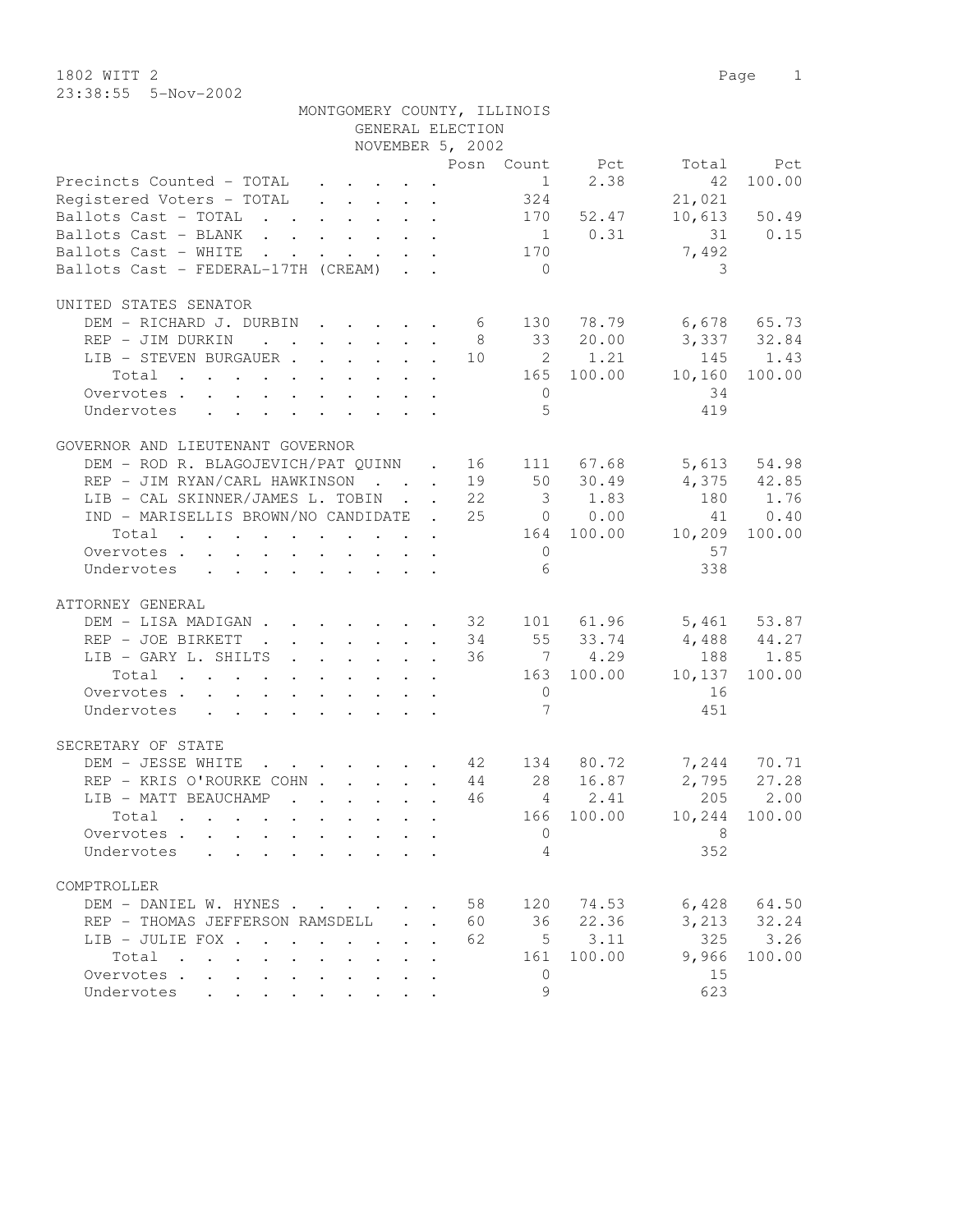1802 WITT 2 Page 2 23:38:55 5-Nov-2002

|                                                                                   |                                                                       |                                                         |                      | MONTGOMERY COUNTY, ILLINOIS<br>GENERAL ELECTION<br>NOVEMBER 5, 2002 |                 |                |                         |              |
|-----------------------------------------------------------------------------------|-----------------------------------------------------------------------|---------------------------------------------------------|----------------------|---------------------------------------------------------------------|-----------------|----------------|-------------------------|--------------|
| TREASURER                                                                         |                                                                       |                                                         |                      |                                                                     |                 | Posn Count Pct |                         | Total Pct    |
|                                                                                   |                                                                       |                                                         |                      |                                                                     |                 |                |                         |              |
| DEM - THOMAS J. DART 68 94                                                        |                                                                       |                                                         |                      |                                                                     |                 | 57.32          |                         | 4,736 46.81  |
| REP - JUDY BAAR TOPINKA 70 66 40.24 5,235 51.74                                   |                                                                       |                                                         |                      |                                                                     |                 |                |                         |              |
| LIB - RHYS READ 72 4 2.44                                                         |                                                                       |                                                         |                      |                                                                     |                 |                |                         | 147 1.45     |
| Total 164 100.00 10,118 100.00                                                    |                                                                       |                                                         |                      |                                                                     |                 |                |                         |              |
| Overvotes.                                                                        |                                                                       |                                                         |                      |                                                                     | $\overline{0}$  |                | 10                      |              |
| Undervotes                                                                        |                                                                       |                                                         |                      |                                                                     | $6\overline{6}$ |                | 476                     |              |
| REPRESENTATIVE IN CONGRESS<br>17TH CONGRESSIONAL DISTRICT                         |                                                                       |                                                         |                      |                                                                     |                 |                |                         |              |
| DEM - LANE EVANS 84 108 69.68                                                     |                                                                       |                                                         |                      |                                                                     |                 |                |                         | 3,209 65.66  |
| REP - PETER CALDERONE 86 47 30.32                                                 |                                                                       |                                                         |                      |                                                                     |                 |                |                         | 1,678 34.34  |
| Total                                                                             |                                                                       |                                                         |                      |                                                                     |                 |                | 155 100.00 4,887 100.00 |              |
| Overvotes.                                                                        |                                                                       |                                                         |                      |                                                                     | $\overline{0}$  |                | $\overline{7}$          |              |
| Undervotes 15                                                                     |                                                                       |                                                         |                      |                                                                     |                 |                | 445                     |              |
|                                                                                   |                                                                       |                                                         |                      |                                                                     |                 |                |                         |              |
| STATE SENATOR<br>49TH LEGISLATIVE DISTRICT                                        |                                                                       |                                                         |                      |                                                                     |                 |                |                         |              |
| DEM - VINCE DEMUZIO : : : : : 92 142 100.00 8,356 100.00                          |                                                                       |                                                         |                      |                                                                     |                 |                |                         |              |
| REP - NO CANDIDATE FILED                                                          |                                                                       |                                                         |                      |                                                                     |                 |                |                         |              |
| Total $\cdot$                                                                     |                                                                       |                                                         |                      |                                                                     |                 | 142 100.00     |                         | 8,356 100.00 |
| Overvotes                                                                         |                                                                       |                                                         |                      |                                                                     | $\overline{0}$  |                | $\overline{0}$          |              |
| Undervotes                                                                        |                                                                       |                                                         |                      |                                                                     | 28              |                | 2,248                   |              |
| REPRESENTATIVE IN THE GENERAL ASSEMBLY<br>98TH REPRESENTATIVE DISTRICT            |                                                                       |                                                         |                      |                                                                     |                 |                |                         |              |
| DEM - GARY HANNIG 100 140 100.00<br>REP - NO CANDIDATE FILED                      |                                                                       |                                                         |                      |                                                                     |                 |                |                         | 8,354 100.00 |
| Total                                                                             |                                                                       |                                                         |                      |                                                                     |                 | 140 100.00     |                         | 8,354 100.00 |
| Overvotes.                                                                        |                                                                       |                                                         |                      |                                                                     | $\overline{0}$  |                | $\overline{0}$          |              |
| Undervotes                                                                        |                                                                       |                                                         |                      |                                                                     | 30              |                | 2,250                   |              |
|                                                                                   |                                                                       |                                                         |                      |                                                                     |                 |                |                         |              |
| COUNTY CLERK                                                                      |                                                                       |                                                         |                      |                                                                     |                 |                |                         |              |
| DEM - NO CANDIDATE FILED                                                          |                                                                       |                                                         |                      |                                                                     |                 |                |                         |              |
| REP - SANDY LEITHEISER 112 154 100.00 8,768 100.00                                |                                                                       |                                                         |                      |                                                                     |                 |                |                         |              |
| Total                                                                             |                                                                       |                                                         |                      |                                                                     |                 |                | 154 100.00 8,768 100.00 |              |
| Overvotes                                                                         |                                                                       |                                                         |                      |                                                                     | $\overline{0}$  |                | $\mathbf{0}$            |              |
| Undervotes .                                                                      |                                                                       |                                                         |                      |                                                                     | 16              |                | 1,836                   |              |
| COUNTY TREASURER<br>DEM - NO CANDIDATE FILED                                      |                                                                       |                                                         |                      |                                                                     |                 |                |                         |              |
| REP - RON JENKINS                                                                 |                                                                       |                                                         |                      | 119                                                                 |                 | 145 100.00     | 8,566                   | 100.00       |
| Total                                                                             | $\mathbf{r}$ , and $\mathbf{r}$ , and $\mathbf{r}$ , and $\mathbf{r}$ |                                                         |                      |                                                                     |                 | 145 100.00     | 8,566                   | 100.00       |
| Overvotes.                                                                        |                                                                       |                                                         |                      |                                                                     | $\overline{0}$  |                | $\overline{0}$          |              |
| Undervotes<br>$\sim$                                                              |                                                                       |                                                         |                      |                                                                     | 25              |                | 2,038                   |              |
| COUNTY SHERIFF<br>DEM - NO CANDIDATE FILED                                        |                                                                       |                                                         |                      |                                                                     |                 |                |                         |              |
| REP - JIM VAZZI                                                                   |                                                                       |                                                         |                      | 126                                                                 |                 | 149 100.00     | 8,735                   | 100.00       |
| Total<br>$\mathbf{r}$ , $\mathbf{r}$ , $\mathbf{r}$ , $\mathbf{r}$ , $\mathbf{r}$ |                                                                       |                                                         | $\ddot{\phantom{0}}$ |                                                                     | 149             | 100.00         | 8,735                   | 100.00       |
| Overvotes                                                                         |                                                                       | $\cdot$ $\cdot$ $\cdot$ $\cdot$ $\cdot$ $\cdot$ $\cdot$ |                      |                                                                     | $\overline{0}$  |                | $\overline{0}$          |              |
| Undervotes .<br>$\sim$                                                            |                                                                       |                                                         |                      |                                                                     | 21              |                | 1,869                   |              |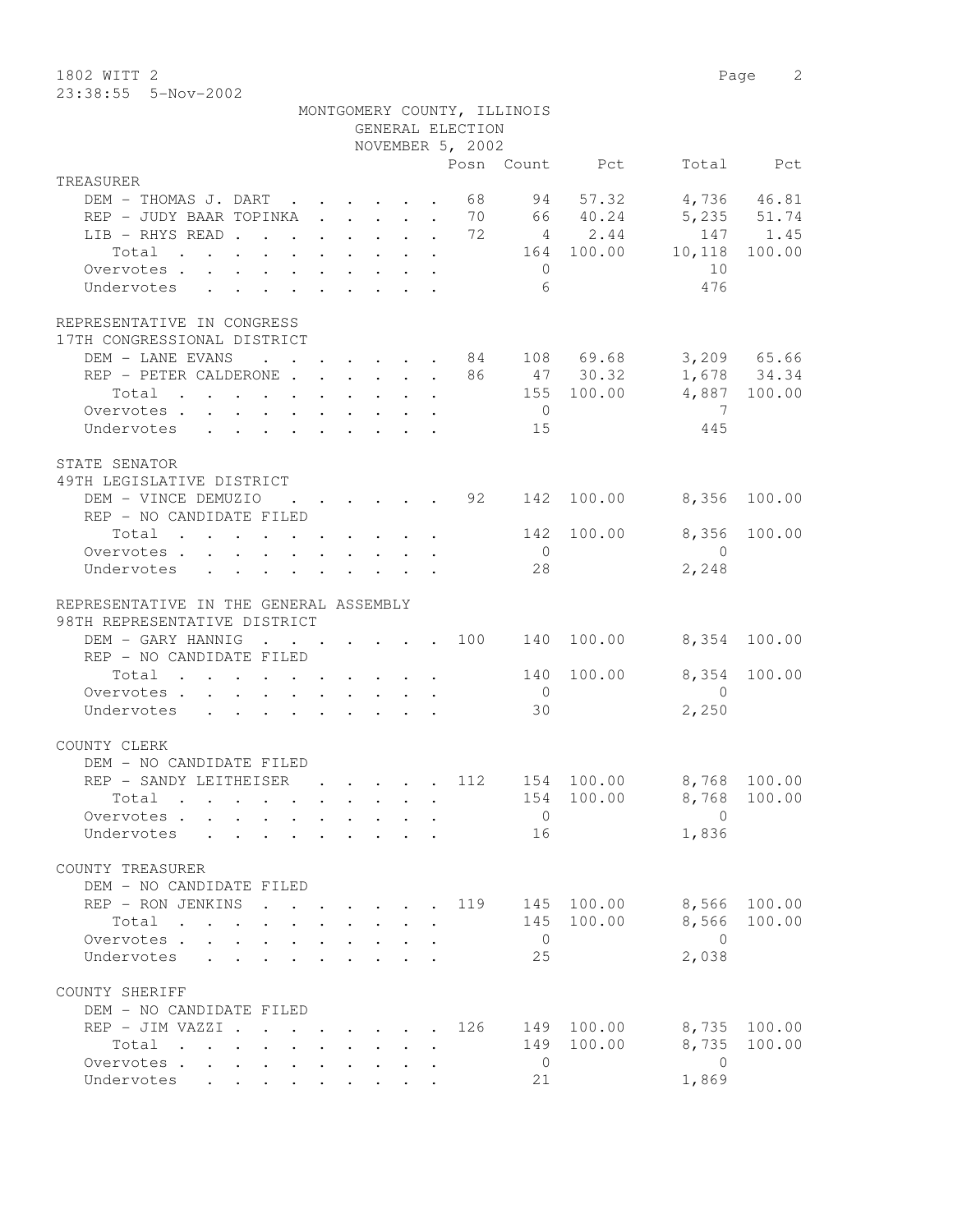1802 WITT 2 Page 3 23:38:55 5-Nov-2002 MONTGOMERY COUNTY, ILLINOIS GENERAL ELECTION NOVEMBER 5, 2002 Posn Count Pct Total Pct REGIONAL SUPERINTENDENT OF SCHOOLS (CHRISTIAN & MONTGOMERY COUNTIES) DEM - GREG SPRINGER . . . . . 137 134 100.00 7,984 100.00 REP - NO CANDIDATE FILED Total . . . . . . . . . . 134 100.00 7,984 100.00 Overvotes . . . . . . . . . . 0 0 Undervotes . . . . . . . . . 36 2,430 COUNTY BOARD MEMBER

COUNTY BOARD DISTRICT 3 VOTE FOR 3

| DEM - ROBERT L. DURBIN                                              |  |  |  |  | 146 | 139 | 36.10      | 1,146 | 35.20  |
|---------------------------------------------------------------------|--|--|--|--|-----|-----|------------|-------|--------|
| DEM - BONNIE L. BRANUM                                              |  |  |  |  | 148 | 128 | 33.25      | 1,077 | 33.08  |
| DEM - GEORGE L. BLANKENSHIP 150                                     |  |  |  |  |     | 118 | 30.65      | 1,033 | 31.73  |
| REP - NO CANDIDATE FILED                                            |  |  |  |  |     |     |            |       |        |
| $Total \cdot \cdot \cdot \cdot \cdot \cdot \cdot \cdot \cdot \cdot$ |  |  |  |  |     |     | 385 100.00 | 3,256 | 100.00 |
| Overvotes.                                                          |  |  |  |  |     |     |            |       |        |
| Undervotes                                                          |  |  |  |  |     | 125 |            | 1,457 |        |
| JUDGE OF THE APPELLATE COURT                                        |  |  |  |  |     |     |            |       |        |
| 5TH JUDICIAL DISTRICT (VACANCY-HON. CHAPMAN)                        |  |  |  |  |     |     |            |       |        |
| DEM - MELISSA CHAPMAN                                               |  |  |  |  | 166 | 106 | 68.83      | 5,510 | 57.64  |

| REP - JOHN LONG 168 |  |  |  |  |                  | 48 31.17   |       | 4,049 42.36  |
|---------------------|--|--|--|--|------------------|------------|-------|--------------|
| Total               |  |  |  |  |                  | 154 100.00 |       | 9,559 100.00 |
| Overvotes           |  |  |  |  | $\left( \right)$ |            |       |              |
| Undervotes          |  |  |  |  | 16               |            | 1,037 |              |
|                     |  |  |  |  |                  |            |       |              |

## JUDGE OF THE CIRCUIT COURT FOURTH JUDICIAL CIRCUIT

| SHALL MICHAEL ROSS WEBER BE RETAINED IN OFFICE? |      |        |  |  |  |  |                                                               |                |            |              |             |
|-------------------------------------------------|------|--------|--|--|--|--|---------------------------------------------------------------|----------------|------------|--------------|-------------|
|                                                 |      |        |  |  |  |  | YES. 191                                                      |                | 86 74.14   | 5,582 72.97  |             |
|                                                 |      |        |  |  |  |  | NO 192                                                        |                | 30 25.86   |              | 2,068 27.03 |
|                                                 |      |        |  |  |  |  | $Total \cdot \cdot \cdot \cdot \cdot \cdot \cdot \cdot \cdot$ |                | 116 100.00 | 7,650 100.00 |             |
|                                                 |      |        |  |  |  |  | Overvotes                                                     | $\overline{0}$ |            | 24           |             |
|                                                 |      |        |  |  |  |  |                                                               | 54             |            | 2,930        |             |
|                                                 |      |        |  |  |  |  |                                                               |                |            |              |             |
| JUDGE.                                          | THE. | CIRCII |  |  |  |  | COURT FOURTH JUDICIAL CIRCUIT                                 |                |            |              |             |

## SHALL STEVEN P. SEYMOUR BE RETAINED IN OFFICE?

|  | ANNIA AIANAN F. AAINAAN DA MAININA IN AFFIAA. |  |  |  |  |  |                                                    |          |          |              |  |
|--|-----------------------------------------------|--|--|--|--|--|----------------------------------------------------|----------|----------|--------------|--|
|  |                                               |  |  |  |  |  | YES. 194                                           |          | 76 69.09 | 5,155 70.04  |  |
|  |                                               |  |  |  |  |  | NO 195                                             |          | 34 30.91 | 2,205 29.96  |  |
|  |                                               |  |  |  |  |  | Total 110                                          |          | 100.00   | 7,360 100.00 |  |
|  |                                               |  |  |  |  |  | Overvotes                                          | $\cup$ 0 |          | 14           |  |
|  |                                               |  |  |  |  |  | Undervotes 60                                      |          |          | 3,230        |  |
|  |                                               |  |  |  |  |  |                                                    |          |          |              |  |
|  |                                               |  |  |  |  |  | JUDGE OF THE CIRCUIT COURT FOURTH JUDICIAL CIRCUIT |          |          |              |  |
|  | SHALL S. GENE SCHWARM BE RETAINED IN OFFICE?  |  |  |  |  |  |                                                    |          |          |              |  |

|            |       |  |  |  |  |  | YES. 197 |     | 80 70.80   |       | 5,308 71.34  |
|------------|-------|--|--|--|--|--|----------|-----|------------|-------|--------------|
|            |       |  |  |  |  |  | NO 198   |     | 33 29.20   |       | 2,132 28.66  |
|            | Total |  |  |  |  |  |          |     | 113 100.00 |       | 7,440 100.00 |
| Overvotes. |       |  |  |  |  |  |          | ( ) |            |       |              |
| Undervotes |       |  |  |  |  |  |          | 57  |            | 3.147 |              |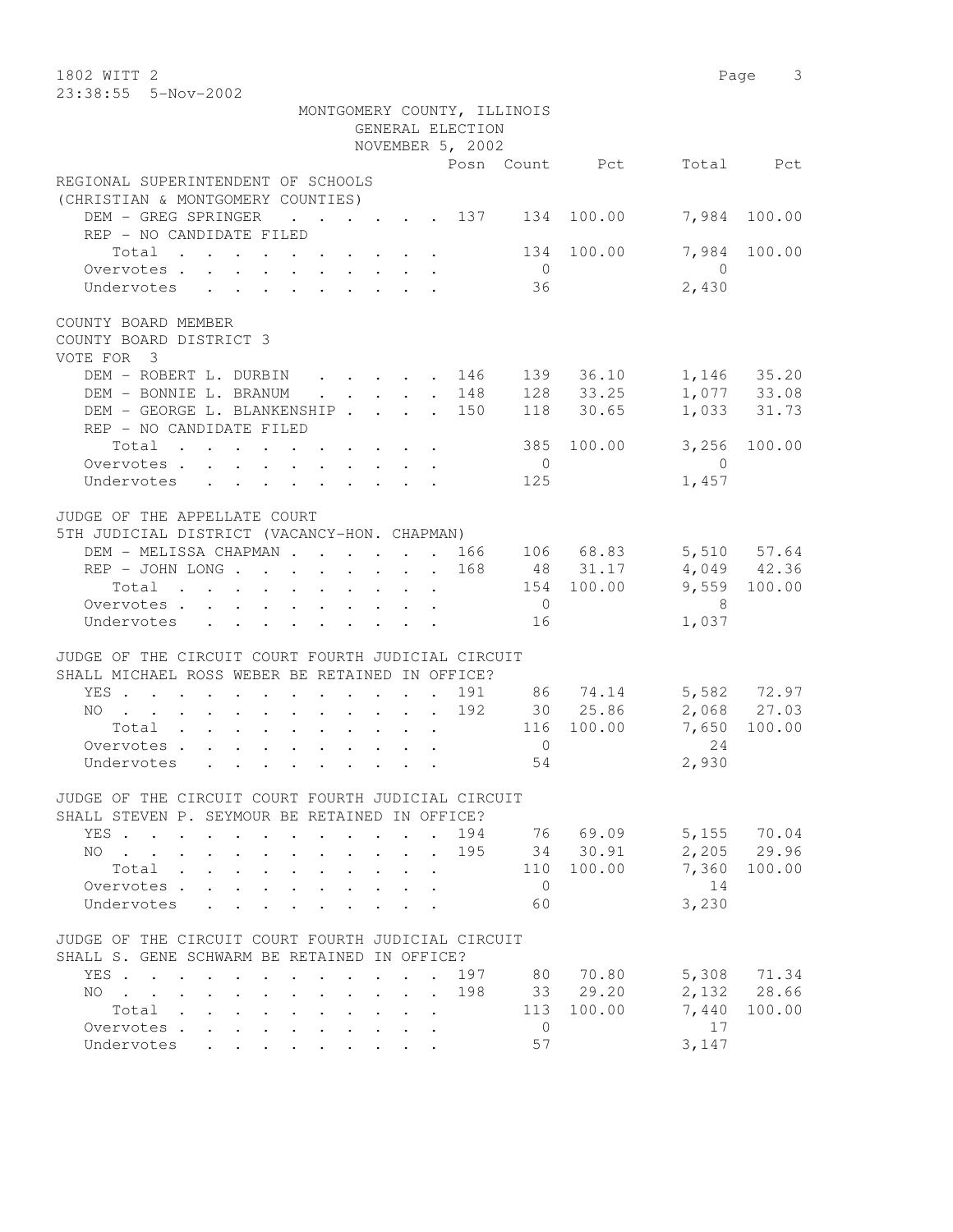1802 WITT 2 Page 4 23:38:55 5-Nov-2002

|     |                                                                                                        |  |        |                                                                          |         |                                                                                                                 |               |            | GENERAL ELECTION<br>NOVEMBER 5, 2002 | MONTGOMERY COUNTY, ILLINOIS |            |       |             |
|-----|--------------------------------------------------------------------------------------------------------|--|--------|--------------------------------------------------------------------------|---------|-----------------------------------------------------------------------------------------------------------------|---------------|------------|--------------------------------------|-----------------------------|------------|-------|-------------|
|     |                                                                                                        |  |        |                                                                          |         |                                                                                                                 |               |            |                                      | Posn Count                  | Pct        | Total | Pct         |
|     | JUDGE OF THE CIRCUIT COURT FOURTH JUDICIAL CIRCUIT                                                     |  |        |                                                                          |         |                                                                                                                 |               |            |                                      |                             |            |       |             |
|     | SHALL PATRICK L. DUKE BE RETAINED                                                                      |  |        |                                                                          |         |                                                                                                                 |               | IN OFFICE? |                                      |                             |            |       |             |
|     | YES .                                                                                                  |  | $\sim$ | $\sim$                                                                   | $\cdot$ |                                                                                                                 |               |            | 200                                  | 77                          | 70.00      | 5,178 | 70.18       |
| NO. | $\mathbf{r}$ , $\mathbf{r}$ , $\mathbf{r}$ , $\mathbf{r}$ , $\mathbf{r}$ , $\mathbf{r}$ , $\mathbf{r}$ |  |        |                                                                          |         |                                                                                                                 |               | $\sim$     | 201                                  |                             | 33 30.00   |       | 2,200 29.82 |
|     | Total                                                                                                  |  |        |                                                                          |         |                                                                                                                 |               |            |                                      |                             | 110 100.00 | 7,378 | 100.00      |
|     | Overvotes                                                                                              |  |        |                                                                          |         |                                                                                                                 |               |            |                                      | $\mathbf 0$                 |            | 12.   |             |
|     | Undervotes                                                                                             |  |        |                                                                          |         |                                                                                                                 |               |            |                                      | 60                          |            | 3,214 |             |
|     | COUNTY-SENIOR SERVICES REFERENDUM                                                                      |  |        |                                                                          |         |                                                                                                                 |               |            |                                      |                             |            |       |             |
|     | YES .                                                                                                  |  |        |                                                                          |         | the contract of the contract of the contract of the contract of the contract of the contract of the contract of |               |            | 220                                  |                             | 95 62.91   |       | 4,784 50.42 |
| NO. | $\cdot$ $\cdot$                                                                                        |  |        |                                                                          |         | the contract of the contract of the contract of the contract of the contract of the contract of the contract of |               |            | 221                                  |                             | 56 37.09   |       | 4,704 49.58 |
|     | Total                                                                                                  |  |        |                                                                          |         | $\sim$                                                                                                          | $\sim$ $\sim$ | $\cdot$    |                                      | 151                         | 100.00     | 9,488 | 100.00      |
|     | Overvotes.                                                                                             |  |        | and the state of the state of the state of                               |         |                                                                                                                 |               |            |                                      | $\Omega$                    |            | 10    |             |
|     | Undervotes                                                                                             |  |        | $\mathbf{r} = \mathbf{r} \cdot \mathbf{r} = \mathbf{r} \cdot \mathbf{r}$ |         |                                                                                                                 |               |            |                                      | 19                          |            | 1,106 |             |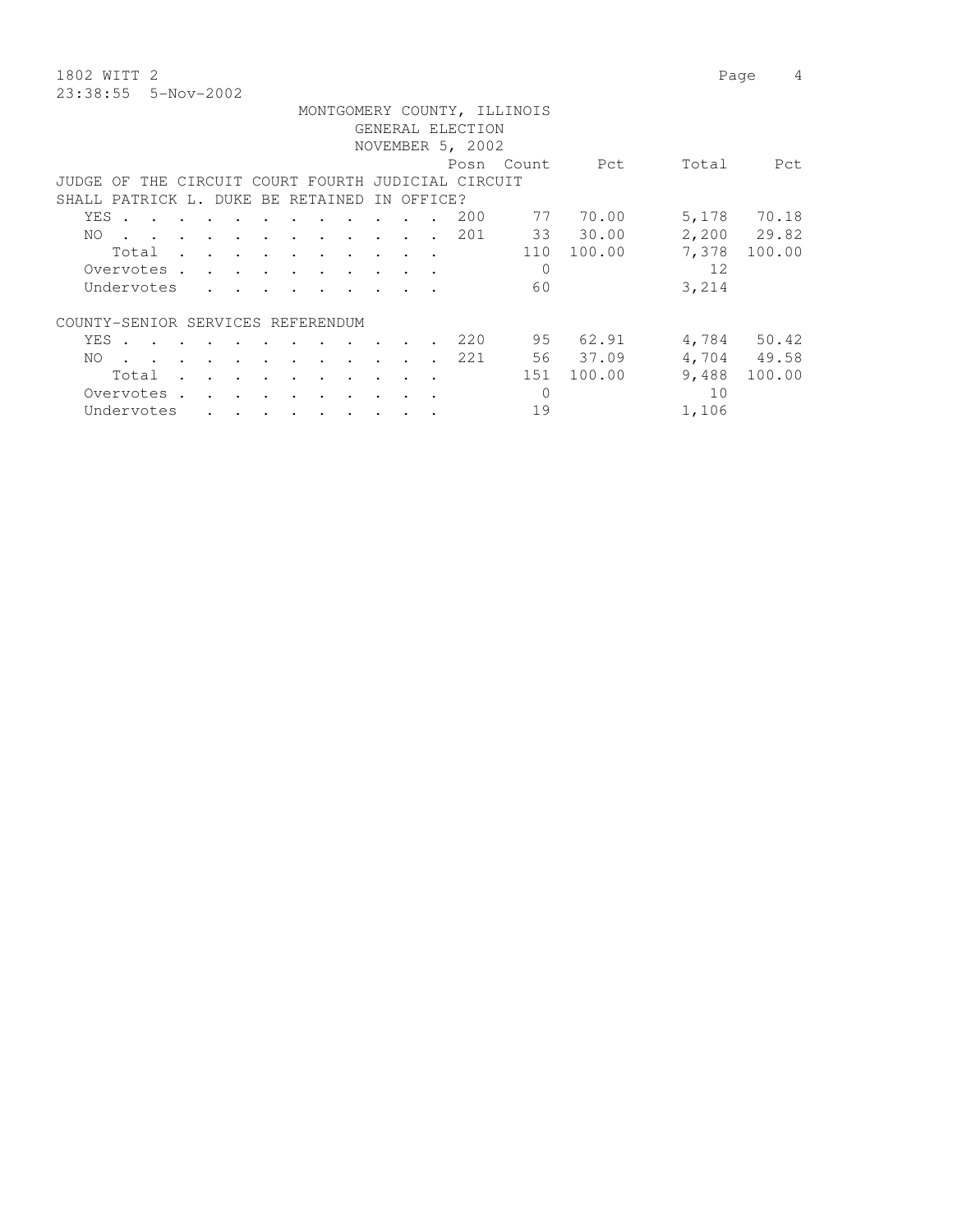1803 WITT 3 Page 1 23:38:55 5-Nov-2002

| MONTGOMERY COUNTY, ILLINOIS                                                                                                             |              |                    |                 |            |                      |              |
|-----------------------------------------------------------------------------------------------------------------------------------------|--------------|--------------------|-----------------|------------|----------------------|--------------|
|                                                                                                                                         |              | GENERAL ELECTION   |                 |            |                      |              |
|                                                                                                                                         |              | NOVEMBER 5, 2002   |                 |            |                      |              |
|                                                                                                                                         |              |                    |                 |            | Posn Count Pct Total | Pct          |
| Precincts Counted - TOTAL                                                                                                               |              |                    | 1               | 2.38       | 42                   | 100.00       |
| Registered Voters - TOTAL                                                                                                               |              |                    | 422             |            | 21,021               |              |
| Ballots Cast - TOTAL                                                                                                                    |              |                    | 222             | 52.61      |                      | 10,613 50.49 |
| Ballots Cast - BLANK                                                                                                                    |              |                    |                 | 2 0.47     |                      | 31 0.15      |
| Ballots Cast - WHITE<br>the contract of the contract of the contract of the contract of the contract of the contract of the contract of |              |                    | 222             |            | 7,492                |              |
| Ballots Cast - FEDERAL-17TH (CREAM)                                                                                                     |              |                    | $\overline{0}$  |            | 3                    |              |
|                                                                                                                                         |              |                    |                 |            |                      |              |
| UNITED STATES SENATOR                                                                                                                   |              |                    |                 |            |                      |              |
| DEM - RICHARD J. DURBIN 6 172 81.13 6,678 65.73                                                                                         |              |                    |                 |            |                      |              |
| REP - JIM DURKIN                                                                                                                        |              |                    |                 | 8 38 17.92 | 3,337 32.84          |              |
| LIB - STEVEN BURGAUER 10 2 0.94                                                                                                         |              |                    |                 |            | 145                  | 1.43         |
| Total                                                                                                                                   |              |                    |                 | 212 100.00 | 10,160               | 100.00       |
| Overvotes.                                                                                                                              |              |                    | 1               |            | 34                   |              |
| Undervotes<br>design and a state of the state of                                                                                        |              |                    | Q               |            | 419                  |              |
|                                                                                                                                         |              |                    |                 |            |                      |              |
| GOVERNOR AND LIEUTENANT GOVERNOR                                                                                                        |              |                    |                 |            |                      |              |
| DEM - ROD R. BLAGOJEVICH/PAT QUINN . 16 154 72.30                                                                                       |              |                    |                 |            | 5,613                | 54.98        |
| REP - JIM RYAN/CARL HAWKINSON 19 50 23.47                                                                                               |              |                    |                 |            |                      | 4,375 42.85  |
| LIB - CAL SKINNER/JAMES L. TOBIN 22                                                                                                     |              |                    |                 | 8 3.76     | 180                  | 1.76         |
| IND - MARISELLIS BROWN/NO CANDIDATE . 25 1 0.47                                                                                         |              |                    |                 |            | 41                   | 0.40         |
| Total                                                                                                                                   |              |                    |                 | 213 100.00 | 10,209               | 100.00       |
| Overvotes                                                                                                                               |              |                    | $\overline{0}$  |            | 57                   |              |
| Undervotes<br>$\mathbf{r}$ , and $\mathbf{r}$ , and $\mathbf{r}$ , and $\mathbf{r}$ , and $\mathbf{r}$                                  |              |                    | 9               |            | 338                  |              |
|                                                                                                                                         |              |                    |                 |            |                      |              |
| ATTORNEY GENERAL                                                                                                                        |              |                    |                 |            |                      |              |
| DEM - LISA MADIGAN 32 146 70.19 5,461 53.87                                                                                             |              |                    |                 |            |                      |              |
| REP - JOE BIRKETT<br>$\cdot$ 34                                                                                                         |              |                    |                 | 60 28.85   | 4,488 44.27          |              |
| LIB - GARY L. SHILTS                                                                                                                    |              | 36                 |                 | 2 0.96     | 188                  | 1.85         |
| Total                                                                                                                                   |              |                    |                 | 208 100.00 | 10,137               | 100.00       |
| Overvotes                                                                                                                               |              |                    | $\overline{0}$  |            | 16                   |              |
| Undervotes                                                                                                                              |              |                    | 14              |            | 451                  |              |
|                                                                                                                                         |              |                    |                 |            |                      |              |
| SECRETARY OF STATE                                                                                                                      |              |                    |                 |            |                      |              |
| DEM - JESSE WHITE<br>. 42 168                                                                                                           |              |                    |                 | 78.50      |                      | 7,244 70.71  |
| REP - KRIS O'ROURKE COHN 44                                                                                                             |              |                    | 41              | 19.16      | 2,795                | 27.28        |
| LIB - MATT BEAUCHAMP                                                                                                                    |              | 46                 | $5\phantom{.0}$ | 2.34       | 205                  | 2.00         |
| Total                                                                                                                                   |              |                    | 214             | 100.00     | 10,244               | 100.00       |
| Overvotes .                                                                                                                             |              |                    | $\mathbf 0$     |            | 8                    |              |
| Undervotes                                                                                                                              |              |                    | 8               |            | 352                  |              |
|                                                                                                                                         |              |                    |                 |            |                      |              |
| COMPTROLLER                                                                                                                             |              |                    |                 |            |                      |              |
| DEM - DANIEL W. HYNES                                                                                                                   |              | 58                 | 171             | 83.01      | 6,428                | 64.50        |
| REP - THOMAS JEFFERSON RAMSDELL                                                                                                         | $\mathbf{L}$ | 60<br>$\mathbf{r}$ | 32              | 15.53      | 3,213                | 32.24        |
| LIB - JULIE FOX .<br>$\ddot{\phantom{0}}$<br>$\ddot{\phantom{a}}$<br>$\sim$ 100 $\sim$                                                  |              | 62                 | 3               | 1.46       | 325                  | 3.26         |
| Total<br>$\sim$<br>$\cdot$ $\cdot$ $\cdot$ $\cdot$ $\cdot$ $\cdot$<br>$\ddot{\phantom{0}}$                                              |              |                    | 206             | 100.00     | 9,966                | 100.00       |
| Overvotes<br>$\ddot{\phantom{0}}$<br>$\bullet$<br>$\ddot{\phantom{a}}$                                                                  |              |                    | 1               |            | 15                   |              |
| Undervotes<br>and the contract of the con-                                                                                              |              |                    | 15              |            | 623                  |              |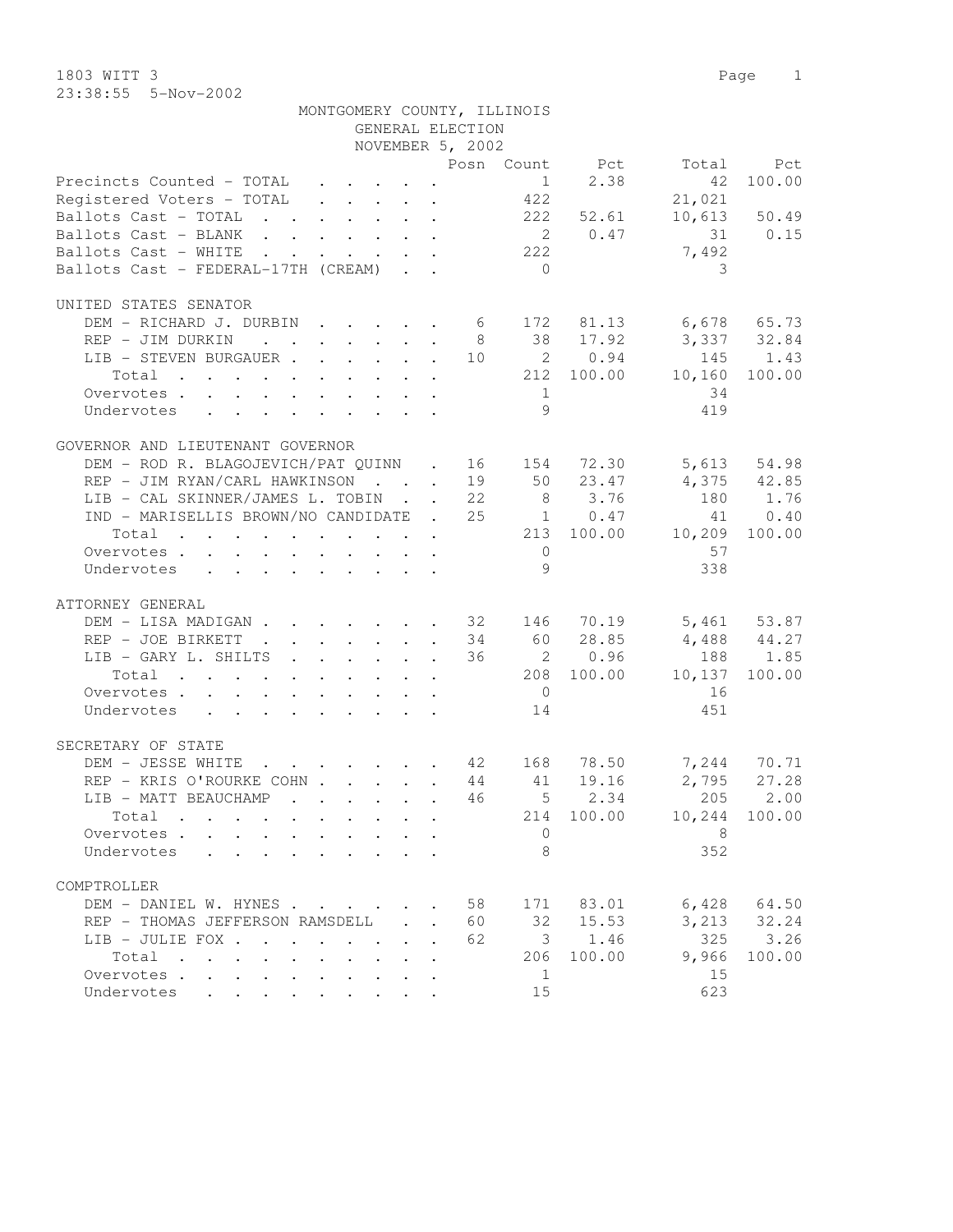1803 WITT 3 Page 2 23:38:55 5-Nov-2002

|                                                                                                   |                                                | GENERAL ELECTION | MONTGOMERY COUNTY, ILLINOIS |                                                                       |                         |                  |
|---------------------------------------------------------------------------------------------------|------------------------------------------------|------------------|-----------------------------|-----------------------------------------------------------------------|-------------------------|------------------|
|                                                                                                   |                                                | NOVEMBER 5, 2002 |                             | Posn Count Pct                                                        |                         | Total Pct        |
| TREASURER                                                                                         |                                                |                  |                             |                                                                       |                         |                  |
| DEM - THOMAS J. DART                                                                              |                                                | 68               |                             | 127 61.35                                                             |                         | 4,736 46.81      |
| REP - JUDY BAAR TOPINKA 70 77 37.20                                                               |                                                |                  |                             |                                                                       |                         | 5,235 51.74      |
| LIB - RHYS READ 72 3 1.45                                                                         |                                                |                  |                             |                                                                       |                         | 147 1.45         |
| Total                                                                                             |                                                |                  |                             |                                                                       | 207 100.00 10,118       | 100.00           |
| Overvotes                                                                                         |                                                |                  | $\overline{0}$              |                                                                       | 10                      |                  |
| Undervotes                                                                                        |                                                |                  | 15                          |                                                                       | 476                     |                  |
| REPRESENTATIVE IN CONGRESS                                                                        |                                                |                  |                             |                                                                       |                         |                  |
| 17TH CONGRESSIONAL DISTRICT                                                                       |                                                |                  |                             |                                                                       |                         |                  |
| DEM - LANE EVANS 84 157 78.89 3,209 65.66                                                         |                                                |                  |                             |                                                                       |                         |                  |
| REP - PETER CALDERONE $\cdots$ 86 42 21.11                                                        |                                                |                  |                             |                                                                       |                         | 1,678 34.34      |
| Total<br>$\mathbf{r}$ , and $\mathbf{r}$ , and $\mathbf{r}$ , and $\mathbf{r}$ , and $\mathbf{r}$ |                                                |                  |                             |                                                                       | 199 100.00 4,887 100.00 |                  |
| Overvotes                                                                                         |                                                |                  | $\frac{1}{2}$               |                                                                       | $\overline{7}$          |                  |
| Undervotes                                                                                        |                                                |                  | 22                          |                                                                       | 445                     |                  |
| STATE SENATOR                                                                                     |                                                |                  |                             |                                                                       |                         |                  |
| 49TH LEGISLATIVE DISTRICT                                                                         |                                                |                  |                             |                                                                       |                         |                  |
| DEM - VINCE DEMUZIO                                                                               |                                                |                  |                             | $\cdot$ $\cdot$ $\cdot$ $\cdot$ $\cdot$ $\cdot$ $\cdot$ 92 185 100.00 | 8,356                   | 100.00           |
| REP - NO CANDIDATE FILED                                                                          |                                                |                  |                             |                                                                       |                         |                  |
| Total $\cdot$                                                                                     |                                                |                  | 185                         | 100.00                                                                | 8,356                   | 100.00           |
| Overvotes                                                                                         |                                                |                  | $\overline{0}$              |                                                                       | $\overline{0}$          |                  |
| Undervotes                                                                                        |                                                |                  | 37                          |                                                                       | 2,248                   |                  |
| REPRESENTATIVE IN THE GENERAL ASSEMBLY                                                            |                                                |                  |                             |                                                                       |                         |                  |
| 98TH REPRESENTATIVE DISTRICT                                                                      |                                                |                  |                             |                                                                       |                         |                  |
| DEM - GARY HANNIG                                                                                 |                                                |                  |                             | $\cdot$ 100 190 100.00                                                |                         | 8,354 100.00     |
| REP - NO CANDIDATE FILED                                                                          |                                                |                  |                             |                                                                       |                         |                  |
| Total $\cdot$                                                                                     |                                                |                  |                             | 190 100.00                                                            |                         | 8,354 100.00     |
| Overvotes.                                                                                        |                                                |                  | $\overline{0}$              |                                                                       | $\overline{0}$          |                  |
| Undervotes                                                                                        |                                                |                  | 32                          |                                                                       | 2,250                   |                  |
| COUNTY CLERK                                                                                      |                                                |                  |                             |                                                                       |                         |                  |
| DEM - NO CANDIDATE FILED                                                                          |                                                |                  |                             |                                                                       |                         |                  |
| REP - SANDY LEITHEISER                                                                            | . 112                                          |                  |                             | 179 100.00                                                            | 8,768 100.00            |                  |
| Total .                                                                                           |                                                |                  |                             |                                                                       | 179 100.00 8,768 100.00 |                  |
| Overvotes                                                                                         |                                                |                  | $\overline{0}$              |                                                                       | $\Omega$                |                  |
| Undervotes                                                                                        | $\mathbf{r}$ and $\mathbf{r}$ and $\mathbf{r}$ |                  | 43                          |                                                                       | 1,836                   |                  |
|                                                                                                   |                                                |                  |                             |                                                                       |                         |                  |
| COUNTY TREASURER                                                                                  |                                                |                  |                             |                                                                       |                         |                  |
| DEM - NO CANDIDATE FILED<br>REP - RON JENKINS<br>$\sim$                                           |                                                | 119              |                             | 168 100.00                                                            | 8,566                   | 100.00           |
| Total                                                                                             |                                                |                  |                             | 168 100.00                                                            | 8,566                   | 100.00           |
| Overvotes<br>$\mathbf{A}$                                                                         |                                                |                  | $\overline{0}$              |                                                                       | $\bigcirc$              |                  |
| Undervotes<br>$\mathcal{L}^{\text{max}}$                                                          |                                                |                  | 54                          |                                                                       | 2,038                   |                  |
|                                                                                                   |                                                |                  |                             |                                                                       |                         |                  |
| COUNTY SHERIFF                                                                                    |                                                |                  |                             |                                                                       |                         |                  |
| DEM - NO CANDIDATE FILED                                                                          |                                                |                  |                             |                                                                       |                         |                  |
| REP - JIM VAZZI .<br>Total                                                                        | $\cdot$ $\cdot$ $\cdot$ $\cdot$ $\cdot$        | 126              | 178                         | 178 100.00<br>100.00                                                  | 8,735<br>8,735          | 100.00<br>100.00 |
| $\mathbf{r}$ , and $\mathbf{r}$ , and $\mathbf{r}$ , and $\mathbf{r}$<br>Overvotes.               |                                                |                  | $\overline{0}$              |                                                                       | $\overline{0}$          |                  |
| Undervotes                                                                                        |                                                |                  | 44                          |                                                                       | 1,869                   |                  |
|                                                                                                   |                                                |                  |                             |                                                                       |                         |                  |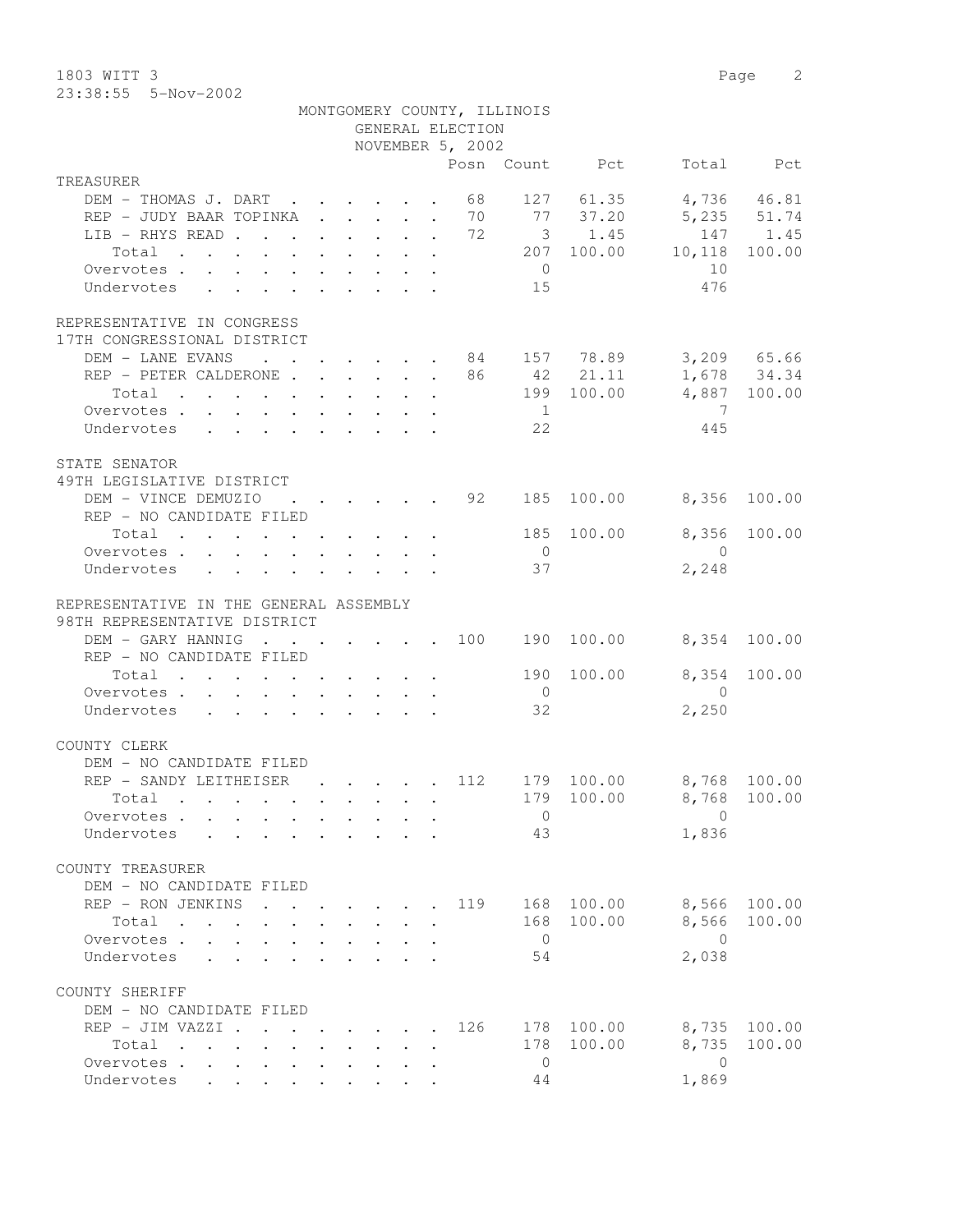| 1803 WITT 3                                                                                            |                | Page 3          |  |
|--------------------------------------------------------------------------------------------------------|----------------|-----------------|--|
| 23:38:55  5-Nov-2002                                                                                   |                |                 |  |
| MONTGOMERY COUNTY, ILLINOIS                                                                            |                |                 |  |
| GENERAL ELECTION                                                                                       |                |                 |  |
| NOVEMBER 5, 2002                                                                                       |                |                 |  |
|                                                                                                        | Posn Count Pct | Total Pct       |  |
| REGIONAL SUPERINTENDENT OF SCHOOLS                                                                     |                |                 |  |
| (CHRISTIAN & MONTGOMERY COUNTIES)                                                                      |                |                 |  |
| DEM - GREG SPRINGER 137 175 100.00                                                                     |                | 7,984 100.00    |  |
| REP - NO CANDIDATE FILED                                                                               |                |                 |  |
| Total 175 100.00                                                                                       |                | 7,984 100.00    |  |
| Overvotes                                                                                              | $\overline{0}$ | $\bigcirc$      |  |
| Undervotes                                                                                             | 47             | 2,430           |  |
|                                                                                                        |                |                 |  |
| COUNTY BOARD MEMBER                                                                                    |                |                 |  |
| COUNTY BOARD DISTRICT 3                                                                                |                |                 |  |
| VOTE FOR 3                                                                                             |                |                 |  |
| DEM - ROBERT L. DURBIN 146 179 38.91 1,146 35.20                                                       |                |                 |  |
| $\cdot$ $\cdot$ $\cdot$ $\cdot$ $\cdot$ 148 141 30.65<br>DEM - BONNIE L. BRANUM                        |                | 1,077 33.08     |  |
| DEM - GEORGE L. BLANKENSHIP 150 140 30.43                                                              |                | 1,033 31.73     |  |
| REP - NO CANDIDATE FILED                                                                               |                |                 |  |
| Total                                                                                                  | 460 100.00     | 3,256 100.00    |  |
| Overvotes.                                                                                             | $\overline{0}$ | $\overline{0}$  |  |
| Undervotes<br>$\mathbf{r}$ , and $\mathbf{r}$ , and $\mathbf{r}$ , and $\mathbf{r}$ , and $\mathbf{r}$ | 206            | 1,457           |  |
|                                                                                                        |                |                 |  |
| JUDGE OF THE APPELLATE COURT                                                                           |                |                 |  |
| 5TH JUDICIAL DISTRICT (VACANCY-HON. CHAPMAN)                                                           |                |                 |  |
| DEM - MELISSA CHAPMAN 166 144 74.23 5,510 57.64                                                        |                |                 |  |
| REP - JOHN LONG 168 50 25.77 4,049 42.36                                                               |                |                 |  |
|                                                                                                        | 194 100.00     | 9,559 100.00    |  |
| Total $\cdot$                                                                                          | $\overline{1}$ |                 |  |
| Overvotes                                                                                              |                | 8               |  |
| Undervotes<br>$\cdot$ $\cdot$ $\cdot$ $\cdot$ $\cdot$                                                  | 27             | 1,037           |  |
|                                                                                                        |                |                 |  |
| JUDGE OF THE CIRCUIT COURT FOURTH JUDICIAL CIRCUIT                                                     |                |                 |  |
| SHALL MICHAEL ROSS WEBER BE RETAINED IN OFFICE?                                                        |                |                 |  |
| YES 191 110 77.46 5,582 72.97                                                                          |                |                 |  |
| NO 192 32 22.54                                                                                        |                | 2,068 27.03     |  |
| Total 142 100.00                                                                                       |                | 7,650 100.00    |  |
| Overvotes                                                                                              | $\frac{1}{2}$  | 2.4             |  |
| Undervotes                                                                                             | 79             | 2,930           |  |
|                                                                                                        |                |                 |  |
| JUDGE OF THE CIRCUIT COURT FOURTH JUDICIAL CIRCUIT                                                     |                |                 |  |
| SHALL STEVEN P. SEYMOUR BE RETAINED IN OFFICE?                                                         |                |                 |  |
| YES.                                                                                                   | 194 98 71.53   | 5,155 70.04     |  |
| NO 195 39 28.47                                                                                        |                | 2,205 29.96     |  |
| Total                                                                                                  | 137 100.00     | 7,360<br>100.00 |  |
| Overvotes.                                                                                             | $\overline{0}$ | 14              |  |
| Undervotes<br>$\mathbf{r}$ , and $\mathbf{r}$ , and $\mathbf{r}$ , and $\mathbf{r}$ , and $\mathbf{r}$ | 85             | 3,230           |  |
|                                                                                                        |                |                 |  |
| JUDGE OF THE CIRCUIT COURT FOURTH JUDICIAL CIRCUIT                                                     |                |                 |  |
| SHALL S. GENE SCHWARM BE RETAINED IN OFFICE?                                                           |                |                 |  |
| YES 197                                                                                                | 108 77.14      | 5,308 71.34     |  |
| . 198<br>NO.                                                                                           | 32 22.86       | 2,132 28.66     |  |
| Total                                                                                                  | 100.00<br>140  | 7,440<br>100.00 |  |
| Overvotes.                                                                                             | 1              | 17              |  |
| Undervotes                                                                                             | 81             | 3,147           |  |
|                                                                                                        |                |                 |  |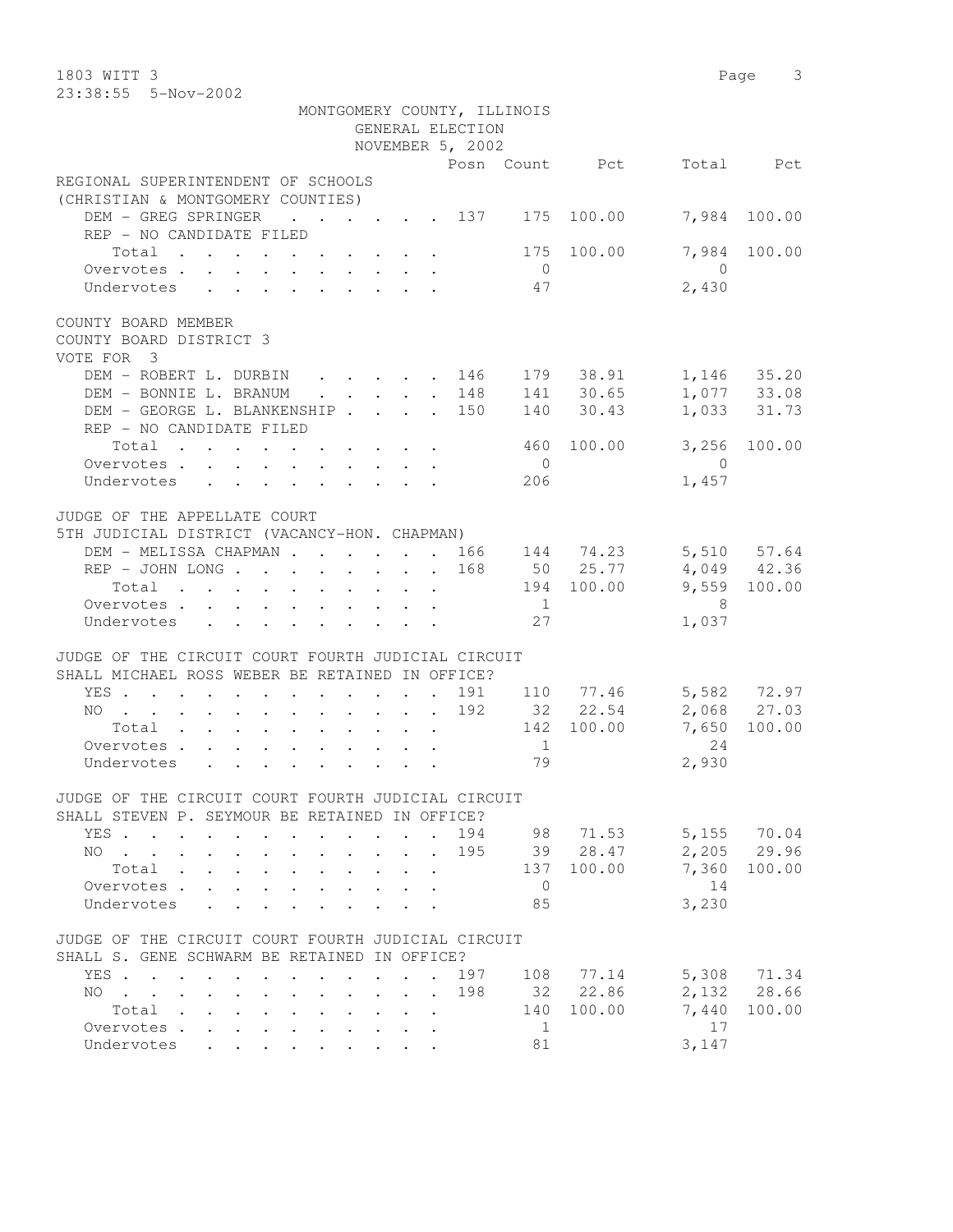1803 WITT 3 Page 4 23:38:55 5-Nov-2002

|                                                    |                                                                                                                 |        |               |                      |                                                                       |  |                      |  |                                    |        |                      |     | MONTGOMERY COUNTY, ILLINOIS |          |       |             |
|----------------------------------------------------|-----------------------------------------------------------------------------------------------------------------|--------|---------------|----------------------|-----------------------------------------------------------------------|--|----------------------|--|------------------------------------|--------|----------------------|-----|-----------------------------|----------|-------|-------------|
|                                                    | GENERAL ELECTION                                                                                                |        |               |                      |                                                                       |  |                      |  |                                    |        |                      |     |                             |          |       |             |
|                                                    | NOVEMBER 5, 2002                                                                                                |        |               |                      |                                                                       |  |                      |  |                                    |        |                      |     |                             |          |       |             |
| Posn Count<br>Pct<br>Total<br>Pct.                 |                                                                                                                 |        |               |                      |                                                                       |  |                      |  |                                    |        |                      |     |                             |          |       |             |
| JUDGE OF THE CIRCUIT COURT FOURTH JUDICIAL CIRCUIT |                                                                                                                 |        |               |                      |                                                                       |  |                      |  |                                    |        |                      |     |                             |          |       |             |
|                                                    | SHALL PATRICK L. DUKE BE RETAINED<br>IN OFFICE?                                                                 |        |               |                      |                                                                       |  |                      |  |                                    |        |                      |     |                             |          |       |             |
| YES                                                | $\sim$                                                                                                          |        |               |                      |                                                                       |  |                      |  |                                    |        |                      | 200 |                             | 98 71.53 | 5,178 | 70.18       |
| NO.                                                | the contract of the contract of the contract of the contract of the contract of the contract of the contract of |        |               |                      |                                                                       |  | $\ddot{\phantom{a}}$ |  | $\sim$ $\sim$ $\sim$ $\sim$ $\sim$ | $\sim$ | $\ddot{\phantom{a}}$ | 201 |                             | 39 28.47 |       | 2,200 29.82 |
|                                                    | Total                                                                                                           | $\sim$ | $\sim$        |                      |                                                                       |  | $\bullet$            |  |                                    |        | $\sim$               |     | 137                         | 100.00   | 7,378 | 100.00      |
|                                                    | Overvotes.                                                                                                      |        |               |                      | $\mathbf{r}$ , and $\mathbf{r}$ , and $\mathbf{r}$ , and $\mathbf{r}$ |  |                      |  |                                    |        |                      |     | 1                           |          | 12.   |             |
|                                                    | Undervotes                                                                                                      |        | $\sim$        |                      |                                                                       |  |                      |  |                                    |        |                      |     | 84                          |          | 3,214 |             |
|                                                    |                                                                                                                 |        |               |                      |                                                                       |  |                      |  |                                    |        |                      |     |                             |          |       |             |
| COUNTY-SENIOR SERVICES REFERENDUM                  |                                                                                                                 |        |               |                      |                                                                       |  |                      |  |                                    |        |                      |     |                             |          |       |             |
| YES                                                | $\sim$                                                                                                          |        | $\sim$ $\sim$ |                      |                                                                       |  |                      |  |                                    |        |                      | 220 | 97                          | 53.59    | 4,784 | 50.42       |
| NO.                                                | $\cdots$                                                                                                        |        |               |                      |                                                                       |  |                      |  |                                    |        |                      | 221 | 84                          | 46.41    |       | 4,704 49.58 |
|                                                    | Total                                                                                                           |        | $\sim$        | $\sim$ $\sim$ $\sim$ |                                                                       |  | $\bullet$            |  |                                    |        |                      |     | 181                         | 100.00   | 9,488 | 100.00      |
|                                                    | Overvotes .                                                                                                     |        |               |                      |                                                                       |  |                      |  |                                    |        |                      |     | $\mathbf 0$                 |          | 10    |             |
|                                                    | Undervotes                                                                                                      |        |               |                      |                                                                       |  |                      |  |                                    |        |                      |     | 41                          |          | 1,106 |             |
|                                                    |                                                                                                                 |        |               |                      |                                                                       |  |                      |  |                                    |        |                      |     |                             |          |       |             |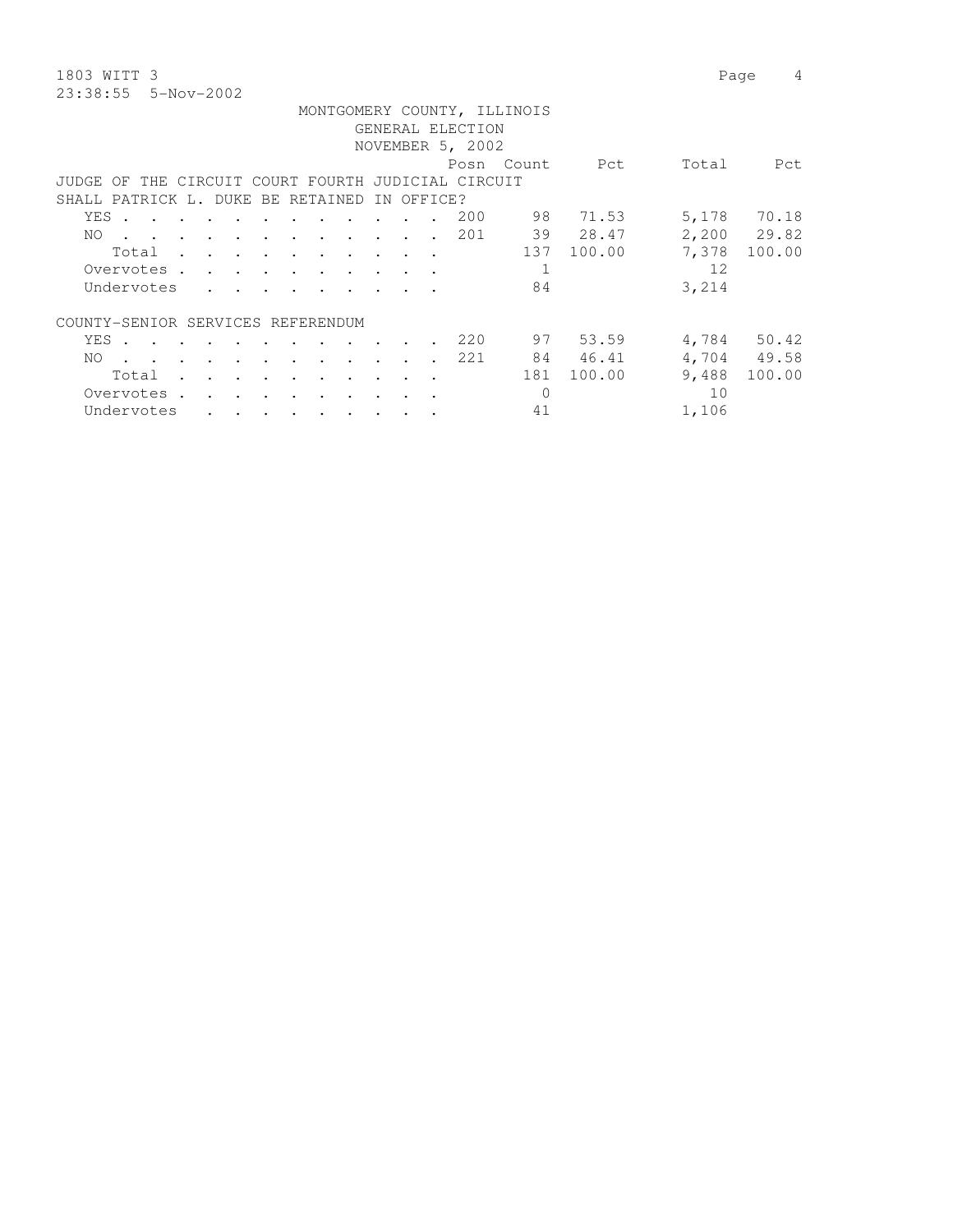1901 ZANESVILLE Page 1 23:38:55 5-Nov-2002

|                                                                                                                                                                               |                           |              | NOVEMBER 5, 2002 |    |                                           |                |                                  |                |
|-------------------------------------------------------------------------------------------------------------------------------------------------------------------------------|---------------------------|--------------|------------------|----|-------------------------------------------|----------------|----------------------------------|----------------|
|                                                                                                                                                                               |                           |              |                  |    |                                           |                |                                  | Total Pct      |
| Posn Count Pct<br>Precincts Counted - TOTAL 1 2.38<br>Registered Voters - TOTAL 315                                                                                           |                           |              |                  |    |                                           |                |                                  | 42 100.00      |
|                                                                                                                                                                               |                           |              |                  |    |                                           |                | 21,021                           |                |
| Ballots Cast - TOTAL                                                                                                                                                          |                           |              |                  |    |                                           | 193 61.27      |                                  | $10,613$ 50.49 |
| Ballots Cast - BLANK                                                                                                                                                          |                           |              |                  |    |                                           | $0 \t 0.00$    | 31 0.15                          |                |
| Ballots Cast - WHITE 193                                                                                                                                                      |                           |              |                  |    |                                           |                | 7,492                            |                |
| Ballots Cast - FEDERAL-19TH (BLUE)                                                                                                                                            |                           |              |                  |    | $\overline{0}$                            |                | 6                                |                |
|                                                                                                                                                                               |                           |              |                  |    |                                           |                |                                  |                |
| UNITED STATES SENATOR                                                                                                                                                         |                           |              |                  |    |                                           |                |                                  |                |
|                                                                                                                                                                               |                           |              |                  |    |                                           |                |                                  |                |
| DEM – RICHARD J. DURBIN 6 107 56.32 6,678 65.73<br>REP – JIM DURKIN 8 81 42.63 3,337 32.84<br>LIB – STEVEN BURGAUER 10 2 1.05 145 1.43                                        |                           |              |                  |    |                                           |                |                                  |                |
|                                                                                                                                                                               |                           |              |                  |    |                                           |                |                                  |                |
| Total                                                                                                                                                                         |                           |              |                  |    |                                           |                | 190 100.00 10,160 100.00         |                |
|                                                                                                                                                                               |                           |              |                  |    |                                           |                | 34                               |                |
| Overvotes.                                                                                                                                                                    |                           |              |                  |    | $\overline{0}$<br>$\overline{\mathbf{3}}$ |                |                                  |                |
| Undervotes                                                                                                                                                                    |                           |              |                  |    |                                           |                | 419                              |                |
|                                                                                                                                                                               |                           |              |                  |    |                                           |                |                                  |                |
| GOVERNOR AND LIEUTENANT GOVERNOR                                                                                                                                              |                           |              |                  |    |                                           |                |                                  |                |
| DEM – ROD R. BLAGOJEVICH/PAT QUINN . 16 74 39.15 5,613 54.98<br>REP – JIM RYAN/CARL HAWKINSON 19 110 58.20 4,375 42.85<br>LIB – CAL SKINNER/JAMES L. TOBIN 22 5 2.65 180 1.76 |                           |              |                  |    |                                           |                |                                  |                |
|                                                                                                                                                                               |                           |              |                  |    |                                           |                |                                  |                |
|                                                                                                                                                                               |                           |              |                  |    |                                           |                |                                  |                |
| IND - MARISELLIS BROWN/NO CANDIDATE . 25 0 0.00                                                                                                                               |                           |              |                  |    |                                           |                |                                  | 41 0.40        |
| Total 189 100.00 10,209 100.00                                                                                                                                                |                           |              |                  |    |                                           |                |                                  |                |
| Overvotes.                                                                                                                                                                    |                           |              |                  |    |                                           | 1              | 57                               |                |
| Undervotes                                                                                                                                                                    |                           |              |                  |    | $\overline{3}$                            |                | 338                              |                |
|                                                                                                                                                                               |                           |              |                  |    |                                           |                |                                  |                |
| ATTORNEY GENERAL                                                                                                                                                              |                           |              |                  |    |                                           |                |                                  |                |
| DEM – LISA MADIGAN 32 71 37.97 5,461 53.87<br>REP – JOE BIRKETT 34 110 58.82 4,488 44.27                                                                                      |                           |              |                  |    |                                           |                |                                  |                |
|                                                                                                                                                                               |                           |              |                  |    |                                           |                |                                  |                |
| LIB - GARY L. SHILTS 36                                                                                                                                                       |                           |              |                  |    |                                           | $6 \t 3.21$    | $4,488$ $44.27$<br>188 1.85      |                |
| Total                                                                                                                                                                         |                           |              |                  |    |                                           |                | $187$ $100.00$ $10,137$ $100.00$ |                |
| Overvotes                                                                                                                                                                     |                           |              |                  |    |                                           | $\overline{0}$ | 16                               |                |
| Undervotes                                                                                                                                                                    |                           |              |                  |    | $6\overline{6}$                           |                | 451                              |                |
|                                                                                                                                                                               |                           |              |                  |    |                                           |                |                                  |                |
| SECRETARY OF STATE                                                                                                                                                            |                           |              |                  |    |                                           |                |                                  |                |
| DEM - JESSE WHITE 42 117 61.90 7,244 70.71                                                                                                                                    |                           |              |                  |    |                                           |                |                                  |                |
| REP - KRIS O'ROURKE COHN 44 68 35.98                                                                                                                                          |                           |              |                  |    |                                           |                |                                  |                |
| LIB - MATT BEAUCHAMP                                                                                                                                                          |                           |              |                  | 46 |                                           | $4 \t 2.12$    | 2,795 27.28                      | 205 2.00       |
| Total                                                                                                                                                                         |                           |              |                  |    |                                           |                | 189 100.00 10,244 100.00         |                |
|                                                                                                                                                                               |                           |              |                  |    |                                           |                | $\sim$ 0 $\sim$ 8                |                |
| Overvotes.                                                                                                                                                                    |                           |              |                  |    |                                           |                |                                  |                |
| Undervotes<br>and the contract of the contract of the                                                                                                                         |                           |              |                  |    | 4                                         |                | 352                              |                |
|                                                                                                                                                                               |                           |              |                  |    |                                           |                |                                  |                |
| COMPTROLLER                                                                                                                                                                   |                           |              |                  |    |                                           |                |                                  |                |
| DEM - DANIEL W. HYNES                                                                                                                                                         |                           |              |                  | 58 | 90                                        | 48.13          | 6,428                            | 64.50          |
| REP - THOMAS JEFFERSON RAMSDELL                                                                                                                                               |                           | $\mathbf{L}$ |                  | 60 |                                           | 87 46.52       | 3,213                            | 32.24          |
| LIB - JULIE FOX                                                                                                                                                               |                           |              |                  | 62 | 10 <sub>1</sub>                           | 5.35           | 325                              | 3.26           |
| Total                                                                                                                                                                         |                           |              |                  |    | 187                                       | 100.00         | 9,966                            | 100.00         |
| Overvotes<br>$\mathbf{r}$<br>$\mathbf{L}$                                                                                                                                     |                           |              |                  |    | $\overline{0}$                            |                | 15                               |                |
| Undervotes                                                                                                                                                                    | $\mathbf{L}^{\text{max}}$ |              |                  |    | 6                                         |                | 623                              |                |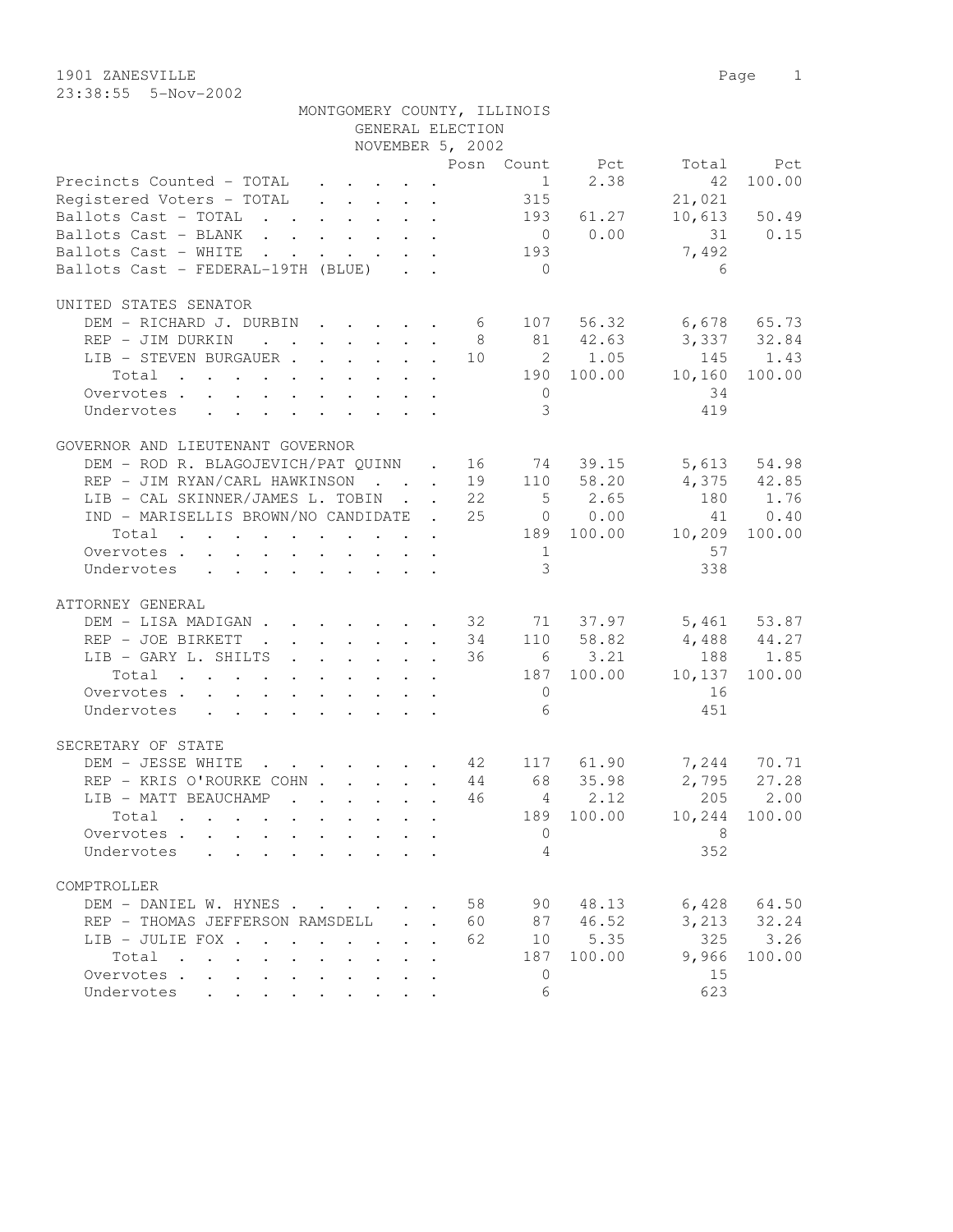1901 ZANESVILLE Page 2 23:38:55 5-Nov-2002

|                                                                                                                          |                                                                                         |  |                                                           | GENERAL ELECTION | MONTGOMERY COUNTY, ILLINOIS |                        |                         |              |
|--------------------------------------------------------------------------------------------------------------------------|-----------------------------------------------------------------------------------------|--|-----------------------------------------------------------|------------------|-----------------------------|------------------------|-------------------------|--------------|
|                                                                                                                          |                                                                                         |  |                                                           | NOVEMBER 5, 2002 |                             |                        |                         |              |
|                                                                                                                          |                                                                                         |  |                                                           |                  |                             | Posn Count Pct         |                         | Total Pct    |
| TREASURER                                                                                                                |                                                                                         |  |                                                           |                  |                             |                        |                         |              |
| DEM - THOMAS J. DART 68 68 35.98                                                                                         |                                                                                         |  |                                                           |                  |                             |                        | 5,235 51.74             | 4,736 46.81  |
| REP - JUDY BAAR TOPINKA 70 117 61.90                                                                                     |                                                                                         |  |                                                           |                  |                             | 4 2.12                 |                         | 147 1.45     |
| LIB - RHYS READ 72                                                                                                       |                                                                                         |  |                                                           |                  |                             | 189 100.00             | 10,118                  | 100.00       |
| Total                                                                                                                    |                                                                                         |  |                                                           |                  | $\overline{0}$              |                        | 10                      |              |
| Overvotes.                                                                                                               |                                                                                         |  |                                                           |                  | $\overline{4}$              |                        | 476                     |              |
| Undervotes<br>$\mathbf{r}$ , $\mathbf{r}$ , $\mathbf{r}$ , $\mathbf{r}$ , $\mathbf{r}$ , $\mathbf{r}$                    |                                                                                         |  |                                                           |                  |                             |                        |                         |              |
| REPRESENTATIVE IN CONGRESS                                                                                               |                                                                                         |  |                                                           |                  |                             |                        |                         |              |
| 19TH CONGRESSIONAL DISTRICT                                                                                              |                                                                                         |  |                                                           |                  |                             |                        |                         |              |
| DEM - DAVID D. PHELPS 84 56 29.02 2,016 39.39                                                                            |                                                                                         |  |                                                           |                  |                             |                        |                         |              |
| REP - JOHN M. SHIMKUS 86 137 70.98                                                                                       |                                                                                         |  |                                                           |                  |                             |                        |                         | 3,102 60.61  |
| Total<br>the contract of the contract of the contract of the contract of the contract of the contract of the contract of |                                                                                         |  |                                                           |                  |                             | 193 100.00             | 5,118 100.00            |              |
| Overvotes                                                                                                                |                                                                                         |  |                                                           |                  | $\overline{0}$              |                        | $\overline{7}$          |              |
| Undervotes                                                                                                               |                                                                                         |  |                                                           |                  | $\Omega$                    |                        | 149                     |              |
|                                                                                                                          |                                                                                         |  |                                                           |                  |                             |                        |                         |              |
| STATE SENATOR                                                                                                            |                                                                                         |  |                                                           |                  |                             |                        |                         |              |
| 49TH LEGISLATIVE DISTRICT                                                                                                |                                                                                         |  |                                                           |                  |                             |                        |                         |              |
| DEM - VINCE DEMUZIO                                                                                                      | $\mathbf{r}$ , $\mathbf{r}$ , $\mathbf{r}$ , $\mathbf{r}$ , $\mathbf{r}$ , $\mathbf{r}$ |  |                                                           |                  |                             | 92 144 100.00          | 8,356                   | 100.00       |
| REP - NO CANDIDATE FILED                                                                                                 |                                                                                         |  |                                                           |                  |                             |                        |                         |              |
| Total $\cdot$                                                                                                            |                                                                                         |  |                                                           |                  |                             | 144 100.00             | 8,356                   | 100.00       |
| Overvotes                                                                                                                |                                                                                         |  |                                                           |                  | $\bigcirc$                  |                        | $\bigcirc$              |              |
| Undervotes                                                                                                               |                                                                                         |  |                                                           |                  | 49                          |                        | 2,248                   |              |
|                                                                                                                          |                                                                                         |  |                                                           |                  |                             |                        |                         |              |
| REPRESENTATIVE IN THE GENERAL ASSEMBLY                                                                                   |                                                                                         |  |                                                           |                  |                             |                        |                         |              |
| 98TH REPRESENTATIVE DISTRICT                                                                                             |                                                                                         |  |                                                           |                  |                             |                        |                         |              |
| DEM - GARY HANNIG                                                                                                        |                                                                                         |  |                                                           |                  |                             | $\cdot$ 100 138 100.00 | 8,354 100.00            |              |
| REP - NO CANDIDATE FILED                                                                                                 |                                                                                         |  |                                                           |                  |                             |                        |                         |              |
| Total $\cdot$                                                                                                            |                                                                                         |  |                                                           |                  |                             | 138 100.00             | 8,354                   | 100.00       |
| Overvotes                                                                                                                |                                                                                         |  |                                                           |                  | $\overline{0}$              |                        | $\overline{0}$          |              |
| Undervotes                                                                                                               |                                                                                         |  |                                                           |                  | 55                          |                        | 2,250                   |              |
| COUNTY CLERK                                                                                                             |                                                                                         |  |                                                           |                  |                             |                        |                         |              |
| DEM - NO CANDIDATE FILED                                                                                                 |                                                                                         |  |                                                           |                  |                             |                        |                         |              |
| REP - SANDY LEITHEISER                                                                                                   |                                                                                         |  |                                                           | . 112            |                             | 163 100.00             | 8,768 100.00            |              |
| Total .                                                                                                                  |                                                                                         |  |                                                           |                  |                             |                        | 163 100.00 8,768 100.00 |              |
| Overvotes.                                                                                                               |                                                                                         |  |                                                           |                  | $\overline{0}$              |                        | $\Omega$                |              |
| Undervotes                                                                                                               |                                                                                         |  |                                                           |                  | 30                          |                        | 1,836                   |              |
|                                                                                                                          |                                                                                         |  |                                                           |                  |                             |                        |                         |              |
| COUNTY TREASURER                                                                                                         |                                                                                         |  |                                                           |                  |                             |                        |                         |              |
| DEM - NO CANDIDATE FILED                                                                                                 |                                                                                         |  |                                                           |                  |                             |                        |                         |              |
| REP - RON JENKINS                                                                                                        |                                                                                         |  | $\mathbf{r}$ , $\mathbf{r}$ , $\mathbf{r}$ , $\mathbf{r}$ | 119              |                             | 165 100.00             |                         | 8,566 100.00 |
| Total                                                                                                                    |                                                                                         |  |                                                           |                  |                             | 165 100.00             |                         | 8,566 100.00 |
| Overvotes                                                                                                                | $\mathbf{r}$ , $\mathbf{r}$ , $\mathbf{r}$ , $\mathbf{r}$ , $\mathbf{r}$ , $\mathbf{r}$ |  |                                                           |                  | $\overline{0}$              |                        | $\bigcirc$              |              |
| Undervotes<br>$\mathbf{r}$ , $\mathbf{r}$ , $\mathbf{r}$                                                                 |                                                                                         |  | $\mathbf{r}$ and $\mathbf{r}$ and $\mathbf{r}$            |                  | 28                          |                        | 2,038                   |              |
|                                                                                                                          |                                                                                         |  |                                                           |                  |                             |                        |                         |              |
| COUNTY SHERIFF                                                                                                           |                                                                                         |  |                                                           |                  |                             |                        |                         |              |
| DEM - NO CANDIDATE FILED                                                                                                 |                                                                                         |  |                                                           |                  |                             |                        |                         |              |
| REP - JIM VAZZI .                                                                                                        | $\cdot$ $\cdot$ $\cdot$ $\cdot$ $\cdot$ $\cdot$ $\cdot$                                 |  |                                                           | 126              |                             | 166 100.00             |                         | 8,735 100.00 |
| Total                                                                                                                    |                                                                                         |  |                                                           |                  |                             | 166 100.00             | 8,735                   | 100.00       |
| Overvotes                                                                                                                |                                                                                         |  |                                                           |                  | $\overline{0}$              |                        | $\overline{0}$          |              |
| Undervotes                                                                                                               |                                                                                         |  |                                                           |                  | 27                          |                        | 1,869                   |              |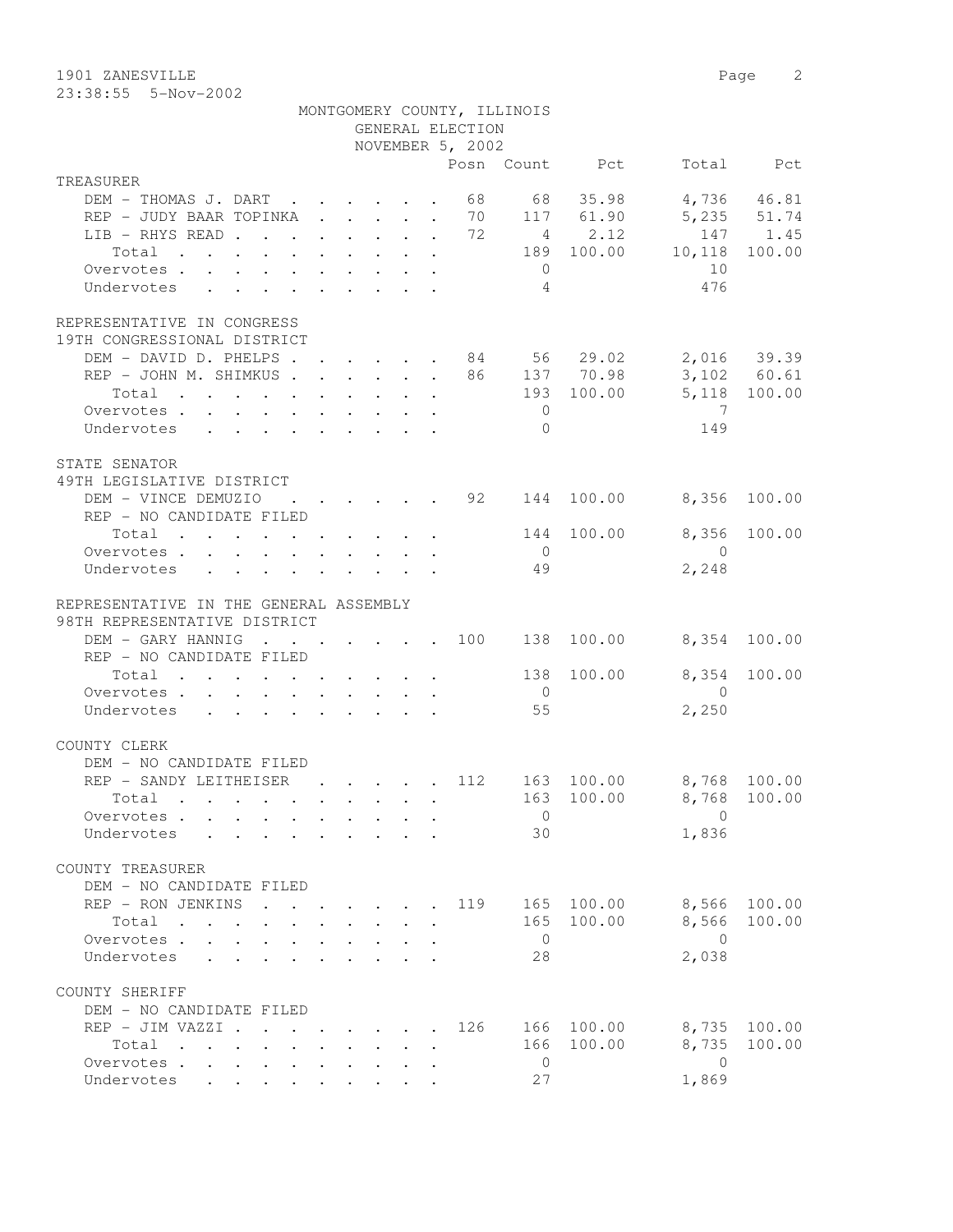23:38:55 5-Nov-2002

|                                                                                                                  |                                                                                                                                     | MONTGOMERY COUNTY, ILLINOIS |                |                |                           |               |
|------------------------------------------------------------------------------------------------------------------|-------------------------------------------------------------------------------------------------------------------------------------|-----------------------------|----------------|----------------|---------------------------|---------------|
|                                                                                                                  |                                                                                                                                     | GENERAL ELECTION            |                |                |                           |               |
|                                                                                                                  |                                                                                                                                     | NOVEMBER 5, 2002            |                |                |                           |               |
| REGIONAL SUPERINTENDENT OF SCHOOLS<br>(CHRISTIAN & MONTGOMERY COUNTIES)                                          |                                                                                                                                     |                             |                | Posn Count Pct |                           | Total Pct     |
| DEM - GREG SPRINGER 137 139 100.00                                                                               |                                                                                                                                     |                             |                |                |                           | 7,984 100.00  |
| REP - NO CANDIDATE FILED                                                                                         |                                                                                                                                     |                             |                |                |                           |               |
| Total $\cdot$                                                                                                    |                                                                                                                                     |                             |                | 139 100.00     |                           | 7,984 100.00  |
| Overvotes.                                                                                                       |                                                                                                                                     |                             | $\overline{0}$ |                | $\bigcirc$                |               |
| Undervotes                                                                                                       |                                                                                                                                     |                             | 54             |                | 2,430                     |               |
| COUNTY BOARD MEMBER                                                                                              |                                                                                                                                     |                             |                |                |                           |               |
| COUNTY BOARD DISTRICT 1                                                                                          |                                                                                                                                     |                             |                |                |                           |               |
| VOTE FOR 3                                                                                                       |                                                                                                                                     |                             |                |                |                           |               |
| DEM - DALE OGDEN 146 129 34.68 1,215 33.83                                                                       |                                                                                                                                     |                             |                |                |                           |               |
| DEM - DAVID L. WEBB 148                                                                                          |                                                                                                                                     |                             |                | 103 27.69      |                           | $1,100$ 30.62 |
| REP - CHARLES A. HAMPTON 150                                                                                     |                                                                                                                                     |                             |                | 140 37.63      |                           | 1,277 35.55   |
| Total                                                                                                            |                                                                                                                                     |                             |                | 372 100.00     |                           | 3,592 100.00  |
| Overvotes.                                                                                                       |                                                                                                                                     |                             | $\overline{0}$ |                | $\bigcirc$                |               |
| Undervotes                                                                                                       |                                                                                                                                     |                             | 207            |                | 1,874                     |               |
| JUDGE OF THE APPELLATE COURT                                                                                     |                                                                                                                                     |                             |                |                |                           |               |
| 5TH JUDICIAL DISTRICT (VACANCY-HON. CHAPMAN)                                                                     |                                                                                                                                     |                             |                |                |                           |               |
| DEM - MELISSA CHAPMAN 166 79 44.38 5,510 57.64                                                                   |                                                                                                                                     |                             |                |                |                           |               |
| REP - JOHN LONG 168 99 55.62 4,049 42.36                                                                         |                                                                                                                                     |                             |                |                |                           |               |
|                                                                                                                  |                                                                                                                                     |                             |                | 178 100.00     |                           | 9,559 100.00  |
| Total                                                                                                            |                                                                                                                                     |                             | $\overline{0}$ |                | 8                         |               |
| Overvotes                                                                                                        |                                                                                                                                     |                             | 15             |                | 1,037                     |               |
| Undervotes                                                                                                       |                                                                                                                                     |                             |                |                |                           |               |
| JUDGE OF THE CIRCUIT COURT FOURTH JUDICIAL CIRCUIT                                                               |                                                                                                                                     |                             |                |                |                           |               |
| SHALL MICHAEL ROSS WEBER BE RETAINED IN OFFICE?                                                                  |                                                                                                                                     |                             |                |                |                           |               |
| YES                                                                                                              |                                                                                                                                     |                             |                |                | 191 102 70.34 5,582 72.97 |               |
| NO 192 43 29.66                                                                                                  |                                                                                                                                     |                             |                |                |                           | 2,068 27.03   |
| Total 145 100.00                                                                                                 |                                                                                                                                     |                             |                |                | 7,650                     | 100.00        |
| Overvotes                                                                                                        |                                                                                                                                     |                             | $\overline{0}$ |                | 24                        |               |
| Undervotes                                                                                                       |                                                                                                                                     |                             | 48             |                | 2,930                     |               |
| JUDGE OF THE CIRCUIT COURT FOURTH JUDICIAL CIRCUIT                                                               |                                                                                                                                     |                             |                |                |                           |               |
| SHALL STEVEN P. SEYMOUR BE RETAINED IN OFFICE?                                                                   |                                                                                                                                     |                             |                |                |                           |               |
| YES .<br>$\mathbf{r}$ , $\mathbf{r}$ , $\mathbf{r}$ , $\mathbf{r}$ , $\mathbf{r}$ , $\mathbf{r}$<br>$\mathbf{L}$ |                                                                                                                                     | 194                         | 92             | 64.79          | 5,155                     | 70.04         |
| $NO$                                                                                                             | $\cdot$ $\cdot$ $\cdot$ $\cdot$ $\cdot$                                                                                             | 195<br>$\sim$               |                | 50 35.21       | 2,205                     | 29.96         |
| Total .<br>$\mathbf{L}^{\text{max}}$<br>$\mathbf{L}^{\text{max}}$<br>$\sim$<br>$\ddot{\phantom{0}}$              | $\mathbf{L}^{\text{max}}$<br>$\ddot{\phantom{0}}$<br>$\ddot{\phantom{a}}$                                                           |                             | 142            | 100.00         | 7,360                     | 100.00        |
| Overvotes.                                                                                                       |                                                                                                                                     |                             | $\overline{0}$ |                | 14                        |               |
| Undervotes                                                                                                       |                                                                                                                                     |                             | 51             |                | 3,230                     |               |
|                                                                                                                  |                                                                                                                                     |                             |                |                |                           |               |
| JUDGE OF THE CIRCUIT COURT FOURTH JUDICIAL CIRCUIT                                                               |                                                                                                                                     |                             |                |                |                           |               |
| SHALL S. GENE SCHWARM BE RETAINED IN OFFICE?                                                                     |                                                                                                                                     |                             |                |                |                           |               |
| YES.<br>$\sim$                                                                                                   | $\mathbf{r}$ , $\mathbf{r}$ , $\mathbf{r}$                                                                                          | 197                         | 92             | 64.34          | 5,308                     | 71.34         |
| NO.<br>$\cdot$<br>$\cdot$ $\cdot$                                                                                | $\mathbf{r}$ , $\mathbf{r}$ , $\mathbf{r}$                                                                                          | 198<br>$\mathbf{r}$         | 51             | 35.66          | 2,132                     | 28.66         |
| Total<br>$\mathbf{r}$ , and $\mathbf{r}$ , and $\mathbf{r}$ , and $\mathbf{r}$ , and $\mathbf{r}$                |                                                                                                                                     |                             | 143            | 100.00         | 7,440                     | 100.00        |
| Overvotes                                                                                                        | $\begin{array}{cccccccccccccc} \bullet & \bullet & \bullet & \bullet & \bullet & \bullet & \bullet & \bullet & \bullet \end{array}$ |                             | 0              |                | 17                        |               |
| Undervotes                                                                                                       |                                                                                                                                     |                             | 50             |                | 3,147                     |               |